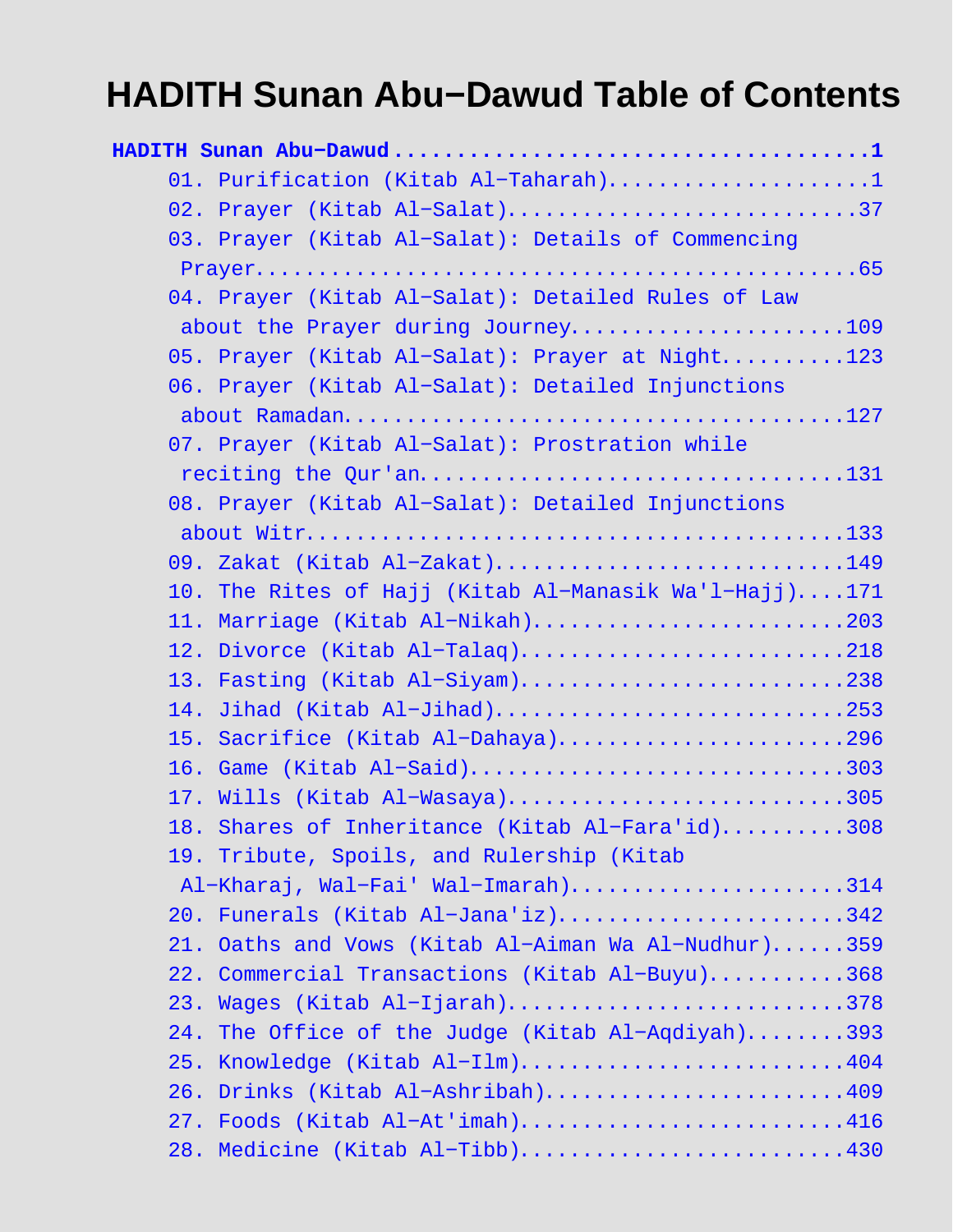# **HADITH Sunan Abu−Dawud Table of Contents**

| 29. Divination and Omens (Kitab Al-Kahanah Wa          |
|--------------------------------------------------------|
|                                                        |
| 30. Dialects and Readings of the Qur'an (Kitab         |
| Al-Huruf Wa Al-Qira'at)443                             |
| 31. Hot Baths (Kitab Al-Hammam)447                     |
| 32. Clothing (Kitab Al-Libas)449                       |
| 33. Combing the Hair (Kitab Al-Tarajjul)468            |
| 34. Signet-Rings (Kitab Al-Khatam)475                  |
| 35. Trials and Fierce Battles (Kitab Al-Fitan Wa       |
|                                                        |
| 36. The Promised Deliverer (Kitab Al-Mahdi)485         |
| 37. Battles (Kitab Al-Malahim)487                      |
| 38. Prescribed Punishments (Kitab Al-Hudud)495         |
| 39. Types of Blood-Wit (Kitab Al-Diyat)519             |
| 40. Model Behavior of the Prophet (Kitab Al-Sunnah)536 |
| 41. General Behavior (Kitab Al-Adab)549                |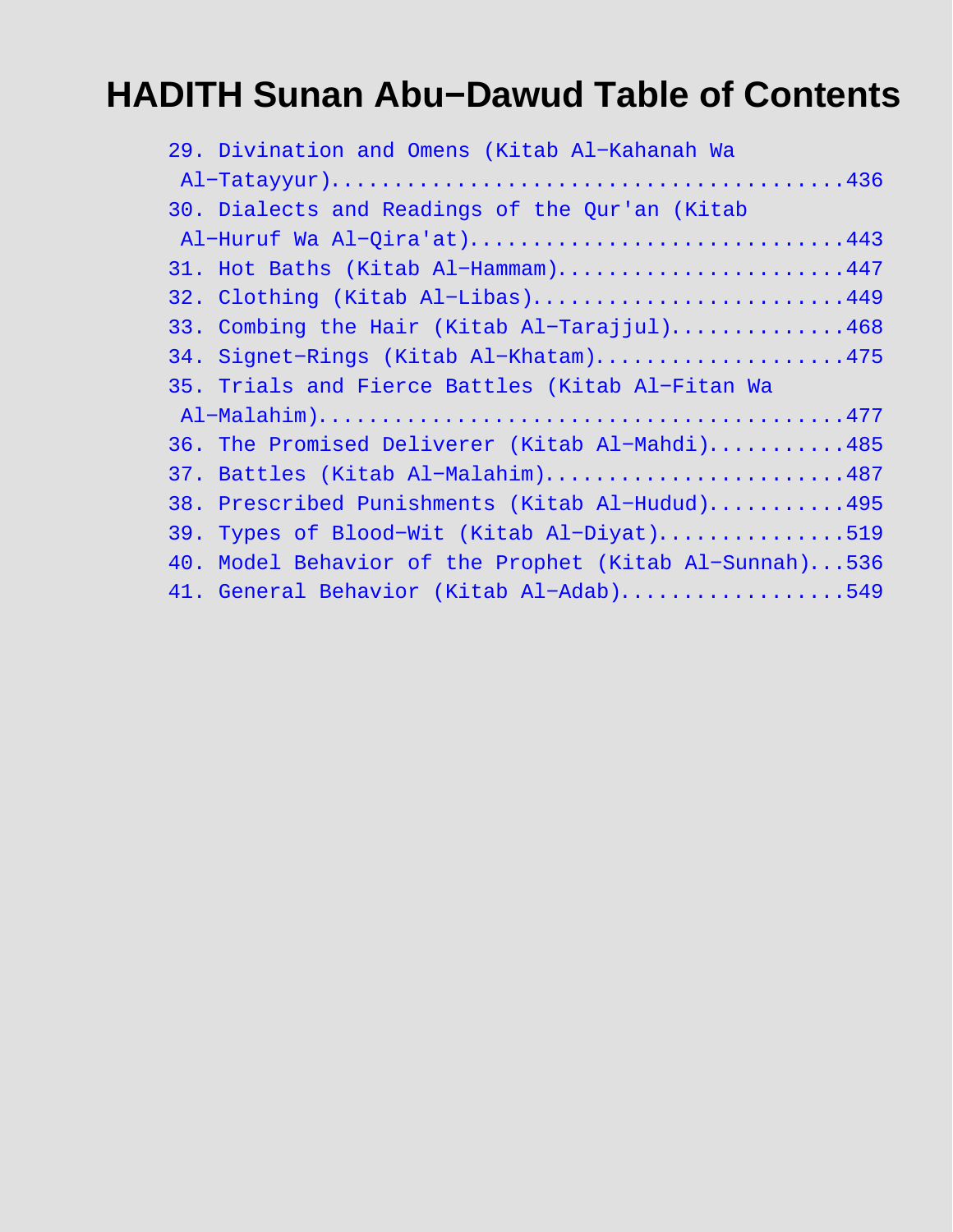## <span id="page-2-0"></span>**HADITH Sunan Abu−Dawud**

## **01. Purification (Kitab Al−Taharah)**

Book 1, Number 0001: Narrated Mughirah ibn Shu'bah: When the Prophet (peace\_be\_upon\_him) went (outside) to relieve himself, he went to a far−off place.

Book 1, Number 0002: Narrated Jabir ibn Abdullah: When the Prophet (peace\_be\_upon\_him) felt the need of relieving himself, he went far off where no one could see him.

Book 1, Number 0003:

Narrated AbuMusa: AbutTayyah reported on the authority of a shaykh (an old man): When Abdullah ibn Abbas came to Basrah, people narrated to him traditions from AbuMusa. Therefore Ibn Abbas wrote to him asking him about certain things. In reply AbuMusa wrote to him saying: One day I was in the company of the Apostle of Allah (peace\_be\_upon\_him). He wanted to urinate. Then he came to a soft ground at the foot of a wall and urinated. He (the Prophet) then said: If any of you wants to urinate, he should look for a place (like this) for his urination.

## Book 1, Number 0006:

Narrated Zayd ibn Arqam: The Apostle of Allah (peace\_be\_upon\_him) said: These privies are frequented by the jinns and devils. So when anyone amongst you goes there, he should say: "I seek refuge in Allah from male and female devils."

## Book 1, Number 0007:

Narrated Salman al−Farsi: It was said to Salman: Your Prophet teaches you everything, even about excrement. He replied: Yes.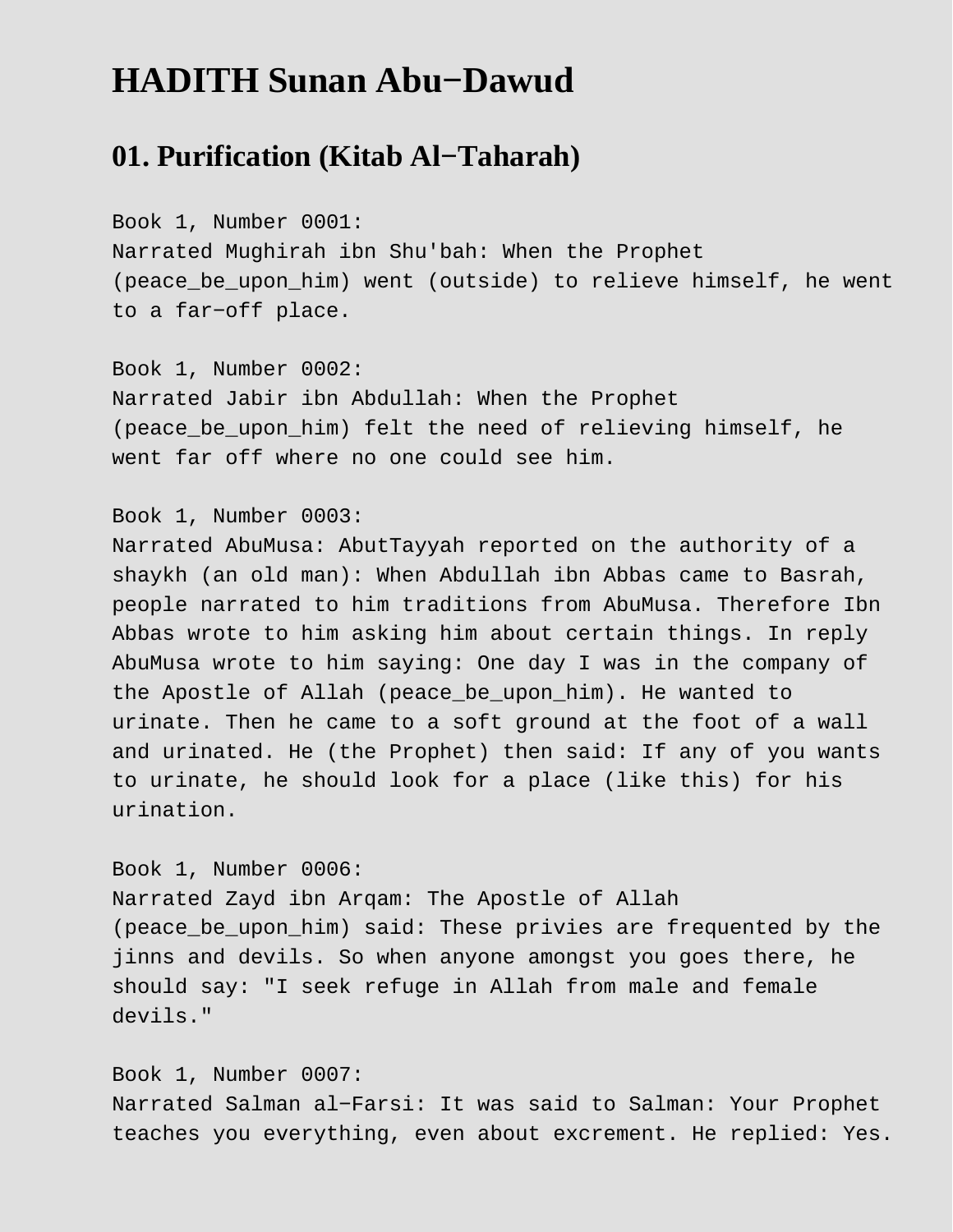He has forbidden us to face the qiblah at the time of easing or urinating, and cleansing with right hand, and cleansing with less than three stones, or cleansing with dung or bone.

Book 1, Number 0010: Narrated Ma'qil ibn AbuMa'qil al−Asadi: The Apostle of Allah (peace\_be\_upon\_him) has forbidden us to face the two qiblahs at the time of urination or excretion.

## Book 1, Number 0011:

Narrated Abdullah ibn Umar: Marwan al−Asfar said: I saw Ibn Umar make his camel kneel down facing the qiblah, then he sat down urinating in its direction. So I said: AbuAbdurRahman, has this not been forbidden? He replied: Why not, that was forbidden only in open country; but when there is something between you and the qiblah that conceals you , then there is no harm.

## Book 1, Number 0013:

Narrated Jabir ibn Abdullah: The Prophet of Allah (peace\_be\_upon\_him) forbade us to face the qiblah at the time of making water. Then I saw him facing it (qiblah) urinating or easing himself one year before his death.

Book 1, Number 0014: Narrated Abdullah ibn Umar: When the Prophet (peace be upon him) wanted to relieve himself, he would not raise his garment, until he lowered himself near the ground.

#### Book 1, Number 0015:

Narrated AbuSa'id al−Khudri: I heard the Apostle of Allah (peace\_be\_upon\_him) say: When two persons go together for relieving themselves uncovering their private parts and talking together, Allah, the Great and Majestic, becomes wrathful at this (action).

Book 1, Number 0017:

Narrated Muhajir ibn Qunfudh: Muhajir came to the Prophet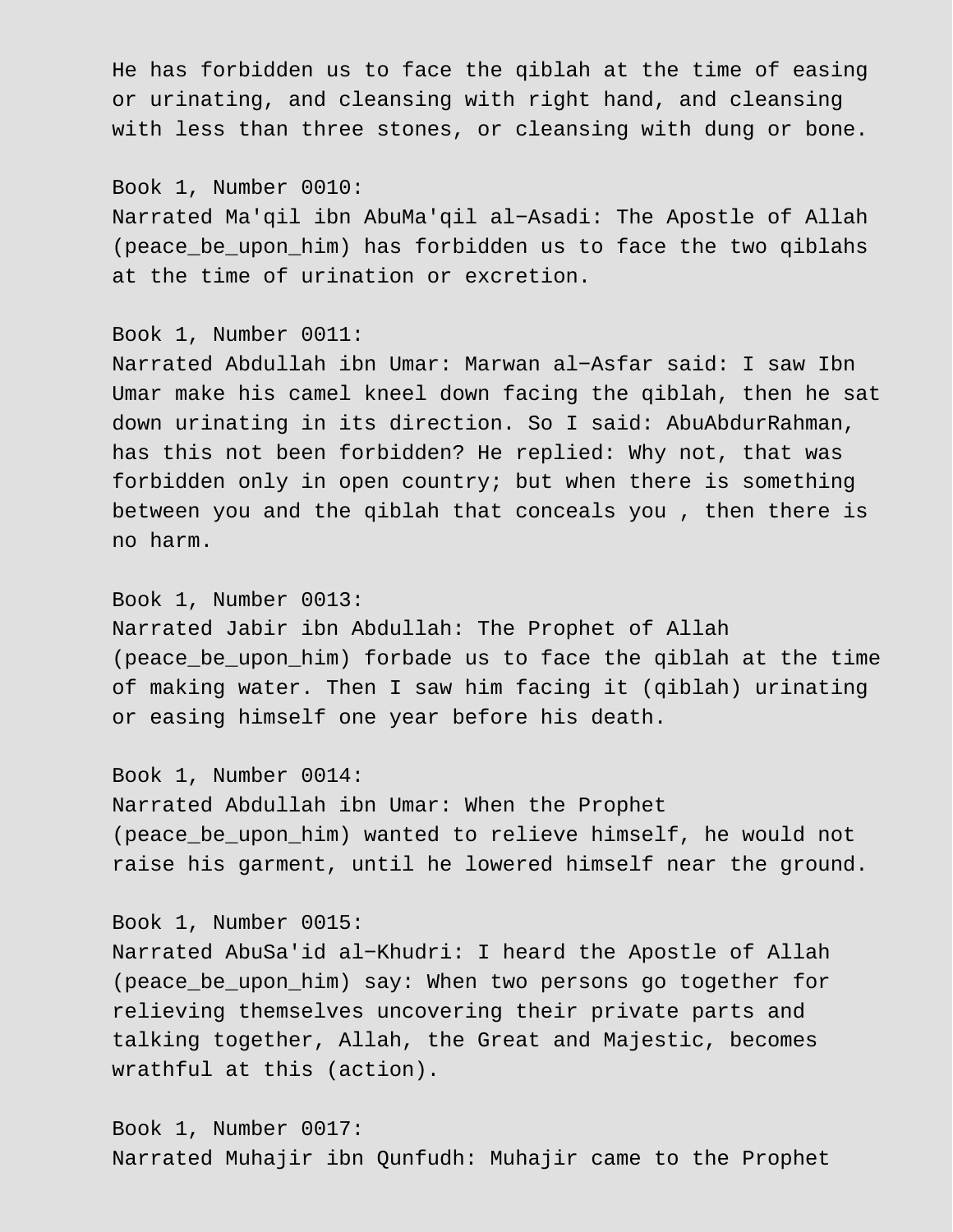(peace be upon him) while he was urinating. He saluted him. The Prophet (peace\_be\_upon\_him) did not return the salutation to him until he performed ablution. He then apologised to him, saying: I disliked remembering Allah except in the state of purification.

Book 1, Number 0019:

Narrated Anas ibn Malik: When the Prophet (peace\_be\_upon\_him) entered the privy, he removed his ring.

Book 1, Number 0022:

Narrated Amr ibn al−'As: AbdurRahman ibn Hasanah reported: I and Amr ibn al−'As went to the Prophet (peace\_be\_upon\_him). He came out with a leather shield (in his hand). He covered himself with it and urinated. Then we said: Look at him. He is urinating as a woman does. The Prophet (peace\_be\_upon\_him), heard this and said: Do you not know what befell a person from amongst Banu Isra'il (the children of Israel)? When urine fell on them, they would cut off the place where the urine fell; but he (that person) forbade them (to do so), and was punished in his grave.

#### Book 1, Number 0024:

Narrated Umaymah daughter of Ruqayqah: The Prophet (peace\_be\_upon\_him) had a wooden vessel under his bed in which he would urinate at night.

## Book 1, Number 0026:

Narrated Mu'adh ibn Jabal: The Apostle of Allah (peace\_be\_upon\_him) said: Be on your guard against three things which provoke cursing: easing in the watering places and on the thoroughfares, and in the shade (of the tree).

## Book 1, Number 0027:

Narrated Abdullah ibn Mughaffal: The Apostle of Allah (peace\_be\_upon\_him) said: No one of you should make water in his bath and then wash himself there (after urination). The version of Ahmad has: Then performs ablution there, for evil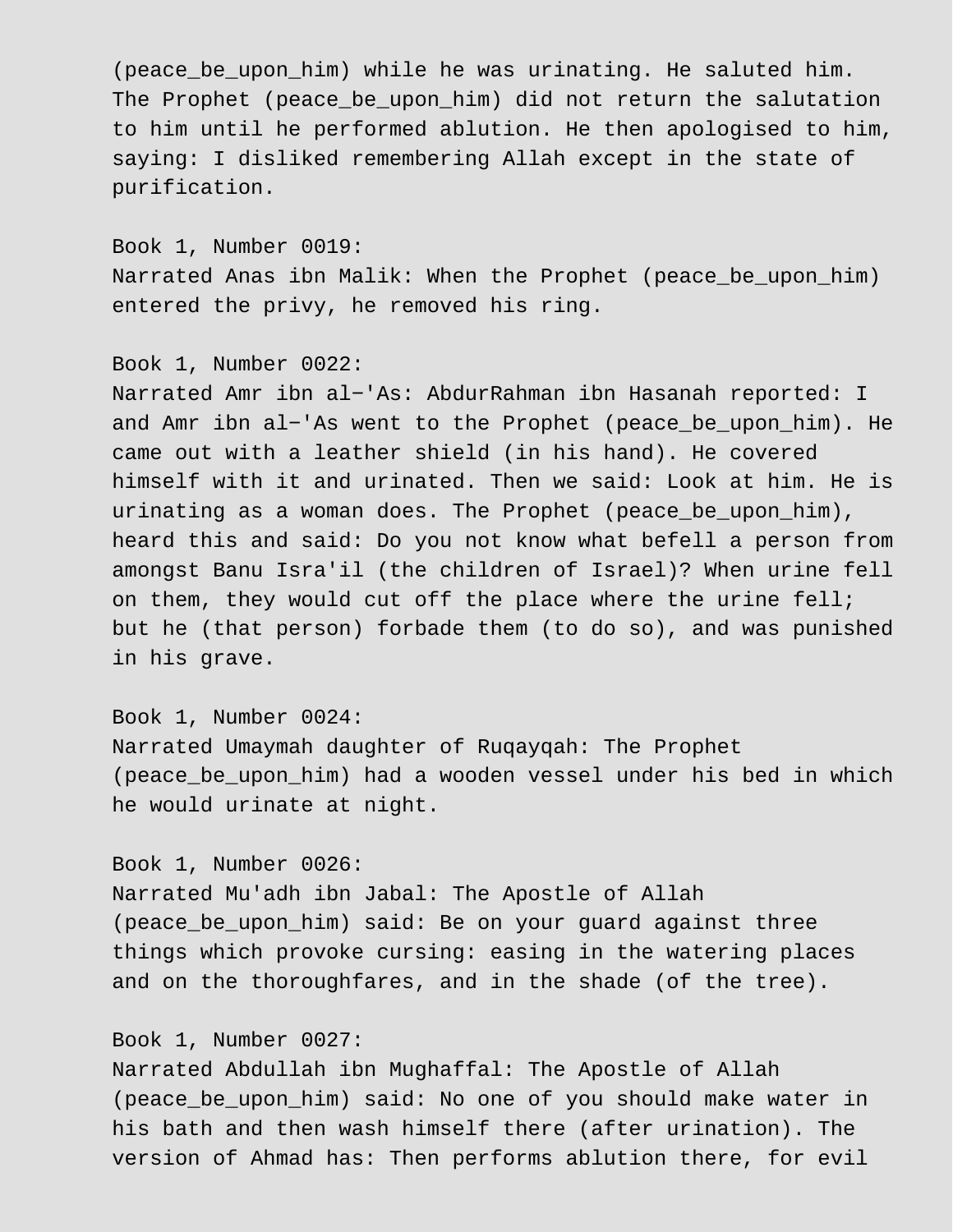thoughts come from it.

Book 1, Number 0028:

Narrated A Man from the Companions: Humayd al−Himyari said: I met a man (Companion of the Prophet) who remained in the company of the Prophet (peace\_be\_upon\_him) just as AbuHurayrah remained in his company. He then added: The Apostle of Allah (peace\_be\_upon\_him) forbade that anyone amongst us should comb (his hair) every day or urinate in the place where he takes a bath.

Book 1, Number 0029: Narrated Abdullah ibn Sarjis: The Prophet (peace\_be\_upon\_him) prohibited to urinate in a hole.

Book 1, Number 0030: Narrated Aisha, Ummul Mu'minin: When the Prophet (peace be upon him) came out of the privy, he used to say: "Grant me Thy forgiveness."

Book 1, Number 0032: Narrated Hafsah, Ummul Mu'minin: The Prophet (peace\_be\_upon\_him) used his right hand for taking his food and drink and used his left hand for other purposes.

Book 1, Number 0033: Narrated Aisha, Ummul Mu'minin: The Prophet (peace\_be\_upon\_him) used his right hand for getting water for ablution and taking food, and his left hand for his evacuation and for anything repugnant.

Book 1, Number 0035:

Narrated AbuHurayrah: The Prophet (peace\_be\_upon\_him) said: If anyone applies collyrium, he should do it an odd number of times. If he does so, he has done well; but if not, there is no harm. If anyone cleanses himself with pebbles, he should use an odd number. If he does so, he has done well; but if not, there is no harm. If anyone eats, he should throw away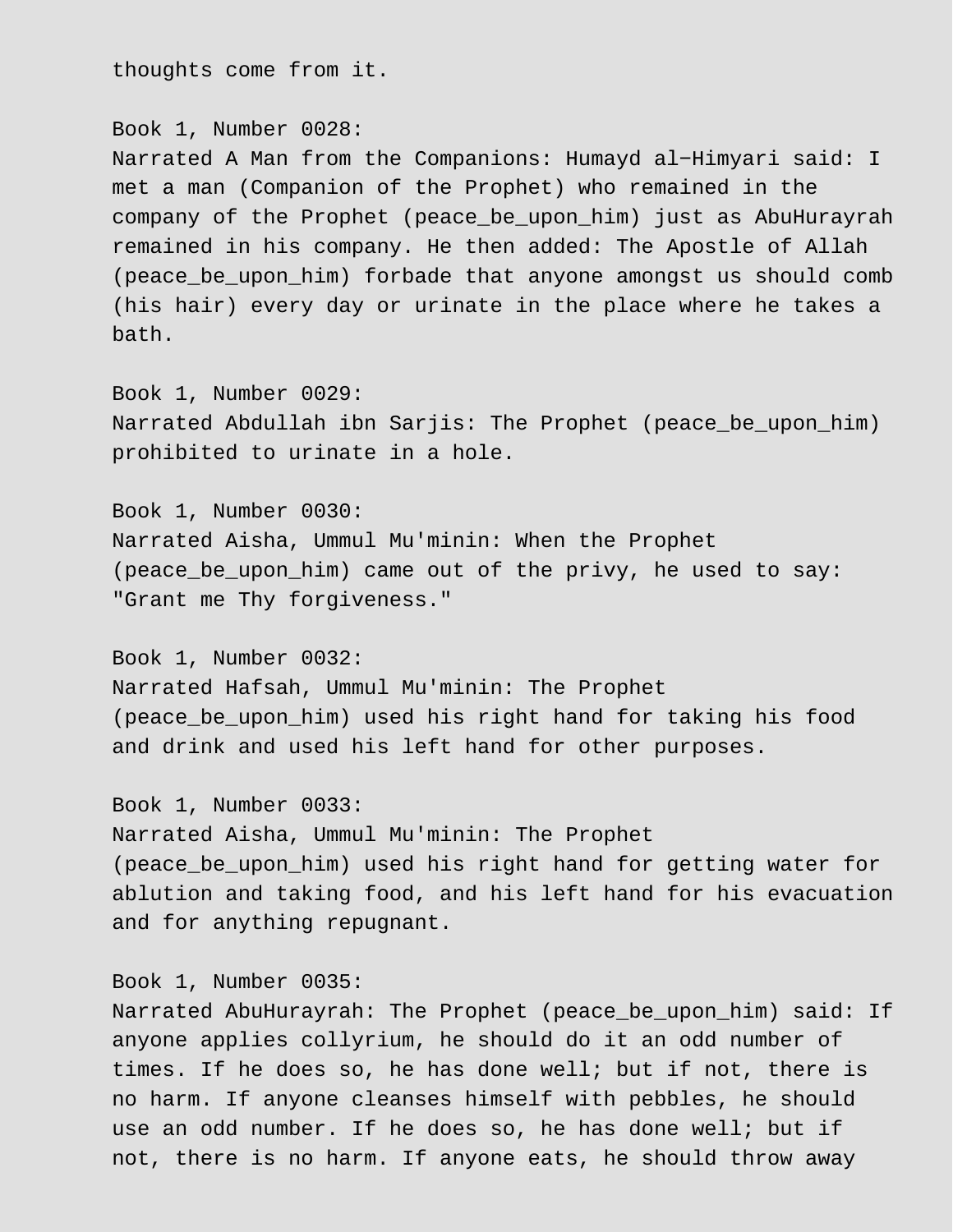what he removes with a toothpick and swallow what sticks to his tongue. If he does so, he has done well; if not, there is no harm. If anyone goes to relieve himself, he should conceal himself, and if all he can do is to collect a heap of send, he should sit with his back to it, for the devil makes sport with the posteriors of the children of Adam. If he does so, he has done well; but if not, there is no harm.

#### Book 1, Number 0036:

Narrated Ruwayfi' ibn Thabit: Shayban al−Qatbani reported that Maslamah ibn Mukhallad made Ruwayfi' ibn Thabit the governor of the lower parts (of Egypt). He added: We travelled with him from Kum Sharik to Alqamah or from Alqamah to Kum Sharik (the narrator doubts) for Alqam. Ruwayfi' said: Any one of us would borrow a camel during the lifetime of the Prophet (peace\_be\_upon\_him) from the other, on condition that he would give him half the booty, and the other half he would retain himself. Further, one of us received an arrowhead and a feather, and the other an arrow−shaft as a share from the booty. He then reported: The Apostle of Allah (peace be upon him) said: You may live for a long time after I am gone, Ruwayfi', so, tell people that if anyone ties his beard or wears round his neck a string to ward off the evil eye, or cleanses himself with animal dung or bone, Muhammad has nothing to do with him.

#### Book 1, Number 0039:

Narrated Abdullah ibn Mas'ud: A deputation of the jinn came to the Prophet (peace\_be\_upon\_him) and said: O Muhammad, forbid your community to cleans themselves with a bone or dung or charcoal, for in them Allah has provided sustenance for us. So the Prophet (peace\_be\_upon\_him) forbade them to do so.

#### Book 1, Number 0040:

Narrated Aisha, Ummul Mu'minin: The Apostle of Allah (peace\_be\_upon\_him) said: When any of you goes to relieve himself, he should take with him three stones to cleans himself, for they will be enough for him.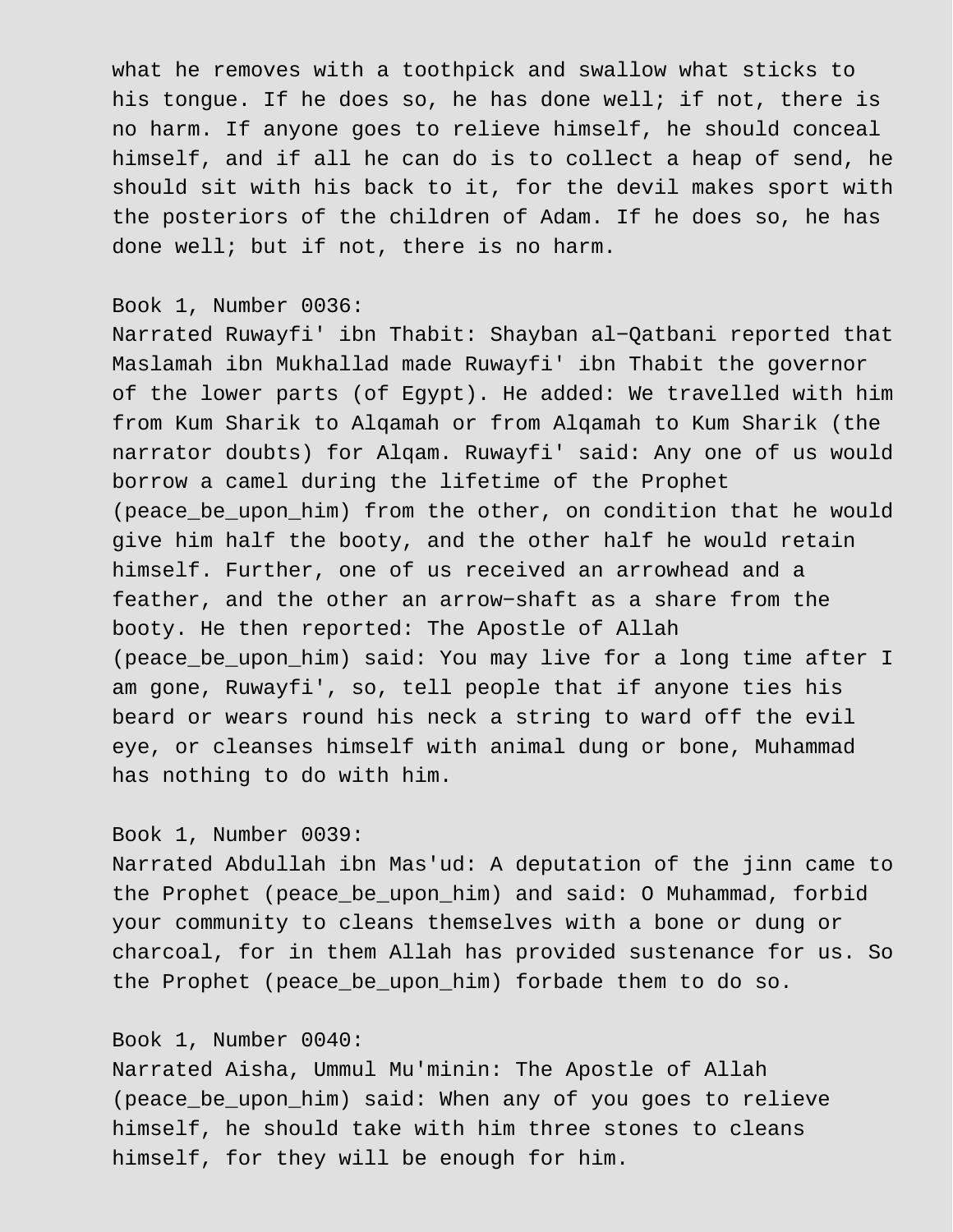## Book 1, Number 0041:

Narrated Khuzaymah ibn Thabit: The Prophet (peace\_be\_upon\_him) was asked about cleansing (after relieving oneself). He said: (One should cleanse oneself) with three stones which should be free from dung.

#### Book 1, Number 0042:

#### Narrated Aisha, Ummul Mu'minin: The Prophet

(peace\_be\_upon\_him) urinated and Umar was standing behind him with a jug of water. He said: What is this, Umar? He replied: Water for you to perform ablution with. He said: I have not been commanded to perform ablution every time I urinate. If I were to do so, it would become a sunnah.

## Book 1, Number 0044:

Narrated AbuHurayrah: The Prophet (peace\_be\_upon\_him) said: The following verse was revealed in connection with the people of Quba': "In it are men who love to be purified" (ix.108). He (AbuHurayrah) said: They used to cleanse themselves with water after easing. So the verse was revealed in connection with them.

#### Book 1, Number 0047:

Narrated Zayd ibn Khalid al−Juhani: I heard the Apostle of Allah (peace\_be\_upon\_him) say: Were it not hard on my ummah, I would order them to use the tooth−stick at the time of every prayer. AbuSalamah said: Zayd ibn Khalid used to attend the prayers in the mosque with his tooth−stick on his ear where a clerk carries a pen, and whenever he got up for prayer he used it.

## Book 1, Number 0048:

Narrated Abdullah ibn Hanzalah ibn AbuAmir: Muhammad ibn Yahya ibn Habban asked Abdullah ibn Abdullah ibn Umar about the reason for Ibn Umar's performing ablution for every prayer, whether he was with or without ablution. He replied: Asma', daughter of Zayd ibn al−Khattab, reported to me that Abdullah ibn Hanzalah ibn AbuAmir narrated to her that the Apostle of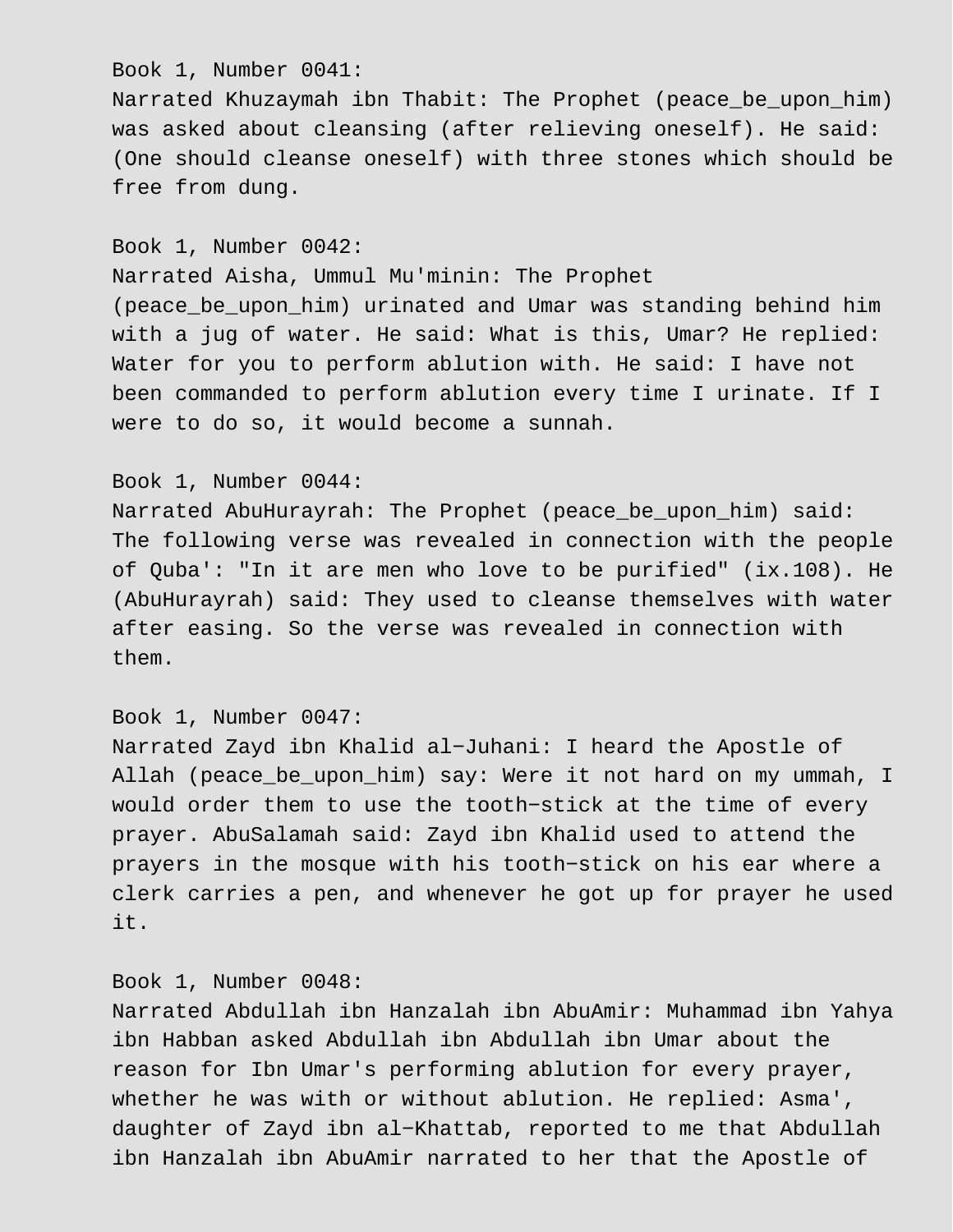Allah (peace be upon him) was earlier commanded to perform ablution for every prayer whether or not he was with ablution. When it became a burden for him, he was ordered to use tooth−stick for every prayer. As Ibn Umar thought that he had the strength (to perform the ablution for every prayer), he did not give up performing ablution for every prayer.

#### Book 1, Number 0050:

Narrated Aisha, Ummul Mu'minin: The Apostle of Allah (peace\_be\_upon\_him) was using the tooth−stick, when two men, one older than the other, were with him. A revelation came to him about the merit of using the tooth−stick. He was asked to show proper respect and give it to the elder of the two.

## Book 1, Number 0052:

Narrated Aisha, Ummul Mu'minin: The Apostle of Allah (peace\_be\_upon\_him) said: Ten are the acts according to fitrah (nature): clipping the moustache, letting the beard grow, using the tooth−stick, cutting the nails, washing the finger joints, plucking the hair under the arm−pits, shaving the pubes, and cleansing one's private parts (after easing or urinating) with water. The narrator said: I have forgotten the tenth, but it may have been rinsing the mouth.

#### Book 1, Number 0055:

Narrated Aisha, Ummul Mu'minin: Ablution water and tooth−stick were placed by the side of the Prophet (peace\_be\_upon\_him). When he got up during the night (for prayer), he relieved himself, then he used the tooth−stick.

## Book 1, Number 0056:

Narrated Aisha, Ummul Mu'minin: The Prophet (peace\_be\_upon\_him) did not get up after sleeping by night or by day without using the tooth−stick before performing ablution.

Book 1, Number 0059: Narrated AbulMalih: The Prophet (peace\_be\_upon\_him) said: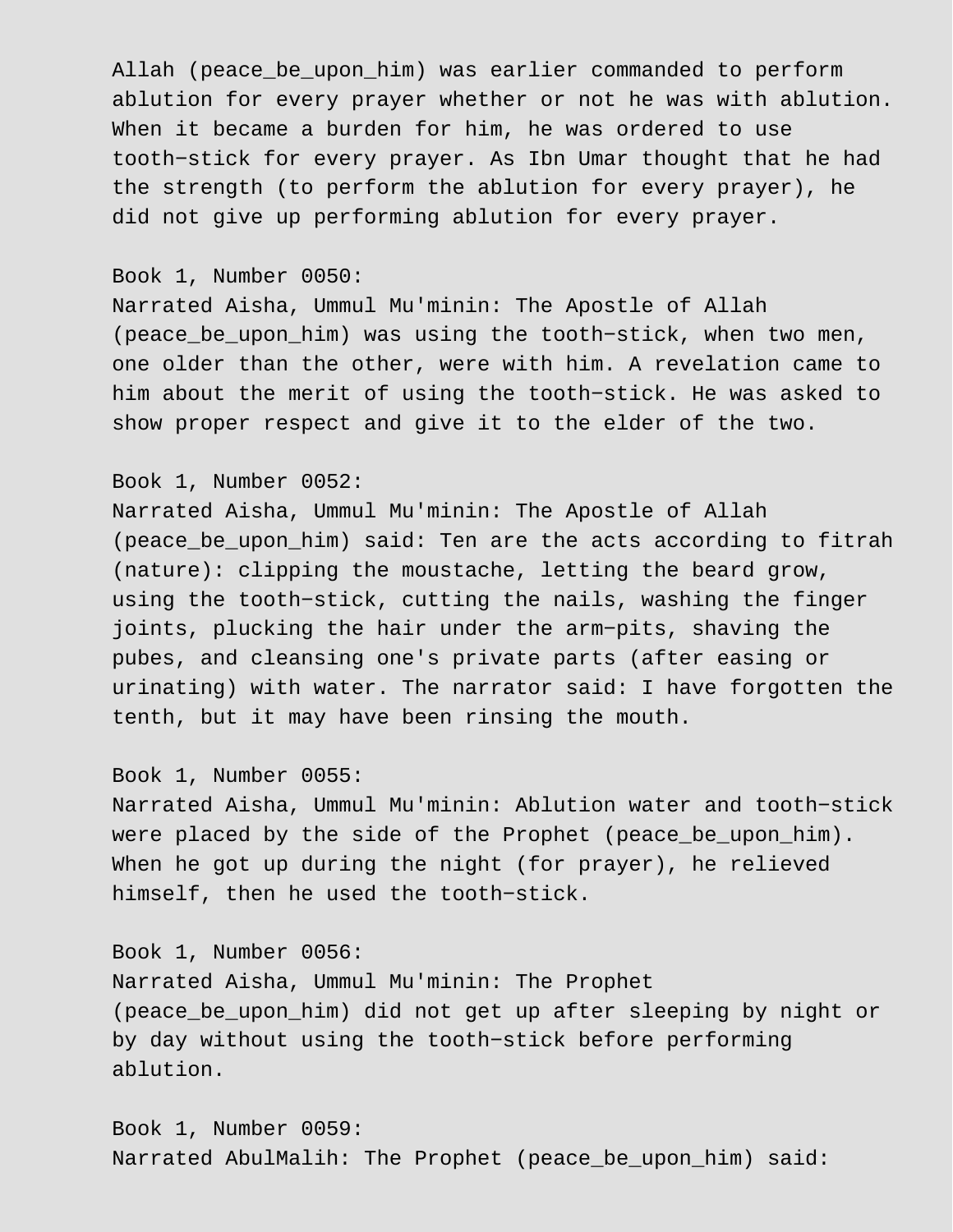Allah does not accept charity from goods acquired by embezzlement as He does not accept prayer without purification.

Book 1, Number 0061: Narrated Ali ibn AbuTalib: The key to prayer is purification; its beginning is takbir and its end is taslim.

#### Book 1, Number 0062:

Narrated Abdullah ibn Umar: AbuGhutayf al−Hudhali reported: I was in the company of Ibn Umar. When the call was made for the noon (zuhr) prayer, he performed ablution and said the prayer. When the call for the afternoon ('asr) prayer was made, he again performed ablution. Thus I asked him (about the reason of performing ablution). He replied: The Apostle of Allah (peace\_be\_upon\_him) said: For a man who performs ablution in a state of purity, ten virtuous deeds will be recorded (in his favour). AbuDawud said: This is the tradition narrated by Musaddad, and it is more perfect.

## Book 1, Number 0063:

Narrated Abdullah ibn Umar: The Prophet (peace be upon him), was asked about water (in desert country) and what is frequented by animals and wild beasts. He replied: When there is enough water to fill two pitchers, it bears no impurity.

## Book 1, Number 0066:

Narrated AbuSa'id al−Khudri: The people asked the Messenger of Allah (peace\_be\_upon\_him): Can we perform ablution out of the well of Buda'ah, which is a well into which menstrual clothes, dead dogs and stinking things were thrown? He replied: Water is pure and is not defiled by anything.

#### Book 1, Number 0067:

Narrated AbuSa'id al−Khudri: I heard that the people asked the Prophet of Allah (peace\_be\_upon\_him): Water is brought for you from the well of Buda'ah. It is a well in which dead dogs, menstrual clothes and excrement of people are thrown. The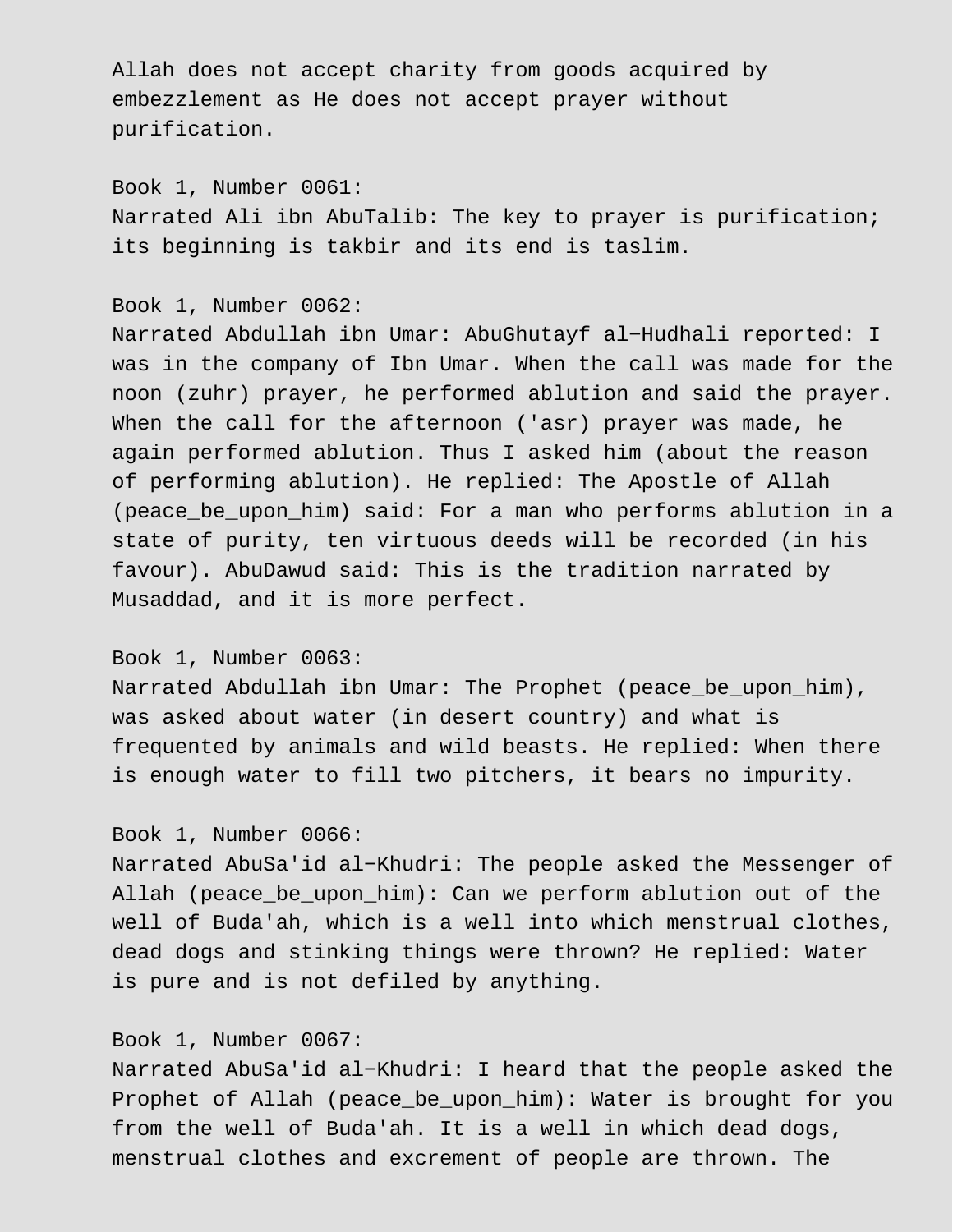Messenger of Allah (peace be upon him) replied: Verily water is pure and is not defiled by anything.

## Book 1, Number 0068:

Narrated Abdullah ibn Abbas: One of the wives of the Prophet (peace be upon him) took a bath from a large bowl. The Prophet (peace\_be\_upon\_him) wanted to perform ablution or take from the water left over. She said to him: O Prophet of Allah, verily I was sexually defiled. The Prophet said: Water not defiled.

#### Book 1, Number 0070:

Narrated AbuHurayrah: The Prophet (peace\_be\_upon\_him) said: None amongst you should urinate in standing water, then wash in it after sexual defilement.

## Book 1, Number 0075:

Narrated AbuQatadah: Kabshah, daughter of Ka'b ibn Malik and wife of Ibn AbuQatadah, reported: AbuQatadah visited (me) and I poured out water for him for ablution. A cat came and drank some of it and he tilted the vessel for it until it drank some of it. Kabshah said: He saw me looking at him; he asked me: Are you surprised, my niece? I said: Yes. He then reported the Messenger of Allah (peace\_be\_upon\_him) as saying: It is not unclean; it is one of those (males or females) who go round among you.

## Book 1, Number 0076:

Narrated Aisha, Ummul Mu'minin: Dawud ibn Salih ibn Dinar at−Tammar quoted his mother as saying that her mistress sent her with some pudding (harisah) to Aisha who was offering prayer. She made a sign to me to place it down. A cat came and ate some of it, but when Aisha finished her prayer, she ate from the place where the cat had eaten. She stated: The Messenger of Allah (peace be upon him) said: It is not unclean: it is one of those who go round among you. She added: I saw the Messenger of Allah (peace\_be\_upon\_him) performing ablution from the water left over by the cat.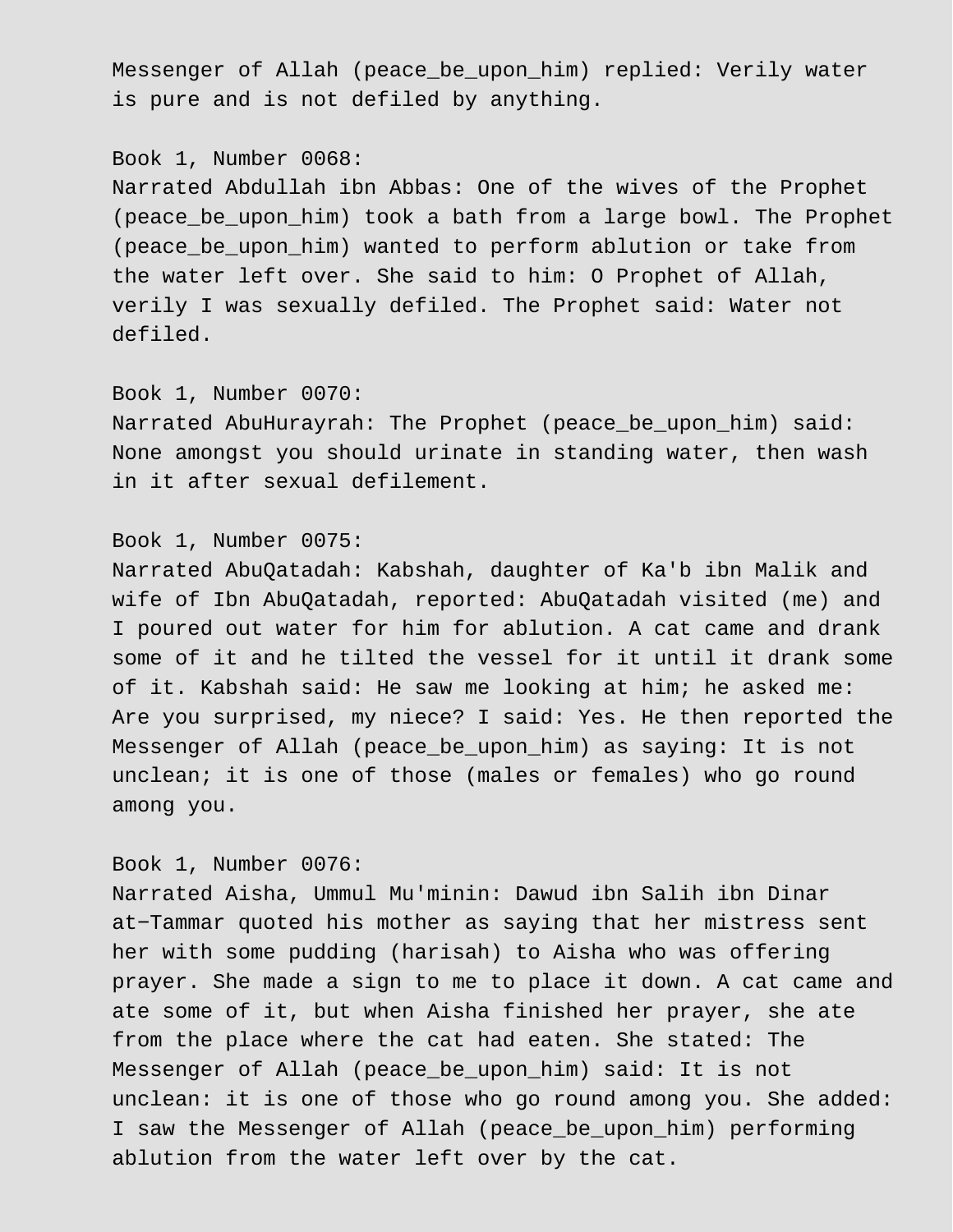## Book 1, Number 0078:

Narrated Aisha, Ummul Mu'minin: My hands and the hands of the Messenger of Allah (peace be upon him) alternated into one vessel while we performed ablution.

## Book 1, Number 0081:

Narrated Humayd al−Himyari: Humayd al−Himyari reported: I met a person (among the Companion of Prophet) who remained in the company of the Prophet (peace\_be\_upon\_him)for four years as AbuHurayrah remained in his company. He reported: The Apostle of Allah (peace\_be\_upon\_him) forbade that the female should wash with the water left over by the male, and that the male should wash with the left−over of the female. The version of Musaddad adds: "That they both take the handful of water together."

## Book 1, Number 0082:

Narrated Hakam ibn Amr: The Prophet (peace\_be\_upon\_him) forbade that the male should perform ablution with the water left over by the female.

#### Book 1, Number 0083:

Narrated AbuHurayrah: A man asked the Apostle of Allah (peace\_be\_upon\_him): Messenger of Allah, we travel on the sea and take a small quantity of water with us. If we use this for ablution, we would suffer from thirst. Can we perform ablution with sea water? The Messenger (peace\_be\_upon\_him) replied: Its water is pure and what dies in it is lawful food.

#### Book 1, Number 0084:

Narrated Abdullah ibn Mas'ud: AbuZayd quoted Abdullah ibn Mas'ud as saying that on the night when the jinn listened to the Qur'an the Prophet (peace\_be\_upon\_him) said: What is in your skin vessel? He said: I have some nabidh. He (the Holy Prophet) said: It consists of fresh dates and pure water. Sulayman ibn Dawud reported the same version of this tradition on the authority of AbuZayd or Zayd. But Sharik said that Hammad did not mention the words "night of the jinn".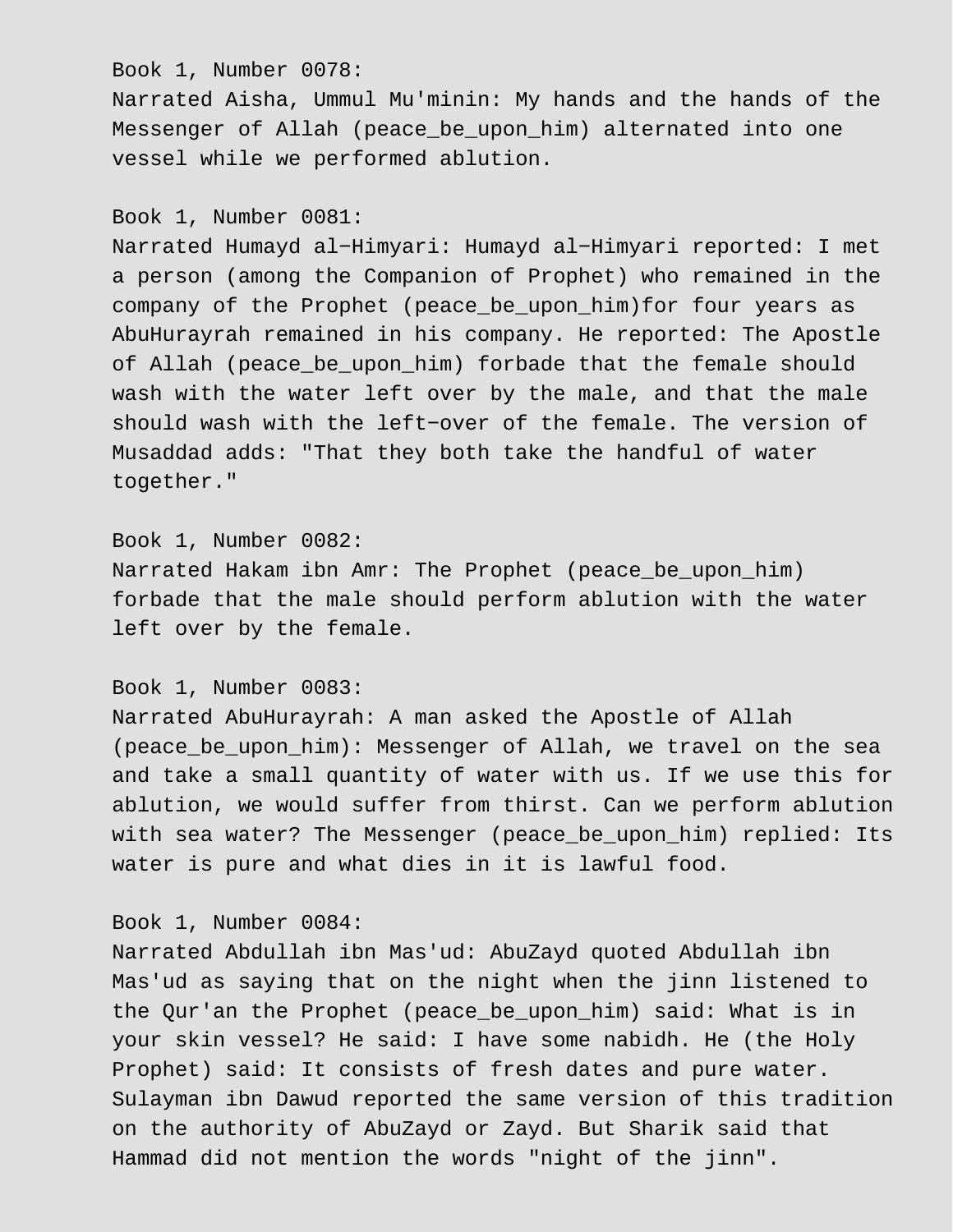## Book 1, Number 0088:

Narrated Abdullah ibn al−Arqam: Urwah reported on the authority of his father that Abdullah ibn al−Arqam travelled for performing hajj (pilgrimage) or umrah. He was accompanied by the people whom he led in prayer. One day when he was leading them in the dawn (fajr) prayer, he said to them: One of you should come forward. He then went away to relieve himself. He said: I heard the Messenger of Allah (peace\_be\_upon\_him) say: When any of you feels the need of relieving himself while the congregational prayer is ready, he should go to relieve himself.

### Book 1, Number 0090:

Narrated Thawban: The Messenger of Allah (peace\_be\_upon\_him) said: Three things one is not allowed to do: supplicating Allah specifically for himself and ignoring others while leading people in prayer; if he did so, he deceived them; looking inside a house before taking permission: if he did so, it is as if he entered the house, saying prayer while one is feeling the call of nature until one eases oneself.

## Book 1, Number 0091:

Narrated AbuHurayrah: The Prophet (peace\_be\_upon\_him) said: It is not permissible for a man who believes in Allah and in the Last Day that he should say the prayer while he is feeling the call of nature until he becomes light (by relieving himself).

Book 1, Number 0092: Narrated Aisha, Ummul Mu'minin: The Prophet (peace\_be\_upon\_him) used to wash himself with a sa' (of water) and perform ablution with a mudd (of water).

Book 1, Number 0093: Narrated Jabir ibn Abdullah: The Prophet (peace\_be\_upon\_him) used to take a bath with a sa' (of water) and perform ablution with a mudd (of water)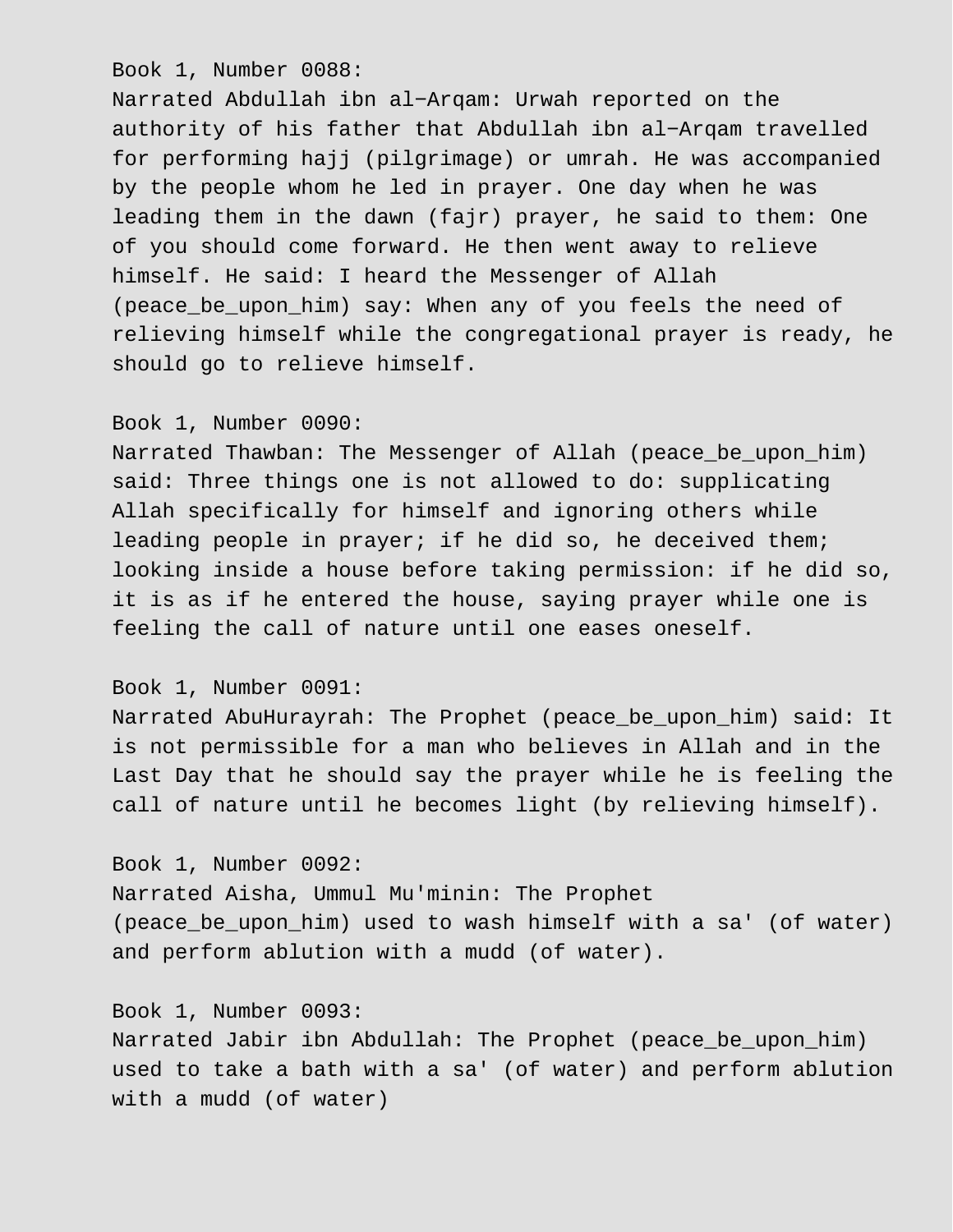## Book 1, Number 0094:

Narrated Umm Umarah: Habib al−Ansari reported: I heard Abbad ibn Tamim who reported on the authority of my grandmother, Umm Umarah, saying: The Prophet (peace\_be\_upon\_him) wanted to perform ablution. A vessel containing 2/3 mudd of water was brought to him.

#### Book 1, Number 0096:

Narrated Abdullah ibn Mughaffal: Abdullah heard his son praying to Allah: O Allah, I ask Thee a white palace on the right of Paradise when I enter it. He said: O my son, ask Allah for Paradise and seek refuge in Him from Hell−Fire, for I heard the Messenger of Allah (peace\_be\_upon\_him) say: In this community there will be some people who will exceed the limits in purification as well as in supplication.

Book 1, Number 0098:

Narrated Aisha, Ummul Mu'minin: I and the Messenger of Allah (peace\_be\_upon\_him) used to take bath with a brass vessel.

Book 1, Number 0100: Narrated Abdullah ibn Zayd: The Messenger of Allah (peace\_be\_upon\_him) came upon us. We brought water for him in a brass vessel and he performed ablution.

Book 1, Number 0101: Narrated AbuHurayrah: The Messenger of Allah (peace\_be\_upon\_him) said: The prayer of a person who does not perform ablution is not valid, and the ablution of a person who does not mention the name of Allah (in the beginning) is not valid.

Book 1, Number 0111:

Narrated Ali ibn AbuTalib: Abdu Khayr said: Ali came upon us and he had already offered prayer. He called for water. We asked: What will you do with water when you have already offered prayer? − Perhaps to teach us. A utensil containing water and a wash−basin were brought (to him). He poured water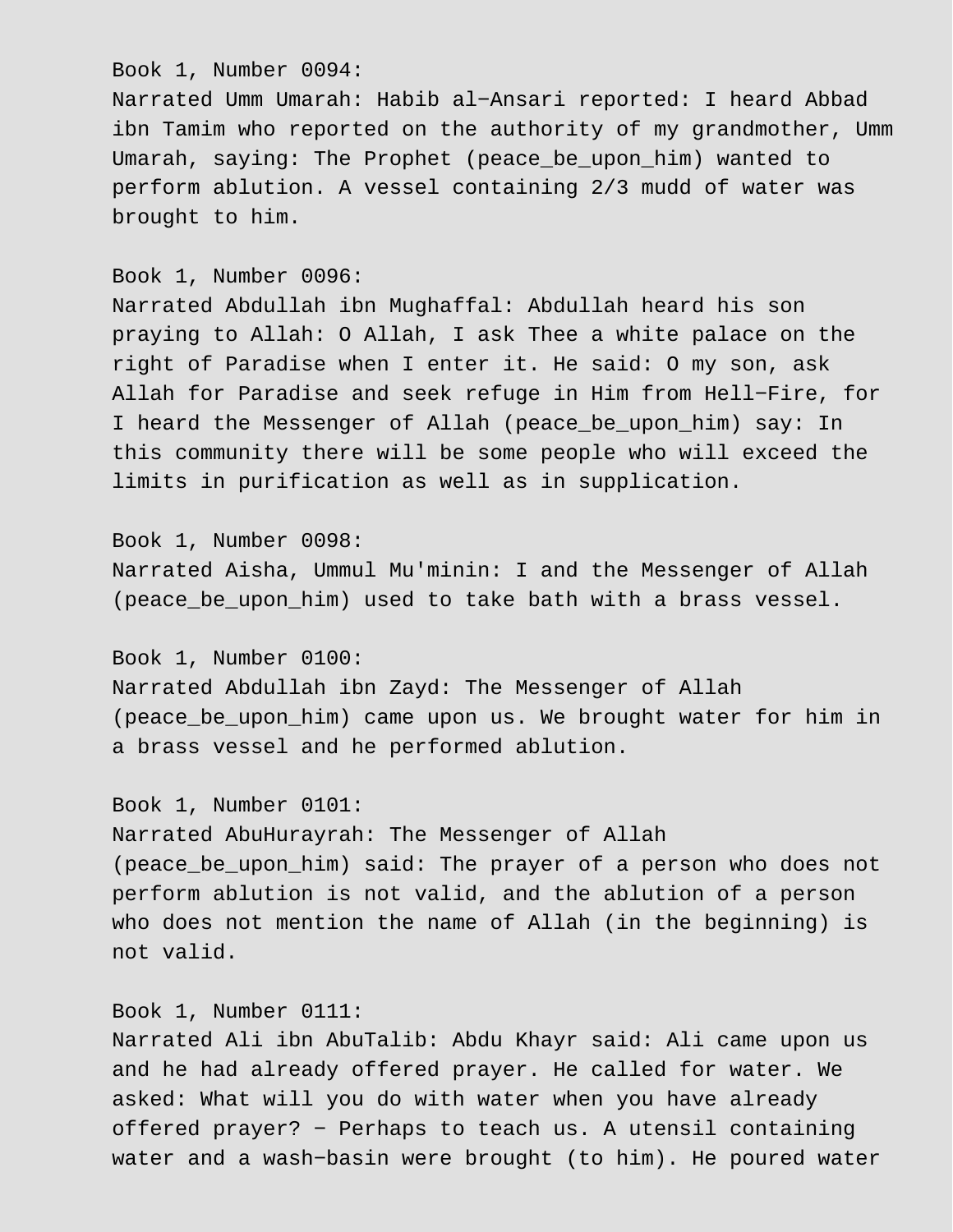from the utensil on his right hand and washed both his hands three times, rinsed the mouth, snuffed up water and cleansed the nose three times. He then rinsed the mouth and snuffed up water with the same hand by which he took water. He then washed his face three times, and washed his right hand three times and washed his left hand three times. He then put his hand in water and wiped his head once. He then washed his right foot thrice and left foot thrice, then said: If one is pleased to know the method of performing ablution of the Apostle of Allah, this is how he did it.

## Book 1, Number 0121:

Narrated Al−Miqdam ibn Ma'dikarib al−Kindi: The ablution water was brought to the Messenger (peace\_be\_upon\_him) and he performed ablution; he washed his hands up to wrists three times, then washed his forearms three times. He then rinsed his mouth and snuffed up water three times; then he wiped his head and ears inside and outside.

#### Book 1, Number 0124:

Narrated Mu'awiyah: AbulAzhar al−Mughirah ibn Farwah and Yazid ibn AbuMalik reported: Mu'awiyah performed ablution before the people, as he saw the Apostle of Allah (peace\_be\_upon\_him) performed ablution. When he reached the stage of wiping his head, he took a handful of water and poured it with his left hand over the middle of his head so much so that drops of water came down or almost came down. Then he wiped (his head) from its front to its back and from its back to its front.

## Book 1, Number 0126:

Narrated Ar−Rubayyi' daughter of Mu'awwidh ibn Afra': The Messenger of Allah (peace\_be\_upon\_him) used to come to us. He once said: Pour ablution water on me. She then described how the Prophet (peace\_be\_upon\_him) performed ablution saying: He washed his hands up to wrist three times and washed his face three times, and rinsed his mouth and snuffed up water once. Then he washed his forearms three times and wiped his head twice beginning from the back of his head, then wiped its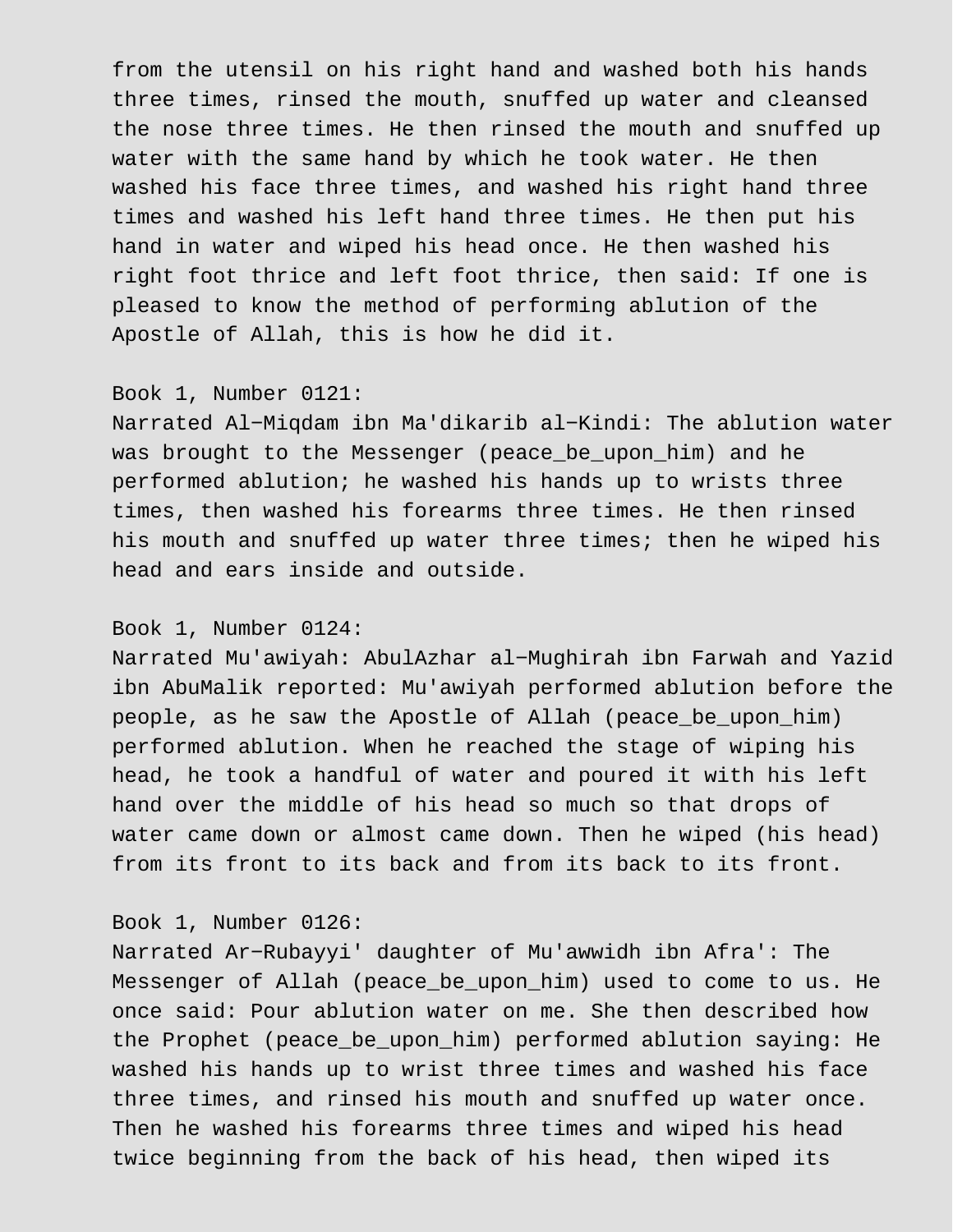front. He wiped his ears outside and inside. Then he washed his feet three times.

Book 1, Number 0131: Narrated Ar−Rubayyi' daughter of Mu'awwidh ibn Afra': The Prophet (peace\_be\_upon\_him) performed ablution. He inserted his two fingers in the ear−holes.

Book 1, Number 0132: Narrated Talhah ibn Musarrif: I saw the Apostle of Allah (peace\_be\_upon\_him) wiping his head once up to his nape.

Book 1, Number 0133:

Narrated Abdullah ibn Abbas: Sa'id ibn Jubayr reported: Ibn Abbas saw the Apostle of Allah (peace be upon him) performed ablution. He narrated the tradition which says that he (the Prophet) performed each detail of ablution three times. He wiped his head and ears once.

Book 1, Number 0134:

Narrated AbuUmamah: AbuUmamah mentioned how the Messenger of Allah (peace be upon him) performed ablution, saying that he used to wipe the corners of his eyes, and he said that the ears are treated as part of the head.

Book 1, Number 0135:

Narrated Abdullah ibn Amr ibn al−'As: A man came to the Prophet (peace be upon him) and asked him: Messenger of Allah, how is the ablution (to performed)? He (the Prophet) then called for water in a vessel and washed his hands up to the wrists three times, then washed his face three times, and washed his forearms three times. He then wiped his head and inserted both his index fingers in his ear−holes; he wiped the back of his ears with his thumbs and the front of his ears with the index fingers. He then washed his feet three times. Then he said: This is how ablution should be performed. If anyone does more or less than this, he has done wrong and transgressed, or (said) transgressed and done wrong.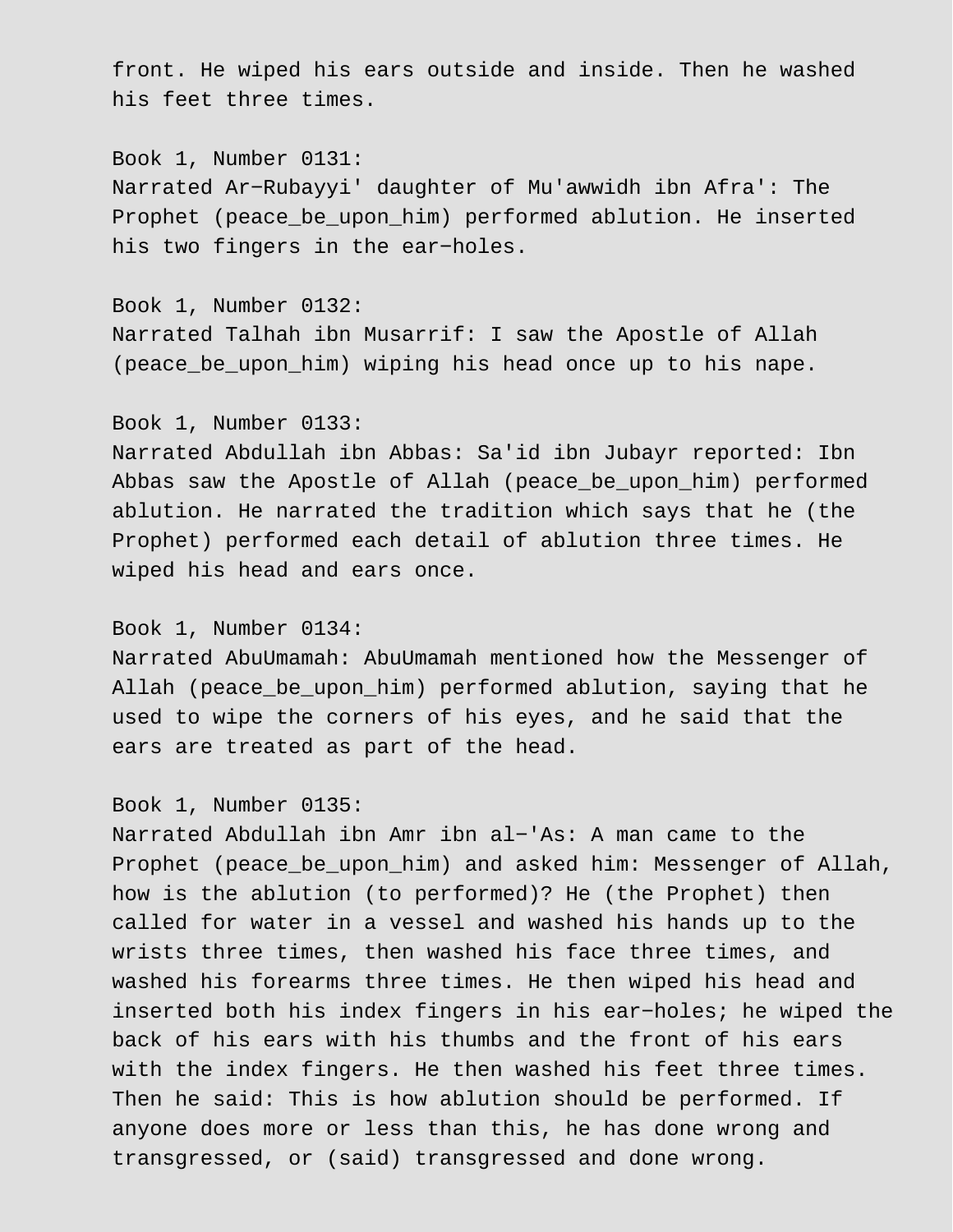## Book 1, Number 0136: Narrated AbuHurayrah: The Prophet (my peace be upon him) washed the limbs in ablution twice.

## Book 1, Number 0139:

Narrated Grandfather of Talhah: I entered upon the Prophet (peace\_be\_upon\_him) while he was performing ablution, and the water was running down his face and beard to his chest. I saw him rinsing his mouth and snuffing up water separately.

Book 1, Number 0141:

Narrated Abdullah ibn Abbas: The Messenger of Allah (peace\_be\_upon\_him) said: Cleanse your nose well (after snuffing up water) twice or thrice.

## Book 1, Number 0142:

Narrated Laqit ibn Sabirah: I was the leader of the delegation of Banu al−Muntafiq or (the narrator doubted) I was among the delegation of Banu al−Muntafiq that came to the Messenger of Allah (peace\_be\_upon\_him). When we reached the Prophet, we did not find him in his house. We found there Aisha, the Mother of the Believers. She ordered that a dish called Khazirah should be prepared for us. It was then prepared. A tray containing dates was then presented to us. (The narrator Qutaybah did not mention the word qina', tray). Then the Messenger of Allah (peace be upon him) came. He asked: Has anything been served to you or ordered for you? We replied: Yes, Messenger of Allah. While we were sitting in the company of the Messenger of Allah (peace\_be\_upon\_him) we suddenly saw that a shepherd was driving a herd of sheep to their fold. He had with him a newly−born lamb that was crying. He (the Prophet) asked him: What did it bear, O so and so? He replied: A ewe. He then said: Slaughter for us in its place a sheep. Do not think that we are slaughtering it for you. We have one hundred sheep and we do not want their number to increase. Whenever a ewe is born, we slaughter a sheep in its place. (The narrator says that the Prophet (peace\_be\_upon\_him) used the word la tahsabanna, do not think). I (the narrator Laqit) then said: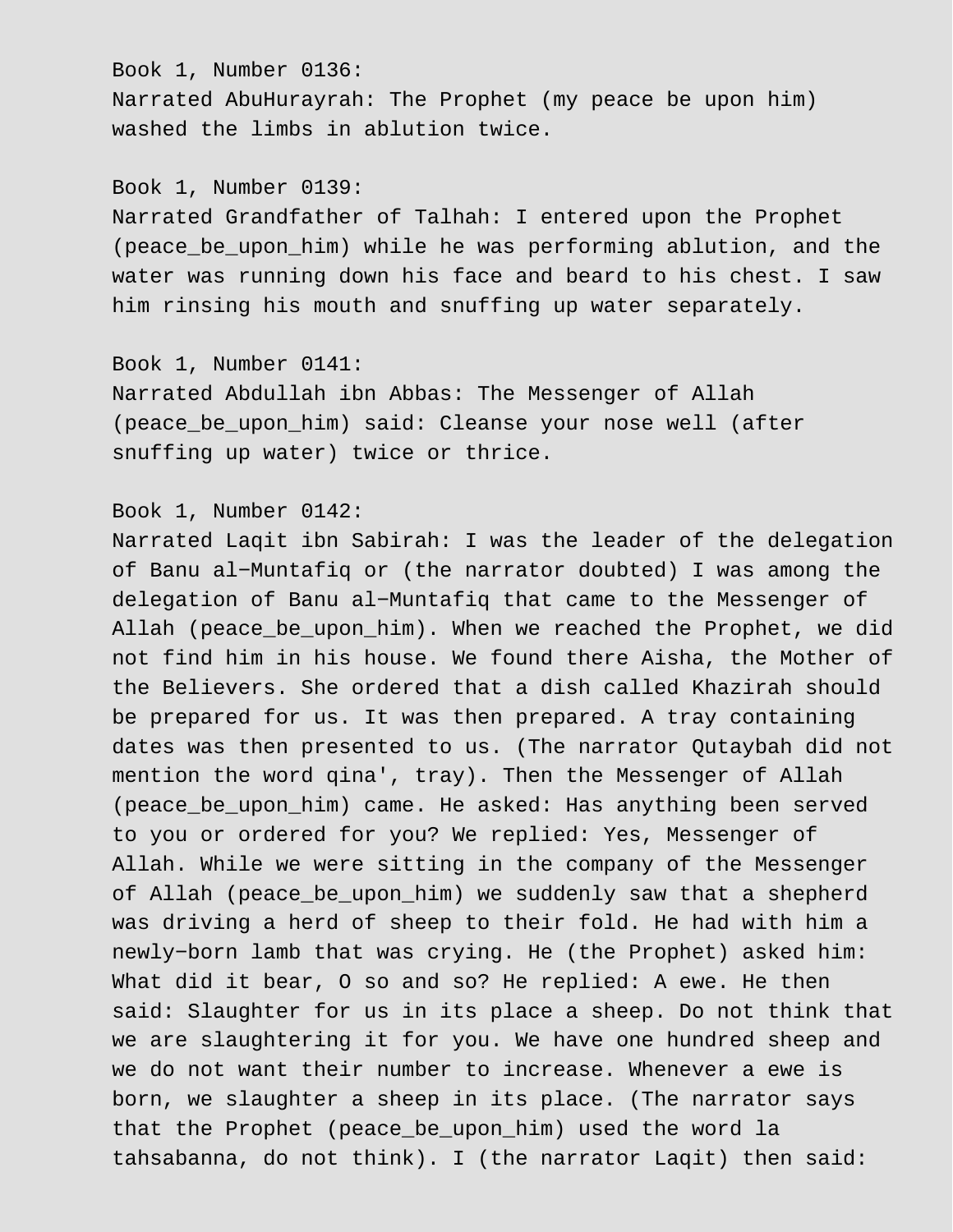Messenger of Allah, I have a wife who has something (wrong) in her tongue, i.e. she is insolent. He said: Then divorce her. I said: Messenger of Allah, she had company with me and I have children from her. He said: Then ask her (to obey you). If there is something good in her, she will do so (obey); and do not beat your wife as you beat your slave−girl. I said: Messenger of Allah, tell me about ablution. He said: Perform ablution in full and make the fingers go through the beard and snuff with water well except when you are fasting.

#### Book 1, Number 0145:

Narrated Anas ibn Malik: Whenever the Messenger of Allah (peace\_be\_upon\_him) performed ablution, he took a handful of water, and, putting it under his chin, made it go through his beard, saying: Thus did my Lord command me.

## Book 1, Number 0146:

Narrated Thawban: The Messenger of Allah (peace\_be\_upon\_him) sent out an expedition. They were affected by cold. When they returned to the Messenger of Allah (peace\_be\_upon\_him), he commanded them to wipe over turbans and stockings.

#### Book 1, Number 0147:

Narrated Anas ibn Malik: I saw the Messenger (peace\_be\_upon\_him) perform ablution. He had a Qutri turban. He inserted his hand beneath the turban and wiped over the forelock, and did not untie the turban.

#### Book 1, Number 0148:

Narrated Al−Mustawrid ibn Shaddad: I saw the Messenger of Allah (peace be upon him) rubbing his toes with his little finger when he performed ablution.

#### Book 1, Number 0155:

Narrated AbuMusa al−Ash'ari: Negus presented to the Messenger of Allah (peace\_be\_upon\_him) two black and simple socks. He put them on; then he performed ablution and wiped over them.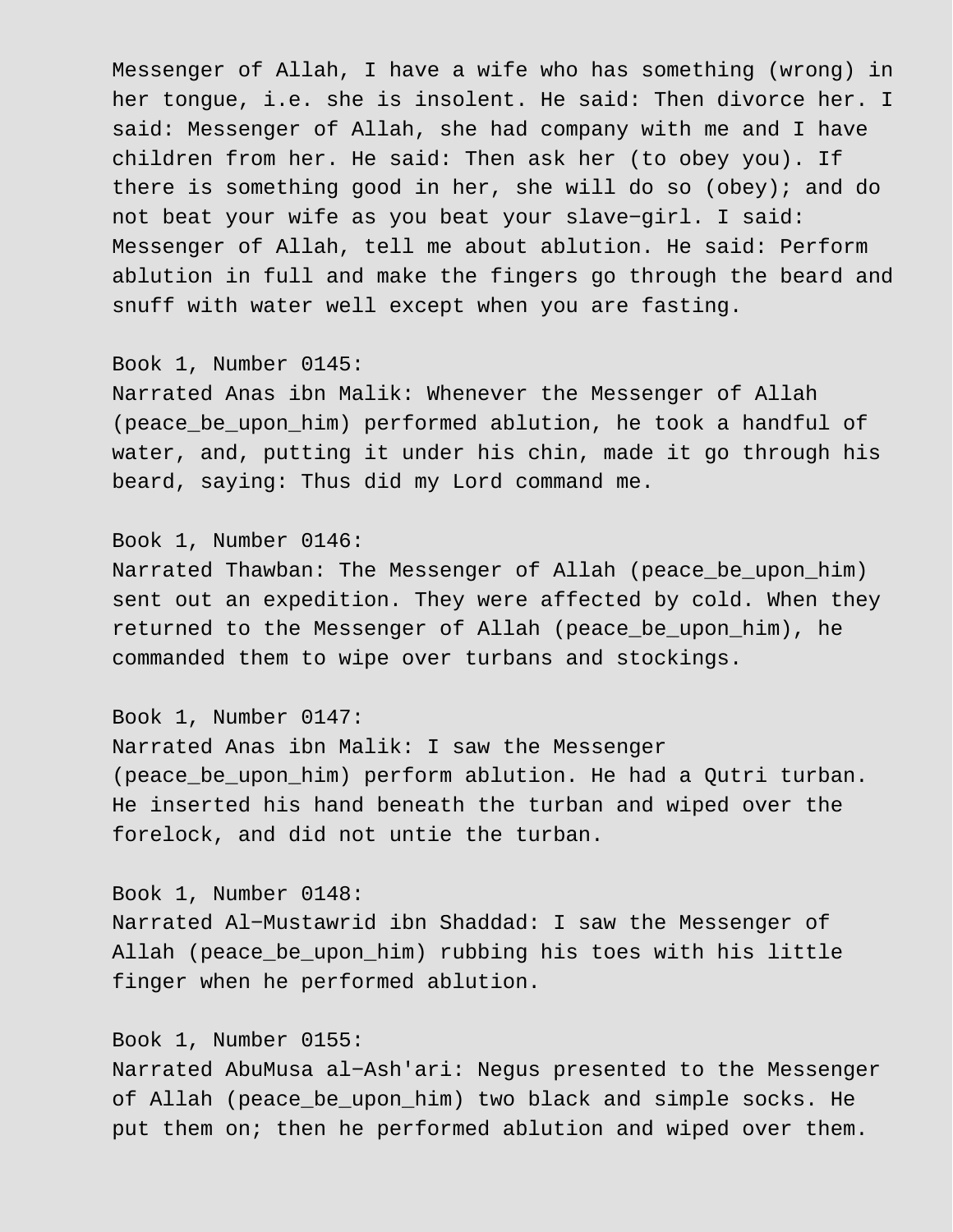## Book 1, Number 0157:

Narrated Khuzaymah ibn Thabit: The Prophet (peace\_be\_upon\_him) said: The time limit for wiping over the socks for a traveller is three days (and three nights) and for a resident it is one day and one night.

#### Book 1, Number 0158:

Narrated Ubayy ibn Umarah: I asked: Messenger of Allah (peace be upon him) may I wipe over the socks? He replied: Yes. He asked: For one day? He replied: For one day. He again asked: And for two days? He replied: For two days too. He again asked: And for three days? He replied: Yes, as long as you wish.

## Book 1, Number 0159:

Narrated Al−Mughirah ibn Shu'bah: The Messenger of Allah (peace\_be\_upon\_him) performed ablution and wiped over the stockings and shoes.

#### Book 1, Number 0160:

Narrated Aws ibn AbuAws ath−Thaqafi: The Messenger of Allah (peace\_be\_upon\_him) performed ablution and wiped over his shoes and feet. Abbad (a sub−narrator) said: The Messenger of Allah (peace be upon him) came to the well of a people. Musaddad did not mention the words Midat (a place where ablution is performed), and Kazamah (well). Then both agreed on the wording:"He performed ablution and wiped over his shoes and feet."

Book 1, Number 0161: Narrated Al−Mughirah ibn Shu'bah: The Messenger of Allah (peace\_be\_upon\_him) wiped over the socks.

## Book 1, Number 0162:

Narrated Ali ibn AbuTalib: If the religion were based on opinion, it would be more important to wipe the under part of the shoe than the upper but I have seen the Messenger of Allah (peace\_be\_upon\_him) wiping over the upper part of his shoes.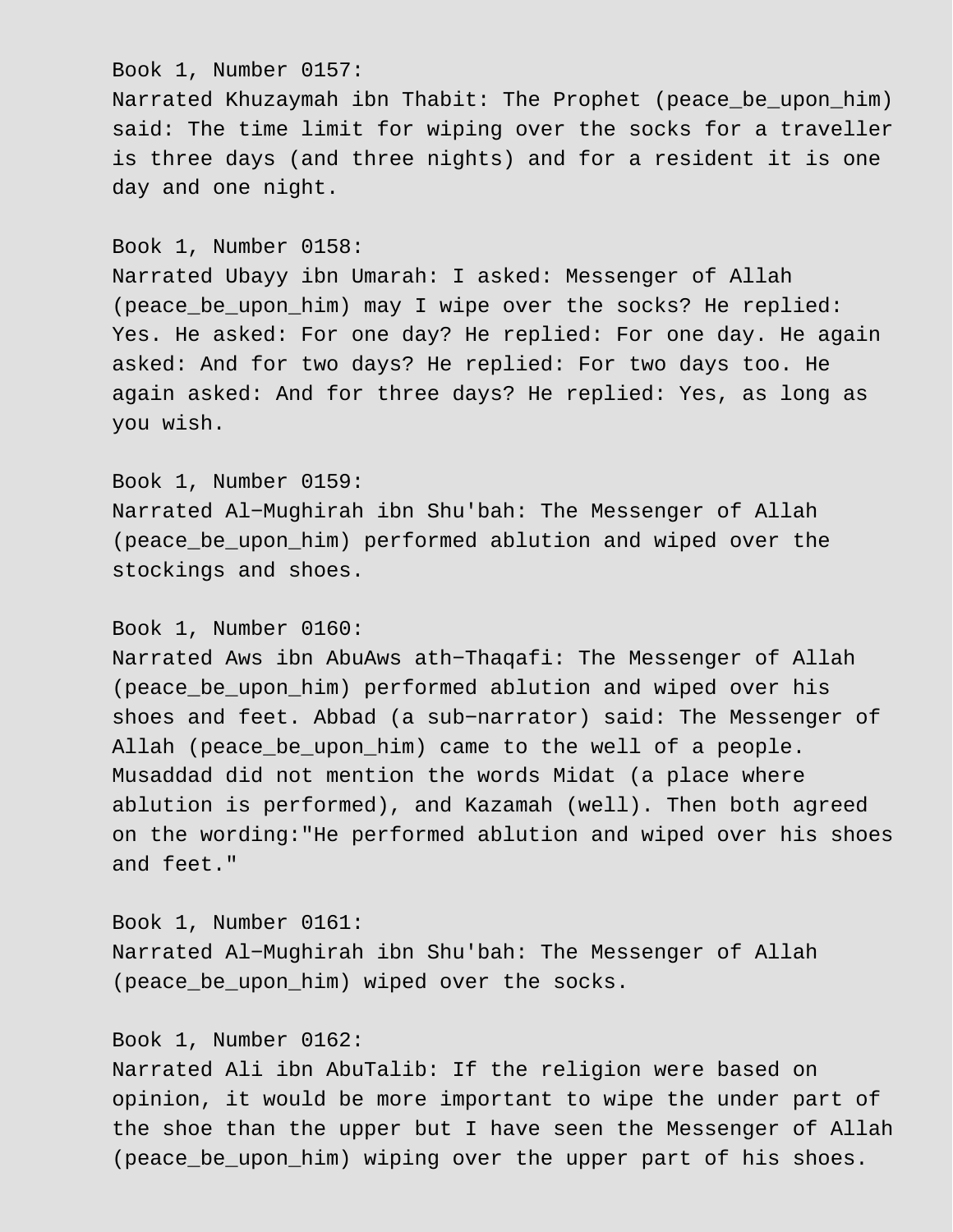## Book 1, Number 0165:

Narrated Al−Mughirah ibn Shu'bah: I poured water while the Prophet (peace be upon him) performed ablution in the battle of Tabuk. He wiped over the upper part of the socks and their lower part.

Book 1, Number 0166:

Narrated Hakam ibn Sufyan ath−Thaqafi: When the Messenger of Allah (peace be upon him) urinated, he performed ablution and sprinkled water on private parts of the body.

Book 1, Number 0175:

Narrated Some Companions of the Prophet: The Prophet (peace\_be\_upon\_him) saw a person offering prayer, and on the back of his foot a small part equal to the space of a dirham remained unwashed; the water did not reach it. The Prophet (peace\_be\_upon\_him) commanded him to repeat the ablution and prayer.

Book 1, Number 0178: Narrated Aisha, Ummul Mu'minin: The Prophet (peace\_be\_upon\_him) kissed me and did not perform ablution.

Book 1, Number 0181:

Narrated Busrah daughter of Safwan: Abdullah ibn AbuBakr reported that he heard Urwah say: I entered upon Marwan ibn al−Hakam. We mentioned things that render the ablution void. Marwan said: Does it become void by touching the penis? Urwah replied: This I do not know. Marwan said: Busrah daughter of Safwan reported to me that she heard the Messenger of Allah (peace\_be\_upon\_him) say: He who touches his penis should perform ablution.

## Book 1, Number 0182:

Narrated Talq: We came upon the Prophet of Allah (peace be upon him). A man came to him: he seemed to be a bedouin. He said: Prophet of Allah, what do you think about a man who touches his penis after performing ablution? He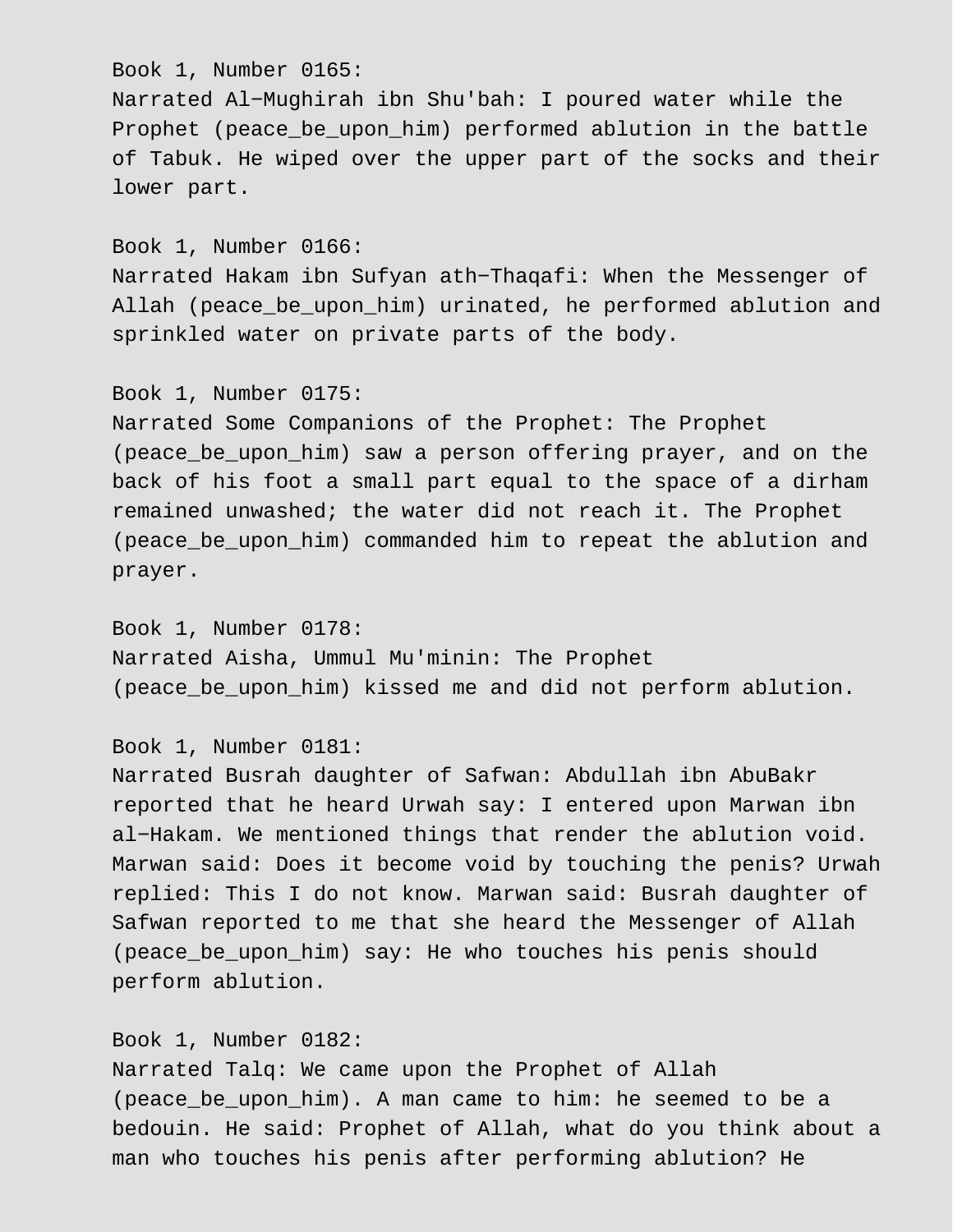(peace\_be\_upon\_him) replied: That is only a part of his body.

## Book 1, Number 0184:

Narrated Al−Bara' ibn Azib: The Messenger of Allah (peace\_be\_upon\_him) was asked about performing ablution after eating the flesh of the camel. He replied: Perform ablution, after eating it. He was asked about performing ablution after eating meat. He replied: Do not perform ablution after eating it. He was asked about saying prayer in places where the camels lie down. He replied: Do not offer prayer in places where the camels lie down. These are the places of Satan. He was asked about saying prayer in the sheepfolds. He replied: You may offer prayer in such places; these are the places of blessing.

#### Book 1, Number 0185:

Narrated AbuSa'id al−Khudri: The Prophet (peace\_be\_upon\_him) passed by a boy who was skinning a goat. The Messenger of Allah (peace\_be\_upon\_him) said: Give it up until I show you. He (the Prophet) inserted his hand between the skin and the flesh until it reached the armpit. He then went away and led the people in prayer and he did not perform ablution. The version of Amr added that he did not touch water.

#### Book 1, Number 0188:

Narrated Al−Mughirah ibn Shu'bah: One night I became the guest of the Prophet (peace\_be\_upon\_him). He ordered that a piece of mutton be roasted, and it was roasted. He then took a knife and began to cut the meat with it for me. In the meantime Bilal came and called him for prayer. He threw the knife and said: What happened! may his hands be smeared with earth! He then stood for offering prayer. Al−Anbari added: My moustaches became lengthy. He trimmed them by placing a took−stick; or he said: I shall trim your moustaches by placing the tooth−stick there.

Book 1, Number 0189: Narrated Abdullah ibn Abbas: The Messenger of Allah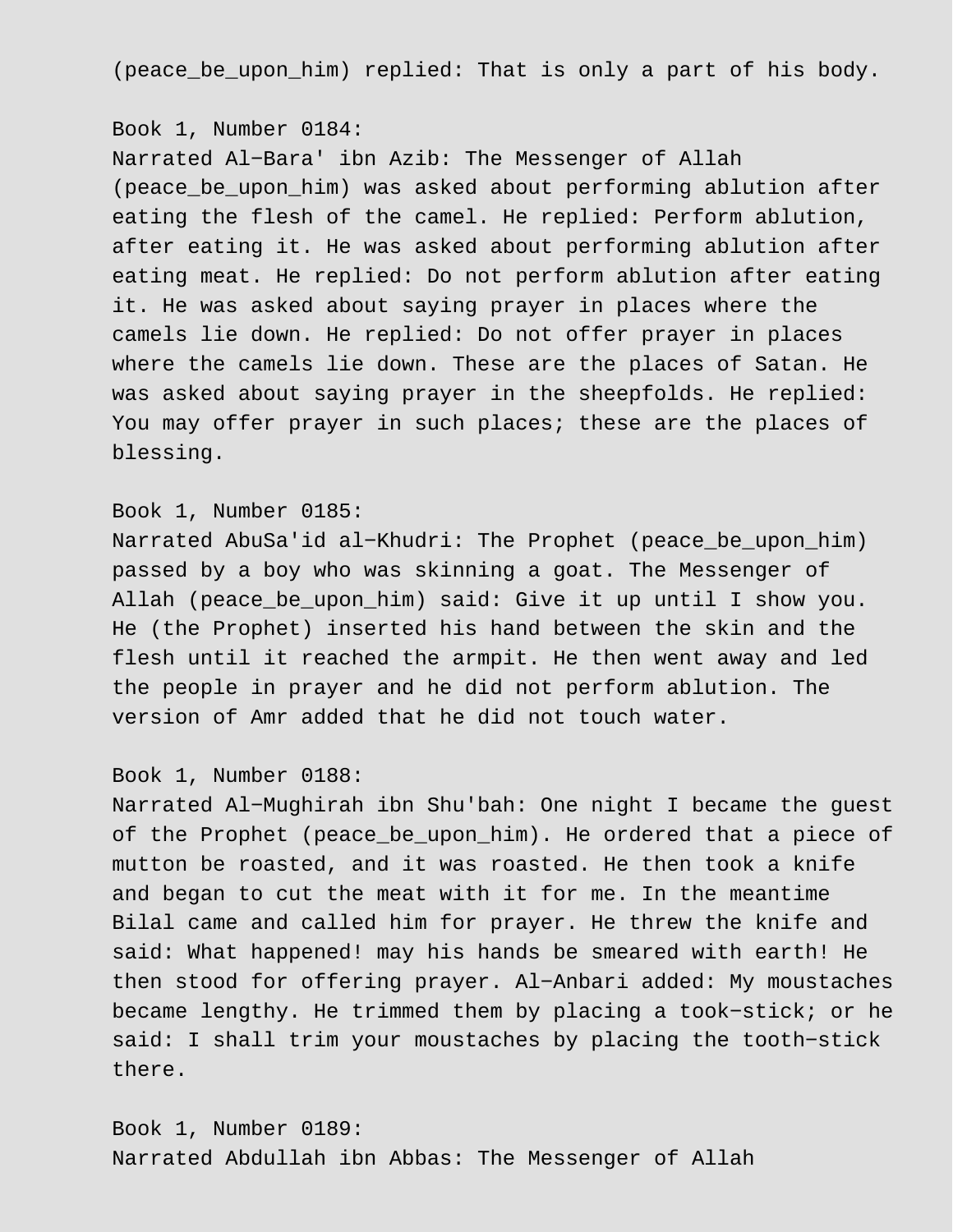(peace be upon him) took a shoulder (of goat's meat) and after wiping his hand with a cloth on which he was sitting, he got up and prayed.

## Book 1, Number 0193:

Narrated Abdullah ibn Harith ibn Jaz': One of the Companions of the Prophet (may peace be upon), came upon us in Egypt. When he was narrating traditions in the Mosque of Egypt, I heard him say: I was the seventh or the sixth person in the company of the Messenger of Allah ( peace be upon him) in the house of a person. In the meantime Bilal came and called him for prayer. He came out and passed by a person who had his fire−pan on the fire. The Messenger of Allah (peace\_be\_upon\_him) said to him: Has the food in the fire−pan been cooked? He replied: Yes, my parents be sacrificed upon you. He then took a piece out of it and continued to chew it until he uttered the first takbir (AllahuAkbar) of the prayer. All this time I was looking at him.

#### Book 1, Number 0195:

Narrated Umm Habibah: AbuSufyan ibn Sa'id ibn al−Mughirah reported that he entered upon Umm Habibah who presented him a glass of sawiq (a drink prepared with flour and water) to drink. He called for water and rinsed his mouth. She said: O my cousin, don't you perform ablution? The Prophet (peace be upon him) said: Perform ablution after eating anything cooked with fire, or he said: anything touched by fire.

## Book 1, Number 0197:

Narrated Anas ibn Malik: The Messenger of Allah (peace\_be\_upon\_him) drank some milk and he did not rinse his mouth nor did he perform ablution, and he offered the prayer.

## Book 1, Number 0198:

Narrated Jabir ibn Abdullah: We proceeded in the company of the Messenger of Allah (peace\_be\_upon\_him) for the battle of Dhat ar−Riqa. One of the Muslims killed the wife of one of the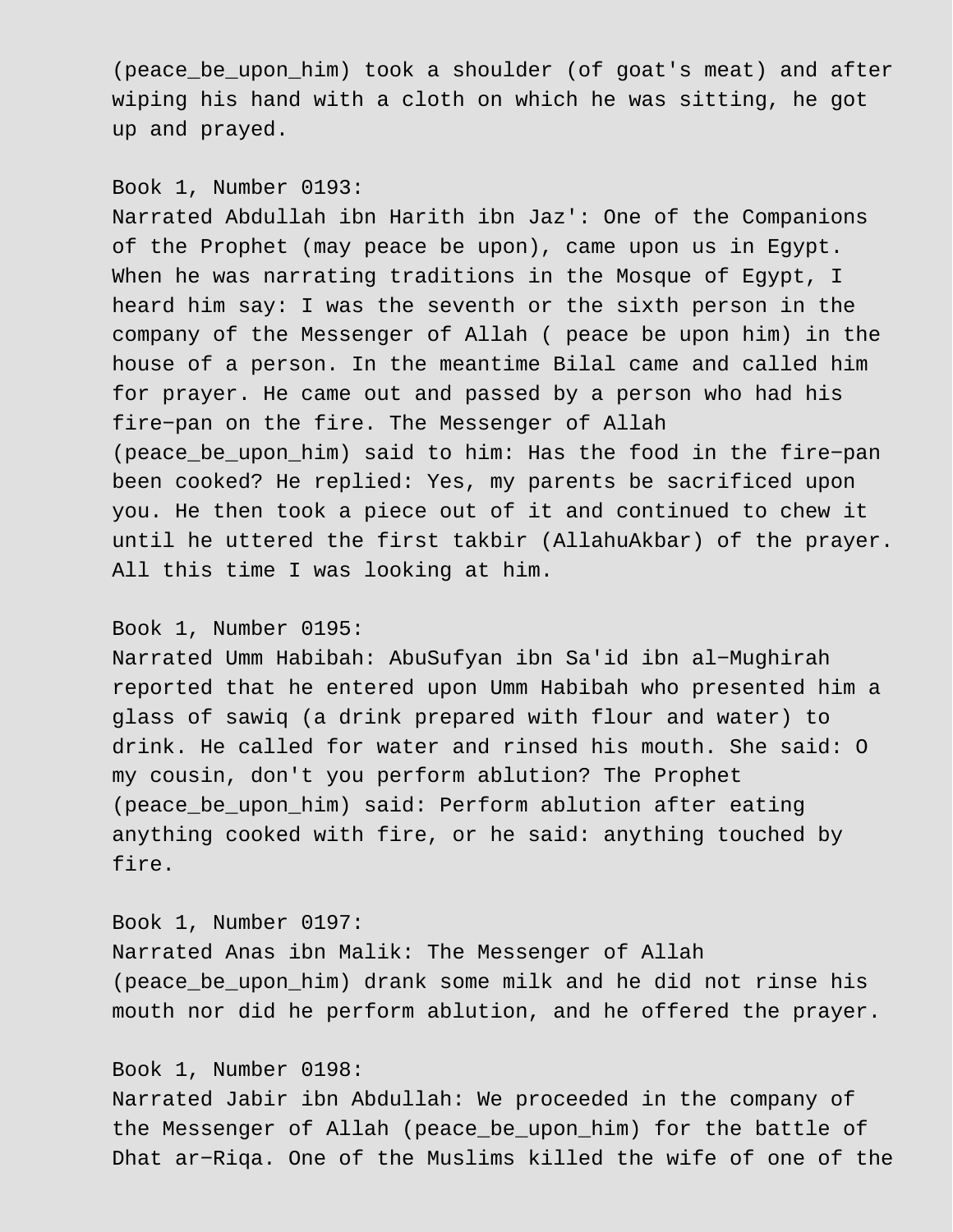unbelievers. He (the husband of the woman killed) took an oath saying: I shall not rest until I kill one of the companions of Muhammad. He went out following the footsteps of the Prophet (peace\_be\_upon\_him). The Prophet (peace\_be\_upon\_him) encamped at a certain place. He said: Who will keep a watch on us? A person from the Muhajirun (Emigrants) and another from the Ansar (Helpers) responded. He said: Go to the mouth of the mountain−pass. When they went to the mouth of the mountain−pass the man from the Muhajirun lay down while the man from the Ansar stood praying. The man (enemy) came to them. When he saw the person he realised that he was the watchman of the Muslims. He shot him with an arrow and hit the target. But he (took the arrow out and) threw it away. He (the enemy) then shot three arrows. Then he (the Muslim) bowed and prostrated and awoke his companion. When he (the enemy) perceived that they (the Muslims) had become aware of his presence, he ran away. When the man from the Muhajirun saw the (man from the Ansar) bleeding, he asked him: Glory be to Allah! Why did you not wake me up the first time when he shot at you. He replied: I was busy reciting a chapter of the Qur'an. I did not like to leave it.

## Book 1, Number 0202:

Narrated Abdullah ibn Abbas: The Apostle of Allah (peace\_be\_upon\_him) used to prostrate and sleep (in prostration) and produce puffing sounds (during sleep). Then he would stand and pray and would not perform ablution. I said to him: you prayed but did not perform ablution though you slept (in prostration). He replied: Ablution is necessary for one who sleeps while he is lying down. Uthman and Hannad added: For when he lies down, his joints are relaxed.

## Book 1, Number 0203:

Narrated Ali ibn AbuTalib: The Apostle of Allah (peace be upon him) said: The eyes are the leather strap of the anus, so one who sleeps should perform ablution.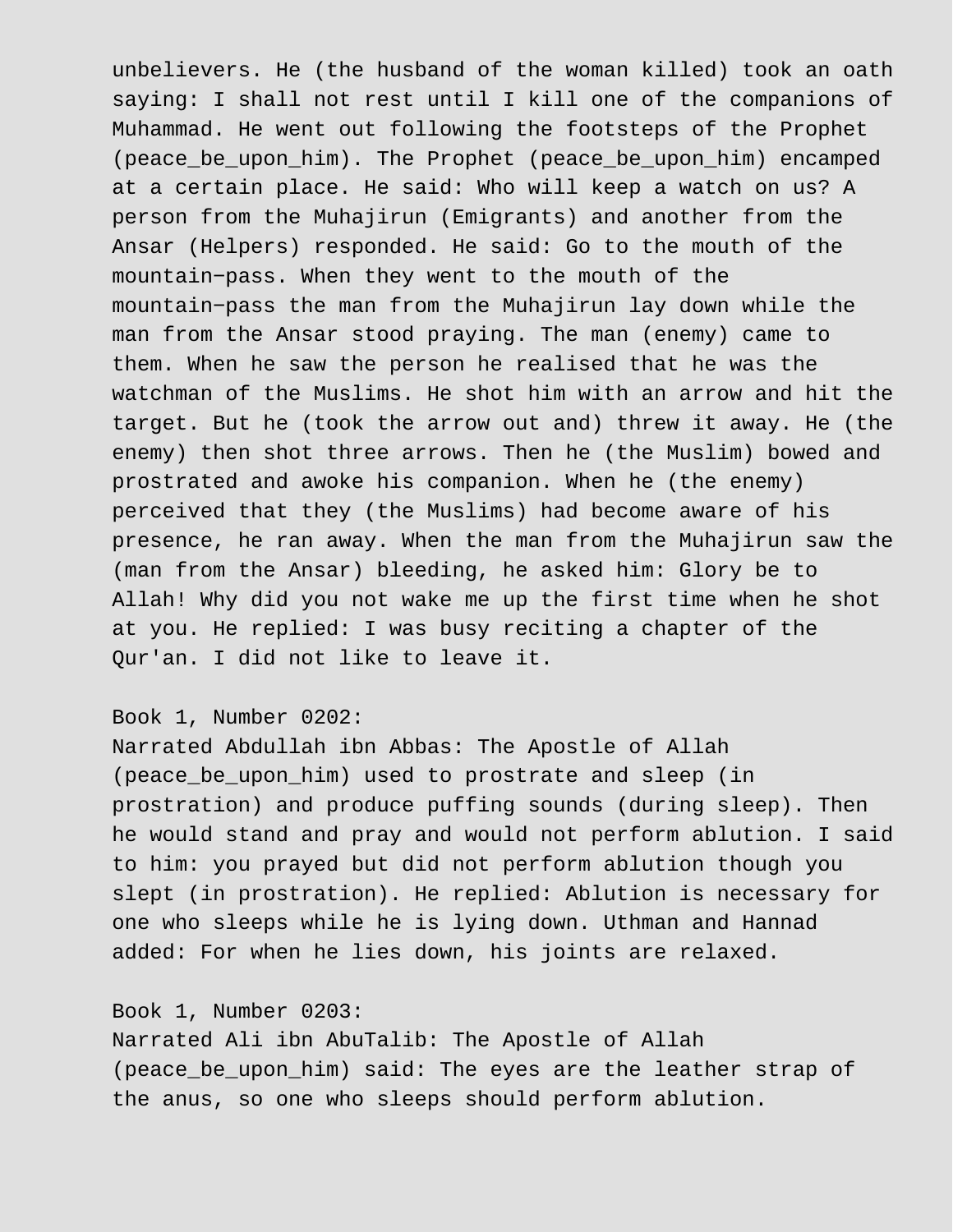## Book 1, Number 0204:

Narrated Abdullah ibn Mas'ud: We would not wash our feet after treading on something unclean, nor would we hold our hair and garments (during prayer).

## Book 1, Number 0205:

Narrated Ali ibn Talq: The Apostle of Allah (peace be upon him) said: When any of you breaks wind during the prayer, he should turn away and perform ablution and repeat the prayer.

## Book 1, Number 0207:

Narrated Al−Miqdad ibn al−Aswad: Ali ibn AbuTalib commanded him to ask the Apostle of Allah (peace\_be\_upon\_him) what a man should do when he wants to have intercourse with his wife and the prostatic fluid comes out (at this moment). (He said): I am ashamed of consulting him because of the position of his daughter. Al−Miqdad said: I asked the Apostle of Allah (peace\_be\_upon\_him) about it. He said: When any of you finds, he should wash his private part, and perform ablution as he does for prayer.

#### Book 1, Number 0210:

Narrated Sahl ibn Hunayf: I felt greatly distressed by the frequent flowing of prostatic fluid. For this reason I used to take a bath very often. I asked the apostle of Allah (peace\_be\_upon\_him) about this. He replied: Ablution will be sufficient for you because of this. I asked: Apostle of Allah, what should I do if it smears my clothes. He replied: It is sufficient if you take a handful of water and sprinkle it on your clothe when you find it has smeared it.

## Book 1, Number 0211:

Narrated Abdullah ibn Sa'd al−Ansari: I asked the Apostle of Allah (peace be upon him) as to what makes it necessary to take a bath and about the (prostatic) fluid that flows after taking a bath. He replied: that is called madhi (prostatic fluid). It flows from every male. You should wash your private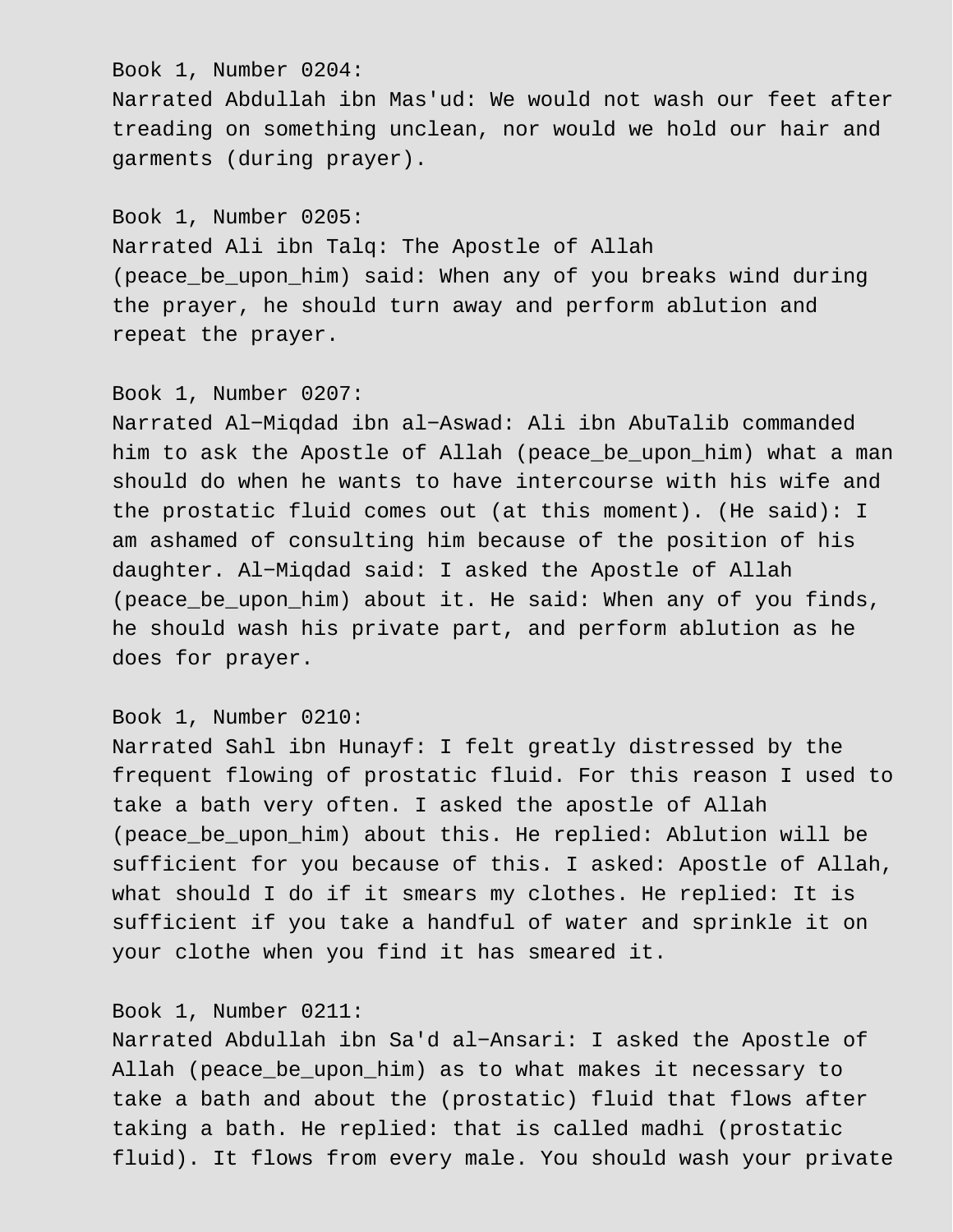parts and testicles because of it and perform ablution as you do for prayer.

## Book 1, Number 0212:

Narrated Abdullah ibn Sa'd al−Ansari: Abdullah asked the Apostle of Allah (peace be upon him): What is lawful for me to do with my wife when she is menstruating? He replied: What is above the waist−wrapper is lawful for you. The narrator also mentioned (the lawfulness of) eating with a woman in menstruation, and he transmitted the tradition in full.

## Book 1, Number 0213:

Narrated Mu'adh ibn Jabal: I asked the Apostle of Allah (peace\_be\_upon\_him): What is lawful for a man to do with his wife when she is menstruating? He replied: What is above the waist−wrapper, but it is better to abstain from it, too.

## Book 1, Number 0219:

Narrated AbuRafi': One day the Prophet (peace\_be\_upon\_him) had intercourse with all his wives. He took a bath after each intercourse. I asked him: Apostle of Allah, why don't you make it a single bath? He replied: This is more purifying, better and cleaning.

Book 1, Number 0225: Narrated Ammar ibn Yasir: The Prophet (peace be upon him) granted permission to a person who was sexually defiled to eat or drink or sleep after performing ablution.

## Book 1, Number 0226:

Narrated Aisha, Ummul Mu'minin: Ghudayf ibn al−Harith reported: I asked Aisha: Have you seen the Apostle of Allah (peace\_be\_upon\_him) washing (because of defilement) at the beginning of the night or at the end? She replied: Sometimes he would take a bath at the beginning of the night and sometimes at the end. Thereupon I exclaimed: Allah is most Great. All Praise be to Allah Who made this matter accommodative. I again asked her: What do you think, did the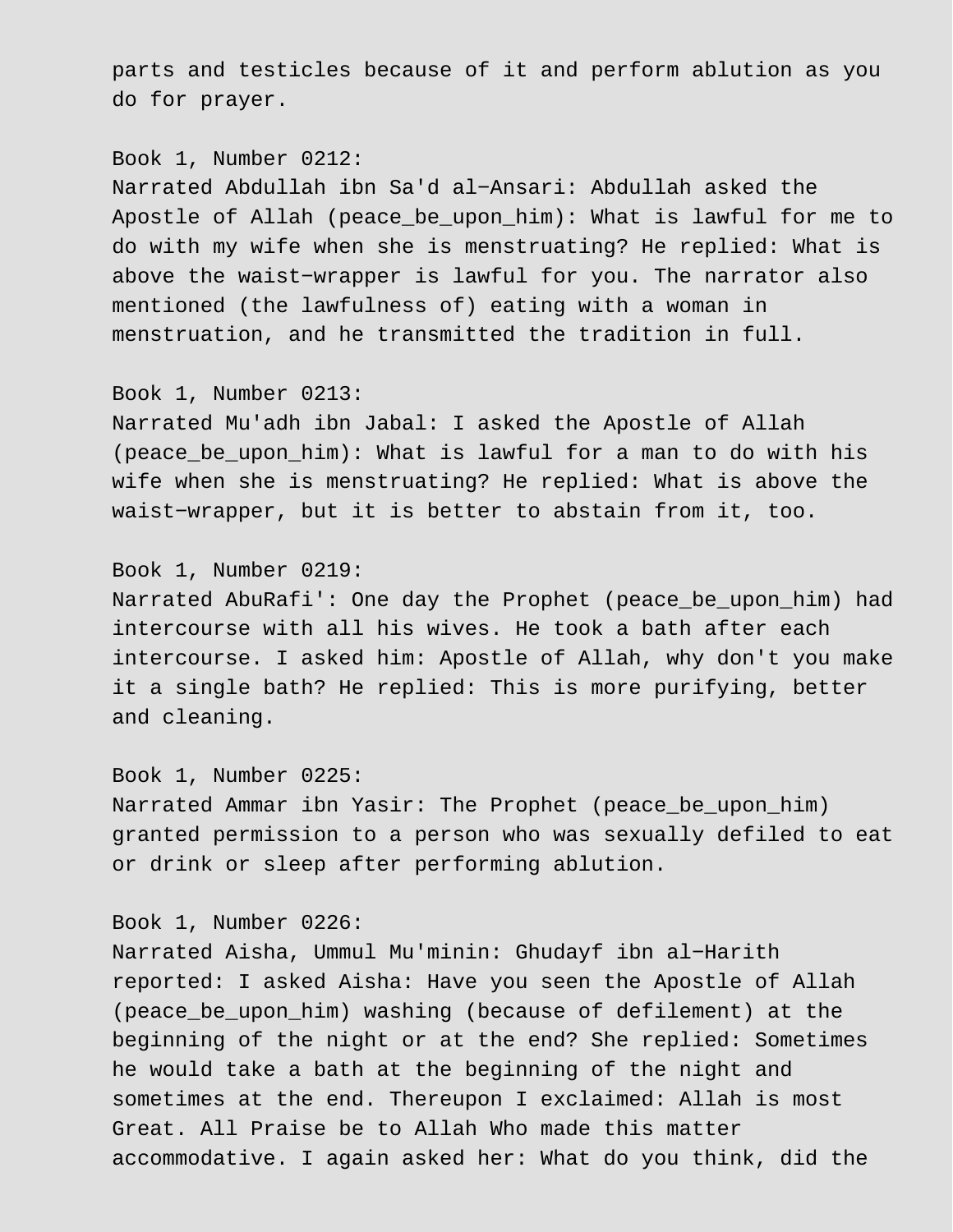Apostle of Allah (peace be upon him) say the witr prayer (additional prayer after obligatory prayer at night) in the beginning of the night or at the end? She replied: Sometimes he would say the witr prayer at the beginning of the night and sometimes at the end. I exclaimed: Allah is most Great. All praise be to Allah Who made the matter accommodative. Again I asked her: What do you think, did the Apostle of Allah (peace\_be\_upon\_him) recite the Qur'an (in the prayer) loudly or softly? She replied: Sometimes he would recite loudly and sometimes softly. I exclaimed: Allah is most Great. All praise be to Allah Who made the matter flexible.

#### Book 1, Number 0227:

Narrated Ali ibn AbuTalib: The Prophet (peace\_be\_upon\_him) said: Angels do not enter the house where there is a picture, or a dog, or a person who is sexually defiled.

Book 1, Number 0228:

Narrated Aisha, Ummul Mu'minin: The Apostle of Allah (peace\_be\_upon\_him) would sleep while he was sexually defiled without touching water.

## Book 1, Number 0229:

Narrated Ali ibn AbuTalib: Abdullah ibn Salamah said: I, accompanied by other two persons, one from us and the other from Banu Asad, called upon Ali. He sent them to a certain territory (on some mission) saying: You are sturdy and vigorous people; hence display your power for religion. He then stood and entered the toilet. He then came out and called for water and took a handful of it. Then he wiped (his hands) with it and began to recite the Qur'an. They were surprised at this (action). Thereupon he said: The Apostle of Allah (peace\_be\_upon\_him) came out from the privy and taught us the Qur'an and took meat with us. Nothing prevented him; or the narrator said: Nothing prevented him from (reciting) the Qur'an except sexual defilement.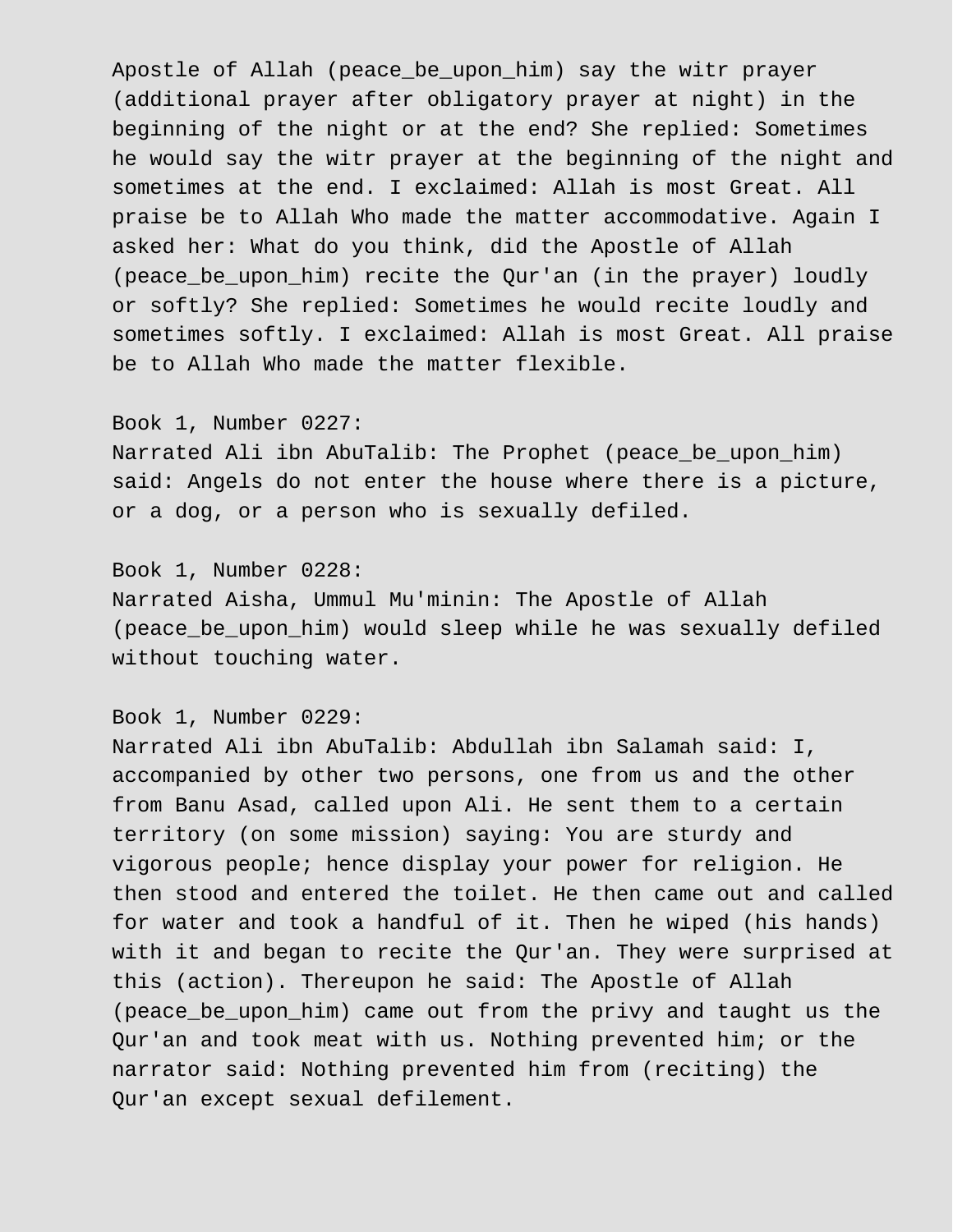## Book 1, Number 0232:

Narrated Aisha, Ummul Mu'minin: The Apostle of Allah (peace be upon him) came and saw that the doors of the houses of his Companions were facing the mosque. He said: Turn the direction of the houses from the mosque. The Prophet (peace be upon him) then entered (the houses or the mosque), and the people did take any step in this regard hoping that some concession might be revealed. He the Prophet) again came upon them and said: Turn the direction of these (doors) from the mosque I do not make the mosque lawful for a menstruating woman and for a person who is sexually defiled.

## Book 1, Number 0233:

Narrated AbuBakrah: The Apostle of Allah (peace\_be\_upon\_him) began to lead (the people) in the dawn prayer. He then signalled with his hand: (Stay) at your places. (Then he entered his home). He then returned while drops of water were coming down from him (from his body) and he led them in prayer.

## Book 1, Number 0236:

Narrated Aisha, Ummul Mu'minin: The Prophet (peace\_be\_upon\_him) was asked about a person who found moisture (on his body or clothes) but did not remember the sexual dream. He replied: He should take a bath. He was asked about a person who remembered that he had a sexual dream but did not find moisture. He replied: Bath is not necessary for him. Umm Salamah then asked: Is washing necessary for a woman if she sees that (in her dream)? He replied: Yes. Woman are counterpart of men.

## Book 1, Number 0241:

Narrated Aisha, Ummul Mu'minin: Jumay' ibn Umayr, one of the sons of Banu Taym Allah ibn Tha'labah, said: Accompanied by my mother and aunt I entered upon Aisha. One of them asked her: How did you do while taking a bath? Aisha replied: The Apostle of Allah (peace\_be\_upon\_him) performed ablution (in the beginning) as he did for prayer. He then poured (water) upon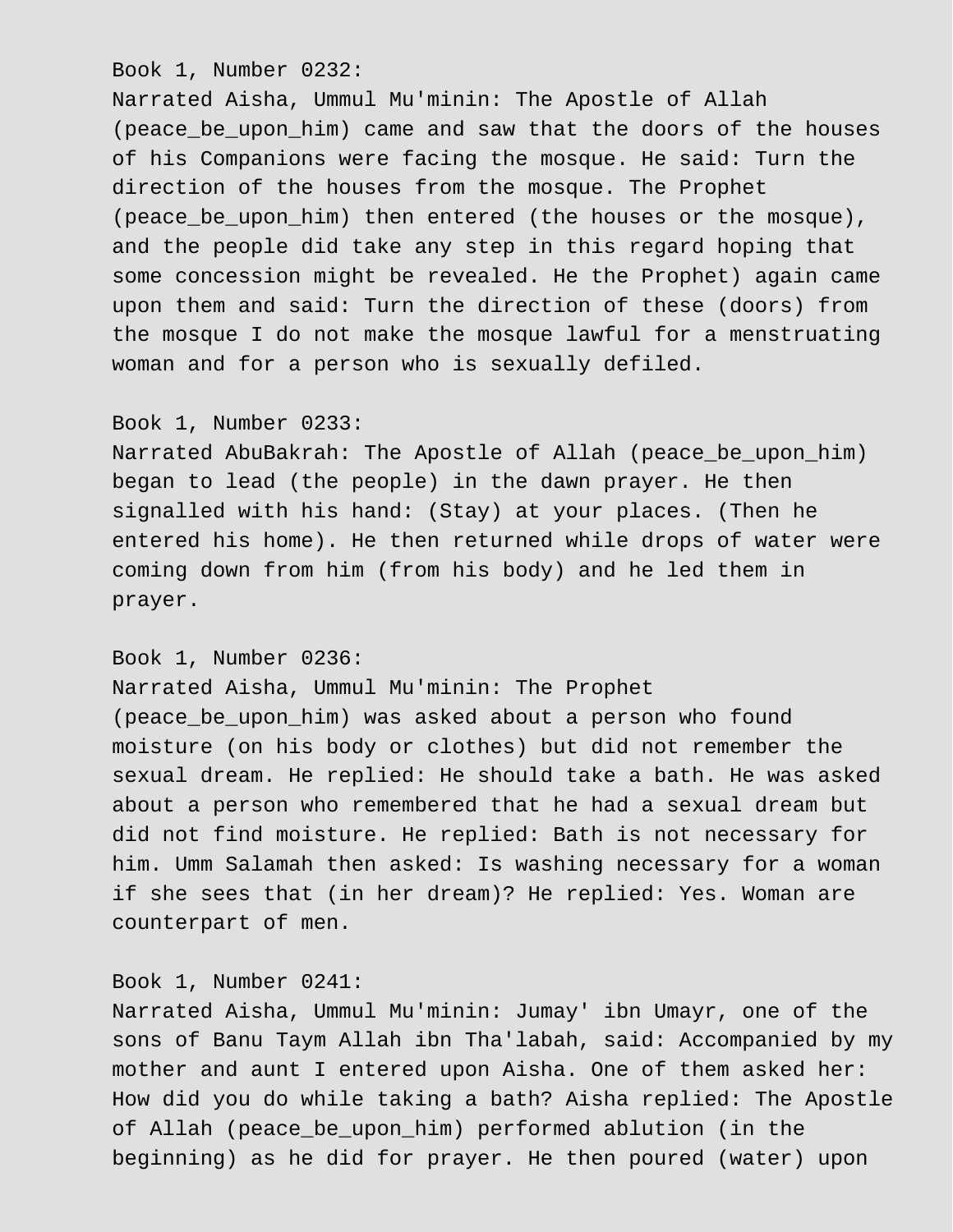his head three times. But we poured water upon our heads five times due to plaits.

#### Book 1, Number 0244:

Narrated Aisha, Ummul Mu'minin: If you want, I can certainly show you the marks of the hand of the Apostle of Allah (peace\_be\_upon\_him) on the wall where he took a bath because of sexual defilement.

## Book 1, Number 0247:

Narrated Abdullah ibn Umar: There were fifty prayers (obligatory in the beginning); and (in the beginning of Islam) washing seven times because of sexual defilement (was  $obligatory$ ; and washing the urine from the cloth seven times (was obligatory). The Apostle of Allah (peace be upon him) kept on praying to Allah until the number of prayers was reduced to five and washing because of sexual defilement was allowed only once and washing the urine from the clothe was also permitted only once.

## Book 1, Number 0248:

Narrated AbuHurayrah: The Apostle of Allah (peace be upon him) said: There is sexual defilement under every hair; so wash the hair and cleanse the skin.

## Book 1, Number 0249:

Narrated Ali ibn AbuTalib: The Apostle of Allah (peace\_be\_upon\_him) said: If anyone who is sexual defiled leaves a spot equal to the breadth of a hair without washing, such and such an amount of Hell−fire will have to be suffered for it. Ali said: On that account I treated my head (hair) as an enemy, meaning I cut my hair. He used to cut the hair (of his head). May Allah be pleased with him.

## Book 1, Number 0250:

Narrated Aisha, Ummul Mu'minin: The Apostle of Allah (peace\_be\_upon\_him) took a bath and offered two rak'ahs of prayer and said the dawn prayer. I do not think he performed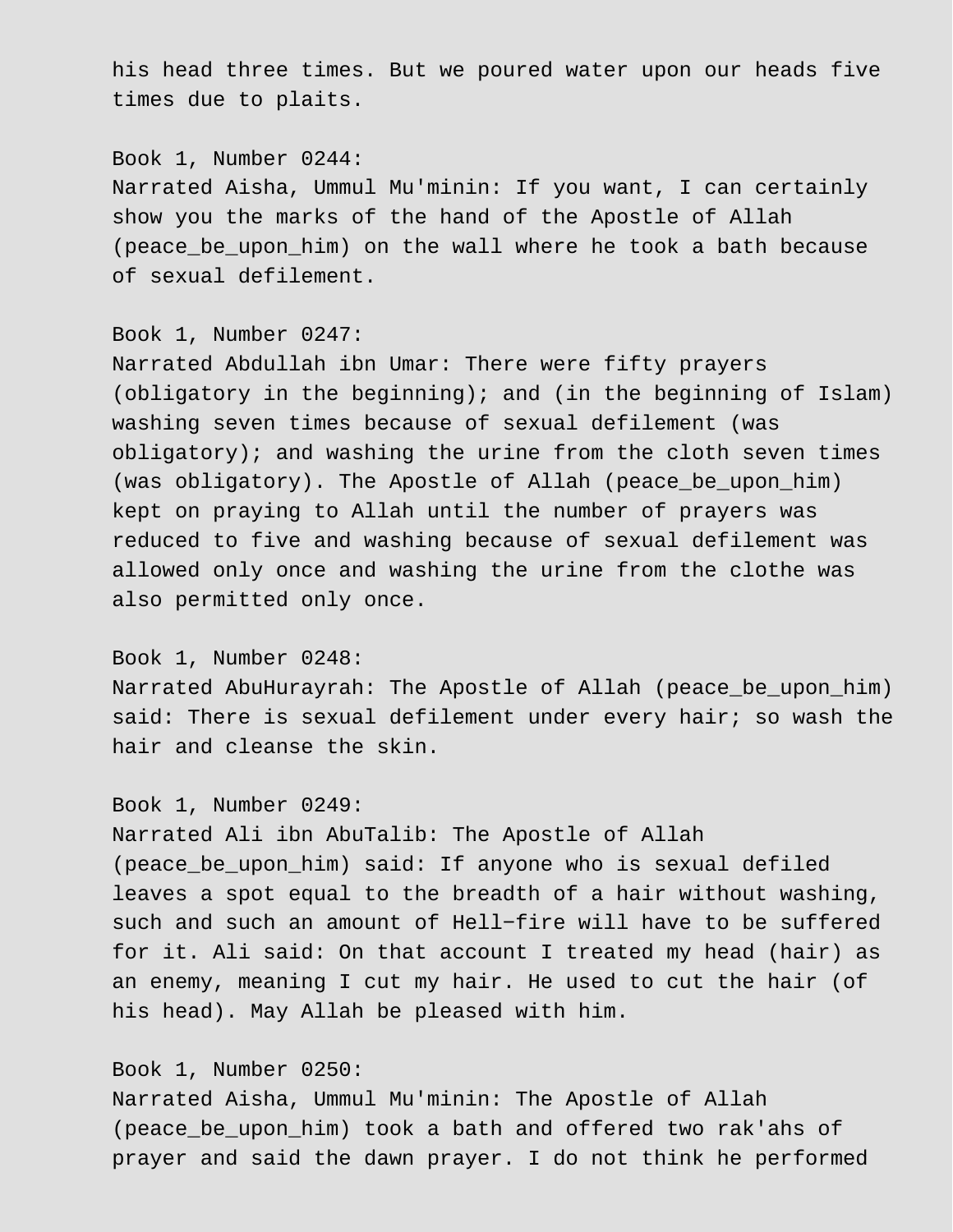ablution afresh after taking a bath.

## Book 1, Number 0255:

Narrated Thawban: Shurayh ibn Ubayd said: Jubayr ibn Nufayr gave me a verdict about the bath because of sexual defilement that Thawban reported to them that they asked the Prophet (peace\_be\_upon\_him) about it. He (the Prophet) replied: As regards man, he should undo the hair of his head and wash it until the water should reach the roots of the hair. But there is no harm if the woman does not undo it (her hair) and pour three handfuls of water over her head.

#### Book 1, Number 0264:

Narrated Abdullah ibn Abbas: The Prophet (peace\_be\_upon\_him) said about a person who had intercourse with his wife while she was menstruating: He must give one dinar or half a dinar in alms.

## Book 1, Number 0269:

Narrated Aisha, Ummul Mu'minin: Khallas al−Hujari reported: Aisha said: I and the Apostle of Allah (peace be upon him) used to pass night in one (piece of) cloth (on me) while I menstruated profusely. If anything from me (i.e. blood) smeared him (i.e. his body), he would wash that spot and would not exceed it (in washing), then he would offer prayer with it.

## Book 1, Number 0270:

Narrated Aisha, Ummul Mu'minin: Umarah ibn Ghurab said that his paternal aunt narrated to him that she asked Aisha: What if one of us menstruates and she and her husband have no bed except one? She replied: I relate to you what the Apostle of Allah (peace\_be\_upon\_him) had done. One night he entered (upon me) while I was menstruating. He went to the place of his prayer, that is, to the place of prayer reserved (for this purpose) in his house. He did not return until I felt asleep heavily, and he felt pain from cold. And he said: Come near me. I said: I am menstruating. He said: Uncover your thighs.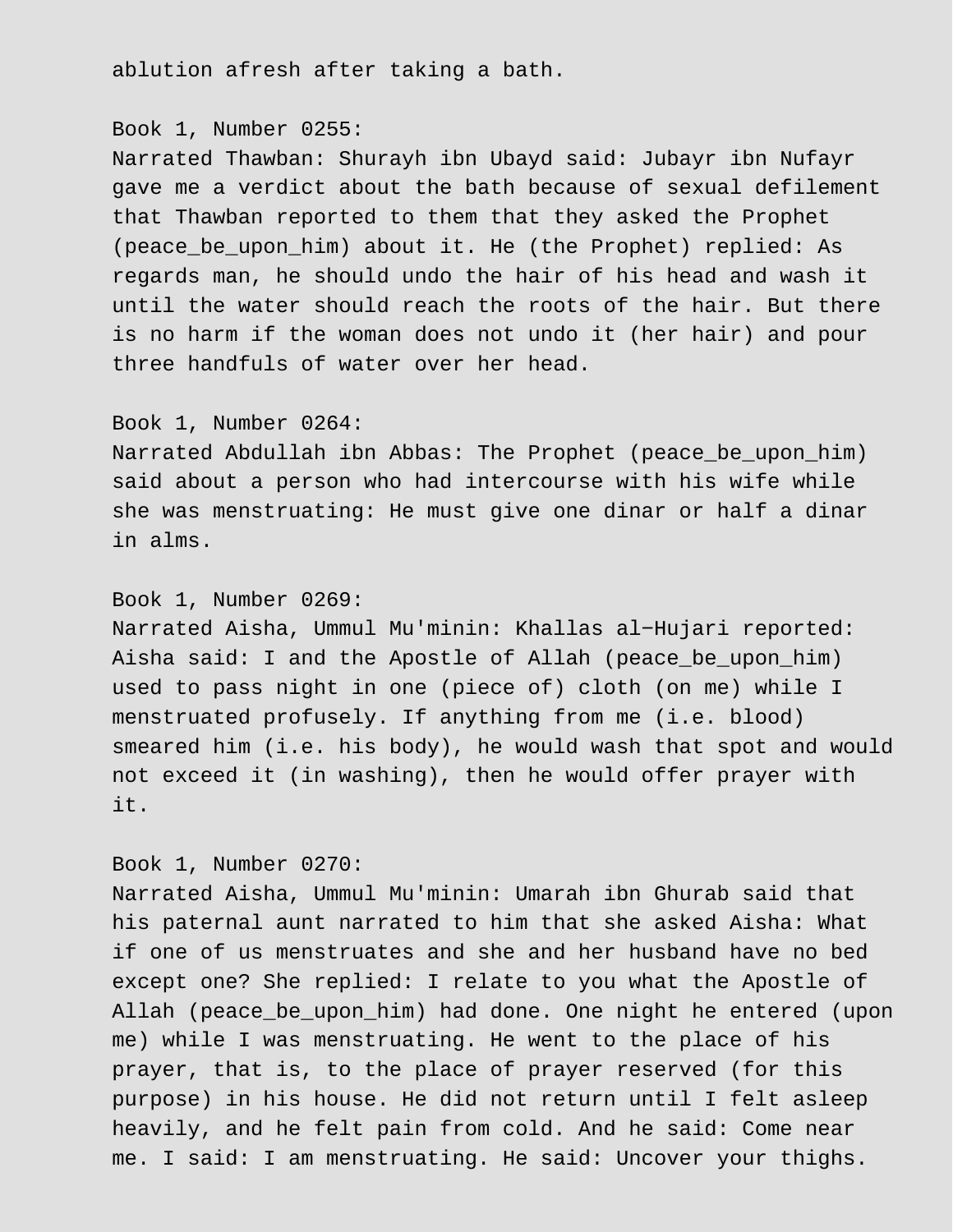I, therefore, uncovered both of my thighs. Then he put his cheek and chest on my thighs and I lent upon he until he became warm and slept.

## Book 1, Number 0271:

Narrated Aisha, Ummul Mu'minin: When I menstruated, I left the bed and lay on the reed−mat and did not approach or come near the Apostle of Allah (peace\_be\_upon\_him) until we were purified.

## Book 1, Number 0272:

Narrated One of the Wives of the Prophet: Ikrimah reported on the authority of one of the wives of the Prophet (peace\_be\_upon\_him) saying: When the Prophet (peace be upon him) wanted to do something (i.e. kissing, embracing) with (his) menstruating wife, he would put a garment on her private part.

## Book 1, Number 0274:

Narrated Umm Salamah, Ummul Mu'minin: In the time of the Apostle of Allah (peace\_be\_upon\_him) there was a woman who had an issue of blood. So Umm Salamah asked the Apostle of Allah (peace\_be\_upon\_him) to give a decision about her. He said: She should consider the number of nights and days during which she used to menstruate each month before she was afflicted with this trouble and abandon prayer during that period each month. When those days and nights are over, she should take a bath, tie a cloth over her private parts and pray.

## Book 1, Number 0280:

Narrated Fatimah daughter of AbuHubaysh: Urwah ibn az−Zubayr said that Fatimah daughter of AbuHubaysh narrated to him that she asked the Apostle of Allah (peace\_be\_upon\_him) and complained to him about the flowing of (her) blood. The Apostle of Allah (peace be upon him) said to her: That is only (due to) a vein: look, when your menstruation comes, do not pray; and when your menstruation ends, wash yourself and then offer prayer during the period from one menstruation to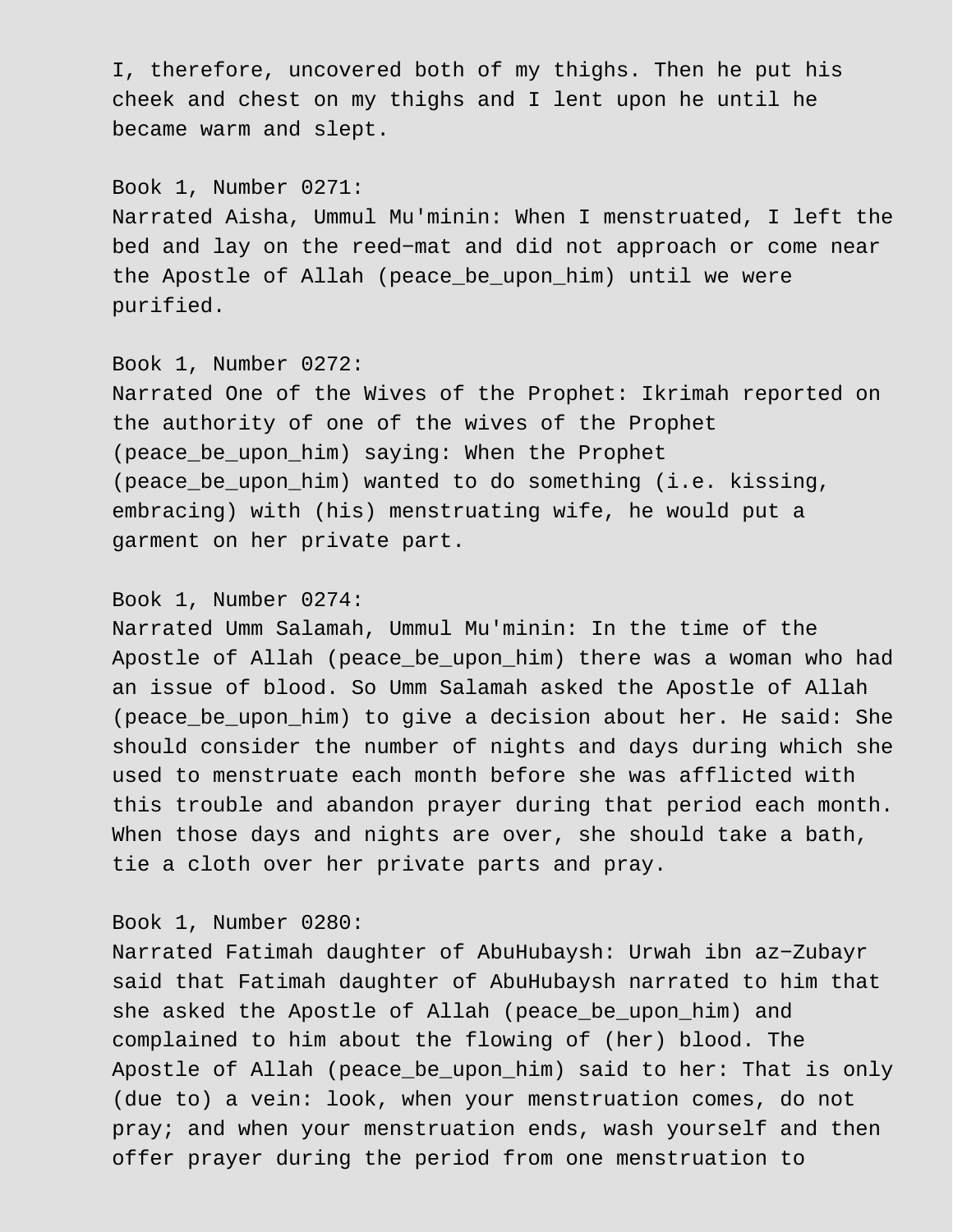another.

## Book 1, Number 0284:

Narrated Aisha, Ummul Mu'minin: Bahiyyah said: I heard a woman asking Aisha about the woman whose menses became abnormal and she had an issue of blood. The Apostle of Allah (peace\_be\_upon\_him) asked me to advise her that she should consider the period during which she used to menstruate every month, when her menstruation was normal. Then she should count the days equal to the length of time (of her normal menses); then she should abandon prayer during those days or equal to that period. She should then take a bath, tie a cloth on her private parts a pray.

## Book 1, Number 0286:

Narrated Fatimah daughter of AbuHubaysh: Urwah ibn az−Zubayr reported from Fatimah daughter of AbuHubaysh that her blood kept flowing, so the Prophet (peace\_be\_upon\_him) said to her: When the blood of the menses comes, it is black blood which can be recognised; so when that comes, refrain from prayer; but when a different type of blood comes, perform ablution and pray, for it is (due only to) a vein.

## Book 1, Number 0287:

Narrated Hamnah daughter of Jahsh: Hamnah said my menstruation was great in quantity and severe. So I came to the Apostle of Allah (peace\_be\_upon\_him) for a decision and told him. I found him in the house of my sister, Zaynab, daughter of Jahsh. I said: Apostle of Allah, I am a woman who menstruates in great quantity and it is severe, so what do you think about it? It has prevented me from praying and fasting. He said: I suggest that you should use cotton, for it absorbs the blood. She replied: It is too copious for that. He said: Then take a cloth. She replied: It is too copious for that, for my blood keeps flowing. The Apostle of Allah (peace be upon him) said: I shall give you two commands; whichever of them you follow, that will be sufficient for you without the other, but you know best whether you are strong enough to follow both of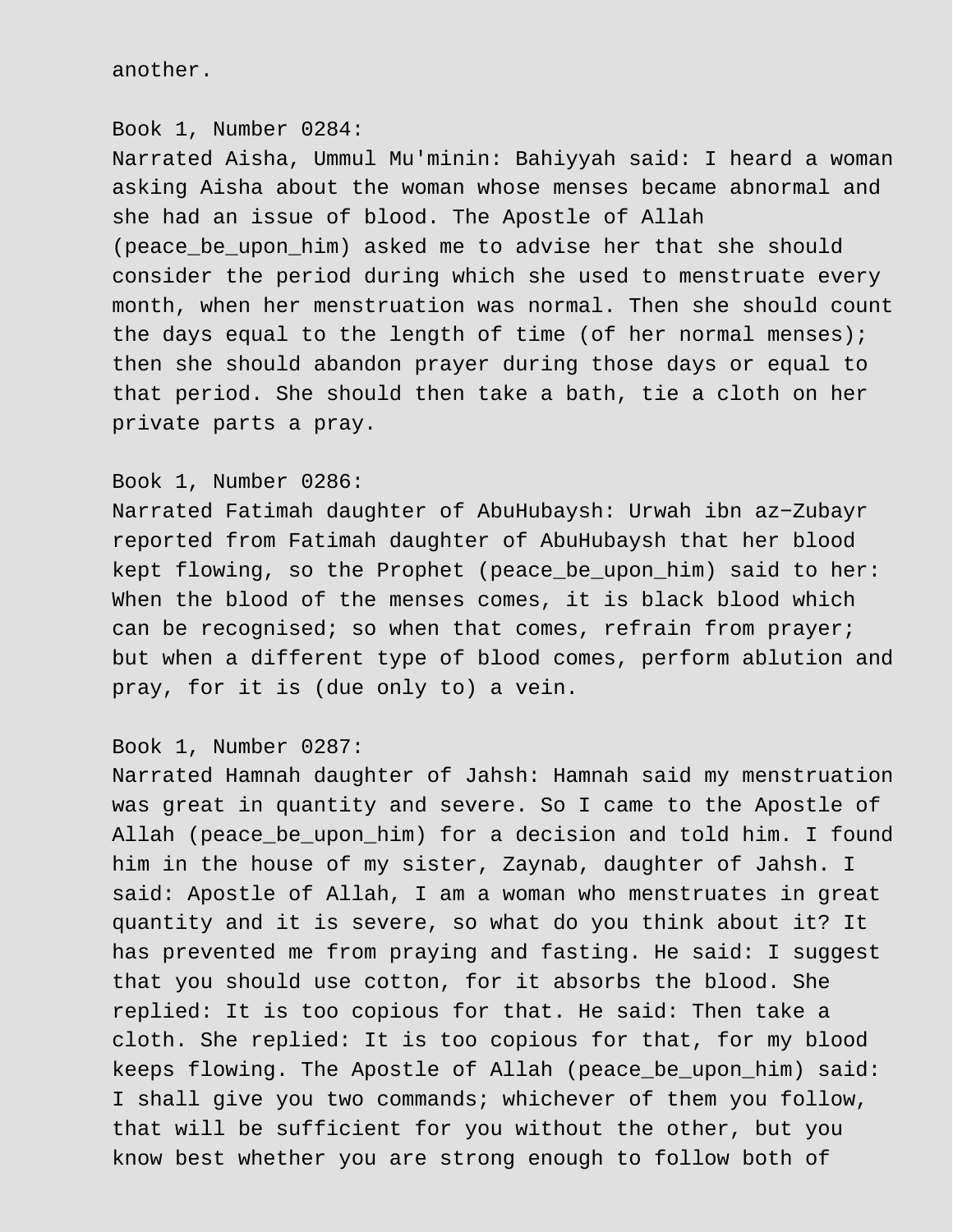them. He added: This is a stroke of the Devil, so observe your menses for six or seven days, Allah alone knows which it should be; then wash. And when you see that you are purified and quite clean, pray during twenty−three or twenty−four days and nights and fast, for that will be enough for you, and do so every month, just as women menstruate and are purified at the time of their menstruation and their purification. But if you are strong enough to delay the noon (Zuhr) prayer and advance the afternoon ('Asr) prayer, to wash, and then combine the noon and the afternoon prayer; to delay the sunset prayer and advance the night prayer, to wash, and then combine the two prayers, do so: and to wash at dawn, do so: and fast if you are able to do so if possible; The Apostle of Allah (peace\_be\_upon\_him) said: Of the two commands this is more to my liking.

## Book 1, Number 0293:

Narrated Zaynab daughter of AbuSalamah: AbuSalamah said: Zaynab daughter of AbuSalamah reported to me that a woman had a copious flow of blood. She was the wife of AbdurRahman ibn Awf. The Apostle of Allah (peace\_be\_upon\_him) commanded her to take a bath at the time of every prayer, and then to pray. He reported to me that Umm Bakr told him that Aisha said: The Apostle of Allah (peace\_be\_upon\_him) said about a woman who was doubtful of her menstruation after purification that it was a vein or veins.

## Book 1, Number 0294:

Narrated Aisha, Ummul Mu'minin: A woman had a prolonged flow of blood in the time of the Apostle of Allah (peace\_be\_upon\_him). She was commanded to advance the afternoon prayer and delay the noon prayer, and to take a bath for them only once; and to delay the sunset prayer and advance the night prayer and to take a bath only once for them; and to take a bath separately for the dawn prayer. I (Shu'bah) asked AbdurRahman: (Is it) from the Prophet (peace\_be\_upon\_him)? I do not report to you anything except from the Prophet (peace\_be\_upon\_him).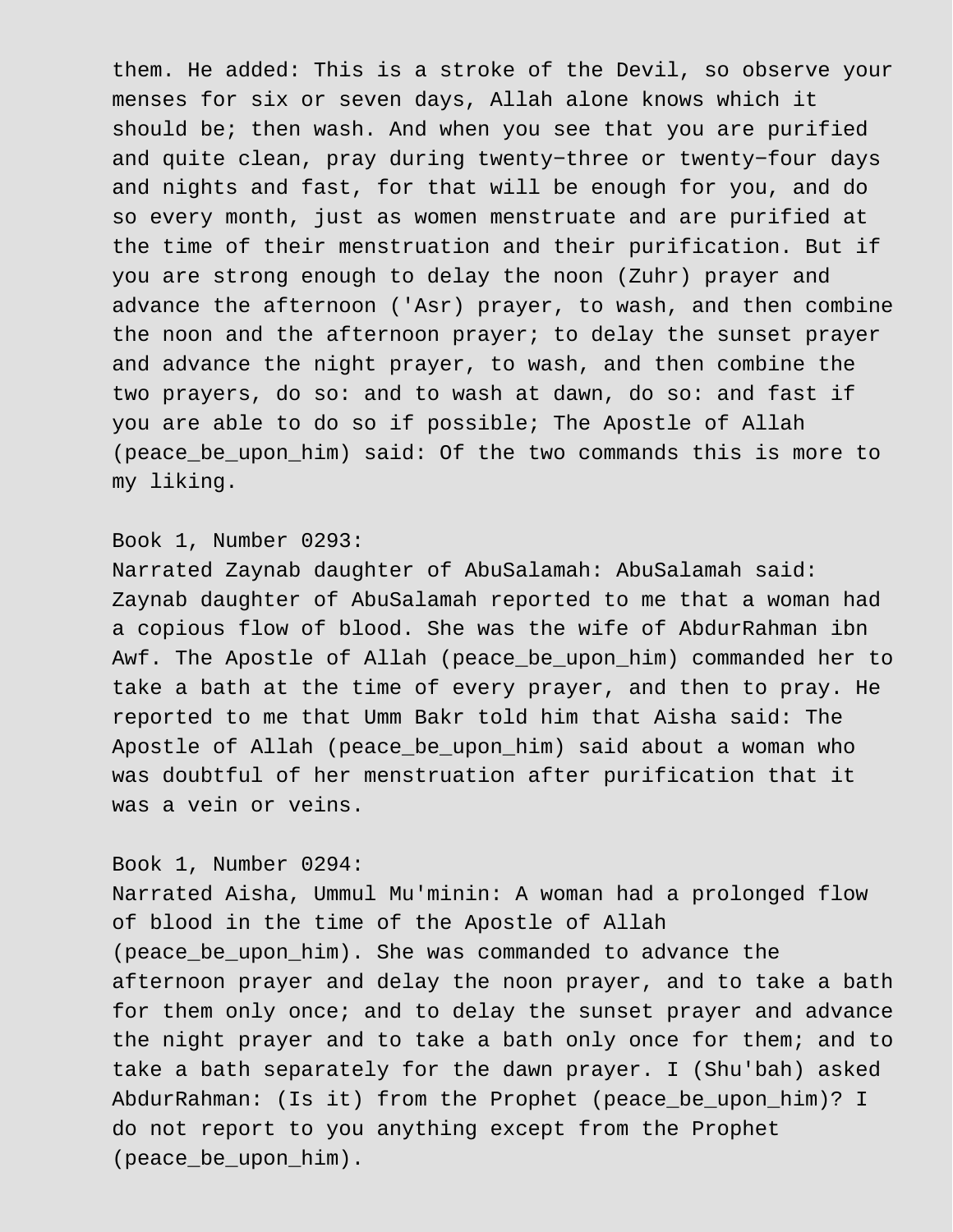#### Book 1, Number 0295:

Narrated Aisha, Ummul Mu'minin: Sahlah daughter of Suhayl had a prolonged flow of blood. She came to the Prophet (peace be upon him). He commanded her to take a bath for every prayer. When it became hard for her, he commanded her to combine the noon and afternoon prayers with one bath and the sunset and night prayer with one bath, and to take a bath (separately) for the dawn prayer.

#### Book 1, Number 0297:

Narrated Grandfather of Adi ibn Thabit ?: The Prophet (peace\_be\_upon\_him) said about the woman having a prolonged flow of blood: She should abandon prayer during her menstrual period: then she should take a bath and pray. She should perform ablution for every prayer.

## Book 1, Number 0298:

Narrated Aisha, Ummul Mu'minin: Fatimah daughter of AbuHubaysh came to the Prophet (peace\_be\_upon\_him) and narrated what happened with her. He said: Then take a bath and then perform ablution for every prayer and pray.

#### Book 1, Number 0302:

Narrated Ali ibn AbuTalib: The woman who has a prolonged flow of blood should wash herself every day when her menstrual period is over and take a woollen cloth greased with fat or oil (to tie over the private parts).

## Book 1, Number 0305:

Narrated Umm Habibah daughter of Jahsh: Ikrimah said: Umm Habibah daughter of Jahsh had a prolonged flow of blood. The Prophet (peace\_be\_upon\_him) commanded her to refrain (from prayer) during her menstrual period; then she should wash and pray, if she sees anything (which renders ablution void) she should perform ablution and pray.

Book 1, Number 0311: Narrated Umm Salamah, Ummul Mu'minin: The woman having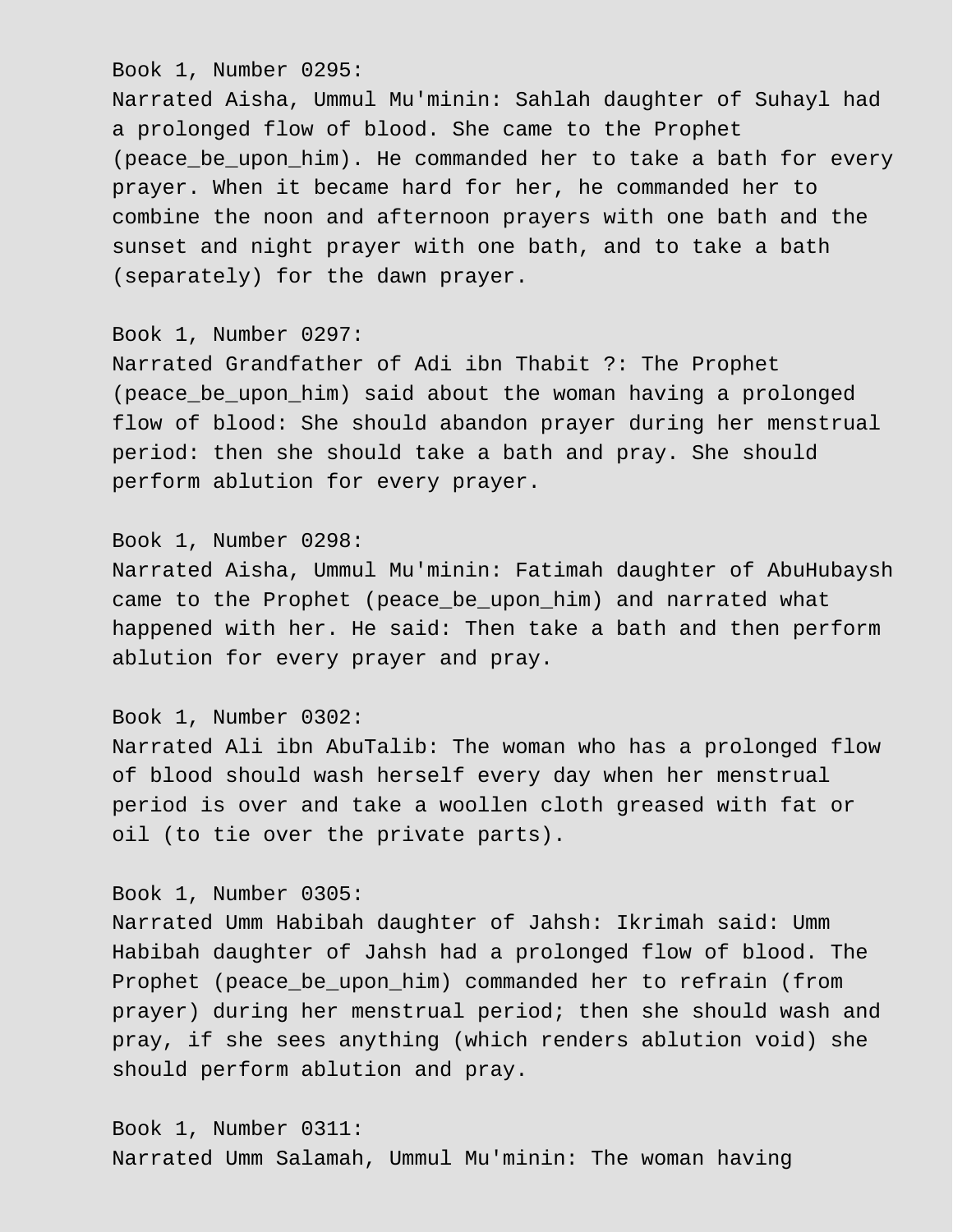bleeding after delivery (puerperal haemorrhage) would refrain (from prayer) for forty days or forty nights; and we would anoint our faces with an aromatic herb called wars to remove dark spots.

#### Book 1, Number 0313:

Narrated Woman of Banu Ghifar: Umayyah, daughter of AbusSalt, quoted a certain woman of Banu Ghifar, whose name was mentioned to me, as saying: The Apostle of Allah (peace be upon him) made me ride behind him on the rear of the camel saddle. By Allah, the Apostle of Allah (peace be upon him) got down in the morning. He made his camel kneel down and I came down from the back of his saddle. There was a mark of blood on it (saddle) and that was the first menstruation that I had. I stuck to the camel and felt ashamed. When the Apostle of Allah (peace be upon him) saw what had happened to me and saw the blood, he said: Perhaps you are menstruating. I said: Yes. He then said: Set yourself right (i.e. tie some cloth to prevent bleeding), then take a vessel of water and put some salt in it, and then wash the blood from the back of the saddle, and then return to your mount. When the Apostle of Allah (peace\_be\_upon\_him) conquered Khaybar, he gave us a portion of the booty. Whenever the woman became purified from her menses, she would put salt in water. And when she died, she left a will to put salt in the water for washing her (after death).

## Book 1, Number 0317:

Narrated Aisha, Ummul Mu'minin: The Apostle of Allah (peace\_be\_upon\_him) sent Usayd ibn Hudayr and some people with him to search the necklace lost by Aisha. The time of prayer came and they prayed without ablution. When they returned to the Prophet (peace\_be\_upon\_him) and related the fact to him, the verse concerning tayammum was revealed. Ibn Nufayl added: Usayd said to her: May Allah have mercy upon you! Never has there been an occasion when you were beset with an unpleasant matter but Allah made the Muslims and you come out of that.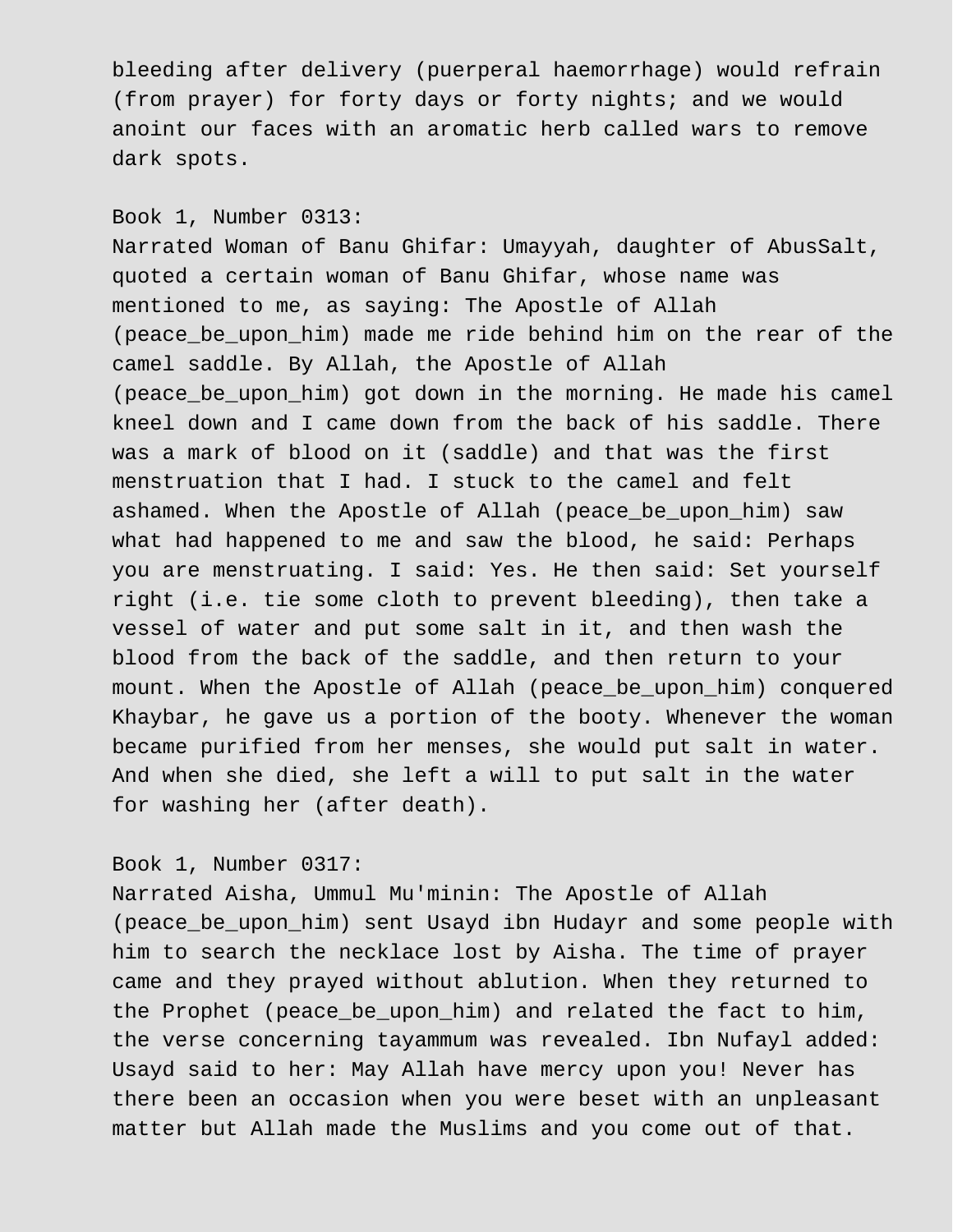## Book 1, Number 0318:

Narrated Ammar ibn Yasir: They (the Companions of the Prophet) wiped with pure earth (their hands and face) to offer the dawn prayer in the company of the Apostle of Allah (peace\_be\_upon\_him). They struck the ground with their palms and wiped their faces once. Then they repeated and struck the ground with their palms once again and wiped their arms completely up to the shoulders and up to the armpits with the inner side of their hands.

## Book 1, Number 0320:

Narrated Ammar ibn Yasir: The Apostle of Allah (peace\_be\_upon\_him) encamped at Ulat al−Jaysh and Aisha was in his company. Her necklace of onyx of Zifar was broken (and fell somewhere). The people were detained to make a search for that necklace until the dawn broke. There was no water with the people. Therefore AbuBakr became angry with her and said: You detained the people and they have no water with them. Thereupon Allah, the Exalted, sent down revelation about it to His Apostle (peace be upon him) granting concession to purify themselves with pure earth. Then the Muslims stood up with the Apostle of Allah (peace be upon him) and struck the ground with their hands and then they raised their hands, and did not take any earth (in their hands). Then they wiped with them their faces and hands up to the shoulders, and from their palms up to the armpits.

## Book 1, Number 0334:

Narrated Amr ibn al−'As: I had a sexual dream on a cold night in the battle of Dhat as−Salasil. I was afraid, if I washed I would die. I, therefore, performed tayammum and led my companions in the dawn prayer. They mentioned that to the Apostle of Allah (peace\_be\_upon\_him). He said: Amr, you led your companions is prayer while you were sexually defiled? I informed him of the cause which impeded me from washing. And I said: I heard Allah say: "Do not kill yourself, verily Allah is merciful to you." The Apostle of Allah (peace\_be\_upon\_him) laughed and did not say anything.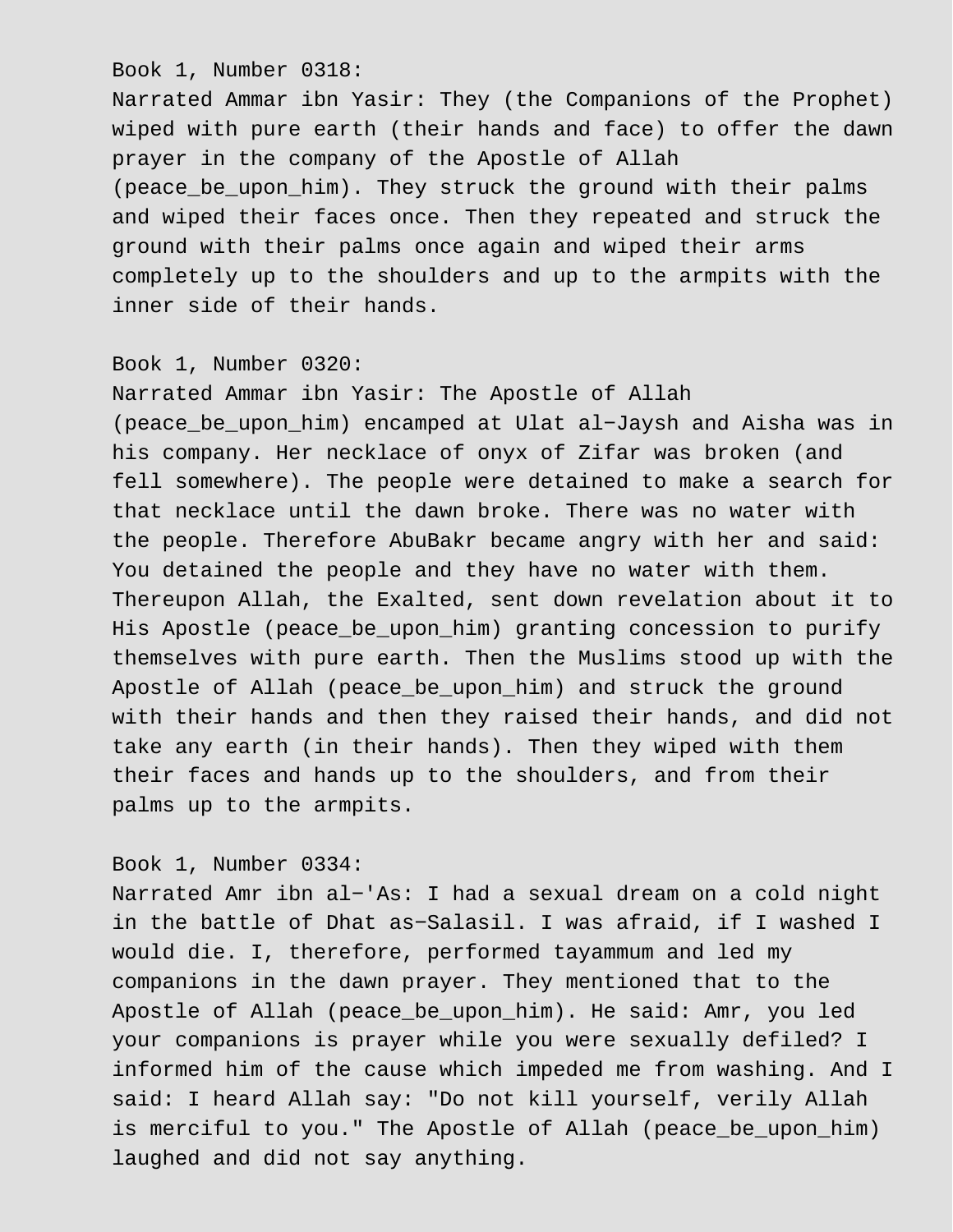Book 1, Number 0337:

Narrated Abdullah ibn Abbas: A man was injured during the lifetime of the Apostle of Allah (peace be upon him); he then had a sexual dream, and he was advised to wash and he washed himself. Consequently he died. When this was reported to the Apostle of Allah (peace\_be\_upon\_him) he said: They killed him; may Allah kill them! Is not inquiry the cure of ignorance?

Book 1, Number 0342:

Narrated Hafsah, Ummul Mu'minin: The Prophet (peace\_be\_upon\_him) said: It is necessary for every adult (person) to go for (saying) Friday (prayer), and for everyone who goes for Friday (prayer) washing is necessary.

## Book 1, Number 0345:

Narrated Aws ibn Aws ath−Thaqafi: I heard the apostle of Allah (peace be upon him) say: If anyone makes (his wife) wash and he washes himself on Friday, goes out early (for Friday prayer), attends the sermon from the beginning, walking, not riding, takes his seat near the imam, listens attentively, and does not indulge in idle talk, he will get the reward of a year's fasting and praying at night for every step he takes.

Book 1, Number 0348: Narrated Aisha, Ummul Mu'minin: The Prophet (peace be upon him) would take a bath because of sexual defilement on Friday, after opening a vein and after washing a dead body.

Book 1, Number 0354: Narrated Samurah: If any one of you performs ablution (on Friday) that is all right; and if any of you takes a bath, that is better.

Book 1, Number 0355: Narrated Qays ibn Asim: I came to the Prophet (peace\_be\_upon\_him) with the intention of embracing Islam. He commanded me to take a bath with water (boiled with) the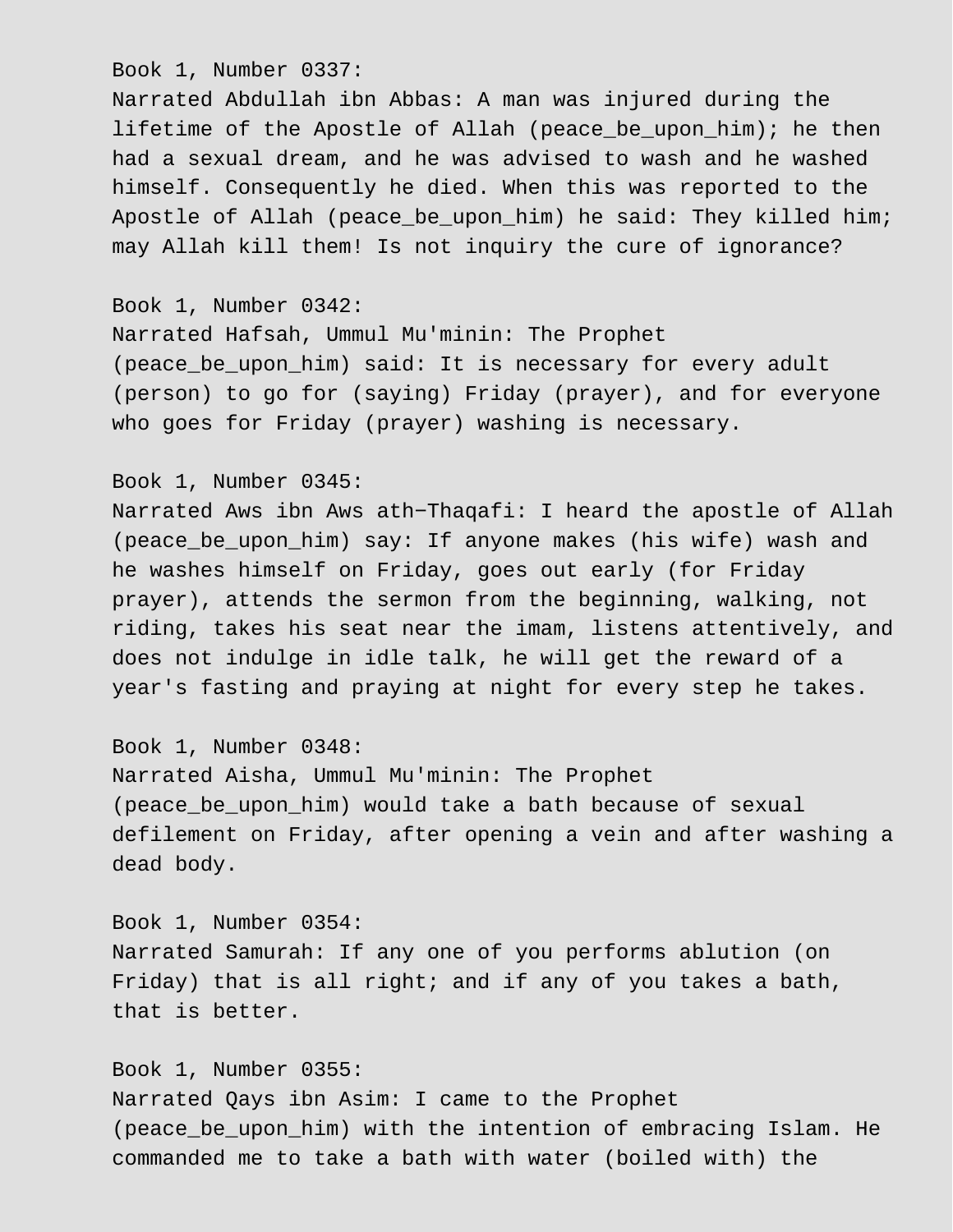leaves of the lote−tree.

### Book 1, Number 0359:

Narrated Umm Salamah, Ummul Mu'minin: Bakkar ibn Yahya said that his grandmother narrated to him: I entered upon Umm Salamah. A woman from the Quraysh asked her about praying with the clothes which a woman wore while she menstruated. Umm Salamah said: We would menstruate in the lifetime of the Apostle of Allah (peace\_be\_upon\_him). Then each one of us refrained (from prayer) during menstrual period. When she was purified, she would look at the clothe in which she menstruated. If it were smeared with blood, we would wash it and pray with it; if there were nothing in it, we would leave it and that would not prevent us from praying with it (the same clothe). As regards the woman who had plaited hair − sometimes each of us had plaited hair − when she washed, she would not undo the hair. She would instead pour three handfuls of water upon her head. When she felt moisture in the roots of her hair, she would rub them. Then she would pour water upon her whole body.

### Book 1, Number 0363:

Narrated Umm Qays daughter of Mihsan: I asked the Prophet (peace\_be\_upon\_him) about the blood of menstruation on the clothe. He said: Erase it off with a piece of wood and then wash it away with water and the leaves of the lote−tree.

### Book 1, Number 0366:

Narrated Umm Habibah: Mu'awiyah ibn AbuSufyan asked his sister Umm Habibah, the wife of the Prophet (peace\_be\_upon\_him): Would the apostle of Allah (peace be upon him) pray in the clothe in which he had an intercourse? She said: Yes, when he would not see any impurity in it.

### Book 1, Number 0367:

Narrated Aisha, Ummul Mu'minin: The Apostle of Allah (peace\_be\_upon\_him) would not pray in our wrappers or in our quilts. Ubaydullah said: My father (Mu'adh) doubted this.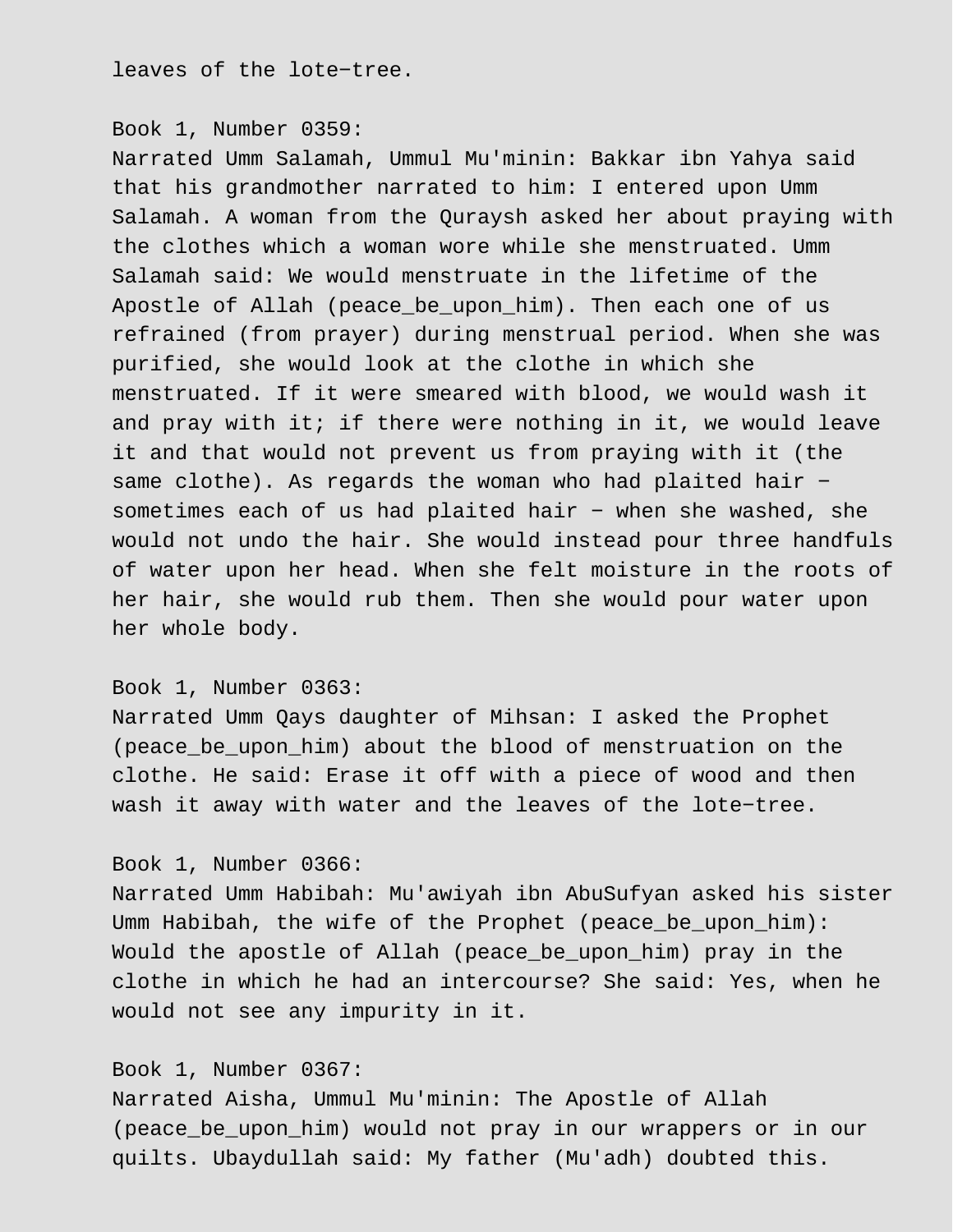### Book 1, Number 0375:

Narrated Lubabah daughter of al−Harith: Al−Husayn ibn Ali was (sitting) in the lap of the Apostle of Allah (peace\_be\_upon\_him). He passed water on him. I said: Put on (another) clothe, and give me your wrapper to wash. He said: The urine of a female child should be washed (thoroughly) and the urine of a male child should be sprinkled over.

### Book 1, Number 0376:

Narrated AbusSamh: I used to serve the Prophet (peace\_be\_upon\_him). Whenever he intended to wash himself, he would say: Turn your back towards me, So I would turn my back and hide him. (Once) Hasan or Husayn (may Allah be pleased with them) was brought to him and he passed water on his chest. I came to wash it. He said: It is only the urine of a female which should be washed; the urine of a male should be sprinkled over.

### Book 1, Number 0377:

Narrated Ali ibn AbuTalib: The urine of a female (child) should be washed and the urine of a male (child) should be sprinkled over until the age of eating.

### Book 1, Number 0379:

Narrated Umm Salamah, Ummul Mu'minin: Al−Hasan reported on the authority of his mother that she was Umm Salamah pouring water on the urine of the male child until the age when he did not eat food. When he began to eat food, she would wash (his urine). And she would wash the urine of the female child.

### Book 1, Number 0381:

Narrated Abdullah ibn Ma'qil ibn Muqarrin: A bedouin prayed with the Prophet (peace\_be\_upon\_him). He then narrated the tradition (No 0380) about urinating of that bedouin. This version adds: The Prophet (peace be upon him) said: Remove the earth where he urinated and throw it away and pour water upon the place.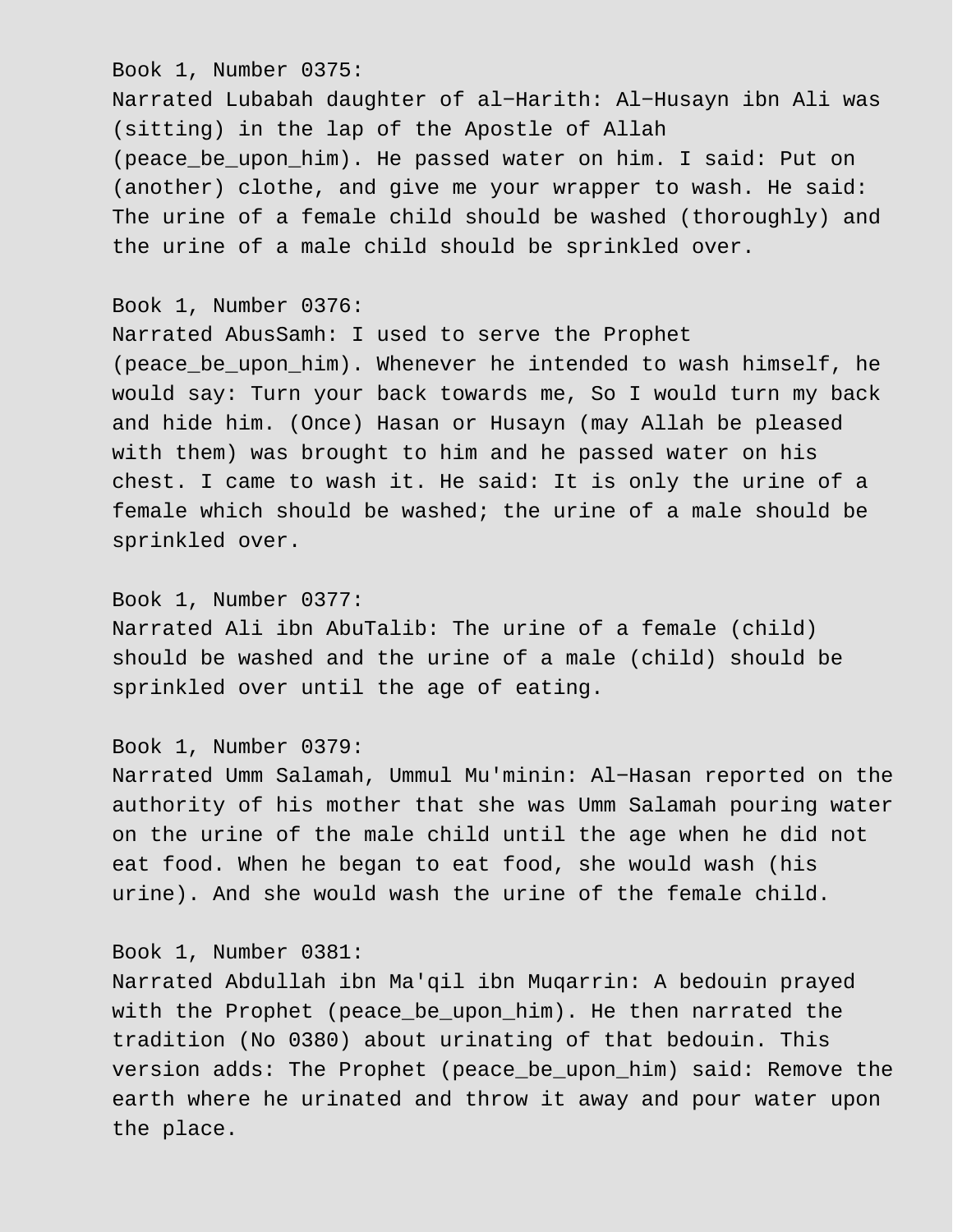Book 1, Number 0383:

Narrated Umm Salamah, Ummul Mu'minin: The slave−mother of Ibrahim ibn AbdurRahman ibn Awf asked Umm Salamah, the wife of the Prophet (peace\_be\_upon\_him): I am a woman having a long border of clothe and I walk in filthy place; (then what should I do?). Umm Salamah replied: The Apostle of Allah ( peace be upon him) said: What comes after it cleanses it.

### Book 1, Number 0384:

Narrated A woman of the Banu AbdulAshhal: She reported: I said Apostle of Allah, our road to the mosque has an unpleasant stench; what should we do when it is raining? He asked: Is there not a cleaner part after the filthy part of the road? She replied: Why not (there is one)! He said: It makes up for the other.

Book 1, Number 0389: Narrated AbuNadrah: The Apostle of Allah (peace\_be\_upon\_him) spat on his clothe and scrubbed with a part of it.

# **02. Prayer (Kitab Al−Salat)**

### Book 2, Number 0393:

Narrated Abdullah Ibn Abbas: The Apostle of Allah (peace\_be\_upon\_him) said: Gabriel (peace\_be\_upon\_him) led me in prayer at the House (i.e. the Ka'bah). He prayed the noon prayer with me when the sun had passed the meridian to the extent of the thong of a sandal; he prayed the afternoon prayer with me when the shadow of everything was as long as itself; he prayed the sunset prayer with me when one who is fasting breaks the fast; he prayed the night prayer with me when the twilight had ended; and he prayed the dawn prayer with me when food and drink become forbidden to one who is keeping the fast. On the following day he prayed the noon prayer with me when his shadow was as long as himself; he prayed the afternoon prayer with me when his shadow was twice as long as himself; he prayed the sunset prayer at the time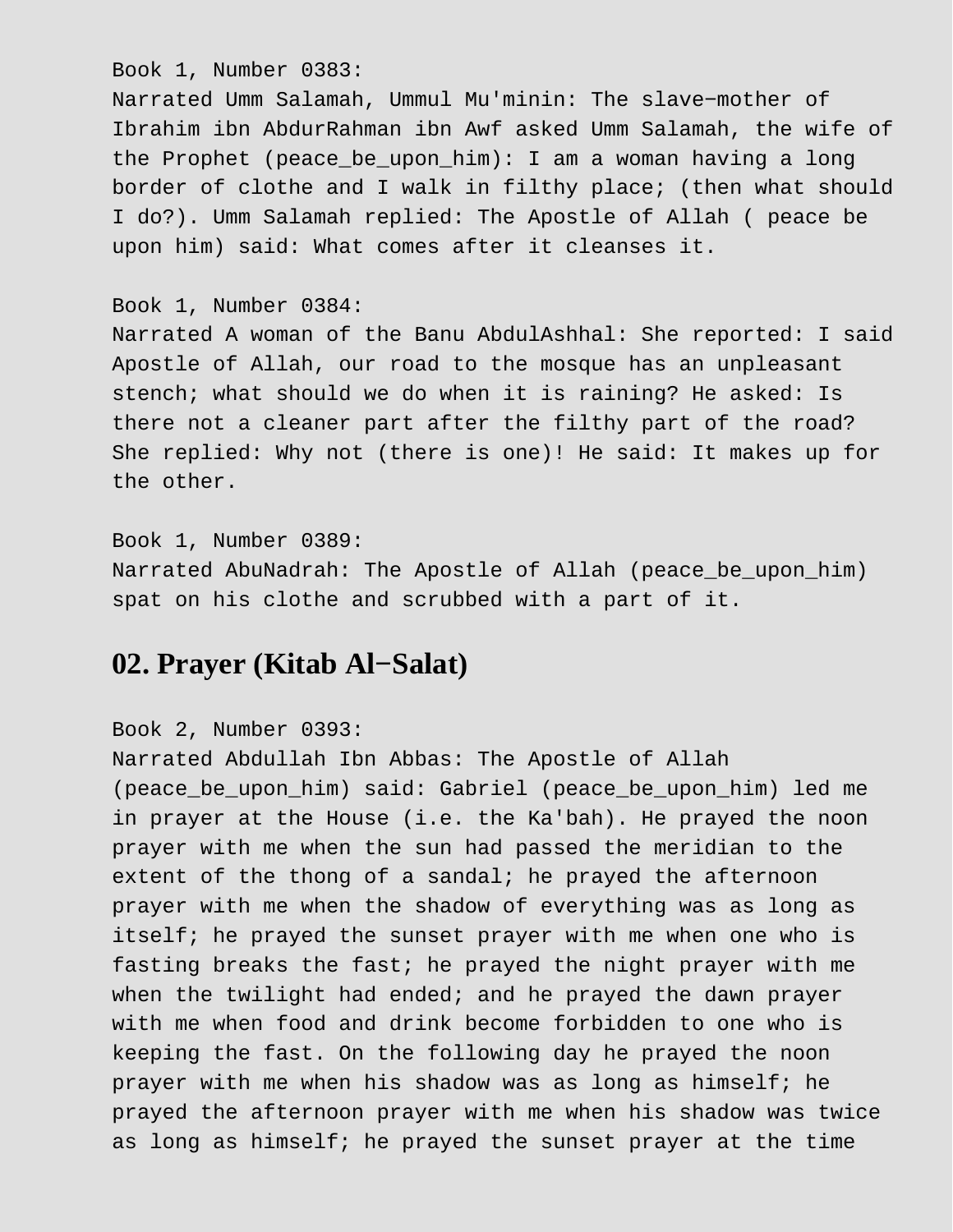when one who is fasting breaks the fast; he prayed the night prayer with me when about the third of the night had passed; and he prayed the dawn prayer with me when there was a fair amount of light. Then turning to me he said: Muhammad, this is the time observed by the prophets before you, and the time is anywhere between two times.

#### Book 2, Number 0399:

Narrated Jabir ibn Abdullah: I would offer my noon prayer with the Apostle of Allah (peace be upon him) and took a handful of gravels so that they might become cold in my hand and I placed them (before me) so that I may put my forehead on them at the time when I would prostrate. I did this due to the intensity of heat.

#### Book 2, Number 0400:

Narrated Abdullah ibn Mas'ud: The extent of the shadow when the Apostle of Allah prayed (the noon prayer) was three to five feet in summer and five to seven feet in winter.

#### Book 2, Number 0408:

Narrated Ali ibn Shayban: We came upon the Apostle of Allah (peace\_be\_upon\_him) in Medina. He would postpone the afternoon prayer as long as the sun remained white and clear.

Book 2, Number 0418:

Narrated AbuAyyub: Marthad ibn Abdullah said: When AbuAyyub came upon us to fight the infidels and in those days Uqbah ibn Amir was the Governor of Egypt, he (Uqbah) delayed the sunset prayer. Hence AbuAyyub stood and said: What kind of prayer is this, Uqbah? He said: We were busy. He said: Did you not hear the Apostle of Allah (peace\_be\_upon\_him) say: My community will remain well, or he said: will remain on its natural condition, so long as it would not delay the evening prayer until the stars shine brightly just like a network.

Book 2, Number 0419: Narrated An−Nu'man ibn Bashir: I am the one who is best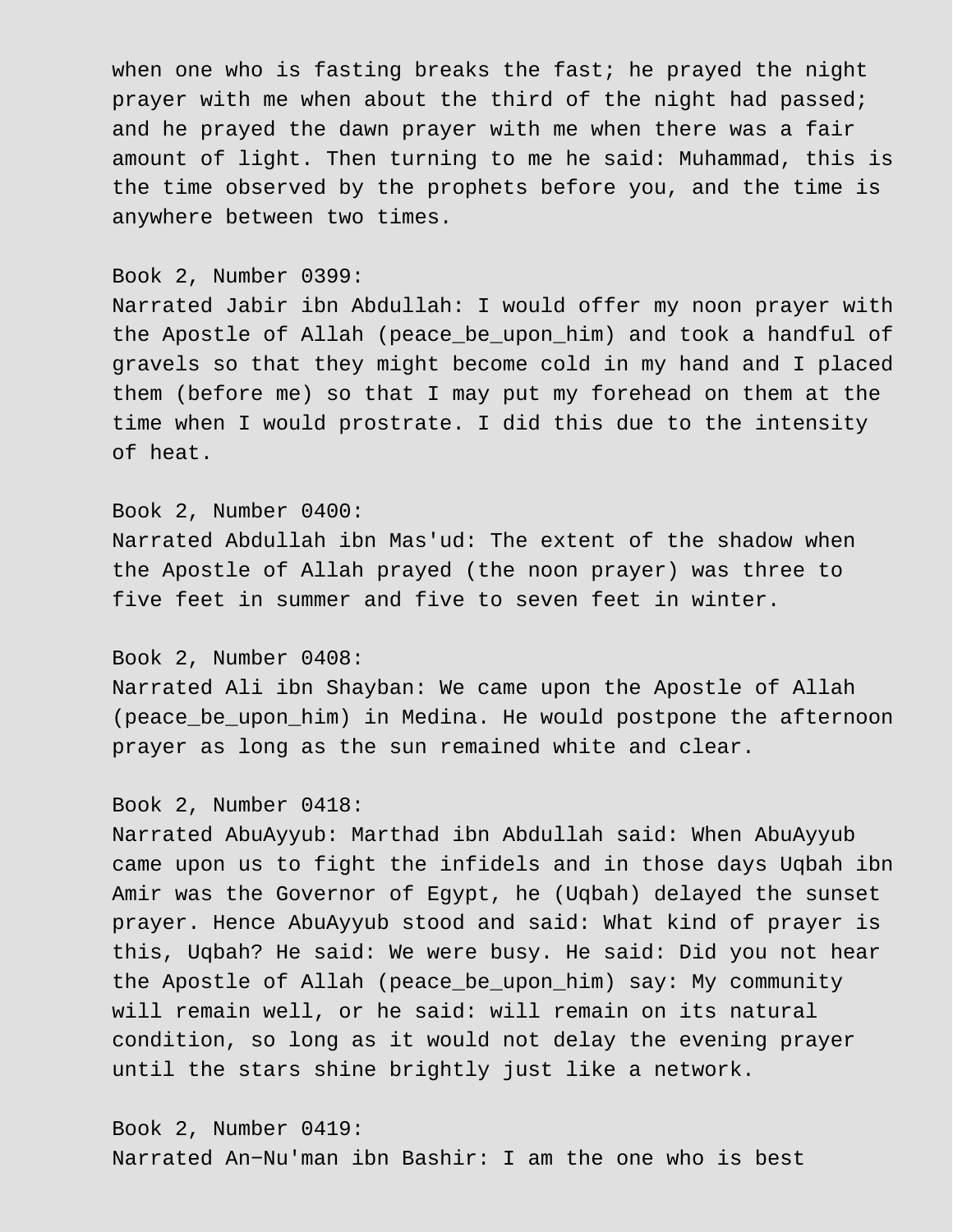informed of the time of this prayer, i.e. the night prayer. The Apostle of Allah (peace\_be\_upon\_him) used to offer it at the hour when the moon went down on its third night.

### Book 2, Number 0421:

Narrated Mu'adh ibn Jabal: We waited for the Prophet (peace\_be\_upon\_him) to offer the night prayer. He delayed until people thought that he would not come out and some of us said that he had offered the prayer. At the moment when we were in this condition the Prophet (peace be upon him) came out. People said to him as they were already saying. He said: Observe this prayer when it is dark, for by it you have been made superior to all the peoples, no people having observed it before you.

#### Book 2, Number 0422:

Narrated AbuSa'id al−Khudri: We observed the prayer after nightfall with the Apostle of Allah (peace\_be\_upon\_him), and he did not come out till about half the night had passed. He then said: Take your places. We then took our places. Then he said: The people have prayed and gone to bed, but you are still engaged in prayer as long as you wait for the prayer. Were it not for the weakness of the weak and for the sickness of the sick. I would delay this prayer till half the night had gone.

#### Book 2, Number 0425:

Narrated Abdullah ibn Sunabihi: AbuMuhammad fancies that witr prayer is essential. (Hearing this) Ubadah ibn as−Samit said: AbuMuhammad was wrong. I bear witness that I heard the Apostle of Allah (peace\_be\_upon\_him) say: Allah, the Exalted, has made five prayers obligatory. If anyone performs ablution for them well, offers them at their (right) time, and observes perfectly their bowing and submissiveness in them, it is the guarantee of Allah that He will pardon him; if anyone does not do so, there is no guarantee for him on the part of Allah; He may pardon him if He wills, and punish him if He wills.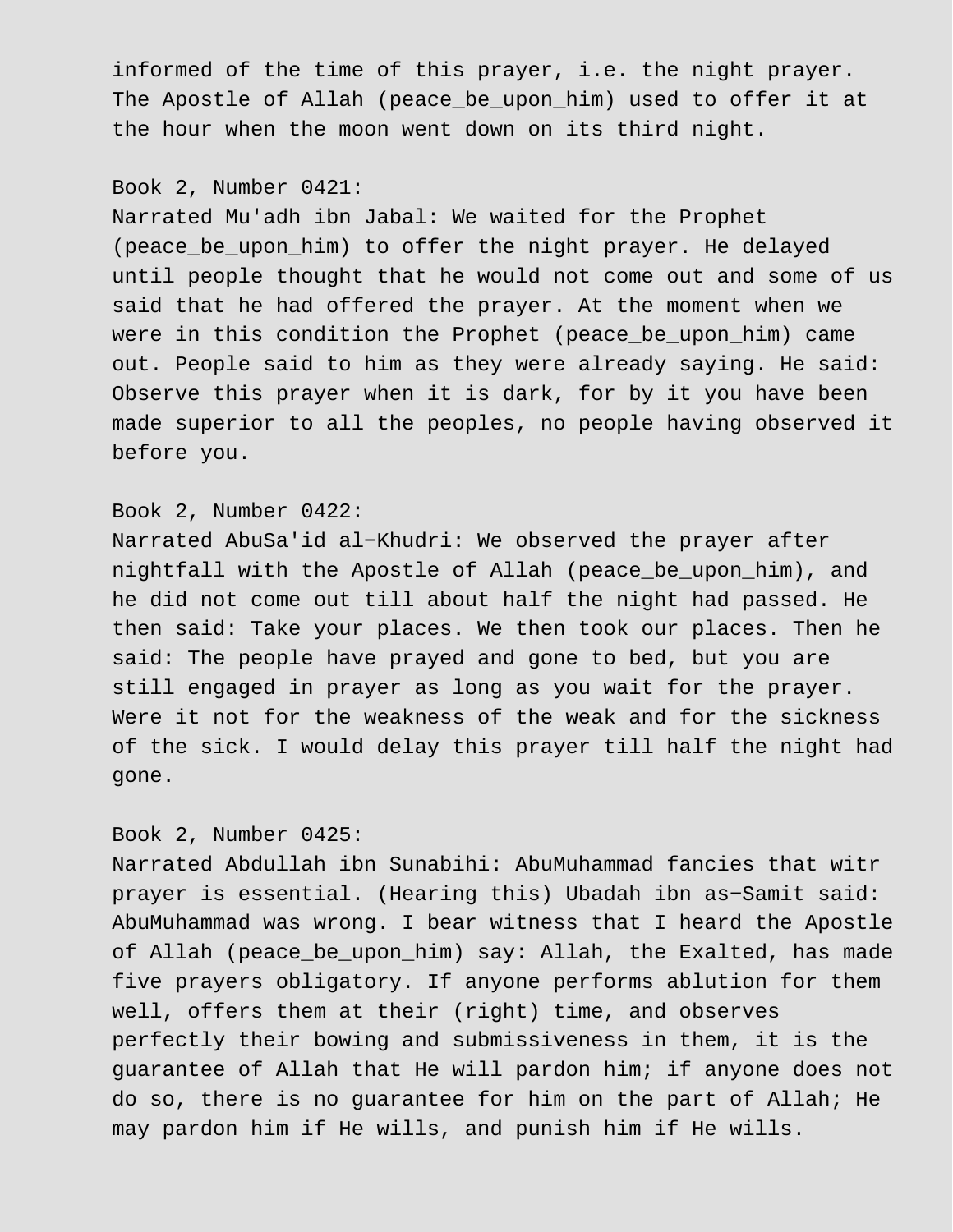### Book 2, Number 0426:

Narrated Umm Farwah: The Apostle of Allah (peace\_be\_upon\_him) was asked: Which of the actions is best? He replied: Observing prayer early in its period. Al−Khuza'i narrated in his version from his aunt named Umm Farwah who took the oath of allegiance to the Prophet (peace\_be\_upon\_him): He was questioned.

### Book 2, Number 0427:

Narrated Umarah ibn Ruwaybah: A man from Basrah said: Tell me what you heard from the Apostle of Allah (peace be upon him). He said: I heard the Apostle of Allah (peace\_be\_upon\_him) say: No one will enter Hell who has prayed before the rising of the sun and before its setting (meaning the dawn and the afternoon prayers). He said three times: Have you heard it from him? He replied: Yes, each time saying: My ears heard it and my heart memorised it. The man then said: And I heard him (the Prophet) say that.

### Book 2, Number 0428:

Narrated Fudalah: The Apostle of Allah (peace\_be\_upon\_him) taught me and what he taught me is this: Observe the five prayers regularly. He said: I told (him): I have many works at these times; so give me a comprehensive advice which, if I follow, should be enough for me. He said: Observe the two afternoon prayers (al−asrayn). But the term al−asrayn (two afternoon prayers) was not used in our language. Hence I said: What is al−asrayn? He said: A prayer before the sunrise and a prayer before the sunset (i.e. the dawn and the afternoon prayers).

### Book 2, Number 0430:

Narrated AbuQatadah ibn Rab'i: Allah , the Exalted said: I made five times' prayers obligatory on your people, and I took a guarantee that if anyone observes them regularly at their times, I shall admit him to Paradise; if anyone does not offer them regularly, there is no such guarantee of Mine for him.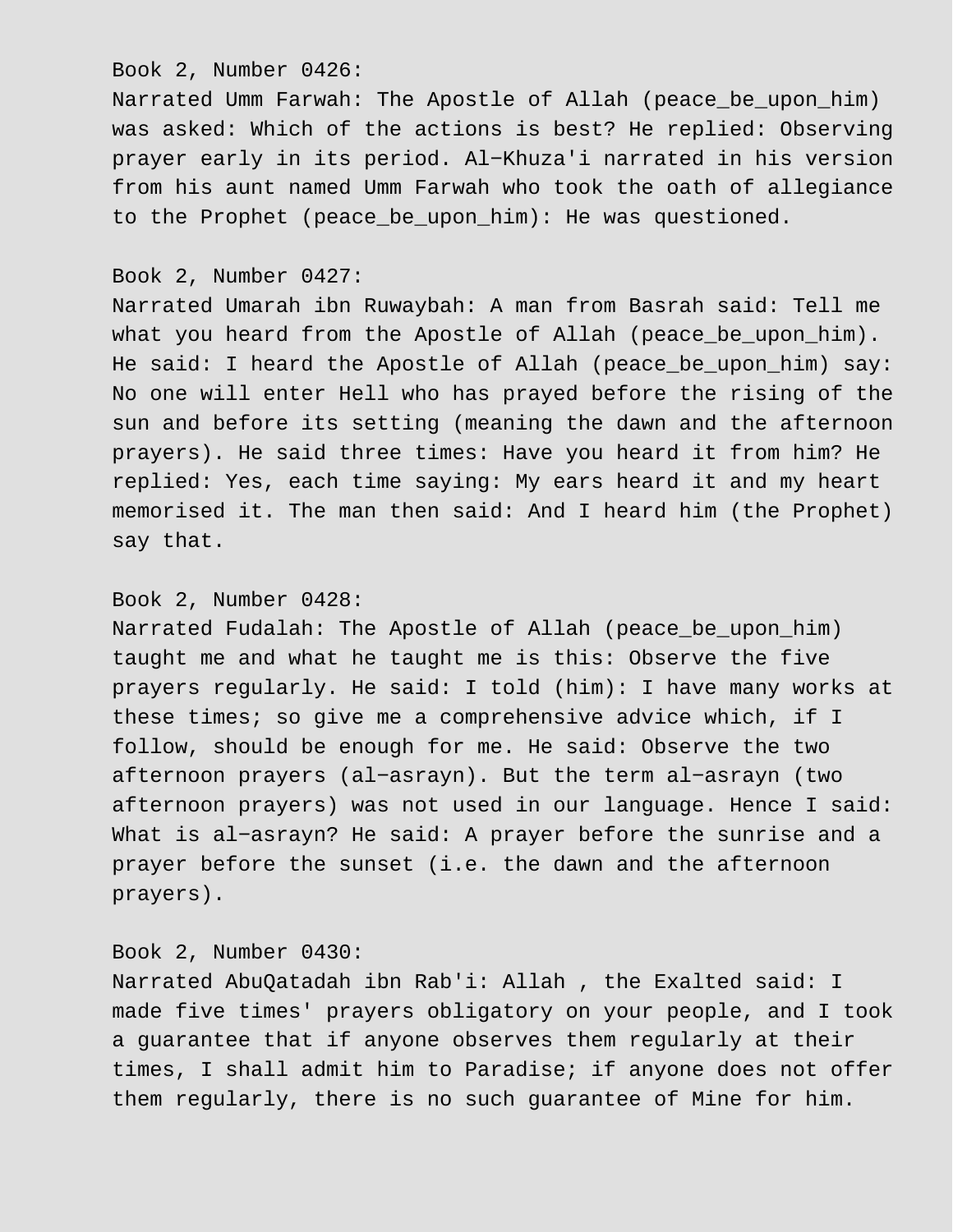Book 2, Number 0432:

Narrated Abdullah ibn Mas'ud: Amr ibn Maymun al−Awdi said: Mu'adh ibn Jabal, the Messenger of the Apostle of Allah (peace\_be\_upon\_him) came to us in Yemen, I heard his takbir (utterance of AllahuAkbar) in the dawn prayer. He was a man with loud voice. I began to love him. I did depart from him until I buried him dead in Syria (i.e. until his death). Then I searched for a person who had deep understanding in religion amongst the people after him. So I came to Ibn Mas'ud and remained in his company until his death. He (Ibn Mas'ud) said: The Apostle of Allah (peace be upon him) said to me: How will you act when you are ruled by rulers who say prayer beyond its proper time? I said: What do you command me, Apostle of Allah, if I witness such a time? He replied: Offer the prayer at its proper time and also say your prayer along with them as a supererogatory prayer.

### Book 2, Number 0433:

Narrated Ubadah ibn as−Samit: After me you will come under rulers who will be detained from saying prayer at its proper time by (their) works until its time has run out, so offer prayer at its proper time. A man asked him: Apostle of Allah, may I offer prayer with them? He replied: Yes, if you wish (to do so). Sufyan (another narrator through a different chain)said: May I offer prayer with them if I get it with them? He said: Yes, if you wish to do so.

### Book 2, Number 0434:

Narrated Qabisah ibn Waqqas: The Apostle of Allah (peace\_be\_upon\_him) said: After me you will be ruled by rulers who will delay the prayer and it will be to your credit but to their discredit. So pray with them so long as they pray facing the qiblah.

### Book 2, Number 0444:

Narrated Amr ibn Umayyah ad−Damri: We were in the company of the Apostle of Allah (peace\_be\_upon\_him) during one of his journeys. He overslept abandoning the morning prayer until the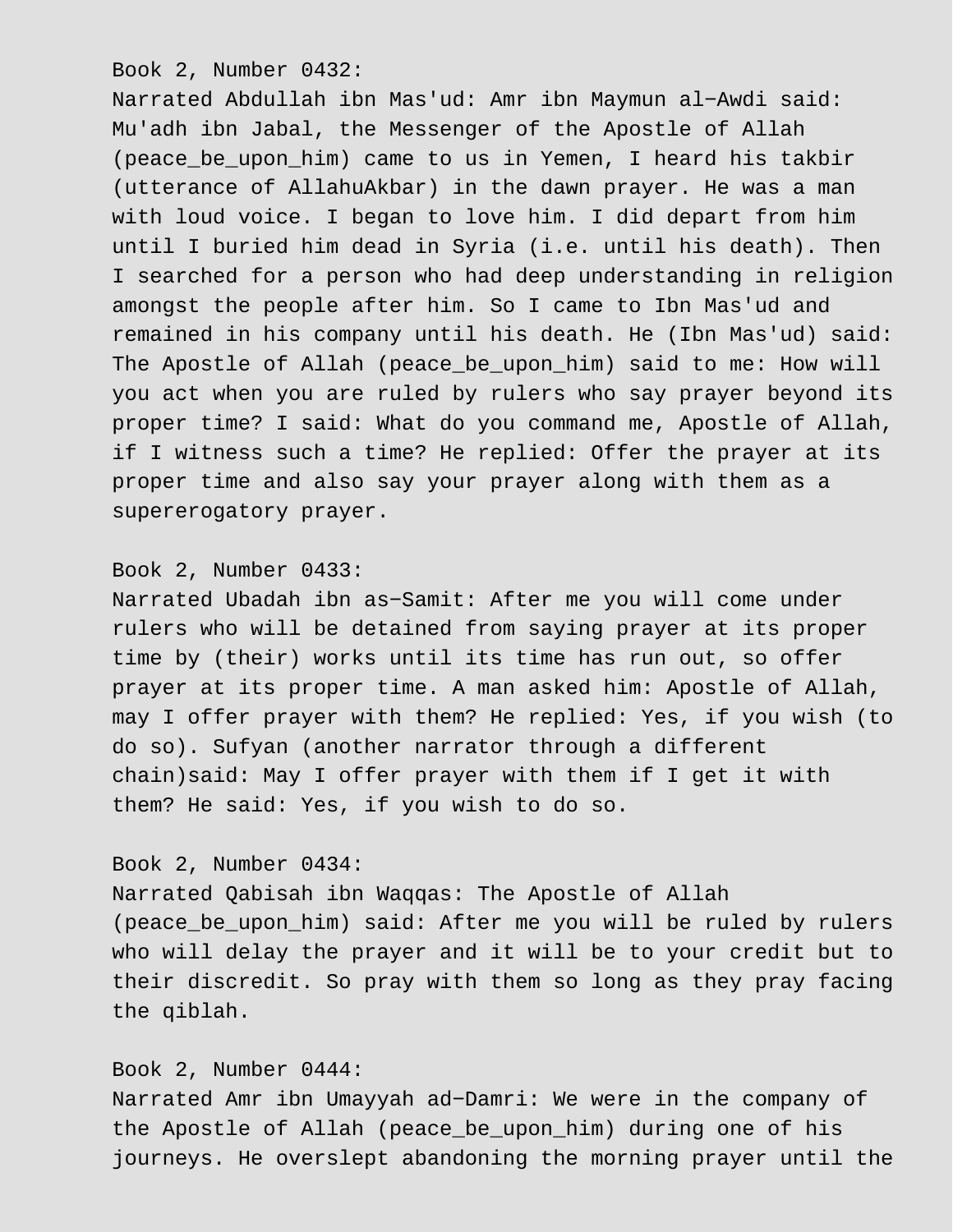sun had arisen. The Apostle of Allah (peace\_be\_upon\_him) awoke and said: Go away from this place. He then commanded Bilal to call for prayer. He called for prayer. They (the people) performed ablution and offered two rak'ahs of the morning prayer (sunnah prayer). He then commanded Bilal (to utter the iqamah, i.e. to summon the people to attend the prayer). He announced the prayer (i.e. uttered the iqamah) and he led them in the morning prayer.

#### Book 2, Number 0447:

Narrated Abdullah ibn Mas'ud: We proceeded with the Apostle of Allah (peace\_be\_upon\_him) on the occasion of al−Hudaybiyyah. The Apostle of Allah (peace\_be\_upon\_him) said: Who will keep watch for us? Bilal said: I (shall do). The overslept till the sun arose. The Prophet (peace\_be\_upon\_him) awoke and said: Do as you used to do (i.e. offer prayer as usual). Then we did accordingly. He said: Anyone who oversleeps or forgets (prayer) should do similarly.

#### Book 2, Number 0448:

Narrated Abdullah ibn Abbas: I was not commanded to build high mosques. Ibn Abbas said: You will certainly adorn them as the Jews and Christians did.

#### Book 2, Number 0449:

Narrated Anas ibn Malik: The Prophet (peace be upon him) said: The Last Hour will not come until people vie with one another about mosques.

#### Book 2, Number 0450:

Narrated Uthman ibn Abul'As: The Prophet (nay peace be upon him) commanded him to build a mosque at Ta'if where the idols were placed.

### Book 2, Number 0455:

Narrated Aisha, Ummul Mu'minin: The Apostle of Allah (peace\_be\_upon\_him) commanded us to build mosques in different localities (i.e. in the locality of each tribe separately) and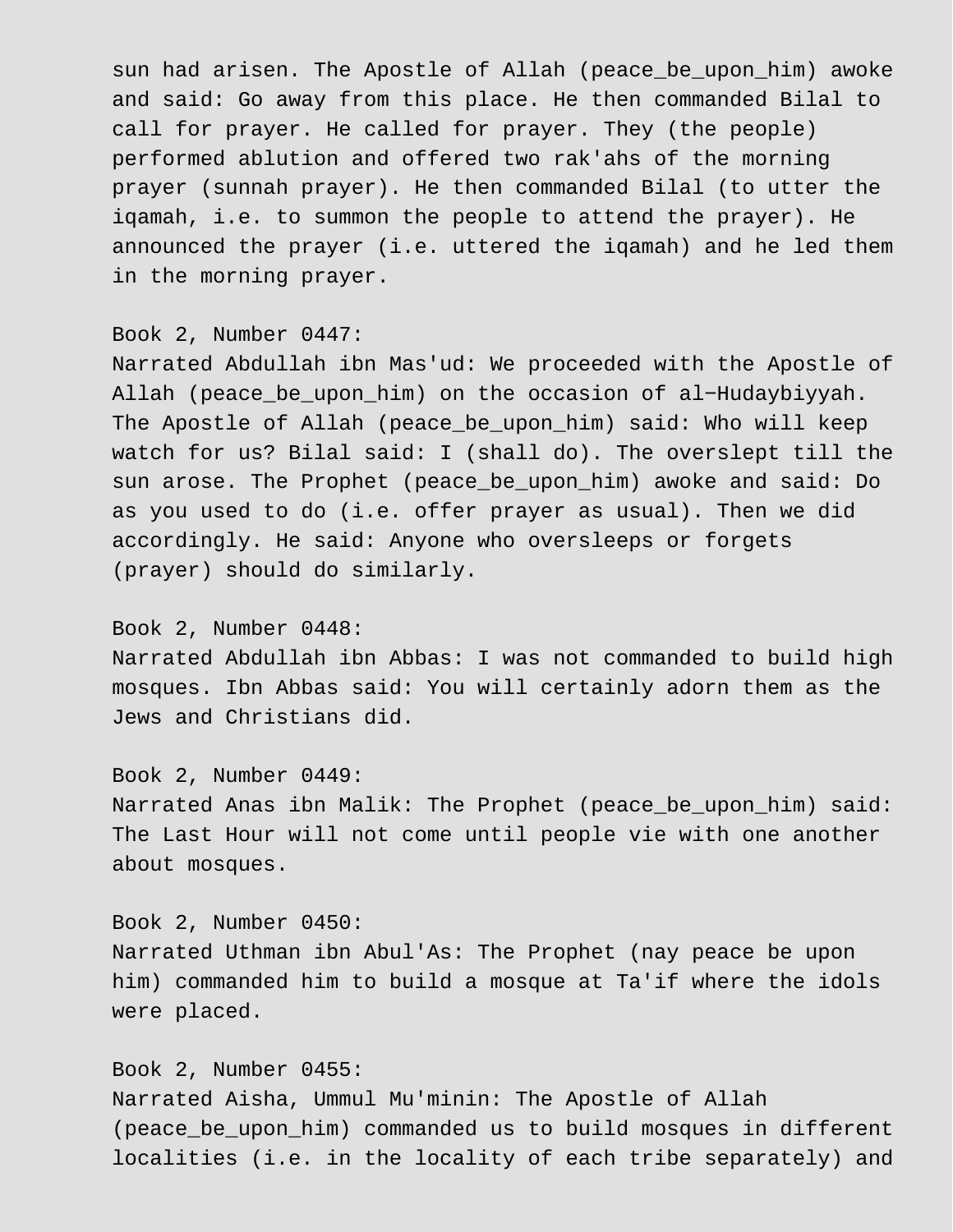that they should be kept clean and be perfumed.

### Book 2, Number 0457:

Narrated Maymunah ibn Sa'd: I said: Apostle of Allah, tell us the legal injunction about (visiting) Bayt al−Muqaddas (the dome of the Rock at Jerusalem). The Apostle of Allah (peace\_be\_upon\_him) said: go and pray there. All the cities at that time were effected by war. If you cannot visit it and pray there, then send some oil to be used in the lamps.

### Book 2, Number 0461:

Narrated Anas ibn Malik: The Prophet (peace be upon him) said: The rewards of my people were presented before me, so much so that even the reward for removing a mote by a person from the mosque was presented to me. The sins of my people were also presented before me. I did not find a sin greater than that of a person forgetting the Qur'anic chapter or verse memorised by him.

#### Book 2, Number 0478:

Narrated Abdullah al−Muharibi: The Apostle of Allah (peace be upon him) said: When a man stands with the intention of saying prayer, or if any of you says prayer, he should not spit before him, nor at his right side; but he should do so at his left side, if there is a place for it; or he should spit under his left foot and then rub it off.

### Book 2, Number 0481:

Narrated Ubadah ibn as−Samit: We came to Jabir ibn Abdullah who was sitting in his mosque. He said: The Apostle of Allah (peace\_be\_upon\_him) came to us in this mosque and he had a twig of date−palm of the kind of Ibn Tab. He looked and saw phlegm on the wall towards qiblah. He turned to it and scraped it with the twig. He then said: Who of you likes that Allah turns His face from him? He further said: When any of you stands for praying, Allah faces him. So he should not spit before him, nor on his right side. He should spit on his left side under his left foot. If he is in a hurry (i.e. forced to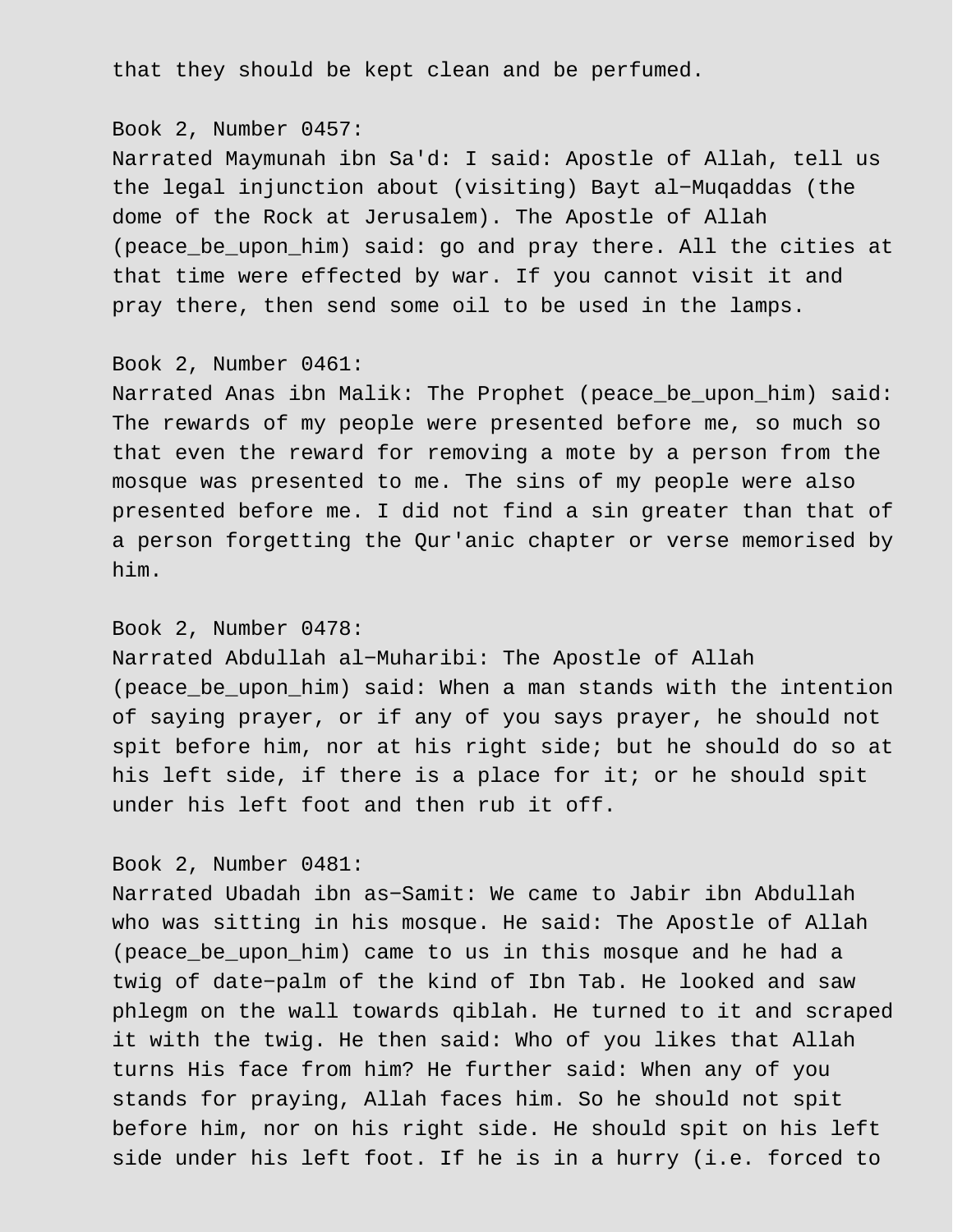spit immediately), he should do with his cloth in this manner. He then placed the cloth on his mouth and rubbed it off. He then said: Bring perfume. A young man of the tribe stood and hurried to his house and returned with perfume in his palm. The Apostle of Allah (peace be upon him) took it and put it at the end of the twig. He then stained the mark of phlegm with it. Jabir said: This is the reason you use perfume in your mosques.

### Book 2, Number 0482:

Narrated AbuSahlah as−Sa'ib ibn Khallad: A man led the people in prayer. He spat towards qiblah while the Apostle of Allah (peace\_be\_upon\_him) was looking at him. The Apostle of Allah said to the people when he finished his prayer: He should not lead you in prayer (henceforth). Thenceforth he intended to lead them in prayer, but they forbade him and informed him of the prohibition of the Apostle of Allah (peace be upon him). He mentioned it to the Apostle of Allah (peace\_be\_upon\_him) who said to him: Yes. The narrator said: I think he (the Prophet) said: You did harm to Allah and His Apostle.

### Book 2, Number 0485:

Narrated Wathilah ibn al−Asqa': AbuSa'id said: I saw Wathilah ibn al−Asqa' in the mosque of Damascus. He spat at the mat and then rubbed it with his foot. He was asked: Why did you do so? He said: Because I saw the Apostle of Allah (peace\_be\_upon\_him) doing so.

### Book 2, Number 0489:

Narrated AbuDharr: The earth has been made for me purifying and as a mosque (place for prayer).

### Book 2, Number 0490:

Narrated Ali ibn AbuTalib: AbuSalih al−Ghifari reported: Ali (once) passed by Babylon during his travels. The mu'adhdhin (the person who calls for prayer) came to him to call for the afternoon prayer. When he passed by that place, he commanded to announce for the prayer. After finishing the prayer he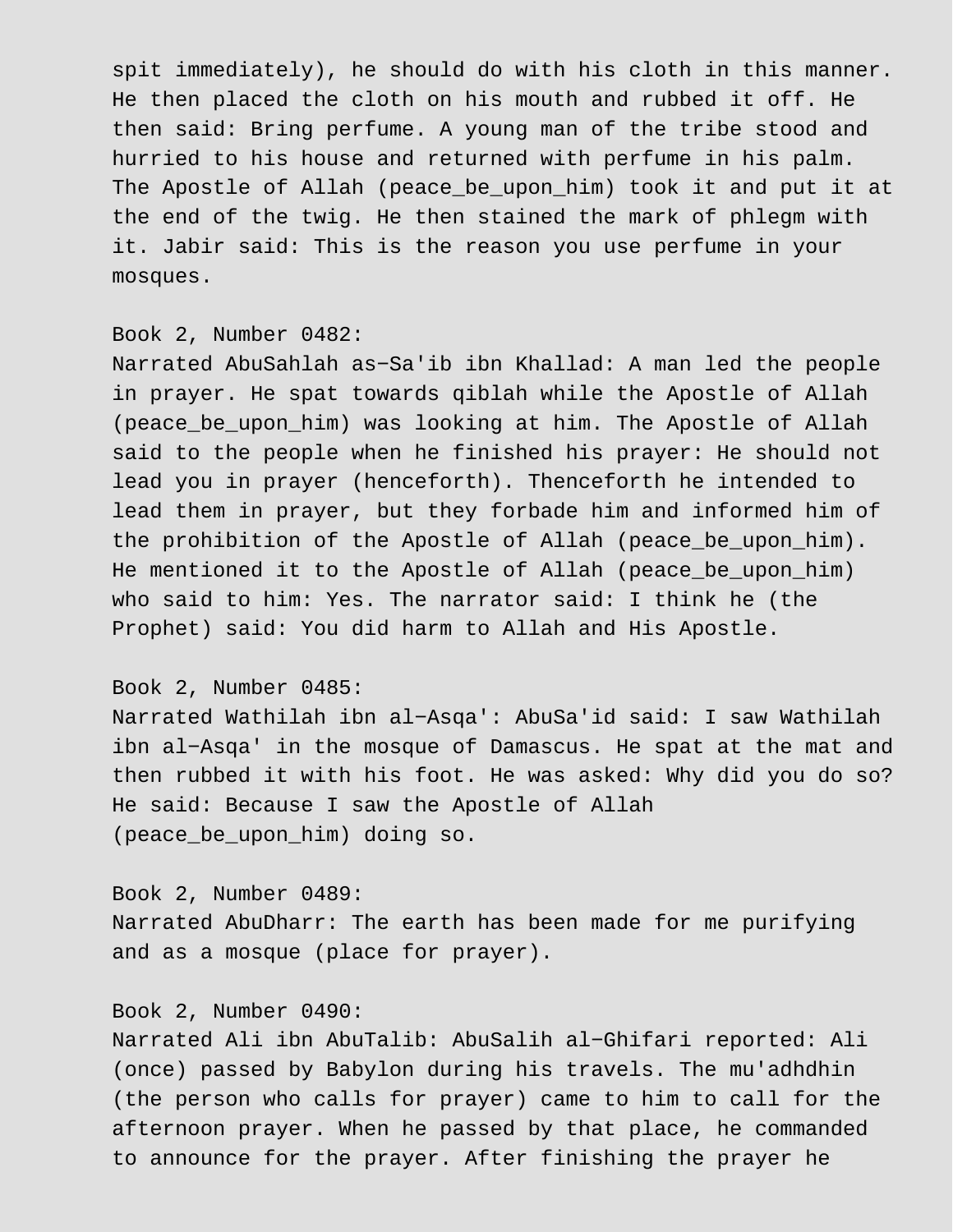said: My affectionate friend (i.e. the Prophet) prohibited me to say prayer in the graveyard. He also forbade me to offer prayer in Babylon because it is accursed.

### Book 2, Number 0492:

Narrated Sa'id: and the narrator Musa said: As far as Amr thinks, the Prophet (peace\_be\_upon\_him) said: The whole earth is a place of prayer except public baths and graveyards.

### Book 2, Number 0494:

Narrated As−Saburah: The Prophet (peace\_be\_upon\_him) said: Command a boy to pray when he reaches the age of seven years. When he becomes ten years old, then beat him for prayer.

### Book 2, Number 0495:

Narrated Abdullah ibn Amr ibn al−'As: The Apostle of Allah (peace\_be\_upon\_him) said: Command your children to pray when they become seven years old, and beat them for it (prayer) when they become ten years old; and arrange their beds (to sleep) separately.

### Book 2, Number 0497:

Narrated Mu'adh ibn Abdullah ibn Khubayb al−Juhani: Hisham ibn Sa'd reported: We entered upon Mu'adh ibn Abdullah ibn Khubayb al−Juhani. He said to his wife: When (at what age) should a boy pray? She replied: Some person of us reported: The Apostle of Allah (peace\_be\_upon\_him) was asked about it; he said: When a boy distinguishes right hand from the left hand, then command him to pray.

### Book 2, Number 0498:

Narrated AbuUmayr ibn Anas: AbuUmayr reported on the authority of his uncle who was from the Ansar (the helpers of the Prophet): The Prophet (peace\_be\_upon\_him) was anxious as to how to gather the people for prayer. The people told him: Hoist a flag at the time of prayer; when they see it, they will inform one another. But he (the Prophet) did not like it. Then someone mentioned to him the horn. Ziyad said: A horn of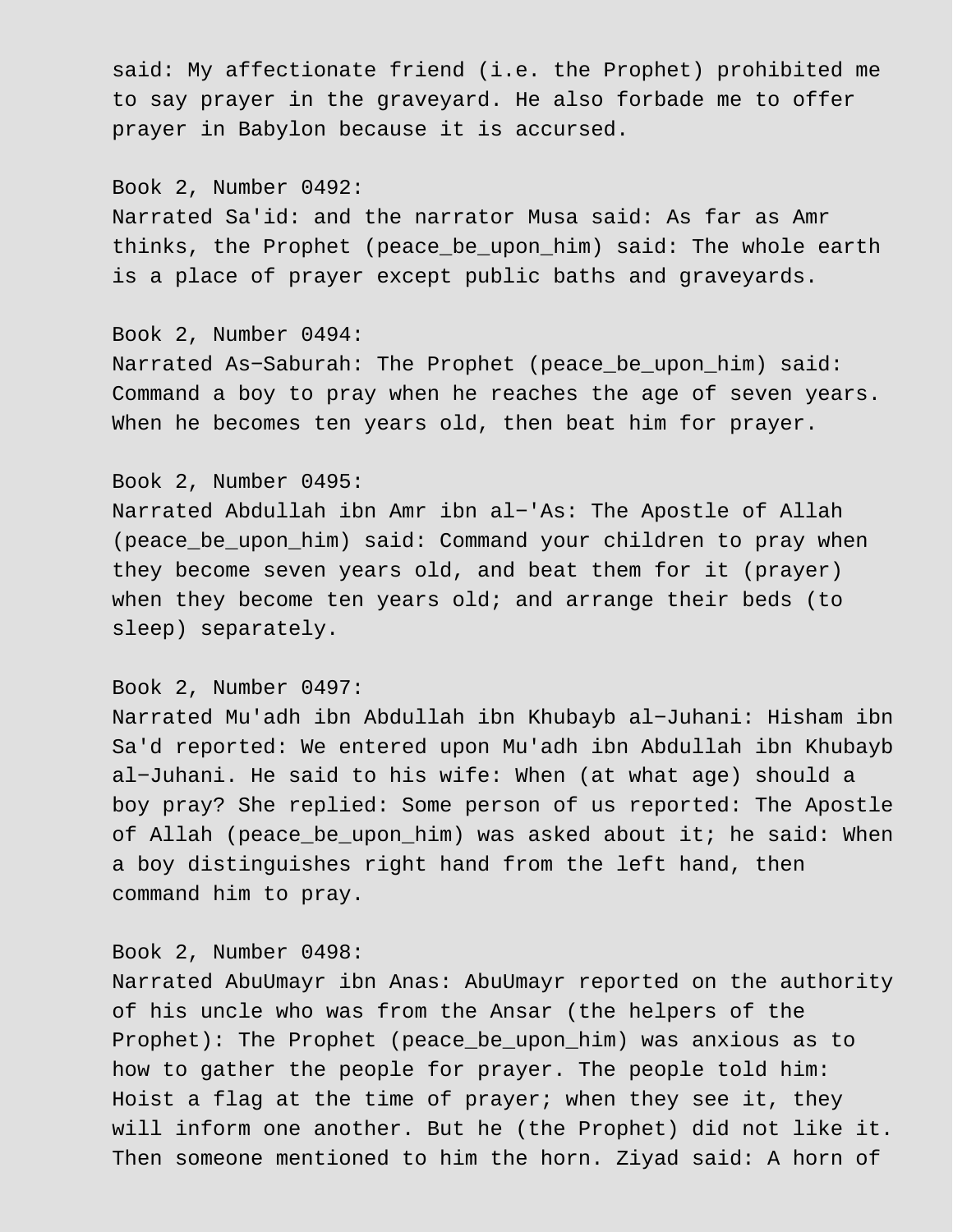the Jews. He (the Prophet) did not like it. He said: This is the matter of the Jews. Then they mentioned to him the bell of the Christians. He said: This is the matter of the Christians. Abdullah ibn Zayd returned anxiously from there because of the anxiety of the Apostle (peace be upon him). He was then taught the call to prayer in his dream. Next day he came to the Apostle of Allah (peace\_be\_upon\_him) and informed him about it. He said: Apostle of Allah, I was between sleep and wakefulness; all of a sudden a newcomer came (to me) and taught me the call to prayer. Umar ibn al−Khattab had also seen it in his dream before, but he kept it hidden for twenty days. The Prophet (peace be upon him) said to me (Umar): What did prevent you from saying it to me? He said: Abdullah ibn Zayd had already told you about it before me: hence I was ashamed. Then the Apostle of Allah (peace be upon him) said: Bilal, stand up, see what Abdullah ibn Zayd tells you (to do), then do it. Bilal then called them to prayer. AbuBishr reported on the authority of AbuUmayr: The Ansar thought that if Abdullah ibn Zayd had not been ill on that day, the Apostle of Allah (peace\_be\_upon\_him) would have made him mu'adhdhin.

### Book 2, Number 0507:

Narrated Mu'adh ibn Jabal: Prayer passed through three stages and fasting also passed through three stages. The narrator Nasr reported the rest of the tradition completely. The narrator, Ibn al−Muthanna, narrated the story of saying prayer facing in the direction of Jerusalem. He said: The third stage is that the Apostle of Allah (peace\_be\_upon\_him) came to Medina and prayed, i.e. facing Jerusalem, for thirteen months. Then Allah, the Exalted, revealed the verse: "We have seen thee turning thy face to Heaven (for guidance, O Muhammad). And now verily We shall make thee turn (in prayer) toward a qiblah which is dear to thee. So turn thy face toward the Inviolable Place of Worship, and ye (O Muslims), wherever ye may be, turn your face (when ye pray) toward it" (ii.144). And Allah, the Reverend and the Majestic, turned (them) towards the Ka'bah. He (the narrator) completed his tradition. The narrator, Nasr, mentioned the name of the person who had the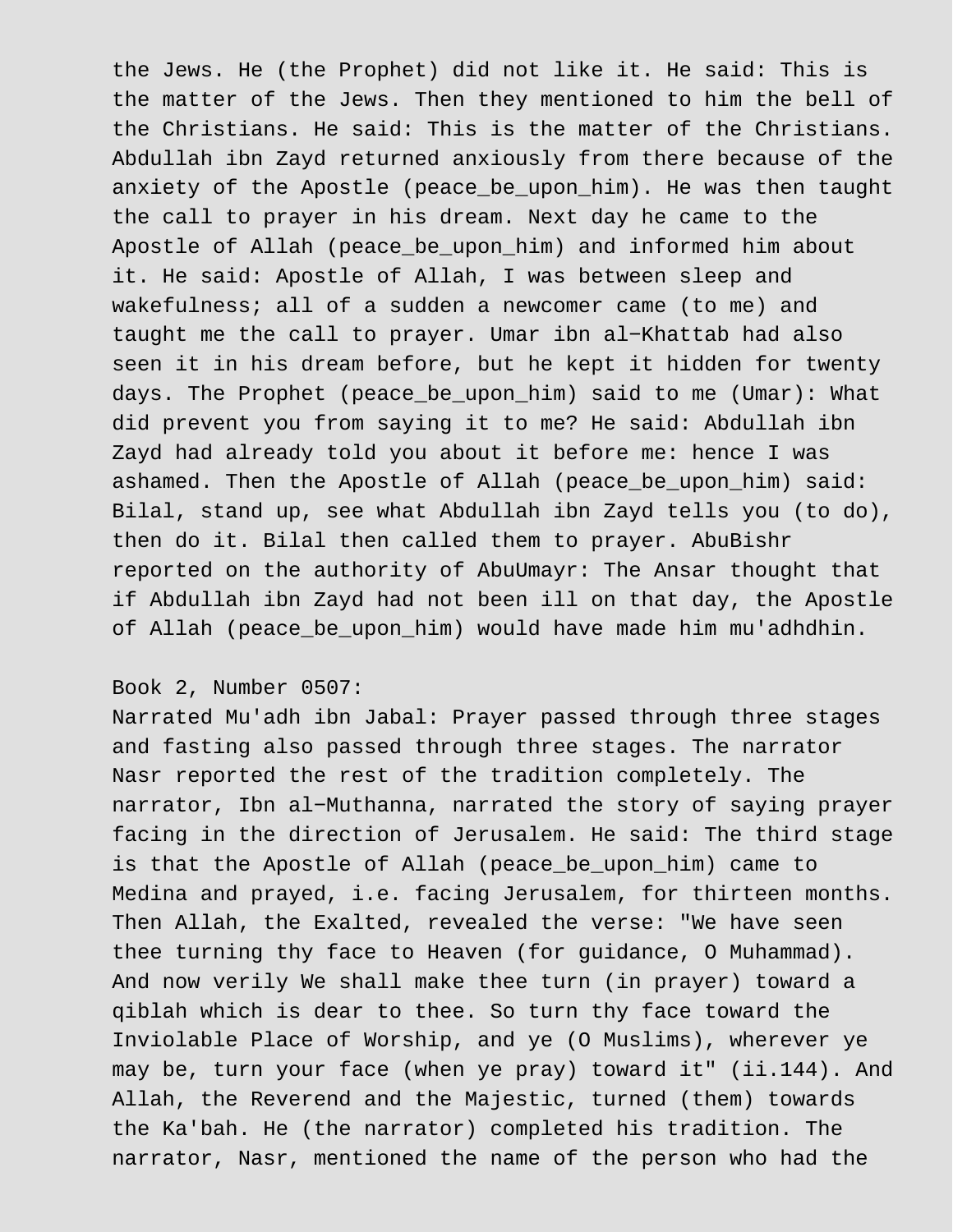dream, saying: And Abdullah ibn Zayd, a man from the Ansar, came. The same version reads: And he turned his face towards the qiblah and said: Allah is most great, Allah is most great; I testify that there is no god but Allah, I testify that there is no god but Allah; I testify that Muhammad is the Apostle of Allah, I testify that Muhammad is the Apostle of Allah; come to prayer (he pronounced it twice), come to salvation (he pronounced it twice); Allah is Most Great, Allah is most great. He then paused for a while, and then got up and pronounced in a similar way, except that after the phrase "Come to salvation" he added. "The time for prayer has come, the time for prayer has come." The Apostle of Allah (peace\_be\_upon\_him) said: Teach it to Bilal, then pronounce the adhan (call to prayer) with the same words. As regards fasting, he said: The Apostle of Allah (peace be upon him) used to fast for three days every month, and would fast on the tenth of Muharram. Then Allah, the Exalted, revealed the verse: ".......Fasting was prescribed for those before you, that ye may ward off (evil)......and for those who can afford it there is a ransom: the feeding of a man in need (ii.183−84). If someone wished to keep the fast, he would keep the fast; if someone wished to abandon the fast, he would feed an indigent every day; it would do for him. But this was changed. Allah, the Exalted, revealed: "The month of Ramadan in which was revealed the Qur'an ..........(let him fast the same) number of other days" (ii.185). Hence the fast was prescribed for the one who was present in the month (of Ramadan) and the traveller was required to atone (for them); feeding (the indigent) was prescribed for the old man and woman who were unable to fast. (The narrator, Nasr, further reported): The companion Sirmah, came after finishing his day's work......and he narrated the rest of the tradition.

### Book 2, Number 0510:

Narrated Abdullah ibn Umar: The words of adhan were pronounced from the time of the Apostle of Allah (peace be upon him) twice in pairs (i.e. four times) each, and the words of iqamah were pronounced once in pairs (twice each), except that the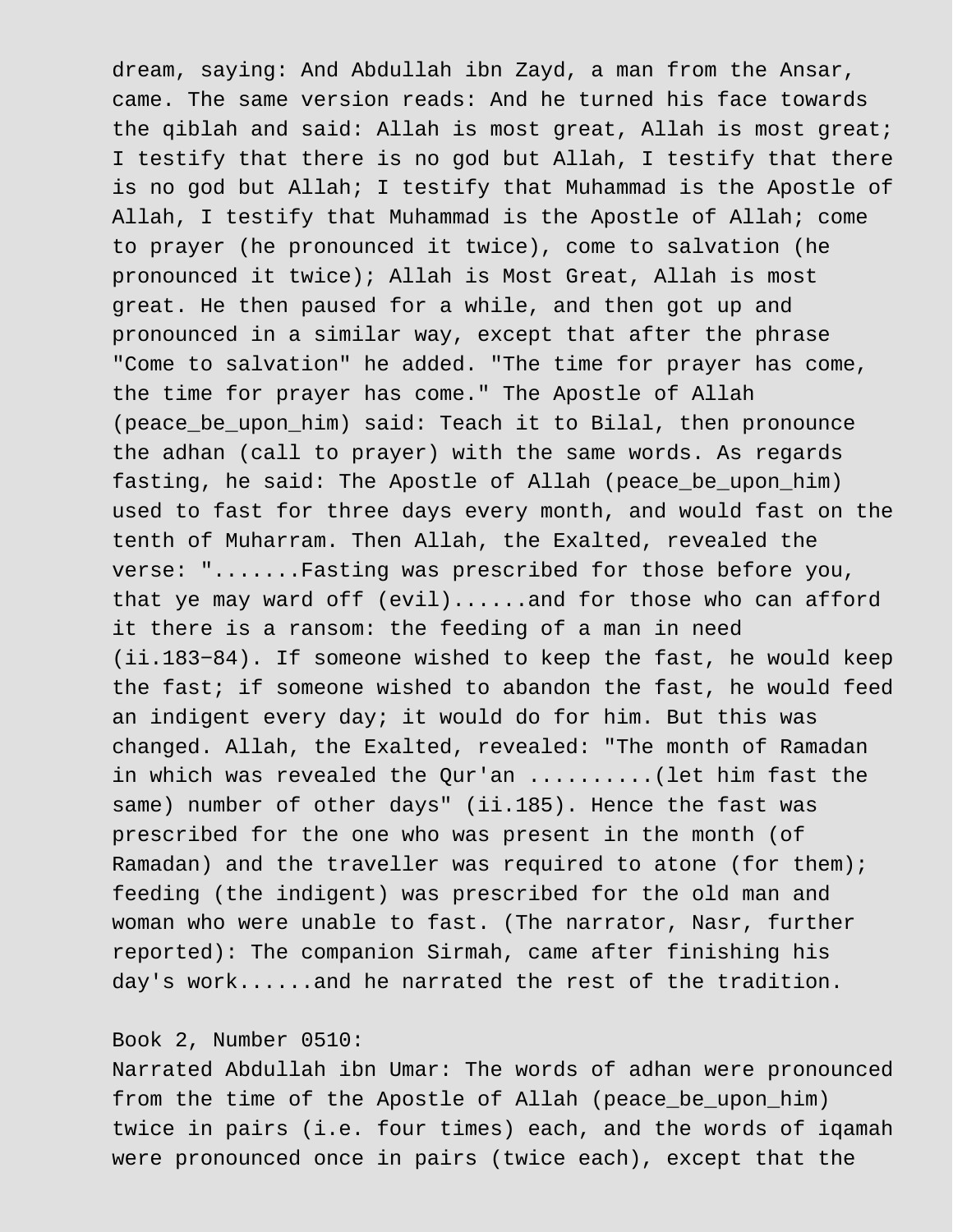phrase "The time for prayer has come" would be pronounced twice. When we heard iqamah, we would perform ablution, and go out for prayer. Shu'bah said: I did not hear AbuJa'far narrating any other tradition except this one.

### Book 2, Number 0512:

Narrated Abdullah ibn Zayd: The Prophet (peace\_be\_upon\_him) intended to do many things for calling (the people) to prayer, but he did not do any of them. Then Abdullah ibn Zayd was taught in a dream how to pronounce the call to prayer. He came to the Prophet (peace\_be\_upon\_him) and informed him. He said: Teach it to Bilal. He then taught him, and Bilal made a call to prayer. Abdullah said: I saw it in a dream and I wished to pronounce it, but he (the Prophet) said: You should pronounce iqamah.

### Book 2, Number 0514:

Narrated Ziyad ibn al−Harith as−Suda'i: When the adhan for the dawn prayer was initially introduced, the Prophet (peace\_be\_upon\_him) commanded me to call the adhan and I did so. Then I began to ask: Should I utter iqamah, Apostle of Allah? But he began to look at the direction of the east, (waiting) for the break of dawn, and said: No. When the dawn broke, he came down and performed ablution and he then turned to me. In the meantime his Companions joined him. Then Bilal wanted to utter the iqamah, but the Prophet (peace\_be\_upon\_him) said to him: The man of Suda' has called the adhan, and he who calls the adhan utters the iqamah.

### Book 2, Number 0515:

Narrated AbuHurayrah: The Prophet (peace\_be\_upon\_him) said: The mu'adhdhin will receive forgiveness to the extent to which his voice reaches, and every moist and dry place will testify on his behalf; and he who attends (the congregation of) prayer will have twenty−five prayers recorded for him and will have expiation for sins committed between every two times of prayer.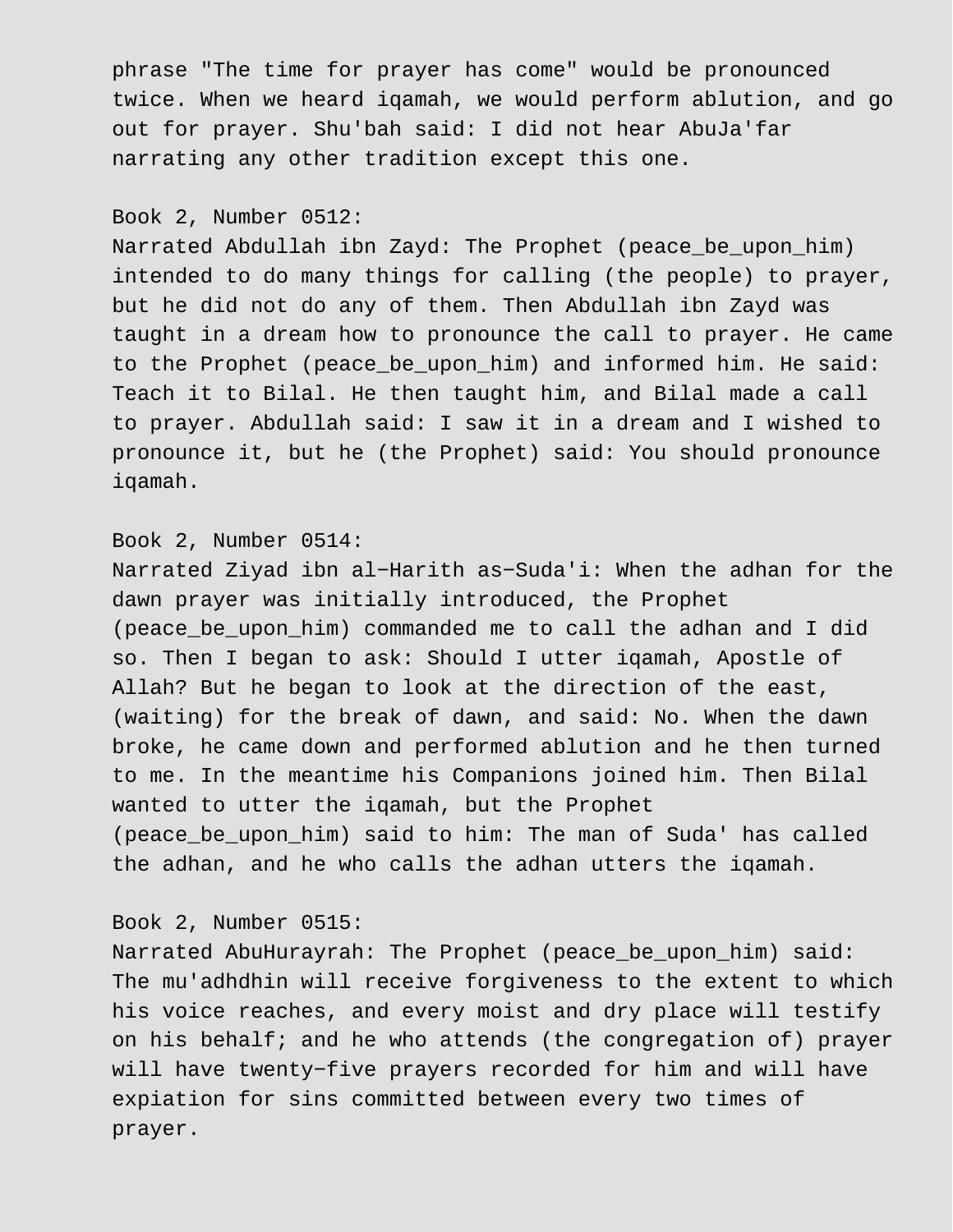#### Book 2, Number 0517:

Narrated AbuHurayrah: The imam is responsible and the mu'adhdhin is trusted, O Allah, guide the imams and forgive the mu'adhdhins.

Book 2, Number 0519:

Narrated A woman from Banu an−Najjar: Urwah ibn az−Zubayr reported on the authority of a woman from Banu an−Najjar. She said: My house was the loftiest of all the houses around the mosque (of the Prophet at Medina). Bilal used to make a call to the morning prayer from it. He would come there before the break of dawn and wait for it. When he saw it, he would yawn and say: O Allah, I praise you and seek Your assistance for the Quraysh so that they might establish Thine religion. He then would make the call to prayer. She (the narrator) said: By Allah, I do not know whether he ever left saying these words on any night.

Book 2, Number 0521: Narrated Anas ibn Malik: The supplication made between the adhan and the iqamah is not rejected.

Book 2, Number 0524:

Narrated Abdullah ibn Amr ibn al−'As: A man said: Apostle of Allah, the mu'adhdhins excel us. The Apostle of Allah (peace\_be\_upon\_him) said: Say (the same words) as they say, and when you come to the end, make a petition and that will be granted to you.

Book 2, Number 0528:

Narrated AbuUmamah, or one of the Companion of the Prophet: Bilal began the Iqamah, and when he said: "The time for prayer has come," the Prophet (peace\_be\_upon\_him) said: "May Allah establish it and cause it to continue."

Book 2, Number 0530:

Narrated Umm Salamah, Ummul Mu'minin: The Apostle of Allah (peace\_be\_upon\_him) taught me to say when the adhan for the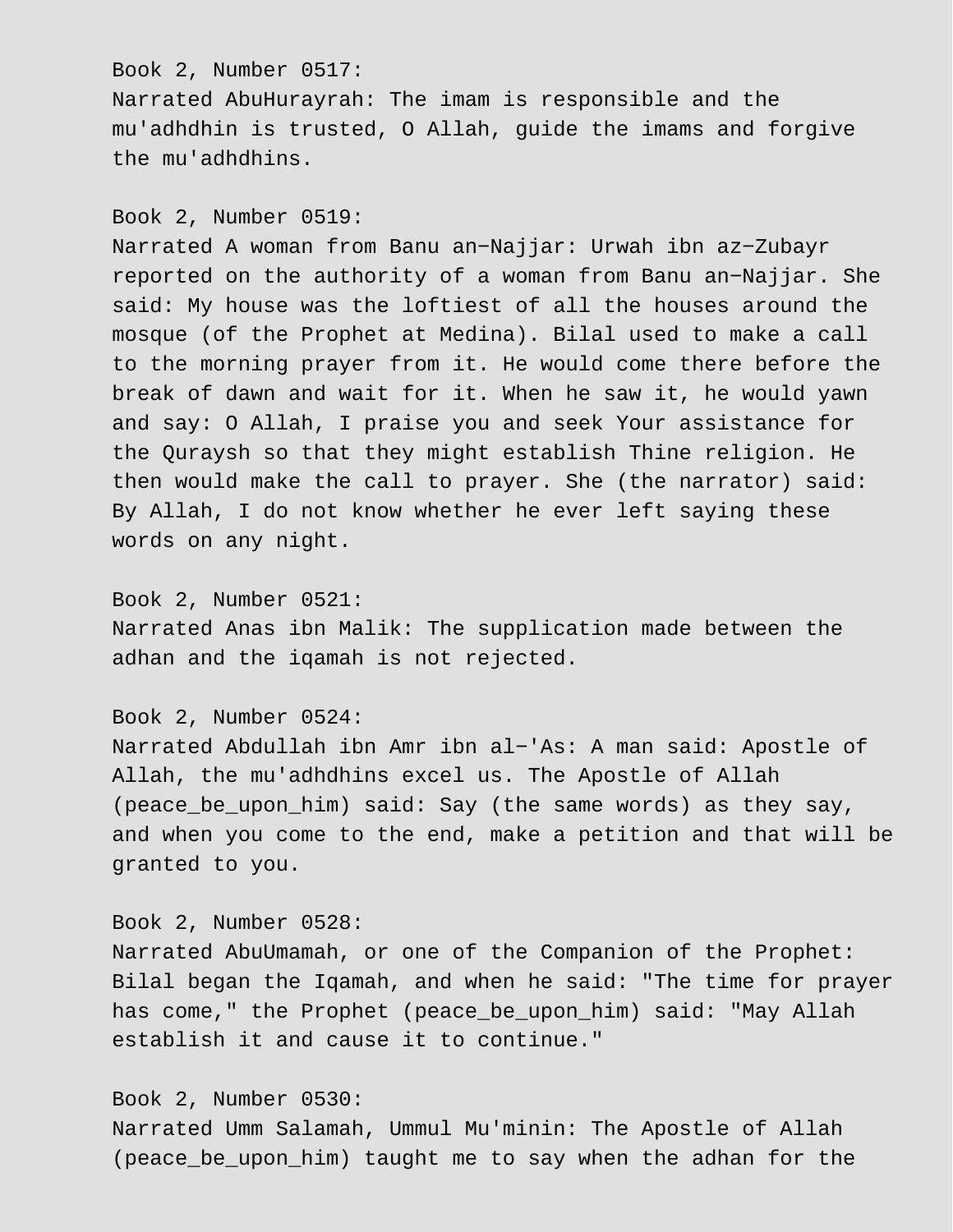sunset prayer was called; "O Allah, this is the time when Thy night comes on, Thy day retires, and the voices of Thy summoners are heard, so forgive me."

### Book 2, Number 0531:

Narrated Uthman ibn Abul'As: Apostle of Allah, appoint me the leader of the tribe in prayer. He said: You are their leader, but you should follow on who is the weakest of them: and appoint a mu'adhdhin who does not charge for the calling of adhan.

#### Book 2, Number 0532:

Narrated Abdullah ibn Umar: Bilal made a call to prayer before the break of dawn; the Prophet (peace\_be\_upon\_him), therefore, commanded him to return and make a call: Lo! the servant of Allah (i.e. I) had slept (hence this mistake). The version of Musa has the addition: He returned and made a call: Lo! the servant of Allah had slept.

#### Book 2, Number 0534:

Narrated Bilal: The Apostle of Allah (peace\_be\_upon\_him) said to Bilal: Do not call adhan until the dawn appears clearly to you in this way, stretching his hand in latitude.

#### Book 2, Number 0538:

Narrated Abdullah ibn Umar: Mujahid reported: I was in the company of Ibn Umar. A person invited the people for the noon or afternoon prayer (after the adhan had been called). He said: Go out with us (from this mosque) because this is an innovation (in religion).

### Book 2, Number 0547:

Narrated AbudDarda': I heard the Apostle of Allah (peace\_be\_upon\_him) say: If there are three men in a village or in the desert among whom prayer is not offered (in congregation), the devil has got the mastery over them. So observe (prayer) in congregation), for the wolf eats only the straggling animal. Sa'ib said: By the word Jama'ah he meant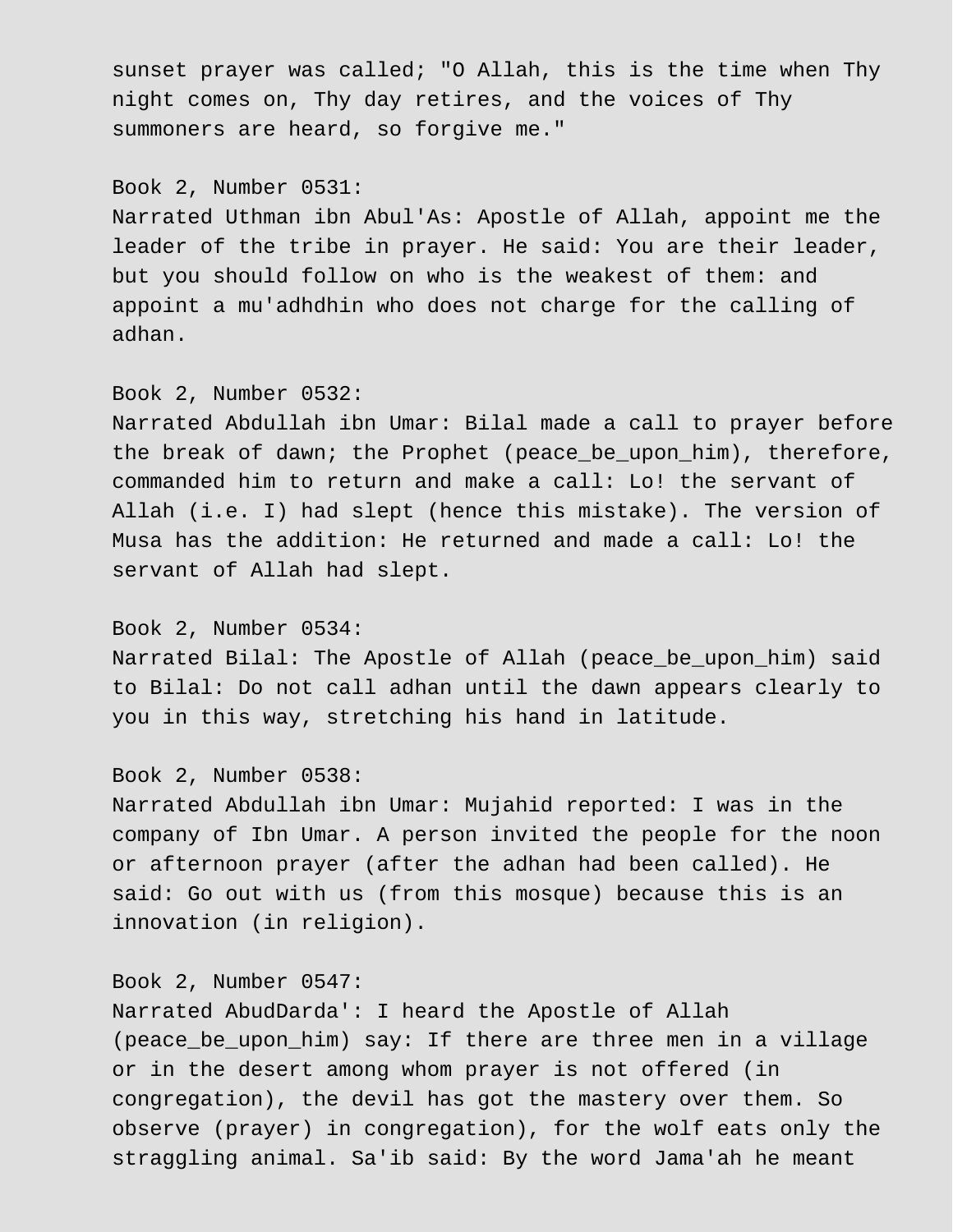saying prayer in company or in congregation.

### Book 2, Number 0551:

Narrated Abdullah ibn Abbas: If anyone hears him who makes the call to prayer and is not prevented from joining the congregation by any excuse−−he was asked what an excuse consisted of and replied that it was fear or illness−−the prayer he offers will not be accepted from him.

### Book 2, Number 0552:

Narrated Amr ibn Za'dah, Ibn Umm Maktum: Ibn Umm Maktum asked the Prophet (peace\_be\_upon\_him) saying: Apostle of Allah, I am a blind man, my house is far away (from the mosque), and I have a guide who does not follow me. Is it possible that permission be granted to me for saying prayer in my house? He asked: Do you hear summons (adhan)? He said: Yes. He said: I do not find any permission for you.

### Book 2, Number 0553:

Narrated Ibn Umm Maktum: Apostle of Allah, there are many venomous creatures and wild beasts in Medina (so allow me to pray in my house because I am blind). The Prophet (peace\_be\_upon\_him) said: Do you hear the call, "Come to prayer," "Come to salvation"? (He said: Yes.) Then you must come.

#### Book 2, Number 0554:

Narrated Ubayy ibn Ka'b: The Apostle of Allah (peace\_be\_upon\_him) led us in the dawn prayer one day. And he said: Is so and so present? They said: No. He (again) asked: Is so and so present? They replied: No. He then said: These two prayers are the ones which are most burdensome to hypocrites. If you knew what they contain (i.e. blessings), you would come to them, even though you had to crawl on your knees. The first row is like that of the angels, and if you knew the nature of its excellence, you would race to join it. A man's prayer said along with another is purer than his prayer said alone, and his prayer with two men is purer than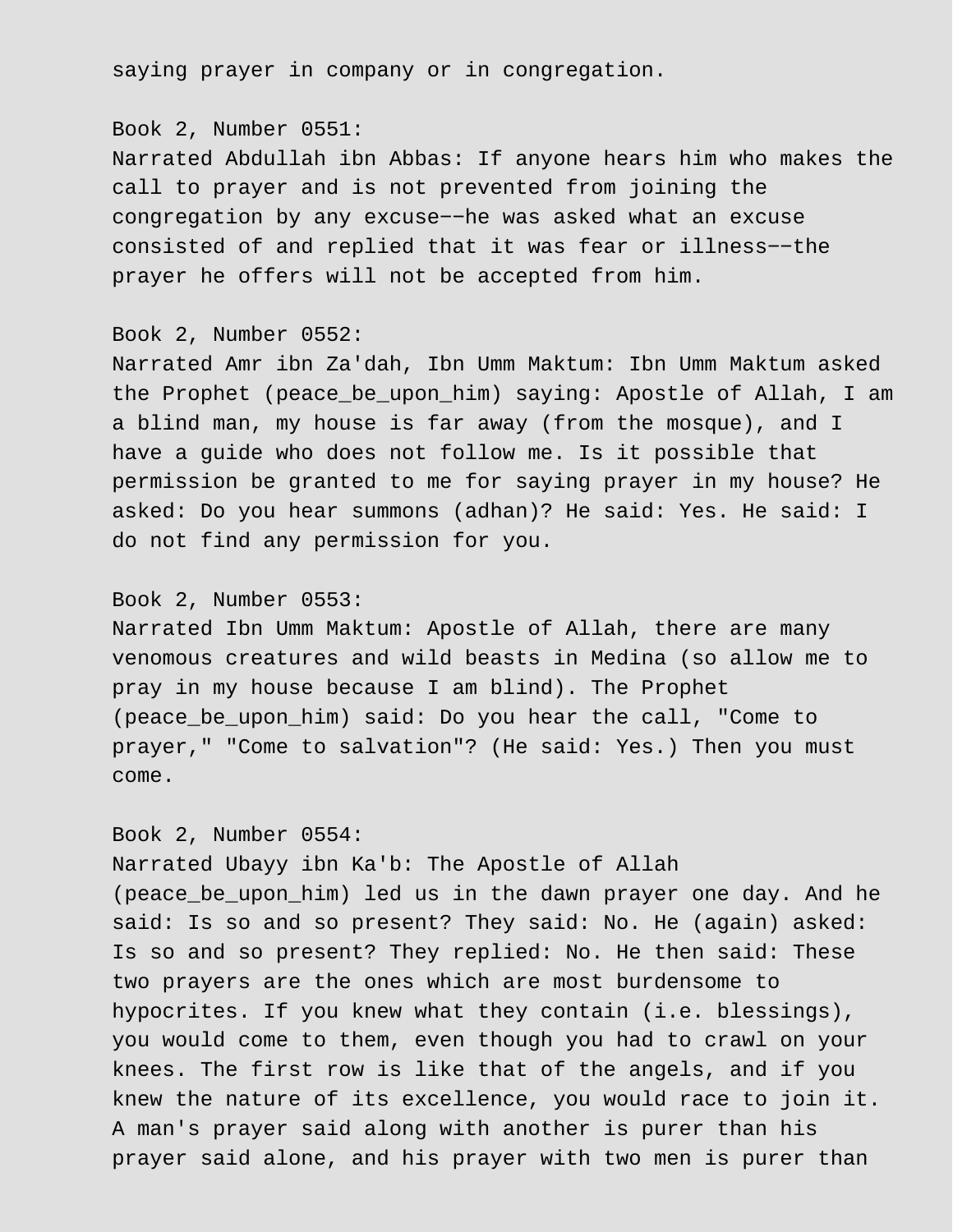his prayer with one, but if there are more it is more pleasing to Allah, the Almighty, the Majestic.

Book 2, Number 0556: Narrated AbuHurayrah: The Prophet (peace be upon him) said: The further one is from the mosque , the greater will be one's reward.

#### Book 2, Number 0558:

Narrated AbuUmamah: The Apostle of Allah (peace be upon him) said: If anyone goes out from his house after performing ablution for saying the prescribed prayer in congregation (in the mosque), his reward will be like that of one who goes for hajj pilgrimage after wearing ihram (robe worn by the hajj pilgrims). And he who goes out to say the mid−morning (duha) prayer, and takes the trouble for this purpose, will take the reward like that of a person who performs umrah. And a prayer followed by a prayer with no worldly talk during the gap between them will be recorded in Illiyyun.

### Book 2, Number 0560:

Narrated AbuSa'id al−Khudri: Prayer in congregation is equivalent to twenty−five prayers (offered alone). If he prays in a jungle, and performs its bowing and prostrations perfectly, it becomes equivalent to fifty prayers (in respect of reward).

### Book 2, Number 0561:

Narrated Buraydah ibn al−Hasib: The Prophet (peace\_be\_upon\_him) said: Give good tidings to those who walk to the mosques in darkness for having a perfect light on the Day of Judgment.

### Book 2, Number 0562:

Narrated Ka'b ibn Ujrah: AbuThumamah al−Hannat said that Ka'b ibn Ujrah met him while he was going to the mosque; one of the two (companions) met his companion (on his way to the mosque) And he met crossing the fingers of my both hands. He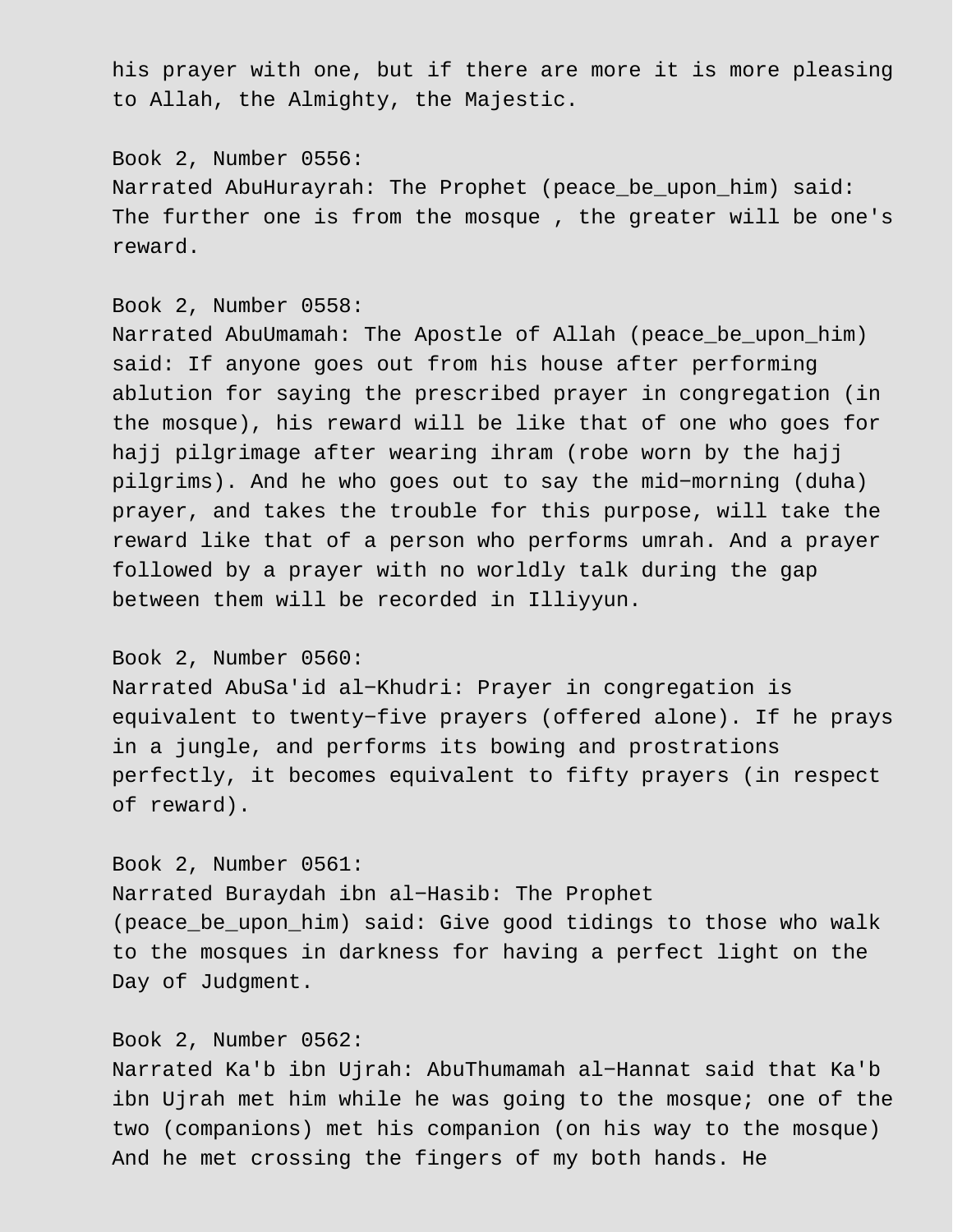prohibited me to do so, and said: The Apostle of Allah (peace\_be\_upon\_him) has said: If any of you performs ablution, and performs his ablution perfectly, and then goes out intending for the mosque, he should not cross the fingers of his hand because he is already in prayer.

### Book 2, Number 0563:

Narrated A person from the Ansar: Sa'id ibn al−Musayyab said: An Ansari was breathing his last. He said: I narrate to you a tradition, and I narrate it with the intention of getting a reward from Allah. I heard the Apostle of Allah (peace\_be\_upon\_him) say: If any one of you performs ablution and performs it very well, and goes out for prayer, he does not take his right step but Allah records a good work (or blessing) for him, and he does not take his left step but Allah remits one sin from him. Any one of you may reside near the mosque or far from it; if he comes to the mosque and prays in congregation, he will be forgiven (by Allah). If he comes to the mosque while the people had prayed in part, and the prayer remained in part, and he prays in congregation the part he joined, and completed the part he had missed, he will enjoy similarly (i.e. he will be forgiven). If he comes to the mosque when the people had finished prayer, he will enjoy the same.

#### Book 2, Number 0564:

Narrated AbuHurayrah: The Prophet (peace\_be\_upon\_him) said: whoever performs ablution, and performs his ablution perfectly, and then goes to the mosque and finds that the people had finished the prayer (in congregation), Allah will give him a reward like one who prayed in congregation and attended it; The reward of those who prayed in congregation will not be curtailed.

### Book 2, Number 0565:

Narrated AbuHurayrah: Do not prevent the female servants of Allah from visiting the mosques of Allah, but they may go out (to the mosque) having no perfumed themselves.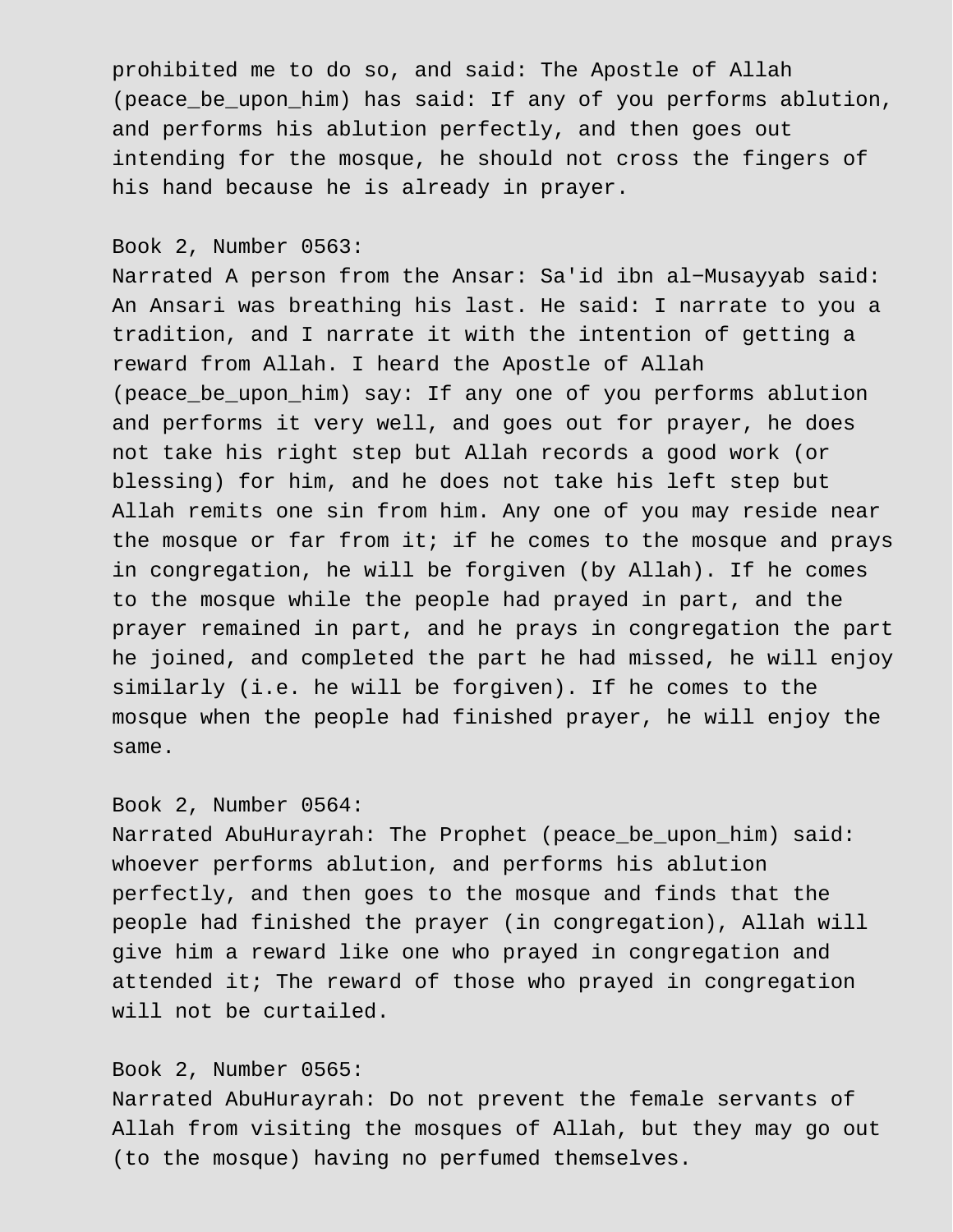### Book 2, Number 0574:

Narrated Sa'id al−Khudri: The Apostle of Allah (peace be upon him) saw a person praying alone. He said: Is there any man who may do good with this (man) and pray along with him.

#### Book 2, Number 0575:

Narrated Yazid ibn al−Aswad: Yazid prayed along with the Apostle of Allah (peace be upon him) when he was a young boy. When he (the Prophet) had prayed there were two persons (sitting) in the corner of the mosque; they did not pray (along with the Prophet). He called for them. They were brought trembling (before him). He asked: What prevented you from praying along with us? They replied: We have already prayed in our houses. He said: Do not do so. If any of you prays in his house and finds that the imam has not prayed, he should pray along with him; and that will be a supererogatory prayer for him.

#### Book 2, Number 0577:

Narrated Yazid ibn Amir: I came while the Prophet (peace\_be\_upon\_him) was saying the prayer. I sat down and did not pray along with them. The Apostle of Allah (peace\_be\_upon\_him) turned towards us and saw that Yazid was sitting there. He said: Did you not embrace Islam, Yazid? He replied: Why not, Apostle of Allah; I have embraced Islam. He said: What prevented you from saying prayer along with the people? He replied: I have already prayed in my house, and I thought that you had prayed (in congregation). He said: When you come to pray (in the mosque) and find the people praying, then you should pray along with them, though you have already prayed. This will be a supererogatory prayer for you and that will be counted as obligatory.

### Book 2, Number 0579:

Narrated Abdullah ibn Umar: Sulayman, the freed slave of Maymunah, said: I came to Ibn Umar at Bilat (a place in Medina) while the people were praying. I said: Do you not pray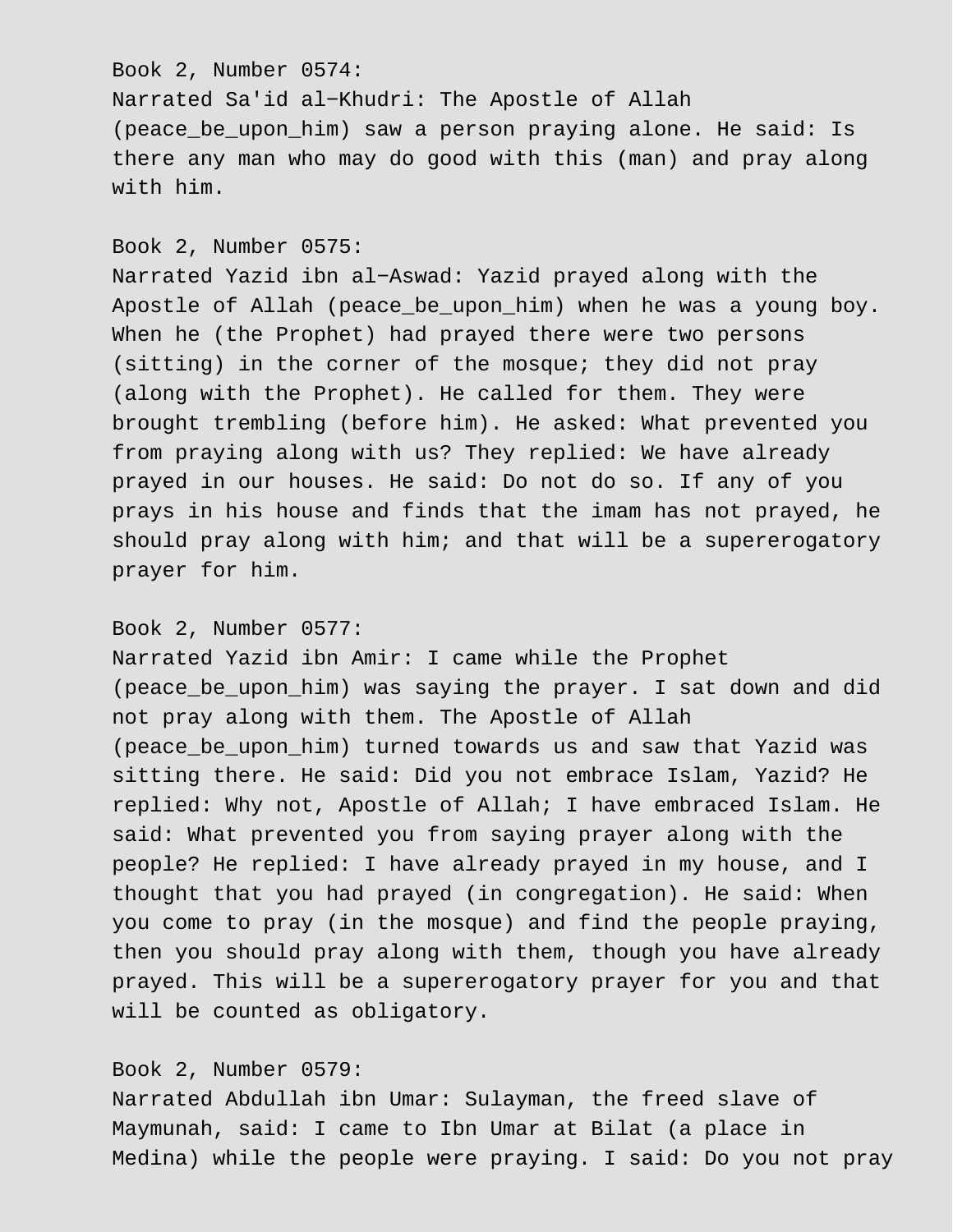along with them? He said: I heard the Apostle of Allah (peace\_be\_upon\_him) say: Do not say a prayer twice in a day.

### Book 2, Number 0580:

Narrated Uqbah ibn Amir: I heard the Apostle of Allah (peace\_be\_upon\_him) say: He who leads the people in prayer, and he does so at the right time, will receive, as well as those who are led (in prayer) will get (the reward). He who delays (prayer) from the appointed time will be responsible (for this delay) and not those who are led in prayer.

### Book 2, Number 0581:

Narrated Sulamah daughter of al−Hurr: I heard the Apostle of Allah (peace\_be\_upon\_him) say: One of the signs of the Last Hour will be that people in a mosque will refuse to act as imam and will not find an imam to lead them in prayer.

### Book 2, Number 0590:

Narrated Abdullah ibn Abbas: Let the best among you call the adhan for you, and the Qur'an−readers act as your imams.

### Book 2, Number 0591:

Narrated Umm Waraqah daughter of Nawfal: When the Prophet (peace\_be\_upon\_him) proceeded for the Battle of Badr, I said to him: Apostle of Allah allow me to accompany you in the battle. I shall act as a nurse for patients. It is possible that Allah might bestow martyrdom upon me. He said: Stay at your home. Allah, the Almighty , will bestow martyrdom upon you. The narrator said: Hence she was called martyr. She read the Qur'an. She sought permission from the Prophet (peace\_be\_upon\_him) to have a mu'adhdhin in her house. He, therefore, permitted her (to do so). She announced that her slave and slave−girl would be free after her death. One night they went to her and strangled her with a sheet of cloth until she died, and they ran away. Next day Umar announced among the people, "Anyone who has knowledge about them, or has seen them, should bring them (to him)." Umar (after their arrest) ordered (to crucify them) and they were crucified. This was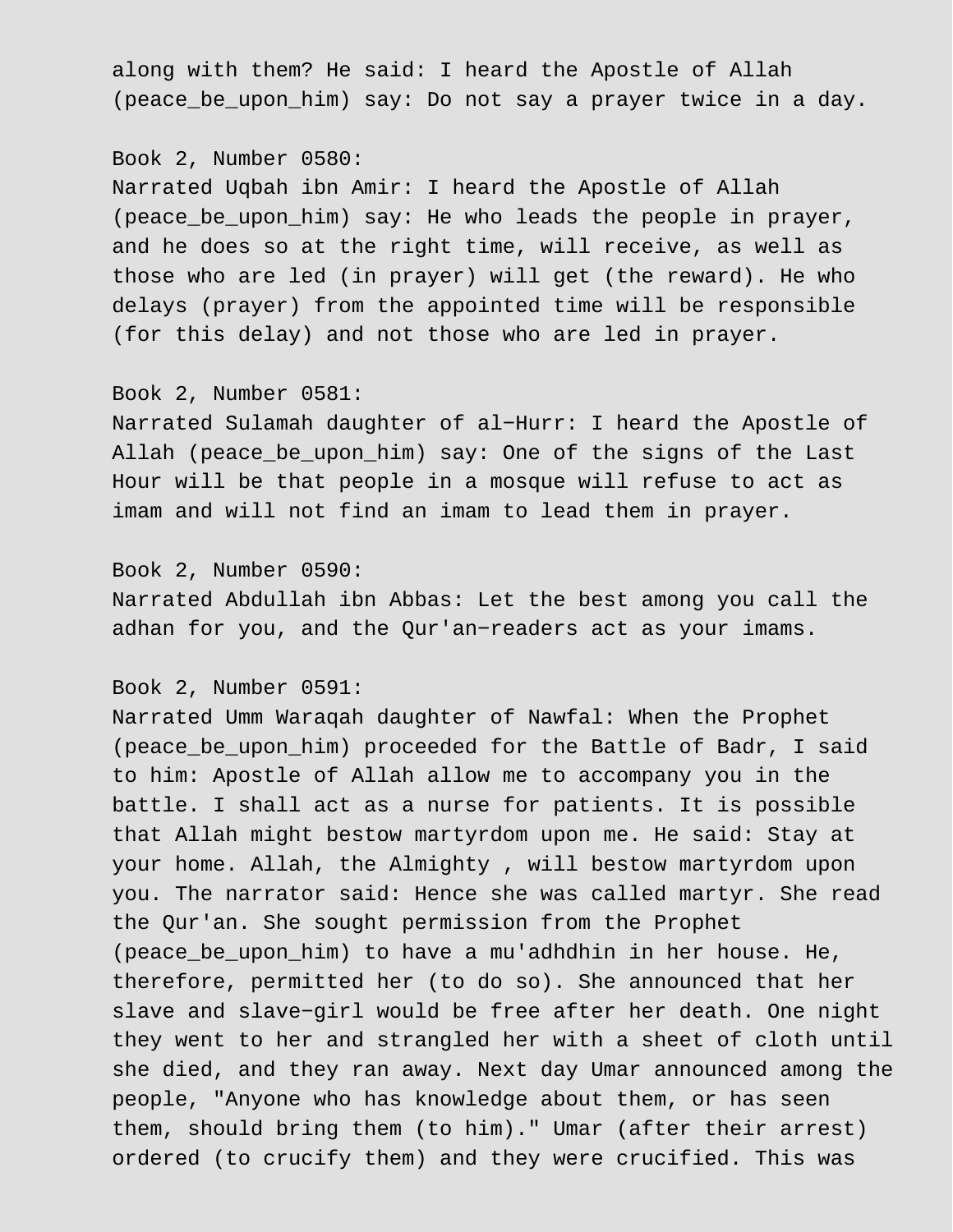the first crucifixion at Medina.

### Book 2, Number 0593:

Narrated Abdullah ibn Umar: The Prophet (peace be upon him) said: There are three types of people whose prayer is not accepted by Allah: One who goes in front of people when they do not like him; a man who comes dibaran, which means that he comes to it too late; and a man who takes into slavery an emancipated male or female slave.

#### Book 2, Number 0595:

Narrated Malik ibn al−Huwayrith: AbuAtiyyah a freed slave of us, said: Malik ibn al−Huwayrith came to this place of prayer of ours, and the iqamah for prayer was called. We said to him: Come forward and lead the prayer. He said to us: Put one of your own men forward to lead you in prayer. I heard the Apostle of Allah (peace\_be\_upon\_him) say: If anyone visits people, he should not lead them in prayer, but some person of them should lead the prayer.

### Book 2, Number 0602:

Narrated Jabir ibn Abdullah: The Apostle of Allah (peace\_be\_upon\_him) rode a horse in Medina. It threw him off at the root of a date−palm. His foot was injured. We visited him to inquire about his illness. We found him praying sitting in the apartment of Aisha. We, therefore, stood, (praying) behind him. He kept silent. We again visited him to inquire about his illness. He offered the obligatory prayer sitting. We, therefore, stood (praying) behind him; he made a sign to us and we sat down. When he finished the prayer, he said: When the imam prays sitting, pray sitting; and when the imam prays standing, pray standing, and do not act as the people of Persia used to act with their chiefs (i.e. the people stood and they were sitting).

### Book 2, Number 0603:

Narrated AbuHurayrah: The Prophet (peace\_be\_upon\_him) said: The imam is appointed only to be followed; when he says "Allah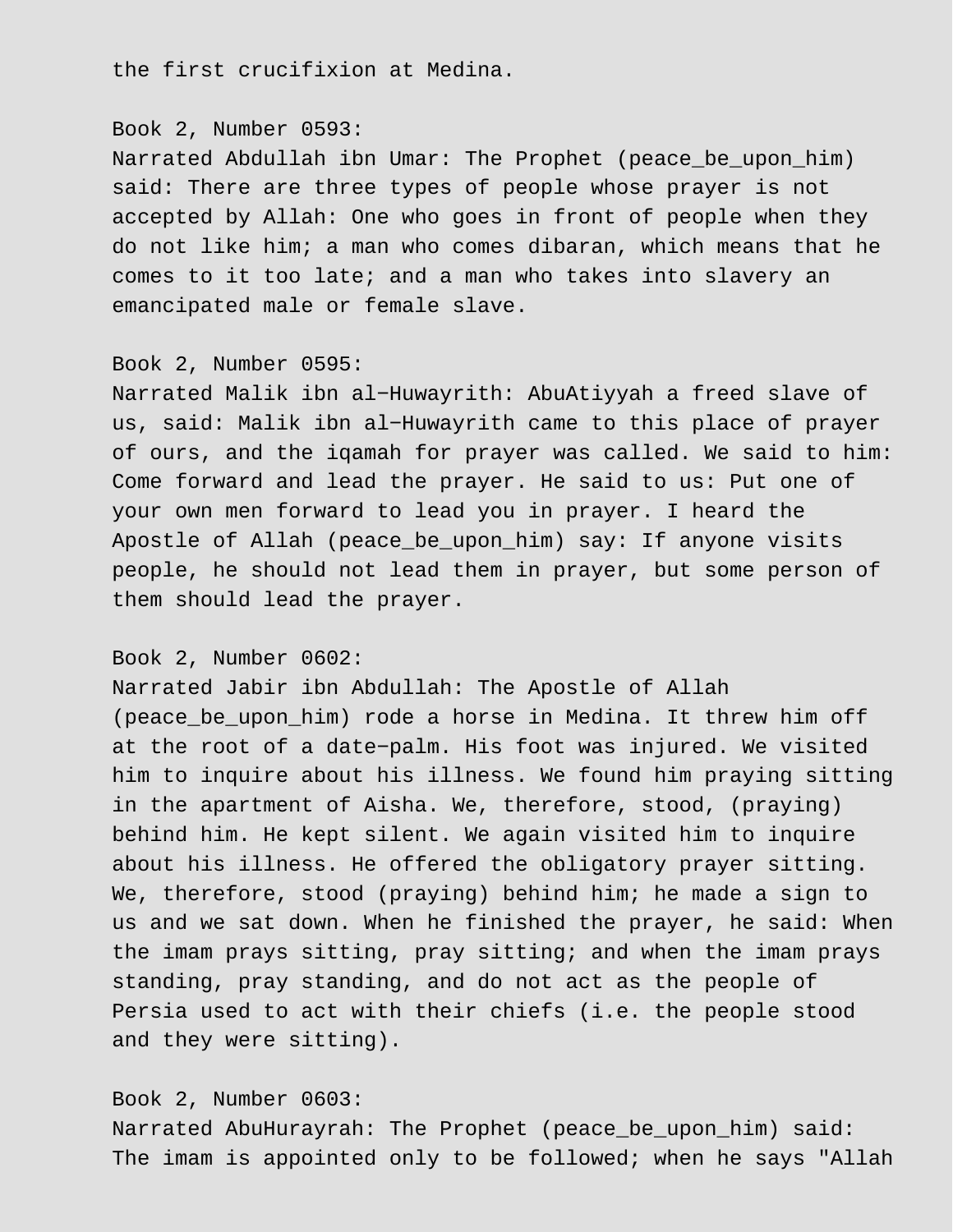is most great," say "Allah is most great" and do not say "Allah is most great" until he says "Allah is most great." When he bows; bow; and do not bow until he bows. And when he says "Allah listens to him who praise Him," say "O Allah, our Lord, to Thee be the praise." The version recorded by Muslim goes: "And to Thee be the praise: And when he prostrate; and do not prostrate until he prostrates. When he prays standing, pray standing, and when he prays sitting, all of you pray sitting.

Book 2, Number 0604:

Narrated AbuHurayrah: The Prophet (peace be upon him) said: The imam is appointed only to be followed. This version adds: When he recites (the Qur'an), keep silent."

### Book 2, Number 0613:

Narrated Abdullah ibn Mas'ud: Alqamah and al−Aswad sought permission from Abdullah (ibn Mas'ud) for admission, and we remained sitting at his door for a long time. A slave−girl came out and gave them permission (to enter). He (Ibn Mas'ud) then got up and prayed (standing) between me (al−Aswad) and him (Alqamah). He then said: I witnessed the Apostle of Allah (peace\_be\_upon\_him) doing similarly.

Book 2, Number 0614:

Narrated Yazid ibn al−Aswad: Jabir ibn Yazid ibn al−Aswad reported on the authority of his father: I prayed behind the Apostle of Allah (peace\_be\_upon\_him). When he finished the prayer, he would turn (his face from the direction of the Ka'bah).

### Book 2, Number 0615:

Narrated Al−Bara' ibn Azib: When we would pray behind the Apostle of Allah (peace\_be\_upon\_him), we liked to be on his right side. He (the Prophet) would sit turning his face towards us (and back towards the Ka'bah) (peace\_be\_upon\_him).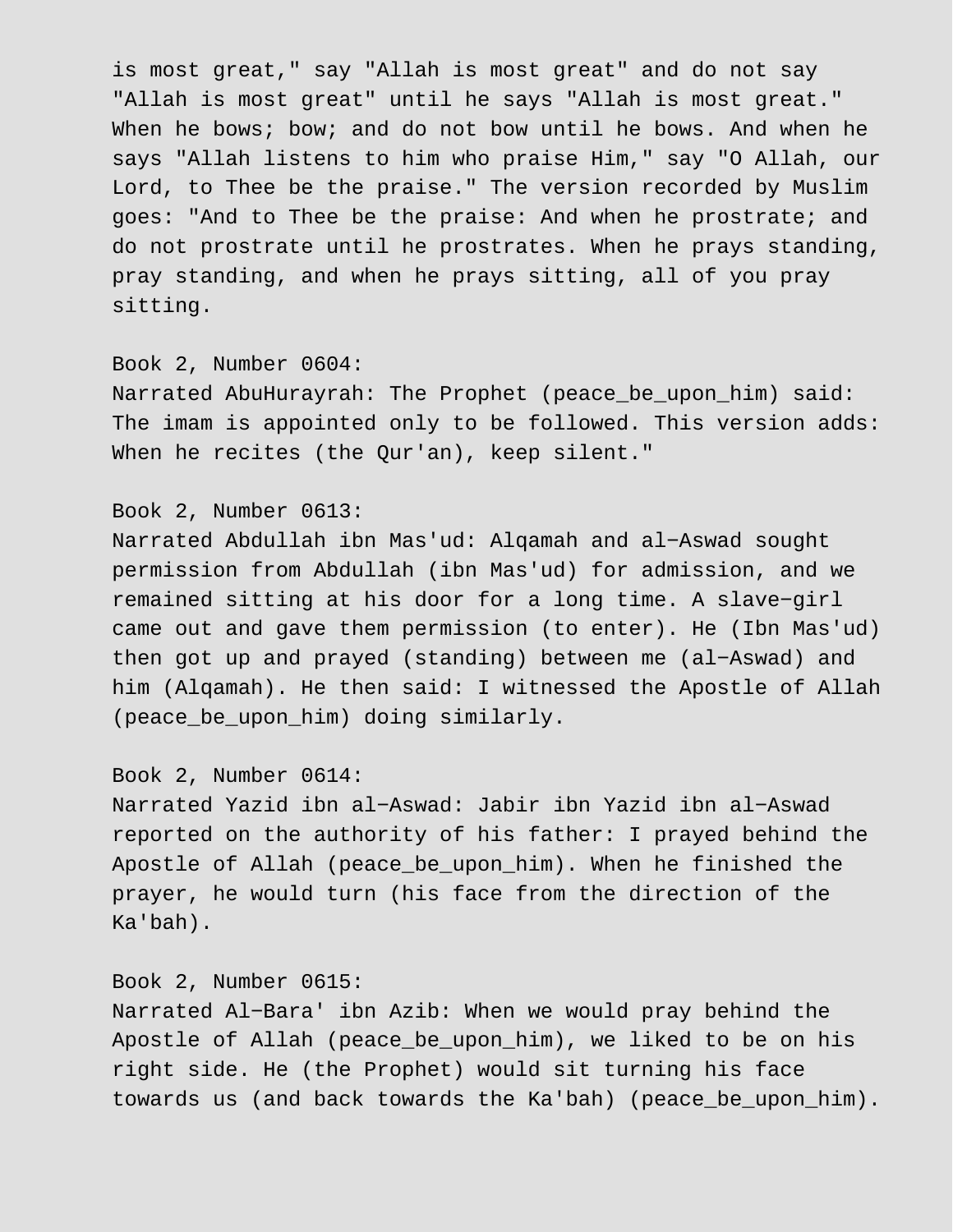#### Book 2, Number 0616:

Narrated Mughirah ibn Shu'bah: The Prophet (peace\_be\_upon\_him) said: The Imam should not pray at the place where he led the prayer until he removes (from there).

### Book 2, Number 0617:

Narrated Abdullah ibn Amr ibn al−'As: The Prophet (peace\_be\_upon\_him) said: When the Imam completes the prayer and sits (for reciting tashahhud), and then becomes defiled (i.e. his ablution becomes void) before he speaks (to someone), his prayer becomes complete. And those who prayed behind him also complete the prayer.

### Book 2, Number 0618:

Narrated Ali ibn AbuTalib: The Prophet (peace\_be\_upon\_him) said: The key of prayer is purification; takbir (saying "Allah is most great") makes (all acts which break prayer) unlawful and taslim (uttering the salutation) makes (all such acts) lawful.

#### Book 2, Number 0619:

Narrated Mu'awiyah ibn AbuSufyan: The Prophet (peace\_be\_upon\_him) said: Do not try to outstrip me in bowing and prostrating because however earlier I bow you will join me when I raise (my head from bowing); I have become bulky.

### Book 2, Number 0629:

Narrated Talq ibn Ali al−Hanafi: We came to the Prophet (peace\_be\_upon\_him), and a man came and said: Prophet of Allah, what do you say if one prays in a single garment? The Apostle of Allah (peace\_be\_upon\_him) then took off his wrapper and combined it with his sheet, and put it on them. He got up and the Prophet of Allah (peace\_be\_upon\_him) led us in prayer. When he finished the prayer, he said: Does every one of you have two garments?

## Book 2, Number 0632:

Narrated Salamah ibn al−Akwa': I said: Apostle of Allah, I am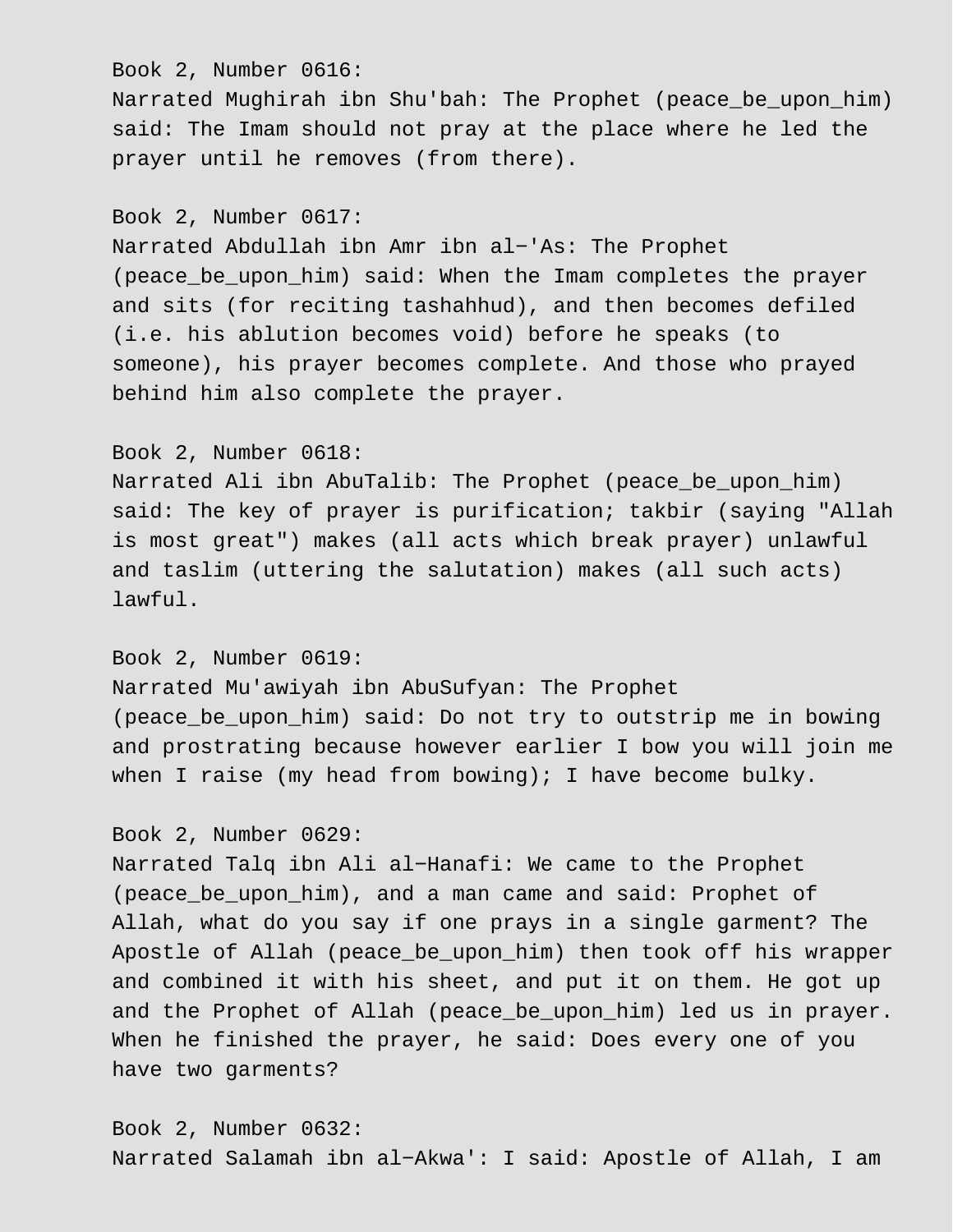a man who goes out hunting; may I pray in a single shirt? He replied: Yes, but fasten it even if it should be with a thorn.

Book 2, Number 0636: Narrated Buraydah ibn al−Hasib: The Apostle of Allah (peace be upon him) prohibited us to pray in a sheet of cloth without crossing both its ends, and he also prohibited us to pray in a wrapper without putting on a sheet.

Book 2, Number 0637:

Narrated Abdullah ibn Mas'ud: I heard the Apostle of Allah (peace\_be\_upon\_him) say: He who lets his garment trail during prayer out of pride, Allah, the Almighty, has nothing to do with pardoning him and protecting him from Hell.

Book 2, Number 0641: Narrated Aisha, Ummul Mu'minin: The Prophet (peace\_be\_upon\_him) said: Allah does not accept the prayer of a woman who has reached puberty unless she wears a veil.

Book 2, Number 0643: Narrated AbuHurayrah: The Apostle of Allah (peace be upon him) forbade trailing garments during prayer and that a man should cover his mouth.

Book 2, Number 0646:

Narrated AbuRafi': Sa'id ibn AbuSa'id al−Maqburi reported on the authority of his father that he saw AbuRafi' the freed slave of the Prophet (peace\_be\_upon\_him), passing by Hasan ibn Ali (Allah be pleased with them) when he was standing offering his prayer. He had tied the back knot of his hair. AbuRafi' untied it. Hasan turned to him with anger, AbuRafi' said to him: Concentrate on your prayer and do not be angry: I heard the Apostle of Allah (peace be upon him) say: This is the seat of the devil, referring to the back knot of the hair.

Book 2, Number 0647: Narrated Abdullah ibn Abbas: Kurayb the freed slave of Ibn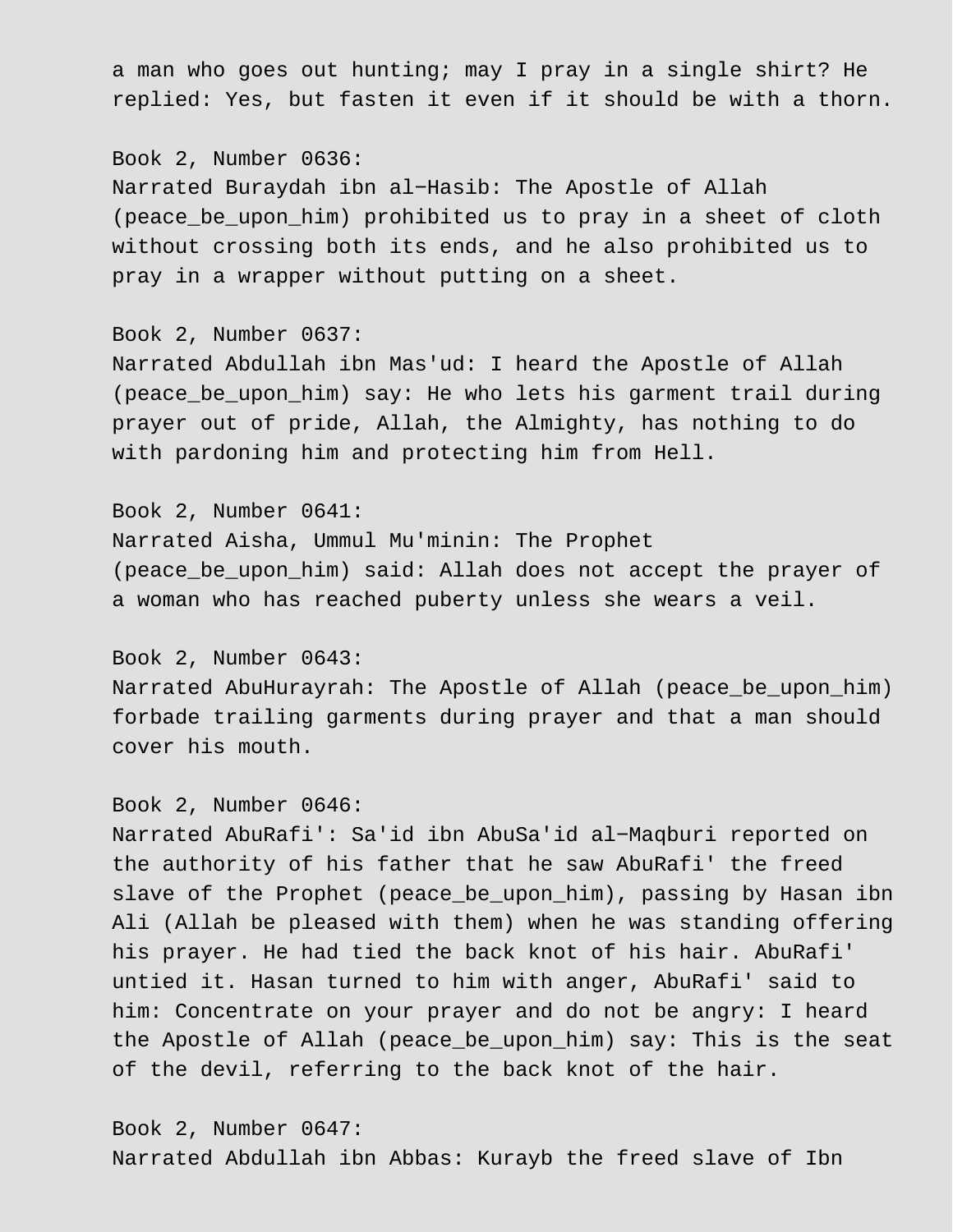Abbas reported: Abdullah ibn Abbas saw Abdullah ibn al−Harith praying having the back knot of the hair. He stood behind him and began to untie it. He remained standing unmoved (stationary). When he finished his prayer he came to Ibn Abbas and said to him: What were you doing with my head? He said: I heard the Apostle of Allah (peace\_be\_upon\_him) say: A man who prays with the black knot of hair tied is the one praying pinioned.

### Book 2, Number 0648:

Narrated Abdullah ibn as−Sa'ib: I saw the Prophet (peace be upon him) praying on the day of the conquest of Mecca and he had placed his shoe at his left side.

### Book 2, Number 0650:

Narrated AbuSa'id al−Khudri: While the Apostle of Allah (peace\_be\_upon\_him) was leading his Companions in prayer, he took off his sandals and laid them on his left side; so when the people saw this, they removed their sandals. When the Apostle of Allah (peace\_be\_upon\_him) finished his prayer, he asked: What made you remove your sandals? The replied: We saw you remove your sandals, so we removed our sandals. The Apostle of Allah (peace\_be\_upon\_him) then said: Gabriel came to me and informed me that there was filth in them. When any of you comes to the mosque, he should see; if he finds filth on his sandals, he should wipe it off and pray in them.

### Book 2, Number 0652:

Narrated Aws ibn Thabit al−Ansari: The Apostle of Allah (peace\_be\_upon\_him) said: Act differently from the Jews, for they do not pray in their sandals or their shoes.

### Book 2, Number 0653:

Narrated Abdullah ibn Amr ibn al−'As: I saw the Apostle of Allah (peace\_be\_upon\_him) praying both barefooted and wearing sandals.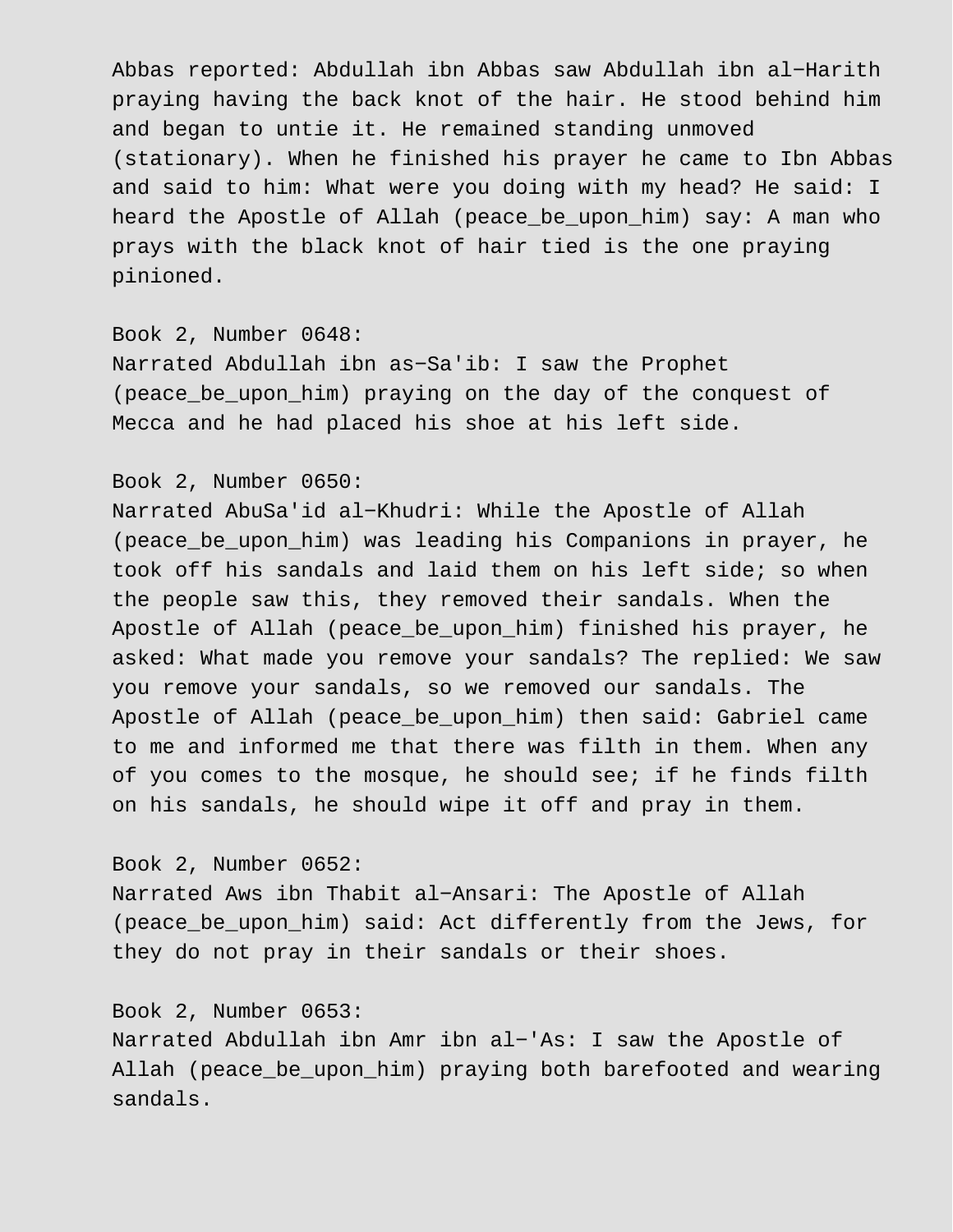### Book 2, Number 0654:

Narrated AbuHurayrah: The Prophet (peace\_be\_upon\_him) said: When any of you prays, he should not place his sandals on his right side or on his left so as to be on the right side of someone else, unless no one is at his left, but should place them between his feet.

#### Book 2, Number 0659:

Narrated Al−Mughirah ibn Shu'bah: The Apostle of Allah (peace be upon him) used to pray on a mat and on a tanned skin.

#### Book 2, Number 0664:

Narrated Al−Bara' ibn Azib: The Apostle of Allah (peace be upon him) used to pass through the row from one side to the other; he used to set out chests and shoulders in order, and say: Do not be irregular. And he would say: Allah and His angels bless those who are near the first rows.

#### Book 2, Number 0665:

Narrated An−Nu'man ibn Bashir: The Apostle of Allah (peace\_be\_upon\_him) used to straighten our rows when we stood up to pray, and when we were straight, he said: Allah is most great (takbir).

### Book 2, Number 0666:

Narrated Abdullah ibn Umar: The Prophet (peace\_be\_upon\_him) said: Set the rows in order, stand shoulder to shoulder, close the gaps, be pliant in the hands of your brethren, and do not leave openings for the devil. If anyone joins up a row, Allah will join him up, but if anyone breaks a row, Allah will cut him off.

#### Book 2, Number 0667:

Narrated Anas ibn Malik: The Prophet (peace be upon him) said: Stand close together in your rows, bring them near one another, and stand neck to neck, for by Him in Whose hand my soul is, I see the devil coming in through openings in the row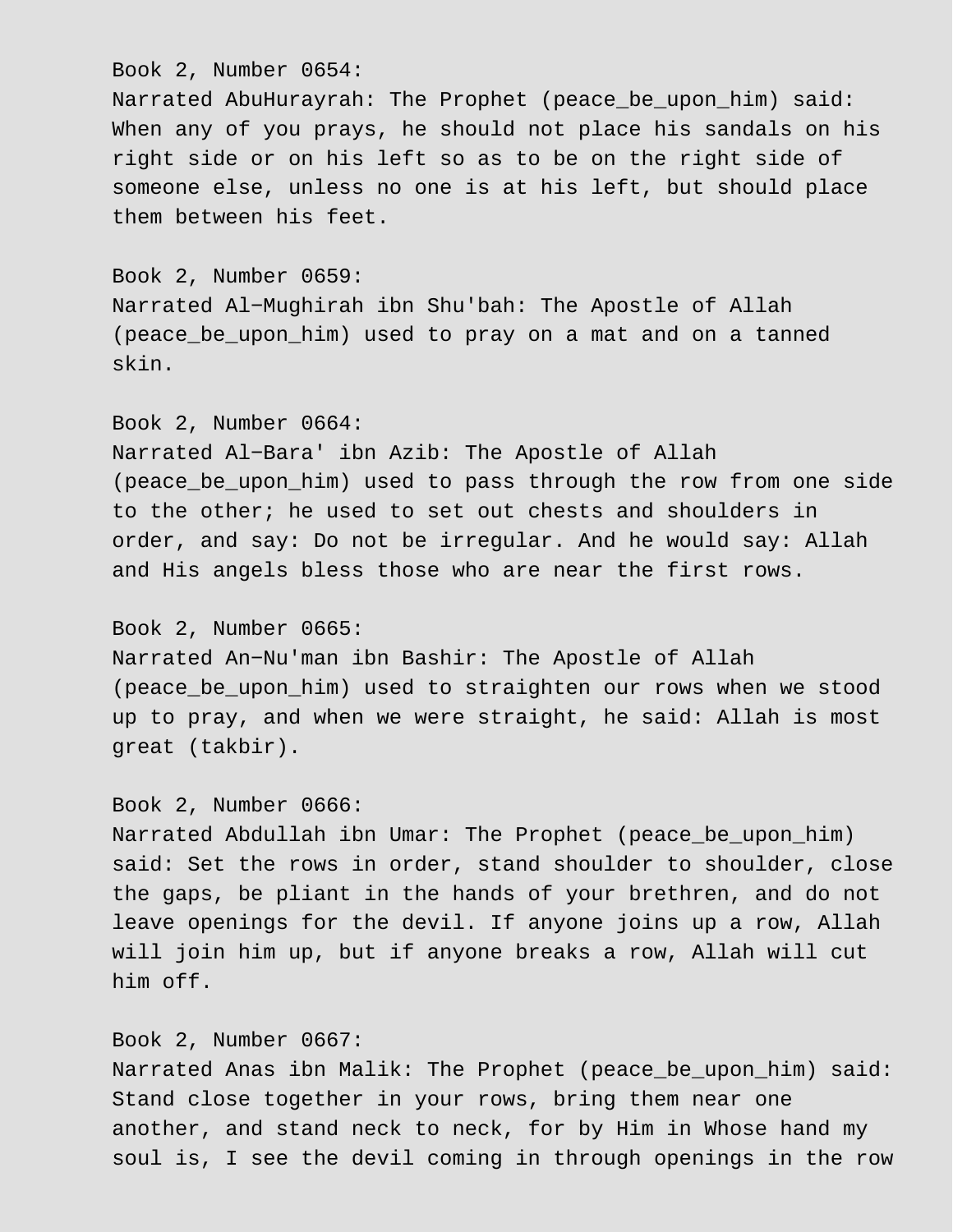just like a small black sheep.

Book 2, Number 0671:

Narrated Anas ibn Malik: The Prophet (peace\_be\_upon\_him) said: Complete the front row, then the one that comes next, and if there is any incompleteness, let it be in the last row.

Book 2, Number 0672:

Narrated Abdullah ibn Abbas: The Prophet (peace\_be\_upon\_him) said: The best of you are those whose shoulders are soft in prayer.

Book 2, Number 0673:

Narrated AbdulHamid ibn Mahmud: I offered the Friday prayer along with Anas ibn Malik. We were pushed to the pillars (due to the crowd of people). We, therefore, stopped forward and backward. Anas then said: We used to avoid it (setting a row between the pillars) during the time of the Apostle of Allah (peace\_be\_upon\_him).

Book 2, Number 0676:

Narrated Aisha, Ummul Mu'minin: The Apostle of Allah (peace\_be\_upon\_him) said: Allah and His angels bless those who are on the right flanks of the rows.

Book 2, Number 0677:

Narrated AbuMalik al−Ash'ari: Should I not tell you how the Apostle of Allah (peace\_be\_upon\_him) led the prayer? He said: He had the iqamah announced, drew the men up in line and drew up the youths behind them, then led them in prayer. He then mentioned how he conducted it. and said: Thus is the prayer of......AbdulA'la said: I think he must have said: My people.

Book 2, Number 0681:

Narrated AbuHurayrah: The Prophet (peace\_be\_upon\_him) said: Have the imam in the centre and close up the gaps.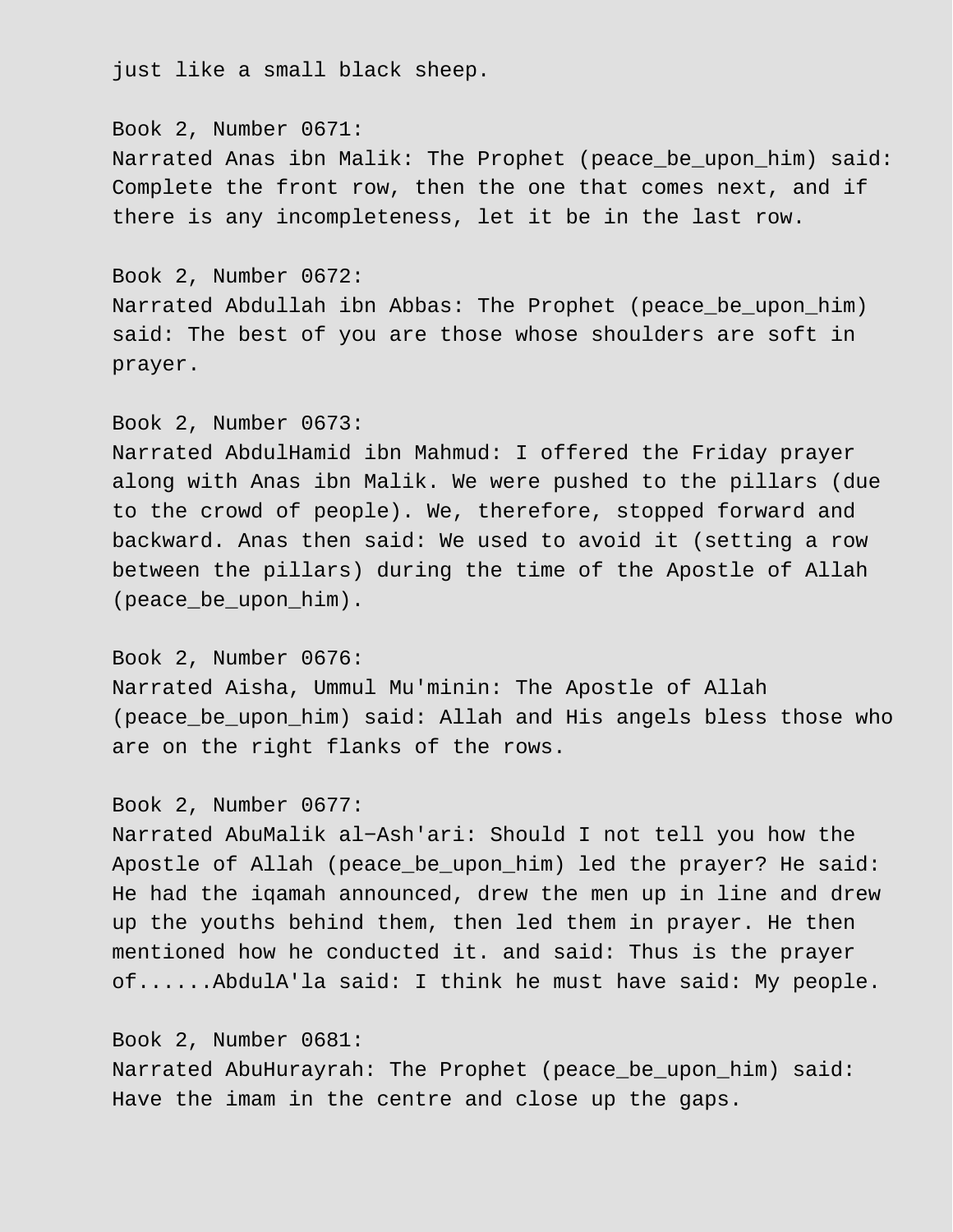#### Book 2, Number 0682:

Narrated Wabisah: The Apostle of Allah (peace\_be\_upon\_him) saw a man praying alone behind the row. He ordered him to repeat. Sulayman ibn Harb said: The prayer.

#### Book 2, Number 0689:

Narrated AbuHurayrah: The Prophet (peace\_be\_upon\_him) said: When one of you prays, he should put something in front of his face, and if he can find nothing , he should set up his staff; but if he has no staff, he should draw a line; then what passes in front of him will not harm him.

#### Book 2, Number 0693:

Narrated Al−Miqdad ibn al−Aswad: I never saw the Apostle of Allah (peace\_be\_upon\_him) praying in front of a stick, a pillar, or a tree, without having it opposite his right or left eyebrow, and not facing it directly.

### Book 2, Number 0694:

Narrated Abdullah ibn Abbas: The Prophet (peace\_be\_upon\_him) said: Do not pray behind a sleeping or a talking person.

#### Book 2, Number 0695:

Narrated Sahl ibn AbuHathmah: The Prophet (peace\_be\_upon\_him) said: When one of you prays facing a sutrah he should keep close to it, and not let the devil interrupt his prayer.

### Book 2, Number 0703:

Narrated Abdullah ibn Abbas: Qatadah said: I heard Jabir ibn Zayd who reported on the authority of Ibn Abbas; and Shu'bah reported the Prophet (peace\_be\_upon\_him) as saying: A menstruating woman and a dog cut off the prayer.

#### Book 2, Number 0704:

Narrated Abdullah ibn Abbas: Ikrimah reported on the authority of Ibn Abbas, saying: I think the Apostle of Allah (peace\_be\_upon\_him) said: When one of you prays without a sutrah, a dog, an ass, a pig, a Jew, a Magian, and a woman cut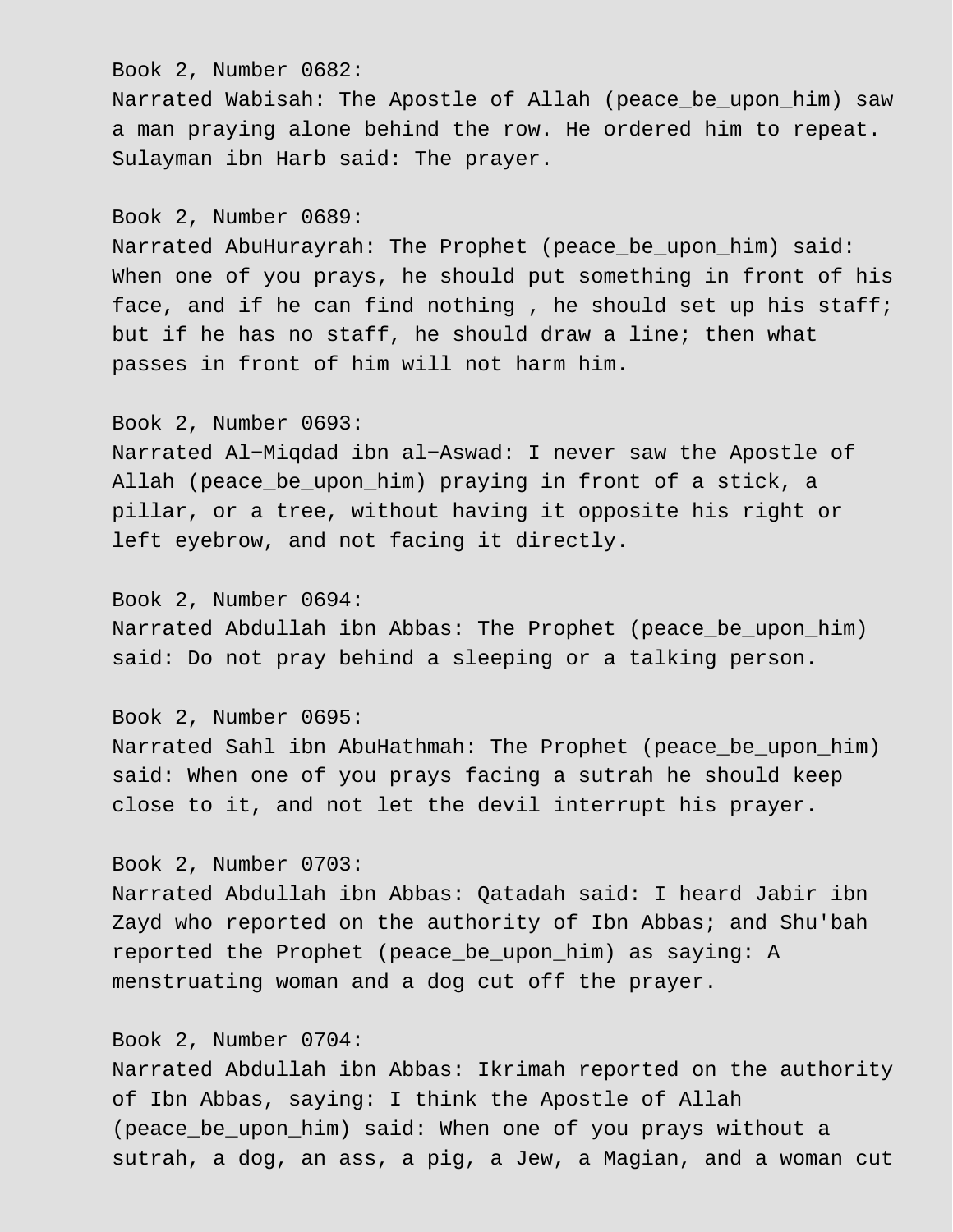off his prayer, but it will suffice if they pass in front of him at a distance of over a stone's throw.

Book 2, Number 0710: Narrated Aisha, Ummul Mu'minin: I was sleeping in front of the Prophet (peace\_be\_upon\_him) with my legs between him and the qiblah. Shu'bah said: I think she said: I was menstruating.

#### Book 2, Number 0713:

Narrated Aisha, Ummul Mu'minin: I used to sleep lying between the Apostle of Allah (peace\_be\_upon\_him) and the qiblah. The Apostle of Allah (peace\_be\_upon\_him) used to pray when I (was lying) in front of him. When he wanted to offer the witr prayer − added by the narrator Uthman − he pinched me − then the narrators are agreed − and said: Set aside.

### Book 2, Number 0714:

Narrated Abdullah ibn Abbas: I came riding a donkey. Another version has: Ibn Abbas said: When I was near the age of the puberty I came riding a she−ass and found the Apostle of Allah (peace\_be\_upon\_him) leading the people in prayer at Mina. I passed in front of a part of the row (of worshippers), and dismounting left my she−ass for grazing in the pasture, and I joined the row, and no one objected to that.

### Book 2, Number 0715:

Narrated Abdullah ibn Abbas: AbusSahba' said: We discussed the things that cut off the prayer according to Ibn Abbas. He said: I and a boy from Banu AbdulMuttalib came riding a donkey, and the Apostle of Allah (peace\_be\_upon\_him) was leading the people in prayer. He dismounted and I also dismounted. I left the donkey in front of the row (of the worshippers). He (the Prophet) did not pay attention to that. Then two girls from Banu AbdulMuttalib came and joined the row in the middle, but he paid no attention to that.

Book 2, Number 0717: Narrated Al−Fadl ibn Abbas: The Apostle of Allah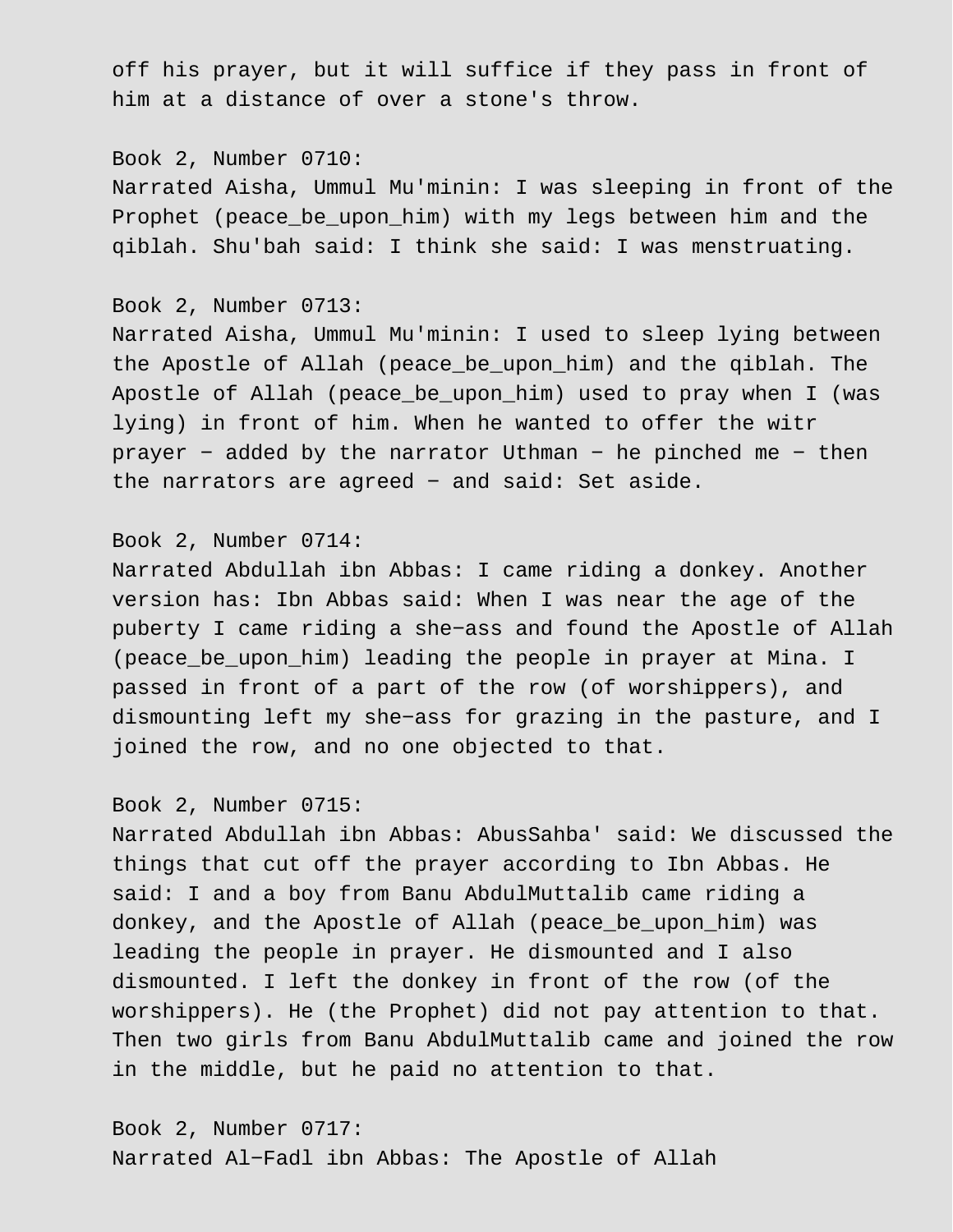(peace be upon him) came to us accompanied by Abbas when we were in open country belonging to us. He prayed in a desert with no sutrah in front of him, and a she−ass and a bitch of ours were playing in front of him, but he paid no attention to that.

Book 2, Number 0718:

Narrated AbuSa'id al−Khudri: The Prophet (peace\_be\_upon\_him) said: Nothing interrupt prayer, but repulse as much as you can anyone who passes in front of you, for he is just a devil.

# **03. Prayer (Kitab Al−Salat): Details of Commencing Prayer**

### Book 3, Number 0725:

Narrated Wa'il ibn Hujr: I purposely looked at the prayer of the Apostle of Allah (peace be upon him), how he offered it. The Apostle of Allah (peace be upon him) stood up, faced the direction of the qiblah and uttered the takbir (Allah is most great) and then raised his hands in front of his ears, then placed his right hand on his left (catching each other). When he was about to bow, he raised them in the same manner. He then placed his hands on his knees. When he raised his head after bowing, he raised them in the like manner. When he prostrated himself he placed his forehead between his hands. He then sat down and spread his left foot and placed his left hand on his left thigh, and kept his right elbow aloof from his right thigh. He closed his two fingers and made a circle (with the fingers). I (Asim ibn Kulayb) saw him (Bishr ibn al−Mufaddal) say in this manner. Bishr made the circle with the thumb and the middle finger and pointed with the forefinger.

### Book 3, Number 0727:

Narrated Wa'il ibn Hujr: I witnessed the Prophet (peace\_be\_upon\_him) raise his hands in front of his ears when he began to pray. I then came back and saw them (the people) raising their hands up to their chest when they began to pray.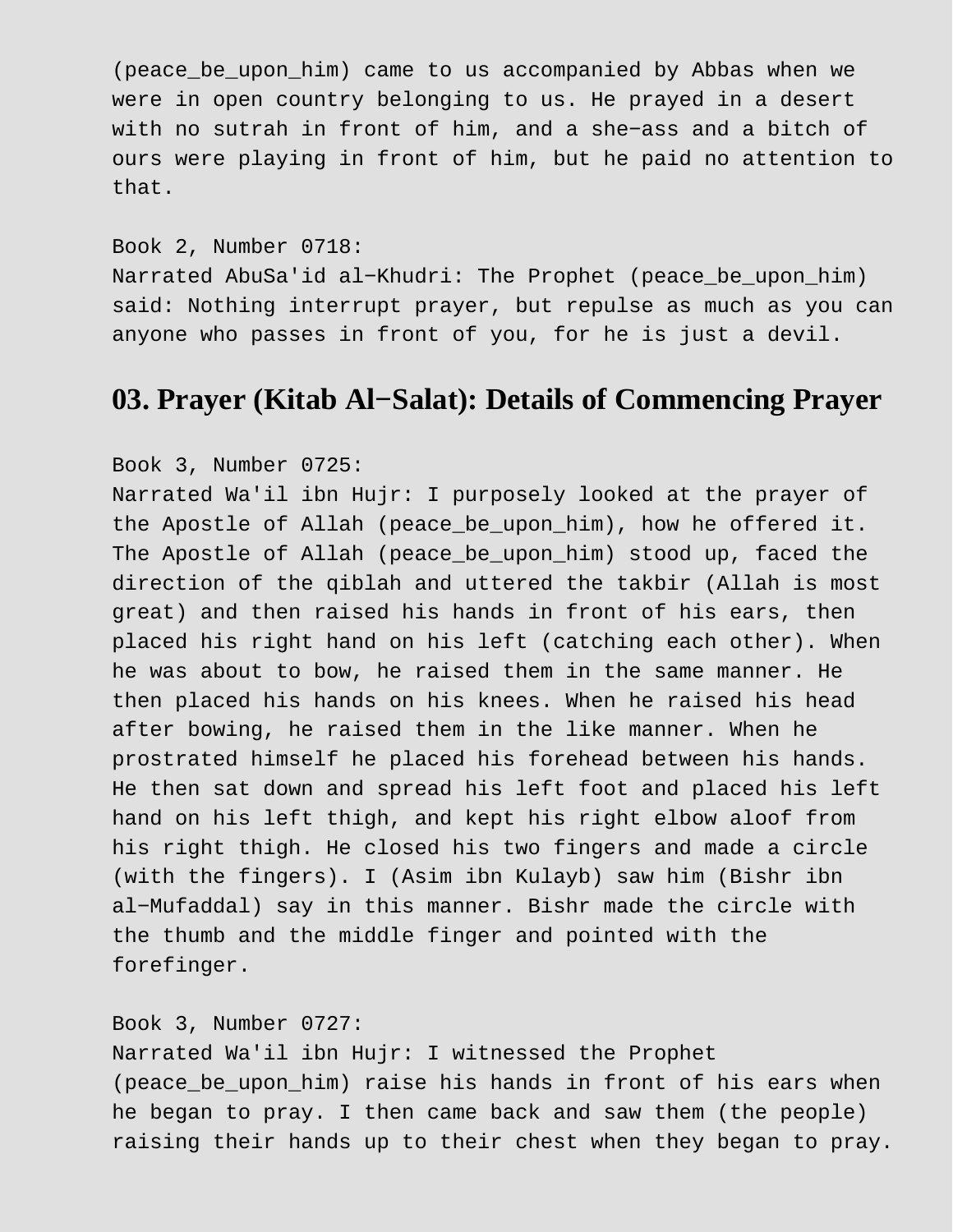They wore long caps and blankets.

Book 3, Number 0736: Narrated Wa'il ibn Hujr: I saw the Apostle of Allah (peace\_be\_upon\_him) raising his thumbs in prayer up to the lobes of his ears.

#### Book 3, Number 0737:

Narrated AbuHurayrah: When the Apostle of Allah (peace be upon him) uttered the takbir (Allah is most great) for prayer (in the beginning), he raised his hands opposite to his shoulders; and when he bowed, he did like that; and when he raised his head to prostrate, he did like that; and when he got up at the end of two rak'ahs, he did like that.

#### Book 3, Number 0738:

Narrated Abdullah ibn Abbas: Maymun al−Makki said: that he saw Abdullah ibn az−Zubayr leading in prayer. He pointed with his hands (i.e. raised his hands opposite to the shoulders) when he stood up, when he bowed and when he prostrated, and when he got up after prostration, he pointed with his hands (i.e. raised his hands). The I went to Ibn Abbas and said (to him) I saw Ibn az−Zubayr praying that I never saw anyone praying. I then told him about the pointing with his hands (raising his hands). He said: If you like to see the prayer of the Apostle of Allah (peace\_be\_upon\_him) follower the prayer as offered by Abdullah ibn az−Zubayr.

### Book 3, Number 0739:

Narrated Abdullah ibn Abbas: Nadr ibn Kathir as−Sa'di said: Abdullah ibn Tawus prayed at my side in the mosque of al−Khayf. When he made the first prostration, he raised his head after it and raised his hands opposite to his face. This came as something strange for me. I, therefore, said it to Wuhayb ibn Khalid. Then Wuhayb ibn Khalid said to him: You are doing a thing that I did not see anyone do. Ibn Tawus then replied: I saw my father doing it, and my father said: I saw Ibn Abbas doing it. I do not know but he said: The Prophet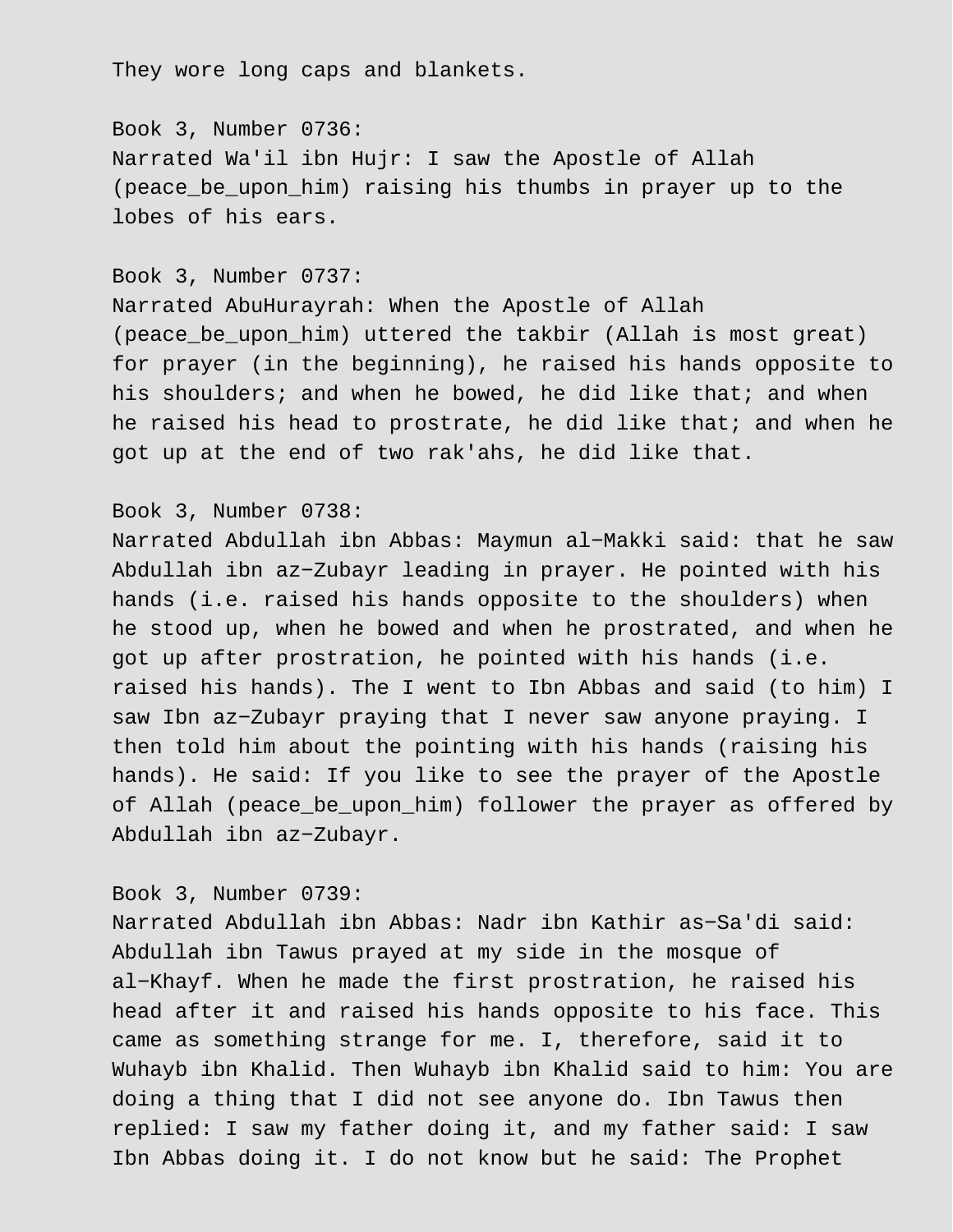(peace\_be\_upon\_him) used to do it.

### Book 3, Number 0743:

Narrated Ali ibn AbuTalib: When the Apostle of Allah (peace be upon him) stood for offering the obligatory prayer, he uttered the takbir (Allah is most great) and raised his hands opposite to his shoulders; and he did like that when he finished recitation (of the Qur'an) and was about to bow; and he did like that when he rose after bowing; and he did not raise his hands in his prayer while he was in his sitting position. When he stood up from his prostrations (at the end of two rak'ahs), he raised his hands likewise and uttered the takbir (Allah is most great) and raised his hands so as to bring them up to his shoulders, as he uttered the takbir in the beginning of the prayer.

### Book 3, Number 0745:

Narrated AbuHurayrah: If I were in front of the Prophet (peace\_be\_upon\_him), I would see his armpits. Ibn Mu'adh added that Lahiq said: Do you not see, AbuHurayrah could not stand in front of the Prophet (peace\_be\_upon\_him) while he was praying. Musa added: When he uttered the takbir, he raised his hands.

### Book 3, Number 0746:

Narrated Abdullah ibn Mas'ud: The Apostle of Allah (peace\_be\_upon\_him) taught us how to pray. He then uttered the takbir (Allah is most great) and raised his hands; when he bowed, he joined his hands and placed them between his knees. When this (report) reached Sa'd, he said: My brother said truly. We used to do this; then we were later on commanded to do this, that is, to place the hands on the knees.

#### Book 3, Number 0747:

Narrated Abdullah ibn Mas'ud: Alqamah said: Abdullah ibn Mas'ud said: Should I pray in the way the Apostle of Allah (peace\_be\_upon\_him) had performed it? He said: He prayed, raising his hands only once.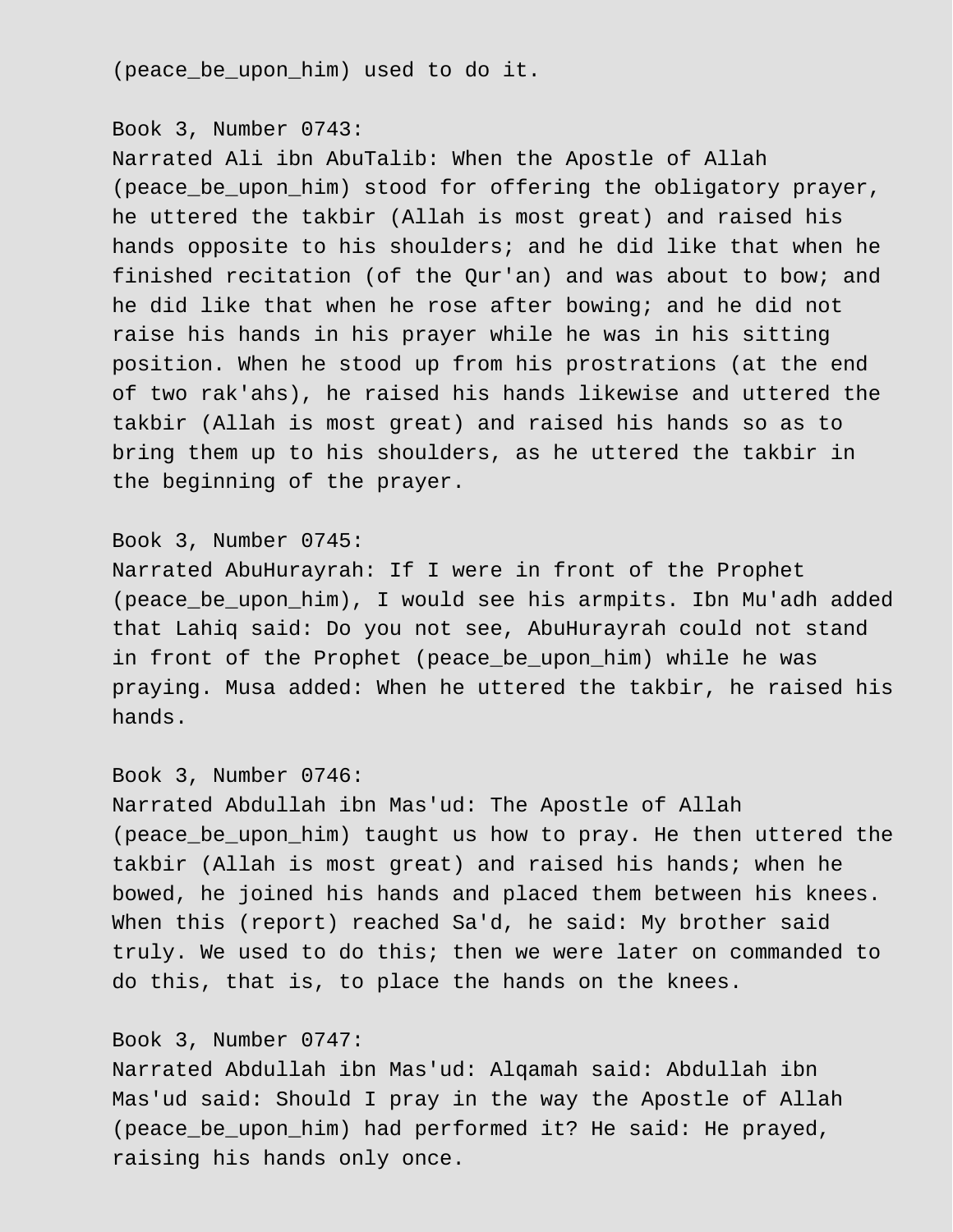Book 3, Number 0749: Narrated Al−Bara' ibn Azib: When the Apostle of Allah (peace\_be\_upon\_him) began prayer, he raised his hands up to his ears, then he did not repeat.

Book 3, Number 0751: Narrated Al−Bara' ibn Azib: I saw that the Apostle of Allah (peace\_be\_upon\_him) raised his hands when he began prayer, but he did not raise them until he finished (prayer).

Book 3, Number 0752: Narrated AbuHurayrah: When the Apostle of Allah (peace\_be\_upon\_him) began his prayer, he raised his hands extensively.

Book 3, Number 0754: Narrated Abdullah ibn Mas'ud: AbuUthman an−Nahdi said: When Ibn Mas'ud prayed he placed his left hand on the right. The Prophet (peace\_be\_upon\_him) saw him and placed his right hand on his left one.

Book 3, Number 0755: Narrated Ali ibn AbuTalib: AbuJuhayfah said: Ali said that it is a sunnah to place one hand on the other in prayer below the navel.

Book 3, Number 0756: Narrated Ali ibn AbuTalib: Jarir ad−Dabbi reported: I saw Ali (Allah be pleased with him) catching hold of his left hand) by his right hand on the wrist above the navel.

Book 3, Number 0757: Narrated AbuHurayrah: (The established way of folding hands is) to hold the hands by the hands in prayer below the navel.

Book 3, Number 0758: Narrated Tawus: The Apostle of Allah (peace\_be\_upon\_him) used to place his right hand on his left hand, then he folded them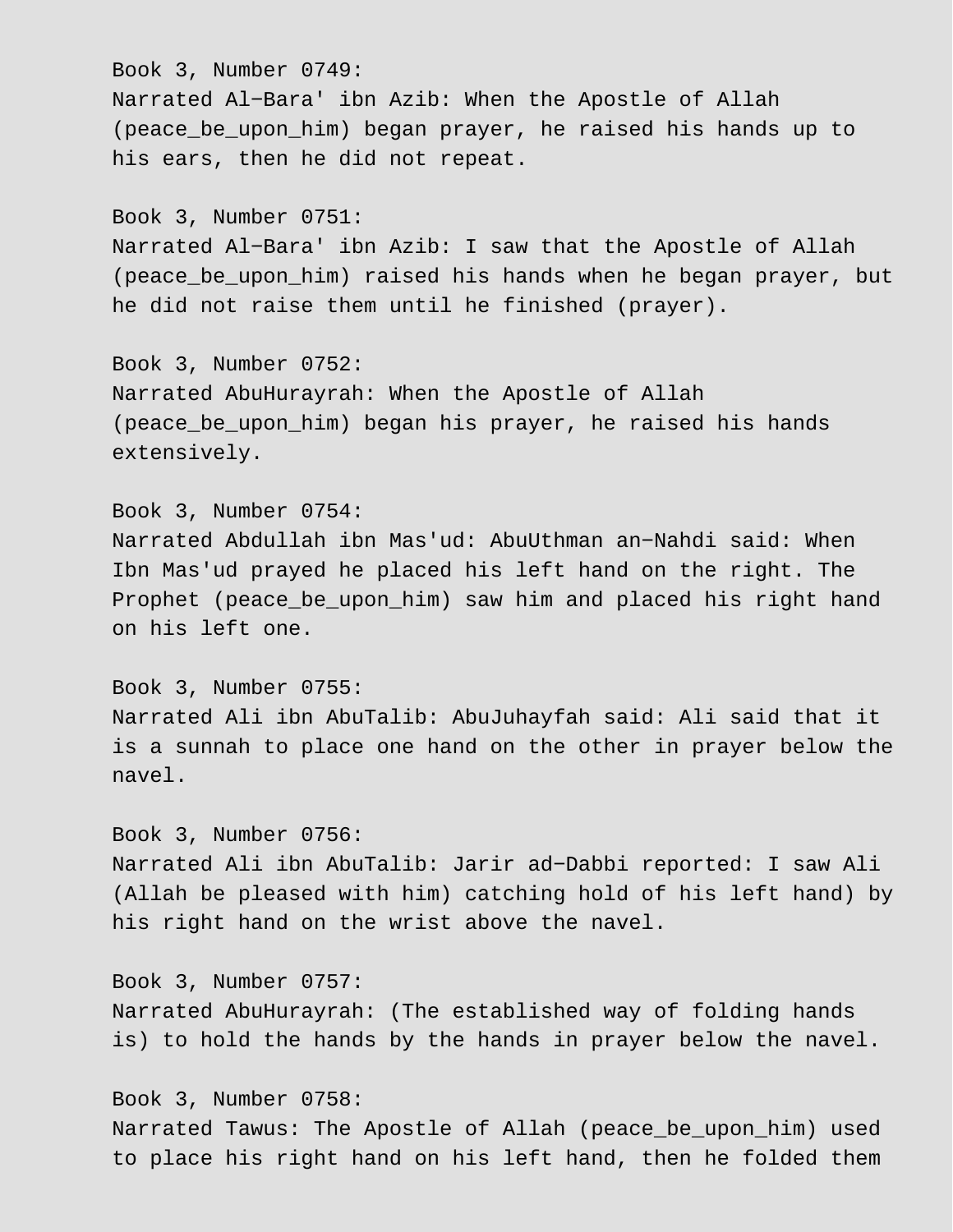strictly on his chest in prayer.

### Book 3, Number 0763:

Narrated Jubayr ibn Mut'im: Jabir saw the Apostle of Allah (peace be upon him) observing prayer. (The narrator Amr said: I do not know which prayer he was offering.) He (the Prophet) said: Allah is altogether great; Allah is altogether great; Allah is altogether great; and praise be to Allah in abundance; and praise be to Allah is abundance; and praise be to Allah in abundance. Glory be to Allah in the morning and after (saying it three times). I seek refuge in Allah from the accursed devil, from his puffing up (nafkh), his spitting (nafth) and his evil suggestion (hamz). He (Amr) said: His nafth it poetry, his nafkh is pride, and his hamz is madness.

### Book 3, Number 0765:

Narrated Aisha, Ummul Mu'minin: Asim ibn Humayd said: I asked Aisha: By what words the Apostle of Allah (peace\_be\_upon\_him) would begin his supererogatory prayer at night? She replied: You ask me about a thing of which no one asked me before you. When he stood up, be uttered the takbir (Allah is most great) ten times, and uttered "Praise be to Allah" ten times, and uttered "Glory be to Allah " ten times, and uttered "There is no god but Allah" ten times, and sought forgiveness ten times, and said: O Allah, forgive me, and guide me, and give me sustenance, and keep me well, and he sought refuge in Allah from the hardship of standing before Allah on the Day of Judgment.

### Book 3, Number 0772:

Narrated Rifa'ah ibn Rafi': I offered prayer behind the Apostle of Allah (peace\_be\_upon\_him). Rifa'ah sneezed. The narrator Qutaybah did not mention the name Rifa'ah (but he said: I sneezed). So I said: Praise be to Allah, praise much, good and blessed therein, blessed thereupon, as our Lord likes and is pleased. When the Apostle of Allah (peace be upon him) finished his prayer, he turned and said: Who was the speaker in prayer? He then narrated the rest of the tradition like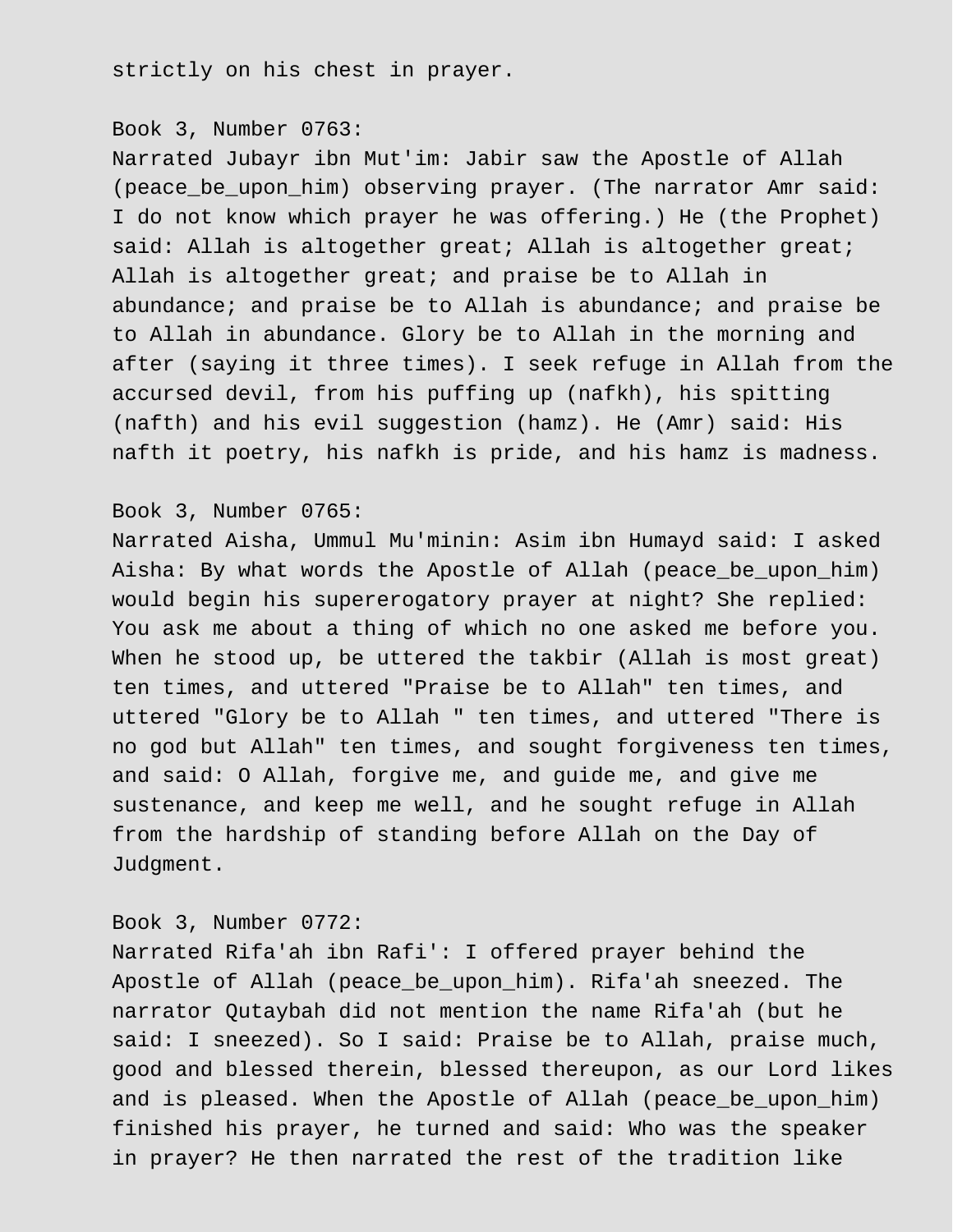that of Malik and completed it.

### Book 3, Number 0774:

Narrated AbuSa'id al−Khudri: When the Apostle of Allah (peace\_be\_upon\_him) got up to pray at night (for tahajjud prayer) he uttered the takbir and then said: "Glory be to Thee, O Allah," and "Praise be to Thee" and "Blessed is Thy name," and Exalted is Thy greatness." and "There is no god but Thee." He then said: "There is no god but Allah" three times; he then said: "Allah is altogether great" three times: "I seek refuge in Allah, All−Hearing and All−Knowing from the accursed devil, from his evil suggestion (hamz), from his puffing up (nafkh), and from his spitting (nafth)" He then recited (the Qur'an).

#### Book 3, Number 0775:

Narrated Aisha, Ummul Mu'minin: When the Apostle of Allah (peace\_be\_upon\_him) began his prayer, he said: "Glory be to Thee, O Allah," and "Praise be to Thee" and "Blessed is Thy name, and Exalted is Thy greatness, sand there is no god but Allah."

#### Book 3, Number 0776:

Narrated Samurah ibn Jundub: I remember two period of silence in prayer, one when the imam said the takbir; and one when he finished reciting the Fatihah and the surah when he was about to bow. But Imran ibn Husayn took it as something strange. So they wrote about it to Ubayy (ibn Ka'b) in Medina. He verified the statement of Samurah.

### Book 3, Number 0778:

Narrated Samurah ibn Jundub; Ubayy ibn Ka'b: Samurah ibn Jundub and Imran ibn Husayn had a discussion (about the periods of silence in prayer). Samurah then said that he remembered two periods of silence from the Apostle of Allah (peace be upon him); one when he uttered the takbir and the other when he finished reciting: "Not of those with whom Thou art angry, nor of those who go astray" (i.7). Samurah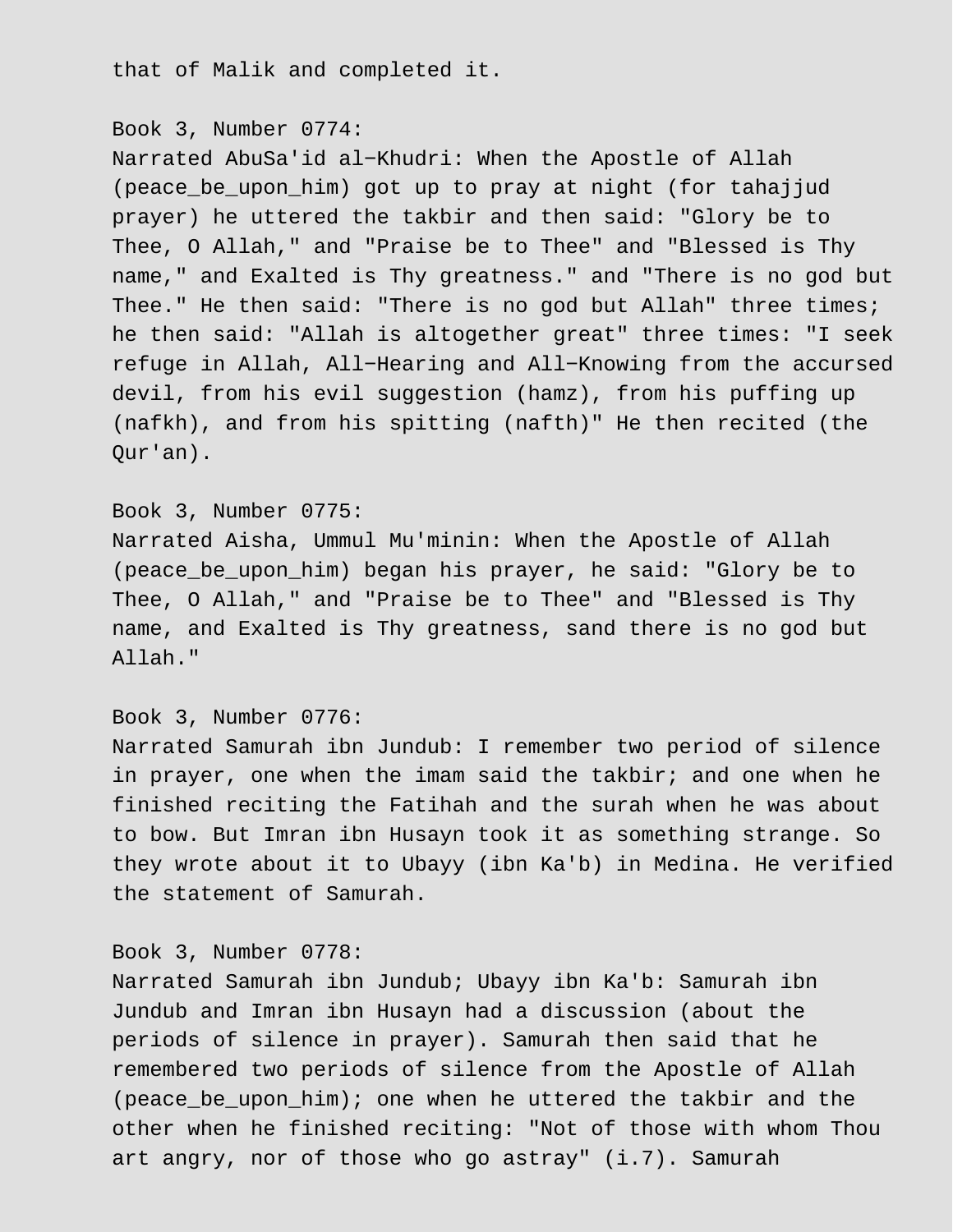remembered that, but Imran ibn Husayn rejected it. Then they wrote about it to Ubayy ibn Ka'b. He wrote a letter to them and gave a reply to them that Samurah remembered correctly.

### Book 3, Number 0779:

Narrated Samurah ibn Jundub: I remember from the Apostle of Allah (peace\_be\_upon\_him) two periods of silence. Sa'id said: We asked Qatadah: What are those two periods of silence? He said: (one) when he began his prayer, and (one) when he finished the recitation. Then he added: When he finished reciting (the closing verse of the Fatihah): "Not of those with whom Thou art angry, nor of who go astray."

## Book 3, Number 0785:

Narrated Uthman ibn Affan:: Yazid al−Farisi said: I heard Ibn Abbas say: I asked Uthman ibn Affan: What moved you to put the (Surah) al−Bara'ah which belongs to the mi'in (surahs) (containing one hundred verses) and the (Surah) al−Anfal which belongs to the mathani (Surahs) in the category of as−sab'u at−tiwal (the first long surah or chapters of the Qur'an), and you did not write "In the name of Allah, the Compassionate, the Merciful" between them? Uthman replied: When the verses of the Qur'an were revealed to the Prophet (peace\_be\_upon\_him), he called someone to write them down for him and said to him: Put this verse in the surah in which such and such has been mentioned; and when one or two verses were revealed, he used to say similarly (regarding them). (Surah) al−Anfal is the first surah that was revealed at Medina, and (Surah) al−Bara'ah was revealed last in the Qur'an, and its contents were similar to those of al−Anfal. I, therefore, thought that it was a part of al−Anfal. Hence I put them in the category of as−sab'u at−tiwal (the seven lengthy surahs), and I did not write "In the name of Allah, the Compassionate, the Merciful" between them.

# Book 3, Number 0792:

Narrated Some Companions of the Prophet: AbuSalih reported on the authority of some Companions of the Prophet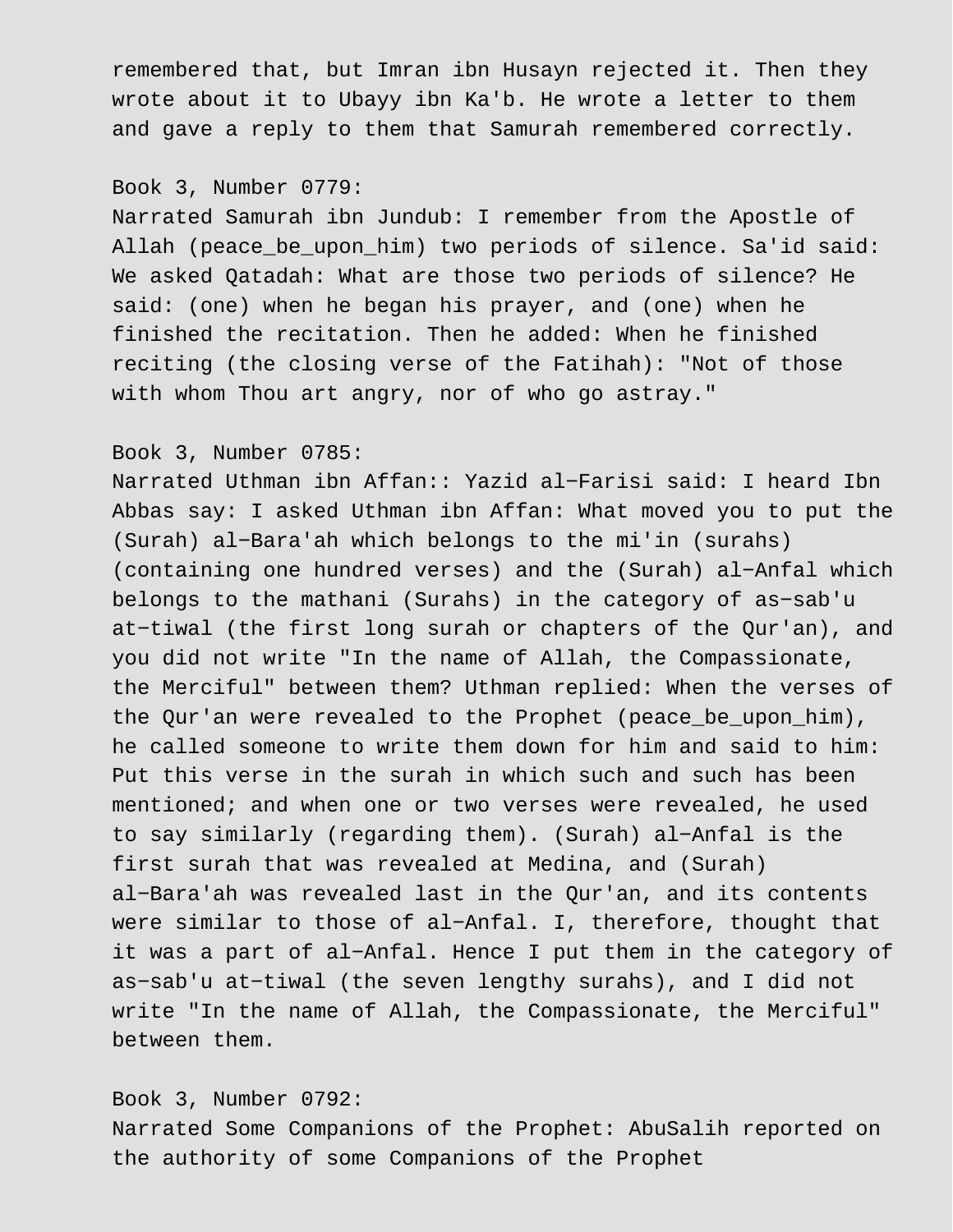(peace be upon him): The Prophet (peace be upon him) said to a person: what do you say in prayer? He replied: I first recite tashahhud (supplication recited in sitting position), and then I say: O Allah, I ask Thee for Paradise, and I seek refuge in Thee from Hell−Fire, but I do not understand your sound and the sound of Mu'adh (what you say or he says in prayer). The Prophet (peace\_be\_upon\_him) said: We too go around it (paradise and Hell−fire).

# Book 3, Number 0804:

Narrated Jabir ibn Samurah: The Apostle of Allah (peace be upon him) used to recite in the noon and afternoon prayer: "By the Heaven and the Morning Star" (Surah 86) and "By the Heaven , holding mansions of the stars" (Surah 85) and similar surahs of equal length.

# Book 3, Number 0807:

Narrated Abdullah ibn Abbas: Abdullah ibn Ubaydullah said: I went to Ibn Abbas accompanying some youths of Banu Hashim. We said to one of them: Ask Ibn Abbas: Did the Apostle of Allah (peace\_be\_upon\_him) recite (the Qur'an) in the noon and afternoon prayers? He replied: No. People said to him: Perhaps he might recite the Qur'an quietly. He said: May your face be scratched (a kind of curse)! This (statement) is worse than the former. He was only a servant (of Allah) receiving Commands from Him. He preached (the divine) message which he brought with him. He did not command anything to us (Banu Hashim) specially excluding other people except three points: he commanded us to perform ablution perfectly, and not to accept charity (sadaqah) and not to make pairing of donkey with horse.

# Book 3, Number 0808:

Narrated Abdullah ibn Abbas: I do not know whether the Apostle of Allah (peace be upon him) would recite the Qur'an at the noon and afternoon prayer or not.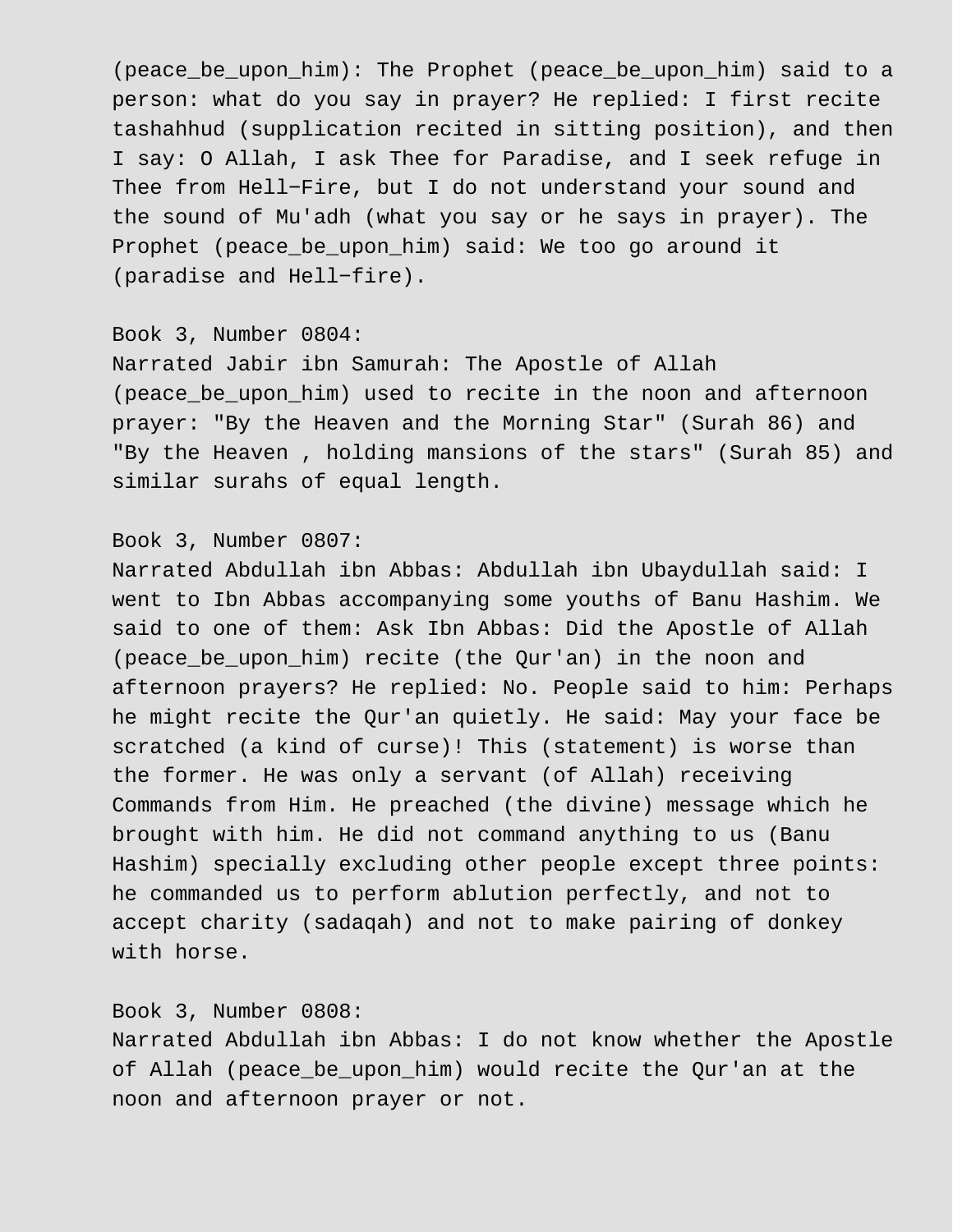#### Book 3, Number 0815:

Narrated Mu'adh ibn Abdullah al−Juhani: A man of Juhaynah told him that he had heard the Prophet (peace be upon him) reciting "When the earth is shaken" (Surah 99) in both rak'ahs of the morning prayer. But I do not know whether he had forgotten, or whether he recited it on purpose.

### Book 3, Number 0822:

Narrated Ubadah ibn as−Samit: We were behind the Apostle of Allah (peace be upon him) at the dawn prayer, and he recited (the passage), but the recitation became difficult for him. Then when he finished, he said: Perhaps you recite behind your imam? We replied: Yes, it is so, Apostle of Allah. He said: Do not do so except when it is Fatihat al−Kitab, for he who does not recite it is not credited with having prayed.

# Book 3, Number 0825:

Narrated AbuHurayrah: When the Apostle of Allah (peace\_be\_upon\_him) finished a prayer in which he had recited (the Qur'an) loudly, he asked: Did any of you recite along with me just now? A man replied: Yes, Apostle of Allah. He said: I am wondering what is the matter with me that I have been contended with reciting the Qur'an. He said: When the people heard that from the Apostle of Allah (peace\_be\_upon\_him) they ceased reciting (the Qur'an) along with him at the prayers in which he recited aloud.

# Book 3, Number 0827:

Narrated Imran ibn Husayn: The Prophet (peace\_be\_upon\_him) led (us) in the noon prayer, and a man came and recited behind him "Glorify the name of thy Lord, the Most High" (Surah 87). When he finished (the prayer), he said: Which of you recited? They (the people) said: A man (recited). He said: I knew that some one of you confused me in it (in the recitation of the Qur'an).

Book 3, Number 0829: Narrated Jabir ibn Abdullah: The Apostle of Allah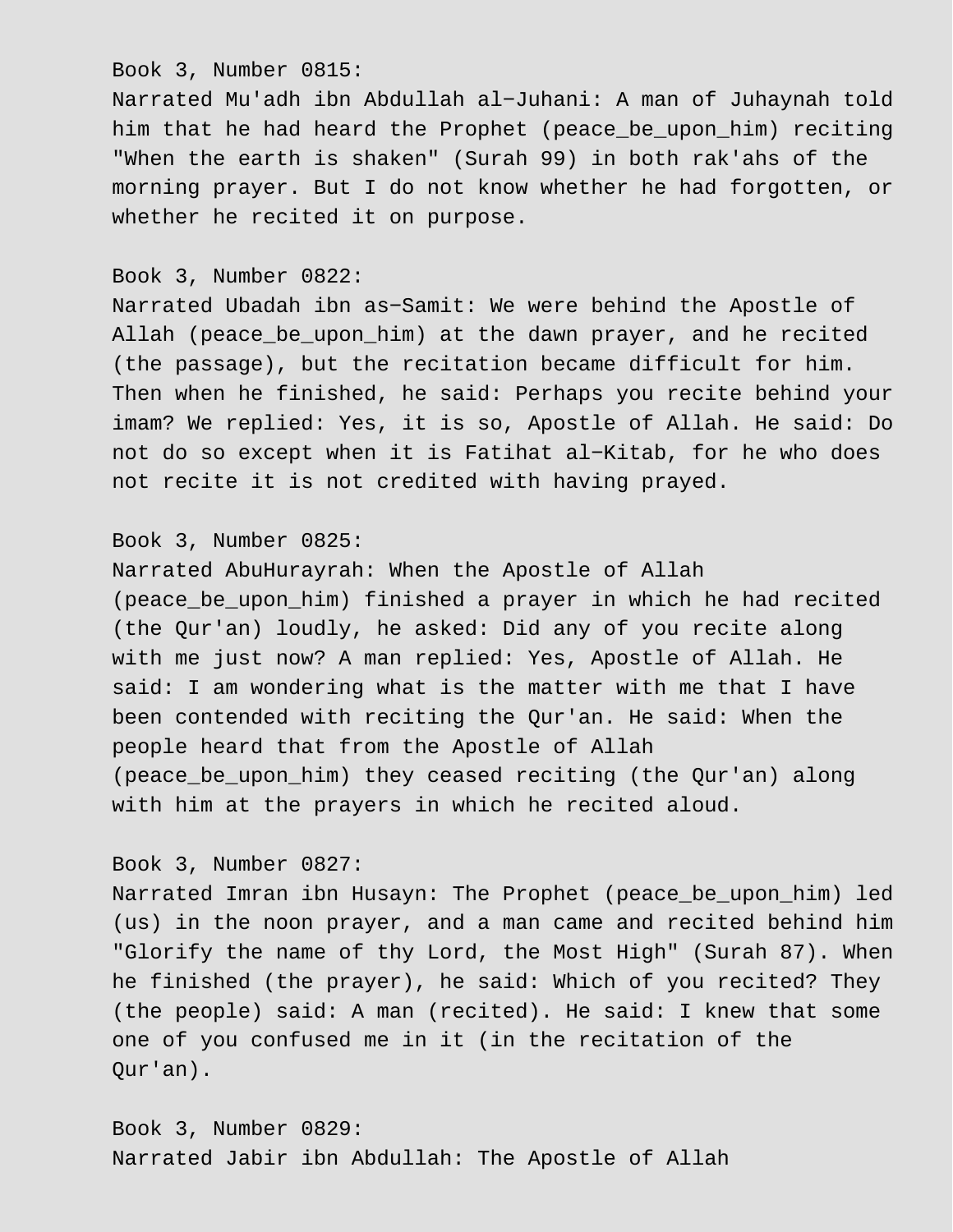(peace be upon him) came to us while we were reciting the Qur'an, and there were among us bedouins and the non−Arabs. He said: Recite, all is well. In the near future there will appear people who will straighten it (the Qur'an) as an arrow is straightened. They will recite it quickly and not slowly (or it means that they will get the reward in this world and not in the Hereafter).

# Book 3, Number 0831:

Narrated Abdullah ibn AbuAwfa: A man came to the Prophet (peace\_be\_upon\_him) and said: I cannot memorise anything from the Qur'an: so teach me something which is sufficient for me. He said: Say Glory be to Allah, and praise be to Allah, and there is no god but Allah, and Allah is most great, and there is no might and no strength but in Allah. :He said: Apostle of Allah, this is for Allah, but what is for me? He said: Say: O Allah have mercy on me, and sustain me, and keep me well, and guide me. When he stood up, he made a sign with his hand (indicating that he had earned a lot). The Apostle of Allah (peace\_be\_upon\_him) said: He filed up his hand with virtues.

# Book 3, Number 0837:

Narrated Wa'il ibn Hujr: I saw that the Prophet (peace\_be\_upon\_him) placed his knees (on the ground) before placing his hands when he prostrated himself. And when he stood up, he raised his hands before his knees.

# Book 3, Number 0840:

Narrated AbuHurayrah: The Prophet (peace\_be\_upon\_him) said: (Does) one of you kneel down in his prayer as a camel kneels down (i.e. put his knees before his hands).

# Book 3, Number 0849:

Narrated Abdullah ibn Abbas: The Prophet (peace\_be\_upon\_him) used to say between the two prostrations: "O Allah, forgive me, have mercy on me, guide me, heal me, and provide for me."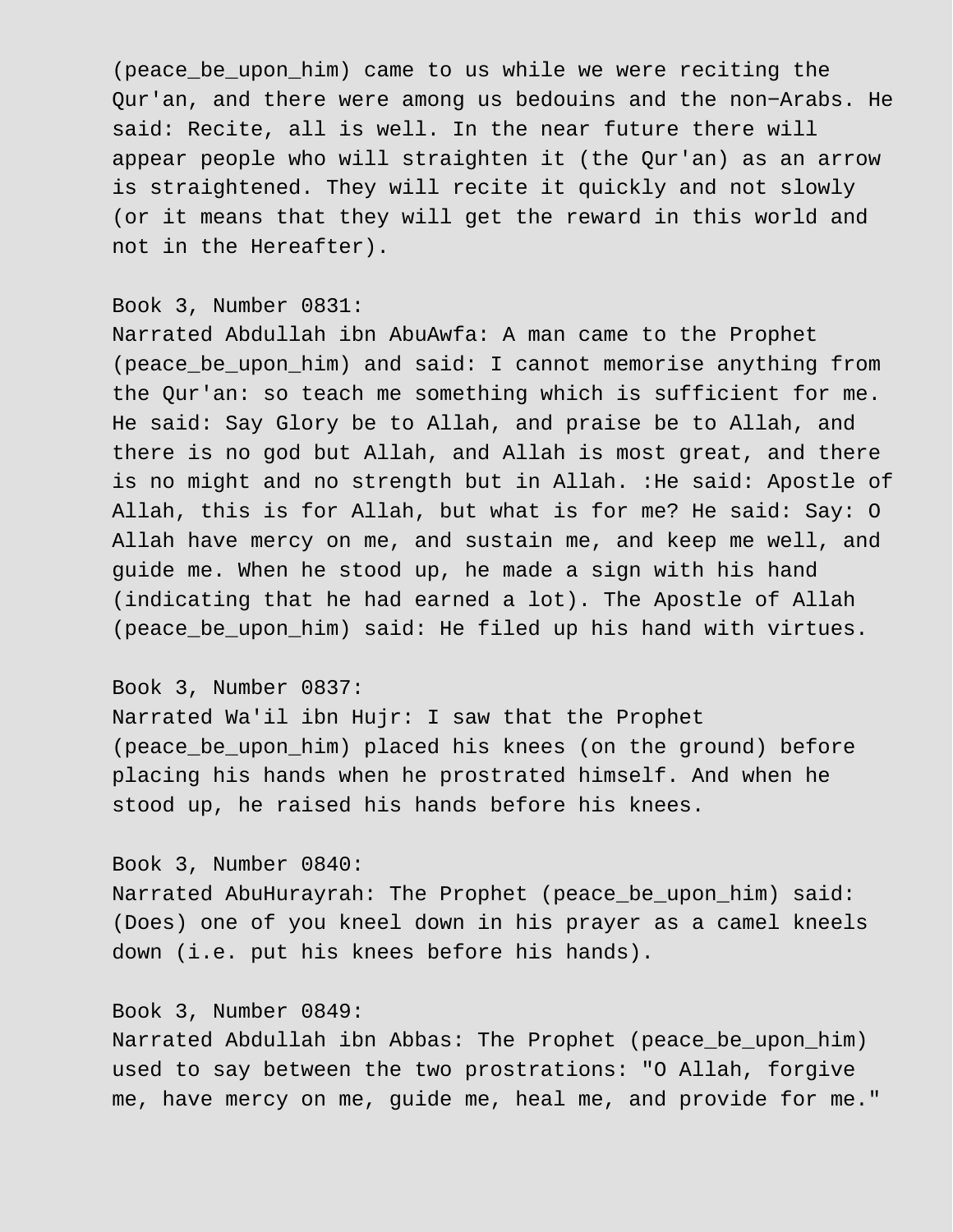# Book 3, Number 0850:

Narrated Asma' daughter of AbuBakr: I heard the Apostle of Allah (peace be upon him) say: One of you who believes in Allah and in the Last Day should not raise her head until the men raise their heads (after prostration) lest they should see the private parts of men.

### Book 3, Number 0854:

Narrated AbuMas'ud al−Badri: The Prophet (peace\_be\_upon\_him) said: A man's prayer does not avail him unless he keeps his back steady when bowing and prostrating.

#### Book 3, Number 0856:

Narrated Rifa'ah ibn Rafi': A man entered the mosque...... He then narrated the tradition like the one narrated in (No.855). This version is as follows: The Prophet (peace\_be\_upon\_him) said: The prayer of anyone is not perfect unless he performs ablution perfectly; he should then utter the takbir, and praise Allah, the Exalted, and admire Him; he should then recite the Qur'an as much as he desires. He should then say: "Allah is Most Great". Next he should bow so that all his joints return to their proper places. Then he should say: "Allah listens to the one who praises Him", and stand erect. He should then say:"Allah is most great," and should prostrate himself so that all his joints are completely at rest. Then he should say: "Allah is most great"; he should raise his head (at the end of prostration) till he sits erect. Then he should say: "Allah is most great"; then he should prostrate himself till all his joints return to their proper places. Then he should raise his head and say the takbir. When he does so, then his prayer is completed.

# Book 3, Number 0857:

Narrated Rifa'ah ibn Rafi': This version (of Hadith No 856) adds: The Apostle of Allah (peace be upon him) said: The prayer of any of you is not complete until he performs ablution perfectly, as Allah, the Exalted, has ordered you. He should wash his face and hands up to the elbows, and wipe his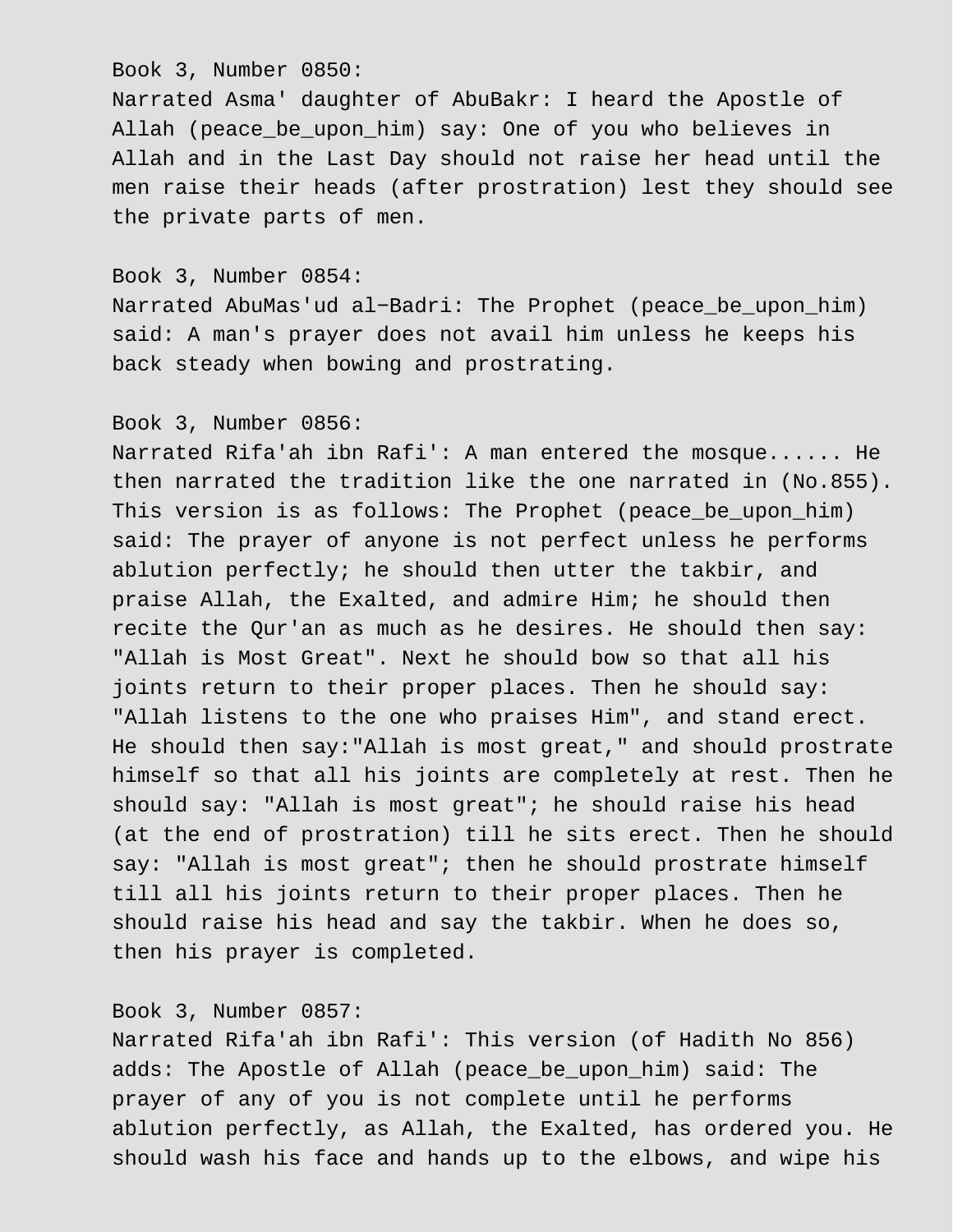head and (wash) his feet up to the ankles. Then he should exalt Allah and praise Him. Then he should recite the Qur'an as much as it is convenient for him. (Narrator then narrated the tradition like Hammad's, No. 856). He said: He then utter the takbir and prostration himself so that his face is at rest. Hammam (sub−narrator) said: Sometimes he reported: So that his forehead is at rest on the ground, and his joints return to their places and are loosened. Then he should say the takbir and then sit right on his hips and erect his back. He described the nature of prayer in this way by offering four rak'ahs until he finished it. The prayer of any of you is not complete unless he does so.

# Book 3, Number 0861:

Narrated AbdurRahman ibn Shibl: The Apostle of Allah (peace\_be\_upon\_him) prohibited to peck like a crow, and to spread (the forearms) like a wild beast, and to fix a place in the mosque like a camel which fixes its place. These are the wordings of Qutaybah.

# Book 3, Number 0862:

Narrated Uqbah ibn Amr al−Ansari: Salim al−Barrad said: We came to AbuMas'ud Uqbah ibn Amr al−Ansari and said to him: Tell us about the prayer of the Apostle of Allah (peace\_be\_upon\_him). He stood up before us in the mosque and said the takbir. When he bowed, he placed his hands upon his knees and put his fingers below, and kept his elbows (arms) away from his sides, so everything returned properly to its place. Then he said: "Allah listens to him who praises Him"; then he stood up so that everything returned properly to its place; then he said the takbir and prostrated and put the palms of his hands on the ground; he kept his elbow (arms) away from his sides, so that everything returned to its proper place. Then he raised his head and sat so that everything returned to its place; he then repeated it in a similar way. Then he offered four rak'ahs of prayer like this rak'ah and completed his prayer. Then he said: Thus we witnessed the Apostle of Allah (peace\_be\_upon\_him) offering his prayer.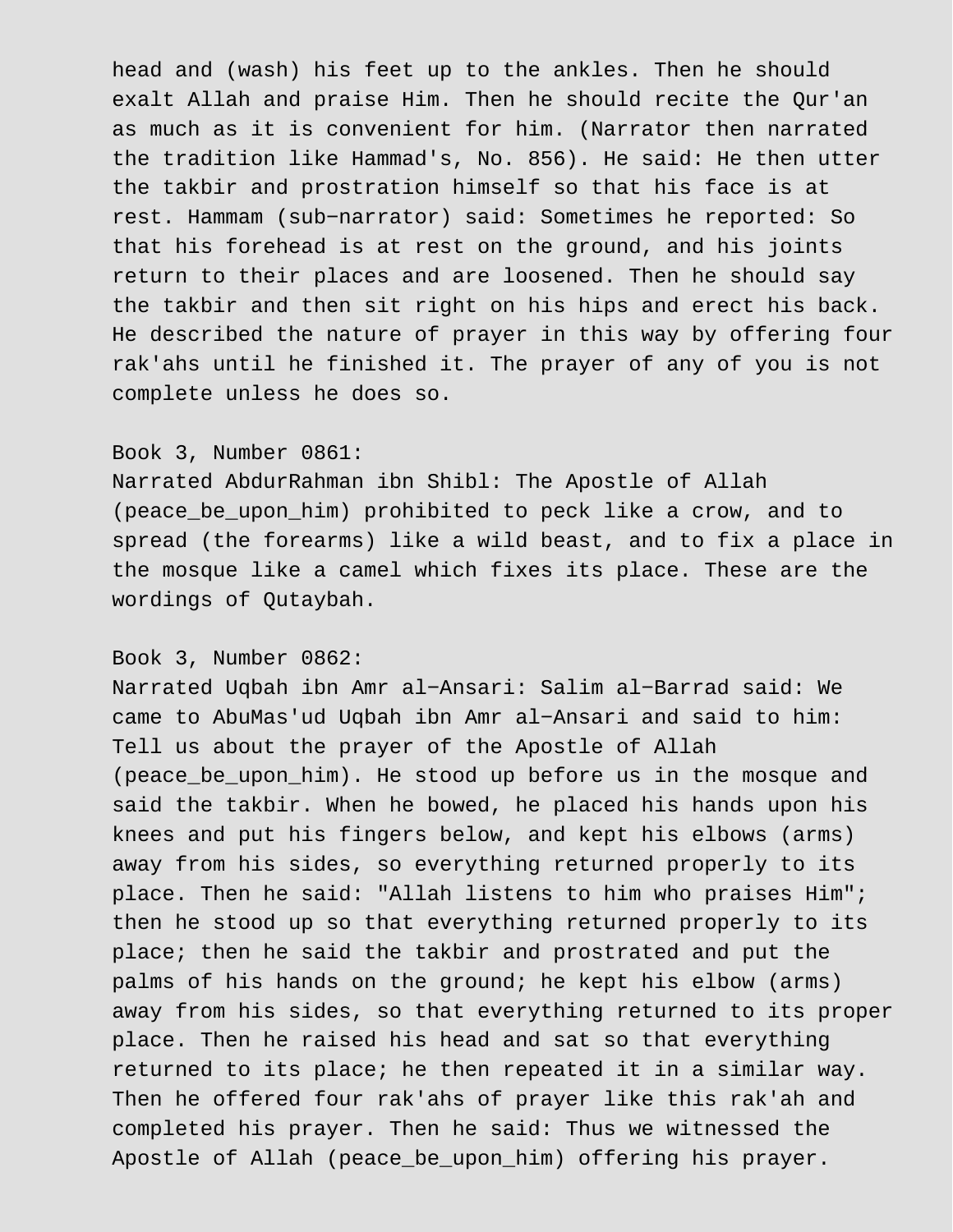### Book 3, Number 0863:

Narrated AbuHurayrah: Anas ibn Hakim ad−Dabbi said that he feared Ziyad or Ibn Ziyad; so he came to Medina and met AbuHurayrah. He attributed his lineage to me and I became a member of his lineage. AbuHurayrah said (to me): O youth, should I not narrate a tradition to you? I said: Why not, may Allah have mercy on you? (Yunus (a narrator) said: I think he narrated it (the tradition) from the Prophet (peace be upon him):) The first thing about which the people will be called to account out of their actions on the Day of Judgment is prayer. Our Lord, the Exalted, will say to the angels − though He knows better: Look into the prayer of My servant and see whether he has offered it perfectly or imperfectly. If it is perfect, that will be recorded perfect. If it is defective, He will say: See there are some optional prayers offered by My servant. If there are optional prayer to his credit, He will say: Compensate the obligatory prayer by the optional prayer for My servant. Then all the actions will be considered similarly.

# Book 3, Number 0865:

Narrated Tamim ad−Dari: Tamim reported this tradition from the Prophet (peace\_be\_upon\_him) as (Hadith No 863). This version adds: Then zakat will be considered in a similar way. Then all the actions will be considered accordingly.

# Book 3, Number 0868:

Narrated Uqbah ibn Amir: When "Glorify the name of your mighty Lord" was revealed, the Apostle of Allah (peace\_be\_upon\_him) said: Use it when bowing, and when "Glorify the name of your most high Lord" was revealed, he said: Use it when prostrating yourself.

## Book 3, Number 0869:

Narrated Uqbah ibn Amir: The above (No 868) tradition has also been reported through a different chain of narrators by Uqbah ibn Amir to the same effect. This version adds: When the Apostle of Allah (peace\_be\_upon\_him) bowed, he said: "Glory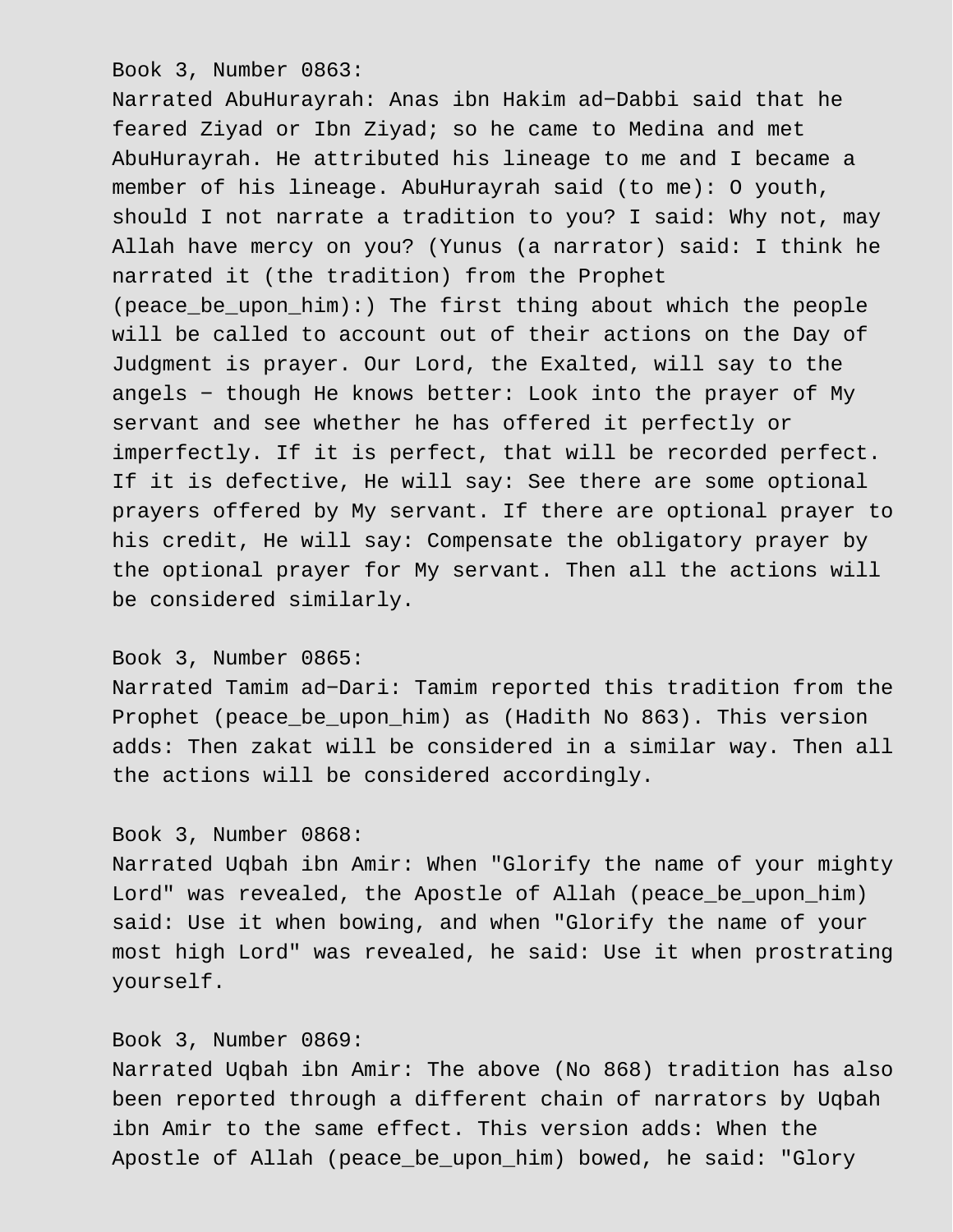and praise be to my mighty Lord" three times, and when he prostrated himself, he said: "Glory and praise be to my most high Lord" three times.

## Book 3, Number 0872:

Narrated Awf ibn Malik al−Ashja'i: I stood up to pray along with the Apostle of Allah (peace\_be\_upon\_him); he got up and recited Surat al−Baqarah (Surah 2). When he came to a verse which spoke of mercy, he stopped and made supplication, and when he came to verse which spoke of punishment, he stopped and sought refuge in Allah, then he bowed and paused as long as he stood (reciting Surah al−Baqarah), and said while bowing, "Glory be to the Possessor of greatness, the Kingdom, grandeur and majesty." :Then he prostrated himself and paused as long as he stood up and recited Surat Aal Imran (Surah 3) and then recited many surahs one after another.

# Book 3, Number 0873:

Narrated Hudhayfah: Hudhayfah saw the Apostle of Allah (peace\_be\_upon\_him) praying at night. He said: Allah is most great" three times, "Possessor of kingdom, grandeur, greatness and majesty." He then began (his prayer) and recited Surah al−Baqarah; then he bowed and he paused in bowing as long as he stood up; he said while bowing, "Glory be to my mighty Lord," "Glory be to my mighty Lord" ; then he raised his head, after bowing: then he stood up and he paused as long as he paused in bowing and said, "Praise be to my Lord" ; then he prostrated and paused in prostration as long as he paused in the standing position; he said while prostrating: "Glory be to my most high Lord"; then he raised his head after prostration, and sat as long as he prostrated, and said while sitting: "O my Lord forgive me." He offered four rak'ahs of prayer and recited in them Surah al−Baqarah, Aal Imran, an−Nisa, al−Ma'idah, or al−An'am. The narrator Shu'bah doubted.

# Book 3, Number 0879:

Narrated Aisha, Ummul Mu'minin: The Apostle of Allah (peace\_be\_upon\_him) used to make supplication during the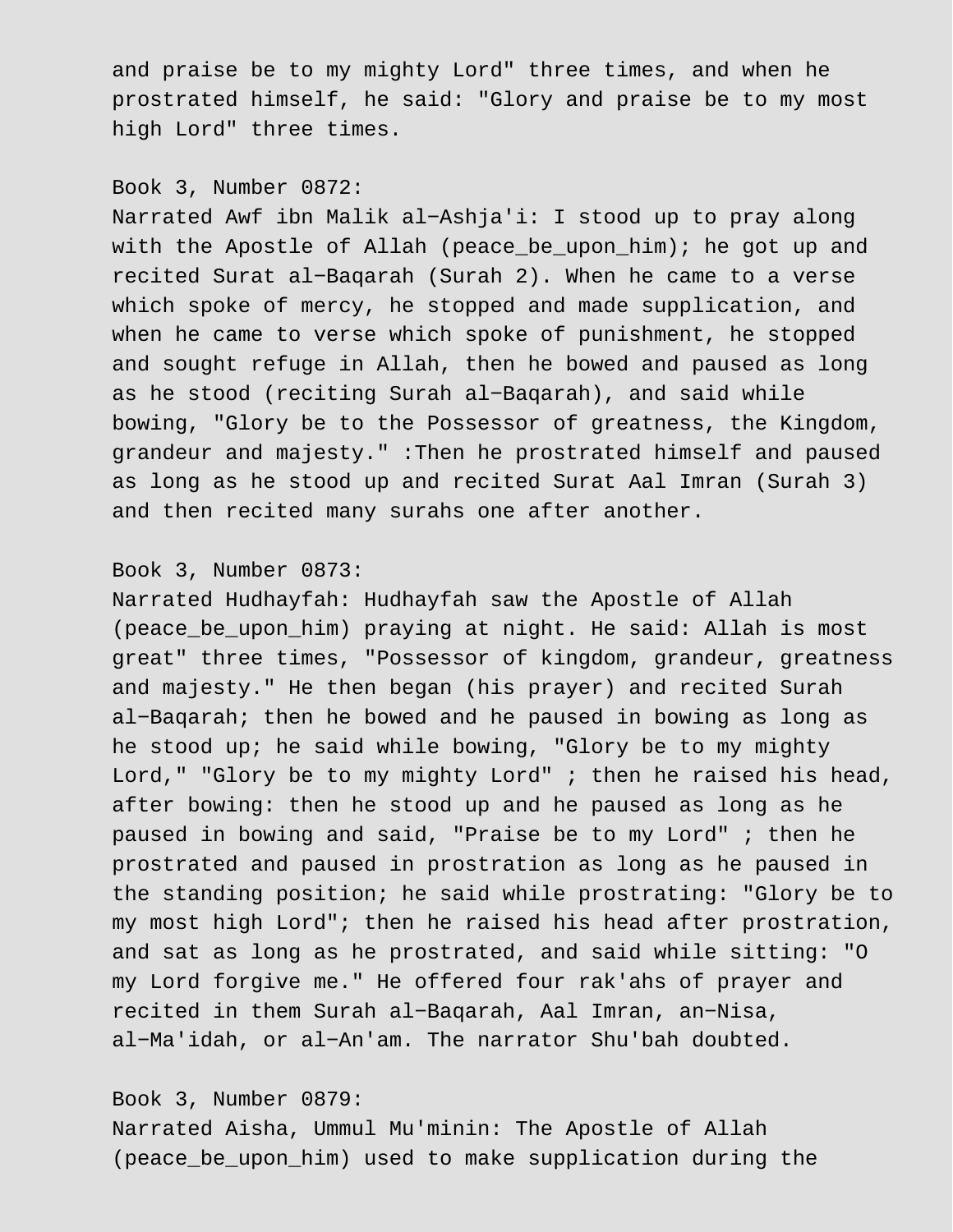prayer saying: "O Allah, I seek refuge in Thee from the punishment of the grave; I seek refuge in Thee from the trial of the Antichrist; I seek refuge in Thee from the trial of life and the trial of death; O Allah, I seek refuge in Thee from sin and debt." Someone said to him: How often you seek refuge from debt! He replied: When a man is in debt, he talks and tells lies, makes promises and breaks them.

#### Book 3, Number 0880:

Narrated AbuLayla al−Ansari: I prayed by the side of the Apostle of Allah (peace be upon him) in the supererogatory prayer and I heard him say: "I refuge in Allah from the Hell−Fire; woe to the inmates of the Hell−fire!"

### Book 3, Number 0885:

Narrated Abdullah ibn Mas'ud: The Prophet (peace\_be\_upon\_him) said: When one of you bows, he should say three time,:"Glory be to my mighty Lord," and when he prostrates, he should say: "Glory be to my most high Lord" three times. This is the minimum number.

#### Book 3, Number 0886:

Narrated AbuHurayrah: The Apostle of Allah (peace\_be\_upon\_him) said: When one of you recites "By the fig and the olive" (Surah 95) and comes to its end "Is not Allah the best judge?" (verse 8), he should say: "Certainly, and I am one of those who testify to that." When one recites "I swear by the Day of Resurrection" (Surah 75) and comes to "Is not that one able to raise the dead to life? (verse 40), he should say: "Certainly." And when one recites "By those that are sent" (Surah 77), and comes to "Then in what message after that will they believe? " (Surah 50), he should say: "We believe in Allah." The narrator Isma'il (ibn Umayyah) said: I beg to repeat (this tradition) before the Bedouin (who reported this tradition) so that I might see whether he (was mistaken). He said: My nephew, do you think that I did not remember it? I performed sixty hajj (pilgrimages); there is no hajj but I recognize the came on which I performed it.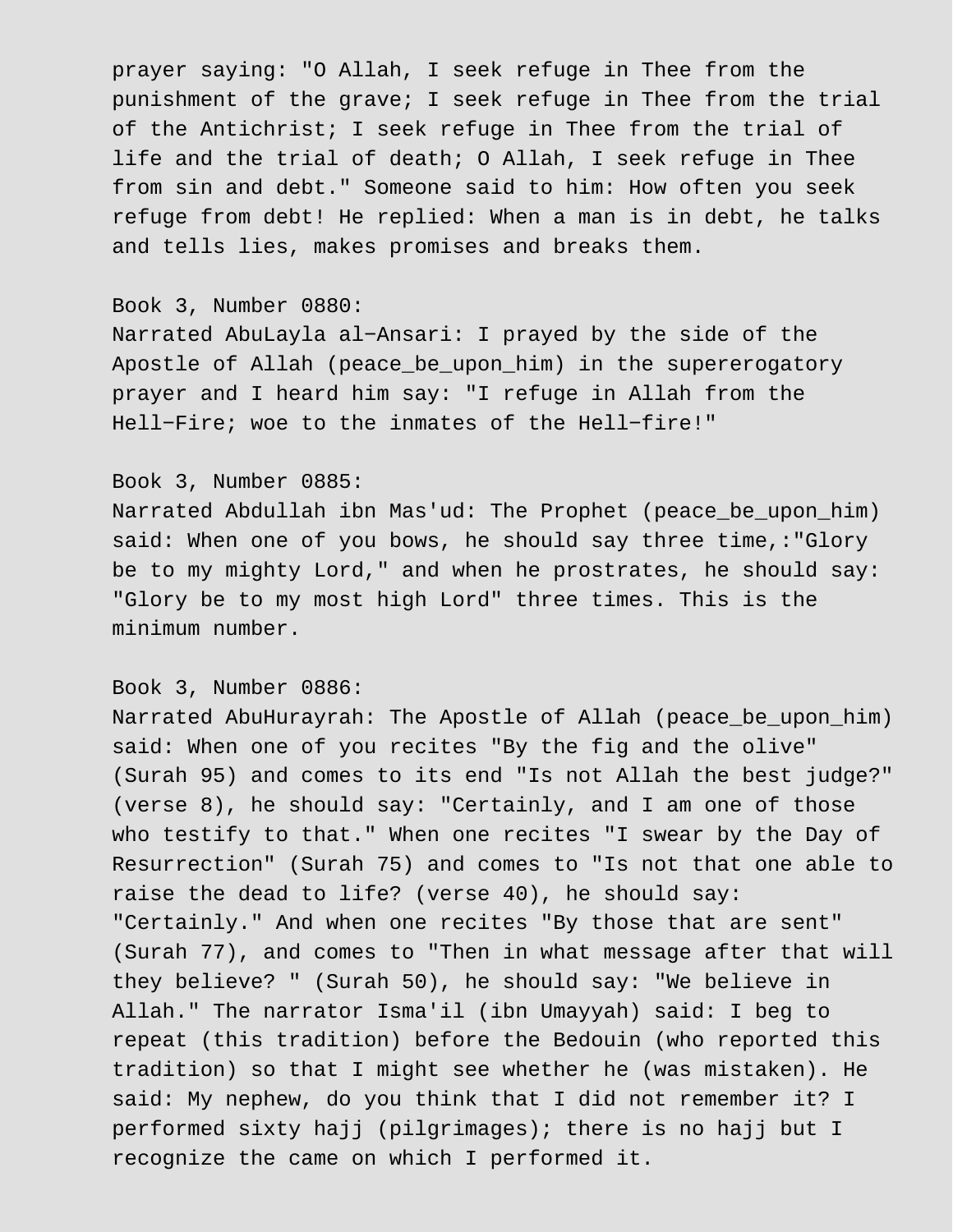# Book 3, Number 0887:

Narrated Anas ibn Malik: I did not offer behind anyone after the Apostle of Allah (peace be upon him) a prayer like the prayer offered by the Apostle of Allah (peace\_be\_upon\_him) than this youth, i.e. Umar ibn AbdulAziz. We estimated reciting glorification ten times in his bowing, and in his prostration ten times.

## Book 3, Number 0888:

Narrated Abdullah ibn Abbas: Ibn Abbas reported the Prophet (peace\_be\_upon\_him) as saying: I have been commanded − according to the version of Hammad: Your Prophet (peace\_be\_upon\_him) was commanded − to prostrate on seven (bones), and not to fold back the hair or the clothing.

### Book 3, Number 0891:

Narrated Abdullah ibn Umar: The Prophet (peace\_be\_upon\_him) said: Both hands prostrate as the face prostrates. When one of you puts his face (on the ground) he should put his hands too (on the ground). And when he raises it, he should raise them too.

#### Book 3, Number 0895:

Narrated Al−Bara' ibn Azib: Al−Bara' described to us (the nature of prostration). He placed his hands (palms), reclined on his knees, and raised his hips; he said: This is how the Apostle of Allah (peace\_be\_upon\_him) used to prostrate himself.

#### Book 3, Number 0898:

Narrated Abdullah ibn Abbas: I came to the Prophet (peace\_be\_upon\_him) from behind. I saw the whiteness of his armpits and he kept his arms away from his sides and raised his stomach (from the ground).

Book 3, Number 0899: Narrated Ahmar ibn Jaz': When the Apostle of Allah (peace\_be\_upon\_him) prostrated himself, he kept his arms far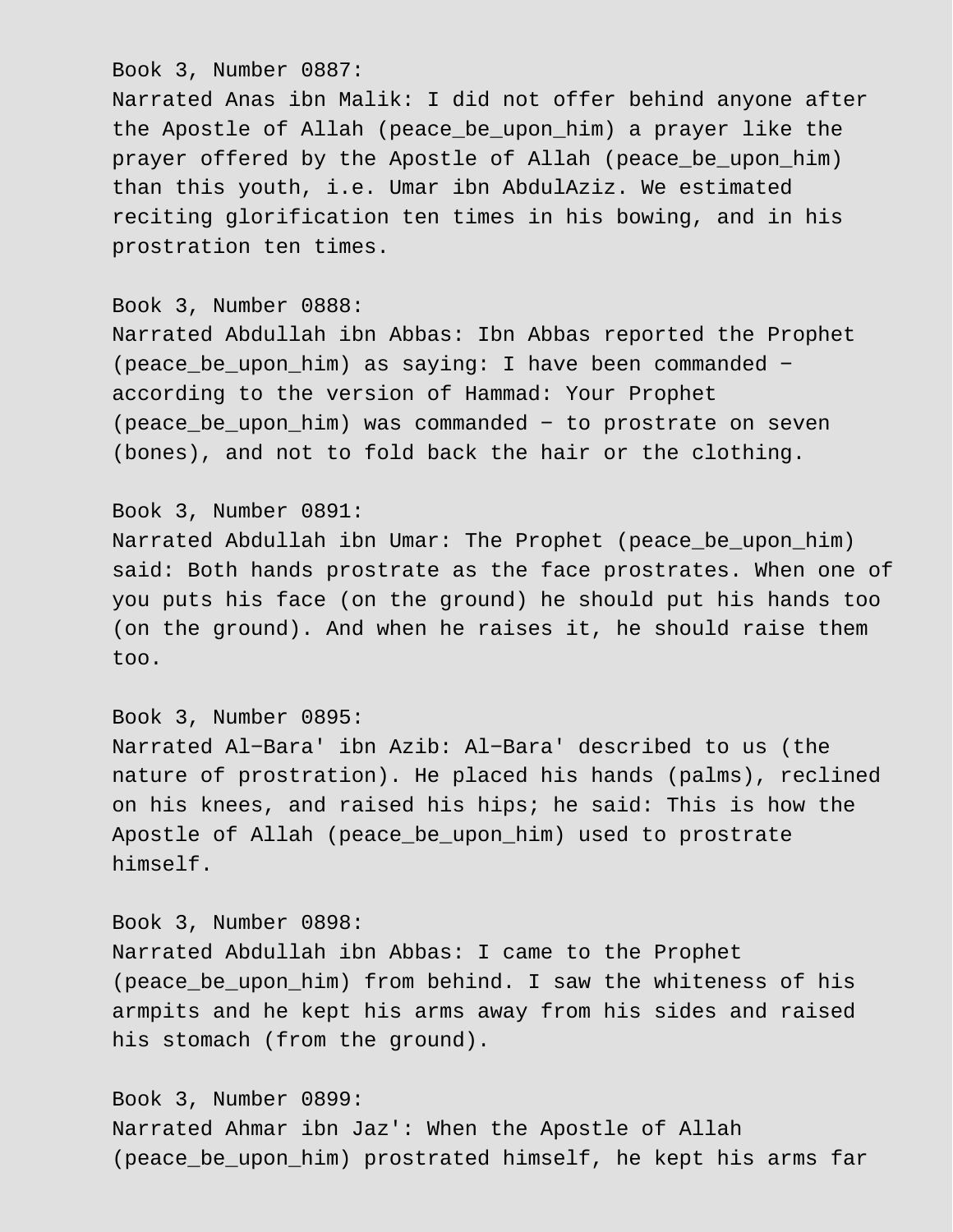away from his sides so much so that we took pity on him.

Book 3, Number 0901: Narrated AbuHurayrah: The Companions of the Prophet (peace\_be\_upon\_him) complained to the Prophet (peace\_be\_upon\_him) about the hardship when they kept their forearms far away from their sides while prostrating. He said: Take help with the elbows (by spreading them on the ground and sticking them to the sides).

#### Book 3, Number 0902:

Narrated Abdullah ibn Umar: Sa'id ibn Ziyad ibn Subayh al−Hanafi said: I prayed by the side of Ibn Umar and I put my hands on my waist. When he finished his prayer, He said: This is a cross in prayer; the Apostle of Allah (peace\_be\_upon\_him) used to forbid it.

## Book 3, Number 0903:

Narrated Abdullah ibn ash−Shikhkhir: I saw the Apostle of Allah (peace\_be\_upon\_him) praying and a sound came from his breast like the rumbling of a mill owing to weeping.

#### Book 3, Number 0906:

Narrated Al−Miswar ibn Yazid al−Maliki: The Apostle of Allah (peace\_be\_upon\_him) recited − Yahya (sub narrator) said: Sometimes al−Miswar said: I prayed along with the Apostle of Allah (peace\_be\_upon\_him) and witnessed that he recited − the Qur'an during the prayer and omitted something (i.e. some verses inadvertently) which he did not recite. A man said to him: Apostle of Allah, you omitted such−and−such verse. The Apostle of Allah (peace be upon him) said: Why did you not remind me of it? The narrator Sulayman said in his version: He (the man) said: I thought that it (the verse) was repealed.

# Book 3, Number 0908:

Narrated Ali ibn AbuTalib: The Apostle of Allah (peace\_be\_upon\_him) said: Ali, do not instruct the imam during the prayer.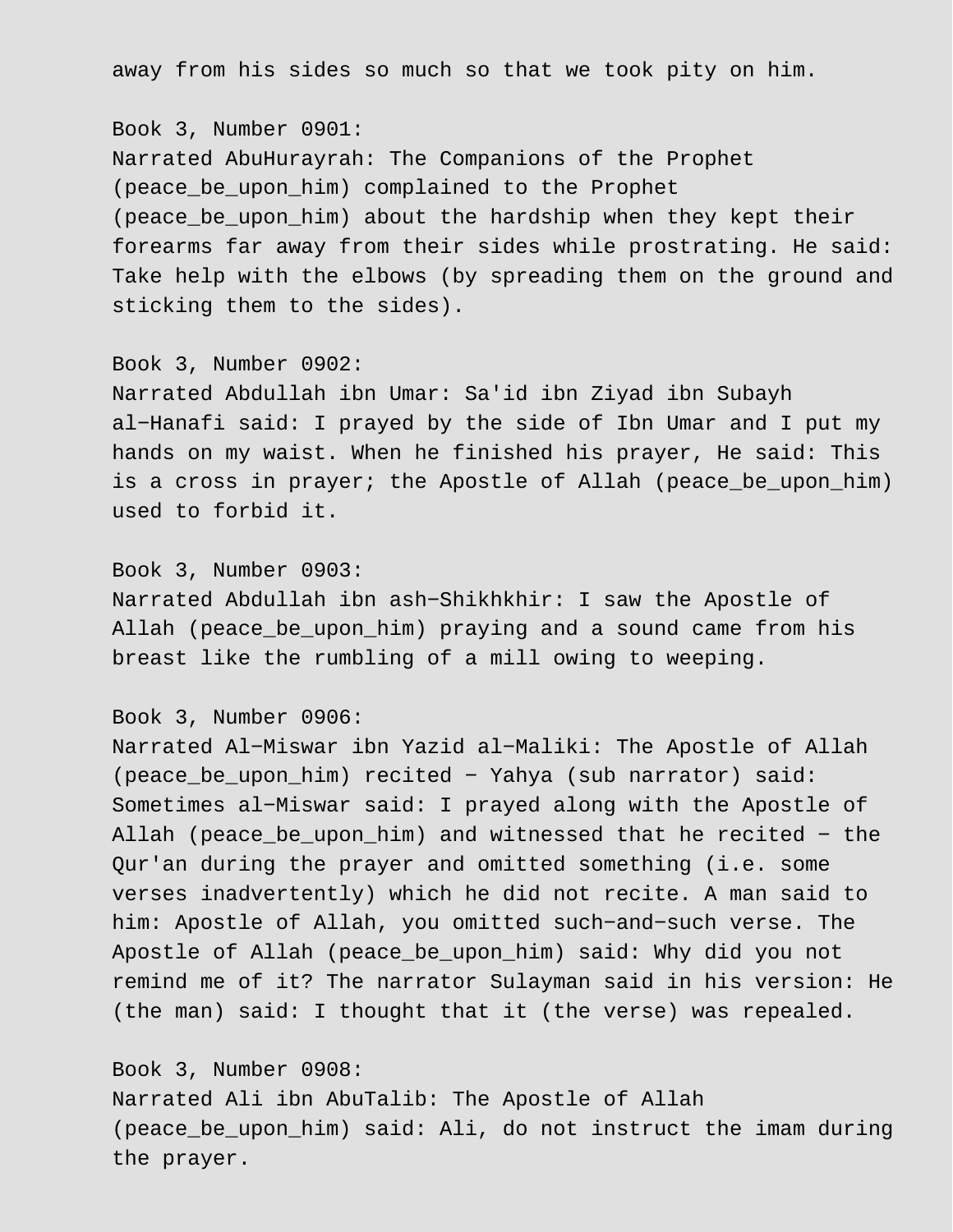# Book 3, Number 0909:

Narrated AbuDharr: The Prophet (peace\_be\_upon\_him) said: Allah, the Most High, continues to turn favourably towards a servant while he is engaged in prayer as long as he does not look to the side (by turning the neck), but if he does so, He turns away from him.

### Book 3, Number 0916:

Narrated Sahl ibn al−Hanzaliyyah: The iqamah for the morning prayer was pronounced and the Apostle of Allah (peace\_be\_upon\_him) began to offer prayer while he was looking at the mountain−pass. (AbuDawud elaborated that the Prophet had sent a horseman to the mountain−pass at night in order to keep watch.)

### Book 3, Number 0918:

Narrated AbuQatadah: We were sitting in the mosque when the Apostle of Allah (peace\_be\_upon\_him) came upon us carrying Umamah daughter of Abul'As ibn ar−Rabi'. Her mother was Zaynab daughter of the Apostle of Allah (peace\_be\_upon\_him). She (Umamah) was a child and he (the Prophet) was carrying her on his shoulder. The Apostle of Allah (peace\_be\_upon\_him) led (the people) in prayer while she was on his shoulder. When he bowed he put her down and took her up when he got up. He kept on doing so until he finished his prayer.

### Book 3, Number 0921:

Narrated AbuHurayrah: The Prophet (peace\_be\_upon\_him) said: Kill the two black things during prayer, the snake and scorpion.

#### Book 3, Number 0922:

Narrated Aisha, Ummul Mu'minin: The Apostle of Allah (peace\_be\_upon\_him) was praying with his door bolted. I came and asked to have the door opened. He walked and opened the door for me. He then returned to his place for prayer. He (the narrator Urwah) mentioned that the door faced the qiblah.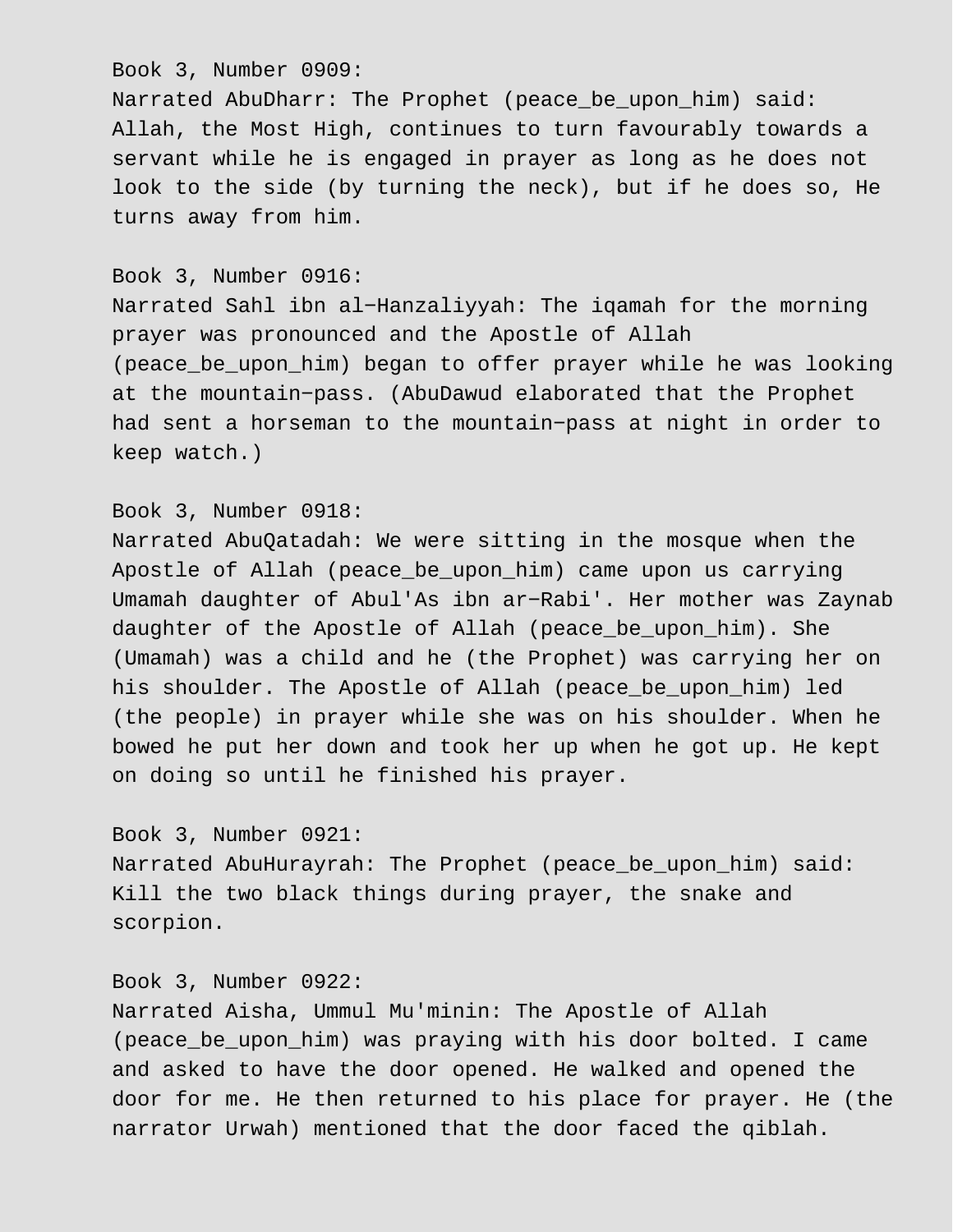#### Book 3, Number 0924:

Narrated Abdullah ibn Mas'ud: We used to salute during prayer and talk about our needs. I came to the Apostle of Allah (peace\_be\_upon\_him) and found him praying. I saluted him, but he did not respond to me. I recalled what happened to me in the past and in the present. When the Apostle of Allah (peace\_be\_upon\_him) finished his prayer, he said to me: Allah, the Almighty, creates new command as He wishes, and Allah, the Exalted, has sent a fresh command that you must not talk during prayer. He then returned my salutation.

#### Book 3, Number 0925:

Narrated Suhayb: I passed by the Apostle of Allah (peace\_be\_upon\_him) who was praying. I saluted him and he returned it by making a sign. The narrator said: I do not know but that he said: He made a sign with his finger. This is the version reported by Qutaybah.

## Book 3, Number 0927:

Narrated Abdullah ibn Umar: The Apostle of Allah (peace be upon him) went to Quba to offer prayer. Then the Ansar (the Helpers) came to him and gave him a salutation while he was engaged in prayer. I asked Bilal: How did you find the Apostle of Allah (peace\_be\_upon\_him) responding to them when they gave him a salutation while he was engaged in prayer. He replied: In this way, and Ja'far ibn Awn demonstrated by spreading his palm, and keeping its inner side below and its back side above.

# Book 3, Number 0932:

Narrated Wa'il ibn Hujr: When the Apostle of Allah (peace\_be\_upon\_him) recited the verse "Nor of those who go astray" (Surah al−Fatihah, verse 7), he would say Amin; and raised his voice (while uttering this word).

# Book 3, Number 0934:

Narrated AbuHurayrah: When the Apostle of Allah (peace\_be\_upon\_him) recited the verse "Not of those with whom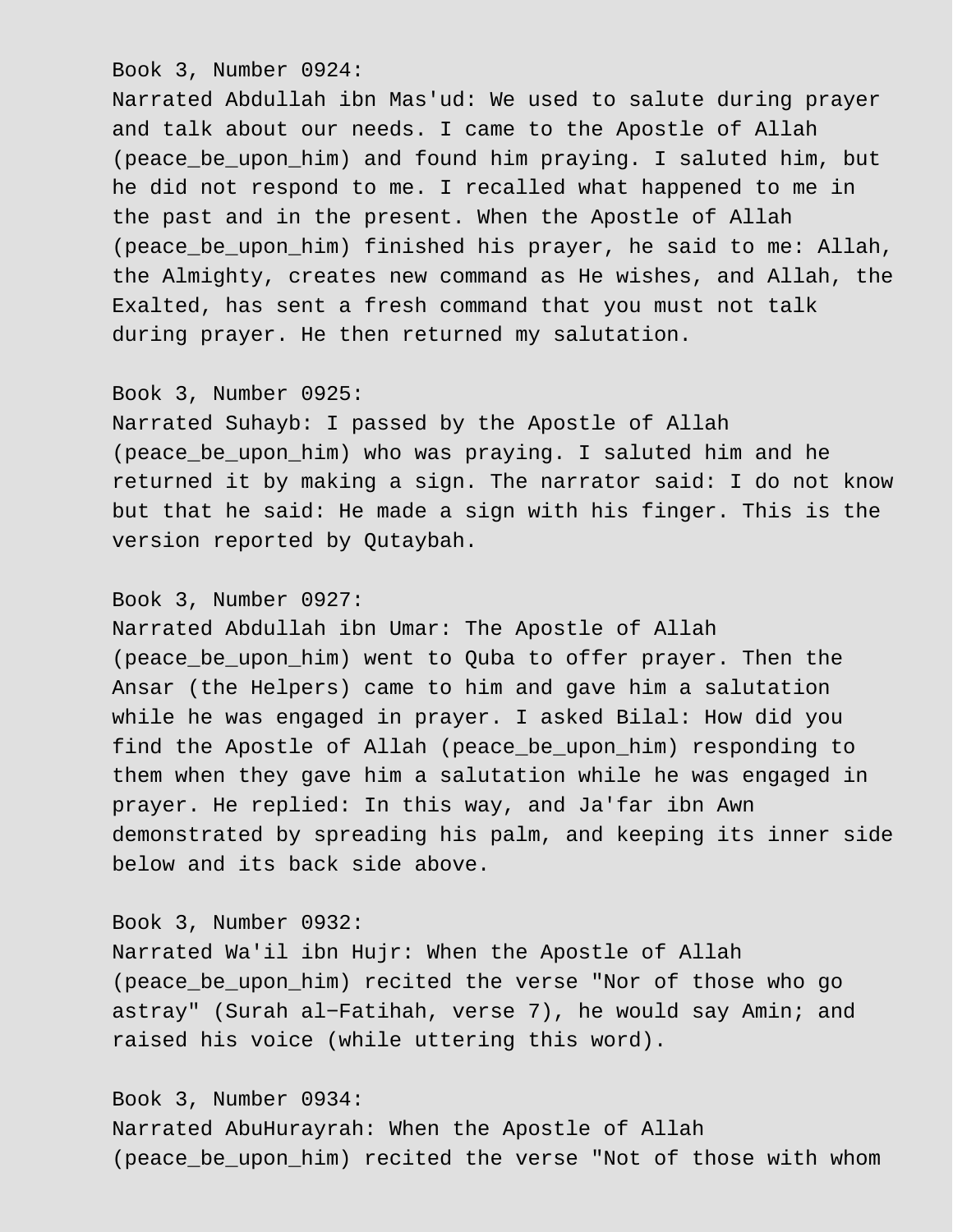Thou art angry, nor of those who go astray," he would say Amin so loudly that those near him in the first row would hear it.

# Book 3, Number 0938:

Narrated AbuZuhayr an−Numayri: AbuMisbah al−Muqra'i said: We used to sit in the company of AbuZuhayr an−Numayri. He was a companion of the Prophet (peace\_be\_upon\_him), and he used to narrate good traditions. Once a man from among us made a supplication. He said: End it with the utterance of Amin, for Amin is like a seal on the book. AbuZuhayr said: I shall tell you about that. We went out with the Apostle of Allah (peace\_be\_upon\_him) one night and came upon a man who made supplication with persistence. The Prophet (peace be upon him) waited to hear him. The Prophet (peace\_be\_upon\_him) said: He will have done something which guarantees (Paradise for him) if he puts a seal to it. One of the people asked: What should he use as a seal? He replied: Amin, for if he ends it with Amin, he will do something which guarantees (Paradise for him). Then the man who questioned the Prophet (peace be upon him) came to the man who was supplicating, and said to him: So−and−so, end it with Amin and receive the good news. These are the words of Mahmud.

## Book 3, Number 0943:

Narrated Anas ibn Malik: The Prophet (peace\_be\_upon\_him) used to make a sign during prayer.

## Book 3, Number 0944:

Narrated AbuHurayrah: The Prophet (peace\_be\_upon\_him) said: Saying Tasbih applies to men during prayer and clapping applies to women. Anyone who makes a sign during his prayer, a sign which is intelligible by implication, should repeat it (i.e. his prayer). (AbuDawud commented on the Hadith saying, this is a result of confusion.)

# Book 3, Number 0945:

Narrated AbuDharr: The Prophet (peace\_be\_upon\_him) said: When one of you gets up to pray, he must not remove pebbles, for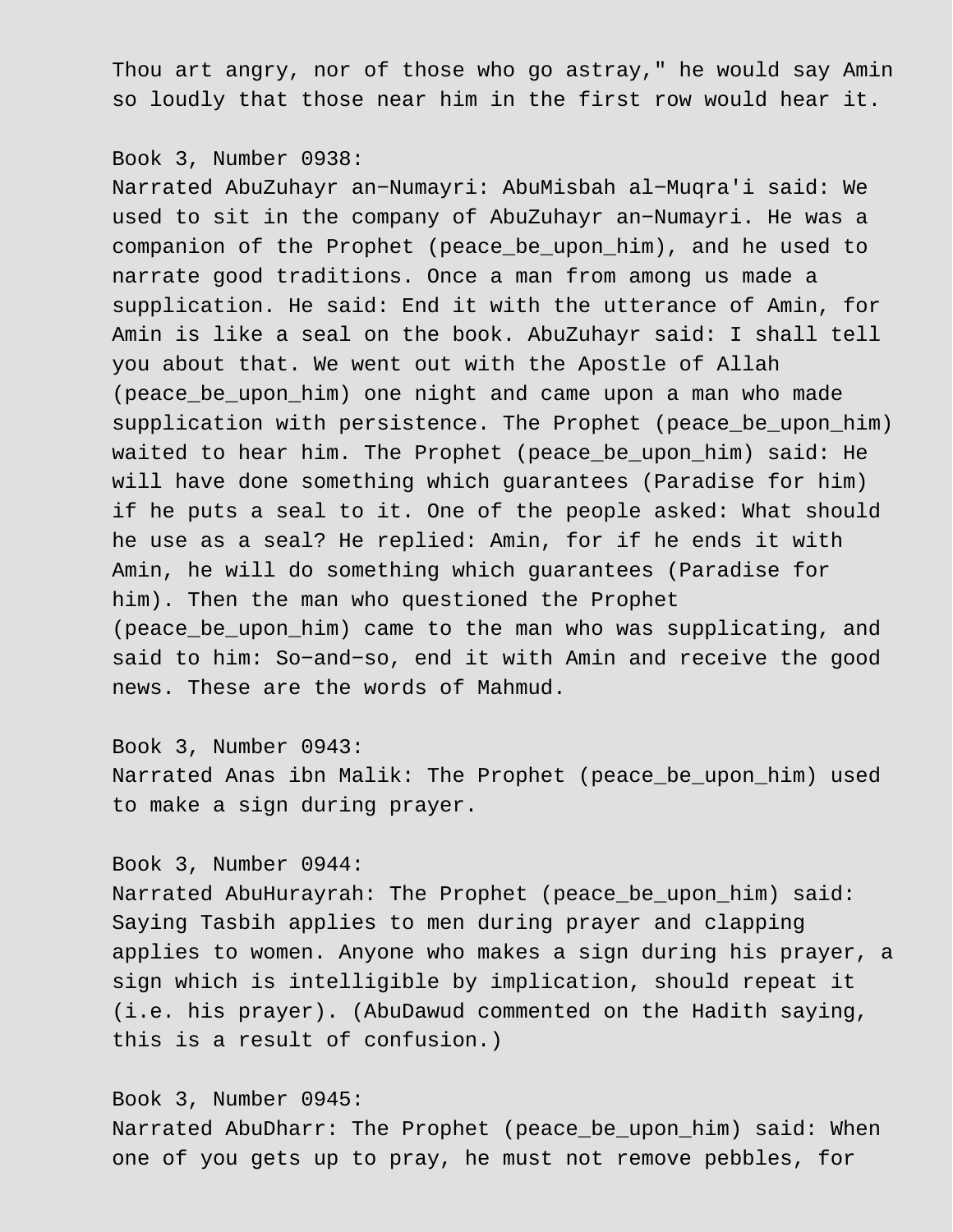mercy is facing him.

## Book 3, Number 0948:

Narrated Umm Qays bint Mihsan: Hilal ibn Yasaf said: I came to ar−Raqqah (a place in Syria). One of my companions said to me: Do you want to see any of the Companions of the Prophet (peace\_be\_upon\_him)? I said: A good opportunity. So we went to Wabisah. I said to my friend: Let us first see his mode of living. He had a cap with two ears stuck (to his head), and wearing a brown silken robe. He was resting on a staff during prayer. We asked him (about resting on the staff) after salutation; He said: Umm Qays daughter of Mihsan said to me that when the Apostle of Allah (peace\_be\_upon\_him) became aged and the flesh grew increasingly on him, he took a prop at his place of prayer and rested on it.

# Book 3, Number 0957:

Narrated Wa'il ibn Hujr: I said that I should look at the prayer of the Apostle of Allah (peace\_be\_upon\_him) how he prays. The Apostle of Allah (peace\_be\_upon\_him) stood up and faced the qiblah (i.e. the direction of Ka'bah) and uttered the takbir (Allah is most great); then he raised his hands till he brought them in front of his ears; then he caught hold of his left hand with his right hand (i.e. folded his hands). When he was about to bow, he raised them (his hands) in a like manner. Then he sat, stretched out his left foot (to sit on it), placed his left hand on his left thigh, and kept away the tip of his right elbow from his right thigh, joined two fingers, formed a ring, to do so. And the narrator Bishr made a ring with the thumb and the middle finger.

## Book 3, Number 0964:

Narrated Abdullah ibn Mas'ud: We did not know what we should say when we sat during prayer. The Apostle of Allah (peace be upon him) was taught (by Allah). He then narrated the tradition to the same effect. Sharik reported from Jami', from AbuWa'il on the authority of Abdullah ibn Mas'ud something similar. He said: He used to teach us also some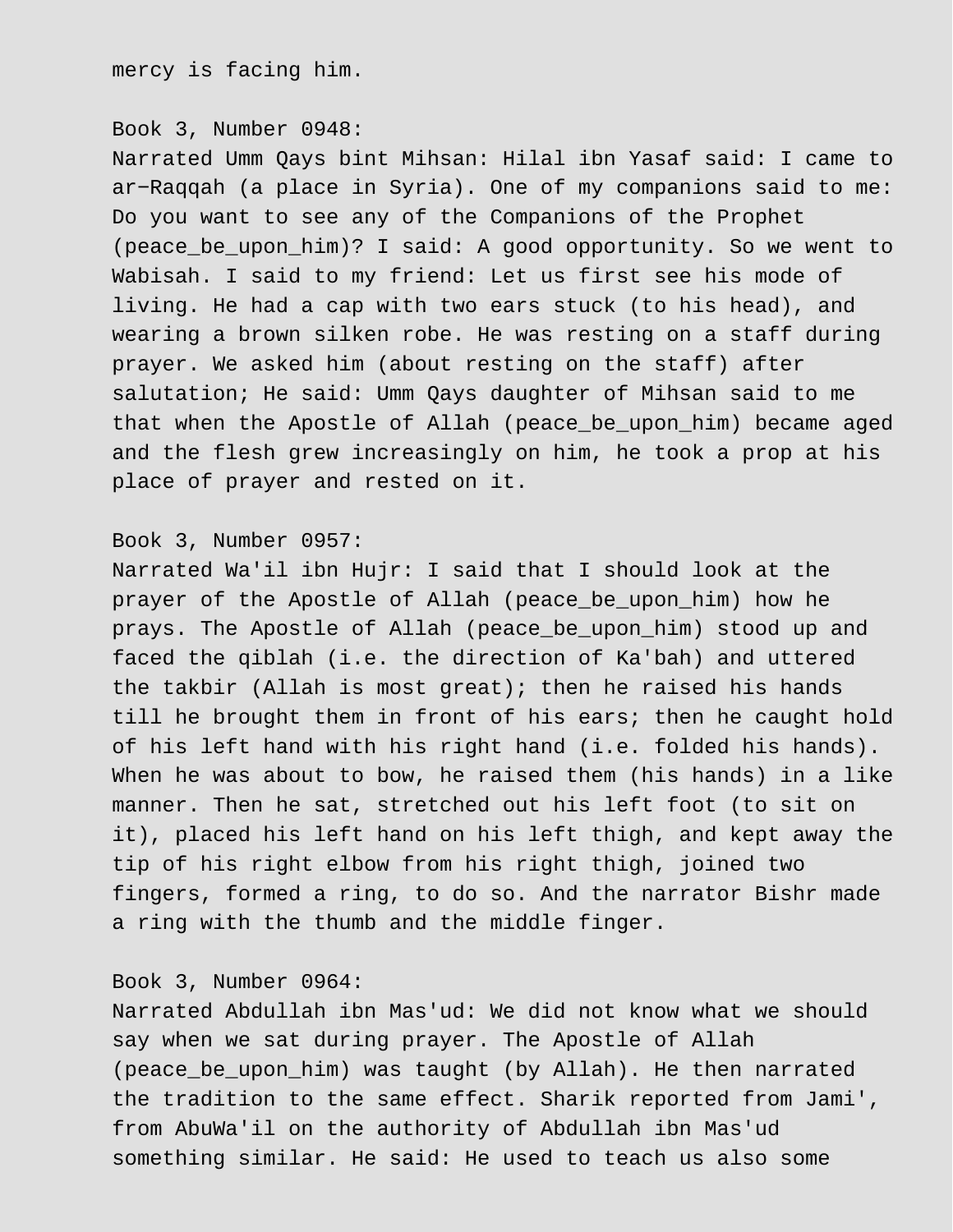other words, but he did not teach them as he taught us the tashahhud: O Allah, join our hearts, mend our social relationship, guide us to the path of peace, bring us from darkness to light, save us from obscenities, outward or inward, and bless our ears, our eyes, our hearts, our wives, our children, and relent toward us; Thou art the Relenting, the Merciful. And make us grateful for Thy blessing and make us praise it while accepting it and give it to us in full.

## Book 3, Number 0965:

Narrated Abdullah ibn Mas'ud: Alqamah said that Abdullah ibn Mas'ud caught hold of his hand saying that the Apostle of Allah (peace\_be\_upon\_him) caught hold of his (Ibn Mas'ud's) hand and taught him the tashahhud during prayer. He then narrated the (well known ) tradition (of tashahhud). This version adds: When you say this or finish this, then you have completed your prayer. If you want to stand up, then stand, and if you want to remain sitting, then remain sitting.

### Book 3, Number 0967:

Narrated AbuMusa al−Ash'ari: Hittan ibn Abdullah ar−Ruqashi said: AbuMusa al−Ash'ari led us in prayer. When he sat at the end of his prayer, one of the people said: Prayer has been established by virtue and purity. When AbuMusa returned (from his prayer or finished his prayer), he gave his attention to the people, and said: Which of you is the speaker of such and such words? The people remained silent. Which of you is the speaker of such and such words? The people remained silent. He said: You might have said them, Hittan. He replied: I did not say them. I was afraid you might punish me. One of the people said: I said them and I did not intend by them (anything) except good. AbuMusa said: Do you not know how you utter (them) in your prayer? The Apostle of Allah (peace\_be\_upon\_him) addressed us, and taught us and explained to us our way of doing and taught us our prayer. He said: When you pray a (congregational) prayer, straighten your rows, then one of you should lead you in prayer. When he says the takbir (Allah is Most Great), say the takbir, and when he recites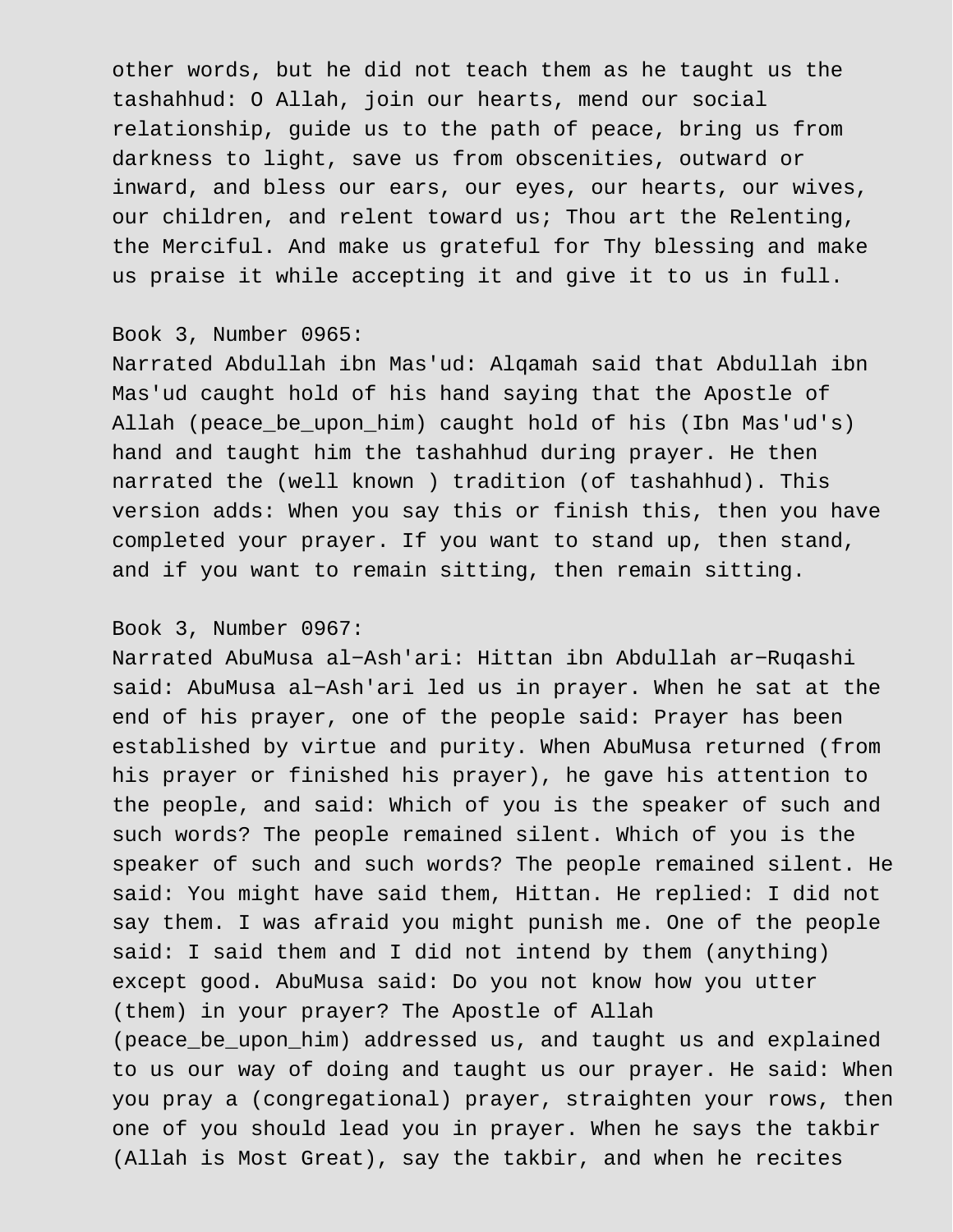verses "Not of those upon whom is Thy anger, nor of those who err" (i.e. the end of Surah i.), say Amin; Allah will favour you. When he says "Allah is most great," and bows, say "Allah is most great" and bow, for the imam will bow before you, and will raise (his head) before you. The Apostle of Allah (peace be upon him) said: This is for that. When he says "Allah listens to the one who praises Him," say: "O Allah, our Lord, to Thee be praise, Allah be praised," Allah will listen to you, for Allah, the Exalted, said by the tongue of His Prophet (peace\_be\_upon\_him): "Allah listens to the one who praises Him." When he says "Allah is most great" and prostrates, say: "Allah is most great" and prostrate, for the imam prostrates before you and raises his head before you. The Apostle of Allah (peace\_be\_upon\_him) said: This is for that. When he sits, each one of you should say "The adorations of the tongue, all good things, and acts of worship are due to Allah. Peace be upon you, O Prophet, and Allah's mercy and His blessings. Peace be upon us and upon Allah's upright servants. I testify that there is no god but Allah, and I testify that Muhammad is His servant and Apostle."

# Book 3, Number 0970:

Narrated Samurah ibn Jundub: The Apostle of Allah (peace\_be\_upon\_him) commanded us (to recite) when we sit in the middle of the prayer or at its end before the salutation: The adorations of the tongue, all good things, acts of worship, and the Kingdom are due to Allah. Then give salutation to the right side; then salute your reciter (i.e. the imam) and yourselves.

# Book 3, Number 0979:

Narrated Abdullah ibn Abbas: The Prophet (peace\_be\_upon\_him) used to say after the tashahhud: "O Allah, I seek refuge in Thee from the punishment in Hell, and I seek refuge in Thee from the punishment in the grave, and I seek refuge in Thee from the trial of antichrist, and I seek refuge in Thee from the trial of life and death."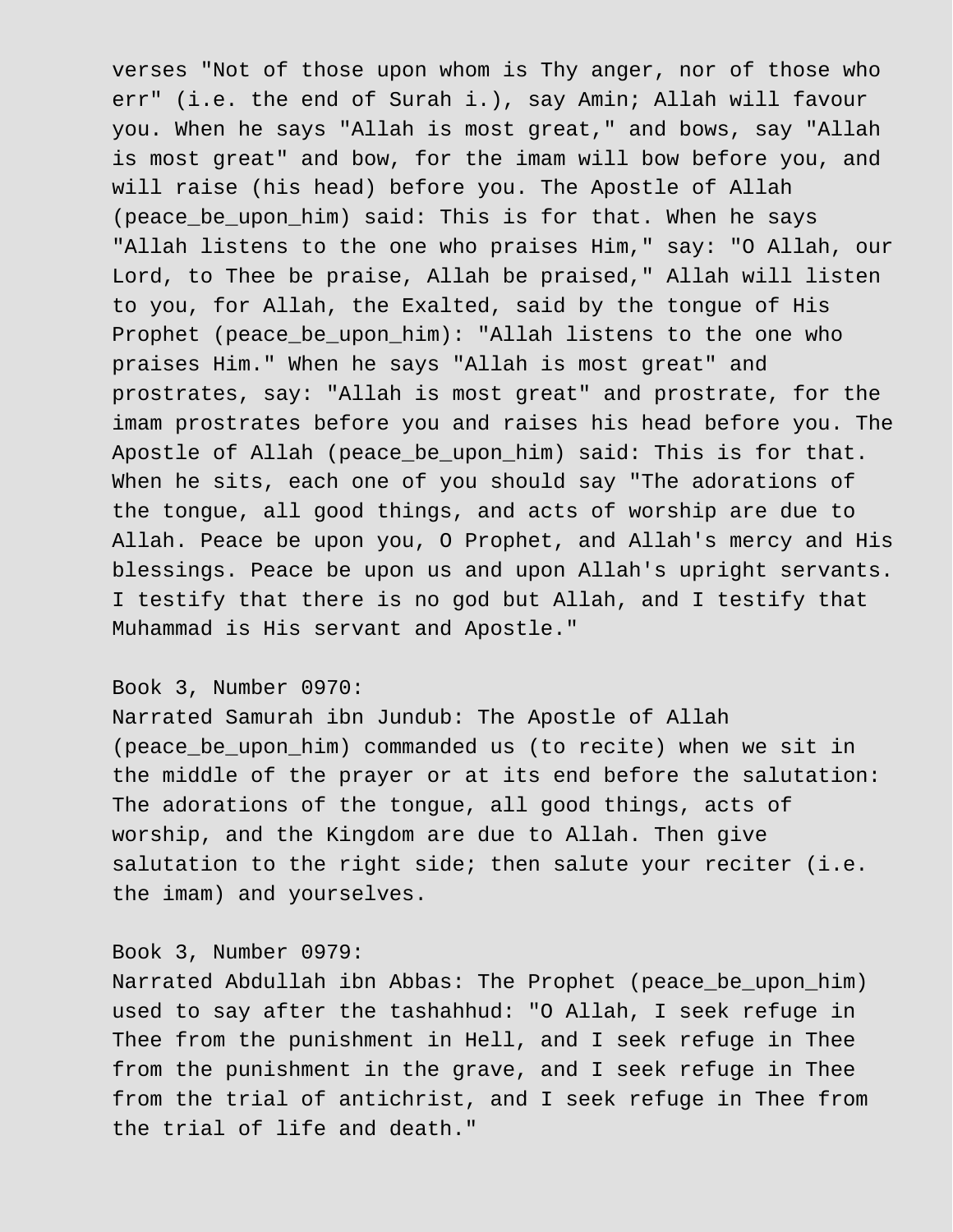Book 3, Number 0980:

Narrated Mihjan ibn al−Adra': The Apostle of Allah (peace be upon him) entered the mosque and saw a man who had finished his prayer, and was reciting the tashahhud saying: O Allah, I ask you, O Allah, the One, the eternally besought of all, He begetteth not, nor was He begotten, and there is none comparable unto Him, that you may forgive me my sins, you are Most Forgiving, Merciful. He (the Prophet) said: He was forgiven (repeating three times.)

Book 3, Number 0981: Narrated Abdullah ibn Mas'ud: It pertains to the sunnah to utter the tashahhud quietly.

Book 3, Number 0984: Narrated Abdullah ibn az−Zubayr: The Prophet (peace be upon him) used to point with his finger (at the end of the tashahhud) and he would not move it.

Book 3, Number 0986:

Narrated AbuMalik Numayr al−Khuza'i: I saw the Prophet (peace be upon him placing his right hand on his right thigh and raising his forefinger curving it a little.

Book 3, Number 0987:

Narrated Abdullah ibn Umar: The Apostle of Allah (peace\_be\_upon\_him) prohibited, according to the version of Ahmad ibn Hanbal, that a person should sit during prayer while he is leaning on his hand. According to the version of Ibn Shibwayh, he prohibited that a man should lean on his hand during prayer. According to the version of Ibn Rafi', he prohibited that a man should pray while he is leaning on his hand, and he mentioned this tradition in the chapter on "Raising the head after prostration." According to the version of Ibn AbdulMalik, he prohibited that a man should lean on his hand when he stands up after prostration.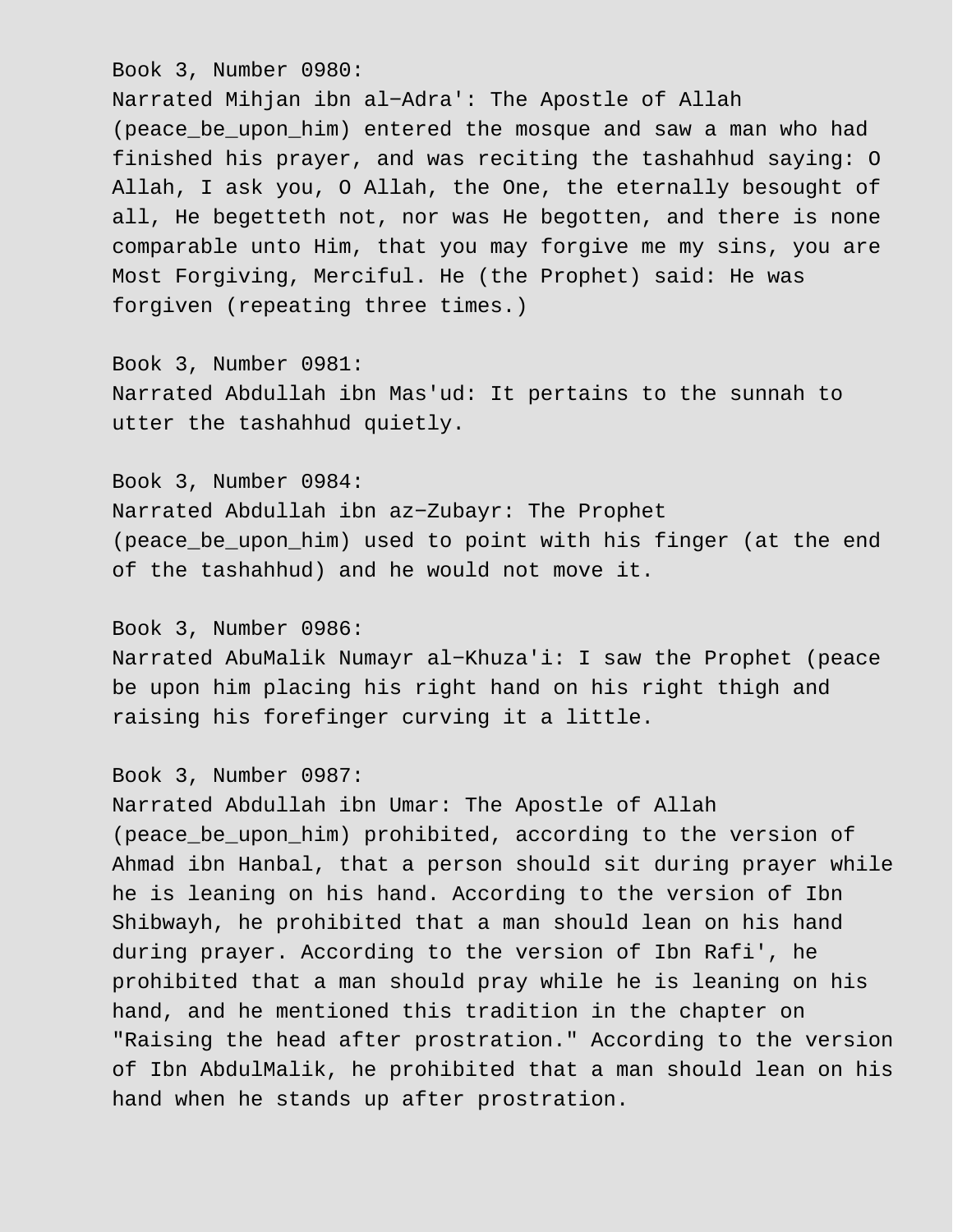# Book 3, Number 0990:

Narrated Abdullah ibn Mas'ud: The Prophet (peace\_be\_upon\_him) was in the first two rak'ahs as though he were on heated stones. The narrator Shu'bah said: We said: Till he (the Prophet) got up.

#### Book 3, Number 0991:

Narrated Abdullah ibn Mas'ud: The Prophet (peace\_be\_upon\_him) used to give the salutation to his left and right sides until the whiteness of his cheek was seen, (saying: "Peace be upon you, and mercy of Allah" twice. AbuDawud said: This is a version of the tradition reported by AbuSufyan. The version of Isra'il did not explain it. AbuDawud said: This tradition has been narrated by Zubayr from AbuIshaq and Yahya ibn Adam from Isra'il from AbuIshaq from AbdurRahman ibn al−Aswad from his father from Alqamah on the authority of Abdullah ibn Mas'ud. AbuDawud said: Shu'bah used to reject this tradition, the tradition narrated by AbuIshaq as coming from the Prophet (peace\_be\_upon\_him).

# Book 3, Number 0992:

Narrated Wa'il ibn Hujr: I offered prayer along with the Prophet (peace\_be\_upon\_him). He would give the salutation to his right side (saying): Peace be upon you and mercy of Allah; and to his left side (saying): Peace be upon you and mercy of Allah.

## Book 3, Number 0996:

Narrated Samurah ibn Jundub: The Prophet (peace\_be\_upon\_him) commanded us to respond to the salutation of the imam. and to love each other, and to salute each other.

# Book 3, Number 0999:

Narrated AbuHurayrah: The Prophet (peace\_be\_upon\_him) said: Shortening the salutation is sunnah (commendable).

Book 3, Number 1001: Narrated AbuHurayrah: The Prophet (peace\_be\_upon\_him) said: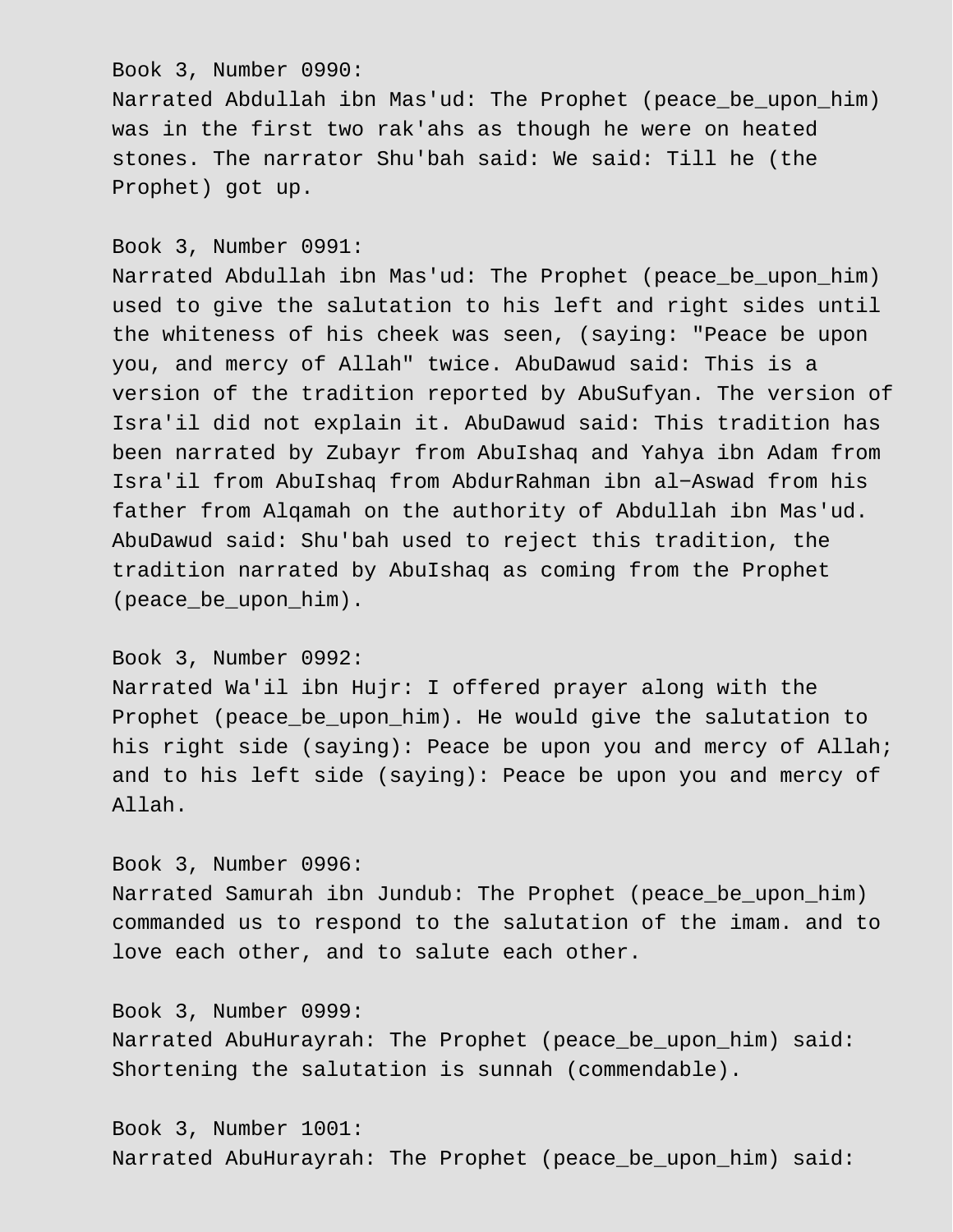Cannot any one of you (according to the version of the narrator AbdulWarith) step forward or backward or at his right or left. The version of Hammad added: during prayer; that is, in supererogatory prayer.

# Book 3, Number 1002:

Narrated Al−Azraq ibn Qays: An imam of ours, whose kunyah (surname) was AbuRimthah, led us in prayer and said: I prayed this prayer, or one like it, with the Prophet (peace be upon him). AbuBakr and Umar were standing in the front row on his right and there was a man who had been present at the first takbir in the prayer. The Prophet of Allah (peace\_be\_upon\_him) offered the prayer, then gave the salutation to his right and his left so that we saw the whiteness of his cheeks, then turned away as AbuRimthah (meaning himself) had done. The man who has been present with him at the first takbir in the prayer then got up to pray another prayer, whereupon Umar leaped up and, seizing him by the shoulders, shook him and said: Sit down, for the People of the

Book perished for no other reason than that there was no interval between their prayers. The Prophet (peace\_be\_upon\_him) raised his eyes and said: Allah has made you say what is right, son of al−Khattab.

# Book 3, Number 1010:

Narrated AbuHurayrah: When the Prophet (peace\_be\_upon\_him) finished two rak'ahs of an obligatory prayer, a man asked him: Apostle of Allah, has the prayer been shortened, or have you forgotten? he replied: I did not do all that. The people said: Apostle of Allah, you did that. Therefore, he offered another two rak'ahs or prayer and did not make two prostrations due to forgetfulness.

Book 3, Number 1015: Narrated Abdullah ibn Mas'ud: The Apostle of Allah (peace\_be\_upon\_him) offered prayer. The version of the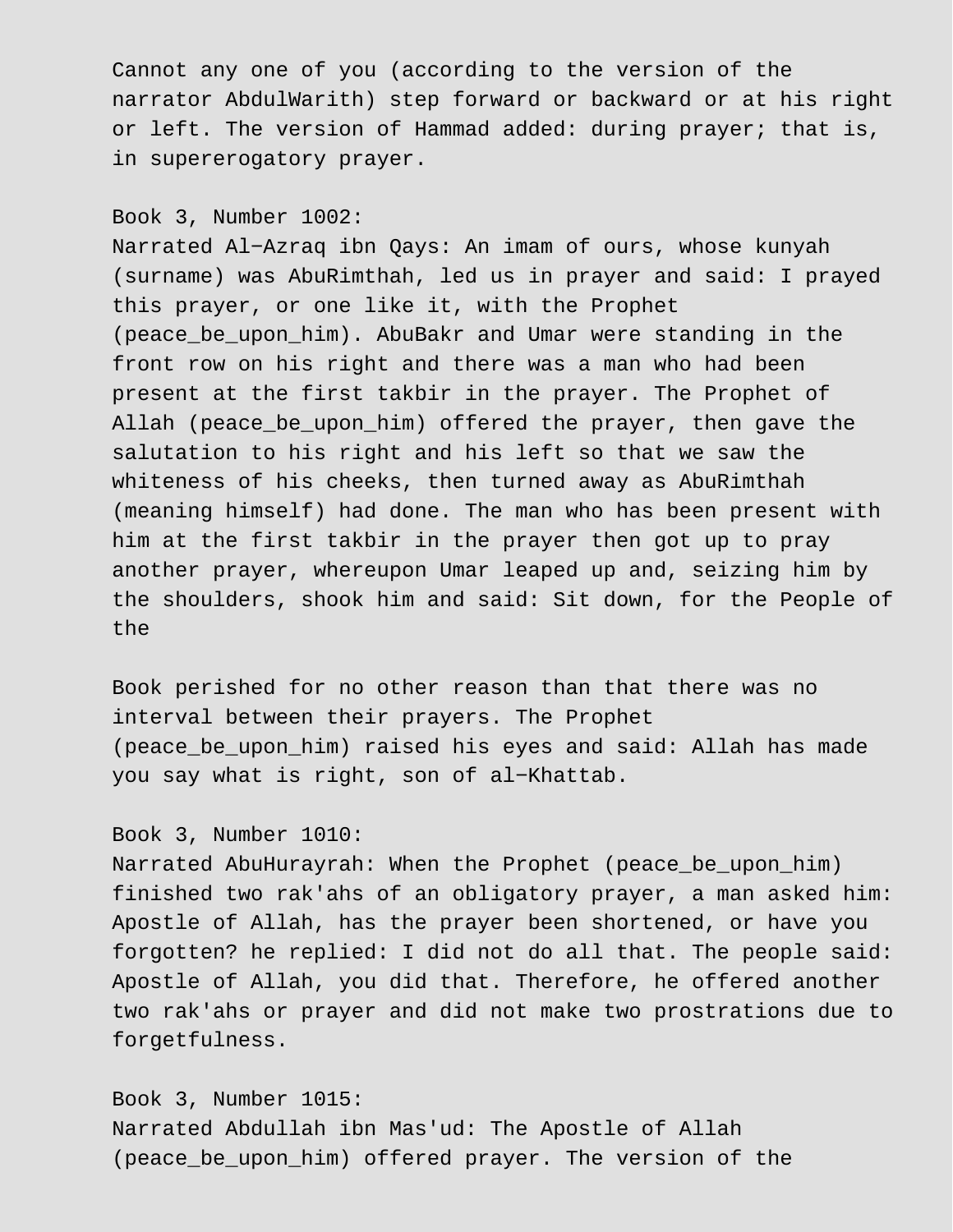narrator Ibrahim goes: I do not know whether he increased or decreased (the rak'ahs of prayer). When he gave the salutation, he was asked: Has something new happened in the prayer, Apostle of Allah? He said: What is it? They said: You prayed so many and so many (rak'ahs). He then relented his foot and faced the Qiblah and made two prostrations. He then gave the salutation. When he turned away (finished the prayer), he turned his face to us and said: Had anything new happened in prayer, I would have informed you. I am only a human being and I forget just as you do; so when I forget, remind me, and when any of you is in doubt about his prayer he should aim at what is correct, and complete his prayer in that respect, then give the salutation and afterwards made two prostrations.

#### Book 3, Number 1018:

Narrated Mu'awiyah ibn Khudayj: One day the Apostle of Allah (peace\_be\_upon\_him) prayed and gave the salutation while a rak'ah of the prayer remained to be offered. A man went to him and said: You forgot to offer one rak'ah of prayer. Then he returned and entered the mosque and ordered Bilal (to utter the Iqamah). He uttered the Iqamah for prayer. He then led the people in one rak'ah of prayer. I stated it to the people. They asked me: Do you know who he was? I said: No, but I can recognise him if I see him. Then the man passed by me, I said: It is he. The people said: This is Talhah ibn Ubaydullah.

## Book 3, Number 1020:

Narrated Abdullah ibn Abbas: The Prophet (peace\_be\_upon\_him) named the two prostrations of forgetfulness disgraceful for the devil.

# Book 3, Number 1021:

Narrated Ata' ibn Yasar: The Prophet (peace\_be\_upon\_him) said: When one of you is in doubt about his prayer, and does not know how much he has prayed, three or four rak'ahs, he should pray one (additional) rak'ah and make two prostrations while sitting before giving the salutation. If the (additional)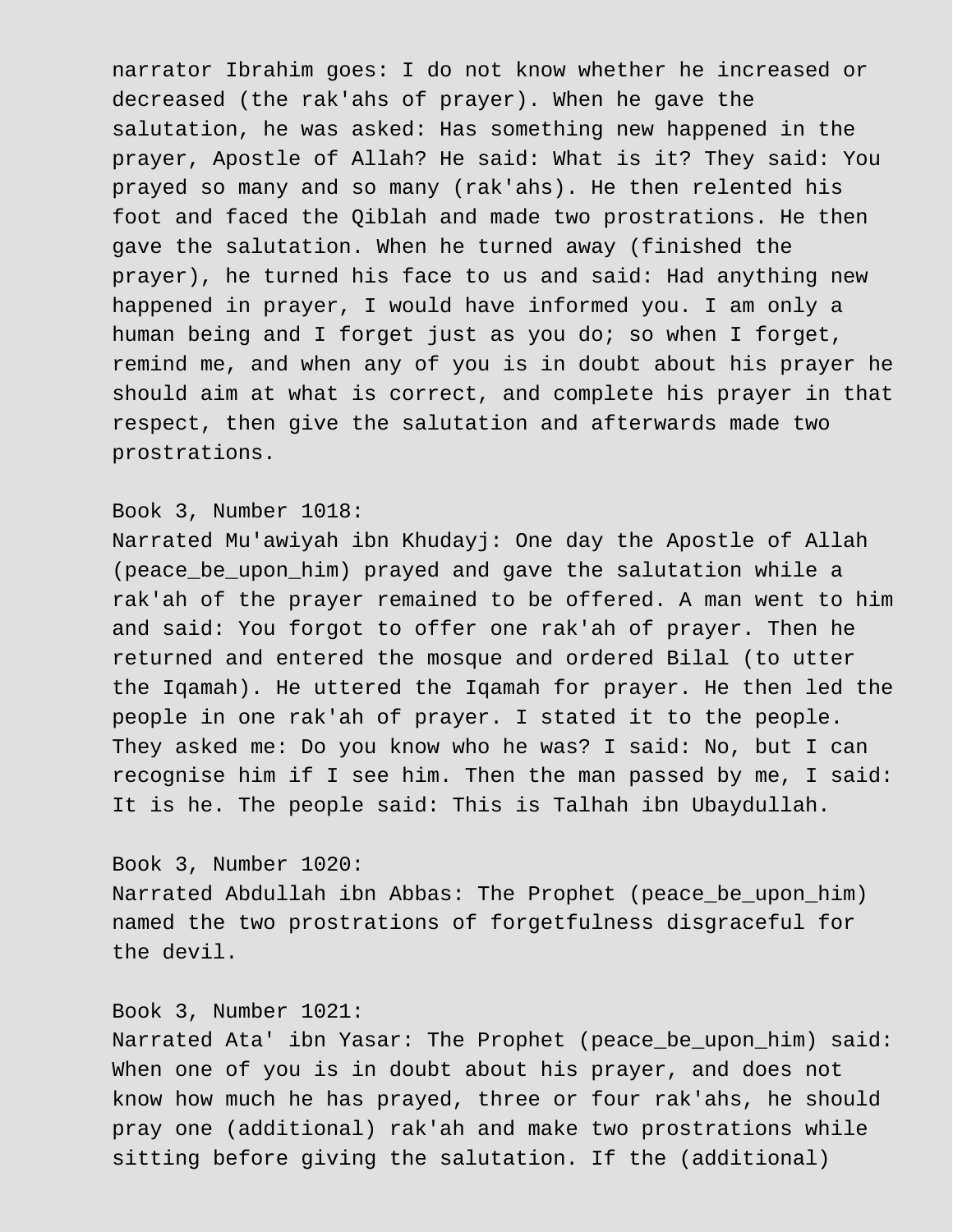rak'ah which he prayed is the fifth one, he will make it an even number by these two prostrations. If it is the fourth one, the two prostrations will be a disgrace for the devil.

# Book 3, Number 1022:

Narrated Ata' ibn Yasar: The Prophet (peace\_be\_upon\_him) said: If one of you is in doubt about his prayer, and if he is sure that he has prayed three rak'ahs, he should stand and complete one rak'ah along with its prostrations. Then he should sit and recite the tashahhud. When he finishes the prayer, and there remains nothing except salutation, he should make two prostrations while he is sitting and afterwards should give the salutation.

# Book 3, Number 1023:

Narrated Abdullah ibn Mas'ud: AbuUbaydah reported, on the authority of his father Abdullah (ibn Mas'ud), the Apostle of Allah (peace\_be\_upon\_him) as saying: When you offer the prayer, and you are in doubt about the number of rak'ahs whether offered three or four, and you have prayed four rak'ahs in all probability in your opinion, you should recite tashahhud and make two prostrations while you are sitting before giving the salutation. afterwards you should recite the tashahhud and give the salutation again.

# Book 3, Number 1024:

Narrated AbuSa'id al−Khudri: The Prophet (peace\_be\_upon\_him) said: When one of you prays, and he does not know whether he prayed more or less rak'ahs (than those prescribed by the Shari'ah), he should perform two prostrations while he is sitting. If the devil comes to him, and tells him (suggests him): "You have been defiled," he should say: "You have told a lie," except that he feels smell with his nose, or sound with his ears (then his ablution will break). These are the wording; of the tradition reported by Aban.

# Book 3, Number 1028:

Narrated Abdullah ibn Ja'far: The Prophet (peace\_be\_upon\_him)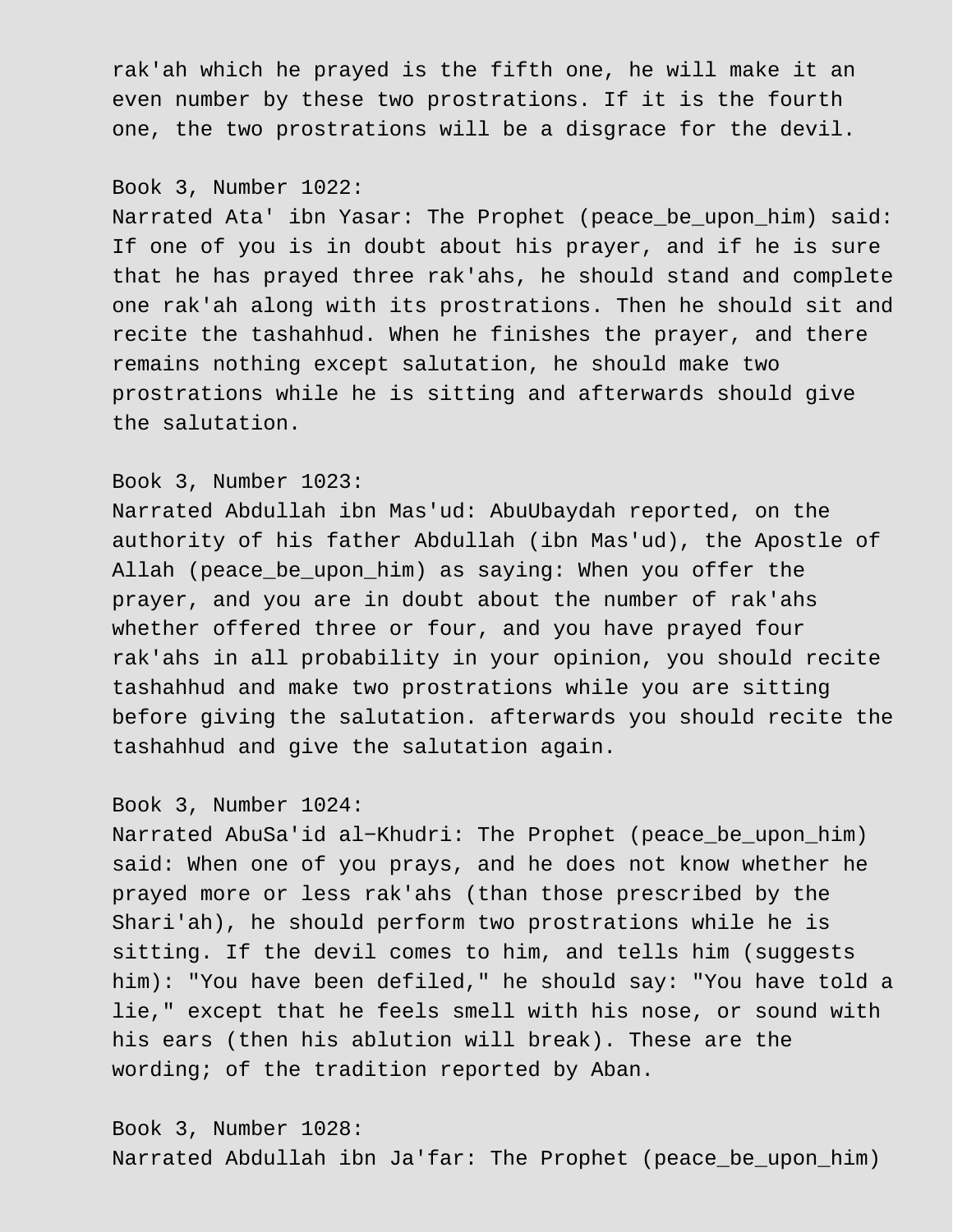said: Anyone who is in doubt in his prayer should make two prostrations after giving the salutation.

# Book 3, Number 1029:

Narrated Abdullah ibn Buhaynah: The Apostle of Allah (peace\_be\_upon\_him) led us in prayer praying two rak'ahs. When he stood up and did not sit (at the end of two rak'ahs) the people stood up along with him. When he finished the prayer and we expect him to give the salutation, he said: "Allah is most great." While sitting and made two prostrations before giving the salutation. Then he gave it.

#### Book 3, Number 1031:

Narrated Al−Mughirah ibn Shu'bah: The Prophet (peace be upon him) said: When an imam stands up at the end of two rak'ahs , if he remembers before standing straight up, he should sit down, but if he stands straight up, he must not sit down, but perform the two prostrations of forgetfulness.

#### Book 3, Number 1032:

Narrated Al−Mughirah ibn Shu'bah: Ziyad ibn Ilaqah said: Al−Mughirah ibn Shu'bah led us in prayer and he stood up at the end of two rak'ahs. We said: Glory be to Allah; he also said: Glory be to Allah, and he proceeded. When he finished the prayer and gave the salutation, he made two prostrations of forgetfulness. When he turned (to us) he said: I saw the Apostle of Allah (peace\_be\_upon\_him) doing so as I did.

# Book 3, Number 1033:

Narrated Thawban: The Prophet (peace\_be\_upon\_him) said: For each forgetfulness there are two prostrations after giving the salutation. No one except Amr (ibn Uthman) mentioned the words "from his father" (in the chain AbdurRahman ibn Jubayr ibn Nufayr from Thawban).

# Book 3, Number 1034:

Narrated Imran ibn Husayn: The Prophet (peace\_be\_upon\_him) led them in prayer and forgot something, so he made prostrations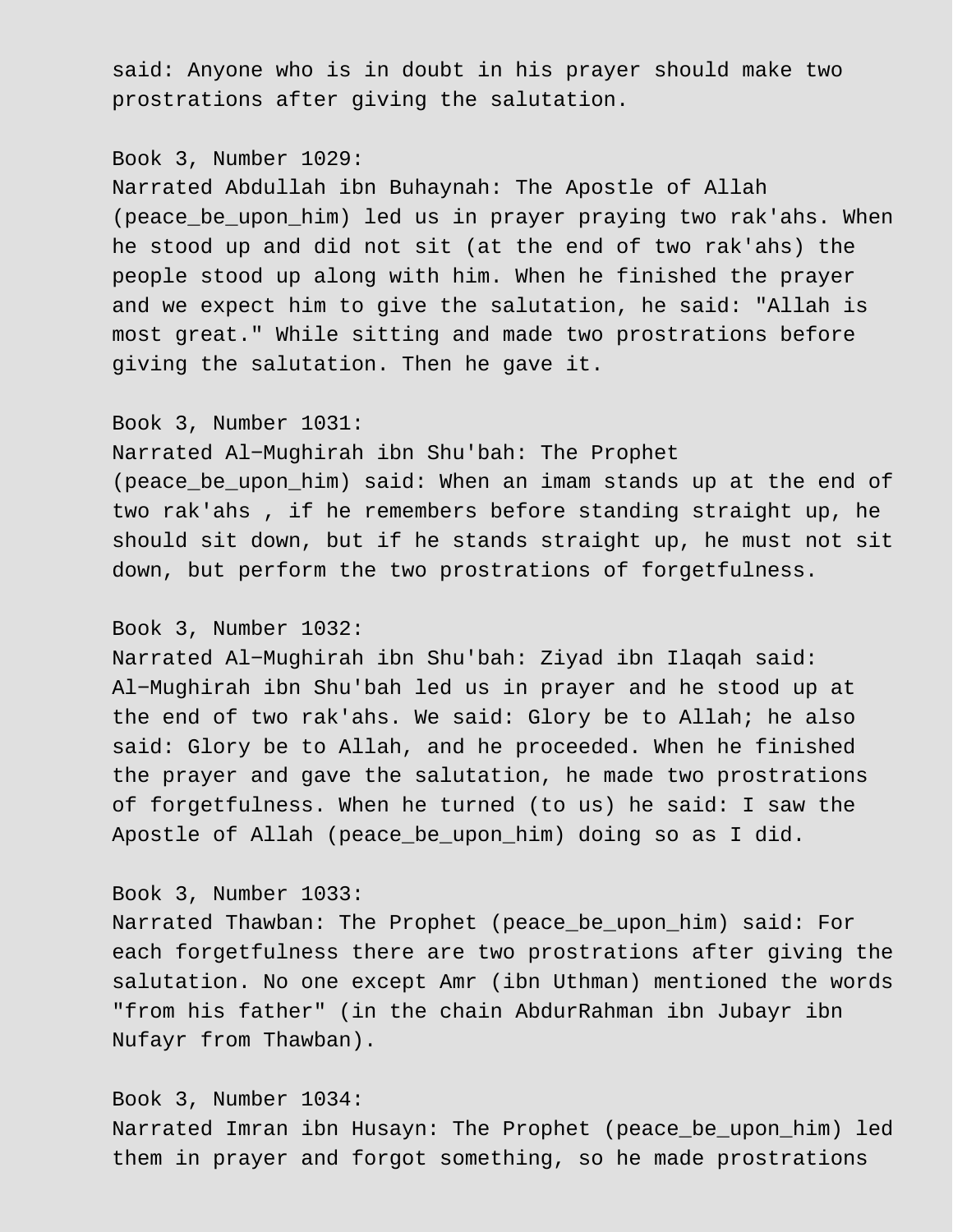and uttered the tashahhud, then gave the salutation.

Book 3, Number 1036:

Narrated Hulb (Yazid) at−Ta'i: Hulb prayed along with the Prophet (peace be upon him). He used to turn to both his sides (sometimes to the left and sometimes to the right).

#### Book 3, Number 1039:

Narrated Zayd ibn Thabit: The Prophet (peace\_be\_upon\_him) said: The prayer a man offers in his house is more excellent than his prayer in this mosque of mine except obligatory prayer.

Book 3, Number 1041:

Narrated AbuHurayrah: The Apostle of Allah (peace be upon him) said: The best day on which the sun has risen is Friday; on it Adam was created, on it he was expelled (from Paradise), on it his contrition was accepted, on it he died, and on it the Last Hour will take place. On Friday every beast is on the lookout from dawn to sunrise in fear of the Last Hour, but not jinn and men, and it contains a time at which no Muslim prays and asks anything from Allah but He will give it to him. Ka'b said: That is one day every year. So I said: It is on every Friday. Ka'b read the Torah and said: The Apostle of Allah (peace\_be\_upon\_him) has spoken the truth. AbuHurayrah said: I met Abdullah ibn Salam and told him of my meeting with Ka'b. Abdullah ibn Salam said: I know what time it is. AbuHurayrah said: I asked him to tell me about it. Abdullah ibn Salam said: It is at the very end of Friday. I asked: How can it be when the Apostle of Allah (peace\_be\_upon\_him) has said: "No Muslim finds it while he is praying...." and this is the moment when no prayer is offered. Abdullah ibn Salam said: Has the Apostle of Allah (peace\_be\_upon\_him) not said: "If anyone is seated waiting for the prayer, he is engaged in the prayer until he observes it." I said: Yes, it is so.

Book 3, Number 1042: Narrated Aws ibn Aws: The Prophet (peace\_be\_upon\_him) said: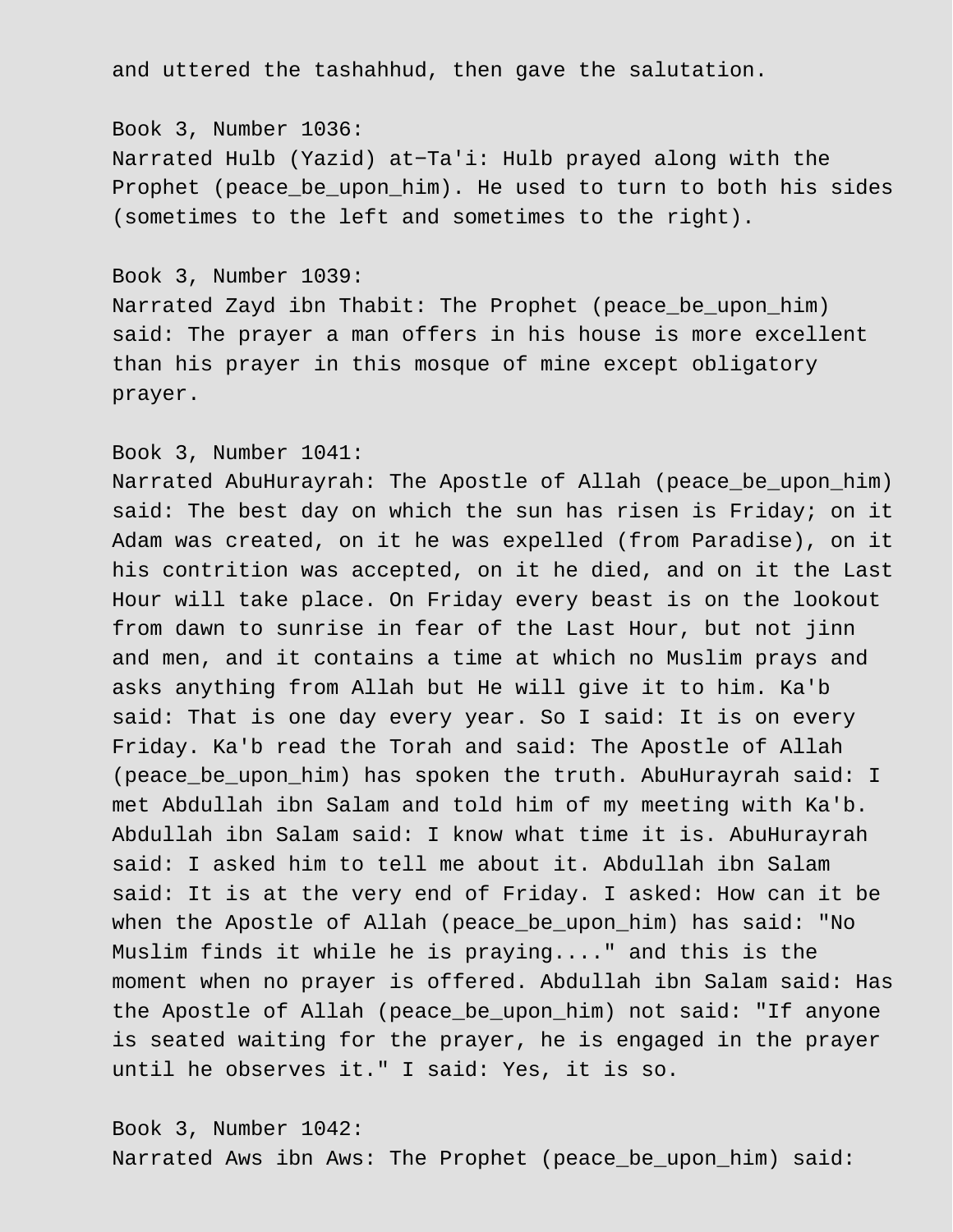Among the most excellent of your days is Friday; on it Adam was created, on it he died, on it the last trumpet will be blown, and on it the shout will be made, so invoke more blessings on me that day, for your blessings will be submitted to me. The people asked: Apostle of Allah, how can it be that our blessings will be submitted to you while your body is decayed? He replied: Allah, the Exalted, has prohibited the earth from consuming the bodies of Prophets.

# Book 3, Number 1043:

Narrated Jabir ibn Abdullah: The Prophet (peace\_be\_upon\_him) said: Friday is divided into twelve hours. Amongst them there is an hour in which a Muslim does not ask Allah for anything but He gives it to him. So seek it in the last hour after the afternoon prayer.

# Book 3, Number 1046:

Narrated Ali ibn AbuTalib: Ali said on the pulpit in the mosque of Kufah: When Friday comes, the devils go to the markets with their flags, and involve people in their needs and prevent them from the Friday prayer. The angels come early in the morning, sit at the door of the mosque, and record that so−and−so came at the first hour, and so−and−so came at the second hour until the imam comes out (for preaching). When a man sits in a place where he can listen (to the sermon) and look (at the imam), where he remains silent and does not interrupt, he will receive a double reward. If he stays away, sits in a place where he cannot listen (to the sermon), silent, and does not interrupt, he will receive the reward only once. If he sits in a place where he can listen (to the sermon) and look (at the imam), and he does not remain silent, he will have the burden of it. If anyone says to his companion sitting besides him to be silent (while the imam is preaching), he is guilty of idle talk. Anyone who interrupts (during the sermon) will receive nothing (no reward) on that Friday. Then he (the narrator) says in the end of this tradition: I heard the Apostle of Allah (peace\_be\_upon\_him) say so.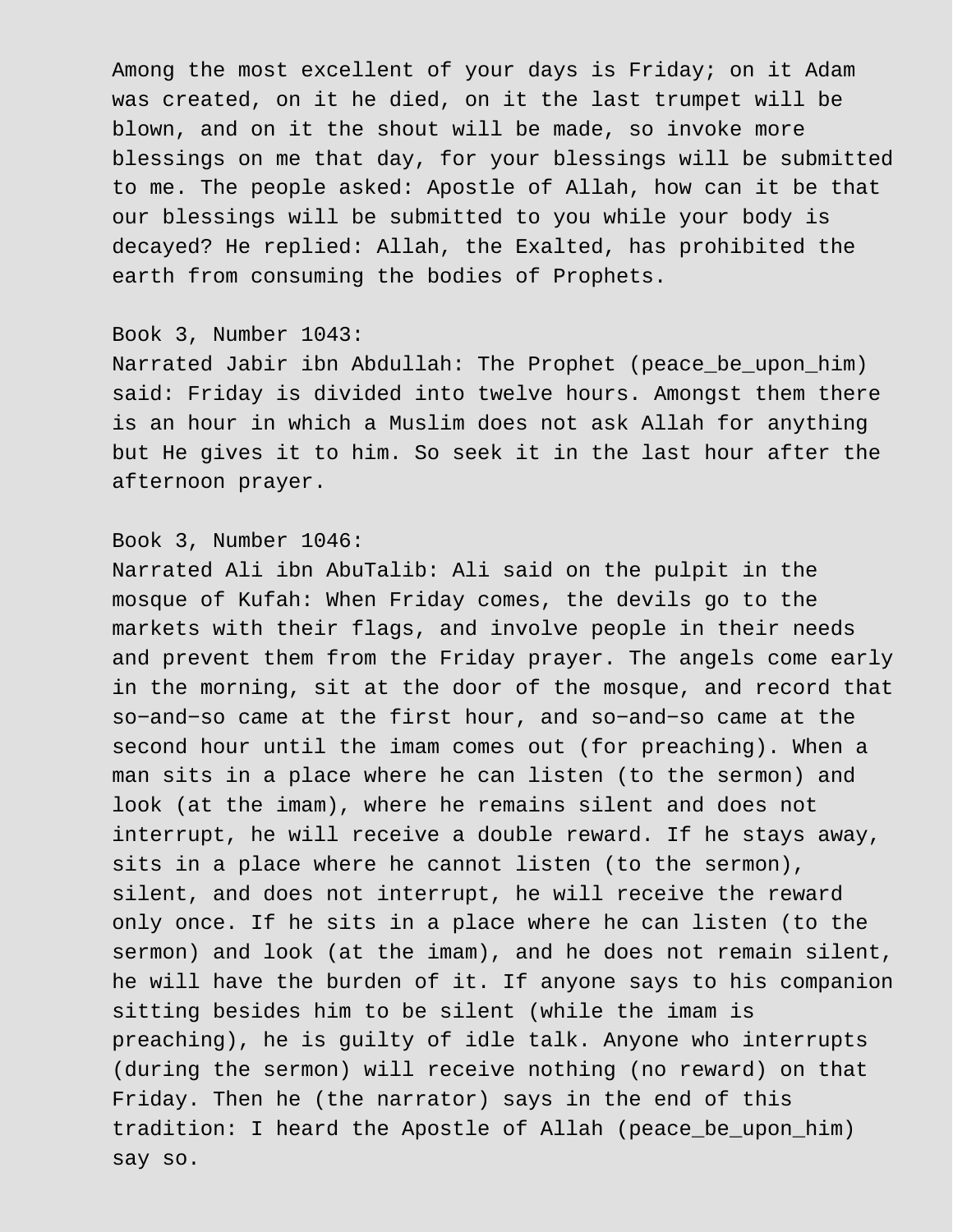#### Book 3, Number 1047:

Narrated Al−Ja'd ad−Damri: The Prophet (peace\_be\_upon\_him) said: He who leaves the Friday prayer (continuously) for three Friday on account of slackness, Allah will print a stamp on his heart.

Book 3, Number 1048:

Narrated Samurah ibn Jundub: The Prophet (peace\_be\_upon\_him) said: If anyone omits the Friday prayer without excuse, he must give a dinar in alms, or if he does not have as much, then half a dinar.

Book 3, Number 1049:

Narrated Qudamah ibn Wabirah: The Prophet (peace\_be\_upon\_him) said: If anyone omits the Friday prayer without excuse, he must give one dirham or half a dirham, or one sa' or half a sa' of wheat, in alms.

Book 3, Number 1051: Narrated Abdullah ibn Amr: The Prophet (peace\_be\_upon\_him) said: The Friday prayer is obligatory on him who hears the call.

Book 3, Number 1052: Narrated Usamah ibn Umayr al−Huzali: The rain was falling on the day when the Battle of Hunayn took place. The Prophet (peace\_be\_upon\_him), therefore, commanded that the people should offer their prayer in their camps.

Book 3, Number 1054:

Narrated Usamah ibn Umayr al−Huzali: Usamah attended the Prophet (peace\_be\_upon\_him) on the occasion of the treaty of al−Hudaybiyyah on Friday. The rain fell as little as the soles of the shoes of the people were not set. He (the Prophet) commanded them to offer Friday prayer in their dwellings.

Book 3, Number 1056: Narrated Abdullah ibn Umar: Nafi' reported: Ibn Umar made the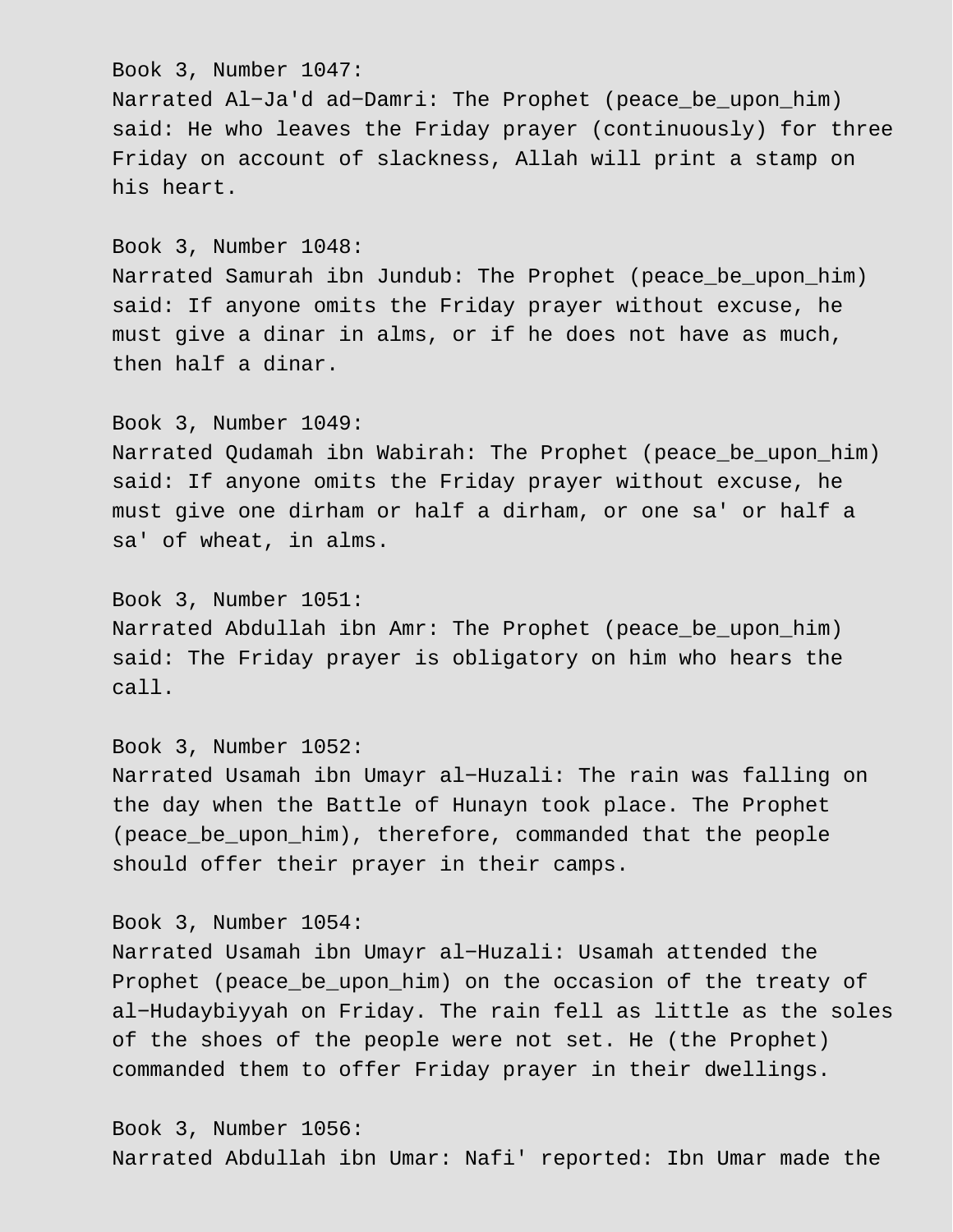call to prayer at Dajnan (a place between Mecca and Medina). Then he announced: "Offer prayer in your dwellings:" He then narrated a tradition from the Apostle of Allah (peace\_be\_upon\_him). He used to command an announcer who made the call to prayer. He then announced: "Pray in your dwellings" on a cold or rainy night during journey.

#### Book 3, Number 1057:

Narrated Abdullah ibn Umar: Nafi' said: Ibn Umar made the call to prayer at Dajnan (a place between Mecca and Medina), on a cold and windy night. He added the words at the end of the call: "Lo! pray in your dwellings. Lo! pray in the dwellings." He then said: The Apostle of Allah (peace\_be\_upon\_him) used to command the mu'adhdhin to announce, "Lo! pray in your dwellings." on a cold or rainy night during journey.

## Book 3, Number 1062:

Narrated Tariq ibn Shihab: The Prophet (peace\_be\_upon\_him) said: The Friday prayer in congregation is a necessary duty for every Muslim, with four exceptions; a slave, a woman, a boy, and a sick person.

#### Book 3, Number 1064:

Narrated Ka'b ibn Malik: AbdurRahman ibn Ka'b ibn Malik said: When Ka'b ibn Malik heard the call to prayer on Friday, he prayed for As'ad ibn Zurarah. I asked him: What is the matter that when you hear the call to prayer, you pray for As'ad ibn Zurarah? He replied: This is because he held the Friday prayer for the first time for us at Hazm an−Nabit of Harrah belonging to Banu Bayadah in Naqi', called Naqi' al−Khadumat.

#### Book 3, Number 1065:

Narrated Zayd ibn Arqam: Ilyas ibn AbuRamlah ash−Shami said: I witnessed Mu'awiyah ibn AbuSufyan asking Zayd ibn Arqam: Did you offer along with the Apostle of Allah (peace be upon him) the Friday and 'Id prayers synchronised on the same day? He said: Yes. He asked: How did he do? He replied: He offered the 'Id prayer, then granted concession to offer the Friday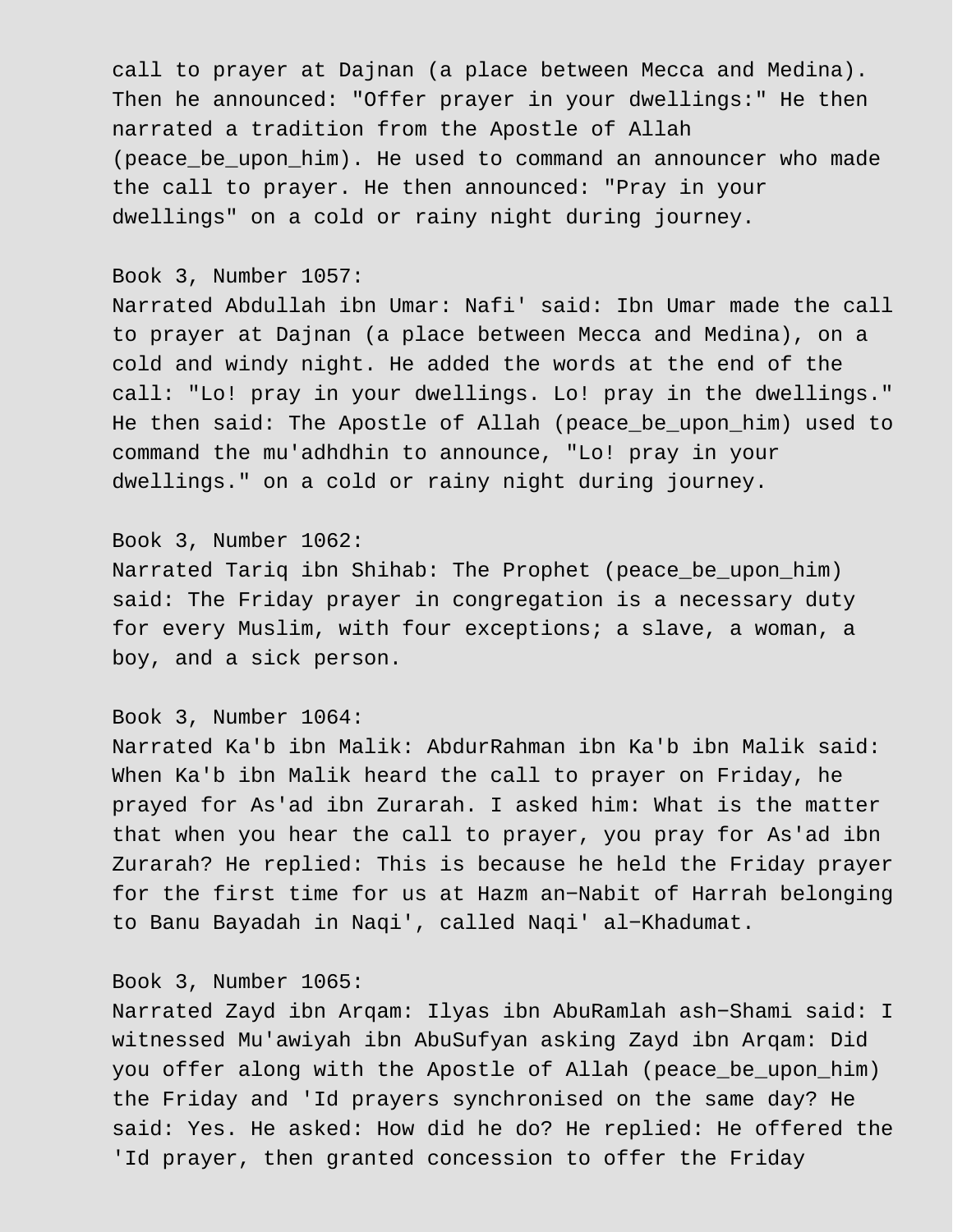prayer, and said: If anyone wants to offer it, he may offer.

## Book 3, Number 1066:

Narrated Abdullah ibn Abbas: Ata' ibn AbuRabah said: Ibn az−Zubayr led us in the 'Id prayer on Friday early in the morning. When we went to offer the Friday, he did not come out to us. So we prayed ourselves alone. At that time Ibn Abbas was present in at−Ta'if. When he came to us, we mentioned this (incident) to him. He said: He followed the sunnah.

## Book 3, Number 1068:

Narrated AbuHurayrah: The Prophet (peace\_be\_upon\_him) said: Two festivals ('Id and Friday) have synchronised on this day. If anyone does not want to offer the Friday prayer, the 'Id prayer is sufficient for him. But we shall offer the Friday prayer.

### Book 3, Number 1073:

Narrated Muhammad ibn Yahya ibn Habban: The Apostle of Allah (peace be upon him) said: What is the harm if any of you has two garments, if he can provide them, for Friday (prayer) in addition to the two garments for his daily work? Amr reported from Ibn Habib from Musa ibn Sa'd from Ibn Habban from Ibn Salam who heard this (tradition) from the Apostle of Allah (peace\_be\_upon\_him) on the pulpit.

# Book 3, Number 1074:

Narrated Abdullah ibn Amr ibn al−'As: The Apostle of Allah (peace\_be\_upon\_him) prohibited buying and selling in the mosque, announcing aloud about a lost thing, the recitation of a poem in it, and prohibited sitting in a circle (in the mosque) on Friday before the prayer.

#### Book 3, Number 1078:

Narrated AbuQatadah: The Prophet (peace be upon him) disapproved of the offering of prayer at the meridian except on Friday. The Hell−fire is kindled except on Friday.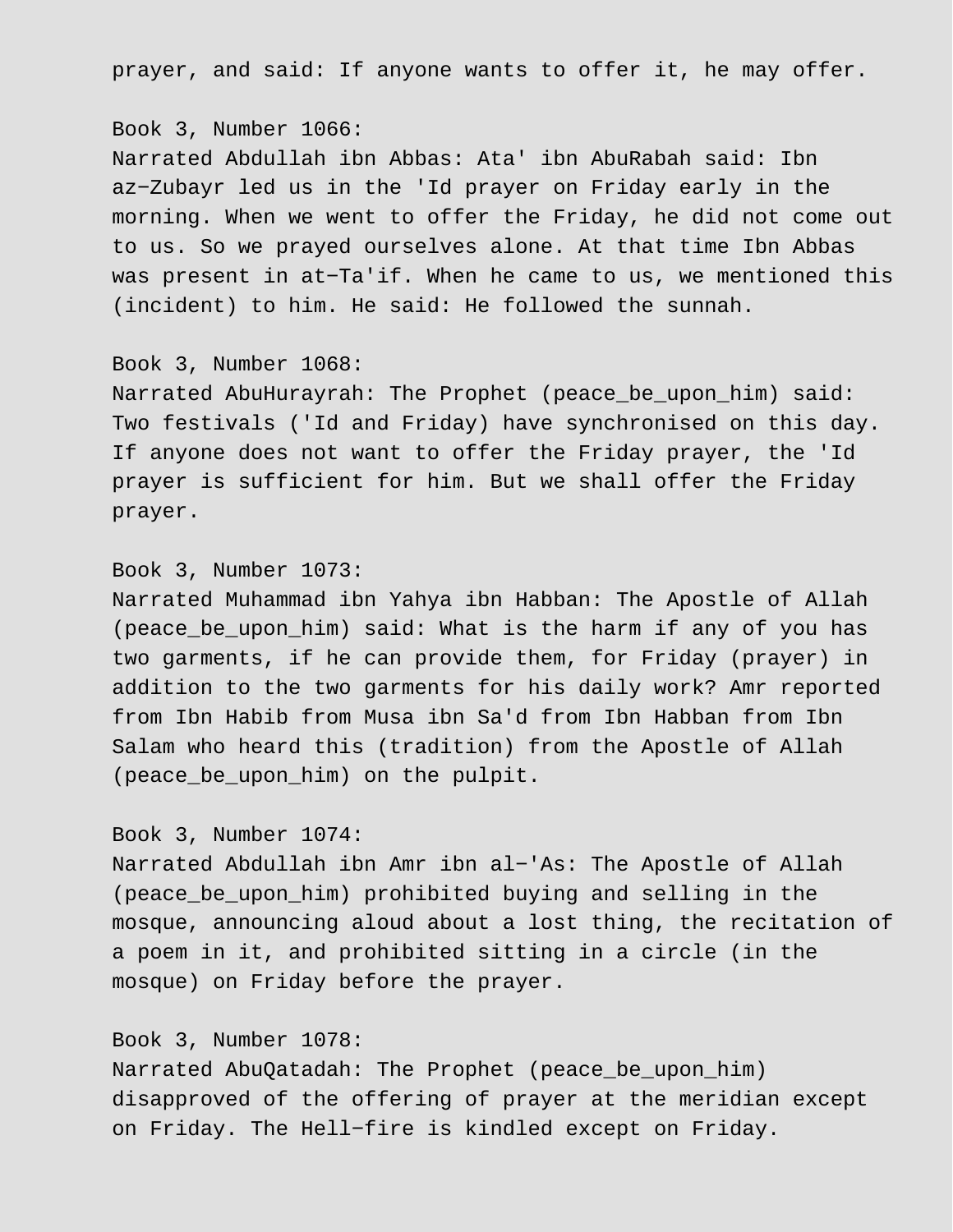Book 3, Number 1091:

Narrated al−Hakam ibn Hazn al−Kulafi: Shu'ayb ibn Zurayq at−Ta'ifi said: I sat with a man who had been in the company of the Apostle of Allah (peace\_be\_upon\_him). He was called al−Hakam ibn Hazn al−Kulafi. He began to narrate a tradition to us saying: I came to the Apostle of Allah (peace\_be\_upon\_him) in a delegation consisting of seven or nine persons. We entered upon him and said: Apostle of Allah, we have visited you, so pray Allah what is good for us. He ordered to give us some dates. The Muslims in those days were weak. We stayed there for several days and offered the Friday prayer along with the Apostle of Allah (peace be upon him). He stood leaning on a staff or a bow. He praised Allah and exalted Him in light, pure and blessed words. Then he said: O people, you have no power to obey or you cannot obey what you are ordered. But be straight and give good tidings.

## Book 3, Number 1092:

Narrated Abdullah ibn Mas'ud: When the Apostle of Allah (peace\_be\_upon\_him) addressed, he would say: Praise be to Allah, from Whom we seek help and pardon,and we seek refuge in Allah from the evils of our souls. He whom Allah guide has no one who can lead him astray, and he whom He leads astray has no one to guide him. And I bear witness that there is no god but Allah, and I bear witness that Muhammad is His servant and apostle. He sent him before the coming of the last hour with truth giving good tidings and warning. He who obeys Allah and His Apostle follows the right path; and he who disobeys them shall harm none except himself, and he will not harm Allah in the least.

## Book 3, Number 1093:

Narrated Ibn Shihab: Yunus asked Ibn Shihab about the address of the Apostle of Allah (peace\_be\_upon\_him) on Friday. He mentioned it in like manner. He added: Anyone who disobeys them (Allah and His Apostle) goes astray. We beseech Allah, our Lord, to make us from those who obey Him and obey His Apostle, and follow what He likes, and abstain from His anger;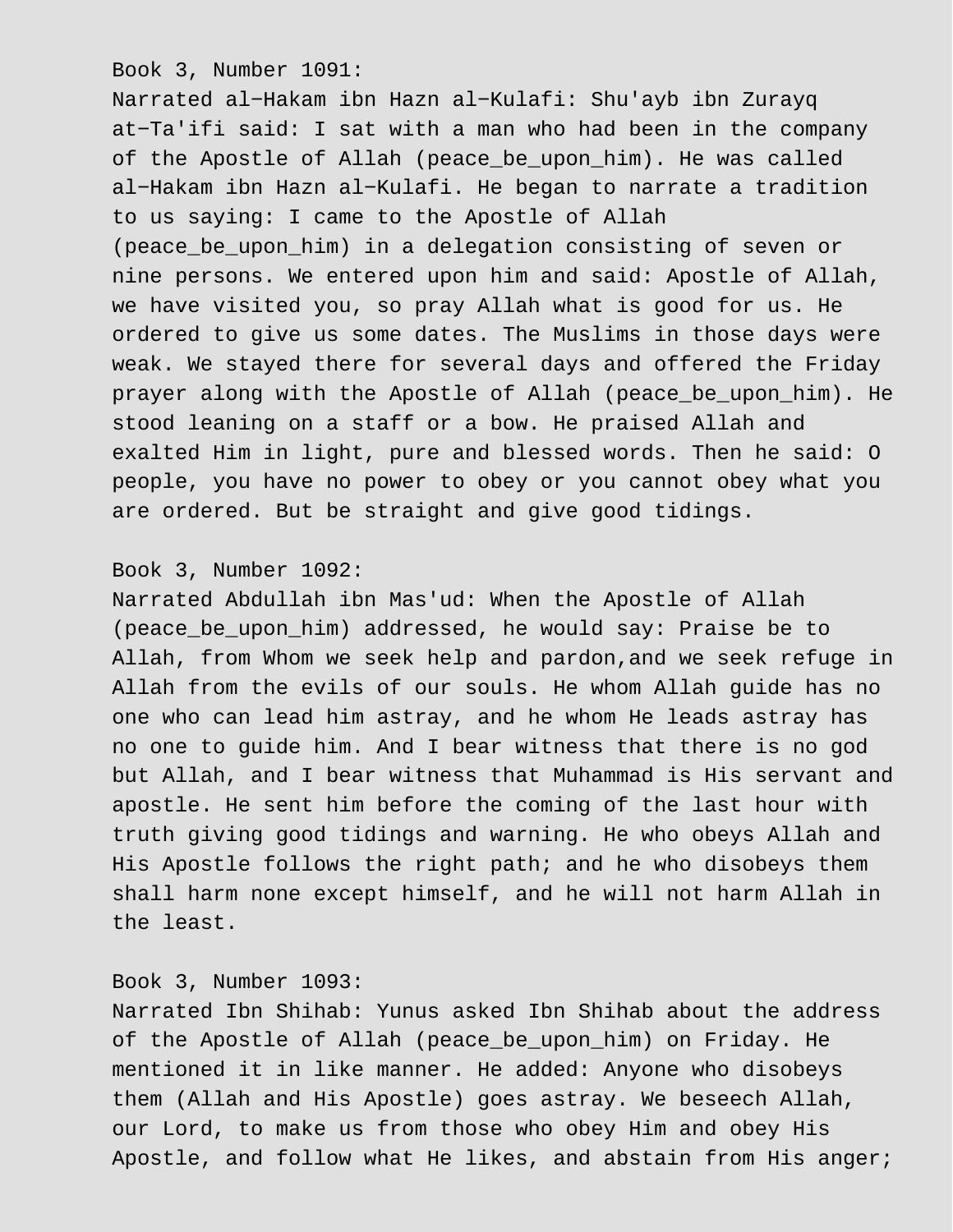we are due to Him and we belong to Him.

Book 3, Number 1100: Narrated Sahl ibn Sa'd: I never saw the Apostle of Allah (peace\_be\_upon\_him) raising his hands and praying on the pulpit or otherwise. But I saw him saying (doing) this way, and he would point with his forefinger making a circle by joining the middle finger with his thumb.

Book 3, Number 1101: Narrated Ammar ibn Yasir: The Apostle of Allah (peace\_be\_upon\_him) commanded us to shorten the speeches.

Book 3, Number 1102: Narrated Jabir ibn Samurah as−Suwa'i: The Apostle of Allah (peace\_be\_upon\_him) would not lengthen the sermon on Friday. He would say a few words.

Book 3, Number 1103: Narrated Samurah ibn Jundub: The Prophet (peace\_be\_upon\_him) said: Attend the sermon (on Friday) and sit near the imam, for a man keeps himself away until he will be left behind at the time of entering Paradise though he enters it.

Book 3, Number 1104:

Narrated Buraydah ibn al−Hasib: The Apostle of Allah (peace\_be\_upon\_him) delivered a speech to us; meanwhile al−Hasan and al−Husayn came upon there stumbling, wearing red shirts. He came down from the pulpit, took them and ascended it with them. He then said: Allah truly said: "Your property and your children are only trial" (Ixiv.15). I saw both of them, and I could not wait. Afterwards he resumed the speech.

#### Book 3, Number 1105:

Narrated Anas ibn Malik: The Apostle of Allah (peace\_be\_upon\_him) prohibited to sit on hips by erecting feet, sticking them to the stomach and holding them with hands on Friday while the imam is delivering the sermon.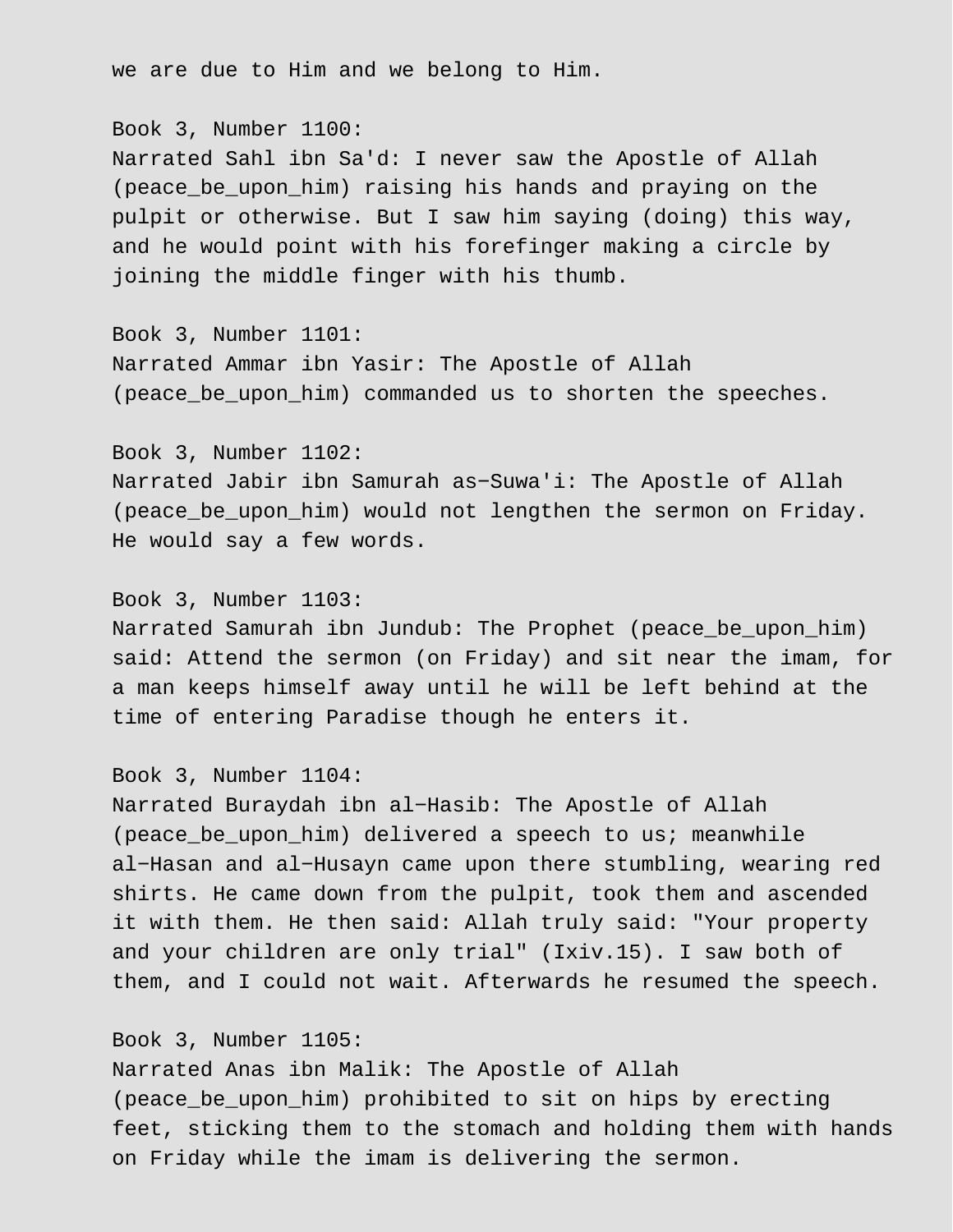Book 3, Number 1108:

Narrated Abdullah ibn Amr ibn al−'As: The Prophet (peace be upon him) said: Three types of people attend Friday prayer; One is present in a frivolous way and that is all he gets from it; another comes with a supplication, Allah may grant or refuse his request as He wishes; another is present silently and quietly with−out stepping over a Muslim or annoying anyone, and that is an atonement for his sins till the next Friday and three days more, the reason being that Allah, the Exalted, says: "He who does a good deed will have ten times as much" (vi.160).

Book 3, Number 1109: Narrated Aisha, Ummul Mu'minin: The Prophet (peace be upon him) said: When one of you becomes defiled during prayer, he should hold his nose and then turn away.

Book 3, Number 1114: Narrated Abdullah ibn Umar: The Prophet (peace\_be\_upon\_him) said: When any of you dozes in the mosque (on Friday), he should change his place.

Book 3, Number 1115: Narrated Anas ibn Malik: I saw the Apostle (peace\_be\_upon\_him) would descend from the pulpit and a man stop him for his need. He would remain standing with him until his need was fulfilled. Then he would stand and pray.

Book 3, Number 1120: Narrated Samurah ibn Jundub: The Apostle of Allah (peace be upon him) used to recite in the Friday prayer: "Glorify the name of your most high Lord" (Surah 87) and Has the story of the overwhelming event reached you? (Surah 88).

Book 3, Number 1123:

Narrated Abdullah ibn Umar: Nafi' said: Ibn Umar used to lengthen his prayer before the Friday prayer and would offer two rak'ahs after it in his house. He used to say that the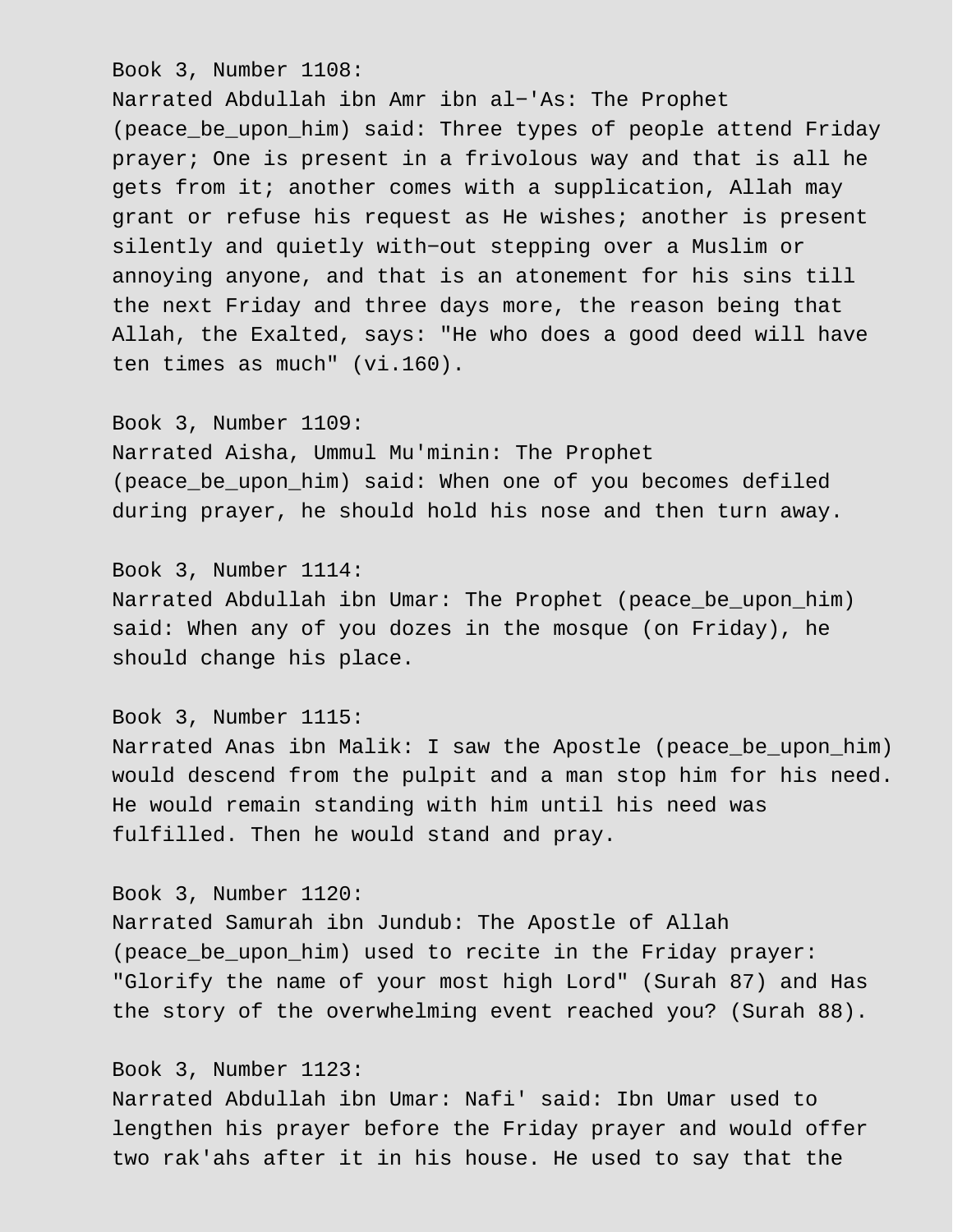Apostle of Allah (peace be upon him) would do that.

Book 3, Number 1127: Narrated Abdullah ibn Umar: The Apostle of Allah (peace\_be\_upon\_him) used to pray two rak'ahs in his house after the Friday prayer.

#### Book 3, Number 1128:

Narrated Abdullah ibn Umar: Ibn Jurayj said: Ata' told me that he saw Ibn Umar pray after the Friday prayer. He moved a little from the place where he offered the Friday prayer. Then he would pray two rak'ahs. He then walked far away from that place and would offer four rak'ahs. I asked Ata': How many times did you see Ibn Umar do that? He replied: Many times. AbuDawud said: This has been narrated by AbdulMalik ibn AbuSulayman, but did not narrate it completely.

### Book 3, Number 1130:

Narrated Anas ibn Malik: When the Apostle of Allah (peace\_be\_upon\_him) came to Medina, the people had two days on which they engaged in games. He asked: What are these two days (what is the significance)? They said: We used to engage ourselves on them in the pre−Islamic period. The Apostle of Allah (peace\_be\_upon\_him) said: Allah has substituted for them something better than them, the day of sacrifice and the day of the breaking of the fast.

# Book 3, Number 1131:

Narrated Abdullah ibn Busr: Yazid ibn Khumayr ar−Rahbi said: Abdullah ibn Busr, the Companion of the Apostle of Allah (peace\_be\_upon\_him) came out along with the people on the day of the breaking of the fast or on the day of sacrifice (to offer the prayer). He disliked the delay of the imam, and said: We would finish (our 'Id prayer) at this moment, that is, at the time of forenoon.

# Book 3, Number 1137:

Narrated Jabir ibn Abdullah: The Prophet (peace\_be\_upon\_him)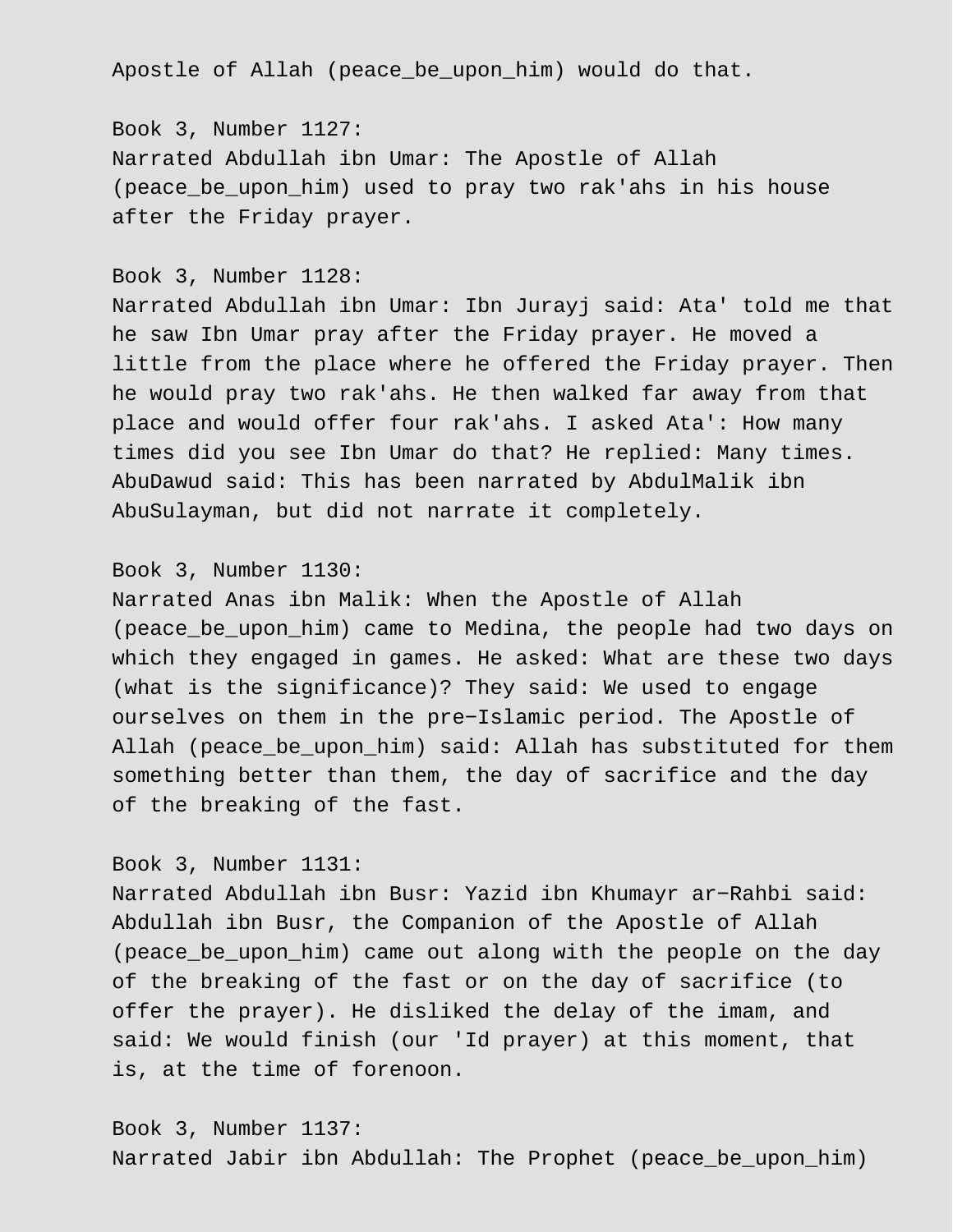stood on the day of the breaking of the fast ('Id) and offered prayer. He began the prayer before the sermon. He then addressed the people. When the Prophet (peace be upon him) finished the sermon, he descended (from the pulpit) and went to women. He gave them an exhortation while he was leaning on the hand of Bilal. Bilal was spreading his garment in which women were putting alms; some women put their rings and others other things.

### Book 3, Number 1138:

Narrated Abdullah ibn Abbas: The Apostle of Allah (peace\_be\_upon\_him) came out on 'Id (the festival day). He first offered the prayer and then delivered the sermon . He then went to women, taking Bilal with him. The narrator Ibn Kathir said: The probable opinion of Shu'bah is that he commanded them to give alms. So they began to put (their jewellery).

# Book 3, Number 1143:

Narrated Abdullah ibn Abbas: The Apostle of Allah (peace\_be\_upon\_him) offered the 'Id prayer without the adhan and the iqamah. AbuBakr and Umar or Uthman also did so. The narrator Yahya is doubtful about Uthman.

### Book 3, Number 1145:

Narrated Aisha, Ummul Mu'minin: The Apostle of Allah (peace be upon him) would say the takbir (Allah is most great) seven times in the first rak'ah and five times in the second rak'ah on the day of the breaking of the fast and on the day of sacrifice (on the occasion of both the 'Id prayers, the two festivals).

# Book 3, Number 1148:

Narrated Abdullah ibn Amr ibn al−'As: The Prophet (peace be upon him) used to say on the day of the breaking of the fast seven takbirs in the first rak'ah and then recite the Qur'an, and utter the takbir (Allah is most great). Then he would stand, and utter the takbir four times. Thereafter he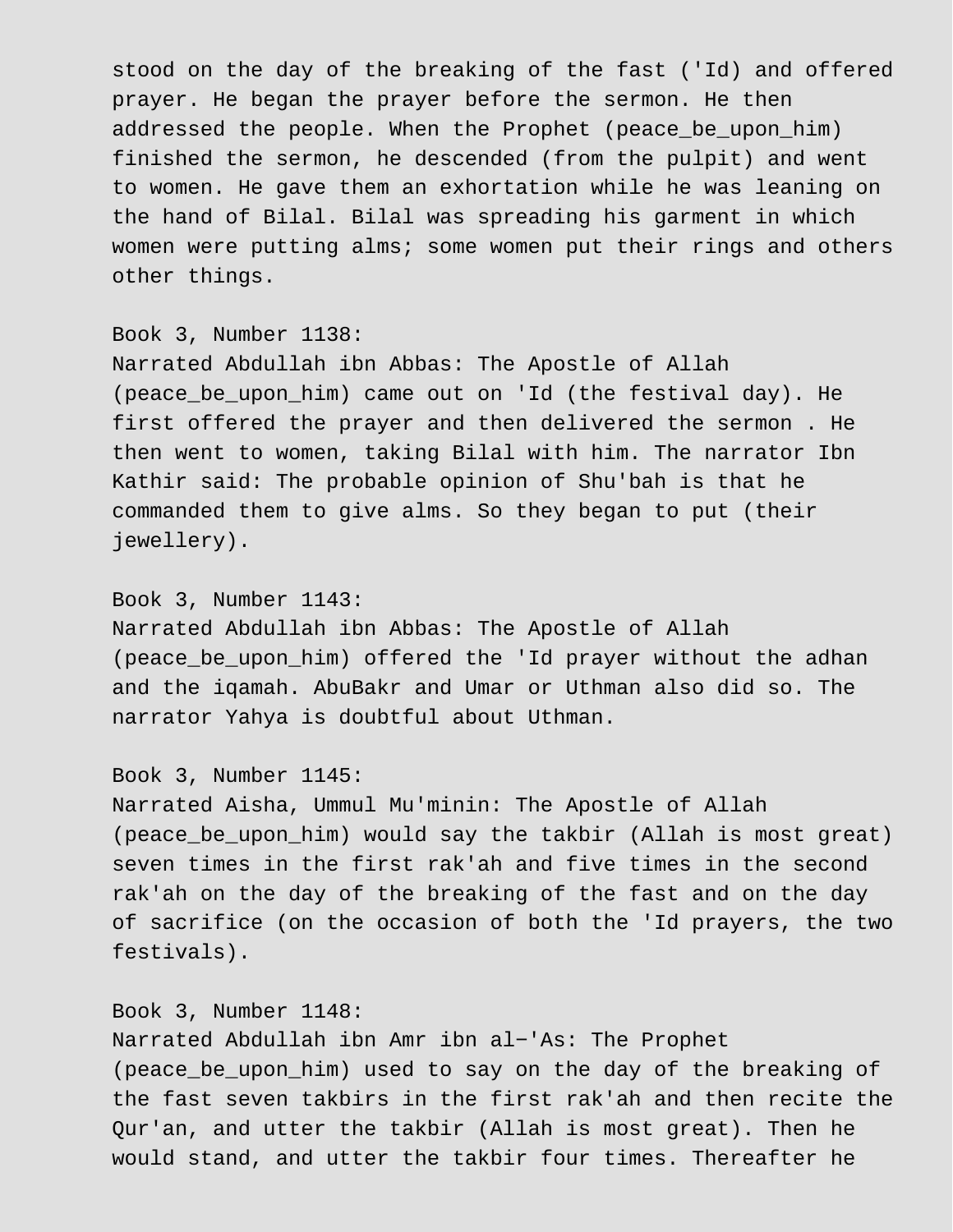would recite the Qur'an and bow.

Book 3, Number 1151:

Narrated Abdullah ibn as−Sa'ib: I attended the 'Id prayer along with the Apostle of Allah (peace be upon him). When he finished the prayer, he said: We shall deliver the sermon; he who likes to sit for listening to it may sit and he who likes to go away may go away.

Book 3, Number 1152:

Narrated Abdullah ibn Umar: The Apostle of Allah (peace\_be\_upon\_him) went out by one road on the day of the 'Id (festival) and returned by another.

## Book 3, Number 1153:

Narrated AbuUmayr ibn Anas: AbuUmayr reported on the authority of some of his paternal uncles who were Companions of the Prophet (peace\_be\_upon\_him): Some men came riding to the Prophet (peace\_be\_upon\_him) and testified that they had sighted the new moon the previous day. He (the Holy Prophet), therefore, commanded the people to break the fast and to go out to their place of prayer in the morning.

# Book 3, Number 1154:

Narrated Bakr ibn Mubashshir al−Ansari: I used to go to the place of prayer on the day of the breaking of the fast, and on the day of sacrifice along with the Companions of the Apostle of Allah (peace\_be\_upon\_him). We would walk through a valley known as Batn Bathan till we came to the place of prayer. Then we would pray along with the Apostle of Allah (peace\_be\_upon\_him) and return through Batn Bathan to our house.

#### Book 3, Number 1156:

Narrated AbuHurayrah: The rain fell on the day of 'Id (festival) , so the Prophet (peace\_be\_upon\_him) led them (the people) in the 'Id prayer in the mosque.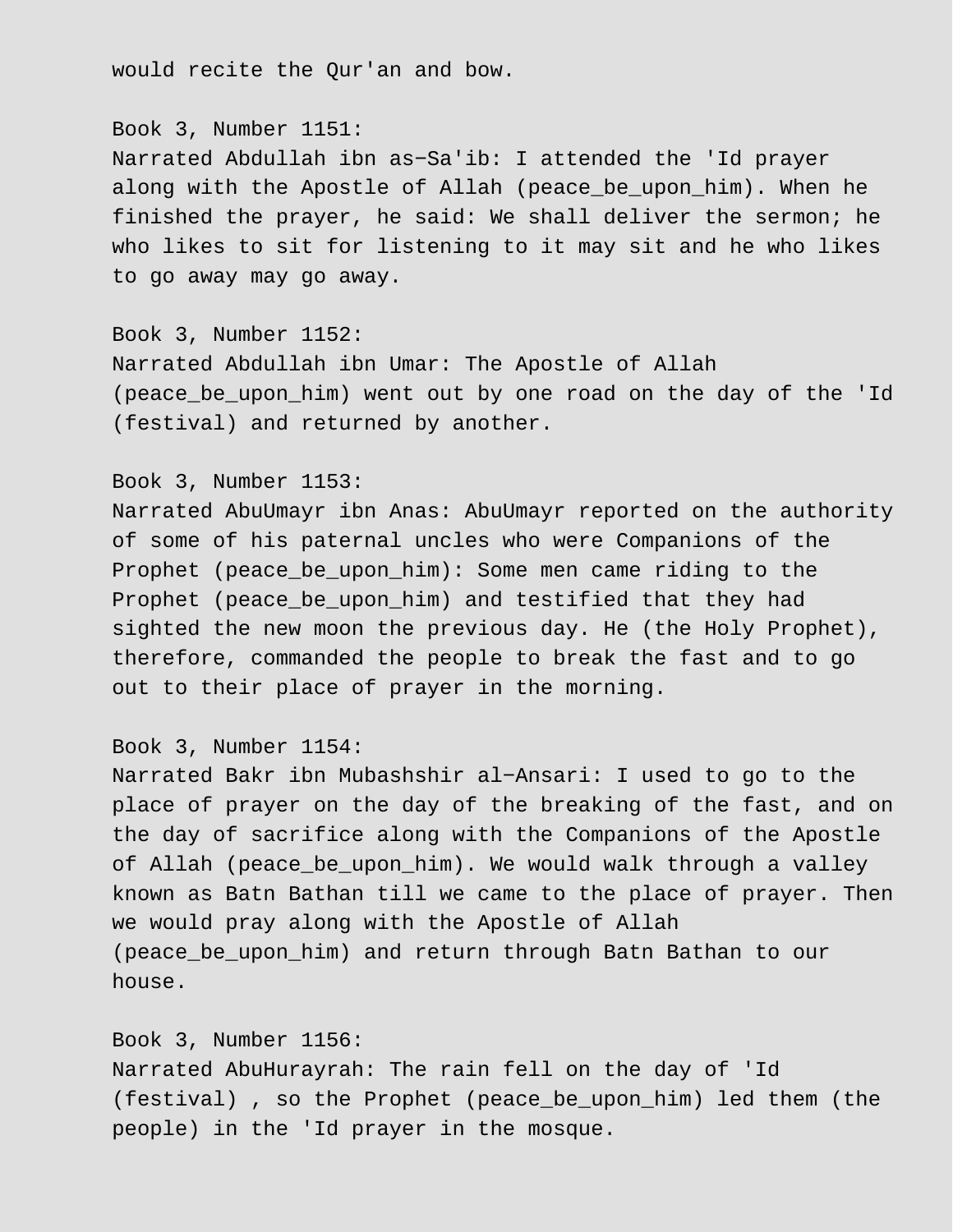Book 3, Number 1163:

Narrated Abdullah ibn Abbas: Ishaq ibn Abdullah ibn Kinanah reported: Al−Walid ibn Utbah or (according to the version of Uthman) al−Walid ibn Uqbah, the then governor of Medina, sent me to Ibn Abbas to ask him about the prayer for rain offered by the Apostle of Allah (peace\_be\_upon\_him). He said: The Apostle of Allah (peace\_be\_upon\_him) went out wearing old clothes in a humble and lowly manner until he reached the place of prayer. He then ascended the pulpit, but he did not deliver the sermon as you deliver (usually). He remained engaged in making supplication, showing humbleness (to Allah) and uttering the takbir (Allah is most great). He then offered two rak'ahs of prayer as done on the 'Id (festival).

# Book 3, Number 1164:

Narrated Umayr, the client of AbulLahm: Umayr saw the Prophet (peace\_be\_upon\_him) praying for rain at Ahjar az−Zayt near az−Zawra', standing, making supplication, praying for rain and raising his hands in front of his face, but not lifting them above his head.

## Book 3, Number 1165:

Narrated Jabir ibn Abdullah: The people came to the Prophet (peace\_be\_upon\_him) weeping (due to drought). He said (making supplication): O Allah! give us rain which will replenish us, abundant, fertilising and profitable, not injurious, granting it now without delay. He (the narrator) said: Thereupon the sky became overcast.

## Book 3, Number 1169:

Narrated Aisha, Ummul Mu'minin: The people complained to the Apostle of Allah (peace\_be\_upon\_him) of the lack of rain, so he gave an order for a pulpit. It was then set up for him in the place of prayer. He fixed a day for the people on which they should come out. Aisha said: The Apostle of Allah (peace\_be\_upon\_him), when the rim of the sun appeared, sat down on the pulpit, and having pronounced the greatness of Allah and expressed His praise, he said: You have complained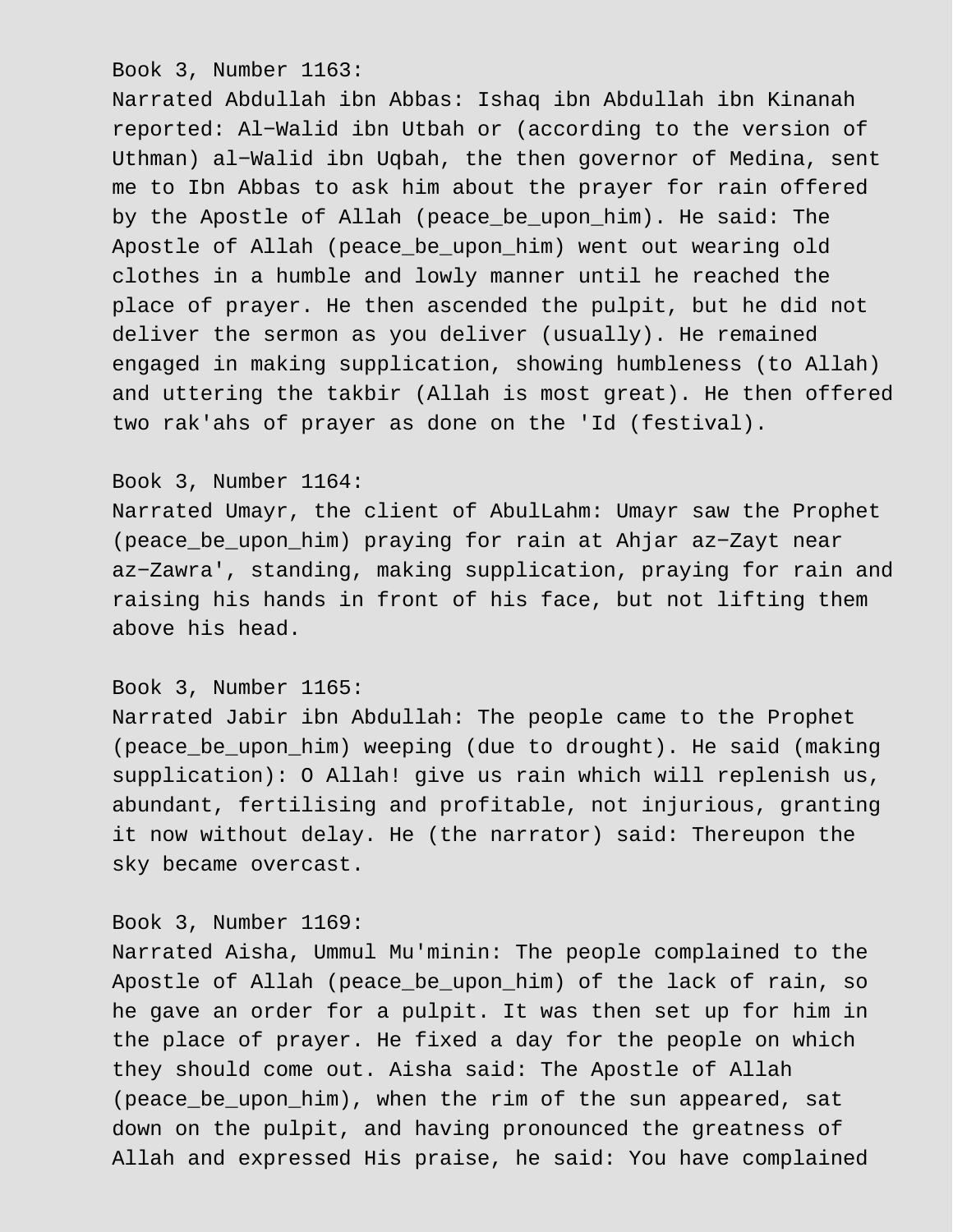of drought in your homes, and of the delay in receiving rain at the beginning of its season. Allah has ordered you to supplicate Him has and promised that He will answer your prayer. Then he said: Praise be to Allah, the Lord of the Universe, the Compassionate, the Merciful, the Master of the Day of Judgment. There is no god but Allah Who does what He wishes. O Allah, Thou art Allah, there is no deity but Thou, the Rich, while we are the poor. Send down the rain upon us and make what Thou sendest down a strength and satisfaction for a time. He then raised his hands, and kept raising them till the whiteness under his armpits was visible. He then turned his back to the people and inverted or turned round his cloak while keeping his hands aloft. He then faced the people, descended and prayed two rak'ahs. Allah then produced a cloud, and the storm of thunder and lightning came on. Then the rain fell by Allah's permission, and before he reached his mosque streams were flowing. When he saw the speed with which the people were seeking shelter, he (peace\_be\_upon\_him) laughed till his back teeth were visible. Then he said: I testify that Allah is Omnipotent and that I am Allah's servant and apostle.

# Book 3, Number 1170:

Narrated Anas ibn Malik: The people of Medina had a drought during the time of the Prophet (peace\_be\_upon\_him). While he was preaching on a Friday, a man stood up and said: Apostle of Allah, the horses have perished, the goats have perished, pray to Allah to give us water. He spread his hands and prayed. Anas said: The sky was like a mirror (there was no cloud). Then the wind rose; a cloud appeared (in the sky) and it spread : the sky poured down the water. We came out (from the mosque after the prayer) passing through the water till we reached our homes. The rain continued till the following Friday. The same or some other person stood up and said: Apostle of Allah, the houses have been demolished, pray to Allah to stop it. The Apostle of Allah (peace be upon him) smiled and said: (O Allah), the rain may fall around us but not upon us. Then I looked at the cloud which dispersed around Medina just like a crown.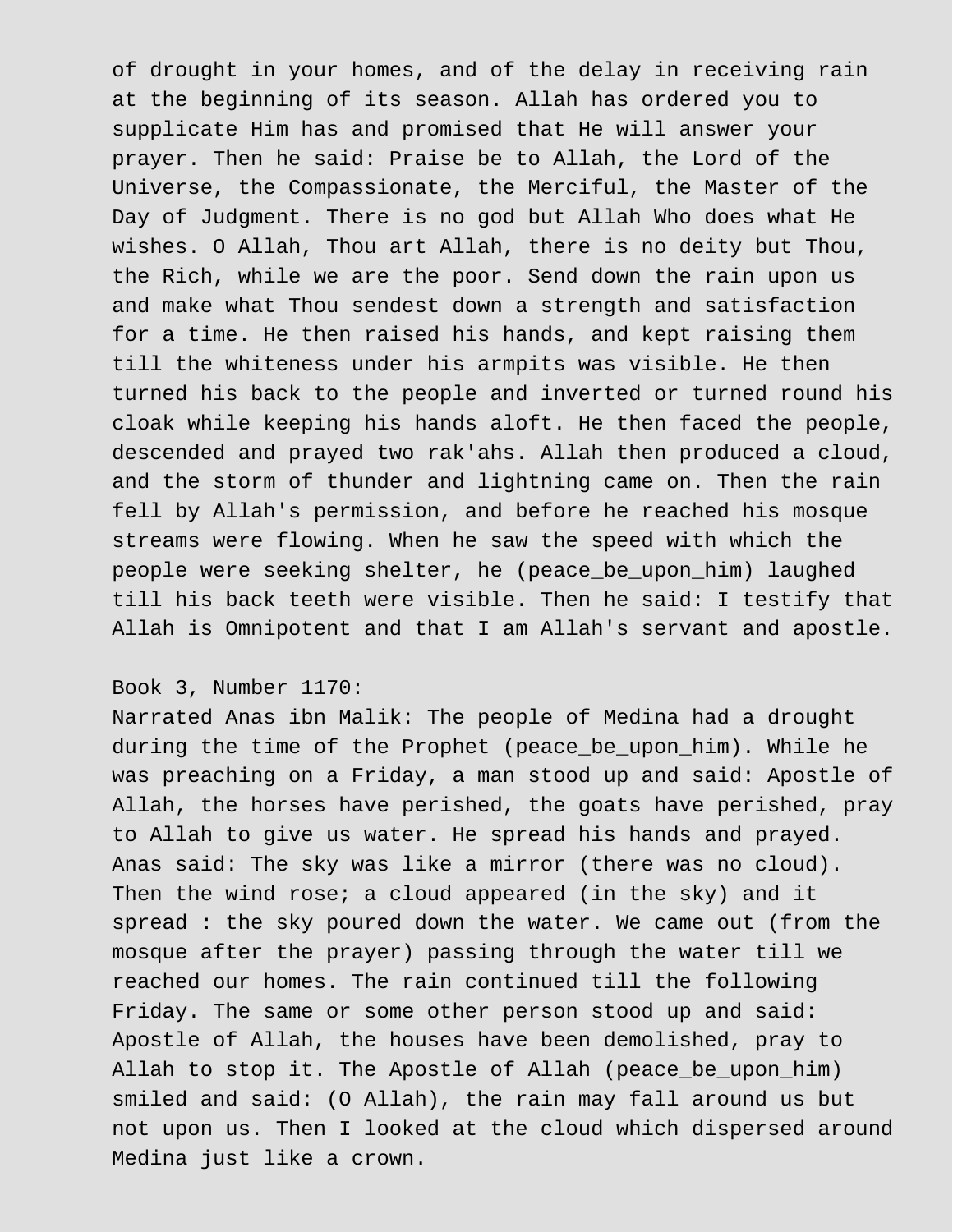# Book 3, Number 1172:

Narrated Abdullah ibn Amr ibn al−'As: When the Apostle of Allah (peace be upon him) prayed for rain, he said: O Allah! Provide water for Thy servants and Thy cattle, display Thy mercy and give life to Thy dead land.

#### Book 3, Number 1180:

Narrated Samurah ibn Jundub: When, a boy from the Ansar and I were shooting (arrows) towards two of our targets, the sun was sighted by the people at the height of two or three lances above the horizon. It became black like the black herb called tannumah. One of us said to his companion: Let us go to the mosque; by Allah, this incident of the sun will surely bring something new in the community of the Apostle of Allah (peace be upon him). As we reached it, we suddenly saw that he (the Prophet) had already come out (of his house). He stepped forward for a long time as much as he could do so in the prayer. But we did not hear his voice. He then performed a bowing and prolonged it as much as he could do in the prayer. But we did not hear his voice. He then prostrated himself with us and prolonged it which he never did in the prayer before. But we did not hear his voice. He then did similarly in the second rak'ah. The sun became bright when he sat after the second rak'ah. Then he uttered the salutation. He then stood up, praised Allah, and extolled Him, and testified that there was no god but Allah and testified that he was His servant and apostle. Ahmad ibn Yunus then narrated the address of the Prophet (peace\_be\_upon\_him).

# Book 3, Number 1181:

Narrated Qabisah al−Hilali: There was an eclipse of the sun in the time of the Apostle of Allah (peace\_be\_upon\_him). He came out bewildered pulling his garment, and I was in his company at Medina. He prayed two rak'ahs and stood for a long time in them. He then departed and the sun became bright. He then said: There are the signs by means of which Allah, the Exalted, produces dread (in His servants). When you see anything of this nature, then pray as you are praying a fresh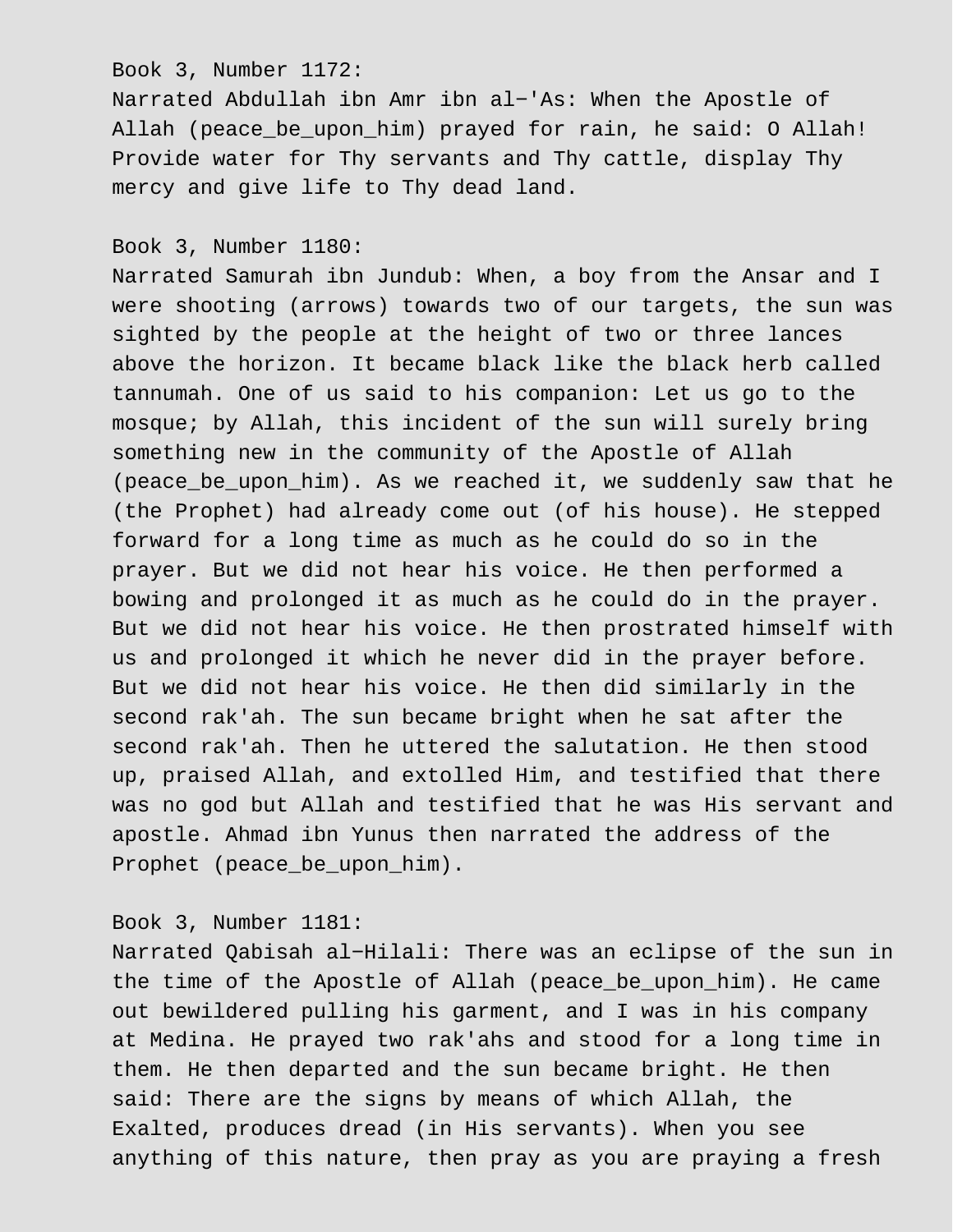obligatory prayer.

Book 3, Number 1189:

Narrated An−Nu'man ibn Bashir: There was an eclipse of the sun in the time of the Prophet (peace\_be\_upon\_him). He began to pray a series of pairs of rak'ahs enquiring about the sun (at the end of them) till it became clear.

#### Book 3, Number 1190:

Narrated Abdullah ibn Amr ibn al−'As: There was an eclipse of the sun in the time of the Apostle of Allah (peace be upon him). The Apostle of Allah (peace be upon him) stood up and he was not going to perform bowing till he bowed; and he was not going to raise his head till he raised (after bowing); and he was not going to prostrate himself till he prostrated himself; and he was not going to raise his head till he raised (at the end of prostration); he did similarly in the second rak'ah, he then puffed in the last prostration saying; Fie, Fie! He then said: My Lord, didst Thou not promise me that Thou wouldst not punish them so long as I will remain among them? Didst Thou not promise me that Thou will not punish them so long as they continue to beg pardon of Thee. The Apostle of Allah (peace\_be\_upon\_him) finished the prayer, and the sun was clear. The narrator then narrated the tradition (in full).

# Book 3, Number 1192:

Narrated Anas ibn Malik: Ubaydullah ibn an−Nadr reported on the authority of his father: Darkness prevailed in the time of Anas ibn Malik, I came to Anas and said (to him): AbuHamzah, did anything like this happen to you in the time of the Apostle of Allah (peace\_be\_upon\_him)? He replied: Take refuge in Allah. If the wind blew violently, we would run quickly towards the mosque for fear of the coming of the Day of Judgment.

# Book 3, Number 1193: Narrated Ibn Abbas: Ikrimah said: Ibn Abbas was informed that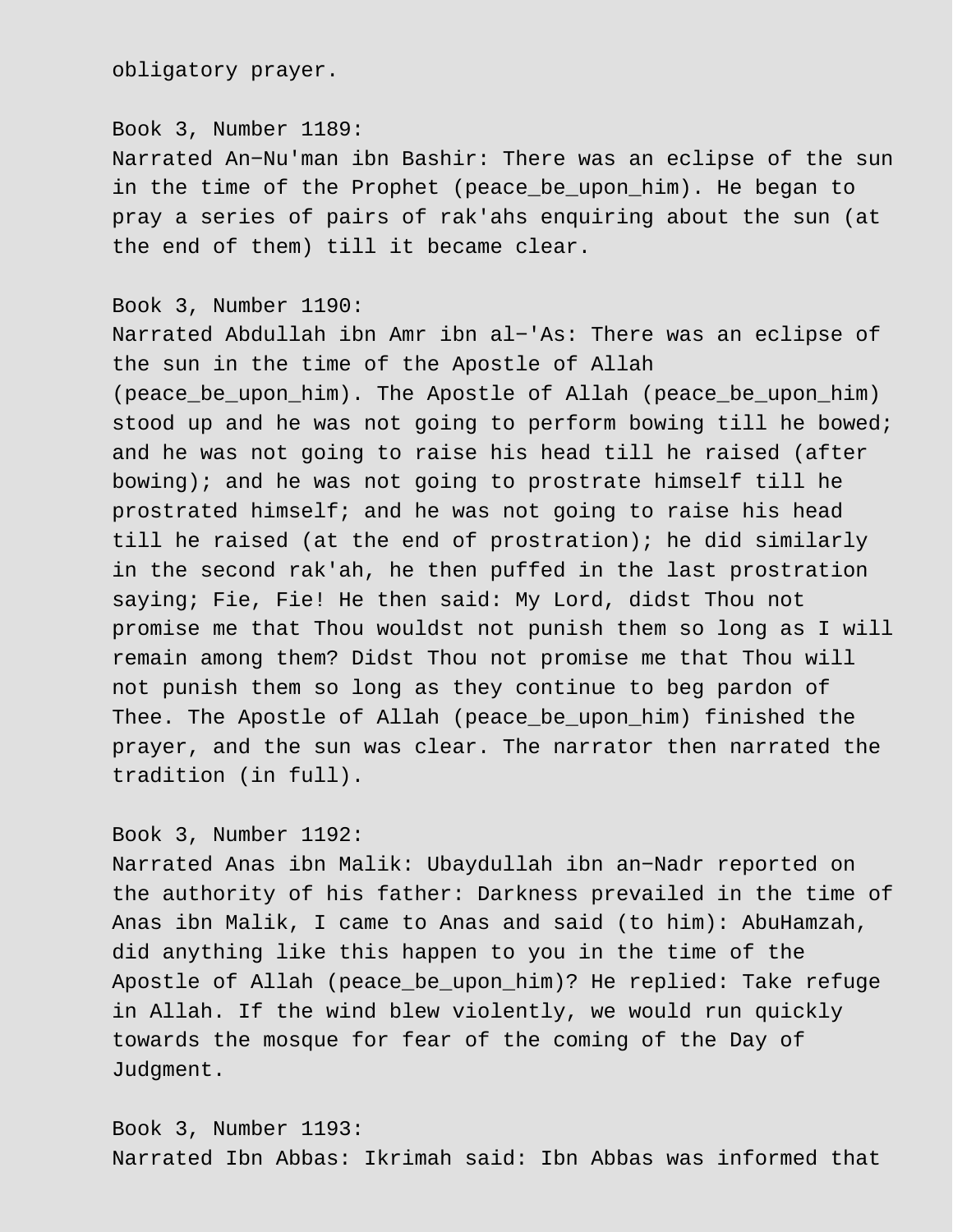so-and-so, a certain wife of the Prophet (peace be upon him), had died. He fell down prostrating himself. He was questioned: Why do you prostrate yourself this moment? He said: The Apostle of Allah (peace\_be\_upon\_him) said: When you see a portent (an accident), prostrate yourselves. And which portent (accident) can be greater than the death of a wife of the Prophet (peace\_be\_upon\_him).

# **04. Prayer (Kitab Al−Salat): Detailed Rules of Law about the Prayer during Journey**

# Book 4, Number 1194:

Narrated Aisha, Ummul Mu'minin: The prayer was prescribed as consisting of two rak'ahs both when one was resident and when travelling. The prayer while travelling was left according to the original prescription and the prayer of one who was resident was enhanced.

# Book 4, Number 1199:

Narrated Uqbah ibn Amir: I heard the Apostle of Allah (peace\_be\_upon\_him) say: Allah is pleased with a shepherd of goats who calls to prayer at the peak of a mountain, and offers prayer, Allah, the Exalted, says: Look at this servant of Mine; he calls to prayer and offers it and he fears Me. So I forgive him and admit him to paradise.

### Book 4, Number 1201:

Narrated Anas ibn Malik: When the Apostle of Allah (peace\_be\_upon\_him) halted at a certain place (while on a journey), he would not leave that place till he offered the noon prayer. A man said to him: Even if in the middle of the day? He replied: Even if in the middle of the day.

# Book 4, Number 1203:

Narrated Abdullah ibn Umar: Ibn Umar was informed about the death of Safiyyah (the wife of the Prophet) when he was at Mecca. He proceeded till the sun set and the stars shined. He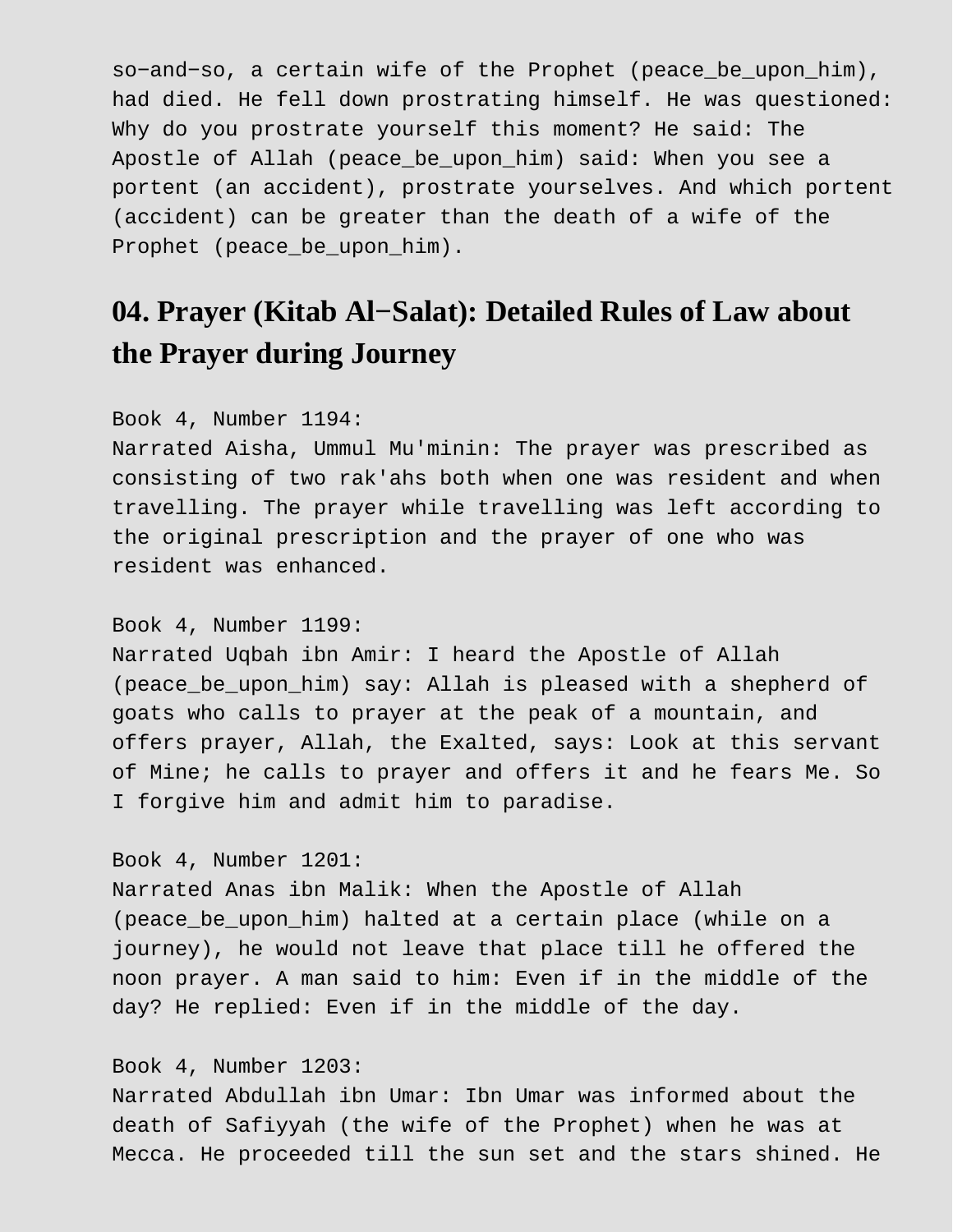said: When the Prophet (peace be upon him) was in a hurry about something while on a journey, he would combine both these prayers. He proceed till twilight had disappeared. He then combined both of them (the prayers).

#### Book 4, Number 1204:

Narrated Mu'adh ibn Jabal: On the expedition to Tabuk if the sun had passed the meridian before the apostle of Allah (peace be upon him) moved off, he combined the noon and the afternoon prayers; but if he moved off before the sun had passed the meridian, he delayed the noon prayer till he halted for the afternoon prayer. He acted similarly for the sunset prayer; if the sun set before he moved off, he combined the sunset and the night prayers, but if he moved off before sunset, he delayed the sunset prayer till he halted for the night prayer and then combined them.

#### Book 4, Number 1208:

Narrated Abdullah ibn Umar: Abdullah ibn Waqid said: The mu'adhdhin of Ibn Umar said: prayer (i.e. the time of prayer has come). He said: Go ahead. He then alighted before the disappearance. He then offered the night prayer. He then said: When the Apostle of Allah (peace be upon him) was in a hurry about something, he would do as I did. Then he travelled and covered a distance of three days' journey on the day.

#### Book 4, Number 1211:

Narrated Jabir ibn Abdullah: When the sun set at Mecca, the Apostle of Allah (peace\_be\_upon\_him) combined the two prayers at Sarif.

## Book 4, Number 1213:

Narrated Abdullah ibn Umar: Abdullah ibn Dinar said: The sun set when I was with Abdullah ibn Umar. We proceeded, and when we saw that the evening came, we said prayer. He went on travelling until the twilight disappeared and the stars became thick. He then slighted and combined the two prayers. Then he said: I saw the Apostle of Allah (peace\_be\_upon\_him); when he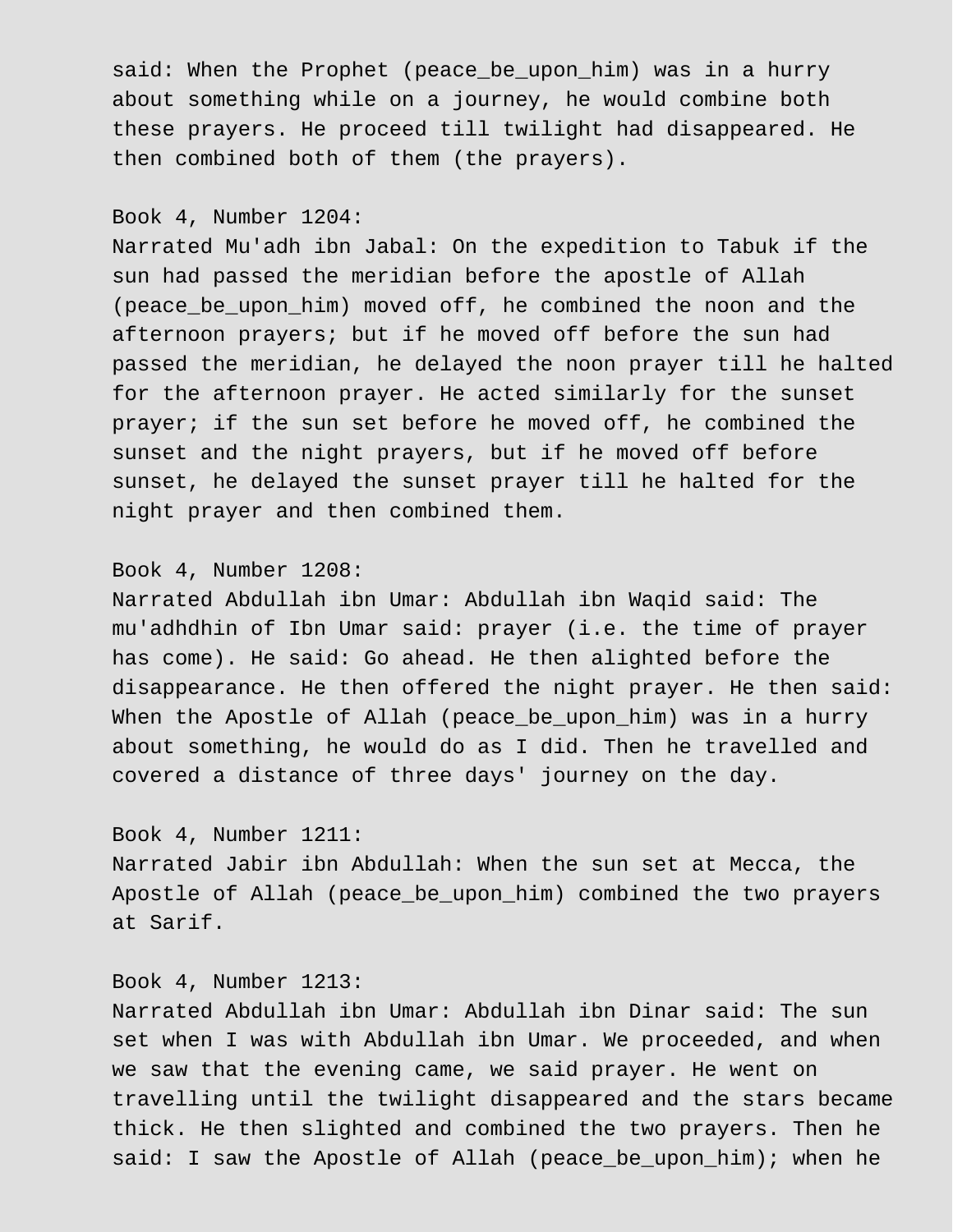hastened his travelling, he would pray like this prayer of mine. He said: He would combine the two prayers after the passing of a part of night. AbuDawud said: This has been transmitted by Asim ibn Muhammad from his brother on the authority of Salim and this has also been narrated by Ibn AbuNajih from Isma'il ibn AbdurRahman ibn Dhuwayb saying that Ibn Umar would combine the two prayers after the disappearance of twilight.

# Book 4, Number 1216:

Narrated Mu'adh ibn Jabal: The Prophet (peace\_be\_upon\_him) was engaged in the Battle of Tabuk. If he moved off before the sun had declined, he would delay the noon prayer till he would combine it with the afternoon prayer and would offer them together. If he moved off after the sun had declined, he would combine the noon and afternoon prayers, and then he proceeded; if he moved off before the evening prayer, he would delay the evening prayer; he would offer it along with the night prayer, he would delay the evening prayer; he would offer it along with the night prayer. If he moved off after the evening prayer, he would offer the night prayer earlier and offer it along with the evening prayer.

# Book 4, Number 1218:

Narrated Al−Bara' ibn Azib: I accompanied the Apostle of Allah (peace be upon him) on eighteen journeys and I never saw him fail to pray two rak'ahs when the sun had passed the meridian before offering the noon prayer.

# Book 4, Number 1221:

Narrated Anas ibn Malik: When the Apostle of Allah (peace\_be\_upon\_him) was on a journey and wished to say voluntary prayer, he made his she−camel face the qiblah and uttered the takbir (Allah is most great), then prayed in whatever direction his mount made his face.

Book 4, Number 1223: Narrated Jabir ibn Abdullah: The Apostle of Allah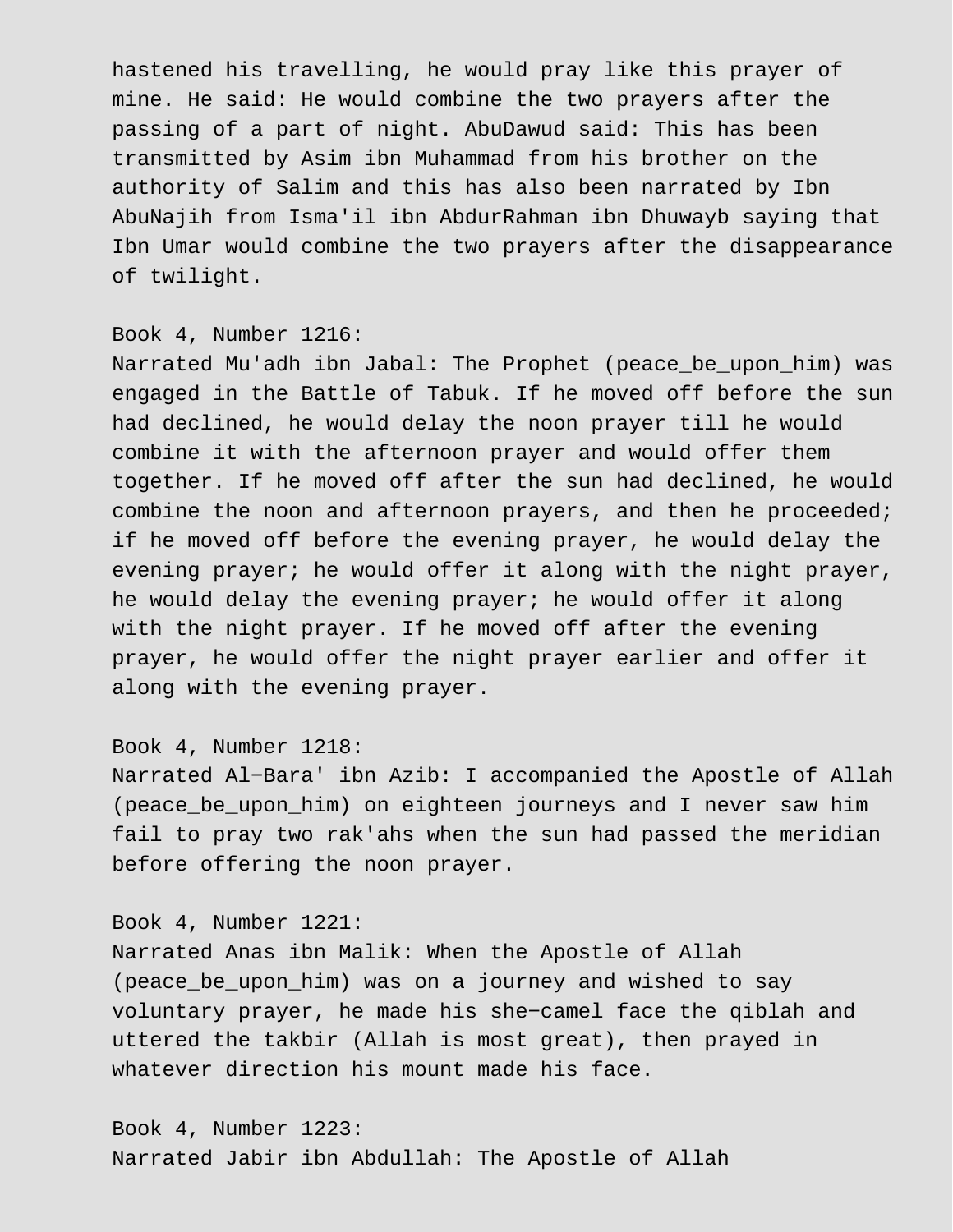(peace be upon him) sent me on some business, and when I came to him he was praying on (the back of) his riding beast (moving) towards the east and making the prostration lower than the bowing.

#### Book 4, Number 1224:

Narrated Aisha, Ummul Mu'minin: Ata' ibn AbuRabah asked Aisha: Can women offer prayer on a riding beast? She replied: They were not permitted to do so in hardship or comfort. Muhammad ibn Shu'ayb said: This (prohibition) applies to the obligatory prayers.

#### Book 4, Number 1225:

Narrated Imran ibn Husayn: I went on an expedition with the Apostle of Allah (peace be upon him), and I was present with him at the conquest. He stayed eighteen days in Mecca and prayed only two rak'ahs (at each time of prayer). And he said: You who live in the town must pray four; we are travellers.

#### Book 4, Number 1226:

Narrated Abdullah ibn Abbas: The Apostle of Allah (peace\_be\_upon\_him) had a stop of seventeen days in Mecca and he shortened the prayer (i.e. prayed two rak'ahs at each time of prayer). Ibn Abbas said: He who stays seventeen days should shorten the prayer; and who stays more than that should offer complete prayer.

# Book 4, Number 1227:

Narrated Abdullah ibn Abbas: The Apostle of Allah (peace\_be\_upon\_him) stayed fifteen days in Mecca in the year of Conquest. Shortening the prayer.

# Book 4, Number 1230:

Narrated Ali ibn AbuTalib ; Anas ibn Malik: Muhammad reported from his father, Umar, on the authority of his grandfather, Ali ibn AbuTalib: When Ali travelled, he continued to travel till it became nearly dark. He then alighted and offered the sunset prayer. Then he would call for his dinner and eat it.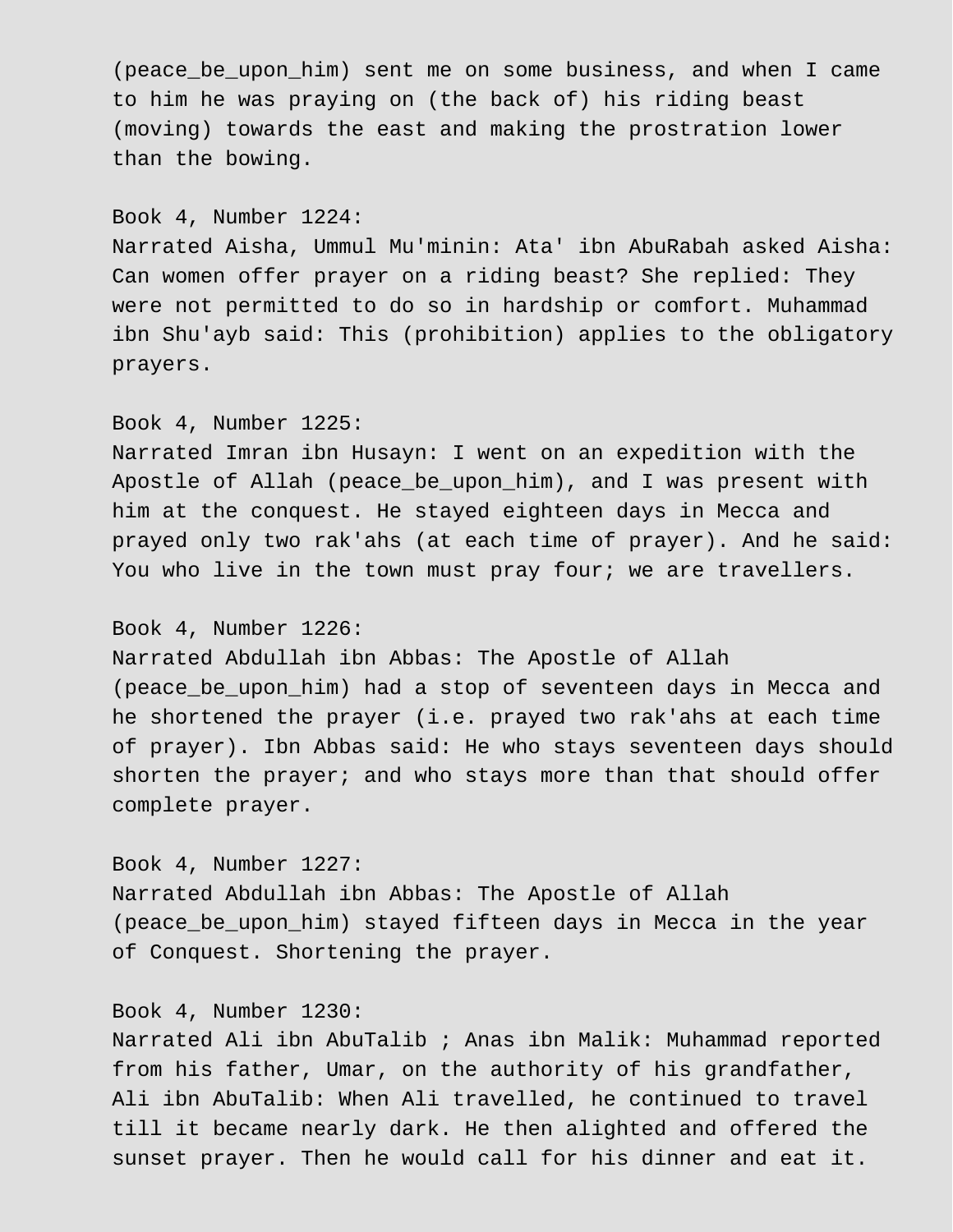Then he prayed the night prayer and then moved off. He would say: This is how the Apostle of Allah (peace\_be\_upon\_him) used to do. Usamah ibn Zayd reported from Hafs ibn Ubaydullah, the son of Anas ibn Malik: Anas would combine them (the evening and night prayer) when the twilight disappeared. He said: The Prophet (peace\_be\_upon\_him) used to do so. Az−Zuhri also reported similarly on the authority of Anas from the Prophet (peace\_be\_upon\_him).

# Book 4, Number 1231:

Narrated Jabir ibn Abdullah: The Apostle of Allah (peace be upon him) stayed at Tabuk twenty days; he shortened the prayer (during his stay).

## Book 4, Number 1232:

Narrated AbuAyyash az−Zuraqi: We accompanied the Apostle of Allah (peace\_be\_upon\_him) at Usfan, and Khalid ibn al−Walid was the chief of unbelievers. We offered the noon prayer. Thereupon, the unbelievers said: We suffered from negligence; we became careless. We should have attacked them while they were praying. Thereupon the verse was revealed, relating to the shortening of the prayer (in time of danger) between the noon and afternoon (prayer). When the time of the afternoon prayer came, the Apostle of Allah (peace\_be\_upon\_him) stood facing the qiblah, and the unbelievers were standing in front of him. The people stood in a row behind the Apostle of Allah (peace\_be\_upon\_him) and there was another row behind this row. The Apostle of Allah (peace\_be\_upon\_him) bowed and all of them bowed. He then prostrated and also the row near him prostrated. The other people in the second row remained standing and stood guard over them. When they performed two prostrations and stood up, those who were behind them prostrated. The people in the front row near him then stepped backward taking the place of the people in the second row and the second row took the place of the first row. The Apostle of Allah (peace\_be\_upon\_him) then bowed and all of them bowed together. Then he and the row near him prostrated themselves. The other people in the second row remained standing and stood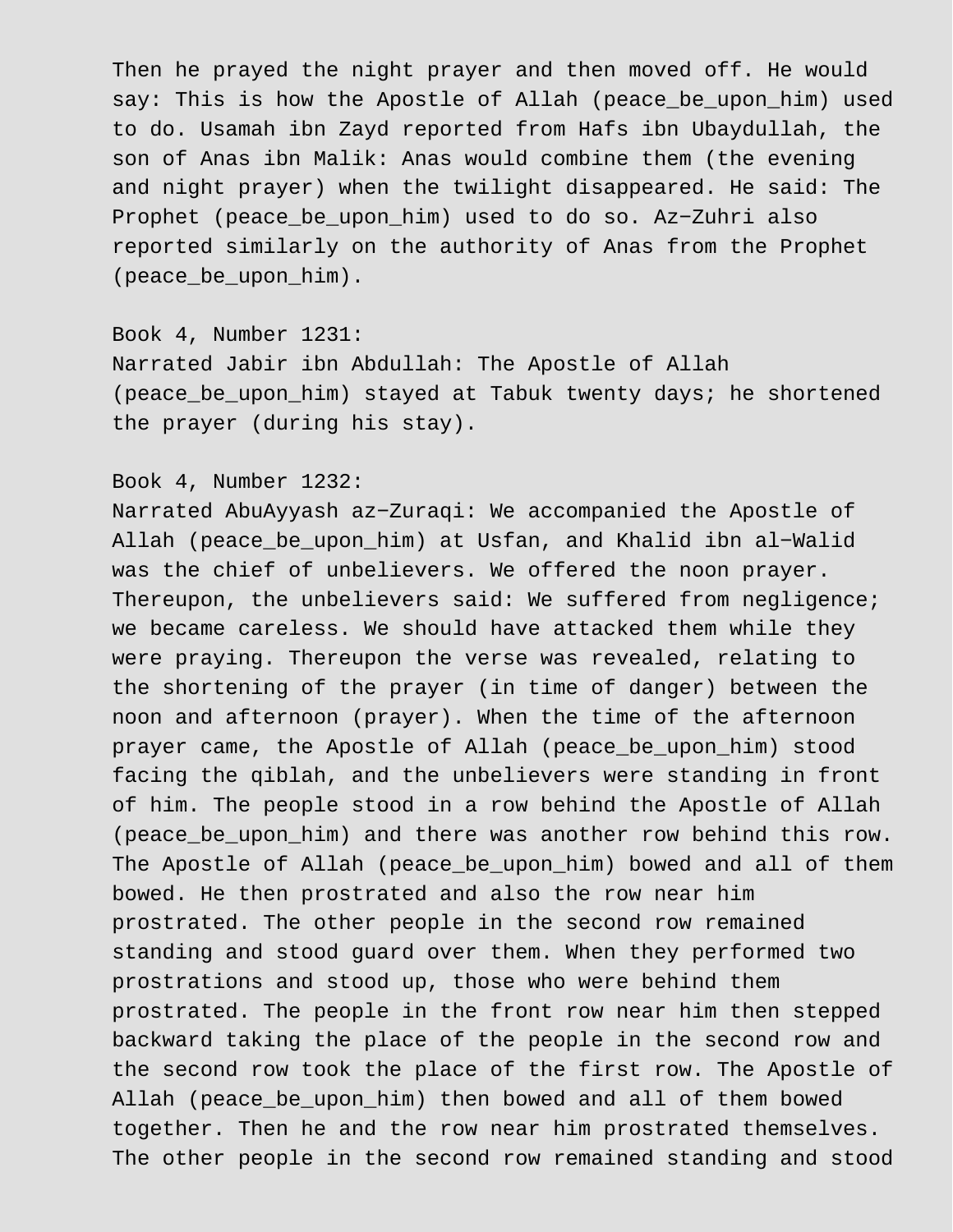guard over them. When the Apostle of Allah (peace be upon him) and the row near him (i.e. the front row) were seated, the people in the second row behind them prostrated themselves. Then all of them were seated. (He (the Prophet) then uttered the salutation upon all of them. He prayed in his manner at Usfan as well as at the territory of Banu Sulaym.

# Book 4, Number 1236:

Narrated AbuHurayrah: Urwah ibn az−Zubayr reported that Marwan ibn al−Hakam asked AbuHurayrah: Did you pray in time of danger with the Apostle of Allah (peace be upon him)? AbuHurayrah replied: Yes. Marwan then asked: When? AbuHurayrah said: On the occasion of the Battle of Najd. The Apostle of Allah (peace\_be\_upon\_him) stood up to offer the afternoon prayer. One section stood with him (to pray) and the other was standing before the enemy, and their backs were towards the qiblah. The Apostle of Allah (peace\_be\_upon\_him) uttered the takbir and all of them too uttered the takbir, i.e. those who were with him and those who were facing the enemy. Then the Apostle of Allah (peace be upon him) offered one rak'ah and the section that was with him also prayed one rak'ah. He then prostrated himself and those who were with him also prostrated, while the other section was standing before the enemy. The Apostle of Allah (peace\_be\_upon\_him) then stood up and the section with him also stood up. They went and faced the enemy and the section that was previously facing the enemy stepped forward. They bowed and prostrated while the Apostle of Allah (peace\_be\_upon\_him) was standing in the same position. Then they stood up and the Apostle of Allah (may peace be upon) prayed another rak'ah and all of them bowed and prostrated along with him. After that the section that was standing before the enemy came forward and they bowed and prostrated, while the Apostle of Allah (peace\_be\_upon\_him) remained seated and also those who were with him. The salutation then followed. The Apostle of Allah (peace\_be\_upon\_him) uttered the salutation and all of them uttered it together. The Apostle of Allah (peace\_be\_upon\_him) prayed two rak'ahs and each of the two sections prayed one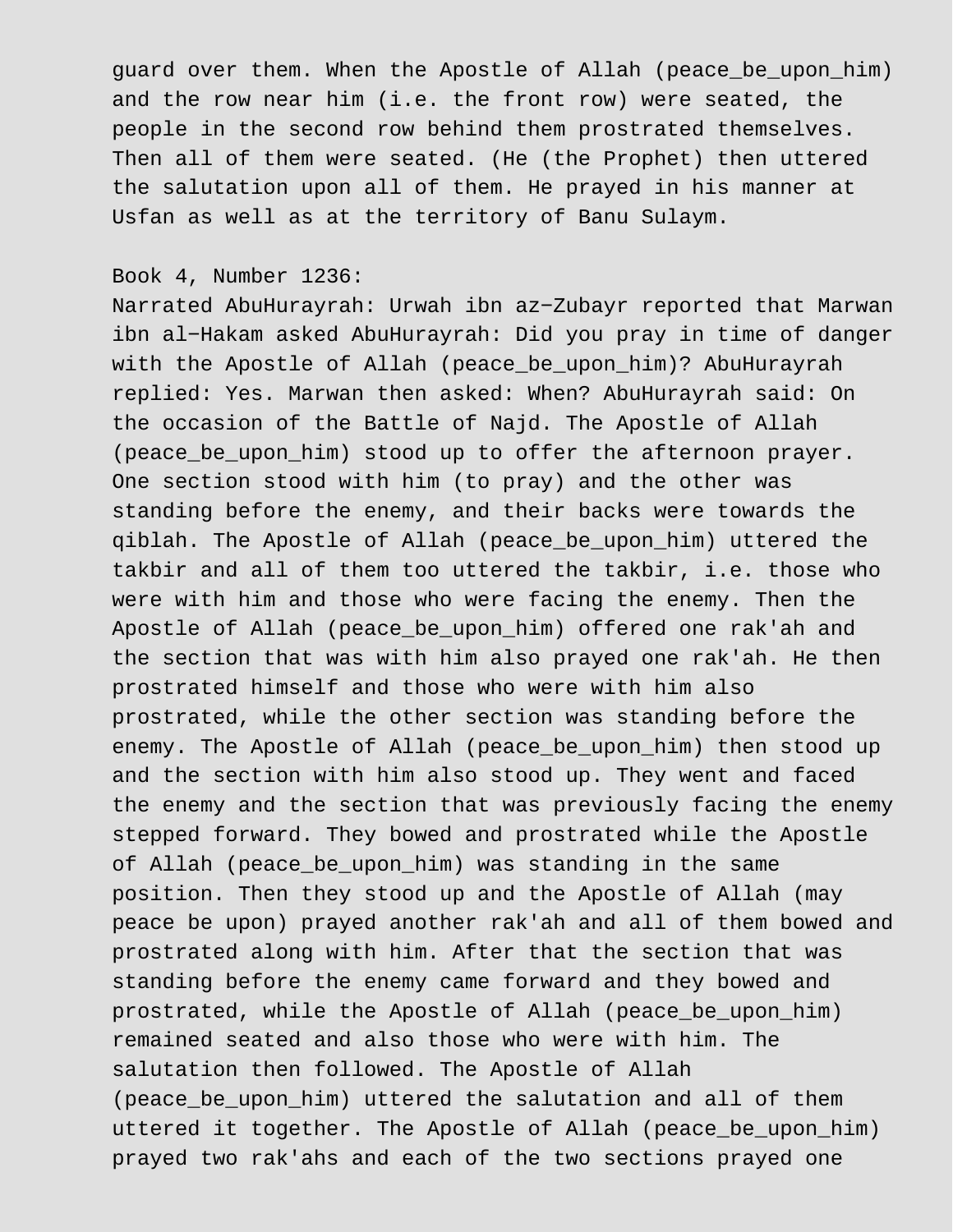rak'ah with him (and the other by themselves).

Book 4, Number 1237:

Narrated AbuHurayrah: We went out with the Apostle of Allah (peace\_be\_upon\_him) to Najd. When we reached Dhat ar−Riqa at Nakhl (or in a valley with palm trees) he met a group of the tribe of Ghatafan. The narrator then reported the tradition to the same effect, but his version is other than that of Haywah. He added to the words "when he bowed along with those who were with him and prostrated" the words "when they stood up, they retraced their footsteps to the rows of their companions". He did not mention the words "their back was towards the qiblah".

Book 4, Number 1237A: Narrated Aisha, Ummul Mu'minin: The Apostle of Allah (peace be upon him) uttered the takbir and the section that was in the same row with him also uttered the takbir. He then bowed and they also bowed, and he prostrated and they also prostrated. Then he raised his head and they also raised (their heads). The Apostle of Allah (peace be upon him) then remained seated. They prostrated alone and stood up and retraced their footsteps and stood behind them. Then the other section came; they stood up and uttered the takbir and bowed by themselves. The Apostle of Allah (peace\_be\_upon\_him) prostrated himself and they also prostrated with him. Then the Apostle of Allah (peace be upon him) stood up and they performed the second prostration by themselves. Then both the sections stood up and prayed with the Apostle of Allah (peace\_be\_upon\_him). He bowed and they also bowed, and then he prostrated himself and they also prostrated themselves. Then he returned and performed the second prostration and they also prostrated with him as quickly as possible, showing no slackness in quick prostration. The Apostle of Allah (peace\_be\_upon\_him) then uttered the salutation. After that the Apostle of Allah (peace\_be\_upon\_him) stood up. Thus everyone participated in the entire prayer.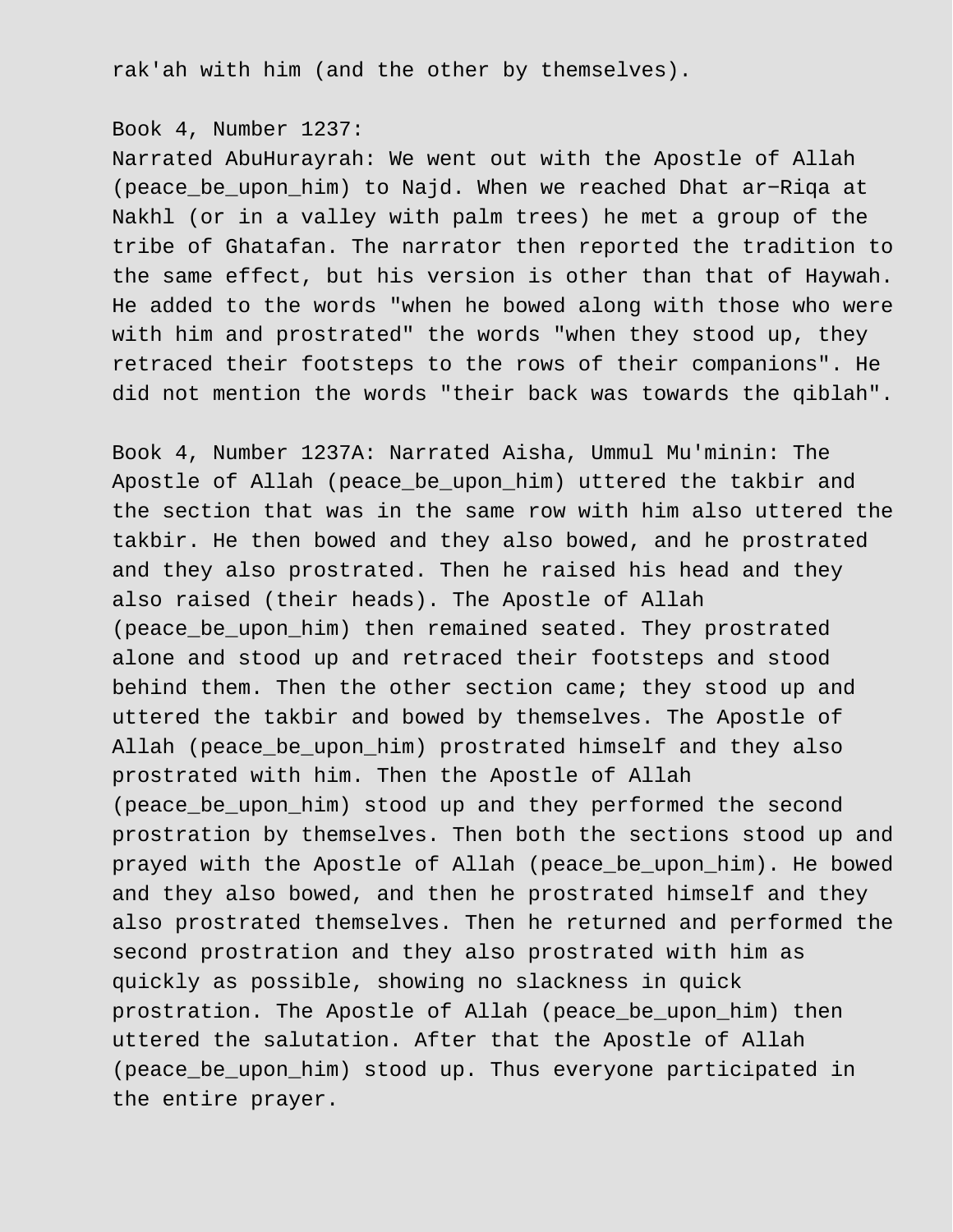#### Book 4, Number 1239:

Narrated Abdullah ibn Mas'ud: The Apostle of Allah (peace be upon him) led us in prayer in the time of danger. They (the people) stood in two rows. One row was behind the Apostle of Allah (peace be upon him) and the other faced the enemy. The Apostle of Allah (peace\_be\_upon\_him) led them in one rak'ah,and then the other section came and took their place; they went and faced the enemy. The Prophet (peace\_be\_upon\_him) led them in one rak'ah and uttered the salutation. They stood up and prayed the second rak'ah by themselves and uttered the salutation and went away; they took the place of the other section facing the enemy. They came back and took their place. They prayed one rak'ah by themselves and then uttered the salutation.

#### Book 4, Number 1241:

Narrated Hudhayfah: Tha'labah ibn Zahdam said: We accompanied Sa'd ibn al−'As at Tabaristan. He stood and said: Which of you prayed along with the Apostle of Allah (peace\_be\_upon\_him) in time of danger? Hudhayfah said: I then he led one section in one rak'ah and the other section in one rak'ah. They did not pray the second rak'ah by themselves.

# Book 4, Number 1243:

Narrated AbuBakrah: The Prophet (peace\_be\_upon\_him) offered the noon prayer in time of danger. Some of the people formed a row behind him and others arrayed themselves against the enemy. He led them in two rak'ahs and then he uttered the salutation. Then those who were with him went away and took the position of their companions before the enemy. Then they came and prayed behind him. He led them in two rak'ahs and uttered the salutation. Thus the Apostle of Allah (peace\_be\_upon\_him) offered four rak'ahs and his companions offered two rak'ahs. Al−Hasan used to give legal verdict on the authority of this tradition.

# Book 4, Number 1252:

Narrated Bilal: Ziyadah al−Kindi reported on the authority of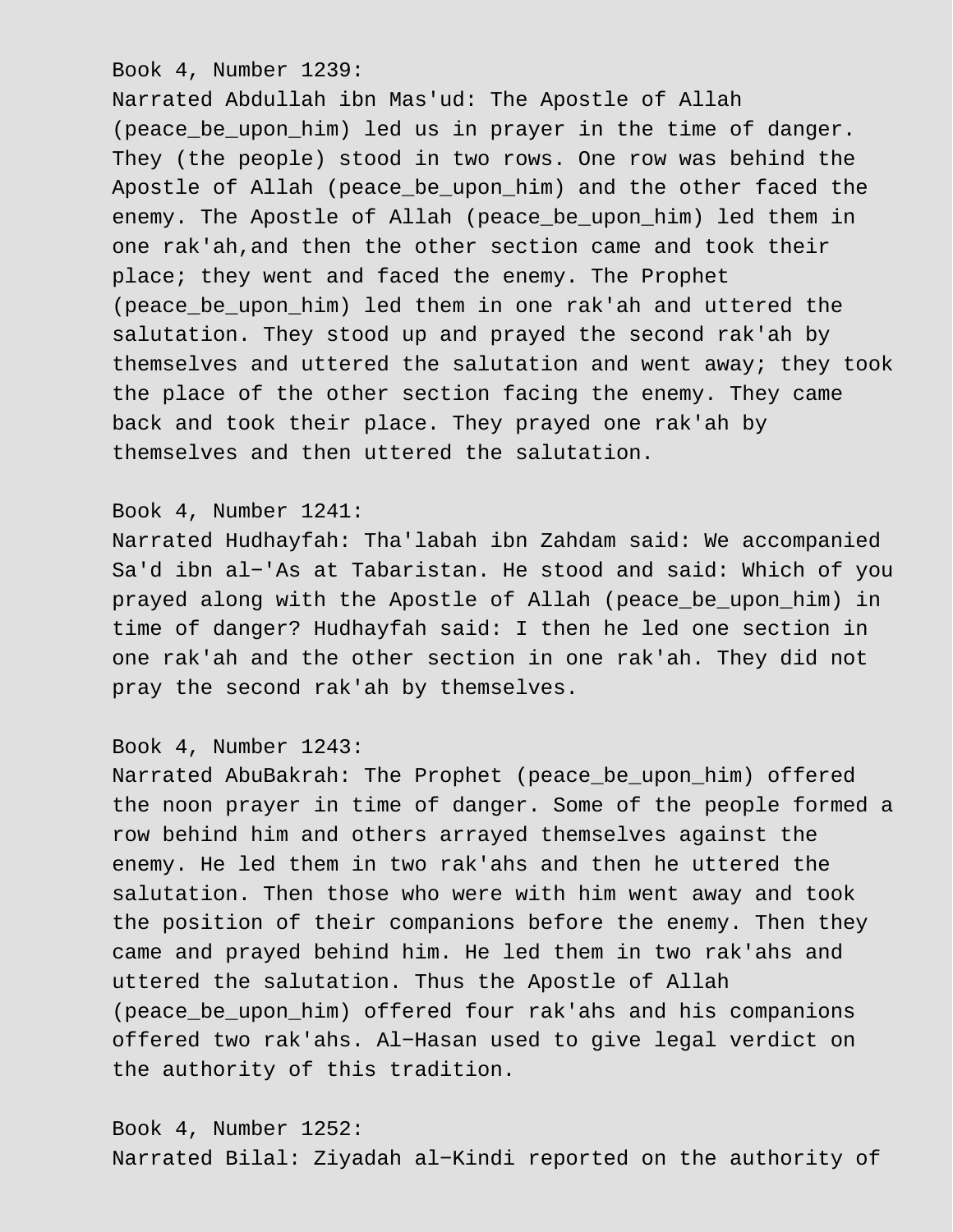Bilal that he (Bilal) came to the Apostle of Allah (peace\_be\_upon\_him) to inform him about the dawn prayer. Aisha kept Bilal engaged in a matter which she asked him till the day was bright and it became fairly light. Bilal then stood up and called him to prayer and called him repeatedly. The Apostle of Allah (peace\_be\_upon\_him) did not yet come out. When he came out, he led the people in prayer and he (Bilal) informed him that Aisha had kept him engaged in a matter which she asked him till it became fairly light; hence he became late in reaching him (in time). He (Bilal) said: Apostle of Allah, the dawn became fairly bright. He said: If the dawn became brighter than it is now, I would pray them (the two rak'ahs of the sunnah prayer), offer them well and in a more beautiful manner.

#### Book 4, Number 1253:

Narrated AbuHurayrah: The Prophet (peace\_be\_upon\_him) said: Do not omit them (the two rak'ahs before the dawn prayer) even if you are driven away by the horses.

#### Book 4, Number 1256:

Narrated AbuHurayrah: The Prophet (peace be upon him) said: If any of you prays two rak'ahs before the dawn prayer, he should lie at his right side. Marwan ibn al−Hakam said to him: Is it not enough that one of us walks to the mosque until he lies at his right side? According to the version of Ubaydullah, he (AbuHurayrah) replied: No. This statement (of AbuHurayrah) reached Ibn Umar. He said: AbuHurayrah exceed limits on himself. He was asked: Do you look askance at what he says? He replied: No, but he dared and we showed cowardice. This (criticism of Ibn Umar) reached AbuHurayrah. He said: What is my sin if I remembered and they forgot?

#### Book 4, Number 1258:

Narrated Aisha, Ummul Mu'minin: When the Prophet (peace\_be\_upon\_him) prayed the two rak'ahs of the dawn prayer, he would lie down if I was asleep; in case I was awake, he would talk to me.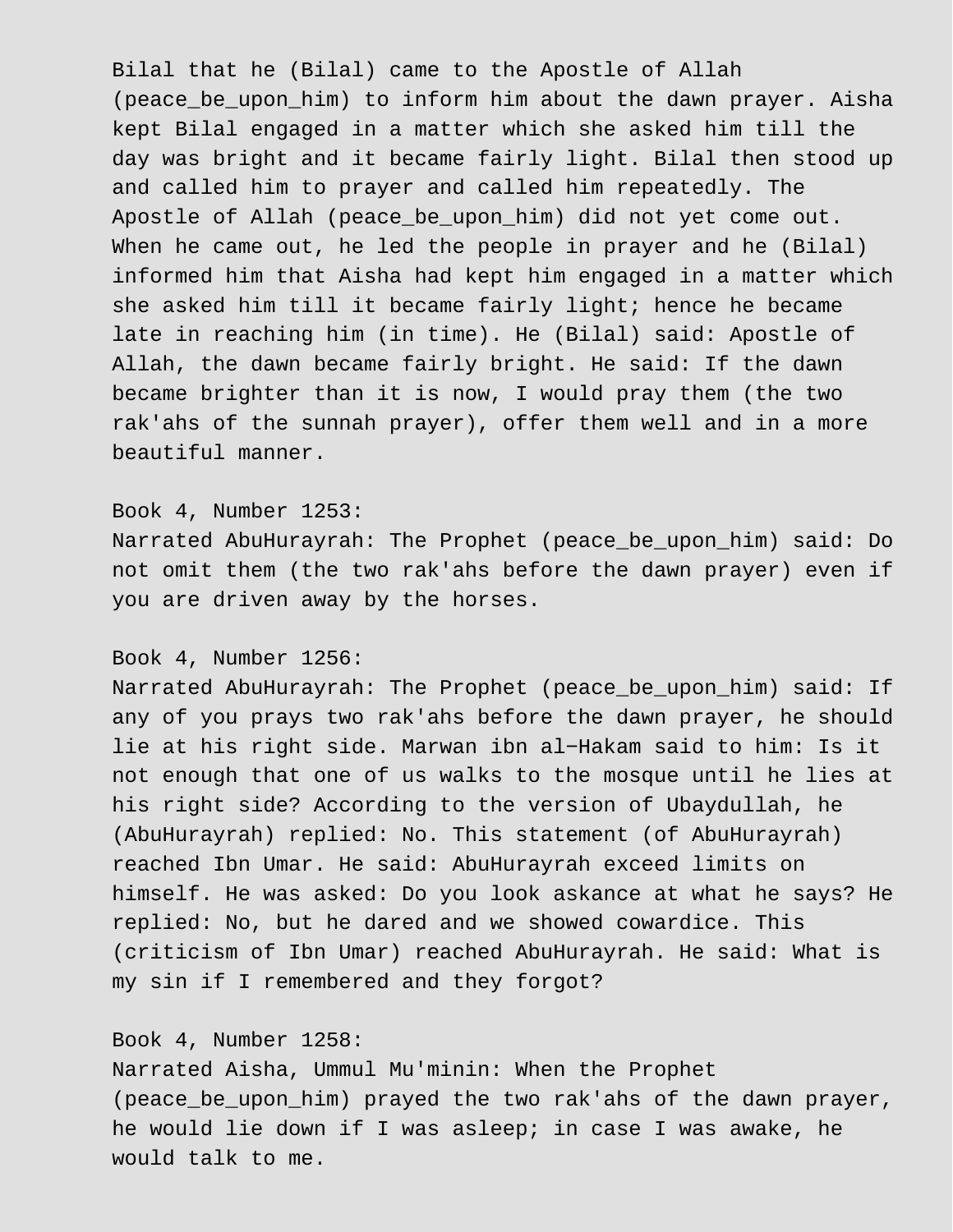# Book 4, Number 1259:

Narrated AbuBakrah: I came out with the Prophet (peace be upon him) to offer the dawn prayer. When he passed by a sleeping man he called him for prayer or moved him with his foot. The narrator Ziyad said: This tradition has been reported to us by AbulFadl.

#### Book 4, Number 1262:

Narrated Qays ibn Amr: The Apostle of Allah (peace be upon him) saw a person praying after the congregational prayer at dawn was over. The Apostle of Allah (peace\_be\_upon\_him) said: There are two rak'ahs of the dawn prayer (i.e. the prescribed rak'ahs). The man replied: I did not pray the two rak'ahs before the dawn prayer. Hence I offered them now. The Apostle of Allah (peace be upon him) kept silent.

#### Book 4, Number 1264:

Narrated Umm Habibah: The Prophet (peace\_be\_upon\_him) said: If anyone keeps on praying regularly four rak'ahs before and four after the noon prayer, he will not enter the Hell−fire.

#### Book 4, Number 1265:

Narrated AbuAyyub: The Prophet (peace\_be\_upon\_him) said: The gates of heaven are opened for four rak'ahs containing no taslim (salutation) before the noon prayer.

### Book 4, Number 1266:

Narrated Abdullah ibn Umar: The Prophet (peace\_be\_upon\_him) said: May Allah show mercy to a man who prays four rak'ahs before the afternoon prayer.

# Book 4, Number 1269:

Narrated Ali ibn AbuTalib: The Prophet (peace\_be\_upon\_him) prohibited to offer prayer after the afternoon prayer except at the time when the sun is high up in the sky.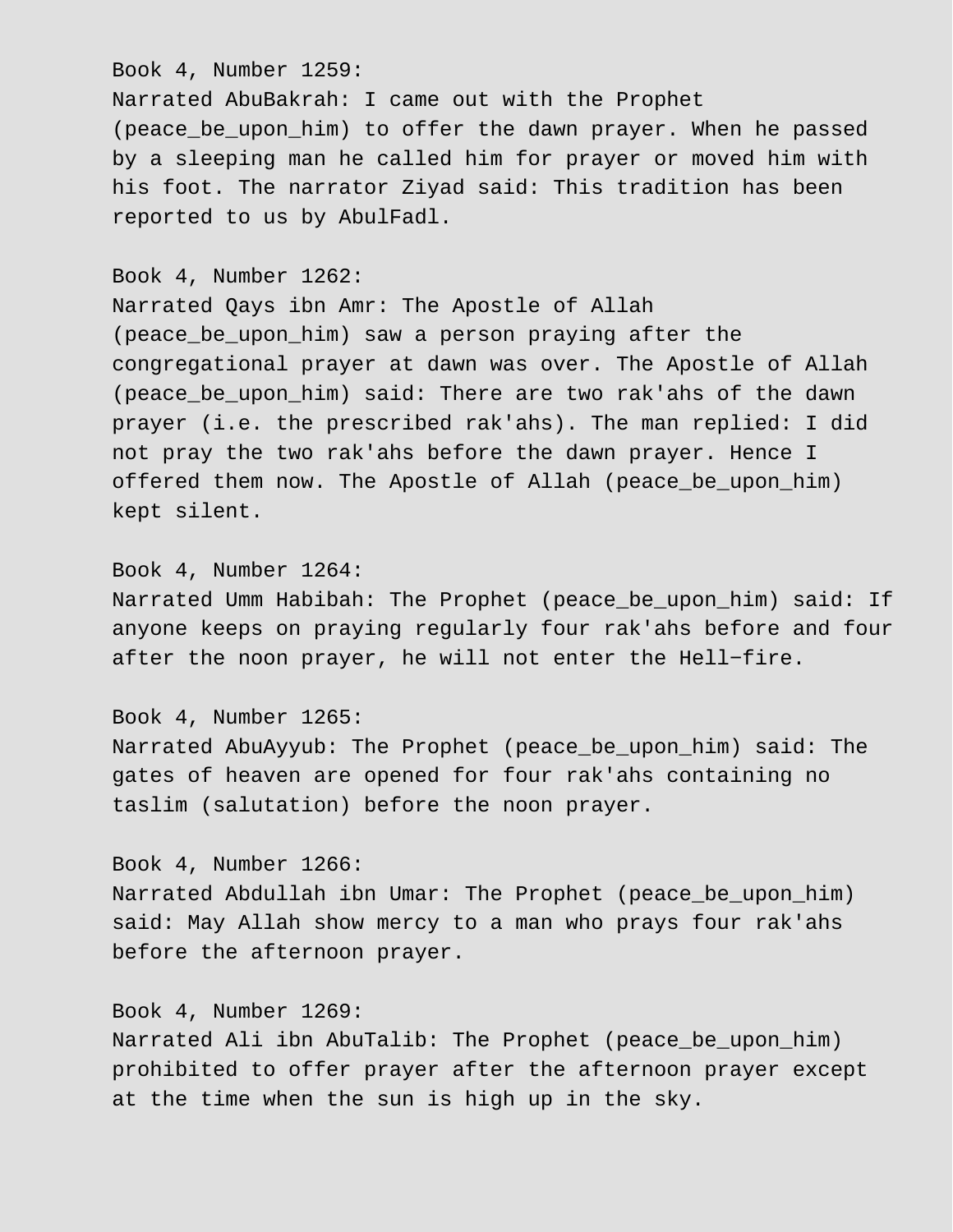#### Book 4, Number 1270:

Narrated Ali ibn AbuTalib: The Apostle of Allah (peace be upon him) would offer two rak'ahs after every obligatory prayer except the dawn and the afternoon prayer.

## Book 4, Number 1271:

Narrated Abdullah ibn Abbas: Some reliable people testified before me, and among them was Umar ibn al−Khattab, and most reliable in my eyes was Umar: The Prophet of Allah (peace be upon him) said: There is no prayer after the dawn prayer until the sun rises; and there is no prayer after the afternoon prayer until the sun sets.

## Book 4, Number 1272:

Narrated Amr ibn Anbasah as−Sulami: I asked: Apostle of Allah, in which part of night the supplication is more likely to be accepted? He replied: In the last part: Pray as much as you like, for the prayer is attended by the angels and it is recorded till you offer the dawn prayer; then stop praying when the sun is rising till it has reached the height of one or two lances, for it rises between the two horns of the Devil, and the infidels offer prayer for it (at that time). Then pray as much as you like, because the prayer is witnessed and recorded till the shadow of a lance be− comes equal to it. Then cease prayer, for at that time the Hell−fire is heated up and doors of Hell are opened. When the sun declines, pray as much as you like, for the prayer is witnessed till you pray the afternoon prayer; then cease prayer till the sun sets, for it sets between the horns of the Devil, and (at that time) the infidels offer prayer for it. He narrated a lengthy tradition. Abbas said: AbuSalam narrated this tradition in a similar manner from AbuUmamah. If I have made a mistake unintentionally, I beg pardon of Allah and repent to Him.

# Book 4, Number 1273:

Narrated Abdullah ibn Umar: Yasar, the client of Ibn Umar, said: Ibn Umar saw me praying after the break of dawn. He said: O Yasar, the Apostle of Allah (peace be upon him) came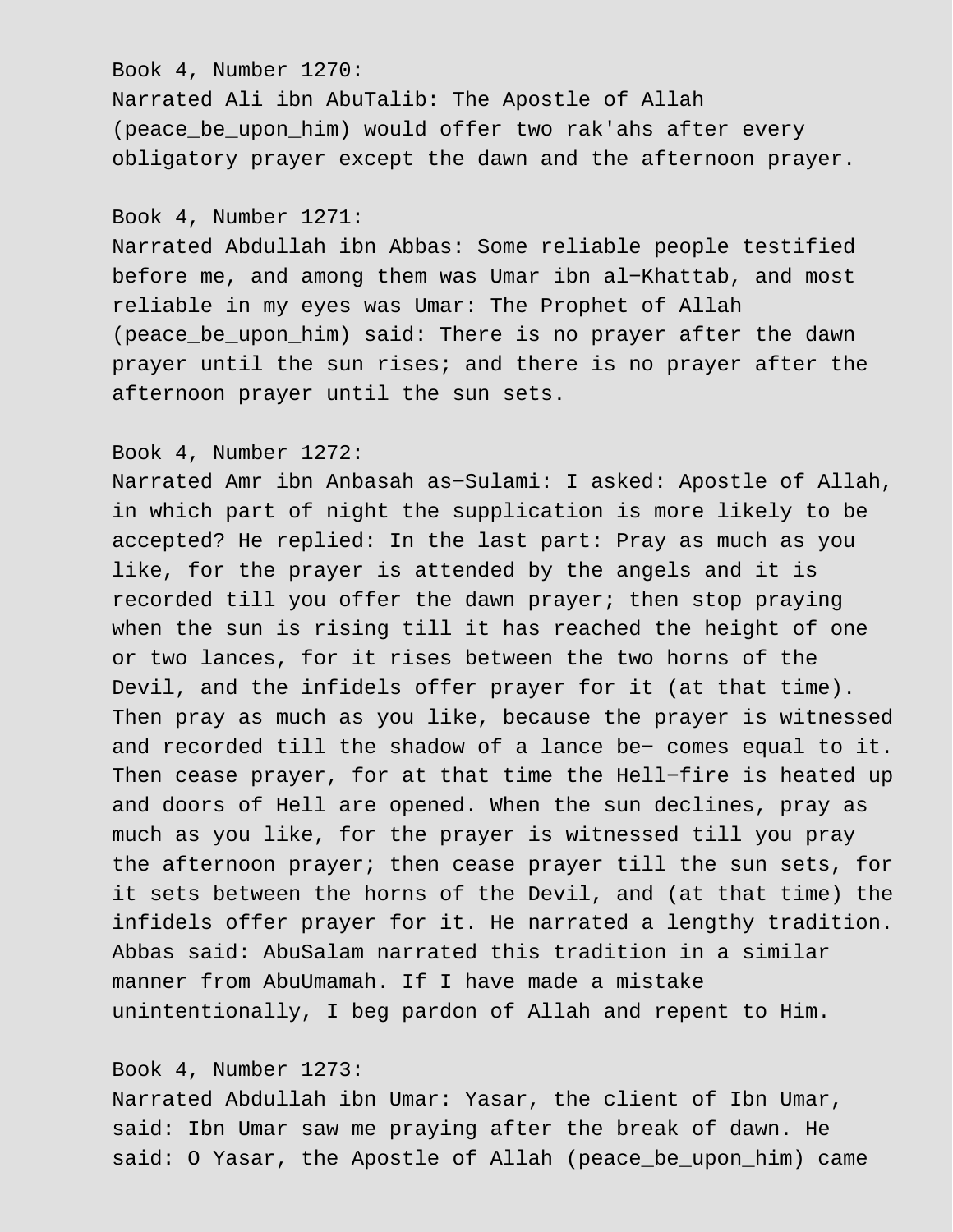to us while we were offering this prayer. He (the Prophet) said: Those who are present should inform those who are absent: Do not offer any prayer after (the break of) dawn except two rak'ahs.

#### Book 4, Number 1275:

Narrated Aisha, Ummul Mu'minin: Dhakwan, the client of Aisha, reported on the authority of Aisha: The Apostle of Allah (peace\_be\_upon\_him) used to pray after the afternoon prayer but prohibited others from it; and he would fast continuously but forbid others to do so.

#### Book 4, Number 1282:

Narrated Mu'adh ibn Anas al−Juhani: The Prophet (peace be upon him) said: If anyone sits in his place of prayer when he finishes the dawn prayer till he prays the two rak'ahs of the forenoon, saying nothing but what is good, his sins will be forgiven even if they are more than the foam of the sea.

# Book 4, Number 1283:

Narrated AbuUmamah: The Prophet (peace be upon him) said: Prayer followed by a prayer with no idle talk between the two is recorded in Illiyyun.

# Book 4, Number 1284:

Narrated Nu'aym ibn Hammar: I heard the Apostle of Allah (peace\_be\_upon\_him) say: Allah, the Exalted, says: Son of Adam, do not be helpless in performing four rak'ahs for Me at the beginning of the day: I will supply what you need till the end of it.

# Book 4, Number 1285:

Narrated Umm Hani ibn AbuTalib: The Apostle of Allah (peace\_be\_upon\_him) prayed on the day of the Conquest (of Mecca) eight rak'ahs saluting after every two rak'ahs.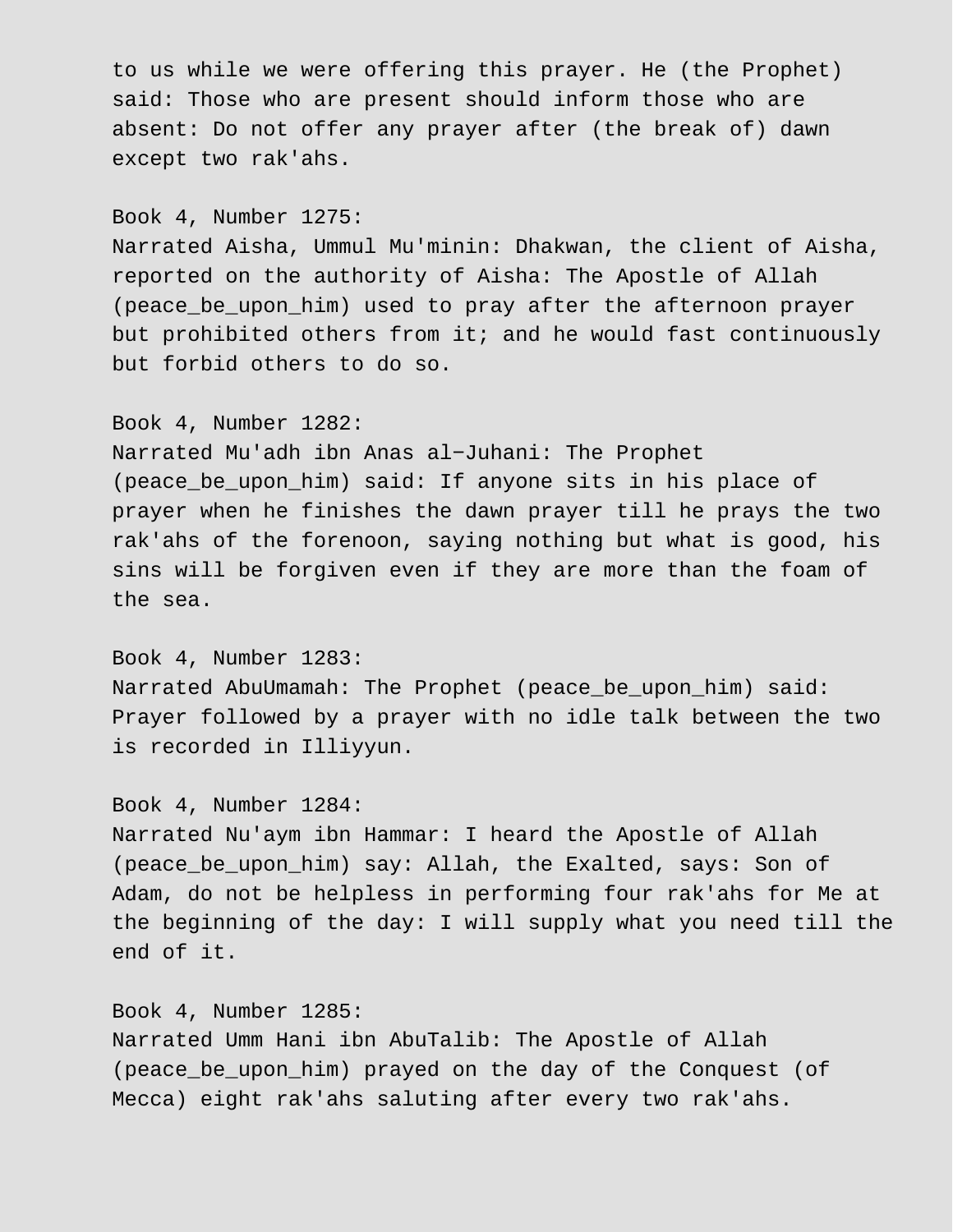# Book 4, Number 1290:

Narrated Abdullah ibn Umar: The Prophet (peace\_be\_upon\_him) said: Prayer by night and day should consist of pairs of rak'ahs.

# Book 4, Number 1291:

Narrated Muttalib: The Prophet (peace\_be\_upon\_him) said: Prayer is to be offered in two rak'ahs; and you should recite the tashahhud at the end of two rak'ahs, and express your distress and humility and raise your hands and say praying: O Allah, O Allah. He who does not do so does not offer a perfect prayer.

Book 4, Number 1292:

Narrated Abdullah Ibn Abbas: The Apostle of Allah (peace\_be\_upon\_him) said to al−Abbas ibn AbdulMuttalib: Abbas, my uncle, shall I not give you, shall I not present to you, shall I not donate to you, shall I not produce for you ten things? If you act upon them, Allah will forgive you your sins, first and last, old and new, involuntary and voluntary, small and great, secret and open. These are the ten things: you should pray four rak'ahs, reciting in each one Fatihat al−Kitab and a surah. When you finish the recitation of the first rak'ah you should say fifteen times while standing: "Glory be to Allah", "Praise be to Allah", "There is no god but Allah", "Allah is most great". Then you should bow and say it ten times while bowing. Then you should raise your head after bowing and say it ten times. Then you should kneel down in prostration and say it ten times while prostrating yourself. Then you should raise your head after prostration and say it ten times. Then you should prostrate yourself and say it ten times. Then you should raise your head after prostrating and say it ten times in every rak'ah. You should do that in four rak'ahs. If you can observe it once daily, do so; if not, then once weekly; if not, then once a month; if not, then once a year; if not, then once in your lifetime.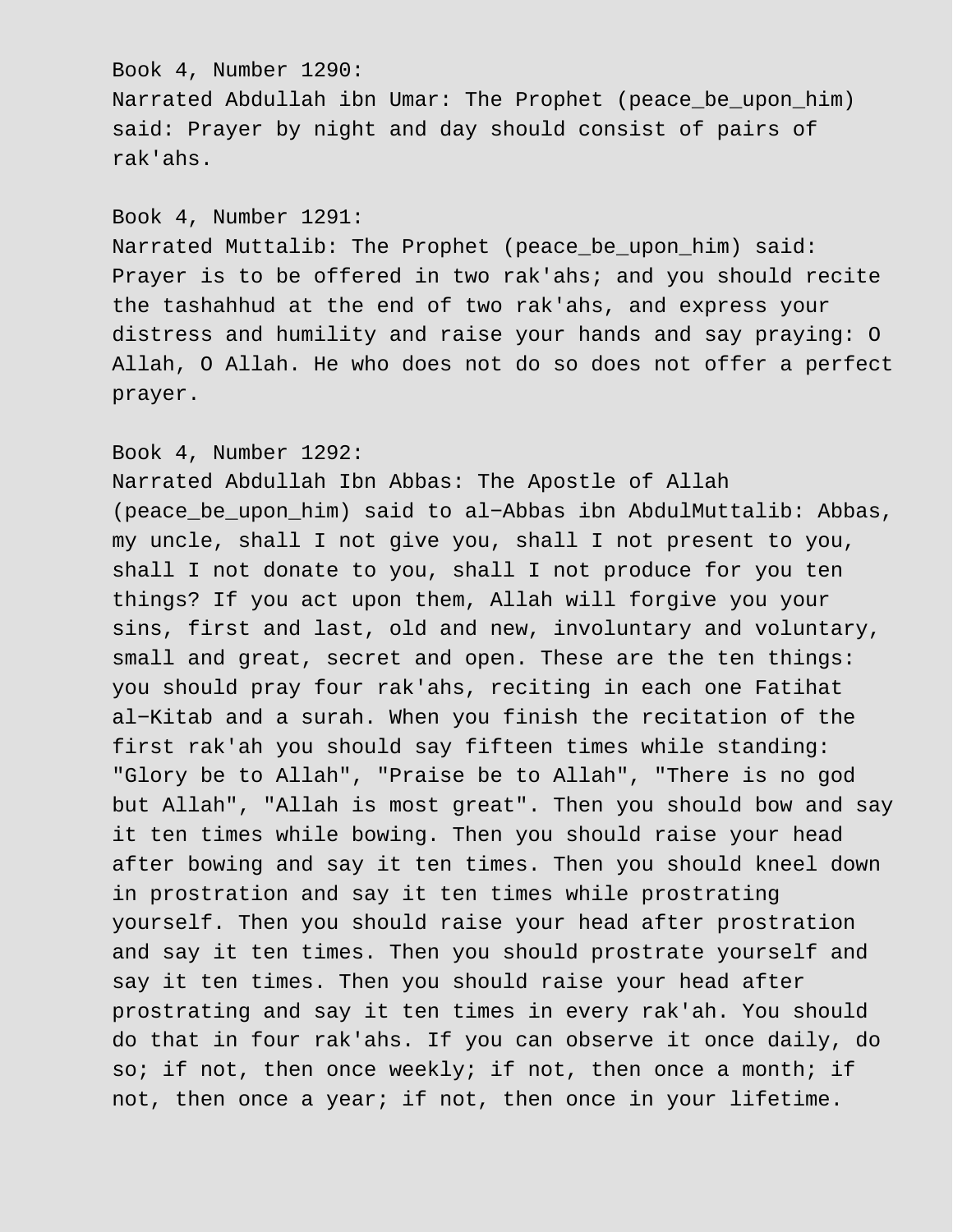#### Book 4, Number 1293:

Narrated Abdullah ibn Amr: AbulJawza' said: A man who attended the company of the Prophet (peace be upon him) narrated to me (it is thought that he was Abdullah ibn Amr): The Prophet (peace be upon him) said to me: Come to me tomorrow; I shall give you something, I shall give you something, I shall reward you something, I shall donate something to you. I thought that he would give me some present. He said (to me when I came to him): When the day declines, stand up and pray four rak'ahs. He then narrated something similar. This version adds: Do not stand until you glorify Allah ten times, and praise Him ten times, and exalt Him ten times, and say, "There is no god but Allah" ten times. Then you should do that in four rak'ahs. If you are the greatest sinner on earth, you will be forgiven (by Allah) on account of this (prayer). I asked: If I cannot pray this the appointed hour, (what should I do)? He replied: Pray that by night or by day (at any time).

#### Book 4, Number 1295:

Narrated Ka'b ibn Ujrah: The Prophet (peace\_be\_upon\_him) came to the mosque of Banu AbdulAshhal. He prayed the sunset prayer there. When they finished the prayer, he saw them praying the supererogatory prayer after it. He said: This is the prayer to be offered in the houses.

### Book 4, Number 1296:

Narrated Abdullah ibn Abbas: The Apostle of Allah (peace\_be\_upon\_him) used to prolong the recitation of the Qur'an in the two rak'ahs after the sunset prayer until the people praying in the mosque dispersed.

#### Book 4, Number 1298:

Narrated Aisha, Ummul Mu'minin: Shurayh ibn Hani said: I asked Aisha about the prayer of the Apostle of Allah (peace be upon him). She said: The Apostle of Allah (peace\_be\_upon\_him) never offered the night prayer and thereafter came to me but he offered four or six rak'ahs of prayer. One night the rain fell, so we spread a piece of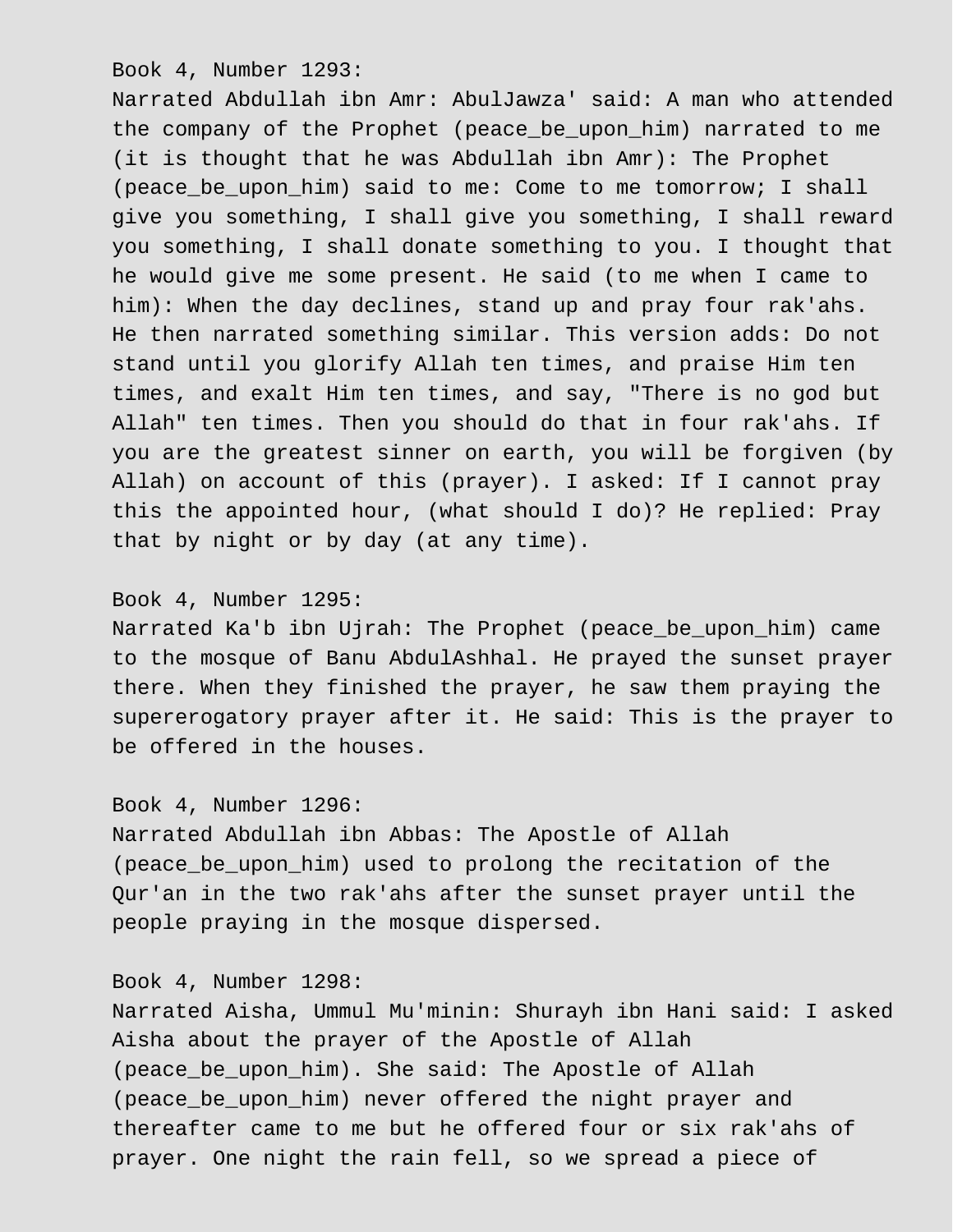leather (for his prayer), and now I see as if there is a hole in it from which the water is flowing. I never saw him protecting his clothes from the earth (as he did on that occasion).

# **05. Prayer (Kitab Al−Salat): Prayer at Night**

fares.netalsaha.comecardsIslamMobileDirectory

Book 5, Number 1299:

Narrated Abdullah Ibn Abbas: In Surat al−Muzzammil (73), the verse: "Keep vigil at night but a little, a half thereof" (2−3) has been abrogated by the following verse: "He knoweth that ye count it not, and turneth unto you in mercy. Recite then of the Qur'an that which is easy for you" (v.20). The phrase "the vigil of the night" (nashi'at al−layl) means the early hours of the night. They (the companions) would pray (the tahajjud prayer) in the early hours of the night. He (Ibn Abbas) says: It is advisable to offer the prayer at night (tahajjud), prescribed by Allah for you (in the early hours of the night). This is because when a person sleeps, he does not know when he will awake. The words "speech more certain" (aqwamu qilan) means that this time is more suitable for the understanding of the Qur'an. He says: The verse: "Lo, thou hast by day a chain of business" (v.7) means engagement for long periods (in the day's work).

Book 5, Number 1302:

Narrated Aisha, Ummul Mu'minin: Do not give up prayer at night, for the Apostle of Allah (peace\_be\_upon\_him) would not leave it. Whenever he fell ill or lethargic, he would offer it sitting.

# Book 5, Number 1303:

Narrated AbuHurayrah: The Prophet (peace\_be\_upon\_him) said: May Allah have mercy on a man who gets up at night and prays, and awakens his wife; if she refuses, he should sprinkle water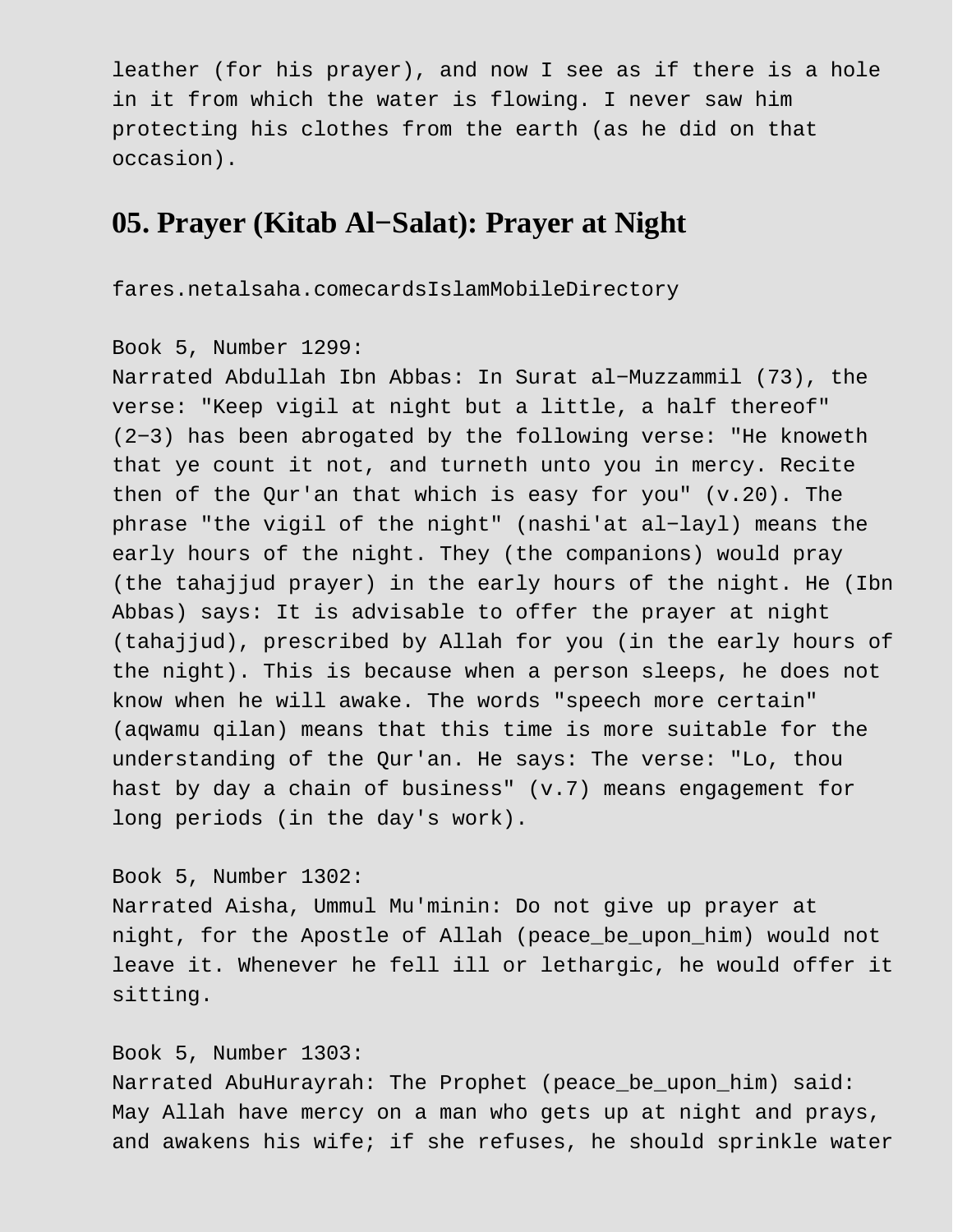on her face. May Allah have mercy on a woman who gets up at night and prays, and awakens her husband; if he refuses, she would sprinkle water on his face.

## Book 5, Number 1304:

Narrated AbuSa'id ; AbuHurayrah: The Prophet (peace\_be\_upon\_him) said: If a man awakens his wife at night, and then both pray or both offer two rak'ahs together, the (name of the )man will be recorded among those who mention the name of Allah, and the (name of the) woman will be recorded among those who mention the name of Allah. Ibn Kathir did not narrate this tradition as a statement of the Prophet (peace be upon him), but he reported it as a statement of AbuSa'id.

#### Book 5, Number 1309:

Narrated Aisha, Ummul Mu'minin: The Prophet (peace\_be\_upon\_him) said: Any person who offers prayer at night regularly but (on a certain night) he is dominated by sleep will be given the reward of praying. His sleep will be almsgiving.

#### Book 5, Number 1320:

Narrated Abdullah ibn Habashi al−Khath'ami: The Prophet (peace\_be\_upon\_him) was asked: which is the best action? He replied: To stand in prayer for a long time.

# Book 5, Number 1322:

Narrated Abdullah ibn Abbas: The Prophet's (peace\_be\_upon\_him) recitation was loud enough for one who was in the inner chamber to hear it when he was in the house.

# Book 5, Number 1324:

Narrated AbuQatadah: The Prophet (peace\_be\_upon\_him) went out at night and found AbuBakr praying in a low voice, and he passed Umar ibn al−Khattab who was raising his voice while praying. When they both met the Prophet (peace\_be\_upon\_him) together, the Prophet (peace\_be\_upon\_him) said: I passed by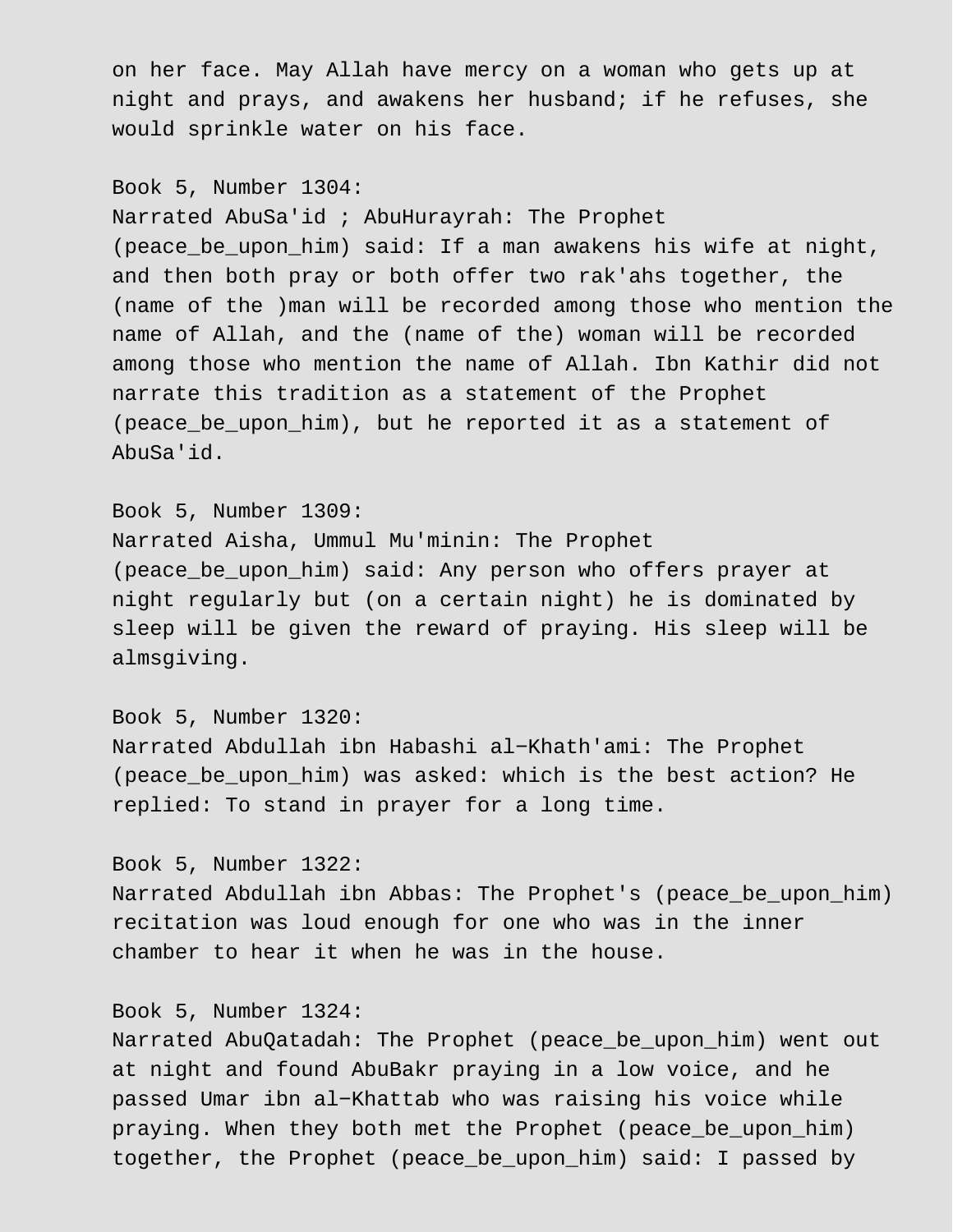you, AbuBakr, when you were praying in a low voice. He replied: I made Him hear with Whom I was holding intimate converse, Apostle of Allah. He (the Prophet) said to Umar: I passed by you when you were praying in a loud voice. He replied: Apostle of Allah, I was awakening the drowsy and driving away the Devil. Al−Hasan added in his version: The Prophet (peace\_be\_upon\_him) said: Raise your voice a little, AbuBakr, and he said to Umar: Lower your voice a little.

# Book 5, Number 1327:

Narrated AbuSa'id al−Khudri: The Apostle of Allah (peace be upon him) retired to the mosque. He heard them (the people) reciting the Qur'an in a loud voice. He removed the curtain and said: Lo! every one of you is calling his Lord quietly. One should not trouble the other and one should not raise the voice in recitation or in prayer over the voice of the other.

# Book 5, Number 1328:

Narrated Uqbah ibn Amir al−Juhani: The Prophet (peace be upon him) said: One who recites the Our'an in a loud voice is like one who gives alms openly; and one who recites the Qur'an quietly is one who gives alms secretly.

#### Book 5, Number 1341:

Narrated Aisha, Ummul Mu'minin: Zurarah ibn Awfa said that Aisha was asked about the midnight prayer of the Apostle of Allah (peace\_be\_upon\_him). She said: He used to offer his night prayer in congregation and then return to his family (in his house) and pray four rak'ahs. Then he would go to his bed and sleep, but the water for his ablution was placed covered near his head and his tooth−stick was also kept there until Allah awakened him at night. He then used the tooth−stick, performed ablution perfectly then came to the place of prayer and would pray eight rak'ahs, in which he would recite Surah al−Fatihah, and a surah from the Qur'an as Allah willed. He would not sit during any of them but sit after the eighth rak'ah, and would not utter the salutation, but recite (the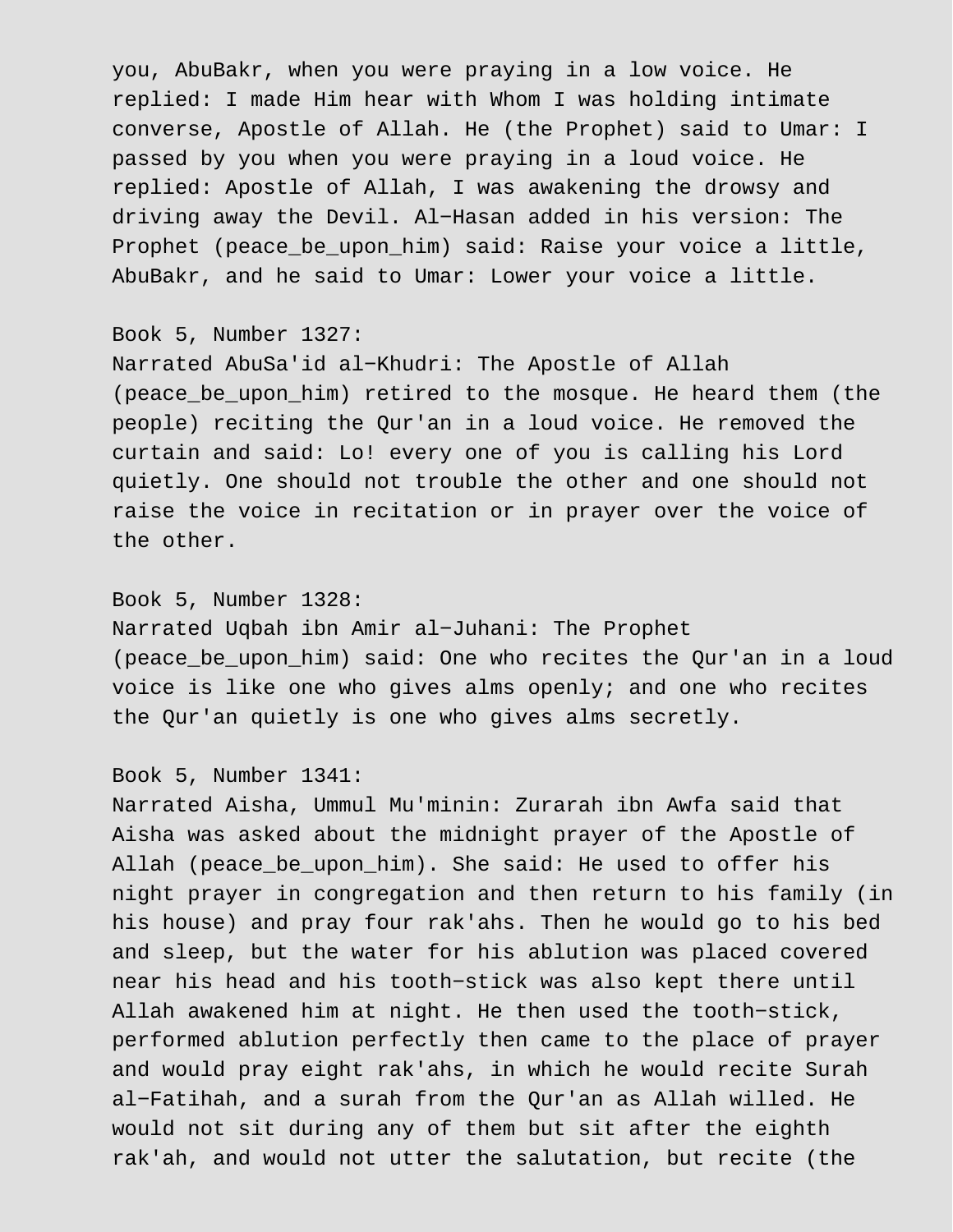Qur'an) during the ninth rak'ah. Then he would sit and supplicate as long as Allah willed, and beg Him and devote his attention to Him; He would utter the salutation once in such a loud voice that the inmates of the house were almost awakened by his loud salutation. He would then recite Surah al−Fatihah while sitting, bow while sitting, and then recite the Qur'an during the second rak'ah, and would bow and prostrate while sitting. He would supplicate Allah as long as He willed, then utter the salutation and turn away. This amount of prayer of the Apostle of Allah (peace be upon him) continued till he put a weight. During that period he retrenched two rak'ahs from nine and began to pray six and seven rak'ahs standing and two rak'ahs sitting. This continued till he died.

## Book 5, Number 1347:

Narrated Aisha, Ummul Mu'minin: Sa'd ibn Hisham said: I came to Medina and called upon Aisha, and said to her: Tell me about the prayer of the Apostle of Allah (peace be upon him). She said: The Apostle of Allah (peace\_be\_upon\_him) used to lead the people in the night prayer, and then go to his bed and sleep. When midnight came he got up, went to answer the call of nature and to perform ablution with water. Having performed ablution, he entered the mosque and prayed eight rak'ahs. To my mind he performed the recitation of the Qur'an, bowing and prostrating equally. He then observed witr with one rak'ah and prayed two rak'ahs sitting. Then he lay down on the ground. Sometimes Bilal came to him and called him for prayer. He then dozed, and sometimes I doubted whether he dozed or not, till he (Bilal) called him for prayer. This is the prayer he offered till he grew old or put on weight. She then mentioned how he put on weight as Allah wished.

# Book 5, Number 1358:

Narrated Aisha, Ummul Mu'minin: Al−Aswad ibn Yazid said that he entered upon Aisha and asked her about the prayer of the Apostle of Allah (peace\_be\_upon\_him) during the night. She said: He used to pray thirteen rak'ahs during the night. Then he began to pray eleven rak'ahs and left two rak'ahs. When he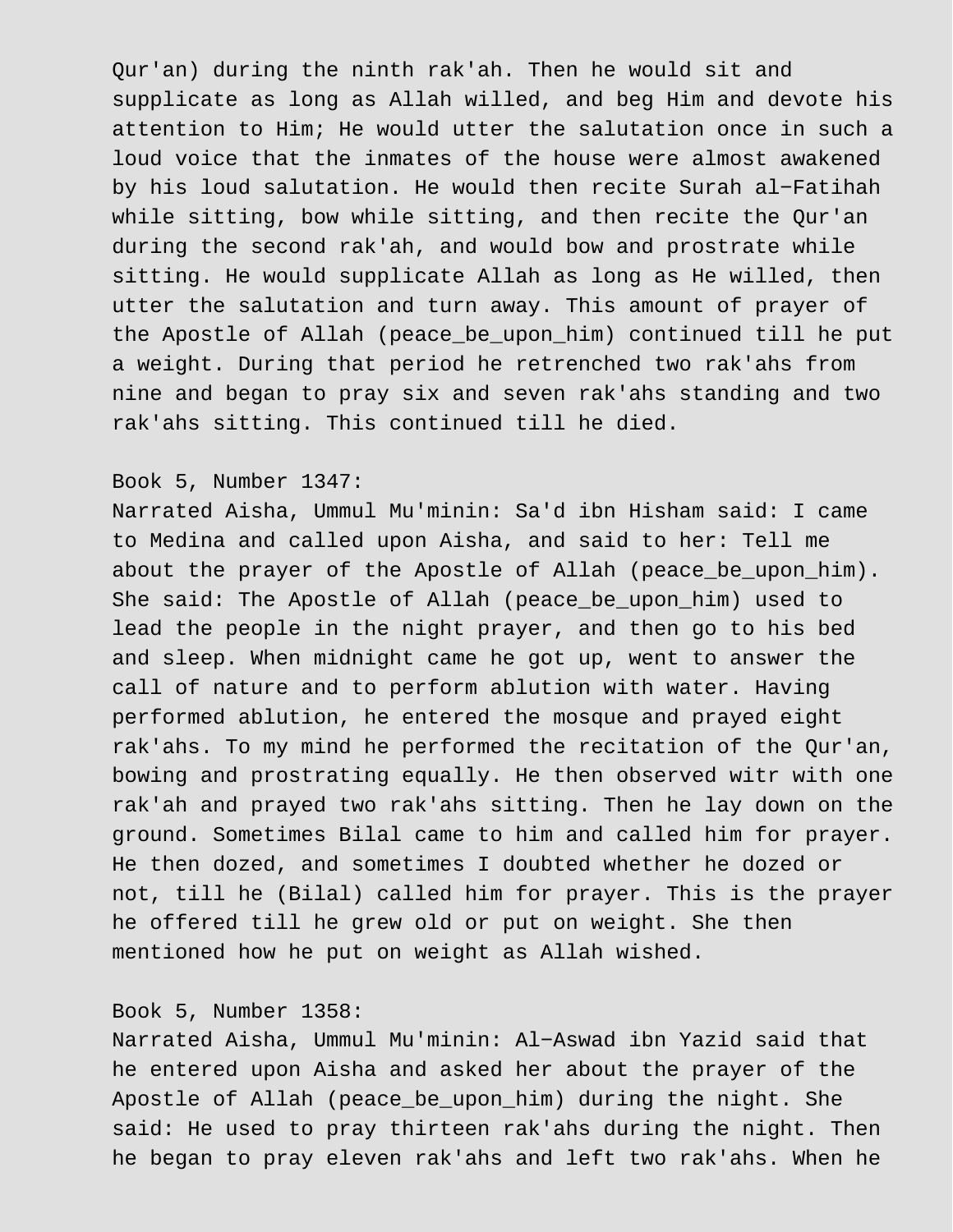died, he would pray nine rak'ahs during the night. His last prayer during the night was witr.

Book 5, Number 1360:

Narrated Abdullah ibn Abbas: I spent a night with my maternal aunt Maymunah. The Prophet (peace\_be\_upon\_him) got up to pray at night. He prayed thirteen rak'ahs including two rak'ahs of the dawn prayer. I guessed that he stood in every rak'ah as long as one could recite Surah al−Muzzammil (73).

# **06. Prayer (Kitab Al−Salat): Detailed Injunctions about Ramadan**

# Book 6, Number 1370:

Narrated AbuDharr: We fasted with the Apostle of Allah (peace\_be\_upon\_him) during Ramadan, but he did not make us get up at night for prayer at any time during the month till seven nights remained; then he made us get up for prayer till a third of the night had passed. When the sixth remaining night came, he did not make us get up for prayer. When the fifth remaining night came, he made us stand in prayer till a half of the night had gone. So I said: Apostle of Allah, I wish you had led us in supererogatory prayers during the whole of tonight. He said: When a man prays with an imam till he goes he is reckoned as having spent a whole night in prayer. On the fourth remaining night he did not make us get up. When the third remaining night came, he gathered his family, his wives, and the people and prayed with us till we were afraid we should miss the falah (success). I said: What is falah? He said: The meal before daybreak. Then he did not make us get up for prayer during the remainder of the month.

# Book 6, Number 1374:

Narrated Abdullah ibn Unays: I was present at the gathering of Banu Salamah, and I was the youngest of them. They (the people) said: Who will ask the Apostle of Allah (peace\_be\_upon\_him) for us about Laylat al−Qadr? That was the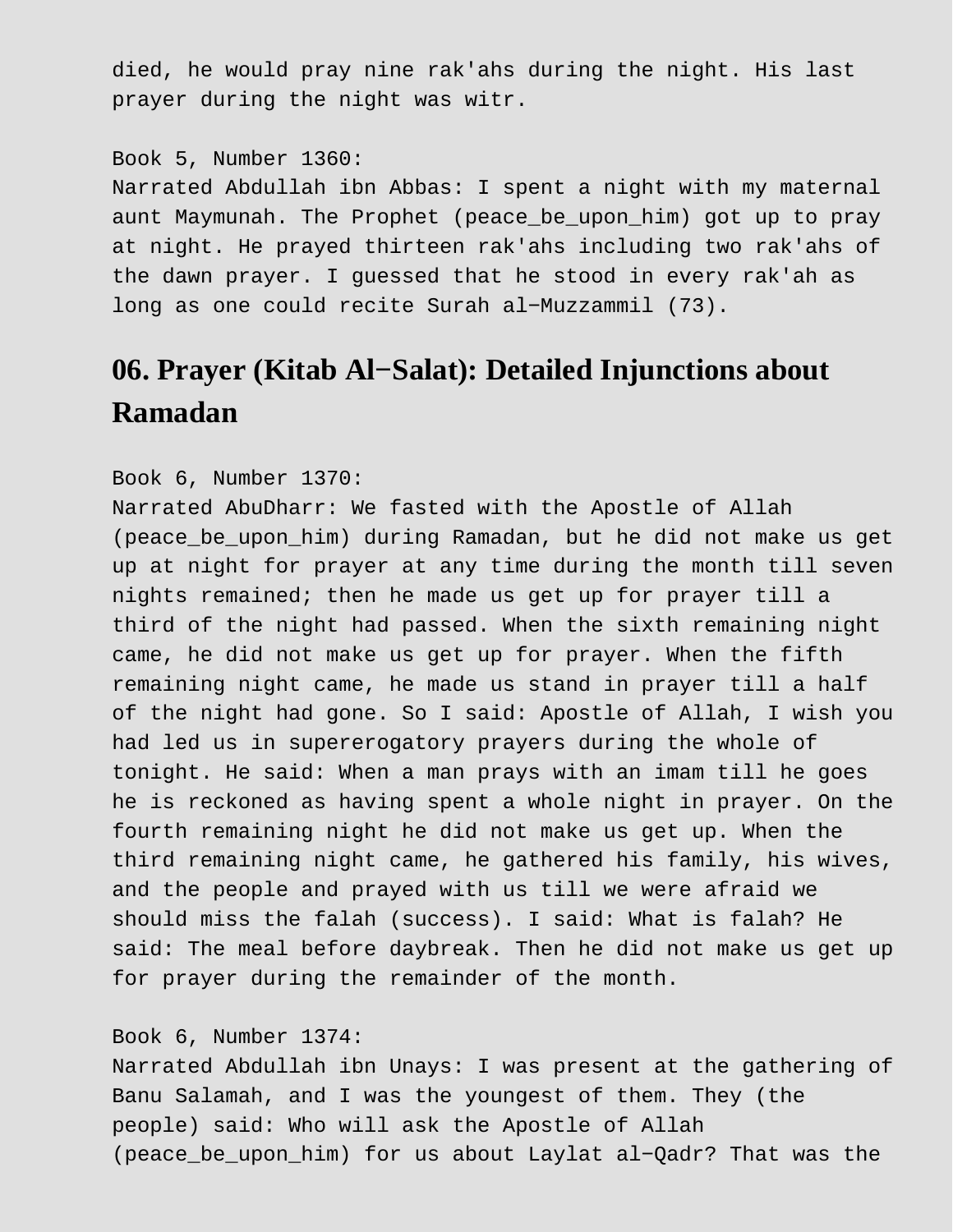twenty−first of Ramadan. I went out and said the sunset prayer along with the Apostle of Allah (peace\_be\_upon\_him). I then stood at the door of his house. He passed by me and said: Come in. I entered (the house) and dinner was brought for him. I was prevented from taking food as it was scanty. When he finished his dinner, he said to me: Give me my shoes. He then stood up and I also stood up with him. He said: Perhaps you have some business with me. I said: Yes. Some people of Banu Salamah have sent me to you to ask you about Laylat al−Qadr. He asked: Which night: Is it tonight? I said: Twenty−second. He said: This is the very night. He then withdrew and said: Or the following night, referring to the twenty−third night.

## Book 6, Number 1375:

Narrated Abdullah ibn Unays al−Juhani: I said to the Apostle of Allah: I have a place in the desert where I live and in which I pray, with the praise of Allah; but give me command about a night when I come to this mosque. He replied: Come on the twenty third night. I (a sub−narrator, Muhammad ibn Ibrahim) said to his (Abdullah ibn Unays's) son: How would your father act? He replied: He used to enter the mosque when he had offered the afternoon prayer, and did not leave it for any purpose till he prayed the morning prayer. Then when he had prayed the morning prayer, he found his riding beast at the door of the mosque, mounted it and got back to his desert.

# Book 6, Number 1378:

Narrated AbuSa'id al−Khudri: The Prophet (peace\_be\_upon\_him) said: Seek it (laylat al−Qadr) in the last ten days of Ramadan. Seek it on the ninth, seventh and fifth night. I (AbuNadrah) said: You know counting better than us, AbuSa'id. He said: Yes. I asked: What do you mean by the ninth, seventh and fifth night? He said: When the twenty−first night passes, the night which follows it is the night; when the twenty−third night passes, the night which follows it is the seventh; when the twenty−fifth passes, the night which follows it is the fifth.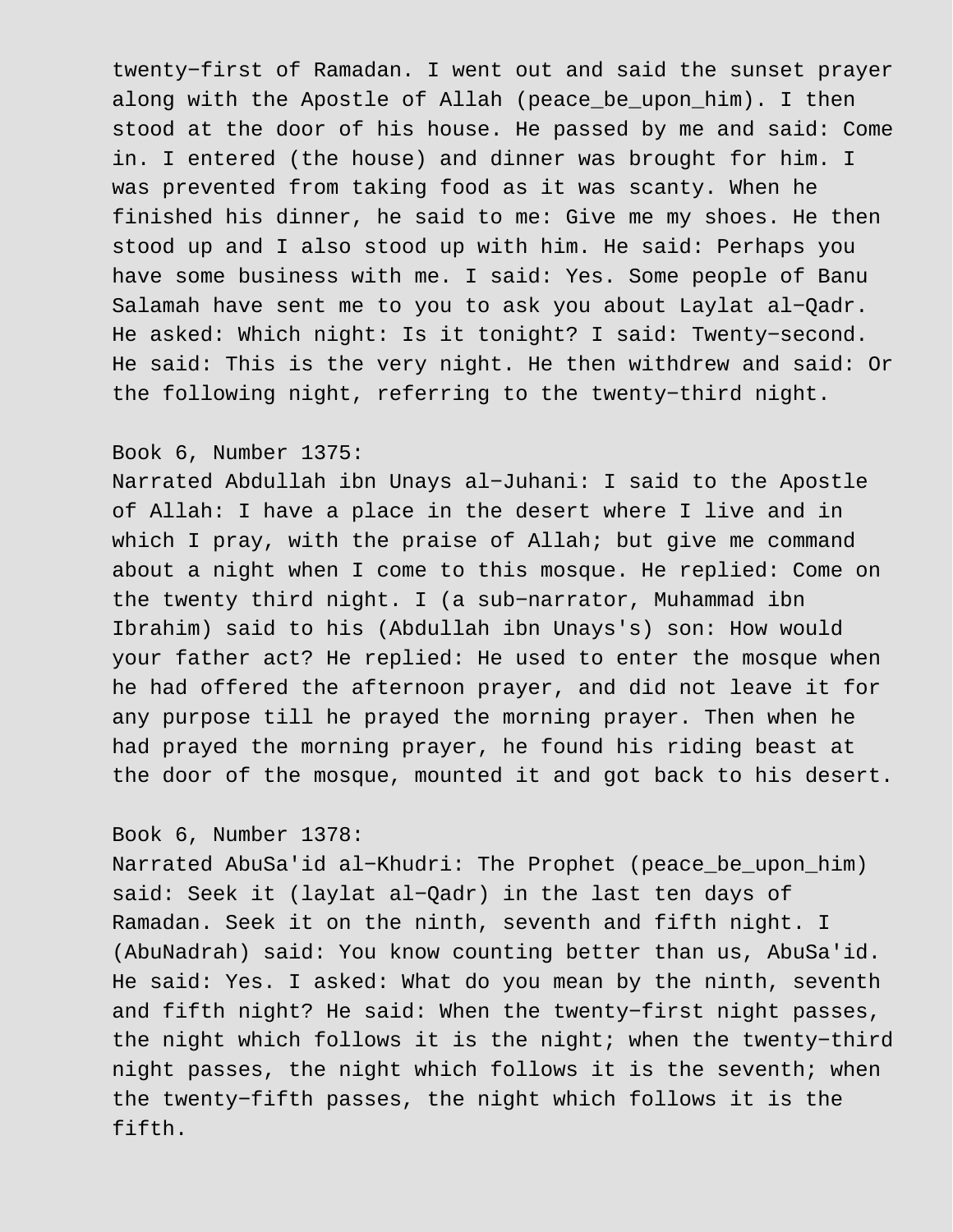# Book 6, Number 1379:

Narrated Abdullah ibn Mas'ud: The Apostle of Allah (peace\_be\_upon\_him) said to us: Seek it (laylat al−Qadr) on the seventeenth night of Ramadan, and on the twenty first night, and on the twenty−third night. He then kept silence.

#### Book 6, Number 1385:

Narrated Abdullah ibn Amr ibn al−'As: Yazid ibn Abdullah said that Abdullah ibn Amr asked the Prophet (peace be upon him): In how many days should I complete the recitation of the whole Qur'an, Apostle of Allah? He replied: In one month. He said: I am more energetic to complete it in a period less than this. He kept on repeating these words and lessening the period until he said: Complete its recitation in seven days. He again said: I am more energetic to complete it in a period less than this. The Prophet (peace\_be\_upon\_him) said: He who finishes the recitation of the Qur'an in less than three days does not understand it.

#### Book 6, Number 1388:

Narrated Aws ibn Hudhayfah: We came upon the Apostle of Allah (peace\_be\_upon\_him) in a deputation of Thaqif. The signatories of the pact came to al−Mughirah ibn Shu'bah as his guests. The Apostle of Allah (peace\_be\_upon\_him) made Banu−Malik stay in a tent of his. Musaddad's version says: He was in the deputation of Thaqif which came to the Apostle of Allah (peace\_be\_upon\_him). He used to visit and have a talk with us every day after the night prayer. The version of AbuSa'id says: He remained standing for such a long time (talking to us) that he put his weight sometimes on one leg and sometimes on the other due to his long stay. He mostly told us how his people, the Quraysh, behaved with him. He would say: We were not equal; we were weak and degraded at Mecca (according to Musaddad's version). When we came over to Medina the fighting began between us; sometimes we overcome them and at other times they overcome us. One night he came late and did not come at the time he used to come. We asked him: You came late tonight? He said: I could not recite the fixed part of the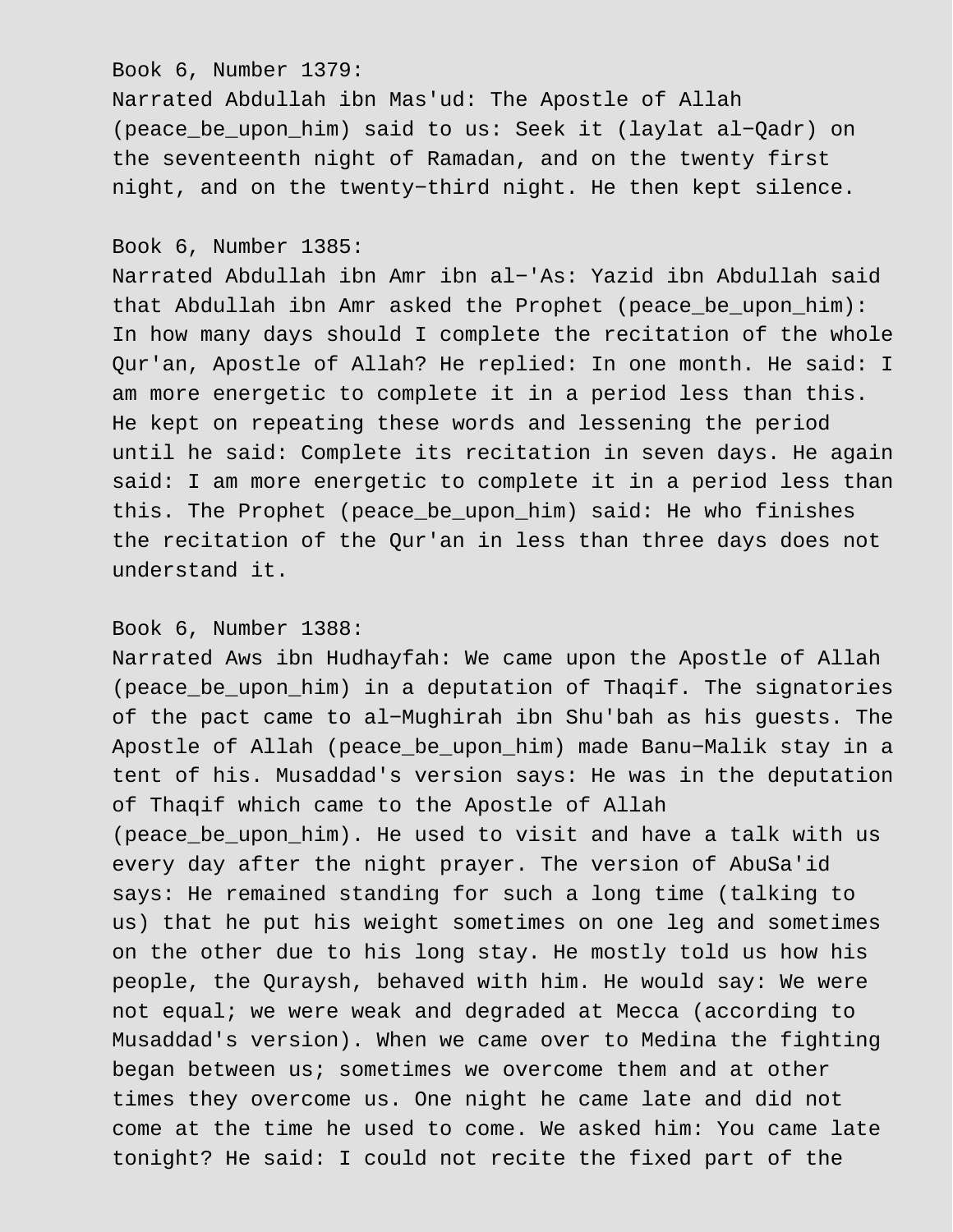Qur'an that I used to recite every day. I disliked to come till I had completed it. Aws said: I asked the companions of the Apostle of Allah (peace\_be\_upon\_him): How do you divide the Qur'an for daily recitation? They said: Three surahs, five surahs, eleven surahs, thirteen surahs' mufassal surahs.

#### Book 6, Number 1389:

Narrated Abdullah ibn Amr ibn al−'As: The Prophet (peace\_be\_upon\_him) said: He who recites the Qur'an in a period less than three days does not understand it.

# Book 6, Number 1390:

Narrated Abdullah ibn Amr ibn al−'As: Wahb ibn Munabbih said: Abdullah ibn Amr asked the Prophet (peace\_be\_upon\_him); In how many days should one complete the recitation of the Qur'an? He said: In forty days. He then said: In one month. He again said: In twenty days. He then said: In fifteen days. He then said: In ten days. Finally he said: In seven days.

#### Book 6, Number 1391:

Narrated Ibn Mas'ud: Alqamah and al−Aswad said: A man came to Ibn Mas'ud. He said: I recite the mufassal surahs in one rak'ah. You might recite it quickly as one recites verse (poetry) quickly, or as the dried dates fall down (from the tree). But the Prophet (peace\_be\_upon\_him) used to recite two equal surahs in one rak'ah; he would recite (for instance) surahs an−Najm (53) and ar−Rahman (55) in one rak'ah, surahs Iqtarabat (54) and al−Haqqah (69) in one rak'ah, surahs at−Tur (52) and adh−Dhariyat (51) in one rak'ah, surahs al−Waqi'ah (56) and Nun (68) in one rak'ah, surahs al−Ma'arij (70) and an−Nazi'at (79) in one rak'ah, surahs al−Mutaffifin (83) and Abasa (80) in one rak'ah, surahs al−Muddaththir (74) and al−Muzzammil (73) in one rak'ah, surahs al−Insan (76) and al−Qiyamah (75) in one rak'ah, surahs an−Naba' (78) and al−Mursalat (77) in one rak'ah, and surahs ad−Dukhan (44) and at−Takwir (81) in one rak'ah.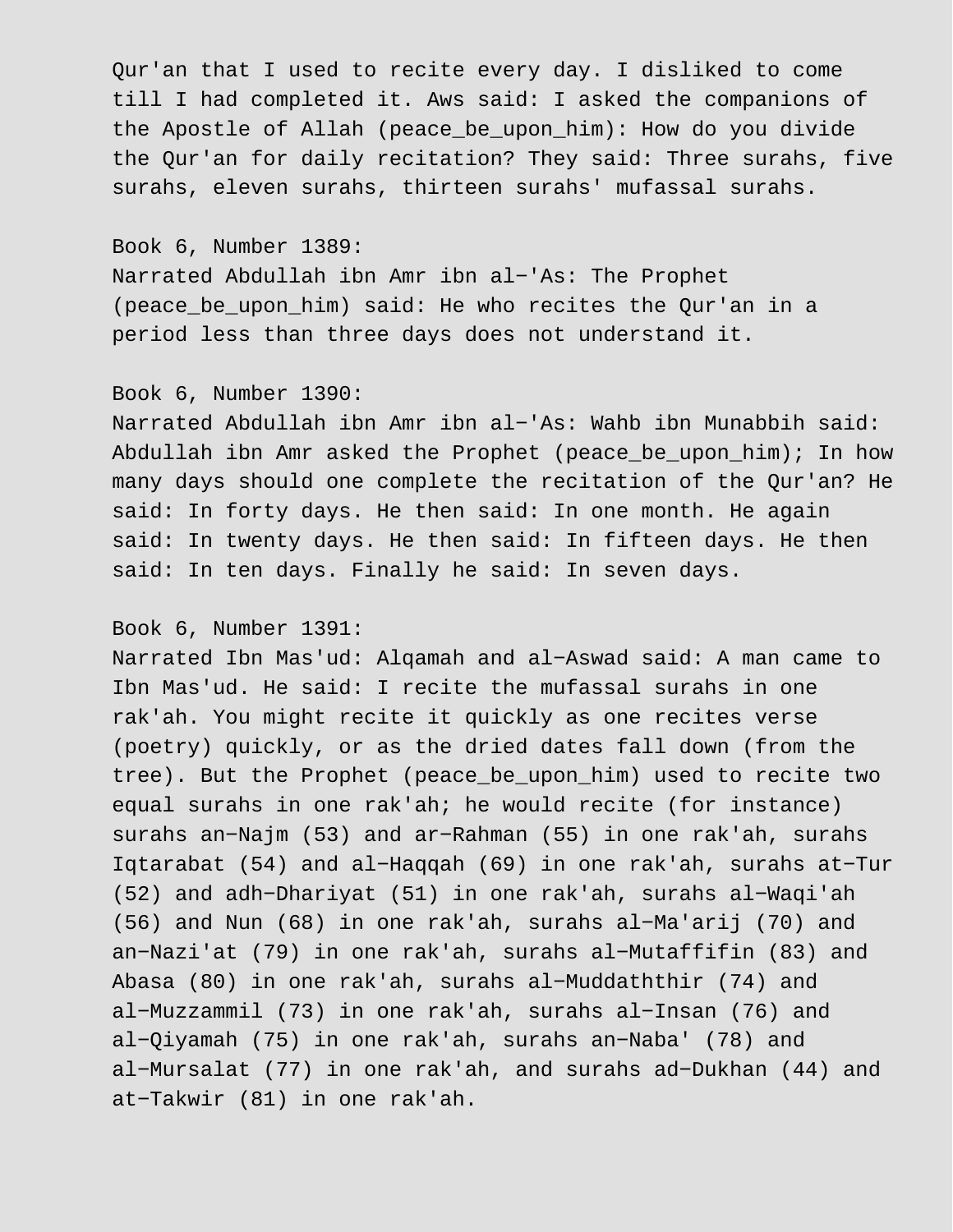# Book 6, Number 1393:

Narrated Abdullah ibn Amr ibn al−'As: The Prophet (peace be upon him) said: If anyone prays at night reciting regularly ten verses, he will not be recorded among the negligent; if anyone prays at night and recites a hundred verses, he will be recorded among those who are obedient to Allah; and if anyone prays at night reciting one thousand verses, he will be recorded among those who receive huge rewards.

# Book 6, Number 1394:

Narrated Abdullah ibn Amr: A man came to the Apostle of Allah (peace\_be\_upon\_him) and said: Teach me to read the Qur'an, Apostle of Allah. He said: Read three surahs which begin with A.L.R. He said: My age is advanced, my mind has become dull (i.e. memory has grown weak), and my tongue has grown heavy). So he said: Then read three surahs which begin with H.M. He repeated the same words. So he said: Read three surahs which begin with the "Glorification of Allah". But he repeated the same excuse. The man then said: Teach me a comprehensive surah, Apostle of Allah. The Prophet (peace\_be\_upon\_him) taught him Surah (99). "When the Earth is shaken with her earthquake". When he finished it, the man said: By Him Who sent you with truth, I shall never add anything to it. Then man then went away. The Prophet (peace\_be\_upon\_him) said twice: The man received salvation.

# Book 6, Number 1395:

Narrated AbuHurayrah: The Prophet (peace\_be\_upon\_him) said: A surah of the Qur'an containing thirty verses will intercede its reader till he will be forgiven. That is: "Blessed is He in Whose Hand is the sovereignty" (Surah 67).

# **07. Prayer (Kitab Al−Salat): Prostration while reciting the Qur'an**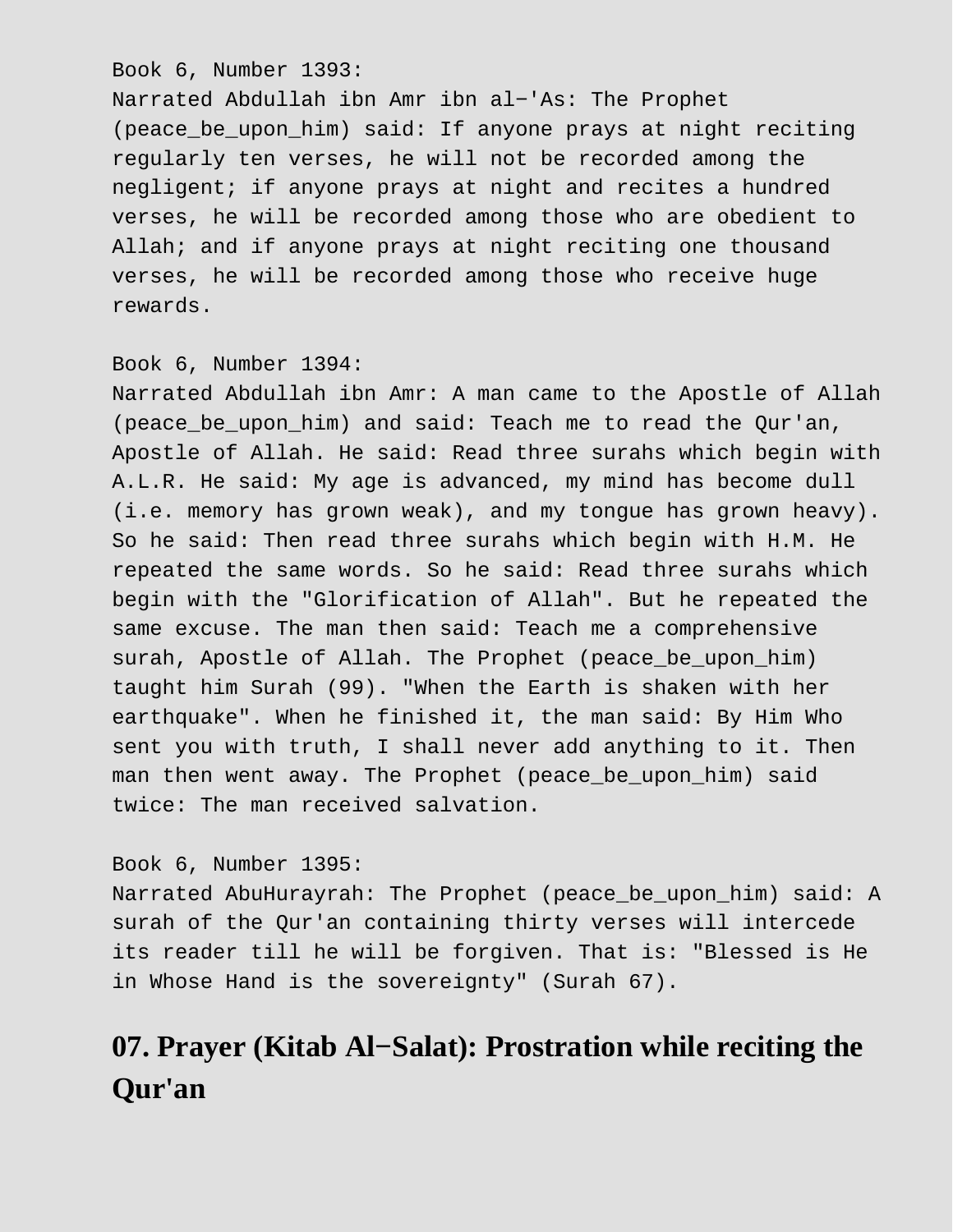#### Book 7, Number 1396:

Narrated Amr ibn al−'As: The Prophet (peace\_be\_upon\_him) taught me fifteen prostrations while reciting the Qur'an, including three in al−Mufassal and two in Surah al−Hajj.

#### Book 7, Number 1397:

Narrated Uqbah ibn Amir: I said to the Apostle of Allah (peace\_be\_upon\_him): Are there two prostrations in Surah al−Hajj? He replied: Yes; if anyone does not make two prostrations, he should not recite them.

#### Book 7, Number 1398:

Narrated Abdullah ibn Abbas: The Apostle of Allah (peace\_be\_upon\_him) did not make a prostration at any verse in al−Mufassal from the time he moved to Medina.

# Book 7, Number 1405:

Narrated Ali ibn AbuTalib: When the Prophet (peace\_be\_upon\_him) uttered the salutation at the end of the prayer, he used to say: "O Allah, forgive me my former and latter sins, what I have kept secret and what I have done openly, and what I have done extravagance; and what Thou knowest better than I do. Thou art the Advancer, the Delayer, there is no god but Thou"

#### Book 7, Number 1406:

Narrated Abdullah ibn Umar: In the year of Conquest the Apostle of Allah (peace\_be\_upon\_him) recited a verse at which a prostration should be made and all the people prostrated themselves. Some were mounted, and some were prostrating themselves on the ground, and those who were mounted prostrated themselves on their hands.

#### Book 7, Number 1408:

Narrated Abdullah ibn Umar: The Apostle of Allah (peace be upon him) used to recite the Qur'an to us. When he came upon the verse containing prostration, he would utter the takbir (Allah is most great) and we would prostrate ourselves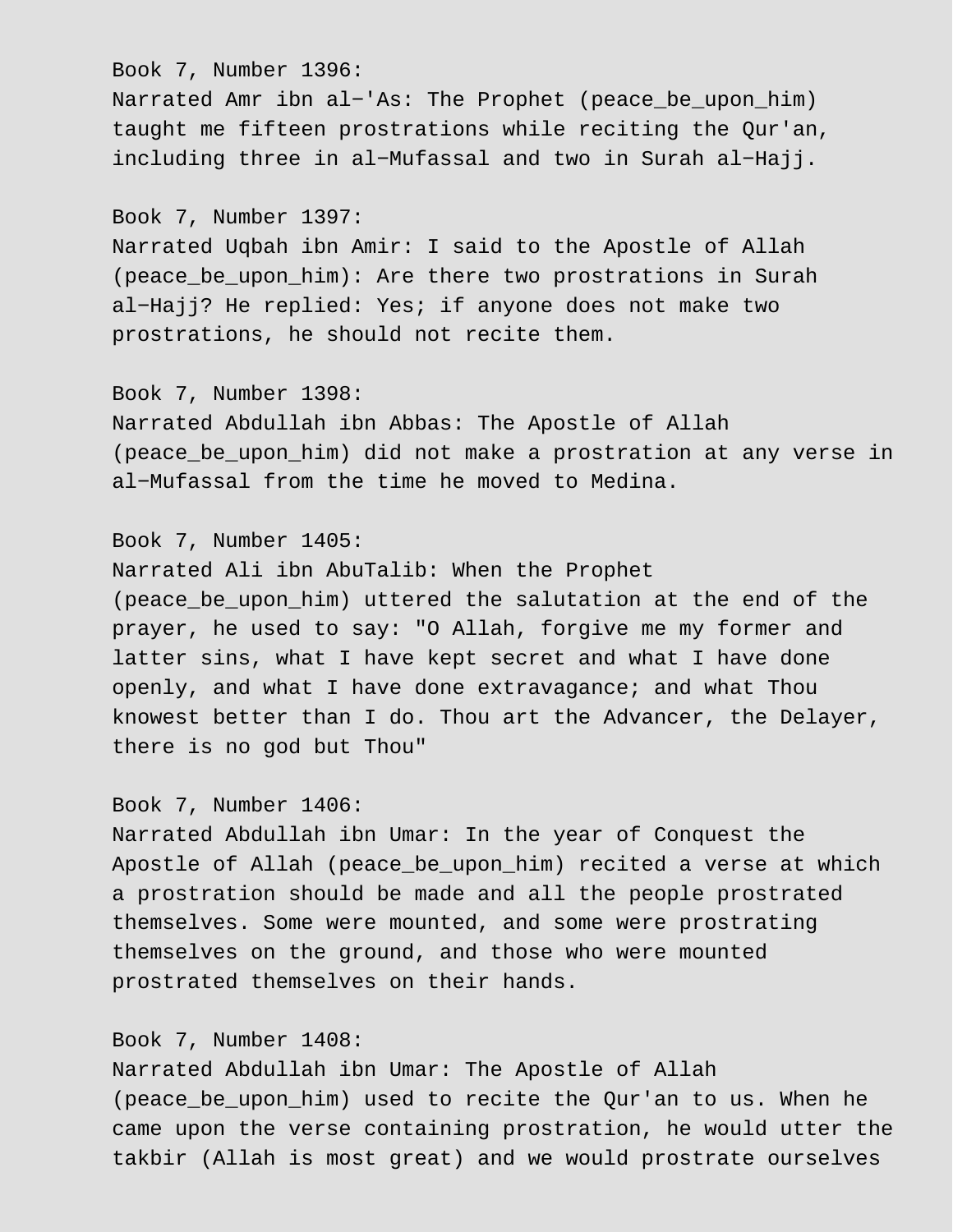along with him.

Book 7, Number 1409:

Narrated Aisha, Ummul Mu'minin: The Apostle of Allah (peace be upon him) prostrated himself at night when reciting the Qur'an. He said repeatedly: My face prostrates itself to Him Who created it and brought forth its hearing and seeing by His might and power.

```
Book 7, Number 1410:
```
Narrated Abdullah ibn Umar: AbuTamimah al−Hujaymi said: When we came to Medina accompanying the caravan, I used to preach after the dawn prayer, and prostrate on account of the recitation of the Qur'an. Ibn Umar prohibited me three times, but I did not cease doing that. He then repeated (his prohibition) saying: I prayed behind the Apostle of Allah (peace\_be\_upon\_him), AbuBakr, Umar and Uthman, they would not prostrate (on account of the recitation of the Qur'an) till the sun had risen.

# **08. Prayer (Kitab Al−Salat): Detailed Injunctions about Witr**

Book 8, Number 1411: Narrated Ali ibn AbuTalib: The Prophet (peace\_be\_upon\_him) said: Allah is single (witr) and loves what is single, so observe the witr, you who follow the Qur'an.

Book 8, Number 1413:

Narrated Kharijah ibn Hudhafah al−Adawi: The Apostle of Allah (peace\_be\_upon\_him) came out to us and said: Allah the Exalted has given you an extra prayer which is better for you then the red camels (i.e. high breed camels). This is the witr which Allah has appointed for you between the night prayer and the daybreak.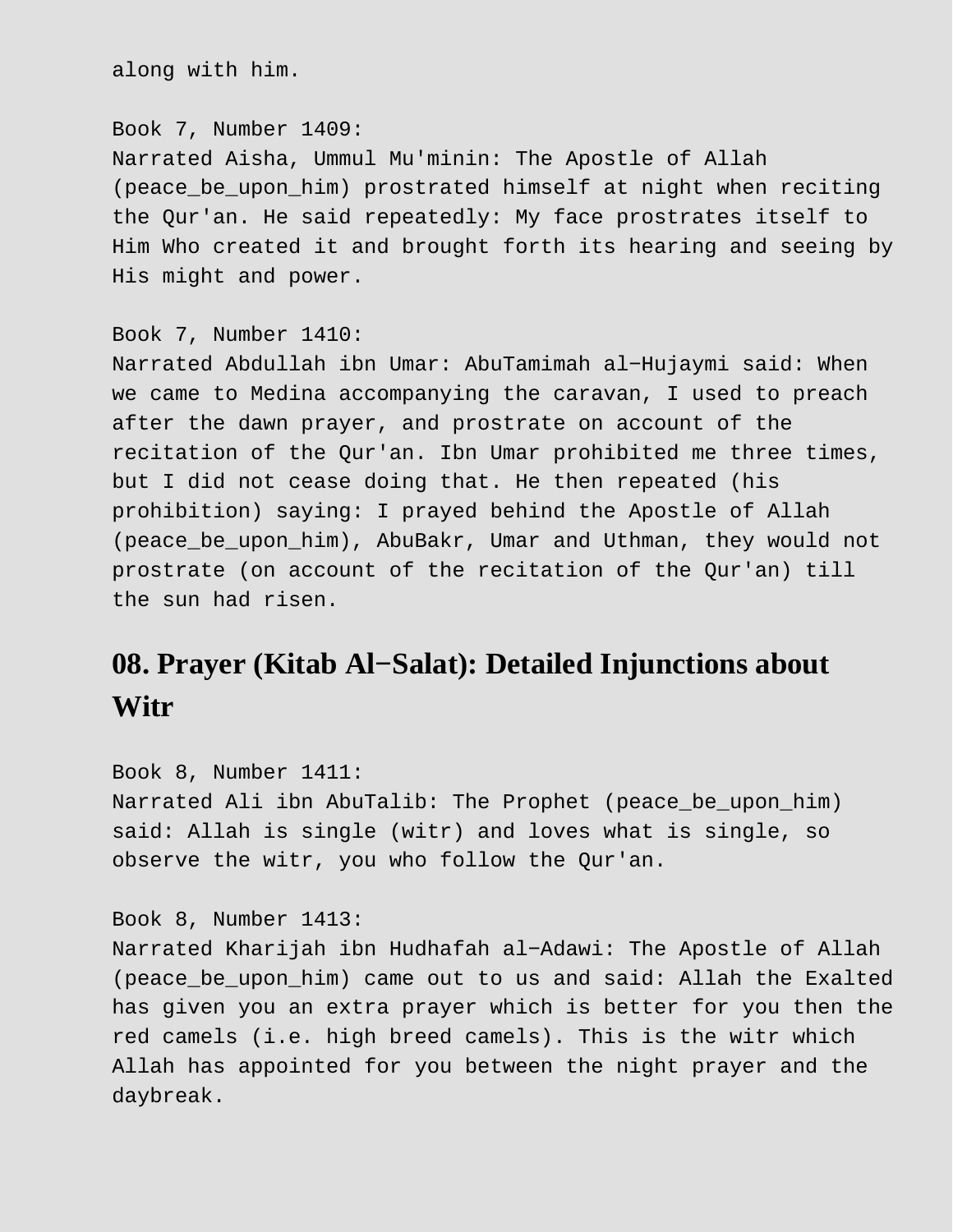#### Book 8, Number 1414:

Narrated Buraydah ibn al−Hasib: I heard the Apostle of Allah (peace be upon him) say: The witr is a duty, so he who does not observe it does not belong to us; the witr is a duty, so he who does not observe it does not belong to us; the witr is a duty, so he who does not observe it does not belong to us.

#### Book 8, Number 1415:

Narrated Ubadah ibn as−Samit: Ibn Muhayriz said: A man from Banu Kinanah, named al−Makhdaji, heard a person called AbuMuhammad in Syria, saying: The witr is a duty (wajib). Al−Makhdaji said: So I went to Ubadah ibn as−Samit and informed him. Ubadah said: AbuMuhammad told a lie. I heard the Apostle of Allah (peace\_be\_upon\_him) say: There are five prayers which Allah has prescribed on His servants. If anyone offers them, not losing any of them, and not treating them lightly, Allah guarantees that He will admit him to Paradise. If anyone does not offer them, Allah does not take any responsibility for such a person. He may either punish him or admit him to Paradise.

### Book 8, Number 1417:

Narrated AbuAyyub al−Ansari: The Prophet (peace\_be\_upon\_him) said: The witr is a duty for every Muslim so if anyone wishes to observe it with five rak'ahs, he may do so; if anyone wishes to observe it with three, he may do so, and if anyone wishes to observe it with one, he may do so.

# Book 8, Number 1418:

Narrated Ubayy ibn Ka'b: The Apostle of Allah (peace be upon him) used to observe witr with (reciting) "Glorify the name of thy Lord, the most High" (Surah 87), "Say O disbelievers" (Surah 109), and "Say, He is Allah, the One, Allah, the eternally besought of all" (112).

## Book 8, Number 1419:

Narrated Aisha, Ummul Mu'minin: AbdulAziz ibn Jurayj said: I asked Aisha, mother of the believers: With which (surah) the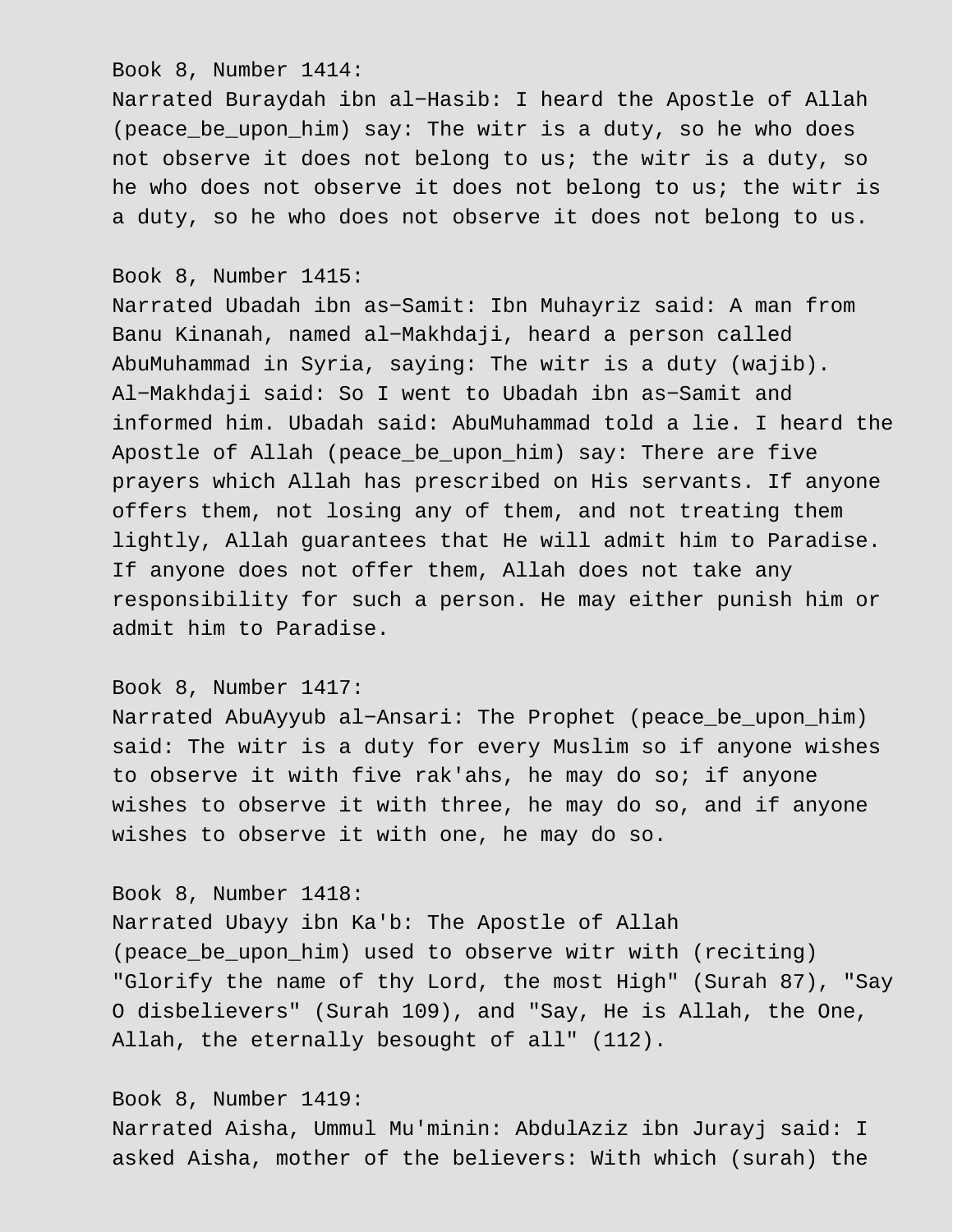Apostle of Allah (peace be upon him) used to observe witr? (She reported same as in the Hadith of Ubayy ibn Ka'b, No. 1418) This version adds: In the third rak'ah he would recite: "Say, He is Allah, the One" (Surah 112), and "Say, I seek refuge in the Lord of daybreak" (Surah 113), and "Say, I seek refuge in the Lord of mankind" (Surah 114).

# Book 8, Number 1420:

Narrated Al−Hasan ibn Ali: The Apostle of Allah (peace be upon him) taught me some words that I say during the witr. (The version of Ibn Jawwas has: I say them in the supplication of the witr.) They were: "O Allah, guide me among those Thou hast guided, grant me security among those Thou hast granted security, take me into Thy charge among those Thou hast taken into Thy charge, bless me in what Thou hast given, guard me from the evil of what Thou hast decreed, for Thou dost decree, and nothing is decreed for Thee. He whom Thou befriendest is not humbled. Blessed and Exalted art Thou, our Lord."

# Book 8, Number 1422:

Narrated Ali ibn AbuTalib: The Apostle of Allah (peace\_be\_upon\_him) used to say at the end of his witr: "O Allah, I seek refuge in Thy good pleasure from Thy anger, and in Thy forgiveness from Thy punishment, and I seek refuge in Thy mercy from Thy wrath. I cannot reckon the praise due to Thee. Thou art as Thou hast praised Thyself."

# Book 8, Number 1424:

Narrated Ubayy ibn Ka'b: Al−Hasan reported: Umar ibn al−Khattab gathered the people (in tarawih prayer) behind Ubayy ibn Ka'b (who led them). He used to lead them for twenty days (during Ramadan, and would not recite the supplication except in the second half of it (i.e. Ramadan). When the last ten days remained, he kept away from them, and prayed in his house. They used to say: Ubayy ran away.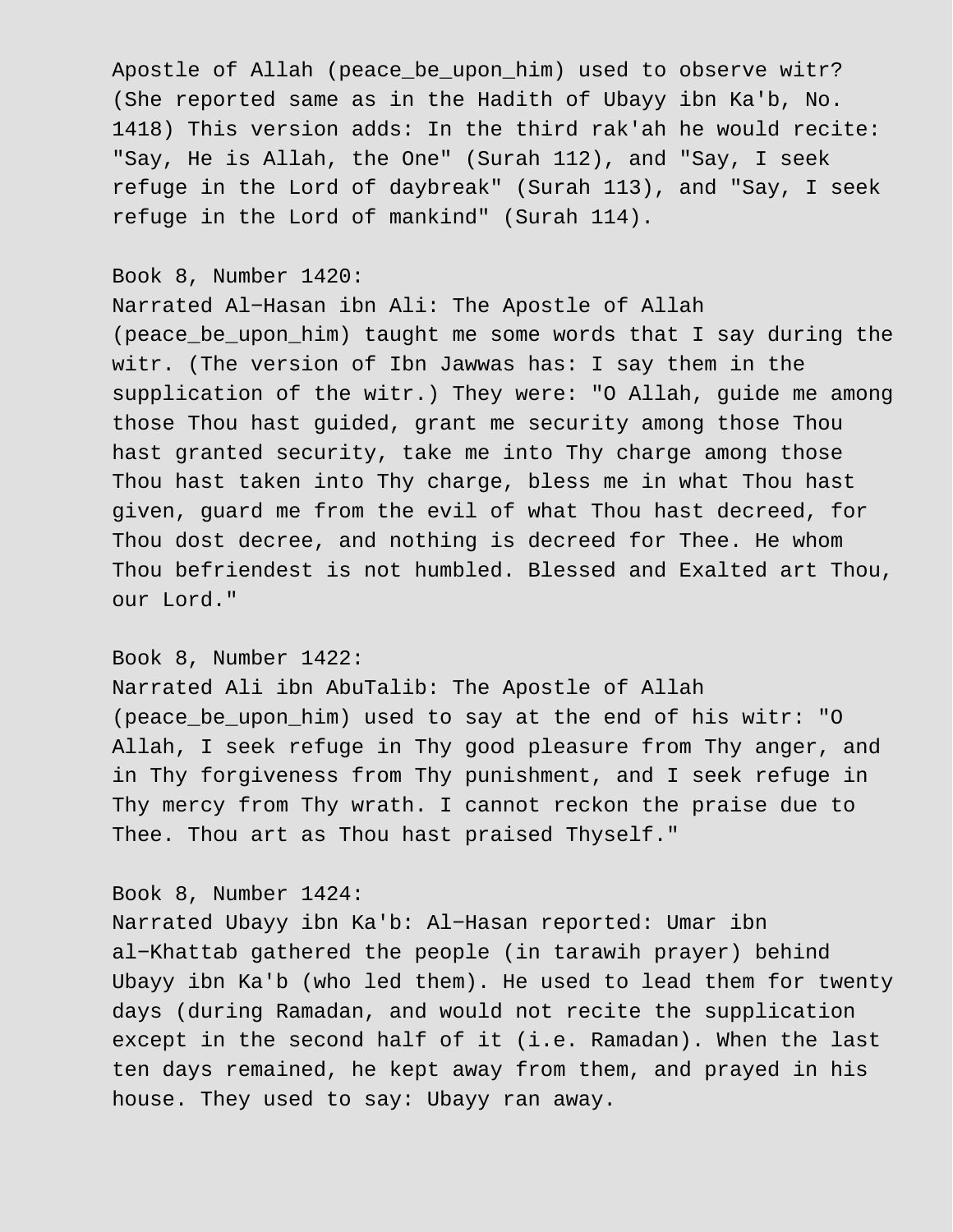# Book 8, Number 1425:

Narrated Ubayy ibn Ka'b: When the Apostle of Allah (peace be upon him) offered salutation in the witr prayer, he said: Glorify be to the king most holy.

# Book 8, Number 1426:

Narrated AbuSa'id al−Khudri: The Prophet (peace\_be\_upon\_him) said: If anyone oversleeps and misses the witr, or forgets it, he should pray when he remembers.

#### Book 8, Number 1429:

Narrated AbuQatadah: The Prophet (peace be upon him) asked AbuBakr: When do you observe the witr? He replied: I observe the witr prayer in the early hours of the night. The Prophet (peace be upon him) asked Umar: When do you observe the witr? He replied: At the end of the night. He then said to AbuBakr: This has followed it with care; and he said to Umar: He has followed it with strength.

#### Book 8, Number 1434:

Narrated Talq ibn Ali: Qays ibn Talq said: Talq ibn Ali visited us on a certain day during Ramadan. He remained with us till evening and broke fast with us. He then stood up and led us in the witr prayer. He then went to his mosque and led them in prayer. When the witr remained, he put forward another man and said: Lead your companions in the witr prayer, for I heard the Apostle of Allah (peace\_be\_upon\_him) as saying: There are no two witrs during one night.

### Book 8, Number 1438:

Narrated Abdullah ibn Abbas: The Apostle of Allah (peace\_be\_upon\_him) recited the supplication (Qunut) daily for a month at the noon, afternoon, sunset, night and morning prayers. When he said: "Allah listens to him who praises Him" in the last rak'ah, invoking a curse on some clans of Banu Sulaym, Ri'l, Dhakwan and Usayyah, and those who were standing behind him said: Amen.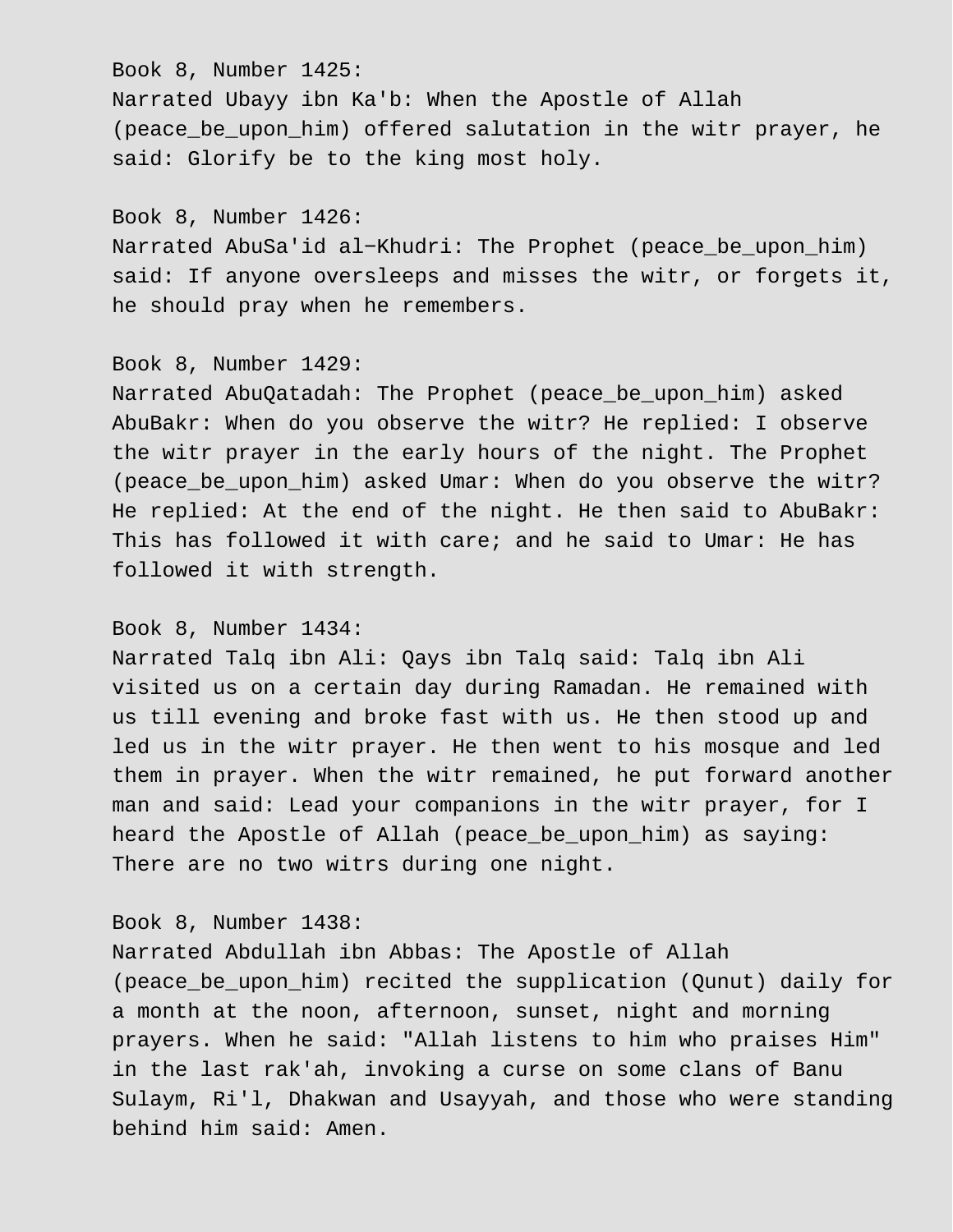#### Book 8, Number 1441:

Narrated Someone who prayed with the Prophet: Muhammad ibn Sirin said: Someone who prayed the morning prayer along with the Prophet (peace be upon him) narrated to me: When he raised his head after the second rak'ah, he remained standing for a short while.

#### Book 8, Number 1445:

Narrated AbuHurayrah: The Prophet (peace be upon him) said: May Allah show mercy to a man who gets up during the night and prays, who wakens his wife and she prays; if she refuses, he sprinkles water on her face. May Allah show mercy to a woman who gets up during the night and prays, who wakens her husband and he prays; if he refuses she sprinkles water on his face.

#### Book 8, Number 1446:

Narrated AbuSa'id ; AbuHurayrah: The Prophet (peace\_be\_upon\_him) said: When a man himself wakes at night and wakens his wife and they pray two rak'ahs together, they are recorded among the men and women who make much mention of Allah.

#### Book 8, Number 1448:

Narrated Mu'adh al−Juhani: The Prophet (peace\_be\_upon\_him) said: If anyone recites the Qur'an and acts according to its contents, on the Day of Judgment his parents will be given to wear a crown whose light is better than the light of the sun in the dwellings of this world if it were among you. So what do you think of him who acts according to his.

#### Book 8, Number 1454:

Narrated Abdullah ibn Abbas: The Apostle of Allah (peace\_be\_upon\_him) was given seven repeated long surahs, while Moses was given six, When he threw the tablets, two of them were withdrawn and four remained.

Book 8, Number 1457: Narrated Uqbah ibn Amir: I was driving the she−camel of the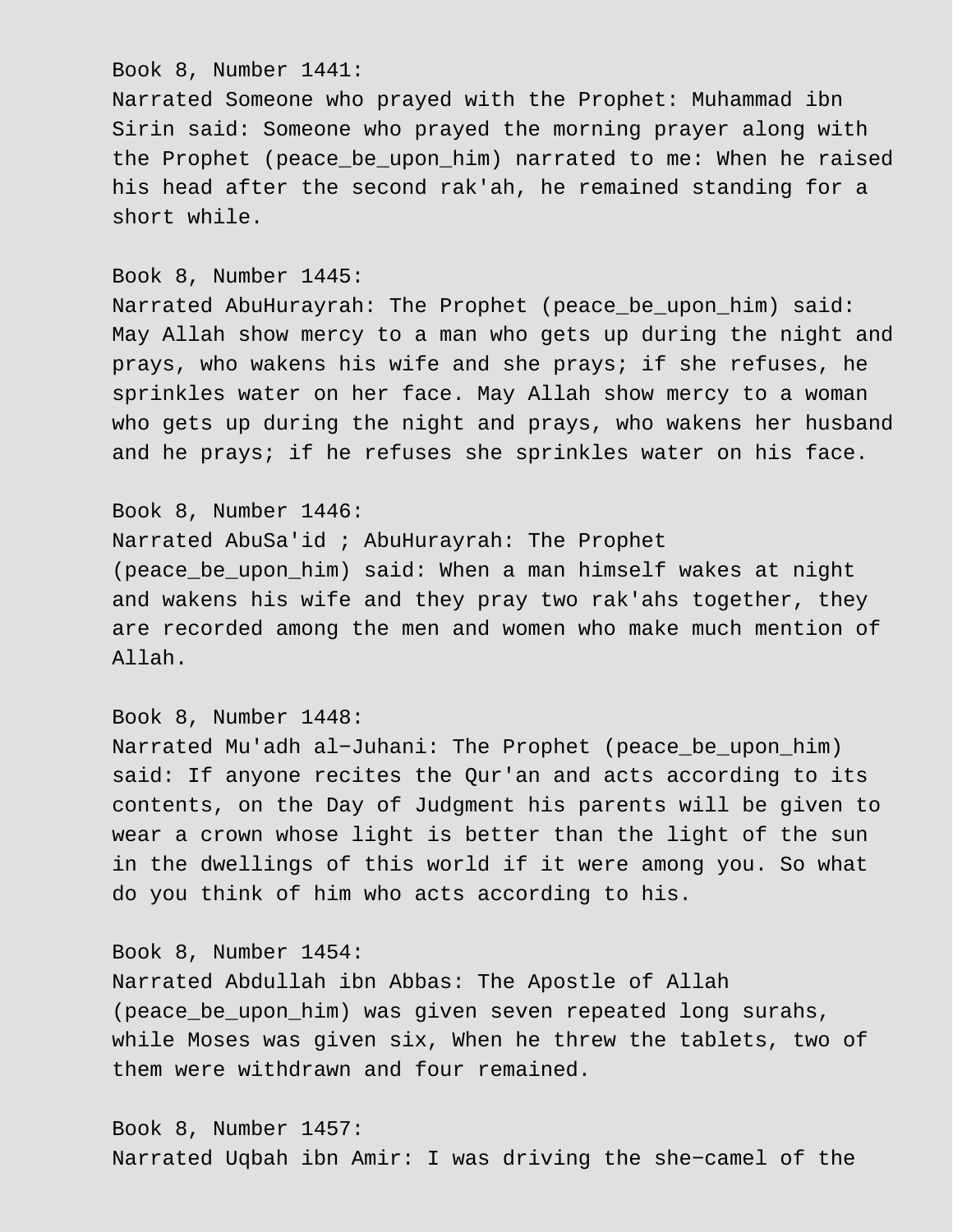Apostle of Allah (peace be upon him) during a journey. He said to me: Uqbah, should I not teach you two best surahs ever recited? He then taught me: "Say, I seek refuge in the Lord of the dawn," and "Say, I seek refuge in the Lord of men." He did not see me much pleased (by these two surahs). When he alighted for prayer, he led the people in the morning prayer and recited them in prayer. When the Apostle of Allah (peace\_be\_upon\_him) finished his prayer, he turned to me and said: O Uqbah, how did you see.

## Book 8, Number 1458:

Narrated Uqbah ibn Amir: White I was travelling with the Apostle of Allah (peace\_be\_upon\_him) between al−Juhfah and al−Abwa', a wind and intense darkness enveloped us, whereupon the Apostle of Allah (peace be upon him) began to seek refuge in Allah, reciting: "I seek refuge in the Lord of the dawn," and "I seek refuge in the Lord of men." He then said: Uqbah, use them when seeking refuge in Allah, for no one can use anything to compare with them for the purpose. Uqbah added: I heard him reciting them when he led the people in prayer.

### Book 8, Number 1459:

Narrated Abdullah ibn Amr ibn al−'As: The Apostle of Allah (peace\_be\_upon\_him) said: One who was devoted to the Qur'an will be told to recite, ascend and recite carefully as he recited carefully when he was in the world, for he will reach his abode when he comes to the last verse he recites.

# Book 8, Number 1461:

Narrated Umm Salamah, Ummul Mu'minin: Ya'la ibn Mumallak said that he asked Umm Salamah about the recitation and prayer of the Apostle of Allah (peace\_be\_upon\_him). She said: What have you to do with his prayer? He would pray, then sleep as long as he had prayed, till morning. She then described his recitation and did so with an exposition word by word.

Book 8, Number 1463: Narrated Al−Bara' ibn Azib: The Prophet (peace\_be\_upon\_him)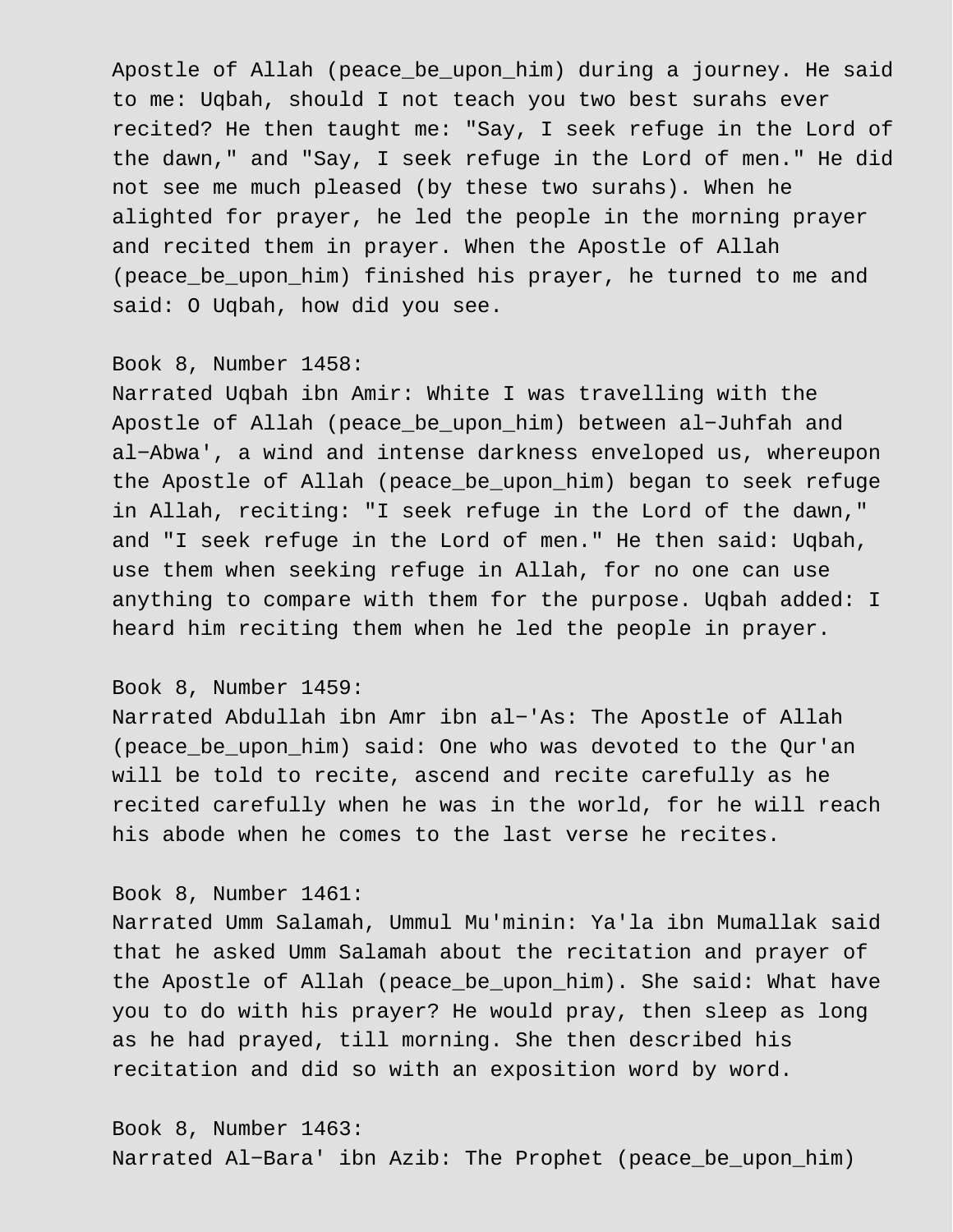said: Beautify the Qur'an with your voices.

### Book 8, Number 1464:

Narrated Sa'd ibn AbuWaqqas: The Apostle of Allah (peace\_be\_upon\_him) said: He who does not chant the Qur'an is not one of us. (Sub−narrator Qutaybah said: This Hadith according to my collection is on the authority of Sa'id ibn AbuSa'id.)

### Book 8, Number 1466:

Narrated AbuLubabah: Ubaydullah ibn Yazid said: AbuLubabah passed by us and we followed him till he entered his house, and we also entered it. There was a man in a rusty house and in shabby condition. I heard him say: I heard the Apostle of Allah (peace be upon him) say: He is not one of us who does not chant the Qur'an. I (the narrator AbdulJabbar) said to Ibn AbuMulaykah: AbuMuhammad, what do you think if a person does not have pleasant voice? He said: He should recite with pleasant voice as much as possible.

#### Book 8, Number 1469:

Narrated Sa'd ibn Ubadah: The Prophet (peace be upon him) said: No man recites the Qur'an, then forgets it, but will meet Allah on the Day of Judgment in a maimed condition (or empty−handed, or with no excuse).

#### Book 8, Number 1474:

Narrated An−Nu'man ibn Bashir: The Prophet (peace\_be\_upon\_him) said: Supplication (du'a') is itself the worship. (He then recited:) "And your Lord said: Call on Me, I will answer you"  $(xI.60)$ .

# Book 8, Number 1475:

Narrated Sa'd ibn AbuWaqqas: Ibn Sa'd said: My father (Sa'd ibn AbuWaqqas) heard me say: O Allah, I ask Thee for Paradise, its blessings, its pleasure and such−and−such, and such−and−such; I seek refuge in Thee from Hell, from its chains, from its collars, and from such−and−such, and from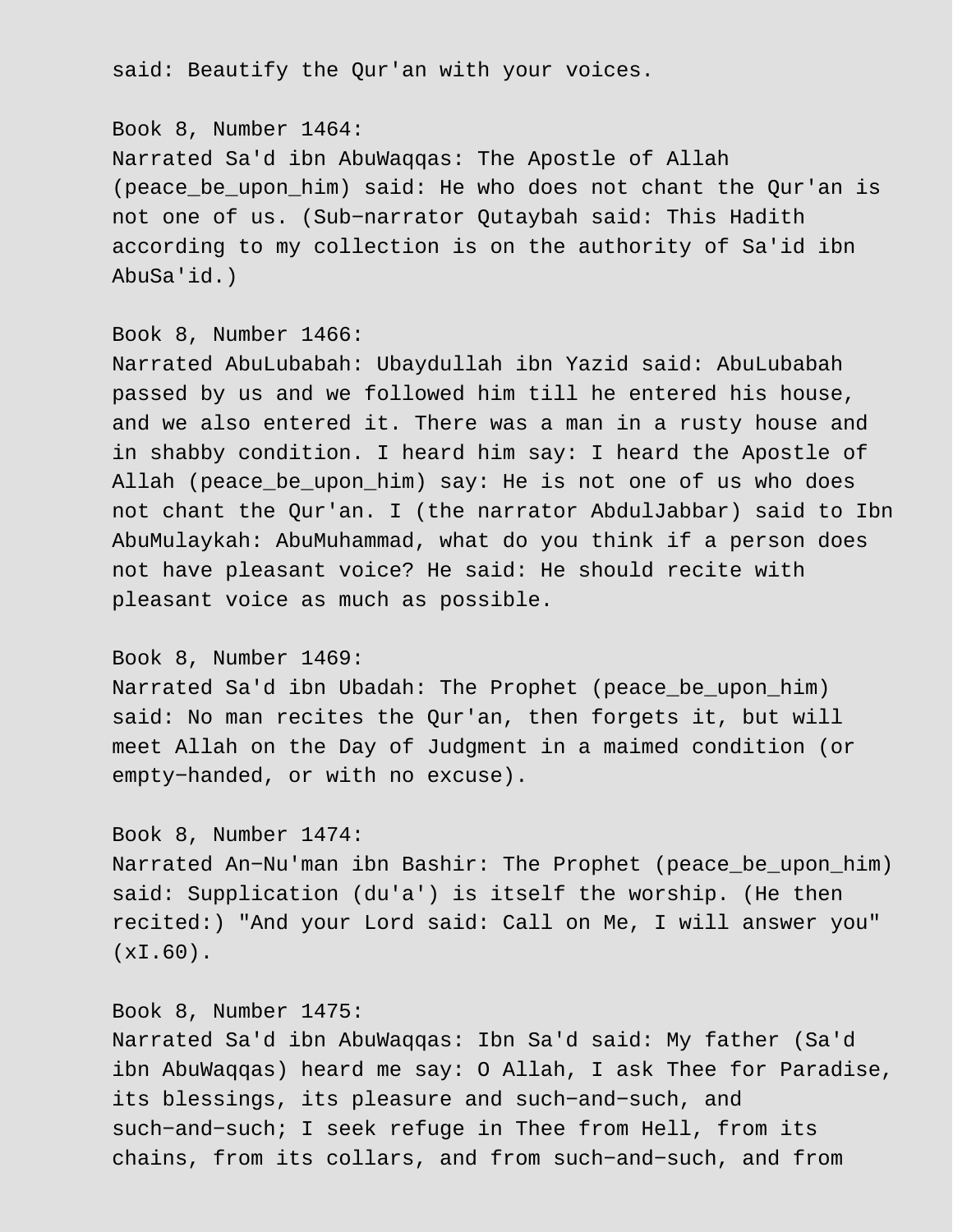such−and−such. He said: I heard the Apostle of Allah (peace\_be\_upon\_him) say: There will be people who will exaggerate in supplication. You should not be one of them. If you are granted Paradise, you will be granted all what is good therein; if you are protected from Hell, you will be protected from what is evil therein.

# Book 8, Number 1476:

Narrated Fudalah ibn Ubayd,: The Apostle of Allah (peace be upon him) heard a person supplicating during prayer. He did not mention the greatness of Allah, nor did he invoke blessings on the Prophet (peace\_be\_upon\_him). The Apostle of Allah (peace\_be\_upon\_him) said: He made haste. He then called him and said either to him or to any other person: If any of you prays, he should mention the exaltation of his Lord in the beginning and praise Him; he should then invoke blessings on the Prophet (peace be upon him); thereafter he should supplicate Allah for anything he wishes.

#### Book 8, Number 1480:

Narrated Abdullah ibn Abbas: The Prophet (peace\_be\_upon\_him) said: Do not cover the walls. He who sees the letter of his brother without his permission, sees Hell−fire. Supplicate Allah with the palms of your hands; do not supplicate Him with their backs upwards. When you finish supplication, wipe your faces with them.

### Book 8, Number 1481:

Narrated Malik ibn Yasar as−Sakuni, al−Awfi: The Prophet (peace\_be\_upon\_him) said: When you make requests to Allah, do so with the palms of your hands, and not backs, upwards.

# Book 8, Number 1482:

Narrated Anas ibn Malik: I saw the Apostle of Allah (peace be upon him) supplicating Allah in this manner with the palms of his hands and also with their backs upwards.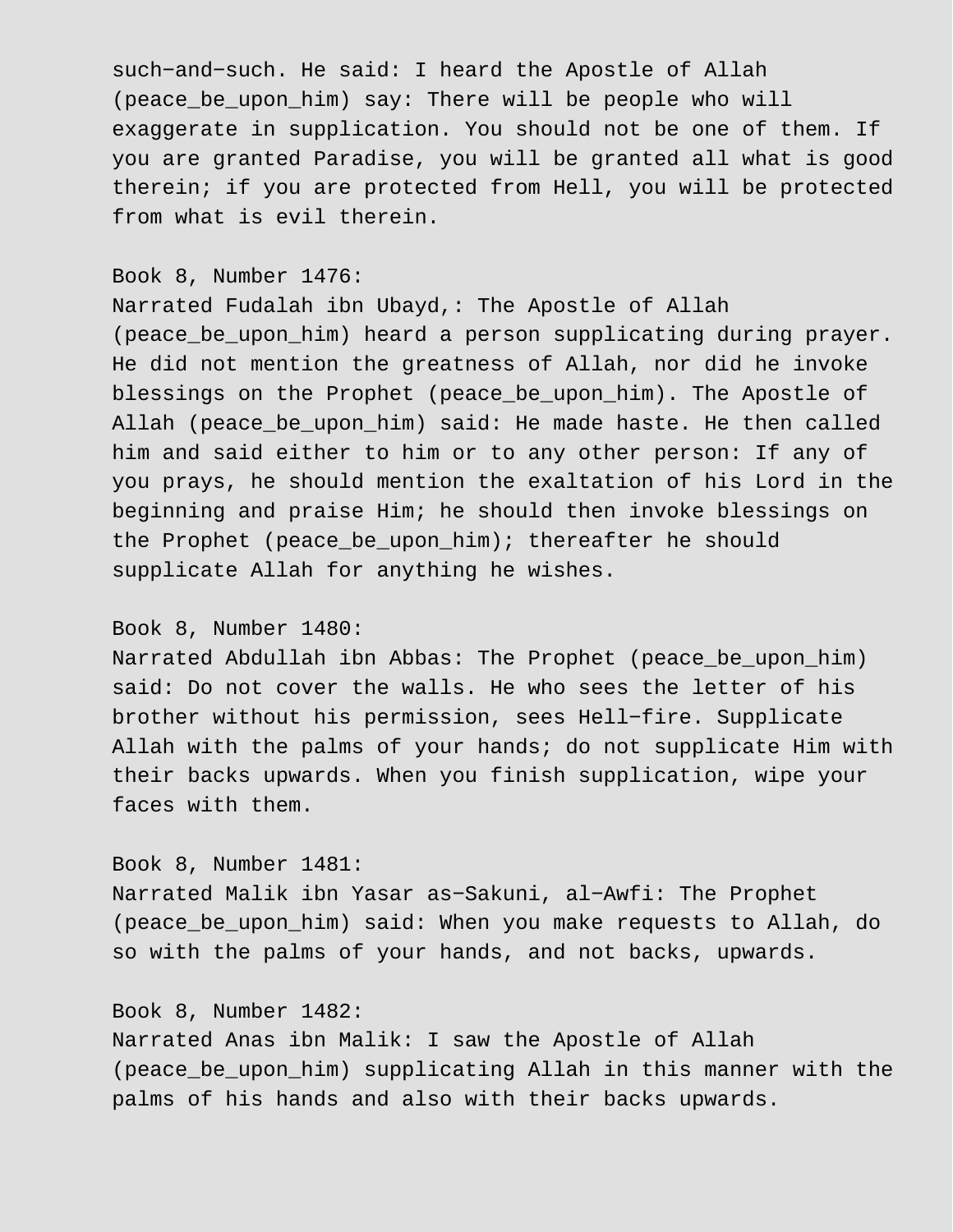#### Book 8, Number 1483:

Narrated Salman al−Farsi: The Prophet (peace\_be\_upon\_him) said: Your Lord is munificent and generous, and is ashamed to turn away empty the hands of His servant when he raises them to Him.

#### Book 8, Number 1484:

Narrated Abdullah ibn Abbas: Ikrimah quoted Ibn Abbas as saying: When asking for something you should raise your hands opposite to your shoulders; when asking for forgiveness you should point with one finger; and when making an earnest supplication you should spread out both your hands.

#### Book 8, Number 1487:

Narrated Yazid ibn Sa'id al−Kindi: When the Prophet (peace\_be\_upon\_him) made supplication (to Allah) he would raise his hands and wipe his face with his hands.

#### Book 8, Number 1488:

Narrated Buraydah ibn al−Hasib: The Apostle of Allah (peace\_be\_upon\_him) heard a man saying: O Allah, I ask Thee, I bear witness that there is no god but Thou, the One, He to Whom men repair, Who has not begotten, and has not been begotten, and to Whom no one is equal, and he said: You have supplicated Allah using His Greatest Name, when asked with this name He gives, and when supplicated by this name he answers.

# Book 8, Number 1490:

Narrated Anas ibn Malik: I was sitting with the Apostle of Allah (peace\_be\_upon\_him) and a man was offering prayer. He then made supplication: O Allah, I ask Thee by virtue of the fact that praise is due to Thee, there is no deity but Thou, Who showest favour and beneficence, the Originator of the Heavens and the earth, O Lord of Majesty and Splendour, O Living One, O Eternal One. The Prophet (peace\_be\_upon\_him) then said: He has supplicated Allah using His Greatest Name, when supplicated by this name, He answers, and when asked by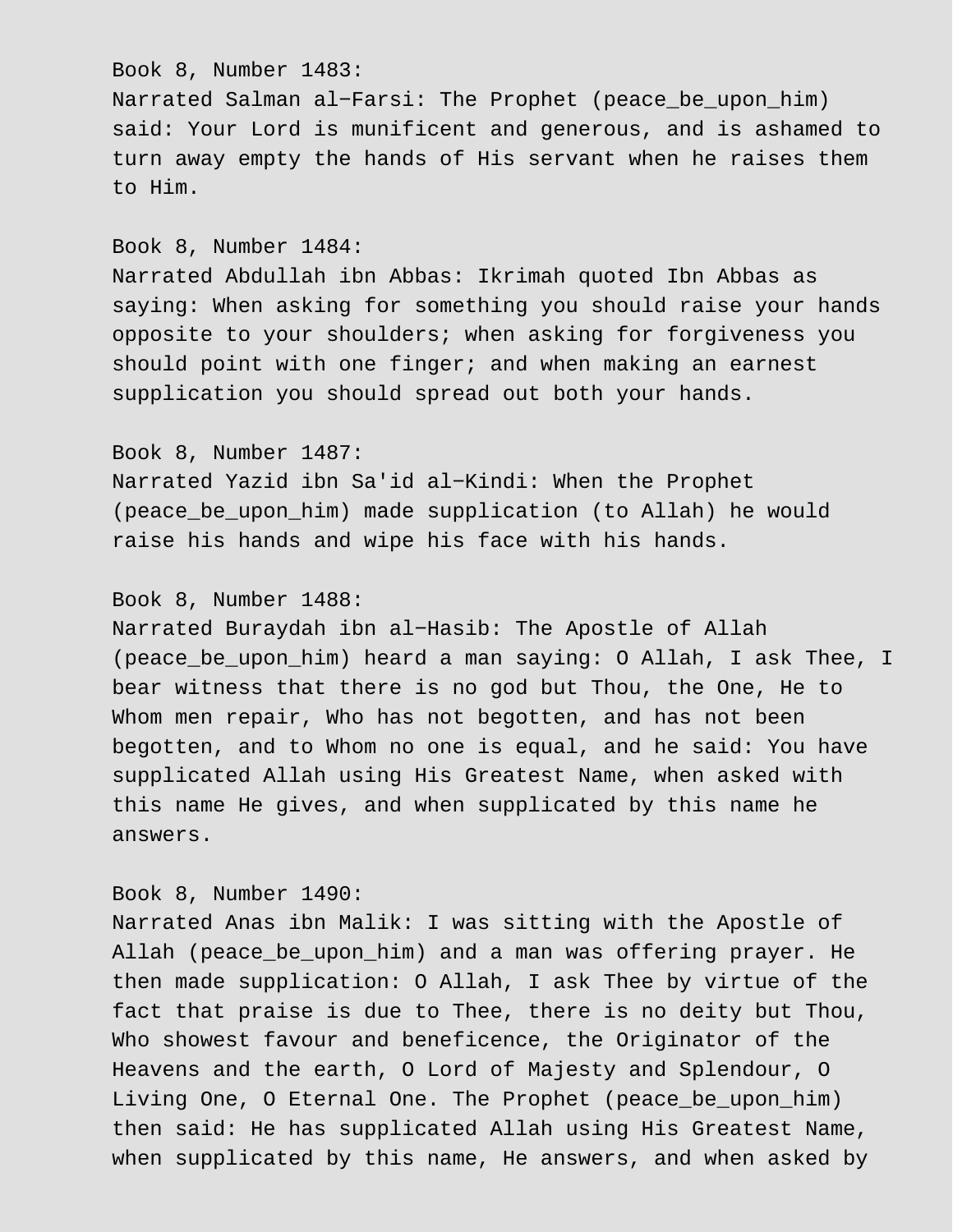this name He gives.

# Book 8, Number 1492:

Narrated Aisha, Ummul Mu'minin: Ata' said: The quilt of Aisha was stolen. She began to curse the person who had stolen it. The Prophet (peace\_be\_upon\_him) began to tell her: Do not lighten him.

#### Book 8, Number 1493:

Narrated Umar ibn al−Khattab: I sought permission of the Prophet (peace\_be\_upon\_him) to perform umrah. He gave me permission and said: My younger brother, do not forget me in your supplication. He (Umar) said: He told me a word that pleased me so much so that I would not have been pleased if I were given the whole world. The narrator Shu'bah said: I then met Asim at Medina. He narrated to me this tradition and reported the wordings: "My younger brother, share me in your supplication."

#### Book 8, Number 1494:

Narrated Sa'd ibn AbuWaqqas: The Prophet (peace be upon him) passed by me while I was supplicating by pointing with two fingers of mine. He said: Point with one finger; point with one finger. He then himself pointed with the forefinger.

### Book 8, Number 1495:

Narrated Sa'd ibn AbuWaqqas: Once Sa'd, with the Apostle of Allah (peace\_be\_upon\_him), visited a woman in front of whom were some date−stones or pebbles which she was using as a rosary to glorify Allah. He (the Prophet) said: I tell you something which would be easier (or more excellent) for you than that. He said (it consisted of saying): "Glory be to Allah" as many times as the number of that which He has created in Heaven; "Glory be to Allah" as many times as the number of that which He has created on Earth; "Glory be to Allah" as many times as the number of that which He has created between them; "Glory be to Allah" as many times as the number of that which He is creating; "Allah is most great" a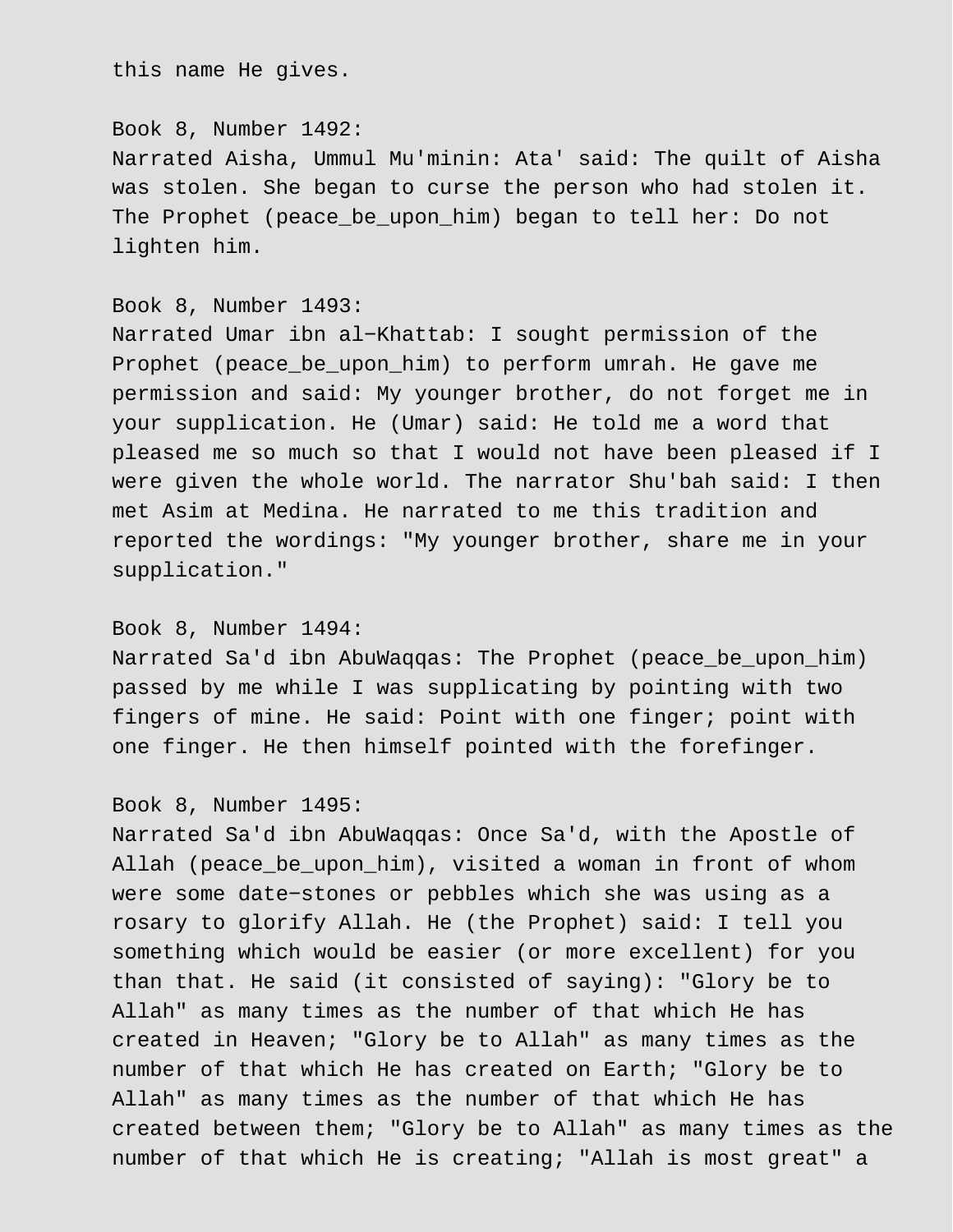similar number of times; "Praise (be to Allah)" a similar number of times; and "There is no god but Allah" a similar number of times; "There is no might and no power except in Allah" a similar number of times.

# Book 8, Number 1496:

Narrated Yusayrah, mother of Yasir: The Prophet (peace\_be\_upon\_him) commanded them (the women emigrants) to be regular (in remembering Allah by saying): "Allah is most great"; "Glory be to the King, the Holy"; "there is no god but Allah"; and that they should count them on fingers, for they (the fingers) will be questioned and asked to speak.

# Book 8, Number 1497:

Narrated Abdullah ibn Amr ibn al−'As: I saw the Apostle of Allah (peace\_be\_upon\_him) counting the glorification of Allah on fingers. Ibn Qudamah said (in his version: "With his right hands".

#### Book 8, Number 1498:

Narrated Abdullah Ibn Abbas: The Apostle of Allah (peace\_be\_upon\_him) went out from Juwayriyyah (wife of the Prophet). Earlier her name was Barrah, and he changed it. When he went out she was in her place of worship, and when he returned she was in her place of worship. He asked: Have you been in your place of worship continuously? She said: Yes. He then said: Since leaving you I have said three times four phrases which, if weighed against all that you have said (during this period), would prove to be heavier: "glory be to Allah", and I begin with praise of Him to the number of His creatures, in accordance with His good pleasure, to the weight of His throne and to the ink (extent) of His words.

# Book 8, Number 1499:

Narrated AbuHurayrah: AbuDharr said: Prophet of Allah. The wealthy people have all the rewards; they pray as we pray; they fast as we fast; and they have surplus wealth which they give in charity; but we have no wealth which we may give in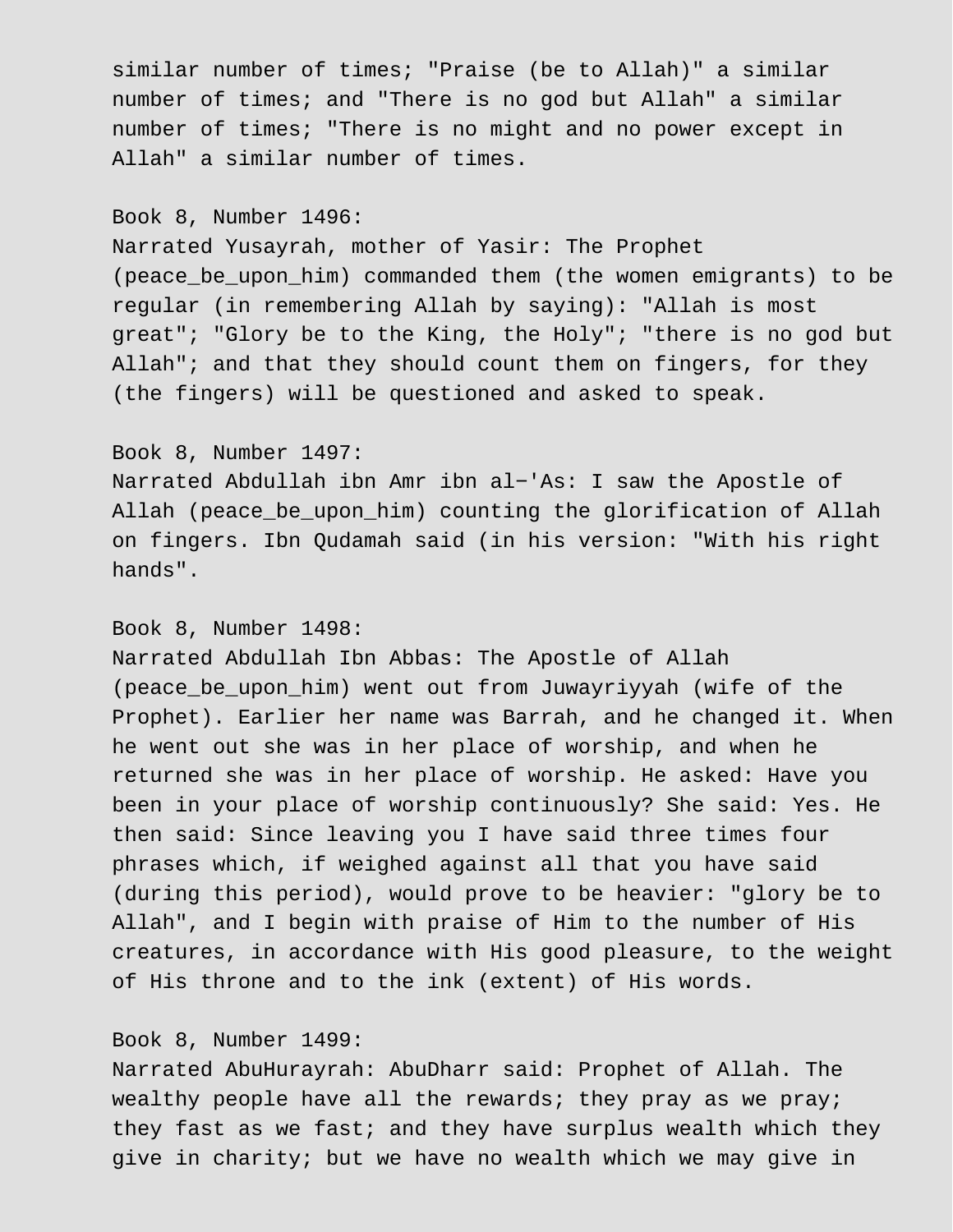charity. The Apostle of Allah (peace be upon him) said: AbuDharr, should I not teach you phrases by which you acquire the rank of those who excel you? No one can acquire your rank except one who acts like you. He said: Why not, Apostle of Allah? He said: Exalt Allah (say: Allah is Most Great) after each prayer thirty−three times; and praise Him (say: Praise be to Allah) thirty−three times; and glorify Him (say: Glory be to Allah) thirty−three times, and end it by saying, "There is no god but Allah alone, there is no partner, to Him belongs the Kingdom, to Him praise is due and He has power over everything". His sins will be forgiven, even if they are like the foam of the sea.

# Book 8, Number 1503:

Narrated Zayd ibn Arqam: I heard the Apostle of Allah (peace\_be\_upon\_him) saying (the version of Sulayman has: The Apostle of Allah (peace\_be\_upon\_him) used to say) after his prayer:− "O Allah, our Lord and Lord of everything, I bear witness that Thou art the Lord alone Who hast no partner; O Allah, Our Lord and Lord of everything, I bear witness that Muhammad is Thy servant and Thy apostle ; O Allah, our Lord and Lord of everything, I bear witness that all the servants are brethren; O Allah, our Lord and Lord of everything make me sincere to Thee, and my family too at every moment, in this world and in the world hereafter, O Possessor of glory and honour, listen to me and answer. Allah is incomparably great. O Allah, Light of the heavens and of the earth".

# Book 8, Number 1505:

Narrated Abdullah ibn Abbas: The Prophet (peace\_be\_upon\_him) used to supplicate Allah: "My Lord, help me and do not give help against me; grant me victory, and do not grant victory over me; plan on my behalf and do not plan against me; guide me, and made my right guidance easy for me; grant me victory over those who act wrongfully towards me; O Allah, make me grateful to Thee, mindful of Thee, full of fear towards Thee, devoted to Thy obedience, humble before Thee, or penitent. My Lord, accept my repentance, wash away my sin, answer my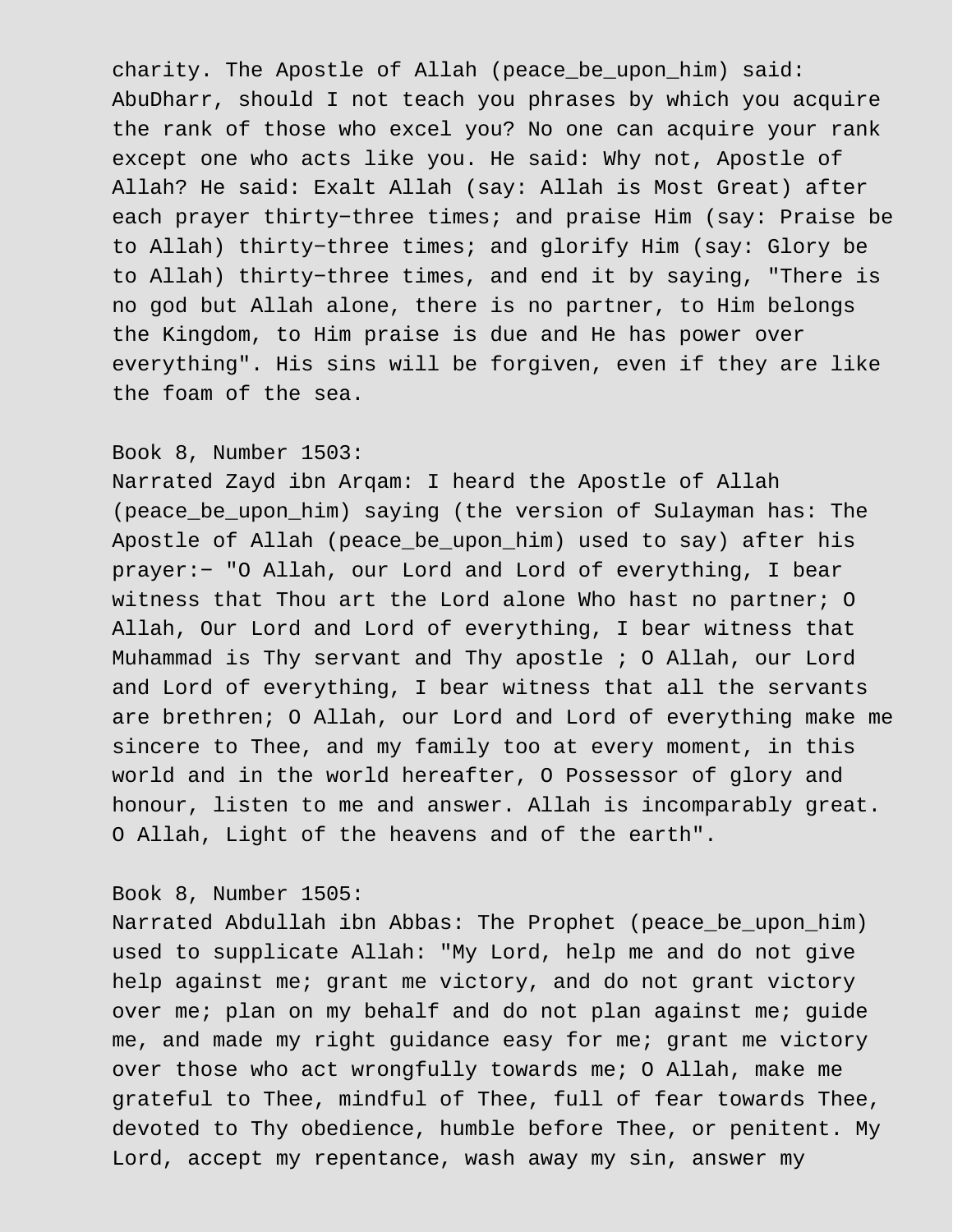supplication, clearly establish my evidence, quide my heart, make true my tongue and draw out malice in my breast."

Book 8, Number 1509: Narrated AbuBakr as-Siddiq: The Prophet (peace be upon him) said: He who asks pardon is not a confirmed sinner, even if he returns to his sin seventy times a day.

#### Book 8, Number 1511:

Narrated Abdullah ibn Umar: We counted that the Apostle of Allah (peace\_be\_upon\_him) would say a hundred times during a meeting: "My Lord, forgive me and pardon me; Thou art the Pardoning and forgiving One".

# Book 8, Number 1512:

Narrated Zayd, the client of the Prophet: The Prophet (peace be upon him) said: If anyone says: "I ask pardon of Allah than Whom there is no deity, the Living, the eternal, and I turn to Him in repentance," he will be pardoned, even if he has fled in time of battle.

#### Book 8, Number 1513:

Narrated Abdullah ibn Abbas: The Prophet (peace\_be\_upon\_him) said: If anyone continually asks pardon, Allah will appoint for him a way out of every distress, and a relief from every anxiety, and will provide for him from where he did not reckon.

# Book 8, Number 1516:

Narrated AbuBakr as−Siddiq: Asma' bint al−Hakam said: I heard Ali say: I was a man; when I heard a tradition from the Apostle of Allah (peace\_be\_upon\_him), Allah benefited me with it as much as He willed. But when some one of his companions narrated a tradition to me I adjured him. When he took an oath, I testified him. AbuBakr narrated to me a tradition, and AbuBakr narrated truthfully. He said: I heard the apostle of Allah (peace\_be\_upon\_him) saying: When a servant (of Allah) commits a sin, and he performs ablution well, and then stands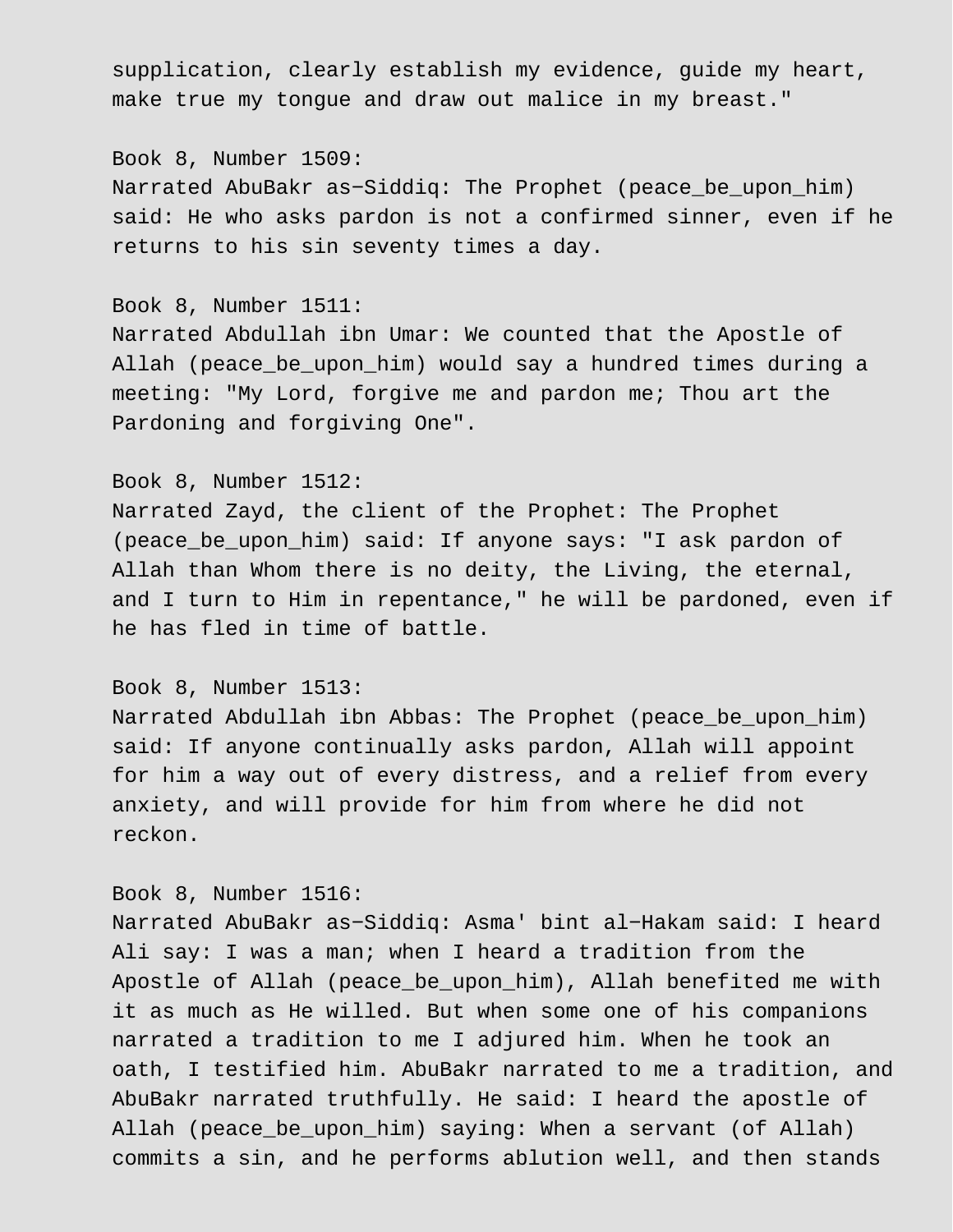and prays two rak'ahs, and asks pardon of Allah, Allah pardons him. He then recited this verse: "And those who, when they commit indecency or wrong their souls, remember Allah" (iii.134).

Book 8, Number 1518: Narrated Uqbah ibn Amir: The Apostle of Allah (peace\_be\_upon\_him) commanded me to recite Mu'awwidhatan (the last two surahs of the Qur'an) after every prayer.

Book 8, Number 1519: Narrated Abdullah ibn Mas'ud: The Apostle of Allah (peace\_be\_upon\_him) liked to supplicate three times and to ask pardon (of Allah) three times.

Book 8, Number 1520: Narrated Asma' daughter of Umays: The Apostle of Allah (peace\_be\_upon\_him) said to me: May I not teach you phrases which you utter in distress? (These are:) "Allah, Allah is my Lord, I do not associate anything as partner with Him."

Book 8, Number 1521:

Narrated AbuMusa al−Ash'ari: Once we accompanied the Apostle of Allah (peace\_be\_upon\_him) on a journey. When we reached near Medina, the people began to say aloud: "Allah is most great," and they raised their voice. The Apostle of Allah (peace\_be\_upon\_him) said: O people, you are not supplicating one who is deaf and absent, but you are supplicating One Who is nearer to you than the neck of your riding beast. The Apostle of Allah (peace\_be\_upon\_him) then said: AbuMusa, should I not point out to you one of the treasures of Paradise? I asked: What is that? He replied: "There is no might and there is no power except in Allah"

Book 8, Number 1525:

Narrated AbuHurayrah: The Prophet (peace\_be\_upon\_him) said: If anyone invokes blessings on me once, Allah will bless him ten times.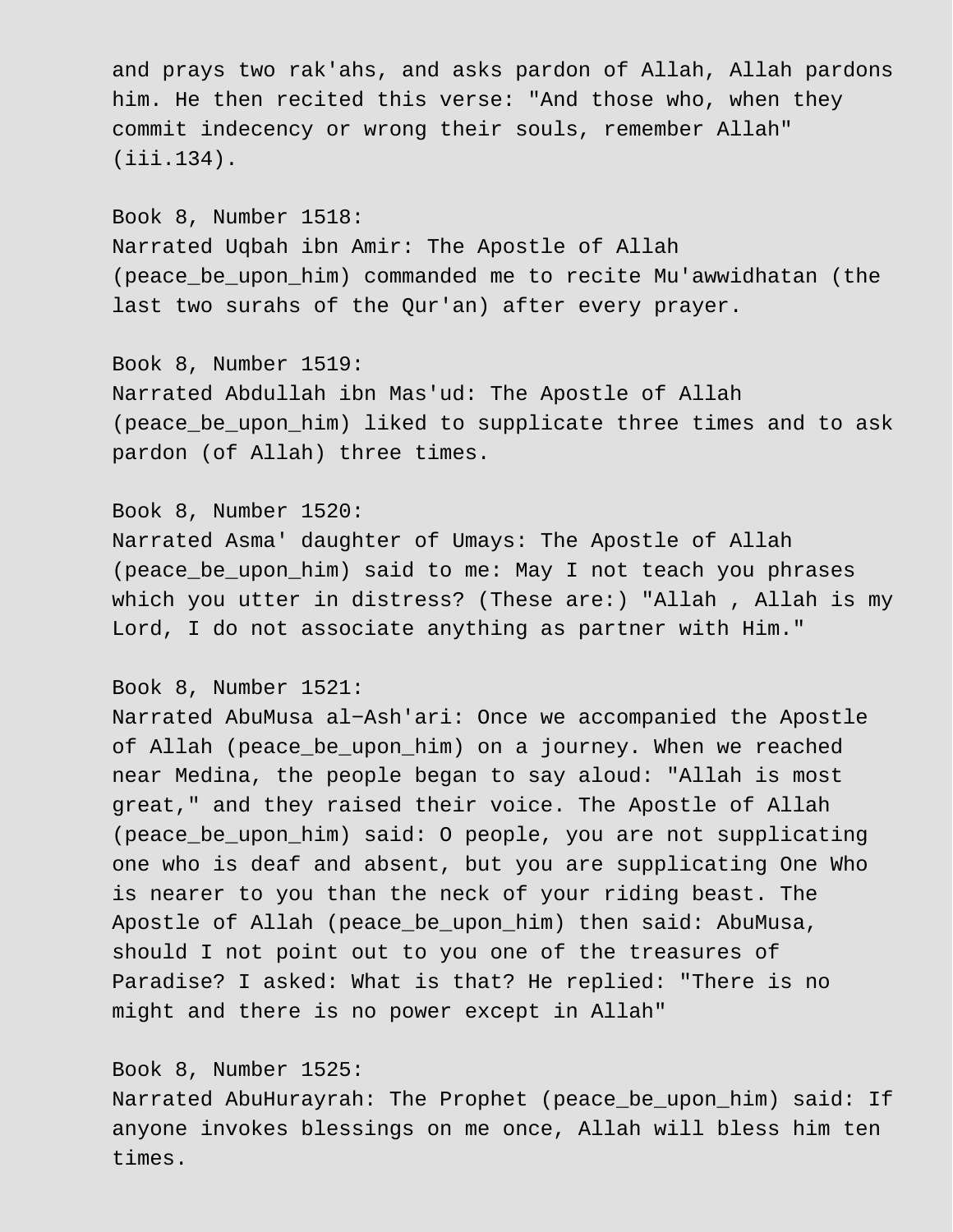## Book 8, Number 1528:

Narrated Jabir ibn Abdullah: A woman said to the Prophet (peace be upon him): Invoke blessing on me as well as on my husband. The Prophet (peace be upon him) said: May Allah send blessing on you and your husband.

Book 8, Number 1530:

Narrated Abdullah ibn Amr ibn al−'As: The Prophet (peace\_be\_upon\_him) said: The supplication which gets the quickest answer is that made by one distant Muslim for another.

Book 8, Number 1531:

Narrated AbuHurayrah: The Prophet (peace\_be\_upon\_him) said: Three supplications are answered, there being no doubt about them; that of a father, that of a traveller and that of one who has been wronged.

Book 8, Number 1532: Narrated AbuMusa al−Ash'ari: When the Prophet (peace\_be\_upon\_him) feared a (group of) people, he would say: "O Allah, we make Thee our shield against them, and take refuge in Thee from their evils."

Book 8, Number 1534: Narrated Umar ibn al-Khattab: The Prophet (peace be upon him) used to seek refuge in Allah from five things; cowardliness, niggardliness, the evils of old age, evil thoughts, and punishment in the grave.

Book 8, Number 1539: Narrated AbuHurayrah: The Prophet (peace\_be\_upon\_him) used to say: "O Allah, I seek refuge in Thee from poverty", lack and abasement, and I seek refuge in Thee lest I cause or suffer wrong."

Book 8, Number 1541: Narrated AbuHurayrah: The Apostle of Allah (peace\_be\_upon\_him)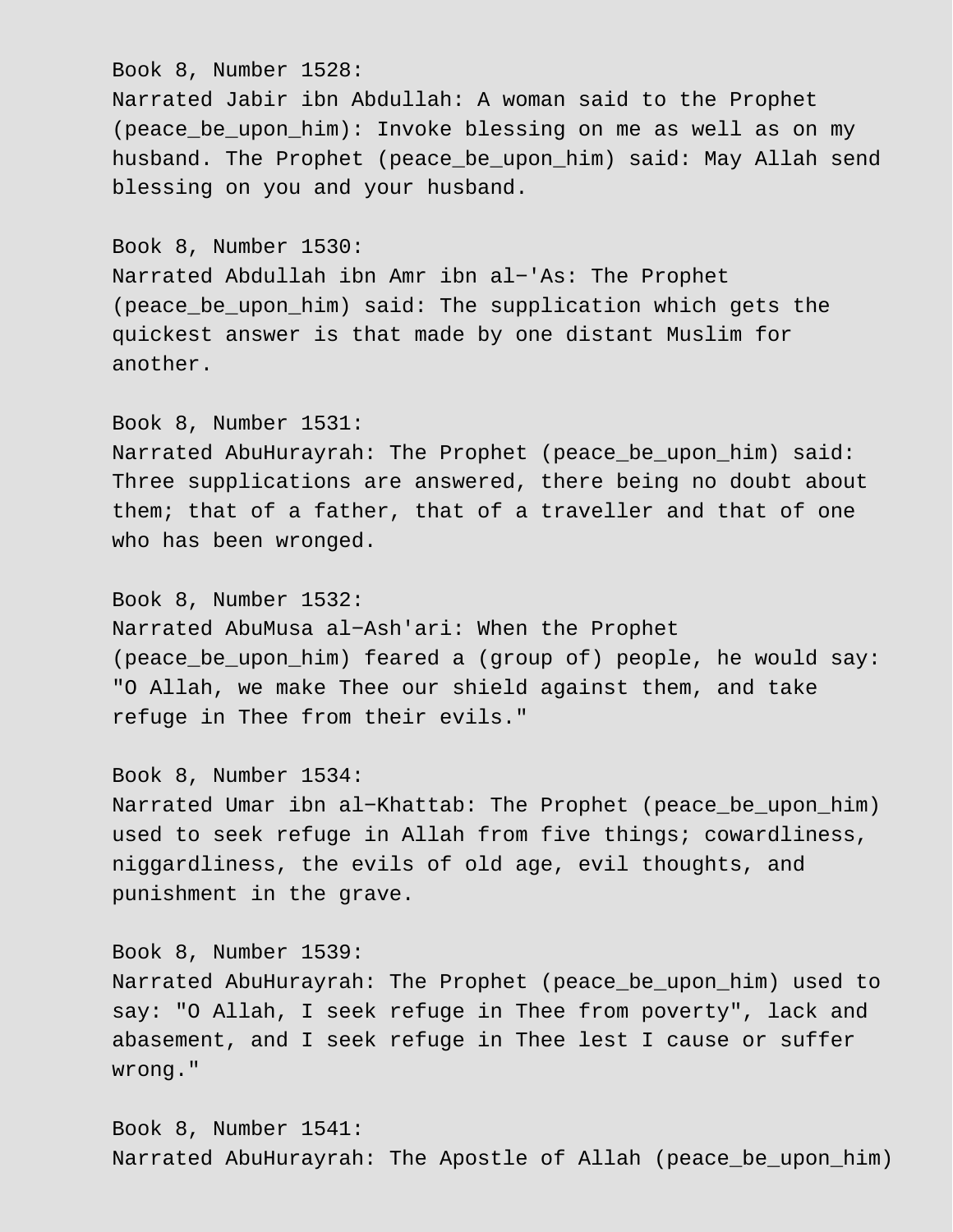used to supplicate by saying: "O Allah, I seek refuge in Thee from divisiveness, hypocrisy, and evil character."

Book 8, Number 1542: Narrated AbuHurayrah: The Apostle of Allah (peace be upon him) used to say: "O Allah, I seek refuge in Thee from hunger, for it is an evil bed−fellow; and I seek refuge in Thee from treachery, for it is an evil hidden trait."

## Book 8, Number 1543:

Narrated AbuHurayrah: The Apostle of Allah (peace be upon him) used to say: "O Allah, I seek refuge in Thee from four things: Knowledge which does not profit, a heart which is not submissive, a soul which has an insatiable appetite, and a supplication which is not heard."

# Book 8, Number 1546:

Narrated Shakl ibn Humayd: I said: Apostle of Allah, teach me a supplication. He said: Say: "O Allah, I seek refuge in Thee from the evil of what I hear, from the evil of what I see, from the evil of what I speak, from the evil of what I think, and from the evil of my semen" (i.e. sexual passion).

# Book 8, Number 1547:

Narrated AbulYusr: The Apostle of Allah (peace\_be\_upon\_him) used to supplicate: "O Allah, I seek refuge in Thee from my house falling on me, I seek refuge in Thee from falling into an abyss, I seek refuge in Thee from drowning burning and decrepitude. I seek refuge in Thee from the devil harming me at the time of my death, I seek refuge in Thee from dying in Thy path while retreating, and I seek refuge in Thee from dying of the sting of a poisonous creature."

### Book 8, Number 1549:

Narrated Anas ibn Malik: The Prophet (peace be upon him) used to say: "O Allah, I seek refuge in Thee from leprosy, madness, elephantiasis, and evil diseases."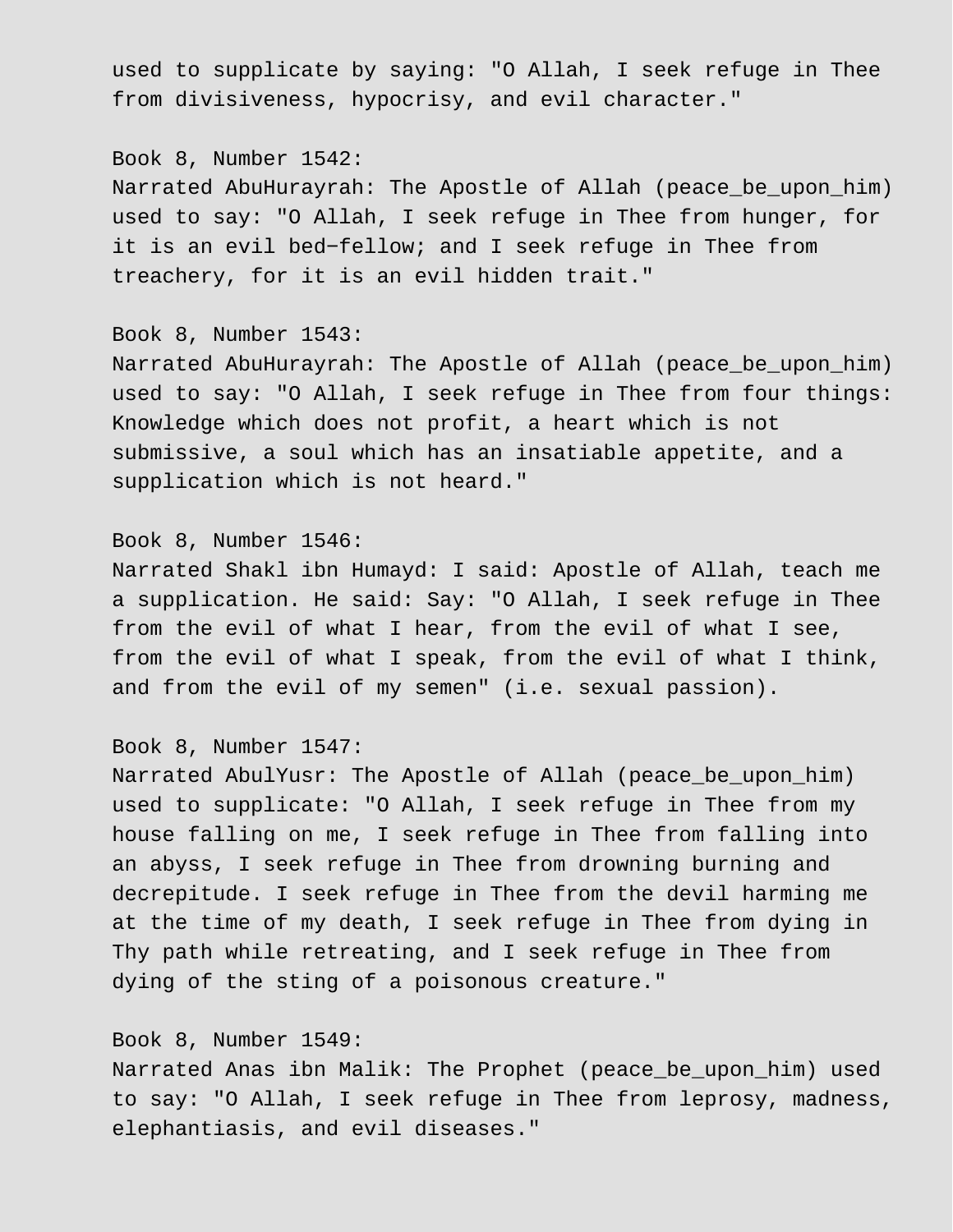Book 8, Number 1550:

Narrated AbuSa'id al−Khudri: One day the Apostle of Allah (peace be upon him) entered the mosque. He saw there a man from the Ansar called AbuUmamah. He said: What is the matter that I am seeing you sitting in the mosque when there is no time of prayer? He said: I am entangled in cares and debts, Apostle of Allah. He replied: Shall I not teach you words by which, when you say them, Allah will remove your care, and settle your debt? He said: Why not, Apostle of Allah? He said: Say in the morning and evening: "O Allah, I seek refuge in Thee from care and grief, I seek refuge in Thee from incapacity and slackness, I seek refuge in Thee from cowardice and niggardliness, and I seek in Thee from being overcome by debt and being put in subjection by men." He said: When I did that Allah removed my care and settled my debt.

# **09. Zakat (Kitab Al−Zakat)**

#### Book 9, Number 1554:

Narrated AbuSa'id al-Khudri: The Prophet (peace be upon him) said: There is no zakat payable (on grain or dates) on less than five camel−loads. The wasq (one camel−load) measures sixty sa' in weight.

# Book 9, Number 1556:

Narrated Imran ibn Husayn: Habib al−Maliki said: A man said to Imran ibn Husayn: AbuNujayd, you narrate to us traditions whose basis we do not find in the Qur'an. Thereupon, Imran got angry and said to the man: Do you find in the Qur'an that one dirham is due on forty dirhams (as Zakat), and one goat is due on such−and−such number of goats, and one camel will be due on such−and−such number of camels? He replied: No. He said: From whom did you take it? You took it from us, from the Apostle of Allah (peace\_be\_upon\_him). He mentioned many similar things.

Book 9, Number 1557: Narrated Samurah ibn Jundub: The Apostle of Allah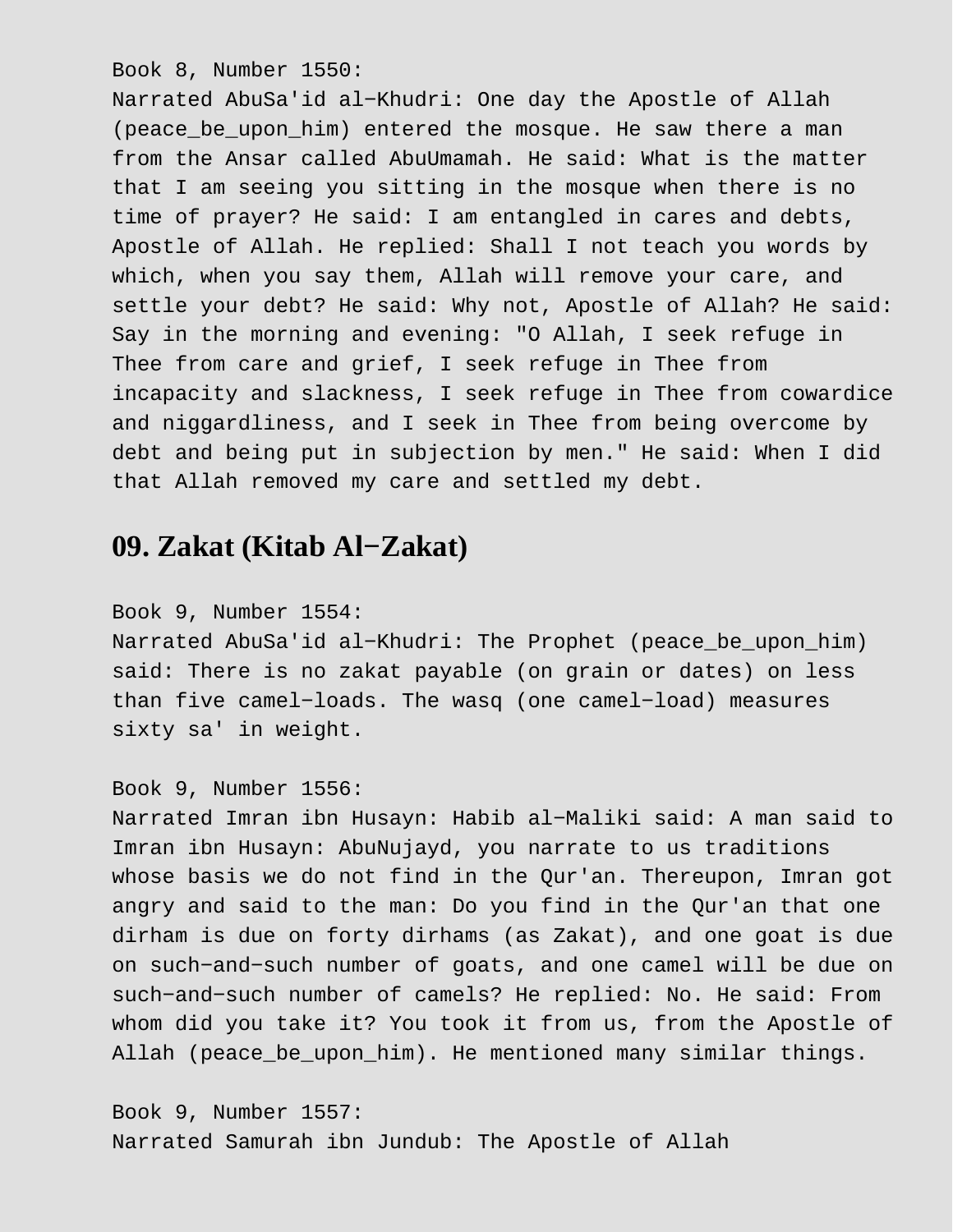(peace be upon him) used to order us to pay the sadaqah (zakat) on what we prepared for trade.

# Book 9, Number 1558:

Narrated Abdullah ibn Amr ibn al−'As: A woman came to the Apostle of Allah (peace\_be\_upon\_him) and she was accompanied by her daughter who wore two heavy gold bangles in her hands. He said to her: Do you pay zakat on them? She said: No. He then said: Are you pleased that Allah may put two bangles of fire on your hands? Thereupon she took them off and placed them before the Prophet (peace\_be\_upon\_him) saying: They are for Allah and His Apostle.

# Book 9, Number 1559:

Narrated Umm Salamah, Ummul Mu'minin: I used to wear gold ornaments. I asked: Is that a treasure (kanz), Apostle of Allah? He replied: whatever reaches a quantity on which zakat is payable is not a treasure (kanz) when the zakat is paid.

#### Book 9, Number 1563:

Narrated Abdullah ibn Umar: The Apostle of Allah (peace\_be\_upon\_him) wrote a letter about sadaqah (zakat) but he died before he could send it to his governors. He had kept it with his sword. So AbuBakr acted upon it till he died, and then Umar acted upon it till he died. It contained: "For five camels one goat is to be given; for ten camels two goats are to be given; for fifteen camels three goats are to be given; for twenty camels four goats are to be given; for twenty−five to thirty−five camels a she−camel in her second year is to be given. If the number exceeds by one up to seventy camels, a she−camel in her fourth year is to be given; if they exceed by one up to seventy−five camels, a she−camel in her fifth year is to be given; if they exceed by one up to ninety camels, two she−camels in their third year are to be given; if they exceed by one up to one hundred and twenty, two she−camels in their fourth year are to be given. If the camels are more than this, a she−camel in her fourth year is to be given for every fifty camels, and a she−camel in her third year is to be given for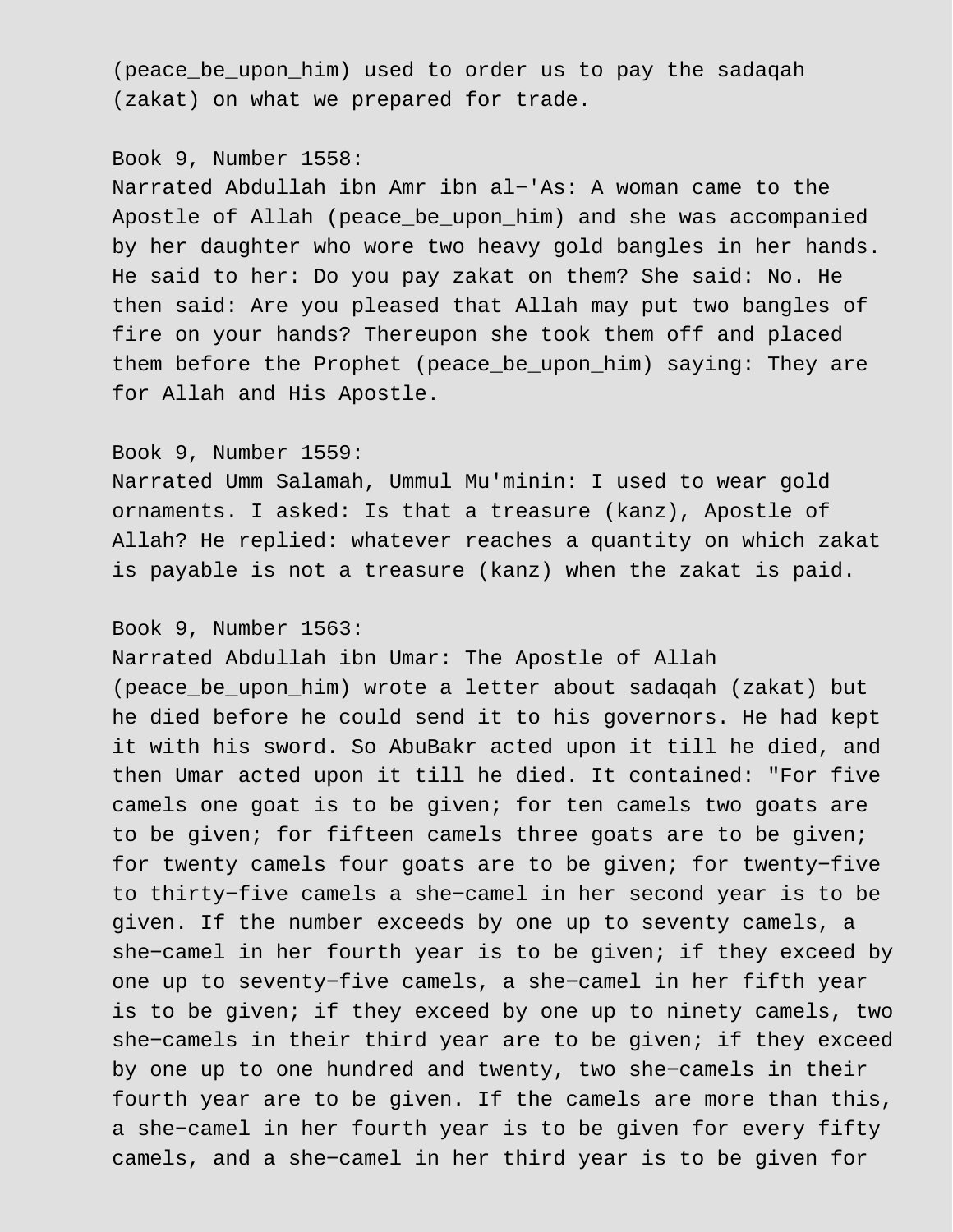every forty camels. For forty to one hundred and twenty goats one goat is to be given; if they exceed by one up to two hundred, two goats are to be given. If they exceed by one up to three hundred, three goats are to be given; if the goats are more than this, one goat for every hundred goats is to be given. Nothing is payable until they reach one hundred. Those which are in one flock are not to be separated, and those which are in separate flocks are not be brought together from fear of sadaqah (zakat). Regarding that which belongs to two partners, they can make claims for restitution from each other with equity. An old goat and a defective one are not to be accepted as sadaqah (zakat)." Az−Zuhri said: When the collector comes, the goats will be apportioned into three flocks: one containing bad, the second good, and the third moderate. The collector will take zakat from the moderate. Az−Zuhri did not mention the cows (to be apportioned in three flocks).

# Book 9, Number 1567:

Narrated Ali ibn AbuTalib: Al−Harith al−A'war reported from Ali. Zuhayr said: I think, the Prophet (peace\_be\_upon\_him) said: "Pay a fortieth. A dirham is payable on every forty, but you are not liable for payment until you have accumulated two hundred dirhams. When you have two hundred dirhams, five dirhams are payable, and that proportion is applicable to larger amounts. "Regarding sheep, for every forty sheep up to one hundred and twenty, one sheep is due. But if you possess only thirty−nine, nothing is payable on them." He further narrated the tradition about the sadaqah (zakat) on sheep like that of az−Zuhri. "Regarding cattle, a yearling bull calf is payable for every thirty, and a cow in her third year for forty, and nothing is payable on working animals. Regarding (the zakat on) camels, he mentioned the rates that az−Zuhri mentioned in his tradition. He said: "For twenty−five camels, five sheep are to be paid. If they exceed by one, a she−camel in her second year is to be given. If there is no she−camel in her second year, a male camel in its third year is to be given, up to thirty−five. If they exceed by one a she−camel in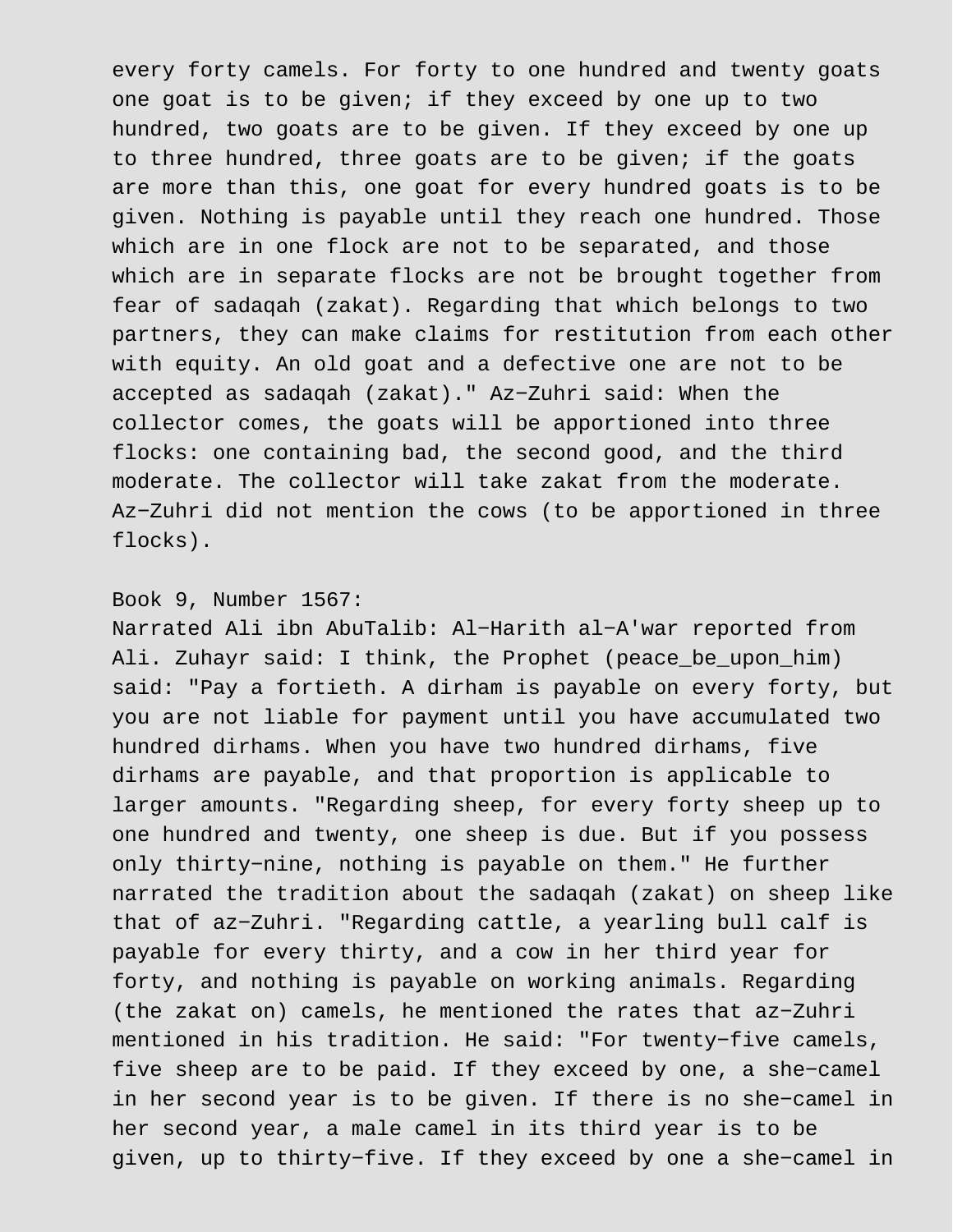her third year is to be given, up to forty−five. If they exceed by one, a she−camel in her fourth year which is ready to be covered by a bull−camel is to be given." He then transmitted the rest of the tradition like that of az−Zuhri. He continued: If they exceed by one, i.e. they are ninety−one to hundred and twenty, two she−camels in their fourth year, which are ready to be covered by a bull−camel, are to be given. If there are more camels than that, a she−camel in her fourth year is to be given for every fifty. Those which are in one flock are not to be separated, and those which are separate are not to be brought together. An old sheep, one with a defect in the eye, or a billy goat is not to be accepted as a sadaqah unless the collector is willing. As regards agricultural produce, a tenth is payable on that which is watered by rivers or rain, and a twentieth on that which is watered by draught camels." The version of Asim and al−Harith says: "Sadaqah (zakat) is payable every year." Zuhayr said: I think he said "Once a year". The version of Asim has the words: "If a she−camel in her second year is not available among the camels, nor is there a bull−camel in its third year, ten dirhams or two goats are to be given."

## Book 9, Number 1568:

Narrated Ali ibn AbuTalib: The Prophet (peace\_be\_upon\_him) said: "When you possess two hundred dirhams and one year passes on them, five dirhams are payable. Nothing is incumbent on you, that is, on gold, till it reaches twenty dinars. When you possess twenty dinars and one year passes on them, half a dinar is payable. Whatever exceeds, that will be reckoned properly." (The narrator said: I do not remember whether the words "that will be reckoned properly" were uttered by All himself or he attributed them to the Prophet (peace\_be\_upon\_him). No zakat is payable on property till a year passes on it. But Jarir said: Ibn Wahb (sub−narrator) added to this tradition from the Prophet (peace be upon him): "No zakat is payable on property until a year passes away on it."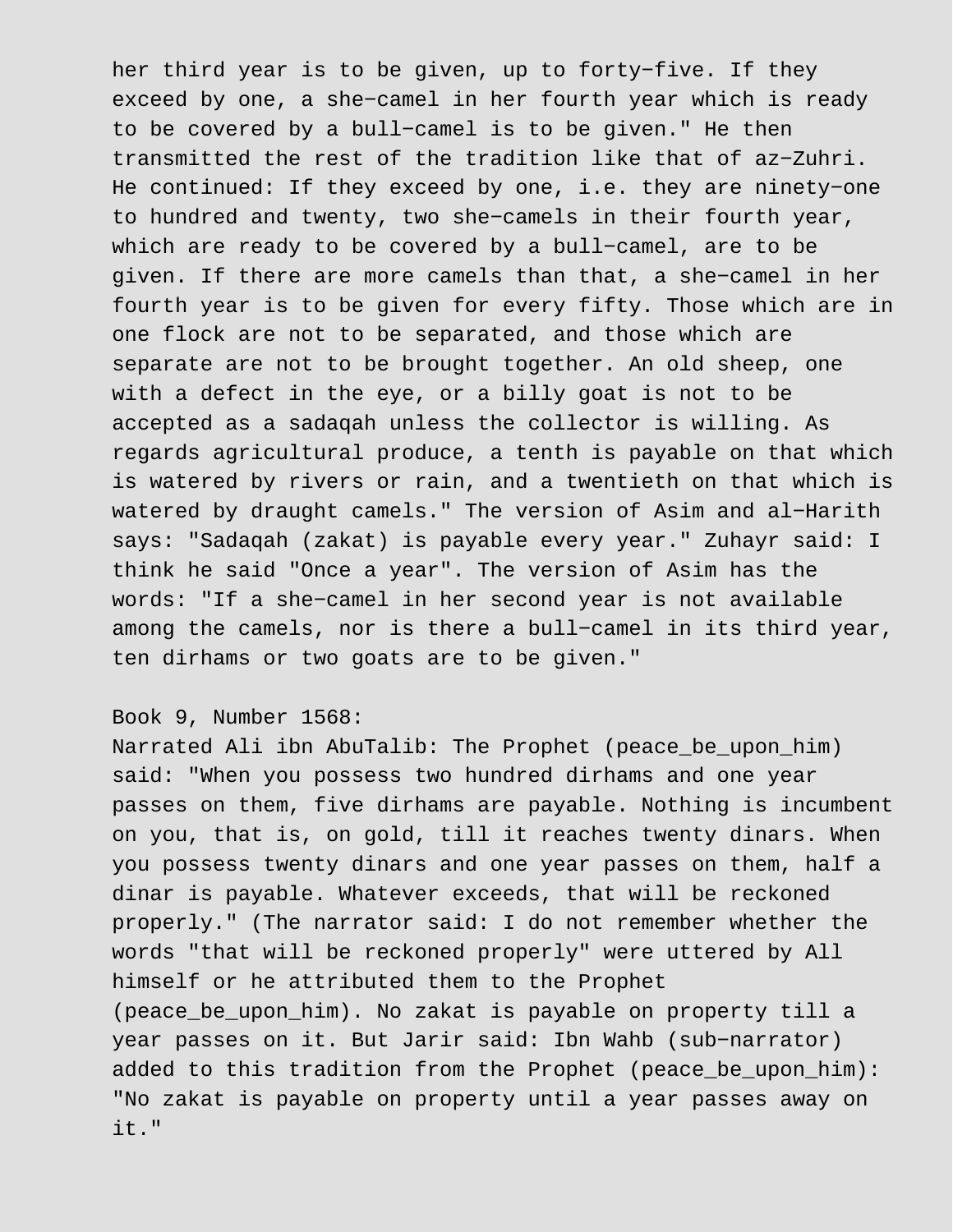# Book 9, Number 1569:

Narrated Ali ibn AbuTalib: The Prophet (peace\_be\_upon\_him) said: I have given exemption regarding horses and slaves; with regard to coins, however, you must pay a dirham for every forty (dirhams), but nothing is payable on one hundred and ninety. When the total reaches two hundred, five dirhams are payable.

#### Book 9, Number 1570:

Narrated Mu'awiyah ibn Haydah: The Apostle of Allah (peace\_be\_upon\_him) said: For forty pasturing camels, one she−camel in her third year is to be given. The camels are not to be separated from reckoning. He who pays zakat with the intention of getting reward will be rewarded. If anyone evades zakat, we shall take half the property from him as a due from the dues of our Lord, the Exalted. There is no share in it (zakat) of the descendants of Muhammad (peace\_be\_upon\_him).

# Book 9, Number 1571:

Narrated Mu'adh ibn Jabal: When the Prophet (peace\_be\_upon\_him) sent him to the Yemen, he ordered him to take a male or a female calf a year old for every thirty cattle and a cow in its third year for every forty, and one dinar for every adult (unbeliever as a poll−tax) or cloths of equivalent value manufactured in the Yemen.

# Book 9, Number 1574:

Narrated Someone who accompanied the collector of the Prophet: Suwayd ibn Ghaflah said: I went myself or someone who accompanied the collector of the Prophet (peace\_be\_upon\_him) told me: It was recorded in the document written by the Apostle of Allah (peace\_be\_upon\_him) not to accept a milking goat or she−camel or a (suckling) baby (as zakat on animals); and those which are in separate flocks are not to be brought together, and those which are in one flock are not to be separated. The collector used to visit the water−hole when the sheep went there and say: Pay the sadaqah (zakat) on your property. The narrator said: A man wanted to give him his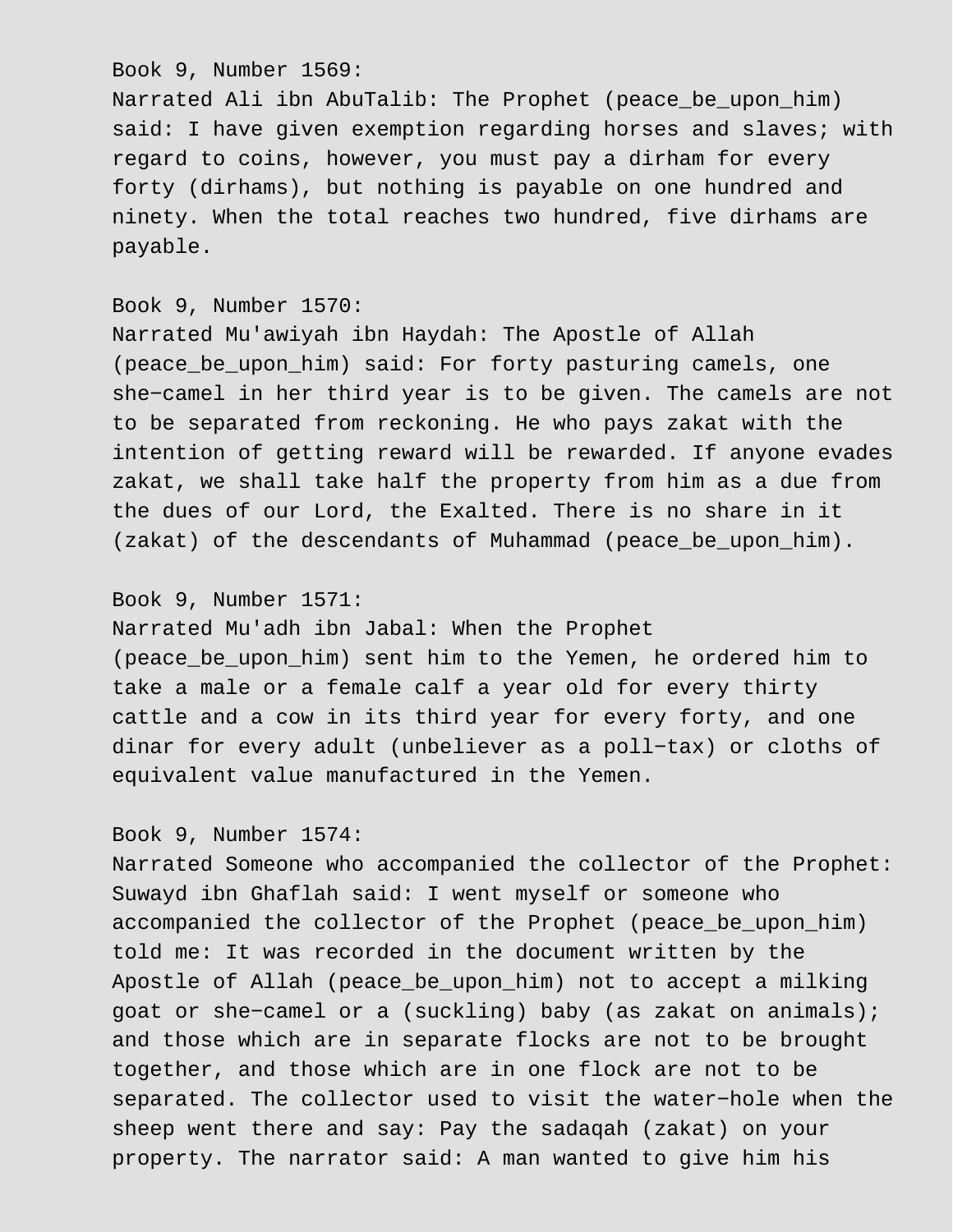high−humped camel (kawma'). The narrator (Hilal) asked: What is kawma', AbuSalih? He said: A camel a high hump. The narrator continued: He (the collector) refused to accept it. He said: I wish you could take the best of my camels. He refused to accept it. He then brought another camel lower in quality than the previous one. He refused to accept it too. He then brought another camel lower in quality than the previous one. He accepted it, saying: I shall take it, but I am afraid the Apostle of Allah (peace\_be\_upon\_him) might be angry with me, saying to me: You have purposely taken from a man a camel of your choice.

#### Book 9, Number 1576:

Narrated Sa'r ibn Disam: Muslim ibn Shu'bah said: Nafi' ibn Alqamah appointed my father as charge d'affaires of his tribe, and commanded him to collect sadaqah (zakat) from them. My father sent me to a group of them; so I came to an aged man called Sa'r ibn Disam I said: My father has sent me to you to collect zakat from you. He asked: What kind of animals will you take, my nephew? I replied: We shall select the sheep and examine their udders. He said: My nephew, I shall narrate a tradition to you. I lived on one of these steppes during the time of the Apostle of Allah (peace\_be\_upon\_him) along with my sheep. Two people riding a camel came to me. They said to me: We are messengers of the Apostle of Allah (peace\_be\_upon\_him), sent to you so that you may pay the sadaqah (zakat) on your sheep. I asked: What is due from me for them? They said: One goat. I went to a goat which I knew was full of milk and fat, and I brought it to them. They said: This is a pregnant goat. The Apostle of Allah (peace\_be\_upon\_him) prohibited us to accept a pregnant goat. I asked: What will you take then? They said: A goat in its second year or a goat in its third year. I then went to a goat which had not given birth to any kid, but it was going to do so. I brought it to them. They said: Give it to us. They took it on the camel and went away.

Book 9, Number 1577: Narrated Abdullah ibn Mu'awiyah al−Ghadiri: AbuDawud said: I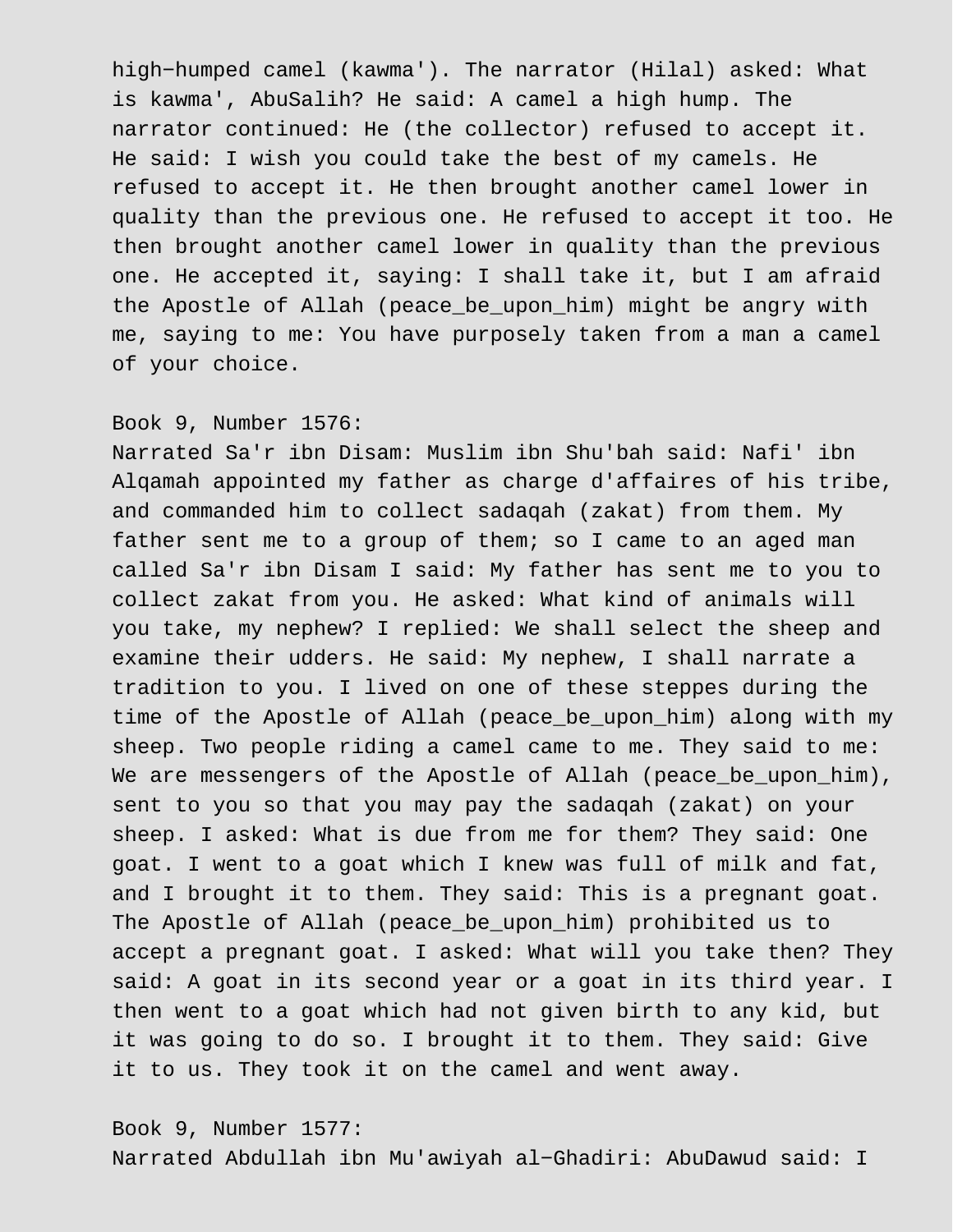read in a document possessed by Abdullah ibn Salim at Hims: Abdullah ibn Mu'awiyah al−Ghadiri reported the Prophet (peace be upon him) as saying: He who performs three things will have the taste of the faith. (They are:) One who worships Allah alone and one believes that there is no god but Allah; and one who pays the zakat on his property agreeably every year. One should not give an aged animal, nor one suffering from itch or ailing, and one most condemned, but one should give animals of medium quality, for Allah did not demand from you the best of your animals, nor did He command you to give the animals of worst quality.

# Book 9, Number 1578:

Narrated Ubayy ibn Ka'b: The Apostle of Allah (peace be upon him) commissioned me as a collector of zakat. I visited a man. When he had collected his property of camels, I found that a she−camel in her second year was due from him. I said to him: Pay a she−camel in her second year, for she is to be paid as sadaqah (zakat) by you. He said: That one is not worthy of milking and riding. Here is another she−camel which is young, grand and fat. So take it. I said to him: I shall not take an animal for which I have not been commanded. The Apostle of Allah (peace\_be\_upon\_him) is here near to you. If you like, go to him, and present to him what you presented to me. Do that; if he accepts it from you, I shall accept it; if he rejects it, I shall reject it. He said: I shall do it. He accompanied me and took with him the she−camel which he had presented to me. We came to the Apostle of Allah (peace\_be\_upon\_him). He said to him: Prophet of Allah, your messenger came to me to collect zakat on my property. By Allah, neither the Apostle of Allah nor his messenger has ever seen my property before. I gathered my property (camels), and he estimated that a she−camel in her second year would be payable by me. But that has neither milk nor is it worth riding. So I presented to him a grand young she−camel for acceptance as zakat. But he has refused to take her. Look, she is here; I have brought her to you, Apostle of Allah. Take her. The Apostle of Allah (peace be upon him) said: That is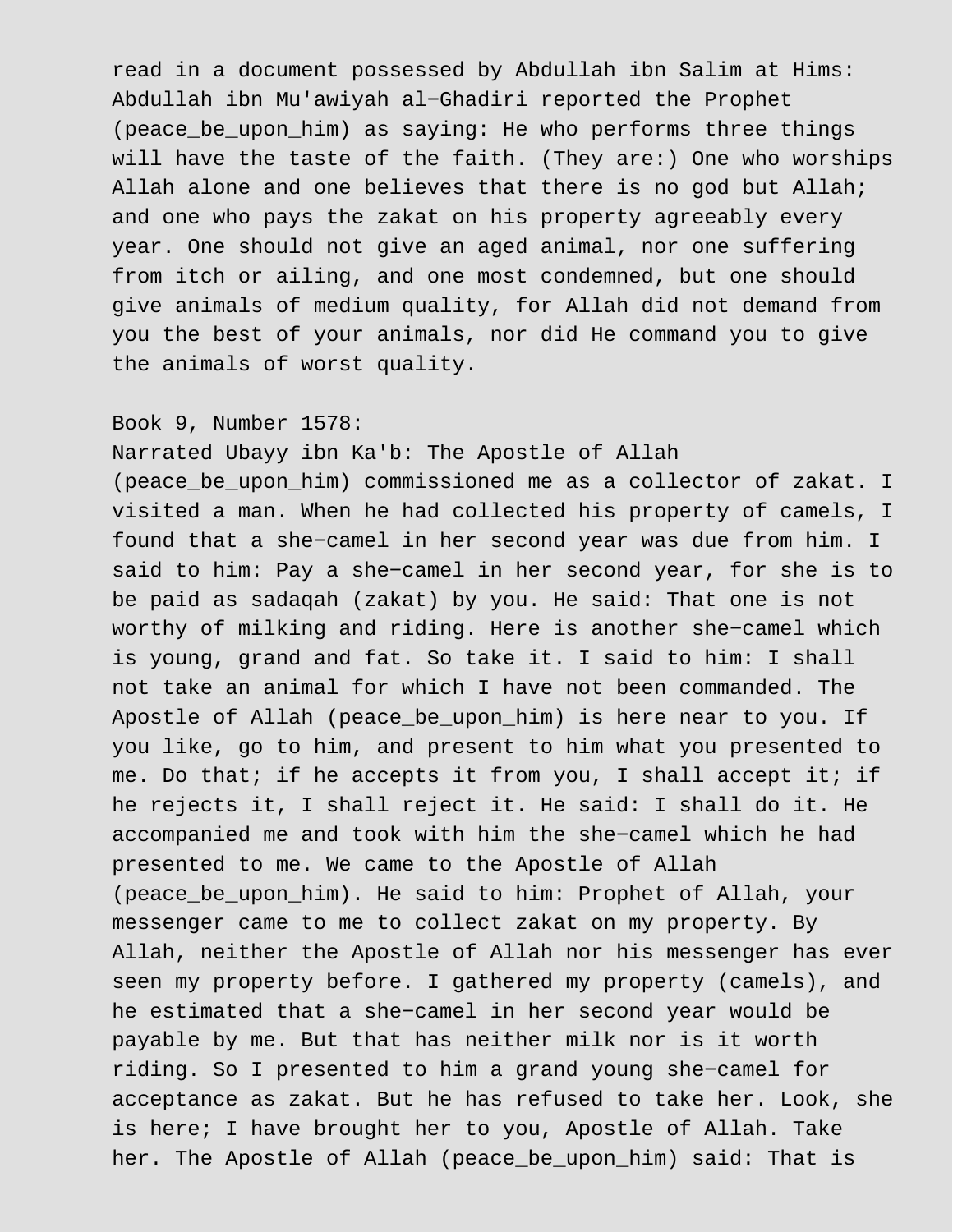what is due from you. If you give voluntarily a better (animal) Allah will give a reward to you for it. We accept her from you. She is here, Apostle of Allah; I have brought her to you. So take her. The Apostle of Allah (peace\_be\_upon\_him) then ordered me to take possession of it, and he prayed for a blessing on his property.

# Book 9, Number 1580:

Narrated Anas ibn Malik: The Prophet (peace\_be\_upon\_him) said: He who collects more sadaqah than is due is like him who refuses to pay it.

#### Book 9, Number 1581:

Narrated Bashir ibn al−Khasasiyyah: (Ibn Ubayd said in the version of his tradition that his name was not Bashir, but (it was) the Apostle of Allah (peace\_be\_upon\_him) (who had) named him Bashir) We said: (to the Apostle of Allah): The collectors of sadaqah collect more than is due; can we hide our property to that proportion? He replied: "No."

# Book 9, Number 1583:

Narrated Jabir ibn Atik: The Prophet (peace be upon him) said: Riders who are objects of dislike to you will come to you, but you must welcome them when they come to you, and give them a free hand regarding what they desire. If they are just, they will receive credit for it, but if they are unjust, they will be held responsible. Please them, for the perfection of your zakat consists in their good pleasure, and let them ask a blessing for you .

# Book 9, Number 1587:

Narrated Abdullah ibn Amr ibn al−'As: The Prophet (peace\_be\_upon\_him) said: There is to be no collecting of sadaqah (zakat) from a distance, nor must people who own property remove it far away, and their sadaqahs are to be received in their dwelling.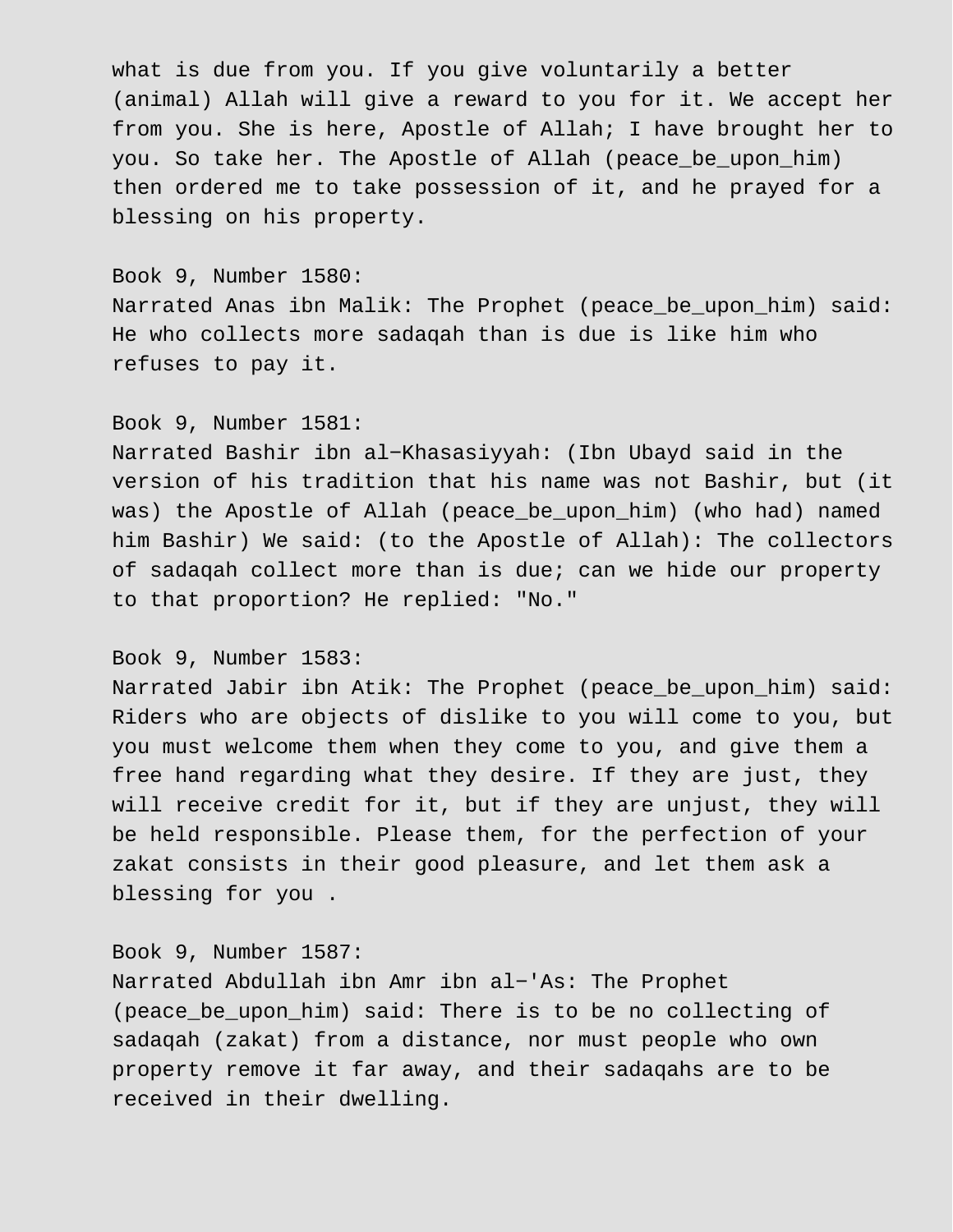#### Book 9, Number 1590:

Narrated AbuHurayrah: The Prophet (peace\_be\_upon\_him) said: No sadaqah is due on a horse or a slave except that given at the breaking of the fast (at the end of Ramadan).

# Book 9, Number 1595:

Narrated Mu'adh ibn Jabal: When the Apostle of Allah (peace be upon him) sent him to the Yemen, he said (to him): Collect corn from the corn, sheep from the sheep, camel from the camels, and cow from the cows.

# Book 9, Number 1596:

Narrated Abdullah ibn Amr Ibn al−'As: Hilal, a man from the tribe of Banu Mat'an brought a tenth of honey which he possessed in beehives to the Apostle of Allah (peace\_be\_upon\_him). He asked him (the apostle of Allah) to give the wood known as Salabah as a protected (or restricted) land. The Apostle of Allah (peace\_be\_upon\_him) gave him that wood as a protected land. When Umar ibn al−Khattab succeeded, Sufyan ibn Wahb wrote to Umar asking him about this wood. Umar ibn al−Khattab wrote to him: If he (Hilal) pays you the tithe on honey what he used to pay to the Apostle of Allah (peace\_be\_upon\_him), leave the protected land of Salabah in his possession; otherwise those bees are like those of any wood; anyone can take the honey as he likes.

## Book 9, Number 1597:

Narrated Abdullah ibn Amr ibn al−'As: Banu Shababah were a sub−clan of the tribe Fahm. (They used to pay) one bag (of honey) out of ten bags. Sufyan ibn Abdullah ath−Thaqafi gave them two woods as protected lands. They used to give as much honey (as zakat) as they gave to the Apostle of Allah (peace\_be\_upon\_him). He (Sufyan) used to protect their woods.

# Book 9, Number 1599:

Narrated Attab ibn Usayd: The Apostle of Allah (peace\_be\_upon\_him) commanded to estimate vines (for collecting zakat) as palm−trees are estimated. The zakat is to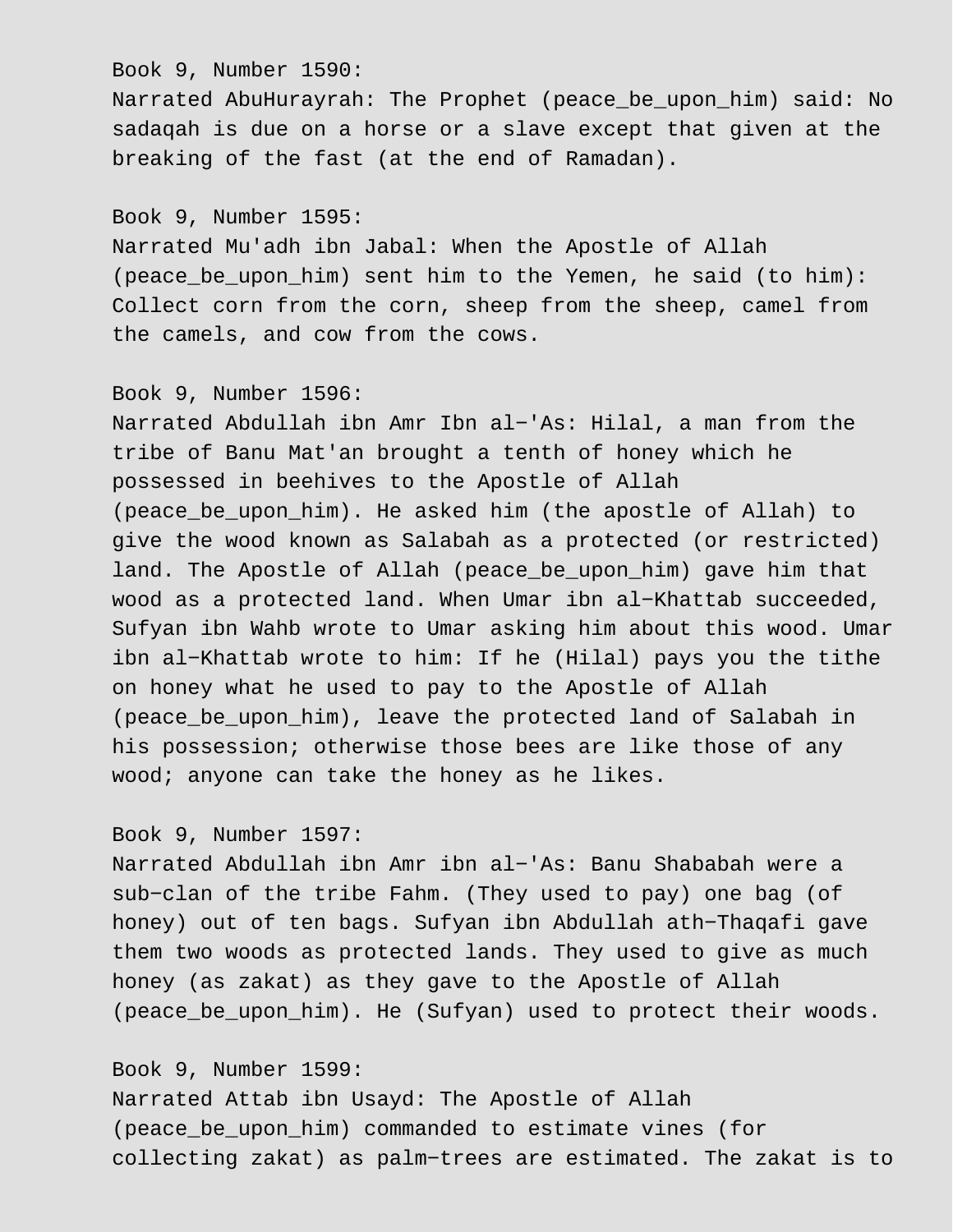be paid in raisins as the zakat on palm trees is paid in dried dates.

# Book 9, Number 1601: Narrated Sahl ibn AbuHathmah: AbdurRahman ibn Mas'ud said: Sahl ibn AbuHathmah came to our gathering. He said: The Apostle of Allah (peace\_be\_upon\_him) commanding us said: When you estimate take them leaving a third, and if you do not leave or find a third, leave a quarter.

#### Book 9, Number 1602:

Narrated Aisha, Ummul Mu'minin: Describing the conquest of Khaybar Aisha said: The Prophet (peace\_be\_upon\_him) used to send Abdullah ibn Rawahah to the Jews of Khaybar, and he would make an estimate of the palm trees when the fruit was in good condition before any of it was eaten.

Book 9, Number 1603: Narrated Sahl ibn Hunayf: The Apostle of Allah (peace\_be\_upon\_him) prohibited to accept ja'rur and habiq dates as zakat. Az−Zuhri said: These are two kinds of the dates of Medina.

Book 9, Number 1604:

Narrated Awf ibn Malik: The Apostle of Allah (peace be upon him) entered upon us in the mosque, and he had a stick in his hand. A man hung there a bunch of hashaf. He struck the bunch with the stick, and said: If the owner of this sadaqah (alms) wishes to give a better one than it, he would give. The owner of this sadaqah will eat hashaf on the Day of Judgment.

# Book 9, Number 1605:

Narrated Abdullah ibn Abbas: The Apostle of Allah (peace\_be\_upon\_him) prescribed the sadaqah (alms) relating to the breaking of the fast as a purification of the fasting from empty and obscene talk and as food for the poor. If anyone pays it before the prayer (of 'Id), it will be accepted as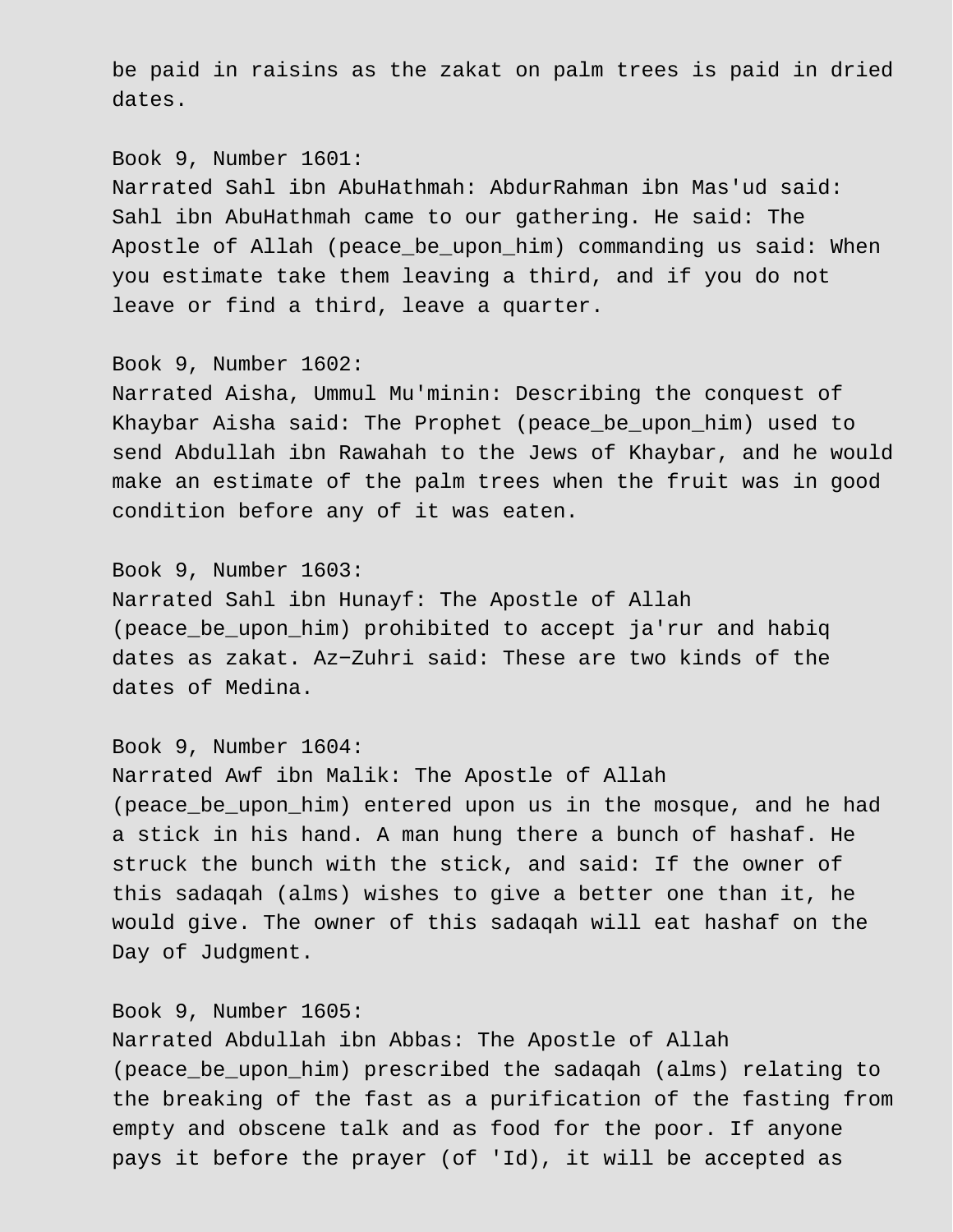zakat. If anyone pays it after the prayer, that will be a sadaqah like other sadaqahs (alms).

# Book 9, Number 1610:

Narrated Abdullah ibn Umar: The people during the lifetime of the Apostle of Allah (peace be upon him) used to bring forth the sadaqah at the end of Ramadan when closing the fast one sa' of barley whose straw is removed, or of raisins. Abdullah said: When Umar (Allah be pleased with him) succeeded, and the wheat became abundant, Umar prescribed half a sa' of wheat instead of all these things.

#### Book 9, Number 1614:

Narrated AbuSa'id al−Khudri: I shall always pay one sa'. We used to pay during the lifetime of the Apostle of Allah (peace\_be\_upon\_him) one sa' of dried dates or of barley, or of cheese, or of raisins. This is the version of Yahya. Sufyan added in his version: "or one sa' of flour." The narrator Hamid (ibn Yahya) said: The people objected to this (addition); Sufyan then left it.

#### Book 9, Number 1615:

Narrated Tha'labah ibn Su'ayr: The Apostle of Allah (peace\_be\_upon\_him) said: One sa' of wheat is to be taken from every two, young or old, freeman or slave, male or female. Those of you who are rich will be purified by Allah, and those of you who are poor will have more than they gave returned by Him to them. Sulayman added in his version: "rich or poor"

#### Book 9, Number 1616:

Narrated Tha'labah ibn Su'ayr: The Apostle of Allah (peace\_be\_upon\_him) stood and gave a sermon; he commanded to give sadaqah, at the end of Ramadan when the fasting is closed, one sa' of dried dates or of barley payable by every person. The narrator Ali added in his version: "or one sa' of wheat to be taken from every two." Both the chains of narrators are then agreed upon the version: "payable by young and old, freeman and slave."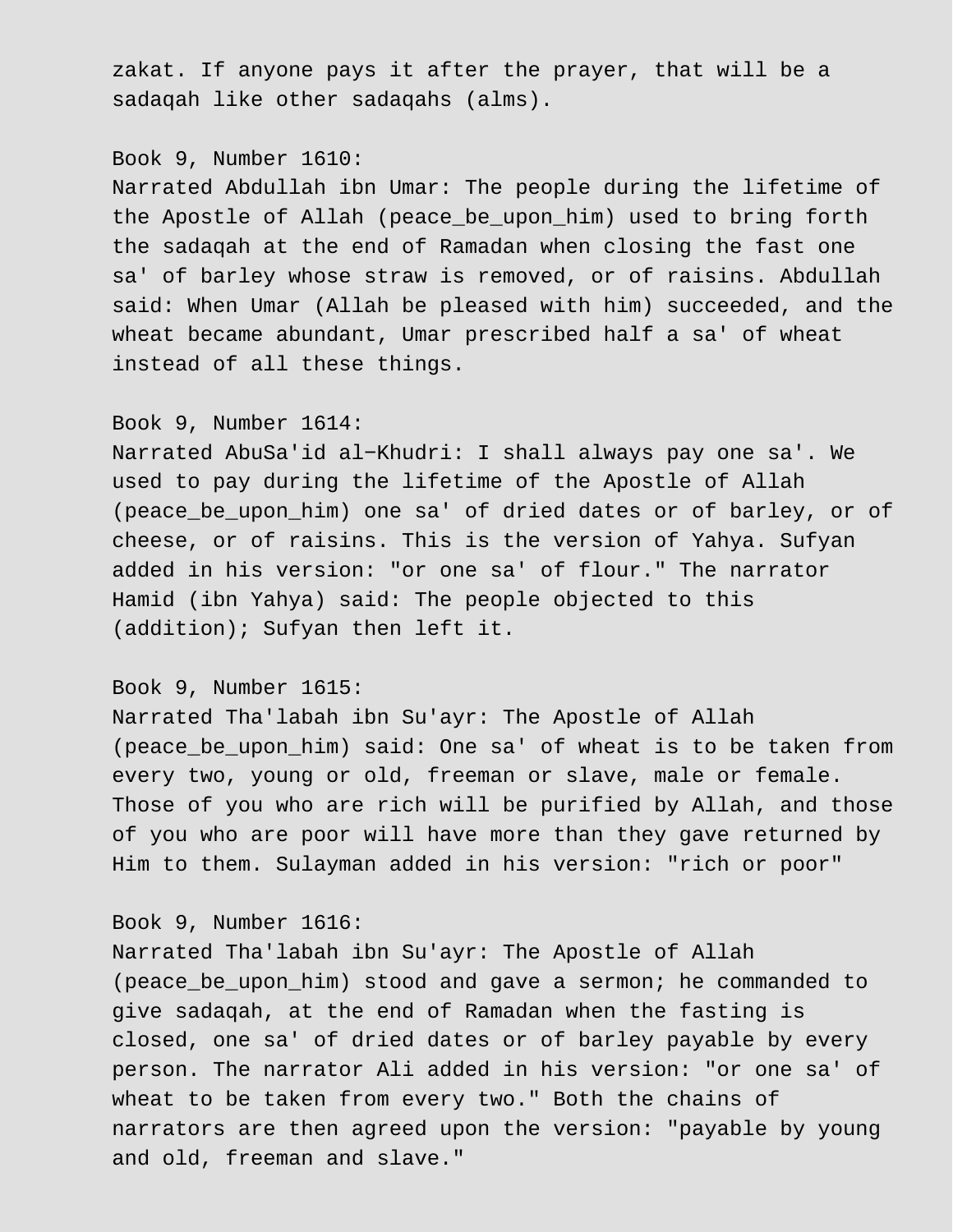Book 9, Number 1618:

Narrated Abdullah ibn Abbas: Al−Hasan said: Ibn Abbas preached towards the end of Ramadan on the pulpit (in the mosque) of al−Basrah. He said: Bring forth the sadaqah relating to your fast. The people, as it were, could not understand. Which of the people of Medina are present here? Stand for your brethren, and teach them, for they do not know. The Apostle of Allah (peace\_be\_upon\_him) prescribed this sadaqah as one sa' of dried dates or barley, or half a sa' of wheat payable by every freeman or slave, male or female, young or old. When Ali came (to Basrah), he found that price had come down. He said: Allah has given prosperity to you, so give one sa' of everything (as sadaqah). The narrator Humayd said: Al−Hasan maintained that the sadaqah at the end of Ramadan was due on a person who fasted.

# Book 9, Number 1620:

Narrated Ali ibn AbuTalib: Al−Abbas asked the Prophet (peace\_be\_upon\_him) about paying the sadaqah (his zakat) in advance before it became due, and he gave permission to do that.

#### Book 9, Number 1621:

Narrated Imran ibn Husayn: Ibrahim ibn Ata, the client of Imran ibn Husayn, reported on the authority of his father: Ziyad, or some other governor, sent Imran ibn Husayn to collect sadaqah (i.e. zakat). When he returned, he asked Imran: Where is the property? He replied: Did you send me to bring the property? We collected it from where we used to collect in the lifetime of the Apostle of Allah (peace be upon him), and we spent it where we used to spend during the time of the Apostle of Allah (peace\_be\_upon\_him).

# Book 9, Number 1622:

Narrated Abdullah ibn Mas'ud: The Prophet (peace be upon him) said: He who begs (from people) when he is affluent will come on the Day of Resurrection with scrapes, scratchings, or lacerations on his face. He was asked: What constitutes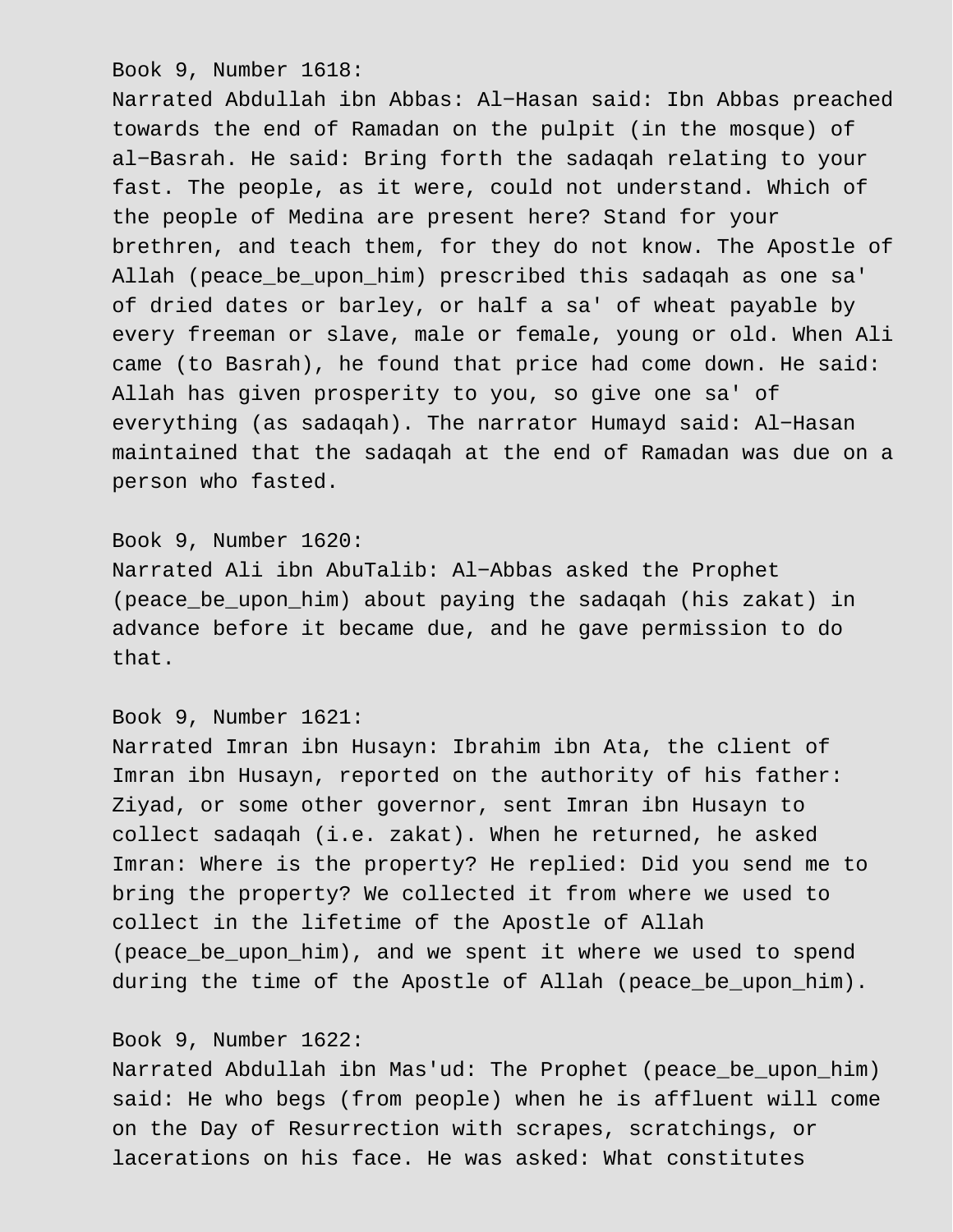affluence, Apostle of Allah? He replied:It is fifty dirhams or its value in gold. The narrator Yahya said: Abdullah ibn Sufyan said to Sufyan: I remember that Shu'bah does not narrate from Hakim ibn Jubayr. Sufyan said: Zubayr transmitted to us this tradition from Muhammad ibn AbdurRahman ibn Yazid.

# Book 9, Number 1624:

Narrated AbuSa'id al−Khudri: The Prophet (peace\_be\_upon\_him) said: If anyone begs when he has something equivalent to an uqiyah in value, he has begged immoderately. So I said: My she−camel, Yaqutah, is better than an uqiyah. The version of Hisham goes: "better than forty dirhams. So I returned and did not beg anything from him." Hisham added in his version: "An uqiyah during the time of the Apostle of Allah (peace\_be\_upon\_him) was equivalent to forty dirhams."

# Book 9, Number 1625:

Narrated Sahl ibn Hanzaliyyah: Uyaynah ibn Hisn and Aqra' ibn Habis came to the Apostle of Allah (peace\_be\_upon\_him). They begged from him. He commanded to give them what they begged. He ordered Mu'awiyah to write a document to give what they begged. Aqra' took his document, wrapped it in his turban, and went away. As for Uyaynah, he took his document and came to the Prophet (peace\_be\_upon\_him) at his home, and said to him: Muhammad, do you see me? I am taking a document to my people, but I do not know what it contains, just like the document of al−Mutalammis. Mu'awiyah informed the Apostle of Allah (peace\_be\_upon\_him) of his statement. Thereupon the Apostle of Allah (peace\_be\_upon\_him) said: He who begs (from people) when he has sufficient is simply asking for a large amount of Hell−fire. (An−Nufayl (a transmitter) said elsewhere: "embers of Hell".) They asked: Apostle of Allah, what is a sufficiency? (Elsewhere an−Nufayl said: What is a sufficiency which makes begging unfitting?) He replied: It is that which would provide a morning and an evening meal. (Elsewhere an−Nufayl said: It is when one has enough for a day and night, or for a night and a day.) He (an−Nufayl) narrated to us this tradition briefly in the words that I have mentioned.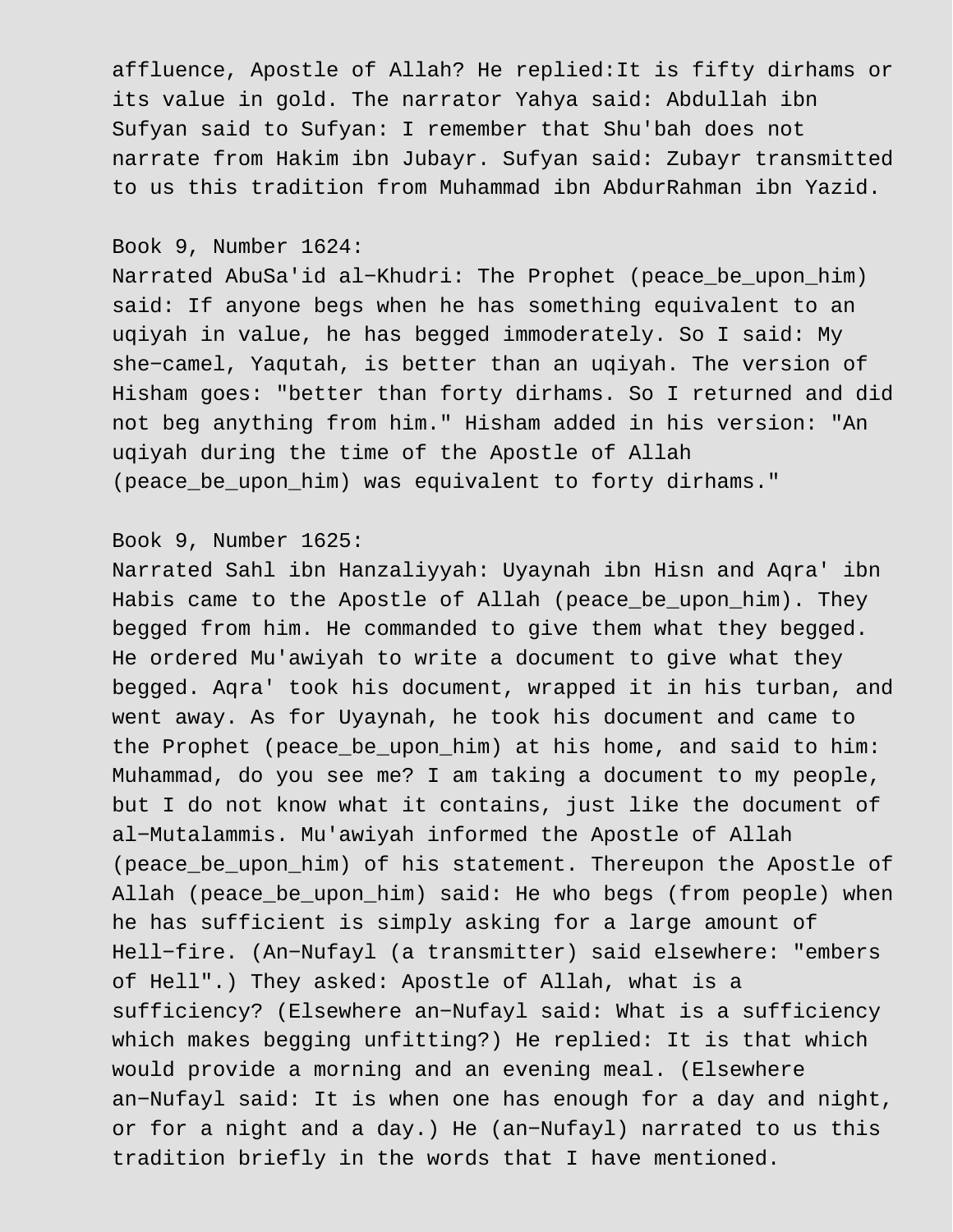# Book 9, Number 1626:

Narrated Ziyad ibn al−Harith as−Suda'i: I came to the Apostle of Allah (peace\_be\_upon\_him) and swore allegiance to him, and after telling a long story he said: Then a man came to him and said: Give me some of the sadaqah (alms). The Apostle of Allah (peace be upon him) said: Allah is not pleased with a Prophet's or anyone else's decision about sadaqat till He has given a decision about them Himself. He has divided those entitled to them into eight categories, so if you come within those categories, I shall give you what you desire.

# Book 9, Number 1628:

Narrated AbuHurayrah: The Apostle of Allah (peace\_be\_upon\_him) said something similar as mentioned in the preceding tradition. This version adds: But the poor man (miskin) who abstains from begging from the people is one (according to the version of Musaddad who does not get enough so that he may not beg from the people, nor is his need known to the people, so that alms be given to him. This is the one who has been deprived. Musaddad did not mention the words "one who avoids begging from the people."

## Book 9, Number 1629:

Narrated Ubaydullah ibn Adl ibn al−Khiyar: Two men informed me that they went to the Prophet (peace\_be\_upon\_him) when he was at the Farewell Pilgrimage while he was distributing the sadaqah and asked him for some of it. He looked us up and down, and seeing that we were robust, he said: If you wish, I shall give you something, but there is nothing spare in it for a rich man or for one who is strong and able to earn a living.

# Book 9, Number 1630:

Narrated Abdullah ibn Amr ibn al−'As: The Prophet (peace\_be\_upon\_him) said: Sadaqah may not be given to a rich man or to one who has strength and is sound in limbs.

Book 9, Number 1631: Narrated Ata ibn Yasar: The Prophet (peace\_be\_upon\_him) said: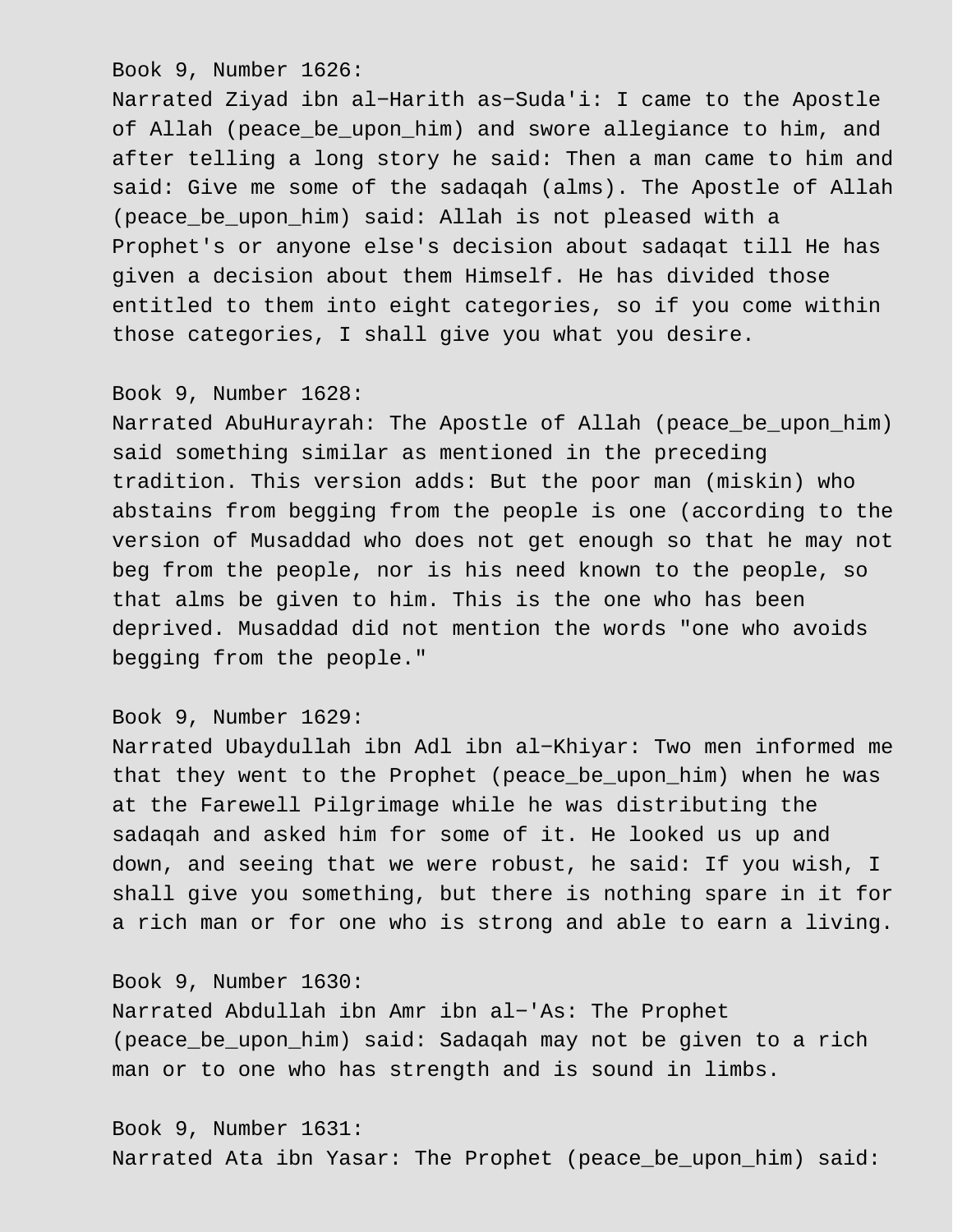Sadaqah may not be given to rich man, with the exception of five classes: One who fights in Allah's path, or who collects it, or a debtor, or a man who buys it with his money, or a man who has a poor neighbour who has been given sadaqah and gives a present to the rich man.

#### Book 9, Number 1635:

Narrated Samurah ibn Jundub: The Prophet (peace\_be\_upon\_him) said: Acts of begging are lacerations with which a man disfigures his face, so he who wishes may preserve his self−respect, and he who wishes may abandon it; but this does not apply to one who begs from a ruler, or in a situation which makes it necessary.

# Book 9, Number 1637:

Narrated Anas ibn Malik: A man of the Ansar came to the Prophet (peace be upon him) and begged from him. He (the Prophet) asked: Have you nothing in your house? He replied: Yes, a piece of cloth, a part of which we wear and a part of which we spread (on the ground), and a wooden bowl from which we drink water. He said: Bring them to me. He then brought these articles to him and he (the Prophet) took them in his hands and asked: Who will buy these? A man said: I shall buy them for one dirham. He said twice or thrice: Who will offer more than one dirham? A man said: I shall buy them for two dirhams. He gave these to him and took the two dirhams and, giving them to the Ansari, he said: Buy food with one of them and hand it to your family, and buy an axe and bring it to me. He then brought it to him. The Apostle of Allah (peace\_be\_upon\_him) fixed a handle on it with his own hands and said: Go, gather firewood and sell it, and do not let me see you for a fortnight. The man went away and gathered firewood and sold it. When he had earned ten dirhams, he came to him and bought a garment with some of them and food with the others. The Apostle of Allah (peace be upon him) then said: This is better for you than that begging should come as a spot on your face on the Day of Judgment. Begging is right only for three people: one who is in grinding poverty, one who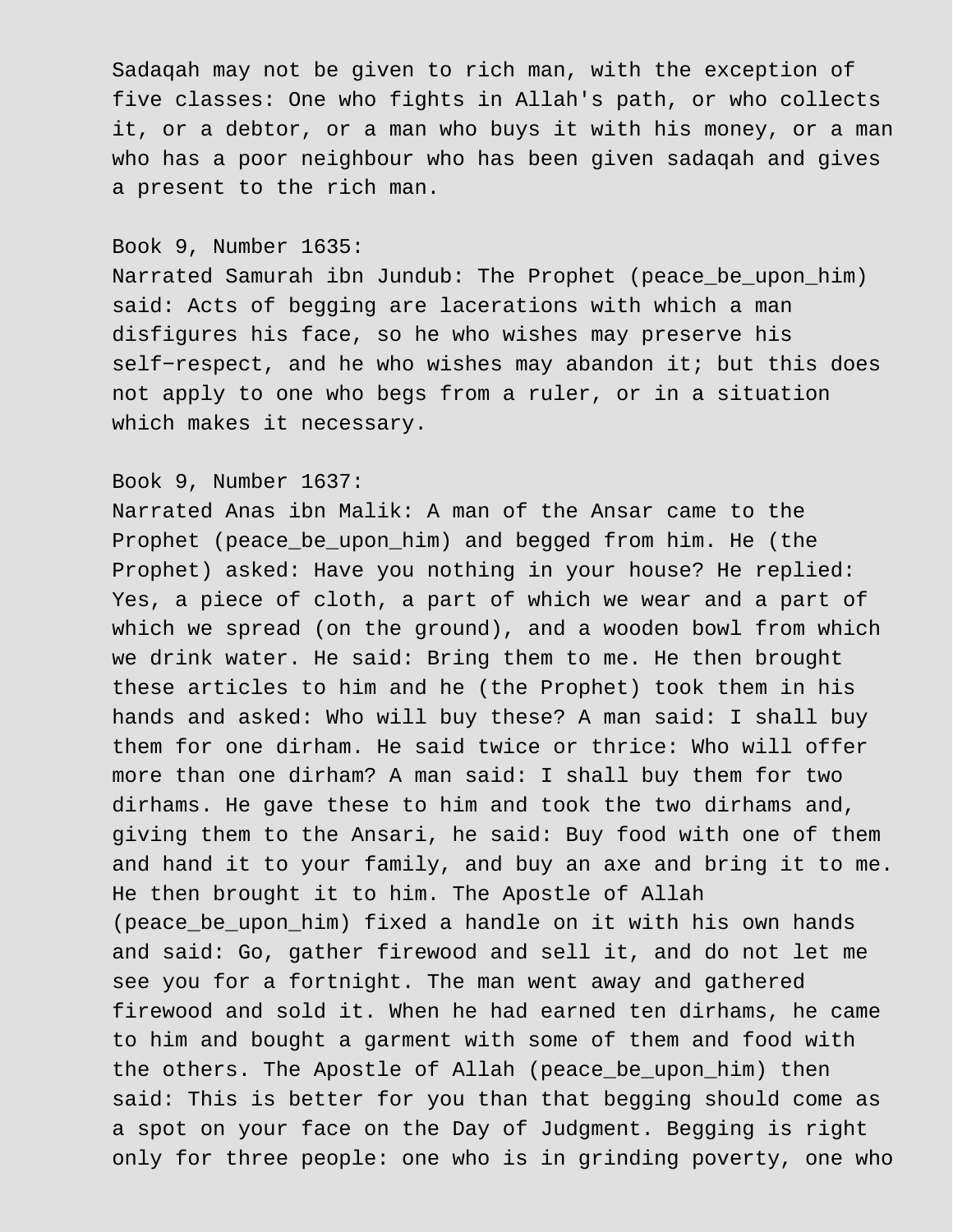is seriously in debt, or one who is responsible for compensation and finds it difficult to pay.

#### Book 9, Number 1641:

Narrated Abdullah ibn Mas'ud: The Prophet (peace be upon him) said: If one who is afflicted with poverty refers it to me, his poverty will not be brought to an end; but if one refers it to Allah, He will soon give him sufficiency, either by a speedy death or by a sufficiency which comes later.

#### Book 9, Number 1642:

Narrated Ibn al−Firasi: Al−Firasi asked the Apostle of Allah (peace\_be\_upon\_him): May I beg, Apostle of Allah? The Prophet (peace\_be\_upon\_him) said: No, but if there is no escape from it, beg from the upright.

# Book 9, Number 1645:

Narrated Malik ibn Nadlah: The Prophet (peace\_be\_upon\_him) said: Hands are of three types: Allah's hand is the upper one; the bestower's hand is the one near it; the beggar's hand is the lower one. So bestow what is surplus, and do not submit yourself to the demand of your soul.

# Book 9, Number 1646:

Narrated AbuRafi': The Prophet (peace\_be\_upon\_him) sent a man of the Banu Makhzum to collect sadaqah. He said to AbuRafi': Accompany me so that you may get some of it. He said: (I cannot take it) until I go to the Prophet (peace\_be\_upon\_him) and ask him. Then he went to him and asked him. He said: The sadaqah is not lawful for us, and the client of a people is treated as one of them.

# Book 9, Number 1649:

Narrated Abdullah ibn Abbas: My father sent me to the Prophet (peace be upon him) to take the camels which he had given him from among those of sadaqah.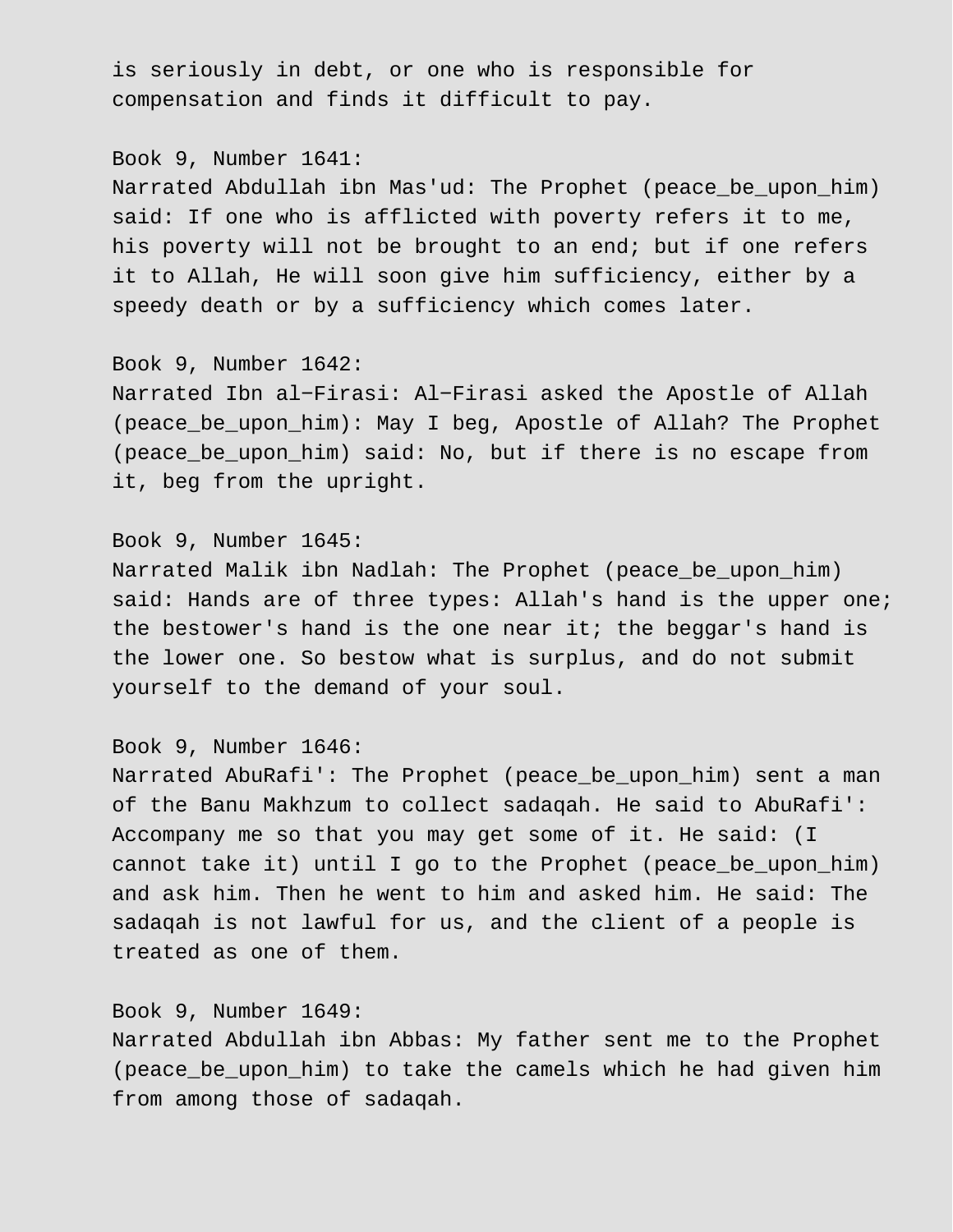#### Book 9, Number 1653:

Narrated Abdullah ibn Mas'ud: During the time of the Apostle of Allah (peace be upon him) we used to consider ma'un (this of daily use) lending a bucket and cooking−pot.

# Book 9, Number 1656:

Narrated AbuHurayrah: I heard the Apostle of Allah (peace\_be\_upon\_him) as saying something similar to this tradition. He (the narrator) said to AbuHurayrah: What is due on camels? He replied: That you should give the best of your camels (in the path of Allah), that you lend a milch she−camel, you lend your mount for riding, that you lend the stallion for covering, and that you give the milk (to the people) for drinking.

# Book 9, Number 1660:

Narrated Abdullah ibn Abbas: When this verse was revealed: "And those who hoard gold and silver," the Muslims were grieved about it. Umar said: I shall dispel your care. He, therefore, went and said: Prophet of Allah, your Companions were grieved by this verse. The Apostle of Allah (peace\_be\_upon\_him) said: Allah has made zakat obligatory simply to purify your remaining property, and He made inheritances obligatory that they might come to those who survive you. Umar then said: Allah is most great. He then said to him: Let me inform you about the best a man hoards; it is a virtuous woman who pleases him when he looks at her, obeys him when he gives her a command, and guards his interests when he is away from her.

Book 9, Number 1661: Narrated Ali ibn AbuTalib: The Prophet (peace\_be\_upon\_him) said: A beggar has the right though he may be riding (a horse).

#### Book 9, Number 1663:

Narrated Umm Bujayd: She took the oath of allegiance to the Apostle of Allah (peace\_be\_upon\_him) and said to him: Apostle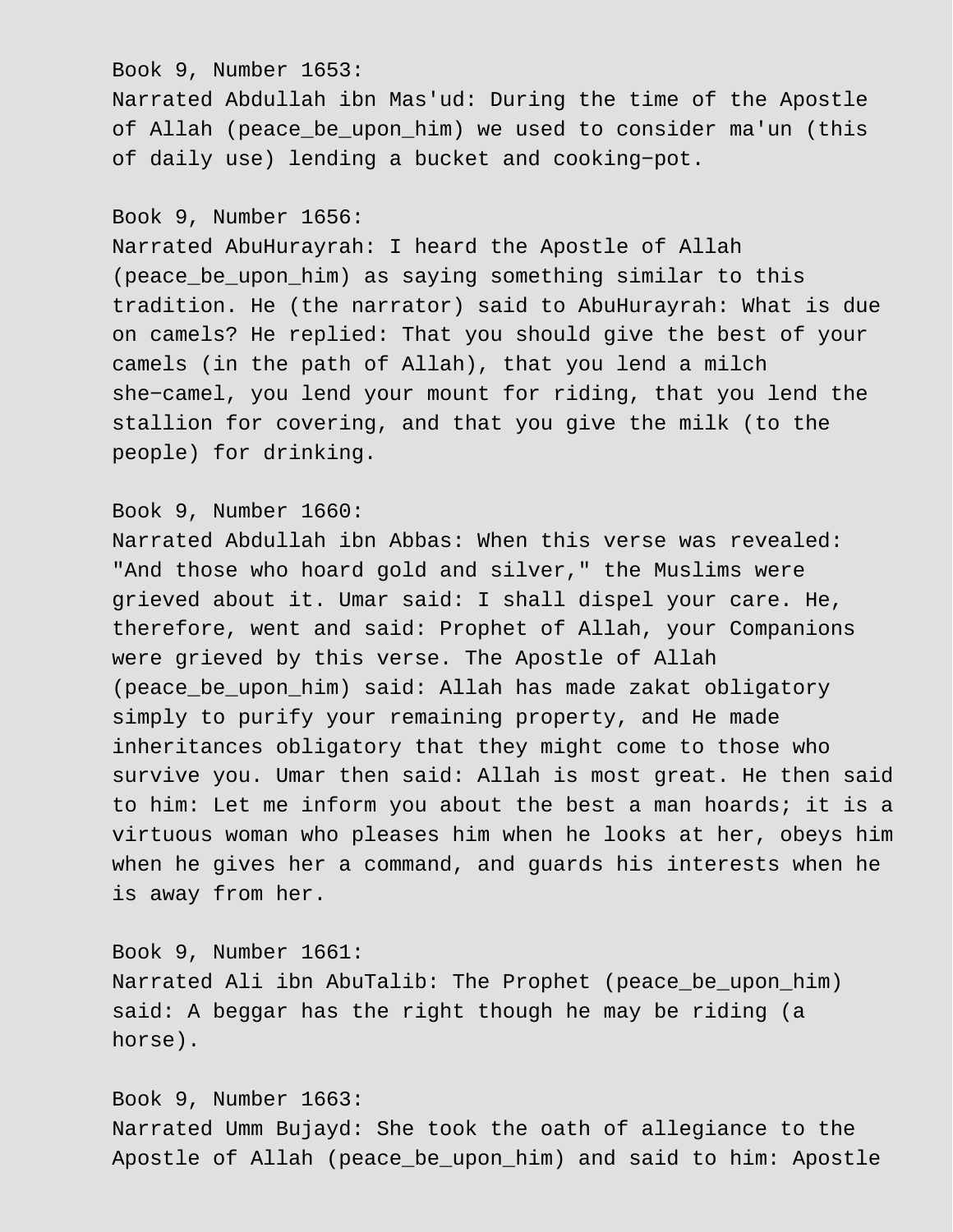of Allah, a poor man stands at my door, but I find nothing to give him. The Apostle of Allah (peace\_be\_upon\_him) said to her: If you do not find anything to give him, put something in his hand, even though it should be a burnt hoof.

## Book 9, Number 1665:

Narrated Buhaysah al−Fazariyyah: My father sought permission from the Prophet (peace\_be\_upon\_him). (When permission was granted and he came near him) he lifted his shirt, and began to kiss him and embrace him (out of love for him). He asked: Apostle of Allah, what is the thing which it is unlawful to refuse? He replied: Water. He again asked: Prophet of Allah, what is the thing which it is unlawful to refuse? He replied: Salt. He again asked: Prophet of Allah, what is the thing which it is unlawful to refuse? He said: To do good is better for you.

#### Book 9, Number 1667:

Narrated Jabir ibn Abdullah: The Prophet (peace\_be\_upon\_him) said: Nothing but Paradise must be begged for Allah's sake.

#### Book 9, Number 1668:

Narrated Abdullah ibn Umar: The Prophet (peace\_be\_upon\_him) said: If anyone seeks protection in Allah's name, grant him protection; if anyone begs in Allah's name, give him something; if anyone gives you an invitation, accept it; and if anyone does you a kindness, recompense him; but if you have not the means to do so, pray for him until you feel that you have compensated him.

# Book 9, Number 1669:

Narrated Jabir ibn Abdullah: While we were sitting with the Apostle of Allah (peace\_be\_upon\_him) a man brought him some gold equal in weight to an egg, and said: Apostle of Allah, I have got this from a mine; take it; it is sadagah. I have no more than this. The Apostle of Allah (peace\_be\_upon\_him) turned his attention from him. Then he came to him from his right side and repeated the same words. But he (the Prophet)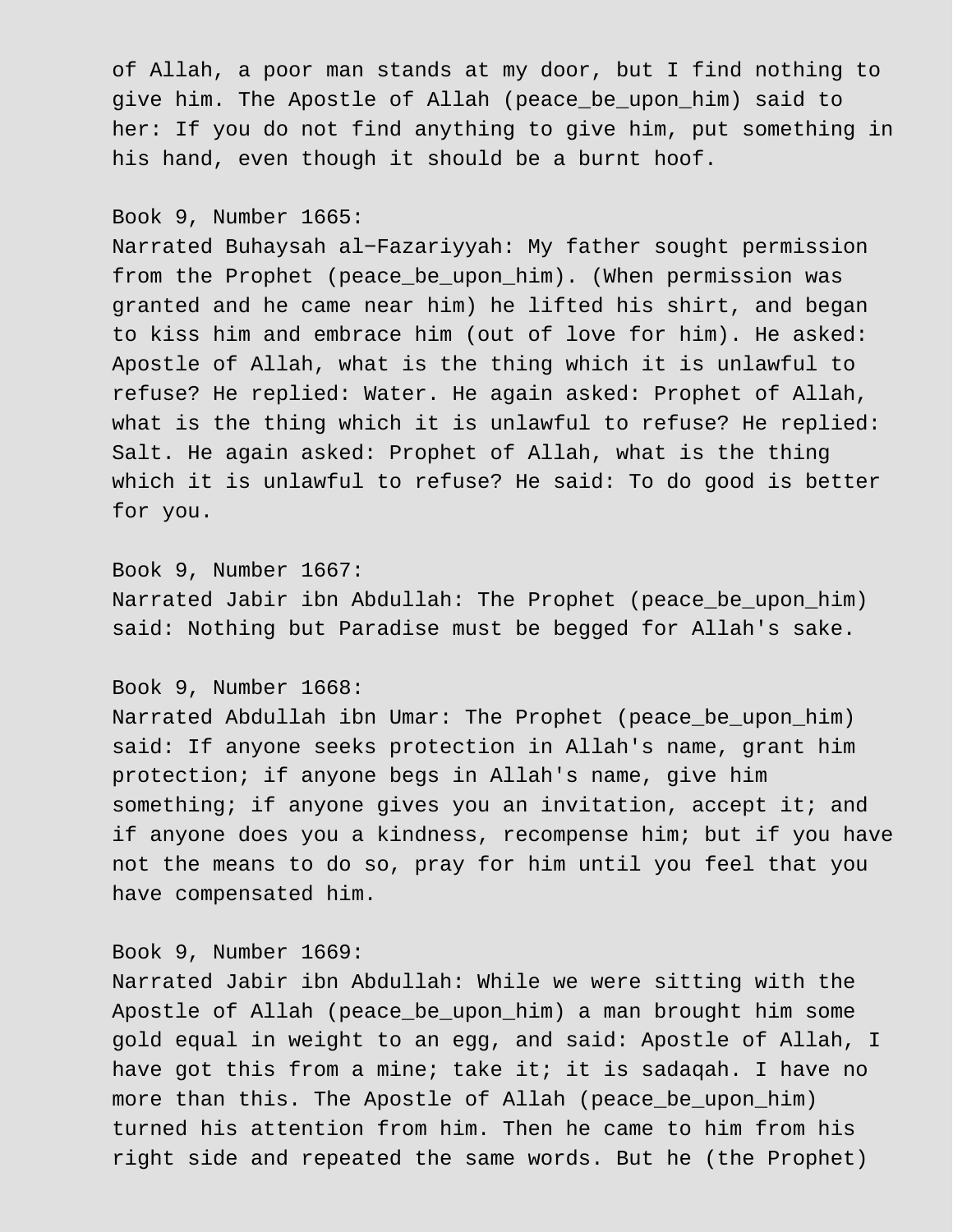turned his attention from him. He then came to him from his left side and repeated the same words. But he (again) turned his attention from him. He then came to him from behind. The Apostle of Allah (peace\_be\_upon\_him) took it and threw it away. Had it hit him, it would have hurt him or wounded him. The Apostle of Allah (peace\_be\_upon\_him) said: One of you brings all that he possesses and says: This is sadaqah. Then he sits down and spreads his hand before the people. The best sadaqah is that which leaves a competence.

## Book 9, Number 1671:

Narrated AbuSa'id al−Khudri: A man entered the mosque. The Prophet (peace\_be\_upon\_him) commanded the people to throw their clothes as sadaqah. Thereupon they threw their clothes (as sadaqah). He then asked him to take two clothes from them. He reprimanded him and said: Take your clothe.

## Book 9, Number 1674:

Narrated Umar ibn al−Khattab: The Apostle of Allah (peace\_be\_upon\_him) commanded us one day to give sadaqah. At that time I had some property. I said: Today I shall surpass AbuBakr if I surpass him any day. I, therefore, brought half my property. The Apostle of Allah (peace\_be\_upon\_him) asked: What did you leave for your family? I replied: The same amount. AbuBakr brought all that he had with him. The Apostle of Allah (peace be upon him) asked him: What did you leave for your family? He replied: I left Allah and His Apostle for them. I said: I shall never compete you in anything.

# Book 9, Number 1677:

Narrated Sa'd ibn Ubadah: Sa'd asked: Apostle of Allah, Umm Sa'd has died; what form of sadaqah is best? He replied: Water (is best). He dug a well and said: It is for Umm Sa'd.

# Book 9, Number 1678:

Narrated AbuSa'id (al−Khudri): The Prophet (peace\_be\_upon\_him) said: If any Muslim clothes a Muslim when he is naked, Allah will clothe him with some green garments of Paradise; if any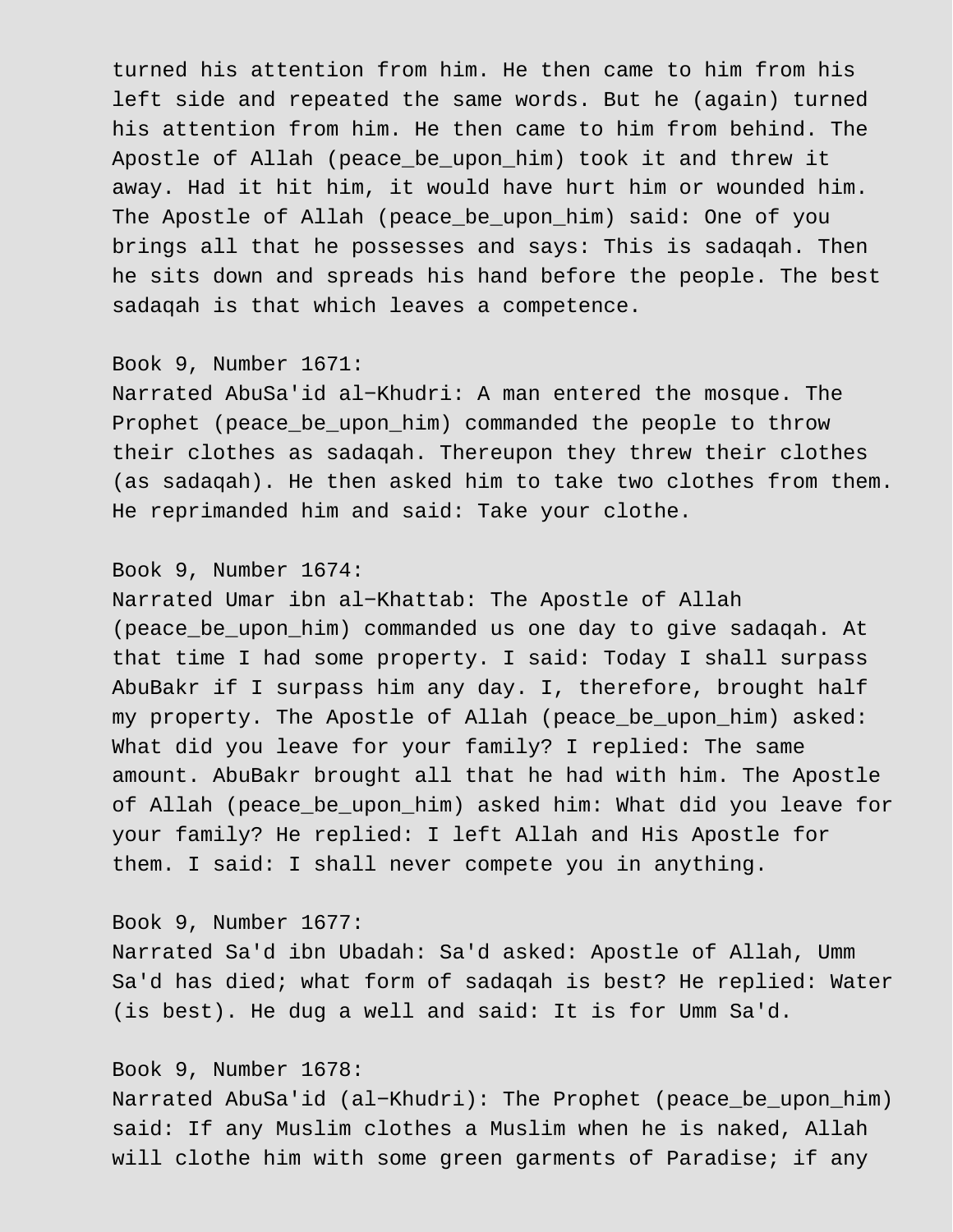Muslim feeds a Muslim when he is hungry, Allah will feed him with some of the fruits of Paradise; and if any Muslim gives a Muslim drink when he is thirsty, Allah will give him some of the pure wine which is sealed to drink.

# Book 9, Number 1679:

Narrated Abdullah ibn Amr ibn al−'As: The Prophet (peace be upon  $him$ ) said: There are forty characteristics; the highest of them is to give a goat on loan (for benefiting from its milk). If any man carries out any of those characteristics with the hope of getting a reward and testifying to the promise for it, Allah will admit him to Paradise for it.

# Book 9, Number 1687:

Narrated AbuHurayrah: The Prophet (peace be upon him) commanded to give sadaqah. A man said: Apostle of Allah, I have a dinar. He said: Spend it on yourself. He again said: I have another. He said: Spend it on your children. He again said: I have another. He said: Spend it on your wife. He again said: I have another. He said: Spend it on your servant. He finally said: I have another. He replied: You know best (what to do with it).

# Book 9, Number 1690:

Narrated AbdurRahman ibn Awf: I heard the Apostle of Allah (peace be upon him) say: Allah the Exalted has said: I am Compassionate, and this has been derived from mercy. I have derived its name from My name. If anyone joins it, I shall join him, and if anyone cuts it off, I shall cut him off.

## Book 9, Number 1694:

Narrated Abdullah ibn Amr ibn al−'As: The Apostle of Allah (peace\_be\_upon\_him) preached and said: Abstain from avarice, for those who had been before you were annihilated due to avarice. It (avarice) commanded them to show niggardliness; it commanded them to cut off their relationship with their nearest relatives, so they cut off. It commanded them to show profligacy, so they showed it.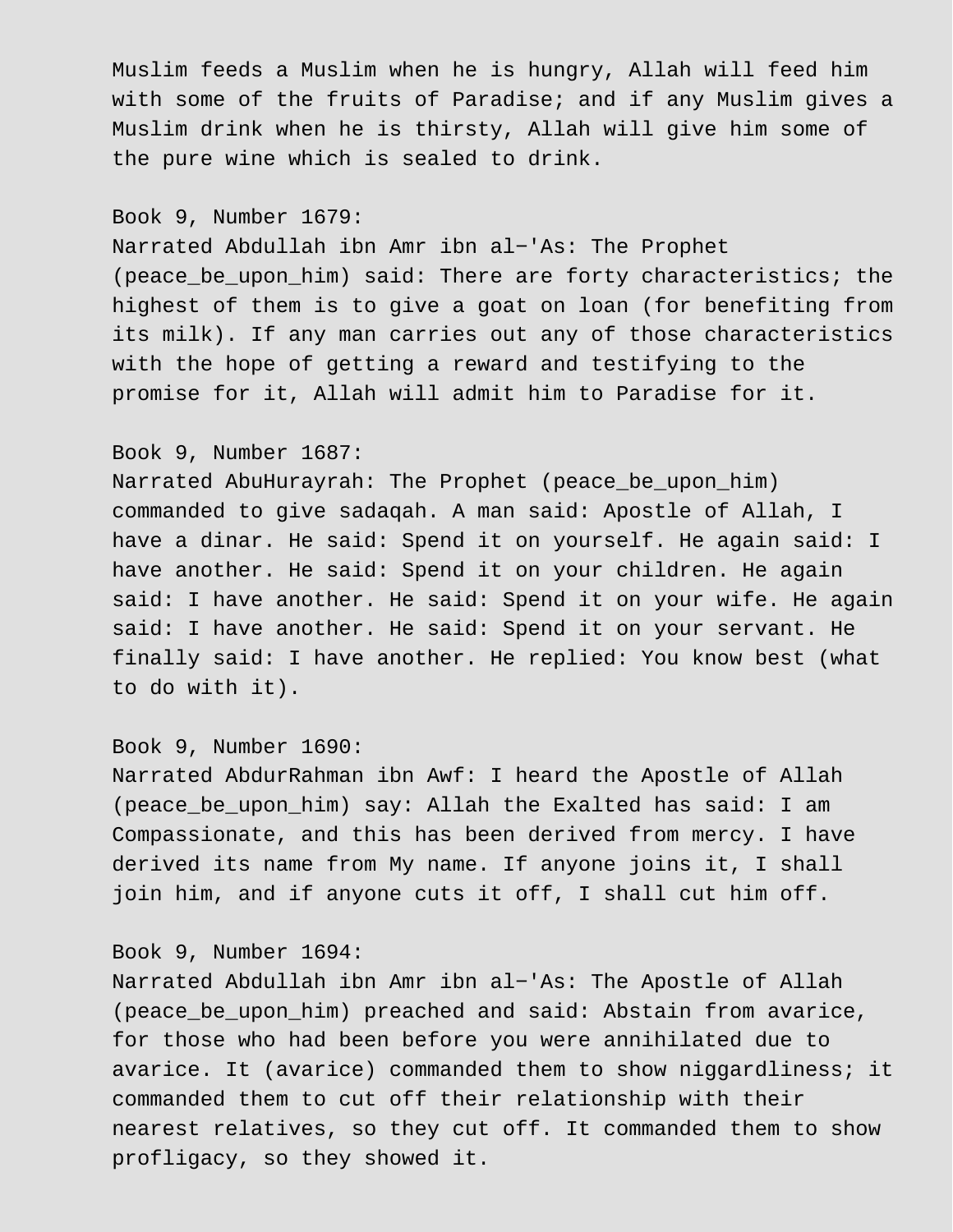#### Book 9, Number 1696:

Narrated Aisha, Ummul Mu'minin: AbuMulaykah reported: Aisha counted a number of indigents. AbuDawud said: The other version has: She counted a number of sadaqahs. The Apostle of Allah (peace be upon him) said: Give and do not calculate, so calculation will be made against you.

## Book 9, Number 1697:

Narrated Ubayy ibn Ka'b: Suwayd ibn Ghaflah said: I fought along with Zayd ibn Suhan and Sulayman ibn Rabi'ah. I found a whip. They said to me: Throw it away. I said: No; if I find its owner (I shall give it to him); if not, I shall use it. Then I performed hajj; and when I reached Medina, I asked Ubayy ibn Ka'b. He said: I found a purse which contained one hundred dinars; so I came to the Prophet (peace be upon him). He said to me: Make the matter known for a year. I made it known for a year and then came to him. He then said to me: Make the matter known for a year. So I made it known for a year. I then (again) came to him. He said to me: Make the matter known for a year. Then I came to him and said: I did not find anyone who realises it. He said: Remember, its number, its container and its tie. If its owner comes, (give it to him), otherwise use it yourself. He (the narrator Shu'bah) said: I do not know whether he said the word "make the matter known" three times or once.

# Book 9, Number 1702:

Narrated Zayd ibn Khalid al−Juhani: The Apostle of Allah (peace\_be\_upon\_him) was asked about a find. He said: Make it known for a year. If its seeker comes, deliver it to him, otherwise note its container and its string. Then use it; if its seeker comes, deliver it to him.

#### Book 9, Number 1705:

Narrated Iyad ibn Himar: The Prophet (peace be upon him) said: He who finds something should call one or two trusty persons as witnesses and not conceal it or cover it up; then if he finds its owner he should return it to him, otherwise it is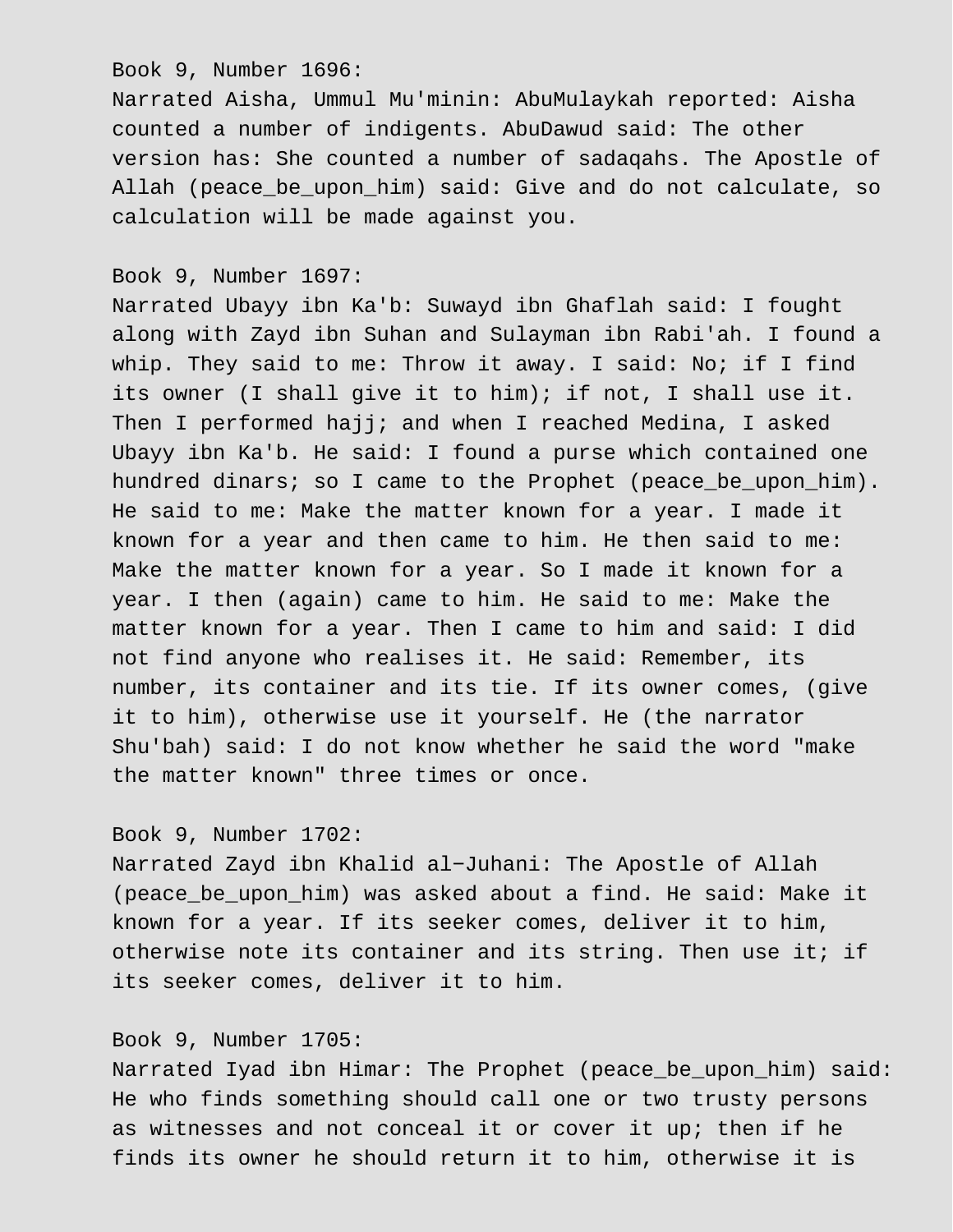Allah's property which He gives to whom He will.

# Book 9, Number 1706:

Narrated Abdullah ibn Amr ibn al−'As: The Apostle of Allah (peace be upon him) was asked about the hanging fruit. He replied: If a needy person takes some and does not take a supply away in his garment, he is not to be blamed, but he who carries any of it away is to be find twice the value and punished, and he who steals any of it after it has been put in the place where dates are dried is to have his hand cut off if its value reaches the price of a shield. Regarding stray camels and sheep he mentioned the same as others have done. He said: He was asked about finds and replied: If it is in a frequented road and a large town, make the matter known for a year, and if its owner comes, give it to him, but if he does not, it belongs to you. If it is in a place which has been a waste from ancient time, or if it is a hidden treasure (belonging to the Islamic period), it is subject to the payment of the fifth.

# Book 9, Number 1710:

Narrated AbuSa'id al−Khudri: Ali ibn AbuTalib found a dinar and he took it to Fatimah. She asked the Apostle of Allah (peace\_be\_upon\_him) about it. He said: This is Allah's provision. Then the Apostle of Allah (peace be upon him) ate out of the food (bought with it), and Ali and Fatimah also ate out of that food. But afterwards a woman came crying out about the dinar. The Prophet (peace\_be\_upon\_him) said: Pay the dinar, Ali.

# Book 9, Number 1711:

Narrated Ali ibn AbuTalib: Bilal ibn Yahya al−Absi said: Ali found a dinar and purchased some flour with it. The seller of the flour recognised him and returned the dinar to him. Ali took it, deducted two qirat (carat) from it, and purchased meat with it.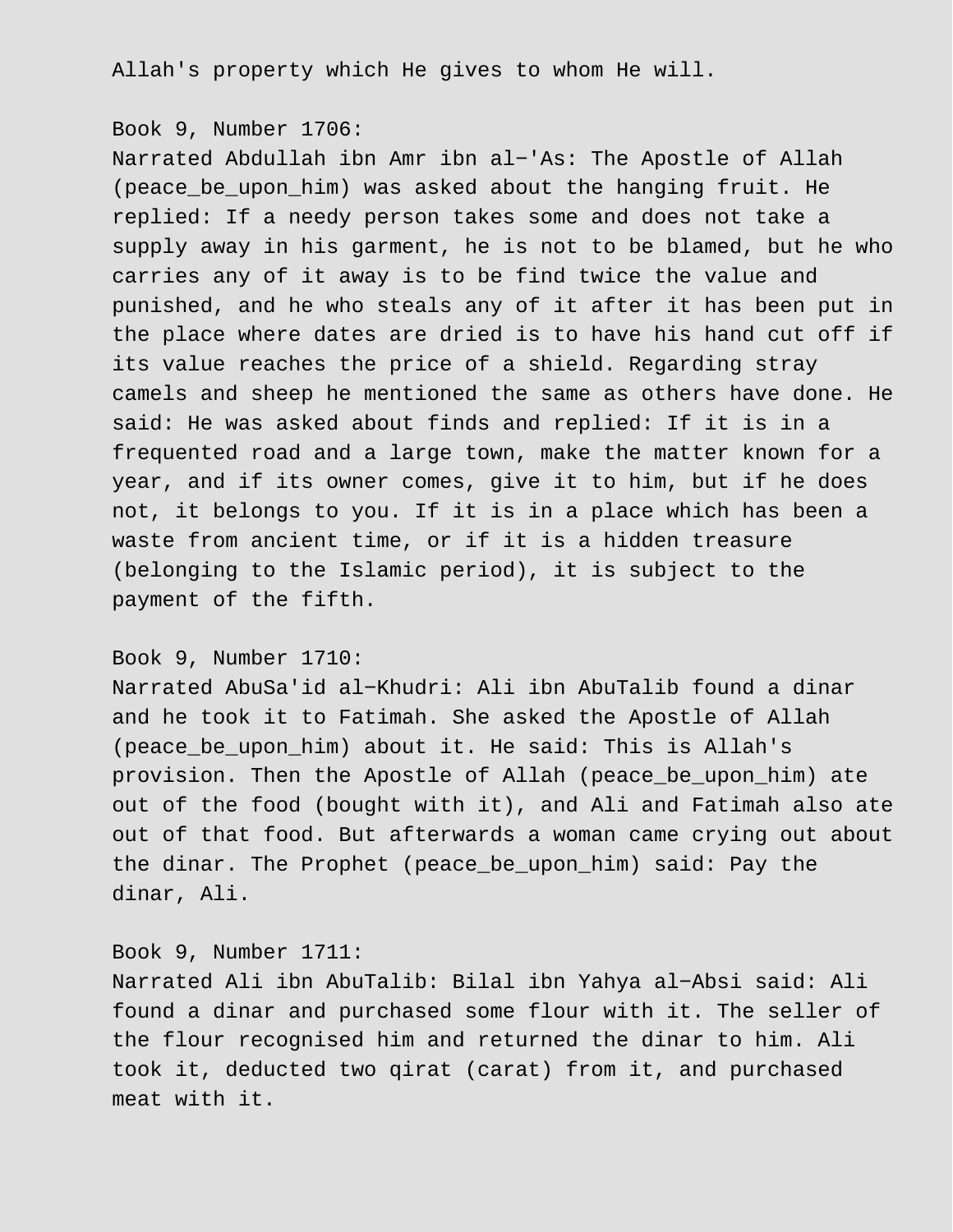# Book 9, Number 1713: Narrated Jabir ibn Abdullah: The Apostle of Allah (peace be upon him) gave us licence to use (for our purpose) a stick, a rope, a whip and things of that type which a man picked up; he may benefit from them.

Book 9, Number 1714:

Narrated AbuHurayrah: The Prophet (peace\_be\_upon\_him) said: He who hides a stray camel shall pay a fine, and a like compensation with it.

Book 9, Number 1716:

Narrated Al−Mundhir ibn Jarir: I accompanied Jarir at Bawazij. The shepherd brought the cows. Among them there was a cow that was not one of them. Jarir asked him: What is this? He replied: This was mixed with the cows and we do not know to whom it belongs. Jarir said: Take it out. I heard the Apostle of Allah (peace\_be\_upon\_him) say: No one mixes a stray animal (with his animals) but a man who strays from right path.

# **10. The Rites of Hajj (Kitab Al−Manasik Wa'l−Hajj)**

# Book 10, Number 1717:

Narrated Aqra' ibn Habib: Ibn Abbas said: Aqra' ibn Habis asked the Prophet (peace be upon him) saying: Apostle of Allah hajj is to be performed annually or only once? He replied: Only once, and if anyone performs it more often, he performs a supererogatory act.

# Book 10, Number 1718:

Narrated AbuWaqid al−Laythi: I heard the Apostle of Allah (peace\_be\_upon\_him) saying to his wives during the Farewell Pilgrimage: This (is the pilgrimage for you); afterwards stick to the surface of the mats (i.e. should stay at home).

Book 10, Number 1725: Narrated Abdullah ibn Abbas: The Prophet (peace\_be\_upon\_him)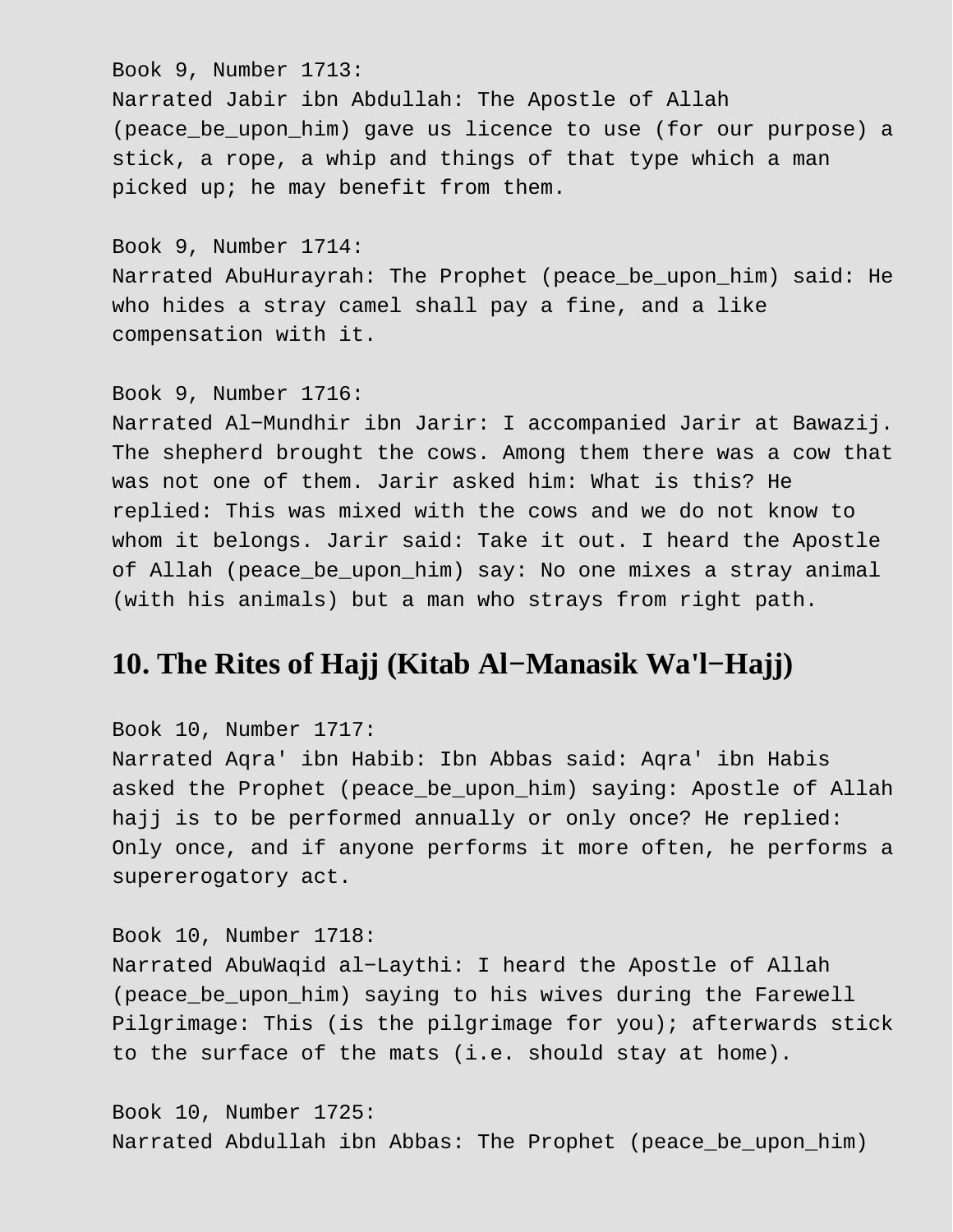said: Islam does not allow for failure to perform the hajj.

# Book 10, Number 1727:

Narrated Abdullah ibn Abbas: Ibn Abbas recited this verse: 'It is no sin for you that you seek the bounty of your Lord', and said: The people would not trade in Mina (during the hajj), so they were commanded to trade when they proceeded from Arafat.

#### Book 10, Number 1728:

Narrated Abdullah ibn Abbas: The Prophet (peace\_be\_upon\_him) said: He who intends to perform hajj should hasten to do so.

#### Book 10, Number 1729:

Narrated Abdullah ibn Umar: AbuUmamah at−Taymi said: I was a man who used to give (riding−beasts) on hire for this purpose (for travelling during the pilgrimage) and the people would tell (me): Your hajj is not valid. So I met Ibn Umar and told him: AbuAbdurRahman, I am a man who gives (riding−beast) on hire for this purpose (i.e. for hajj), and the people tell me: Your hajj is not valid. Ibn Umar replied: Do you not put on ihram (the pilgrim dress), call the talbiyah (labbayk), circumambulate the Ka'bah, return from Arafat and lapidate jamrahs? I said: Why not? Then he said: Your hajj is valid. a man came to the Prophet (peace\_be\_upon\_him) and asked him the same question you have asked me. The Apostle of Allah (peace\_be\_upon\_him) kept silence and did not answer him till this verse came down: "It is no sin for you that you seek the bounty of your Lord." The Apostle of Allah (peace be upon him) sent for him and recited this verse to him and said: Your hajj is valid.

# Book 10, Number 1730:

Narrated Abdullah ibn Abbas: The people used to trade, in the beginning, at Mina, Arafat, the market place of Dhul−Majaz, and during the season of hajj. But (later on) they became afraid of trading while they were putting on ihram. So Allah, glory be to Him, sent down this verse: "It is no sin for you that you seek the bounty of your Lord during the seasons of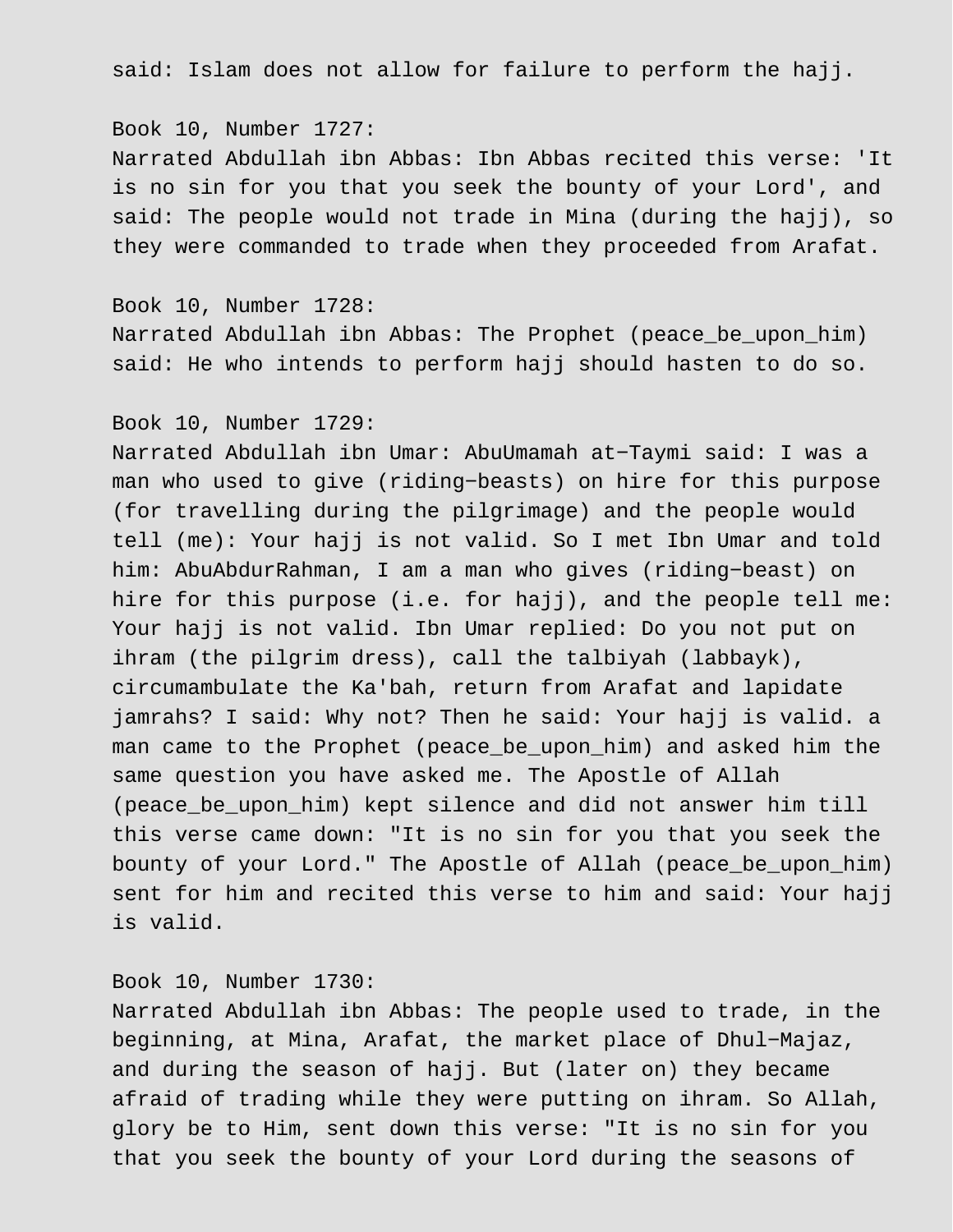hajj." Ubayd ibn Umayr told me that he (Ibn Abbas) used to recite this verse in his codex.

Book 10, Number 1735: Narrated Aisha, Ummul Mu'minin: The Apostle of Allah (peace\_be\_upon\_him) appointed Dhat Irq as the place for putting on ihram for the people of Iraq.

Book 10, Number 1736: Narrated Abdullah ibn Abbas: The Apostle of Allah (peace\_be\_upon\_him) appointed al−Aqiq as the place for putting on ihram for the people of East.

#### Book 10, Number 1737:

Narrated Umm Salamah, Ummul Mu'minin: She heard the Apostle of Allah (peace\_be\_upon\_him) say: If anyone puts on ihram for hajj or umrah from the Aqsa mosque to the sacred mosque , his former and latter sins will be forgiven, or he will be guaranteed Paradise. The narrator Abdullah doubted which of these words he said.

#### Book 10, Number 1738:

Narrated Al−Harith ibn Amr as−Sahmi: I came to the Apostle of Allah (peace\_be\_upon\_him) when he was at Mina, or at Arafat. He was surrounded by the people. When the bedouins came and saw his face, they would say: This is a blessed face. He said: He (the Prophet) appointed Dhat Irq as the place of putting on ihram for the people of Iraq.

#### Book 10, Number 1740:

Narrated Abdullah ibn Abbas: The Prophet (peace be upon him) said: A menstruating woman and the one who delivered a child should take a bath, put on ihram and perform all the rites of hajj except circumambulation of the House (Ka'bah) when they came to the place of wearing ihram. AbuMa'mar said in his version: "till she is purified". The narrator Ibn Isa did not mention the names of Ikrimah and Mujahid, but he said: from Ata on the authority of Ibn Abbas. Ibn Isa also did not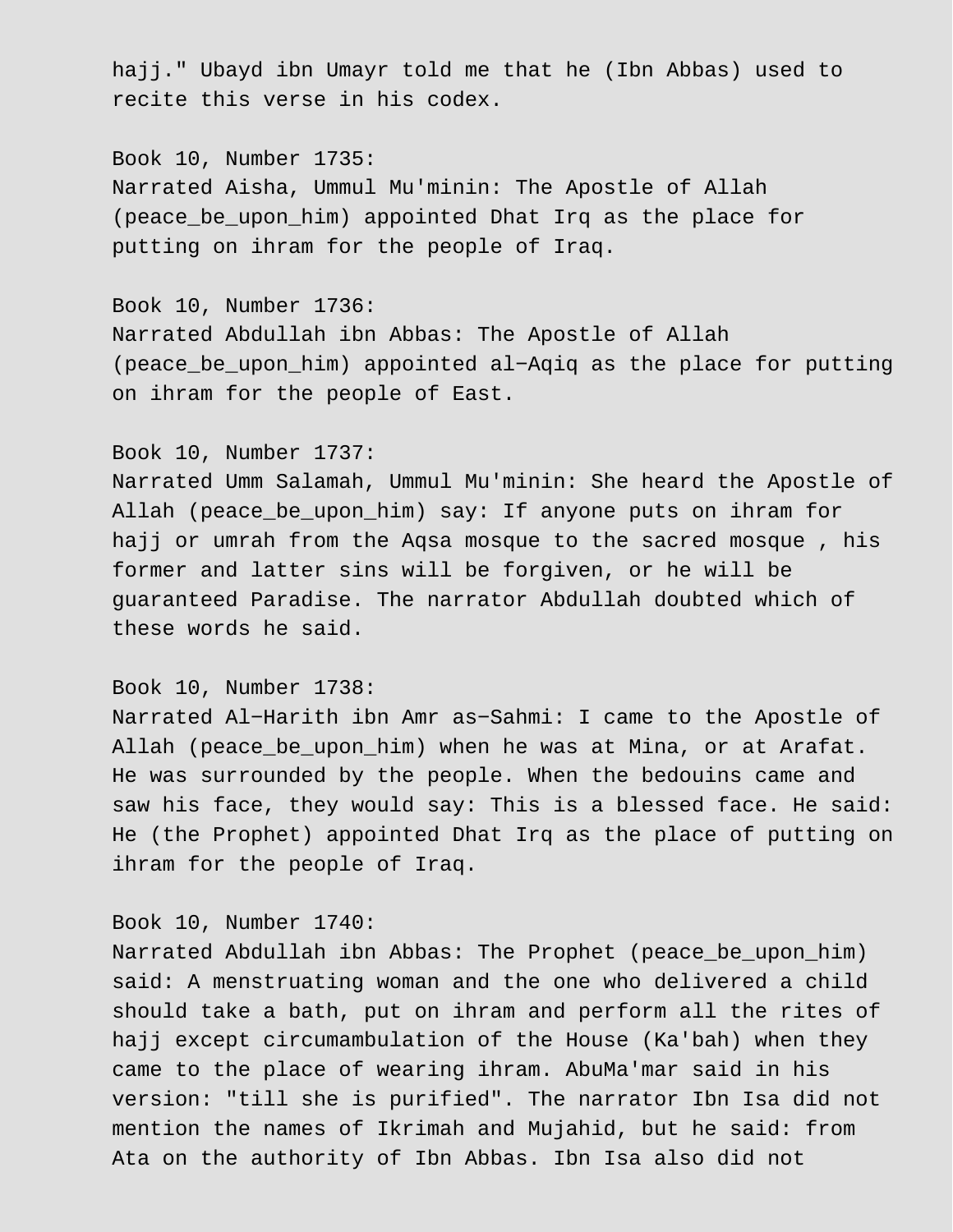mention the word "all (rites of hajj)." He said in his version: All the rites of hajj except circumambulation of the House (the Ka'bah).

Book 10, Number 1745: Narrated Abdullah ibn Abbas: In the year of al−Hudaybiyyah, the Apostle of Allah (peace\_be\_upon\_him) included among his sacrificial animals a camel with a silver nose−ring (Ibn Minhal's version has gold) which had belonged to AbuJahl (the version of an−Nufayli added) "thereby enraging the polytheists".

Book 10, Number 1746: Narrated Aisha, Ummul Mu'minin: The Apostle of Allah (peace be upon him) sacrificed a cow for his wives at the Farewell Pilgrimage.

Book 10, Number 1747: Narrated AbuHurayrah: The Apostle of Allah (peace\_be\_upon\_him) sacrificed a cow for his wives who had performed umrah.

Book 10, Number 1752:

Narrated Abdullah ibn Umar: Umar ibn al−Khattab named a bukhti camel for sacrifice (at hajj). He was offered three hundred dinars for it (as its price). He came to the Prophet (peace be upon him) and said: Apostle of Allah, I named a bukhti camel for sacrifice and I was offered for it three hundred dinars. May I sell it and purchase another one for its price? No, sacrifice it.

Book 10, Number 1758:

Narrated Najiyah al−Aslami: The Apostle of Allah (peace\_be\_upon\_him) sent sacrificial camels with him (as offering to the Ka'bah). He then said: If any one of them becomes fatigued, slaughter it, dip its shoes in its blood, and leave it for the people (to eat).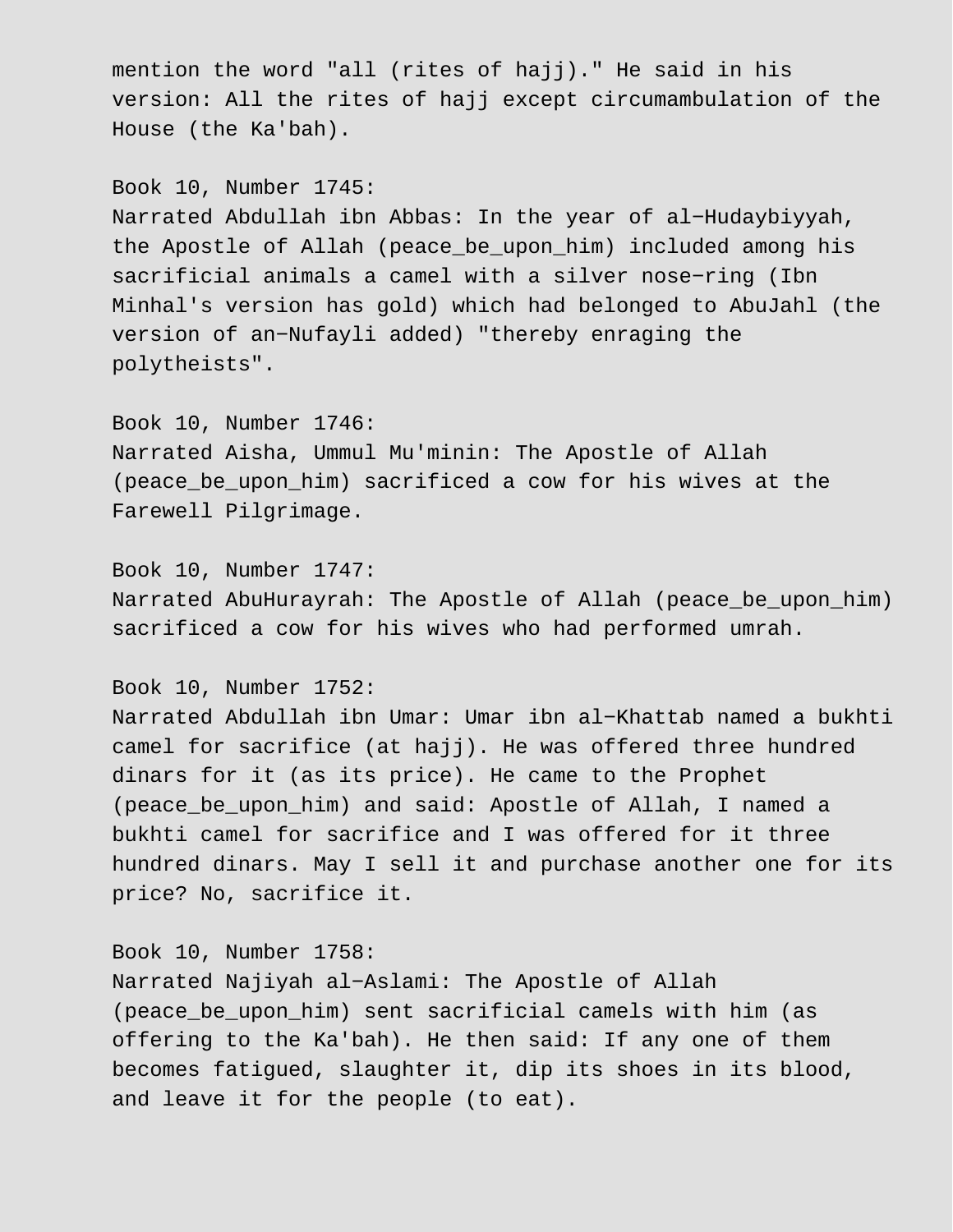# Book 10, Number 1760:

Narrated Ali ibn AbuTalib: When the Apostle of Allah (peace be upon him) sacrificed the camels, he sacrificed thirty of them with his own hand, and then commanded me (to sacrifice them), so I sacrificed the rest of them.

# Book 10, Number 1761:

Narrated Abdullah ibn Qurt: The Prophet (peace\_be\_upon\_him) said: The greatest day in Allah's sight is the day of sacrifice and next the day of resting which Isa said on the authority of Thawr is the second day. Five or six sacrificial camels were brought to the Apostle of Allah (peace\_be\_upon\_him) and they began to draw near to see which he would sacrifice first. When they fell down dead, he said something in a low voice, which I could not catch. So I asked: What did he say? He was told that he had said: Anyone who wants can cut off a piece.

# Book 10, Number 1762:

Narrated Arfah ibn al−Harith al−Kandi: I was present with the Apostle of Allah (peace be upon him) at the Farewell Pilgrimage. When the sacrificial camels were brought to him, he said: Call AbulHasan (Ali) to me. Ali was then called for and he (the Prophet) said to him: Catch hold of the lower end of the lance, and the Apostle of Allah (peace\_be\_upon\_him) himself caught hold of the upper end. He then pierced the camels with it. When he finished slaughtering, he rode on his mule and mounted Ali behind him.

# Book 10, Number 1766:

Narrated Abdullah ibn Abbas: Sa'id ibn Jubayr said: I said to Abdullah ibn Abbas: AbulAbbas, I am surprised to see the difference of opinion amongst the companions of the Apostle (peace\_be\_upon\_him) about the wearing of ihram by the Apostle of Allah (peace be upon him) when he made it obligatory. He replied: I am aware of it more than the people. The Apostle of Allah (peace\_be\_upon\_him) performed only one hajj. Hence the people differed among themselves. The Apostle of Allah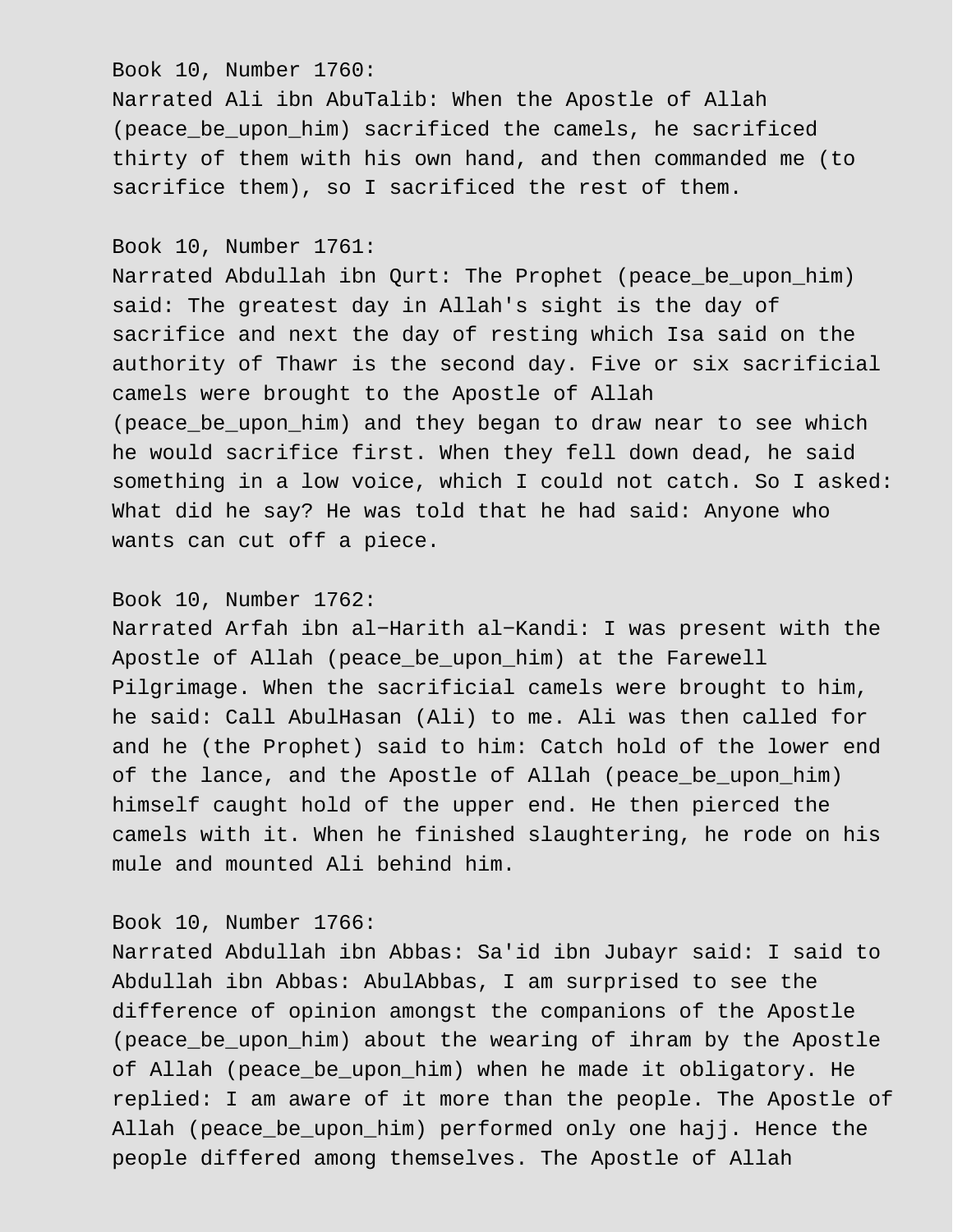(peace be upon him) came out (from Medina) with the intention of performing hajj. When he offered two rak'ahs of prayer in the mosque at Dhul−Hulayfah, he made it obligatory by wearing it. At the same meeting, he raised his voice in the talbiyah for hajj, when he finished his two rak'ahs. Some people heard it and I retained it from him. He then rode (on the she−camel), and when it (the she−camel) stood up, with him on its back, he raised his voice in the talbiyah and some people heard it at that moment. This is because the people were coming in groups, so they heard him raising his voice calling the talbiyah when his she−camel stood up with him on its back, and they thought that the Apostle of Allah (peace be upon him) had raised his voice in the talbiyah when his she−camel stood up with him on its back. The Apostle of Allah (peace be upon him) proceeded further; when he ascended the height of al−Bayda' he raised his voice in the talbiyah. Some people heard it at that moment. They thought that he had raised his voice in the talbiyah when he ascended the height of al−Bayda'. I swear by Allah, he raised his voice in the talbiyah at the place where he prayed, and he raised his voice in the talbiyah when his she−camel stood up with him on its back, and he raised his voice in the talbiyah when he ascended the height of al−Bayda'. Sa'id (ibn Jubayr) said; He who follows the view of Ibn Abbas raises his voice in talbiyah (and ihram) at the place of is prayer after he finishes two rak'ahs of his prayer.

# Book 10, Number 1768:

Narrated Abdullah ibn Umar: Ubayd ibn Jurayj said to Abdullah ibn Umar: AbuAbdurRahman, I saw you doing things which I did not see being done by your companions. He asked: What are they, Ibn Jurayj? He replied: I saw you touching only the two Yamani corners; and I saw you wearing shoes having no hair; I saw you dyeing in yellow colour; and I saw you wearing ihram on the eighth of Dhul−Hijjah, whereas the people had worn ihram when they sighted the moon. Abdullah ibn Umar replied: As regards the corners, I have not seen the Apostle of Allah (peace\_be\_upon\_him) touching anything (in the Ka'bah) but the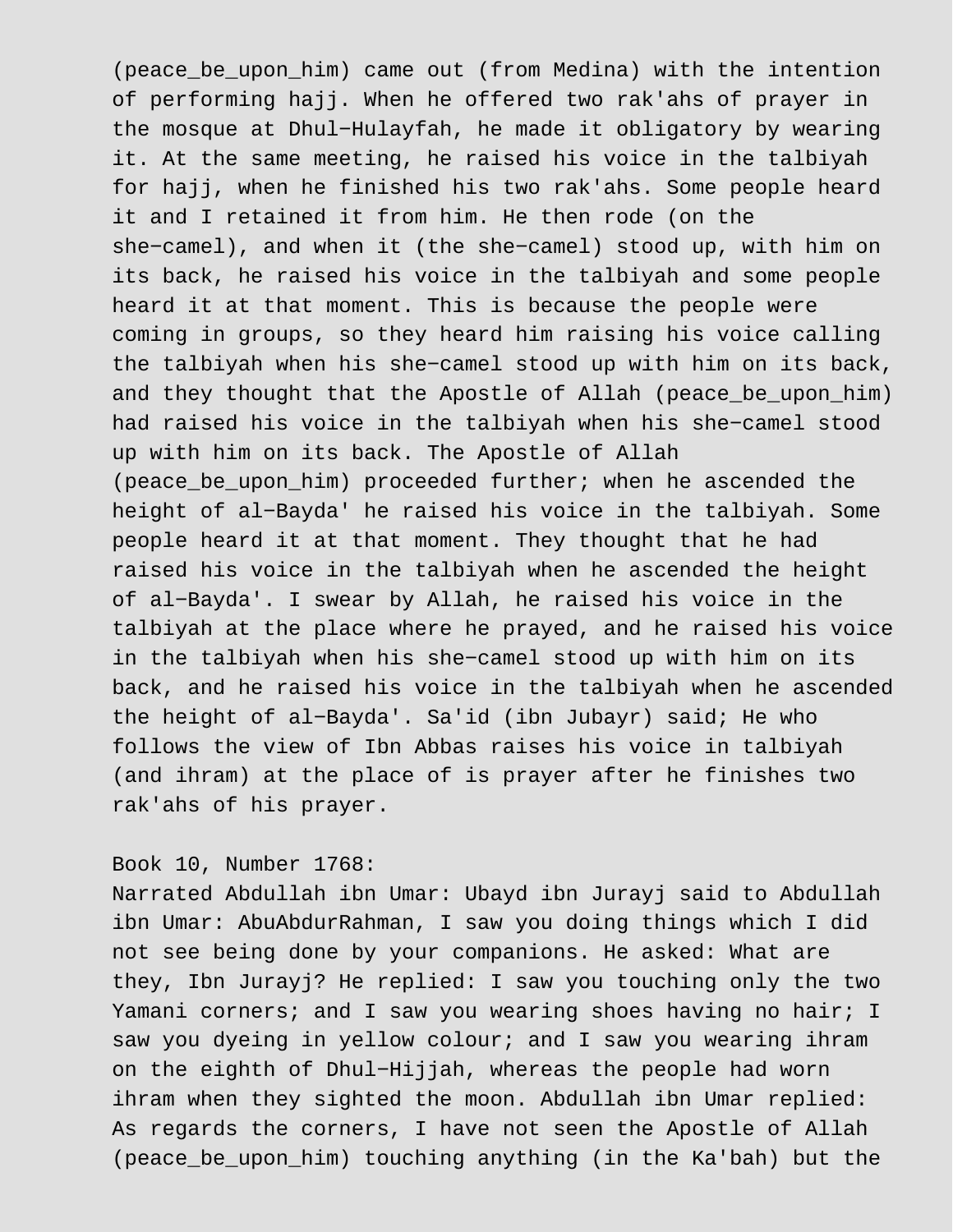two Yamani corners. As for the tanned leather shoes, I have seen the Apostle of Allah (peace\_be\_upon\_him) wearing tanned leather shoes, and he would wear them after ablution. Therefore I like to wear them. As regards wearing yellow, I have seen the Apostle of Allah (peace be upon him) wearing yellow, so I like to wear with it. As regards shouting the talbiyah, I have seen the Apostle of Allah (peace\_be\_upon\_him) raising his voice in talbiyah when his she−camel stood up with him on its back.

### Book 10, Number 1770:

Narrated Anas ibn Malik: The Prophet (peace\_be\_upon\_him) offered the noon prayer, and then rode on his mount. When he came to the hill of al−Bayda', he raised his voice in talbiyah.

# Book 10, Number 1771:

Narrated Sa'd ibn AbuWaqqas: When the Prophet of Allah (peace be upon him0 undertook his journey by the way of al−Far', he shouted talbiyah when his mount stood up with him on its back. But when he travelled by the way of Uhud, he raised his voice in Talbiyah when he ascended the hill of al−Bayda'.

# Book 10, Number 1788:

Narrated Abdullah ibn Abbas: The Prophet (peace\_be\_upon\_him) raised his voice in talbiyah for hajj. When he came (to Mecca) he went round the House (the Ka'bah) and ran between as−Safa and al−Marwah. The narrator Ibn Shawkar said: He did not clip his hair, nor did he take off his ihram due to sacrificial animals. But he commanded those who did not bring sacrificial animals with them to go round the Ka'bah, to run between as−Safa and al−Marwah, to clip their hair, and then put off their ihram. The narrator Ibn Mani' added: Or shave their heads, then take off their ihram."

# Book 10, Number 1789:

Narrated Sa'id ibn al−Musayyab: A man from the Companions of the Prophet (peace\_be\_upon\_him) came to Umar ibn al−Khattab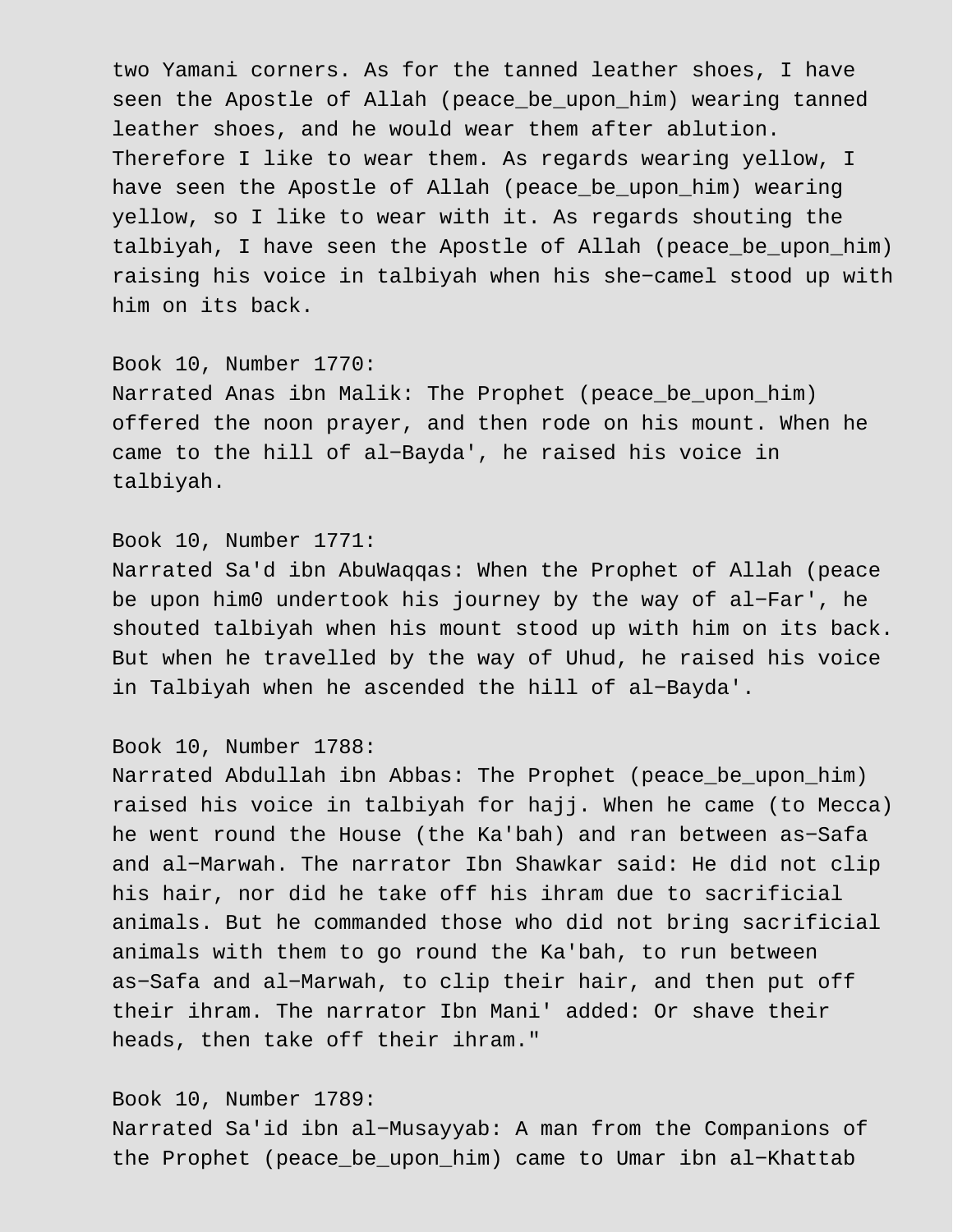(may Allah be pleased with him). He bore witness before him that when he (the Prophet) was suffering from a disease of which he died he heard the Apostle of Allah (peace\_be\_upon\_him) prohibiting performing of umrah before hajj.

Book 10, Number 1790:

Narrated Mu'awiyah ibn AbuSufyan: Mu'awiyah said to the Companions of the Prophet (peace\_be\_upon\_him): Do you know that the Apostle of Allah (peace be upon him) prohibited from doing so and so (and he prohibited from) riding on the skins of leopards? They said: Yes. He again said: You know that he prohibited combining hajj and umrah. They replied: This we do not (know). He said: This was prohibited along with other things, but you forgot.

Book 10, Number 1793:

Narrated Al−Bara' ibn Azib: I was with Ali (may Allah be pleased with him) when the Apostle of Allah (peace be upon him) appointed him to be the governor of the Yemen. I collected some ounces of gold during my stay with him. When Ali returned from the Yemen to the Apostle of Allah (peace\_be\_upon\_him) he said: I found that Fatimah had put on coloured clothes and the smell of the perfume she had used was pervading the house. (He expressed his amazement at the use of coloured clothes and perfume.) She said: What is wrong with you? The Apostle of Allah (peace\_be\_upon\_him) has ordered his companions to put off their ihram and they did so. Ali said: I said to her: I raised my voice in talbiyah for which the Prophet (peace\_be\_upon\_him) raised his voice (i.e. I wore ihram for qiran). Then I came to the Prophet (peace\_be\_upon\_him). He asked (me): How did you do? I replied: I raised my voice in talbiyah, for which the Prophet (peace\_be\_upon\_him) raised his voice. He said: I have brought the sacrificial animals with me and combined umrah and hajj. He said to me: Sacrifice sixty−seven or sixty−six camels (for me) and withhold for yourself thirty−three or thirty−four, and withhold a piece (of flesh) for me from every camel.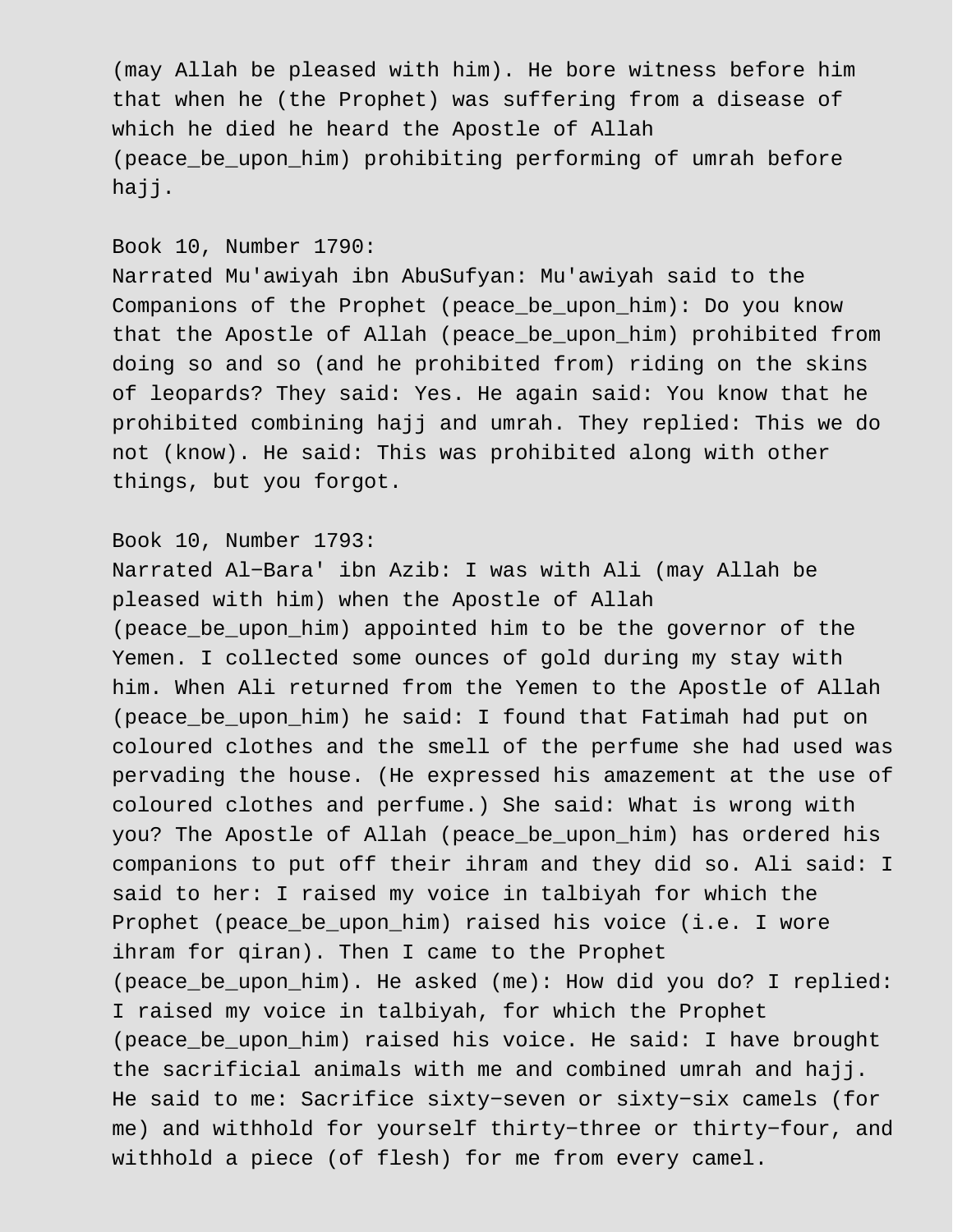## Book 10, Number 1794:

Narrated Umar ibn al−Khattab: As−Subayy ibn Ma'bad said: I raised my voice in talbiyah for both of them (i.e. umrah and hajj). Thereupon Umar said: You were guided to the practice (sunnah) of your Prophet (peace be upon him).

## Book 10, Number 1795:

Narrated As−Subayy ibn Ma'bad: I was a Christian Bedouin; then I embraced Islam. I came to a man of my tribe, who was called Hudhaym ibn Thurmulah. I said to him. O brother, I am eager to wage war in the cause of Allah (i.e. jihad), and I find that both hajj and umrah are due from me. How can I combine them? He said: Combine them and sacrifice the animal made easily available for you. I, therefore, raised my voice in talbiyah for both of them (i.e. umrah and hajj). When I reached al−Udhayb, Salman ibn Rabi'ah and Zayd ibn Suhan met me while I was raising my voice in talbiyah for both of them. One of them said to the other: This (man) does not have any more understanding than his camel. Thereupon it was as if a mountain fell on me. I came to Umar ibn al−Khattab (may Allah be pleased with him) and said to him: Commander of the Faithful, I was a Christian Bedouin, and I have embraced Islam. I am eager to wage war in the cause of Allah (jihad), and I found that both hajj and umrah were due from me. I came to a man of my tribe who said to me: Combine both of them and sacrifice the animal easily available for you. I have raised my voice in talbiyah for both of them. Umar thereupon said to me: You have been guided to the practice (sunnah) of your Prophet) (peace\_be\_upon\_him).

## Book 10, Number 1797:

Narrated Saburah: Ar−Rabi' ibn Saburah said on the authority of his father (Saburah): We went out along with the Apostle of Allah (peace\_be\_upon\_him) till we reached Usfan, Suraqah ibn Malik al−Mudlaji said to him: Apostle of Allah, explain to us like the people as if they were born today. He said: Allah, the Exalted, has included this umrah in your hajj. When you come (to Mecca), and he who goes round the House (the Ka'bah),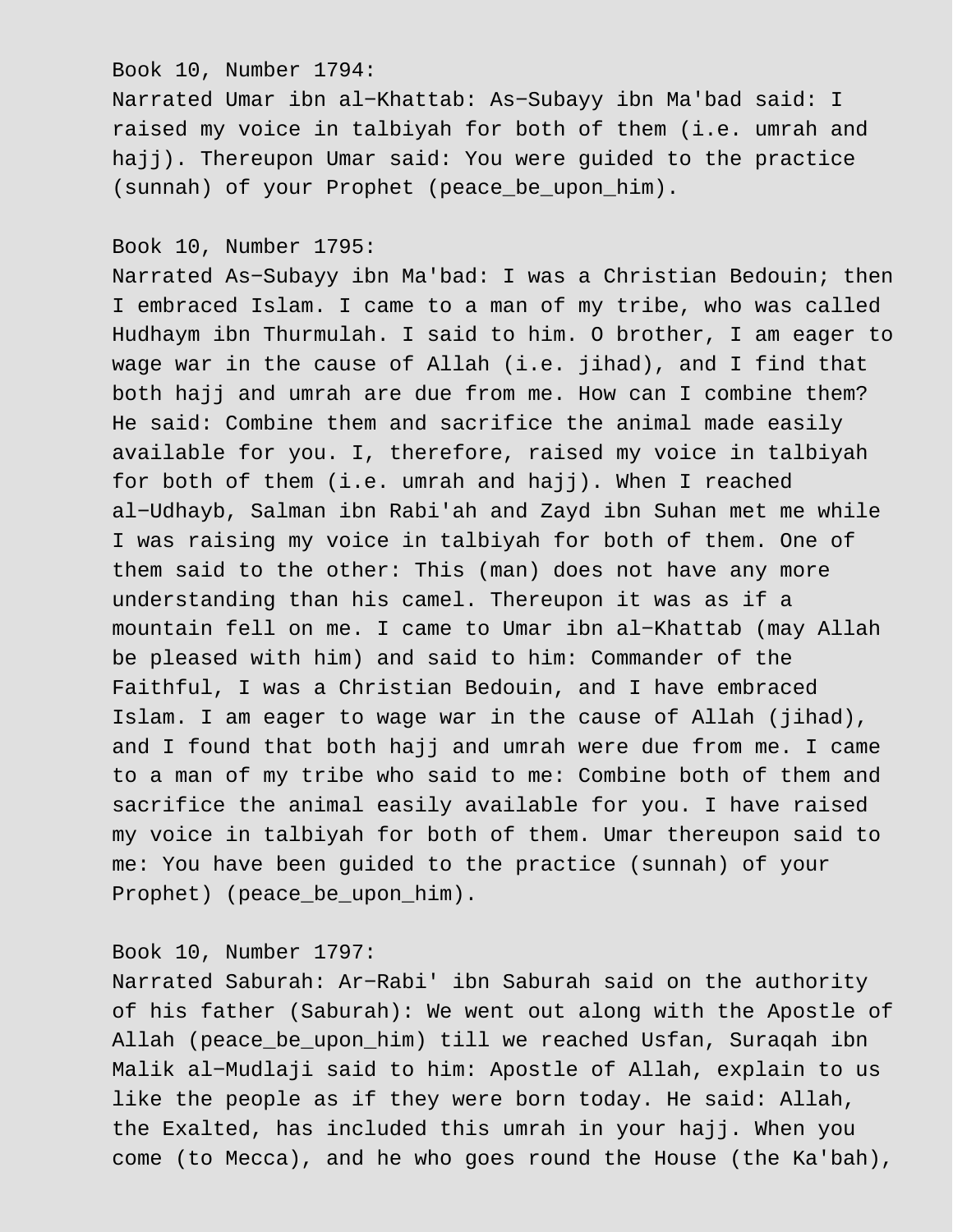and runs between as−Safa and al−Marwah, is allowed to take off ihram except he who has brought the sacrificial animals with him.

Book 10, Number 1799: Narrated Mu'awiyah: Ibn Abbas said that Mu'awiyah told him: do you not know that I clipped the hair of the head of the Apostle of Allah (peace\_be\_upon\_him) with a broad iron arrowhead at al−Marwah? Al−Hasan added in his version: "during his hajj."

Book 10, Number 1804: Narrated Bilal ibn al−Harith al−Muzani: I asked: Apostle of Allah, is the (command of) cancelling hajj meant exclusively for us, or for others too? He replied: No, this is meant exclusively for you.

Book 10, Number 1806: Narrated AbuRazin: A man of Banu Amir said: Apostle of Allah, my father is very old, he cannot perform hajj and umrah himself nor can be ride on a mount. He said: Perform hajj and umrah on behalf of your father.

Book 10, Number 1807:

Narrated Abdullah ibn Abbas: The Prophet (peace\_be\_upon\_him) heard a man say: Labbayk (always ready to obey) on behalf of Shubrumah. He asked: Who is Shubrumah? He replied: A brother or relative of mine. He asked: Have you performed hajj on your own behalf? He said: No. He said: perform hajj on your own behalf, then perform it on behalf of Shubrumah.

Book 10, Number 1809:

Narrated Jabir ibn Abdullah: The Apostle of Allah (peace be upon him) raised his voice in talbiyah; he then mentioned the wordings of talbiyah like the tradition narrated by Ibn Umar. The people used to add the words dhal−ma'arij (the Possessor of ladders) and similar other words (to talbiyah) while the Prophet (peace\_be\_upon\_him) heard them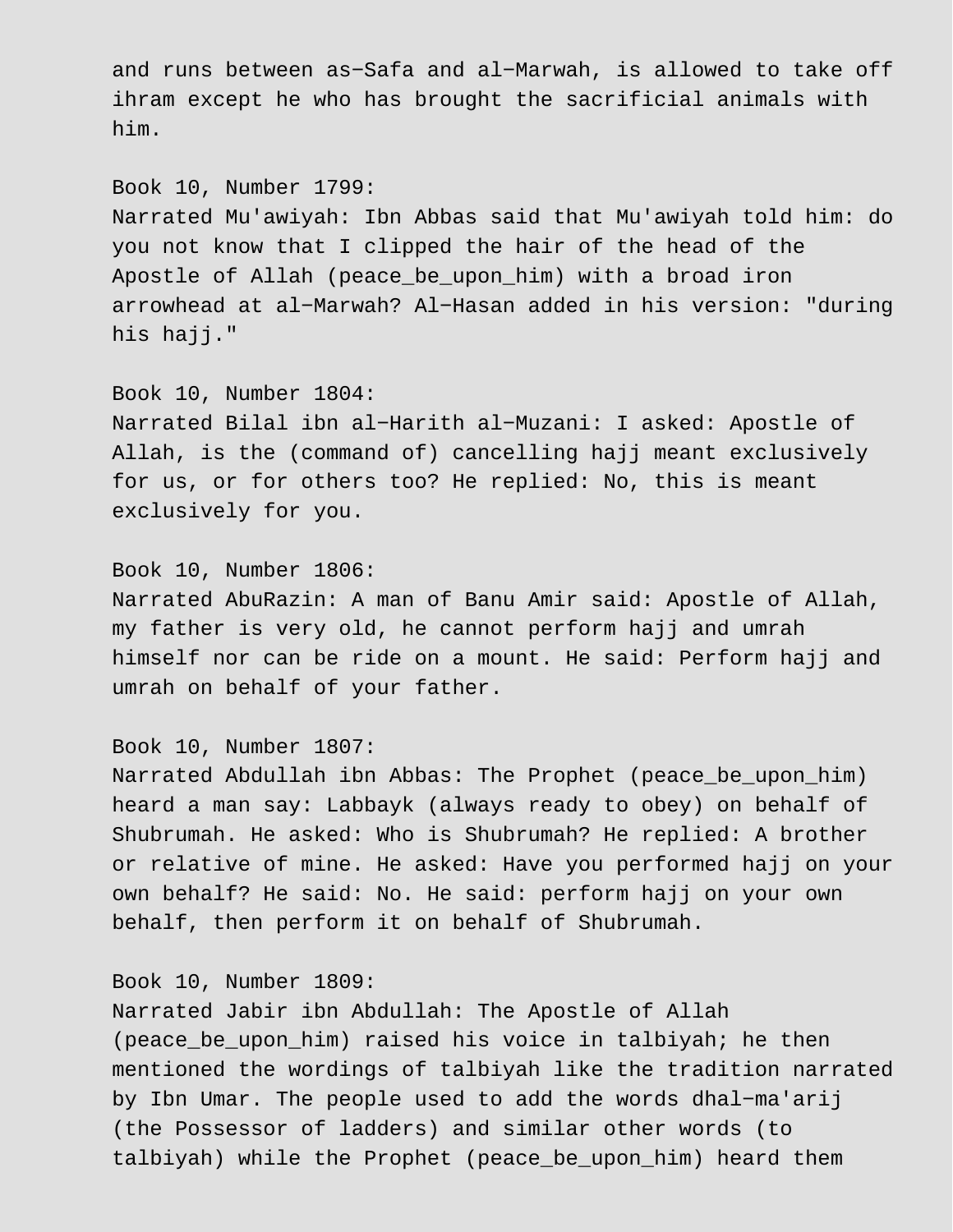utter these words, but he did not say anything to them.

## Book 10, Number 1810:

Narrated as−Sa'ib al−Ansari: Khalid ibn as−Sa'ib al−Ansari on his father's authority reported the Apostle of Allah (peace\_be\_upon\_him) as saying: Gabriel came to me and commanded me to order my Companions to raise their voices in talbiyah.

### Book 10, Number 1813:

Narrated Abdullah ibn Abbas: The Prophet (peace be upon him) said: A person who performs umrah should shout talbiyah till he touches the Black Stone.

## Book 10, Number 1814:

Narrated Asma' bint AbuBakr: We came out for performing hajj along with the Apostle of Allah (peace be upon him). When we reached al−Araj, the Apostle of Allah (peace\_be\_upon\_him) alighted and we also alighted. Aisha sat beside the Apostle of Allah (peace be upon him) and I sat beside my father (AbuBakr). The equipment and personal effects of AbuBakr and of the Apostle of Allah (peace\_be\_upon\_him) were placed with AbuBakr's slave on a camel. AbuBakr was sitting and waiting for his arrival. He arrived but he had no camel with him. He asked: Where is your camel? He replied: I lost it last night. AbuBakr said: There was only one camel, even that you have lost. He then began to beat him while the Apostle of Allah (peace\_be\_upon\_him) was smiling and saying: Look at this man who is in the sacred state (putting on ihram), what is he doing? Ibn AbuRizmah said: The Apostle of Allah (peace be upon him) spoke nothing except the words: Look at this man who is in the sacred state (wearing ihram), what is he doing? He was smiling (when he uttered these words).

## Book 10, Number 1815:

Narrated Ya'la ibn Umayyah: A man came to the Prophet (peace\_be\_upon\_him) when he was at al−Ji'ranah. He was wearing perfume or the mark of saffron was on him and he was wearing a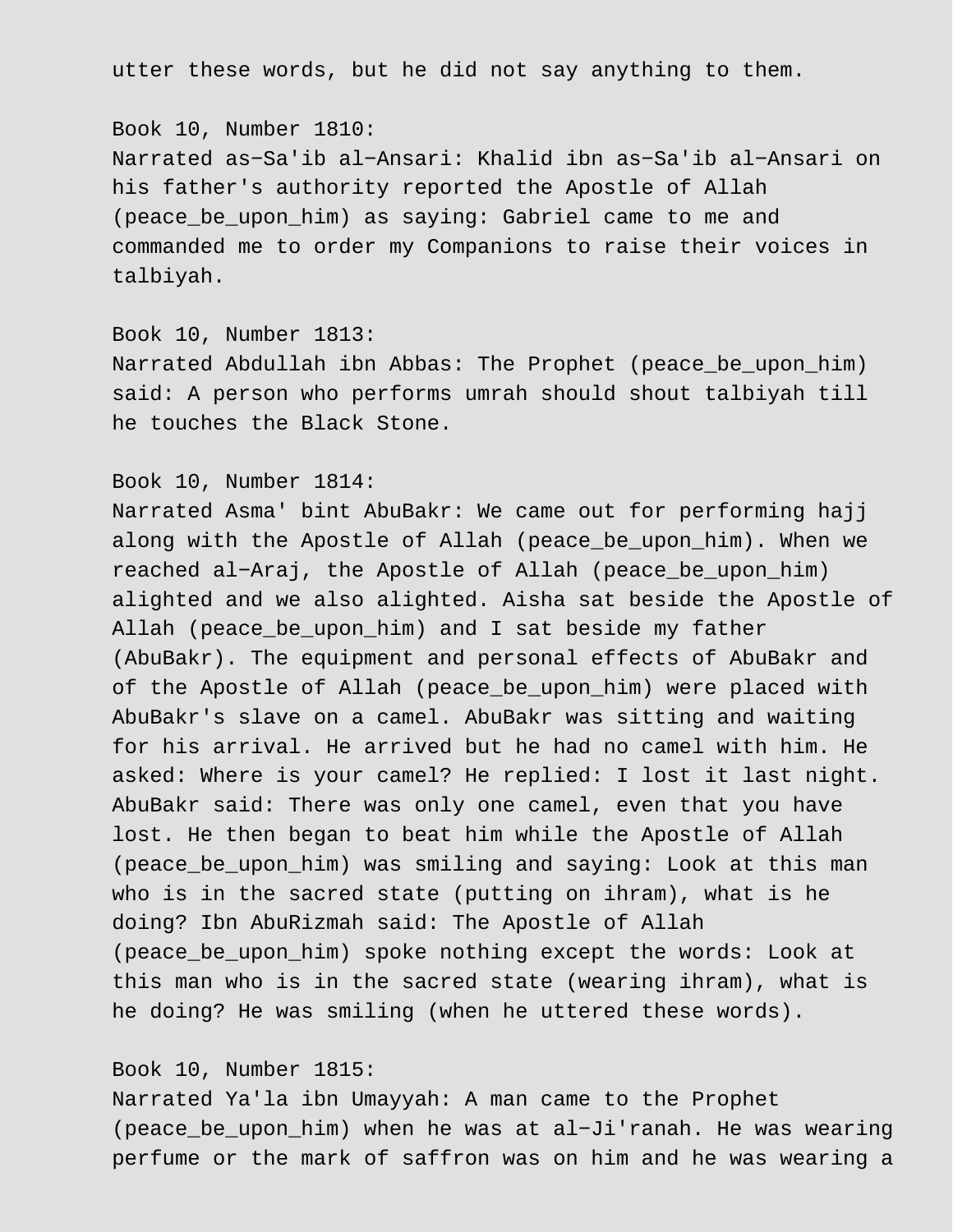tunic. He said: Apostle of Allah, what do you command me to do while performing my Umrah. In the meantime, Allah, the Exalted, sent a revelation to the Prophet (peace be upon him). When he (the Prophet) came to himself gradually, he asked: Where is the man who asking about umrah? (When the man came) he (the Prophet) said: Wash the perfume which is on you, or he said: (Wash) the mark of saffron (the narrator is doubtful), take off the tunic, then do in your umrah as you do in your hajj.

#### Book 10, Number 1826:

Narrated Aisha, Ummul Mu'minin: We were proceeding to Mecca along with the Prophet (peace\_be\_upon\_him). We pasted on our foreheads the perfume known as sakk at the time of wearing ihram. When one of us perspired, it (the perfume) came down on her face. The Prophet (peace\_be\_upon\_him) saw, but did not forbid it.

## Book 10, Number 1827:

Narrated Aisha, Ummul Mu'minin: Salim ibn Abdullah said: Abdullah ibn Umar used to do so, that is to say, he would cut the shoes of a woman who put on ihram; then Safiyyah, daughter of AbuUbayd, reported to him that Aisha (may Allah be pleased with her) narrated to her that the Apostle of Allah (peace be upon him) gave licence to women in respect of the shoes (i.e. women are not required to cut the shoes). He, therefore, abandoned it.

# Book 10, Number 1829:

Narrated Aisha, Ummul Mu'minin: Riders would pass us when we accompanied the Apostle of Allah (peace\_be\_upon\_him) while we were in the sacred state (wearing ihram). When they came by us, one of us would let down her outer garment from her head over her face, and when they had passed on, we would uncover our faces.

Book 10, Number 1832: Narrated Abdullah ibn Abbas: The Apostle of Allah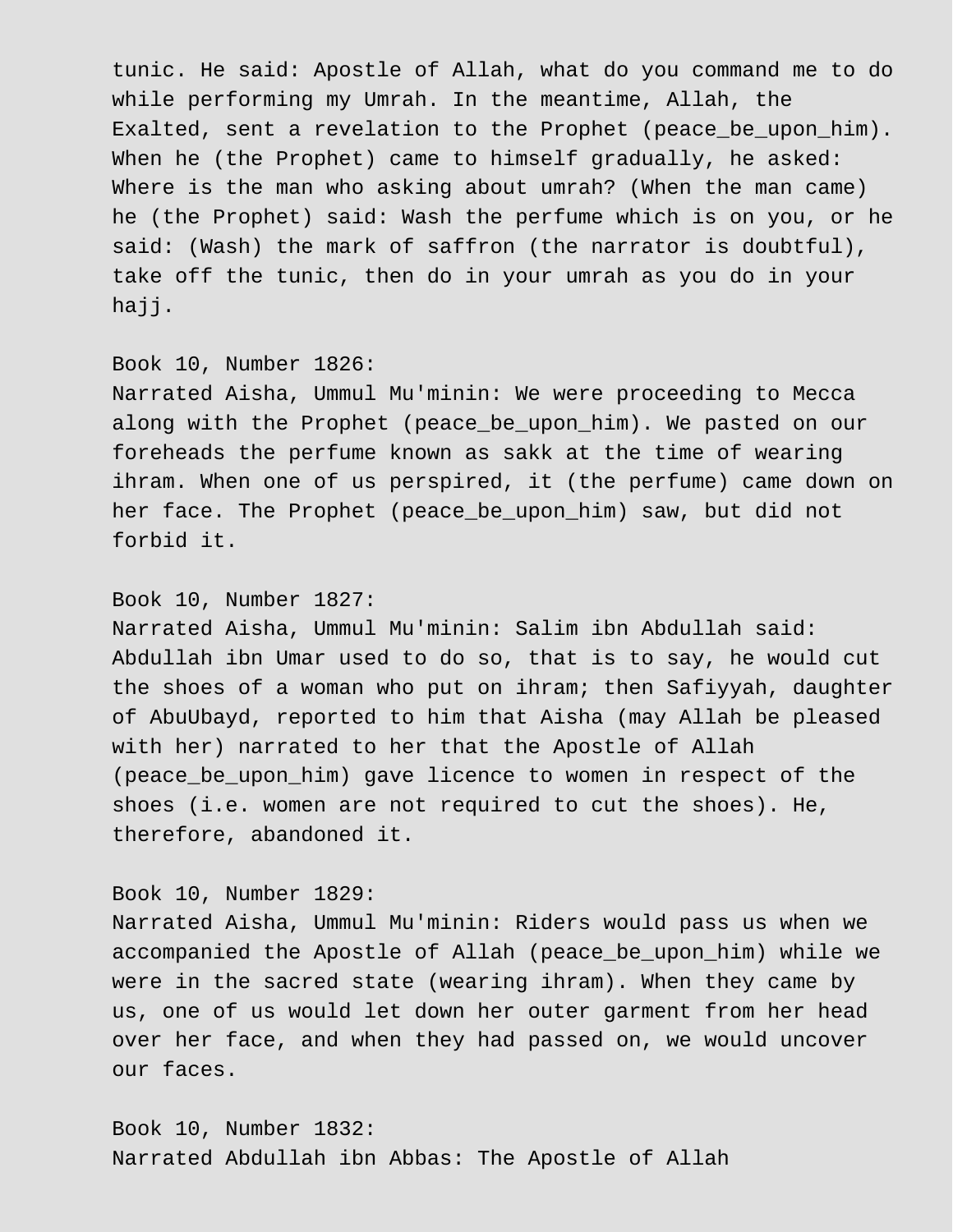(peace be upon him) had himself cupped in his head when he was in the sacred state (wearing ihram due to a disease from which he was suffering.

Book 10, Number 1833: Narrated Anas ibn Malik: The Apostle of Allah (peace\_be\_upon\_him) had himself cupped on the surface of his foot because of a pain in it while he was in the sacred state (wearing ihram).

Book 10, Number 1844:

Narrated AbuSa'id al-Khudri: The Prophet (peace be upon him) was asked which of the creatures a pilgrim in sacred state could kill. He replied: The snake, the scorpion, the rat; he should drive away the pied crow, but should not kill it; the biting dog, the kite, and any wild animal which attacks (man).

Book 10, Number 1845:

Narrated Ali ibn AbuTalib: Abdullah ibn al−Harith reported on the authority of his father al−Harith: (My father) al−Harith was the governor of at−Ta'if under the caliph Uthman. He prepared food for Uthman which contained birds and the flesh of wild ass. He sent it to Ali (may Allah be pleased with him). When the Messenger came to him he was beating leaves for camels and shaking them off with his hand. He said to him: Eat it. He replied: Give it to the people who are not in sacred state; we are wearing ihram. I adjure the people of Ashja' who are present here. Do you know that a man presented a wild ass to the Apostle of Allah (peace\_be\_upon\_him) while he was in ihram? But he refused to eat from it. They said: Yes.

Book 10, Number 1847:

Narrated Jabir ibn Abdullah: I heard the Apostle of Allah (peace\_be\_upon\_him) say: The game of the land is lawful for you (when you are wearing ihram) as long as you do not hunt it or have it hunted on your behalf.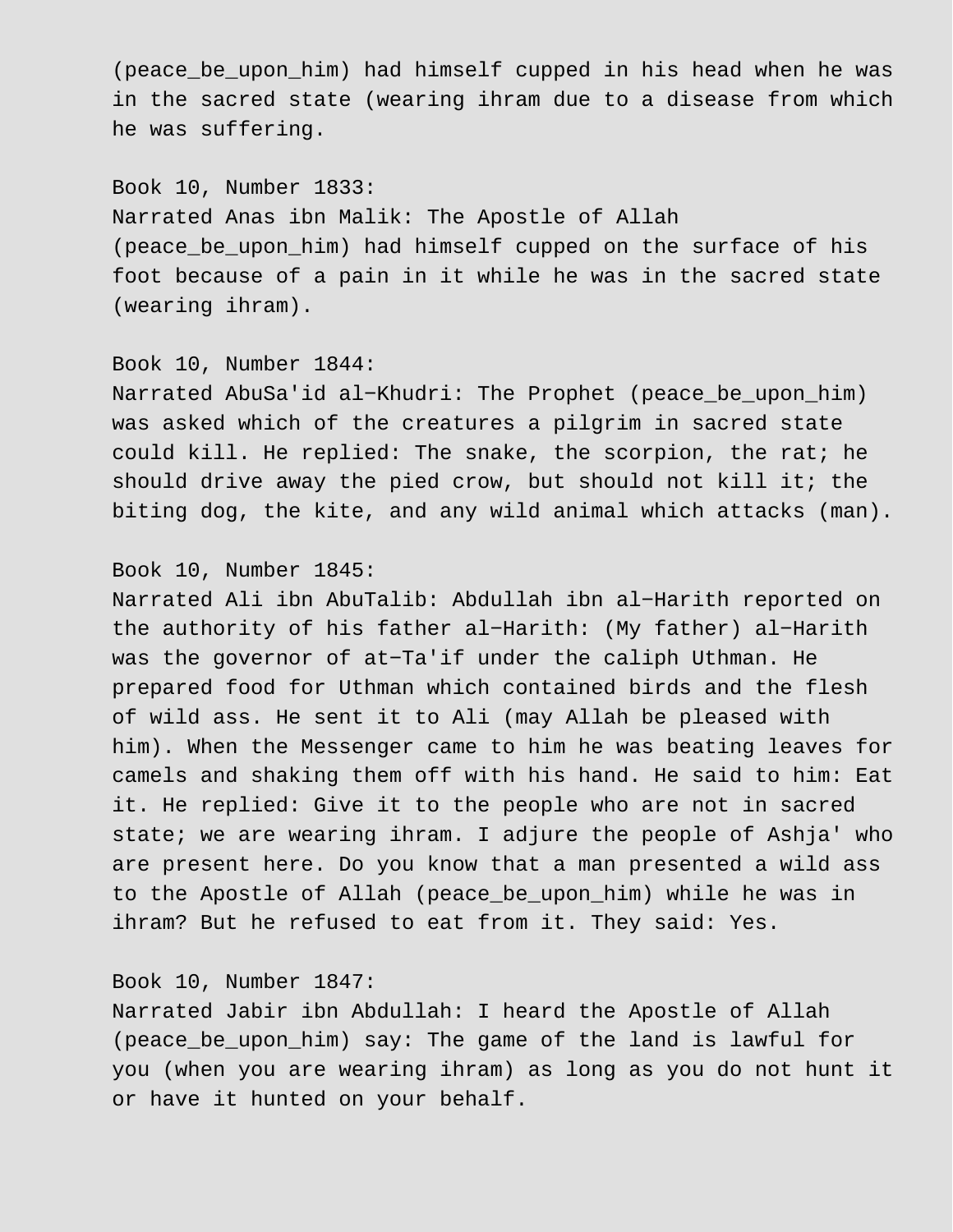Book 10, Number 1854:

Narrated Ka'b ibn Ujrah: The Apostle of Allah (peace\_be\_upon\_him) came upon him (during their stay) at al−Hudaybiyyah. He then narrated the rest of the tradition. This version adds: "He asked: Do you have a sacrificial animal? He replied: No. He then said: Fast three days or give three sa's of dates to six poor people, giving one sa' to every two persons."

### Book 10, Number 1855:

Narrated Ka'b ibn Ujrah: A man from the Ansar said on the authority of Ka'b ibn Ujrah that he was feeling pain in his head (due to lice); so he shaved his head. The Prophet (peace\_be\_upon\_him) ordered him to sacrifice a cow as offering.

# Book 10, Number 1858:

Narrated al−Hajjaj ibn Amr: The Prophet (peace\_be\_upon\_him) said: If anyone breaks (a leg) or becomes lame or falls ill. He then narrated the tradition to the same effect. The narrator Salamah ibn Shabib said: Ma'mar narrated (this tradition) to us.

### Book 10, Number 1859:

Narrated Abdullah Ibn Abbas: Maymun ibn Mahran said: I came out to perform umrah in the year when the people of Syria besieged Ibn az−Zubayr at Mecca. Some people of my tribe sent sacrificial animals with me as an offering. When we reached the people of Syria, they stopped us from entering the sacred territory. I, therefore, sacrificed the animals at the same spot. I then took off ihram and returned. Next year I came out to make an atonement for my umrah. I came to Ibn Abbas and asked him (about it). He said: Bring a new sacrificial animal, for the Apostle of Allah (peace be upon him) ordered his companions to bring fresh sacrificial animals for the umrah of atonement in lieu of the animals they had sacrificed in the year of al−Hudaybiyyah.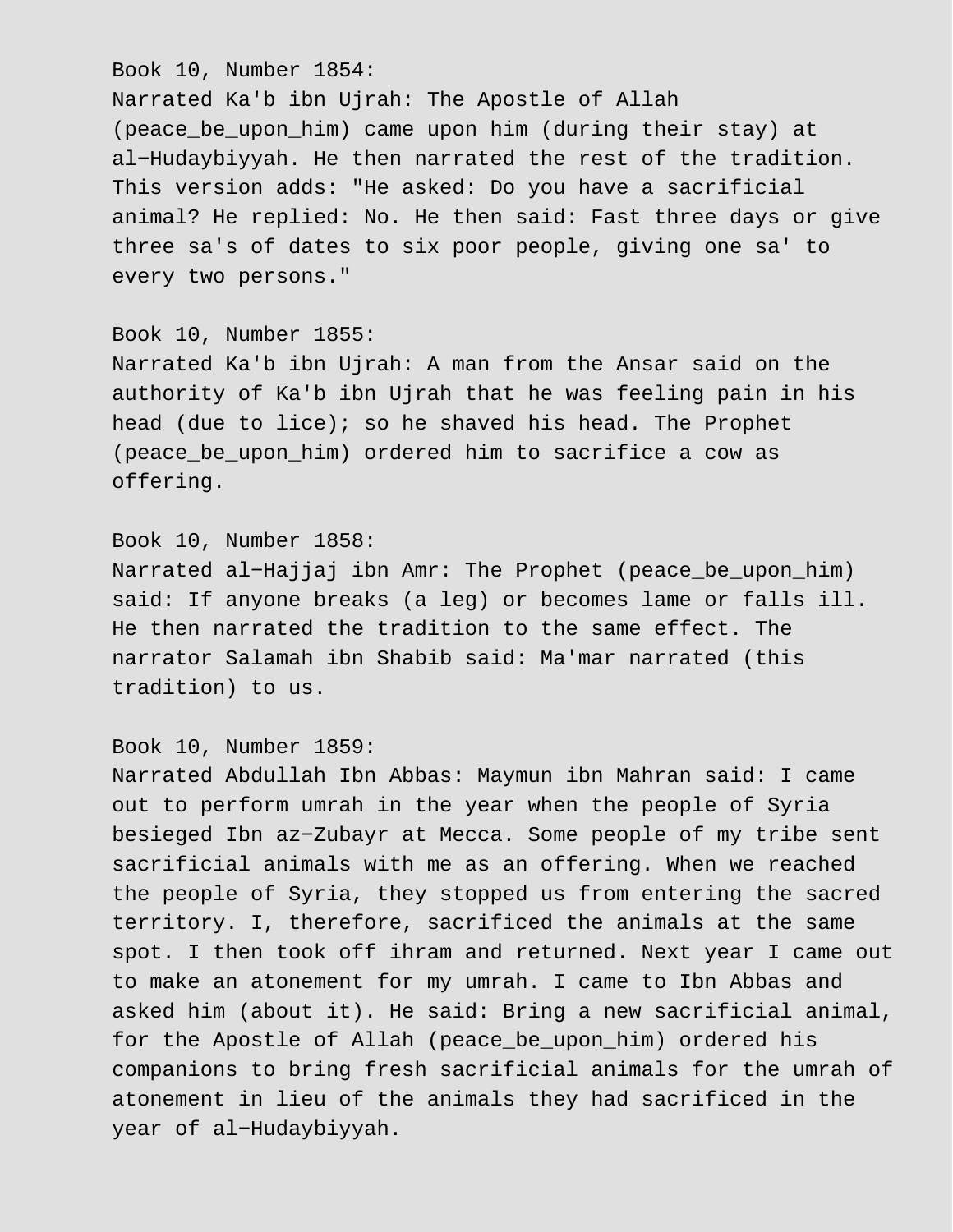## Book 10, Number 1865:

Narrated Jabir ibn Abdullah: was asked about a man who looks at the House (the Ka'bah) and raises his hands (for prayer). He replied: I did not find anyone doing this except the Jews. We performed hajj along with the Apostle of Allah (peace\_be\_upon\_him), but he did not do so.

## Book 10, Number 1867:

Narrated AbuHurayrah: The Apostle of Allah (peace be upon him) came an entered Mecca, and after the Apostle of Allah (peace be upon him) had gone forward to the Stone, and touched it, he went round the House (the Ka'bah). He then went to as−Safa and mounted it so that he could look at the House. Then he raised his hands began to make mention of Allah as much as he wished and make supplication. The narrator said: The Ansar were beneath him. The narrator Hashim said: He prayed and praised Allah and asked Him for what he wished to ask.

#### Book 10, Number 1870:

Narrated Aisha, Ummul Mu'minin: Ibn Umar was informed about the statement of Aisha that a part of al−Hijr is included in the magnitude of the Ka'bah. Ibn Umar said: By Allah, I think that she must have heard it from the Apostle of Allah (peace\_be\_upon\_him). I think that the Apostle of Allah (peace be upon him) had not given up touching both of them but for the reason that they were not on the foundation of the House (the Ka'bah), nor did the people circumambulate (the House) beyond al−Hijr for this reason.

# Book 10, Number 1873:

Narrated Safiyyah, daughter of Shaybah: When the Apostle of Allah (peace\_be\_upon\_him) had some rest at Mecca in the year of its Conquest, he performed circumambulation on a camel and touched the corner (black Stone) with a crooked stick in his hand. She said: I was looking at him.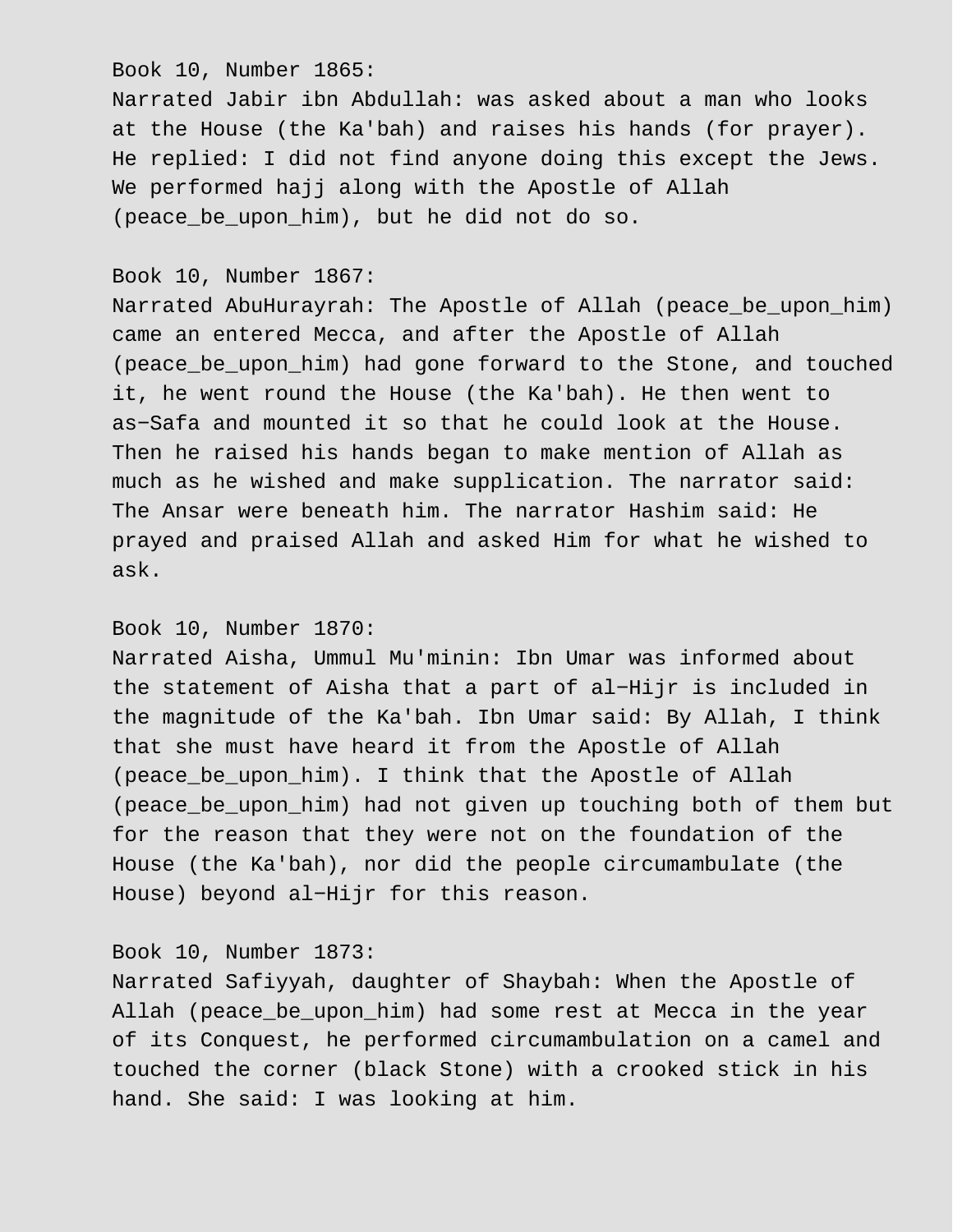#### Book 10, Number 1878:

Narrated Ya'la: The Apostle of Allah (peace\_be\_upon\_him) went round the House (the Ka'bah) wearing a green Yamani mantle under his right armpit with the end over his left shoulder.

# Book 10, Number 1879:

Narrated Abdullah ibn Abbas: The Apostle of Allah (peace\_be\_upon\_him) and his Companions performed umrah from al−Ji'ranah. They went quickly round the House (the Ka'bah) moving their shoulders) proudly. They put their upper garments under their armpits and threw the ends over their left shoulders.

#### Book 10, Number 1882:

Narrated Umar ibn al−Khattab: Aslam said: I heard Umar ibn al−Khattab say: What is the need of walking proudly (ramal) and moving the shoulders (while going round the Ka'bah)? Allah has now strengthened Islam and obliterated disbelief and the infidels. In spite of that we shall not forsake anything that we used to do during the time of the Apostle of Allah (peace\_be\_upon\_him).

#### Book 10, Number 1883:

Narrated Aisha, Ummul Mu'minin: The Apostle of Allah (peace\_be\_upon\_him) said: Going round the House (the Ka'bah), running between as−Safa and lapidation of the pillars are meant for the remembrance of Allah.

# Book 10, Number 1884:

Narrated Abdullah ibn Abbas: The Prophet (peace\_be\_upon\_him) wore the mantle under his right armpit with the end over his left shoulder, and touched the corner (Black Stone), then uttered "Allah is most great" and walked proudly in three circuits of circumambulation. When they (the Companions) reached the Yamani corner, and disappeared from the eyes of the Quraysh, they walked as usual; When they appeared before them, they walked proudly with rapid strides. Thereupon the Quraysh said: They look to be the deer (that are jumping). Ibn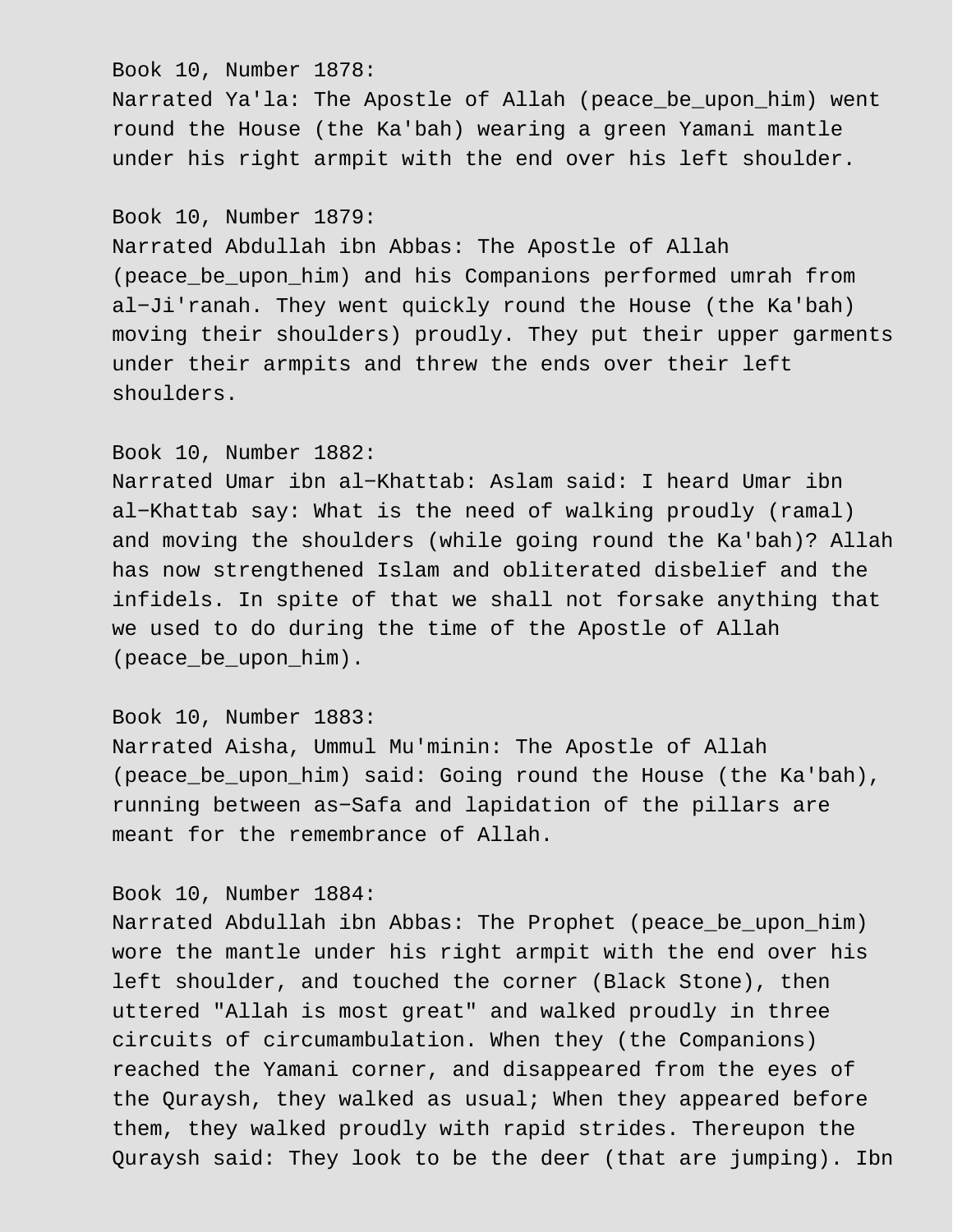Abbas said: Hence this became the sunnah (model behaviour of the Prophet).

Book 10, Number 1885: Narrated Abdullah ibn Abbas: The Apostle of Allah (peace\_be\_upon\_him) and his Companions performed umrah from al−Ji'ranah and walked proudly with rapid strides round the House (the Ka'bah) in three circuits and walked as usual in four circuits.

Book 10, Number 1887:

Narrated Abdullah ibn as−Sa'ib: I heard the Apostle of Allah (peace\_be\_upon\_him) say between the two corners: O Allah, bring us a blessing in this world and a blessing in the next and guard us from punishment of Hell.

Book 10, Number 1889:

Narrated Jubayr ibn Mut'im: The Prophet (peace\_be\_upon\_him) said: Do not prevent anyone from going round this House (the Ka'bah) and from praying any moment he desires by day or by night. The narrator Fadl (ibn Ya'qub) said: The Apostle of Allah (peace\_be\_upon\_him) said: Banu Abdu Munaf, do not stop anyone.

Book 10, Number 1891: Narrated Aisha, Ummul Mu'minin: The Companions of the Apostle of Allah (peace\_be\_upon\_him) who accompanied him did not go round the Ka'bah till they threw pebbles at the Jamrah (pillar at Mina).

Book 10, Number 1893:

Narrated AbdurRahman ibn Safwan: When the Apostle of Allah (peace\_be\_upon\_him) conquered Mecca, I said (to myself): I shall put on my clothes, and my house lay on the way, I shall watch how the Apostle of Allah (peace be upon him) behaves. So I went out. I saw that the Prophet (peace\_be\_upon\_him) and his Companions had come out from the Ka'bah and embraced the House (the Ka'bah) from its entrance (al−Bab) to al−Hatim. They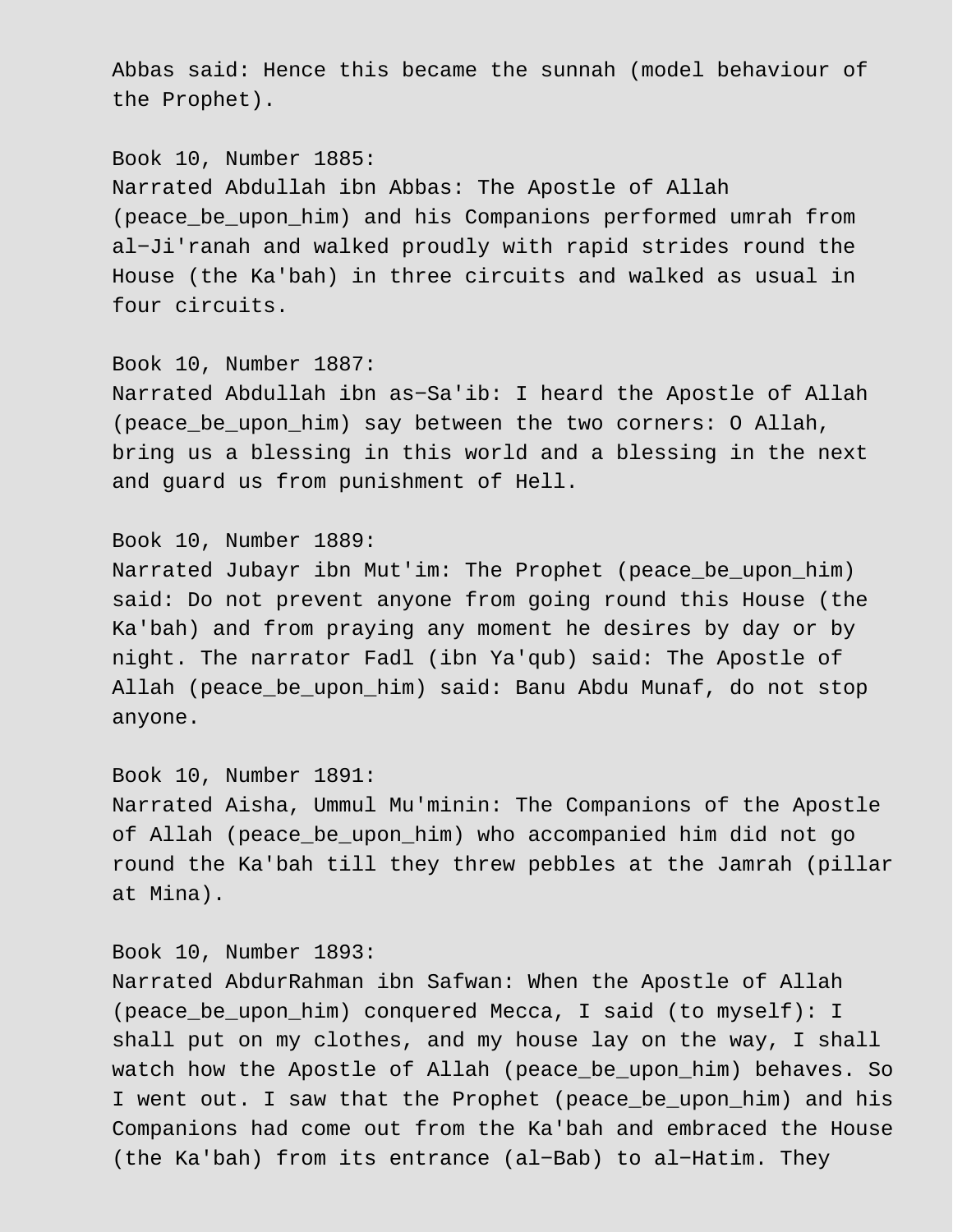placed their cheek on the House (the Ka'bah) while the Apostle of Allah (peace\_be\_upon\_him) was amongst them.

# Book 10, Number 1894:

Narrated Abdullah ibn Amr ibn al−'As: Shu'ayb ibn Abdullah said: I went round the Ka'bah along with Abdullah ibn Amr. When we came behind the Ka'bah I asked: Do you not seek refuge? He uttered the words: I seek refuge in Allah from the Hell−fire. He then went (farther) and touched the Black Stone, and stood between the corner (Black Stone) and the entrance of the Ka'bah. He then placed his breast, his face, his hands and his palms in this manner, and he spread them, and said: I saw the apostle of Allah (peace\_be\_upon\_him) doing like this.

## Book 10, Number 1895:

Narrated Abdullah ibn Abbas: Abdullah ibn as−Sa'ib reported on the authority of his father as−Sa'ib that he used to lead Ibn Abbas (when he become blind) and make him stand in the third corner that was adjacent to the corner (Black Stone) near the entrance of the Ka'bah. Ibn Abbas used to say: Has it been reported to you that the Apostle of Allah (peace be upon him) would pray in this place. He would reply: Yes. He then used to stand (there) and pray.

#### Book 10, Number 1899:

Narrated Abdullah ibn Umar: Kathir ibn Jamhan said: A man asked Abdullah ibn Umar between as−Safa and al−Marwah: AbdurRahman, I see you walking while the people are running (between as−Safa and al−Marwah)? He replied: If I walk, I saw the Apostle of Allah (peace\_be\_upon\_him) running. I am too old.

## Book 10, Number 1906:

Narrated Abdullah ibn Abbas: The Apostle of Allah (peace be upon him) offered the noon prayer on the 8th of Dhul−Hijjah (Yawm at−Tarwiyah) and dawn prayer on the 9th of Dhul−Hijjah (Yawm al−Arafah) in Mina.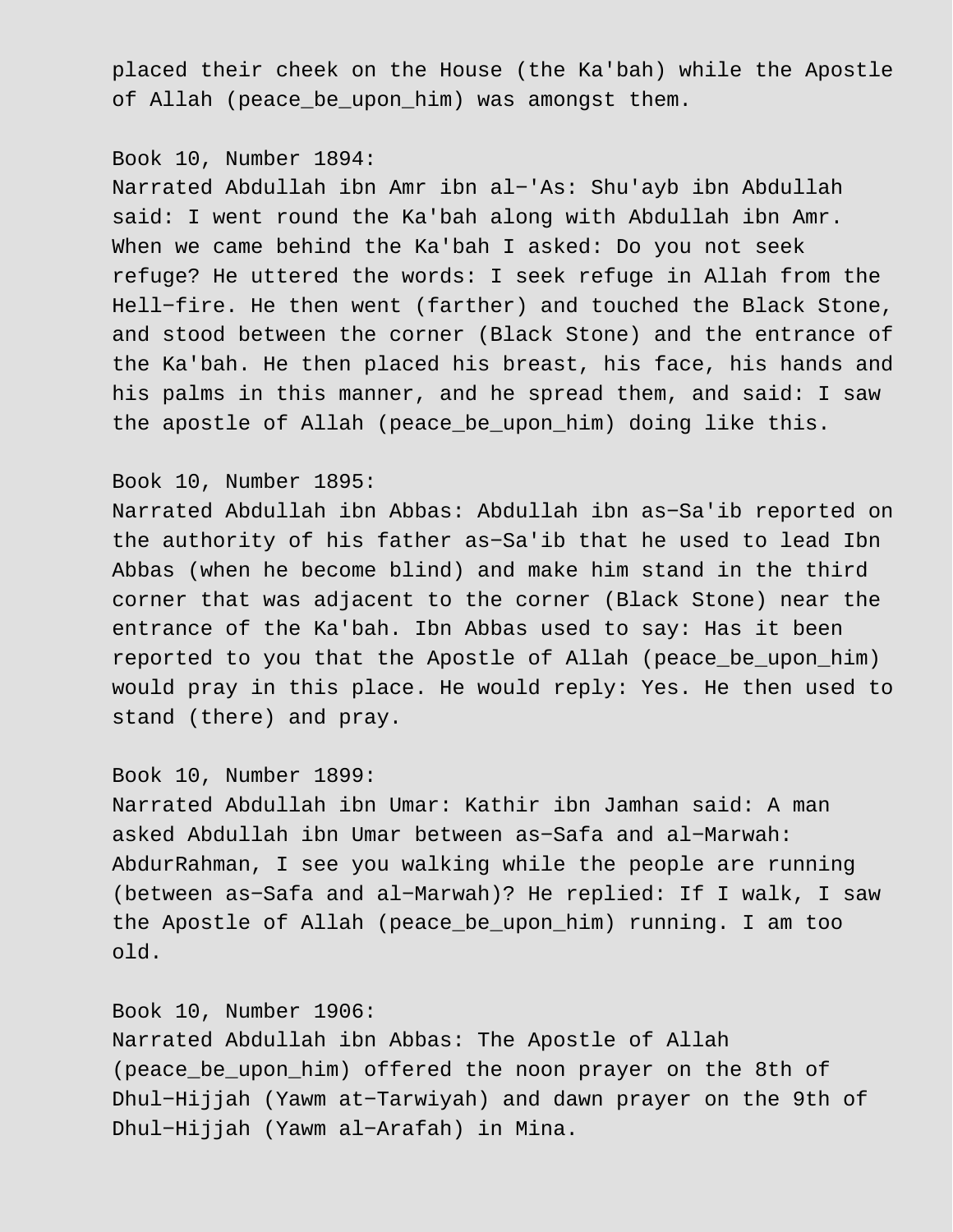Book 10, Number 1909:

Narrated Abdullah ibn Umar: When al−Hajjaj killed Ibn Zubayr, he sent a message to Ibn Umar asking him: At which moment the Apostle of Allah (peace\_be\_upon\_him) used to proceed (to Arafat) this day? He replied: When it happens so, we shall proceed. When Ibn Umar intended to proceed, the people said: The sun did not decline. He (Ibn Umar) asked: Did it decline? They replied: It did not decline. When they said that the sun had declined, he proceeded.

Book 10, Number 1911: Narrated Nubayt: Nubayt had seen the Prophet (peace\_be\_upon\_him) in Arafat.

Book 10, Number 1912: Narrated Khalid ibn Hudhah: Al−Adda' ibn Khalid ibn Hudhah said: I saw the Apostle of Allah (peace be upon him) on 9 Dhul−Hijjah on a camel standing at the stirrups.

#### Book 10, Number 1914:

Narrated Ibn Mirba' al−Ansari: Yazid ibn Shayban said: We were in a place of stationing at Arafat which Amr (ibn Abdullah) thought was very far away from where the imam was stationing, when Ibn Mirba' al−Ansari came to us and told (us): I am a messenger for you from the Apostle of Allah (peace be upon him). He tells you: Station where you are performing your devotions for you are an heir to the heritage of Abraham.

Book 10, Number 1917:

Narrated Ali ibn AbuTalib: The Prophet then took up Usamah behind him (on the camel), and drove the camel at a quick pace. The people were beating their camels right and left, but he did not pay attention to them; he was saying: O people, preserve a quiet demeanour. He proceeded (from Arafat) when the sun had set.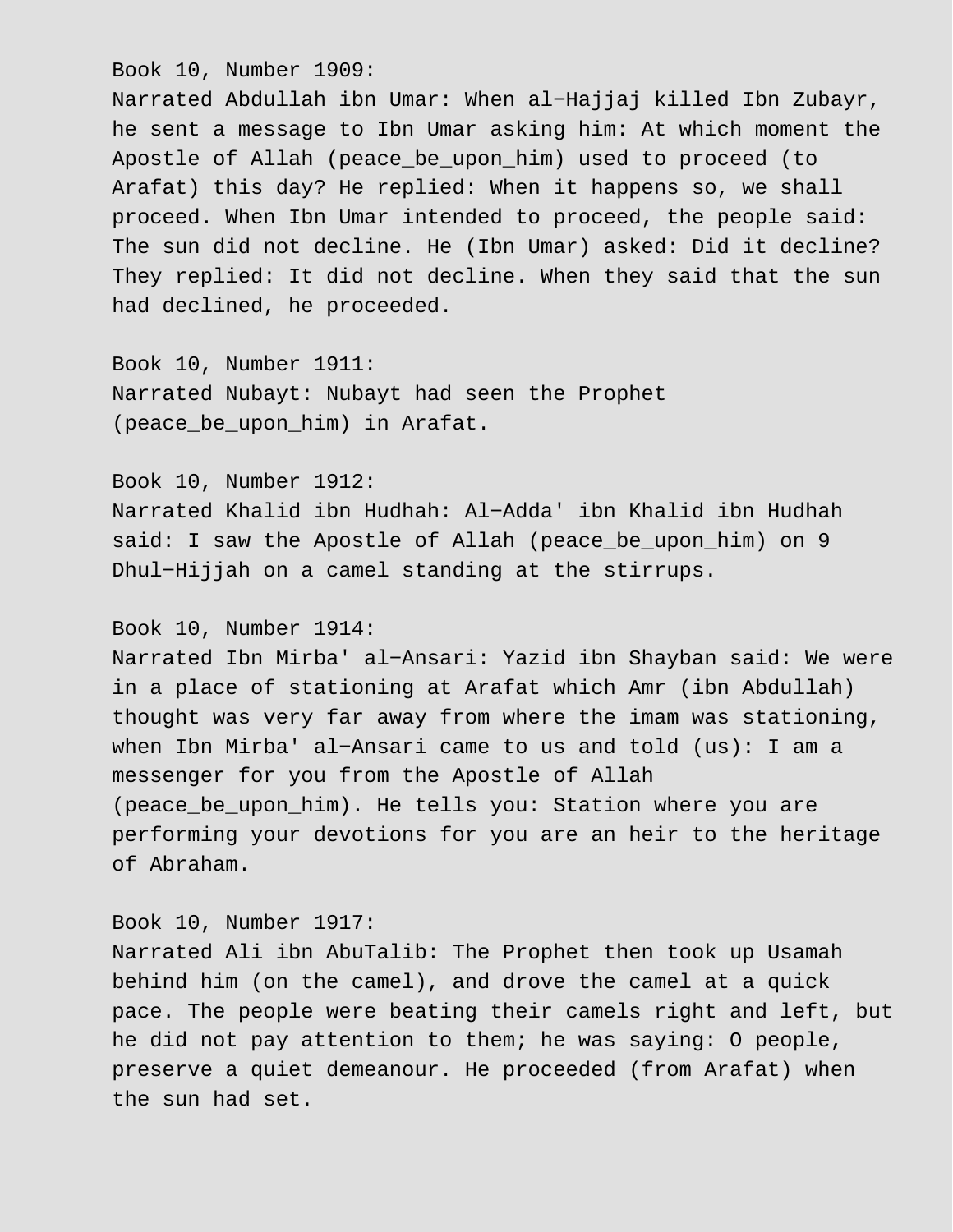### Book 10, Number 1924:

Narrated Abdullah ibn Umar: Abdullah ibn Malik said: I offered three rak'ahs of the sunset prayer and two rak'ahs of the night prayer along with Ibn Umar. Thereupon Malik ibn al−Harith said: What is this prayer? He said: I offered these prayers along with the Apostle of Allah (peace\_be\_upon\_him) in this place with a single iqamah.

#### Book 10, Number 1930:

Narrated Ali ibn AbuTalib: When the morning came, the Prophet (peace be upon him) stood at the mountain Quzah and said: This is Quzah, and this is a place of stationing, and the whole of al−Muzdalifah is a place of stationing. I sacrificed the animals here, and the whole of Mina is a place of sacrifice. So sacrifice in your dwellings.

## Book 10, Number 1933:

Narrated Umar ibn al−Khattab: The Arabs in the pre−Islamic period did not return from al−Muzdalifah till they saw sunlight at the mountain Thabir. The Prophet (peace\_be\_upon\_him) opposed them and returned before the sunrise.

# Book 10, Number 1935:

Narrated Abdullah ibn Abbas: The Apostle of Allah (peace\_be\_upon\_him) sent ahead some boys from Banu AbdulMuttalib on donkeys on the night of al−Muzdalifah. He began to pat our thighs (out of love) and said: O young! boys do not throw pebbles at the jamrah till the sun rises.

## Book 10, Number 1936:

Narrated Abdullah ibn Abbas: The Apostle of Allah (peace\_be\_upon\_him) used to send ahead the weak members of his family in darkness (to Mina), and command them not to throw pebbles at jamrahs until the sun rose.

Book 10, Number 1937: Narrated Aisha, Ummul Mu'minin: The Prophet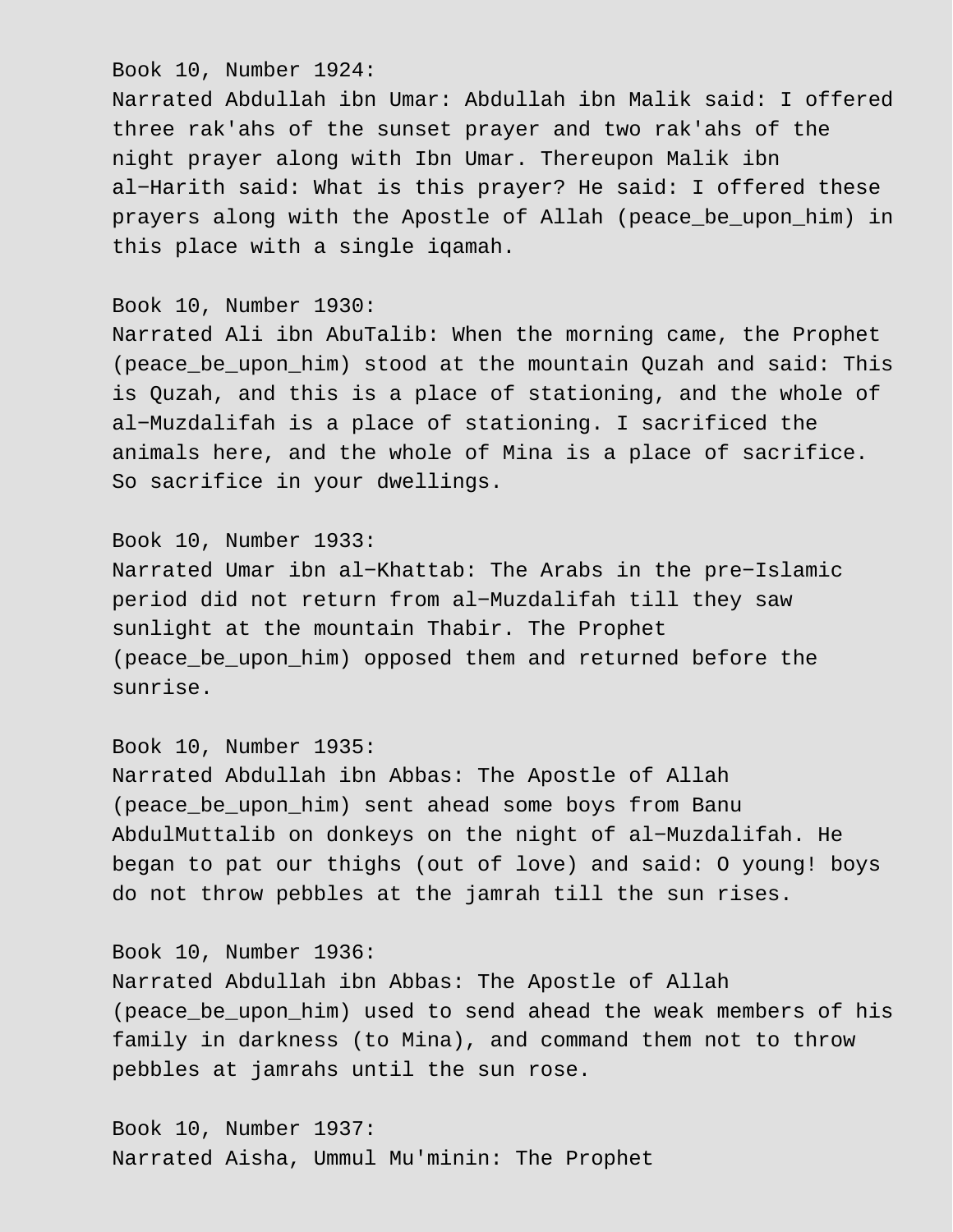(peace be upon him) sent Umm Salamah on the night before the day of sacrifice and she threw pebbles at the jamrah before dawn. She hastened (to Mecca) and performed the circumambulation. That day was the one the Apostle of Allah (peace be upon him) spent with her.

#### Book 10, Number 1938:

Narrated Asma: Ata' said: A reporter reported to me about Asma' that she threw pebbles at the jamrah at night. I said: We threw pebbles (at the jamrah) at night. She said: We used to do so in the lifetime of the Apostle of Allah (peace\_be\_upon\_him).

#### Book 10, Number 1939:

Narrated Jabir ibn Abdullah: The Apostle of Allah (peace\_be\_upon\_him) hastened from al−Muzdalifah with a quite demeanour and ordered them (the people) to throw small pebbles and he hastened in the valley (wadi) of Muhassir.

#### Book 10, Number 1940:

Narrated Abdullah ibn Umar: The Apostle of Allah (peace\_be\_upon\_him) halted on the day of sacrifice between the jamrahs (pillars at Mina) during hajj which he performed. He asked: Which is this day? They replied: This is the day of sacrifice. He said: This is the day of greater hajj.

#### Book 10, Number 1942:

Narrated AbuBakrah: The Prophet (peace\_be\_upon\_him) gave a sermon during his hajj and said: Time has completed a cycle and assumed the form of the day when Allah created the heavens and the earth. The year contains twelve months of which four are sacred, three of them consecutive, viz. Dhul−Qa'dah, Dhul−Hijjah and Muharram and also Rajab of Mudar which comes between Jumadah and Sha'ban.

# Book 10, Number 1944:

Narrated AbdurRahman Ya'mar ad−Dayli: I came to the Holy Prophet (peace\_be\_upon\_him) when he was in Arafat. Some people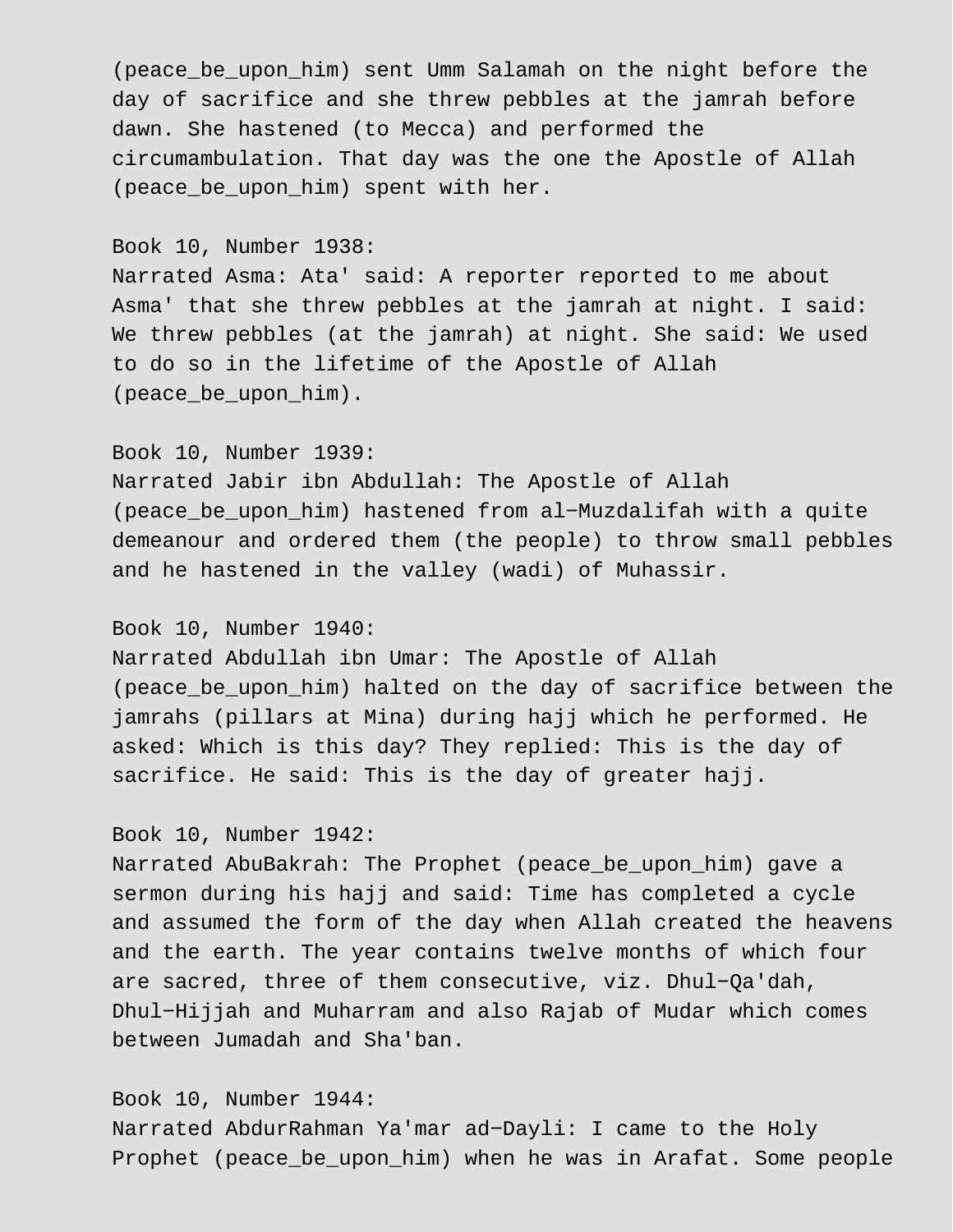or a group of people came from Najd. They commanded someone (to ask the Prophet about hajj). So he called the Apostle of Allah (peace be upon him), saying: How is the hajj done? He (the Prophet) ordered a man (to reply). He shouted loudly: The hajj, the hajj is on the day of Arafah. If anyone comes over there before the dawn prayer on the night of al−Muzdalifah, his hajj will be complete. The period of halting at Mina is three days. Then whoever hastens (his departure) by two days, it is no sin for him, and whoever delays it there is no sin for him. The narrator said: He (the Prophet) then put a man behind him on the camel. He began to proclaim this loudly.

## Book 10, Number 1945:

Narrated Urwah ibn Mudarris at−Ta'i: I came to the Apostle of Allah (peace\_be\_upon\_him) at the place of halting, that is, al−Muzdalifah. I said: I have come from the mountains of Tayy. I fatigued my mount and fatigued myself. By Allah, I found no hill (on my way) but I halted there. Have I completed my hajj? The Apostle of Allah (peace be upon him) said: Anyone who offers this prayer along with us and comes over to Arafat before it by night or day will complete his hajj and he may wash away the dirt (of his body).

## Book 10, Number 1946:

Narrated A man from the Companions of the Prophet: AbdurRahman ibn Mu'adh said that he heard a man from the Companions of the Prophet (peace\_be\_upon\_him) say: The Prophet (peace\_be\_upon\_him) addressed the people at Mina and he made them stay in their dwellings. He then said: The Muhajirun (Emigrants) should stay here, and he made a sign to the right side of the qiblah, and the Ansar (the Helpers) here, and he made a sign to the left side of the qiblah; the people should stay around them.

#### Book 10, Number 1947:

Narrated Two men from Banu Bakr: Ibn AbuNajih reported from his father on the authority of two men from Banu Bakr who said: We saw the Apostle of Allah (peace be upon him)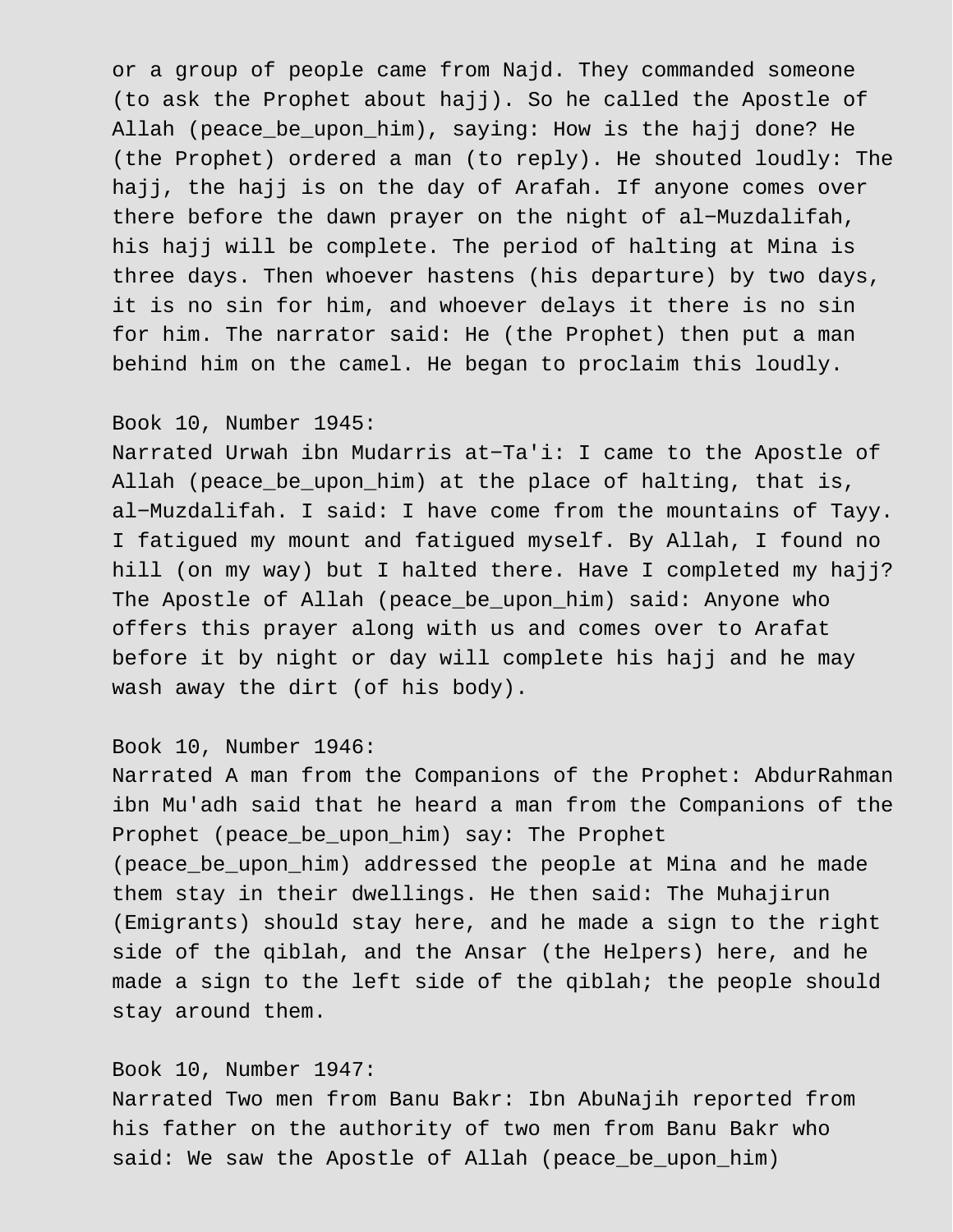addressing (the people) in the middle of the tashriq days when we were staying near his mount. This is the address of the Apostle of Allah (peace be upon him) which he gave at Mina.

# Book 10, Number 1948:

Narrated Sarra' daughter of Nabhan: She was mistress of a temple in pre−Islamic days. She said: The prophet (peace\_be\_upon\_him) addressed us on the second day of sacrifice (yawm ar−ru'us) and said: Which is this day? We said: Allah and His Apostle are better aware. He said: Is this not the middle of the tashriq days?

#### Book 10, Number 1949:

Narrated Harmas ibn Ziyad al−Bahili: I saw the Prophet (peace\_be\_upon\_him) addressing the people on his she−camel al−Adba', on the day of sacrifice at Mina.

## Book 10, Number 1951:

Narrated Rafi' ibn Amr al−Muzani: I saw the Apostle of Allah (peace\_be\_upon\_him) addressing the people at Mina (on the day of sacrifice) when the sun rose high (i.e. in the forenoon) on a white mule, and Ali (Allah be pleased with him) was interpreting on his behalf; some people were standing and some sitting.

# Book 10, Number 1952:

Narrated AbdurRahman ibn Mu'adh at−Taymi: The Apostle of Allah (peace\_be\_upon\_him) addressed us when we were at Mina. Our ears were open and we were listening to what he was saying, while we were in our dwellings. He began to teach them the rites of hajj till he reached the injunction of throwing pebbles at the Jamrahs (pillars at Mina). He put his forefingers in his ears and said: (Throw small pebbles. He then commanded the Emigrants (Muhajirun) to station themselves. They stationed themselves before the mosque. He then commanded the Helpers (Ansar) to encamp. They encamped behind the mosque. Thereafter the people encamped.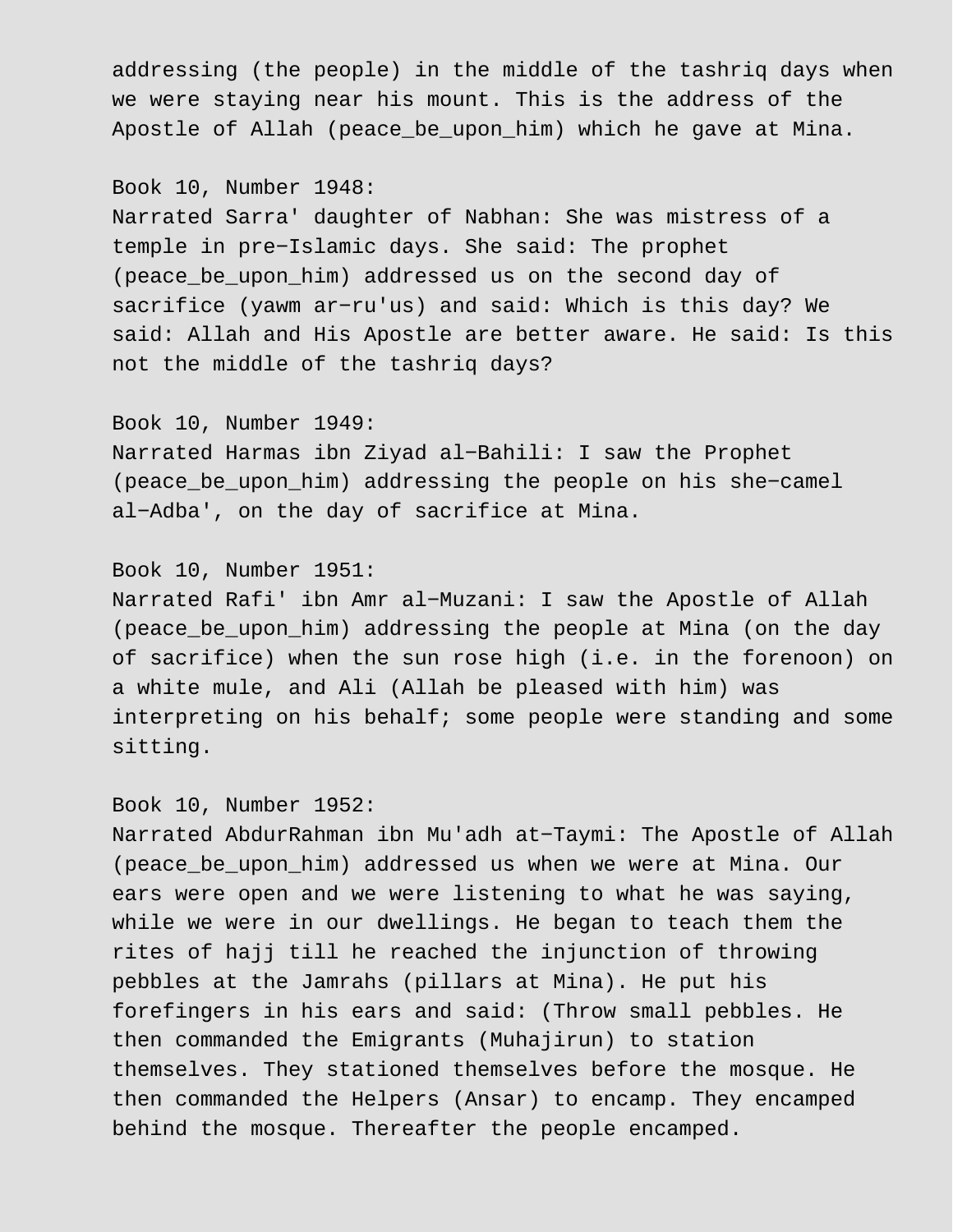#### Book 10, Number 1953:

Narrated Abdullah ibn Umar: Ibn Jurayj asked Ibn Umar: We sell the property of the people; so one of us goes to Mecca and passes the night there with the property (during the stay at Mina). He said: The Apostle of Allah (peace be upon him) used to pass night and day at Mina.

Book 10, Number 1956: Narrated Az−Zuhri: Uthman prayed four rak'ahs at Mina because he resolved to stay there after hajj.

Book 10, Number 1957: Narrated Ibrahim: Uthman prayed four rak'ahs (at Mina) for he made it his home (for settlement).

Book 10, Number 1958: Narrated Az−Zuhri: When Uthman placed his property at at−Ta'if and intended to settle there, he prayed four rak'ahs. The rulers after him followed the same practice.

#### Book 10, Number 1959:

Narrated Az−Zuhri: Uthman offered complete prayer at Mina for the sake of bedouins who attended (hajj) in large numbers that year. He led the people four rak'ahs in prayer in order to teach them that the prayer (i.e. noon or afternoon prayer) essentially contained four rak'ahs.

### Book 10, Number 1960:

Narrated Harithah ibn Wahb al−Khuza'i,: I prayed along with the Apostle of Allah (peace\_be\_upon\_him) at Mina and the people gathered there in large numbers. He led us two rak'ahs in prayer in the Farewell Pilgrimage.

#### Book 10, Number 1962:

Narrated Umm Jandab al−Azdiyyah: I saw the Apostle of Allah (peace\_be\_upon\_him) near the Jamrat al−Aqabah (the third or last pillar) riding (on a camel) and I saw a pebble between his fingers. He threw the pebbles and the people also threw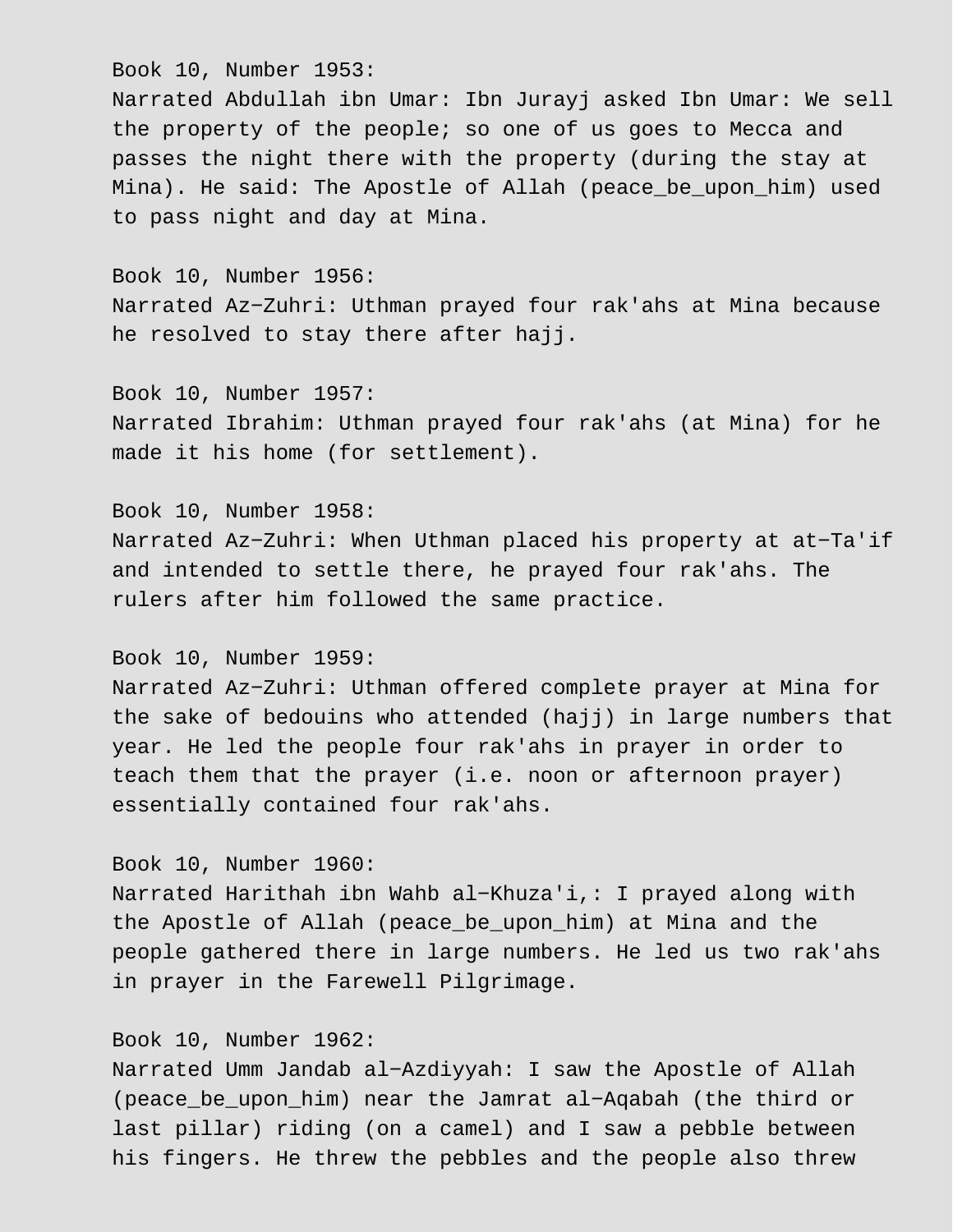(stones at the Jamrah).

Book 10, Number 1963: Narrated Umm Jandab al−Azdiyyah: The aforesaid tradition (No 1963) has also been transmitted by Yazid ibn AbuZiyad with a different chain of narrators. This version adds the words: He (the Prophet) did not stand near it (the jamrah).

#### Book 10, Number 1964:

Narrated Abdullah ibn Umar: Nafi' reported on the authority of Ibn Umar. He (ibn Umar) used to come (to Mina) and threw pebbles three days after the day of sacrifice walking when arriving and returning (both ways). He reported that the Prophet (peace\_be\_upon\_him) used to do so.

#### Book 10, Number 1970:

Narrated Asim ibn Adi: The Apostle of Allah (peace\_be\_upon\_him) gave permission to the herdsmen of the camels not to pass night at Mina and asked them to throw pebbles on the day of sacrifice, and to throw pebbles at the jamrahs the next day and the following two days, and on the day of their return.

#### Book 10, Number 1971:

Narrated Asim ibn Adi: The Apostle of Allah (peace\_be\_upon\_him) permitted the herdsmen of the camel to lapidate the the jamrahs one day and omit one day.

#### Book 10, Number 1972:

Narrated Abdullah ibn Abbas: AbuMijlaz said: I asked Ibn Abbas about a thing concerning the throwing of stones at the jamrahs. He said: I do not know whether the Apostle of Allah (peace\_be\_upon\_him) threw six or seven pebbles.

## Book 10, Number 1973:

Narrated Aisha, Ummul Mu'minin: The Apostle of Allah (peace\_be\_upon\_him) said: When one of you throws pebbles at the last jamrah (Jamrat al−Aqabah), everything becomes lawful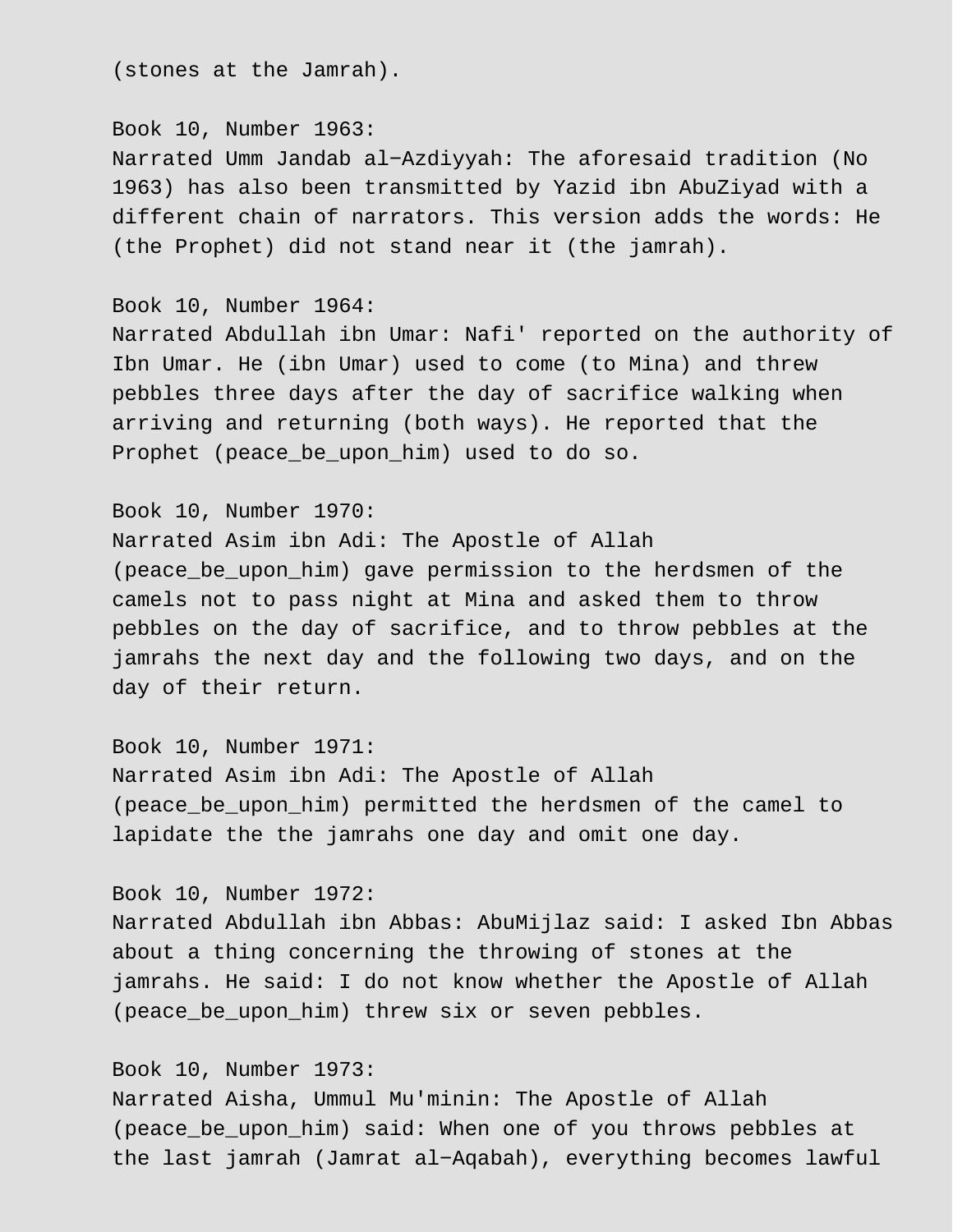for him except women (sexual intercourse).

Book 10, Number 1979:

Narrated Abdullah ibn Abbas: The Prophet (peace\_be\_upon\_him) said: Shaving is not a duty laid on women; only clipping the hair is incumbent on them.

### Book 10, Number 1980:

Narrated Abdullah ibn Abbas: The Prophet (peace\_be\_upon\_him) said: Shaving is not a duty laid on women; only clipping the hair is incumbent on them.

#### Book 10, Number 1982:

Narrated Abdullah ibn Abbas: By Allah, the Apostle of Allah (peace\_be\_upon\_him) did not make Aisha perform umrah during Dhul−Hijjah but to discontinue the practice of the idolaters (in Arabia before Islam), for this clan of Quraysh and those who followed them used to say: When the fur of the camel abounds, and the wounds on the back of the camels are recovered and the month of Safar begins, umrah becomes lawful for one who performs umrah. They considered performing umrah unlawful till the months of Dhul−Hijjah and al−Muharram passed away.

Book 10, Number 1983:

Narrated Umm Ma'qil: AbuBakr ibn AbdurRahman said: The messenger of Marwan whom he sent to Umm Ma'qil reported to me. She said: AbuMa'qil accompanied the Apostle of Allah (peace\_be\_upon\_him) during hajj. When he came (to her) she said: You know that hajj is incumbent on me. They walked until they visited him (i.e. the Prophet) and she asked (him): Apostle of Allah, hajj is due from me, and AbuMa'qil has a camel. AbuMa'qil said: She spoke the truth, I have dedicated it to the cause of Allah. The Apostle of Allah (peace be upon him) said: Give it to her, that is in the cause of Allah. So he gave the camel to her. She then said: Apostle of Allah, I am a woman who has become aged and ill. Is there any action which would be sufficient for me as my hajj? He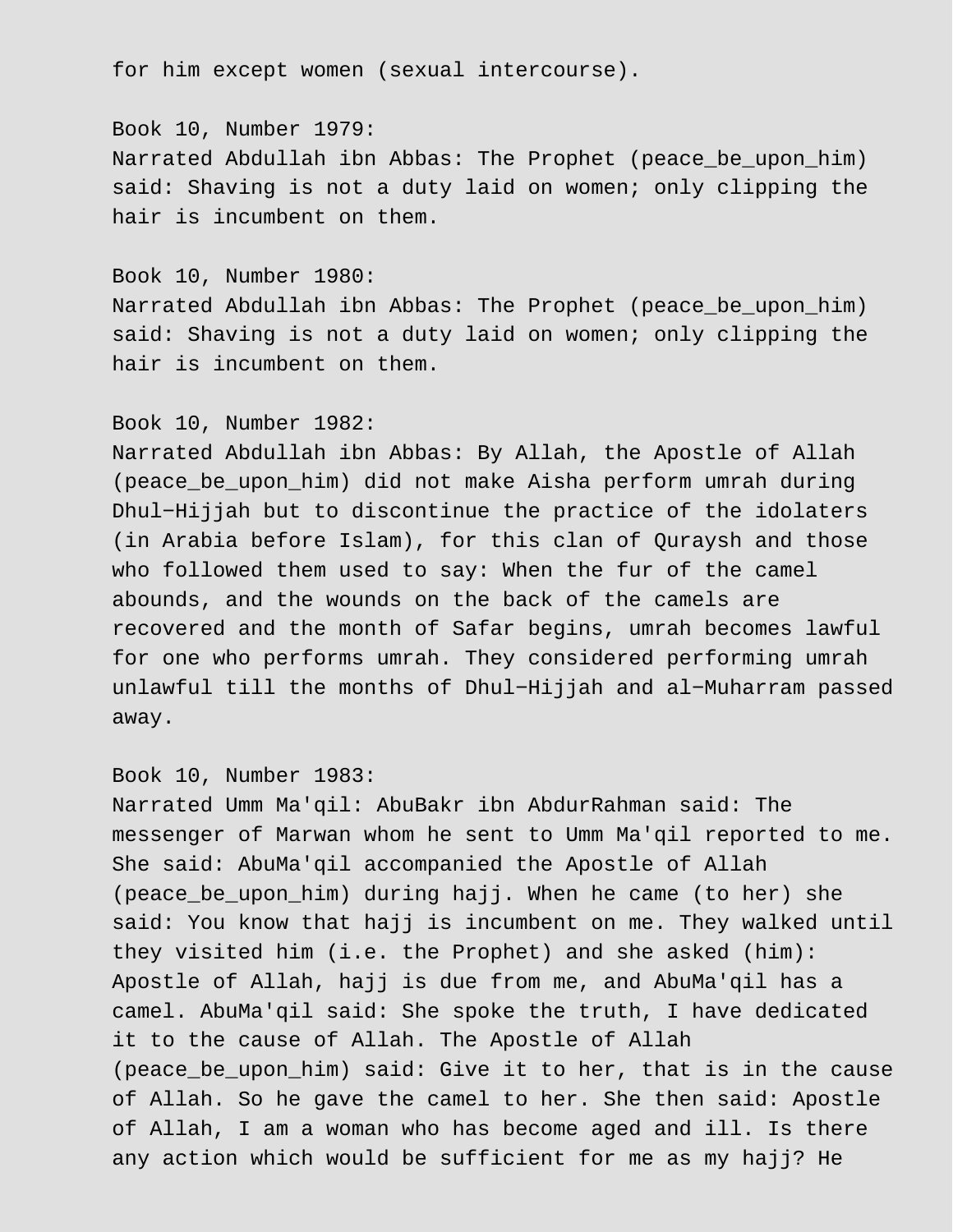replied: umrah performed during Ramadan is sufficient as hajj.

Book 10, Number 1984:

Narrated Umm Ma'qil: When the Apostle of Allah (peace be upon him) performed the Farewell Pilgrimage, and we had a camel, AbuMa'qil dedicated it to the cause of Allah. Then we suffered from a disease, and AbuMa'qil died. The Prophet (peace\_be\_upon\_him) went out (for hajj). When he finished the hajj, I came to him. He said (to me): Umm Ma'qil, what prevented you from coming out for hajj along with us? She said: We resolved (to do so), but AbuMa'qil died. We had a camel on which we could perform hajj, but AbuMa'qil had bequeathed it to the cause of Allah. He said: Why did you not go out (for hajj) upon it, for hajj is in the cause of Allah? If you miss this hajj along with us, perform umrah during Ramadan, for it is like hajj. She used to say: hajj is hajj, and umrah is umrah. The Apostle of Allah (peace\_be\_upon\_him) said it to me: I do not know whether it was peculiar to me.

#### Book 10, Number 1985:

Narrated Abdullah Ibn Abbas: The Apostle of Allah (peace\_be\_upon\_him) intended to perform hajj. A woman said to her husband: Let me perform hajj along with the Apostle of Allah (peace\_be\_upon\_him). He said: I have nothing on which I can let you perform hajj. She said: You may perform hajj on your such−and−such camel. He said: That is dedicated to the cause of Allah, the Exalted. He then came to the Apostle of Allah (peace\_be\_upon\_him) and said: My wife has conveyed her greetings and the blessings of Allah to you. She has asked about performing hajj along with you. She said (to me): Let me perform hajj with the Apostle of Allah (peace\_be\_upon\_him). I said (to her): I have nothing upon which I can let you perform hajj. She said: Let me perform hajj on your such−and−such camel. I said: That is dedicated to the cause of Allah, The Exalted. He replied: If you let her perform hajj on it, that would be in the cause of Allah. He said: She has also requested me to ask you: What is that action which is equivalent to performing hajj with you? The Apostle of Allah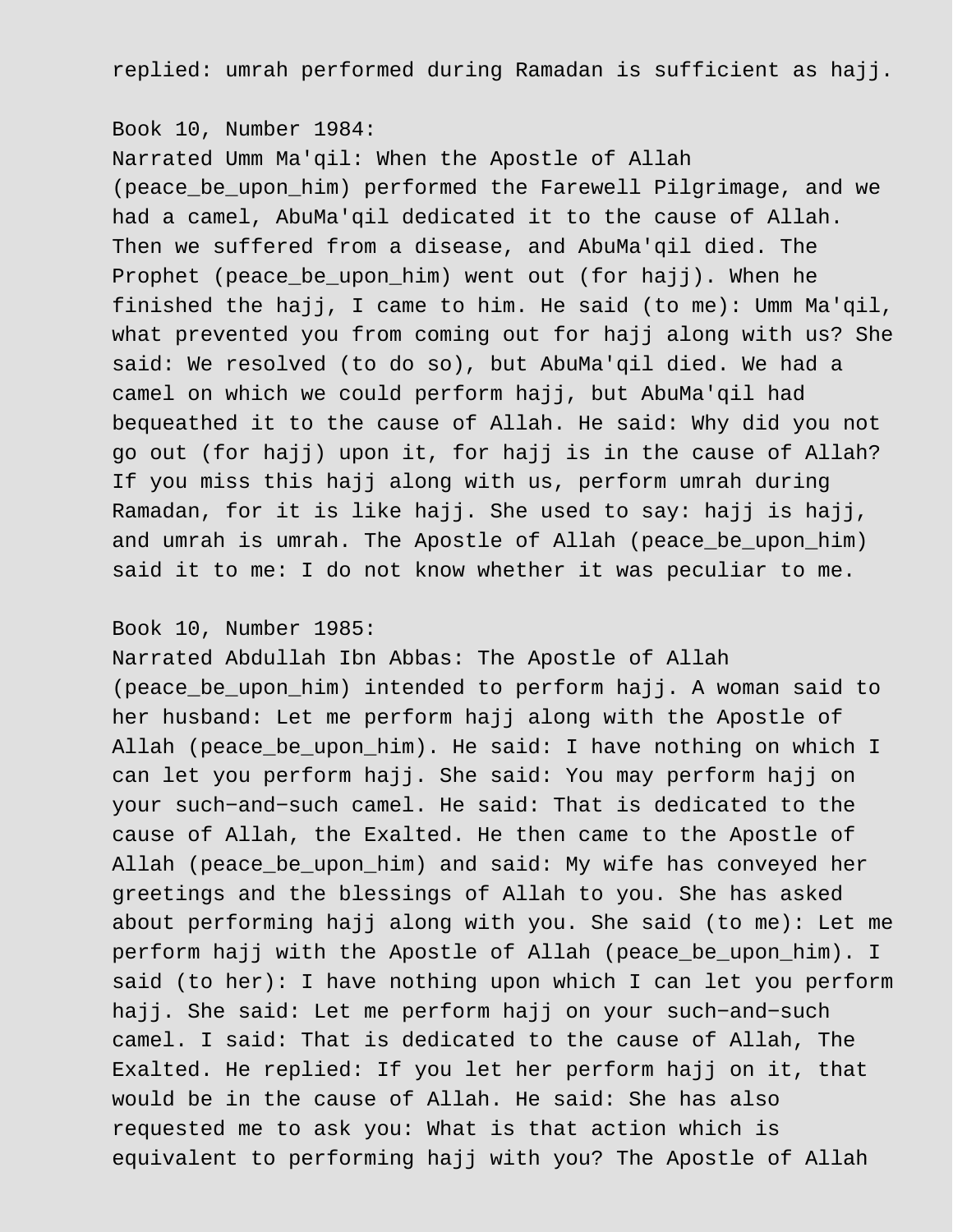(peace be upon him) said: Convey my greetings, the mercy of Allah and His blessings to her and tell her that umrah during Ramadan is equivalent to performing hajj along with me.

Book 10, Number 1986: Narrated Aisha, Ummul Mu'minin: The Apostle of Allah (peace\_be\_upon\_him) performed two umrahs: one umrah in Dhul−Qa'dah, and the other in Shawwal.

# Book 10, Number 1988:

Narrated Abdullah ibn Abbas: The Apostle of Allah (peace\_be\_upon\_him) performed four umrahs, viz. umrah al−Hudaybiyyah; the second is the one when they (the Companions) were agreed upon performing umrah next year; the third is umrah performed from al−Ji'ranah; the fourth is the one which he combined with his hajj.

## Book 10, Number 1990:

Narrated AbdurRahman ibn AbuBakr: Hafsah, daughter of AbdurRahman ibn AbuBakr, reported on the authority of her father: The Apostle of Allah (peace be upon him) said to AbdurRahman: AbdurRahman, put your sister Aisha on the back of the camel behind you and make her perform umrah from at−Tan'im. When you come down from the hillock (in at−Tan'im), she must wear (ihram for umrah), for this is an umrah accepted (by Allah).

## Book 10, Number 1991:

Narrated Muharrish al−Ka'bi: The Prophet (peace\_be\_upon\_him) entered al−Ji'ranah. He came to the mosque (there) and prayed as long as Allah desired; he then wore ihram. Then he rode his camel and faced Batn Sarif till he reached the way which leads to Medina. He returned from Mecca (at night to al−Ji'ranah) as if he had passed the night at Mecca.

## Book 10, Number 1992:

Narrated Abdullah ibn Abbas: The Apostle of Allah (peace\_be\_upon\_him) stayed (at Mecca) for three days during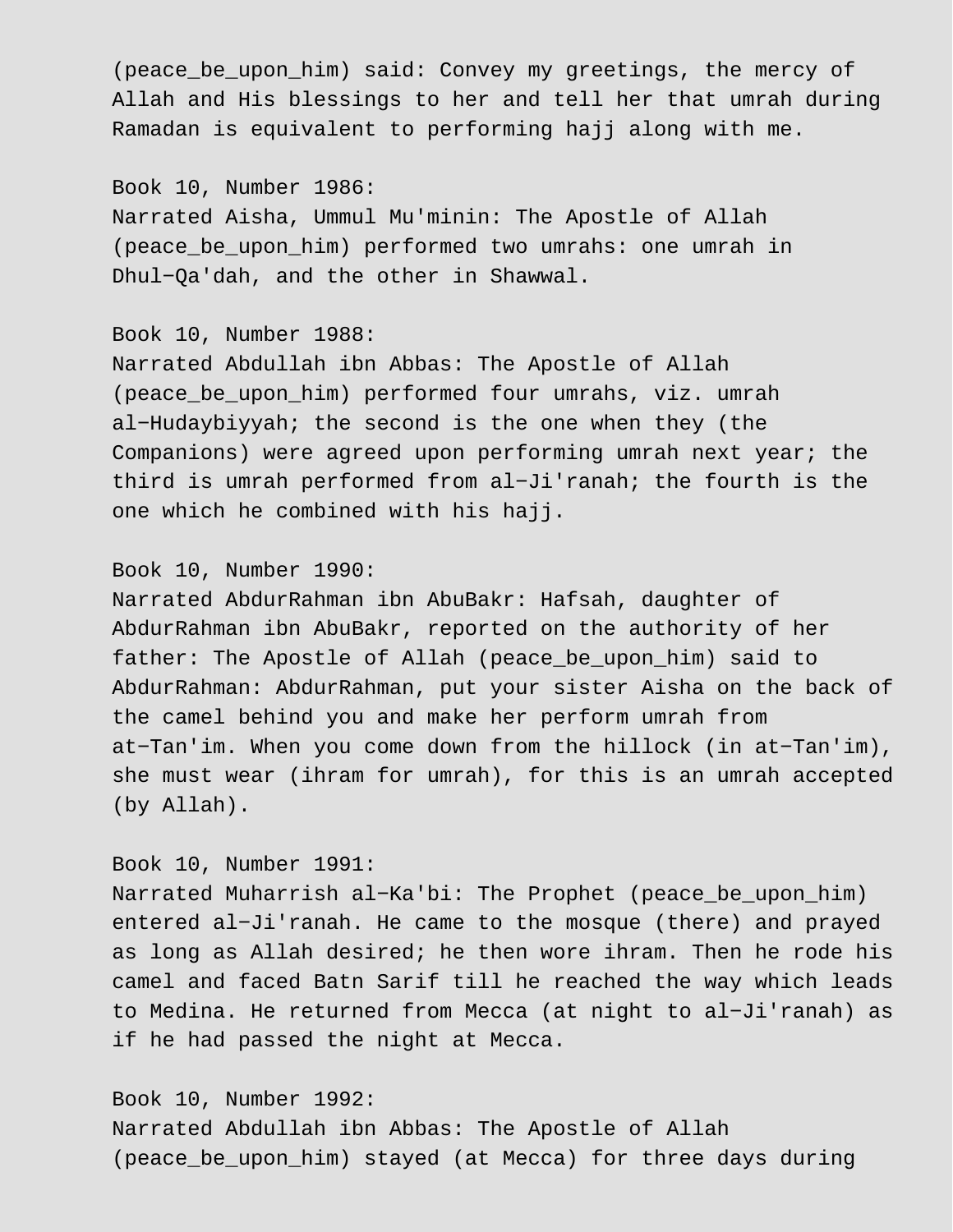Book 10, Number 1994:

Narrated Umm Salamah, Ummul Mu'minin: The night which the Apostle of Allah (peace be upon him) passed with me was the one that followed the day of sacrifice. He came to me and Wahb ibn Zam'ah also visited me. A man belonging to the lineage of AbuUmayyah accompanied him. Both of them were wearing shirts. The Apostle of Allah (peace\_be\_upon\_him) said to Wahb: Did you perform the obligatory circumambulation (Tawaf az−Ziyarah), AbuAbdullah? He said: No, by Allah Apostle of Allah. He (the Prophet) said: Take off your shirt. He then took it off over his head, and his companion too took his shirt off over his head. He then asked: And why (this), Apostle of Allah? He replied: On this day you have been allowed to take off ihram when you have thrown the stones at the jamrahs, that is, everything prohibited during the state of ihram is lawful except intercourse with a woman. If the evening comes before you go round this House (the Ka'bah) you will remain in the sacred state (i.e. ihram), just like the state in which you were before you threw stones at the jamrahs, until you perform the circumambulation of it (i.e. the Ka'bah).

### Book 10, Number 1995:

Narrated Aisha, Ummul Mu'minin ; Abdullah Ibn Abbas: The Prophet (peace be upon him) postponed the circumambulation on the day of sacrifice till the night.

#### Book 10, Number 1996:

Narrated Abdullah ibn Abbas: The Prophet (peace\_be\_upon\_him) did not walk quickly (ramal) in the seven rounds of the last circumambulation (Tawaf al−Ifadah).

## Book 10, Number 1999:

Narrated Umar ibn al−Khattab: Al−Harith ibn Abdullah ibn Aws said: I came to Umar ibn al−Khattab and asked him about a woman who has performed the (obligatory) circumambulation on the day of sacrifice, and then she menstruates. He said: She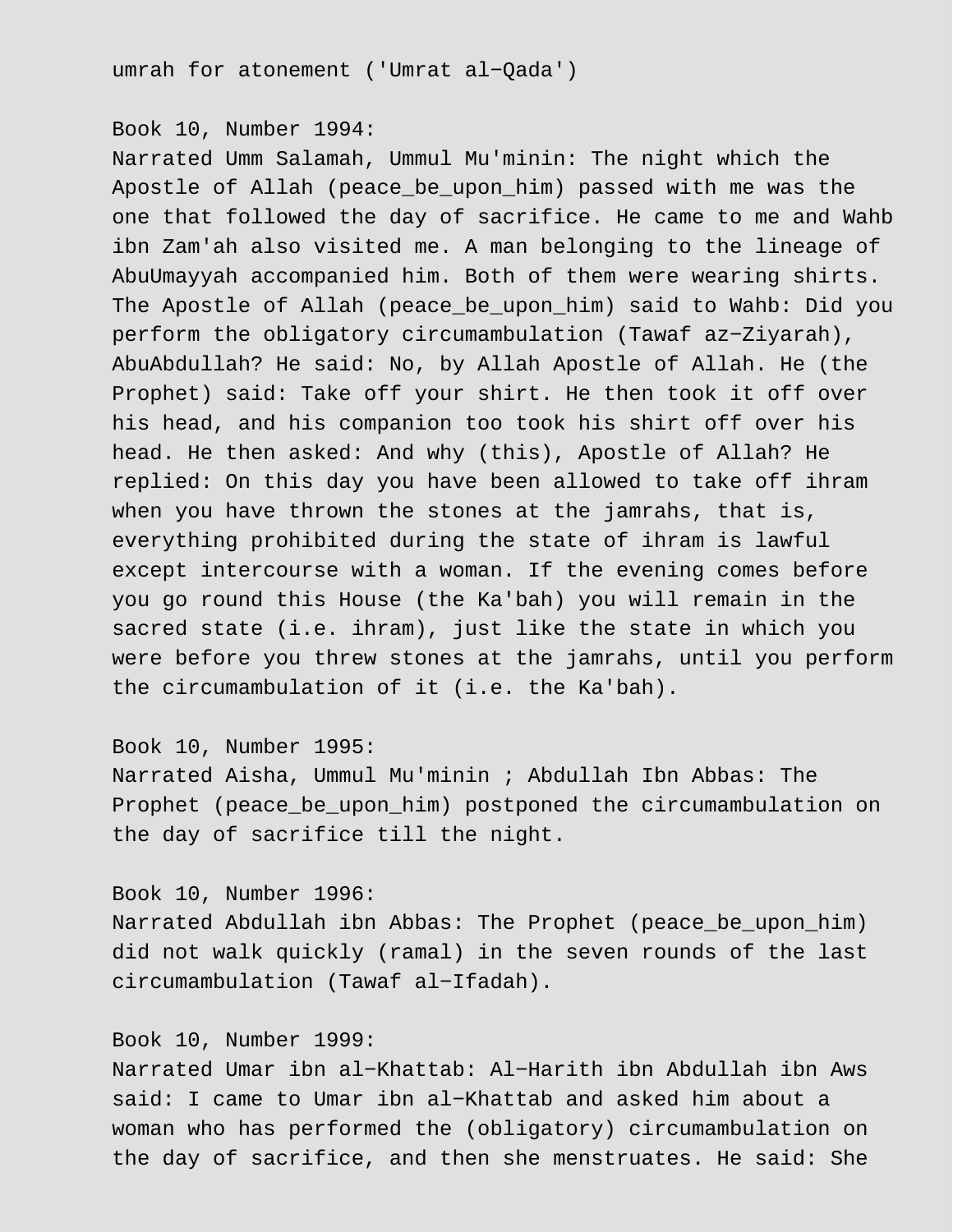must perform the last circumambulation of the House (the Ka'bah). Al−Harith said: The Apostle of Allah (peace\_be\_upon\_him) told me the same thing. Umar said: May your hands fall down! You asked me about a thing that you had asked the Apostle of Allah (peace be upon him) so that I might oppose him.

## Book 10, Number 2000:

Narrated Aisha, Ummul Mu'minin: I put on ihram for umrah at at−Tan'im and I entered (Mecca) and performed my umrah as an atonement. The Apostle of Allah (peace\_be\_upon\_him) waited for me at al−Abtah till I finished it. He commanded the people to depart. The Apostle of Allah (peace\_be\_upon\_him) came to the House (the Ka'bah), went round it and went out (i.e. left for Medina).

## Book 10, Number 2002:

Narrated AbdurRahman ibn Tariq: AbdurRahman reported on the authority of his mother: When the Apostle of Allah (peace\_be\_upon\_him) passed any place from the house of Ya'la,−−the narrator Ubaydullah forgot its name−−he faced the House (the Ka'bah) and supplicated.

## Book 10, Number 2011:

Narrated Al−Muttalib ibn AbuWida'ah: Al−Muttalib saw that the Prophet (peace be upon him) was praying at the place adjacent to the gate of Banu Sahm and the people were passing before him, and there was no covering (sutrah) between them. The narrator Sufyan said: There was no covering between him and the Ka'bah.

## Book 10, Number 2014:

Narrated Aisha, Ummul Mu'minin: I said: Apostle of Allah, should we not build a house or a building which shades you from the sun? He replied: No, it is a place for the one who reaches there earlier.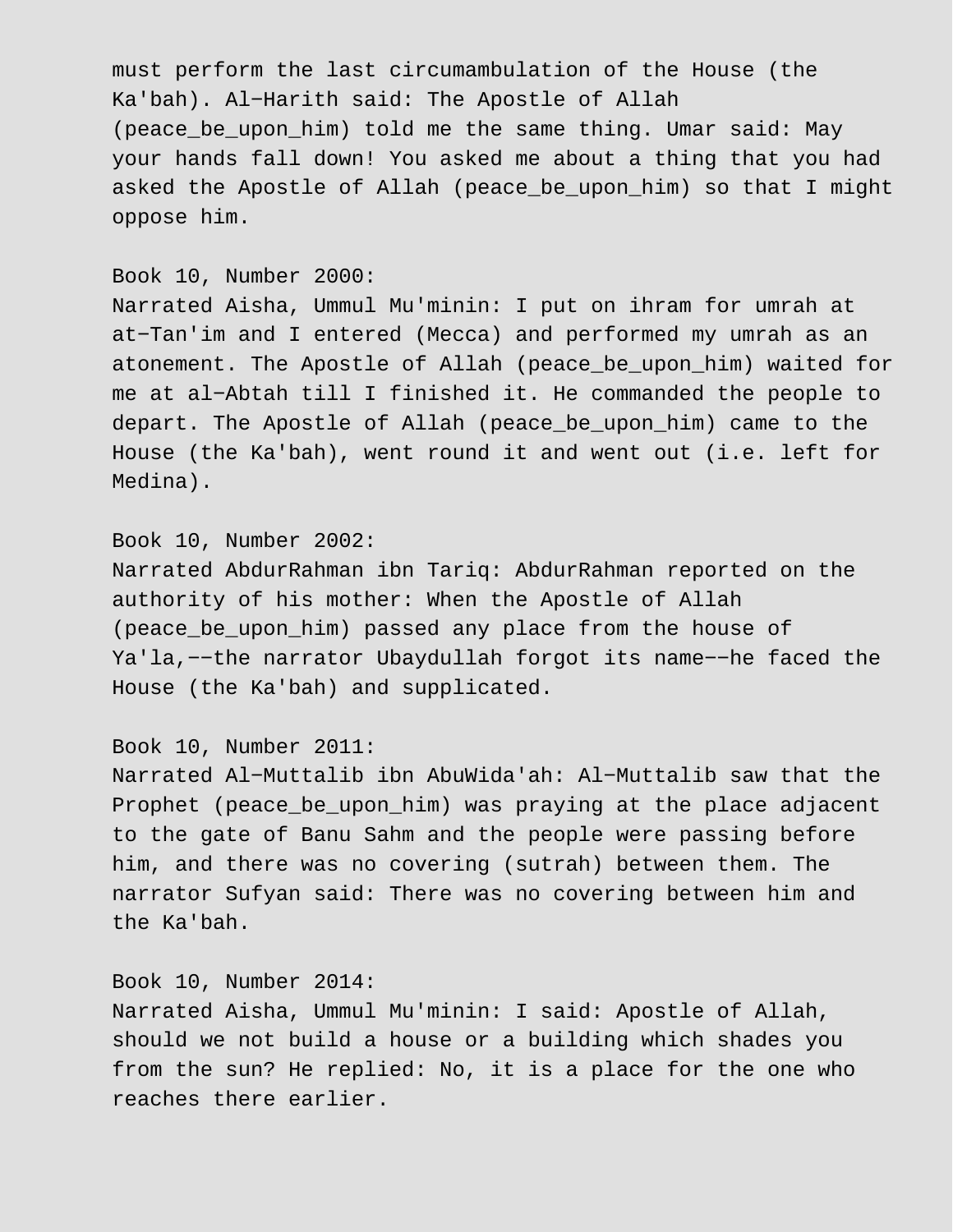#### Book 10, Number 2015:

Narrated Ya'la ibn Umayyah: The Prophet (peace\_be\_upon\_him) said: Hoarding up food (to sell it at a high price) in the sacred territory is a deviation (from right to wrong).

## Book 10, Number 2023:

Narrated Aisha, Ummul Mu'minin: I liked to enter the House (the Ka'bah) and pray therein. The Apostle of Allah (peace\_be\_upon\_him) caught me by hand and admitted me to al−Hijr. He then said: Pray in al−Hijr when you intend to enter the House (the Ka'bah), for it is a part of the House (the Ka'bah). Your people shortened it when they built the Ka'bah, and they took it out of the House.

#### Book 10, Number 2024:

Narrated Aisha, Ummul Mu'minin: The Prophet

(peace be upon him) went out from me, while he was happy, but he returned to me while he was sad. He said: I entered the Ka'bah, I know beforehand about my affair what I have come to know later I would not have entered it. I am afraid I have put my community to hardship.

#### Book 10, Number 2025:

Narrated Uthman (ibn Talhah al−Hajabi): Al−Aslamiyyah said: I said to Uthman ibn Talhah al−Hajabi): What did the Apostle of Allah (peace\_be\_upon\_him) say to you when he called you? He said: (The Prophet said:) I forgot to order you to cover the two horns (of the lamb), for it is not advisable that there should be anything in the House (the Ka'bah) which diverts the attention of the man at prayer. Ibn as−Sarh said: The name of my maternal uncle is Musafi' ibn Shaybah.

## Book 10, Number 2027:

Narrated Az−Zubayr: When we came along with the Apostle of Allah (peace be upon him) from Liyyah and we were beside the lote tree, the Apostle of Allah (peace\_be\_upon\_him) stopped at the end of al−Qarn al−Aswad opposite to it. He then looked at Nakhb or at its valley. He stopped and all the people stopped.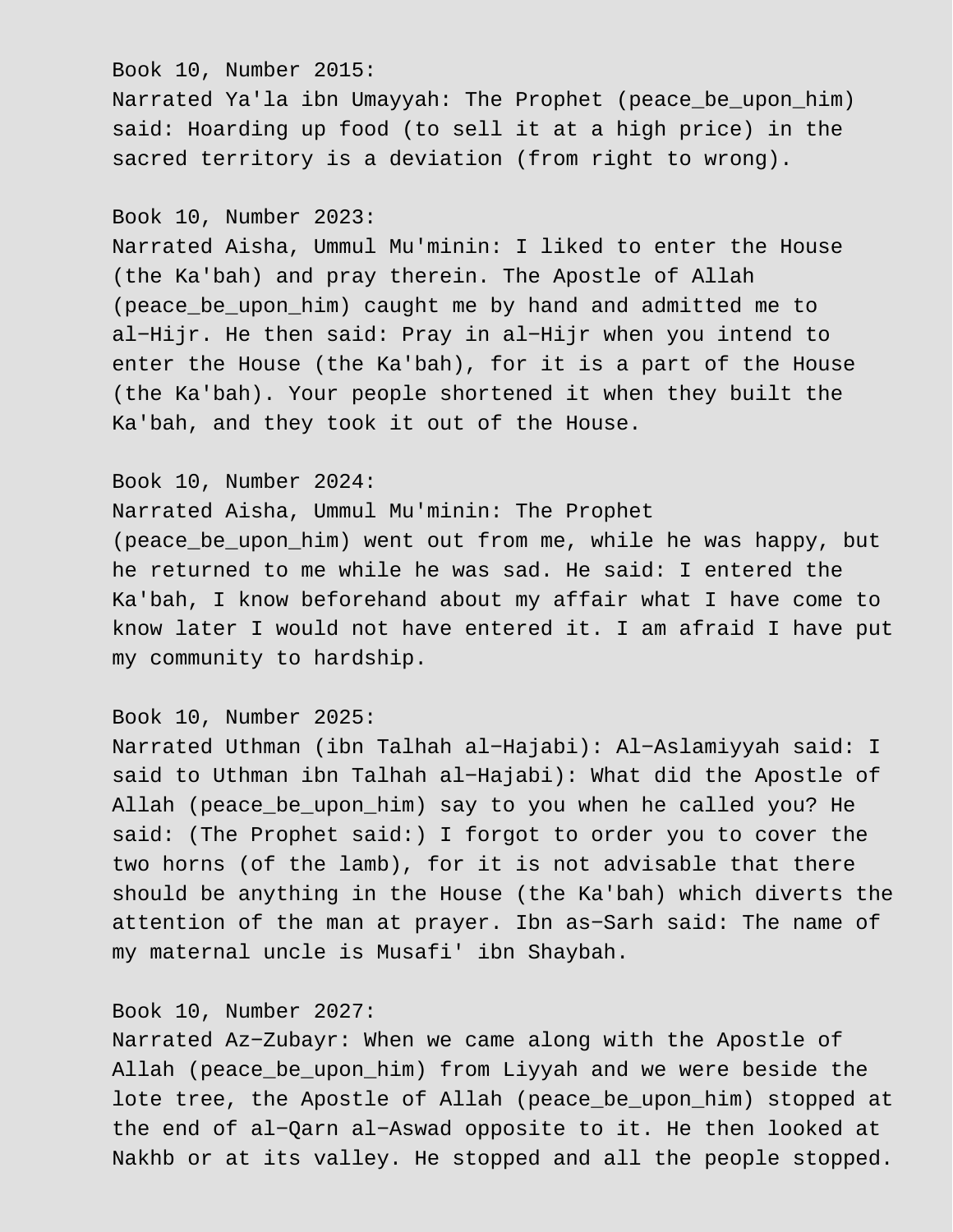He then said: The game of Wajj and its thorny trees are unlawful made unlawful for Allah. This was before he alighted at at−Ta'if and its fortress for Thaqif.

## Book 10, Number 2030:

Narrated Ali ibn AbuTalib: The Prophet (peace be upon him) said: Its (Medina's) fresh grass is not to be cut, its game is not to be driven away, and things dropped in it are to be picked up by one who publicly announces it, and it is not permissible for any man to carry weapons in it for fighting, and it is not advisable that its trees are cut except what a man cuts for the fodder of his camel.

#### Book 10, Number 2032:

Narrated Sa'd ibn AbuWaqqas: Sulayman ibn AbuAbdullah said: I saw Sa'd ibn AbuWaqqas seized a man hunting in the sacred territory of Medina which the Apostle of Allah (peace be upon him) had declared to be sacred. He took away his clothes from him. His patrons came to him and spoke to him about it, but he replied: The Apostle of Allah (peace be upon him) declared this territory to be sacred, saying: If anyone catches someone hunting in it he should take away from him his clothes. So I shall not return to you a provision which the Apostle of Allah (peace\_be\_upon\_him) has given me, but if you wish I shall pay you its price.

## Book 10, Number 2034:

Narrated Jabir ibn Abdullah: The Prophet (peace\_be\_upon\_him) said: The leaves should not be beaten off and the trees should not be cut in the protected land of the Apostle of Allah (peace\_be\_upon\_him), but the leaves can be beaten off softly.

## Book 10, Number 2036:

Narrated AbuHurayrah: The Prophet (peace\_be\_upon\_him) said: If any one of you greets me, Allah returns my soul to me and I respond to the greeting.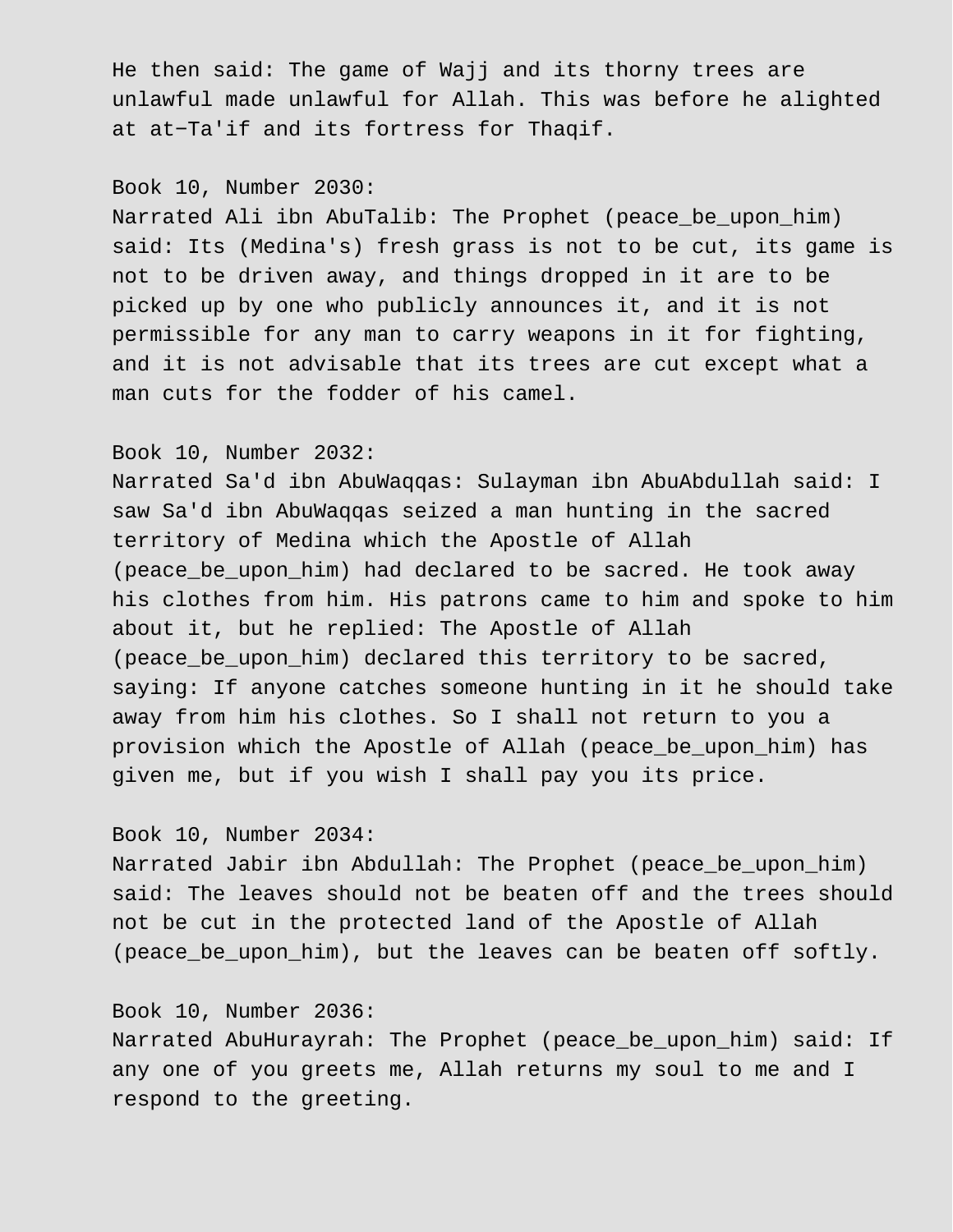#### Book 10, Number 2037:

Narrated AbuHurayrah: The Prophet (peace\_be\_upon\_him) said: Do not make your houses graves, and do not make my grave a place of festivity. But invoke blessings on me, for your blessings reach me wherever you may be.

#### Book 10, Number 2038:

Narrated Talhah ibn Ubaydullah: Rabi'ah ibn al−Hudayr said: I did not hear Talhah ibn Ubaydullah narrating any tradition from the Apostle of Allah (peace be upon him) except one tradition. I (Rabi'ah ibn AbuAbdurRahman) asked: What is that? He said: We went out along with the Apostle of Allah (peace\_be\_upon\_him) who was going to visit the graves of the martyrs. When we ascended Harrah Waqim, and then descended from it, we found there some graves at the turning of the valley. We asked: Apostle of Allah, are these the graves of our brethren? He replied: Graves of our companions. When we came to the graves of martyrs, he said: These are the graves of our brethren.

## Book 10, Number 2040:

Narrated Malik: One should not exceed al−Mu'arras when one returns to Medina until one prays there as much as one wishes, for I have been informed that the Apostle of Allah (peace\_be\_upon\_him) halted there at night.

# **11. Marriage (Kitab Al−Nikah)**

## Book 11, Number 2044:

Narrated Abdullah ibn Abbas: A man came to the Prophet (peace\_be\_upon\_him), and said: My wife does not prevent the hand of a man who touches her. He said: Divorce her. He then said: I am afraid my inner self may covet her. He said: Then enjoy her.

Book 11, Number 2045: Narrated Ma'qil ibn Yasar: A man came to the Prophet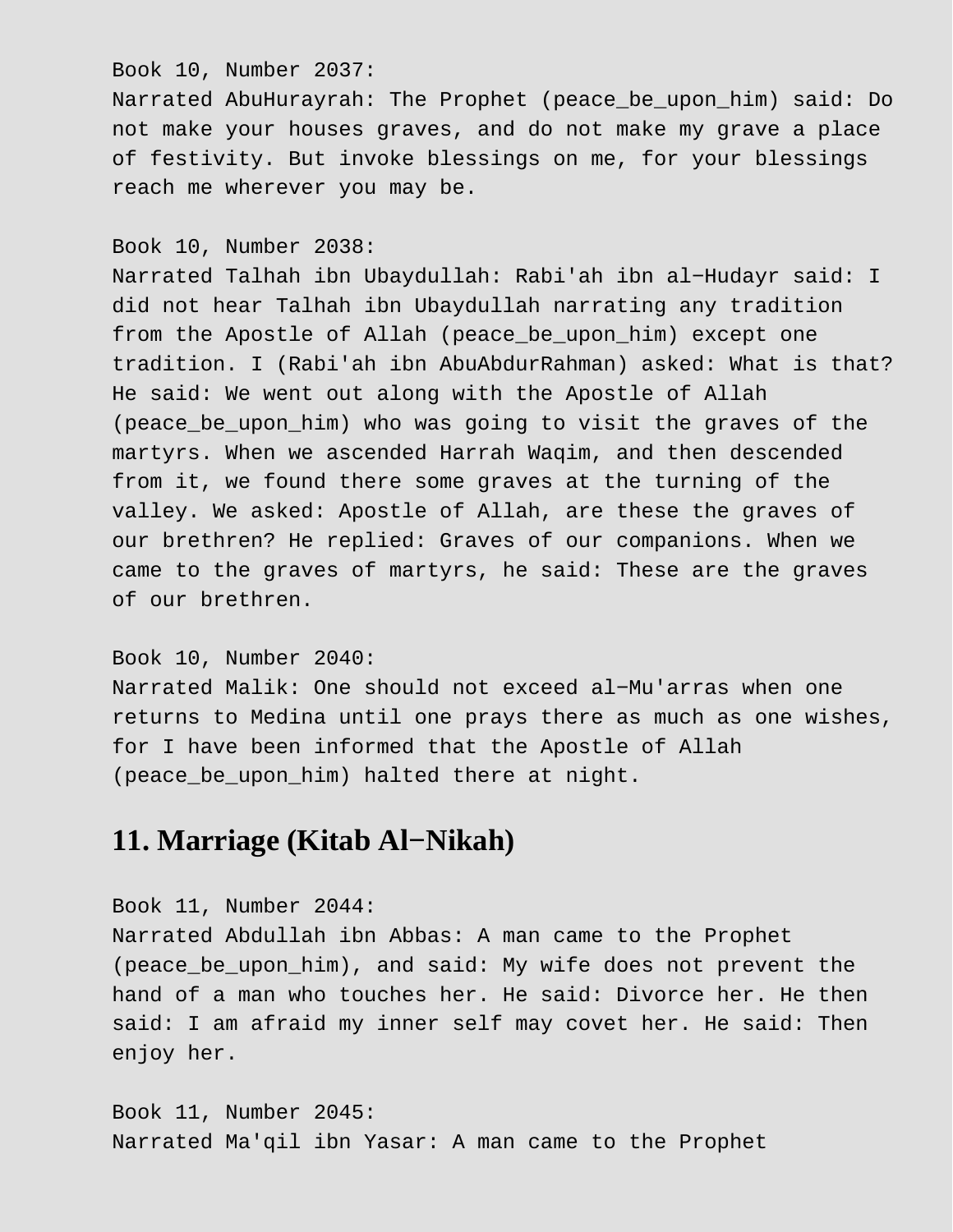(peace be upon him) and said: I have found a woman of rank and beauty, but she does not give birth to children. Should I marry her? He said: No. He came again to him, but he prohibited him. He came to him third time, and he (the Prophet) said: Marry women who are loving and very prolific, for I shall outnumber the peoples by you.

## Book 11, Number 2046:

Narrated Abdullah ibn Amr ibn al−'As: Marthad ibn AbuMarthad al−Ghanawi used to take prisoners (of war) from Mecca (to Medina). At Mecca there was a prostitute called Inaq who had illicit relations with him. (Marthad said:) I came to the Prophet (peace be upon him) and said to him: May I marry Inaq, Apostle of Allah? The narrator said: He kept silence towards me. Then the verse was revealed:"....and the adulteress none shall marry save and adulterer or an idolater." He called me and recited this (verse) to me, and said: Do not marry her.

## Book 11, Number 2047:

Narrated AbuHurayrah: The Prophet (peace be upon him) said: The adulterer who has been flogged shall not marry save the one like him. AbuMa'mar said: Habib al−Mu'allim narrated (this tradition) to us on the authority of Amr ibn Shu'ayb.

Book 11, Number 2050:

Narrated Aisha, Ummul Mu'minin: The Prophet (peace\_be\_upon\_him) said: What is unlawful by reason of consanguinity is unlawful by reason of fosterage.

#### Book 11, Number 2052:

Narrated Aisha, Ummul Mu'minin: Aflah ibn AbulQu'ays entered upon me. I hid myself from him. He said: You are hiding yourself from me while I am your paternal uncle. She said: I said: From where? He said: The wife of my brother suckled you. She said: The woman suckled me and not the man. Thereafter the Apostle of Allah (peace\_be\_upon\_him) entered upon me and I told him this matter. He said: He is your paternal uncle; he may enter upon you.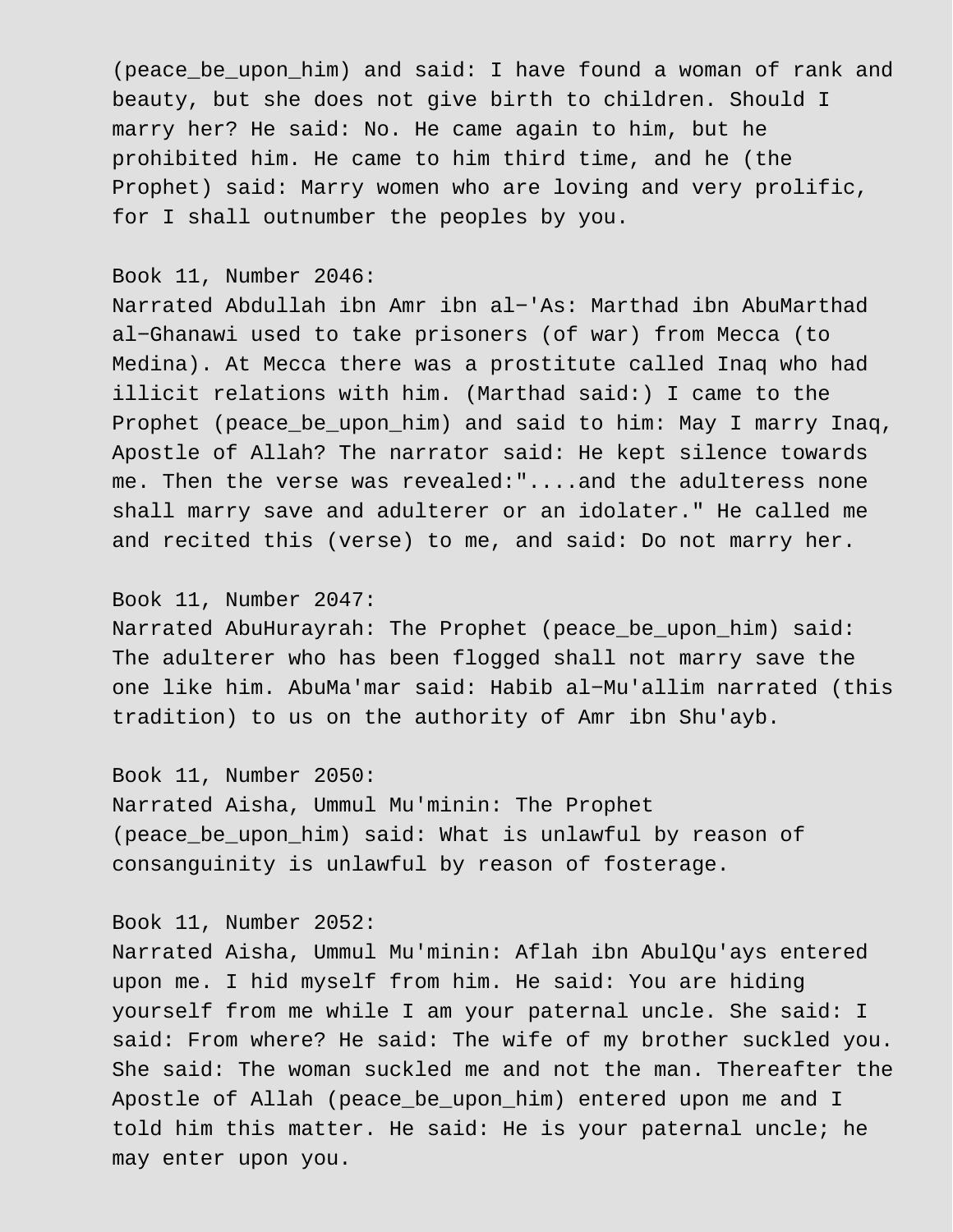Book 11, Number 2059: Narrated Hajjaj ibn Malik al−Aslami: I asked: Apostle of Allah, what will remove from me the obligation due for fostering a child? He said: A slave or a slave−woman.

Book 11, Number 2062:

Narrated Abdullah ibn Abbas: The Prophet (peace\_be\_upon\_him) abominated the combination of paternal and maternal aunts and the combination of two maternal aunts and two paternal aunts in marriage.

Book 11, Number 2068: Narrated Saburah ibn Ma'bad al−Juhani: The Apostle of Allah (peace\_be\_upon\_him) prohibited temporary marriage with women.

Book 11, Number 2070:

Narrated Mu'awiyah: AbdurRahman ibn Hurmuz al−A'raj said: Al−Abbas ibn Abdullah ibn al−Abbas married his daughter to AbdurRahman ibn al−Hakam, and AbdurRahman married his daughter to him. And they made this (exchange) their dower. Mu'awiyah wrote to Marwan commanding him to separate them. He wrote in his letter: This is the shighar which the Apostle of Allah (peace\_be\_upon\_him) has forbidden.

Book 11, Number 2071:

Narrated Ali ibn AbuTalib: (The narrator Isma'il said: I think ash−Sha'bi attributed this tradition to the Prophet) The Prophet (peace be upon him) said: Curse be upon the one who marries a divorced woman with the intention of making her lawful for her former husband and upon the one for whom she is made lawful.

Book 11, Number 2073:

Narrated Jabir ibn Abdullah: The Prophet (peace\_be\_upon\_him) said: If any slave marries without the permission of his masters, he is a fornicator.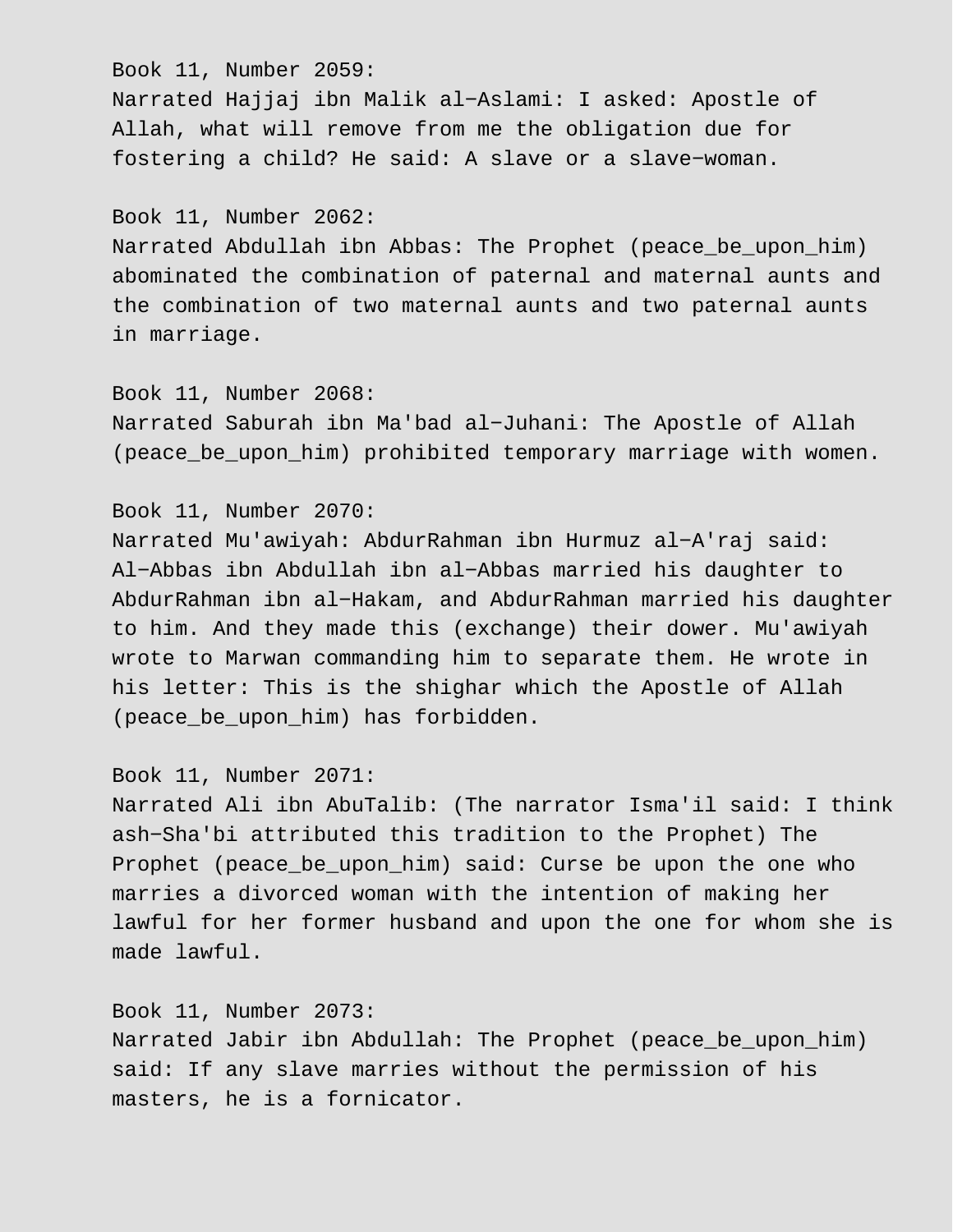#### Book 11, Number 2076:

Narrated Abdullah ibn Umar: The Prophet (peace\_be\_upon\_him) said: One of you must not ask a woman in marriage when his brother has done so already, and one of you must not sell (his own goods) when his brother has already sold (his goods) except with his permission.

#### Book 11, Number 2077:

Narrated Jabir ibn Abdullah: The Prophet (peace\_be\_upon\_him) said: When one of you asked a woman in marriage, if he is able to look at what will induce him to marry her, he should do so. He (Jabir) said: I asked a girl in marriage, I used to look at her secretly, until I looked at what induced me to marry her. I, therefore, married her.

#### Book 11, Number 2078:

Narrated Aisha, Ummul Mu'minin: The Apostle of Allah (peace be upon him) said: The marriage of a woman who marries without the consent of her guardians is void. (He said these words) three times. If there is cohabitation, she gets her dower for the intercourse her husband has had. If there is a dispute, the sultan (man in authority) is the guardian of one who has none.

#### Book 11, Number 2080:

Narrated AbuMusa: The Prophet (peace\_be\_upon\_him) said: There is no marriage without the permission of a guardian.

#### Book 11, Number 2081:

Narrated Umm Habibah: Ibn Az−Zubayr reported on the authority of Umm Habibah that she was the wife of Ibn Jahsh, but he died, He was among those who migrated to Abyssinia. Negus then married her to the Apostle of Allah (peace\_be\_upon\_him).

## Book 11, Number 2083:

Narrated Samurah: The Prophet (peace\_be\_upon\_him) said: Any woman who is married by two guardians (to two different men) belongs to the first woman who is married by two guardians (to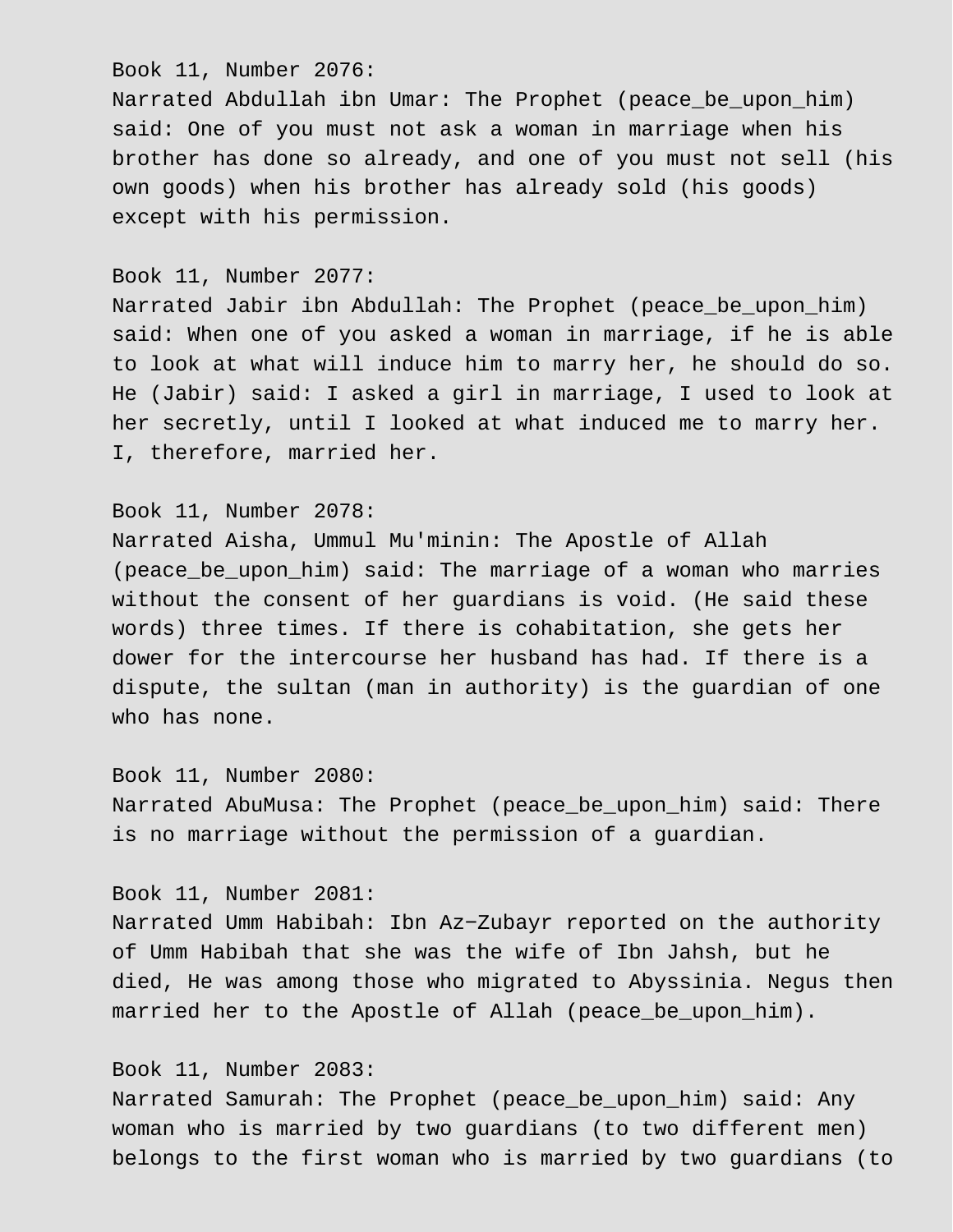two different men) belongs to the first of them and anything sold by a man to two persons belongs to the first of them.

## Book 11, Number 2084:

Narrated Abdullah ibn Abbas: About the Qur'anic verse: "It is not lawful for you forcibly to inherit the woman (of your deceased kinsmen), nor (that) ye should put constraint upon them. When a man died, his relatives had more right to his wife then her own guardian. If any one of them wanted to marry her, he did so; or they married her (to some other person), and if they did not want to marry her, they did so. So this verse was revealed about the matter.

#### Book 11, Number 2088:

Narrated AbuHurayrah: The Prophet (peace be upon him) said: An orphan virgin girl should be consulted about herself; if she says nothing that indicates her permission, but if she refuses, the authority of the guardian cannot be exercised against her will. The full information rest with the tradition narrated by Yazid.

Book 11, Number 2090: Narrated Abdullah ibn Umar: The Prophet (peace\_be\_upon\_him) said: Consult women about (the marriage of) their daughters.

Book 11, Number 2091:

Narrated Abdullah ibn Abbas: A virgin came to the Prophet (peace\_be\_upon\_him) and mentioned that her father had married her against her will, so the Prophet (peace\_be\_upon\_him) allowed her to exercise her choice.

Book 11, Number 2095:

Narrated Abdullah ibn Abbas: The Prophet (peace\_be\_upon\_him) said: A guardian has no concern with a woman previously married and has no husband, and an orphan girl (i.e. virgin) must be consulted, her silence being her acceptance.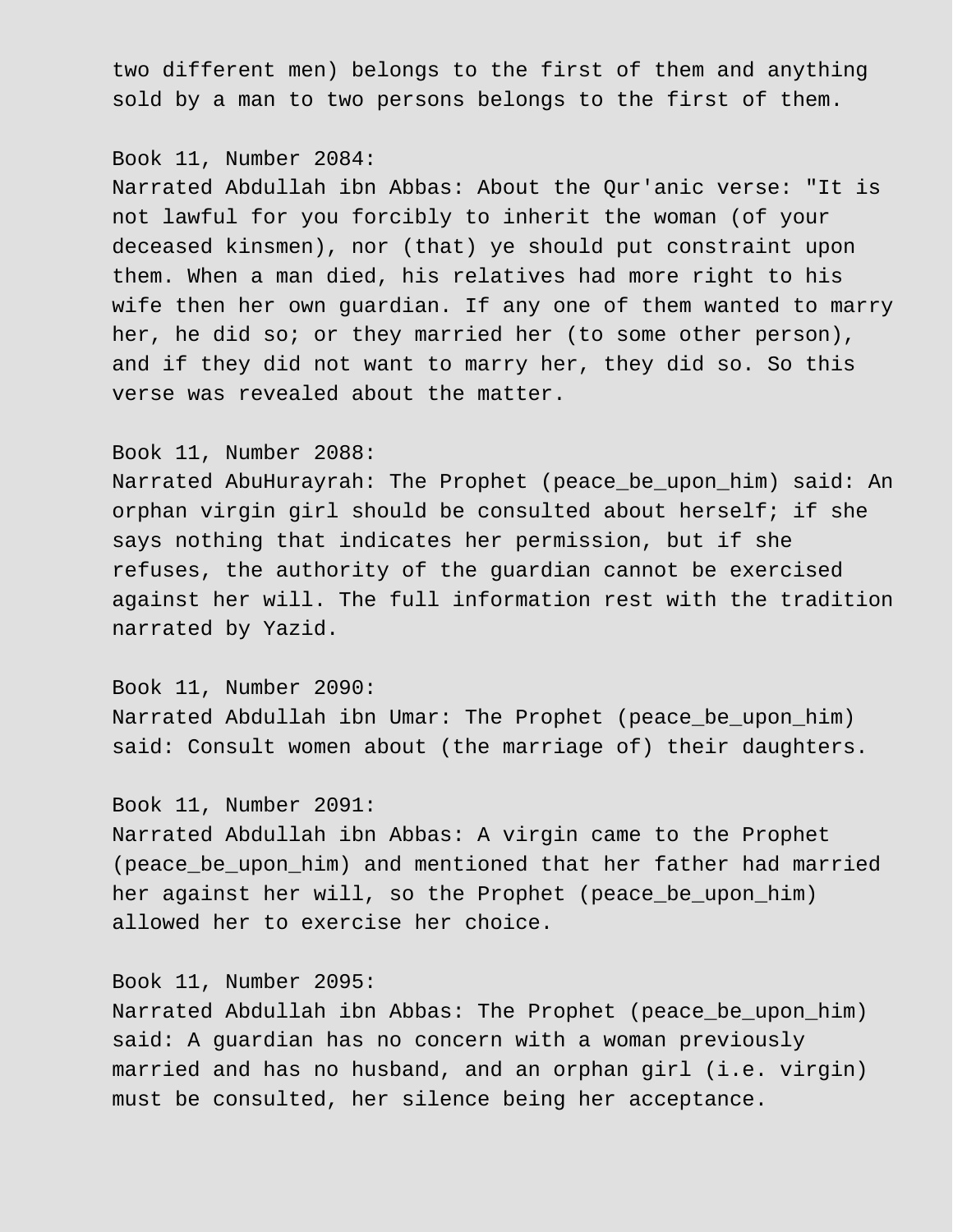## Book 11, Number 2097:

Narrated AbuHurayrah: AbuHind cupped the Prophet (peace be upon him) in the middle of his head. The Prophet (peace\_be\_upon\_him) said: Banu Bayadah, marry AbuHind (to your daughter), and ask him to marry (his daughter) to you. He said: The best thing by which you treat yourself is cupping.

## Book 11, Number 2098:

Narrated Maymunah, daughter of Kardam: I went out along with my father during the hajj performed by the Apostle of Allah (peace\_be\_upon\_him). I saw the Apostle of Allah (peace\_be\_upon\_him). My father came near him; he was riding his she−camel. He stopped there and listened to him. He had a whip like the whip of the teachers. I heard the Bedouin and the people saying: Keep away from the whip. My father came up to him. He caught hold of his foot and acknowledged him (his Prophethood). He stopped and listened to him. He then said: I participated in the army of Athran (in the pre−Islamic days). The narrator, Ibn al−Muthanna, said: Army of Gathran. Tariq ibn al−Muraqqa' said: Who will give me a lance and get a reward? I asked: What is its reward? He replied: I shall marry him to my first daughter born to me. So I gave him my lance and then disappeared from him till I knew that a daughter was born to him and she came of age. I then came to him and said: Send my wife to me. He swore that he would not do that until I fixed a dower afresh other than that agreed between me and him, and I swore that I should not give him the dower other than that I had given him before. The Apostle of Allah (peace\_be\_upon\_him) said: How old is she now? He said: She has grown old. He said: I think you should leave her. He said: This put awe and fear into me, and I looked at the Apostle of Allah (peace\_be\_upon\_him). When he felt this in me, he said: You will not be sinful, nor will your companion be sinful.

## Book 11, Number 2101:

Narrated Umar ibn al−Khattab: AbulAjfa' as−Sulami said: Umar (Allah be pleased with him) delivered a speech to us and said: Do not go to extremes in giving women their dower, for if it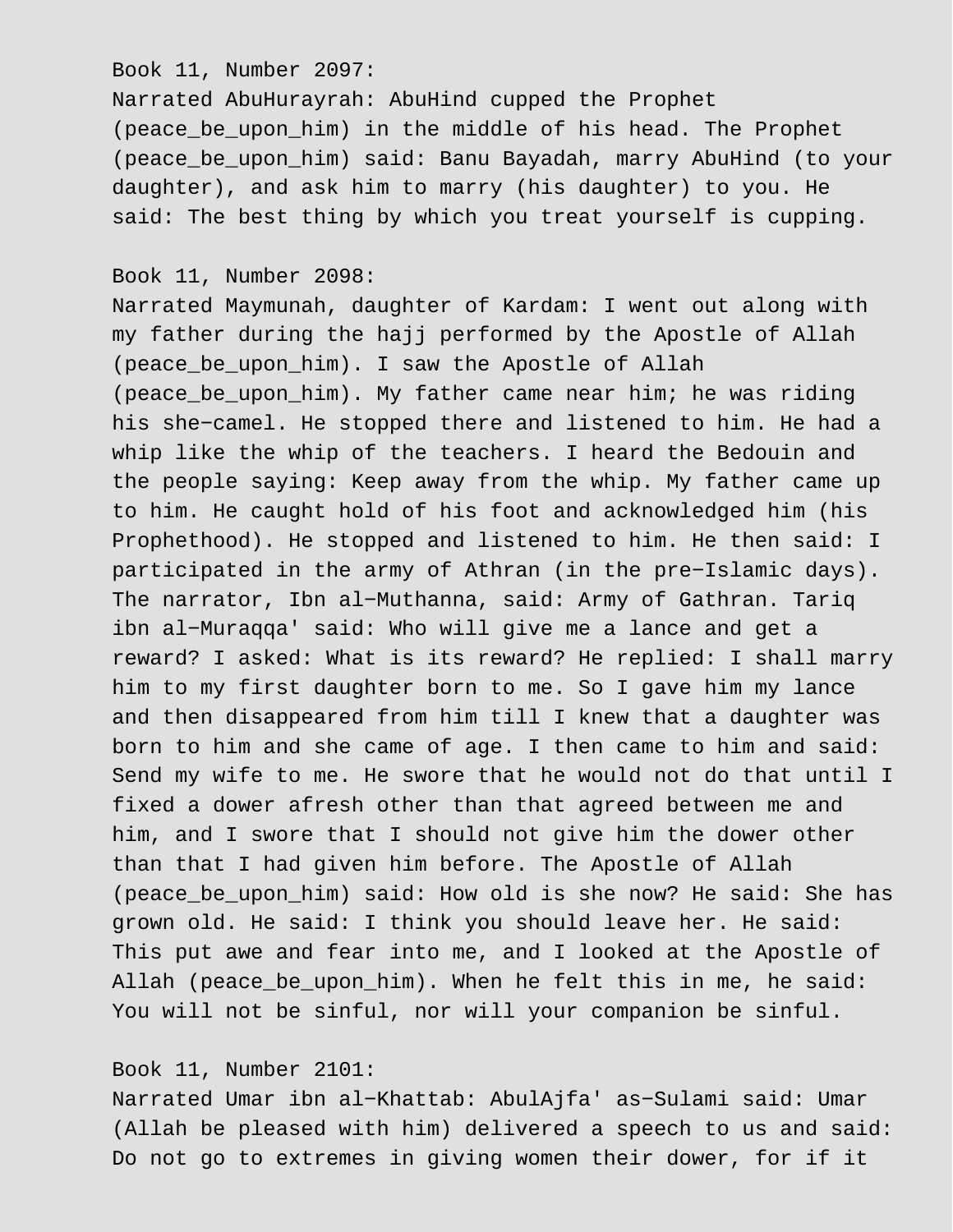represented honour in this world and piety in Allah's sight, the one of you most entitled to do so would have been the Prophet (peace be upon him). The Apostle of Allah (peace\_be\_upon\_him) did not marry any of his wives or gave any of his daughters in marriage for more than twelve uqiyahs.

#### Book 11, Number 2102:

Narrated Umm Habibah: Urwah reported on the authority of Umm Habibah that she was married to Abdullah ibn Jahsh who died in Abyssinia, so the Negus married her to the Prophet (peace be upon him) giving her on his behalf a dower of four thousand (dirhams). He sent her to the Apostle of Allah (peace be upon him) with Shurahbil ibn Hasanah. AbuDawud said: Hasanah is his mother.

#### Book 11, Number 2103:

Narrated Umm Habibah daughter of AbuSufyan: Az−Zuhri said: The Negus married Umm Habibah daughter of AbuSufyan to the Apostle of Allah (peace\_be\_upon\_him) for a dower of four thousand dirhams. He wrote it to the Apostle of Allah (peace\_be\_upon\_him) who accepted it.

#### Book 11, Number 2105:

Narrated Jabir ibn Abdullah: The Prophet (peace\_be\_upon\_him) said: If anyone gives as a dower to his wife two handfuls of flour or dates he has made her lawful for him. AbuDawud said: This tradition has been narrated by AbdurRahman ibn Mahdi, from Salih ibn Ruman, from AbuzZubayr on the authority of Jabir as his own statement (not going back to the Prophet). It has also been transmitted by AbuAsim from Salih ibn Ruman , from AbuzZubayr on the authority of Jabir who said: During the lifetime of the Apostle of Allah (peace\_be\_upon\_him) we used to contract temporary marriage for a handful of grain.

#### Book 11, Number 2109:

Narrated Abdullah ibn Mas'ud: Masruq said on the authority of Abdullah ibn Mas'ud: Abdullah (ibn Mas'ud ) was asked about a man who had married a woman without cohabiting with her or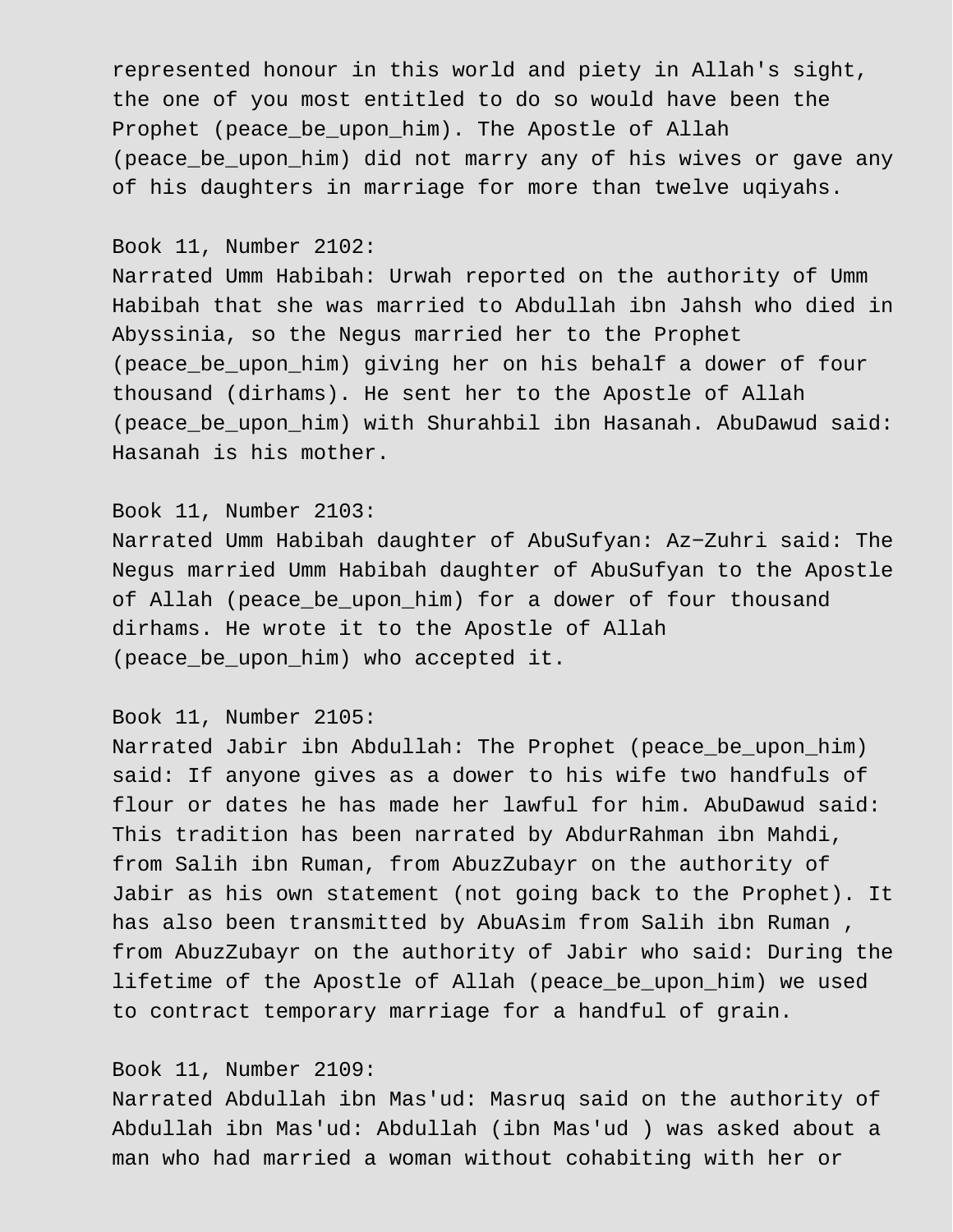fixing any dower for her till he died. Ibn Mas'ud said: She should receive the full dower (as given to women of her class), observe the waiting period ('Iddah), and have her share of inheritance. Thereupon Ma'qil ibn Sinan said: I heard the Apostle of Allah (peace be upon him) giving the same decision regarding Birwa' daughter of Washiq (as the decision you have given).

## Book 11, Number 2111:

Narrated Abdullah ibn Mas'ud: Abdullah ibn Utbah ibn Mas'ud said: Abdullah ibn Mas'ud was informed of this story of a man. The people continued to visit him for a month or visited him many times (the narrator was not sure). He said: In this matter I hold the opinion that she should receive the type of dower given to women of her class with no diminution or excess, observe the waiting period ('iddah) and have her share of inheritance. If it is erroneous, that is from me and from Satan. Allah and His Apostle are free from its responsibility. Some people from Ashja' got up; among them were al−Jarrah and AbuSinan. They said: Ibn Mas'ud, we bear witness that the Apostle of Allah (peace\_be\_upon\_him) gave a decision for us regarding Birwa', daughter of Washiq, to the same effect as the decision you have given. Her husband was Hilal ibn Murrah al−Ashja'i. Thereupon Abdullah ibn Mas'ud was very pleased when his decision agreed with the decision of the Apostle of Allah (peace be upon him).

## Book 11, Number 2112:

Narrated Uqbah ibn Amir: The Prophet (peace\_be\_upon\_him) said to a man: Would you like me to marry you to so−and−so? He said: Yes. He also said to the woman: Would you like me to marry you to so−and−so? She said: Yes. He then married one to the other. The man had sexual intercourse with her, but he did not fix any dower for her, nor did he give anything to her. He was one of those who participated in the expedition to al−Hudaybiyyah. One part of the expedition to al−Hudaybiyyah had a share in Khaybar. When he was nearing his death, he said: The Apostle of Allah (peace\_be\_upon\_him) married me to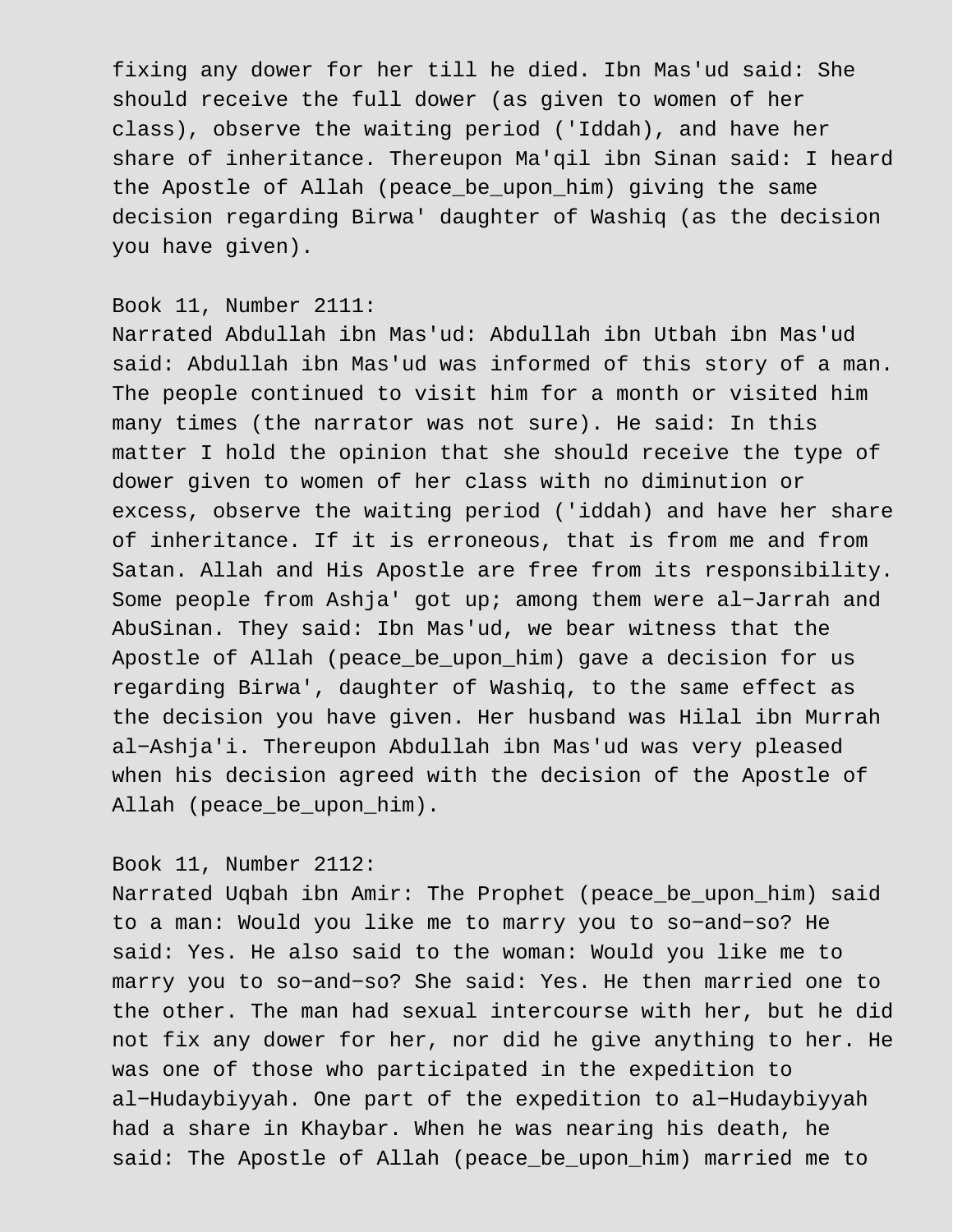so−and−so, and I did not fix a dower for her, nor did I give anything to her. I call upon you as witness that I have given my share in Khaybar as her dower. So she took the share and sold it for one lakh (of dirhams).

#### Book 11, Number 2113:

Narrated Abdullah ibn Mas'ud: The Apostle of Allah (peace be upon him) taught us the address in case of some need: Praise be to Allah from Whom we ask help and pardon, and in Whom we take refuge from the evils within ourselves. He whom Allah guides has no one who can lead him astray, and he whom He leads astray has no one to guide him. I testify that there is no god but Allah, and I testify that Muhammad is His servant and Apostle. "You who believe,...fear Allah by Whom you ask your mutual rights, and reverence the wombs. Allah has been watching you." ..."you who believe, fear Allah as He should be feared, and die only as Muslims" ...."you who believe, fear Allah as He should be feared, and die only as Muslims"....."you who believe, fear Allah and say what is true. He will make your deeds sound, and forgive your sins. He who obeys Allah and His Apostle has achieved a mighty success." The narrator, Muhammad ibn Sulayman, did mention the word "inna" (verily).

#### Book 11, Number 2114:

Narrated Abdullah ibn Mas'ud: When the Apostle of Allah (peace be upon him) recited the tashahhud....He then narrated the same tradition. In this version after the word "and His Apostle" he added the words: "He has sent him in truth as a bearer of glad tidings and a warner before the Hour. He who obeys Allah and His Prophet is on the right path, and he who disobeys them does not harm anyone except himself, and he does not harm Allah to the least.

#### Book 11, Number 2120:

Narrated Abdullah ibn Abbas: When Ali married Fatimah, the Prophet (peace\_be\_upon\_him) said to him: Give her something. He said: I have nothing with me. He said: Where is your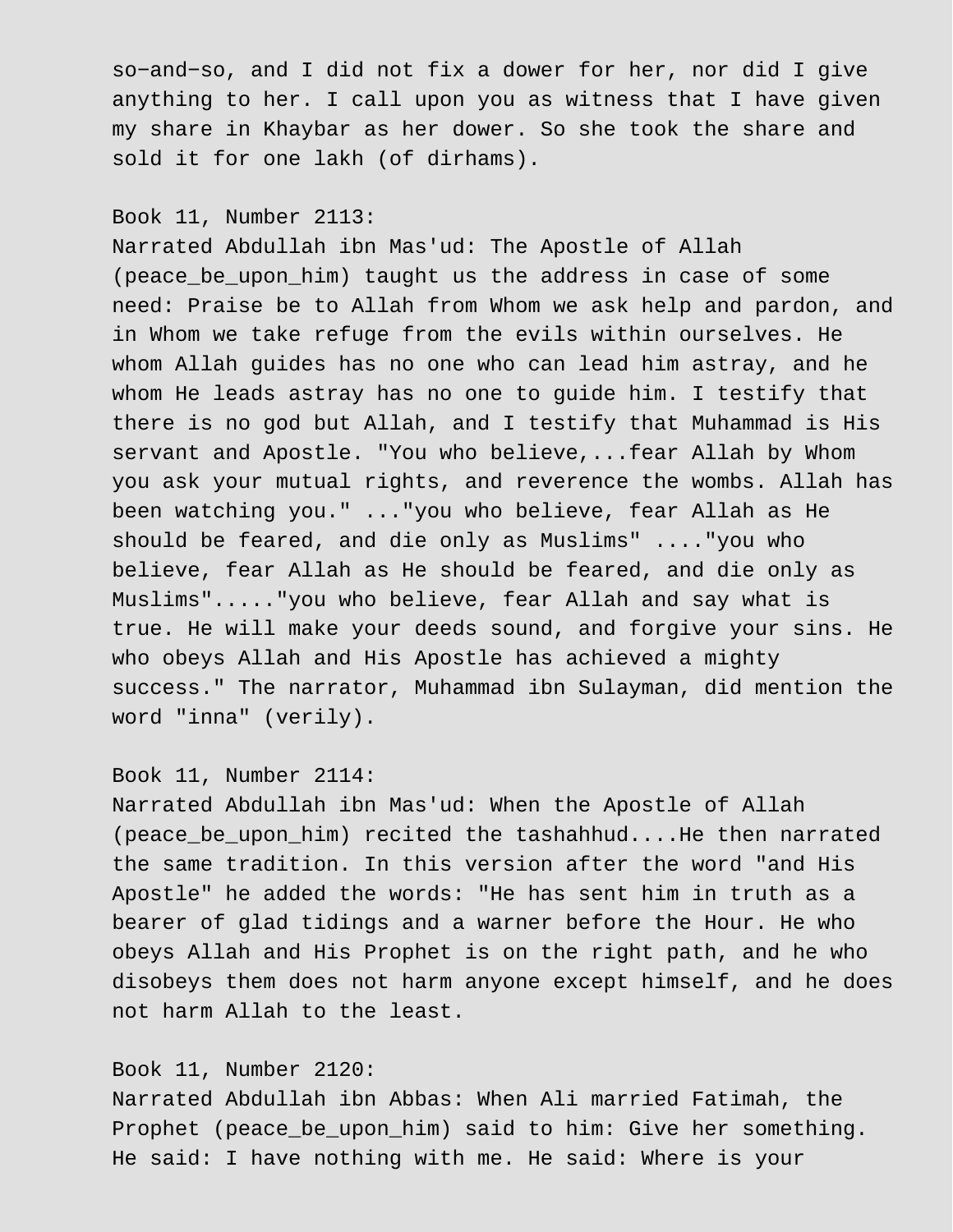Hutamiyyah (coat of mail).

## Book 11, Number 2121:

Narrated A man from the Companion of the Prophet: Muhammad ibn AbdurRahman ibn Thawban reported on the authority of a man from the Companions of the Prophet (peace\_be\_upon\_him): When Ali married Fatimah, daughter of the Apostle of Allah (peace be upon him), he intended to have intercourse with her. The Apostle of Allah (peace be upon him) prohibited him to do so until he gave her something. Ali said: I have nothing with me, Apostle of Allah. The Prophet (peace\_be\_upon\_him) said: Give her your coat of mail. So he gave her his coat of mail, and then cohabited with her.

#### Book 11, Number 2123:

Narrated Aisha, Ummul Mu'minin: The Apostle of Allah (peace\_be\_upon\_him) commanded me to send a woman to her husband before he gave something to her.

#### Book 11, Number 2124:

Narrated Abdullah ibn Amr ibn al−'As: The Apostle of Allah (peace\_be\_upon\_him) said: A woman who marries on a dower or a reward or a promise before the solemnisation of marriage is entitled to it; and whatever is fixed for her after solemnisation of marriage belongs to whom it is given. A man is more entitled to receive a thing given as a gift on account of his daughter or sister (than other kinds of gifts).

## Book 11, Number 2125:

Narrated AbuHurayrah: When the Prophet (peace\_be\_upon\_him) congratulated a man on his marriage, he said: May Allah bless for you, and may He bless on you, and combine both of you in good (works).

## Book 11, Number 2126:

Narrated Basrah: A man from the Ansar called Basrah said: I married a virgin woman in her veil. When I entered upon her, I found her pregnant. (I mentioned this to the Prophet). The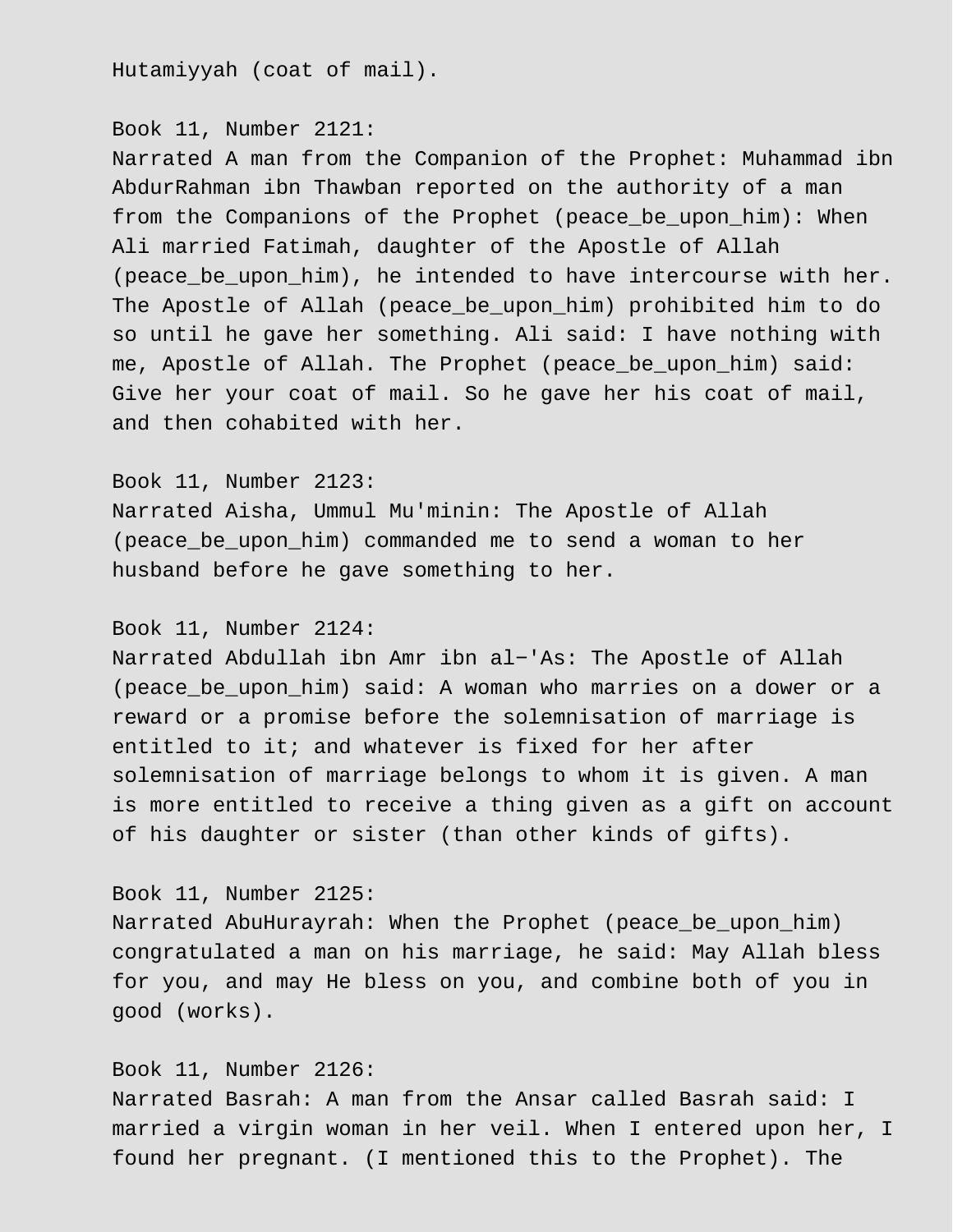Prophet (peace be upon him) said: She will get the dower, for you made her vagina lawful for you. The child will be your slave. When she has begotten (a child), flog her (according to the version of al−Hasan). The version of Ibn AbusSari has: You people, flog her, or said: inflict hard punishment on him.

#### Book 11, Number 2128:

Narrated AbuHurayrah: The Prophet (peace be upon him) said: When a man has two wives and he is inclined to one of them, he will come on the Day of resurrection with a side hanging down.

## Book 11, Number 2129:

Narrated Aisha, Ummul Mu'minin: The Apostle of Allah (peace\_be\_upon\_him) used to divide his time equally and said: O Allah, this is my division concerning what I possess, so do not blame me concerning what Thou possessest and I do not.

#### Book 11, Number 2135:

Narrated Qays ibn Sa'd: I went to al−Hirah and saw them (the people) prostrating themselves before a satrap of theirs, so I said: The Apostle of Allah (peace be upon him) has most right to have prostration made before him. When I came to the Prophet (peace\_be\_upon\_him), I said: I went to al−Hirah and saw them prostrating themselves before a satrap of theirs, but you have most right, Apostle of Allah, to have (people) prostrating themselves before you. He said: Tell me , if you were to pass my grave, would you prostrate yourself before it? I said: No. He then said: Do not do so. If I were to command anyone to make prostration before another I would command women to prostrate themselves before their husbands, because of the special right over them given to husbands by Allah.

## Book 11, Number 2137:

Narrated Mu'awiyah al−Qushayri: Mu'awiyah asked: Apostle of Allah, what is the right of the wife of one of us over him? He replied: That you should give her food when you eat, clothe her when you clothe yourself, do not strike her on the face, do not revile her or separate yourself from her except in the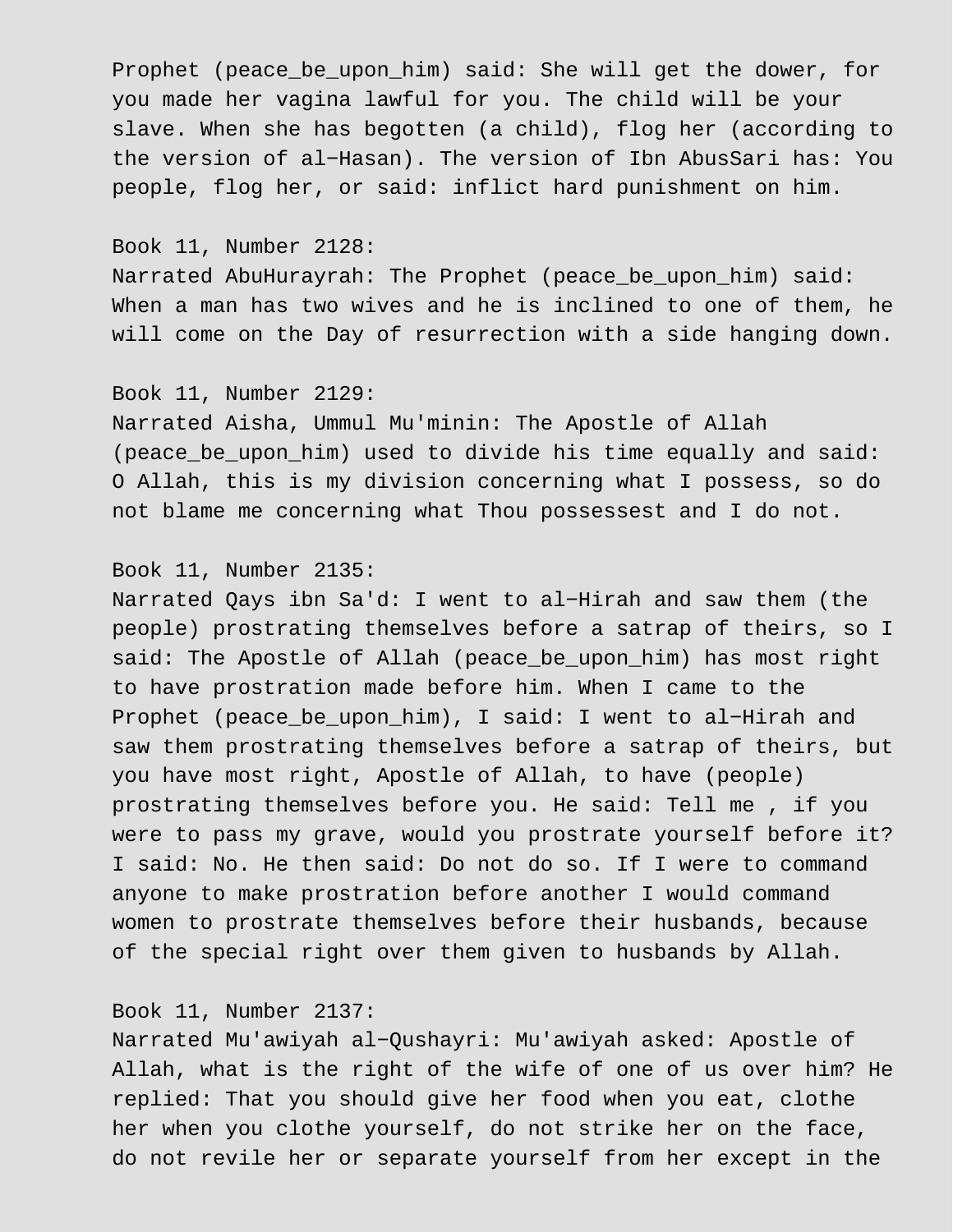house.

#### Book 11, Number 2138:

Narrated Mu'awiyah ibn Haydah: I said: Apostle of Allah, how should we approach our wives and how should we leave them? He replied: Approach your tilth when or how you will, give her (your wife) food when you take food, clothe when you clothe yourself, do not revile her face, and do not beat her.

## Book 11, Number 2139:

Narrated Mu'awiyah al−Qushayri: I went to the Apostle of Allah (peace\_be\_upon\_him) and asked him: What do you say (command) about our wives? He replied: Give them food what you have for yourself, and clothe them by which you clothe yourself, and do not beat them, and do not revile them.

## Book 11, Number 2141:

Narrated Abdullah ibn AbuDhubab: Iyas ibn Abdullah ibn AbuDhubab reported the Apostle of Allah (peace\_be\_upon\_him) as saying: Do not beat Allah's handmaidens, but when Umar came to the Apostle of Allah (peace be upon him) and said: Women have become emboldened towards their husbands, he (the Prophet) gave permission to beat them. Then many women came round the family of the Apostle of Allah (peace\_be\_upon\_him) complaining against their husbands. So the Apostle of Allah (peace\_be\_upon\_him) said: Many women have gone round Muhammad's family complaining against their husbands. They are not the best among you.

#### Book 11, Number 2142:

Narrated Umar ibn al−Khattab: The Prophet (peace\_be\_upon\_him) said: A man will not be asked as to why he beat his wife.

#### Book 11, Number 2144:

Narrated Buraydah ibn al−Hasib: The Prophet (peace\_be\_upon\_him) said: to Ali: Do not give a second look, Ali, (because) while you are not to blame for the first, you have no right to the second.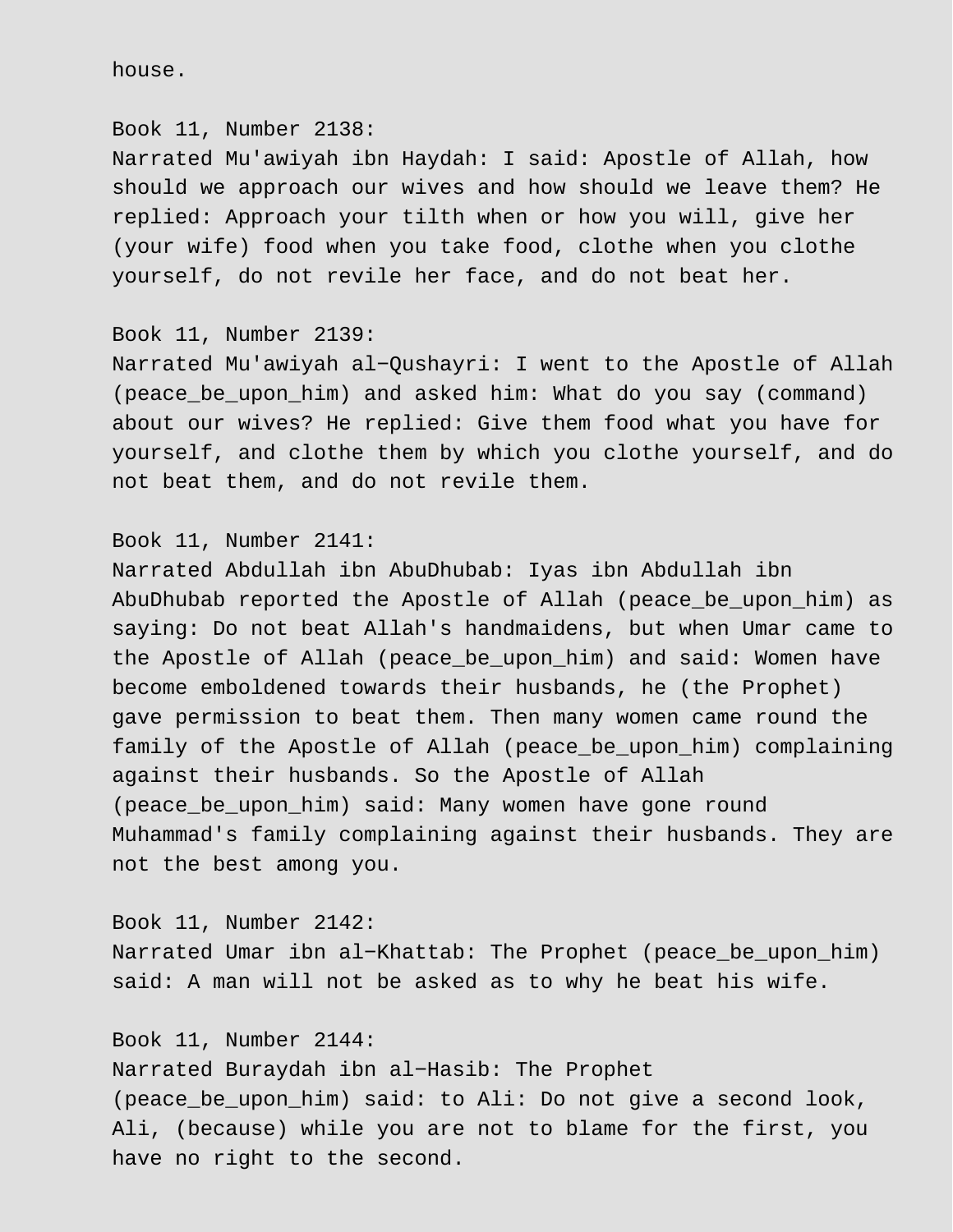Book 11, Number 2153:

Narrated Ruwayfi' ibn Thabit al−Ansari: Should I tell you what I heard the Apostle of Allah (peace be upon him) say on the day of Hunayn: It is not lawful for a man who believes in Allah and the last day to water what another has sown with his water (meaning intercourse with women who are pregnant); it is not lawful for a man who believes in Allah and the Last Day to have intercourse with a captive woman till she is free from a menstrual course; and it is not lawful for a man who believes in Allah and the Last Day to sell spoil till it is divided.

#### Book 11, Number 2155:

Narrated Abdullah ibn Amr ibn al−'As: The Prophet (peace\_be\_upon\_him) said: If one of you marries a woman or buys a slave, he should say: "O Allah, I ask Thee for the good in her, and in the disposition Thou hast given her; I take refuge in Thee from the evil in her, and in the disposition Thou hast given her." When he buys a camel, he should take hold of the top of its hump and say the same kind of thing.

#### Book 11, Number 2157:

Narrated AbuHurayrah: The Prophet (peace\_be\_upon\_him) said: He who has intercourse with his wife through her anus is accursed.

#### Book 11, Number 2159:

Narrated Abdullah Ibn Abbas: Ibn Umar misunderstood (the Qur'anic verse, "So come to your tilth however you will")−−may Allah forgive him. The fact is that this clan of the Ansar, who were idolaters, lived in the company of the Jews who were the people of the

Book. They (the Ansar) accepted their superiority over themselves in respect of knowledge, and they followed most of their actions. The people of the

Book (i.e. the Jews) used to have intercourse with their women on one side alone (i.e. lying on their backs). This was the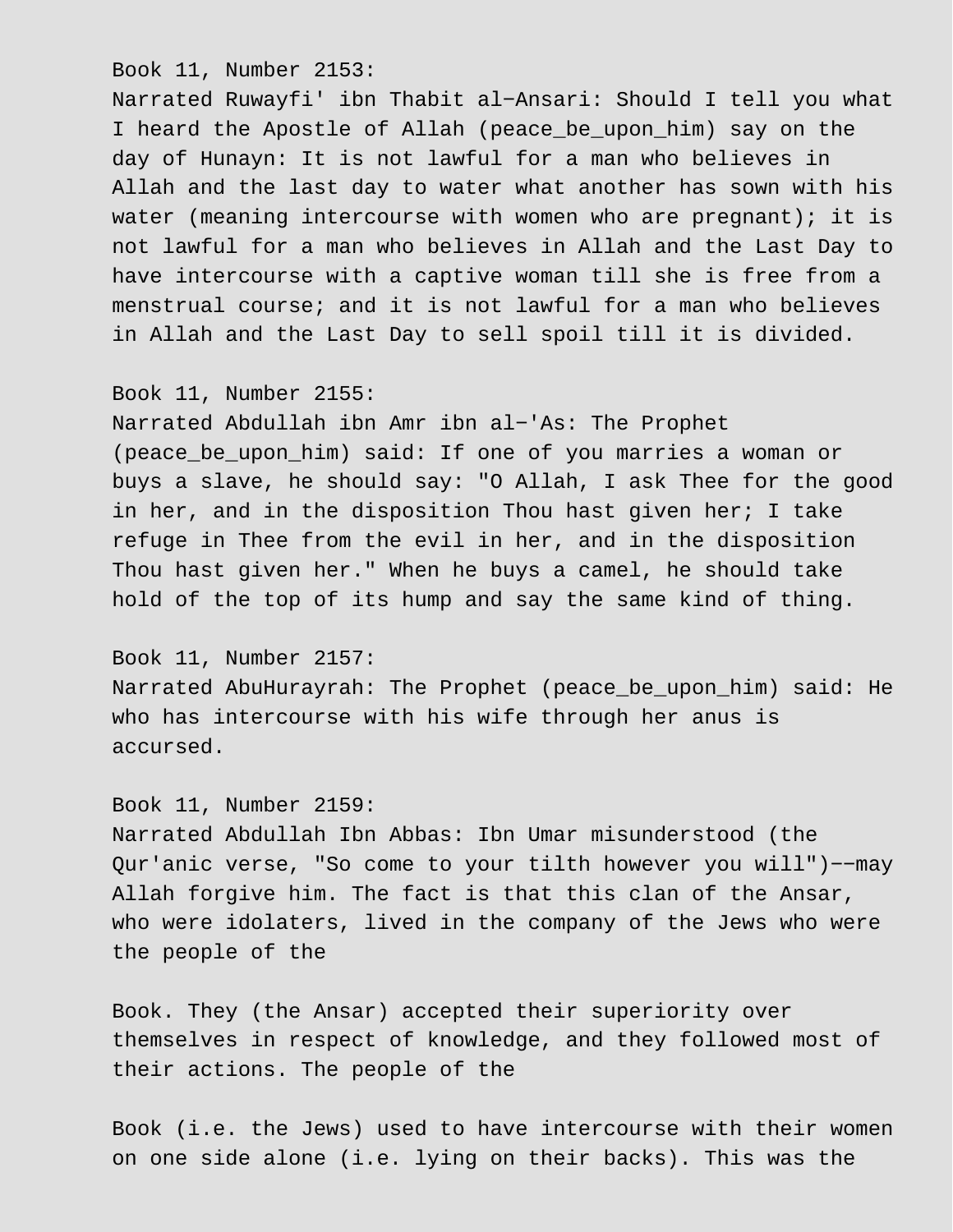most concealing position for (the vagina of) the women. This clan of the Ansar adopted this practice from them. But this tribe of the Quraysh used to uncover their women completely, and seek pleasure with them from in front and behind and laying them on their backs. When the muhajirun (the immigrants) came to Medina, a man married a woman of the Ansar. He began to do the same kind of action with her, but she disliked it, and said to him: We were approached on one side (i.e. lying on the back); do it so, otherwise keep away from me. This matter of theirs spread widely, and it reached the Apostle of Allah (peace\_be\_upon\_him). So Allah, the Exalted, sent down the Qur'anic verse: "Your wives are a tilth to you, so come to your tilth however you will," i.e. from in front, from behind or lying on the back. But this verse meant the place of the delivery of the child, i.e. the vagina.

## Book 11, Number 2161:

Narrated Aisha, Ummul Mu'minin: I and the Apostle of Allah (peace\_be\_upon\_him) used to lie in one cloth at night while I was menstruating. If anything from me smeared him, he washed the same place (that was smeared), and did not wash beyond it. If anything from him smeared his clothe, he washed the same place and did not wash beyond that, and prayed with it (i.e. the clothe).

#### Book 11, Number 2163:

Narrated Abdullah ibn Abbas: The Prophet (peace\_be\_upon\_him) said about a man who has sexual intercourse with a menstruating woman: He should give one or half dinar as sadaqah.

### Book 11, Number 2164:

Narrated Abdullah ibn Abbas: If a man has sexual intercourse (with menstruating woman) during her bleeding, he should give one dinar as sadaqah, and if he does so when bleeding has stopped, he should give half a dinar as sadaqah.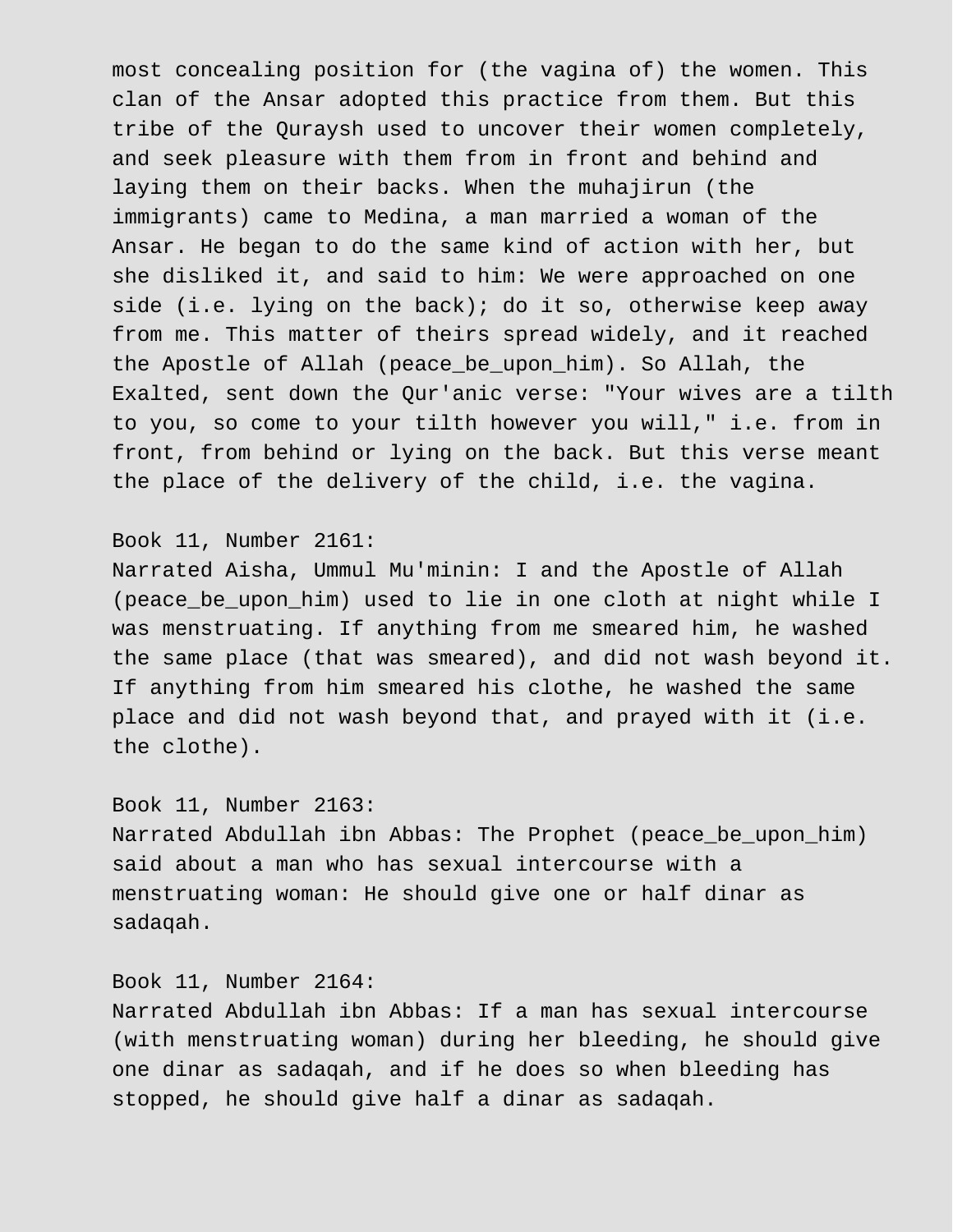Book 11, Number 2166:

Narrated AbuSa'id al−Khudri: A man said: Apostle of Allah, I have a slave−girl and I withdraw the penis from her (while having intercourse), and I dislike that she becomes pregnant. I intend (by intercourse) what the men intend by it. The Jews say that withdrawing the penis (azl) is burying the living girls on a small scale. He (the Prophet) said: The Jews told a lie. If Allah intends to create it, you cannot turn it away.

# Book 11, Number 2169:

Narrated AbuHurayrah: AbuNadrah reported: An old man of Tufawah said to me: I was a guest of AbuHurayrah at Medina. I did not find any one of the companions of the Prophet (peace\_be\_upon\_him) more devoted to worship and more hospitable than AbuHurayrah. One day I was with him when he was sitting on his bed. He had a purse which contained pebbles or kernels. A black slave−girl of his was sitting below. Counting them he was glorifying Allah. When the pebbles or the kernels in the purse were finished, she gathered them and put them again in the purse, and gave it to him. He said: Should I not tell you about me and about the Apostle of Allah (peace\_be\_upon\_him)? I said: Yes. He said: Once when I was laid up with fever in the mosque, the Apostle of Allah (peace\_be\_upon\_him) came and entered the mosque, and said: Who saw the youth of ad−Daws. He said this three times. A man said: Apostle of Allah, there he is, laid up with fever on one side of the mosque. He moved, walking forward till he reached me. He placed his hand on me. He had a kind talk with me, and I rose. He then began to walk till he reached the place where he used to offer his prayer. He paid his attention to the people. There were two rows of men and one row of women, or two rows of women and one row of men (the narrator is doubtful). He then said: If Satan makes me forget anything during the prayer, the men should glorify Allah, and the women should clap their hands. The Apostle of Allah (peace\_be\_upon\_him) then prayed and he did not forget anything during the prayer. He said: Be seated in your places, be seated in your places. The narrator, Musa, added the word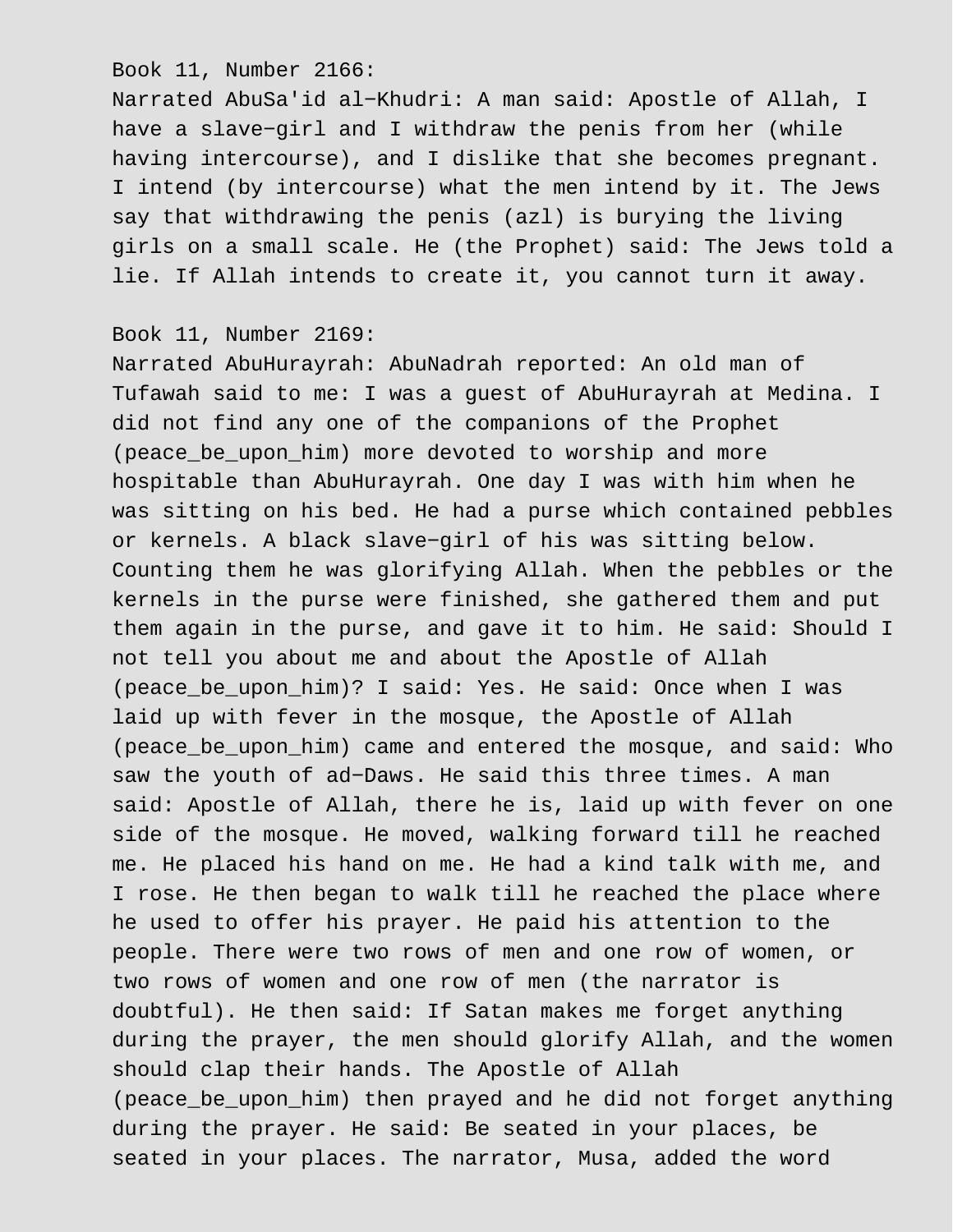"here". He then praised Allah and exalted Him, and said: Now to our topic. The agreed version begins: He then said: Is there any man among you who approaches his wife, closes the door, covers himself with a curtain, and he is concealed with the curtain of Allah? They replied: Yes. He said: later he sits and says: I did so−and−so; I did so−and−so. The people kept silence. He then turned to the women and said (to them): Is there any woman among you who narrates it? They kept silence. Then a girl fell on one of her knees. The narrator, Mu'ammil, said in his version: a buxom girl. She raised her head before the Apostle of Allah (peace be upon him) so that he could see her and listen to her. She said: Apostle of Allah, they (the men) describe the secrets (of intercourse) and they (the women) also describe the secrets (of intercourse) to the people. He said: Do you know what the similitude is? He said: The likeness of this act is the likeness of a female Satan who meets the male Satan on the roadside; he fulfils his desire with her while the people are looking at him. Beware! The perfume of men is that whose smell becomes visible and its colour does not appear. Beware! The perfume of women is that whose colour becomes visible and whose smell is not obvious. AbuDawud said: From here I remembered this tradition from Mu'ammil and Musa: Beware! No man should lie with another man, no woman should lie with another woman except with one's child or father. He also mentioned a third which I have forgotten. This has been mentioned in the version of Musaddad, but I do not remember it as precisely as I like. The narrator, Musa, said: Hammad narrated this tradition from al−Jarir from AbuNadrah from at−Tufawi.

# **12. Divorce (Kitab Al−Talaq)**

# Book 12, Number 2170:

Narrated AbuHurayrah: The Prophet (peace\_be\_upon\_him) said: Anyone who incites a woman against her husband or a slave against his master is not one of us.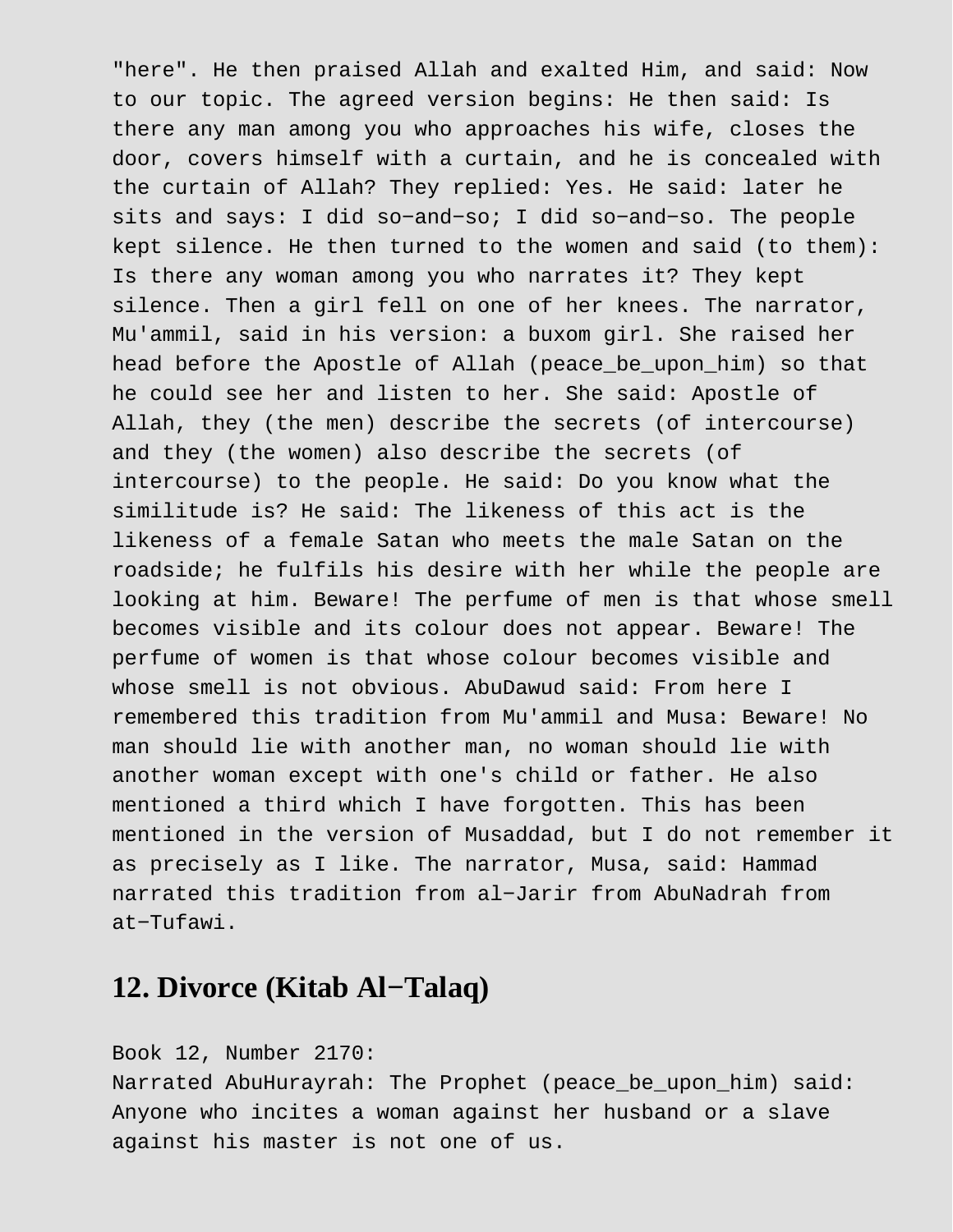#### Book 12, Number 2172:

Narrated Muharib: The Prophet (peace\_be\_upon\_him) said: Allah did not make anything lawful more abominable to Him than divorce.

Book 12, Number 2173: Narrated Abdullah ibn Umar: The Prophet (peace\_be\_upon\_him) said: Of all the lawful acts the most detestable to Allah is divorce.

Book 12, Number 2180:

Narrated Abdullah ibn Umar: AbdurRahman ibn Ayman, the client of Urwah, asked Ibn Umar and AbuzZubayr was was listening: What do you think if a man divorces his wife while she is menstruating? He said: Abdullah ibn Umar divorced his wife while she was menstruating during the time of the Apostle of Allah (peace\_be\_upon\_him).So Umar asked the Apostle of Allah (peace\_be\_upon\_him) saying: Abdullah ibn Umar divorced his wife while she was menstruating. Abdullah said: He returned her to me and did not count it (the pronouncement) anything. He said: When she is purified, he may divorce her or keep her with him. Ibn Umar said: The Prophet (peace\_be\_upon\_him) recited the Qur'anic verse: O Prophet, when you divorce women, divorce them in the beginning of their waiting period."

Book 12, Number 2181:

Narrated Imran ibn Husayn: Mutarrif ibn Abdullah reported:Imran ibn Husayn was asked about a person who divorces his wife, and then has intercourse with her, but he does not call any witness to her divorce nor to her restoration. He said: You divorced against the sunnah and took her back against the sunnah. Call someone to bear witness to her divorce, and to her return in marriage, and do not repeat it.

Book 12, Number 2182: Narrated Abdullah ibn Abbas: Umar ibn Mu'tab reported: AbuHasan, a client of Banu Nawfal asked Ibn Abbas: A slave had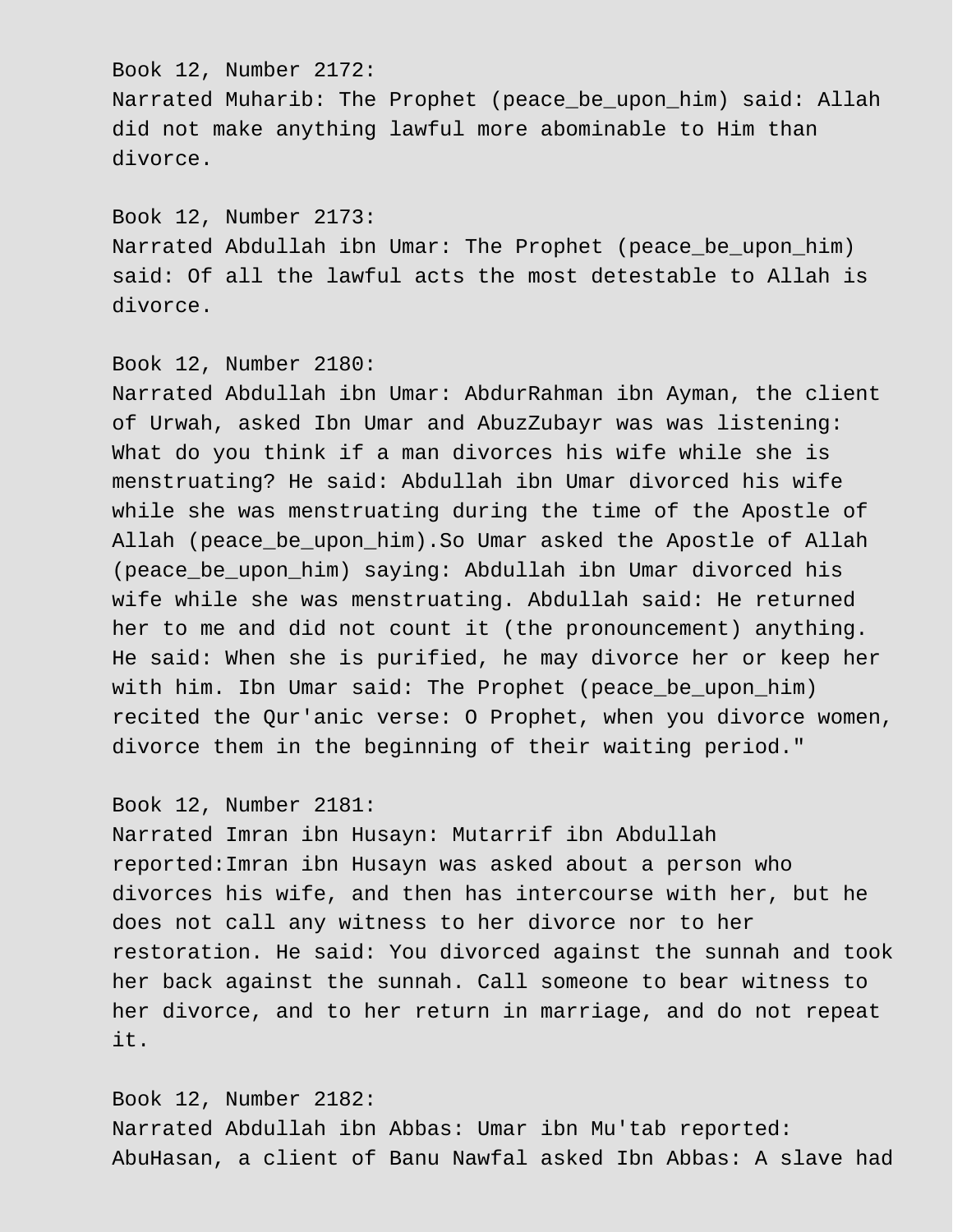a wife who was a slave−girl. He divorced her by two pronouncements. Afterwards both of them were freed. Is it permissible for him to ask her in marriage again? He said: Yes. This is a decision given by the Apostle of Allah (peace\_be\_upon\_him).

#### Book 12, Number 2183:

Narrated Abdullah ibn Abbas: The aforesaid tradition (No. 2182) has also been transmitted by Ali (ibn al−Mubarak) through a different chain of narrators to the same effect. This version adds: Ibn Abbas said: There remained one more pronouncement of divorce for you. The Apostle of Allah (peace be upon him) took the same decision.

## Book 12, Number 2184:

Narrated Aisha, Ummul Mu'minin: The Prophet (peace\_be\_upon\_him) said: The divorce of a slave−woman consists in saying it twice and her waiting period is two menstrual courses (qur') AbuAsim said: A similar tradition has been narrated to me by Muzahir and al−Qasim on the authority of Aisha from the Prophet (peace\_be\_upon\_him), except that he said: And her waiting period ('iddah) is two courses.

# Book 12, Number 2185:

Narrated Abdullah ibn Amr ibn al−'As: The Prophet (peace be upon him) said: There is no divorce except in what you possess; there is no possession, there is no sale transaction till you possess. The narrator Ibn as−Sabbah added: There is no fulfilling a vow till you possess.

## Book 12, Number 2188:

Narrated Aisha, Ummul Mu'minin: Muhammad ibn Ubayd ibn AbuSalih who lived in Ayliya said: I went out with Adi ibn Adi al−Kindi till we came to Mecca. He sent me to Safiyyah daughter of Shaybah who remembered a tradition (that she had heard) from Aisha. She said: I heard Aisha say: I heard the Apostle of Allah (peace\_be\_upon\_him) say: There is no divorce or emancipation in case of constraint or duress (ghalaq).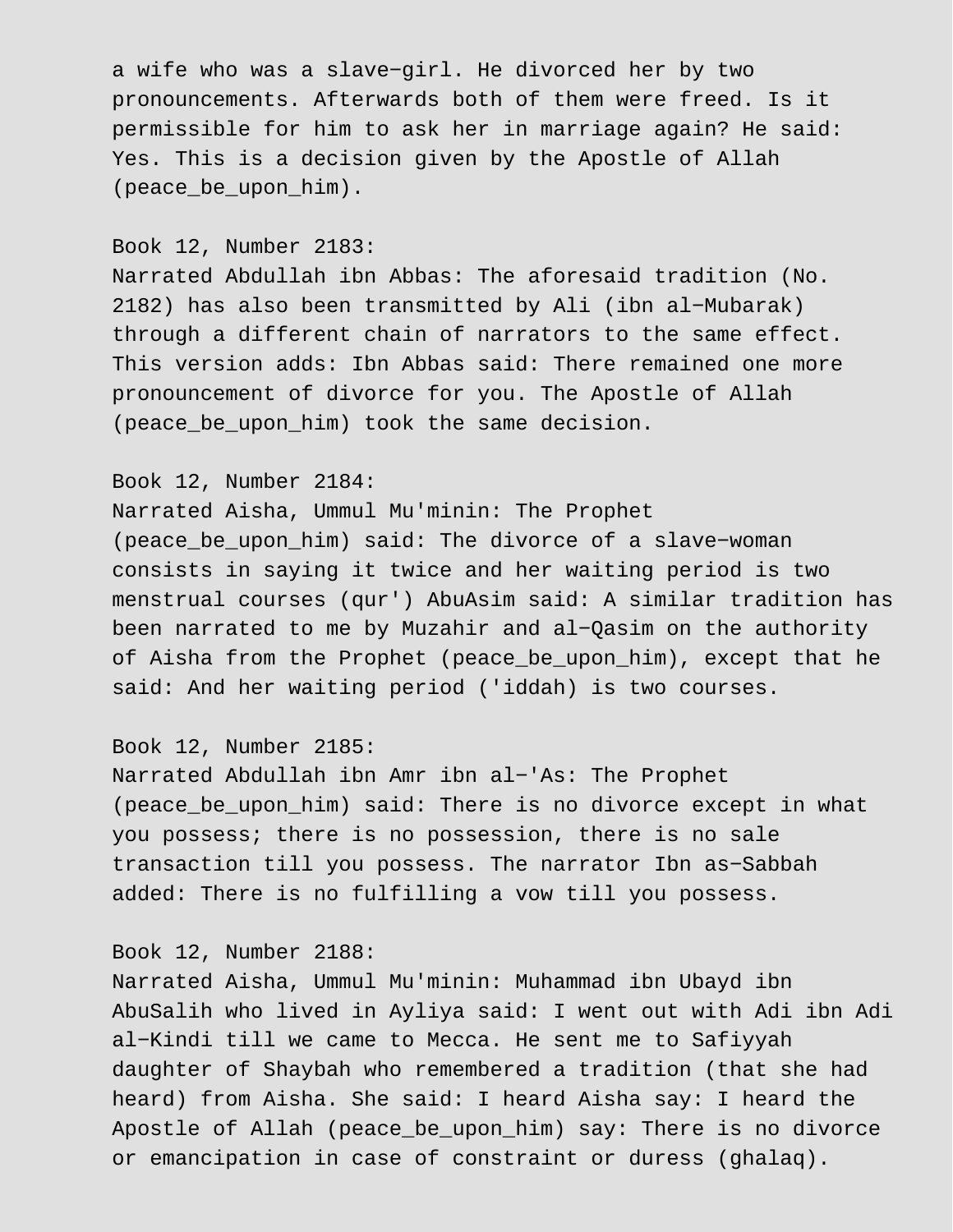#### Book 12, Number 2189:

Narrated AbuHurayrah: The Prophet (peace\_be\_upon\_him) said: There are three things which, whether undertaken seriously or in jest, are treated as serious: Marriage, divorce and taking back a wife (after a divorce which is not final)

## Book 12, Number 2190:

Narrated Abdullah ibn Abbas: Divorced women shall wait concerning themselves for three monthly periods. Nor is it lawful for them to hide what Allah hath created in their wombs. This means that if a man divorced his wife he had the right to take her back in marriage though he had divorced her by three pronouncements. This was then repealed (by a Qur'anic verse). Divorce is only permissible twice.

#### Book 12, Number 2191:

Narrated Abdullah ibn Abbas: Abdu Yazid, the father of Rukanah and his brothers, divorced Umm Rukanah and married a woman of the tribe of Muzaynah. She went to the Prophet (peace be upon him) and said: He is of no use to me except that he is as useful to me as a hair; and she took a hair from her head. So separate me from him. The Prophet (peace\_be\_upon\_him) became furious. He called on Rukanah and his brothers. He then said to those who were sitting beside him. Do you see so−and−so who resembles Abdu Yazid in respect of so−and−so; and so−and−so who resembles him in respect of so−and−so? They replied: Yes. The Prophet (peace\_be\_upon\_him) said to Abdu Yazid: Divorce her. Then he did so. He said: Take your wife, the mother of Rukanah and his brothers, back in marriage. He said: I have divorced her by three pronouncements, Apostle of Allah. He said: I know: take her back. He then recited the verse: "O Prophet, when you divorce women, divorce them at their appointed periods."

## Book 12, Number 2194:

Narrated Abdullah ibn Abbas: Tawus said: AbusSahba' said to Ibn Abbas: Do you know that a divorce by three pronouncements was made a single one during the time of the Prophet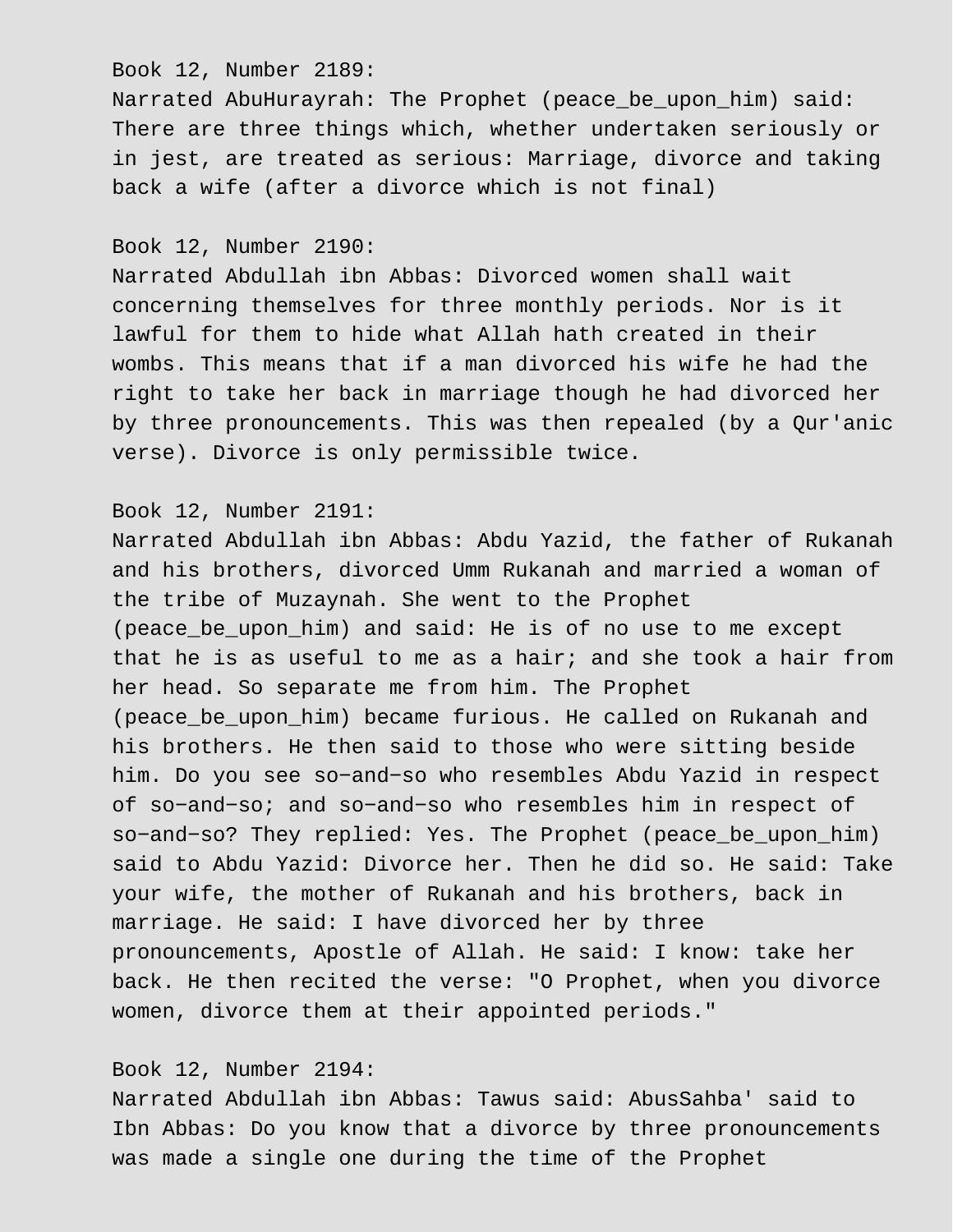(peace be upon him), and of AbuBakr and in the early days of the caliphate of Umar? He replied: Yes.

# Book 12, Number 2198:

Narrated AbuHurayrah: Hammad ibn Zayd said: I asked Ayyub: Do you know anyone who narrates the tradition narrated by Al−Hasan about uttering the words (addressing wife). "Your matter is in your hand"? He replied: No, except something similar transmitted by Qatadah from Kathir, the client of Samurah, from AbuSalamah on the authority of AbuHurayrah from the Prophet (peace\_be\_upon\_him). Ayyub said: Kathir then came to us; so I asked him (about this matter). He replied: I never narrated it. I mentioned it to Qatadah who said: Yes (he narrated it) but he forgot.

#### Book 12, Number 2202:

Narrated Rukanah ibn Abdu Yazid: (Rukanah) divorced his wife absolutely; so he came to the Apostle of Allah (peace\_be\_upon\_him). He asked (him): What did you intend? He said: A single utterance of divorce. He said: Do you swear by Allah? He replied: I swear by Allah. He said: It stands as you intended.

#### Book 12, Number 2204:

Narrated Tamimah al−Hujayni: A man said to his wife: O my younger sister! The Apostle of Allah (peace be upon him)said: Is she your sister? He (the Prophet disliked it and prohibited saying so.

#### Book 12, Number 2207:

Narrated Salamah ibn Sakhr al−Bayadi: I was a man who was more given than others to sexual intercourse with women. When the month of Ramadan came, I feared lest I should have intercourse with my wife, and this evil should remain with me till the morning. So I made my wife like my mother's back to me till the end of Ramadan. But one night when she was waiting upon me, something of her was revealed. Suddenly I jumped upon her. When the morning came I went to my people and informed them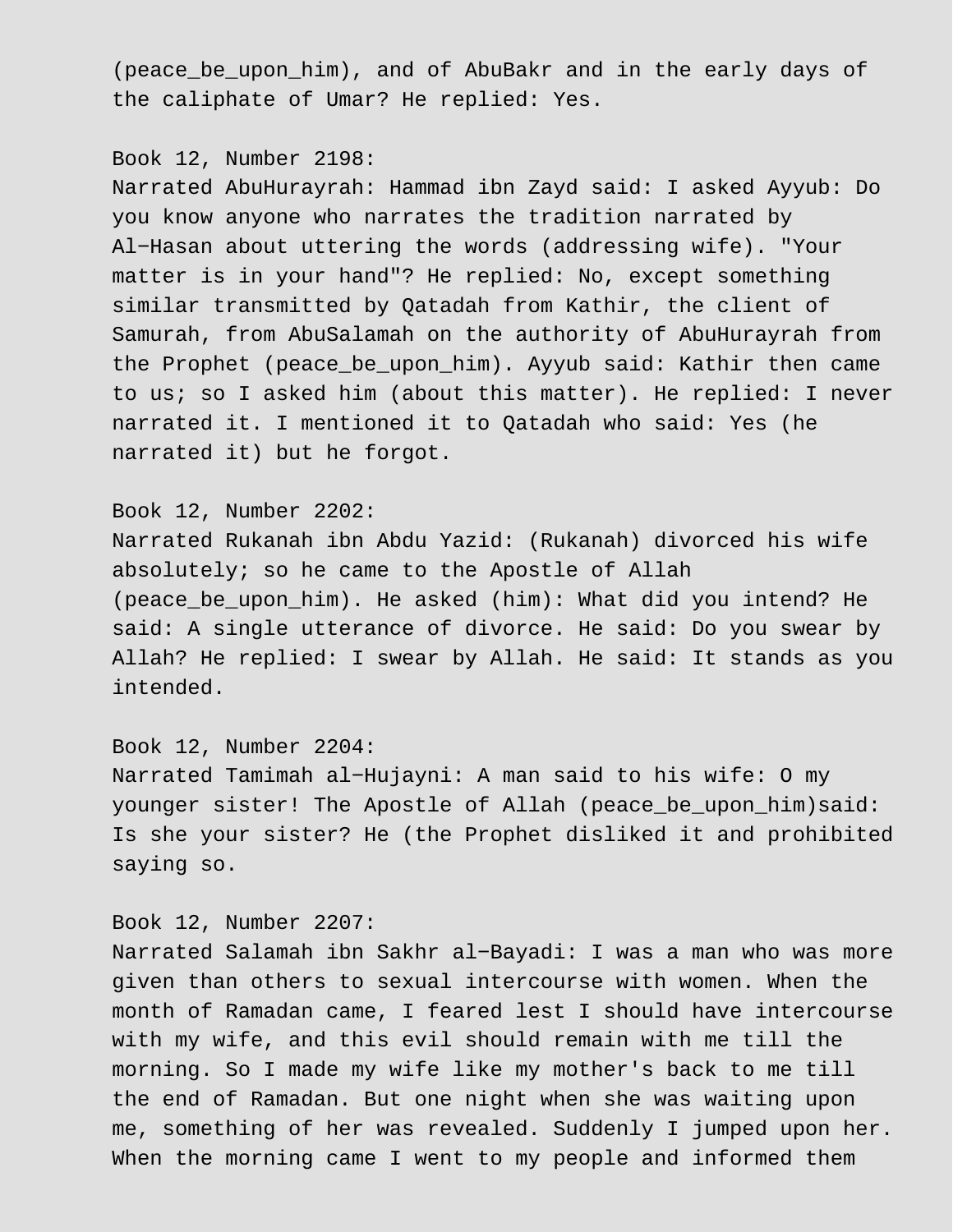about this matter. I said: Go along with me to the Apostle of Allah (peace\_be\_upon\_him). They said: No, by Allah. So I went to the Prophet (peace be upon him and informed him of the matter. He said: Have you really committed it, Salamah? I said: I committed it twice, Apostle of Allah. I am content with the Commandment of Allah, the Exalted; so take a decision about me according to what Allah has shown you. He said: Free a slave. I said: By Him Who sent you with truth, I do not possess a neck other than this: and I struck the surface of my neck. He said: Then fast two consecutive months. I said: Whatever I suffered is due to fasting. He said: Feed sixty poor people with a wasq of dates. I said: By Him Who sent you with truth, we passed the night hungry; there was no food in our house. He said: Then go to the collector of sadaqah of Banu Zurayq; he must give it to you. Then feed sixty poor people with a wasq of dates; and you and your family eat the remaining dates. Then I came back to my people, and said (to them): I found with you poverty and bad opinion; and I found with the Prophet (peace be upon him) prosperity and good opinion. He has commanded me to give alms to you. Ibn al−Ala' added: Ibn Idris said: Bayadah is a sub−clan of Banu Zurayq.

# Book 12, Number 2208:

Narrated Khuwaylah, daughter of Malik ibn Tha'labah: My husband, Aws ibn as−Samit, pronounced the words: You are like my mother. So I came to the Apostle of Allah (peace\_be\_upon\_him), complaining to him about my husband. The Apostle of Allah (peace\_be\_upon\_him) disputed with me and said: Remain dutiful to Allah; he is your cousin. I continued (complaining) until the Qur'anic verse came down: "Allah hath heard the words of her who disputeth with thee concerning her husband...." till the prescription of expiation. He then said: He should set free a slave. She said: He cannot afford it. He said: He should fast for two consecutive months. She said: Apostle of Allah, he is an old man; he cannot keep fasts. He said: He should feed sixty poor people. She said: He has nothing which he may give in alms. At that moment an araq (i.e. date−basket holding fifteen or sixteen sa's) was brought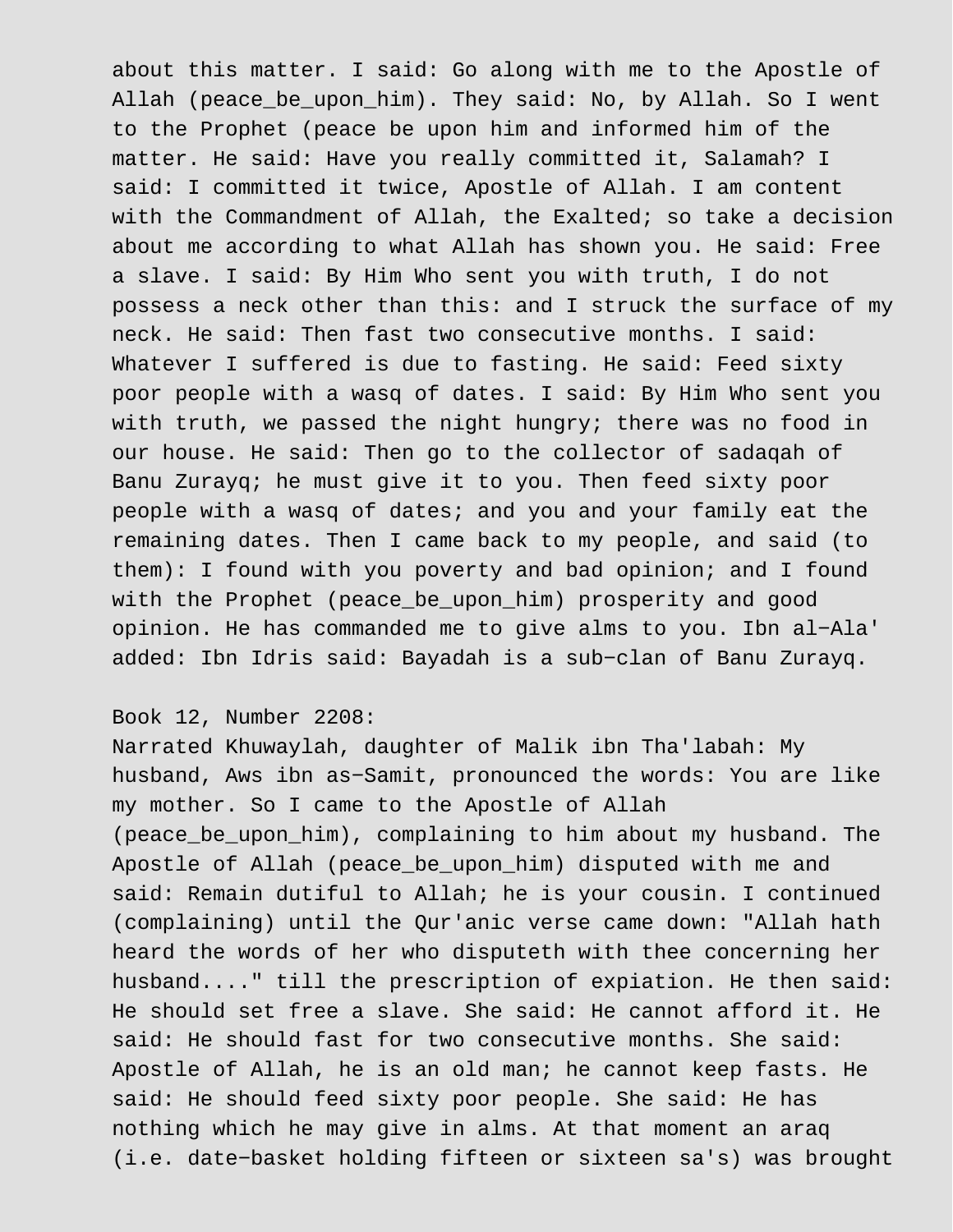to him. I said: I shall help him with another date−basked ('araq). He said: You have done well. Go and feed sixty poor people on his behalf, and return to your cousin. The narrator said: An araq holds sixty sa's of dates.

#### Book 12, Number 2212:

Narrated Urwah: Khawlah was the wife of Aws ibn as−Samit; he was a man immensely given to sexual intercourse. When his desire for intercourse was intensified, he made his wife like his mother's back. So Allah, the Exalted, sent down Qur'anic verses relating to expiation for zihar.

#### Book 12, Number 2214:

Narrated Ikrimah: A man made his wife like the back of his mother. He then had intercourse with her before he atoned for it. He came to the Prophet (peace\_be\_upon\_him) and informed him of this matter. He asked (him): What moved you to the action you have committed? He replied: I saw the whiteness of her shins in moon light. He said: Keep away from her until you expiate for your deed.

#### Book 12, Number 2218:

Narrated Thawban: The Prophet (peace\_be\_upon\_him) said: If any woman asks her husband for divorce without some strong reason, the odour of Paradise will be forbidden to her.

## Book 12, Number 2219:

Narrated Habibah, daughter of Sahl al−Ansariyyah: Amrah, daughter of AbdurRahman ibn Sa'd ibn Zurarah, reported on the authority of Habibah, daughter of Sahl al−Ansariyyah: She (Habibah) was the wife of Thabit ibn Qays ibn Shimmas. The Apostle of Allah (peace\_be\_upon\_him) came out one morning and found Habibah by his door. The Apostle of Allah (peace\_be\_upon\_him) said: Who is this? She replied: I am Habibah, daughter of Sahl. He asked: What is your case? She replied: I and Thabit ibn Qays, referring to her husband, cannot live together. When Thabit ibn Qays came, the Apostle of Allah (peace\_be\_upon\_him) said to him: This is Habibah,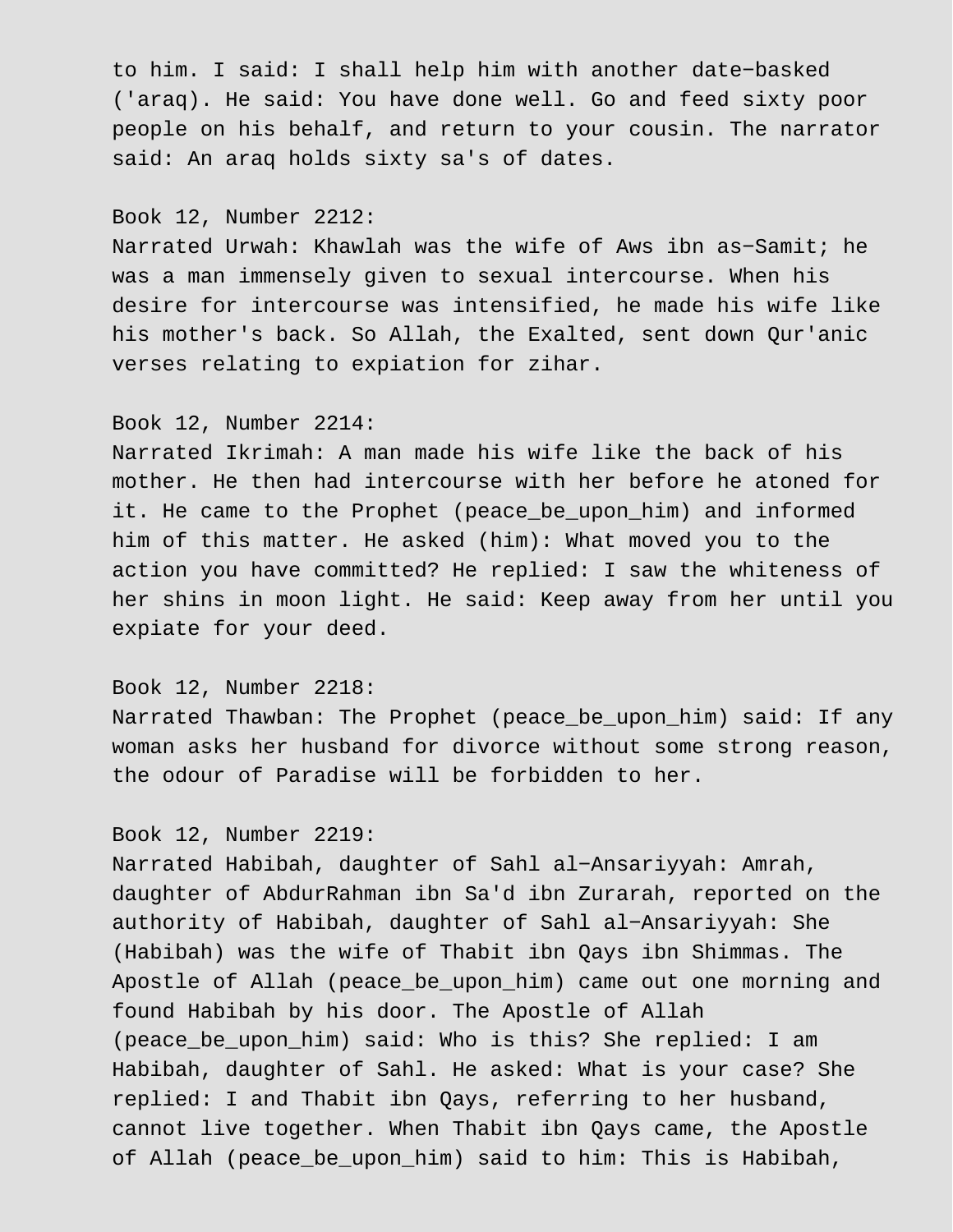daughter of Sahl, and she has mentioned (about you) what Allah wished to mention. Habibah said: Apostle of Allah, all that he gave me is with me. The Apostle of Allah (peace be upon him) said to Thabit ibn Qays: Take it from her. So he took it from her, and she lived among her people (relatives).

#### Book 12, Number 2220:

Narrated Aisha, Ummul Mu'minin: Habibah daughter of Sahl was the wife of Thabit ibn Qays Shimmas He beat her and broke some of her part. So she came to the Prophet (peace be upon him) after morning, and complained to him against her husband. The Prophet (peace be upon him) called on Thabit ibn Qays and said (to him): Take a part of her property and separate yourself from her. He asked: Is that right, Apostle of Allah? He said: Yes. He said: I have given her two gardens of mine as a dower, and they are already in her possession. The Prophet (peace\_be\_upon\_him) said: Take them and separate yourself from her.

#### Book 12, Number 2221:

Narrated Abdullah ibn Abbas: The wife of Thabit ibn Qays separated herself from him for a compensation. The Prophet (peace\_be\_upon\_him) made her waiting period a menstrual course.

#### Book 12, Number 2228:

Narrated Aisha, Ummul Mu'minin: Barirah was emancipated, and she was the wife of Mughith, a slave of Aal AbuAhmad. The Apostle of Allah (peace\_be\_upon\_him) gave her choice, and said to her: If he has intercourse with you, then there is no choice for you.

# Book 12, Number 2229:

Narrated Aisha, Ummul Mu'minin: Al−Qasim said: Aisha intended to set free two slaves of her who were spouses. She, therefore, asked the Prophet (peace\_be\_upon\_him) about this matter. He commanded to begin with the man before the woman. The narrator Nasr said: AbuAli al−Hanafi reported it to me on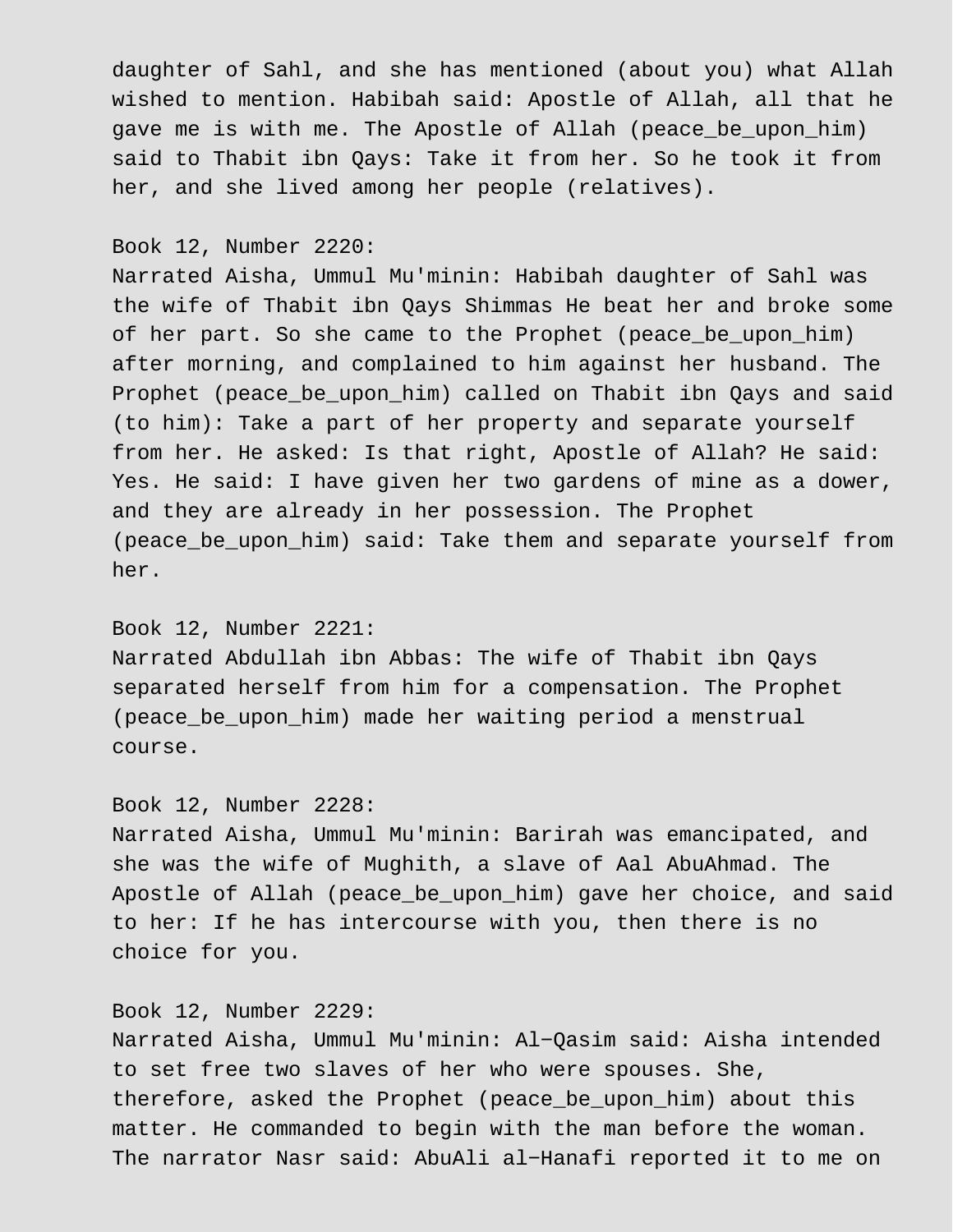the authority of Ubaydullah.

Book 12, Number 2230:

Narrated Abdullah ibn Abbas: A man came after embracing Islam during the time of the Apostle of Allah (peace be upon him). Afterwards his wife came after embracing Islam. He said: Apostle of Allah, she embraced Islam along with me; so restore her to me.

# Book 12, Number 2231:

Narrated Abdullah ibn Abbas: A woman embraced Islam during the time of the Apostle of Allah (peace be upon  $h$ im); she then married. Her (former) husband then came to the Prophet (peace\_be\_upon\_him) and said: Apostle of Allah, I have already embraced Islam, and she had the knowledge about my Islam. The Apostle of Allah (peace\_be\_upon\_him) took her away from her latter husband and restored her to her former husband.

Book 12, Number 2232:

Narrated Abdullah ibn Abbas: The Apostle of Allah (peace\_be\_upon\_him) restored his daughter Zaynab to Abul'As on the basis of the previous marriage, and he did not do anything afresh.

Book 12, Number 2233: Narrated Al−Harith ibn Qays al−Asadi: I embraced Islam while I had eight wives. So I mentioned it to the Prophet (peace\_be\_upon\_him). The Prophet (peace\_be\_upon\_him) said: Select four of them.

Book 12, Number 2235: Narrated Fayruz ad−Daylami al−Yamani: I said: Apostle of Allah, I have embraced Islam and two sisters are my wives. He said: Divorce any one of them you wish.

Book 12, Number 2236: Narrated Rafi' ibn Sinan: AbdulHamid ibn Ja'far reported from his father on the authority of his grandfather Rafi' ibn Sinan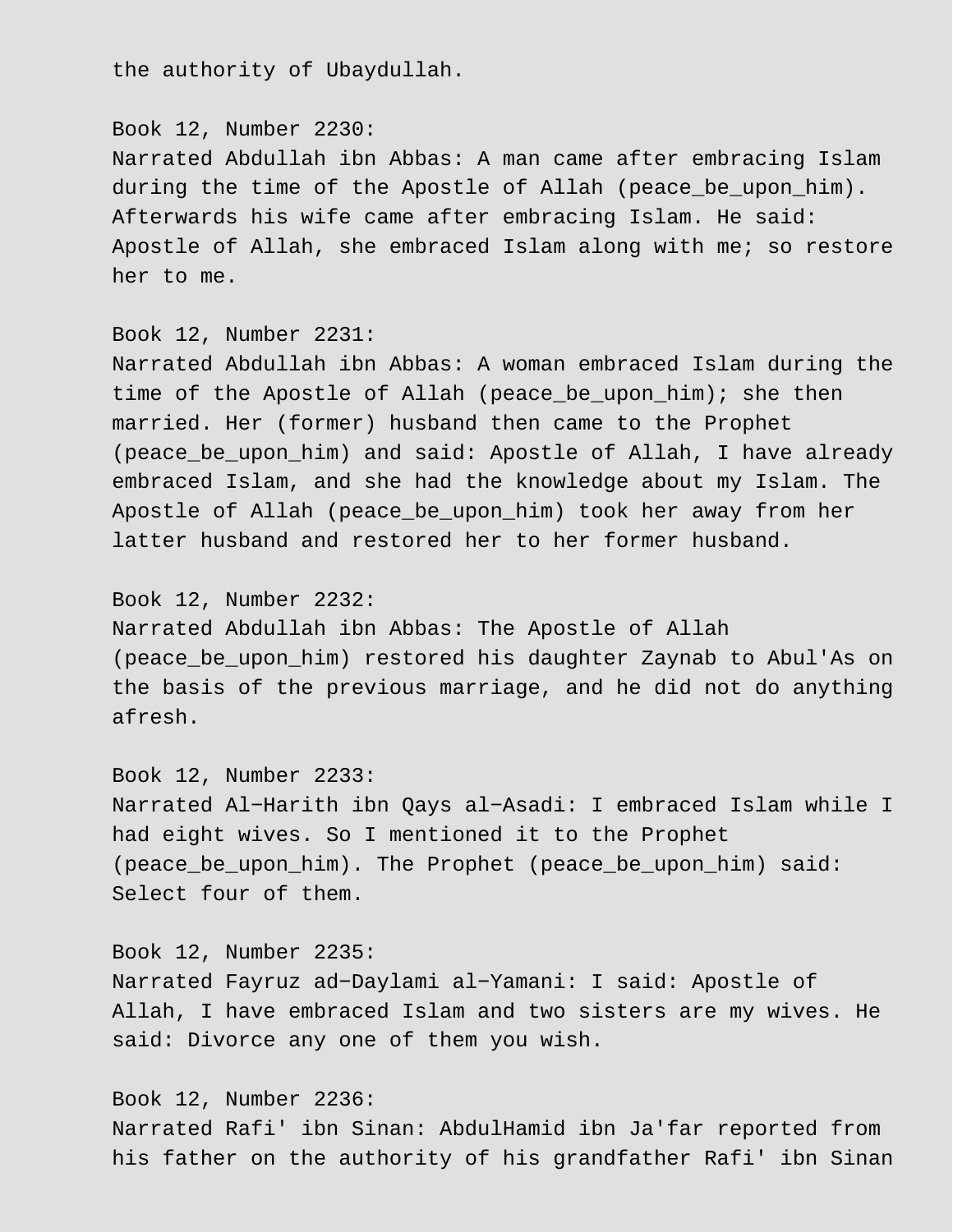that he (Rafi' ibn Sinan) embraced Islam and his wife refused to embrace Islam. She came to the Prophet (peace\_be\_upon\_him) and said: My daughter; she is weaned or about to wean. Rafi' said: My daughter. The Prophet (peace\_be\_upon\_him) said to him: Be seated on a side. And he said to her: Be seated on a side. He then seated the girl between them, and said to them: Call her. The girl inclined to her mother. The Prophet (peace\_be\_upon\_him) said: O Allah! guide her. The daughter then inclined to her father, and he took her.

#### Book 12, Number 2247:

Narrated Abdullah ibn Abbas: When the Prophet (peace be upon him) ordered a man and his wife to invoke curses on each other, he ordered a man to put his hand on his mouth when he came to the fifth utterance, saying that it would be the deciding one.

Book 12, Number 2247a: Narrated Abdullah Ibn Abbas: Hilal ibn Umayyah was one of three people whose repentance was accepted by Allah. One night he returned from his land and found a man with his wife. He witnessed with his eyes and heard with his ears. He did not threaten him till the morning. Next day he went to the Apostle of Allah (peace\_be\_upon\_him) in the morning, and said: Apostle of Allah! I came to my wife at night and found a man with her. I saw with my own eyes and heard with my own ears. The Apostle of Allah (peace\_be\_upon\_him) disliked what he described and he took it seriously. Thereupon the following Qur'anic verse came down: "And those who make charges against their spouses but have no witnesses except themselves, let the testimony of one of them...." When the Apostle of Allah (peace\_be\_upon\_him) came to himself (after the revelation ended), he said: Glad tidings for you, Hilal. Allah, the Exalted, has made it easy and, a way out for you. Hilal said: I expected that from my Lord. The Apostle of Allah (peace be upon him) said: Send for her. She then came. The Apostle of Allah (peace be upon him) recited (the verses) to them that the punishment in the next world was more severe than that in this world. Hilal said: I swear by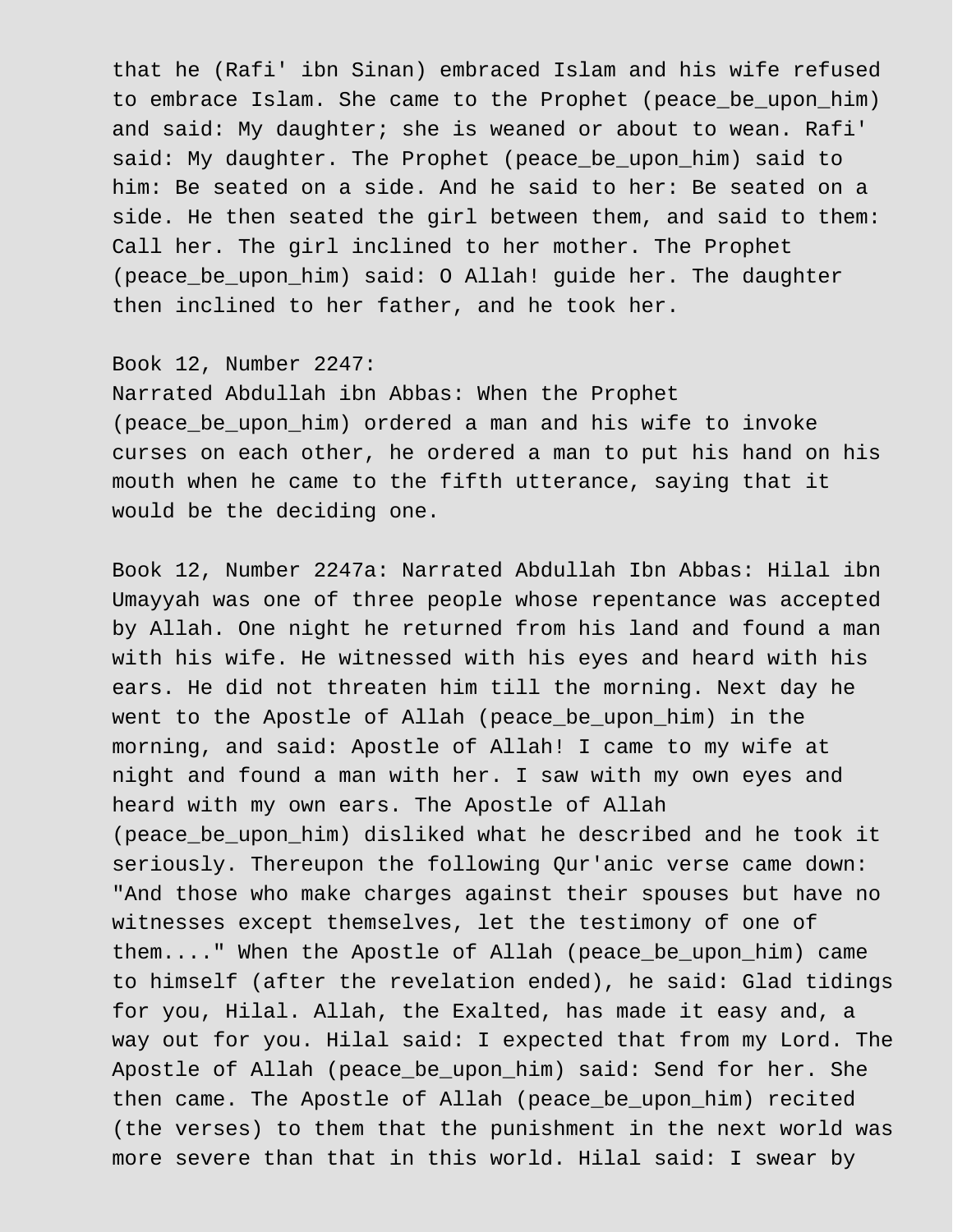Allah, I spoke the truth against her. She said: He told a lie. The Apostle of Allah (peace\_be\_upon\_him) said: Apply the method of invoking curses on each other. Hilal was told: Bear witness. So he bore witness before Allah four times that he spoke the truth. When he was about to utter a fifth time, he was told: Hilal, fear Allah, for the punishment in this world is easier than that in the next world; and this is the deciding one that will surely cause punishment to you. He said: I swear by Allah. Allah will not punish me for this (act), as He did not cause me to be flogged for this (act). So he bore witness a fifth time invoking the curse of Allah on him if he was one of those who told lies. Then the people said to her: Testify. So she gave testimony before Allah that he was a liar. When she was going to testify a fifth time, she was told: Fear Allah, for the punishment in this world is easier than that in the next world. This is the deciding one that will surely cause punishment to you. She hesitated for a moment, and then said: By Allah, I shall not disgrace my people. So she testified a fifth time invoking the curse of Allah on her if he spoke the truth. The Apostle of Allah (peace be upon him) separated them from each other, and decided that the child would not be attributed to its father. Neither she nor her child would be accused of adultery. He who accused her or her child would be liable to punishment. He also decided that there would be no dwelling and maintenance for her (from the husband), as they were separated without divorce. He then said: If she gives birth to a child with reddish hair, light buttocks, wide belly and light shins, he will be the child of Hilal. If she bears a dusky child with curly hair, fat limbs, fat shins and fat buttock he will be the child of the one who was accused of adultery. She gave birth to a dusky child with curly hair, fat limbs, fat shins and fat buttocks. The Apostle of Allah (peace\_be\_upon\_him) said: Had there been no oaths I should have dealt with her severely. Ikrimah said: Later on he became the chief of the tribe of Mudar. He was not attributed to his father.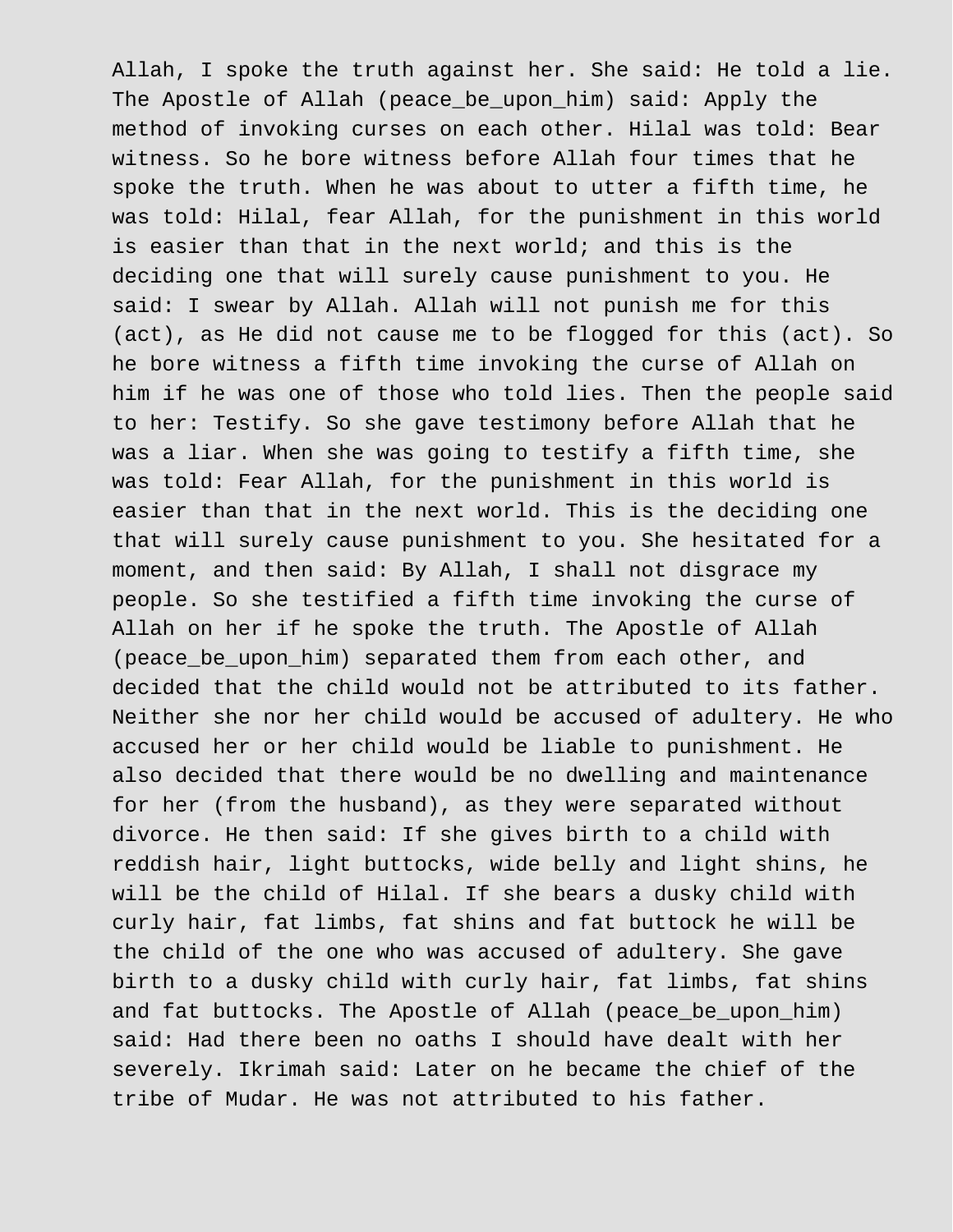#### Book 12, Number 2255:

Narrated AbuHurayrah: A bedouin came to the Prophet (peace be upon him), and said: My wife has given birth to a black son, and I disown him. He then narrated the rest of the tradition to the same effect.

## Book 12, Number 2256:

Narrated AbuHurayrah: AbuHurayrah heard the Apostle of Allah (peace\_be\_upon\_him) say when the verse about invoking curses came down: Any woman who brings to her family one who does not belong to it has nothing to do with Allah (i.e. expects no mercy from Allah), and Allah will not bring her into His Paradise. Allah, the Exalted, will veil Himself from any man who disowns his child when he looks at him, and disgrace him in the presence of all creatures, first and last.

## Book 12, Number 2257:

Narrated Abdullah ibn Abbas: The Prophet (peace\_be\_upon\_him) said: There is no prostitution in Islam. If anyone practised prostitution in pre−Islamic times, the child will be attributed to the master (of the slave−woman). He who claims his child without a valid marriage or ownership will neither inherit nor be inherited.

## Book 12, Number 2258:

Narrated Abdullah ibn Amr ibn al−'As: The Prophet (peace\_be\_upon\_him) decided regarding one who was treated as a member of a family after the death of his father, to whom he was attributed when the heirs said he was one of them, that if he was the child of a slave−woman whom the father owned when he had intercourse with her, he was included among those who sought his inclusion, but received none of the inheritance which was previously divided; he, however, received his portion of the inheritance which had not already been divided; but if the father to whom he was attributed had disowned him, he was not joined to the heirs. If he was a child of a slave−woman whom the father did not possess or of a free woman with whom he had illicit intercourse, he was not joined to the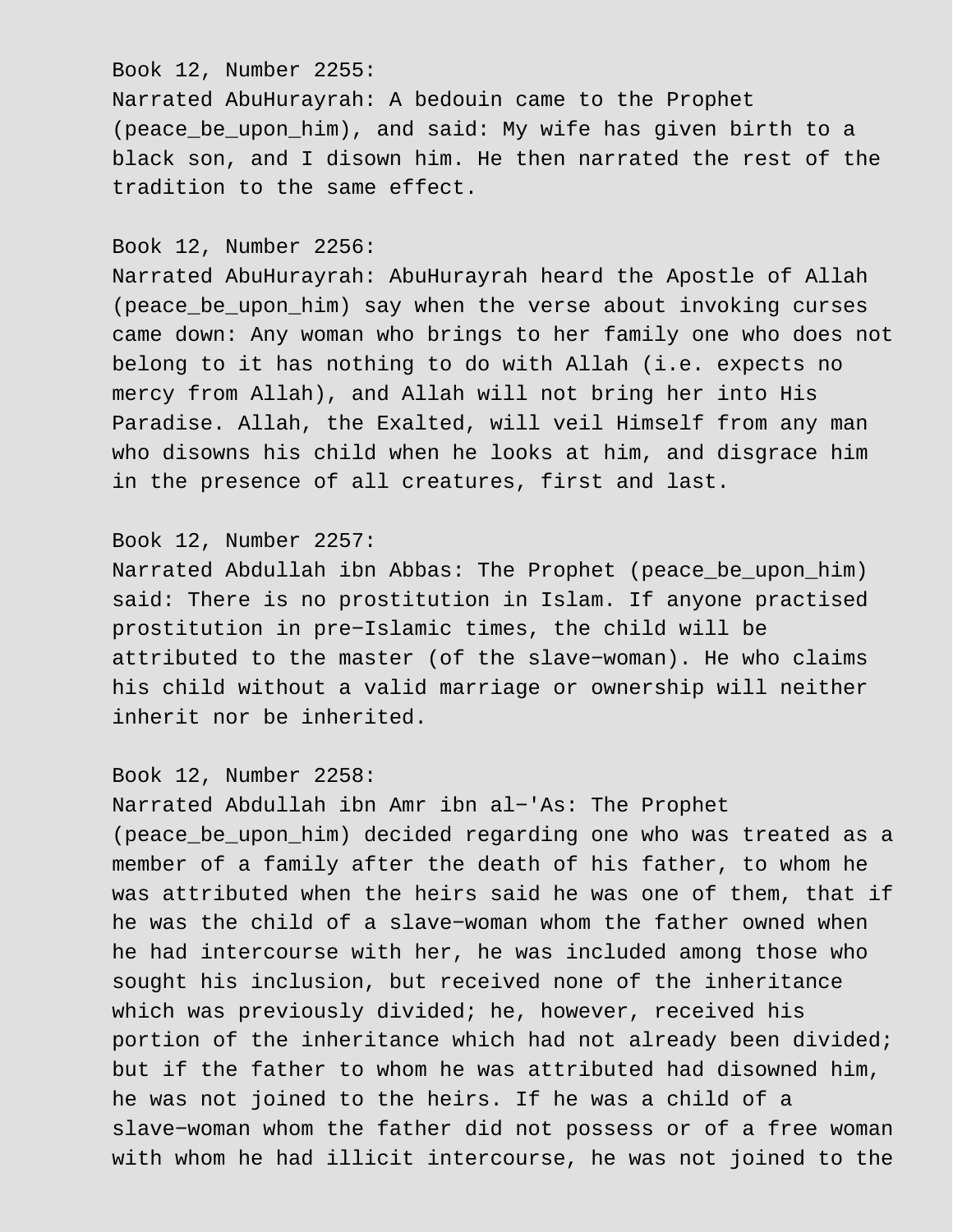heirs and did not inherit even if the one to whom he was attributed is the one who claimed paternity, since he was a child of fornication whether his mother was free or a slave.

# Book 12, Number 2260:

Narrated Aisha, Ummul Mu'minin: The Apostle of Allah (peace\_be\_upon\_him) entered upon me. The version of Musaddad and Ibn as−Sarh has: one day looking pleased". The version of Uthman has: "The lines of his forehead were realised." He said: O Aisha, are you not surprised to hear that Mujazziz al−Mudlaji saw that Zayd and Usamah had a rug over them concerning their heads and letting their feet appear. He said: These feet are related.

# Book 12, Number 2262:

Narrated Zayd ibn Arqam: I was sitting with the Prophet (peace be upon him). A man came from the Yemen, and said: Three men from the people of the Yemen came to Ali, quarrelling about a child, asking him to give a decision. They had had sexual intercourse with a woman during a single state of purity. He said to two of them: Give this child to this man (the third person) with pleasure. But they (refused and) cried loudly. Again he said to two of them: Give the child to the man (the third person) willingly. But they (refused and) cried loudly. He then said: You are quarrelsome partners. I shall cast lots among you; he who receives the lot, will acquire the child, and he shall pay two−thirds of the blood−money to both his companions. He then cast lots among them, and gave the child to the one who received the lot. The Apostle of Allah (peace\_be\_upon\_him) laughed so much that his canine or molar teeth appeared.

# Book 12, Number 2263:

Narrated Zayd ibn Arqam: Three persons were brought to Ali (Allah be pleased with him) when he was in the Yemen. They and sexual intercourse with a woman during a single state of purity. He asked two of them: Do you acknowledge this child for this (man)? They replied: No. He then put this (question)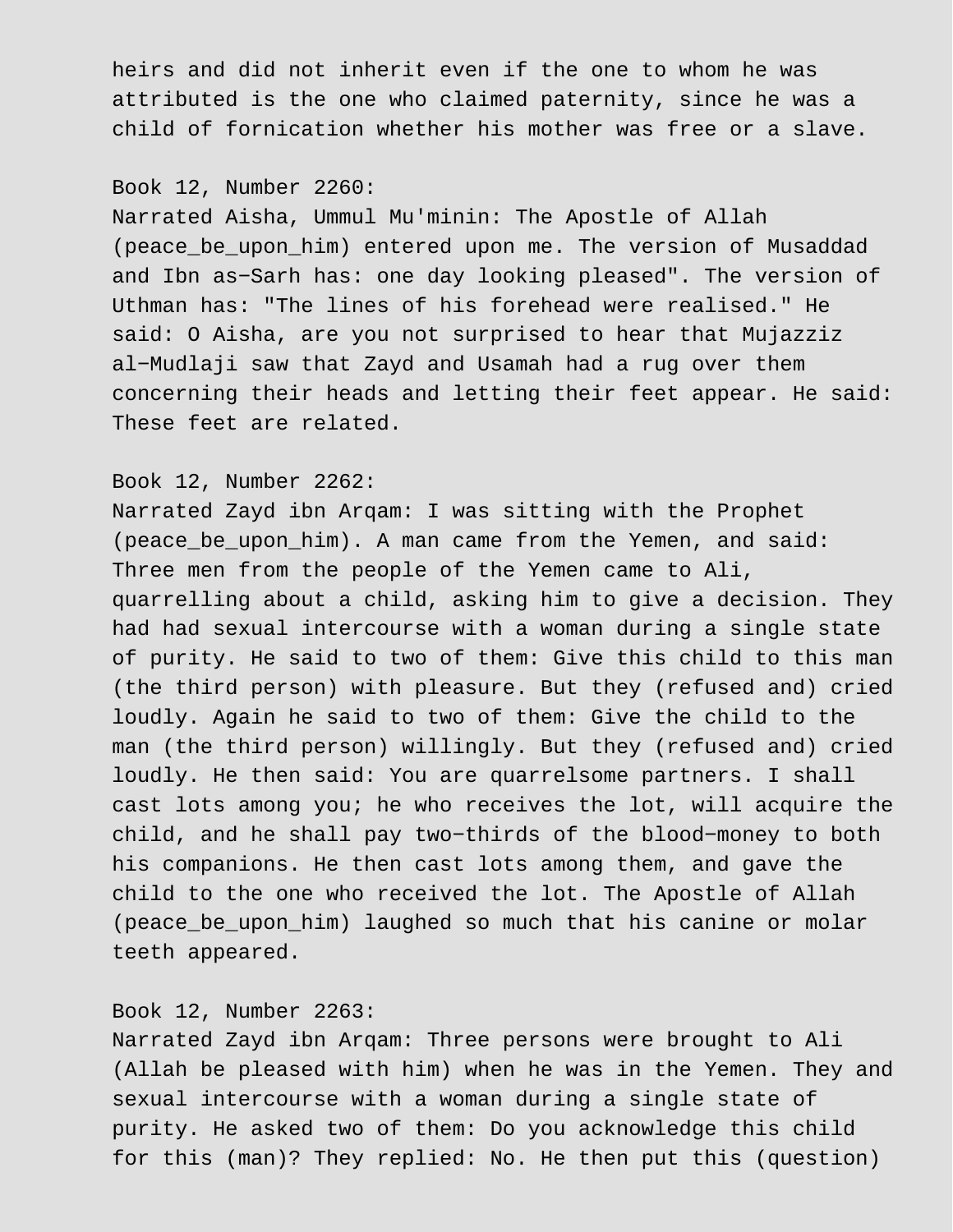to all of them. Whenever he asked two of them, they replied in the negative. He, therefore, cast a lot among them, and attributed the child to the one who received the lot. He imposed two−third of the blood−money (i.e. the price of the mother) on him. This was then mentioned to the Prophet (peace\_be\_upon\_him) and he laughed so much that his molar teeth appeared.

# Book 12, Number 2267:

Narrated Abdullah ibn Amr ibn al−'As: A man got up and said: Apostle of Allah, so−and−so is my son; I had illicit intercourse with his mother in the pre−Islamic period. The Apostle of Allah (peace\_be\_upon\_him) said: There is no unlawful claiming of paternity in Islam. What was done in pre−Islamic times has been annulled. The child is attributed to the one on whose bed it is born, and the fornicator is deprived of any right.

# Book 12, Number 2268:

Narrated Uthman ibn Affan: Rabah said: My people married me to a Roman slave−girl of theirs. I had intercourse with her, and she gave birth to a black (male) child like me. I named it Abdullah. I again had intercourse with her, and she gave birth to a black (male) child like me. I named it Ubaydullah. Then a Roman slave of my people, called Yuhannah, incited her, and spoke to her in his own unintelligible language. She gave birth to a son like a chameleon (red). I asked her: What is this? She replied: This belongs to Yuhannah. We then brought the case to Uthman (for a decision). I think Mahdi said these words. He inquired from both of them, and they acknowledged (the facts). He then said to them: Do you agree that I take the decision about you, which the Apostle of Allah (peace\_be\_upon\_him) had taken? The Apostle of Allah (peace\_be\_upon\_him) decided that the child was to attributed to the one on whose bed it was born. And I think he said: He flogged her and flogged him, for they were slaves.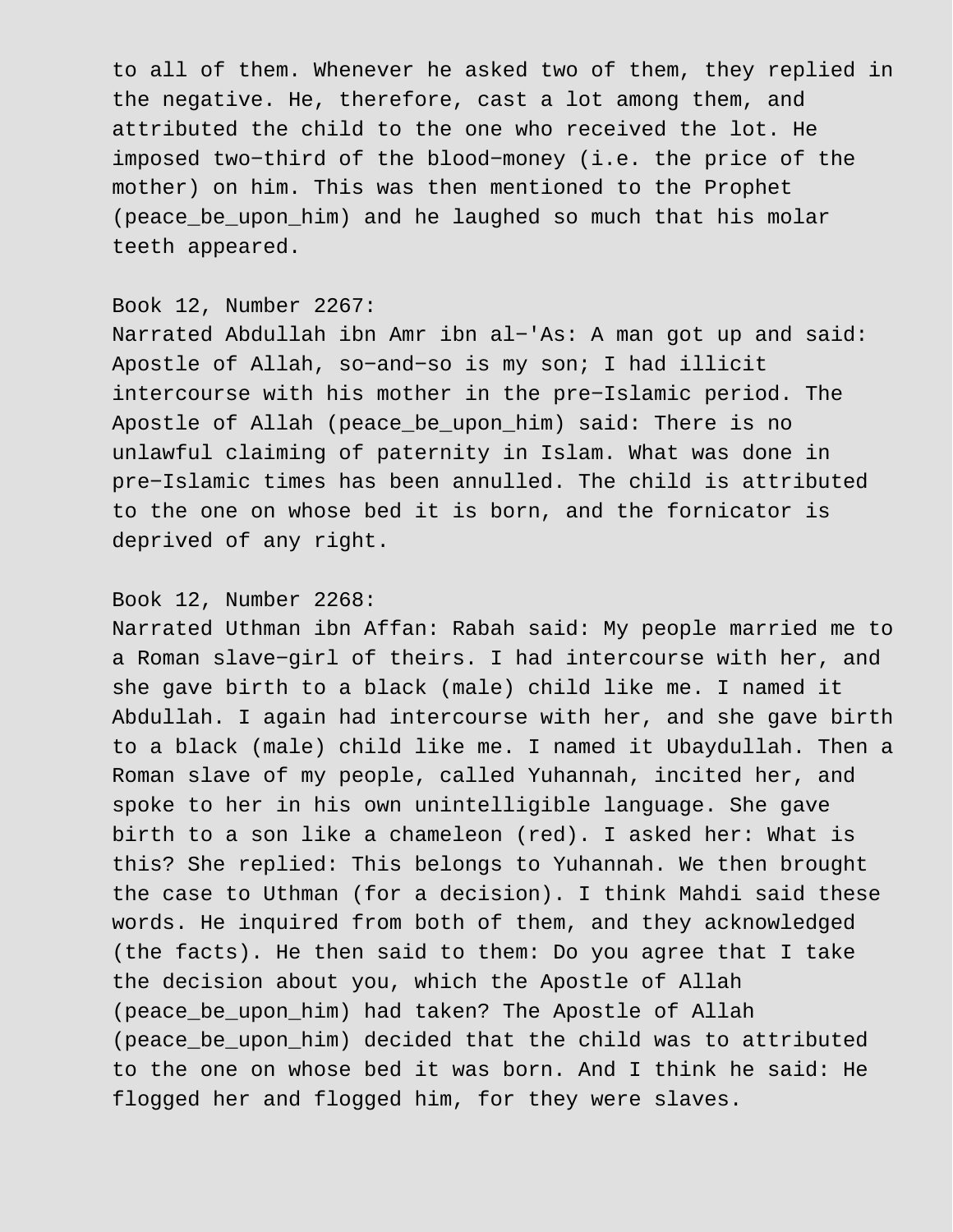### Book 12, Number 2269:

Narrated Abdullah ibn Amr ibn al−'As: A woman said: Apostle of Allah, my womb is a vessel to this son of mine, my breasts, a water−skin for him, and my lap a guard for him, yet his father has divorced me, and wants to take him away from me. The Apostle of Allah (peace\_be\_upon\_him) said: You have more right to him as long as you do not marry.

# Book 12, Number 2270:

Narrated AbuHurayrah: Hilal ibn Usamah quoted AbuMaymunah Salma, client of the people of Medina, as saying: While I was sitting with AbuHurayrah, a Persian woman came to him along with a son of hers. She had been divorced by her husband and they both claimed him. She said: AbuHurayrah, speaking to him in Persian, my husband wishes to take my son away. AbuHurayrah said: Cast lots for him, saying it to her in a foreign language. Then her husband came and asked: Who is disputing with me about my son? AbuHurayrah said: O Allah, I do not say this, except that I heard a woman who came to the Apostle of Allah (peace be upon him) while I was sitting with him, and she said: My husband wishes to take away my son, Apostle of Allah, and he draws water for me from the well of AbuInabah, and he has been good to me. The Apostle of Allah (peace\_be\_upon\_him) said: Cast lots for him. Her husband said: Who is disputing with me about my son? The Prophet (peace be upon him) said: This is your father and this your mother, so take whichever of them you wish by the hand. So he took his mother's hand and she went away with him.

#### Book 12, Number 2271:

Narrated Ali ibn AbuTalib: Zayd ibn Harithah went out to Mecca and brought the daughter of Hamzah with him. Then Ja'far said: I shall take her; I have more right to her; she is my uncle's daughter and her maternal aunt is my wife; the maternal aunt is like mother. Ali said: I am more entitled to take her. She is my uncle's daughter. The daughter of the Apostle of Allah (peace\_be\_upon\_him) is my wife, and she has more right to her. Zayd said: I have more right to her. I went out and journeyed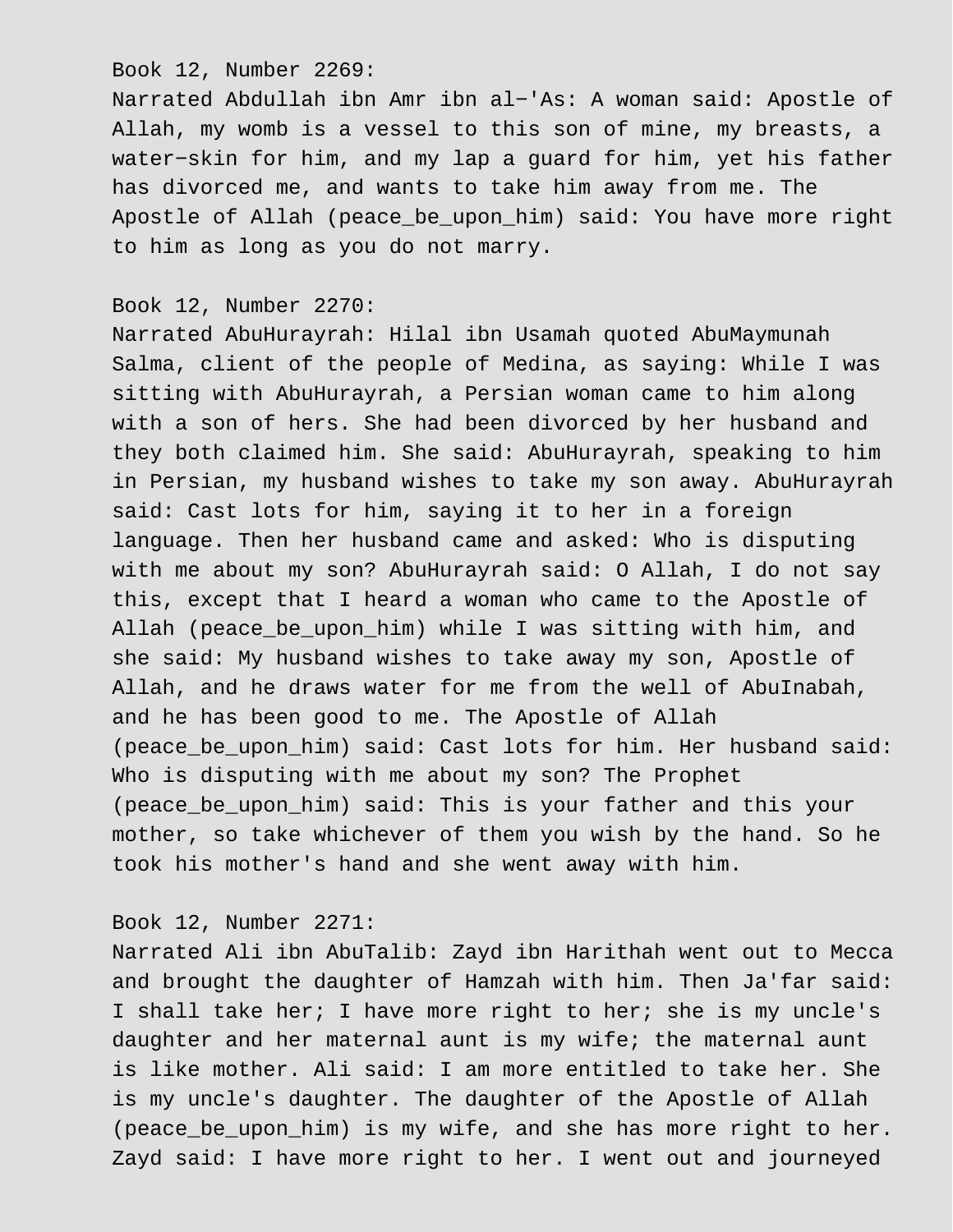# to her, and brought her with me. The Prophet

(peace\_be\_upon\_him) came out. The narrator mentioned the rest of the tradition. He (i.e. the Prophet) said: As for the girl, I decided in favour of Ja'far. She will live with her maternal aunt. The maternal aunt is like mother.

# Book 12, Number 2273:

Narrated Ali ibn AbuTalib: When we came out from Mecca, Hamzah's daughter pursued us crying: My uncle. Ali lifted her and took her by the hand. (Addressing Fatimah he said:) Take your uncle's daughter. She then lifted her. The narrator then transmitted the rest of the tradition. Ja'far said: She is my uncle's daughter. Her maternal aunt is my wife. The Prophet (peace\_be\_upon\_him) decided in favour of her maternal aunt, and said: The maternal aunt is like mother.

# Book 12, Number 2274:

Narrated Asma bint Yazid al−Ansariyyah: Amr ibn Muhajir reported on the authority of his father: Asma', daughter of Yazid ibn as−Sakan al−Ansariyyah, was divorced in the time of the Apostle of Allah (peace\_be\_upon\_him). No waiting period was prescribed for a divorced woman (at that time). When Asma' was divorced, Allah, the Exalted, sent down the injunction of waiting period for divorce. She is the first of the divorced women about whom the verse relating to waiting period was sent down.

#### Book 12, Number 2275:

Narrated Abdullah ibn Abbas: Women who are divorced shall wait, keeping themselves apart, three monthly courses; and then said: And for such of your women as despair of menstruation, if ye doubt, their period (of waiting) shall be three months. This was abrogated from the former verse. Again he said: (O ye who believe, if ye wed believing women) and divorce them before ye have touched them, then there is no period that ye should reckon."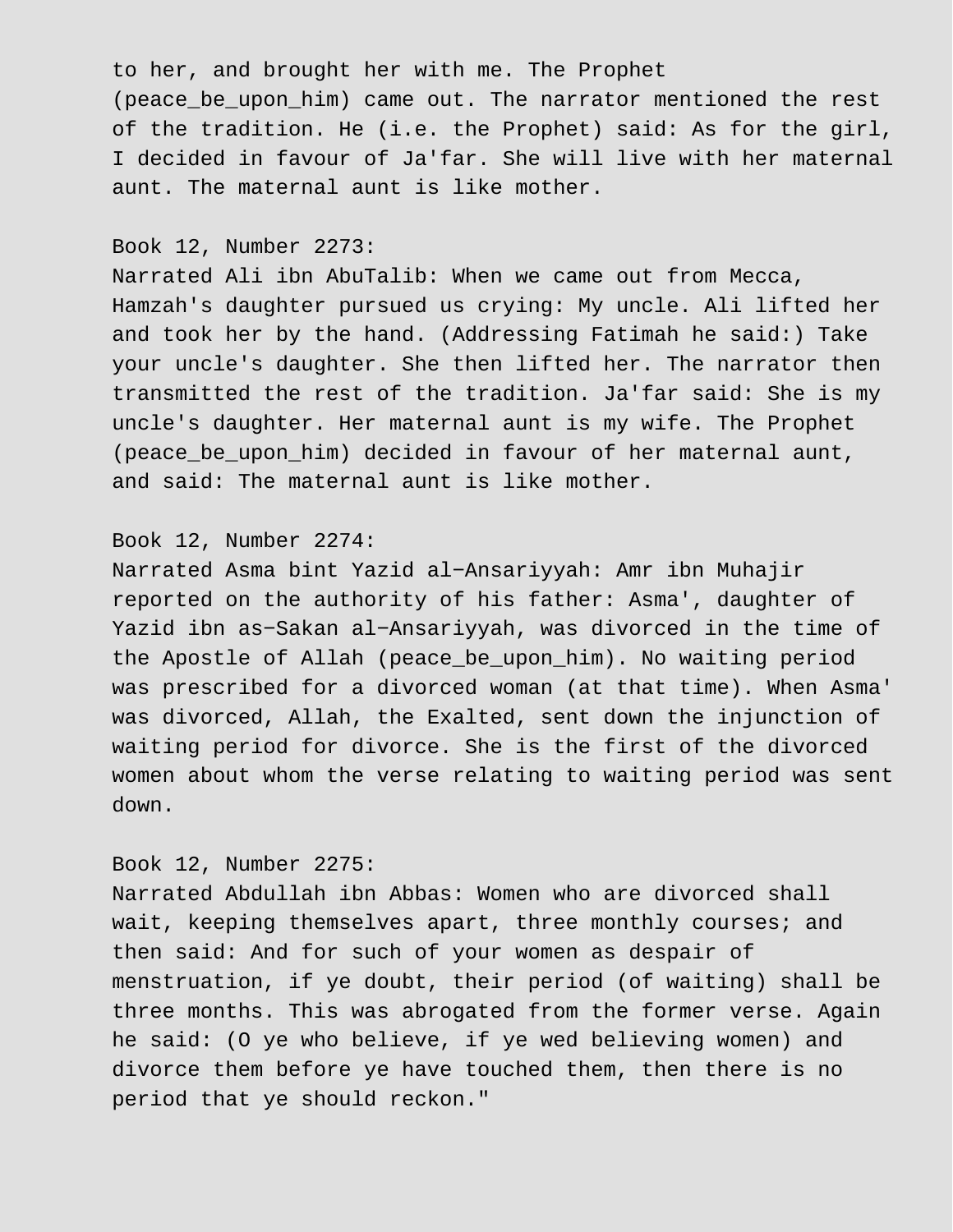# Book 12, Number 2276:

Narrated Umar ibn al−Khattab: The Prophet (peace\_be\_upon\_him) divorced Hafsah, but he took her back in marriage.

# Book 12, Number 2282:

Narrated Fatimah daughter of Qays: AbuSalamah reported on the authority of Fatimah daughter of Qays who said to him that she was the wife of AbuHafs ibn al−Mughirah who divorced her by three pronouncements. She said that she came to the Apostle of Allah (peace be upon him) and sought his opinion about her going out from her house. He commanded her to shift to (the house of )Ibn Umm Maktum who was blind. Marwan denied to confirm the tradition of Fatimah about the going out of a divorced woman from her house. Urwah said: Aisha objected to Fatimah daughter of Qays.

## Book 12, Number 2285:

Narrated Aisha, Ummul Mu'minin: Urwah said: Aisha (Allah be pleased with her) severely objected to the tradition of Fatimah daughter of Qays. She said: Fatimah lived in a desolate house and she feared for her loneliness there. Hence the Apostle of Allah (peace be upon him) accorded permission to her (to leave the place).

## Book 12, Number 2286:

Narrated Aisha, Ummul Mu'minin: Urwah ibn az−Zubayr said: Aisha was asked: Did you not see (i.e. known) the statement of Fatimah? She replied: It is not good for her to mention it (to others).

# Book 12, Number 2288:

Narrated Aisha, Ummul Mu'minin: Al−Qasim ibn Muhammad and Sulayman ibn Yasar reported: Yahya ibn Sa'id ibn al−'As divorced the daughter of AbdurRahman ibn al−Hakam absolutely. AbdurRahman shifted her (from there). Aisha sent a message to Marwan ibn al−Hakam who was the governor of Medina, and said to him: Fear Allah, and return the woman to her home. Marwan said (according to Sulayman's version): AbdurRahman forced me.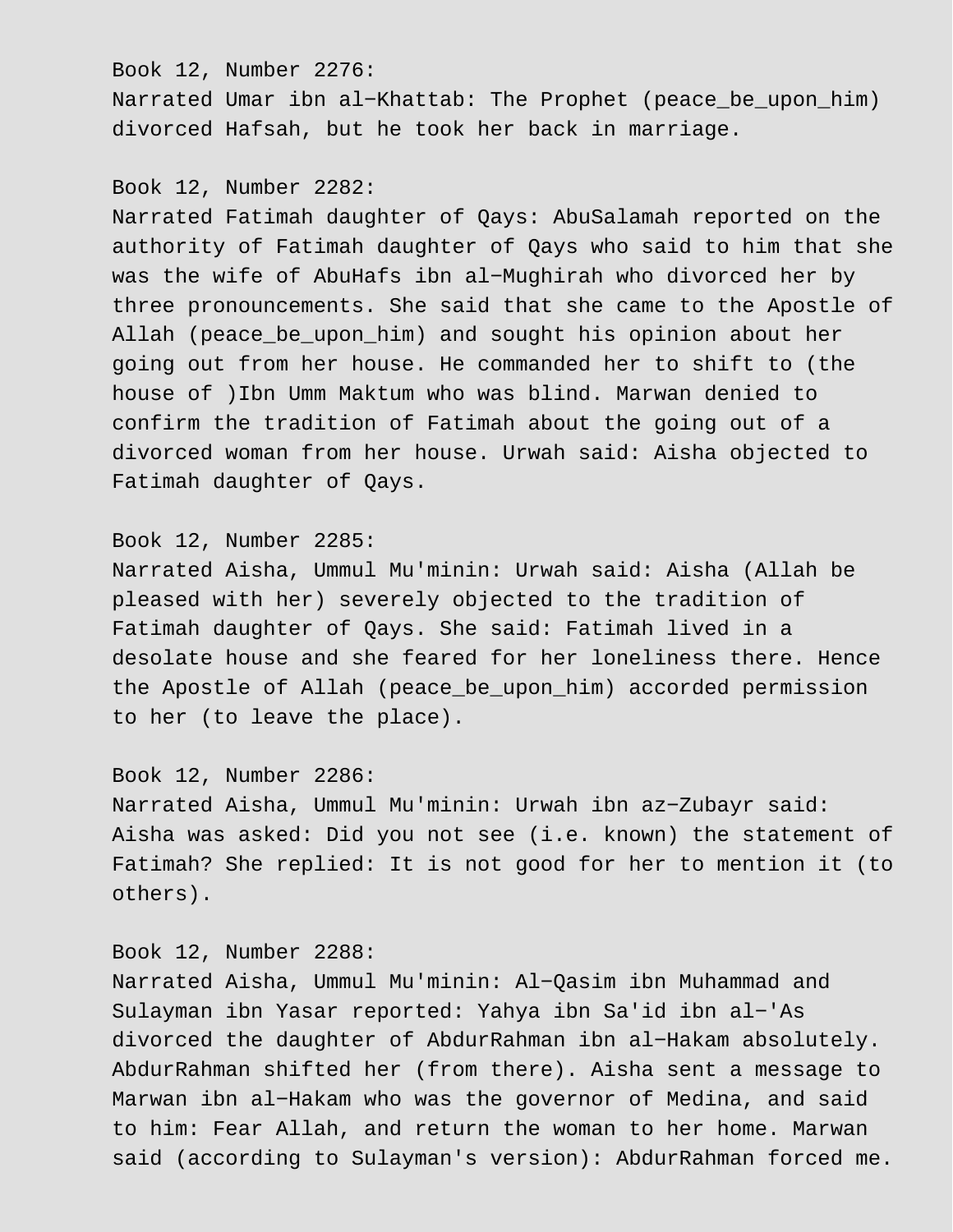Marwan said (according to the version of al−Qasim): Did not the case of Fatimah daughter of Qays reach you? Aisha replied: There would be no harm to you if you did not make mention of the tradition of Fatimah. Marwan said: If you think that it was due to some evil (i.e. reason), then it is sufficient for you to see that there is also an evil between the two.

## Book 12, Number 2292:

Narrated Umm Salamah ; Umm Habibah ; Zaynab bint Jahsh: Humayd ibn Nafi' reported the following three traditions on the authority of Zaynab, daughter of AbuSalamah: Zaynab said: I visited Umm Habibah when her father AbuSufyan, died. She asked for some yellow perfume containing saffron (khaluq) or something else. Then she applied it to a girl and touched her cheeks. She said: I have no need of perfume, but I heard the Apostle of Allah (peace\_be\_upon\_him) say: It is not lawful for a woman who believes in Allah and the Last Day to observe mourning for one who has died, more than three nights, except for four months and ten days in the case of a husband. Zaynab said: I also visited Zaynab, daughter of Jahsh, when her brother died. She asked for some perfume and used it upon herself. She then said: I have no need of perfume, but I heard the Apostle of Allah (peace\_be\_upon\_him) say when he was on the pulpit: It is not lawful for a woman who believes in Allah and the Last Day to observe mourning for one who has died, more than three nights, except for four months and ten days in the case of a husband. Zaynab said: I heard my mother, Umm Salamah, say: A woman came to the Apostle of Allah (peace\_be\_upon\_him) and said: Apostle of Allah, the husband of my daughter has died, and she is suffering from sore eyes; may we put antimony in her eyes? The Apostle of Allah (peace\_be\_upon\_him) said: No. He said this twice or thrice. Each time he said: No. The Apostle of Allah (peace\_be\_upon\_him) said: The waiting period is now four months and ten days. In pre−Islamic days one of you used to throw away a piece of dung at the end of a year. Humayd said: I asked Zaynab: What do you mean by throwing away a piece of dung at the end of a year. Zaynab replied: When the husband of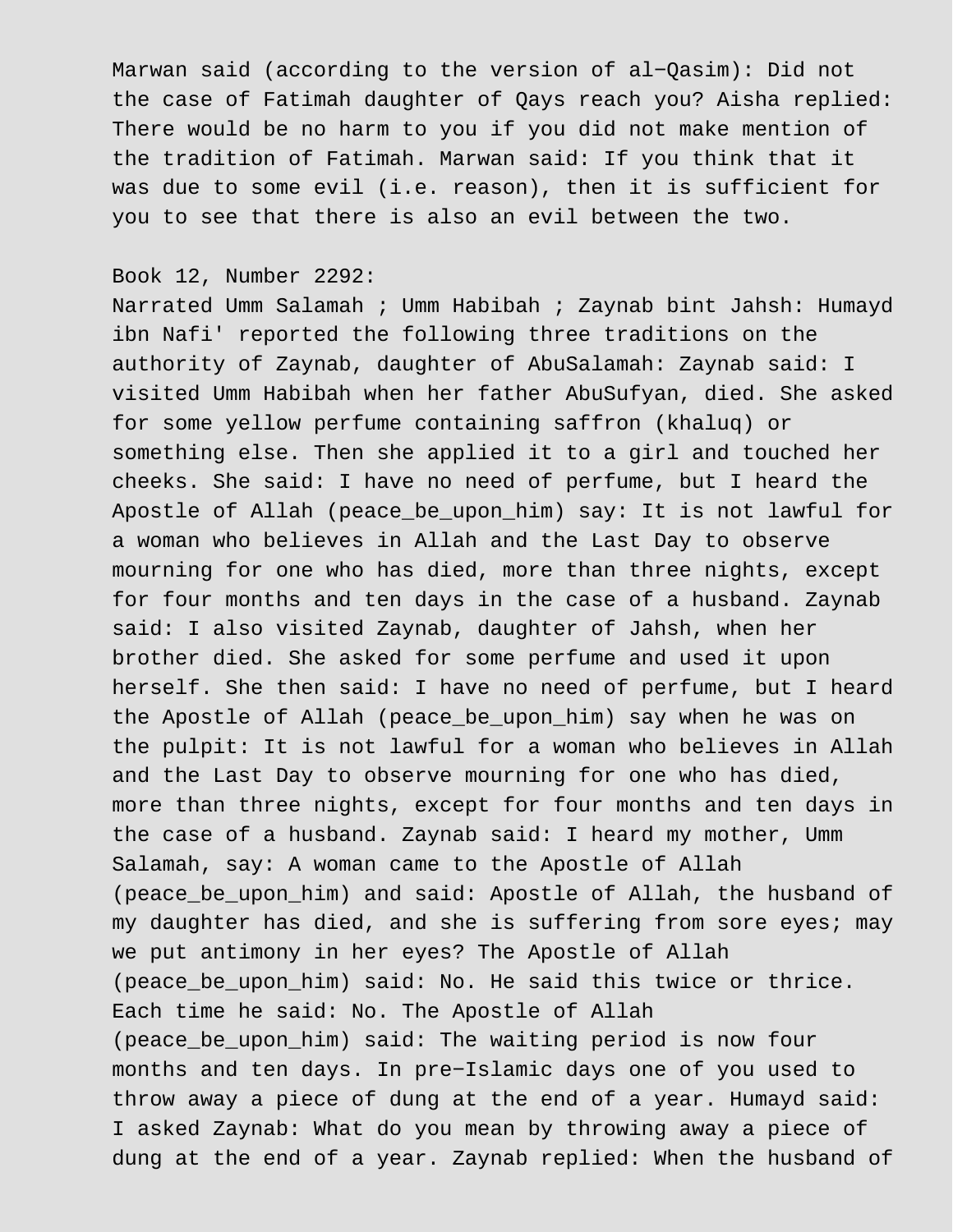a woman died, she entered a small cell and put on shabby clothes, not touching perfume or any other thing until a year passed. Then an animal such as donkey or sheep or bird was provided for her. She rubbed herself with it. The animal with which she rubbed herself rarely survived. She then came out and was given a piece of dung which she threw away. She then used perfume or something else which she desired.

#### Book 12, Number 2293:

Narrated Furay'ah, daughter of Malik ibn Sinan: Zaynab, daughter of Ka'b ibn Ujrah narrated that Furay'ah daughter of Malik ibn Sinan, told her that she came to the Apostle of Allah (peace\_be\_upon\_him) and asked him whether she could return to her people, Banu Khidrah, for her husband went out seeking his slaves who ran away. When they met him at al−Qudum, they murdered him. So I asked the Apostle of Allah (peace\_be\_upon\_him): "Should I return to my people, for he did not leave any dwelling house of his own and maintenance for me? She said: The Apostle of Allah (peace\_be\_upon\_him) replied: Yes. She said: I came out, and when I was in the apartment or in the mosque, he called for me, or he commanded (someone to call me) and, therefore, I was called. He said: what did you say? So I repeated my story which I had already mentioned about my husband. Thereupon he said: Stay in your house till the term lapses. She said: So I passed my waiting period in it (her house) for four months and ten days. When Uthman ibn Affan became caliph, he sent for me and asked me about that; so I informed him, and he followed it and decided cases accordingly.

## Book 12, Number 2297:

Narrated Umm Salamah, Ummul Mu'minin: The Prophet (peace be upon him) said: A woman whose husband has died must not wear clothes dyed with safflower (usfur) or with red ochre (mishq) and ornaments. She must not apply henna and collyrium.

Book 12, Number 2298:

Narrated Umm Salamah, Ummul Mu'minin: Umm Hakim, daughter of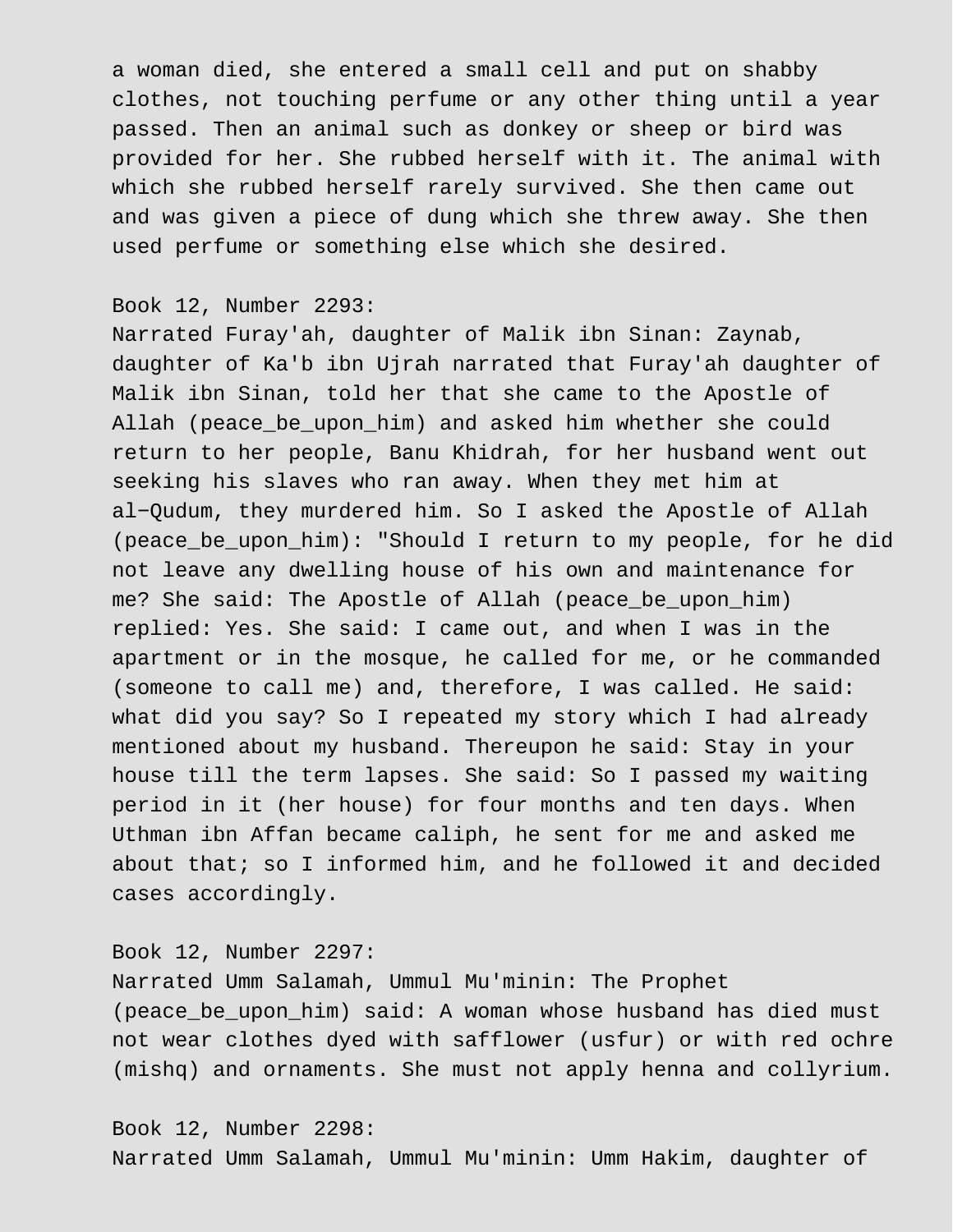Usayd, reported on the authority of her mother that her husband died and she was suffering from sore eyes. She therefore applied collyrium (jala'). Ahmad said: The correct version is "glittering collyrium (kuhl al−jala'). She sent her slave−girl to Umm Salamah, and she asked her about the use of glittering collyrium (kuhl al−jala'). She said: Do not apply it except in the case of dire need which is troubling you. In that case you can use it at night, but you should remove it in the daytime. Then Umm Salamah said: The Apostle of Allah (peace be upon him) came to visit me when AbuSalamah died, and I had put the juice of aloes in my eye. He asked : What is this, Umm Salamah? I replied: It is only the juice of aloes and contains no perfume. He said: It gives the face a glow, so apply it only at night and remove it in daytime, and do not comb yourself with scent or henna, for it is a dye. I asked: What should I use when I comb myself, Apostle of Allah? He said: Use lote−tree leaves and smear your head copiously with them.

#### Book 12, Number 2300:

Narrated Abdullah ibn Mas'ud: I can invoke the curse of Allah on anyone who wishes: The smaller surat an−Nisa (i.e. Surat at−Talaq) was revealed after the verse regarding the waiting period of four months and ten days had been revealed.

# Book 12, Number 2301:

Narrated Amr ibn al−'As: Do not confuse us about his Sunnah. Ibn al−Muthanna said: The Sunnah of our Prophet (peace\_be\_upon\_him) is that the waiting period of a slave−mother whose husband has died is four months and ten days.

# Book 12, Number 2302:

Narrated Aisha, Ummul Mu'minin: The Apostle of Allah (peace be upon him) was asked about a man who divorced his wife three times, and she married another who entered upon her, but divorced her before having intercourse with her, whether she was lawful for the former husband. She said: The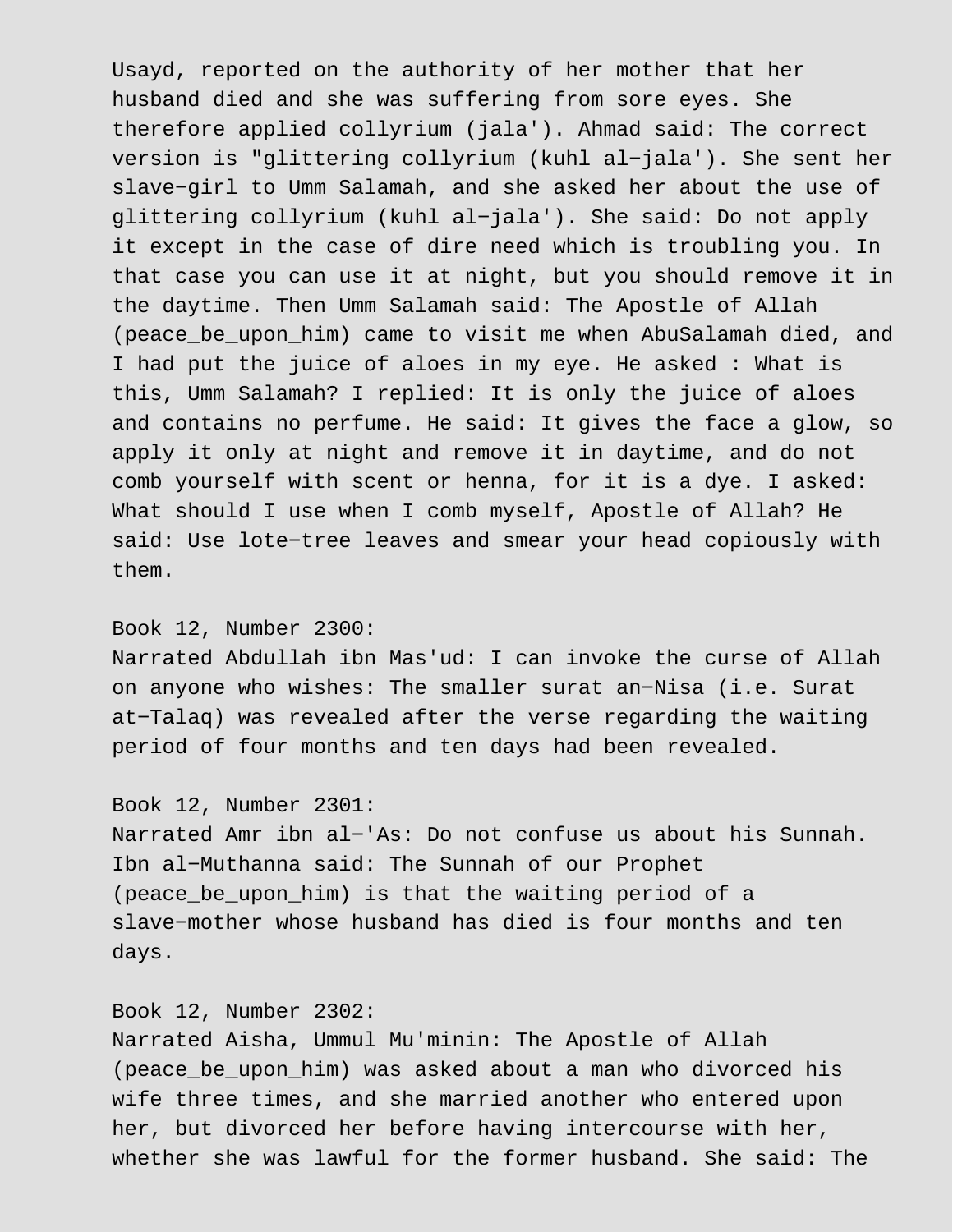Prophet (peace be upon him) replied: She is not lawful for the first (husband) until she tastes the honey of the other husband and he tastes her honey.

```
Book 12, Number 2304:
```
Narrated Jabir ibn Abdullah: Musaykah, a slave−girl of some Ansari, came and said: My master forces me to commit fornication. Thereupon the following verse was revealed: "But force not your maids to prostitution (when they desire chastity)."

# **13. Fasting (Kitab Al−Siyam)**

## Book 13, Number 2306:

Narrated Abdullah ibn Abbas: Ibn Abbas explained the following Qur'anic verse: "O ye who believe! fasting is prescribed for you as it was prescribed for those before you" During the lifetime of the Prophet (peace be upon him), when the people offered night prayer, they were asked to abstain from food and drink and (intercourse with) women, they kept fast till the next night. A man betrayed himself and had intercourse with his wife after he had offered the night prayer, and he did not break his fast. So Allah, the Exalted, intended to make it (fasting) easy for those who survived, thus providing a concession and utility. Allah, the Glorified, said: "Allah knoweth what ye used to do secretly among yourselves." By this Allah benefited the people and provided concession and ease to them.

# Book 13, Number 2311:

Narrated Abdullah ibn Abbas: Explaining the verse; "For those who can do it (with hard−ship) is a ransom, the feeding of one, that is indigent," he said: This was a concession granted to the aged man and woman who were able to keep fast; they were allowed to leave the fast and instead feed an indigent person for each fast; (and a concession) to pregnant and suckling woman when they apprehended harm (to themselves).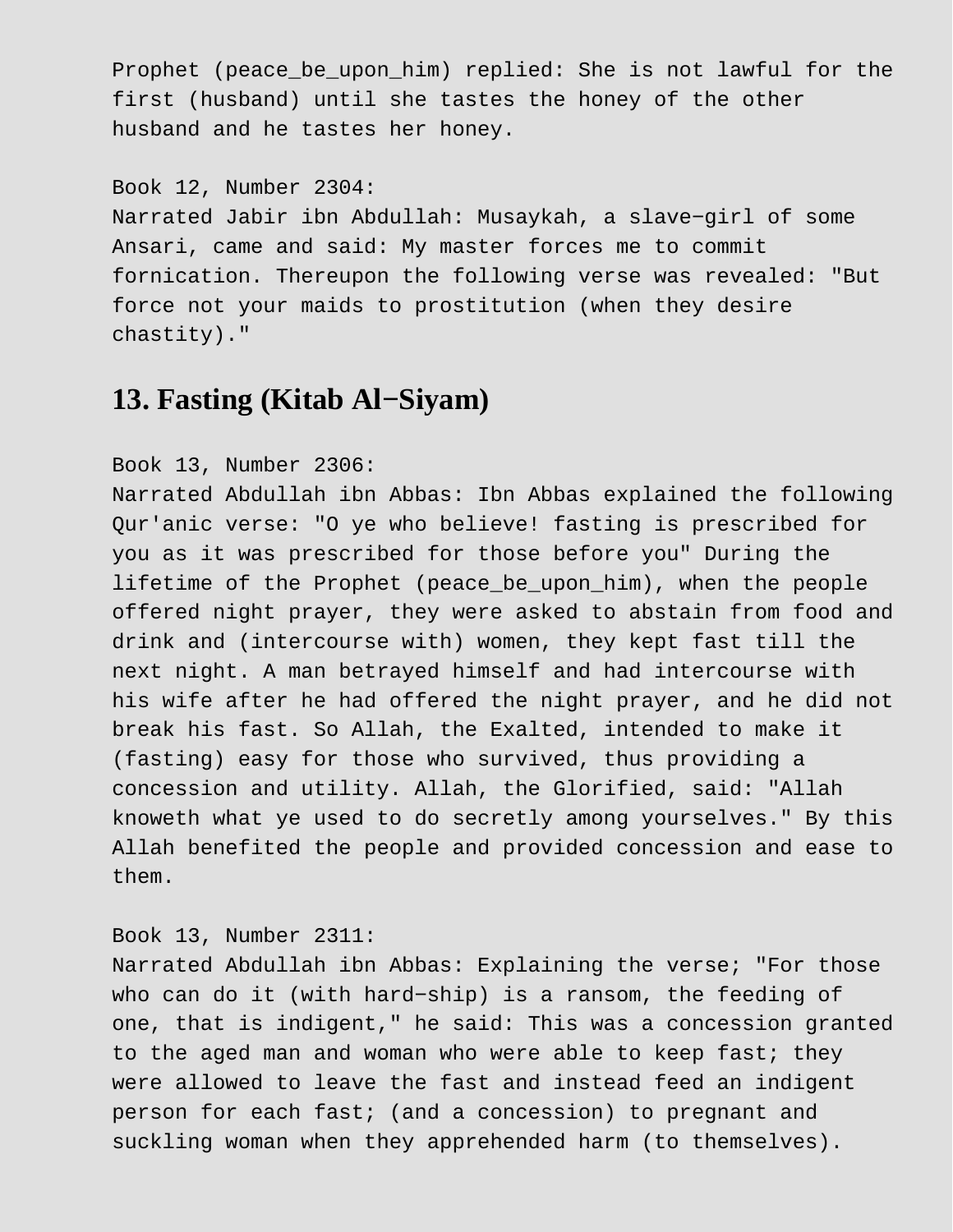Book 13, Number 2312:

Narrated Abdullah ibn Umar: The Prophet (peace\_be\_upon\_him) said: The month consists of twenty−nine days, but do not fast till you sight it (the moon) and do not break your fast till you sight it. If the weather is cloudy, calculate it thirty days. When the twenty−ninth of Sha'ban came, Ibn Umar would send someone (who tried) to sight the moon for him. If it was sighted, then well and good; in case it was not sighted, and there was no cloud and dust before him (on the horizon), he would not keep fast the next day. If there appeared (on the horizon) before him cloud or dust, he would fast the following day. Ibn Umar would end his fasting alone with the people, and did not follow this calculation.

### Book 13, Number 2315:

Narrated Abdullah ibn Mas'ud: We kept fast for twenty−nine days along with the Prophet (peace\_be\_upon\_him) more often than we kept fast for thirty days.

#### Book 13, Number 2317:

Narrated AbuHurayrah: The Prophet (peace\_be\_upon\_him) said: The end of Ramadan is on the day when you end it, and the 'Id (festival) of sacrifice is on the day when you sacrifice. The whole of Arafah is the place of staying, and the whole of Mina is the place of sacrifice, and all the roads of Mecca are the place of sacrifice, and the whole of Muzdalifah is the place of staying.

# Book 13, Number 2318:

Narrated Aisha, Ummul Mu'minin: The Apostle of Allah (peace\_be\_upon\_him) used to count the days in Sha'ban in a manner he did not count any other month; then he fasted when he sighted the new moon of Ramadan; but if the weather was cloudy he counted thirty days and then fasted.

# Book 13, Number 2319:

Narrated Hudhayfah: The Prophet (peace\_be\_upon\_him) said: Do not fast (for Ramadan) before the coming of the month until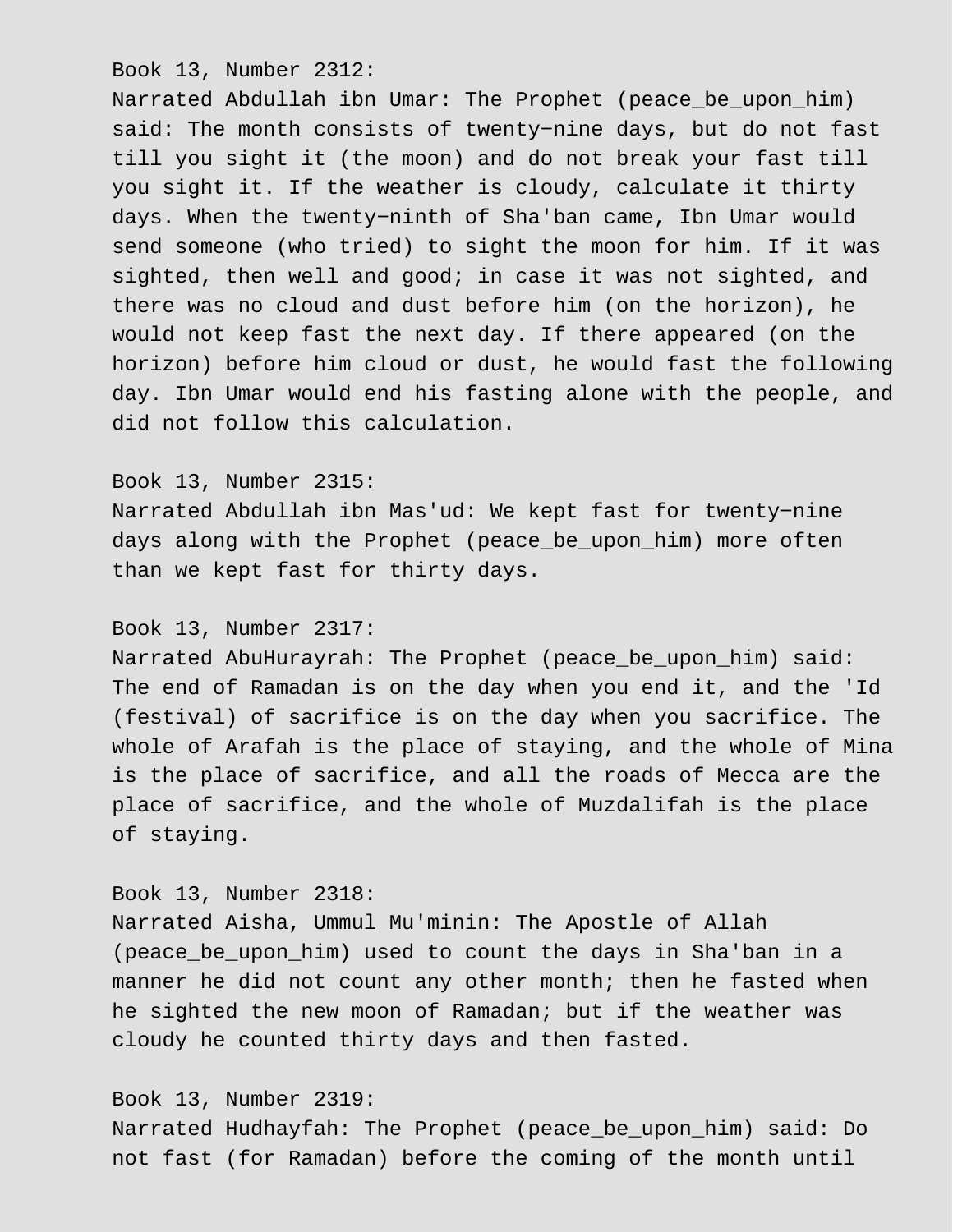you sight the moon or complete the number (of thirty days); then fast until you sight the moon or complete the number (of thirty days).

## Book 13, Number 2320:

Narrated Abdullah ibn Abbas: The Prophet (peace\_be\_upon\_him) said: Do not fast one day or two days just before Ramadan except in the case of a man who has been in the habit or observing a fast (on that day); and do not fast until you sight it (the moon). Then fast until you sight it. If a cloud appears on that day (i.e. 29th of Ramadan) then complete the number thirty (days) and then end the fasting: a month consists of twenty−nine days.

## Book 13, Number 2322:

Narrated Mu'awiyah: AbulAzhar al−Mughirah ibn Farwah said: Mu'awiyah stood among the people at Dayr Mustahill lying at the gate of Hims. He said: O people, we sighted the moon on such−and−such day. We shall fast in advance. Anyone who likes to do so may do it. Malik ibn Hubayrah as−Saba'i stood up and asked: Mu'awiyah, did you hear the Apostle of Allah (peace\_be\_upon\_him) say something (about this matter), or is this something on the basis of your opinion? He replied: I heard the Apostle of Allah (peace\_be\_upon\_him) as saying: Fast the month (in the beginning) and in the last.

#### Book 13, Number 2327:

Narrated Ammar: AbuIshaq reported on the authority of Silah: We were with Ammar on the day when the appearance of the moon was doubtful. (The meat of) goat was brought to him. Some people kept aloof from (eating) it. Ammar said: He who keeps fast on this day disobeys AbulQasim (i.e. the Prophet) (peace\_be\_upon\_him).

#### Book 13, Number 2329:

Narrated Umm Salamah, Ummul Mu'minin: She never saw the Prophet (peace\_be\_upon\_him) fasting the whole month except Sha'ban which he combined with Ramadan.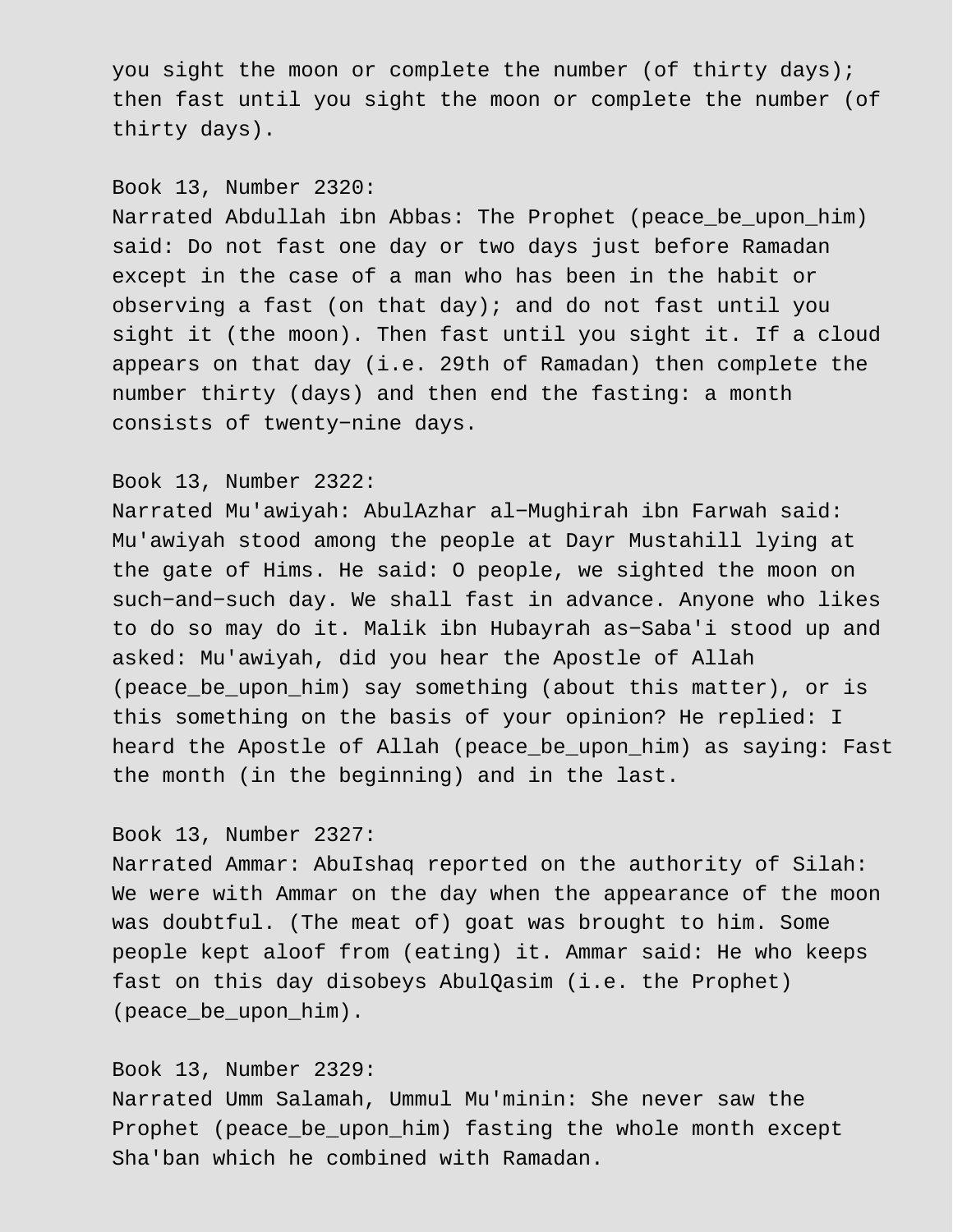# Book 13, Number 2330:

Narrated AbuHurayrah: AbdulAziz ibn Muhammad said: Abbad ibn Kathir came to Medina and went to the assembly of al−Ala'. He caught hold of his hand and made him stand and said: O Allah, he narrates a tradition from his father on the authority of AbuHurayrah who reported the Apostle of Allah (peace\_be\_upon\_him) as saying: When the middle of Sha'ban comes, do not fast. Al−Ala' said: O Allah, my father narrated this tradition on the authority of AbuHurayrah from the Prophet (peace be upon him)

# Book 13, Number 2331:

Narrated Abdullah ibn Umar: Husayn ibn al−Harith al−Jadli from the tribe of Jadilah Qays said: The governor of Mecca delivered a speech and said: The Apostle of Allah (peace\_be\_upon\_him) took a pledge from us that we should perform the rites of hajj after sighting the moon. If we do not sight it and two reliable persons bear witness, we should perform the rites of hajj on the basis of their witness. I then asked al−Husayn ibn al−Harith: Who was the governor of Mecca? He replied: I do not know. He then met me later on and told me: He was al−Harith ibn Hatib, brother of Muhammad ibn Hatib. The governor then said: There is among you a man who is more acquainted with Allah and His Apostle than I. He witnessed this from the Apostle of Allah (peace\_be\_upon\_him). He then pointed with his hand to a man. Al−Husayn said: I asked an old man beside me: Who is that man to whom the governor has alluded? He said: "This is Abdullah ibn Umar, and he spoke the truth. He was more acquainted with Allah than he. He (Abdullah ibn Umar) said: For this is what the Apostle of Allah (peace\_be\_upon\_him) commanded us (to do).

## Book 13, Number 2333:

Narrated Abdullah ibn Abbas: A bedouin came to the Prophet (peace be upon him) and said: I have sighted the moon. Al−Hasan added in his version: that is, of Ramadan. He asked: Do you testify that there is no god but Allah? He replied: Yes. He again asked: Do you testify that Muhammad is the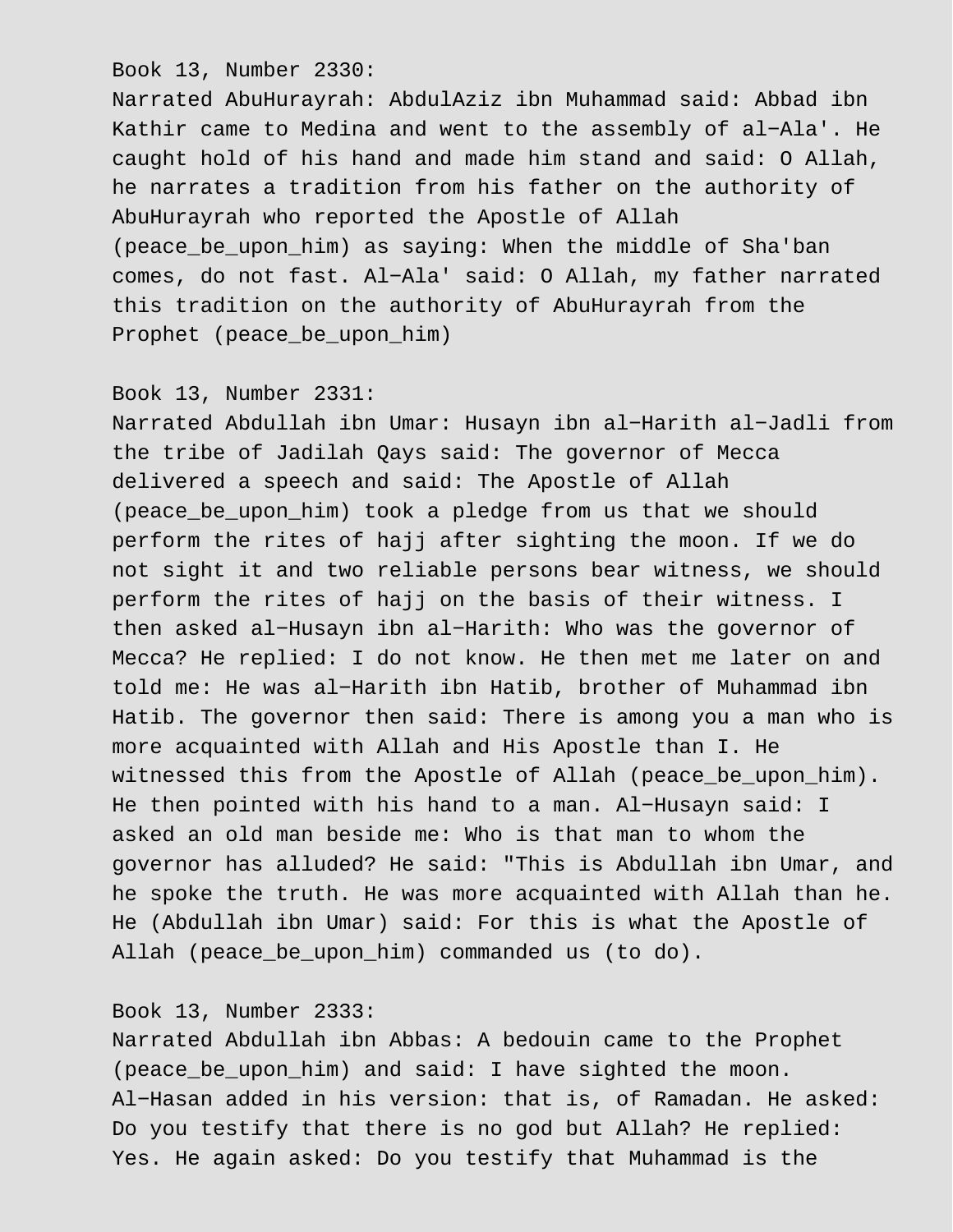Apostle of Allah? He replied: Yes. and he testified that he had sighted the moon. He said: Bilal, announce to the people that they must fast tomorrow.

#### Book 13, Number 2334:

Narrated Ikrimah: Once the people doubted the appearance of the moon of Ramadan, and intended neither to offer the tarawih prayer nor to keep fast. A bedouin came from al−Harrah and testified that he had sighted the moon. He was brought to the Prophet (peace be upon him). He asked: Do you testify that there is no god but Allah, and that I am the Apostle of Allah? He said: Yes; and he testified that he had sighted the moon. He commanded Bilal who announced to the people to offer the tarawih prayer and to keep fast.

## Book 13, Number 2335:

Narrated Abdullah ibn Umar: The people looked for the moon, so I informed the Apostle of Allah (peace\_be\_upon\_him) that I had sighted it. He fasted and commanded the people to fast.

#### Book 13, Number 2337:

Narrated Al−Irbad ibn Sariyyah: The Apostle of Allah (peace\_be\_upon\_him) invited me to a meal shortly before dawn in Ramadan saying: Come to the blessed morning meal.

#### Book 13, Number 2341:

Narrated Talq ibn Ali al−Yamami: The Apostle of Allah (peace\_be\_upon\_him) said: Eat and drink; let not the white and ascending light prevent you from (eating and drinking); so eat and drink until the red light spreads horizontally.

Book 13, Number 2343:

Narrated AbuHurayrah: The Prophet (peace\_be\_upon\_him) said: When any of you hears the summons to prayer while he has a vessel in his hand, he should not lay it down till he fulfils his need.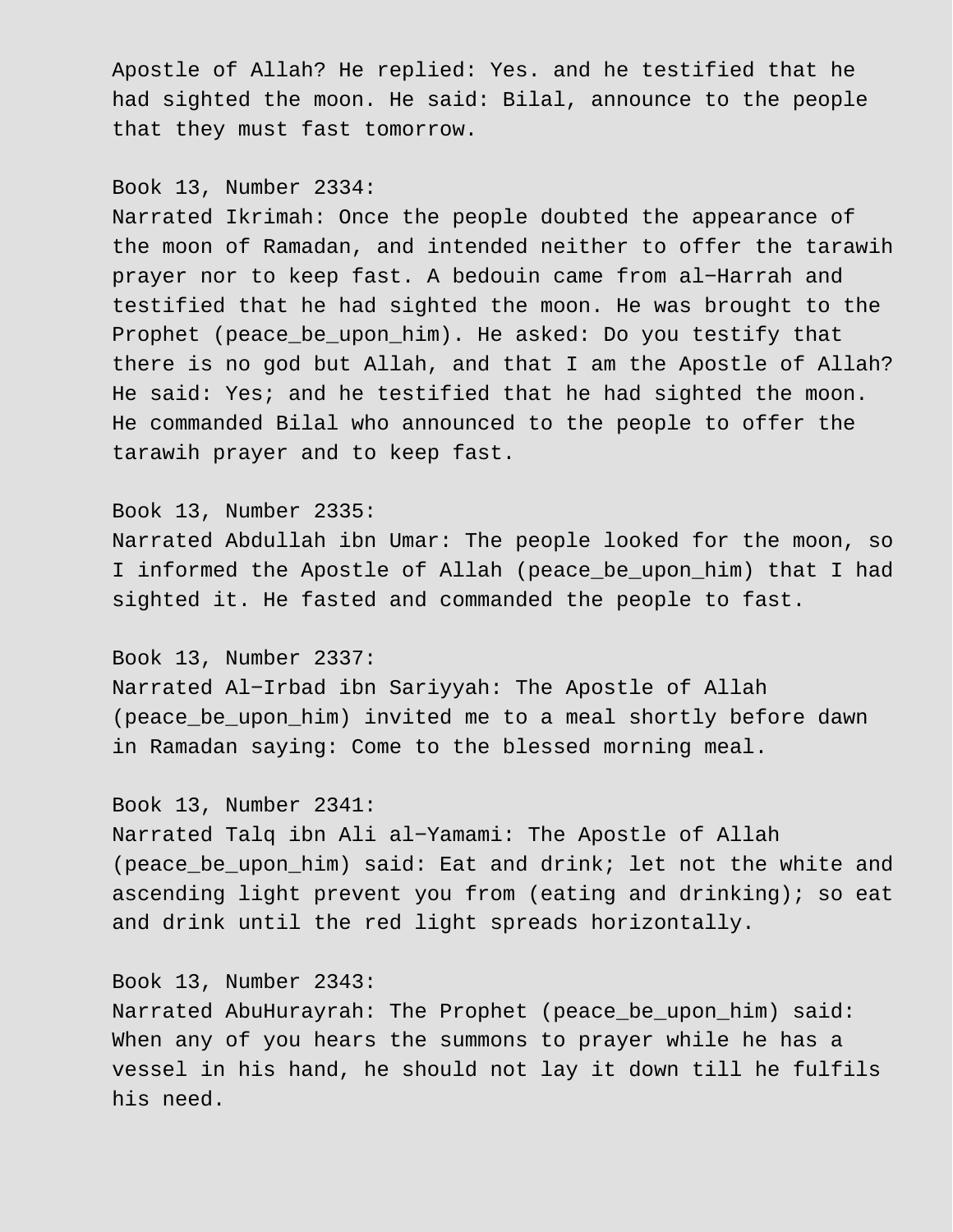#### Book 13, Number 2346:

Narrated AbuHurayrah: The Prophet (peace\_be\_upon\_him) said: Religion will continue to prevail as long as people hasten to break the fast, because the Jews and the Christians delay doing so.

#### Book 13, Number 2348:

Narrated Salman ibn Amir: The Prophet (peace\_be\_upon\_him) said: When one of you is fasting, he should break his fast with dates; but if he cannot get any, then (he should break his fast) with water, for water is purifying.

#### Book 13, Number 2349:

Narrated Anas ibn Malik: The Apostle of Allah (peace be upon him) used to break his fast before praying with some fresh dates; but if there were no fresh dates, he had a few dry dates, and if there were no dry dates, he took some mouthfuls of water.

#### Book 13, Number 2350:

Narrated Abdullah ibn Umar: Marwan ibn Salim al−Muqaffa' said: I saw Ibn Umar holding his bread with his hand and cutting what exceeded the handful of it. He (Ibn Umar) told that the Prophet (peace be upon him) said when he broke his fast: Thirst has gone, the arteries are moist, and the reward is sure, if Allah wills.

## Book 13, Number 2351:

Narrated Mu'adh ibn Zuhrah: The Prophet of Allah (peace\_be\_upon\_him) used to say when he broke his fast: O Allah, for Thee I have fasted, and with Thy provision I have broken my fast.

#### Book 13, Number 2357:

Narrated Amir ibn Rabi'ah: I have seen the Apostle of Allah (peace\_be\_upon\_him) using a tooth−stick while he was fasting. Musaddad added in his version: "more often than I could count."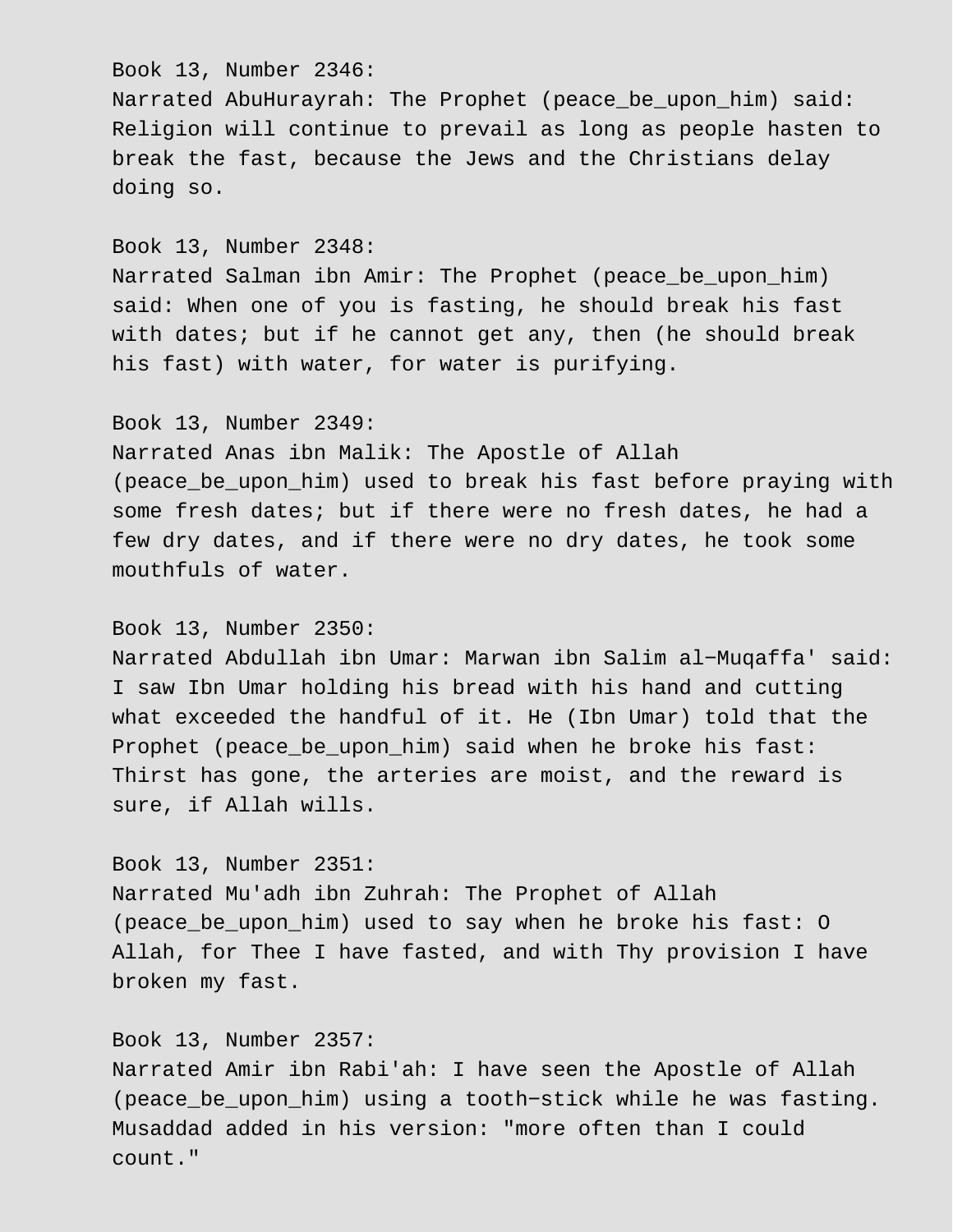Book 13, Number 2358:

Narrated A Companion of the Prophet: AbuBakr ibn AbdurRahman reported on the authority of a Companion of the Prophet (peace be upon him): I saw the Prophet (peace be upon him) commanding the people while he was travelling on the occasion of the conquest of Mecca not to observe fast. He said: Be strong for your enemy. The Apostle of Allah (peace\_be\_upon\_him) fasted himself.

#### Book 13, Number 2359:

Narrated AbuBakr: A man who narrated his tradition to me said: I have seen the Apostle of Allah (peace\_be\_upon\_him) in al−Arj pouring water over his head while he was fasting, either because of thirst or because of heat.

Book 13, Number 2360: Narrated Laqit ibn Saburah: The Prophet (peace\_be\_upon\_him) said: Snuff up water freely unless you are fasting.

#### Book 13, Number 2361:

Narrated Thawban: The Prophet (peace\_be\_upon\_him) said: A man who cupped and a man who has himself cupped broke their fast. The narrator Shayban said in his version: AbuQilabah told me that AbuAsma' ar−Rahbi told him that Thawban, the client of the Apostle of Allah (peace\_be\_upon\_him), told him that he heard the Prophet (peace\_be\_upon\_him) say this.

Book 13, Number 2362:

Narrated Shaddad ibn Aws: The tradition mentioned above (No. 2361) has also been transmitted by Shaddad ibn Aws through a different chain of narrators. This version adds: While Shaddad ibn Aws was walking along with the Prophet (peace\_be\_upon\_him)....The narrator then transmitted the rest of the tradition to the same effect.

Book 13, Number 2367: Narrated Abdullah ibn Abbas: The Apostle of Allah (peace\_be\_upon\_him) had himself cupped when he was fasting and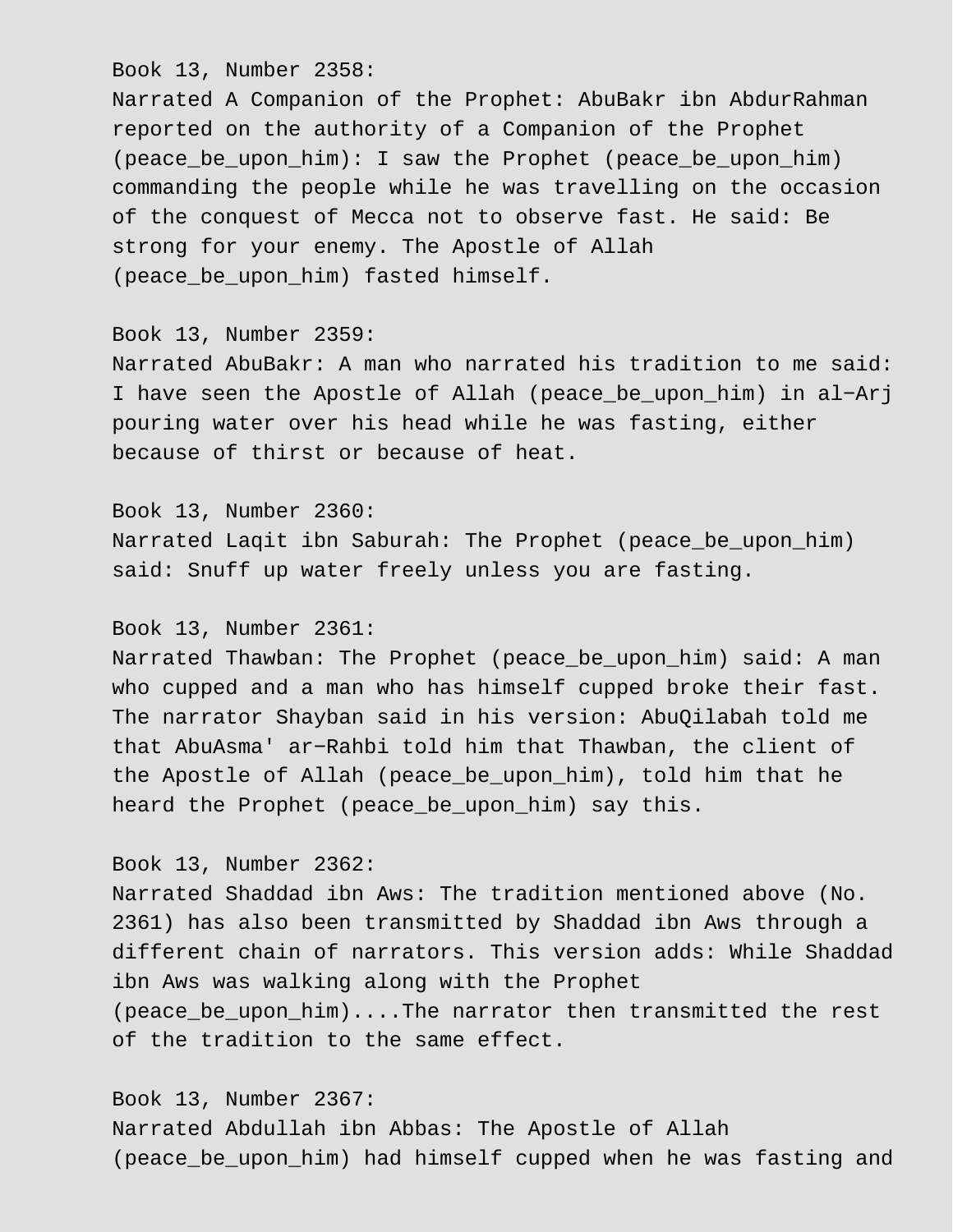wearing ihram (pilgrim garb).

Book 13, Number 2370: Narrated A man from the Companions: The Apostle of Allah (peace\_be\_upon\_him) said: Neither vomiting, nor emission, nor cupping breaks the fast of the one who is fasting.

Book 13, Number 2374:

Narrated AbuHurayrah: The Prophet (peace\_be\_upon\_him) said: if one has a sudden attack of vomiting while one is fasting, no atonement is required of him, but if he vomits intentionally he must make atonement.

Book 13, Number 2378: Narrated Aisha, Ummul Mu'minin: The Apostle of Allah (peace\_be\_upon\_him) used to kiss me when he was fasting and when I was fasting.

Book 13, Number 2379: Narrated Umar ibn al−Khattab: I became gay and happy, so I kissed while I was fasting, I then said: Apostle of Allah, I have done a big deed; I kissed while I was fasting. He said: What do you think if you rinse your mouth with water while you are fasting. The narrator Isa ibn Hammad said in his version: I said to him: There is no harm in it. Then both of them agreed on the version: He said: Then what?

Book 13, Number 2380: Narrated Aisha, Ummul Mu'minin: The Prophet (peace\_be\_upon\_him) used to kiss her and suck her tongue when he was fasting.

Book 13, Number 2381:

Narrated AbuHurayrah: A man asked the Prophet (peace be upon him) whether one who was fasting could embrace (his wife) and he gave him permission; but when another man came to him, and asked him, he forbade him. The one to whom he gave permission was an old man and the one whom he forbade was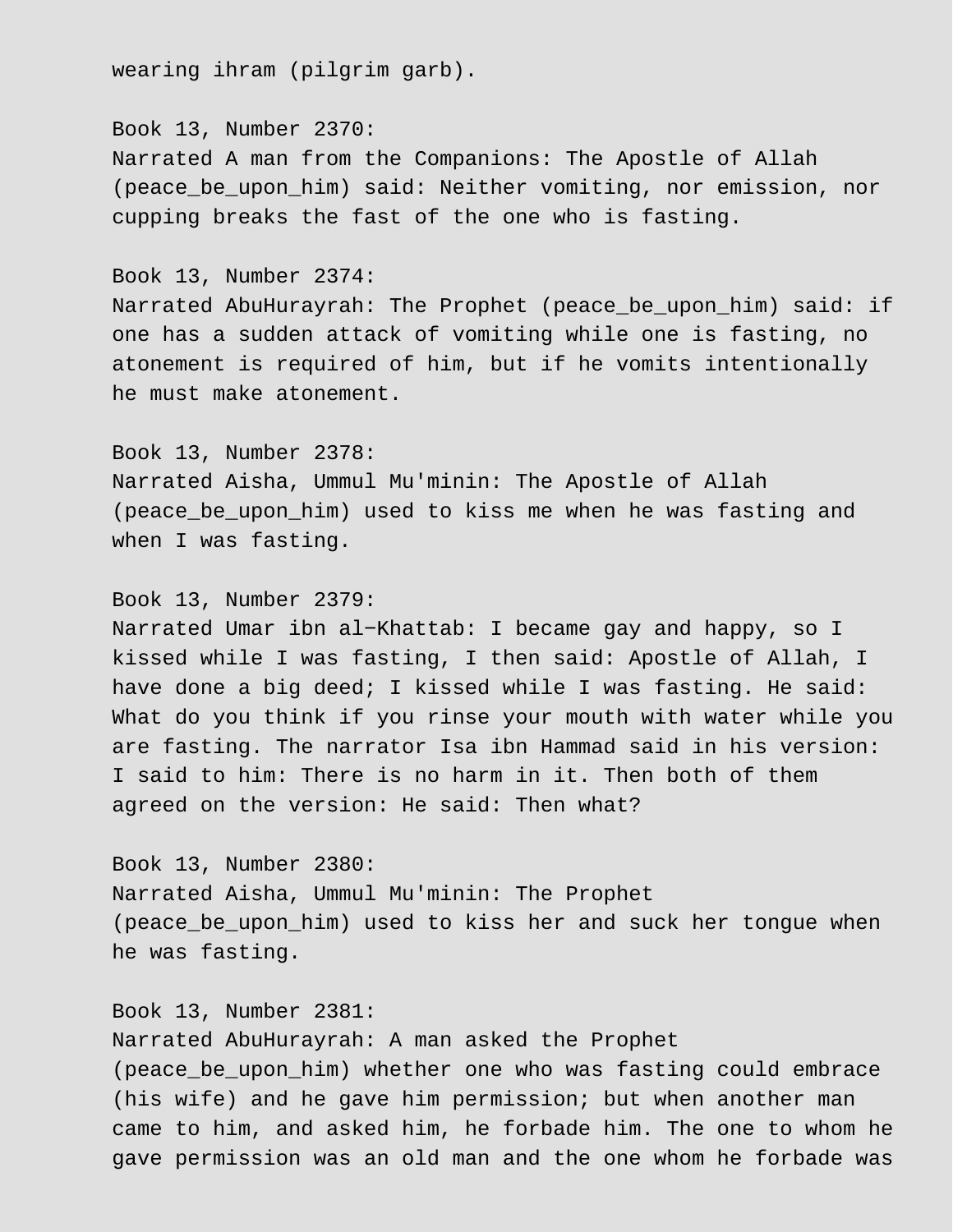a youth.

Book 13, Number 2390:

Narrated AbuHurayrah: The Prophet (peace\_be\_upon\_him) said: If anyone breaks his fast one day in Ramadan without a concession granted to him by Allah, a perpetual fast will not atone for it.

## Book 13, Number 2402:

Narrated Anas ibn Malik: A man from Banu Abdullah ibn Ka'b brethren of Banu Qushayr (not Anas ibn Malik, the well−known Companion), said: A contingent from the cavalry of the Apostle of Allah (peace\_be\_upon\_him) raided us. I reached (for he said went) to the Apostle of Allah (peace\_be\_upon\_him) who was taking his meals. He said: Sit down, and take some from this meal of ours. I said: I am fasting, he said: Sit down, I shall tell you about prayer and fasting. Allah has remitted half the prayer to a traveller, and fasting to the traveller, the woman who is suckling an infant and the woman who is pregnant, I swear by Allah, he mentioned both (i.e. suckling and pregnant women) or one of them. I was grieved for not taking the food of the Apostle of Allah (peace\_be\_upon\_him).

# Book 13, Number 2404:

Narrated Salamah ibn al−Muhabbaq al−Hudhali: The Apostle of Allah (peace\_be\_upon\_him) said: If anyone has a riding beast which carries him to where he can get sufficient food, he should keep the fast of Ramadan wherever he is when it comes.

#### Book 13, Number 2406:

Narrated AbuBusrah al−Ghifari,: Ja'far ibn Jubayr said: I accompanied AbuBusrah al−Ghifari, a Companion of the Apostle of Allah (peace\_be\_upon\_him), in a boat proceeding from al−Fustat (Cairo) during Ramadan. He was lifted (to the boat), then his meal was brought to him. The narrator Ja'far said in his version: He did not go beyond the houses (of the city) but he called for the dining sheet. He said (to me): Come near. I said: Do you not see the houses? AbuBusrah said: Do you detest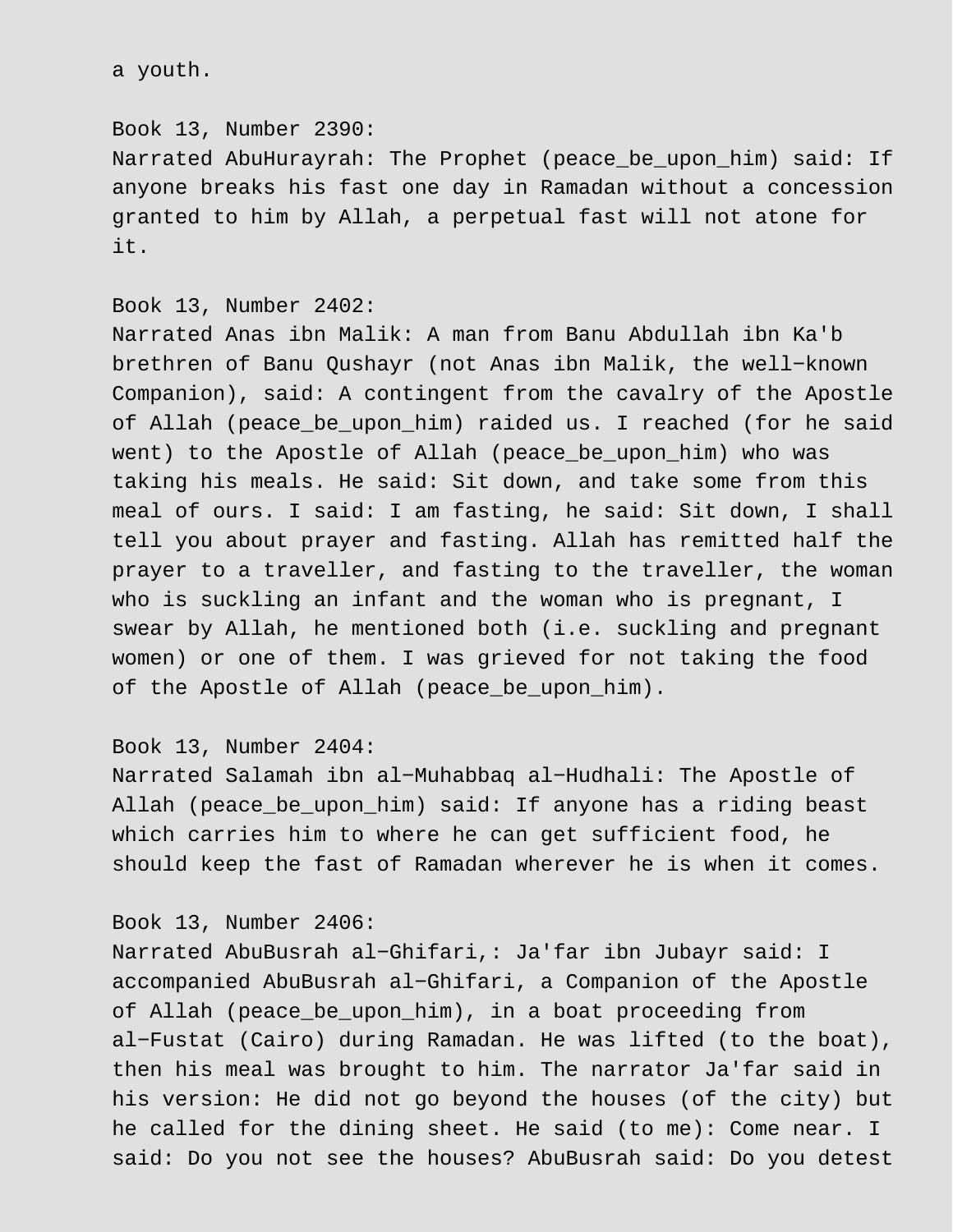the sunnah (practice) of the Apostle of Allah (peace\_be\_upon\_him)? The narrator Ja'far said in his version: He then ate (it).

## Book 13, Number 2407:

Narrated Dihyah: Mansur al−Kalbi said: Dihyah ibn Khalifah once went out from a village of Damascus at as much distance as it measures between Aqabah and al−Fustat during Ramadan; and that is three miles. He then broke his fast and the people broke their fast along with him. But some of them disliked to break their fast. When he came back to his village, he said: I swear by Allah, today I witnessed a thing of which I could not even think to see. The people detested the way of the Apostle of Allah (peace\_be\_upon\_him) and his Companions. He said this to those who fasted. At this moment he said: O Allah, make me die.

# Book 13, Number 2409:

Narrated AbuBakrah: The Prophet (peace\_be\_upon\_him) said: One of you should not say: I fasted the whole of Ramadan, and I prayed during the night in the whole of Ramadan. I do not know whether he disliked the purification; or he (the narrator) said: He must have slept a little and taken rest.

#### Book 13, Number 2413:

Narrated Uqbah ibn Amir: The Prophet (peace be upon him) said: The day of Arafah, the day of sacrifice, the days of tashriq are (the days of) our festival, O people of Islam. These are the days of eating and drinking.

## Book 13, Number 2415:

Narrated As−Samma' sister of Abdullah ibn Busr: The Prophet (peace\_be\_upon\_him) said: Do not fast on Saturday except what has been made obligatory on you; and if one of you can get nothing but a grape skin or a piece of wood from a tree, he should chew it.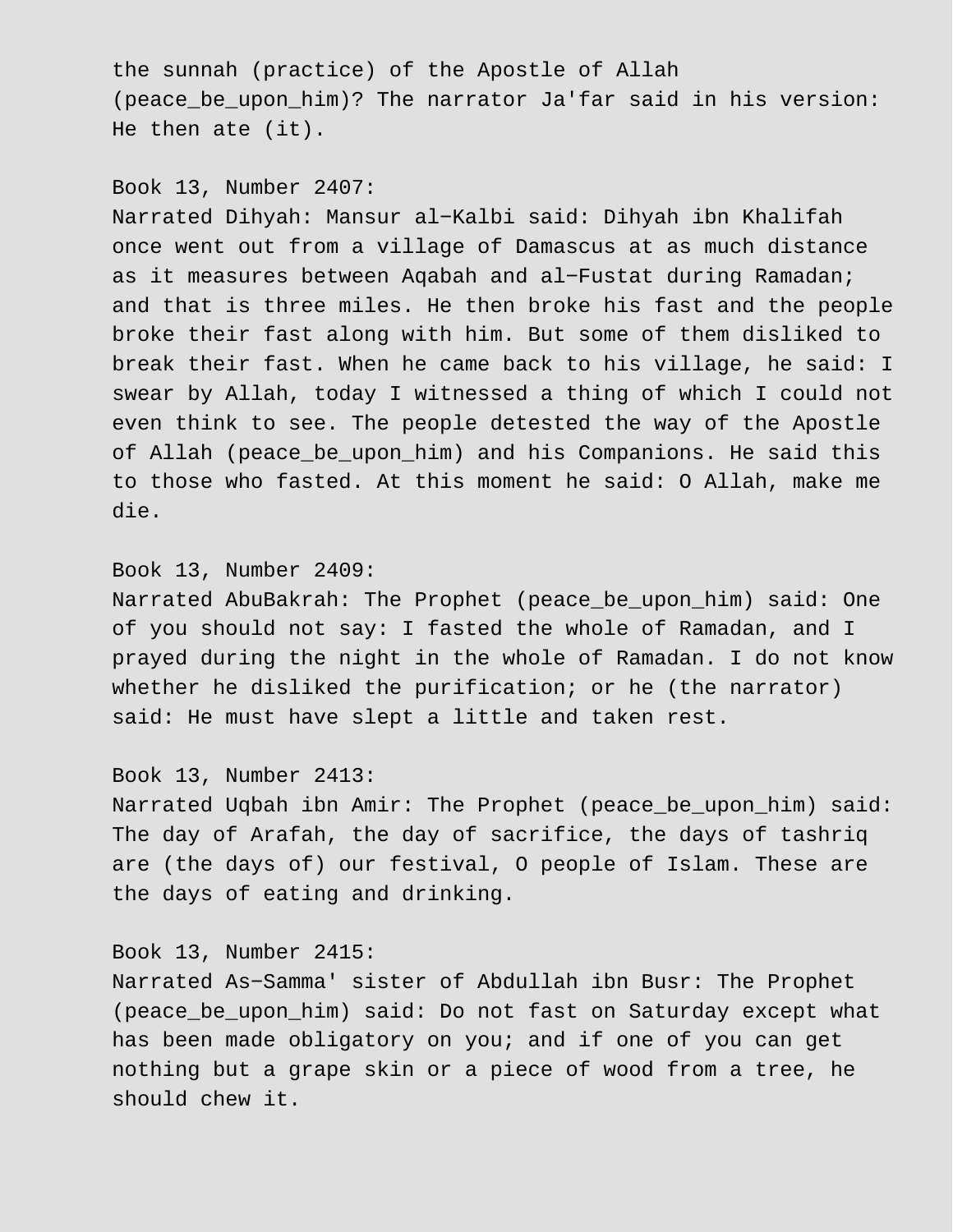Book 13, Number 2419:

Narrated AbuQatadah: A man came to the Prophet (peace be upon him) and said: How do you fast, Apostle of Allah? The Apostle of Allah (peace\_be\_upon\_him) became angry at what he said. When Umar observed this (his anger), he said: We are satisfied with Allah as Lord, with Islam as religion, and with Muhammad as Prophet. We seek refuge in Allah from the anger of Allah, and from the anger of His Apostle. Umar continued to repeat these words till his anger cooled down. He then asked: Apostle of Allah, what is the position of one who observes a perpetual fast? He replied: May he not fast or break his fast. Musaddad said in his version: He has neither fasted nor broken his fast. The narrator, Ghaylan, doubted the actual wordings. He asked: What is the position of one who fasts two days and does not fast one day? He said: Is anyone able to do that? He asked: What is the position of one who fasts every second day (i.e. fasts one day and does not fasts the next day)? He (the Prophet) said: This is the fast that David observed. He asked: Apostle of Allah, what is the position of one who fasts one day and breaks it for two days? He replied: I wish I were given the power to observe that. Then the Apostle of Allah (peace\_be\_upon\_him) said: The observance of three days' fast every month and of one Ramadan to the other (i.e. the fast of Ramadan every year) is (equivalent to) a perpetual fast. I seek from Allah that fasting on the day of Arafah may atone for the sins of the preceding and the coming year, and I seek from Allah that fasting on the day of Ashura' may atone for the sins of the preceding year.

# Book 13, Number 2422:

Narrated Abdullah ibn al−Harith ; or Uncle of Mujibah al−Bahiliyyah: The father or Uncle of Mujibah al−Bahiliyyah visited the Apostle of Allah (peace\_be\_upon\_him). He then went away and came to him (again) after one year when his condition and appearance had changed. He said: Apostle of Allah, do you not recognize me? He asked: Who are you? He replied: I am al−Bahili who came to you last year. He said: What has changed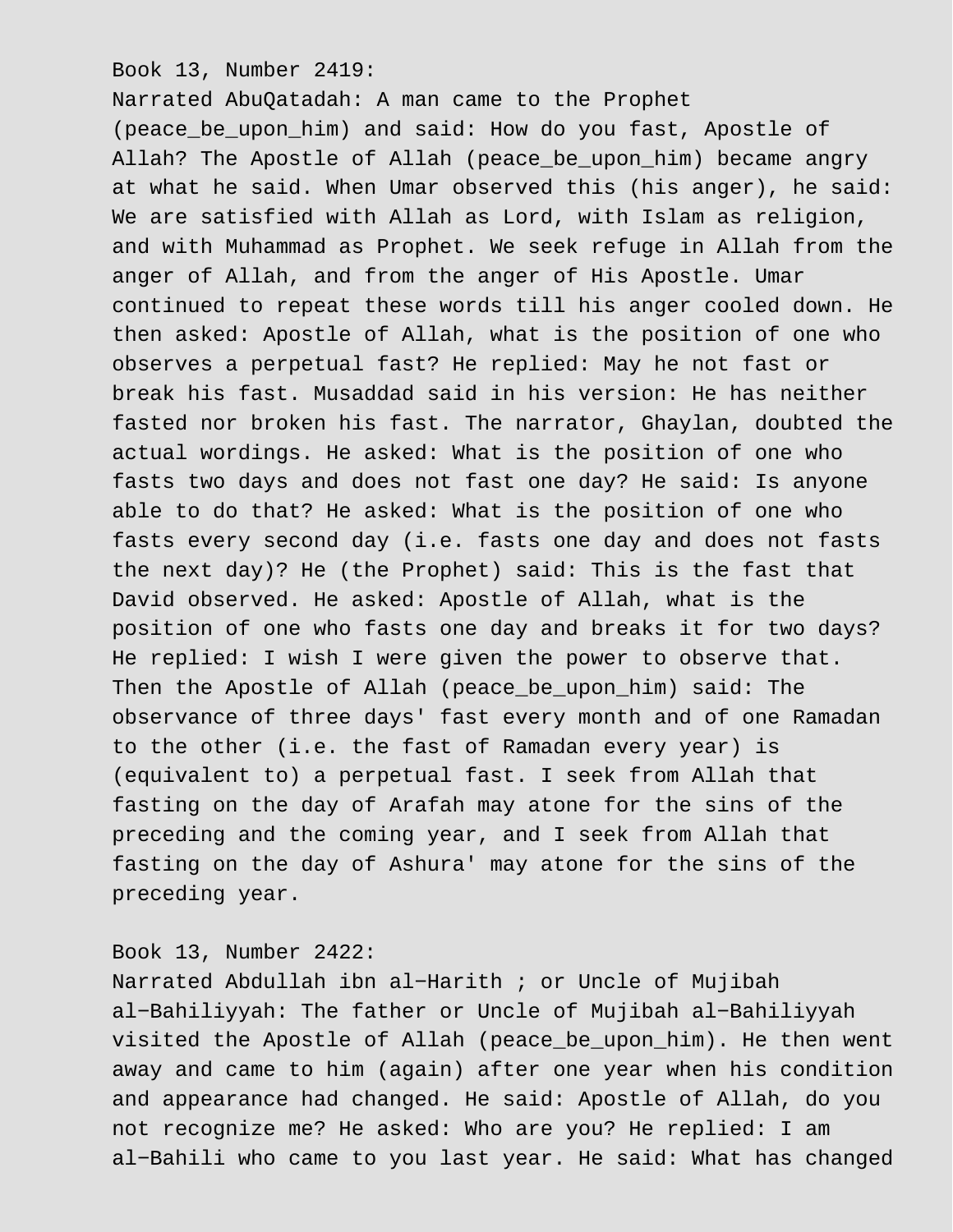you? You were looking well, then you were good in appearance? He said: I have only food at night since I departed from you. Thereupon the Apostle of Allah (peace\_be\_upon\_him) said: Why did you torment yourself? Fast during Ramadan (the month of patience) and fast for one day every month. He said: Increase it for me, for I have (more) strength. He said: Fast two days. He again said: Increase it for me. He said: Fast three days. He again said: Increase it for me. He said: Fast during the inviolable months and then stop; fast during the inviolable months and then stop; fast during the inviolable months and then stop. He indicated by his three fingers, and joined them and then opened them.

#### Book 13, Number 2425:

Narrated Aisha, Ummul Mu'minin: The month most liked by the Apostle of Allah (peace\_be\_upon\_him) for fasting was Sha'ban. He then joined it with Ramadan.

## Book 13, Number 2426:

Narrated Muslim al−Qurashi: I asked or someone asked the Prophet (peace\_be\_upon\_him) about perpetual fasting. He replied: You have a duty to your family. Fast during Ramadan and the following month, and every Wednesday and Thursday. You will then have observed a perpetual fast.

#### Book 13, Number 2430:

Narrated Usamah ibn Zayd: The client of Usamah ibn Zayd said that he went along with Usamah to Wadi al−Qura in pursuit of his camels. He would fast on Monday and Thursday. His client said to him: Why do you fast on Monday and Thursday, while you are an old man? He said: The Prophet of Allah (peace\_be\_upon\_him) used to fast on Monday and Thursday. When he was asked about it, he said: The works of the servants (of Allah) are presented (to Allah) on Monday and Thursday.

# Book 13, Number 2431:

Narrated One of the wives of the Prophet: Hunaydah ibn Khalid narrated from his wife on the authority of one of the wives of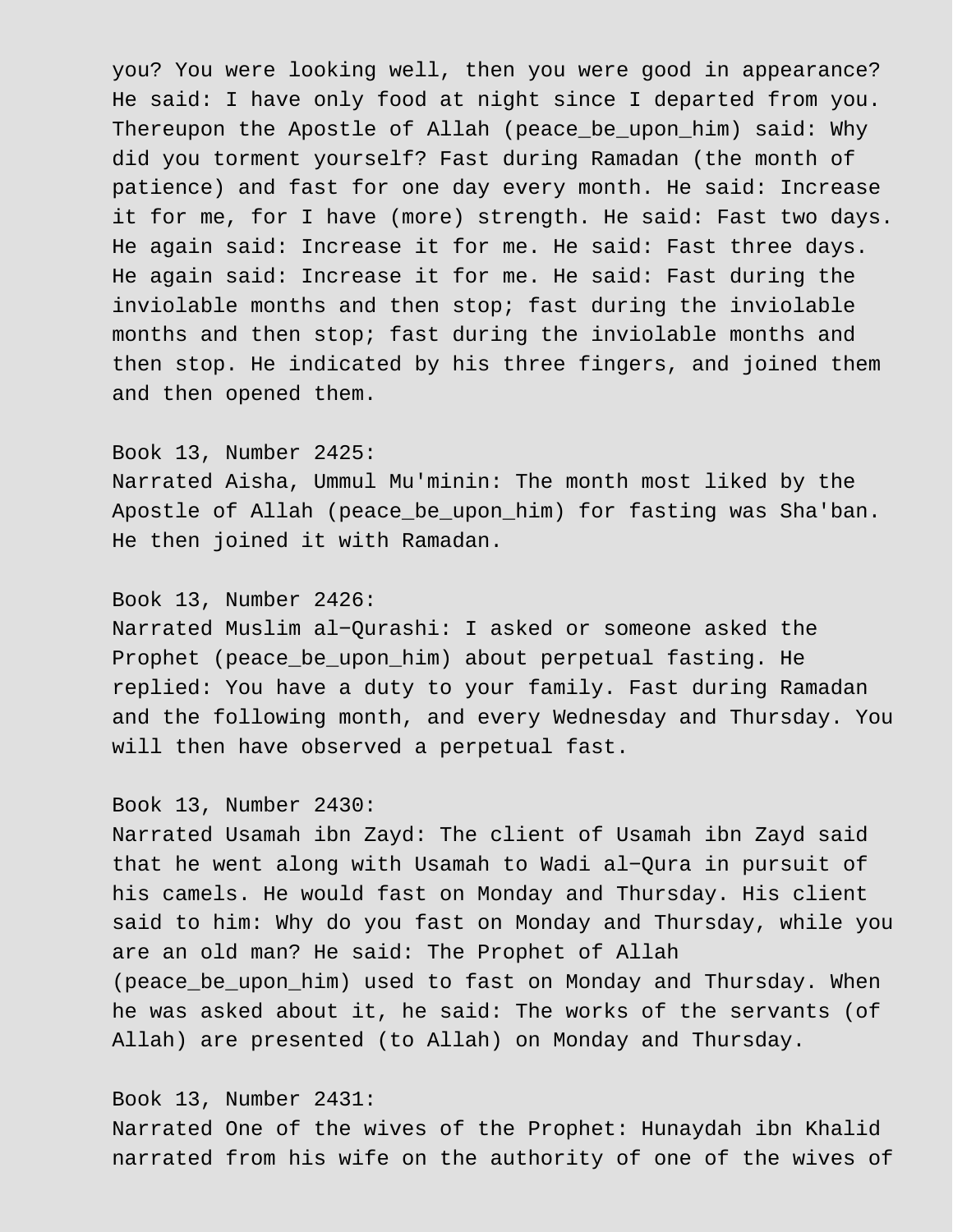the Prophet (peace be upon him) who said: The Apostle of Allah (peace\_be\_upon\_him) used to fast the first nine days of Dhul−Hijjah, Ashura' and three days of every month, that is, the first Monday (of the month) and Thursday.

Book 13, Number 2434:

Narrated AbuHurayrah: Ikrimah said: We were with AbuHurayrah in his house when he narrated to us: The Apostle of Allah (peace\_be\_upon\_him) prohibited fasting on the day of Arafah at Arafah.

Book 13, Number 2441:

Narrated AbdurRahman ibn Maslamah: AbdurRahman reported on the authority of his uncle that the people of the tribe Aslam came to the Prophet (peace be upon him). He said (to them): Did you fast on this day? They replied: No. He said: Complete the rest of your day, and make atonement for it.

Book 13, Number 2443:

Narrated Qatadah Ibn Malhan al−Qaysi: The Apostle of Allah (peace\_be\_upon\_him) used to command us to fast the days of the white (nights): thirteenth, fourteenth and fifteenth of the month. He said: This is like keeping perpetual fast.

Book 13, Number 2444: Narrated Abdullah ibn Mas'ud: The Apostle of Allah (peace\_be\_upon\_him) used to fast three days every month.

Book 13, Number 2445: Narrated Hafsah, Ummul Mu'minin: The apostle of Allah (peace\_be\_upon\_him) used to fast three days every month: Monday, Thursday and Monday in the next week.

#### Book 13, Number 2446:

Narrated Umm Salamah, Ummul Mu'minin: Hunaydah al−Khuza'i reported on the authority of her mother who said: I entered upon Umm Salamah and asked her about fasting. She said: The Apostle of Allah (peace\_be\_upon\_him) used to command me to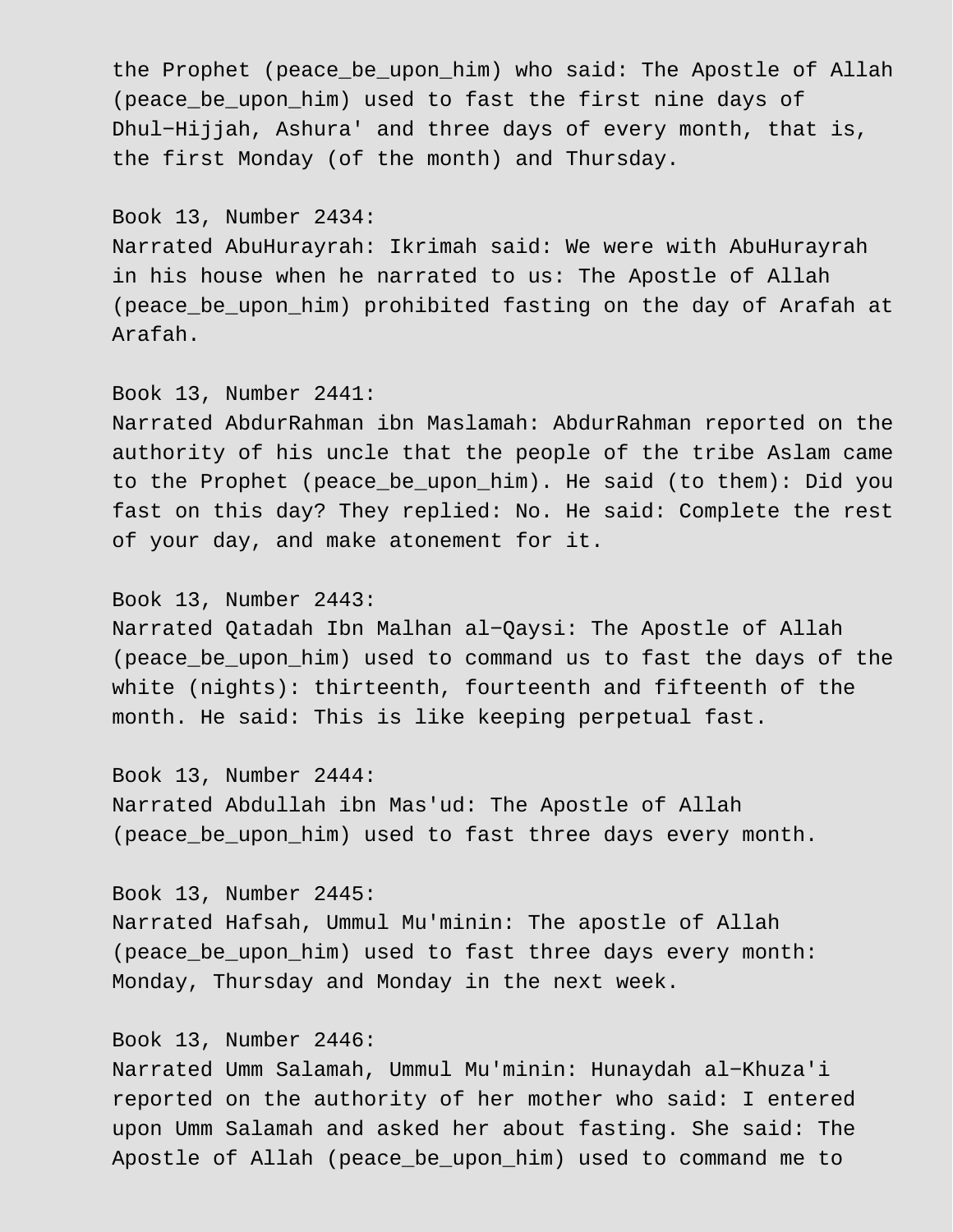fast three days every month beginning with Monday or Thursday.

Book 13, Number 2446a: Narrated Aisha, Ummul Mu'minin: According to the version of an−Nufayli, Aisha said: The Property (peace be upon him) used to pass by a patient while he was observing i'tikaf (in the mosque), but he passed as usual, and did not stay asking about him. According to the version of Ibn Isa she said: The Prophet (peace\_be\_upon\_him) would visit a patient while he was observing i'tikaf.

#### Book 13, Number 2448:

Narrated Hafsah, Ummul Mu'minin: The Apostle of Allah (peace\_be\_upon\_him) said: He who does not determine to fast before dawn does not fast.

#### Book 13, Number 2450:

Narrated Umm Hani: On the days of the conquest of Mecca, when Mecca was captured, Fatimah came and sat on the left side of the Apostle of Allah (peace\_be\_upon\_him), and Umm Hani was on his right side. A slave−girl brought a vessel which contained some drink; she gave it to him and he drank of it. He then gave it to Umm Hani who drank of it. She said: Apostle of Allah, I have broken my fast; I was fasting. He said to her: Were you making atonement for something? She replied: No. He said: Then it does not harm you if it was voluntary (fast).

#### Book 13, Number 2451:

Narrated Aisha, Ummul Mu'minin: Some food was presented to me and Hafsah. We were fasting, but broke our fast. Then the Apostle of Allah (peace\_be\_upon\_him) entered upon us. We said to him: A gift was presented to us; we coveted it and we broke our fast. The Apostle of Allah (peace\_be\_upon\_him) said: There is no harm to you; keep a fast another day in lieu of it.

## Book 13, Number 2453:

Narrated AbuSa'id al−Khudri: A woman came to the Prophet (peace\_be\_upon\_him) while we were with him. She said: Apostle of Allah, my husband, Safwan ibn al−Mu'attal, beats me when I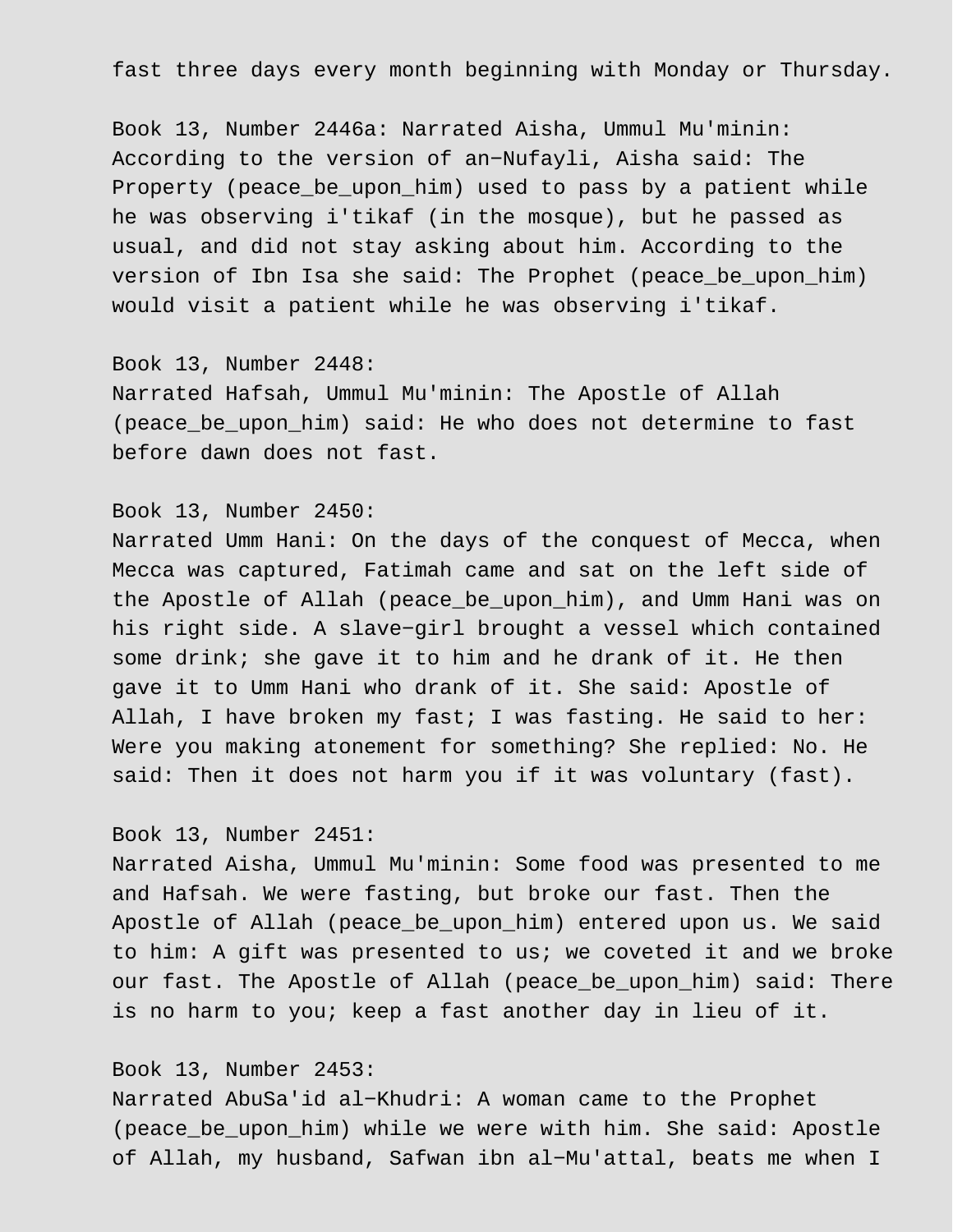pray, and makes me break my fast when I keep a fast, and he does not offer the dawn prayer until the sun rises. He asked Safwan, who was present, about what she had said. He replied: Apostle of Allah, as for her statement "he beats me when I pray", she recites two surahs (during prayer) and I have prohibited her (to do so). He (the Prophet) said: If one surah is recited (during prayer), that is sufficient for the people. (Safwan continued:) As regards her saying "he makes me break my fast," she dotes on fasting; I am a young man, I cannot restrain myself. The Apostle of Allah (peace be upon him) said on that day: A woman should not fast except with the permission of her husband. (Safwan said:) As for her statement that I do not pray until the sun rises, we are a people belonging to a class, and that (our profession of supplying water) is already known about us. We do not awake until the sun rises. He said: When you awake, offer your prayer.

## Book 13, Number 2457:

Narrated Ubayy ibn Ka'b: The Prophet (peace\_be\_upon\_him) used to observe i'tikaf during the last ten days of Ramadan. One year he did not observe i'tikaf. When the next year came, he observed i'tikaf for twenty nights (i.e. days).

## Book 13, Number 2467:

Narrated Aisha, Ummul Mu'minin: The sunnah for one who is observing i'tikaf (in a mosque) is not to visit a patient, or to attend a funeral, or touch or embrace one's wife, or go out for anything but necessary purposes. There is no i'tikaf without fasting, and there is no i'tikaf except in a congregational mosque.

## Book 13, Number 2468:

Narrated Abdullah ibn Umar: Umar (may Allah be pleased with him) took a vow in the pre−Islamic days to spend a night or a day in devotion near the Ka'bah (in the sacred mosque). He asked the Prophet (peace\_be\_upon\_him) about it. He said: Observe i'tikaf (i.e. spend a night or a day near the Ka'bah) and fast.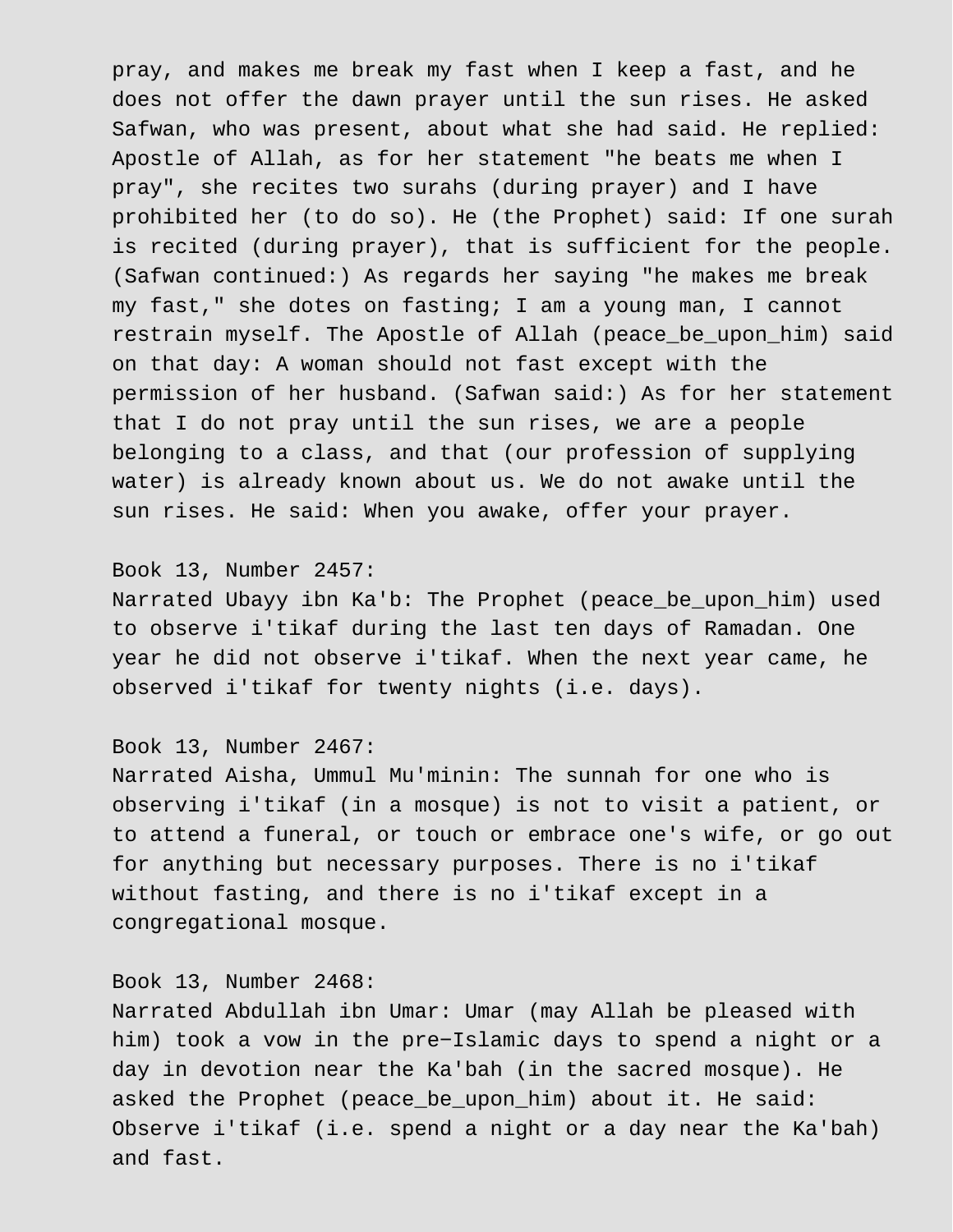Book 13, Number 2469:

Narrated Abdullah ibn Umar: The tradition mentioned above (No. 2468) has also been transmitted by Abdullah ibn Budayl through a different chain of narrators in a similar way. This version adds: While he (Umar) was observing i'tikaf (in the sacred mosque), the people uttered (loudly): "Allah is most great." He said: What is this, Abdullah? He said: These are the captives of the Hawazin whom the Apostle of Allah (peace\_be\_upon\_him) has set free. He said: This slave−girl too? He sent her along with them.

# **14. Jihad (Kitab Al−Jihad)**

Book 14, Number 2473:

Narrated Mu'awiyah: I heard the Apostle of Allah (peace\_be\_upon\_him) say: Migration will not end until repentance ends, and repentance will not end until the sun rises in the west.

Book 14, Number 2477:

Narrated Ibn Hawalah: The Prophet (peace be upon him) said: It will turn out that you will be armed troops, one is Syria, one in the Yemen and one in Iraq. Ibn Hawalah said: Choose for me, Apostle of Allah, if I reach that time. He replied: Go to Syria, for it is Allah's chosen land, to which his best servants will be gathered, but if you are unwilling, go to your Yemen, and draw water from your tanks, for Allah has on my account taken special charge of Syria and its people.

Book 14, Number 2478:

Narrated Imran ibn Husayn: The Prophet (peace\_be\_upon\_him) said: A section of my community will continue to fight for the right and overcome their opponents till the last of them fights with the Antichrist.

Book 14, Number 2480: Narrated AbuUmamah: A man said: Apostle of Allah, allow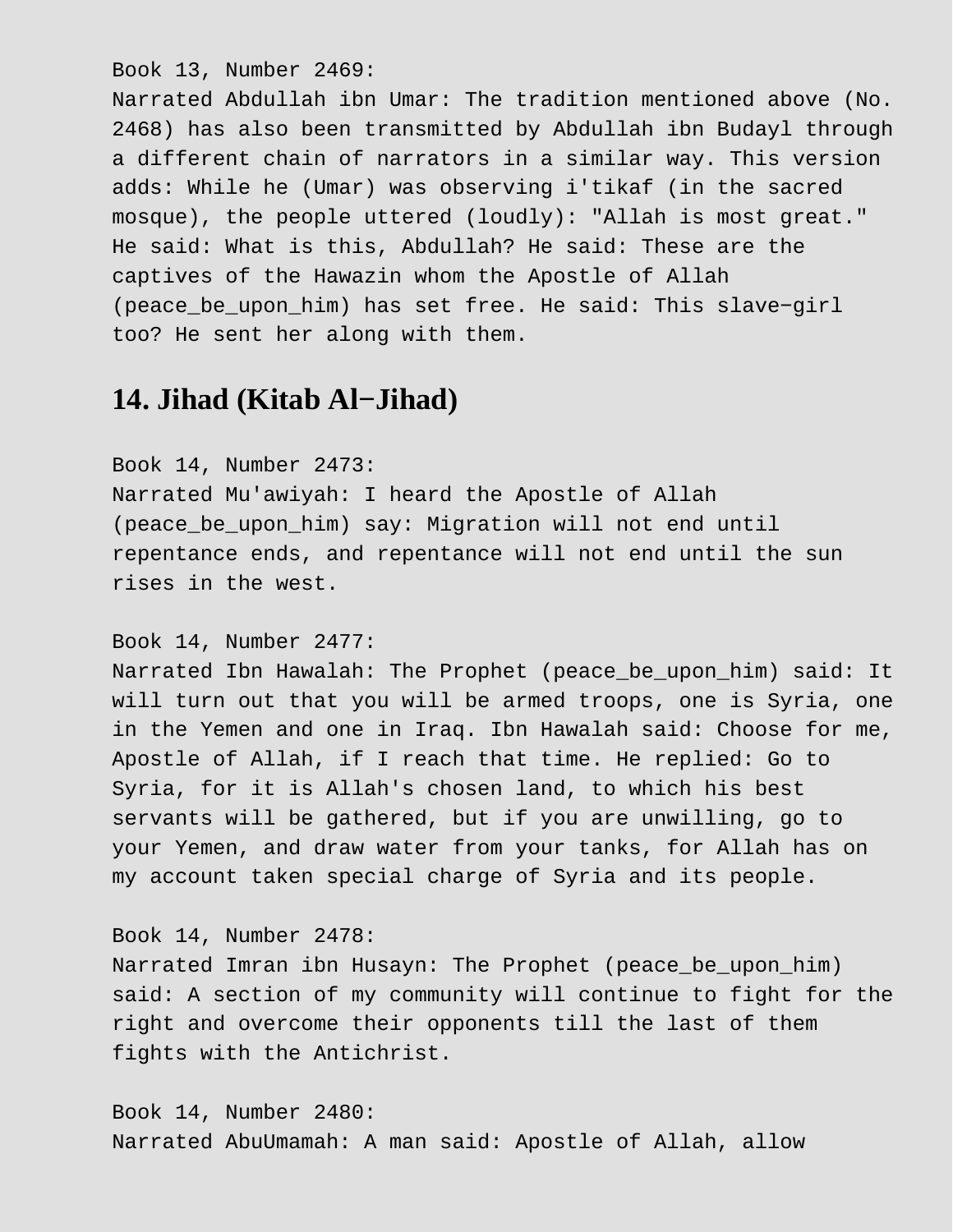tourism for me. The Prophet (peace\_be\_upon\_him) said: The tourism of my people is striving in the path of Allah, the Exalted.

Book 14, Number 2481: Narrated Abdullah ibn Amr ibn al−'As: The Prophet (peace\_be\_upon\_him) said: Returning home is like going on an expedition.

```
Book 14, Number 2482:
```
Narrated Thabit ibn Qays: A woman called Umm Khallad came to the Prophet (peace be upon him) while she was veiled. She was searching for her son who had been killed (in the battle) Some of the Companions of the Prophet (peace\_be\_upon\_him) said to her: You have come here asking for your son while veiling your face? She said: If I am afflicted with the loss of my son, I shall not suffer the loss of my modesty. The Apostle of Allah (peace\_be\_upon\_him) said: You will get the reward of two martyrs for your son. She asked: Why is that so, Apostle of Allah? He replied: Because the people of the

Book have killed him.

Book 14, Number 2483: Narrated Abdullah ibn Amr ibn al−'As: The Prophet (peace be upon him) said: No one should sail on the sea except the one who is going to perform hajj or umrah, or the one who is fighting in Allah's path for under the sea there is a fire, and under the fire there is a sea.

Book 14, Number 2492: Narrated Mu'adh ibn Jabal: The Apostle of Allah (peace\_be\_upon\_him) said: (The reward of) prayer, fasting and remembrance of Allah is enhanced seven hundred times over (the reward of) spending in Allah's path.

Book 14, Number 2493: Narrated AbuMalik al−Ash'ari: AbuMalik heard the Apostle of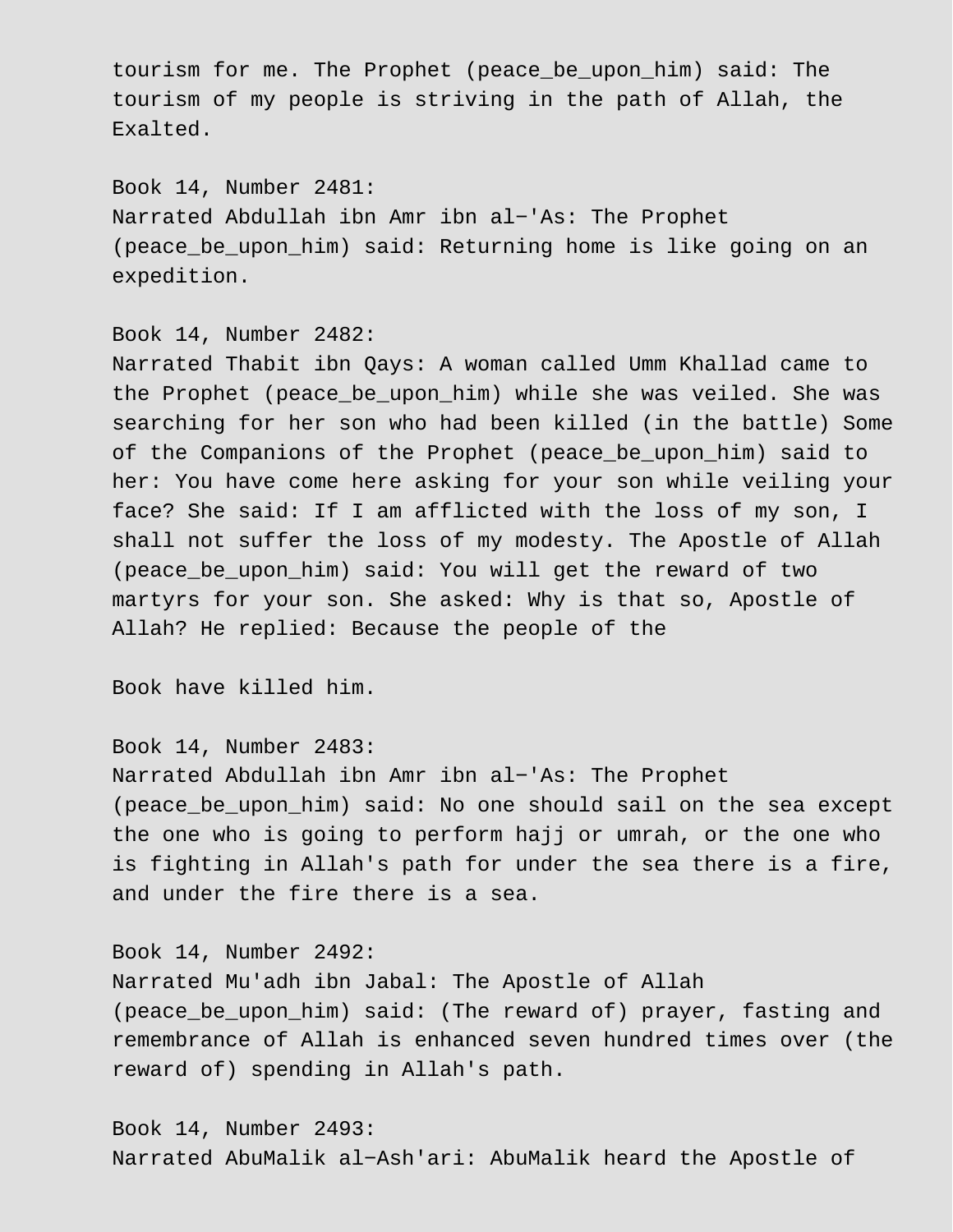Allah (peace be upon him) say: He who goes forth in Allah's path and dies or is killed is a martyr, or has his neck broken through being thrown by his horse or by his camel, or is stung by a poisonous creature, or dies on his bed by any kind of death Allah wishes is a martyr and will go to Paradise.

## Book 14, Number 2494:

Narrated Fadalah ibn Ubayd: The Prophet (peace\_be\_upon\_him) said: Everyone who dies will have fully complete his action, except one who is on the frontier (in Allah's path), for his deeds will be made to go on increasing till the Day of Resurrection, and he will be safe from the trial in the grave.

## Book 14, Number 2495:

Narrated Sahl ibn al−Hanzaliyyah: On the day of Hunayn we travelled with the Apostle of Allah (peace\_be\_upon\_him) and we journeyed for a long time until the evening came. I attended the prayer along with the Apostle of Allah (peace\_be\_upon\_him). A horseman came and said: Apostle of Allah, I went before you and climbed a certain mountain where saw Hawazin all together with their women, cattle, and sheep, having gathered at Hunayn. The Apostle of Allah (peace\_be\_upon\_him) smiled and said: That will be the booty of the Muslims tomorrow if Allah wills. He then asked: Who will be on guard tonight? Anas ibn AbuMarthad al−Ghanawi said: I shall , Apostle of Allah. He said: Then mount your horse. He then mounted his horse, and came to the Apostle of Allah (peace\_be\_upon\_him). The Apostle of Allah said to him: Go forward to this ravine till you get to the top of it. We should not be exposed to danger from your side. In the morning the Apostle of of Allah (peace be upon him) came out to his place of prayer, and offered two rak'ahs. He then said: Have you seen any sign of your horseman? They said: We have not, Apostle of Allah. The announcement of the time for prayer was then made, and while the Apostle of Allah (peace be upon him) was saying the prayer, he began to glance towards the ravine. When he finished his prayer and uttered salutation, he said: Cheer up, for your horseman has come. We therefore began to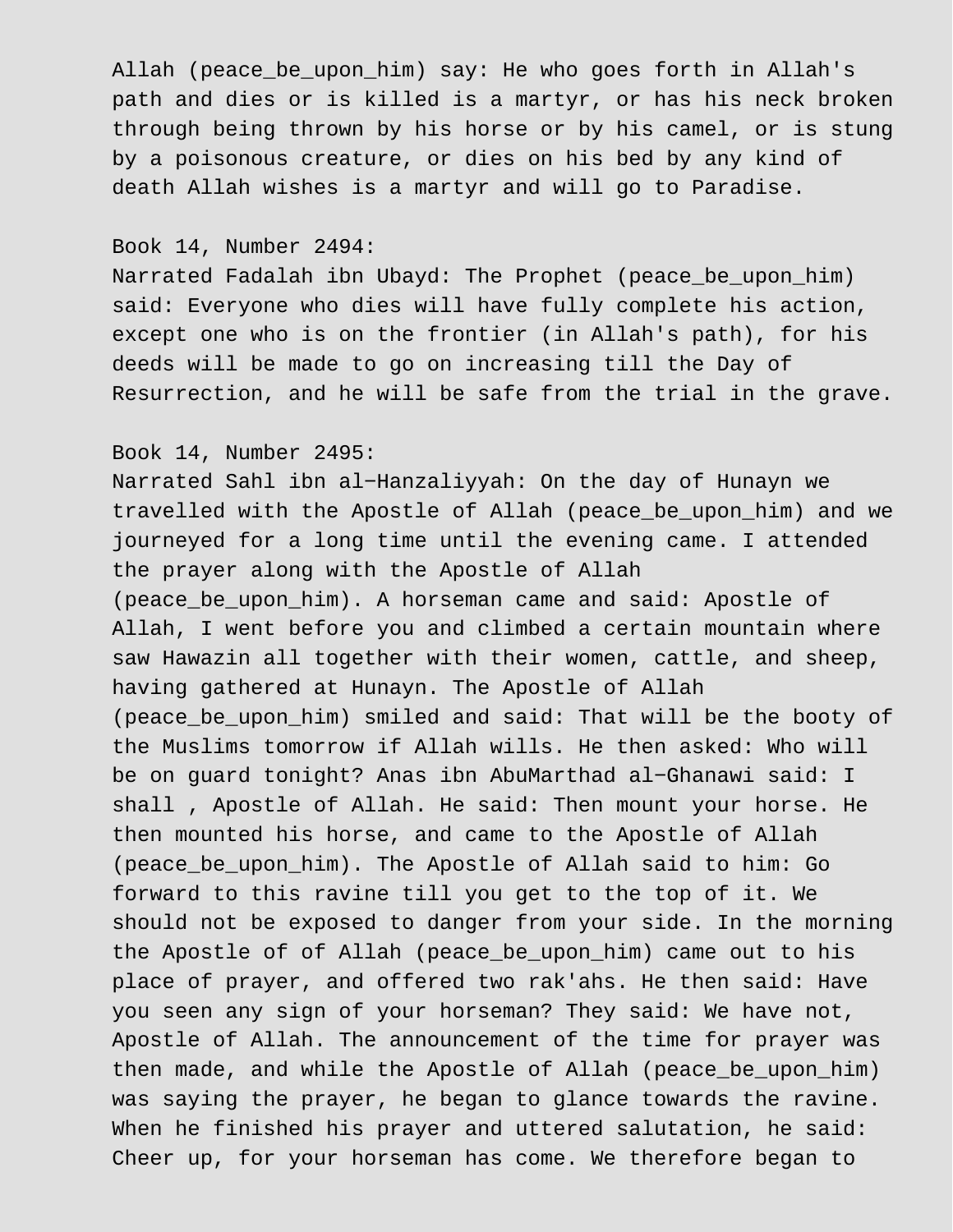look between the trees in the ravine, and sure enough he had come. He stood beside the Apostle of Allah (peace be upon him), saluted him and said: I continued till I reached the top of this ravine where the Apostle of Allah (peace be upon him) commanded me, and in the morning I looked down into both ravines but saw no one. The Apostle of Allah (peace\_be\_upon\_him) asked him: Did you dismount during the night? He replied: No, except to pray or to relieve myself. The Apostle of Allah (peace be upon him) said: You have ensured your entry to (Paradise). No blame will be attached to you supposing you do not work after it.

## Book 14, Number 2497:

Narrated AbuUmamah: The Prophet (peace\_be\_upon\_him) said: He who does not join the warlike expedition (jihad), or equip, or looks well after a warrior's family when he is away, will be smitten by Allah with a sudden calamity. Yazid ibn Abdu Rabbihi said in his tradition: 'before the Day of Resurrection".

## Book 14, Number 2498:

Narrated Anas ibn Malik: The Prophet (peace be upon him) said: Use your property, your persons any your tongues in striving against the polytheists.

## Book 14, Number 2505:

Narrated AbuHurayrah: I heard the Apostle of Allah (peace\_be\_upon\_him) say: What is evil in a man are alarming niggardliness and unrestrained cowardice.

## Book 14, Number 2506:

Narrated AbuAyyub: AbuImran said: We went out on an expedition from Medina with the intention of (attacking) Constantinople. AbdurRahman ibn Khalid ibn al−Walid was the leader of the company. The Romans were just keeping their backs to the walls of the city. A man (suddenly) attacked the enemy. Thereupon the people said: Stop! Stop! There is no god but Allah. He is putting himself into danger. AbuAyyub said: This verse was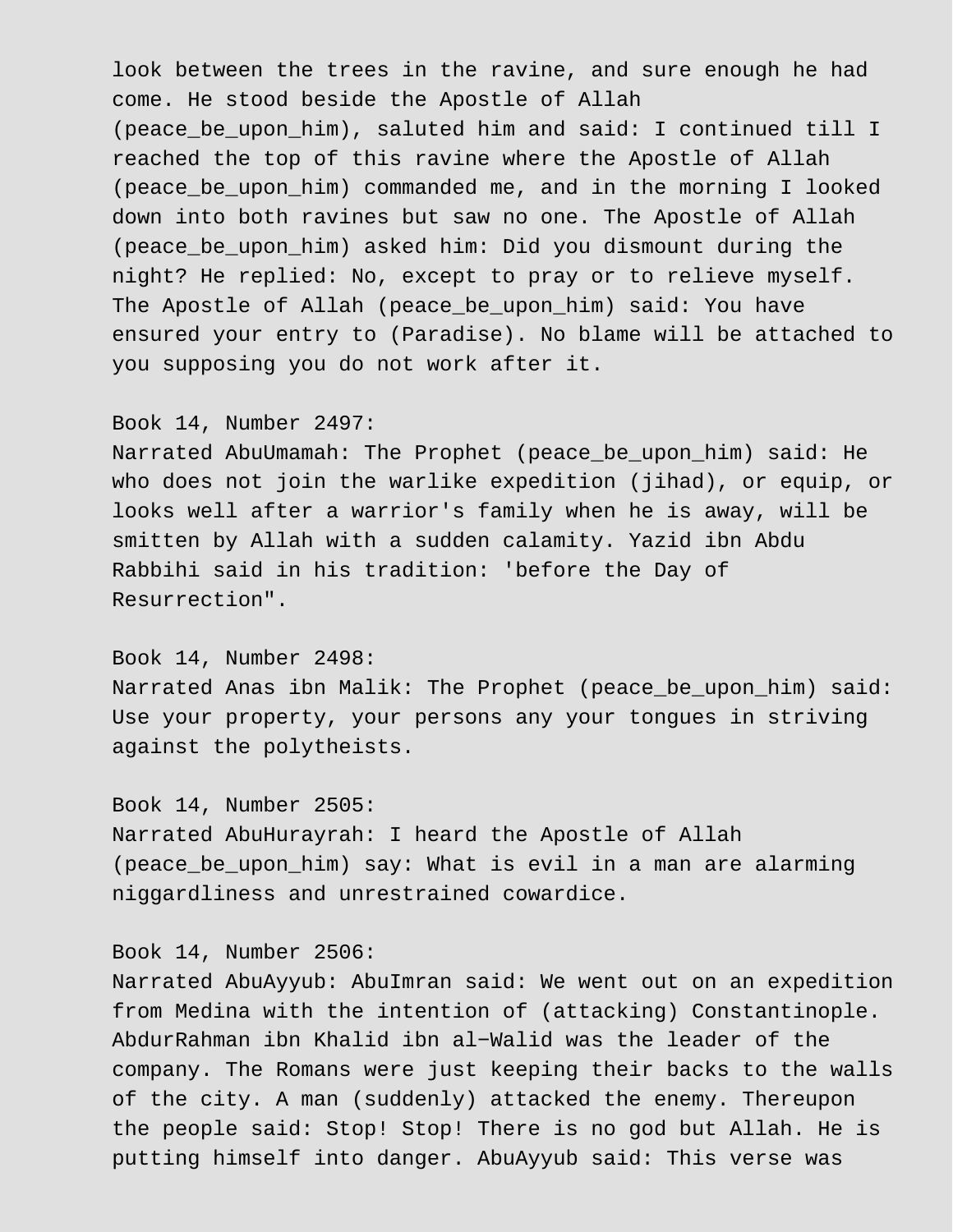revealed about us, the group of the Ansar (the Helpers). When Allah helped His Prophet (peace\_be\_upon\_him) and gave Islam dominance, we said (i.e. thought): Come on! Let us stay in our property and improve it. Thereupon Allah, the Exalted, revealed, "And spend of your substance in the cause of Allah, and make not your hands contribute to (your destruction)". To put oneself into danger means that we stay in our property and commit ourselves to its improvement, and abandon fighting (i.e. jihad). AbuImran said: AbuAyyub continued to strive in the cause of Allah until he (died and) was buried in Constantinople.

#### Book 14, Number 2507:

Narrated Uqbah ibn Amir: I heard the Apostle of Allah (peace\_be\_upon\_him) say: Allah, Most High, will cause three persons to enter Paradise for one arrow: the maker when he has a good motive in making it, the one who shoots it, and the one who hands it; so shoot and ride, but your shooting is dearer to me than your riding. Everything with which a man amuses himself is vain except three (things): a man's training of his horse, his playing with his wife, and his shooting with his bow and arrow. If anyone abandons archery after becoming an adept through distaste for it, it is a blessing he has abandoned; or he said: for which he has been ungrateful.

## Book 14, Number 2509:

Narrated Mu'adh ibn Jabal: The Prophet (peace\_be\_upon\_him) said: Fighting is of two kinds: The one who seeks Allah's favour, obeys the leader, gives the property he values, treats his associates gently and avoids doing mischief, will have the reward for all the time whether he is asleep or awake; but the one who fights in a boasting spirit, for the sake of display and to gain a reputation, who disobeys the leader and does mischief in the earth will not return credit or without blame.

## Book 14, Number 2510:

Narrated AbuHurayrah: A man said: Apostle of Allah, a man wishes to take part in jihad in Allah's path desiring some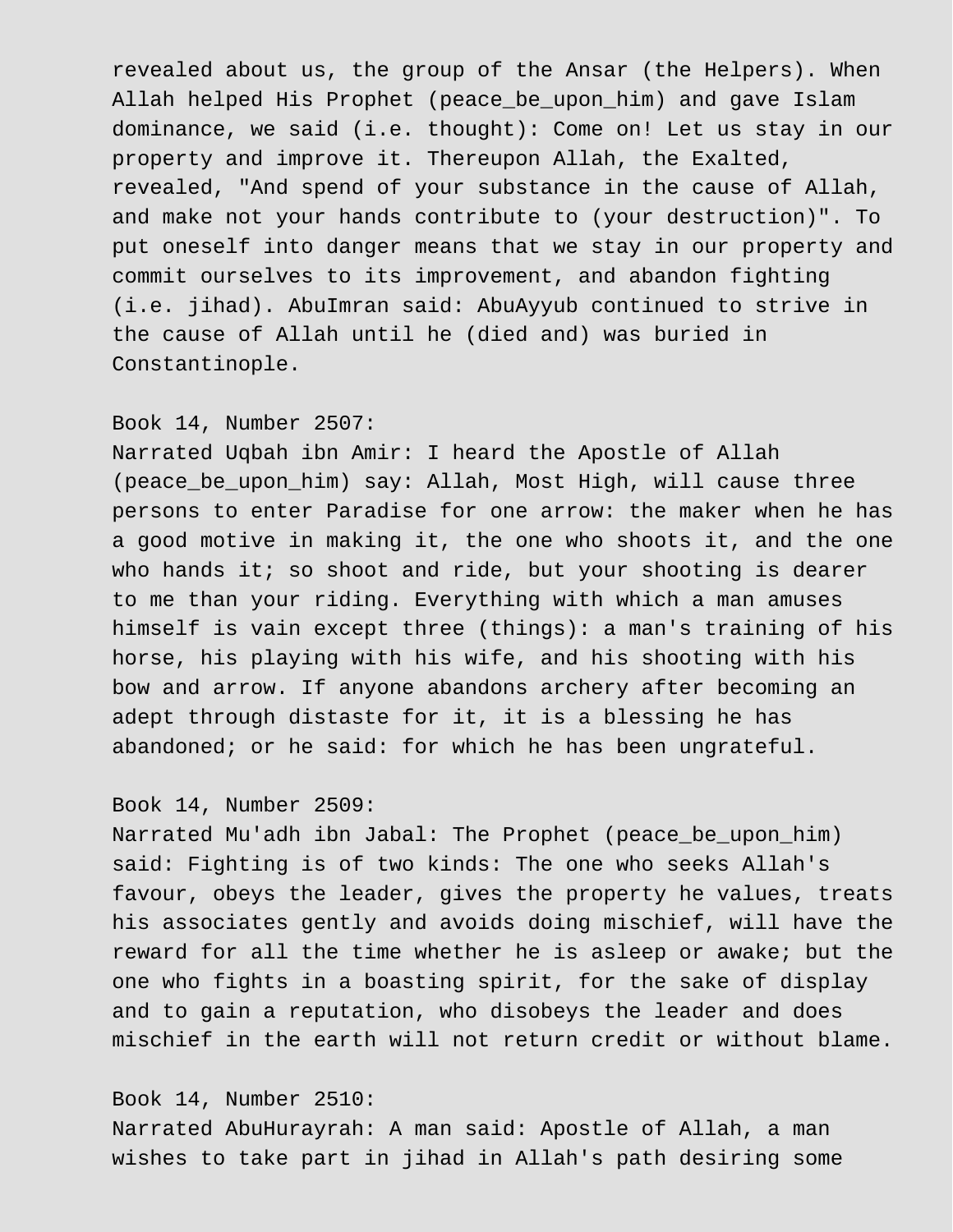worldly advantage? The Prophet (peace be upon him) said: He will have not reward. The people thought it terrible, and they said to the man: Go back to the Apostle of Allah (peace\_be\_upon\_him), for you might not have made him understand well. He, therefore, (went and again) asked: Apostle of Allah, a man wishes to take part in jihad in Allah's path desiring some worldly advantage? He replied: There is no reward for him. They again said to the man: Return to the Apostle of Allah. He, therefore, said to him third time. He replied: There is no reward for him.

## Book 14, Number 2513:

Narrated Abdullah ibn Amr ibn al−'As: Apostle of Allah, tell me about jihad and fighting. He replied: Abdullah ibn Amr, if you fight with endurance seeking from Allah your reward, Allah will resurrect you showing endurance and seeking your reward from Him, but, if you fight for vain show seeking to acquire much, Allah will resurrect you making a vain show and seeking to acquire much. In whatever you fight or are killed, Abdullah ibn Amr, in that state Allah will resurrect you.

## Book 14, Number 2514:

Narrated Abdullah ibn Abbas: The Prophet (peace\_be\_upon\_him) said: When your brethren were smitten at the battle of Uhud, Allah put their spirits in the crops of green birds which go down to the rivers of Paradise, eat its fruit and nestle in lamps of gold in the shade of the Throne. Then when they experienced the sweetness of their food, drink and rest, they asked: Who will tell our brethren about us that we are alive in Paradise provided with provision, in order that they might not be disinterested in jihad and recoil in war? Allah Most High said: I shall tell them about you; so Allah sent down; "And do not consider those who have been killed in Allah's path." till the end of the verse.

## Book 14, Number 2515:

Narrated Hasana' daughter of Mu'awiyah: She reported on the authority of her paternal uncle: I asked the Prophet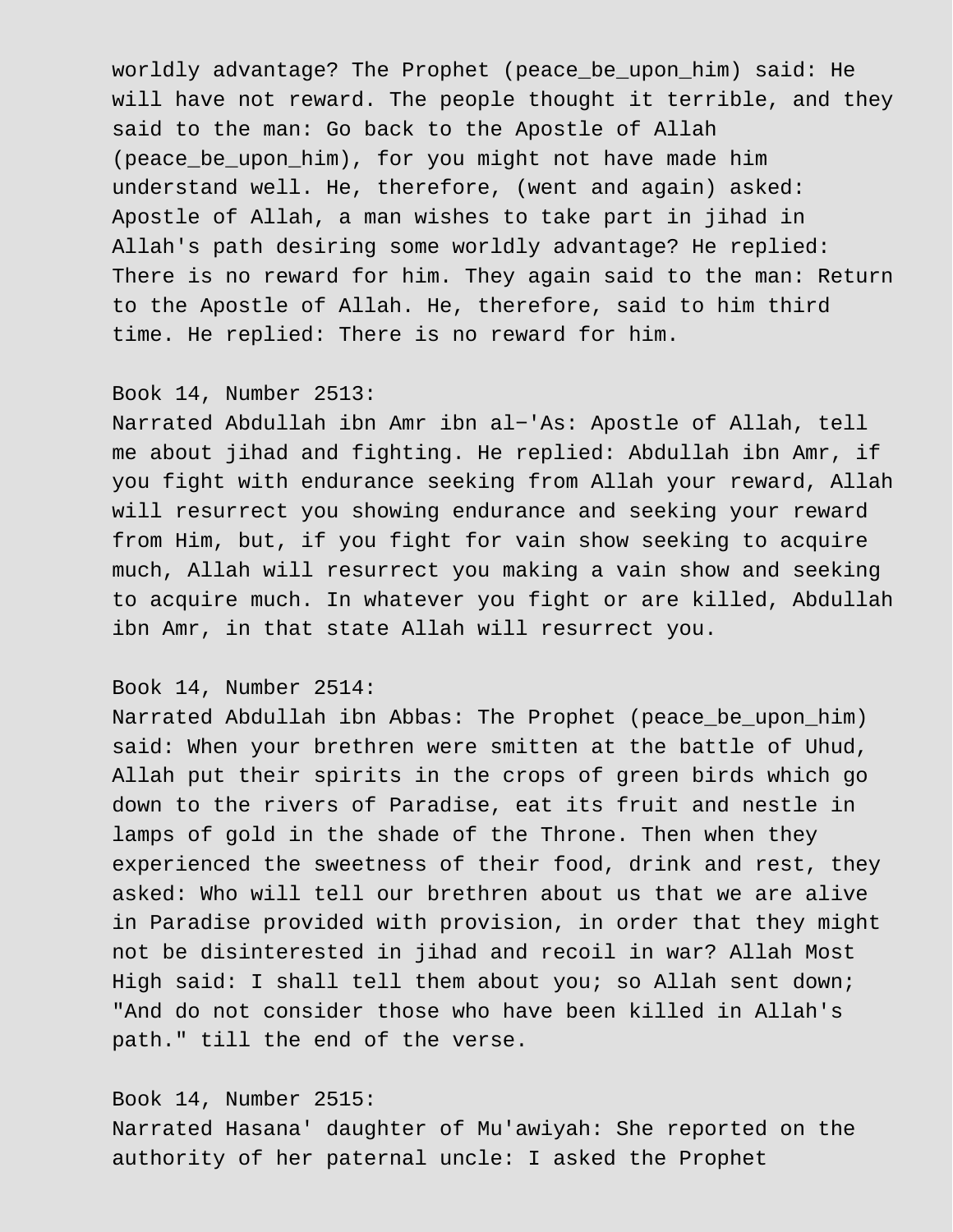(peace be upon him): Who are in Paradise? He replied: Prophets are in Paradise, martyrs are in Paradise, infants are in Paradise and children buried alive are in Paradise.

Book 14, Number 2516: Narrated AbudDarda': The Prophet (peace\_be\_upon\_him) said: The intercession of a martyr will be accepted for seventy members of his family.

Book 14, Number 2517: Narrated Aisha, Ummul Mu'minin: When Negus died, we were told that a light would be seen perpetually at his grave.

## Book 14, Number 2518:

Narrated Ubaydullah ibn Khalid as−Sulami: The Apostle of Allah (peace\_be\_upon\_him) made a brotherhood between two men, one of whom was killed (in Allah's path), and a week or thereabouts later the other died, and we prayed at his funeral). The Apostle of Allah (peace\_be\_upon\_him) asked: What did you say? We replied: We prayed for him and said: O Allah, forgive him, and join him to his companion. The Apostle of Allah (peace\_be\_upon\_him) said: What about his prayers since the time the other died, and his fasting since the time the other died−−the narrator Shu'bah doubted the words, "his fasting−−and his deeds since the time the other died. The distance between them is just like the distance between heaven and earth.

## Book 14, Number 2519:

Narrated AbuAyyub al−Ansari: AbuAyyub heard the Apostle of Allah (peace\_be\_upon\_him) say: Capitals will be conquered at your hands, and you will have to raise companies in large armies. A man will be unwilling to join a company, so he will escape from his people and go round the tribes offering himself to them, saying: Whose place may I take in such and such expedition? Whose place may I take in such and such expedition? Beware: That man is a hireling to the last drop of his blood.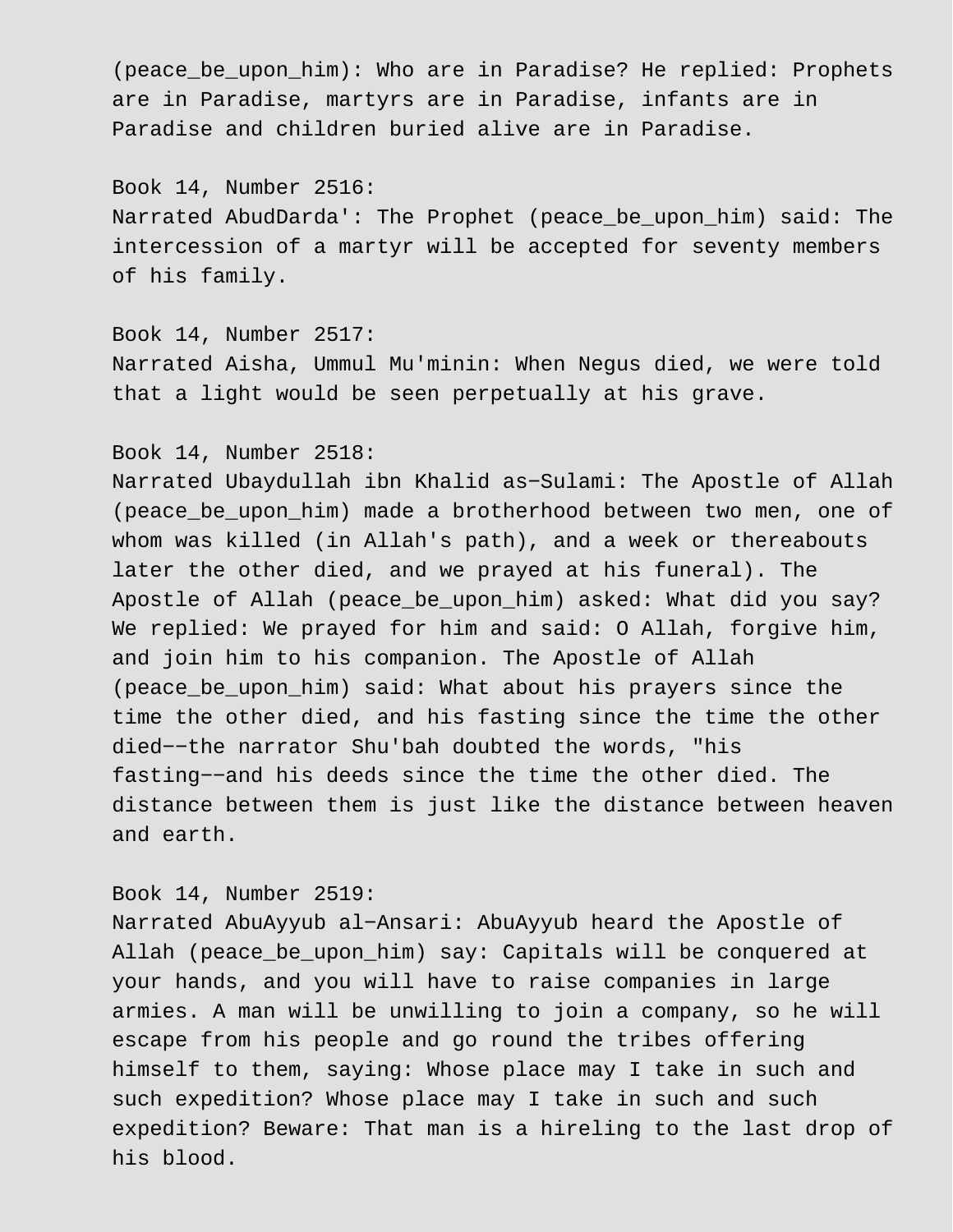#### Book 14, Number 2520:

Narrated Abdullah ibn Amr ibn al−'As: The Prophet (peace be upon him) said: The warrior gets his reward, and the one who equips him gets his own reward and that of the warrior.

#### Book 14, Number 2521:

Narrated Ya'la ibn Munyah: The Apostle of Allah (peace\_be\_upon\_him) announced an expedition, and I was a very old man and I had no servant. I, therefore, sought a hireling who would serve instead of me, and I would give him his portion. So I found a man. When the time of departure arrived, he came to me and said: I do not know what would be the portions, and how much would be my portion. So offer something (as wages) to me, whether there would be any portion or not. I offered three dinars (as his wages) for him. When some booty arrived, I wanted to offer him his portion. But I remembered the dinars, so I went to the Prophet (peace\_be\_upon\_him) and mentioned the matter to him. He said: All I can find for him regarding this expedition of his in this world and the next is three dinars which were offered him.

## Book 14, Number 2522:

Narrated Abdullah ibn Amr ibn al−'As: A man came to the Apostle of Allah (peace\_be\_upon\_him) and said: I came to you to take the oath of allegiance to you on emigration, and I left my parents weeping. He (the Prophet) said: Return to them and make them laugh as you made them weep.

## Book 14, Number 2524:

Narrated AbuSa'id al−Khudri: A man emigrated to the Apostle of Allah (peace\_be\_upon\_him) from the Yemen. He asked (him): Have you anyone (of your relatives) in the Yemen? He replied: My parents. He asked: Did they permit you? He replied: No. He said: Go back to them and ask for their permission. If they permit you, then fight (in the path of Allah), otherwise be devoted to them.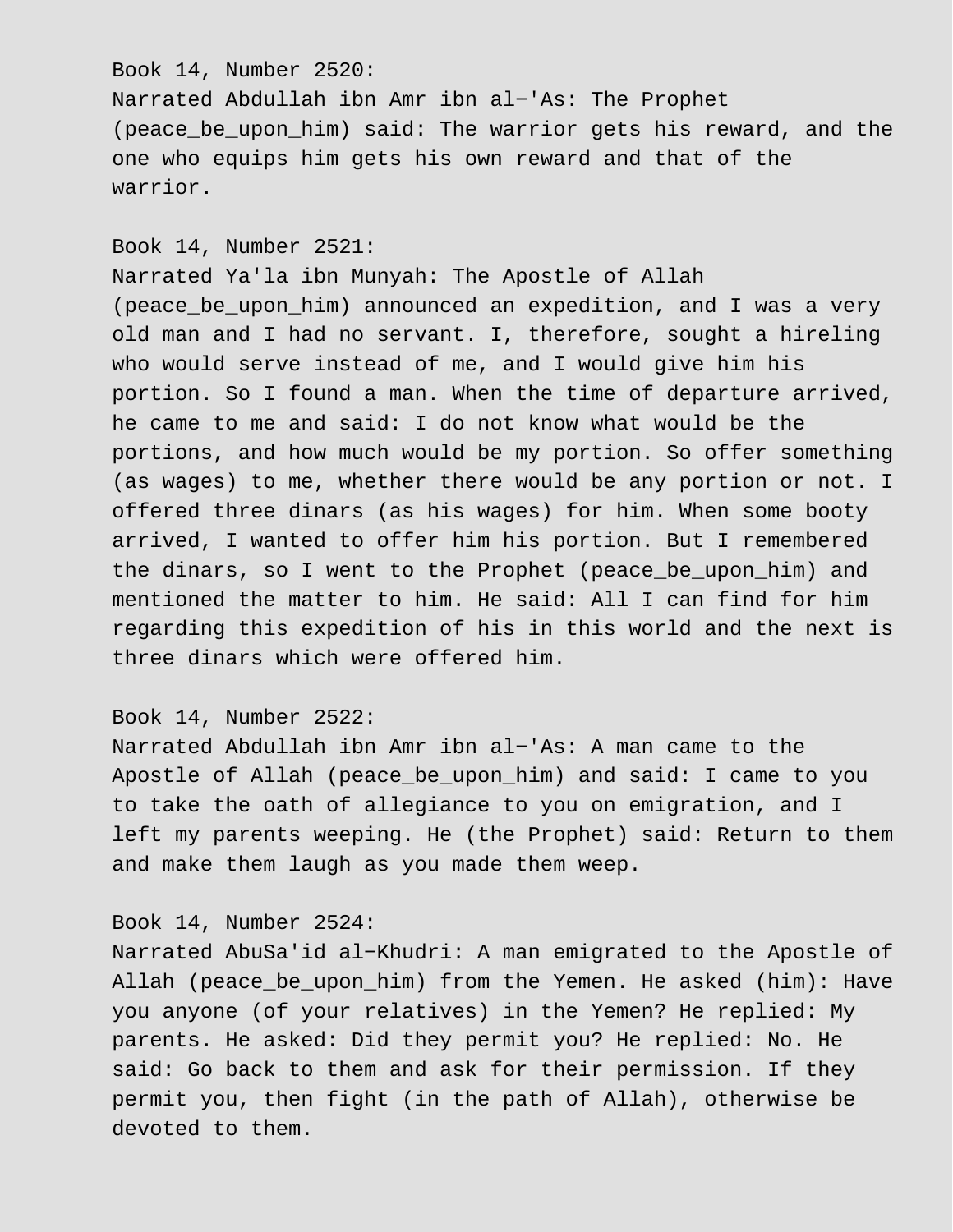#### Book 14, Number 2525:

Narrated Anas ibn Malik: When the Apostle of Allah (peace be upon him) went on an expedition, he took Umm Sulaym, and he had some women of the Ansar who supplied water and tended the wounded.

#### Book 14, Number 2526:

Narrated Anas ibn Malik: The Prophet (peace\_be\_upon\_him) said: Three things are the roots of faith: to refrain from (killing) a person who utters, "There is no god but Allah" and not to declare him unbeliever whatever sin he commits, and not to excommunicate him from Islam for his any action; and jihad will be performed continuously since the day Allah sent me as a prophet until the day the last member of my community will fight with the Dajjal (Antichrist). The tyranny of any tyrant and the justice of any just (ruler) will not invalidate it. One must have faith in Divine decree.

## Book 14, Number 2527:

Narrated AbuHurayrah: The Prophet (peace\_be\_upon\_him) said: Striving in the path of Allah (jihad) is incumbent on you along with every ruler, whether he is pious or impious; the prayer is obligatory on you behind every believer, pious or impious, even if he commits grave sins; the (funeral) prayer is incumbent upon every Muslim, pious and impious, even if he commits major sins.

## Book 14, Number 2528:

Narrated Jabir ibn Abdullah: Once the Apostle of Allah (peace\_be\_upon\_him) intended to go on an expedition. He said: O group of the emigrants (Muhajirun) and the helpers (Ansar), among your brethren there are people who have neither property nor family. So one of you should take with him two or three persons; with me. I also rode on my camel by turns like one of them.

## Book 14, Number 2529: Narrated Abdullah ibn Hawalah al−Azdi: The Apostle of Allah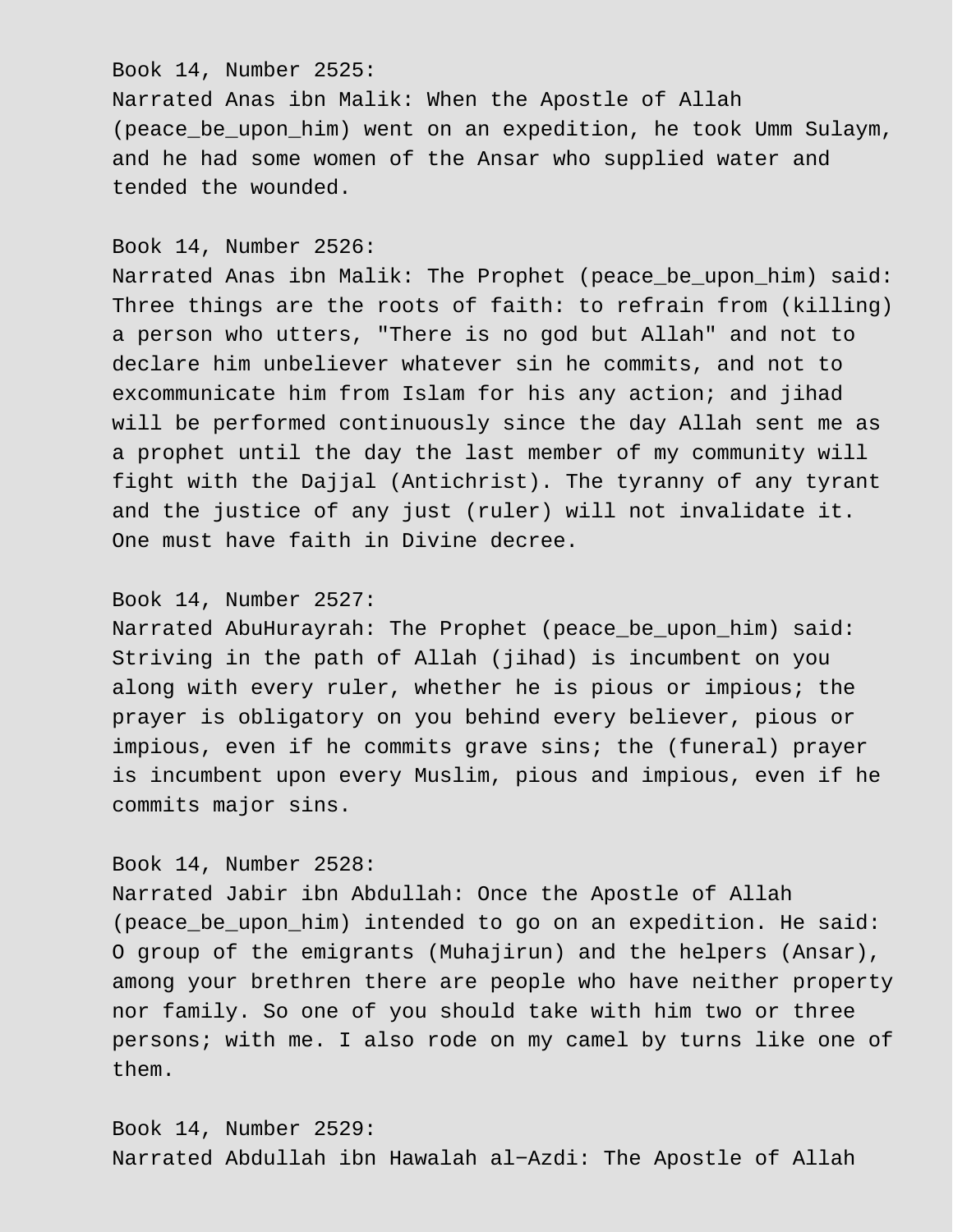(peace be upon him) sent us on foot to get spoil, but we returned without getting any. When he saw the signs of distress on our faces, he stood up on our faces and said: O Allah, do not put them under my care, for I would be too weak to care for them; do not put them in care of themselves, for they would be incapable of that, and do not put them in the care of men, for they would choose the best things for themselves. He then placed his hand on my head and said: Ibn Hawalah, when you see the caliphate has settled in the holy land, earthquakes, sorrows and serious matters will have drawn near and on that day the Last Hour will be nearer to mankind than this hand of mine is to your head.

## Book 14, Number 2530:

Narrated Abdullah ibn Mas'ud: The Prophet (peace be upon him) said: Our Lord Most High is pleased with a man who fights in the path of Allah, the Exalted; then his companions fled away (i.e. retreated). But he knew that it was a sin (to flee away from the battlefield), so he returned, and his blood was shed. Thereupon Allah, the Exalted, says to His angels: Look at My servant; he returned seeking what I have for him (i.e. the reward), and fearing (the punishment) I have, until his blood was shed.

## Book 14, Number 2531:

Narrated AbuHurayrah: Amr ibn Uqaysh had given usurious loans in pre−Islamic period; so he disliked to embrace Islam until he took them. He came on the day of Uhud and asked: Where are my cousins? They (the people) replied: At Uhud. He asked: Where is so−and−so? They said: At Uhud. He asked: Where is so−and−so? They said: At Uhud. He then put on his coat of mail and rode his horse; he then proceeded towards them. When the Muslims saw him, they said: Keep away, Amir. He said: I have become a believer. He fought until he was wounded. He was then taken to his family wounded. Sa'd ibn Mu'adh came to his sister: Ask him (whether he fought) out of partisanship, out of anger for them, or out of anger for Allah. He said: Out of anger of Allah and His Apostle. He then died and entered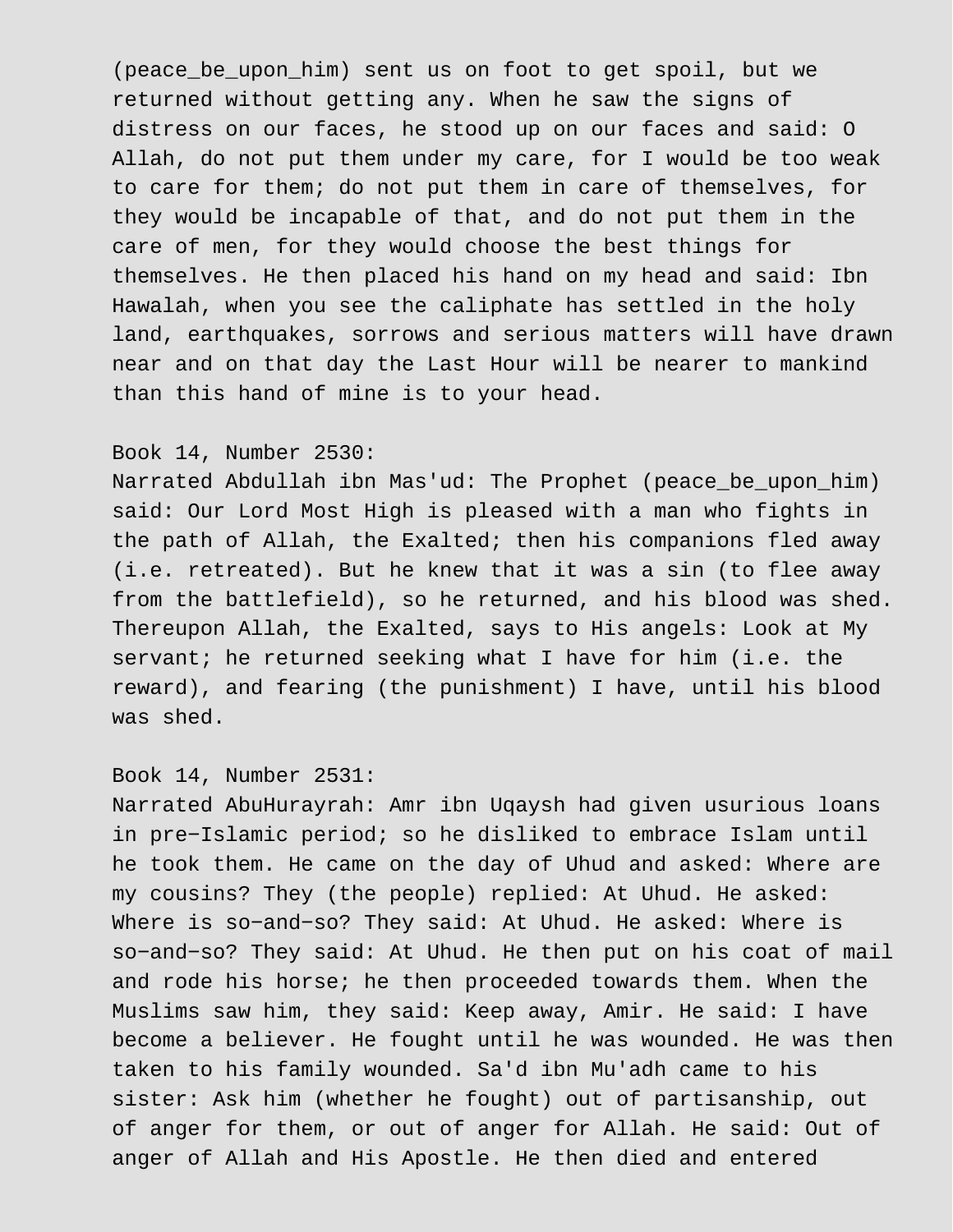Paradise. He did not offer any prayer for Allah.

## Book 14, Number 2533:

Narrated AbuSalam: AbuSalam reported on the authority of a man from the companion of the Prophet (peace be upon him). He said: We attacked a tribe of Juhaynah. A man from the Muslims pursued a man of them, and struck him but missed him. He struck himself with the sword. The Apostle of Allah (peace\_be\_upon\_him) said: Your brother, O group of Muslims. The people hastened towards him, but found him dead. The Apostle of Allah (peace\_be\_upon\_him) wrapped him with his clothes and his blood, and offered (funeral) prayer for him and buried him. They said: Apostle of Allah, is he a martyr? He said: Yes, and I am witness to him.

## Book 14, Number 2534:

Narrated Sahl ibn Sa'd: The Prophet (peace\_be\_upon\_him) said: Two (prayers) are not rejected, or seldom rejected: Prayer at the time of the call to prayer, and (the prayer) at the time of fighting, when the people grapple with each other. Musa said: Rizq ibn Sa'id ibn AbdurRahman reported from AbuHazim on the authority of Sahl ibn Sa'd from the Prophet (peace\_be\_upon\_him) as saying: And while it is raining.

## Book 14, Number 2535:

Narrated Mu'adh ibn Jabal: The Apostle of Allah (peace\_be\_upon\_him) said: If anyone fights in Allah's path as long as the time between two milkings of a she−camel, Paradise will be assured for him. If anyone sincerely asks Allah for being killed and then dies or is killed, there will be a reward of a martyr for him. Ibn al−Musaffa added from here: If anyone is wounded in Allah's path, or suffers a misfortune, it will come on the Day of resurrection as copious as possible, its colour saffron, and its odour musk; and if anyone suffers from ulcers while in Allah's path, he will have on him the stamp of the martyrs.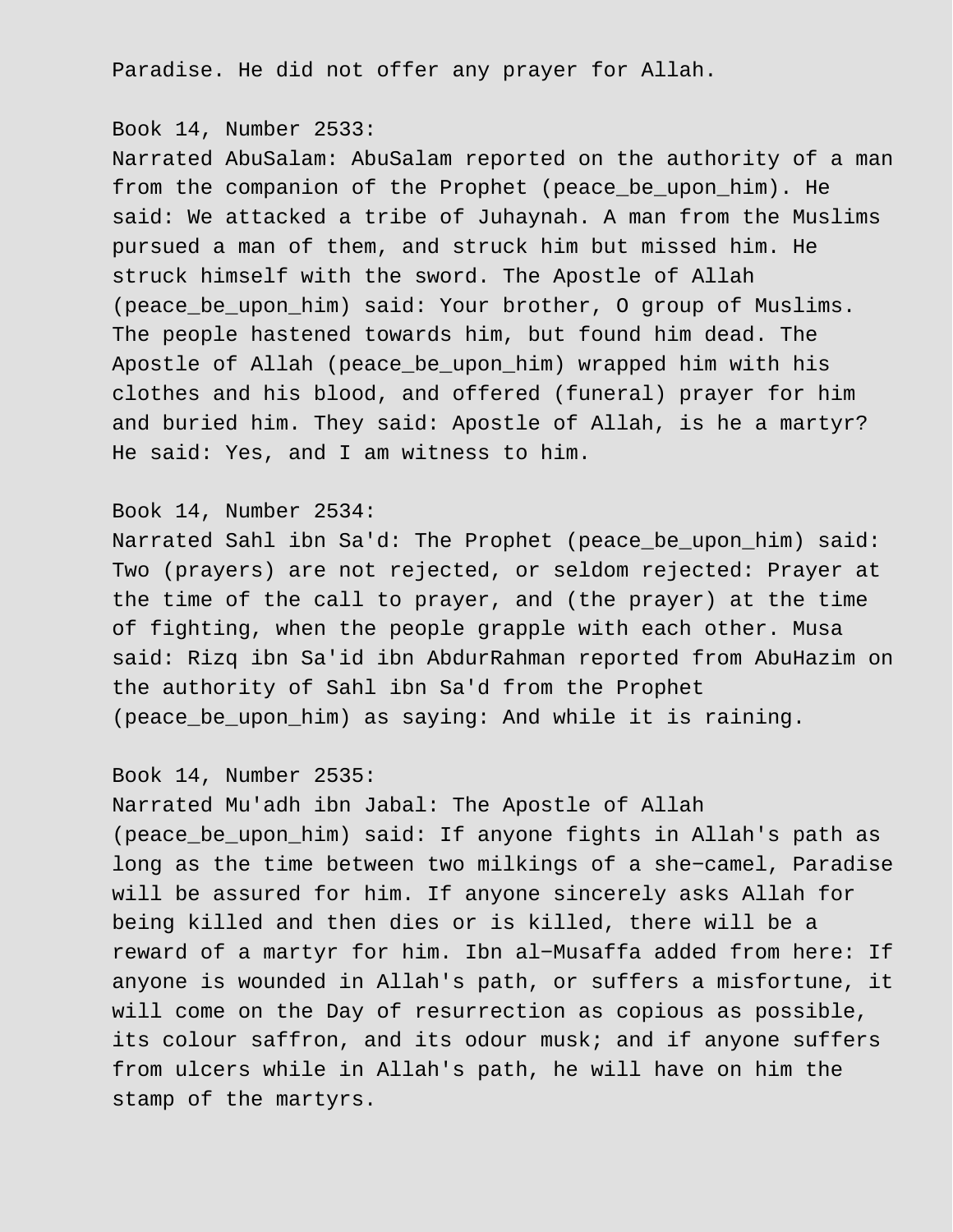#### Book 14, Number 2536:

Narrated Utbah ibn AbdusSulami: Utbah heard the Apostle of Allah (peace be upon him) say: Do not cut the forelocks, manes, or tails of horse, for their tails are their means of driving flies, their manes provide them with warmth, and blessing is tide to their forelocks.

#### Book 14, Number 2537:

Narrated AbuWahb al−Jushami,: The Apostle of Allah (peace be upon him) said: Keep to every dark bay horse with a white blaze and white on the legs, or sorrel with a white blaze and white on the legs , or black with a white blaze and white on the legs.

#### Book 14, Number 2538:

Narrated AbuWahb: The Prophet (peace\_be\_upon\_him) said: Keep to every sorrel horse with a white blaze and white on the legs, or dark bay with a white blaze. He then mentioned something similar. Muhammad ibn al−Muhajir said: I asked him: Why was a sorrel horse preferred? He replied: Because the Prophet (peace be upon him) had sent a contingent, and the man who first brought the news of victory was the rider of a sorrel horse.

Book 14, Number 2539: Narrated Abdullah ibn Abbas: The Prophet (peace be upon him) said: The most favoured horses are the sorrel.

Book 14, Number 2540: Narrated AbuHurayrah: The Apostle of Allah (peace\_be\_upon\_him) used to name a mare a horse.

Book 14, Number 2542:

Narrated Sahl ibn al−Hanzaliyyah: The Apostle of Allah (peace be upon him) came upon an emaciated camel and said: Fear Allah regarding these dumb animals. Ride them when they are in good condition and feed them when they are in good condition.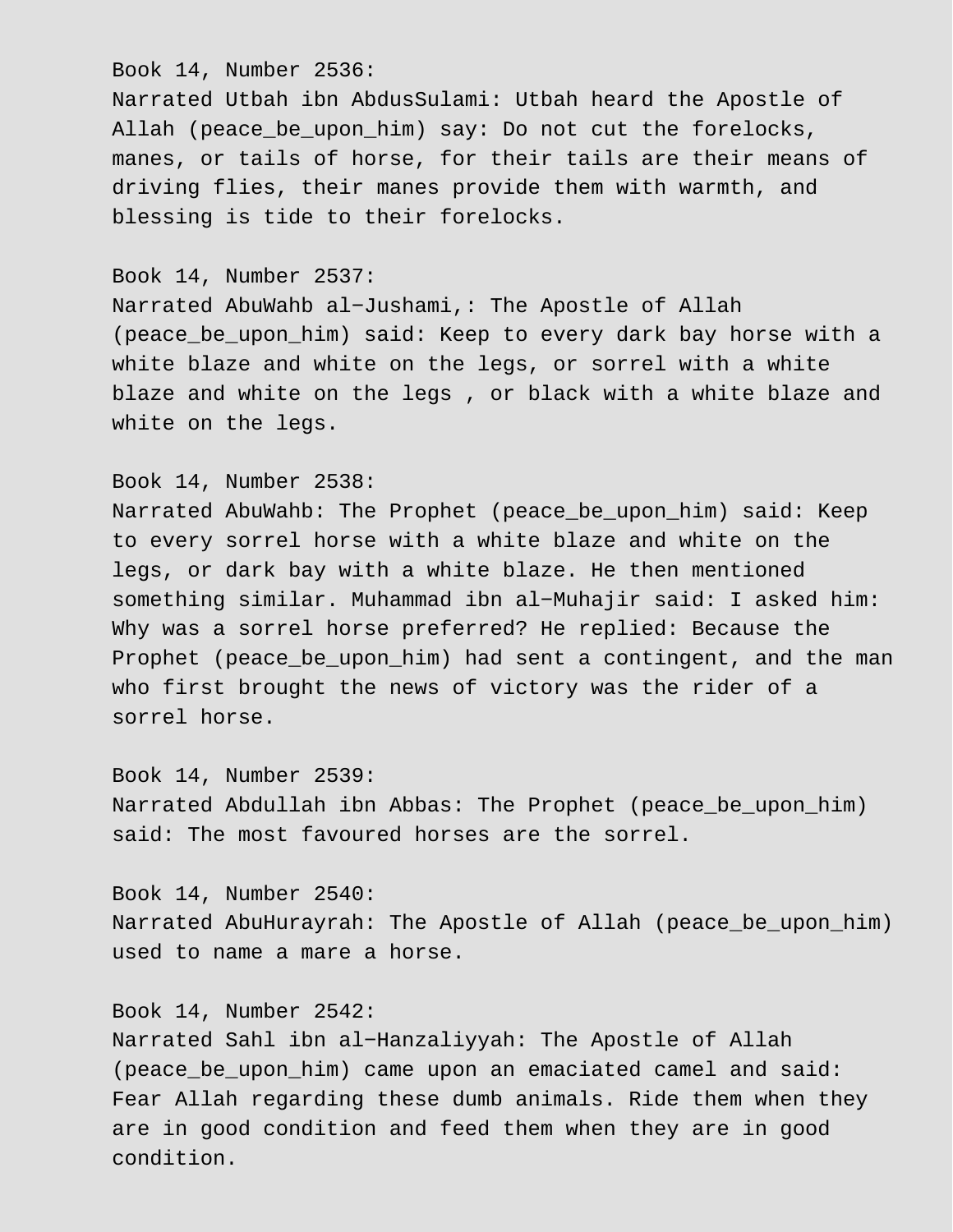Book 14, Number 2545: Narrated Anas ibn Malik: When we alighted at a station (for stay), we did not pray until we united the saddles of the camels.

Book 14, Number 2547: Narrated AbuWahb al−Jushami,: The Apostle of Allah (peace be upon him) said: Tie the horses, rub down their forelocks and their buttocks (or he said: Their rumps), and put things on their necks, but do not put bowstrings.

Book 14, Number 2548: Narrated Umm Habibah: The Prophet (peace\_be\_upon\_him) said: The angels do not go with a travelling company in which there is a bell.

Book 14, Number 2551: Narrated Abdullah ibn Umar: It has been prohibited to ride the beast which eats dung.

Book 14, Number 2552: Narrated Abdullah ibn Umar: The Apostle of Allah (peace\_be\_upon\_him) prohibited to ride a camel which eats dung.

Book 14, Number 2554: Narrated Samurah ibn Jundub: The Prophet (peace\_be\_upon\_him) named our cavalry "the Cavalry of Allah," when we were struck with panic, and when panic overtook us, the Apostle of Allah (peace\_be\_upon\_him) commanded us to be united, to have patience and perseverance; and to be so when we fought.

Book 14, Number 2556: Narrated Abdullah ibn Abbas: The Apostle of Allah (peace\_be\_upon\_him) prohibited to provoke the beasts for fighting.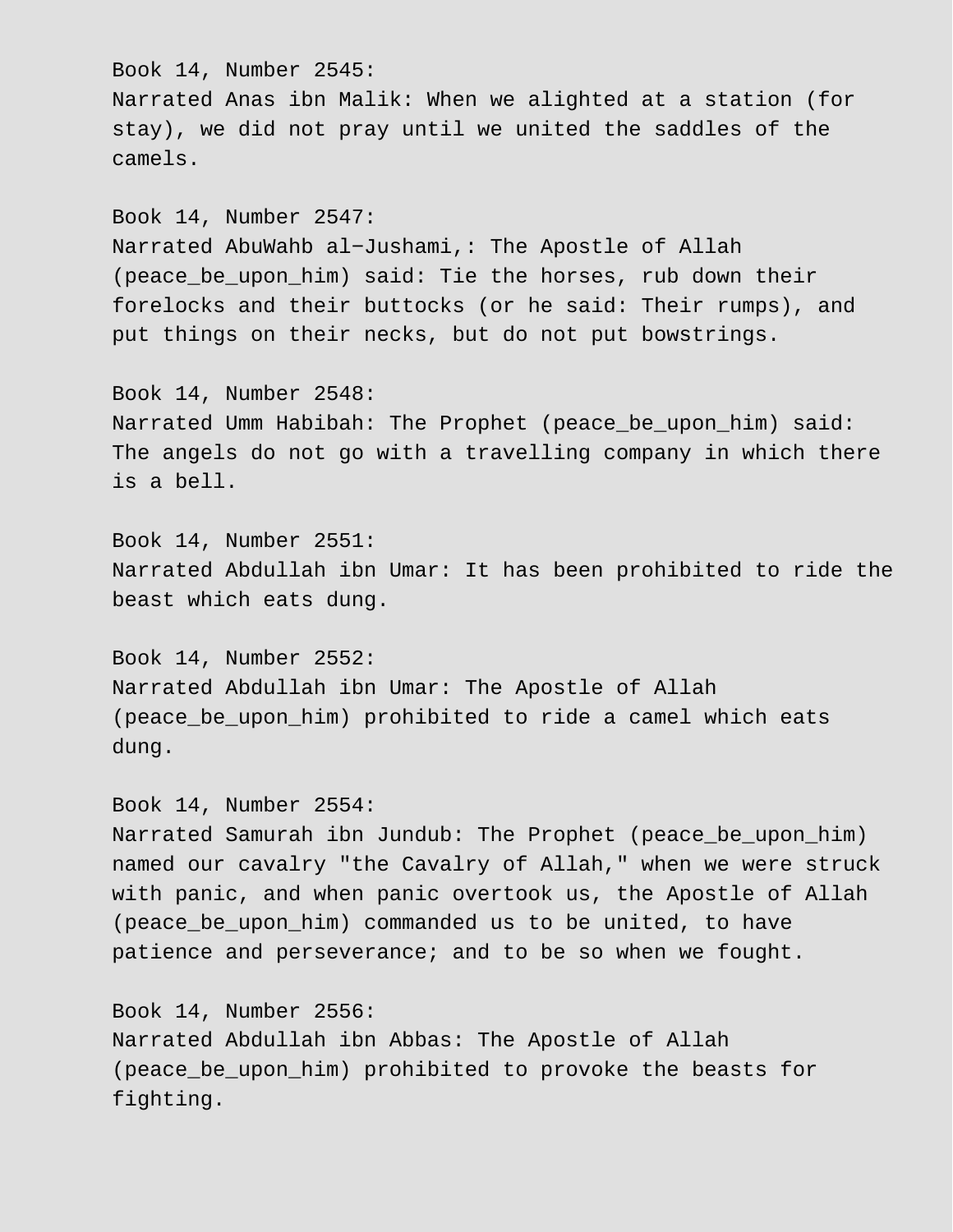#### Book 14, Number 2559:

Narrated Ali ibn AbuTalib: The Apostle of Allah (peace\_be\_upon\_him) was present with a she−mule which he rode, so Ali said: If we made asses cover mares we would have animals of this type. The Apostle of Allah (peace be upon him) said: Only those who do not know do that.

#### Book 14, Number 2566:

Narrated Buraydah ibn al−Hasib: While the Apostle of Allah (peace\_be\_upon\_him) was walking a man who had an ass came to him and said: Apostle of Allah, ride; and the man moved to the back of the animal. The Apostle of Allah (peace be upon him) said: No, you have more right to ride in front on your animal than me unless you grant that right to me. He said: I grant it to you. So he mounted.

## Book 14, Number 2567:

Narrated Abbad ibn Abdullah ibn az−Zubayr: My foster−father said to me − he was one of Banu Murrah ibn Awf, and he was present in that battle, the battle of Mu'tah: By Allah, as if I am seeing Ja'far who jumped from his reddish horse and hamstrung it; he then fought with the people until he was killed.

Book 14, Number 2568: Narrated AbuHurayrah: The Prophet (peace be upon him) said: Wagers are allowed only for racing camels, or horses or shooting arrows.

Book 14, Number 2570: Narrated Abdullah ibn Umar: The Prophet (peace\_be\_upon\_him) used to make lean by training horses which he employed in the race.

Book 14, Number 2571:

Narrated Abdullah ibn Umar: The Prophet (peace\_be\_upon\_him) used to hold a race between horses and kept the one in the fifth year at a long distance.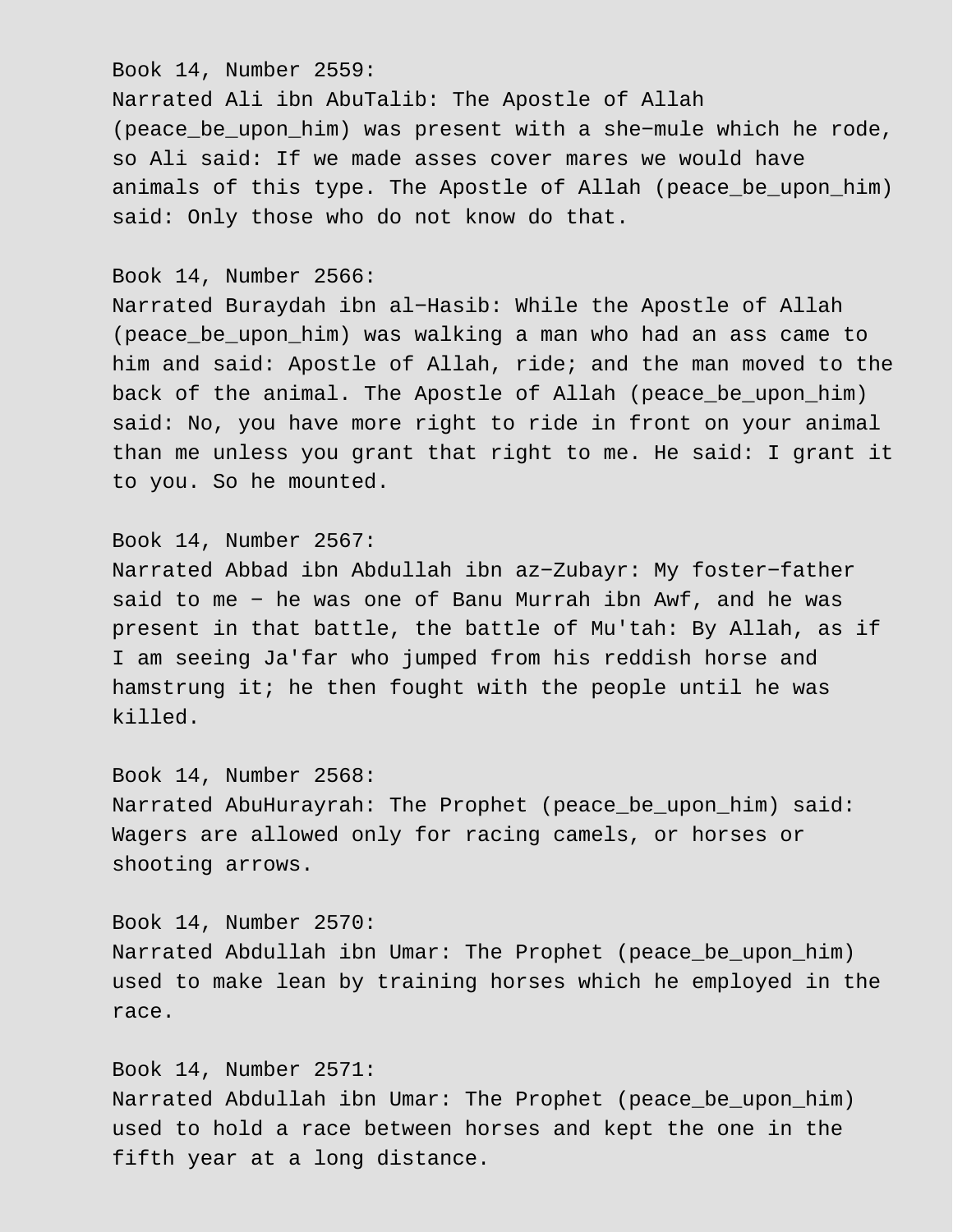#### Book 14, Number 2572:

Narrated Aisha, Ummul Mu'minin: while she was on a journey along with the Apostle of Allah (peace be upon him): I had a race with him (the Prophet) and I outstripped him on my feet. When I became fleshy, (again) I had a race with him (the Prophet) and he outstripped me. He said: This is for that outstripping.

#### Book 14, Number 2573:

Narrated AbuHurayrah: The Prophet (peace be upon him) said: If one enters a horse with two others when he is not certain that it cannot be beaten, it is not gambling; but when one enters a horse with two others when he is certain it cannot be beaten, it is gambling.

Book 14, Number 2575: Narrated Imran ibn Husayn: The Prophet (peace be upon him) said: There must be no shouting or leading another horse at one's side. Yahya added in his tradition: When racing for a wager.

Book 14, Number 2577: Narrated Anas ibn Malik: The pommel of the sword of the Apostle of Allah (peace\_be\_upon\_him) was of silver.

Book 14, Number 2578: Narrated Sa'id ibn AbulHasan: The pommel of the sword of the Apostle of Allah (peace\_be\_upon\_him) was of silver.

Book 14, Number 2582: Narrated Jabir ibn Abdullah: The Prophet (peace\_be\_upon\_him) prohibited to hand the drawn sword.

Book 14, Number 2583:

Narrated Samurah ibn Jundub: The Apostle of Allah (peace\_be\_upon\_him) prohibited to cut a piece of leather between two fingers.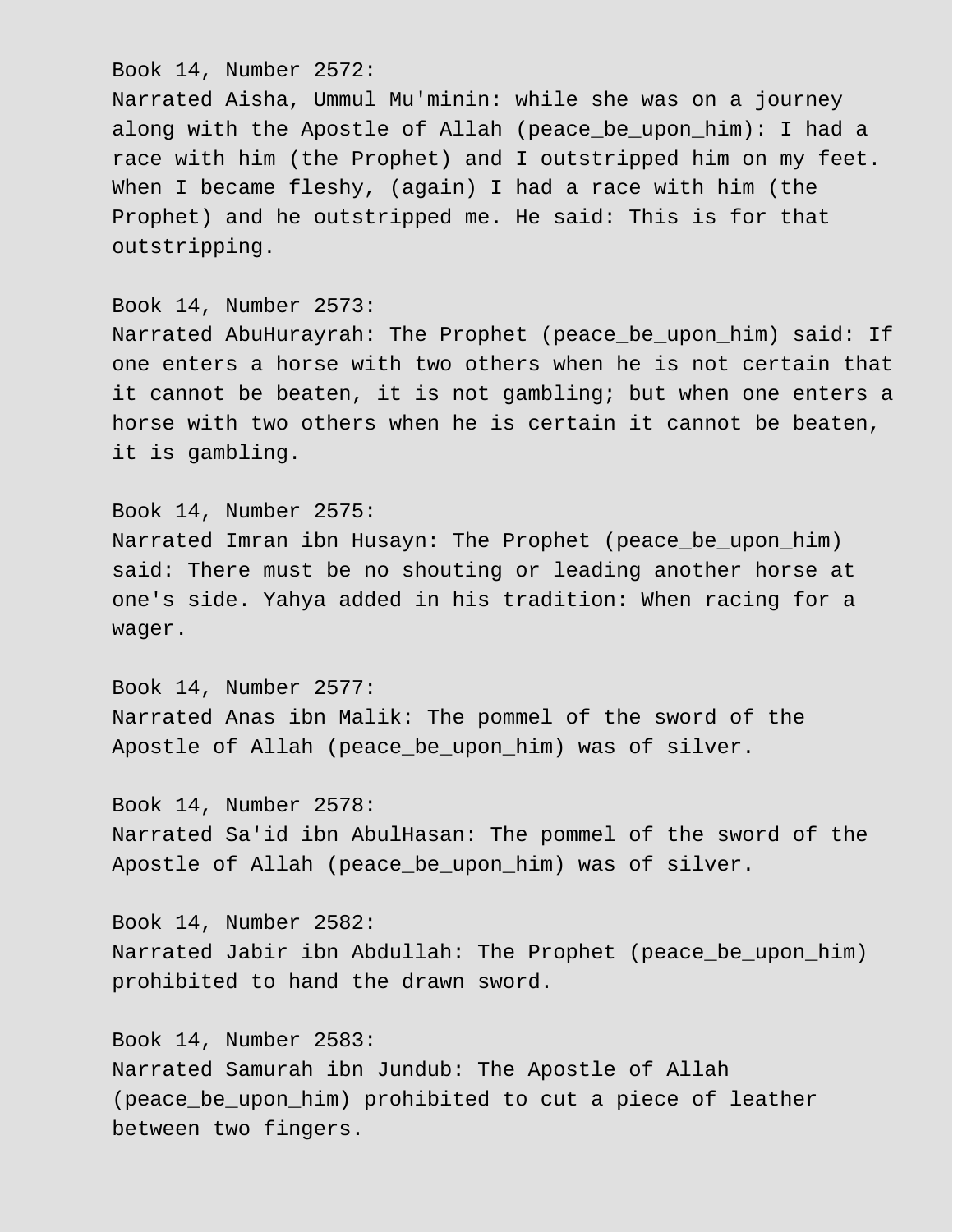#### Book 14, Number 2584:

Narrated As−Sa'ib ibn Yazid: As−Sa'ib reported on the authority of a man whom he named: The Apostle of Allah (peace\_be\_upon\_him) put on two coats of mail during the battle of Uhud as a double protection. (The narrator is doubtful about the word zahara or labisa.)

#### Book 14, Number 2585:

Narrated Al−Bara' ibn Azib: Yunus ibn Ubayd, client of Muhammad ibn al−Qasim, said that Muhammad ibn al−Qasim sent to al−Bara' ibn Azib to ask him about the standard of the Apostle of Allah (peace\_be\_upon\_him). He said: It was black and square, being made of a woollen rug.

Book 14, Number 2586: Narrated Jabir ibn Abdullah: When the Prophet (peace\_be\_upon\_him) entered Mecca his banner was white.

Book 14, Number 2587: Narrated Simak ibn Harb: Simak reported on the authority of a man from his people, on the authority of another man from them: I saw that the standard of the Apostle of Allah (peace\_be\_upon\_him) was yellow.

Book 14, Number 2588: Narrated AbudDarda': I heard the Apostle of Allah (peace\_be\_upon\_him) say: Seek for me weak persons, for you are provided means of subsistence and helped through your weaklings.

Book 14, Number 2591: Narrated A man who heard the Prophet: Al−Muhallab ibn AbuSufrah said: A man who heard the Prophet (peace\_be\_upon\_him) say: If the enemy attacks you at night, let your war cry be Ha−Mim. They will not be helped.

Book 14, Number 2592: Narrated AbuHurayrah: When the Apostle of Allah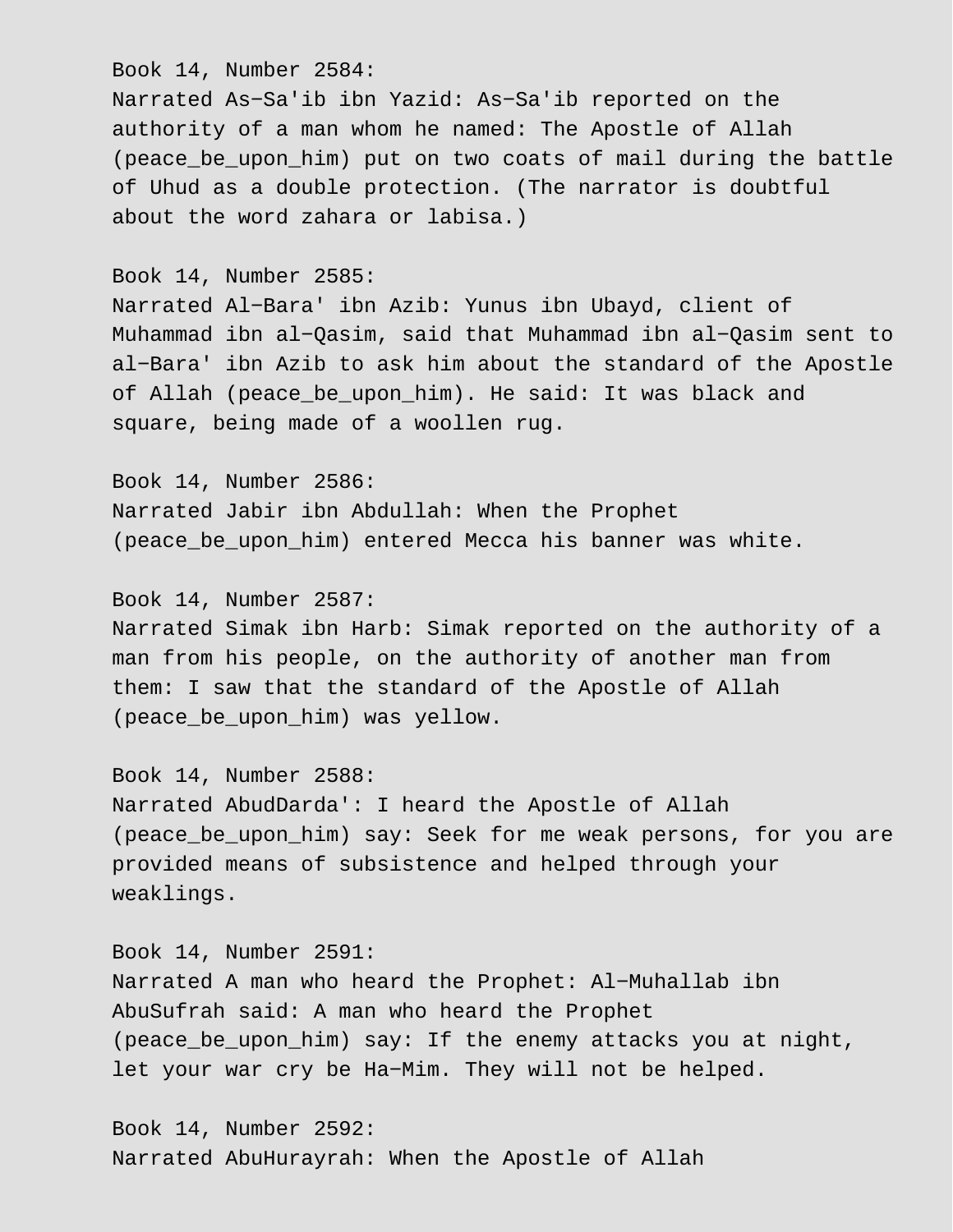(peace\_be\_upon\_him) proceeded on journey, he would say: O Allah, Thou art the Companion in the journey, and the One Who looks after the family; O Allah, I seek refuge in Thee from the difficulty of travelling, finding harm when I return, and unhappiness in what I see coming to my family and property. O Allah, make the length of his journey short for us, and the journey easy for us.

#### Book 14, Number 2593:

Narrated Abdullah ibn Umar: When the Apostle of Allah (peace\_be\_upon\_him) sat on his camel to go out on a journey, he said: "Allah is Most Great" three times. Then he said: "Glory be to Him Who has made subservient to us, for we had not the strength for it, and to our Lord do we return. O Allah, we ask Thee in this journey of ours, uprightness, piety and such deeds as are pleasing to Thee. O Allah, make easy for us this journey of ours and make its length short for us. O Allah, Thou art the Companion in the journey, and the One Who looks after the family and property in our absence." When he returned, he said these words adding: "Returning, repentant, serving and praising our Lord." The Prophet (peace be upon him) and his armies said: "Allah is Most Great" when they went up to high ground; and when armies said: "Allah is most Great" when they went up to high ground; and when they descended, they said: "Glory be to Allah." So the prayer was patterned on that.

## Book 14, Number 2595:

Narrated Abdullah al−Khutami: When the Prophet (peace\_be\_upon\_him) wanted to say farewell to an army, he would say: I entrust to Allah your religion, what you are responsible for, and your final deeds.

## Book 14, Number 2596:

Narrated Ali ibn AbuTalib: Ali ibn Rabi'ah said: I was present with Ali while a beast was brought to him to ride. When he put his foot in the stirrup, he said: "In the name of Allah." Then when he sat on its back, he said: "Praise be to Allah." He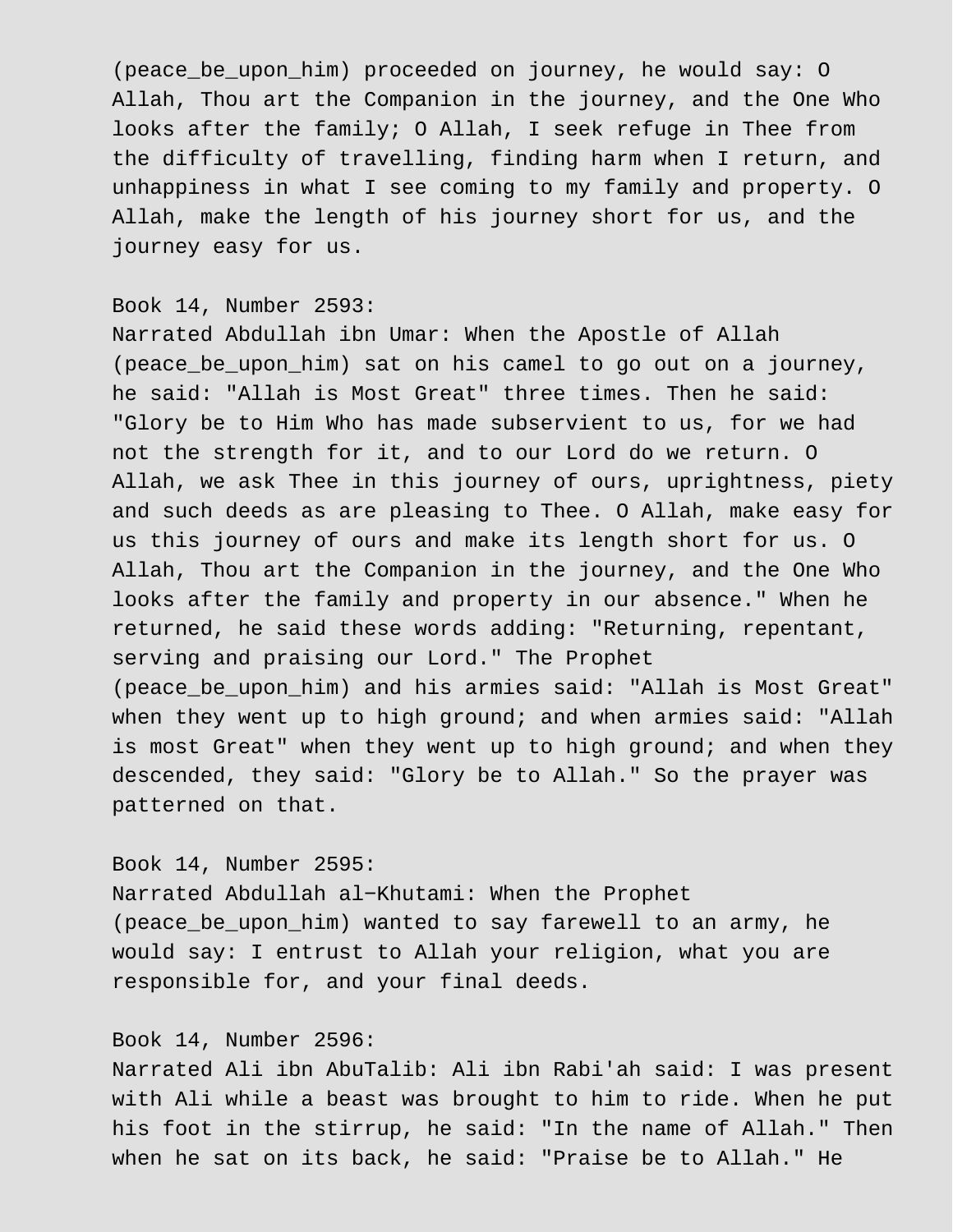then said: "Glory be to Him Who has made this subservient to us, for we had not the strength, and to our Lord do we return." He then said: "Praise be to Allah (thrice); Allah is Most Great (thrice): glory be to Thee, I have wronged myself, so forgive me, for only Thou forgivest sins." He then laughed. He was asked: At what did you laugh? He replied: I saw the Apostle of Allah (peace\_be\_upon\_him) do as I have done, and laugh after that. I asked: Apostle of Allah , at what are you laughing? He replied: Your Lord, Most High, is pleased with His servant when he says: "Forgive me my sins." He know that no one forgives sins except Him.

#### Book 14, Number 2597:

Narrated Abdullah ibn Amr: When the Apostle of Allah (peace be upon him) was travelling and night came on, he said: O earth, my Lord and your Lord is Allah; I seek refuge in Allah from your evil, the evil of what you contain, the evil of what has been created in you, and the evil of what creeps upon you; I seek refuge in Allah from lions, from large black snakes, from other snakes, from scorpions, from the evil of jinn which inhabit a settlement, and from a parent and his offspring.

## Book 14, Number 2599:

Narrated Ka'b ibn Malik: It was rarely that the Apostle of Allah (peace\_be\_upon\_him) set out on a journey on any day but on a Thursday.

## Book 14, Number 2600:

Narrated Sakhr al−Ghamidi: The Prophet (peace\_be\_upon\_him) said: "O Allah, bless my people in their early mornings." When he sent out a detachment or an army, he sent them at the beginning of the day. Sakhr was a merchant, and he would send off his merchandise at the beginning of the day; and he became rich and had much wealth.

Book 14, Number 2601: Narrated Abdullah ibn Amr ibn al−'As: The Apostle of Allah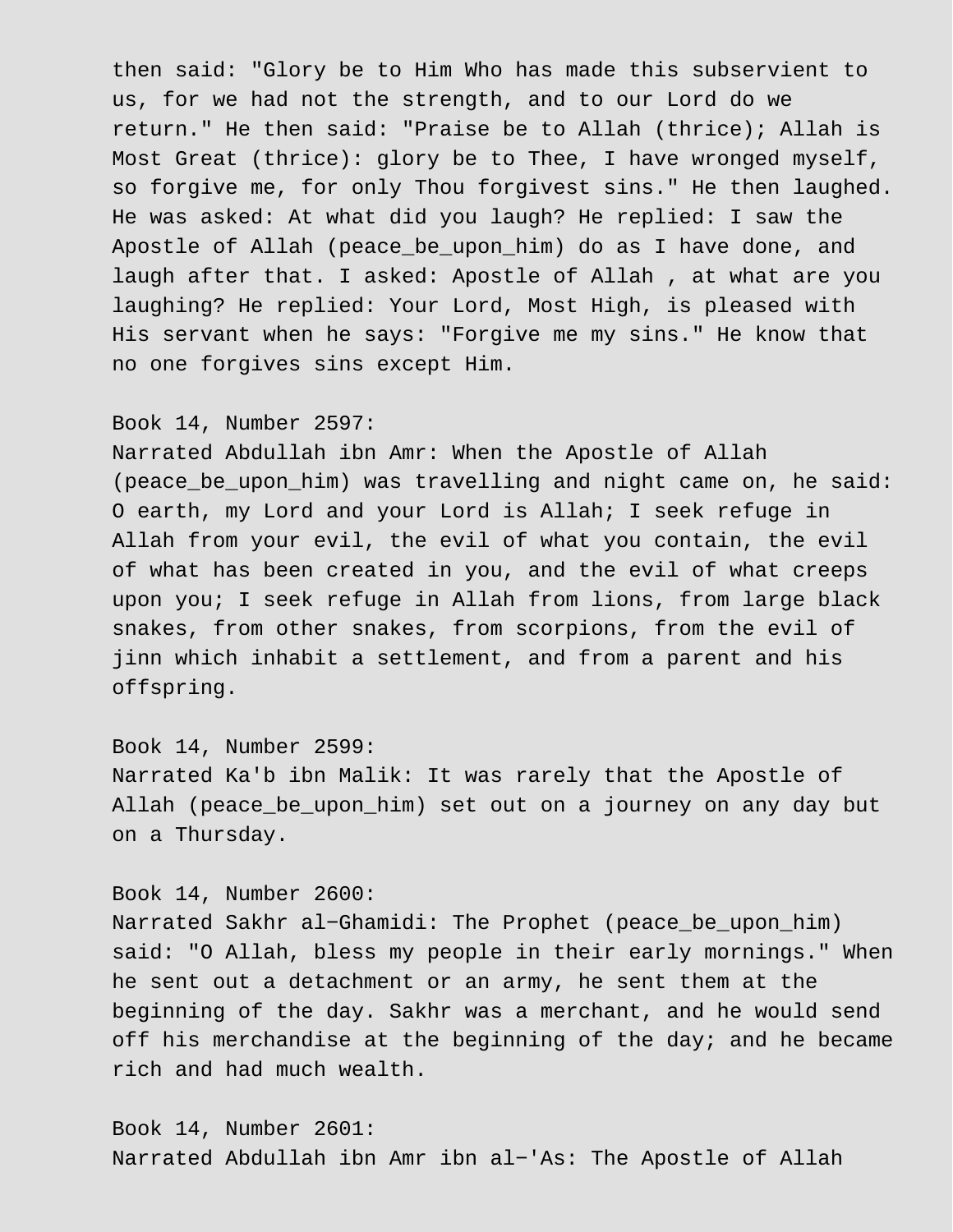(peace be upon him) said: A single rider is a devil, and a pair of riders are a pair of devils, but three are a company of riders.

Book 14, Number 2602: Narrated AbuSa'id al−Khudri: The Prophet (peace\_be\_upon\_him) said: When three are on a journey, they should appoint one of them as their commander.

Book 14, Number 2603: Narrated AbuHurayrah: The Prophet (peace\_be\_upon\_him) said: When three are on a journey, they should appoint one of them as their commander. Nafi' said: We said to AbuSalamah: You are our commander.

Narrated Abdullah ibn Abbas: The Prophet (peace be upon him) said: The best number of companions is four, the best number in expeditions four hundred, and the best number in armies four thousand; and twelve thousand will not be overcome through smallness of numbers.

Book 14, Number 2608:

Book 14, Number 2605:

Narrated Anas ibn Malik: The Prophet (peace\_be\_upon\_him) said: Go in Allah's name, trusting in Allah, and adhering to the religion of Allah's Apostle. Do not kill a decrepit old man, o a young infant, or a child, or a woman; do not be dishonest about booty, but collect your spoils, do right and act well, for Allah loves those who do well.

Book 14, Number 2610: Narrated Usamah: The Apostle of Allah (peace\_be\_upon\_him) enjoined upon him to attack Ubna in the morning and burn the place.

Book 14, Number 2613: Narrated Samurah ibn Jundub: The Prophet (peace\_be\_upon\_him) said: When one of you comes to the cattle, he should seek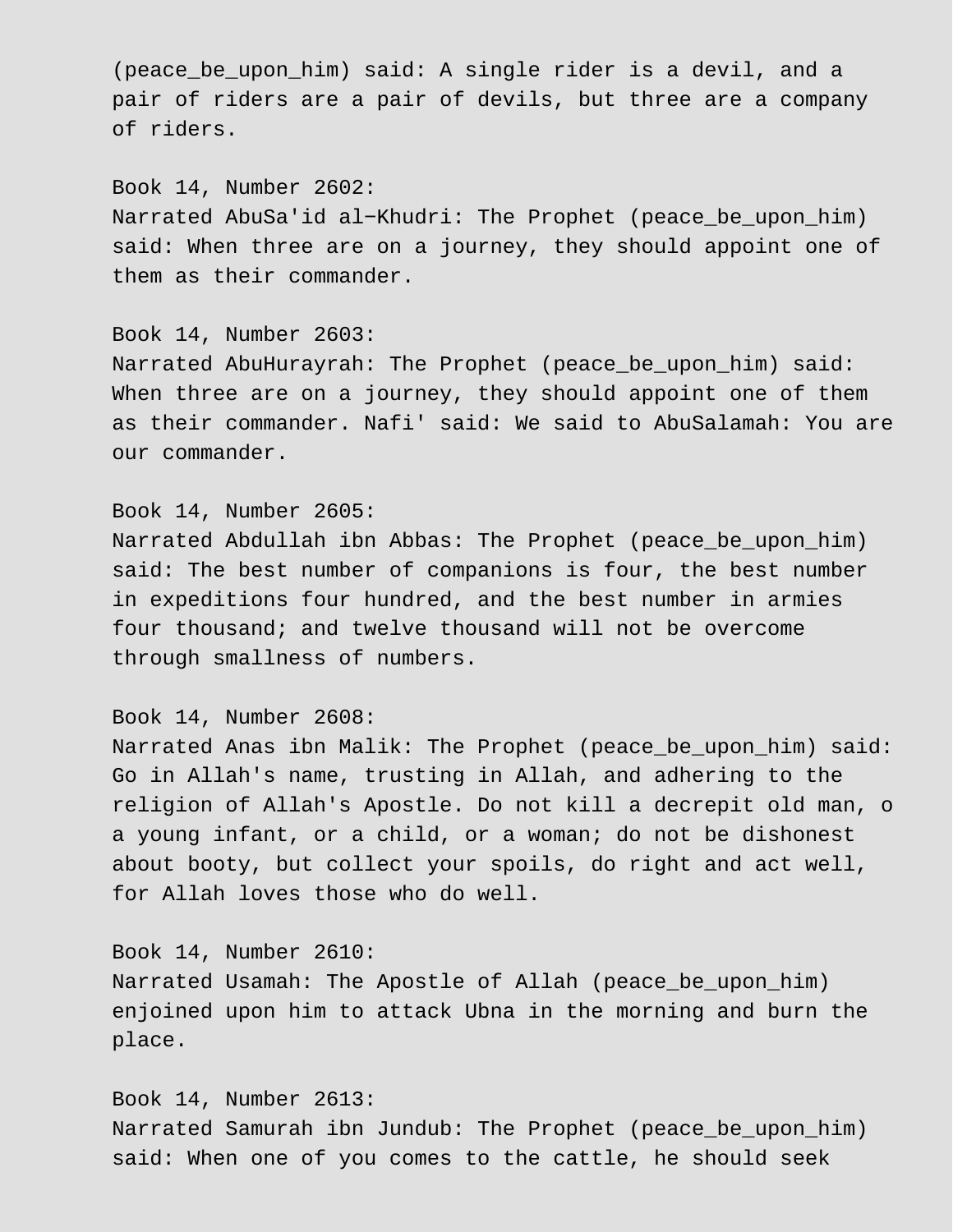permission of their master if he is there; if he permits, he should milk (the animals) and drink. If he is not there, he should call three times. If he responds, he should seek his permission; otherwise, he may milk (the animals) and drink, but should not carry (with him).

#### Book 14, Number 2614:

Narrated Abbad ibn Shurahbil: I suffered from drought; so I entered a garden of Medina, and rubbed an ear−corn. I ate and carried in my garment. Then its master came, he beat me and took my garment. He came to the Apostle of Allah (peace be upon him) who said to him: You did not teach him if he was ignorant; and you did not feed him if he was hungry. He ordered him, so he returned my garment to me, and gave me one or half a wasq (sixty or thirty sa's) of corn.

## Book 14, Number 2616:

Narrated The uncle of AbuRafi ibn Amr al−Ghifari: I was a boy. I used to throw stones at the palm−trees of the Ansar. So I was brought to the Prophet (peace\_be\_upon\_him) who said: O boy, why do you throw stones at the palm−trees? I said: eat (dates). He said: Do not throw stones at the palm trees, but eat what falls beneath them. He then wiped his head and said: O Allah, fill his belly.

## Book 14, Number 2621:

Narrated Uqbah ibn Malik: The Prophet (peace\_be\_upon\_him) sent a detachment. I gave a sword to a man from among them. When he came back, he said: Would that you saw us how the Apostle of Allah (peace\_be\_upon\_him) rebuked us, saying: When I sent out a man who does not fulfil my command, are you unable to appoint in his place one who will fulfil my command.

#### Book 14, Number 2622:

Narrated AbuTha'labah al−Khushani: When the people encamped, (the narrator Amr ibn Uthman al−Himsi) said: When the Apostle of Allah (peace\_be\_upon\_him) encamped, the people scattered in the glens and wadis. The Apostle of Allah (peace be upon him)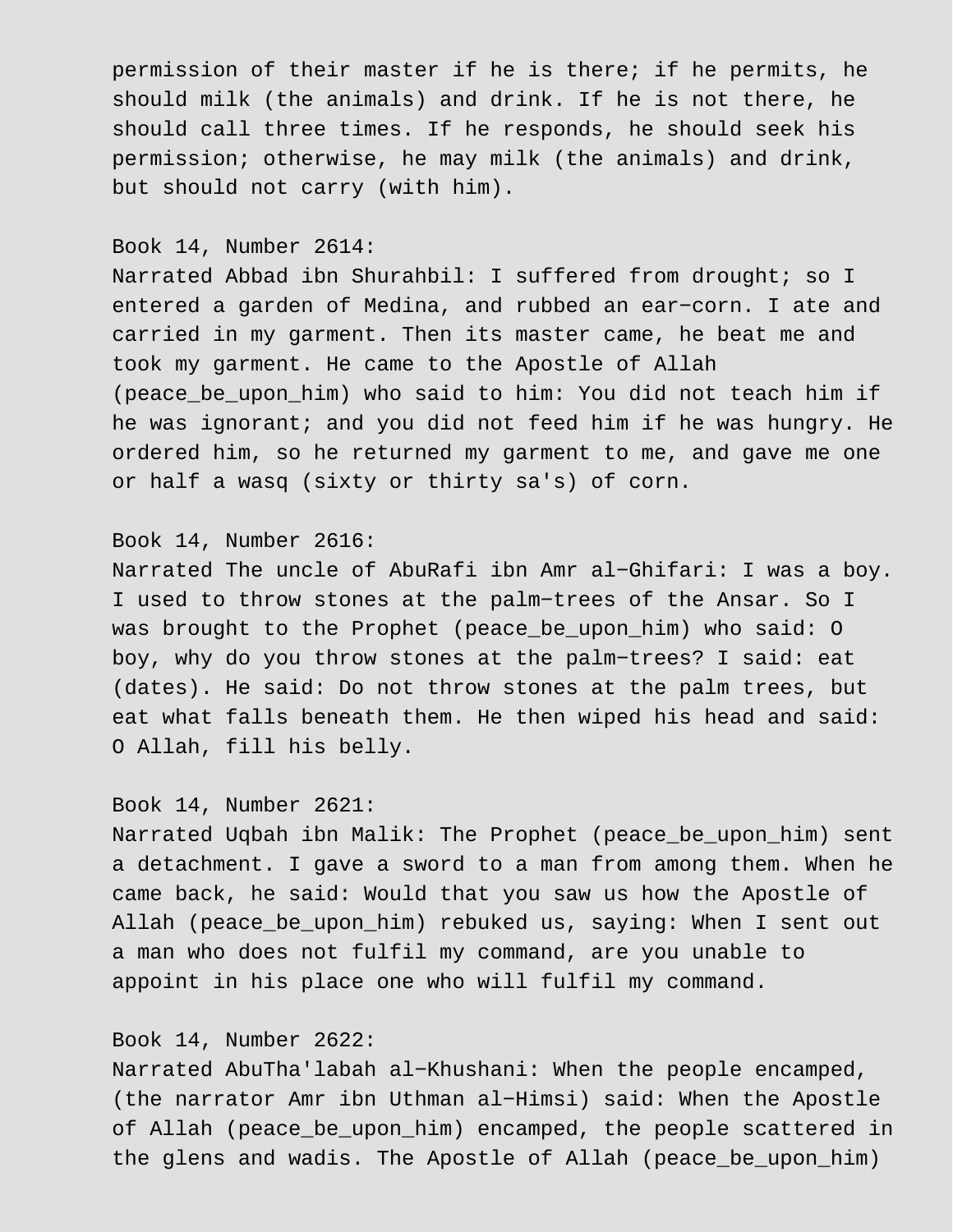said: Your scattering in these glens and wadis is only of the devil. They afterwards kept close together when they encamped to such an extent that it used to be said that if a cloth were spread over them, it would cover them all.

## Book 14, Number 2623:

Narrated Mu'adh ibn Anas al−Juhani: I fought along with the Prophet (peace\_be\_upon\_him) in such and such battles. The people occupied much space and encroached on the road. The Prophet (peace be upon him) sent an announcer to announce among the people: Those who occupy much space or encroach on the road will not be credited with jihad.

## Book 14, Number 2626:

Narrated Anas ibn Malik: When the Apostle of Allah (peace\_be\_upon\_him) went on an expedition, he said: O Allah, Thou art my aider and helper; by Thee I move, by Thee I attack, and by Thee I fight.

#### Book 14, Number 2629:

Narrated Isam al−Muzani: The Apostle of Allah (peace\_be\_upon\_him) sent us in a detachment and said (to us): If you see a mosque or hear a mu'adhdhin (calling to prayer), do not kill anyone.

## Book 14, Number 2631:

Narrated Ka'b ibn Malik: When the Prophet (peace\_be\_upon\_him) intended to go on an expedition, he always pretended to be going somewhere else, and he would say: War is deception.

## Book 14, Number 2632:

Narrated Salamah ibn al−Akwa': The Apostle of Allah (peace\_be\_upon\_him) appointed AbuBakr our commander and we fought with some people who were polytheists, and we attacked them at night, killing them. Our war−cry that night was "put to death; put to death." Salamah said: I killed that night with my hand polytheists belonging to seven houses.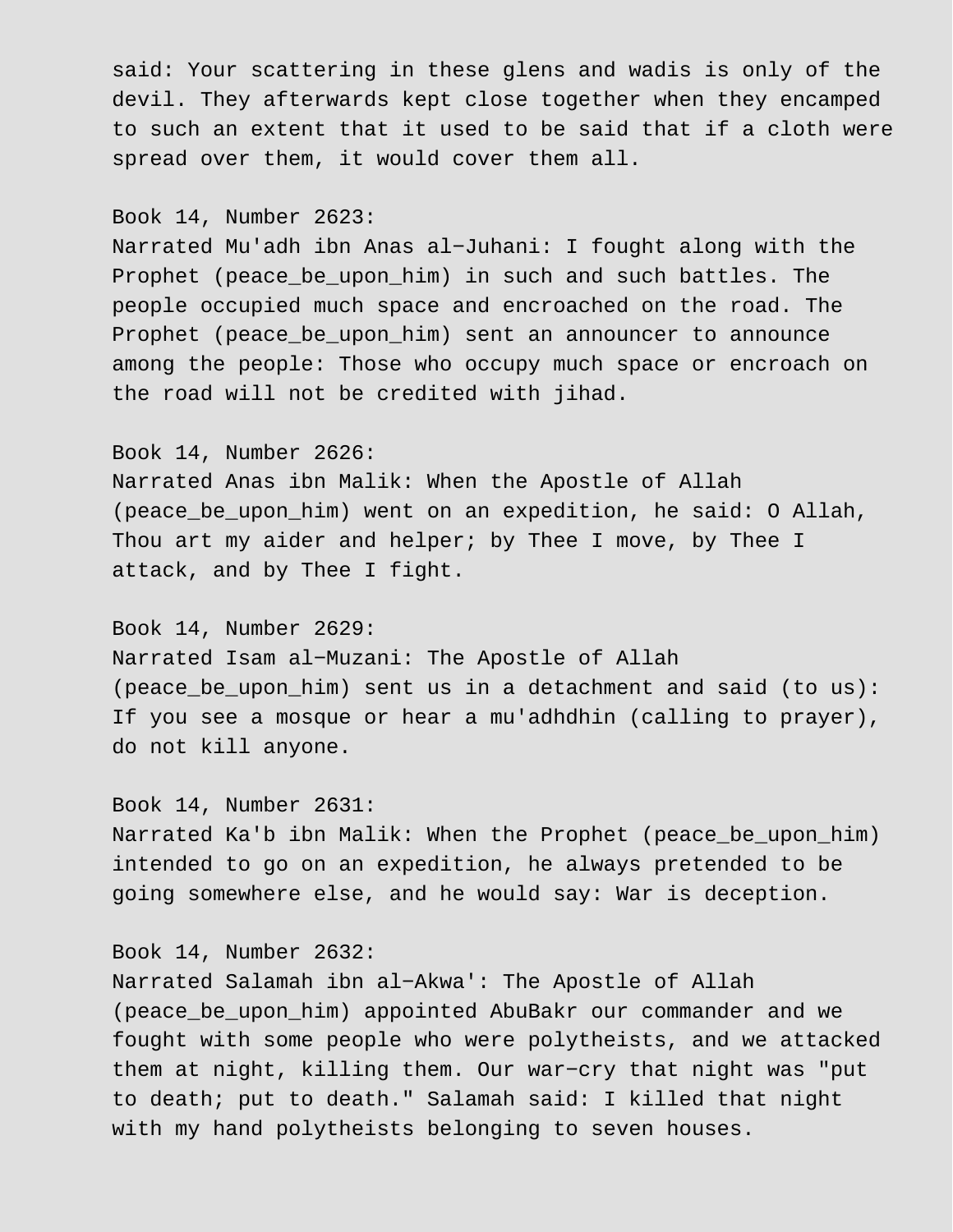#### Book 14, Number 2633:

Narrated Jabir ibn Abdullah: The Apostle of Allah (peace be upon him) used to keep to the rear when travelling and urge on the weak. He would take someone up behind him and make supplication for them all.

#### Book 14, Number 2635:

Narrated Anas ibn Malik: The Prophet (peace\_be\_upon\_him) said: I am commanded to fight with men till they testify that there is no god but Allah, and that Muhammad is His servant and His Apostle, face our qiblah (direction of prayer), eat what we slaughter, and pray like us. When they do that, their life and property are unlawful for us except what is due to them. They will have the same rights as the Muslims have, and have the same responsibilities as the Muslims have.

## Book 14, Number 2639:

Narrated Jarir ibn Abdullah: The Apostle of Allah (peace\_be\_upon\_him) sent an expedition to Khath'am. Some people sought protection by having recourse to prostration, and were hastily killed. When the Prophet (peace\_be\_upon\_him) heard that, he ordered half the blood−wit to be paid for them, saying: I am not responsible for any Muslim who stays among polytheists. They asked: Why, Apostle of Allah? He said: Their fires should not be visible to one another.

## Book 14, Number 2641:

Narrated Abdullah ibn Umar: Ibn Umar was sent with a detachment of the Apostle of Allah (peace\_be\_upon\_him). The people wheeled round in flight. He said: I was one of those who wheeled round in flight. When we stopped, we said (i.e. thought): How should we do? We have run away from the battlefield and deserve Allah's wrath. Then we said (thought): Let us enter Medina, stay there, and go there while no one sees us. So we entered (Medina) and thought: If we present ourselves before the Apostle of Allah (peace\_be\_upon\_him), and if there is a change of repentance for us, we shall stay; if there is something else, we shall go away. So we sat down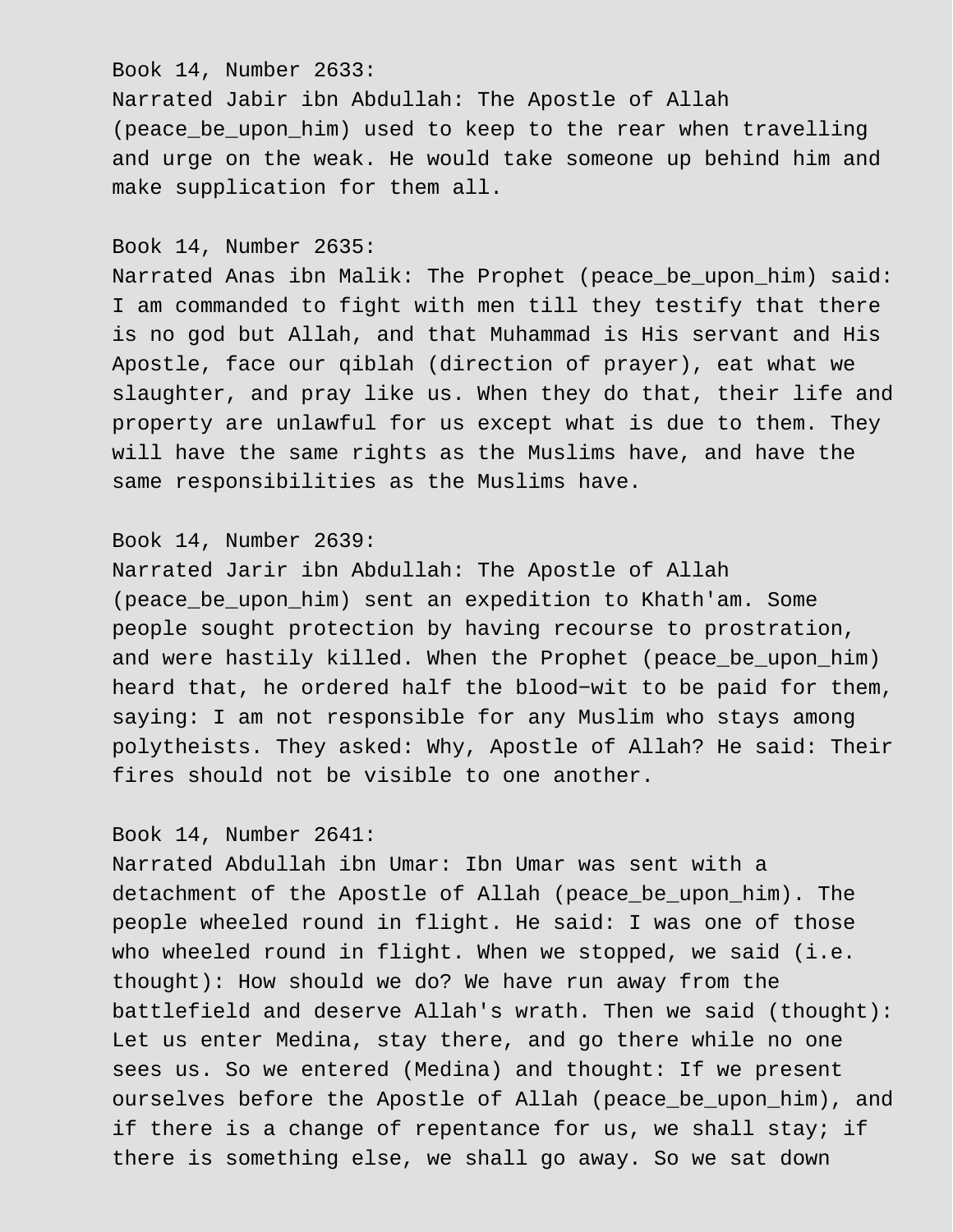(waiting) for the Apostle of Allah (peace be upon him) before the dawn prayer. When he came out, we stood up to him and said: We are the ones who have fled. He turned to us and said: No, you are the ones who return to fight after wheeling away. We then approached and kissed his hand, and he said; I am the main body of the Muslims.

#### Book 14, Number 2646:

Narrated Furat ibn Hayyan: The Apostle of Allah (peace be upon him) commanded to kill him: he was a spy of AbuSufyan and an ally of a man of the Ansar. He passed a circle of the Ansar and said: I am a Muslim. A man from the Ansar said, Apostle of Allah, he is saying that he is a Muslim. The Apostle of Allah (peace\_be\_upon\_him) said: There are people among you in whose faith we trust. Furat ibn Hayyan is one of them.

## Book 14, Number 2649:

Narrated An−Nu'man ibn Muqarrin: I was present at fighting along with the Apostle of Allah (peace\_be\_upon\_him), and when he did not fight at the beginning of the day, he waited till the sun had passed the meridian, the winds blew, and help came down.

Book 14, Number 2650: Narrated Qays ibn Abbad: The Companions of the Prophet (peace\_be\_upon\_him), disliked shouting while fighting.

Book 14, Number 2653:

Narrated Jabir ibn Atik: The Prophet (peace\_be\_upon\_him) said: There is jealousy which Allah loves and jealousy which Allah hates. That which Allah loves is jealousy regarding a matter of doubt, and that which Allah hates is jealousy regarding something which is not doubtful. There is pride which Allah hates and pride which Allah loves. That which Allah loves is a man's pride when fighting and when giving sadaqah and that which Allah hates is pride shown by oppression. The narrator Musa said: "by boasting."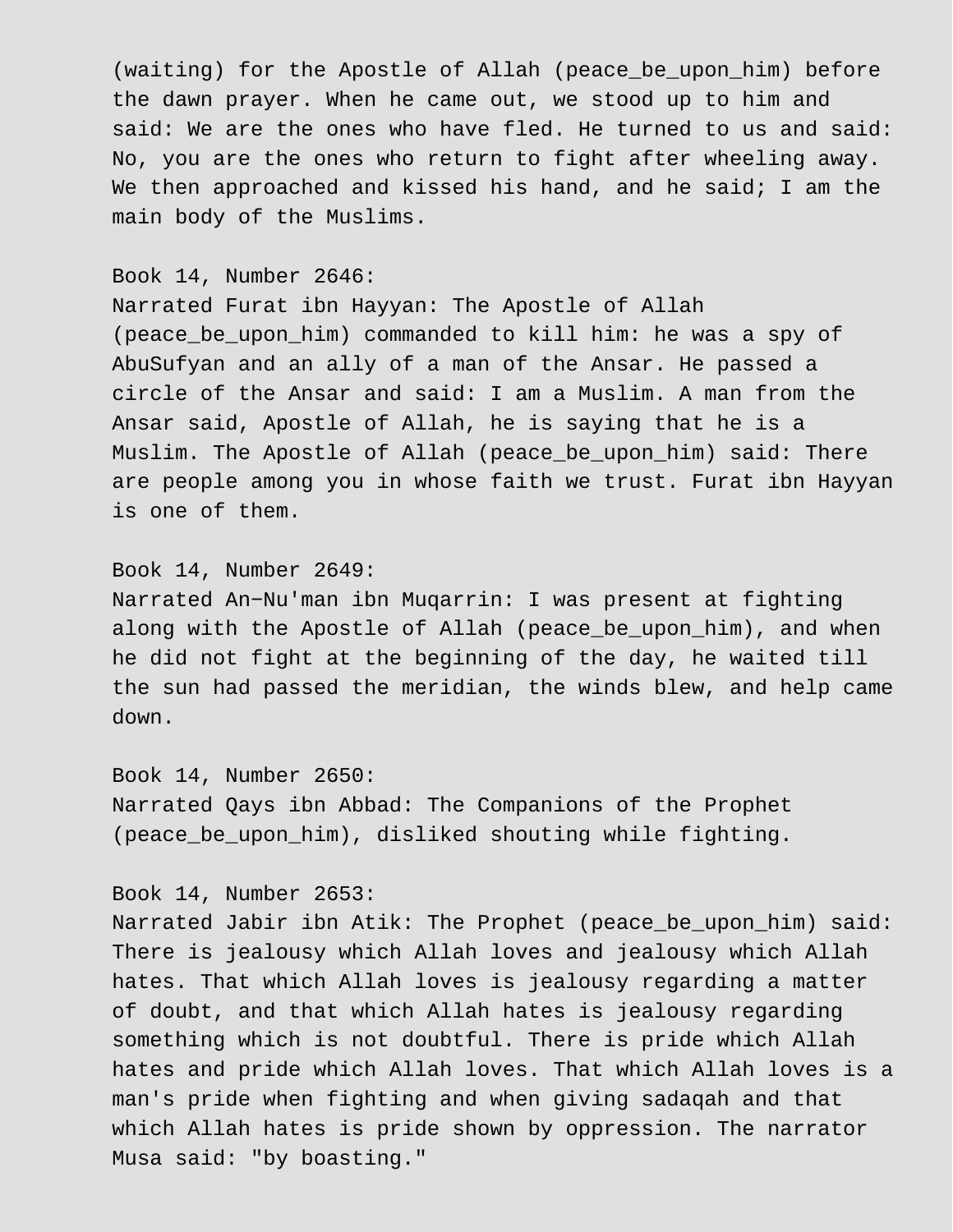#### Book 14, Number 2658:

Narrated AbuUsayd as−Sa'idi: The Prophet (peace\_be\_upon\_him) said at the battle of Badr: When they come near you shoot arrows at them; and do not draw swords at them until they come near you.

Book 14, Number 2659:

Narrated Ali ibn AbuTalib: (At the battle of Badr) Utbah ibn Rabi'ah came forward followed by his son and his brother and cried out: Who will be engaged in single combat? Some young men of the Helpers responded to his call. He asked: Who are you? They told him. He said: We do not want you; we, in fact, want only our cousins. The Prophet (peace be upon him) said: Get up Hamzah get up Ali; get up Ubaydah ibn al−Harith. Hamzah went forward to Utbah, I went forward to Shaybah; and after two blows had been exchanged between Ubaydah and al−Walid, they wounded one another severely; so we turned against al−Walid and killed him, and we carried Ubaydah away.

#### Book 14, Number 2660:

Narrated Abdullah ibn Mas'ud: The Prophet (peace be upon him) said: The most merciful of the people in respect of killing are believers (in Allah).

Book 14, Number 2661:

Narrated Samurah ibn Jundub: Al−Hayyaj ibn Imran ibn Husayn reported that a slave of Imran ran away. He took a vow to Allah that if he overpowers him, he will cut off his head. He then sent me (to Samurah ibn Jundub) to ask him about this question for him. I came to Samurah ibn Jundub and asked him. He said: The Apostle of Allah (peace\_be\_upon\_him) used to exhort us to give alms (sadaqah) and forbid us to mutilate (a slain). I then came to Imran ibn Husayn and asked him. He said: The Apostle of Allah (peace be upon him) used to exhort us to give alms (sadaqah) and forbid us to mutilate (a slain).

Book 14, Number 2663: Narrated Rabah ibn Rabi': When we were with the Apostle of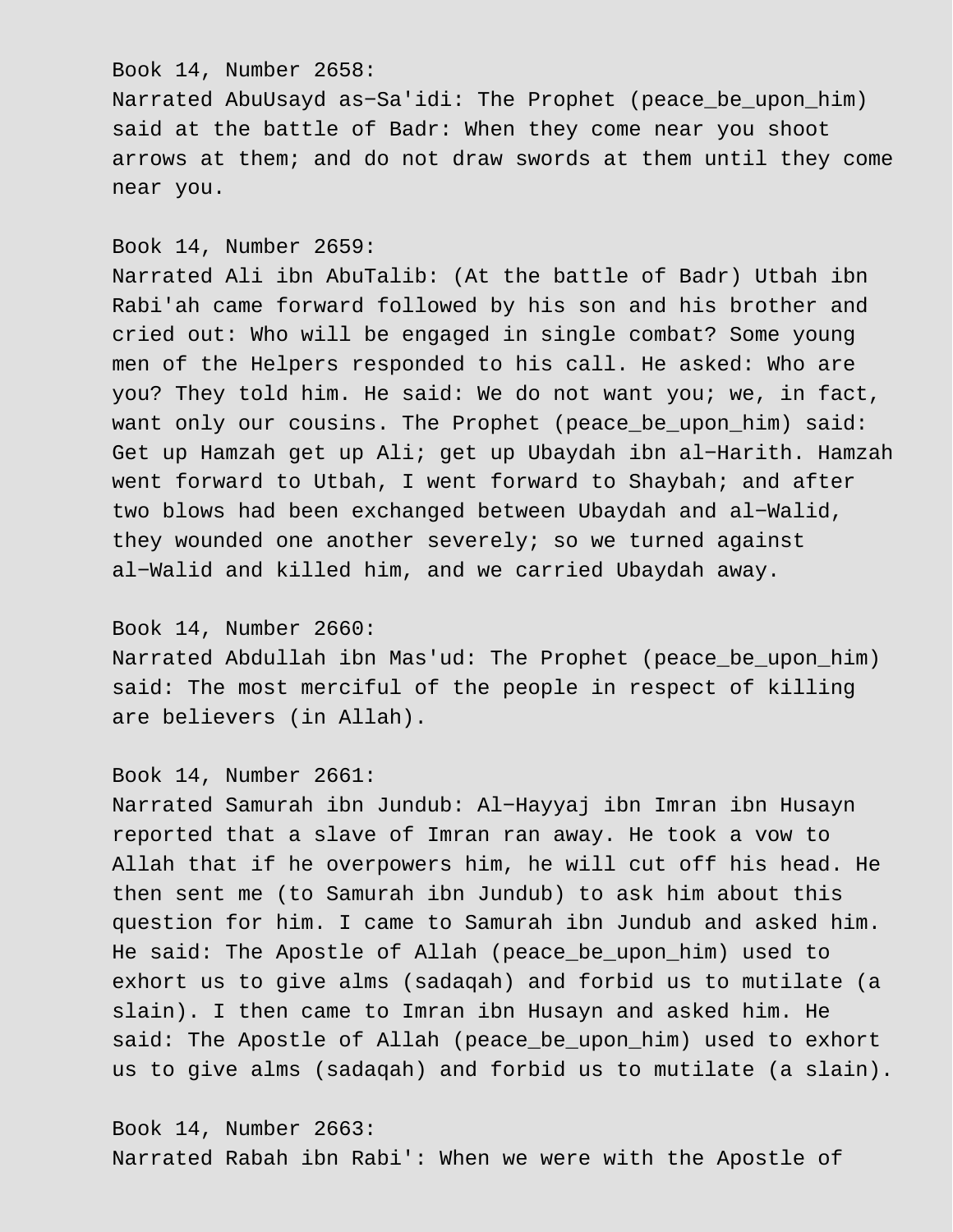Allah (peace be upon him) on an expedition, he saw some people collected together over something and sent a man and said: See, what are these people collected around? He then came and said: They are round a woman who has been killed. He said: This is not one with whom fighting should have taken place. Khalid ibn al−Walid was in charge of the van; so he sent a man and said: Tell Khalid not to kill a woman or a hired servant.

#### Book 14, Number 2664:

Narrated Samurah ibn Jundub: The Prophet (peace be upon him) said: Kill the old men who are polytheists, but spare their children.

## Book 14, Number 2665:

Narrated Aisha, Ummul Mu'minin: No woman of Banu Qurayzah was killed except one. She was with me, talking and laughing on her back and belly (extremely), while the Apostle of Allah (peace\_be\_upon\_him) was killing her people with the swords. Suddenly a man called her name: Where is so−and−so? She said: I I asked: What is the matter with you? She said: I did a new act. She said: The man took her and beheaded her. She said: I will not forget that she was laughing extremely although she knew that she would be killed.

## Book 14, Number 2667:

Narrated Hamzah al−Aslami: The Apostle of Allah (peace\_be\_upon\_him) appointed him commander over a detachment. He said: I went out along with it. He (the Prophet) said: If you find so−and−so, burn him with the fire. I then turned away, and he called me. So I returned to him, and he said: If you find so−and−so, kill him, and do not burn him, for no one punishes with fire except the Lord of the fire.

## Book 14, Number 2669:

Narrated Abdullah ibn Mas'ud: We were with the Apostle of Allah (peace\_be\_upon\_him) during a journey. He went to ease himself. We saw a bird with her two young ones and we captured her young ones. The bird came and began to spread its wings.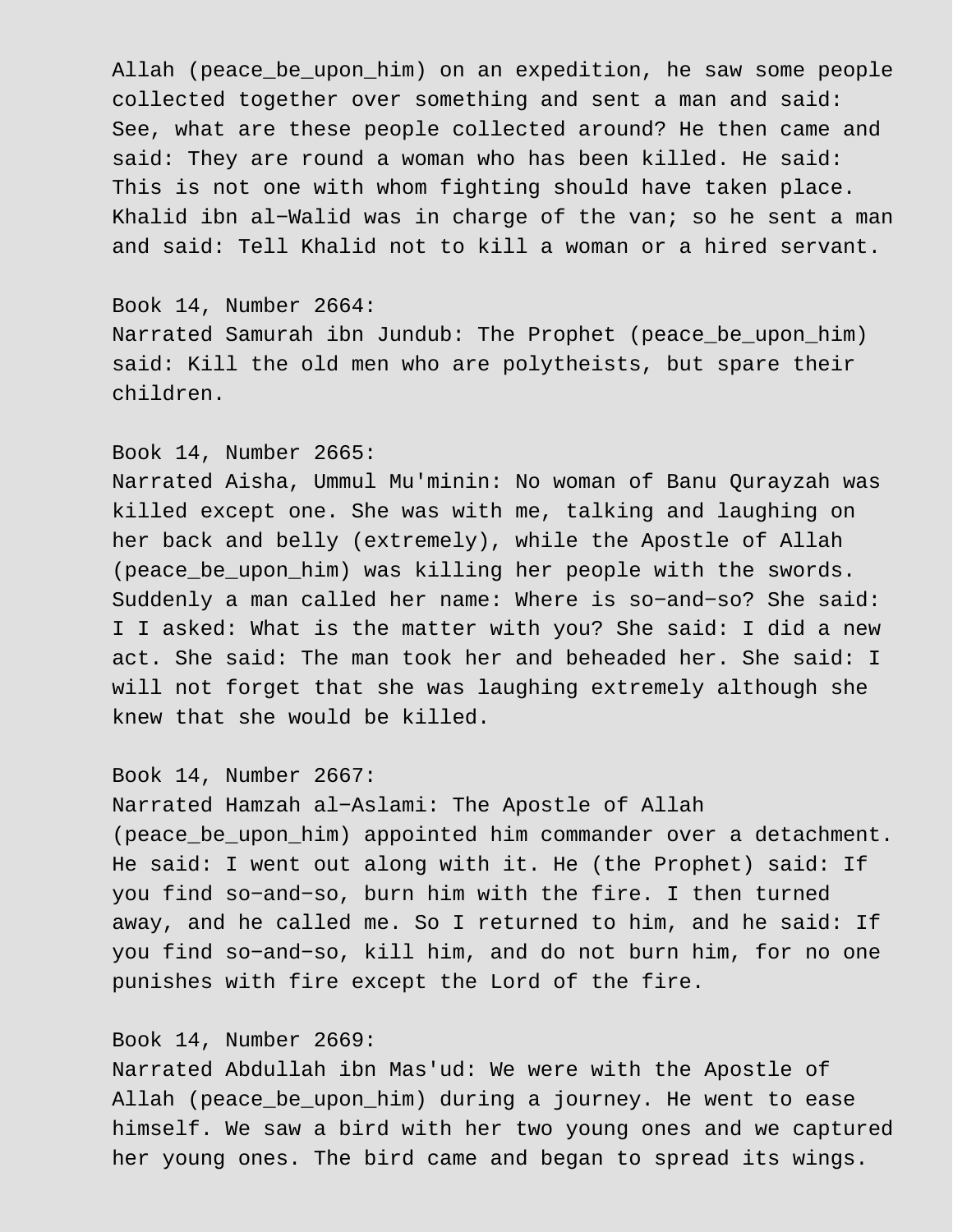The Apostle of Allah (peace be upon him) came and said: Who grieved this for its young ones? Return its young ones to it. He also saw an ant village that we had burnt. He asked: Who has burnt this? We replied: We. He said: It is not proper to punish with fire except the Lord of fire.

## Book 14, Number 2670:

Narrated Wathilah ibn al−Asqa: The Apostle of Allah (peace\_be\_upon\_him) announced to go on expedition for Tabuk. I went to my family and then proceeded (on journey). The vanguard of the Companions of the Apostle of Allah (peace\_be\_upon\_him) had already proceeded. So I began to announce loudly in Medina: Is there anyone who takes a man on his ride, and he will get his share (from the booty? An old man from the Ansar (Helpers) spoke loudly: We shall have his share if we take him with us on our mount by turns, and he will have his meal with us. I said: Yes. He said: So go on journey with Allah's blessing. I then proceeded along with my best companion and Allah gave us booty. Some she−camels were given to me as my share of booty. I drove them till I reached him. He came out and sat on the rear part of the saddle of his camel. He then said: Drive them backward. He again said: Drive them forward. He then said: I find your she−camels very gentle. He said: This is your booty which I stipulated for you. He replied: Take your she−camels, my nephew; we did not intend (to get) your portion.

## Book 14, Number 2672:

Narrated Jundub ibn Makith: The Apostle of Allah (peace\_be\_upon\_him) sent Abdullah ibn Ghalib al−Laythi along with a detachment and I was also with them. He ordered them to attach Banu al−Mulawwih from all sides at al−Kadid. So we went out and when we reached al−Kadid we met al−Harith ibn al−Barsa al−Laythi, and seized him. He said: I came with the intention of embracing Islam, and I came out to go to the Apostle of Allah (peace be upon him). We said: If you are a Muslim, there is no harm if we keep you in chains for a day and night; and if you are not, we shall tie you with chains. So we tied him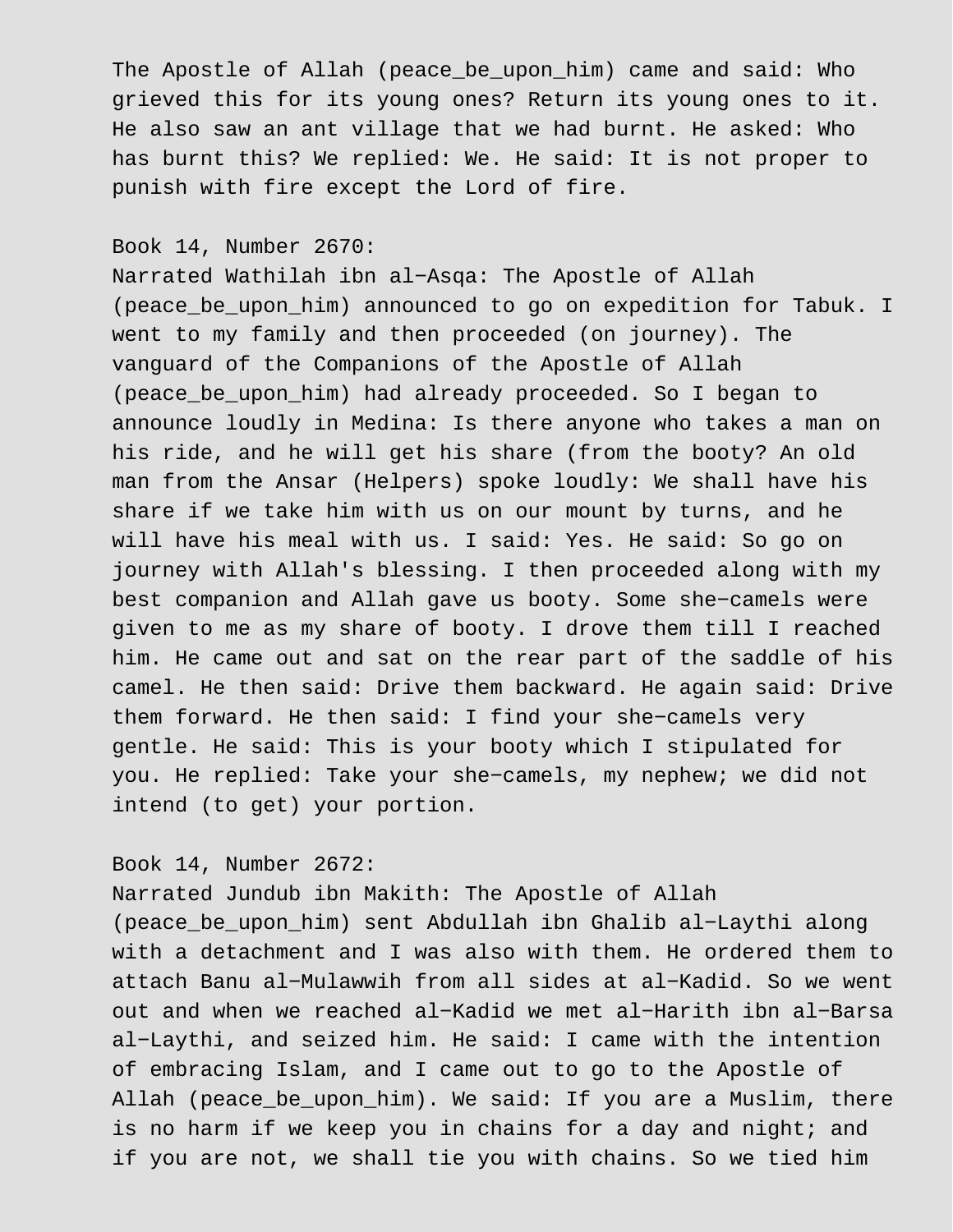## Book 14, Number 2674:

Narrated Sawdah daughter of Zam'ah: Yahya ibn Abdullah said: When the captives (of the battle of Badr) were brought, Sawdah daughter of Zam'ah was present with the children of Afra' at the halting place of their camels, that is, Awf and Mu'awwidh sons of Afra'. This happened before the prescription of veil for them. Sawdah said: I swear by Allah, I was with them when I came (from there to the people) and I was told: These are captives recently brought (here). I returned to my house, and the Apostle of Allah (peace be upon him) was there, and AbuZayd Suhayl ibn Amr was in the corner of the apartment and his hands were tied up on his neck with a rope. He then narrated the rest of the tradition.

## Book 14, Number 2676:

Narrated Abdullah ibn Abbas: When the children of a woman (in pre−Islamic days) did not survive, she took a vow on herself that if her child survives, she would convert it a Jew. When Banu an−Nadir were expelled (from Arabia), there were some children of the Ansar (Helpers) among them. They said: We shall not leave our children. So Allah the Exalted revealed; "Let there be no compulsion in religion. Truth stands out clear from error."

## Book 14, Number 2677:

Narrated Sa'd: On the day when Mecca was conquered, the Apostle of Allah (peace\_be\_upon\_him) gave protection to the People except four men and two women and he named them. Ibn AbuSarh was one of them. He then narrated the tradition. He said: Ibn AbuSarh hid himself with Uthman ibn Affan. When the Apostle of Allah (peace\_be\_upon\_him) called the people to take the oath of allegiance, he brought him and made him stand before the Apostle of Allah (peace be upon him). He said: Apostle of Allah, receive the oath of allegiance from him. He raised his head and looked at him thrice, denying him every time. After the third time he received his oath. He then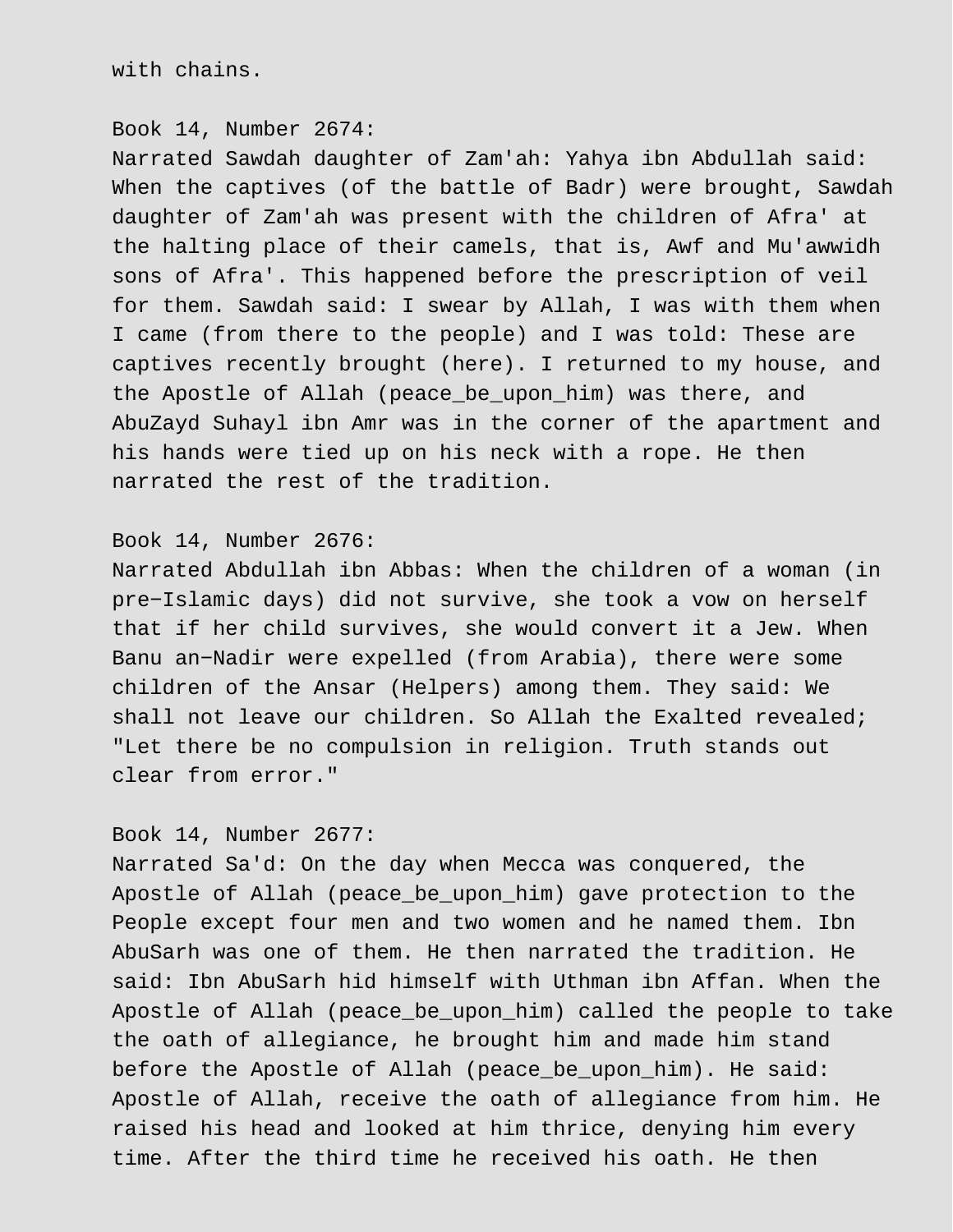turned to his Companions and said: Is not there any intelligent man among you who would stand to this (man) when he saw me desisting from receiving the oath of allegiance, and kill him? They replied: We do not know, Apostle of Allah, what lies in your heart; did you not give us an hint with your eye? He said: It is not proper for a Prophet to have a treacherous eye.

## Book 14, Number 2678:

Narrated Sa'id ibn Yarbu' al−Makhzumi: The Prophet (peace\_be\_upon\_him) said: on the day of the conquest of Mecca: There are four persons whom I shall not give protection in the sacred and non−sacred territory. He then named them. There were two singing girls of al−Maqis; one of them was killed and the other escaped and embraced Islam.

## Book 14, Number 2680:

Narrated Abdullah ibn Mas'ud: Ibrahim said: Ad−Dahhak ibn Qays intended to appoint Masruq as governor. Thereupon Umarah ibn Uqbah said to him: Are you appointing a man from the remnants of the murderers of Uthman? Masruq said to him: Ibn Mas'ud narrated to us, and he was trustworthy in respect of traditions, that when the Prophet (peace\_be\_upon\_him) intended to kill your father, he said: Who will look after my children? He replied: Fire. I also like for you what the Apostle of Allah (peace\_be\_upon\_him) liked for you.

## Book 14, Number 2681:

Narrated Ibn Ti'li: We fought along with AbdurRahman ibn Khalid ibn al−Walid. Four infidels from the enemy were brought to him. He commanded about them and they were killed in confinement.

Book 14, Number 2681A: Narrated AbuAyyub al−Ansari: AbuDawud said: The narrators other than Sa'id reported from Ibn Wahb in this tradition: "(Killed him) with arrows in confinement." When AbuAyyub al−Ansari was informed about it, he said: I heard the Apostle of Allah (peace\_be\_upon\_him) prohibiting to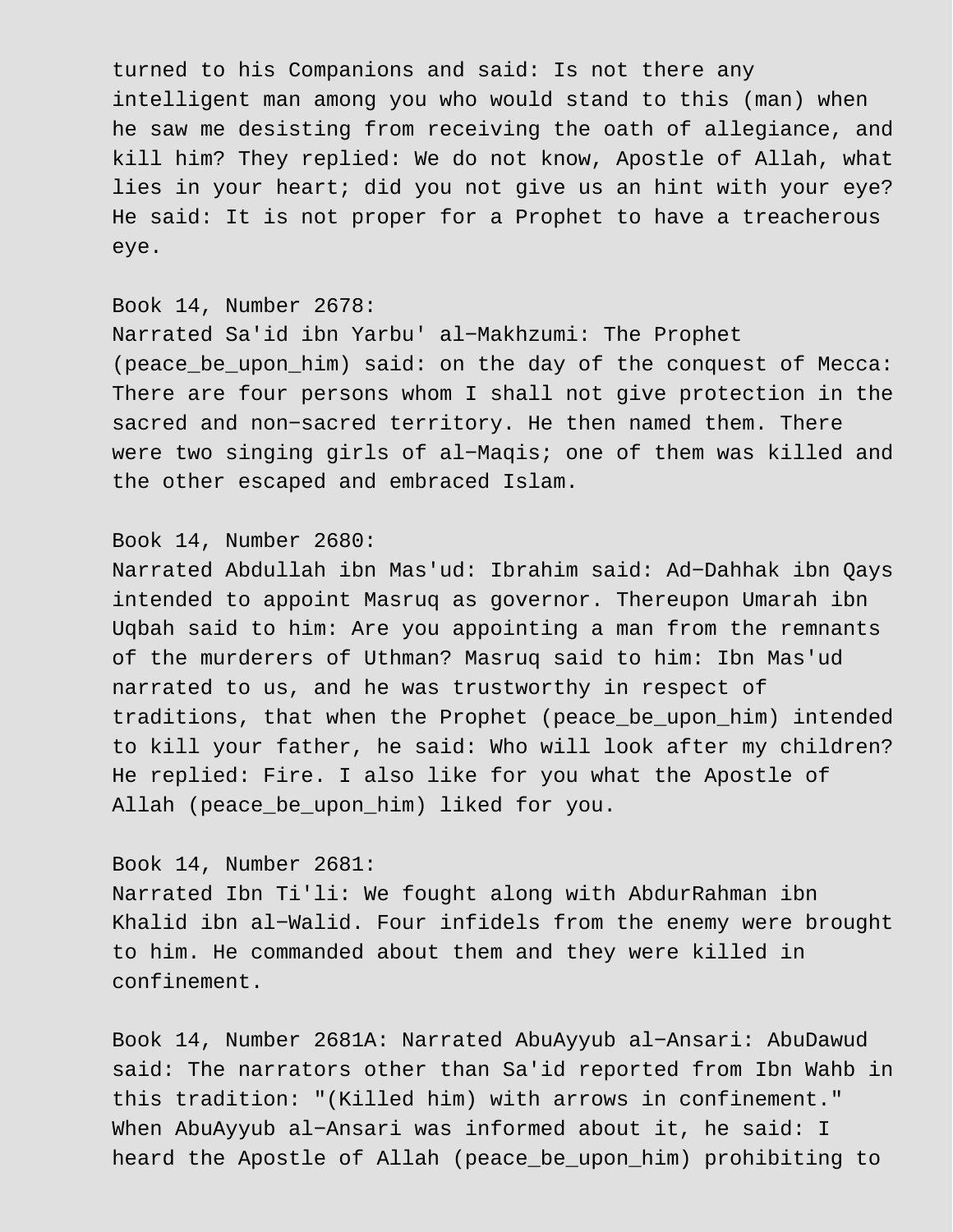kill in confinement. By Him in Whose hands my soul is, if there were a hen, I would not kill it in confinement. AbdurRahman ibn Khalid ibn al−Walid was informed about it (the Prophet's prohibition). He set four slaves free.

## Book 14, Number 2685:

Narrated Abdullah ibn Abbas: The Prophet (peace\_be\_upon\_him) fixed the ransom of the people of pre−Islamic Arabia at four hundred dirhams per head on the day of the battle of Badr.

#### Book 14, Number 2686:

Narrated Aisha, Ummul Mu'minin: When the people of Mecca sent about ransoming their prisoners Zaynab sent some property to ransom Abul'As, sending among it a necklace of hers which Khadijah had had, and (which she) had given to her when she married Abul'As. When the Apostle of Allah (peace\_be\_upon\_him) saw it, he felt great tenderness about it and said: If you consider that you should free her prisoner for her and return to her what belongs to her, (it will be well). They said: Yes. The Apostle of Allah (peace be upon him) made an agreement with him that he should let Zaynab come to him, and the Apostle of Allah (peace\_be\_upon\_him) sent Zayd ibn Harithah and a man of the Ansar (the Helpers) and said: Wait in the valley of Yajij till Zaynab passes you, then you should accompany her and bring her back.

## Book 14, Number 2688:

Narrated Abdullah ibn Amr ibn al−'As: The Apostle of Allah (peace\_be\_upon\_him) then said: Return to them (Hawazin) their women and their sons. If any of you withholds anything from this booty, we have six camels for him from the first booty which Allah gives us. The Prophet (peace\_be\_upon\_him) then approached a camel, and taking a hair from its hump said: O people, I get nothing of this booty, not even this (meanwhile raising his two fingers) but the fifth, and the fifth is returned to you, so hand over threads and needles. A man got up with a ball of hair in his hand and said: I took this to repair the cloth under a pack−saddle. The Apostle of Allah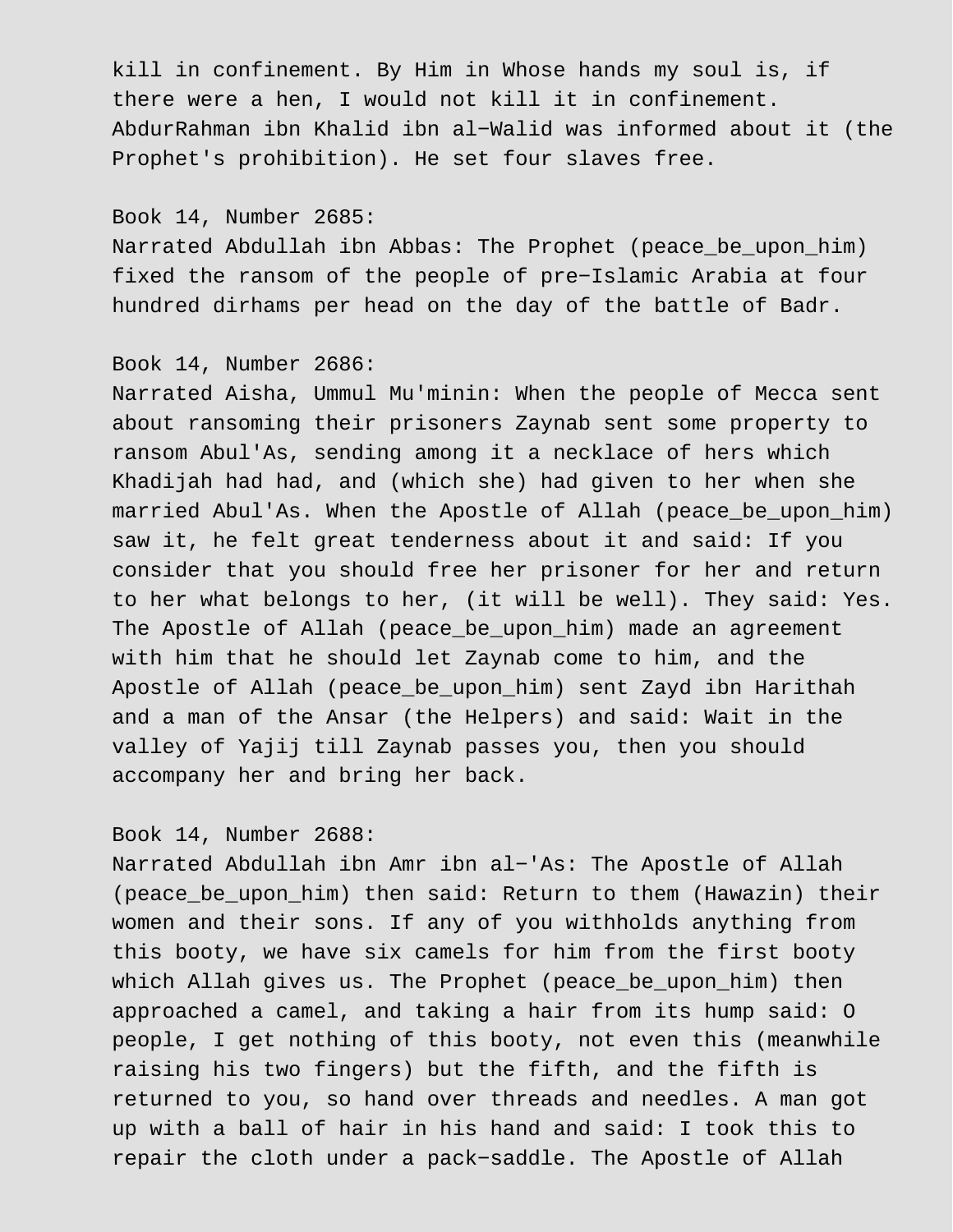(peace be upon him) said: You can have what belongs to me and to the Banu al−Muttalib. He said: If it produces the result that I now realise, I have no desire for it.

Book 14, Number 2690: Narrated Ali ibn AbuTalib: Ali separated between a slave−girl and her child. The Prophet (peace\_be\_upon\_him) prohibited it and made the sale transactions withdrawn.

## Book 14, Number 2692:

Narrated Abdullah ibn Umar: Nafi' said that a slave of Ibn Umar ran away to the enemy, and then the Muslims overpowered them. The Apostle of Allah (peace\_be\_upon\_him) returned him to Ibn Umar and that was not distributed (as a part of booty).

#### Book 14, Number 2694:

Narrated Ali ibn AbuTalib: Some slaves (of the unbelievers) went out to the Apostle of Allah (peace be upon him) on the day of al−Hudaybiyyah before treaty. Their masters wrote to him saying: O Muhammad, they have not gone out to you with an interest in your religion, but they have gone out to escape from slavery. Some people said: They have spoken the truth, Apostle of Allah, send them back to them. The Apostle of Allah (peace\_be\_upon\_him) became angry and said: I do not see your restraining yourself from this action), group of Quraysh, but that Allah send someone to you who strike your necks. He then refused to return them, and said: They are emancipated (slaves) of Allah, the Exalted.

#### Book 14, Number 2695:

Narrated Abdullah ibn Umar: In the time of the Apostle of Allah (peace\_be\_upon\_him) an army got food and honey and a fifth was not taken from them.

#### Book 14, Number 2697:

Narrated AbdurRahman ibn Samurah ibn Kabul: AbuLabid said: We were with AbdurRahman ibn Samurah ibn Kabul. The people got booty and plundered it. He stood and addressed (the people): I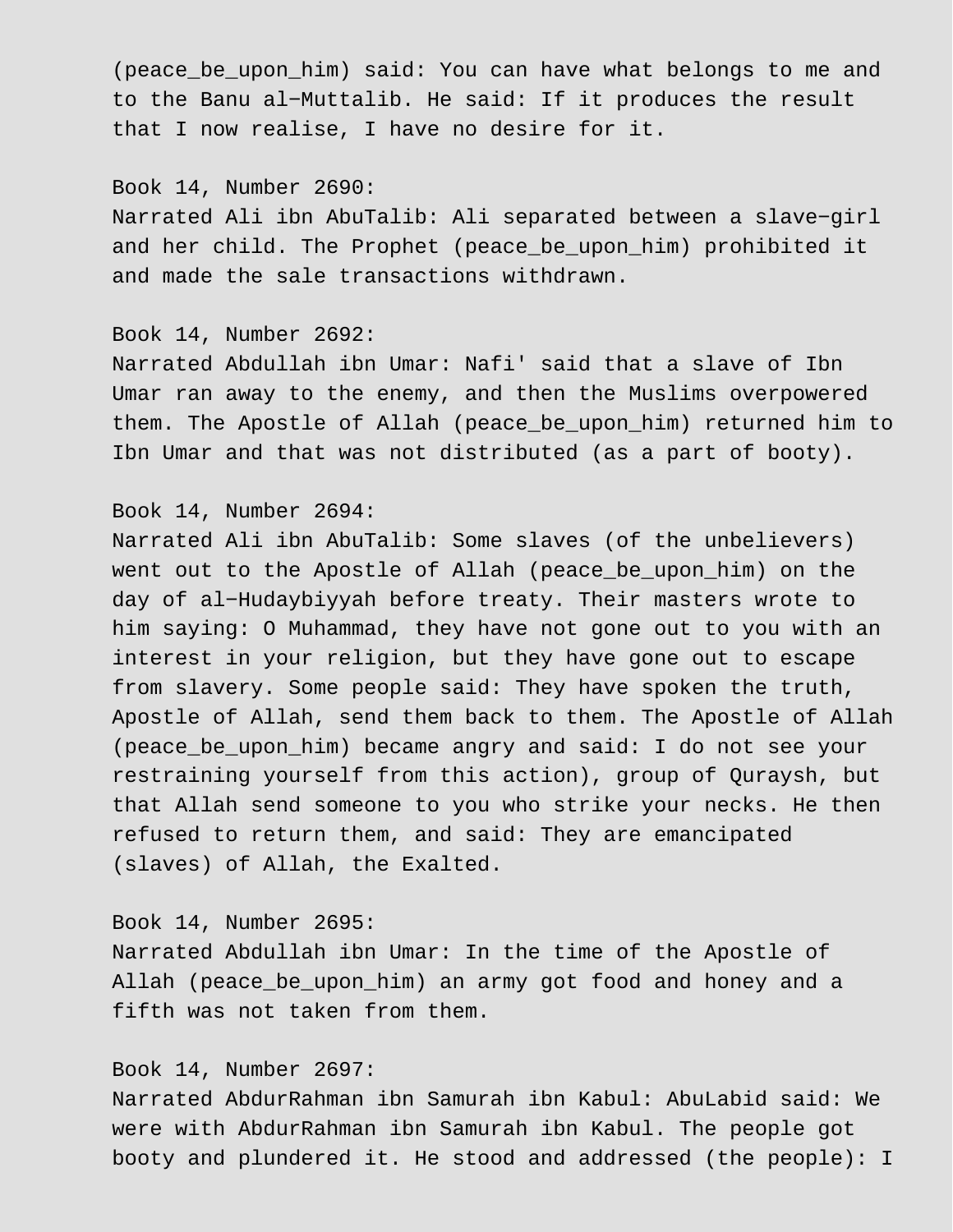heard the Apostle of Allah (peace be upon him) prohibiting getting property from the booty before its distribution. Therefore, they returned what they had taken, He then distributed it among them.

#### Book 14, Number 2698:

Narrated Abdullah ibn AbuAwfa: Muhammad ibn AbulMujahid reported Abdullah ibn AbuAwfa as saying: I asked: Did you set aside the fifth of the food in the time of the Apostle of Allah (peace be upon him)? He replied: On the day of Khaybar we captured food and a man would come and take as much food of it as needed and then go away.

## Book 14, Number 2699:

Narrated A man of the Ansar: Kulayb reported from a man of the Ansar. He said: We went out with the Apostle of Allah (peace\_be\_upon\_him) on a journey. The people suffered from intense need and strain. They gained booty and then plundered it. While our pots were boiling the Apostle of Allah (peace be upon him) came walking with his bow touching the ground. He turned over our pots with his bow and smeared the meat with the soil, and said: "Plunder is more unlawful than carrion," or he said: "Carrion is more unlawful than plunder." The narrator Hannad was doubtful.

## Book 14, Number 2700:

Narrated One of the Companion: Al−Qasim, the client of AbdurRahman, quoted one of the Companion of the Prophet (peace\_be\_upon\_him) as saying: We would eat a camel on an expedition without dividing it, and when we returned to our dwellings our saddle−bags would be full with its flesh.

## Book 14, Number 2701:

Narrated Mu'adh ibn Jabal: AbdurRahman ibn Ghanam said: We were stationed at the frontiers of the city of Qinnisrin with Shurahbil ibn as−Simt. When he conquered it, he got sheep and cows there. He distributed some of them amongst us, and deposited the rest of them in the spoils of war. I met Mu'adh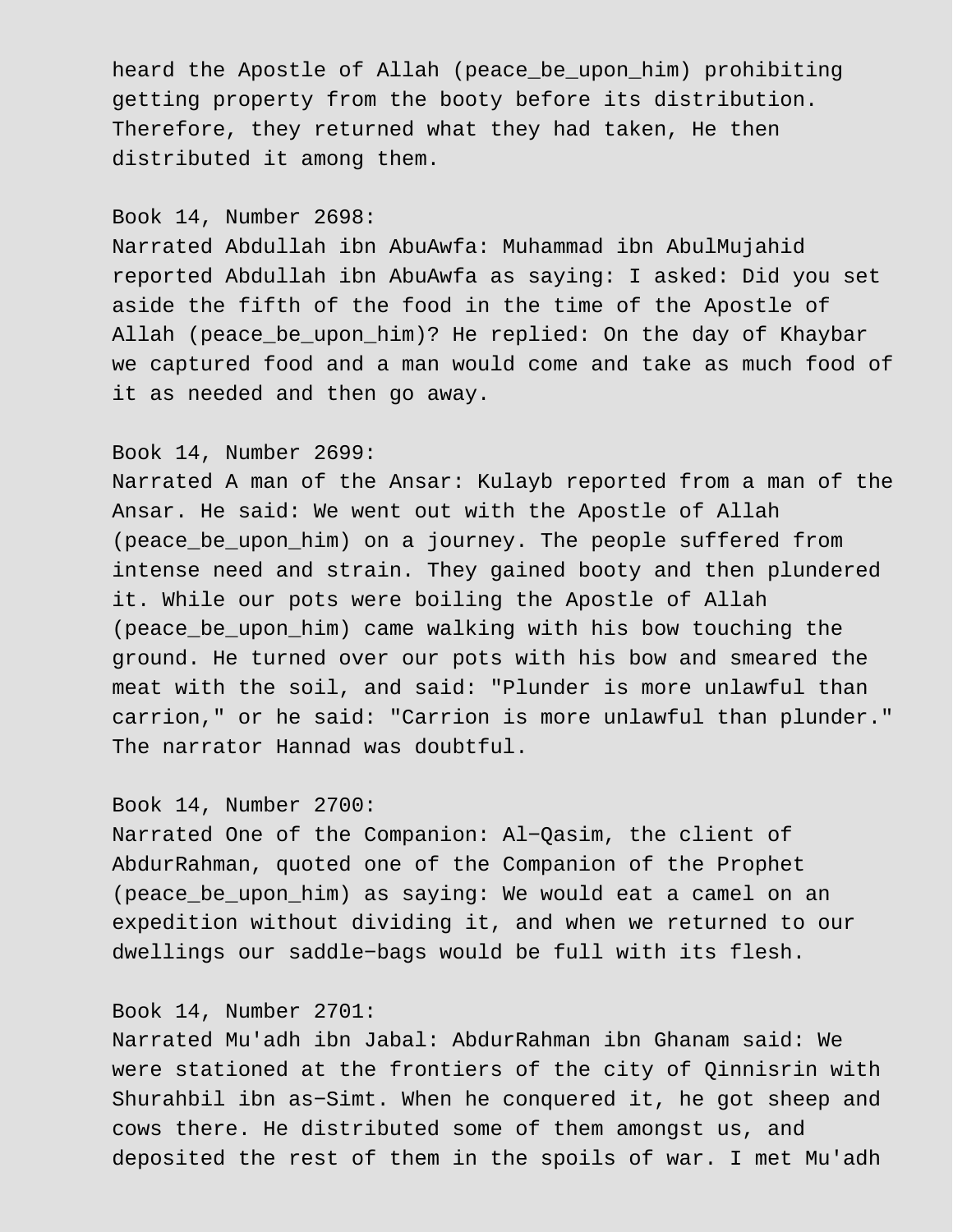ibn Jabal and mentioned it to him. Mu'adh said: we went on an expedition of Khaybar along with the Apostle of Allah (peace be upon him) and we got spoils there. The Apostle of Allah (peace\_be\_upon\_him) divided them among us and placed the rest of them in the booty.

#### Book 14, Number 2702:

Narrated Ruwayfi' ibn Thabit al−Ansari: The Prophet (peace\_be\_upon\_him) said: He who believes in Allah and the Last Day must not ride on packhorse belonging to the booty of the Muslims and put it back when he has emaciated it; and he who believes in Allah and the Last Day must not wear a garment belonging to the booty of the Muslims and put it back when he made it threadbare.

#### Book 14, Number 2703:

Narrated Abdullah ibn Mas'ud: I passed when AbuJahl had fallen as his foot was struck (with the swords). I said: O enemy of Allah, AbuJahl, Allah has disgraced a man who was far away from His mercy. I did not fear him at that moment. He replied: It is most strange that a man has been killed by his people. I struck him with a blunt sword. But it did not work, and then his sword fell down from his hand, I struck him with it until he became dead.

## Book 14, Number 2704:

Narrated Zayd ibn Khalid al−Juhani: A man from the Companions of the Prophet (peace\_be\_upon\_him) died on the day of Khaybar. They mentioned the matter to the Apostle of Allah. He said: Offer prayer over your companion. When the faces of the people looked perplexed, he said: Your companion misappropriated booty in the path of Allah. We searched his belongings and found some Jewish beads not worth two dirhams.

## Book 14, Number 2706:

Narrated Abdullah ibn Amr ibn al−'As: When the Apostle of Allah (peace\_be\_upon\_him) gained booty he ordered Bilal to make a public announcement. He made a public announcement, and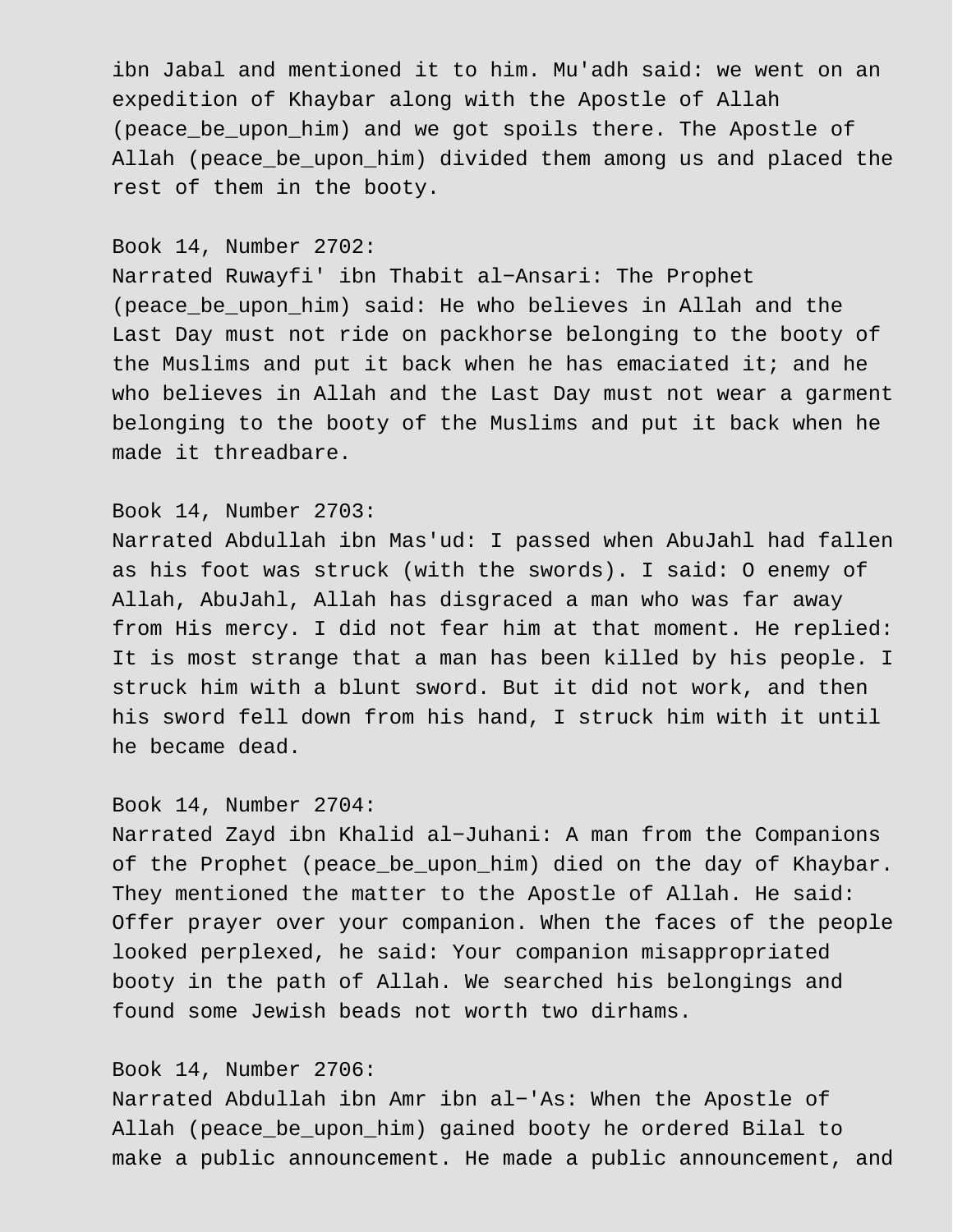when the people brought their booty, he would take a fifth and divide it. Thereafter a man brought a halter of hair and said: Apostle of Allah, this is a part of the booty we got. He asked: Have you heard Bilal making announcement three times? He replied: Yes. He asked: What did prevent you from bringing it? He made some excuse, to which he said: Be (as you are), you may bring it on the Day of Judgment, for I shall not accept it from you.

## Book 14, Number 2707:

Narrated Umar ibn al−Khattab: Salih ibn Muhammad ibn Za'idah (AbuDawud said: This Salih is AbuWaqid) said: We entered the Byzantine territory with Maslamah. A man who had been dishonest about booty was brought. He (Maslamah) asked Salim about him. He said: I heard my father narrating from Umar ibn al−Khattab from the Prophet (peace\_be\_upon\_him). He said: When you find a man who has been dishonest about booty, burn his property, and beat him. He beat him. He said: We found in his property a copy of the Qur'an. He again asked Salim about it. He said: Sell it and give its price in charity.

## Book 14, Number 2709:

Narrated Abdullah ibn Amr ibn al−'As: The Apostle of Allah (peace\_be\_upon\_him), AbuBakr and Umar burned the belongings of anyone who had been dishonest about booty and beat him.

## Book 14, Number 2710:

Narrated Samurah ibn Jundub: The Prophet (peace\_be\_upon\_him) said: To begin with, anyone who conceals one who has been dishonest about booty is like him.

## Book 14, Number 2715:

Narrated Awf ibn Malik al−Ashja'i ; Khalid ibn al−Walid: The Apostle of Allah (peace\_be\_upon\_him) gave judgement that the killer should have what was taken from the man he killed, and did not make this subject to division into fifths.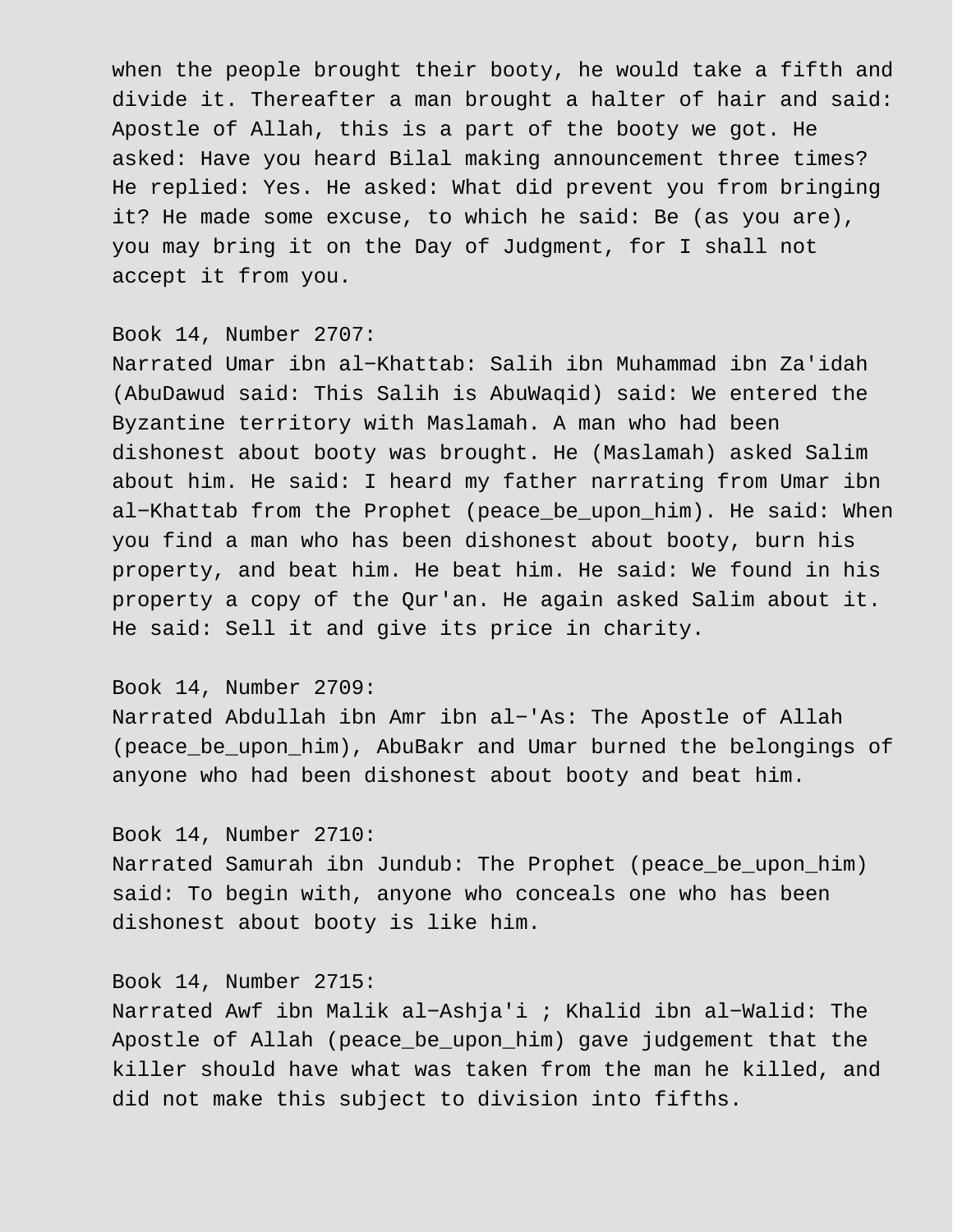## Book 14, Number 2716: Narrated Abdullah ibn Mas'ud: At the battle of Badr the Apostle of Allah gave me AbuJahl's sword, as I had killed him.

## Book 14, Number 2717:

Narrated Sa'id ibn al−'As: The Apostle of Allah (peace\_be\_upon\_him) sent AbuSa'id ibn al−'As with an expedition from Medina towards Najd. Aban ibn Sa'id and his companions came to the Apostle of Allah (peace\_be\_upon\_him) at Khaybar after it had been captured. The girths of their horses were made of palm fibres. Aban said: Give us a share (from the booty), Apostle of Allah. AbuHurayrah said: I said: Do not give them a share, Apostle of Allah. Aban said: Why are you talking so, Wabr. You have come to us from the peak of Dal. The Prophet (peace be upon him) said: Sit down, Aban. The Apostle of Allah (peace\_be\_upon\_him) did not give any share to them (from the booty).

## Book 14, Number 2720:

Narrated Abdullah ibn Umar: The Apostle of Allah (peace be upon him) stood up, i.e. on the day of Badr, and said: Uthman has gone off on the business of Allah and His Apostle, and I shall take the oath of allegiance on his behalf. The Apostle of Allah (peace\_be\_upon\_him) then allotted him a share, but did not do so for anyone else who was absent.

## Book 14, Number 2721:

Narrated Abdullah ibn Abbas: Yazid ibn Hurmuz said: Najdah wrote to Ibn Abbas asking him about such−and−such, and such−and−such, and he mentioned some things; he (asked) about a slave whether he would get something from the spoils; and he (asked) about women whether they used to go out (on expeditions) along with the Apostle of Allah (peace\_be\_upon\_him), and whether they would be allotted a share, Ibn Abbas said: Had I not apprehended a folly, I would not have written (a reply) to him. As for the slave, he was given a little of the spoils (as a reward from the booty); as to the women, they would treat the wounded and supply water.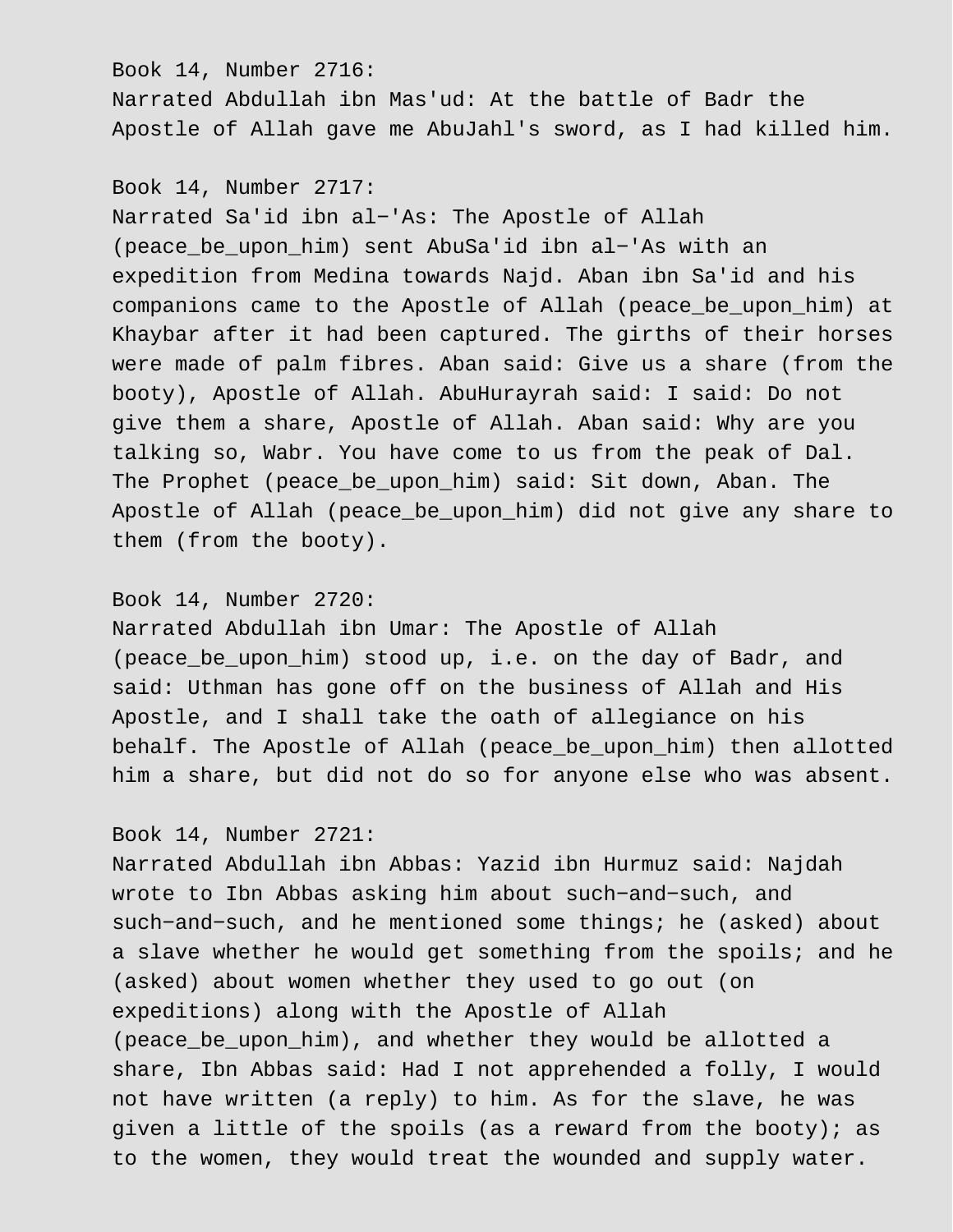Book 14, Number 2723:

Narrated Umm Ziyad: Hashraj ibn Ziyad reported on the authority of his grandmother that she went out with the Apostle of Allah (peace\_be\_upon\_him) for the battle of Khaybar. They were six in number including herself. (She said): When the Apostle of Allah (peace\_be\_upon\_him) was informed about it, he sent for us. We came to him, and found him angry. He said: With whom did you come out, and by whose permission did you come out? We said: Apostle of Allah, we have come out to spin the hair, by which we provide aid in the cause of Allah. We have medicine for the wounded, we hand arrows (to the fighters), and supply drink made of wheat or barley. He said: Stand up. When Allah bestowed victory of Khaybar on him, he allotted shares to us from spoils that he allotted to the men. He (Hashraj ibn Ziyad) said: I said to her: Grandmother, what was that? She replied: Dates.

### Book 14, Number 2724:

Narrated Umayr, client of AbulLahm: I was present at Khaybar along with my masters who spoke about me to the Apostle of Allah (peace\_be\_upon\_him). He ordered about me, and a sword was girded on me and I was trailing it. He was then informed that I was a slave. He, therefore, ordered that I should be given some inferior goods.

Book 14, Number 2725: Narrated Jabir ibn Abdullah: I supplied water to my companions on the day of Badr.

## Book 14, Number 2728:

Narrated AbuUmrah (al−Ansari?): We four persons, came to the Apostle of Allah (peace\_be\_upon\_him), and we (i.e. each one of us) had horses. He therefore, allotted one portion for each of us, and two portions for his horse.

# Book 14, Number 2730:

Narrated Mujammi' ibn Jariyah al−Ansari: Mujammi' was one of the Qur'an−reciters (qaris), and he said: We were present with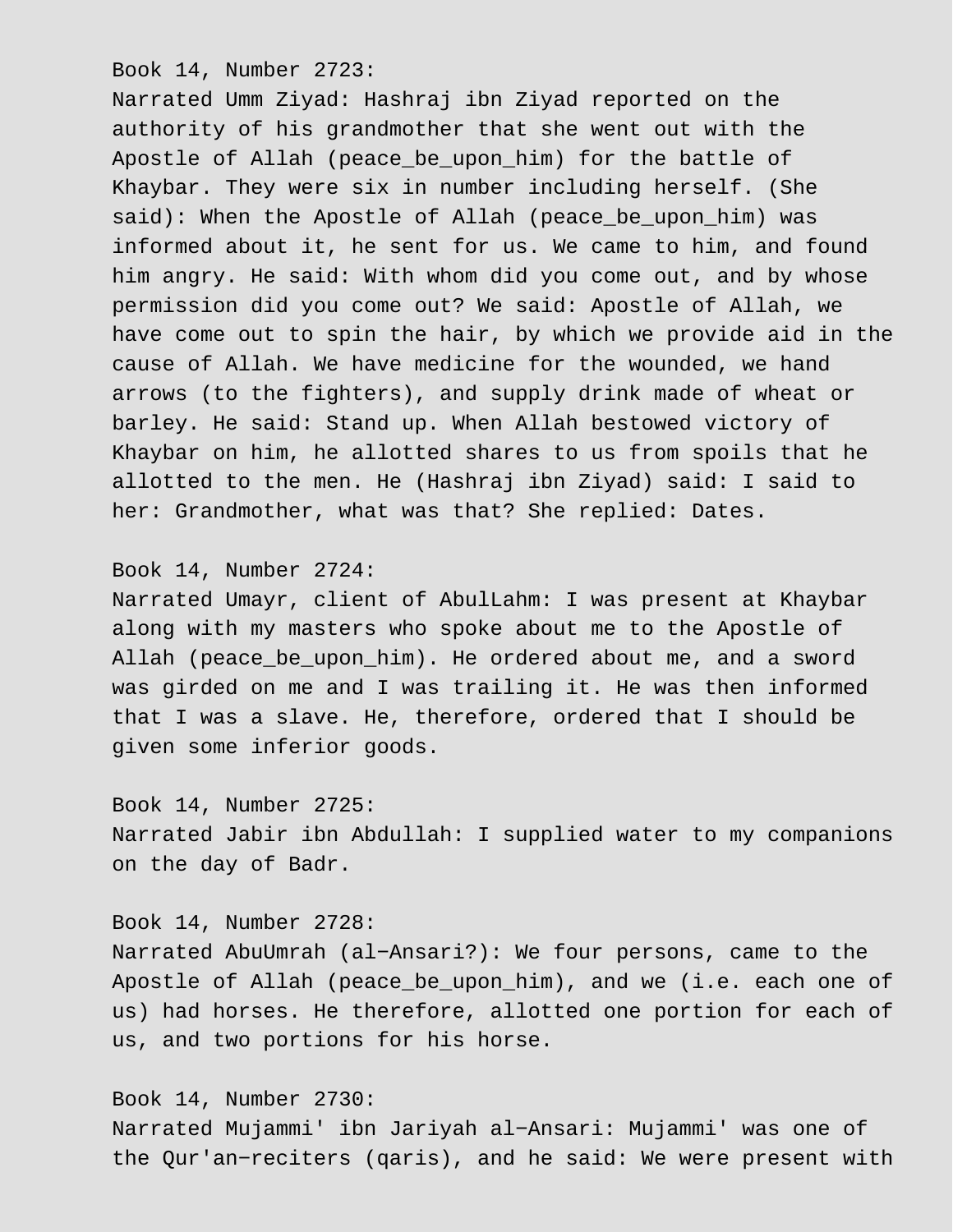the Apostle of Allah (peace\_be\_upon\_him) at al−Hudaybiyyah. When we returned, the people were driving their camels quickly. The people said to one another: What is the matter with them? They said: Revelation has come down to the Prophet (peace be upon him). We also proceeded with the people, galloping (our camels). We found the Prophet (peace\_be\_upon\_him) standing on his riding−animal at Kura' al−Ghamim. When the people gathered near him, he recited: "Verily We have granted thee a manifest victory. A man asked: Is this a victory, Apostle of Allah? He replied: Yes. By Him in Whose hands the soul of Muhammad is, this is a victory. Khaybar was divided among those who had been at al−Hudaybiyyah, and the Apostle of Allah (peace\_be\_upon\_him) divided it into eighteen portions. The army consisted of one thousand five hundred men, of which three hundred were cavalry, and he gave two shares to a horseman and one to a foot−soldier.

# Book 14, Number 2731:

Narrated Abdullah ibn Abbas: The Apostle of Allah (peace\_be\_upon\_him) said on the day of Badr: He who does such−and−such, will have such−and such. The young men came forward and the old men remained standing near the banners, and they did not move from there. When Allah bestowed victory on them, the old men said: We were support for you. If you had been defeated, you would have returned to us. Do not take this booty alone and we remain (deprived of it). The young men refused (to give), and said: The Apostle of Allah (peace\_be\_upon\_him) has given it to us. Then Allah sent down: "They ask thee concerning (things taken as) spoils of war, Say: (Such) spoils are at the disposal of Allah and the Apostle......Just as they Lord ordered thee out of thy house in truth, even though a party among the believers disliked it." This proved good for them. Similarly obey me. I know the consequence of this better than you.

# Book 14, Number 2732:

Narrated Abdullah ibn Abbas: The Apostle of Allah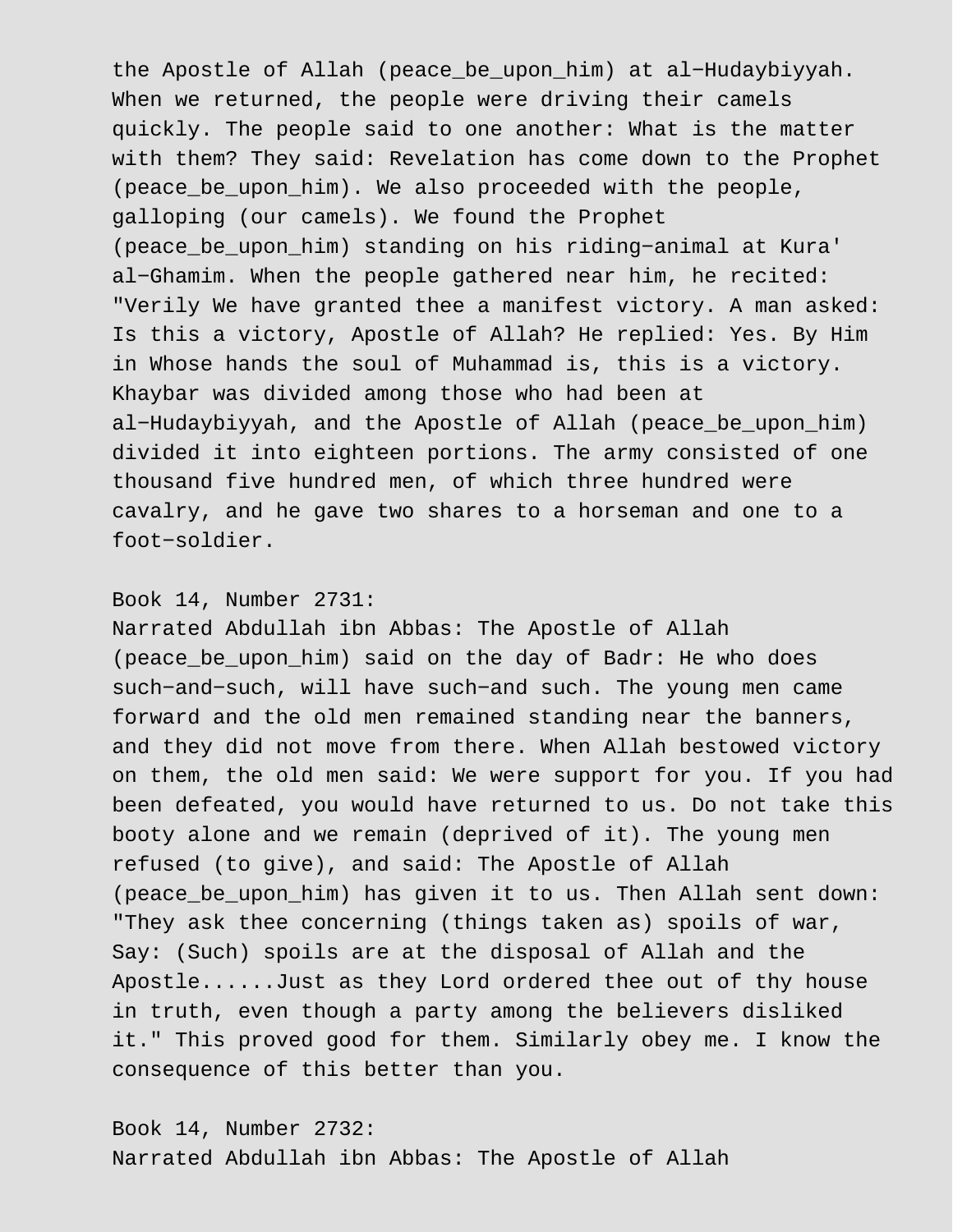(peace be upon him) said on the day of Badr: He who kills a man will get such−and−such, and he who captivates a man will get such−and−such. The narrator then transmitted the rest of the tradition in a similar manner. The tradition of Khalid is more perfect.

#### Book 14, Number 2735:

Narrated Abdullah ibn Umar: The Apostle of Allah (peace be upon him) sent us along with an army towards Najd, and he sent a detachment of that army (to face the enemy). The whole army got twelve camels per head as their portion, but he gave the detachment one additional camel (apart from the division made to the army). Thus they got thirteen camels each (as a reward).

#### Book 14, Number 2737:

Narrated Abdullah ibn Umar: The Apostle of Allah (peace\_be\_upon\_him) sent a detachment to Najd. I went out along with them, and got abundant riches. Our commander gave each of us a camel as a reward. We then came upon the Apostle of Allah (peace\_be\_upon\_him) and he divided the spoils of war among us. Each of us received twelve camels after taking a fifth of it. The Apostle of Allah (peace\_be\_upon\_him) did not take account of our companion (i.e. the commander of the army), nor did he blame him for what he had done. Thus each man of us had received thirteen camels with the reward he gave.

# Book 14, Number 2740:

Narrated Abdullah ibn Umar: The Apostle of Allah (peace\_be\_upon\_him) used to give to some of the detachments he sent out (something extra) for themselves in particular apart from the division made to the whole army. The fifth is necessary in all that.

# Book 14, Number 2741: Narrated Abdullah ibn Umar: The Apostle of Allah

(peace\_be\_upon\_him) went out on the day of Badr along with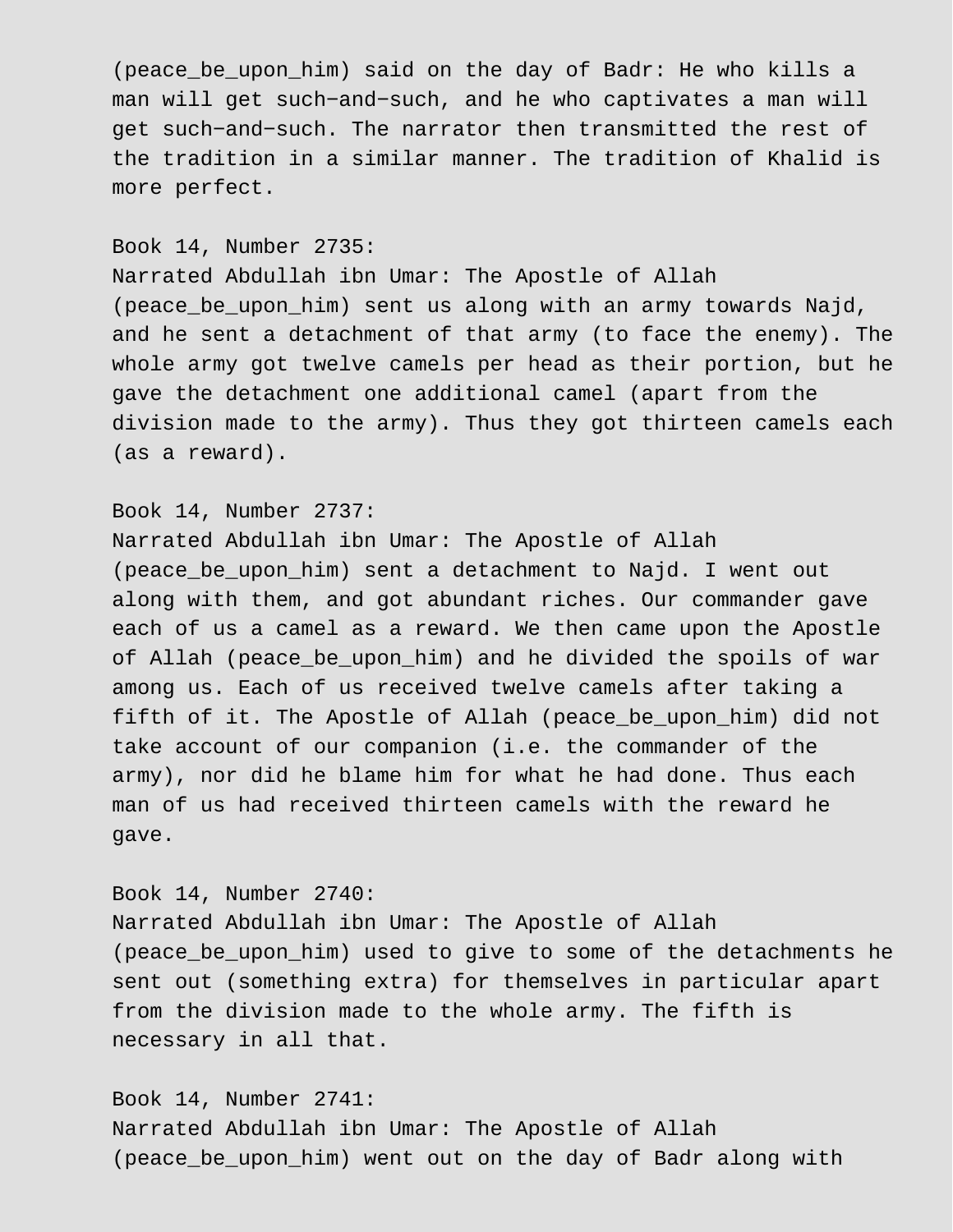three hundred and fifteen (men). The Apostle of Allah (peace\_be\_upon\_him) said: O Allah, they are on foot, provide mount for them; O Allah , they are naked, clothe them; O Allah, they are hungry, provide food for them. Allah then bestowed victory on them. They returned when they were clothed. There was no man of them but he returned with one or two camels; they were clothed and ate to their fill.

# Book 14, Number 2742:

Narrated Habib ibn Maslamah al−Fihri: The Apostle of Allah (peace\_be\_upon\_him) would give a third of the spoils after he would keep off the fifth.

# Book 14, Number 2743:

Narrated Habib ibn Maslamah: The Apostle of Allah (peace\_be\_upon\_him) used to give a quarter of the booty as reward after the fifty had been kept off, and a third after the fifth had been kept off when he returned.

#### Book 14, Number 2744:

Narrated Habib ibn Maslamah al−Fihri: Makhul said: I was the slave of a woman of Banu Hudhayl; afterwards she emancipated me. I did not leave Egypt until I had acquired all the knowledge that seemed to me to exist there. I then came to al−Hijaz and I did not leave it until I had acquired all the knowledge that seemed to be available. Then I came to al−Iraq, and I did not leave it until I had acquired all the knowledge that seemed to be available. I then came to Syria, and besieged it. I asked everyone about giving rewards from the booty. I did not find anyone who could tell me anything about it. I then met an old man called Ziyad ibn Jariyah at−Tamimi. I asked him: Have you heard anything about giving rewards from the booty? He replied: Yes. I heard Maslamah al−Fihri say: I was present with the Prophet (peace\_be\_upon\_him). He gave a quarter of the spoils on the outward journey and a third on the return journey.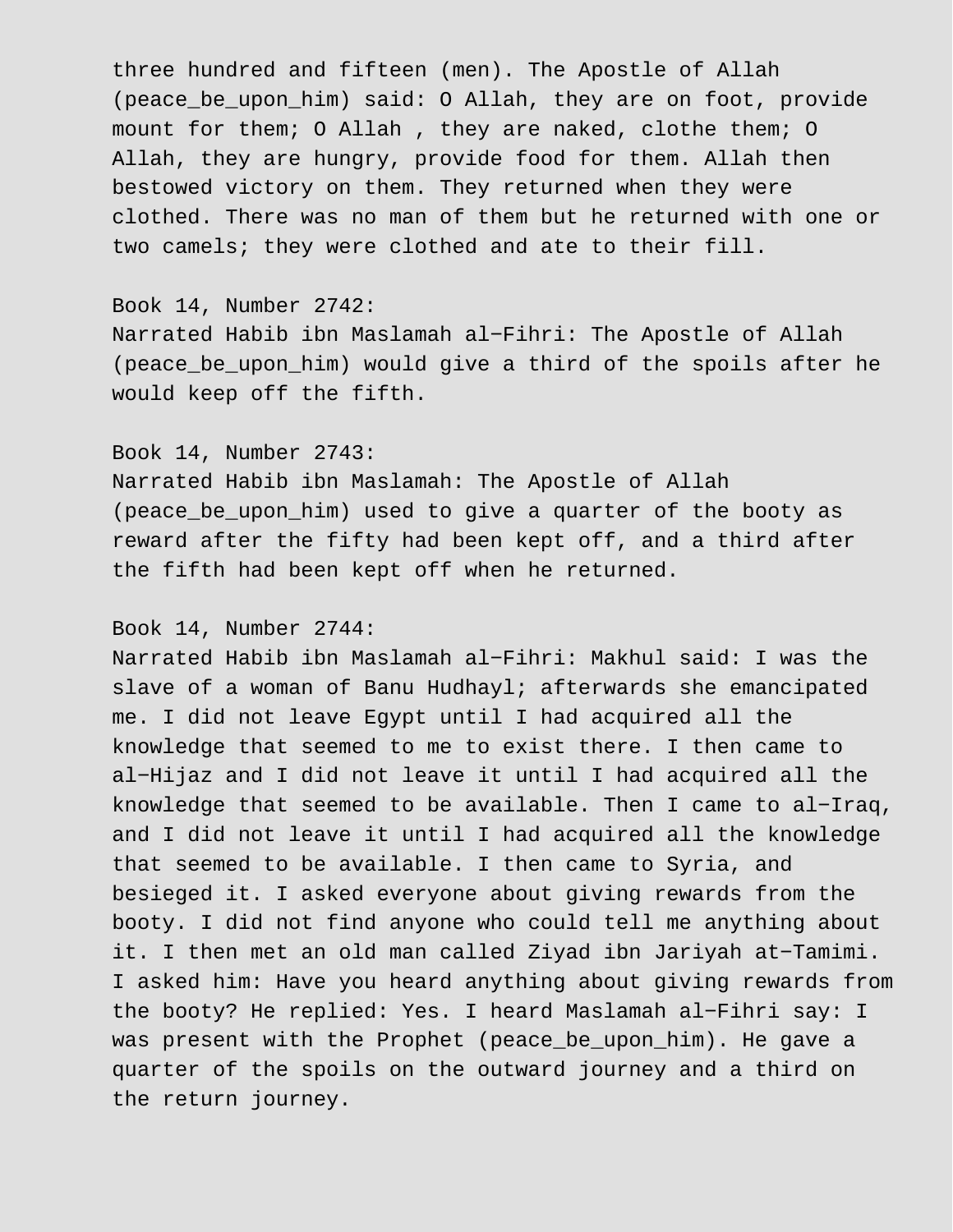#### Book 14, Number 2745:

Narrated Abdullah ibn Amr ibn al−'As: The Apostle of Allah (peace\_be\_upon\_him) said: Muslims are equal in respect of blood. The lowest of them is entitled to give protection on behalf of them, and the one residing far away may give protection on behalf of them. They are like one hand over against all those who are outside the community. Those who have quick mounts should return to those who have slow mounts, and those who got out along with a detachment (should return) to those who are stationed. A believer shall not be killed for an unbeliever, nor a confederate within the term of confederation with him.

## Book 14, Number 2747:

Narrated Ma'an ibn Yazid: AbulJuwayriyyah al−Jarmi said: I found a red pitcher containing dinars in Byzantine territory during the reign of Mu'awiyah. A man from the Companions of the Prophet (peace\_be\_upon\_him) belonging to Banu Sulaym was our ruler. He was called Ma'an ibn Yazid. I brought it to him. He apportioned it among the Muslims. He gave me the same portion which he gave to one of them. He then said: Had I not heard the Apostle of Allah (peace\_be\_upon\_him) say: There is no reward except after taking the fifth (from the booty), I would have given you (the reward). He then presented his own share to me, but I refused.

# Book 14, Number 2749:

Narrated Amr ibn Abasah: The Apostle of Allah (peace\_be\_upon\_him) led us in prayer facing a camel which had been taken in booty, and when he had given the salutation, he took a hair from the camel's side and said: I have no right as much as this of your booty, but only to the fifth. and the fifth is returned to you.

# Book 14, Number 2752:

Narrated AbuRafi': The Quraysh sent me to the Apostle of Allah (peace\_be\_upon\_him), and when I saw the Apostle of Allah (peace be\_upon\_him), Islam was cast into my heart, so I said: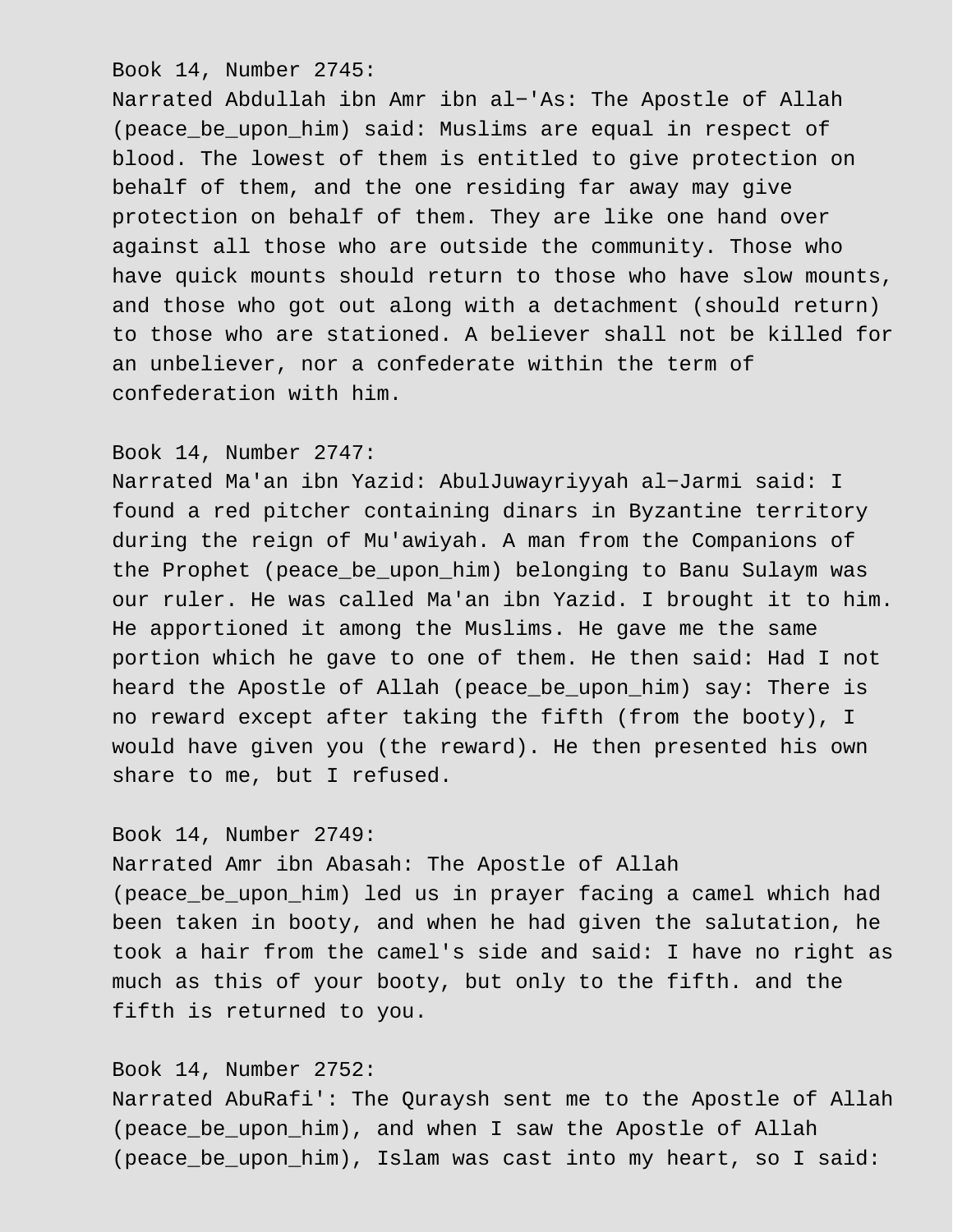Apostle of Allah, I swear by Allah, I shall never return to them. The Apostle of Allah (peace\_be\_upon\_him) replied: I do not break a covenant or imprison messengers, but return, and if you feel the same as you do just now, come back. So I went away, and then came to the Prophet (peace be upon him) and accepted Islam.

## Book 14, Number 2753:

Narrated Amr ibn Abasah: Sulaym ibn Amir, a man of Himyar, said: There was a covenant between Mu'awiyah and the Byzantines, and he was going towards their country, and when the covenant came to an end, he attacked them. A man came on a horse, or a packhorse saying, Allah is Most Great, Allah is Most Great; let there be faithfulness and not treachery. And when they looked they found that he was Amr ibn Abasah. Mu'awiyah sent for him and questioned him (about that). He said: I heard the Apostle of Allah (peace\_be\_upon\_him) say: When one has covenant with people he must not strengthen or loosen it till its term comes to an end or he brings it to an end in agreement with them (to make both the parties equal). So Mu'awiyah returned.

#### Book 14, Number 2754:

Narrated AbuBakrah: The Prophet (peace\_be\_upon\_him) said: If anyone kills a man whom he grants protection prematurely, Allah will forbid him to enter Paradise.

# Book 14, Number 2755:

Narrated Nu'aym ibn Mas'ud: I heard the Apostle of Allah (peace\_be\_upon\_him) say when he read the letter of Musaylimah: What do you believe yourselves? They said: We believe as he believes. He said: I swear by Allah that were it not that messengers are not killed, I would cut off your heads.

# Book 14, Number 2756:

Narrated Abdullah ibn Mas'ud: Harithah ibn Mudarrib said that he came to Abdullah ibn Mas'ud and said (to him): There is no enmity between me and any of the Arabs. I passed a mosque of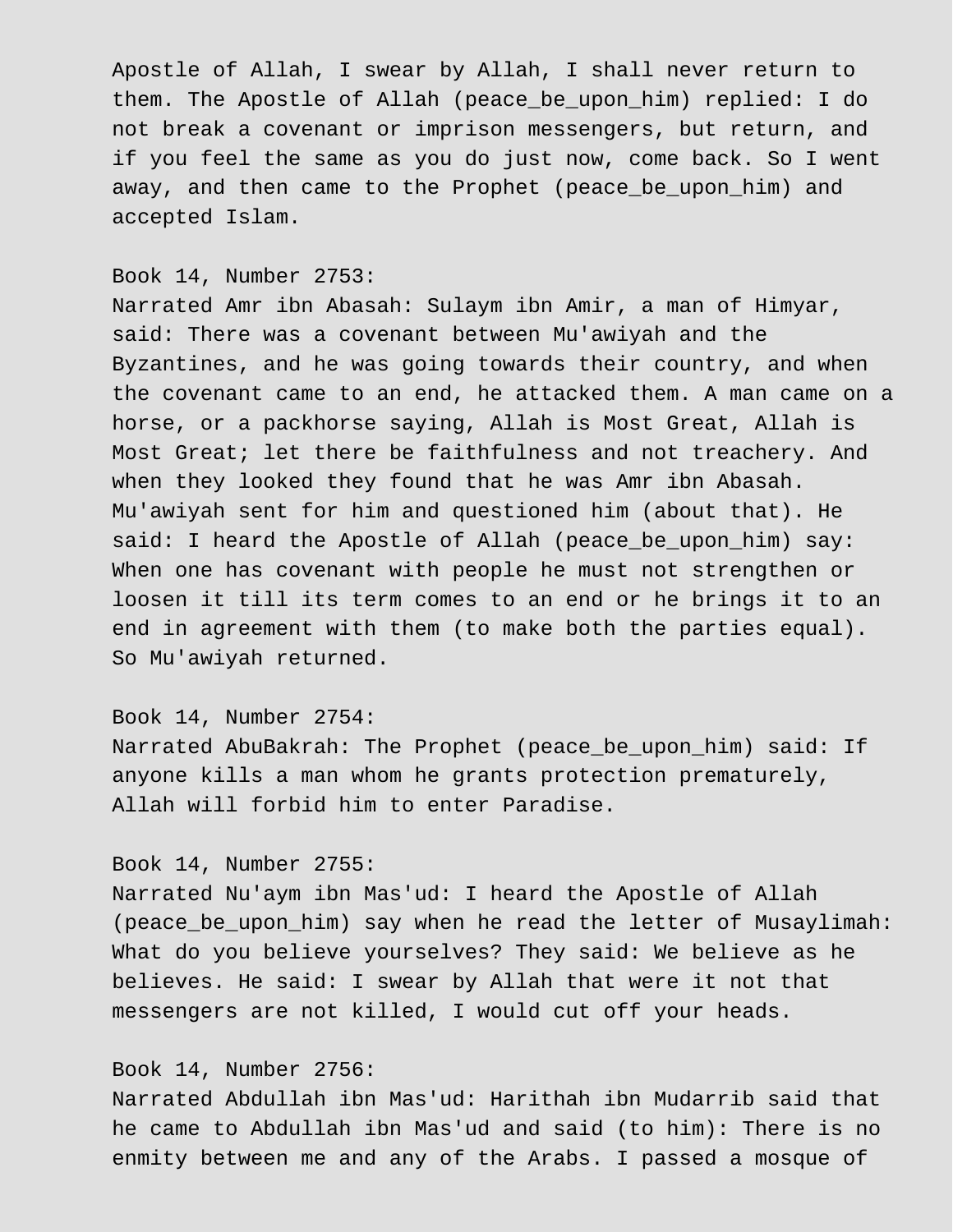Banu Hanifah. They (the people) believed in Musaylimah. Abdullah (ibn Mas'ud) sent for them. They were brought, and he asked them to repent, except Ibn an−Nawwahah. He said to him: I heard the Apostle of Allah (peace\_be\_upon\_him) say: Were it not that you were not a messenger, I would behead you. But today you are not a messenger. He then ordered Qarazah ibn Ka'b (to kill him). He beheaded him in the market. Anyone who wants to see Ibn an−Nawwahah slain in the market (he may see him).

Book 14, Number 2758: Narrated Aisha, Ummul Mu'minin: A woman would give security from the believers and it would be allowed.

Book 14, Number 2761:

Book 14, Number 2769:

Narrated Dhu Mikhbar: Hassan ibn Atiyyah said: Makhul and Ibn Zakariyya went to Khalid ibn Ma'dan, and I also went along with them. He reported a tradition on the authority of Jubayr ibn Nufayr. He said: Go with us to Dhu Mikhbar, a man from the Companions of the Prophet (peace\_be\_upon\_him). We came to him and Jubayr asked him about peace. He said: I heard the Apostle of Allah (peace\_be\_upon\_him) say: You will make a secure peace with the Byzantines, then you and they will fight an enemy behind you.

Book 14, Number 2763: Narrated AbuHurayrah: The Prophet (peace\_be\_upon\_him) said: Faith prevented assassination. A believer should not assassinate.

Book 14, Number 2768: Narrated AbuBakrah: When anything came to the Prophet (peace\_be\_upon\_him) which caused pleasure (or, by which he was made glad), he prostrated himself in gratitude to Allah.

Narrated Sa'd ibn AbuWaqqas: We went out with the Apostle of Allah (peace\_be\_upon\_him) from Mecca making for Medina. When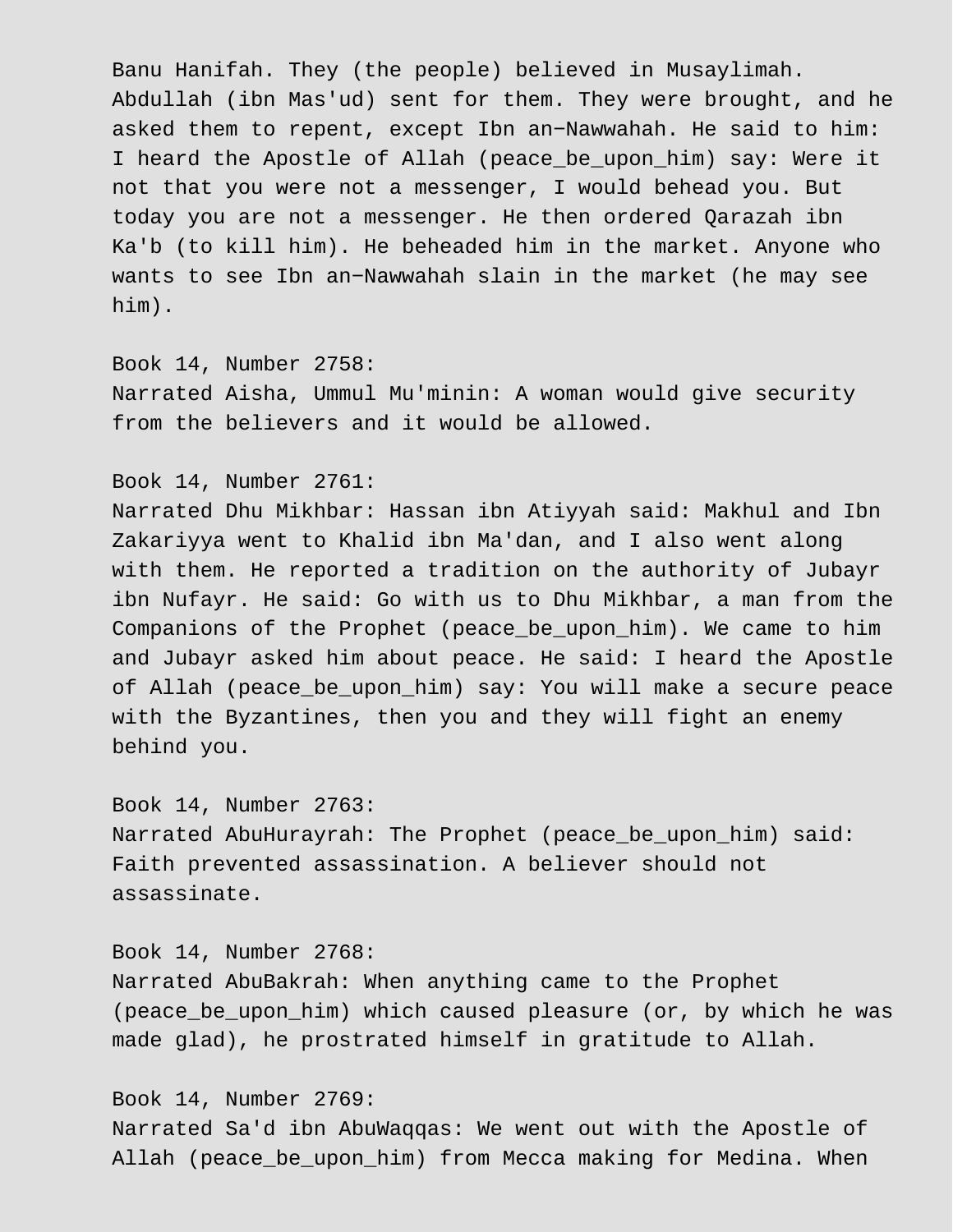we were near Azwara', he alighted, then raised his hands, and made supplication to Allah for a time, after which he prostrated himself, remaining a long time in prostration. Then he stood up and raised his hands for a time, after which he prostrated himself, remaining a long time in prostration. He then stood up and raised his hands for a time, after which he prostrated himself. Ahmad mentioned it three times. He then said: I begged my Lord and made intercession for my people, and He gave me a third of my people, so I prostrated myself in gratitude to my Lord. Then I raised my head and begged my Lord for my people, and He gave me a third of my people, so I prostrated myself in gratitude to my Lord. Then I raised my head and begged my Lord for my people and He gave me the remaining third, so I prostrated myself in gratitude to my Lord.

### Book 14, Number 2770:

Narrated Jabir ibn Abdullah: The Apostle of Allah (peace\_be\_upon\_him) disapproved that a man should come to his family during the night (after returning from a journey).

#### Book 14, Number 2771:

Narrated Jabir ibn Abdullah: The Prophet (peace\_be\_upon\_him) said: The best time for a man to go in to his family on return from a journey is at the beginning of the night.

# Book 14, Number 2776:

Narrated Abdullah ibn Umar: When the Apostle of Allah (peace\_be\_upon\_him) arrived from his hajj, he entered Medina, and made (his camel) kneel down at the gate of his mosque; and he entered it and offered two rak'ahs of prayer; he then returned to his home. Nafi' said: Ibn Umar also used to do so.

#### Book 14, Number 2777:

Narrated AbuSa'id al−Khudri: The Apostle of Allah (peace\_be\_upon\_him) said: Beware of the wages of a distributor of booty (qusamah). We asked: What is qusamah (wages of a distributor)? He said: It means a thing which is shared by the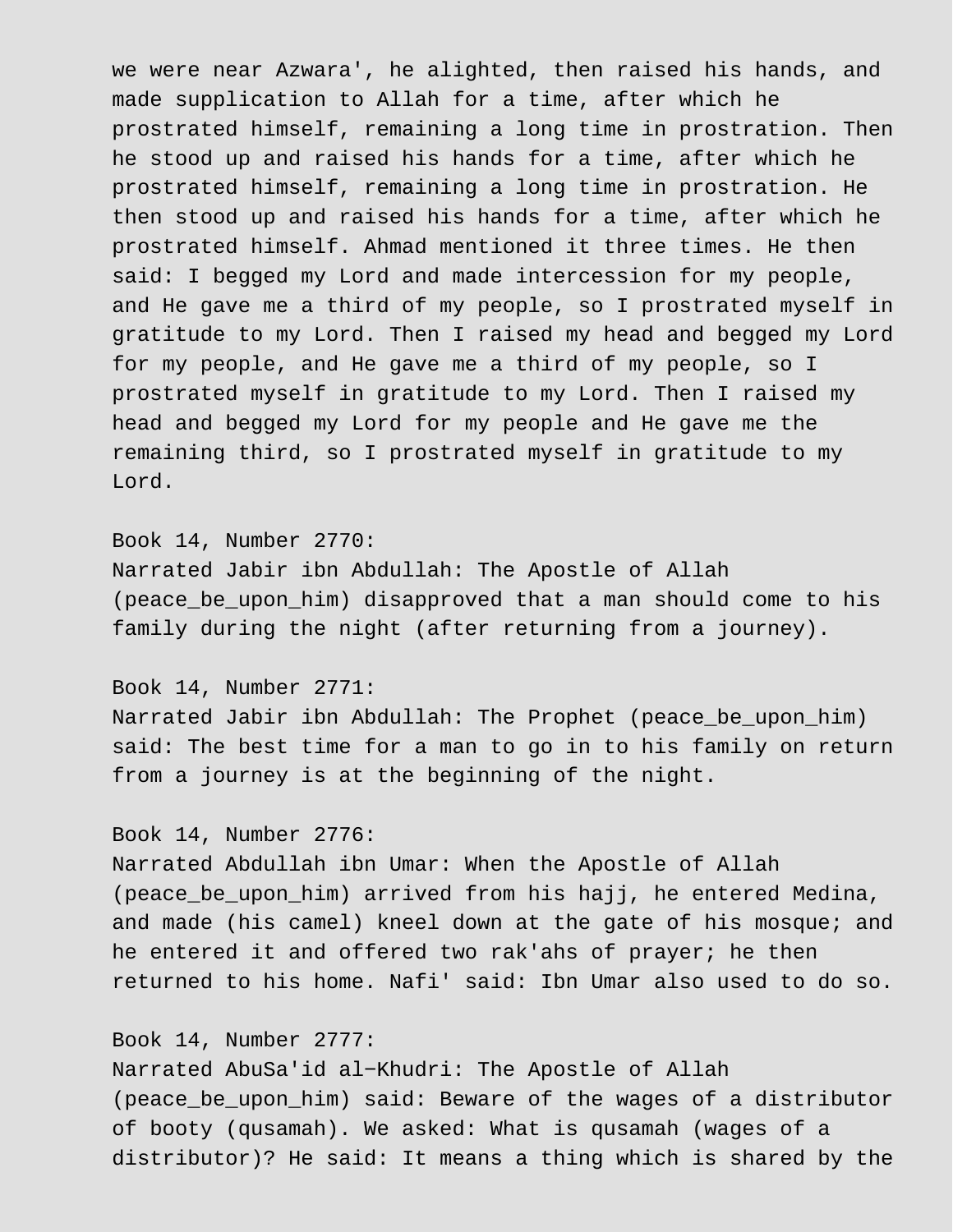people, and then it is reduced.

Book 14, Number 2778:

Narrated Ata' ibn Yasar: Ata' reported a similar tradition (to No 2777) from the Prophet (peace be upon him). This version adds: a man is appointed on groups of people, and takes (wages) from the share of this, and from the share of this.

#### Book 14, Number 2779:

Narrated A man from the Companions of the Prophet: Ubaydullah ibn Salman reported on the authority of a man from the Companions of the Prophet (peace\_be\_upon\_him): When we conquered Khaybar, they (the people) took out their spoils which contained equipment and captives. The people began to buy and sell their spoils. When the Apostle of Allah (peace\_be\_upon\_him) prayed, a man came to him and said: Apostle of Allah, I have gained today so much so that no one gained from this valley. He asked: Woe unto you, how much did you gain? He replied: I kept on selling and buying until I gained three hundred uqiyahs. The Apostle of Allah (peace be upon him) said: I tell you a man who gained better than you. He asked: What is that, Apostle of Allah? He replied! Two rak'ahs (of supererogatory prayer) after the (obligatory) prayer.

# Book 14, Number 2780:

Narrated Dhul−Jawshan: A man of ad−Dabab, said: When the Prophet (peace\_be\_upon\_him) became free from the people of Badr I brought to him a colt of my mare called al−Qarha' I said: Muhammad, I have brought a colt of a al−Qarha' , so that you may take it. He said: I have no need of it. If you wish that I give you a select coat of mail from (the spoils of) Badr, I shall do it. I said: I cannot give you today a colt in exchange. He said: Then I have no need of it.

# Book 14, Number 2781:

Narrated Samurah ibn Jundub: To proceed, the Apostle of Allah (peace\_be\_upon\_him) said: Anyone who associates with a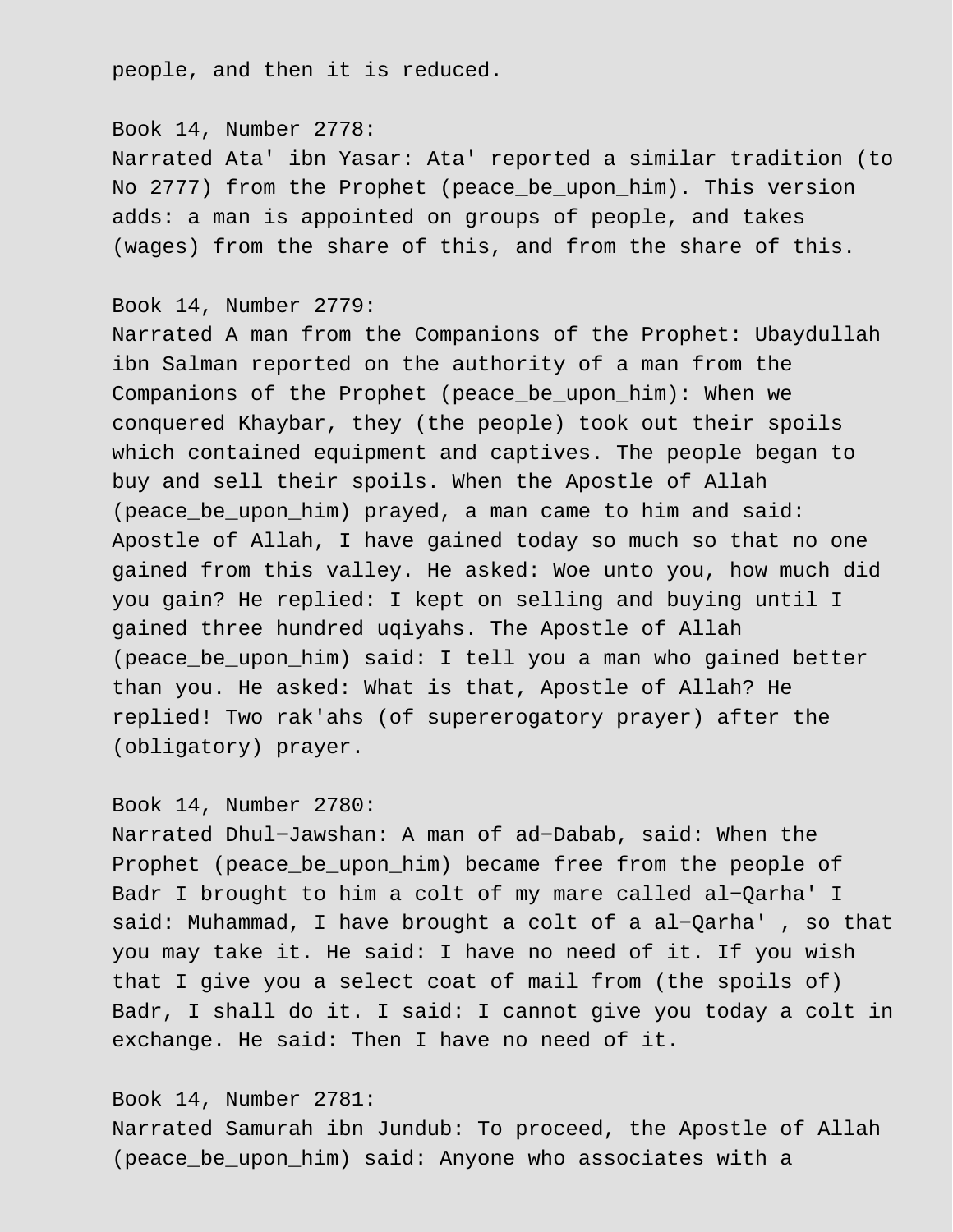polytheist and lives with him is like him.

# **15. Sacrifice (Kitab Al−Dahaya)**

#### Book 15, Number 2782:

Narrated Mikhnaf ibn Sulaym: We were staying with the Apostle of Allah (peace\_be\_upon\_him) at Arafat; he said: O people, every family must offer a sacrifice and an atirah. Do you know what the atirah is? It is what you call the Rajab sacrifice.

# Book 15, Number 2783:

Narrated Abdullah ibn Amr ibn al−'As: The Prophet (peace\_be\_upon\_him) said: I have been commanded to celebrate festival ('Id) on the day of sacrifice, which Allah, Most High, has appointed for this community. A man said: If I do not find except a she−goat or a she−camel borrowed for milk or other benefits, should I sacrifice it? He said: No, but you should clip your hair , and nails, trim your moustaches, and shave your pubes. This is all your sacrifice in the eyes of Allah, Most High.

# Book 15, Number 2784:

Narrated Ali ibn AbuTalib: Hanash said: I saw Ali sacrificing two rams; so I asked him: What is this? He replied. The Apostle of Allah (peace\_be\_upon\_him) enjoined upon me to sacrifice on his behalf, so that is what I am doing.

#### Book 15, Number 2789:

Narrated Jabir ibn Abdullah: The Prophet (peace\_be\_upon\_him) sacrificed two horned rams which were white with black markings and had been castrated. When he made them face the qiblah, he said: I have turned my face towards Him. Who created the heavens and the earth, following Abraham's religion, the true in faith, and I am not one of the polytheists. My prayer, and my service of sacrifice, my life and my death are all for Allah, the Lord of the Universe, Who has no partner. That is what I was commanded to do, and I am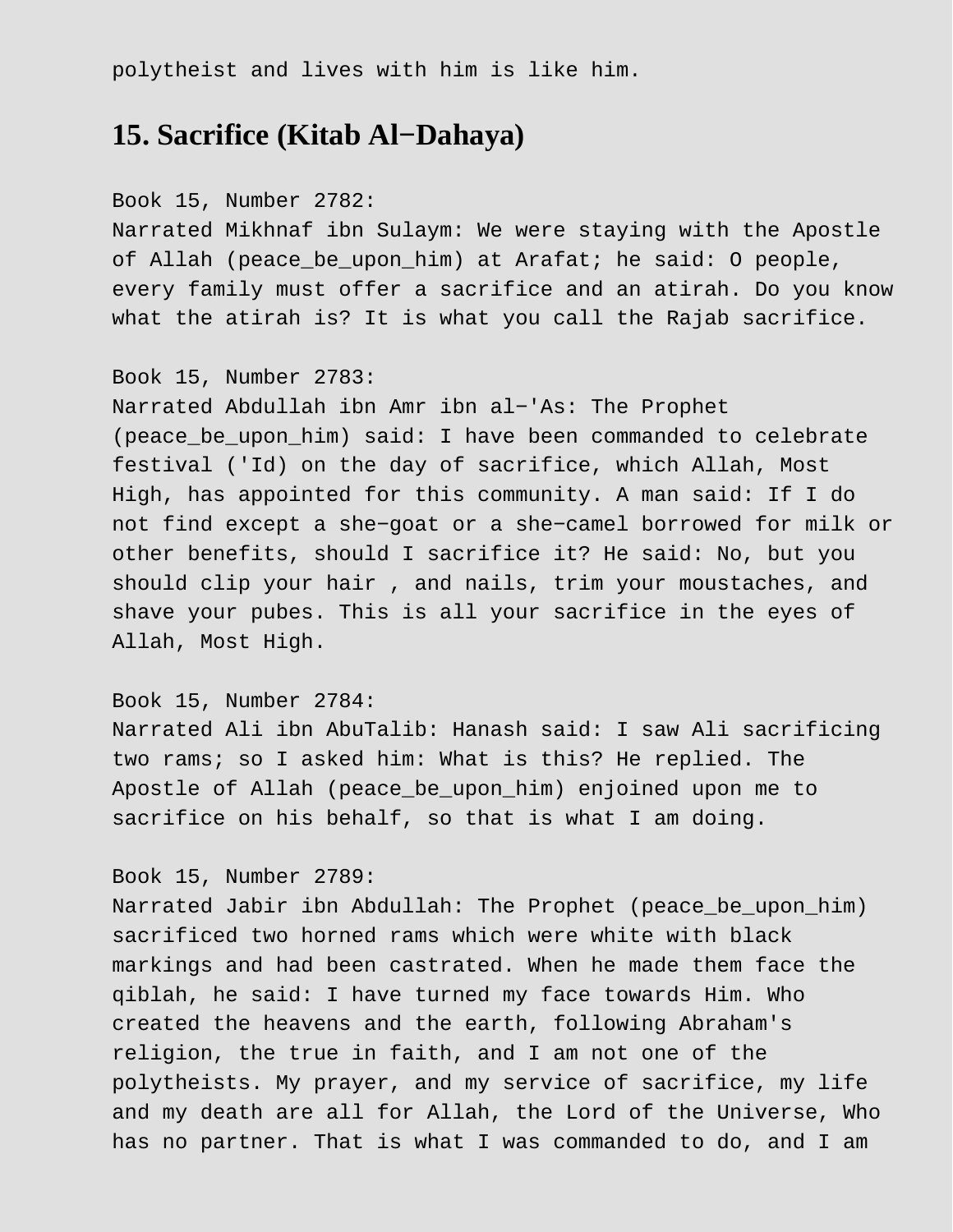one of the Muslims. O Allah it comes from Thee and is given to Thee from Muhammad and his people. In the name of Allah, and Allah is Most Great. He then made sacrifice.

Book 15, Number 2790: Narrated AbuSa'id al−Khudri: The Apostle of Allah (peace\_be\_upon\_him) used to sacrifice a choice, horned ram with black round the eyes, the mouth and the feet.

Book 15, Number 2792:

Narrated Zayd ibn Khalid al−Juhani: The Apostle of Allah (peace be upon him) distributed sacrificial animals among his Companions. He gave me a kid (of less than a year). I took it to him and said: This is a kid. He said: Sacrifice it. so I sacrificed it.

# Book 15, Number 2795:

Narrated Al−Bara' ibn Azib: A maternal uncle of mine called AbuBurdah sacrificed before the prayer (for 'Id). The Apostle of Allah (peace\_be\_upon\_him) said: Your goat is meant for flesh. He said: Apostle of Allah, I have a domestic kid with me. He said: Sacrifice it, but it is not valid for any man other than you.

Book 15, Number 2796:

Narrated Al−Bara' ibn Azib: Ubayd ibn Firuz said: I asked al−Bara' ibn Azib: What should be avoided in sacrificial animals? He said: The Apostle of Allah (peace\_be\_upon\_him) stood among us, and my fingers are smaller than his fingers, and my fingertips are smaller than his fingertips. He said (pointing with his fingers): Four (types of animals) should be avoided in sacrifice: A One−eyed animal which has obviously lost the sight of one eye, a sick animal which is obviously sick, a lame animal which obviously limps and an animal with a broken leg with no marrow. I also detest an animal which has defective teeth. He said: Leave what you detest, but do not make it illegal for anyone.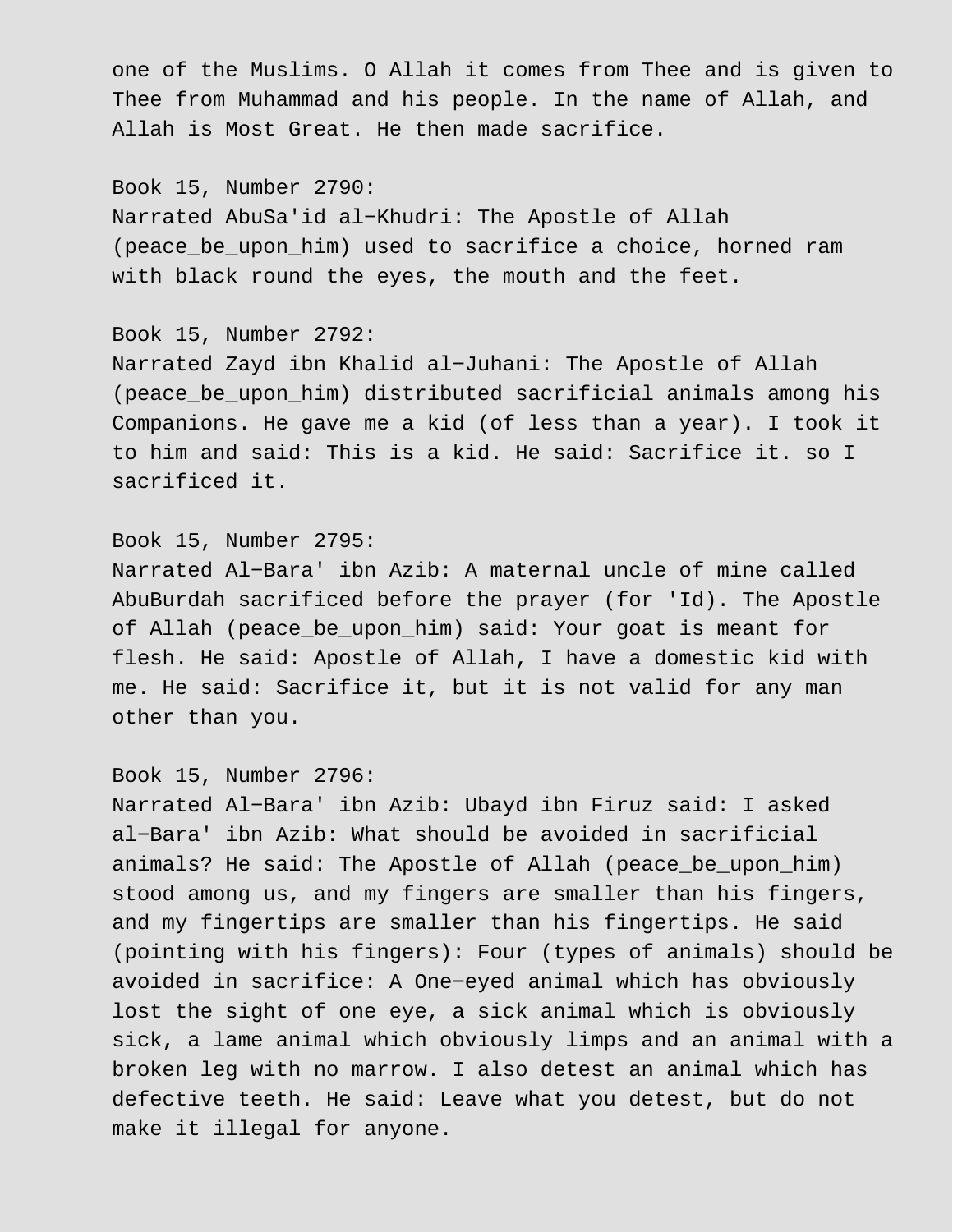Book 15, Number 2797:

Narrated Utbah ibn AbdusSulami: Yazid Dhu Misr said: I came to Utbah ibn AbdusSulami and said: AbulWalid, I went out seeking sacrificial animals. I did not find anything which attracted me except an animal whose teeth have fallen. So I abominated it. What do you say (about it)? He said: Why did you not bring it to me? He said: Glory be to Allah: Is if lawful for you and not lawful for me? He said: Yes, you doubt and I do not doubt. The Apostle of Allah (peace be upon him) has forbidden an animal whose ear has been uprooted so much so that its hole appears (outwardly), and an animal whose horn has broken from the root, and an animal which has totally lost the sight of its eye, and an animal which is so thin and weak that it cannot go with the herd, and an animal with a broken leg.

### Book 15, Number 2798:

Narrated Ali ibn AbuTalib: The Apostle of Allah (peace\_be\_upon\_him) enjoined upon us to pay great attention to the eye and both ears, and not to sacrifice a one−eyed animal, and an animal with a slit which leaves something hanging at the front or back of the ear, or with a lengthwise slit with a perforation in the ear. I asked AbuIshaq: Did he mention an animal with broken horns and uprooted ears? He said: No.

#### Book 15, Number 2799:

Narrated Ali ibn AbuTalib: The Prophet (peace be upon him) prohibited to sacrifice an animal with a slit ear and broken horn.

Book 15, Number 2802: Narrated Jabir ibn Abdullah: The Prophet (peace\_be\_upon\_him) said: A cow serves for seven, and a camel serves for seven.

## Book 15, Number 2803:

Narrated Jabir ibn Abdullah: We sacrificed along with the Apostle of Allah (peace\_be\_upon\_him) at al−Hudaybiyyah a camel for seven and a cow for seven people.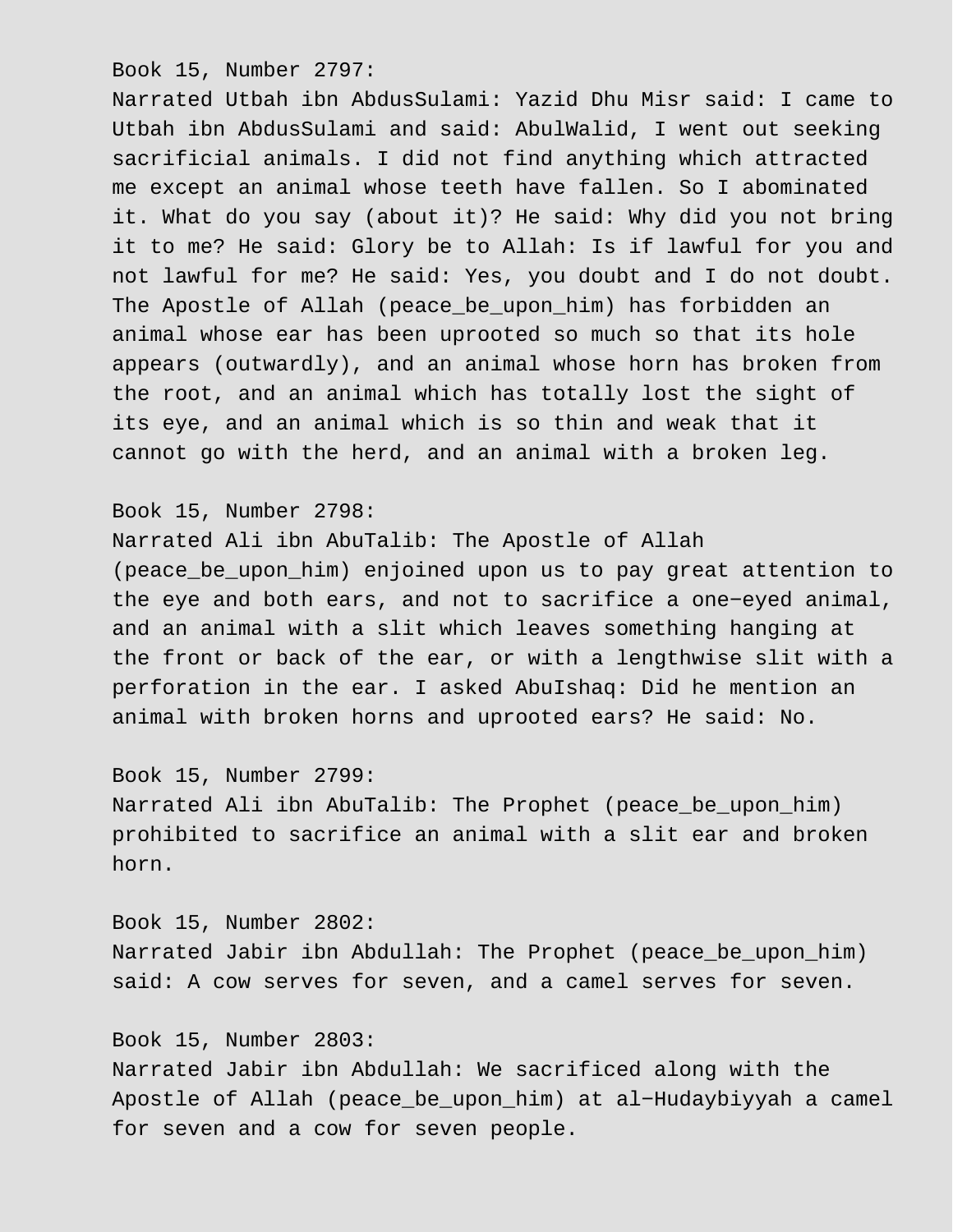Book 15, Number 2804:

Narrated Jabir ibn Abdullah: I witnessed sacrificing along with the Apostle of Allah (peace be upon him) at the place of prayer. When he finished his sermon, he descended from his pulpit, and a ram was brought to him. The Apostle of Allah (peace be upon him) slaughtered it with his hand, and said: In the name of Allah, Allah, is Most Great. This is from me and from those who did not sacrifice from my community.

# Book 15, Number 2807:

Narrated Nubayshah: The Prophet (peace be upon him) said: We forbade you to eat their meat for more than three days in order that you might have abundance; now Allah has produced abundance, so you may eat, store up and seek reward. Beware, these days are days of eating, drinking and remembrance of Allah, Most High.

## Book 15, Number 2812:

Narrated Abdullah ibn Abbas: explaining the verse "But the evil ones ever inspire their friend to contend with you" They used to say: Do not eat which Allah killed, but eat which you slaughtered. So Allah revealed the verse: "Eat not of (meats) on which Allah's name hath not been pronounced"...to the end of the verse.

# Book 15, Number 2813:

Narrated Abdullah ibn Abbas: The Jews came to the Prophet (peace\_be\_upon\_him) and said: We eat which we kill but we do not eat which Allah kills? So Allah revealed: "Eat not of (meats) on which Allah's name hath not been pronounced." to the end of the verse.

# Book 15, Number 2814:

Narrated Abdullah ibn Abbas: The Apostle of Allah (peace be upon him) forbade to eat (the meat of animals) slaughtered by the bedouins for vainglory and pride.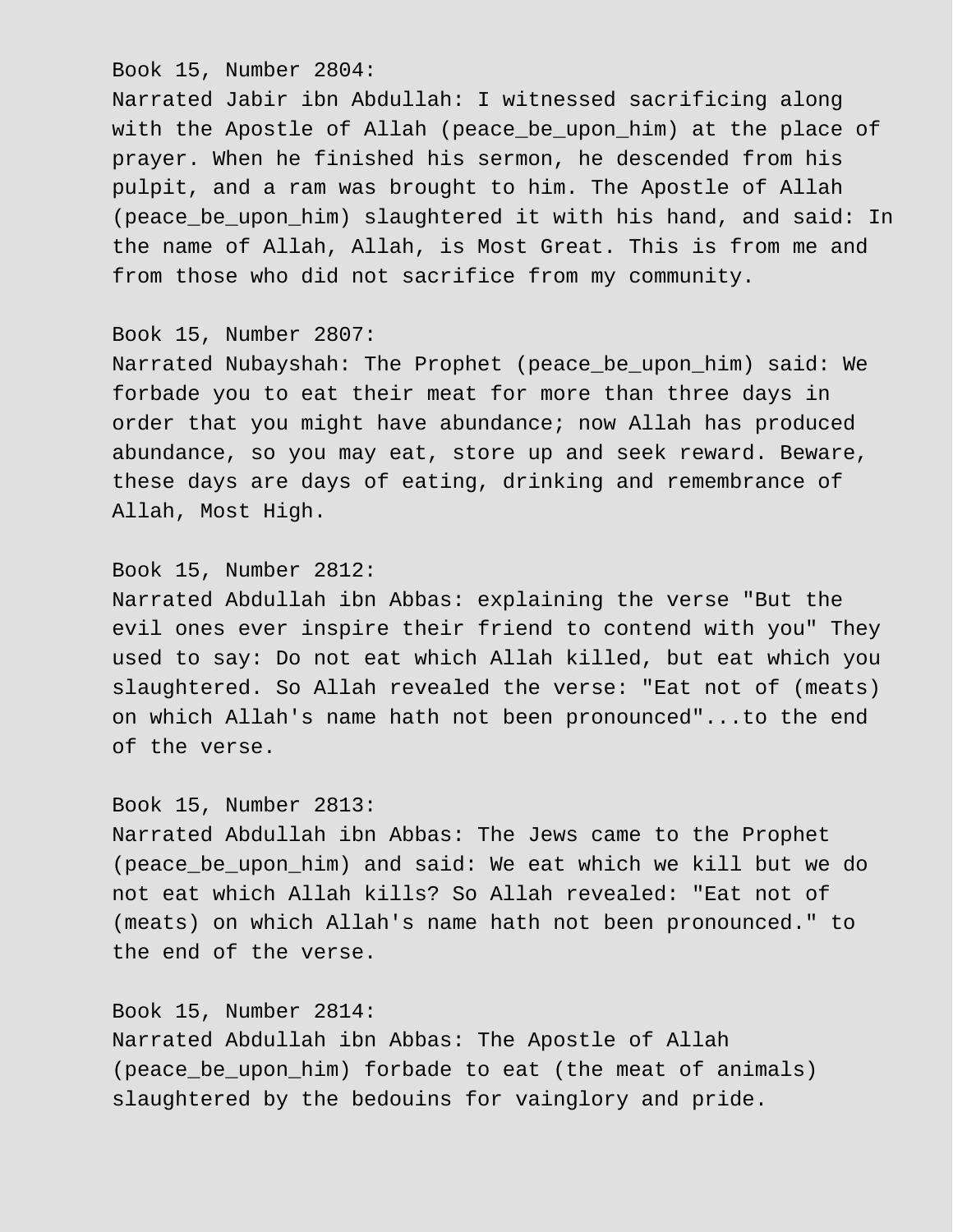#### Book 15, Number 2816:

Narrated Muhammad ibn Safwan or Safwan ibn Muhammad: I hunted two hares and slaughtered them with a flint. I asked the Apostle of Allah (peace\_be\_upon\_him) about them. He permitted me to eat them.

#### Book 15, Number 2817:

Narrated Ata' ibn Yasar: A man of Banu Harith was pasturing a pregnant she−camel in one of the ravines of Uhud, (he saw that) it was about to die; he could find nothing to slaughter it; he took a stake and stabbed it in the upper part of its breast until he made its blood flow. He then came to the Prophet (peace\_be\_upon\_him) and informed him about that, and he ordered him to eat it.

### Book 15, Number 2818:

Narrated Adi ibn Hatim: I said: Apostle of Allah, tell me when one of us catches game and has no knife; may he slaughter with a flint and a splinter of stick. He said: Cause the blood to flow with whatever you like and mention Allah's name.

#### Book 15, Number 2819:

Narrated AbulUshara' (Usamah ibn Malik?): AbulUshara' reported on the authority of his father: He asked: Apostle of Allah, is the slaughtering to be done only in the upper part of the breast and the throat? The Apostle of Allah (peace\_be\_upon\_him) replied: If you pierced its thigh, it would serve you.

## Book 15, Number 2820:

Narrated Abdullah ibn Abbas: Ibn Isa added: (Ibn Abbas) and AbuHurayrah said: The Apostle of Allah (peace\_be\_upon\_him) forbade the devil's sacrifice. AbuIsa added in his version: This refers to the slaughtered animal whose skin cut off, and is then left to die without its jugular veins being severed.

Book 15, Number 2821: Narrated AbuSa'id al−Khudri: I asked the Apostle of Allah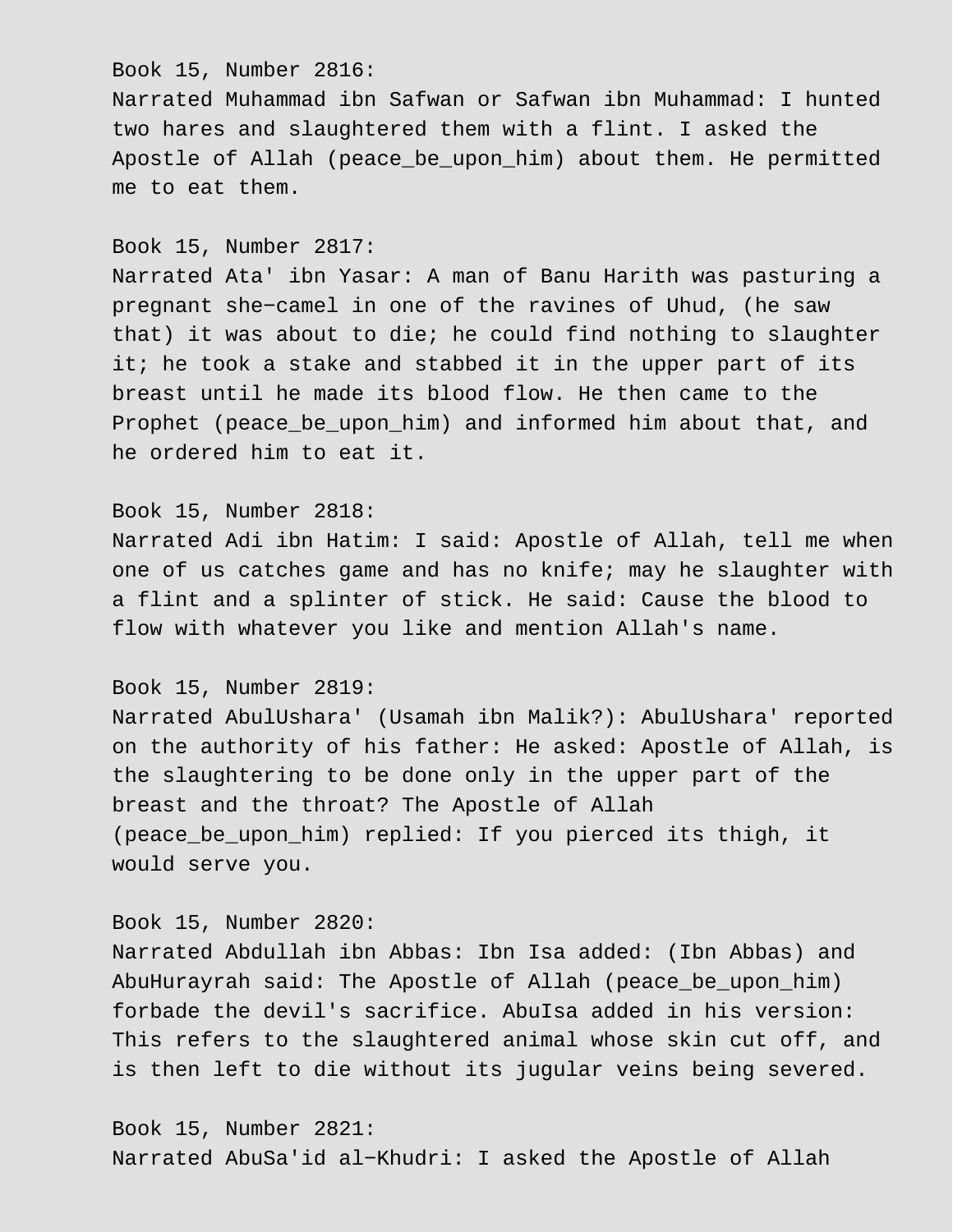(peace be upon him) about the embryo. He replied: Eat it if you wish. Musaddad's version says: we said: Apostle of Allah, we slaughter a she−camel, a cow and a sheep, and we find an embryo in its womb. Shall we throw it away or eat it? He replied: Eat it if you wish for the slaughter of its mother serves its slaughter.

## Book 15, Number 2822:

Narrated Jabir ibn Abdullah: The Prophet (peace\_be\_upon\_him) said: The slaughter of embryo is included when its mother is slaughtered.

#### Book 15, Number 2824:

Narrated Nubayshah: A man called the Apostle of Allah (peace be upon  $him)$ : We used to sacrifice Atirah in pre−Islamic days during Rajab; so what do you command us? He said: Sacrifice for the sake of Allah in any month whatever; obey Allah, Most High, and feed(the people). He said: We used to sacrifice a Fara' in pre−Islamic days, so what do you command us? He said: On every pasturing animal there is a Fara' which is fed by your cattle till it becomes strong and capable of carrying load. The narrator Nasr said (in his version): When it becomes capable of carrying load of the pilgrims, you may slaughter it and give its meat as charity (sadaqah). The narrator Khalid's version says: You (may give it) to the travellers, for it is better. Khalid said: I asked AbuQilabah: How many pasturing animals? He replied: One hundred.

# Book 15, Number 2828:

Narrated Umm Kurz al−Ka'biyyah: I heard the Apostle of Allah (peace\_be\_upon\_him) say: Two resembling sheep are to be sacrificed for a boy and one for a girl. AbuDawud said: I heard Ahmad (ibn Hanbal) say: The Arabic word mukafi'atani means equal (in age) or resembling each other.

# Book 15, Number 2829:

Narrated Umm Kurz: I heard the Prophet (nay peace be upon him)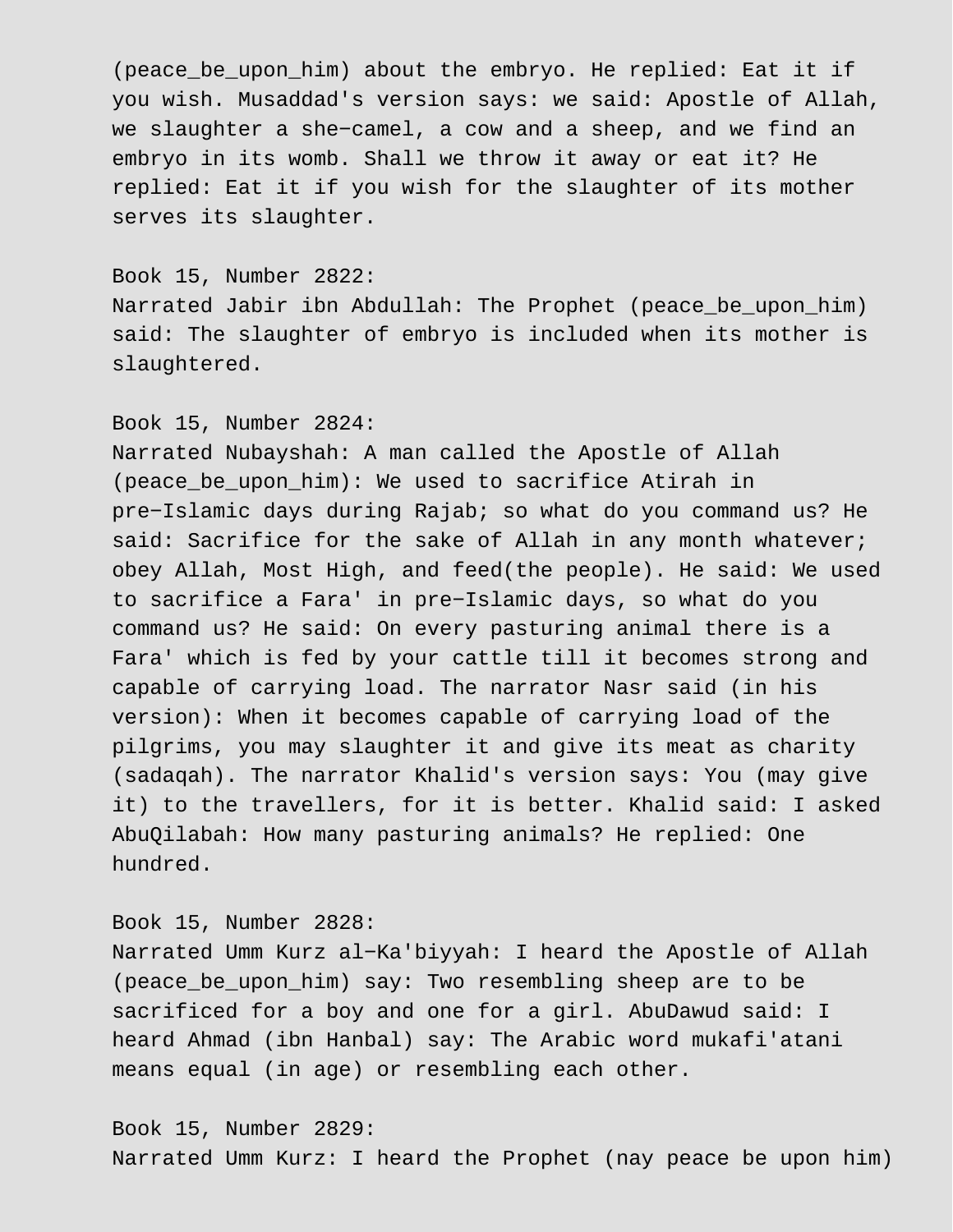say: Let the birds stay in their roosts. She said: I also heard him say: Two sheep are to be sacrificed for a boy and one for a girl, but it does you no harm whether they are male or female.

# Book 15, Number 2830:

Narrated Umm Kurz: The Apostle of Allah (peace\_be\_upon\_him) said: Two sheep which resemble each other are to be sacrificed for a boy and one for a girl.

## Book 15, Number 2831:

Narrated Samurah ibn Jundub: The Prophet (peace be upon him) said: A boy is in pledge for his Aqiqah. Sacrifice is made for him on the seventh day, his head is shaved and is smeared with blood. When Qatadah was asked about smearing with blood, how that should be done, he said: When you cut the head (i.e. throat) of the animal (meant for Aqiqah), you may take a few hair of it, place them on its veins, and then place them in the middle of the head of the infant, so that the blood flows on the hair (of the infant) like a threat. Then its head may be washed and shaved off.

## Book 15, Number 2832:

Narrated Samurah ibn Jundub: The Prophet (peace\_be\_upon\_him) said: A boy is in pledge for his Aqiqah, Sacrifice is made for him on the seventh day, his head is shaved and he is given name.

Book 15, Number 2835: Narrated Abdullah ibn Abbas: The Apostle of Allah (peace\_be\_upon\_him) sacrificed a ram for both al−Hasan and al−Husayn each (Allah be pleased with them).

#### Book 15, Number 2836:

Narrated Abdullah ibn Amr ibn al−'As: The Apostle of Allah (peace\_be\_upon\_him) was asked about the aqiqah. He replied: Allah does not like the breaking of ties (uquq), as though he disliked the name. And he said: If anyone has a child born to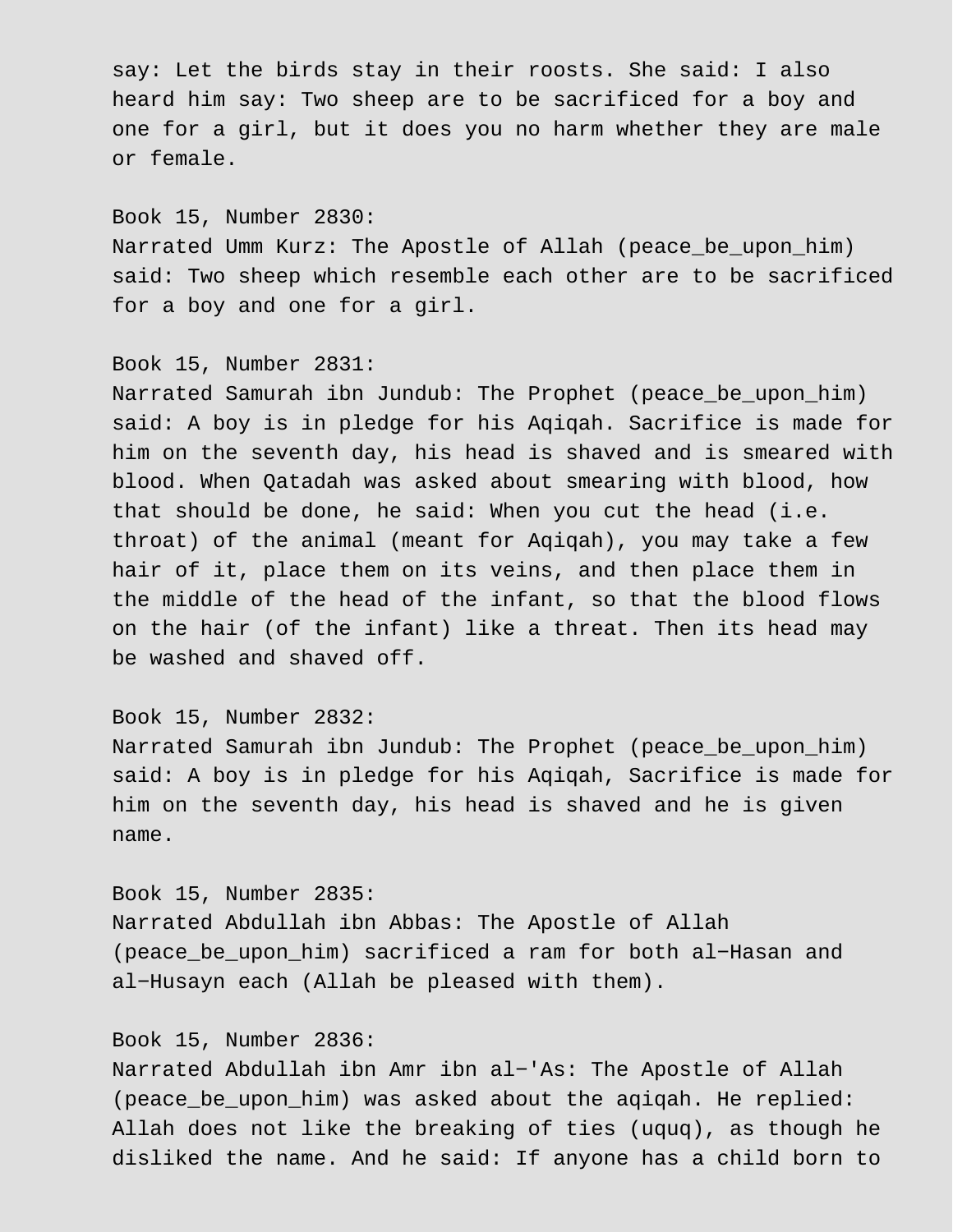him and wishes to offer a sacrifice on its behalf, he may offer two resembling sheep for a boy and one for a girl. And he was asked about fara'. He replied: Fara' is right. If you leave it (i.e. let it grow till it becomes a healthy camel of one year or two years, then you give it to a widow or give it in the path of Allah for using it as a riding beast, it is better than slaughtering it at the age when its meat is stuck to its hair, and you turn over your milking vessel and annoy your she−camel.

```
Book 15, Number 2837:
```
Narrated Buraydah ibn al−Hasib: When a boy was born to one of us in the pre−Islamic period, we sacrificed a sheep and smeared his head with its blood; but when Allah brought Islam, we sacrificed a sheep, shaved his head and smeared his head with saffron.

# **16. Game (Kitab Al−Said)**

Book 16, Number 2839:

Narrated Abdullah ibn Mughaffal: The Prophet (peace\_be\_upon\_him) said: Were dogs not a species of creature I should command that they all be killed; but kill every pure black one.

# Book 16, Number 2840:

Narrated Jabir ibn Abdullah: The Prophet of Allah (peace\_be\_upon\_him) ordered to kill dogs, and we were even killing a dog which a woman brought with her from the desert. Afterwards he forbade to kill them, saying: Confine yourselves to the type which is black.

# Book 16, Number 2845:

Narrated Adi ibn Hatim: The Prophet (peace\_be\_upon\_him) said: Eat what ever is caught for you by a dog or a hawk you have trained and set off when you have mentioned Allah's name. I said: (Does this apply) if it killed (the animal)? He said: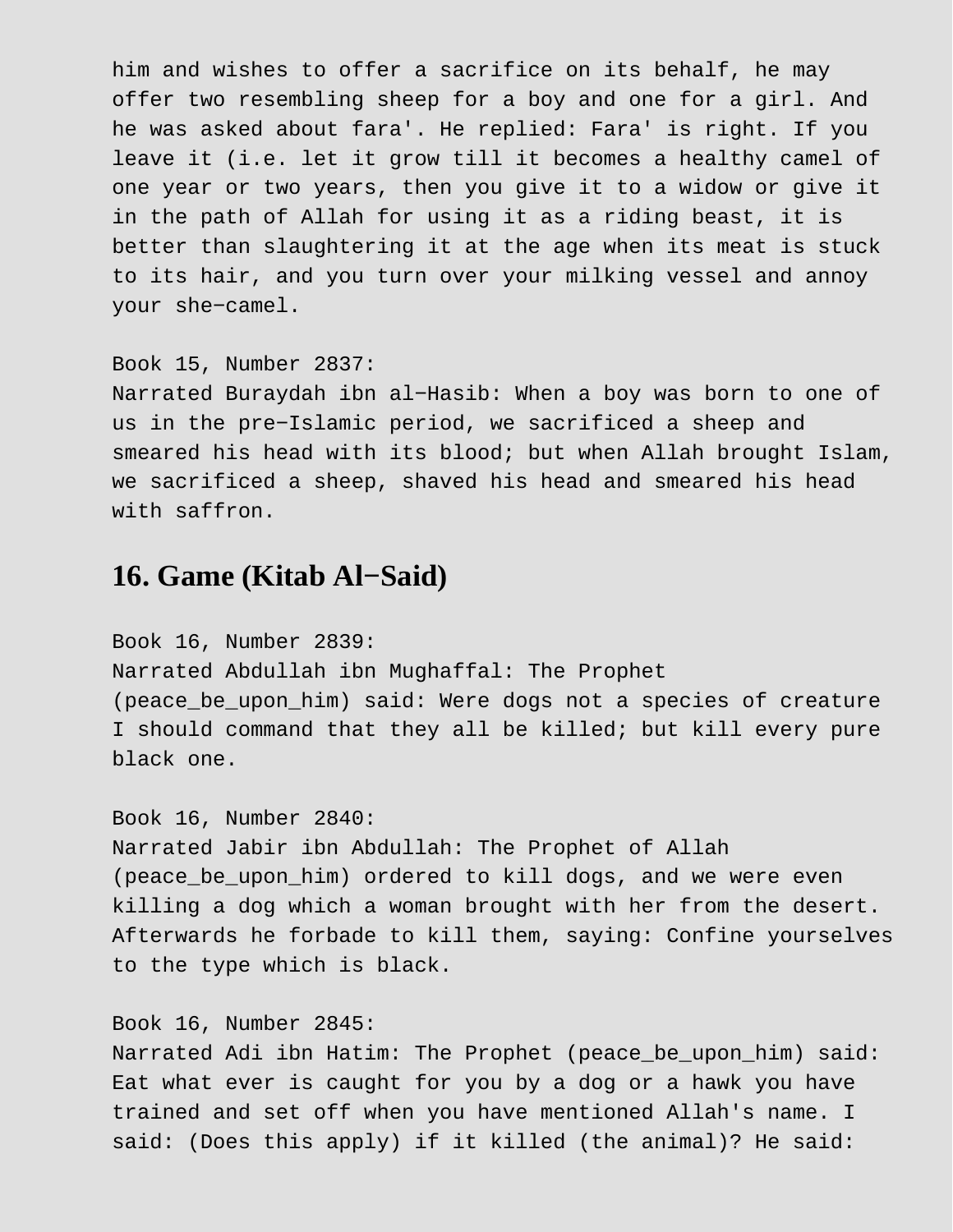When it kills it without eating any of it, for it caught it only for you.

Book 16, Number 2846:

Narrated AbuTha'labah al−Khushani: The Apostle of Allah (peace be upon him) said about the game hunted by a dog: If you set off your dog and have mentioned Allah's name, eat (it), even if it eats any of it; and eat what your hands return you.

Book 16, Number 2847:

Narrated Adi ibn Hatim: Apostle of Allah, one of us shoots at the game, and follows its mark for two or three days, and then finds it dead, and there is his arrow (pierced) in it, may he eat it? He said: Yes, if he wishes, or he said: he may eat if he wishes.

Book 16, Number 2850:

Narrated AbuTha'labah al−Khushani: The Apostle of Allah (peace\_be\_upon\_him) said to me: AbuTha'labah, eat what returns to you by your bow and your dog. Ibn Harb's version adds: "The trained (dog), and your hand, then eat, whether it has been slaughtered or not slaughtered".

Book 16, Number 2851:

Narrated Abdullah ibn Amr ibn al−'As: There was a bedouin called AbuTha'labah. He said: Apostle of Allah, I have trained dogs, so tell me your opinion about (eating) the animal they hunt. The Prophet (peace\_be\_upon\_him) said: If you have trained dogs, then eat what they catch for you. He asked: Whether it is slaughtered or not? He replied: Yes. He asked: Does it apply even if it eats any of it? He replied: Even if it eats any of it. He again asked: Apostle of Allah, tell me your opinion about my bow (i.e. the game hunted by arrow). He said: Eat what your bow returns to you, whether it is slaughtered or not. He asked: If it goes out of my sight? He replied: Even if it goes out of your sight, provided it has no stench, or you find a mark on it other than the mark of your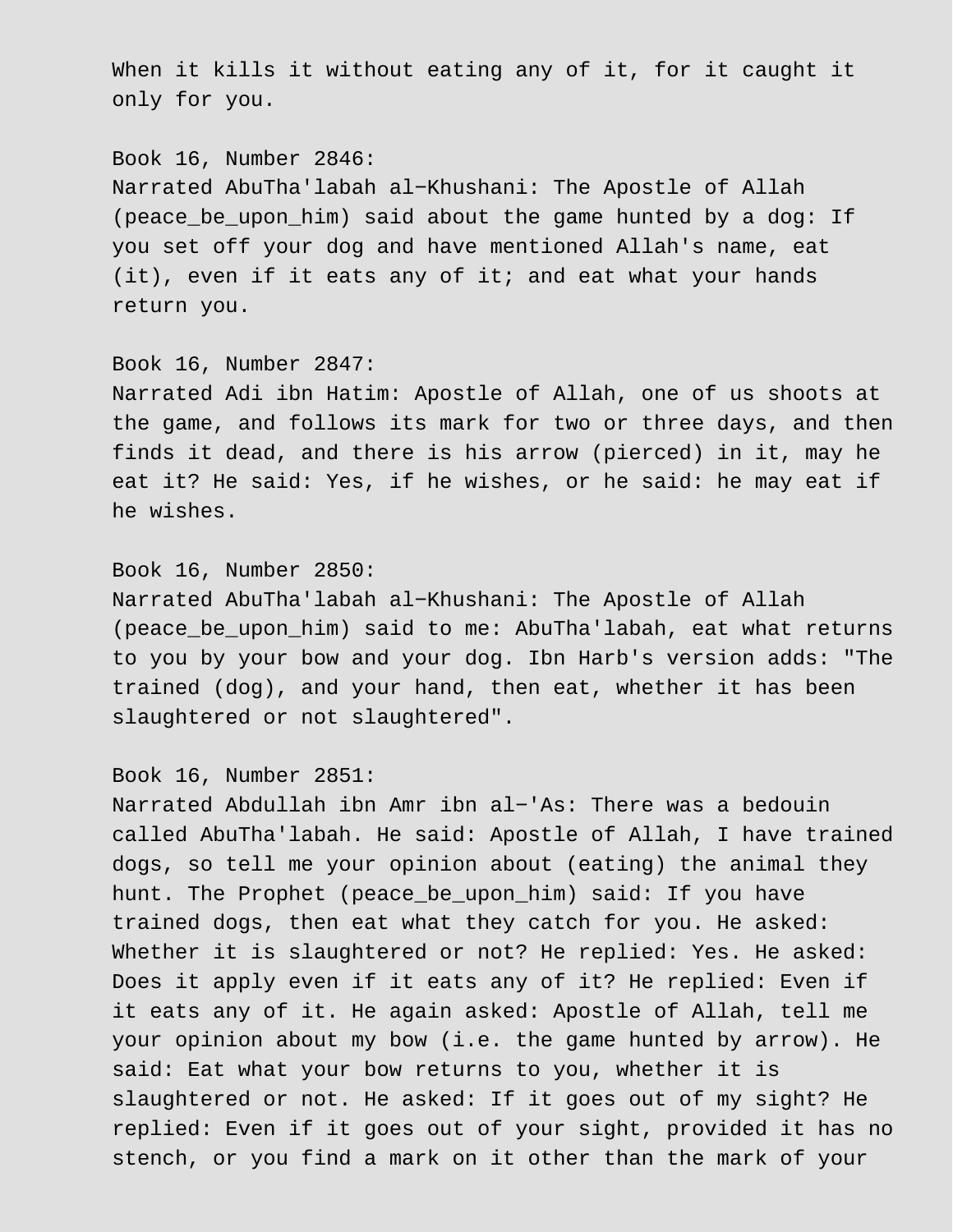arrow. He asked: Tell me about the use of the vessels of the Magians when we are forced to use them. He replied: Wash them and eat in them.

Book 16, Number 2852: Narrated AbuWaqid: The Prophet (peace\_be\_upon\_him) said: Whatever is cut off of an animal when it is alive is dead.

Book 16, Number 2853: Narrated Abdullah ibn Abbas: The Prophet (peace be upon him) said: (the narrator Sufyan said: I do not know but that it [the tradition] has been transmitted from the Prophet (peace be upon him): He who lives in the desert will become rude; he who pursues the game will be negligent, and he who visits a king will be perverted.

Book 16, Number 2854: Narrated AbuHurayrah: The Prophet (peace\_be\_upon\_him) said: He said: He who sticks to a king is perverted. This version adds: The nearer a servant (of Allah) goes to a king, the farther he keeps away from Allah.

Book 16, Number 2855: Narrated AbuTha'labah al−Khushani: The Prophet (peace\_be\_upon\_him) said: When you shoot your arrow (and the animal goes out of your sight) and you come three days later on it, and in it there is your arrow, then eat provided it has not stench.

# **17. Wills (Kitab Al−Wasaya)**

Book 17, Number 2860:

Narrated AbuSa'id al−Khudri: The Prophet (peace\_be\_upon\_him) said: A man giving a dirham as sadaqah (charity) during his life is better than giving one hundred dirhams as sadaqah (charity) at the moment of his death.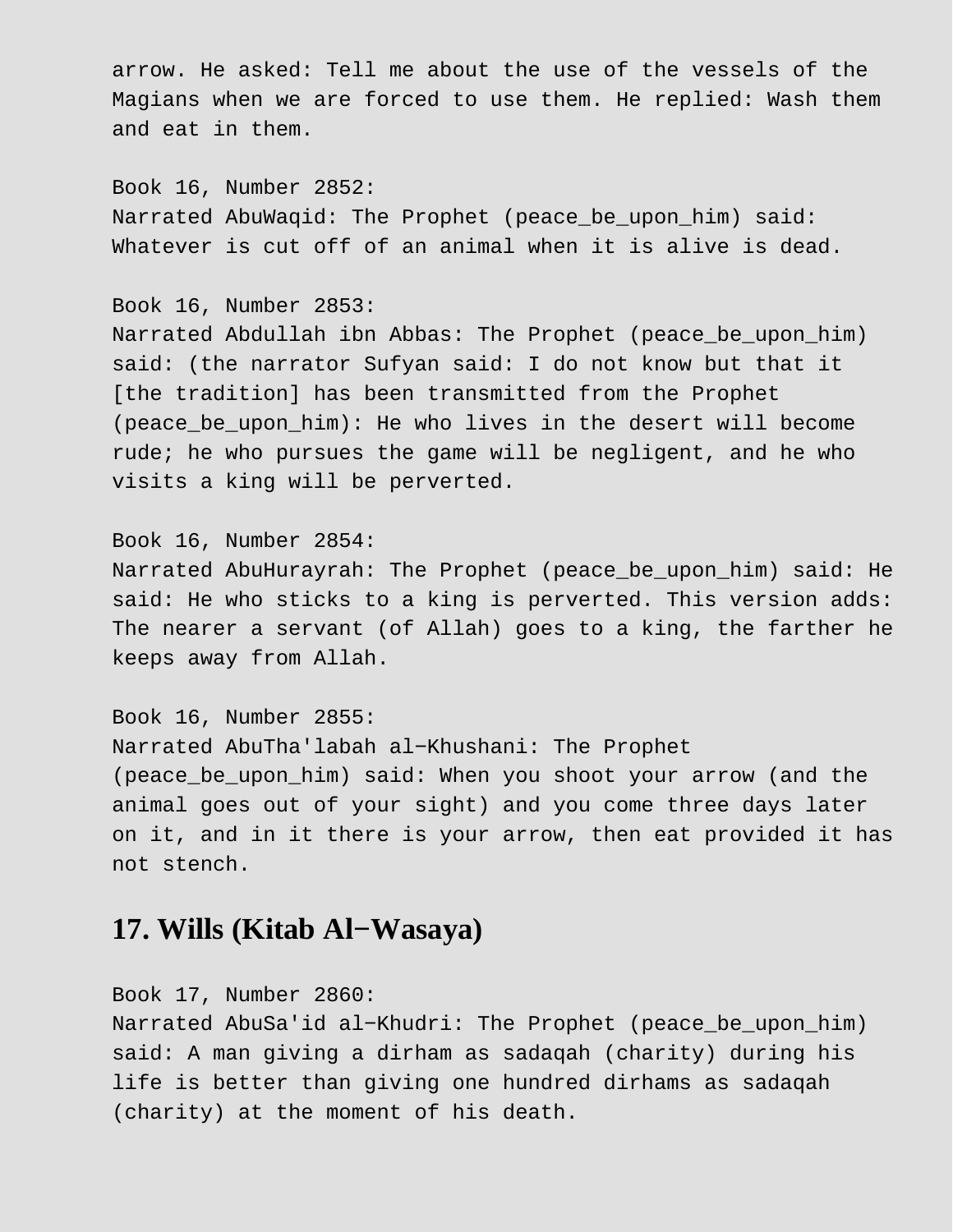#### Book 17, Number 2861:

Narrated AbuHurayrah: The Prophet (peace\_be\_upon\_him) said: A man or a woman acts in obedience to Allah for sixty years, then when they are about to die they cause injury by their will, so they must go to Hell. Then AbuHurayrah recited: "After a legacy which you bequeath or a debt, causing no injury...that will be the mighty success.

#### Book 17, Number 2864:

Narrated AbuHurayrah: I heard the Apostle of Allah (peace\_be\_upon\_him) say: Allah has appointed for everyone who has a right what is due to him, and no bequest must be made to an heir.

# Book 17, Number 2865:

Narrated Abdullah ibn Abbas: When Allah, Most High, revealed the verses: "Come not nigh to the orphan's property except to improve it". And "Those who unjustly eat up the property of orphans", everyone who had an orphan with him went and separated his food from his (orphan's) food, and his drink from his drink, and began to detain the remaining food which he (the orphan) himself ate or spoiled. This fell heavy on them, and they mentioned this to the Apostle of Allah (peace\_be\_upon\_him). So Allah, Most High, revealed the verse: "They ask thee concerning orphans. Say: The best thing to do is what is for their good; if ye mix their affairs with yours, they are your brethren." Then they mixed their food with his food and their drink with his drink.

# Book 17, Number 2866:

Narrated Abdullah ibn Amr ibn al−'As: A man came to the Prophet (peace\_be\_upon\_him) and said: I am poor, I have nothing (with me), and I have an orphan. He said: Use the property of your orphan without spending it lavishly, hurrying and taking it as your own property.

# Book 17, Number 2867:

Narrated Ali ibn AbuTalib: I memorised (a tradition) from the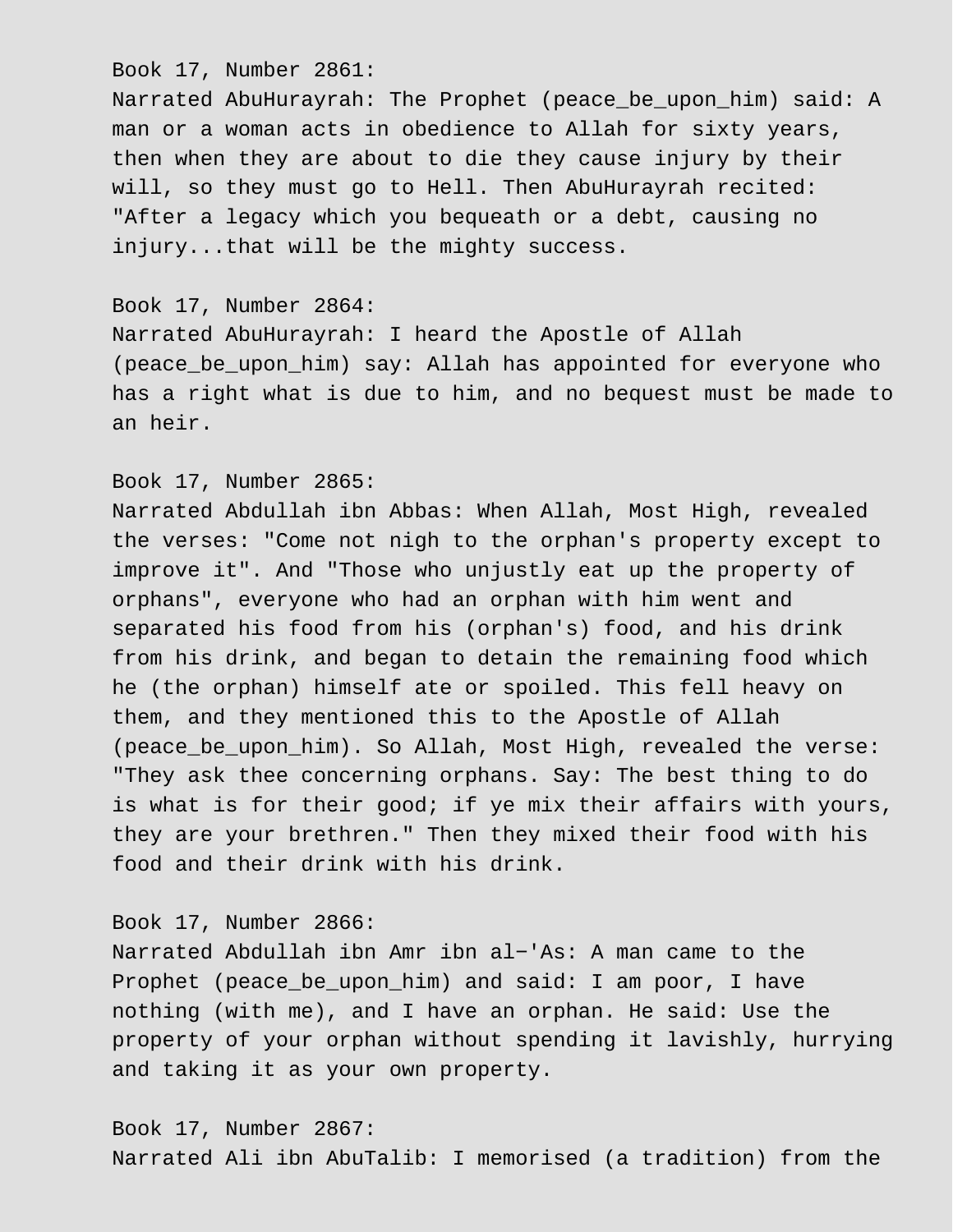Apostle of Allah (peace be upon him): There is no orphanhood after puberty, and there is no silence for the whole day till the night.

# Book 17, Number 2869:

Narrated Umar ibn al−Khattab: A Companion of the Prophet (peace\_be\_upon\_him) said: A man asked him (the Prophet): Apostle of Allah, what are the grave sins? He replied: They are nine. He then mentioned the tradition to the same effect. This version adds: "And disobedience to the Muslim parents, and to violate the sacred House, your qiblah (direction of prayer), in your life and after death.

# Book 17, Number 2875:

Narrated Aisha, Ummul Mu'minin: A woman said: Apostle of Allah, my mother suddenly died; if it had not happened, she would have given sadaqah (charity) and donated (something). Will it suffice if I give sadaqah on her behalf? The Prophet (peace\_be\_upon\_him) said: Yes, give sadaqah on her behalf.

# Book 17, Number 2877:

Narrated Abdullah ibn Amr ibn al−'As: Al−'As ibn Wa'il left his will that a hundred slaves should be emancipated on his behalf. His son Hisham emancipated fifty slaves and his son Amr intended to emancipate the remaining fifty on his behalf, but he said: I should ask first the Apostle of Allah (peace\_be\_upon\_him). He, therefore, came to the Prophet (peace\_be\_upon\_him) and said: Apostle of Allah, my father left in his will that a hundred slaves should be emancipated on his behalf and Hisham has emancipated fifty on his behalf and fifty remain. Shall I emancipate them on his behalf? The Apostle of Allah (peace\_be\_upon\_him) said: Had he been a Muslim and you had emancipated slaves on his behalf, or given sadaqah on his behalf, or performed the pilgrimage, that would have reached him.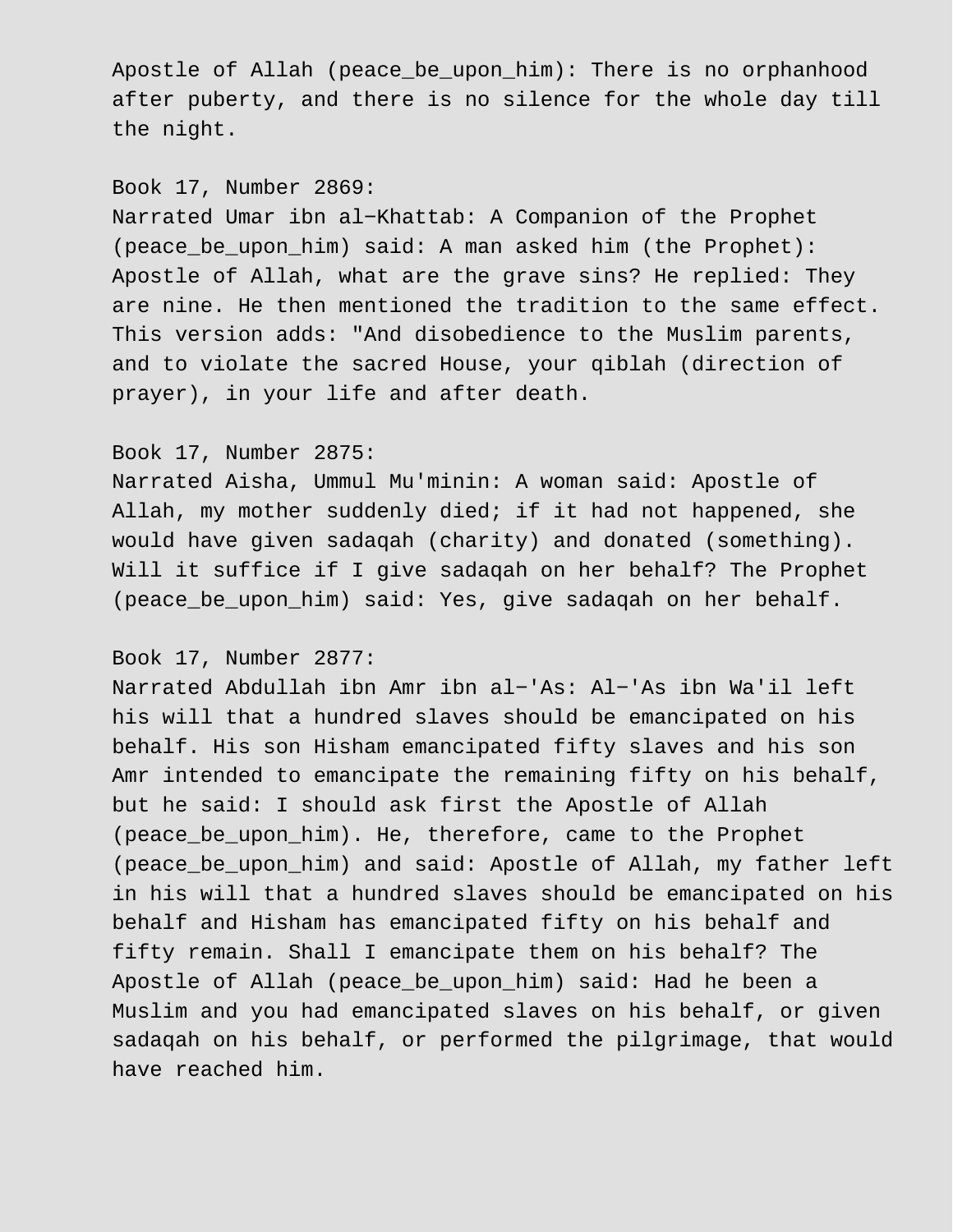# **18. Shares of Inheritance (Kitab Al−Fara'id)**

## Book 18, Number 2879:

Narrated Abdullah ibn Amr ibn al−'As: The Prophet (peace be upon him) said: Knowledge has three categories; anything else is extra; a precise verse, or an established sunnah (practice), or a firm obligatory duty.

# Book 18, Number 2881:

Narrated Jabir ibn Abdullah: I fell ill, and I had seven sisters. The Apostle of Allah (peace be upon him) came to me and blew on my face. So I became conscious. I said: Apostle of Allah, may I not bequeath one−third of my property to my sisters? He replied: Do good. I asked: Half? He replied: Do good. He then went out and left me, and said: I do not think, Jabir, you will die of this disease. Allah has revealed (verses) and described the share of your sisters. He appointed two−thirds for them. Jabir used to say: This verse was revealed about me: "They ask thee for a legal decision. Say: Allah directs (thus) about those who leave no descendants or ascendants as heirs.

# Book 18, Number 2883:

Narrated Al−Bara' ibn Azib: A man came to the Prophet (peace be upon him) and said: Apostle of Allah, they ask thee for a legal decision about a kalalah. What is meant by kalalah? He replied: The verse revealed in summer is sufficient for you. I asked AbuIshaq: Does it mean a person who dies and leaves neither children nor father? He said: This is so. The people think it is so.

# Book 18, Number 2885:

Narrated Jabir ibn Abdullah: We went out with the Apostle of Allah (peace\_be\_upon\_him) and came to a woman of the Ansar in al−Aswaf. The woman brought her two daughters, and said: Apostle of Allah, these are the daughters of Thabit ibn Qays who was killed as a martyr when he was with you at the battle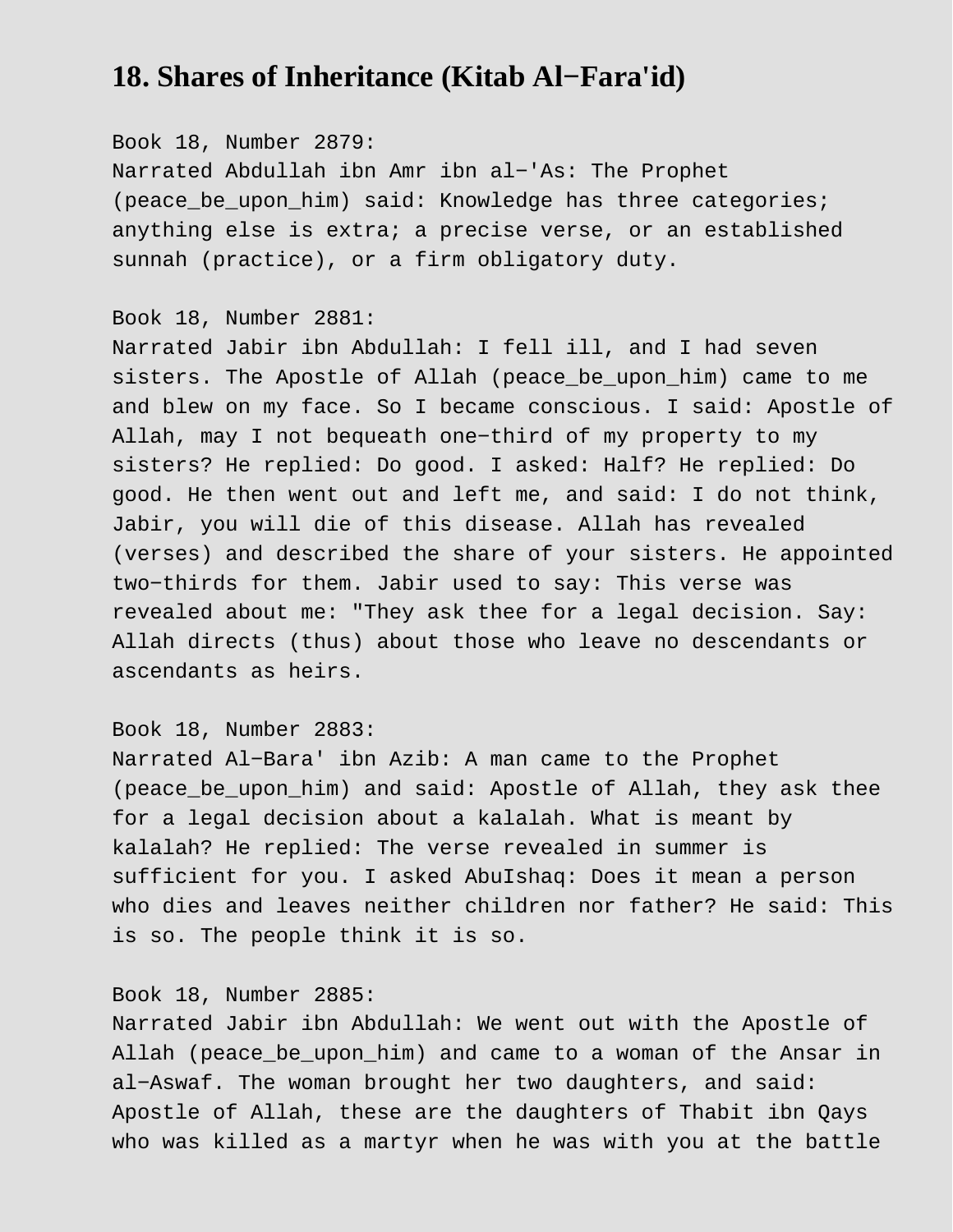of Uhud, their paternal uncle has taken all their property and inheritance, and he has not left anything for them. What do you think, Apostle of Allah? They cannot be married unless they have some property. The Apostle of Allah (peace be upon him) said: Allah will decide regarding the matter. Then the verse of Surat an−Nisa was revealed: "Allah (thus) directs you as regards your children's (inheritance)." Apostle of Allah (peace\_be\_upon\_him) said: Call to me the woman and her husband's brother. He then said to their paternal uncle: Give them two−thirds and their mother an eighth, and what remains is yours.

Book 18, Number 2888:

Narrated al−Mughirah ibn Shu'bah: Qabisah ibn Dhuwayb said: A grandmother came to AbuBakr asking him for her share of inheritance. He said: There is nothing prescribed for you in Allah's

Book, nor do I know anything for you in the Sunnah of the Prophet of Allah (peace\_be\_upon\_him) Go home till I question the people. He then questioned the people, and al−Mughirah ibn Shu'bah said: I had been present with the Apostle of Allah (peace\_be\_upon\_him) when he gave grandmother a sixth. AbuBakr said: Is there anyone with you? Muhammad ibn Maslamah stood and said the same as al−Mughirah ibn Shu'bah had said. So AbuBakr made it apply to her. Another grandmother came to Umar ibn al−Khattab asking him for her share of inheritance. He said: Nothing has been prescribed for you in Allah's

Book. The decision made before you was made for a grandmother other than you. I am not going to add in the shares of inheritance; but it is that sixth. If there are two of you, it is shared between you, but whichever of you is the only one left gets it all.

## Book 18, Number 2889:

Narrated Buraydah: The Prophet (peace\_be\_upon\_him) appointed a sixth to a grandmother if no mother is left to inherit before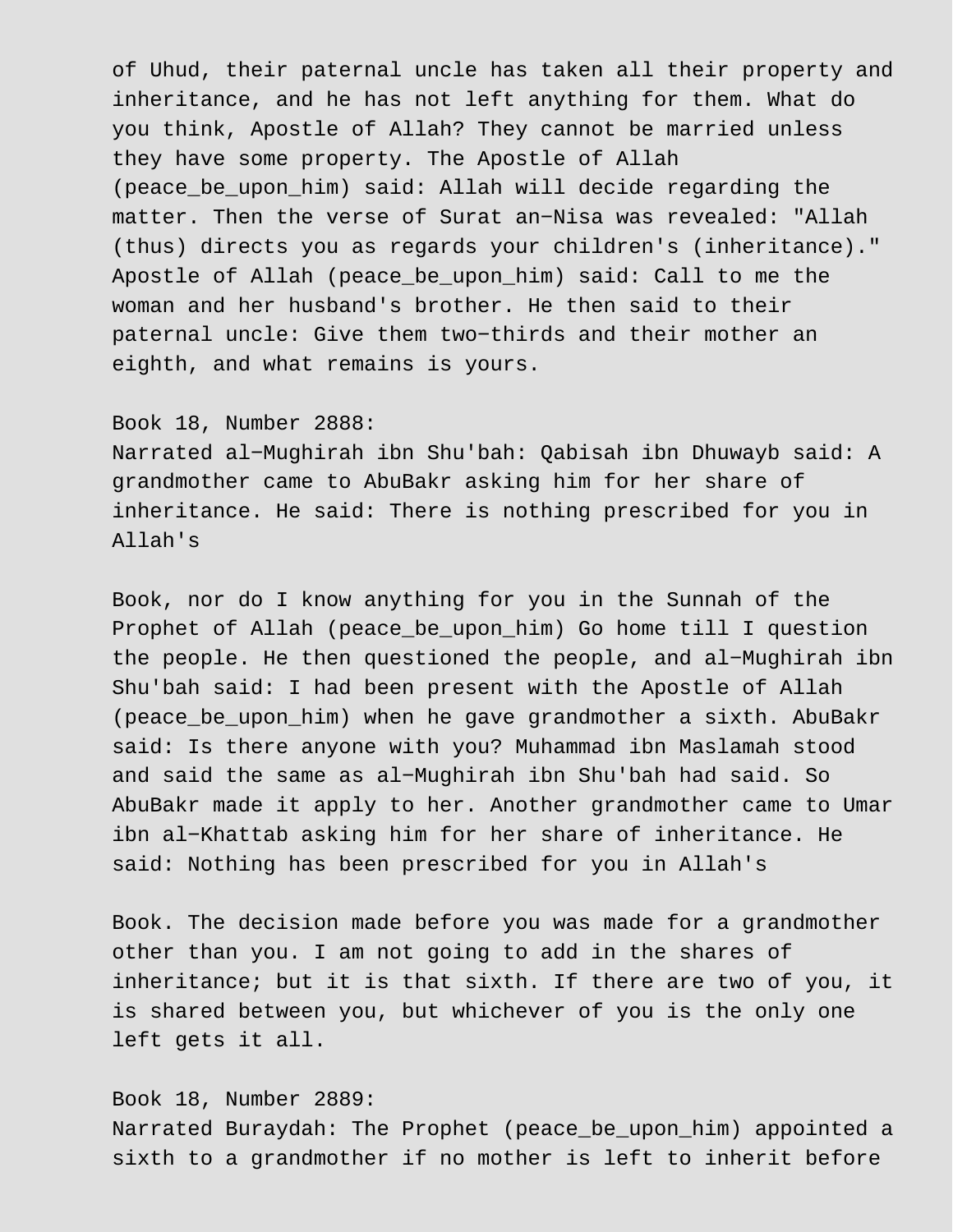her.

# Book 18, Number 2890:

Narrated Imran ibn Husayn: A man came to the Prophet (peace be upon him) and said: My son has died; what do I receive from his estate? He replied: You receive a sixth. When he turned away he called him and said: You receive another sixth. When he turned away, he called him and said: The other sixth is an allowance (beyond what is due). Qatadah said: They (the Companions) did not know the heirs with whom he was given (a sixth). Qatadah said: The minimum share given to the grandfather was a sixth.

# Book 18, Number 2891:

Narrated Ma'qil ibn Yasar: Al−Hasan reported that Umar asked: Which of your knows what share the Apostle of Allah (peace\_be\_upon\_him) had given to the grandfather from the estate? Ma'qil ibn Yasar said: The Apostle of Allah (peace\_be\_upon\_him) gave him a sixth. He asked: Along with whom? He replied: I do not know. He said: You do not know; what is the use then?

#### Book 18, Number 2892:

Narrated Abdullah ibn Abbas: The Prophet (peace\_be\_upon\_him) said: Divide the property among those whose share have been prescribed in the

Book of Allah, and what remains from the prescribed shares goes to the nearest male heirs.

# Book 18, Number 2893:

Narrated Al−Miqdam al−Kindi: The Prophet (peace\_be\_upon\_him) said: If anyone leaves a debt or a helpless family I shall be responsible−and sometimes the narrator said: Allah and His Apostle will be responsible−but if anyone leaves property, it goes to his heirs. I am the heirs of him who has none, paying blood−wit for him and inheriting from him; and a maternal uncle is the heir of him who has none, paying blood−wit for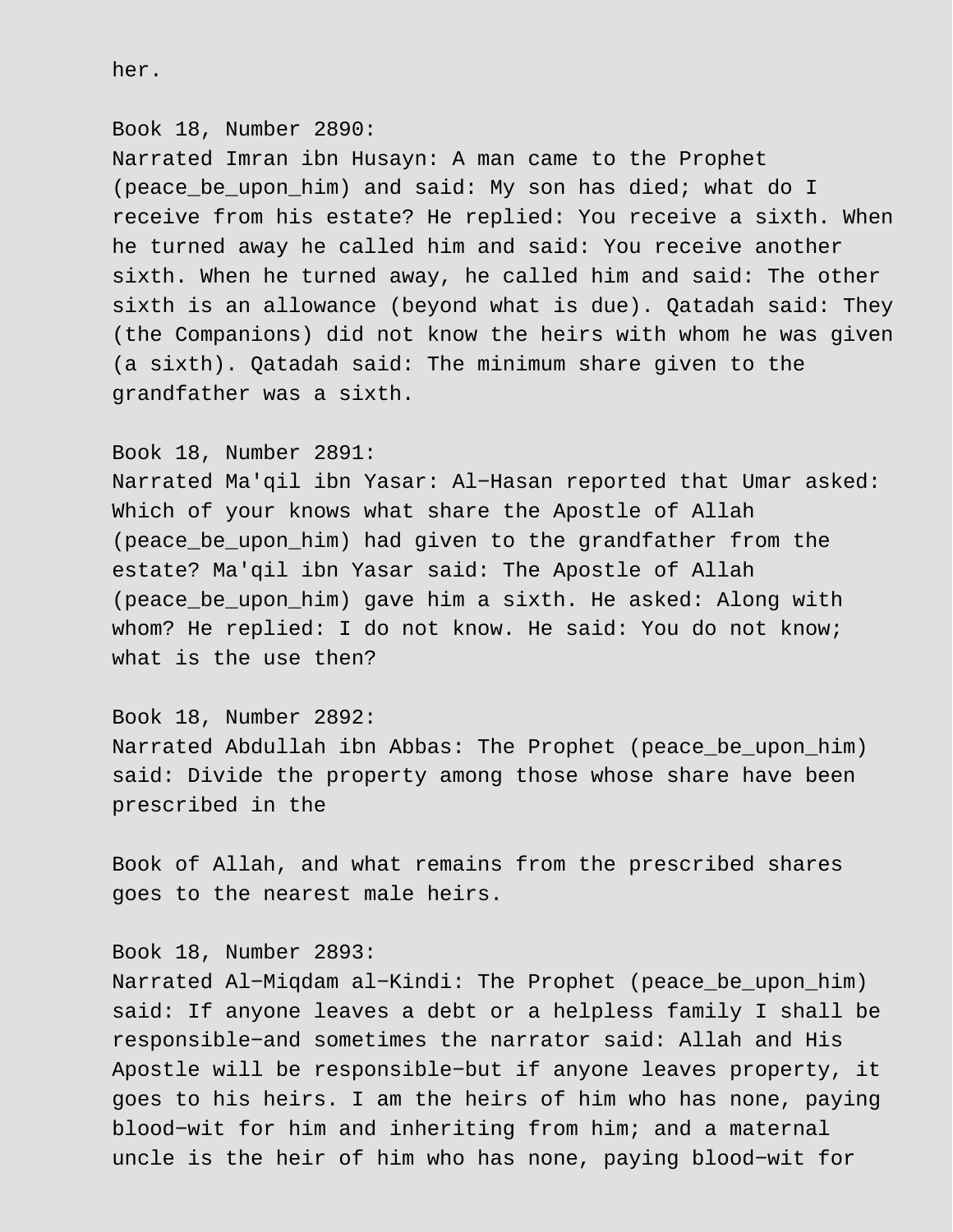him and inheriting from him.

# Book 18, Number 2894:

Narrated Al−Miqdam al−Kindi: The Prophet (peace\_be\_upon\_him) said: I am nearer to every believer than himself, so if anyone leaves a debt or a helpless family, I shall be responsible, but if anyone leaves property, it goes to his heirs. I am patron of him who has none, inheriting his property and freeing him from his liabilities. A maternal uncle is patron of him who has none, inheriting his property and freeing him from his liabilities.

#### Book 18, Number 2895:

Narrated Al−Miqdam: I heard the Apostle of Allah (peace be upon him) say: I am the heirs of Him who has none, freeing him from his liabilities, and inheriting what he possesses. A maternal uncle is the heir of Him who has none, freeing him from his liabilities, and inheriting his property.

#### Book 18, Number 2896:

Narrated Aisha, Ummul Mu'minin: A client of the Prophet (peace\_be\_upon\_him) died and left some property, but he left no child or relative. The Apostle of Allah (peace\_be\_upon\_him) said: Give what he has left to a man belonging to his village.

# Book 18, Number 2897:

Narrated Buraydah ibn al−Hasib: A man came to the Apostle of Allah (peace be upon him) and said: I have property left by a man of Azd. I do not find any man of Azd to give it to him. He said: Go and look for man of Azd for a year. He then came to him after one year and said: Apostle of Allah, I did not find any man of Azd to give it to him. He said: Look for a man of Khuza'ah whom you meet first and give it to him. When he turned away, he said; Call the man to me. When he came to him, he said: Look for the leading man of Khuza'ah and give it to him.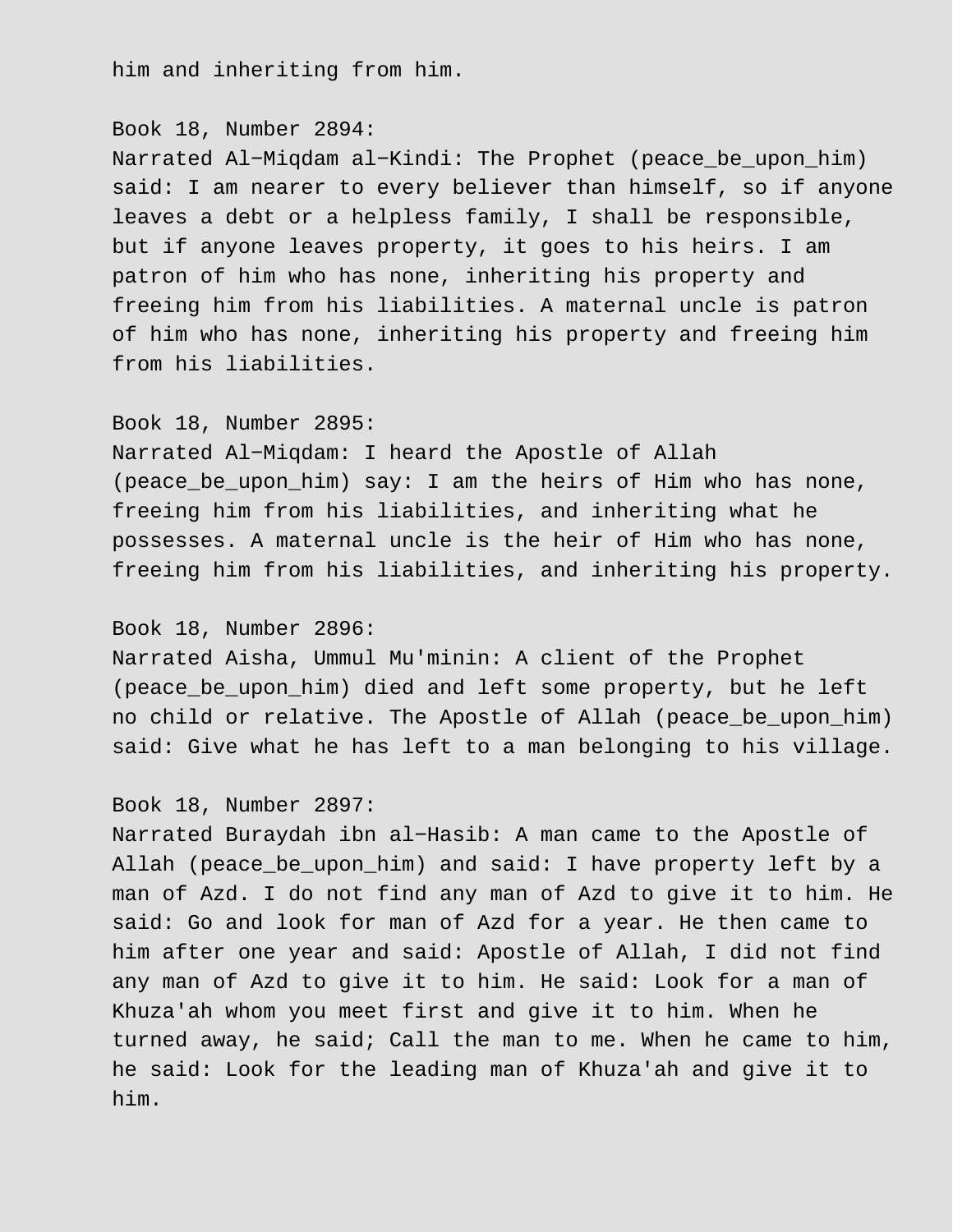Book 18, Number 2898:

Narrated Buraydah ibn al−Hasib: A man of Khuza'ah died and his estate was brought to the Prophet (peace be upon him). He said: Look for his heir or some relative. But they found neither heir nor relative. The Apostle of Allah (peace be upon him) said: Give it to the leading man of Khuza'ah. The narrator Yahya said: Sometimes I heard him (al−Husayn ibn Aswad) say in this tradition: Look for the greatest man of Khuza'ah.

## Book 18, Number 2899:

Narrated Abdullah ibn Abbas: A man died leaving no heir but a slave whom he had emancipated. The Apostle of Allah (peace\_be\_upon\_him) asked: Has he any heir? They replied: No, except a slave whom he had emancipated. The Apostle of Allah (peace\_be\_upon\_him) assigned his estate to him (the emancipated slave).

Book 18, Number 2900: Narrated Wathilah ibn al−Asqa': The Prophet (peace\_be\_upon\_him) said: A woman gets inheritance from the three following: one she has set free, a foundling, and her child about whom she has invoked a curse on herself if she was untrue in declaring he was not born out of wedlock.

Book 18, Number 2901:

Narrated Makhul: The Apostle of Allah (peace\_be\_upon\_him) assigned the estate of a child of a woman about whom she had invoked a curse to her mother, and to her heirs after her.

Book 18, Number 2905: Narrated Abdullah ibn Amr ibn al−'As: The Prophet (peace\_be\_upon\_him) said: people of two different religions would not inherit from one another.

Book 18, Number 2906:

Narrated Mu'adh ibn Jabal: I heard the Apostle of Allah (peace\_be\_upon\_him) say: Islam increases and does not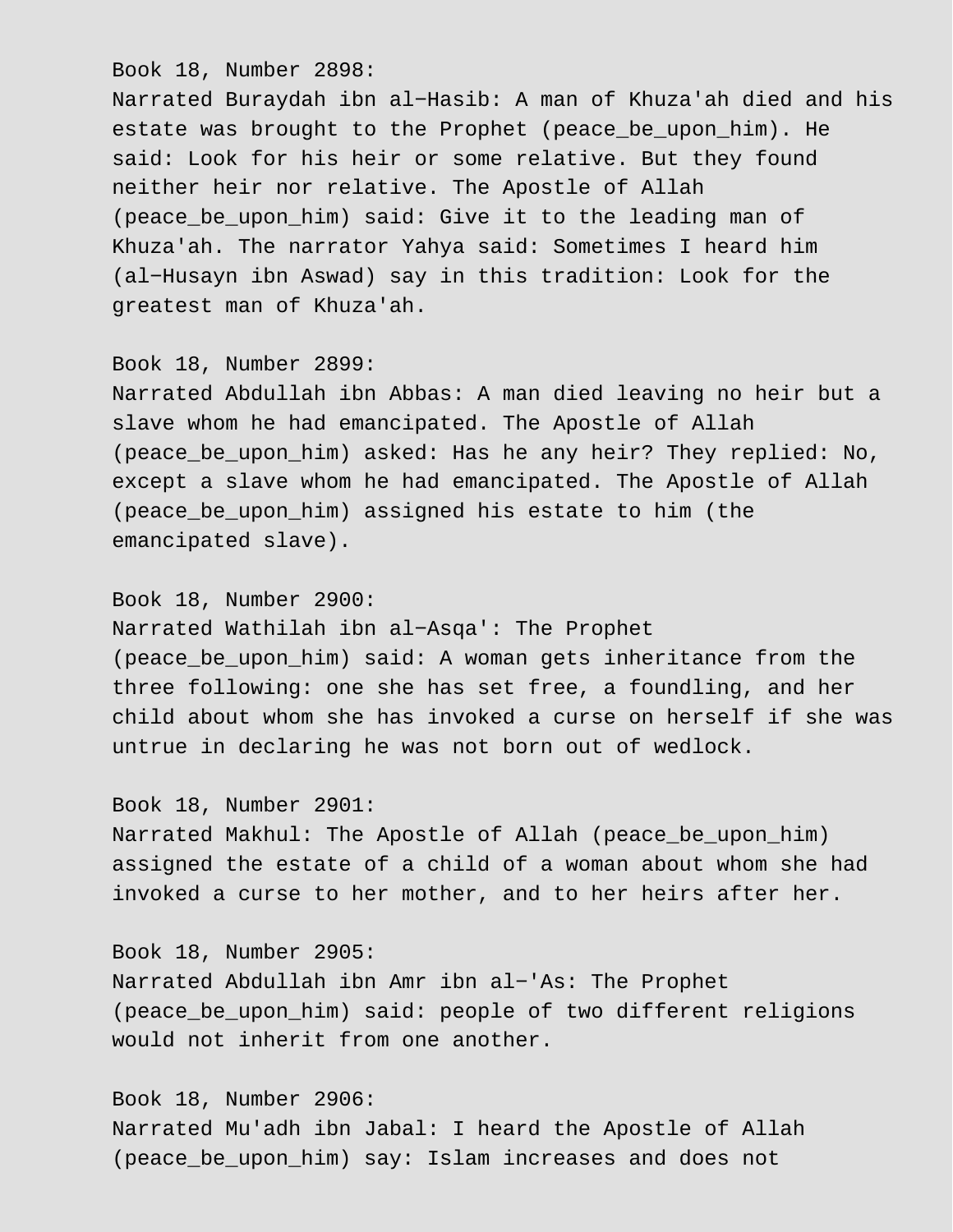diminish. He, therefore, appointed a Muslim heir (of a non−Muslim).

Book 18, Number 2908:

Narrated Abdullah ibn Abbas: The Prophet (peace be upon him) said: An estate which was divided in pre−Islamic period may follow the division in force then, but any estate in Islamic times must follow the division laid down by Islam.

Book 18, Number 2911:

Narrated Umar ibn al−Khattab: Amr ibn Shu'ayb reported: Rabab ibn Hudhayfah married a woman and three sons were born to him from her. Their mother then died. They inherited her houses and had the right of inheritance of her freed slaves. Amr ibn al−'As was the agnate of her sons. He sent them to Syria where they died. Amr ibn al−'As then came. A freed slave of hers died and left some property. Her brothers disputed with him and brought the case to Umar ibn al−Khattab. Umar reported the Apostle of Allah (peace\_be\_upon\_him) as saying: Whatever property a son or a father receives as an heir will go to his agnates, whoever they may be. He then wrote a document for him, witnessed by AbdurRahman ibn Awf, Zayd ibn Thabit and one other person. When AbdulMalik became caliph, they presented the case to Hisham ibn Isma'il or Isma'il ibn Hisham (the narrator is doubtful). He sent them to AbdulMalik who said: This is the decision which I have already seen. The narrator said: So he (AbdulMalik) made the decision on the basis of the document of Umar ibn al−Khattab, and that is still with us today.

# Book 18, Number 2912:

Narrated Tamim ad−Dari: Tamim asked: Apostle of Allah), what is the sunnah about a man who accepts Islam by advice and persuasion of a Muslim? He replied: He is the nearest to him in life and in death.

Book 18, Number 2914: Narrated AbuHurayrah: The Prophet (peace\_be\_upon\_him) said: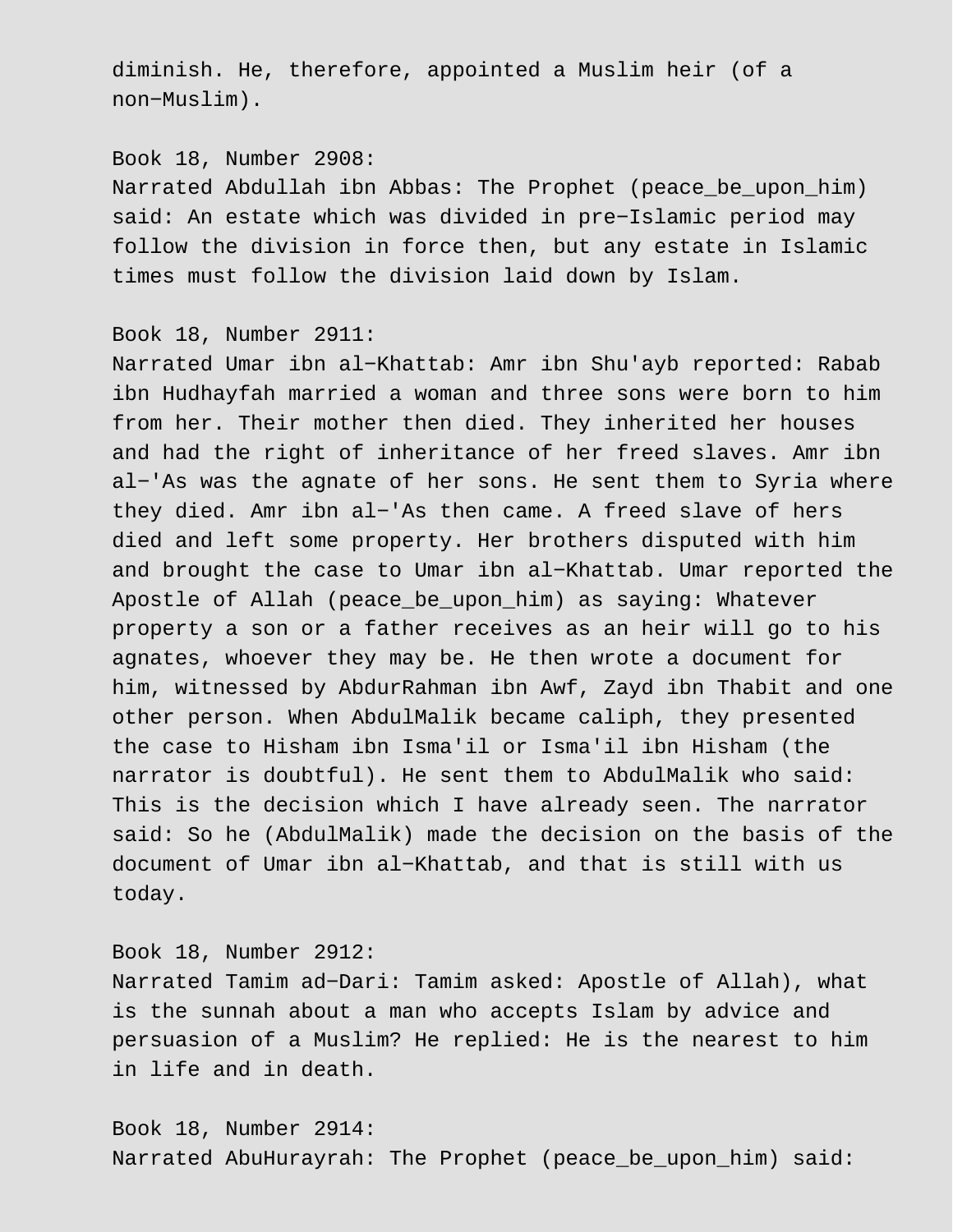When an infant has raised its voice (and then dies), it will be treated as an heir.

# Book 18, Number 2921:

Narrated Umar ibn al−Khattab: Sa'id said: Umar ibn al−Khattab said: Blood−money is meant for the clan of the slain, and she will not inherit from the blood−money of her husband. Ad−Dahhak ibn Sufyan said: The Apostle of Allah (peace\_be\_upon\_him) wrote to me that I should give a share to the wife of Ashyam ad−Dubabi from the blood−money of her husband. So Umar withdrew his opinion. Ahmad ibn Salih said: AbdurRazzaq transmitted this tradition to us from Ma'mar, from az−Zuhri on the authority of Sa'id. In this version he said: The Prophet (peace\_be\_upon\_him) made him governor over the bedouins.

# **19. Tribute, Spoils, and Rulership (Kitab Al−Kharaj, Wal−Fai' Wal−Imarah)**

#### Book 19, Number 2926:

Narrated Aisha, Ummul Mu'minin: The Apostle of Allah (peace\_be\_upon\_him) said: When Allah has a good purpose for a ruler, He appoints for him a sincere minister who reminds him if he forgets and helps him if he remembers; but when Allah has a different purpose from that for him. He appoints for him an evil minister who does not remind him if he forgets and does not help him if he remembers.

# Book 19, Number 2927:

Narrated Al−Miqdam ibn Ma'dikarib: The Apostle of Allah (peace\_be\_upon\_him) struck him on his shoulders and then said: You will attain success, Qudaym, if you die without having been a ruler, a secretary, or a chief.

# Book 19, Number 2928:

Narrated Ghalib al−Qattan: Ghalib quoted a man who stated on the authority of his father that his grandfather reported: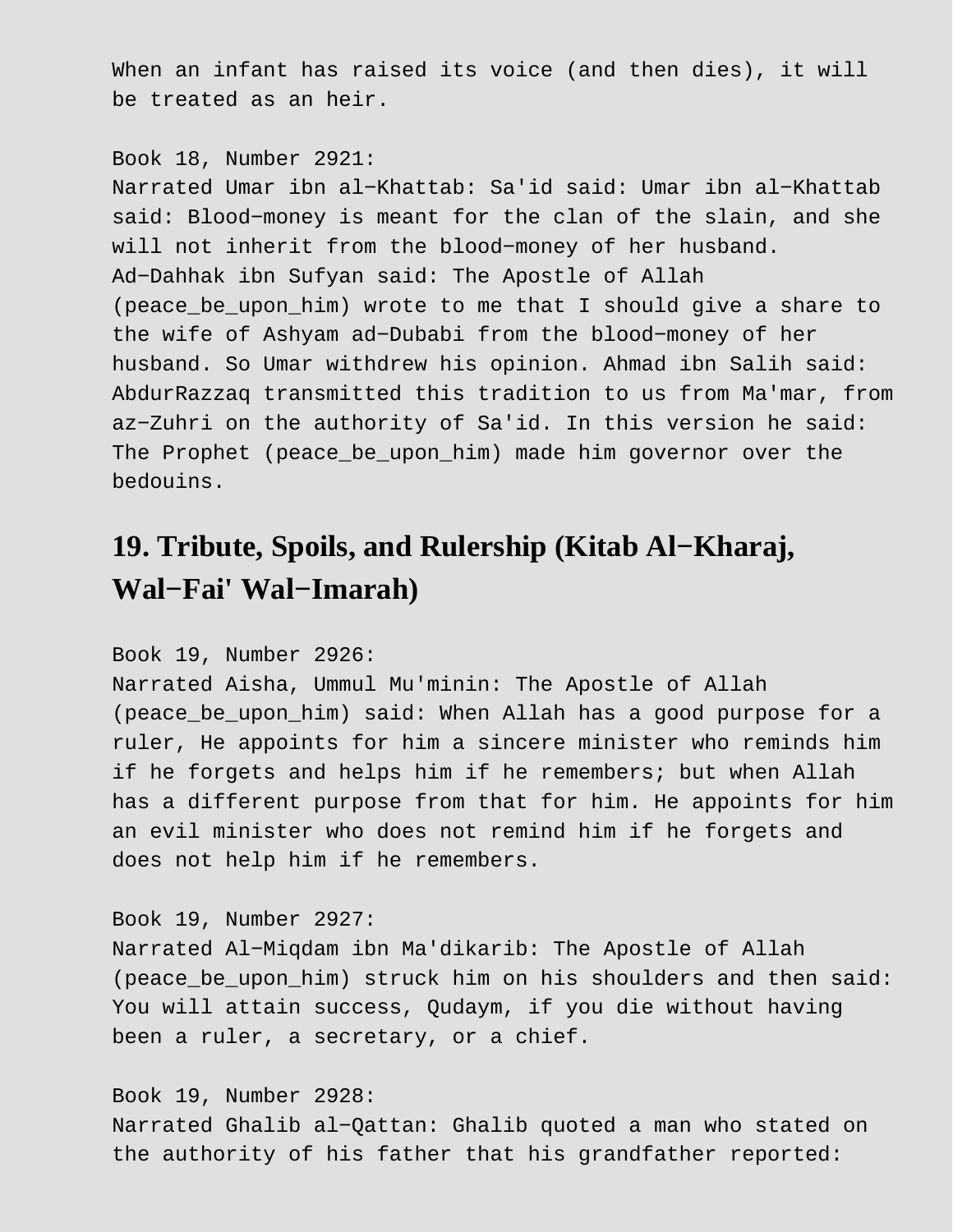They lived at one of the springs. When Islam reached them, the master of the spring offered his people one hundred camels if they embraced Islam. So they embraced Islam, and he distributed the camels among them. But it occurred to him that he should take the camels back from them. He sent his son to the Prophet (peace\_be\_upon\_him) and said to him: Go to the Prophet (peace\_be\_upon\_him) and tell him: My father extends his greetings to you. He asked his people to give them one hundred camels if they embraced Islam, and they embraced Islam. He divided the camels among them. But it occurred to him then that he should withdraw his camels from them. Is he more entitled to them or we? If he says: Yes or no, then tell him: My father is an old man, and he is the chief of the people living at the water. He has requested you to make me chief after him. He came to him and said: My father has extended his greetings to you. He replied: On you and you father be peace. He said: My father asked his people to give them one hundred camels if they embraced Islam. So they embraced Islam, and their belief in Islam is good. Then it occurred to him that he should take his camels back from them. Is he more entitled to them or are they? He said: If he likes to give them the camels, he may give them; and if he likes to take them back, he is more entitled to them than his people. If they embraced Islam, then for them is their Islam. If they do not embrace Islam, they will be fought against in the cause of Islam. He said: My father is an old man; he is the chief of the people living at the spring. He has asked you to appoint me chief after him. He replied: The office of a chief is necessary, for people must have chiefs, but the chiefs will go to Hell.

Book 19, Number 2930:

Narrated Rafi' ibn Khadij: I heard the Apostle of Allah (peace\_be\_upon\_him) say: The official who collects sadaqah (zakat) in a just manner is like him who fights in Allah's path till he returns home.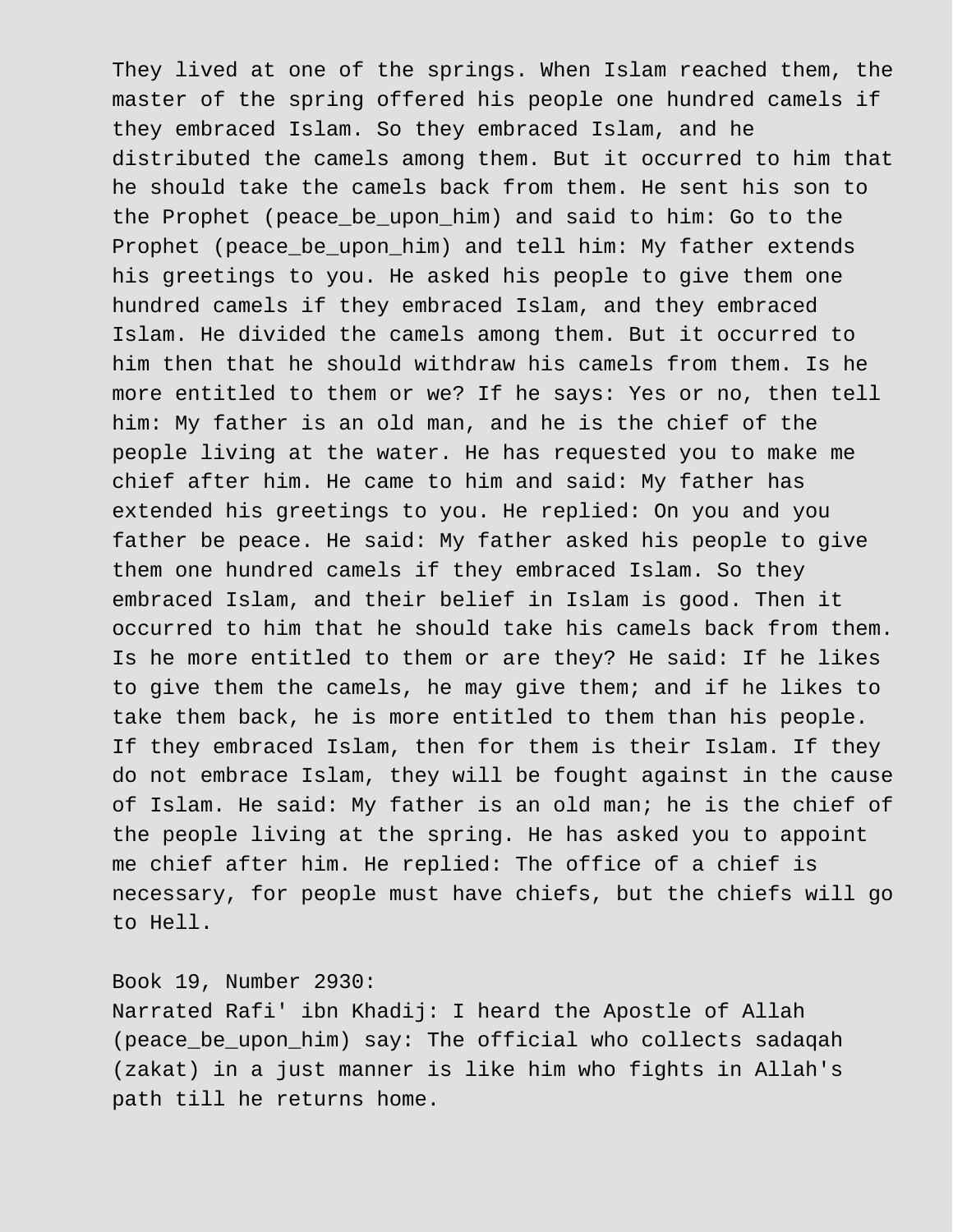#### Book 19, Number 2931:

Narrated Uqbah ibn Amir: I heard the Apostle of Allah (peace\_be\_upon\_him) as saying: One who wrongfully takes an extra tax (sahib maks) will not enter Paradise.

# Book 19, Number 2939:

Narrated Al−Mustawrid ibn Shaddad: Al−Mustawrid heard the Prophet (peace\_be\_upon\_him) say: He who acts as an employee for us must get a wife; if he has not a servant, he must get one, and if he has not a dwelling, he must get one. He said that AbuBakr reported: I was told that the Prophet (peace\_be\_upon\_him) said: He who takes anything else he is unfaithful or thief.

# Book 19, Number 2941:

Narrated AbuMas'ud al−Ansari: The Prophet (peace\_be\_upon\_him) appointed me to collect sadaqah and then said: Go, AbuMas'ud, I should not find you on the Day of Judgment carrying a camel of sadaqah on your back, which rumbles, the one you have taken by unfaithful dealing in sadaqah. He said: If it is so, I will not go. He said: Then I do not force you.

#### Book 19, Number 2942:

Narrated AbuMaryam al−Azdi: When I entered upon Mu'awiyah, he said: How good your visit is to us, O father of so−and−so. (This is an idiom used by the Arabs on such occasions). I said: I tell you a tradition which I heard (from the Prophet). I heard the Apostle of Allah (peace\_be\_upon\_him) say: If Allah puts anyone in the position of authority over the affairs of the Muslims, and he secludes himself (from them), not fulfilling their needs, wants, and poverty, Allah will keep Himself away from him, not fulfilling his need, want and poverty. He said: He (Mu'awiyah) appointed a man to fulfil the needs of the people.

# Book 19, Number 2943:

Narrated AbuHurayrah: The Prophet (peace\_be\_upon\_him) said: It is not on my own that I give you or withhold from you: I am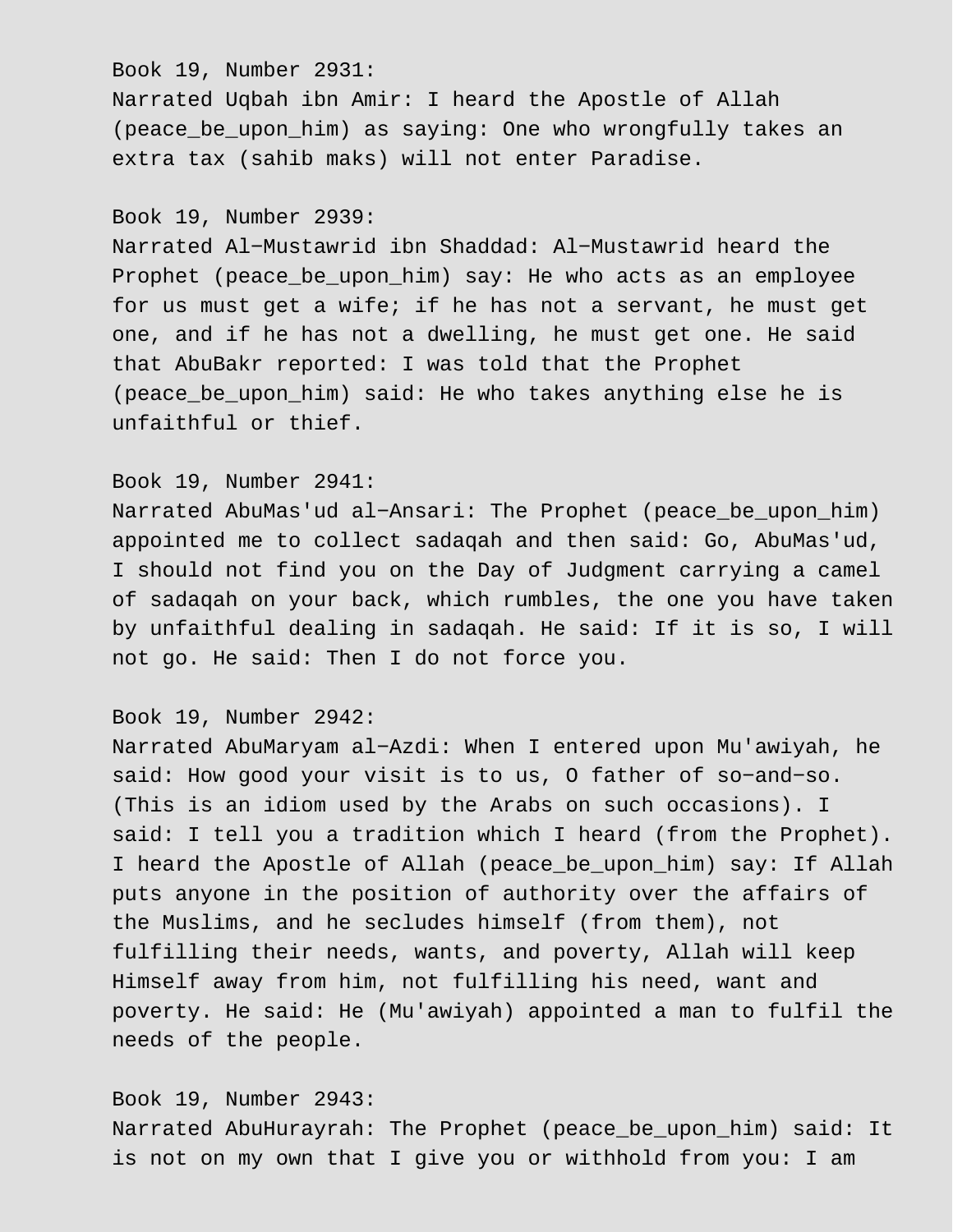just a treasure, putting it where I have been commanded.

# Book 19, Number 2944:

Narrated Umar ibn al−Khattab: Malik ibn Aws ibn al−Hadthan said: One day Umar ibn al−Khattab mentioned the spoils of war and said: I am not more entitled to this spoil of war than you; and none of us is more entitled to it than another, except that we occupy our positions fixed by the

Book of Allah, Who is Great and Glorious, and the division made by the Apostle of Allah (peace\_be\_upon\_him), people being arranged according to their precedence in accepting Islam, the hardship they have endured their having children and their need.

#### Book 19, Number 2945:

Narrated Abdullah ibn Umar: Zayd ibn Aslam said: Abdullah ibn Umar entered upon Mu'awiyah. He asked: (Tell me) your need, AbuAbdurRahman. He replied: Give (the spoils) to those who were set free, for I saw the first thing the Apostle of Allah (peace\_be\_upon\_him) did when anything came to him was to give something to those who had been set free.

## Book 19, Number 2946:

Narrated Aisha, Ummul Mu'minin: The Prophet (peace be upon him) was brought a pouch containing bead and divided it among free women and slave women. Aisha said: My father used to divide things between free men and slave.

# Book 19, Number 2948:

Narrated Jabir ibn Abdullah: The Prophet (peace be upon him) said: I am nearer to the believers than themselves, so if anyone leaves property, it goes to his heirs, and if anyone leaves debt and dependants, let the matter come to me and I shall be responsible.

# Book 19, Number 2952:

Narrated A man: Sulaym ibn Mutayr reported on the authority of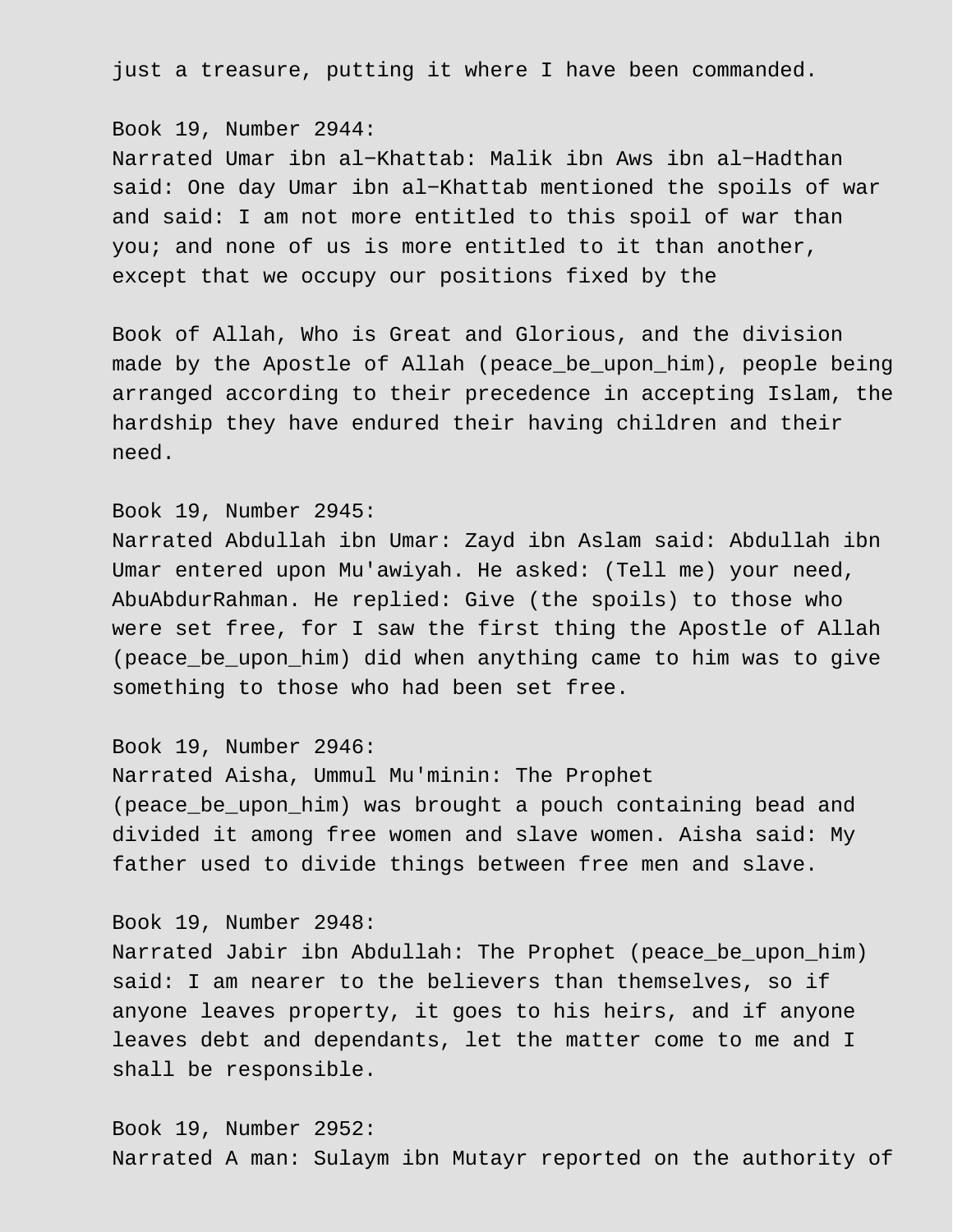his father that Mutayr went away to perform hajj. When he reached as−Suwaida', a man suddenly came searching for medicine and ammonium anthorhizum extract, and he said: A man who heard the Apostle of Allah (peace be upon him) addressing the people commanding and prohibiting them, told me that he said: O people, accept presents so long as they remain presents; but when the Quraysh quarrel about the rule, and the presents are given for the religion of one of you, then leave them alone.

## Book 19, Number 2953:

Narrated Dhul−Zawa'id: Mutayr said: I heard a man say: I heard the Apostle of Allah (peace\_be\_upon\_him) in the Farewell Pilgrimage. He was commanding and prohibiting them (the people). He said: O Allah, did I give full information? They said: Yes. He said: When the Quraysh quarrel about the rule among themselves, and the presents become bribery, them leave them. The people were asked: Who was he (who narrated this tradition)? They said: This was Dhul−Zawa'id, a Companion of the Apostle of Allah (peace\_be\_upon\_him).

# Book 19, Number 2955:

Narrated Umar ibn al−Khattab: A son of Adi ibn Adi al−Kindi said that Umar ibn AbdulAziz wrote (to his governors): If anyone asks about the places where spoils (fay') should be spent, that should be done in accordance with the decision made by Umar ibn al−Khattab (Allah be pleased with him). The believers considered him to be just, according to the saying of the Prophet (peace\_be\_upon\_him): Allah has placed truth upon Umar's tongue and heart. He fixed stipends for Muslims, and provided protection for the people of other religions by levying jizyah (poll−tax) on them, deducting no fifth from it, nor taking it as booty.

### Book 19, Number 2956:

Narrated AbuDharr: I heard the Apostle of Allah (peace\_be\_upon\_him) say: Allah, the Exalted, has placed truth on Umar's tongue and he speaks it.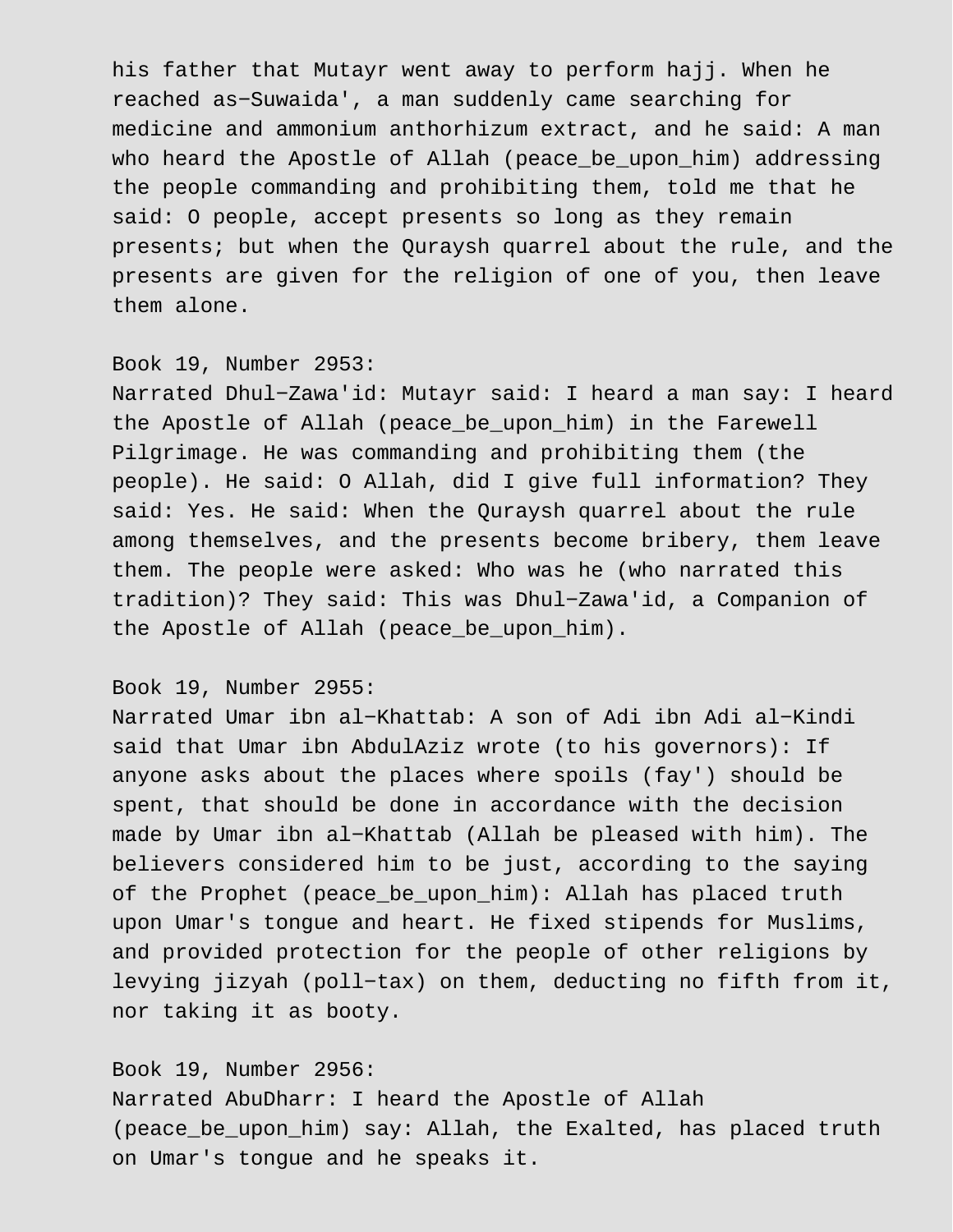# Book 19, Number 2961:

Narrated Umar ibn al−Khattab: Malik ibn Aws al−Hadthan said: One of the arguments put forward by Umar was that he said that the Apostle of Allah (peace\_be\_upon\_him) received three things exclusively to himself: Banu an−Nadir, Khaybar and Fadak. The Banu an−Nadir property was kept wholly for his emergent needs, Fadak for travellers, and Khaybar was divided by the Apostle of Allah (peace\_be\_upon\_him) into three sections: two for Muslims, and one as a contribution for his family. If anything remained after making the contribution of his family, he divided it among the poor Emigrants.

# Book 19, Number 2963:

Narrated Aisha, Ummul Mu'minin: Fatimah was demanding (the property of) sadaqah of the Apostle of Allah (peace\_be\_upon\_him) at Medina and Fadak, and what remained from the fifth of Khaybar. Aisha quoted AbuBakr as saying: The Apostle of Allah (peace\_be\_upon\_him) said: We are not inherited; whatever we leave is sadaqah. The family of Muhammad will eat from this property, that is, from the property of Allah. They will not take more then their sustenance.

# Book 19, Number 2966:

Narrated Umar ibn AbdulAziz: Al−Mughirah (ibn Shu'bah) said: Umar ibn AbdulAziz gathered the family of Marwan when he was made caliph, and he said: Fadak belonged to the Apostle of Allah (peace\_be\_upon\_him), and he made contributions from it, showing repeated kindness to the poor of the Banu Hashim from it, and supplying from it the cost of marriage for those who were unmarried. Fatimah asked him to give it to her, but he refused. That is how matters stood during the lifetime of the Apostle of Allah (peace\_be\_upon\_him) till he passed on (i.e. died). When AbuBakr was made ruler he administered it as the Prophet (peace be upon him) had done in his lifetime till he passed on. Then when Umar ibn al−Khattab was made ruler he administered it as they had done till he passed on. Then it was given to Marwan as a fief, and it afterwards came to Umar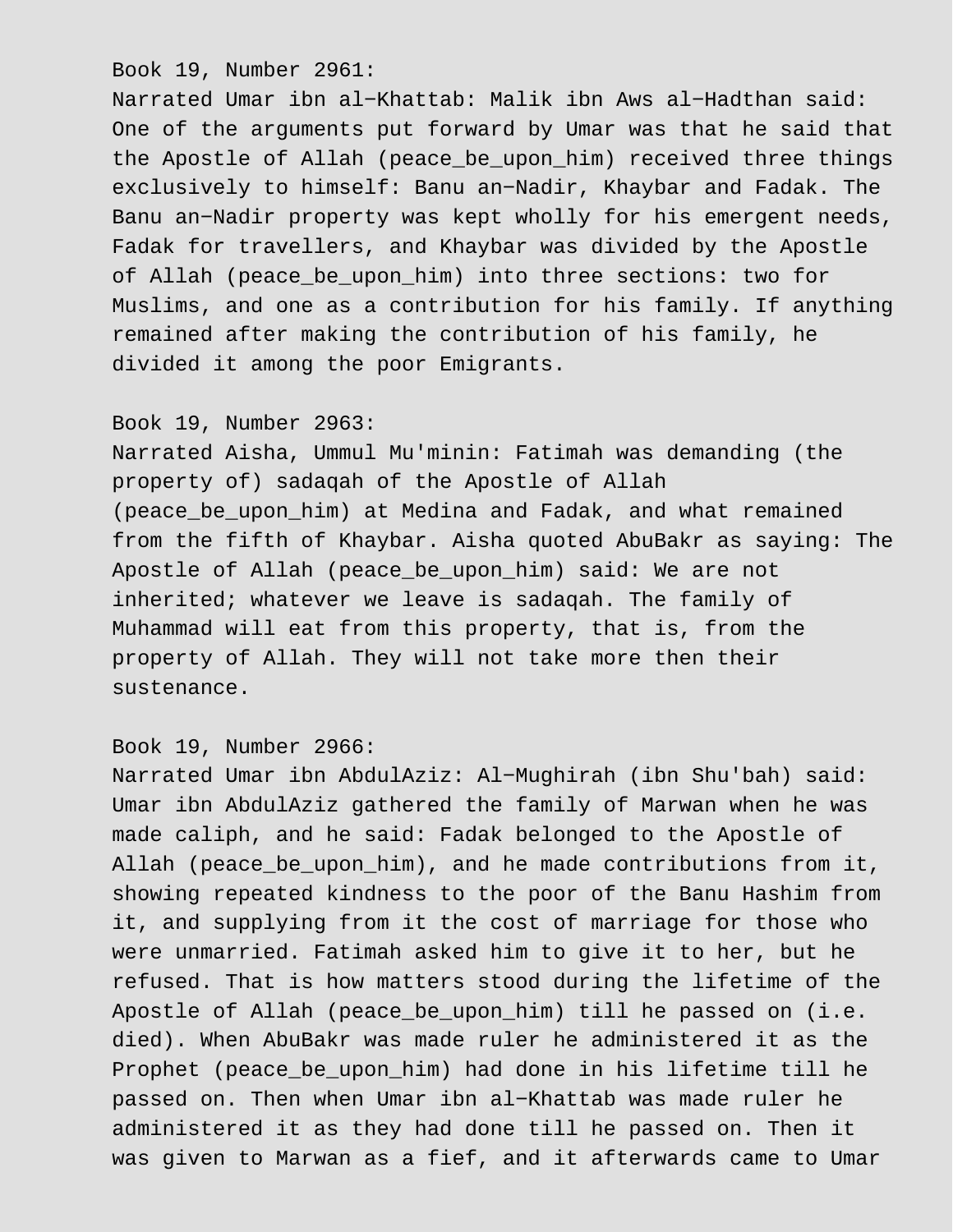ibn AbdulAziz. Umar ibn AbdulAziz said: I consider I have no right to something which the Apostle of Allah (peace\_be\_upon\_him) refused to Fatimah, and I call you to witness that I have restored it to its former condition; meaning in the time of the Apostle of Allah (peace\_be\_upon\_him).

# Book 19, Number 2967:

Narrated AbuBakr: AbutTufayl said: Fatimah came to AbuBakr asking him for the inheritance of the Prophet (peace\_be\_upon\_him). AbuBakr said: I heard the Apostle of Allah (peace\_be\_upon\_him) say: If Allah, Most High, gives a Prophet some means of sustenance, that goes to his successor.

# Book 19, Number 2969:

Narrated Umar ibn al−Khattab: AbulBakhtari said: I heard from a man a tradition which I liked. I said to him: Write it down for me. So he brought it clearly written to me. (It says): Al−Abbas and Ali entered upon Umar when Talhah, az−Zubayr, AbdurRahman and Sa'd were with him. They (Abbas and Ali) were disputing. Umar said to Talhah, az−Zubayr, AbdurRahman and Sa'd: Do you not know that the Apostle of Allah (peace\_be\_upon\_him) said: All the property of the Prophet (peace\_be\_upon\_him) is sadaqah (alms), except what he provided for his family for their sustenance and their clothing. We are not to be inherited. They said: Yes, indeed. He said: The Apostle of Allah (peace\_be\_upon\_him) used to spend from his property on his family, and give the residue as sadaqah (alms). The Apostle of Allah (peace\_be\_upon\_him) then died, and AbuBakr ruled for two years. He would deal with it in the same manner as the Apostle of Allah (peace\_be\_upon\_him) did. He then mentioned a little from the tradition of Malik ibn Aws.

# Book 19, Number 2976:

Narrated Abdullah ibn Abbas: Yazid ibn Hurmuz said that when Najdah al−Haruri performed hajj during the rule of Ibn az−Zubayr, he sent someone to Ibn Abbas to ask him about the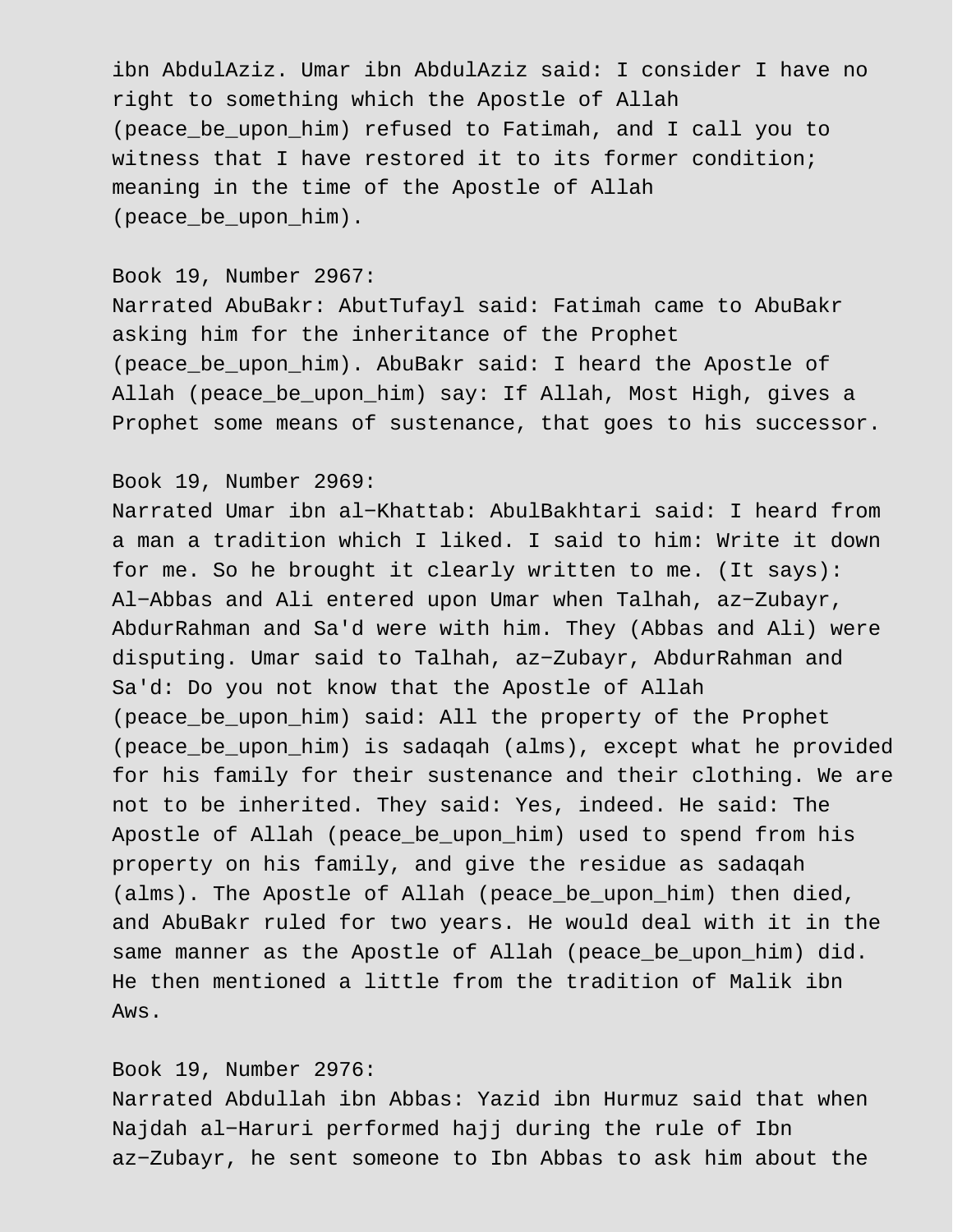portion of the relatives (in the fifth). He asked: For whom do you think? Ibn Abbas replied: For the relatives of the Apostle of Allah (peace\_be\_upon\_him). The Apostle of Allah (peace\_be\_upon\_him) divided it among them. Umar presented it to us but we found it less than our right. We, therefore returned it to him and refused to accept it.

# Book 19, Number 2978:

Narrated Ali ibn AbuTalib: I, al−Abbas, Fatimah and Zayd ibn Harithah gathered with the Prophet (peace be upon him) and I said: Apostle of Allah, if you think to assign us our right (portion) in this fifth ( of the booty) as mentioned in the

Book of Allah, and this I may divide during your lifetime so that no one may dispute me after you, then do it. He said: He did that. He said: I divided it during the lifetime of the Apostle of Allah (peace\_be\_upon\_him). AbuBakr then assigned it to me. During the last days of the caliphate of Umar a good deal of property came to him and took out our portion. I said to him: We are well to do this year; but the Muslims are needy, so return it to them. He, therefore, returned it to them. No one called me after Umar. I met al−Abbas when I came out from Umar. He said: Ali, today you have deprived us of a thing that will never be returned to us. He was indeed a man of wisdom.

# Book 19, Number 2979:

Narrated AbdulMuttalib ibn Rabi'ah ibn al−Harith: AbdulMuttalib ibn Rabi'ah ibn al−Harith said that his father, Rabi'ah ibn al−Harith, and Abbas ibn al−Muttalib said to AbdulMuttalib ibn Rabi'ah and al−Fadl ibn Abbas: Go to the Apostle of Allah (peace\_be\_upon\_him) and tell him: Apostle of Allah, we are now of age as you see, and we wish to marry. Apostle of Allah, you are the kindest of the people and the most skilled in matchmaking. Our fathers have nothing with which to pay our dower. So appoint us collector of sadaqah (zakat), Apostle of Allah, and we shall give you what the other collectors give you, and we shall have the benefit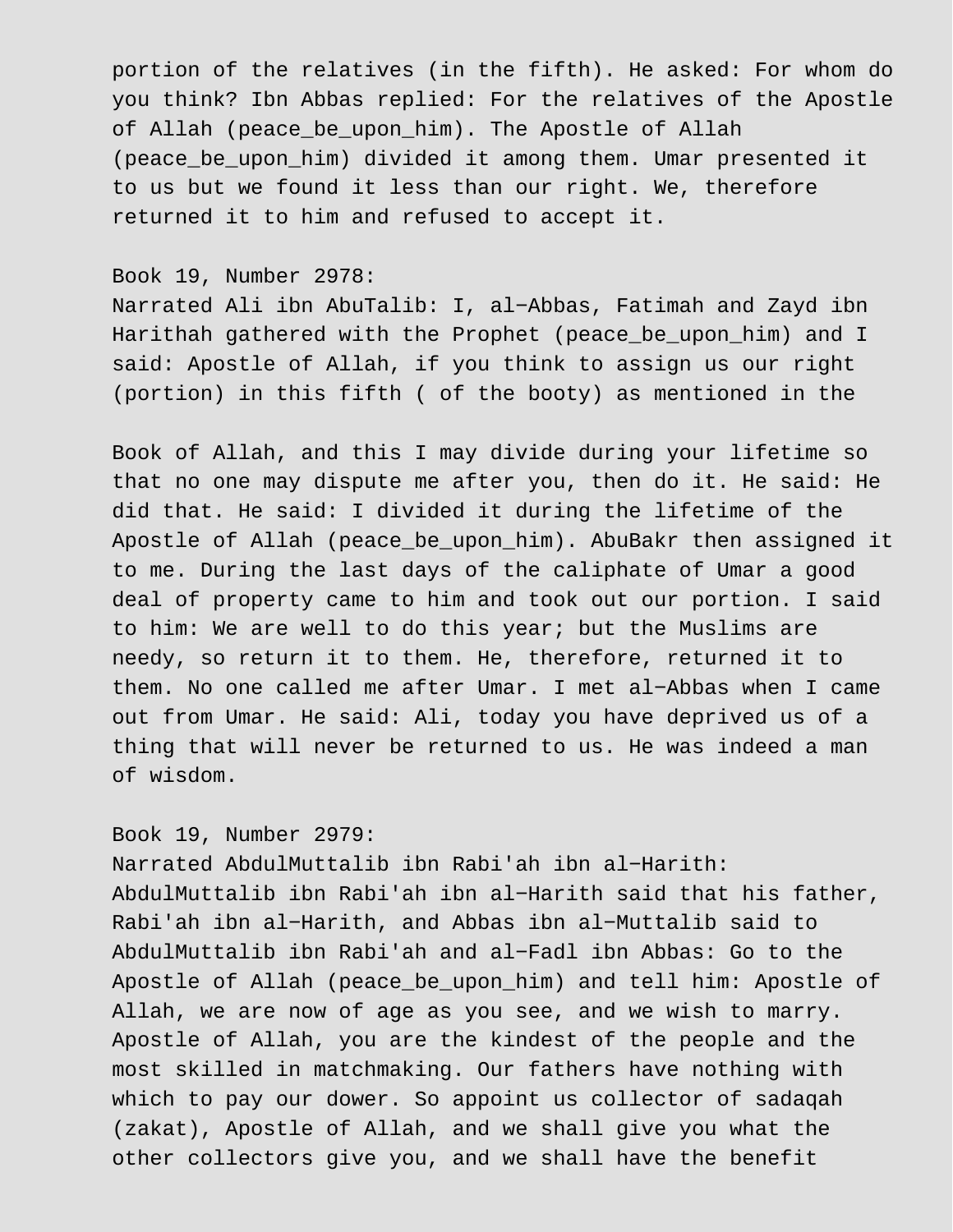accruing from it. Ali came to us while we were in this condition. He said: The Apostle of Allah (peace\_be\_upon\_him) said: No, I swear by Allah, he will not appoint any of you collector of sadaqah (zakat). Rabi'ah said to him: This is your condition; you have gained your relationship with the Apostle of Allah (peace be upon him) by marriage, but we did not grudge you that. Ali then put his cloak on the earth and lay on it. He then said: I am the father of Hasan, the chief. I swear by Allah, I shall not leave this place until your sons come with a reply (to the question) for which you have sent them to the Prophet (peace be upon him). AbdulMuttalib said: So I and al−Fadl went towards the door of the apartment of the Prophet (peace\_be\_upon\_him). We found that the noon prayer in congregation had already started. So we prayed along with the people. I and al−Fadl then hastened towards the door of the apartment of the Prophet (peace\_be\_upon\_him). He was (staying) with Zaynab, daughter of Jahsh, that day. We stood until the Apostle of Allah (peace\_be\_upon\_him) came. He caught my ear and the ear of al−Fadl. He then said: Reveal what you conceal in your hearts. He then entered and permitted me and al−Fadl (to enter). So we entered and for a little while we asked each other to talk. I then talked to him, or al−Fadl talked to him (the narrator, Abdullah was not sure). He said: He spoke to him concerning the matter about which our fathers ordered us to ask him. The Apostle of Allah (peace\_be\_upon\_him) remained silent for a moment and raised his eyes towards the ceiling of the room. He took so long that we thought he would not give any reply to us. Meanwhile we saw that Zaynab was signalling to us with her hand from behind the veil, asking us not to be in a hurry, and that the Apostle of Allah (peace\_be\_upon\_him) was (thinking) about our matter. The Apostle of Allah (peace\_be\_upon\_him) then lowered his head and said to us: This sadaqah (zakat) is a dirt of the people. It is legal neither for Muhammad nor for the family of Muhammad. Call Nawfal ibn al−Harith to me. So Nawfal ibn al−Harith was called to him. He said: Nawfal, marry AbdulMuttalib (to your daughter). So Nawfal married me (to his daughter). The Prophet (peace be upon him) then said: Call Mahmiyyah ibn Jaz'i to me.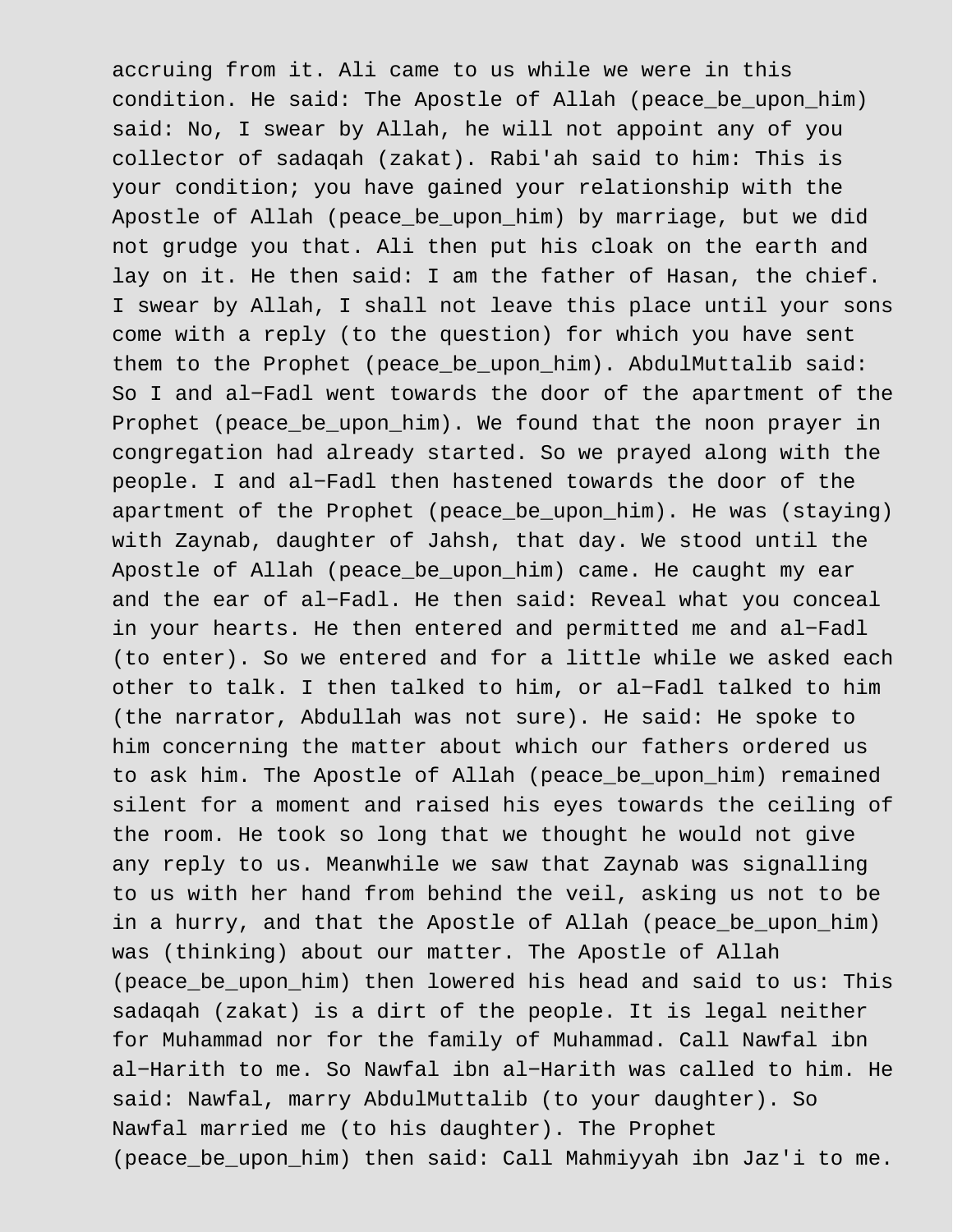He was a man of Banu Zubayd, whom the Apostle of Allah (peace\_be\_upon\_him) had appointed collector of the fifths. The Apostle of Allah (peace\_be\_upon\_him) said to Mahmiyyah: Marry al−Fadl (to your daughter). So he married him to her. The Apostle of Allah (peace be upon him) said: Stand up and pay the dower from the fifth so−and−so on their behalf. Abdullah ibn al−Harith did not name it (i.e. the amount of the dower).

## Book 19, Number 2984:

Narrated Mujja'ah ibn Mirarah al−Yamani: Mujja'ah went to the Prophet (peace\_be\_upon\_him) asking him for the blood−money of his brother whom Banu Sadus from Banu Dhuhl had killed. The Prophet (peace\_be\_upon\_him) said: Had I appointed blood−money for a polytheist, I should have appointed it for your brother. But I shall give you compensation for him. So the Prophet (peace\_be\_upon\_him) wrote (a document) for him that he should be given a hundred camels which were to be acquired from the fifth taken from the polytheists of Banu Dhuhl. So he took a part of them, for Banu Dhuhl embraced Islam. He then asked AbuBakr for them later on, and brought to him the document of the Prophet (peace\_be\_upon\_him). So AbuBakr wrote for him that he should be given one thousand two hundred sa's from the sadaqah of al−Yamamah; four thousand (sa's) of wheat, four thousand (sa's) of barley, and four thousand (sa's) of dates. The text of the document written by the Prophet (peace be upon him) for Mujja'ah was as follows: "In the name of Allah, the Beneficent, the Merciful. This document is from Muhammad, the Prophet, to Mujja'ah ibn Mirarah of Banu Sulma. I have given him one hundred camels from the first fifth acquired from the polytheist of Banu Dhuhl as a compensation for his brother."

# Book 19, Number 2993:

Narrated Yazid ibn Abdullah: We were at Mirbad. A man with dishevelled hair and holding a piece of red skin in his hand came. We said: You appear to be a bedouin. He said: Yes. We said: Give us this piece of skin in your hand. He then gave it to us and we read it. It contained the text: "From Muhammad,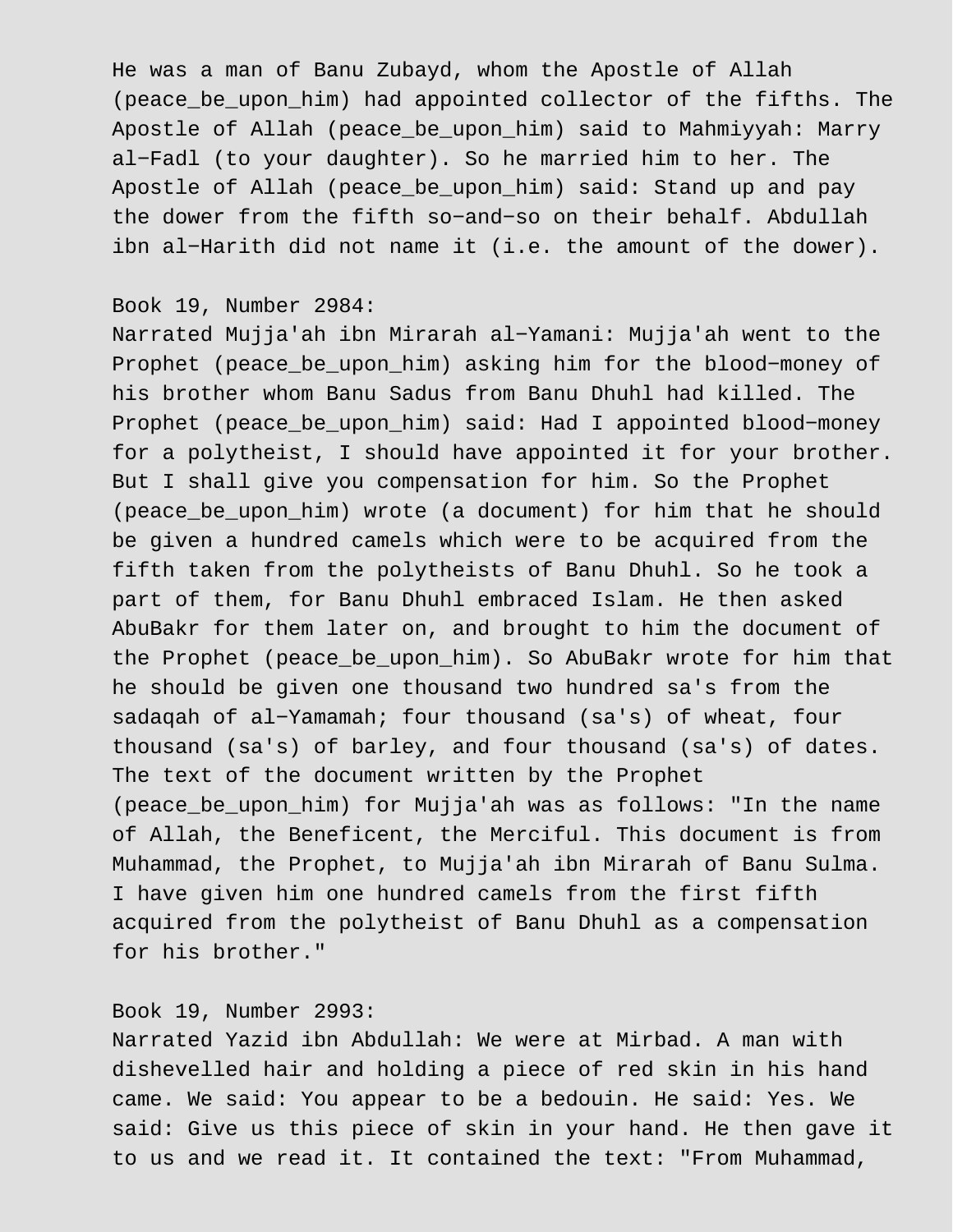Apostle of Allah (peace\_be\_upon\_him), to Banu Zuhayr ibn Uqaysh. If you bear witness that there is no god but Allah, and that Muhammad is the Apostle of Allah, offer prayer, pay zakat, pay the fifth from the booty, and the portion of the Prophet (peace be upon him) and his special portion (safi), you will be under by the protection of Allah and His Apostle." We then asked: Who wrote this document for you? He replied: The Apostle of Allah (peace be upon him).

# Book 19, Number 2996:

Narrated Muhayyisah: The Apostle of Allah (peace be upon him) said: If you gain a victory over the men of Jews, kill them. So Muhayyisah jumped over Shubaybah, a man of the Jewish merchants. He had close relations with them. He then killed him. At that time Huwayyisah (brother of Muhayyisah) had not embraced Islam. He was older than Muhayyisah. When he killed him, Huwayyisah beat him and said: O enemy of Allah, I swear by Allah, you have a good deal of fat in your belly from his property.

# Book 19, Number 2998:

Narrated A man from the companions of the Prophet: AbdurRahman ibn Ka'b ibn Malik reported on the authority of a man from among the companions of the Prophet (peace\_be\_upon\_him): The infidels of the Quraysh wrote (a letter) to Ibn Ubayy and to those who worshipped idols from al−Aws and al−Khazraj, while the Apostle of Allah (peace\_be\_upon\_him) was at that time at Medina before the battle of Badr. (They wrote): You gave protection to our companion. We swear by Allah, you should fight him or expel him, or we shall come to you in full force, until we kill your fighters and appropriate your women. When this (news) reached Abdullah ibn Ubayy and those who were worshippers of idols, with him they gathered together to fight the Apostle of Allah (peace be upon him). When this news reached the Apostle of Allah (peace be upon him), he visited them and said: The threat of the Quraysh to you has reached its end. They cannot contrive a plot against you, greater than what you yourselves intended to harm you. Are you willing to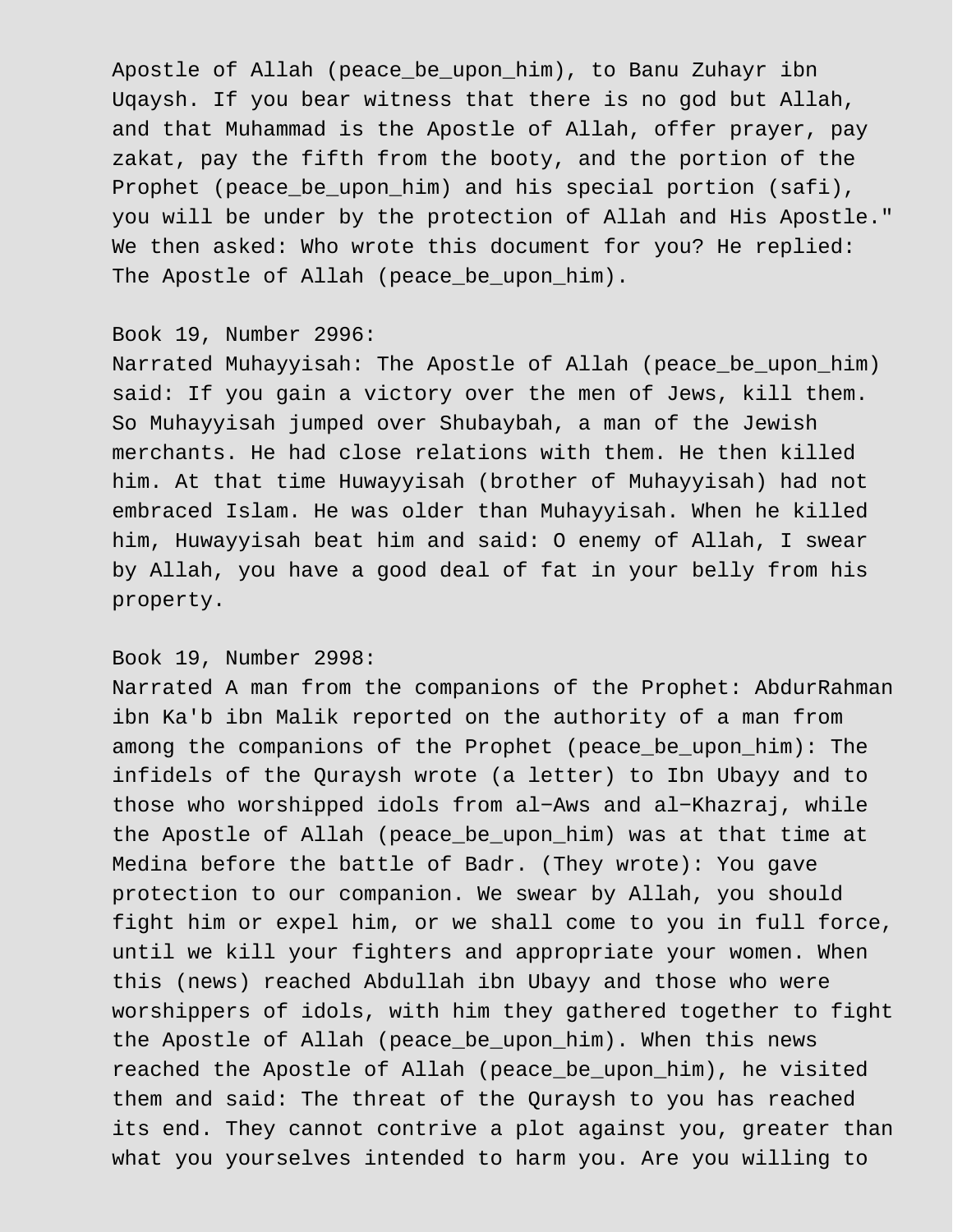fight your sons and brethren? When they heard this from the Prophet (peace\_be\_upon\_him), they scattered. This reached the infidels of the Quraysh. The infidels of the Quraysh again wrote (a letter) to the Jews after the battle of Badr: You are men of weapons and fortresses. You should fight our companion or we shall deal with you in a certain way. And nothing will come between us and the anklets of your women. When their letter reached the Prophet (peace\_be\_upon\_him), they gathered Banu an−Nadir to violate the treaty. They sent a message to the Prophet (peace be upon him): Come out to us with thirty men from your companions, and thirty rabbis will come out from us till we meet at a central place where they will hear you. If they testify to you and believe in you, we shall believe in you. The narrator then narrated the whole story. When the next day came, the Apostle of Allah (peace be upon him) went out in the morning with an army, and surrounded them. He told them: I swear by Allah, you will have no peace from me until you conclude a treaty with me. But they refused to conclude a treaty with him. He therefore fought them the same day. Next he attacked Banu Quraysh with an army in the morning, and left Banu an−Nadir. He asked them to sign a treaty and they signed it. He turned away from them and attacked Banu an−Nadir with an army. He fought with them until they agreed to expulsion. Banu an−Nadir were deported, and they took with them whatever their camels could carry, that is, their property, the doors of their houses, and their wood. Palm−trees were exclusively reserved for the Apostle of Allah (peace\_be\_upon\_him). Allah bestowed them upon him and gave them him as a special portion. He (Allah), the Exalted, said: What Allah has bestowed on His Apostle (and taken away) from them, for this ye made no expedition with either camel corps or cavalry." He said: "Without fighting." So the Prophet (peace\_be\_upon\_him) gave most of it to the emigrants and divided it among them; and he divided some of it between two men from the helpers, who were needy, and he did not divide it among any of the helpers except those two. The rest of it survived as the sadaqah of the Apostle of Allah (peace\_be\_upon\_him) which is in the hands of the descendants of Fatimah (Allah be pleased with her).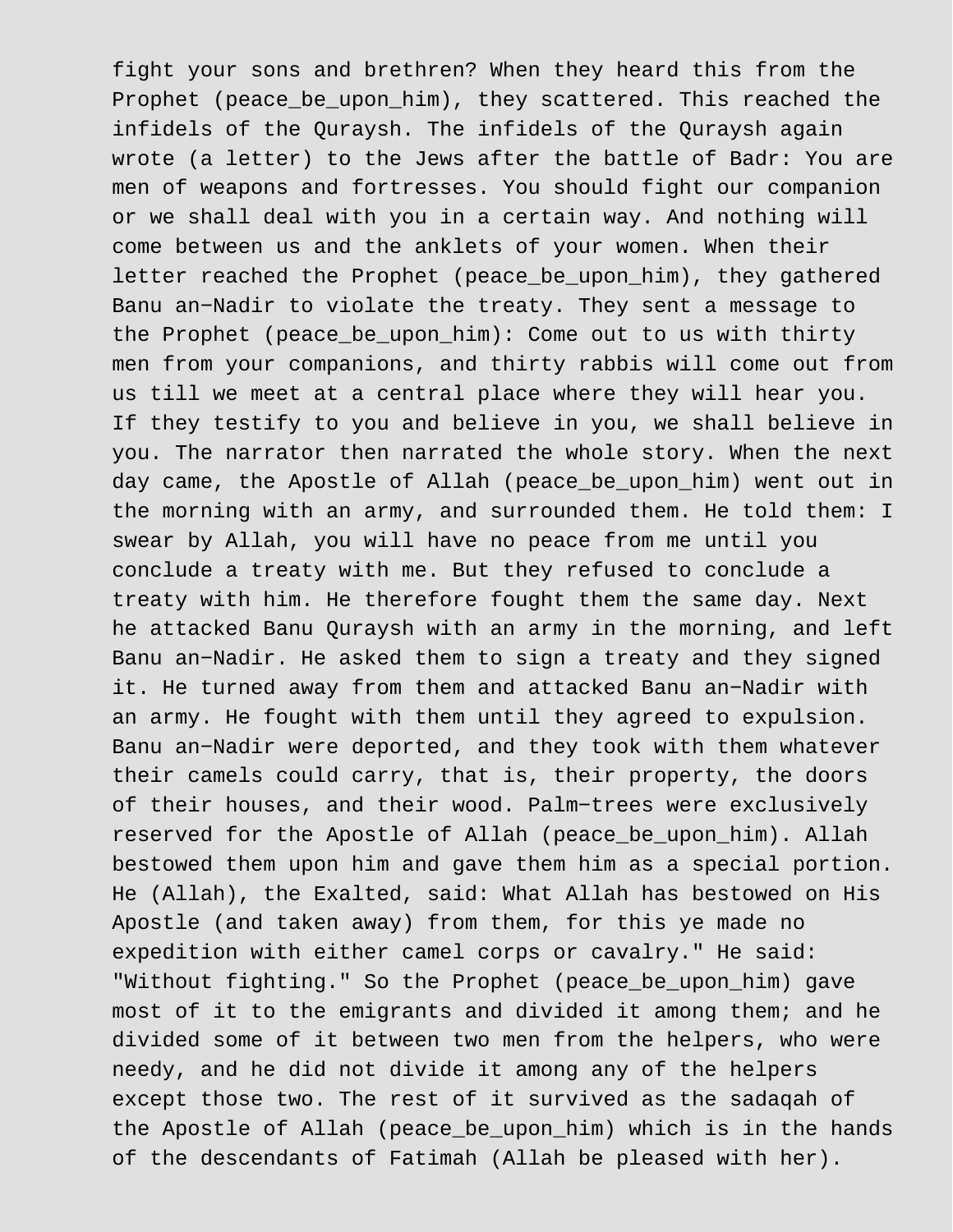Book 19, Number 3000:

Narrated Abdullah Ibn Umar: The Prophet fought with the people of Khaybar, and captured their palm−trees and land, and forced them to remain confined to their fortresses. So they concluded a treaty of peace providing that gold, silver and weapons would go to the Apostle of Allah (peace be upon him), and whatever they took away on their camels would belong to them, on condition that they would not hide and carry away anything. If they did (so), there would be no protection for them and no treaty (with Muslims). They carried away a purse of Huyayy ibn Akhtab who was killed before (the battle of) Khaybar. He took away the ornaments of Banu an−Nadir when they were expelled. The Prophet (peace\_be\_upon\_him) asked Sa'yah: Where is the purse of Huyayy ibn Akhtab? He replied: The contents of this purse were spent on battles and other expenses. (Later on) they found the purse. So he killed Ibn AbulHuqayq, captured their women and children, and intended to deport them. They said: Muhammad, leave us to work on this land; we shall have half (of the produce) as you wish, and you will have half. The Apostle of Allah (peace be upon him) used to make a contribution of eighty wasqs of dates and twenty wasqs of wheat to each of his wives.

# Book 19, Number 3001:

Narrated Abdullah ibn Umar: Umar said: The Apostle of Allah (peace be upon him) had transaction with the Jews of Khaybar on condition that we should expel them when we wish. If anyone has property (with them), he should take it back, for I am going to expel the Jews. So he expelled them.

# Book 19, Number 3006:

Narrated A Group of Companions of the Prophet: Bashir ibn Yasar, the client of the Ansar, reported on the authority of a group of the Companions of the Prophet (peace\_be\_upon\_him): When the Apostle of Allah (peace be upon him) conquered Khaybar, he divided it into thirty−six lots, each lot comprising one hundred portions. One half of it was for the Apostle of Allah (peace\_be\_upon\_him) and for the Muslims; and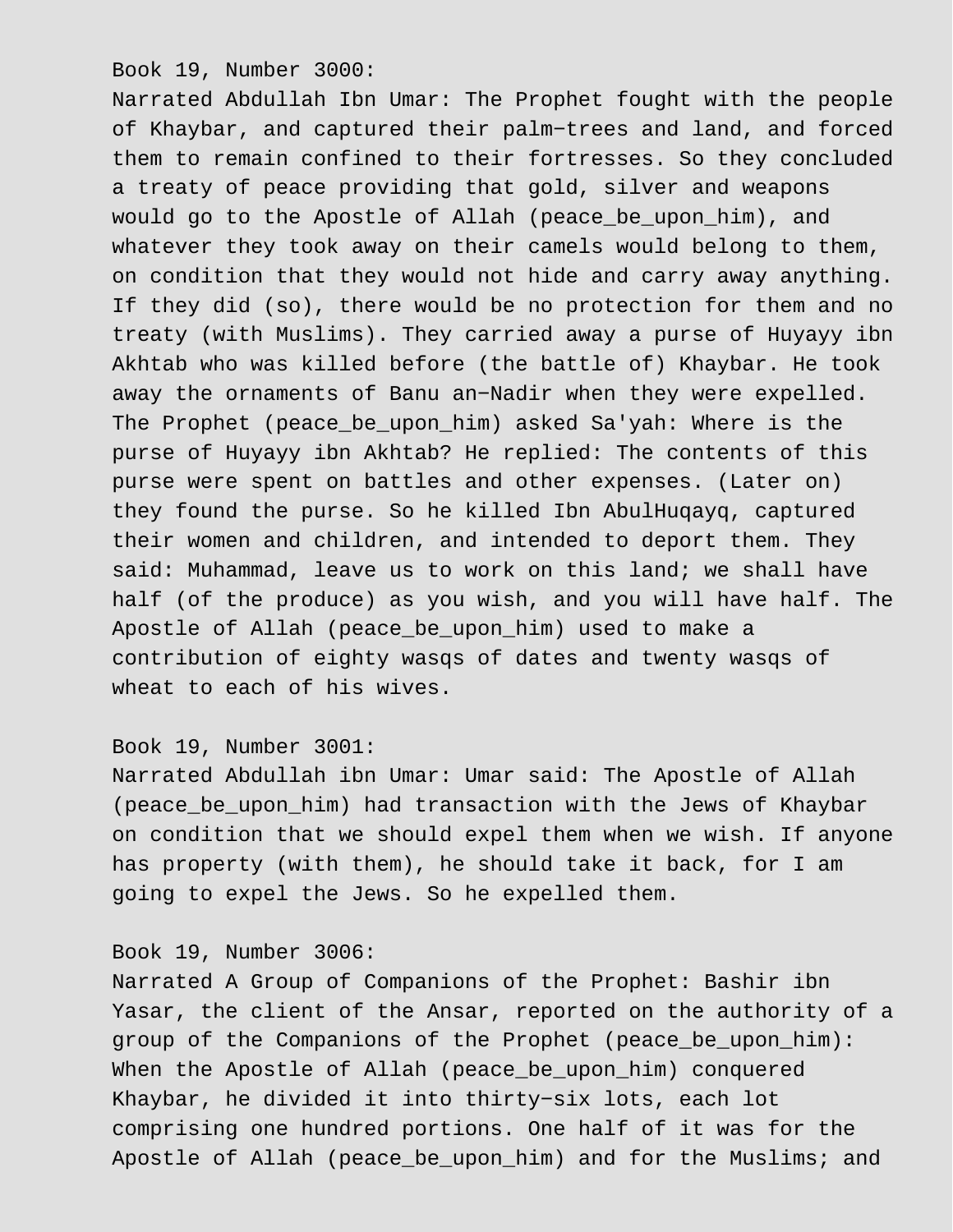he separated the remaining half for the deputations which came to him, other matters and emergent needs of the people.

# Book 19, Number 3008:

Narrated Bashir ibn Yasar: When Allah bestowed Khaybar on the Apostle of Allah (peace\_be\_upon\_him) as fay' (spoils of war without fighting), he divided the whole into thirty six lots. He put aside a half, i.e. eighteen lots, for the Muslims. Each lot comprised one hundred shares, and the Prophet (peace be upon him) was with them. He received a share like the share of one of them. The Apostle of Allah (peace\_be\_upon\_him) separated eighteen lots, that is, half, for his future needs and whatever befell the Muslims. These were al−Watih, al−Kutaybah, as−Salalim and their colleagues. When all this property came in the possession of the Prophet (peace\_be\_upon\_him) and of the Muslims, they did not have sufficient labourers to work on it. The Apostle of Allah (peace\_be\_upon\_him) called Jews and employed them on contract.

## Book 19, Number 3009:

Narrated Mujammi' ibn Jariyah al−Ansari,: Khaybar was divided among the people of al−Hudaybiyyah. The Apostle of Allah (peace\_be\_upon\_him) divided it into eighteen portions. The army contained one thousand and five hundred people. There were three hundred horsemen among them. He gave double share to the horsemen, and a single to the footmen.

# Book 19, Number 3010:

Narrated Abdullah ibn AbuBakr: Abdullah ibn AbuBakr and some children of Muhammad ibn Maslamah said: There remained some people of Khaybar and they confined themselves to the fortresses. They asked the Apostle of Allah (peace\_be\_upon\_him) to protect their lives and let them go. He did so. The people of Fadak heard this; they also adopted a similar way. (Fadak) was, therefore, exclusively reserved for the Apostle of Allah (peace\_be\_upon\_him), for it was not captured by the expedition of cavalry and camelry.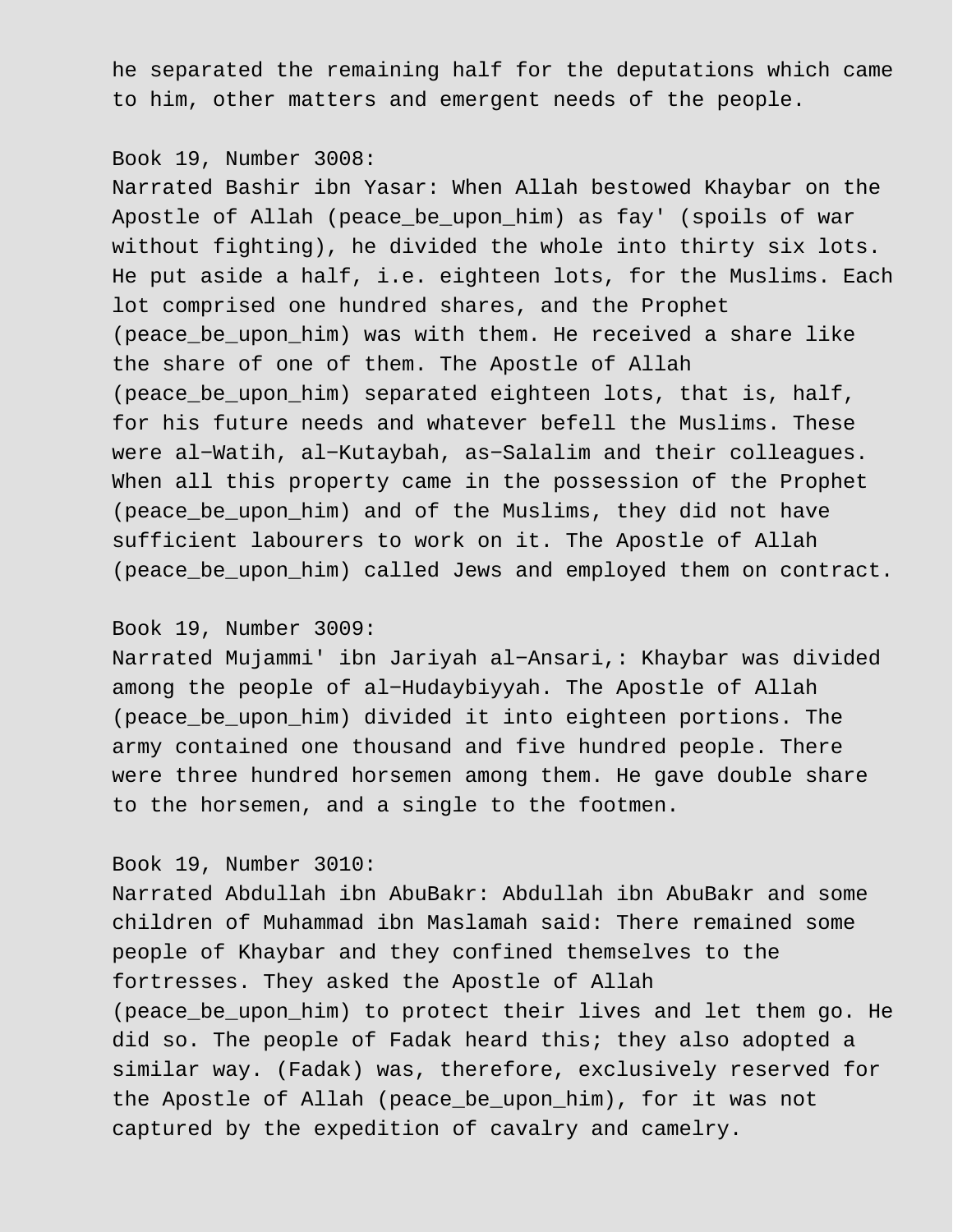## Book 19, Number 3013:

Narrated Ibn Shihab: The Apostle of Allah (peace\_be\_upon\_him) took out his fifth from the booty of Khaybar, and divided the rest of it among those who attended the battle and among those who were away from it but attend the expedition of al−Hudaybiyyah.

# Book 19, Number 3015:

Narrated Abdullah ibn Abbas: Al−Abbas ibn AbdulMuttalib brought AbuSufyan ibn Harb to the Apostle of Allah (peace be upon him) in the year of the conquest (of Mecca). So he embraced Islam at Marr az−Zahran. Al−Abbas said to him: Apostle of Allah, AbuSufyan is a man who likes taking this pride, if you may do something for him. He said: Yes, he who enters the house of AbuSufyan is safe, and he who closes his door is safe.

# Book 19, Number 3016:

Narrated Abdullah Ibn Abbas: When the Prophet (peace\_be\_upon\_him) alighted at Marr az−Zahran, al−Abbas said: I thought, I swear by Allah, if the Apostle of Allah (peace\_be\_upon\_him) enters Mecca with the army by force before the Quraysh come to him and seek protection from him, it will be their total ruin. So I rode on the mule of the Apostle of Allah (peace\_be\_upon\_him) and thought, Perhaps I may find a man coming for his needs who will to the people of Mecca and inform them of the position of the Apostle of Allah (peace\_be\_upon\_him), so that they may come to him and seek protection from him. While I was on my way, I heard AbuSufyan and Budayl ibn Warqa' speaking. I said: O AbuHanzalah! He recognized my voice and said: AbulFadl? I replied: Yes. He said: who is with you, may my parents be a sacrifice for you? I said: Here are the Apostle of Allah (peace be upon him) and his people (with him). He asked: Which is the way out? He said: He rode behind me, and his companion returned. When the morning came, I brought him to the Apostle of Allah (peace\_be\_upon\_him) and he embraced Islam. I said: Apostle of Allah, AbuSufyan is a man who likes this pride, do something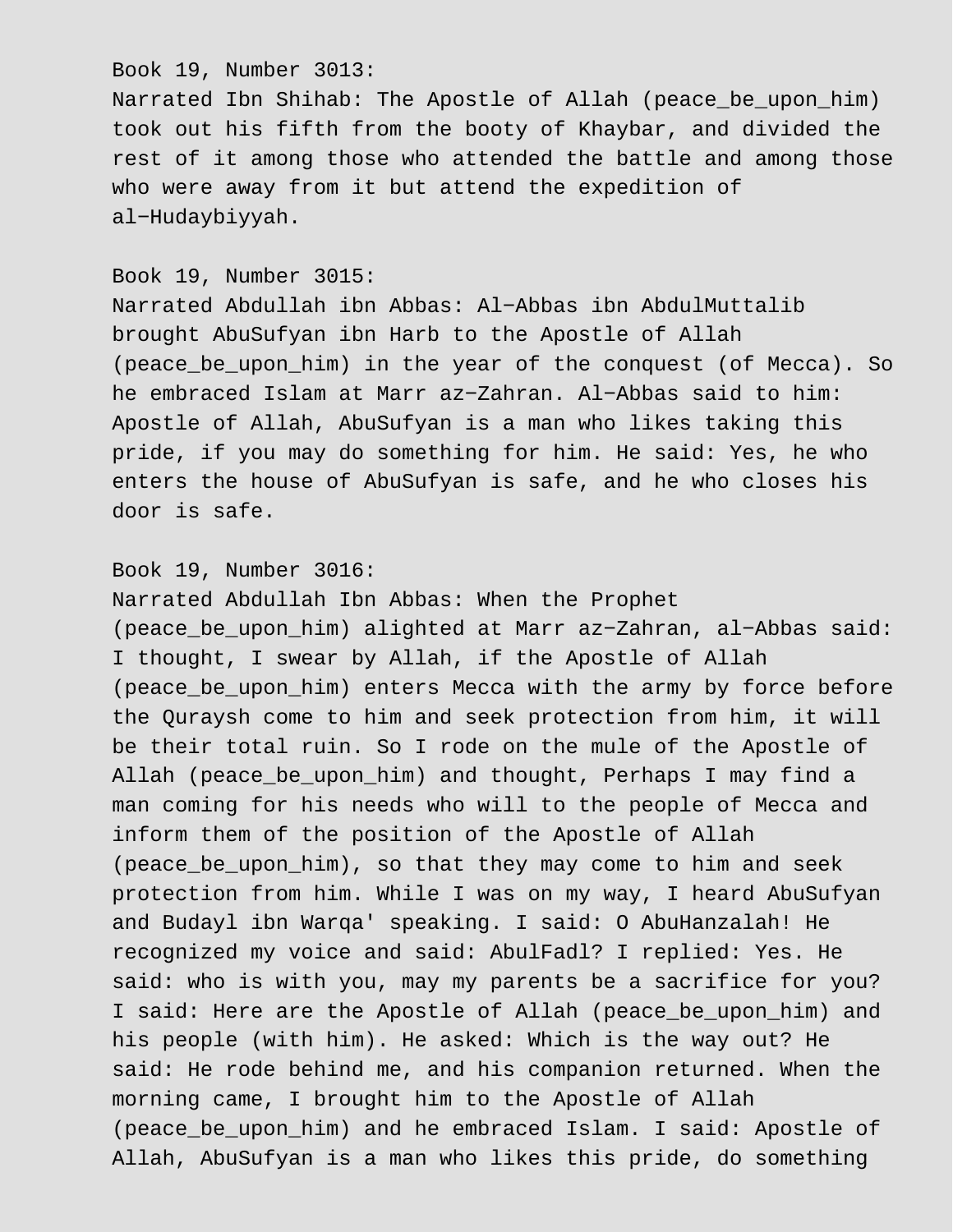for him. He said: Yes, he who enters the house of AbuSufyan is safe; he who closes the door upon him is safe; and he who enters the mosque is safe. The people scattered to their houses and in the mosque.

## Book 19, Number 3019:

Narrated Jabir ibn Abdullah: Wahb said: I asked Jabir about the condition of Thaqif when they took the oath of allegiance. He said: They stipulated to the Prophet (peace\_be\_upon\_him) that there would be no sadaqah (i.e. zakat) on them nor Jihad (striving in the way of Allah). He then heard the Prophet (peace\_be\_upon\_him) say: Later on they will give sadaqah (zakat) and will strive in the way of Allah when they embrace Islam.

## Book 19, Number 3020:

Narrated Uthman ibn Abul'As: When the deputation of Thaqif came to the Apostle of Allah (peace\_be\_upon\_him), he made them stay in the mosque, so that it might soften their hearts. They stipulated to him that they would not be called to participate in Jihad, to pay zakat and to offer prayer. The Apostle of Allah (peace\_be\_upon\_him) said: You may have the concession that you will not be called to participate in jihad and pay zakat, but there is no good in a religion which has no bowing (i.e. prayer).

## Book 19, Number 3021:

Narrated Amir ibn Shahr: When the Apostle of Allah (peace\_be\_upon\_him) appeared as a prophet, Hamdan said to me: Will you go to this man and negotiate for us (with him)? If you accept something, we shall accept it, and if you disapprove of something, we shall disapprove of it. I said: Yes. So I proceeded until I came to the Apostle of Allah (peace\_be\_upon\_him). I liked his motive and my people embraced Islam. The Apostle of Allah (peace be upon him) wrote the document for Umayr Dhu Marran. He also sent Malik ibn Murarah ar−Rahawi to all the (people of) Yemen. So Akk Dhu Khaywan embraced Islam. Akk was told: Go to the Apostle of Allah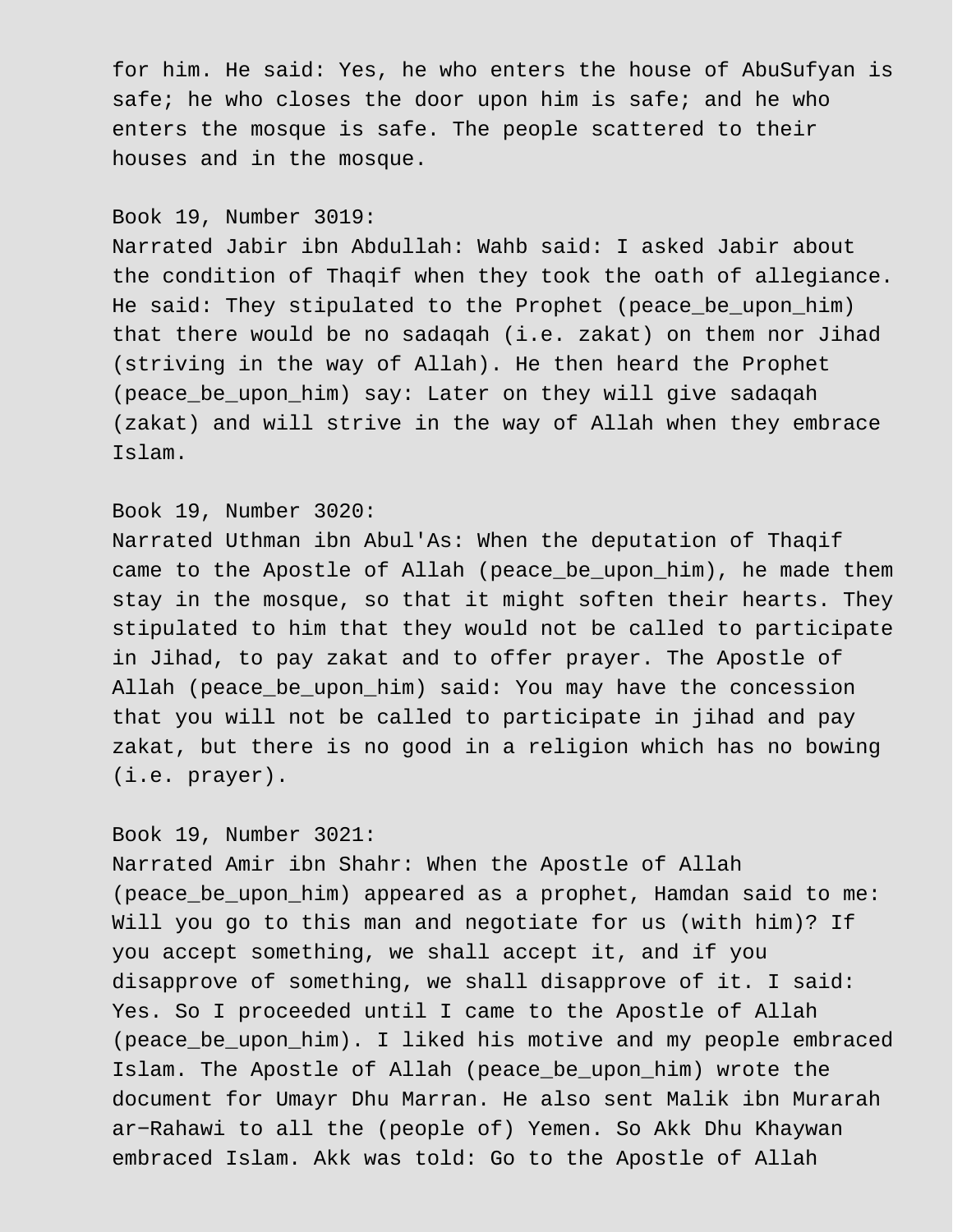(peace be upon him), and obtain his protection for your town and property. He therefore came (to him) and the Apostle of Allah (peace be upon him) wrote a document for him: "In the name of Allah, Most Beneficent, Most Merciful. From Muhammad, the Apostle of Allah, to Akk Dhu Khaywan. If he is true his land, property and slave, he has the security and the protection of Allah, and Muhammad, the Apostle of Allah. Written by Khalid ibn Sa'id ibn al−'As."

# Book 19, Number 3022:

Narrated Abyad ibn Hammal: Abyad spoke to the Apostle of Allah (peace\_be\_upon\_him) about sadaqah when he came along with a deputation to him. He replied: O brother of Saba', sadaqah is unavoidable. He said: We cultivated cotton, Apostle of Allah. The people of Saba' scattered, and there remained only a few at Ma'arib. He therefore concluded a treaty of peace with the Apostle of Allah (peace\_be\_upon\_him) to give seventy suits of cloth, equivalent to the price of the Yemeni garments known as al−mu'afir, to be paid every year on behalf of those people of Saba' who remained at Ma'arib. They continued to pay them till the Apostle of Allah (peace\_be\_upon\_him) died. The governors after the death of the Apostle of Allah (peace\_be\_upon\_him) broke the treaty concluded by Abyad by Hammal with the Apostle of Allah (peace\_be\_upon\_him) to give seventy suits of garments. AbuBakr then revived it as the Apostle of Allah (peace be upon him) had done till AbuBakr died. When AbuBakr died, it was discontinued and the sadaqah was levied.

# Book 19, Number 3026:

Narrated Abdullah ibn Abbas: The Prophet (peace\_be\_upon\_him) said: Two qiblahs in one land are not right.

# Book 19, Number 3031:

Narrated Anas ibn Malik ; Uthman ibn AbuSulayman: The Prophet (peace\_be\_upon\_him) sent Khalid ibn al−Walid to Ukaydir of Dumah. He was seized and they brought him to him (i.e. the Prophet). He spared his life and made peace with him on condition that he should pay jizyah (poll−tax).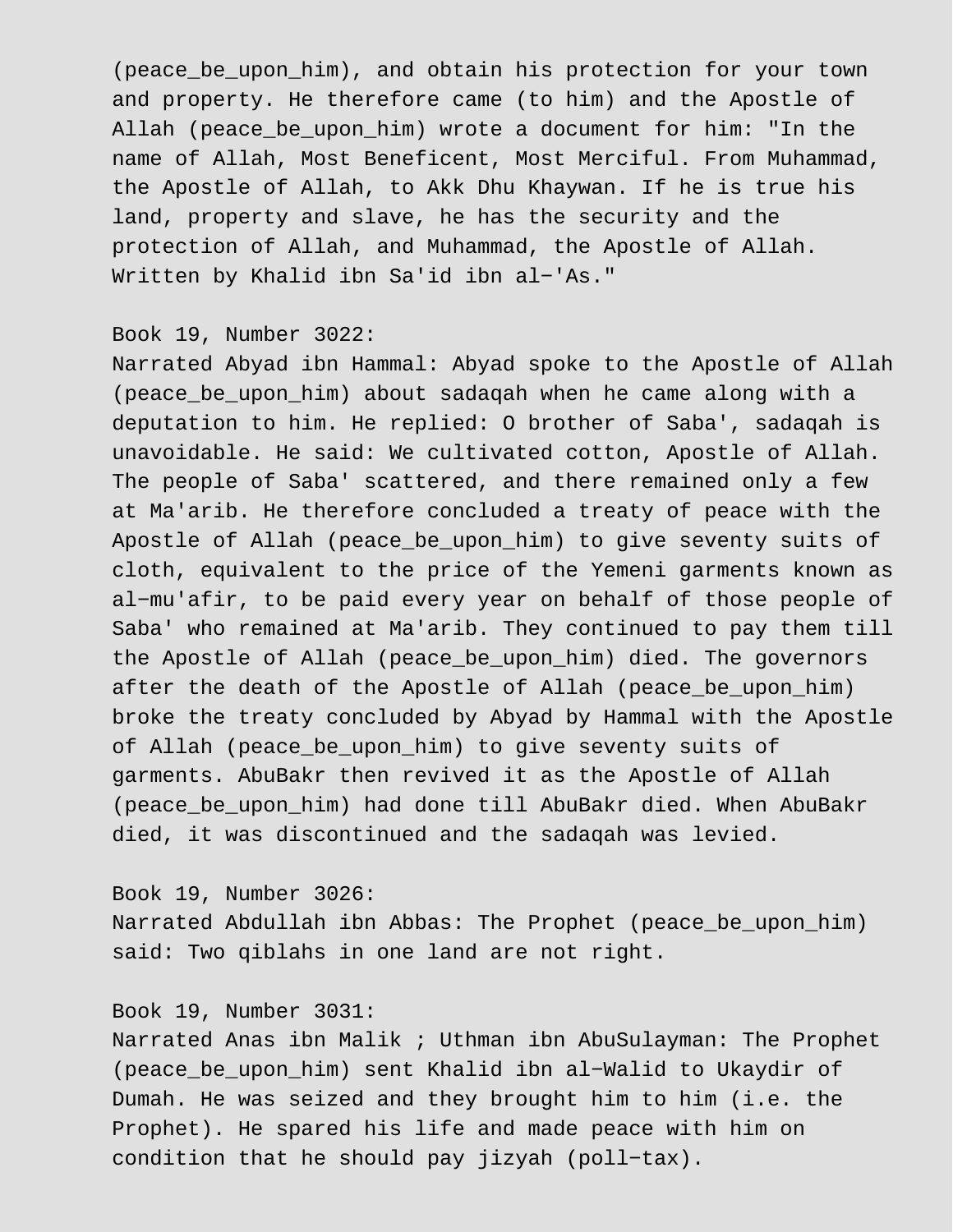# Book 19, Number 3032:

Narrated Mu'adh ibn Jabal: When the Prophet (peace be upon him) sent him to the Yemen, he ordered to take from everyone who had reached puberty one dinar or its equivalent in Mu'afiri garment of Yemen origin.

# Book 19, Number 3035:

Narrated Abdullah ibn Abbas: The Apostle of Allah (peace\_be\_upon\_him) concluded peace with the people of Najran on condition that they would pay to Muslims two thousand suits of garments, half of Safar, and the rest in Rajab, and they would lend (Muslims) thirty coats of mail, thirty horses, thirty camels, and thirty weapons of each type used in battle. Muslims will stand surely for them until they return them in case there is any plot or treachery in the Yemen. No church of theirs will be demolished and no clergyman of theirs will be turned out. There will be no interruption in their religion until they bring something new or take usury. Isma'il said: They took usury.

# Book 19, Number 3037:

Narrated Umar ibn al−Khattab: Amr ibn Aws and AbulSha'tha' reported that Bujalah said: I was secretary to Jaz' ibn Mu'awiyah, the uncle of Ahnaf ibn Qays. A letter came to us from Umar one year before his death, saying: Kill every magician, separate the relatives of prohibited degrees from the Magians, and forbid them to murmur (before eating). So we killed three magicians in one day, and separated from a Magian husband his wife of a prohibited degree according to the

Book of Allah. He prepared abundant food and called them, and placed the sword on his thigh. They ate (the food) but did not murmur. They threw (on the ground) one or two mule−loads of silver. Umar did not take jizyah from Magians until AbdurRahman ibn Awf witnessed that the Apostle of Allah (peace\_be\_upon\_him) had taken jizyah from the Magians of Hajar.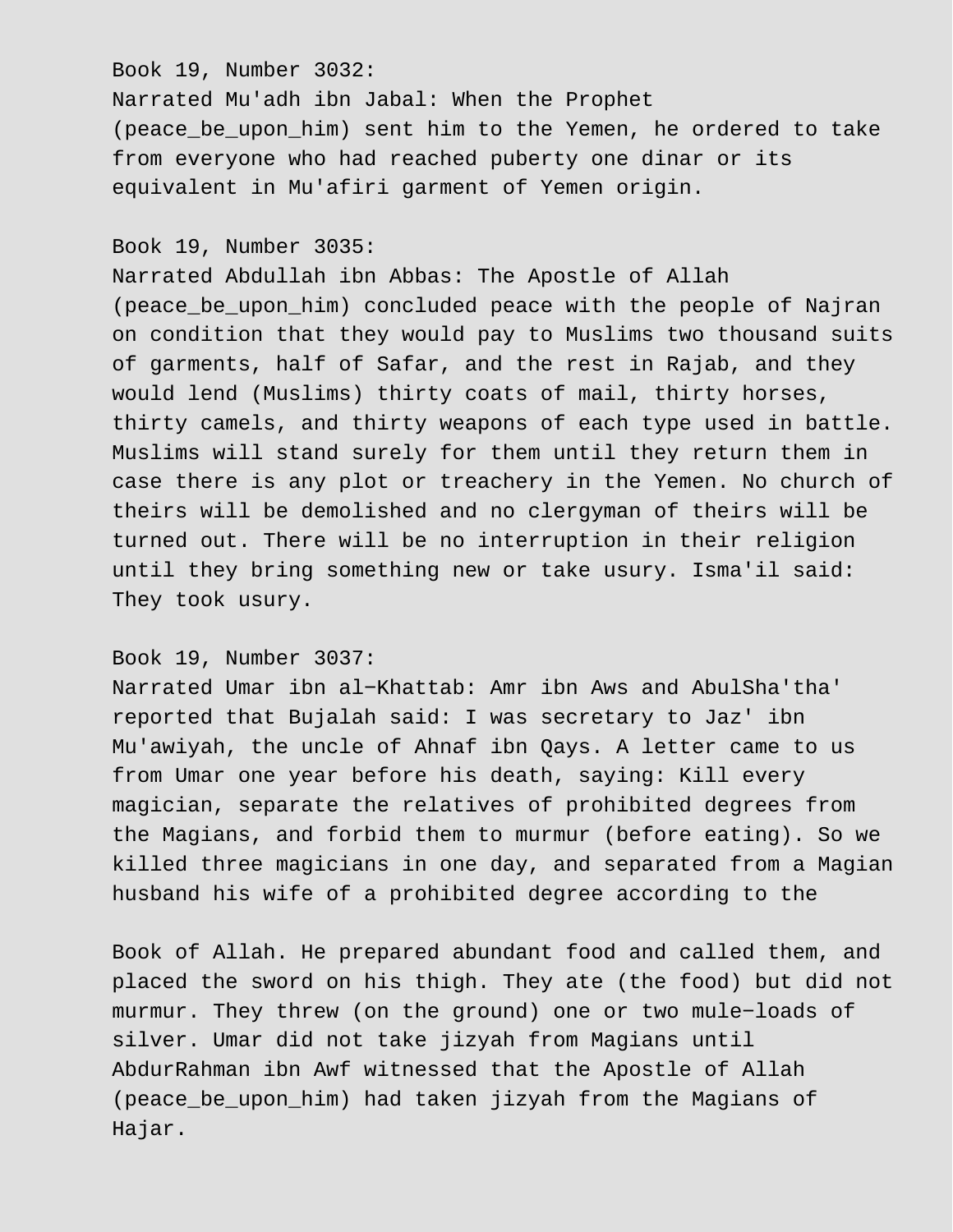Book 19, Number 3038:

Narrated Abdullah ibn Abbas: A man belonging to Usbadhiyin of the people of Bahrayn, who were the Magians of Hajar, came to the Apostle of Allah (peace\_be\_upon\_him) and remained with him (for some time), and then came out. I asked him: What have Allah and His Apostle of Allah decided for you? He replied: Evil. I said: Silent. He said: Islam or killing. AbdurRahman ibn Awf said: He accepted jizyah from them. Ibn Abbas said: The people followed the statement of AbdurRahman ibn Awf, and they left that which I heard from the Usbadhi.

# Book 19, Number 3040:

Narrated Ubaydullah: Harb ibn Ubaydullah told on the authority of his grandfather, his mother's father, that he had it on the authority of his father that the Apostle of Allah (peace\_be\_upon\_him) said: Tithes are to be levied on Jews and Christians, but not on Muslims.

## Book 19, Number 3043:

Narrated A man of Banu Taghlib: Harb ibn Ubaydullah ibn Umayr ath−Thaqafi told on the authority of his grandfather, a man of Banu Taghlib: I came to the Prophet (peace\_be\_upon\_him), embraced Islam, and he taught me Islam. He also taught me how I should take sadaqah from my people who had become Muslim. I then returned to him and said: Apostle of Allah, I remembered whatever you taught me except the sadaqah. Should I levy tithe on them? He replied: No, tithes are to be levied on Christians and Jews.

# Book 19, Number 3044:

Narrated Al−Irbad ibn Sariyah as−Sulami: We alighted with the Prophet (peace\_be\_upon\_him) at Khaybar, and he had his companions with him. The chief of Khaybar was a defiant and abominable man. He came to the Prophet (peace\_be\_upon\_him) and said: Is it proper for you, Muhammad, that you slaughter our donkeys, eat our fruit, and beat our women? The Prophet (peace\_be\_upon\_him) became angry and said: Ibn Awf, ride your horse, and call loudly: Beware, Paradise is lawful only for a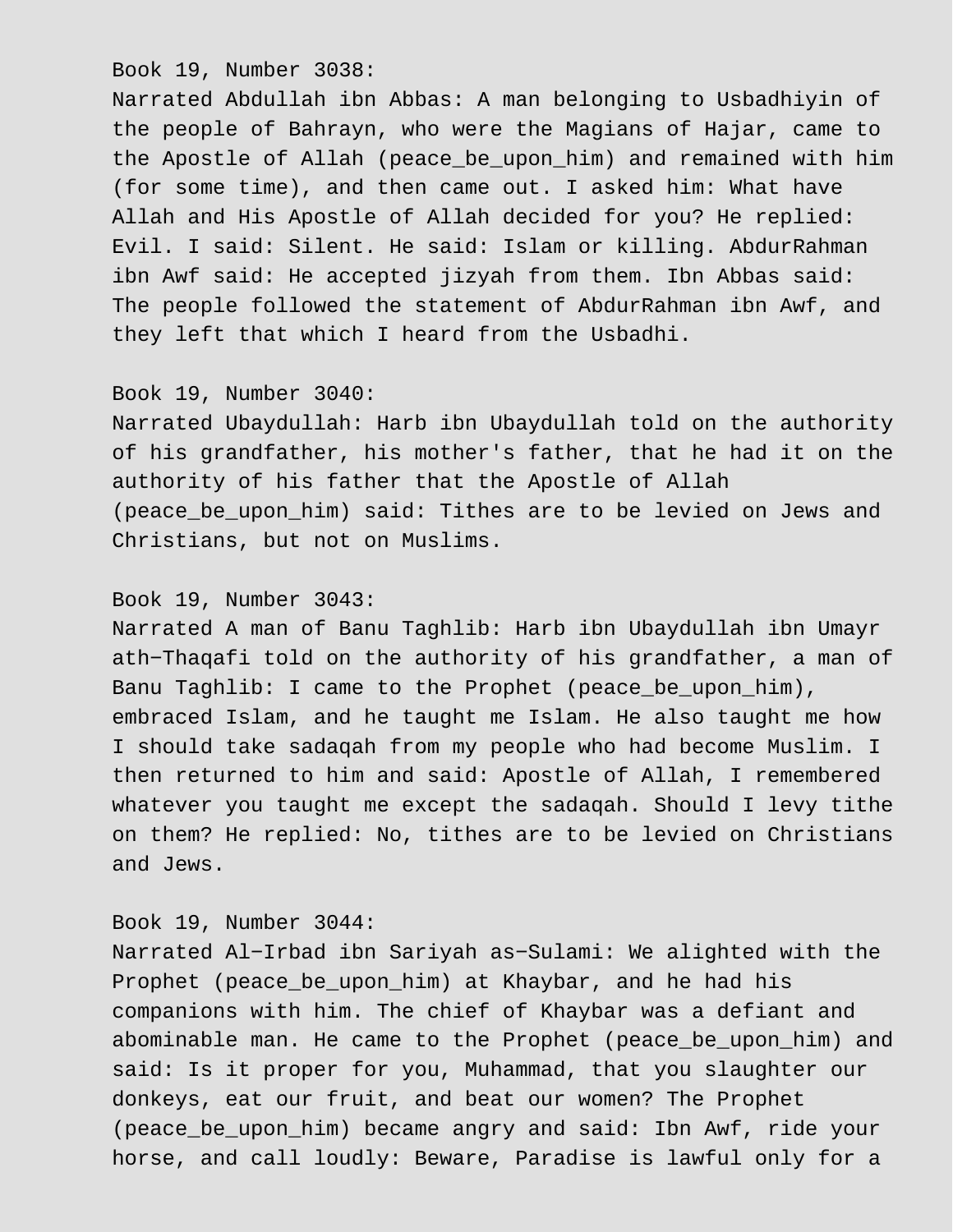believer, and that they (the people) should gather for prayer. They gathered and the Prophet (peace\_be\_upon\_him) led them in prayer, stood up and said: Does any of you, while reclining on his couch, imagine that Allah has prohibited only that which is to be found in this Qur'an? By Allah, I have preached, commanded and prohibited various matters as numerous as that which is found in the Qur'an, or more numerous. Allah has not permitted you to enter the houses of the people of the

Book without permission, or beat their women, or eat their fruits when they give you that which is imposed on them.

### Book 19, Number 3045:

Narrated A man of Juhaynah: The Prophet (peace\_be\_upon\_him) said: Probably you will fight with a people, you will dominate them, and they will save themselves and their children by their property. The version of Sa'id has You will then conclude peace with them. The agreed version goes: Then do no take anything from them more than that, for it is not proper for you.

#### Book 19, Number 3046:

Narrated A number of Companions of the Prophet: Safwan reported from a number of Companions of the Apostle of Allah (peace\_be\_upon\_him) on the authority of their fathers who were relatives of each other. The Apostle of Allah (peace\_be\_upon\_him) said: Beware, if anyone wrongs a contracting man, or diminishes his right, or forces him to work beyond his capacity, or takes from him anything without his consent, I shall plead for him on the Day of Judgment.

Book 19, Number 3047: Narrated Abdullah ibn Abbas: The Prophet (peace\_be\_upon\_him) said: Jizyah is not to be levied on a Muslim.

Book 19, Number 3049: Narrated Abdullah al−Hawzani: I met Bilal, the Mu'adhdhin of the Apostle of Allah (peace\_be\_upon\_him) at Aleppo, and said: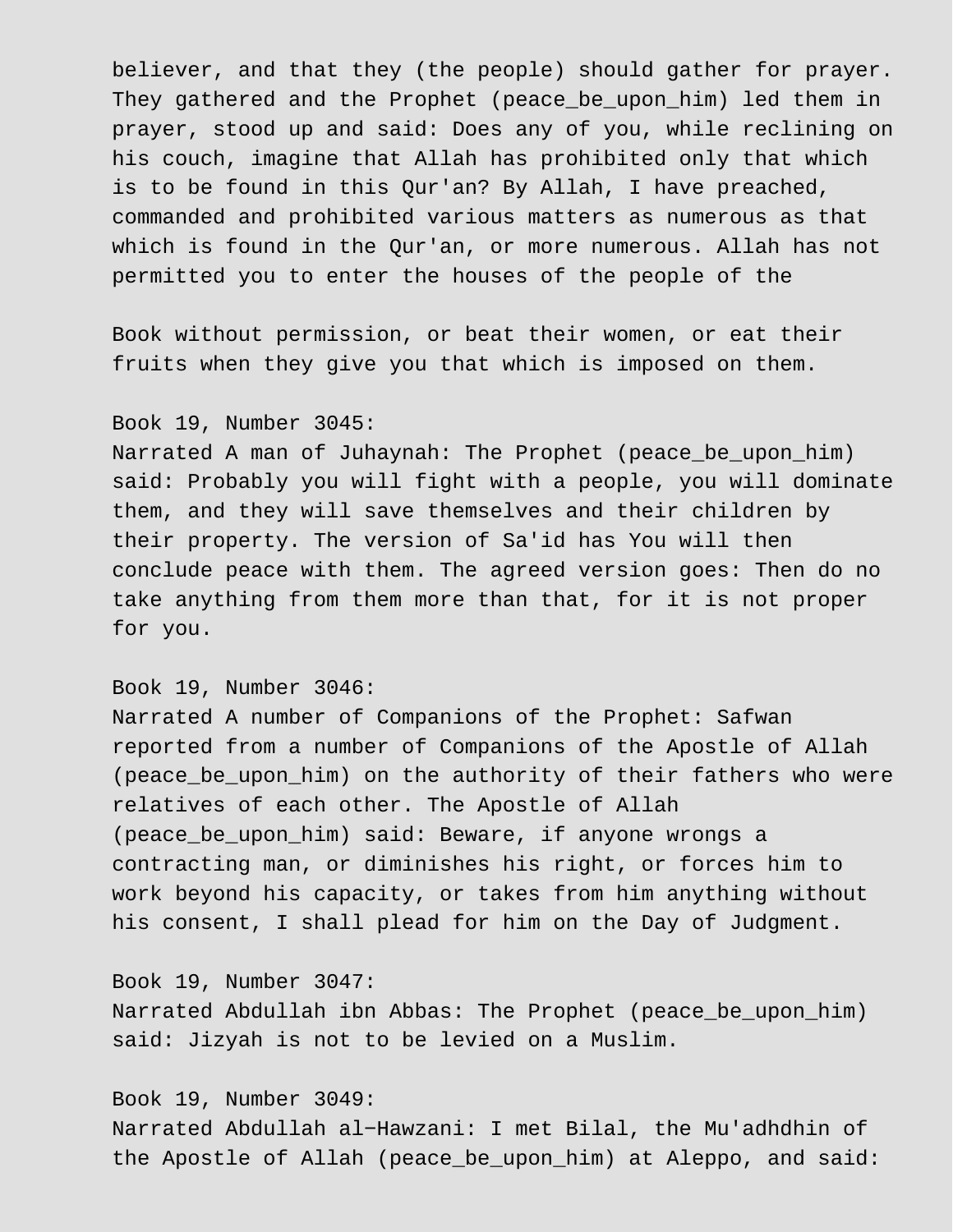Bilal, tell me, what was the financial position of the Apostle of Allah (peace\_be\_upon\_him)? He said: He had nothing. It was I who managed it on his behalf since the day Allah made him Prophet of Allah (peace\_be\_upon\_him) until he died. When a Muslim man came to him and he found him naked, he ordered me (to clothe him). I would go, borrow (some money), and purchase a cloak for him. I would then clothe him and feed him. A man from the polytheists met me and said: I am well off, Bilal. Do not borrow money from anyone except me. So I did accordingly. One day when I performed ablution and stood up to make call to prayer, the same polytheist came along with a body of merchants. When he saw me, he said: O Abyssinian. I said: I am at your service. He met me with unpleasant looks and said harsh words to me. He asked me: Do you know how many days remain in the completion of this month? I replied: The time is near. He said: Only four days remain in the completion of this month. I shall then take that which is due from you (i.e. loan), and then shall return you to tend the sheep as you did before. I began to think in my mind what people think in their minds (on such occasions). When I offered the night prayer, the Apostle of Allah (peace be upon him) returned to his family. I sought permission from him and he gave me permission. I said: Apostle of Allah, may my parents be sacrificed for you, the polytheist from whom I used to borrow money said to me such−and−such. Neither you nor I have anything to pay him for me, and he will disgrace me. So give me permission to run away to some of those tribes who have recently embraced Islam until Allah gives His Apostle (peace\_be\_upon\_him) something with which he can pay (the debt) for me. So I came out and reached my house. I placed my sword, waterskin (or sheath), shoes and shield near my head. When dawn broke, I intended to be on my way. All of a sudden I saw a man running towards me and calling: Bilal, return to the Apostle of Allah (peace\_be\_upon\_him). So I went till I reached him. I found four mounts kneeling on the ground with loads on them. I sought permission. The Apostle of Allah (peace\_be\_upon\_him) said to me: Be glad, Allah has made arrangements for the payment (of your debt). He then asked: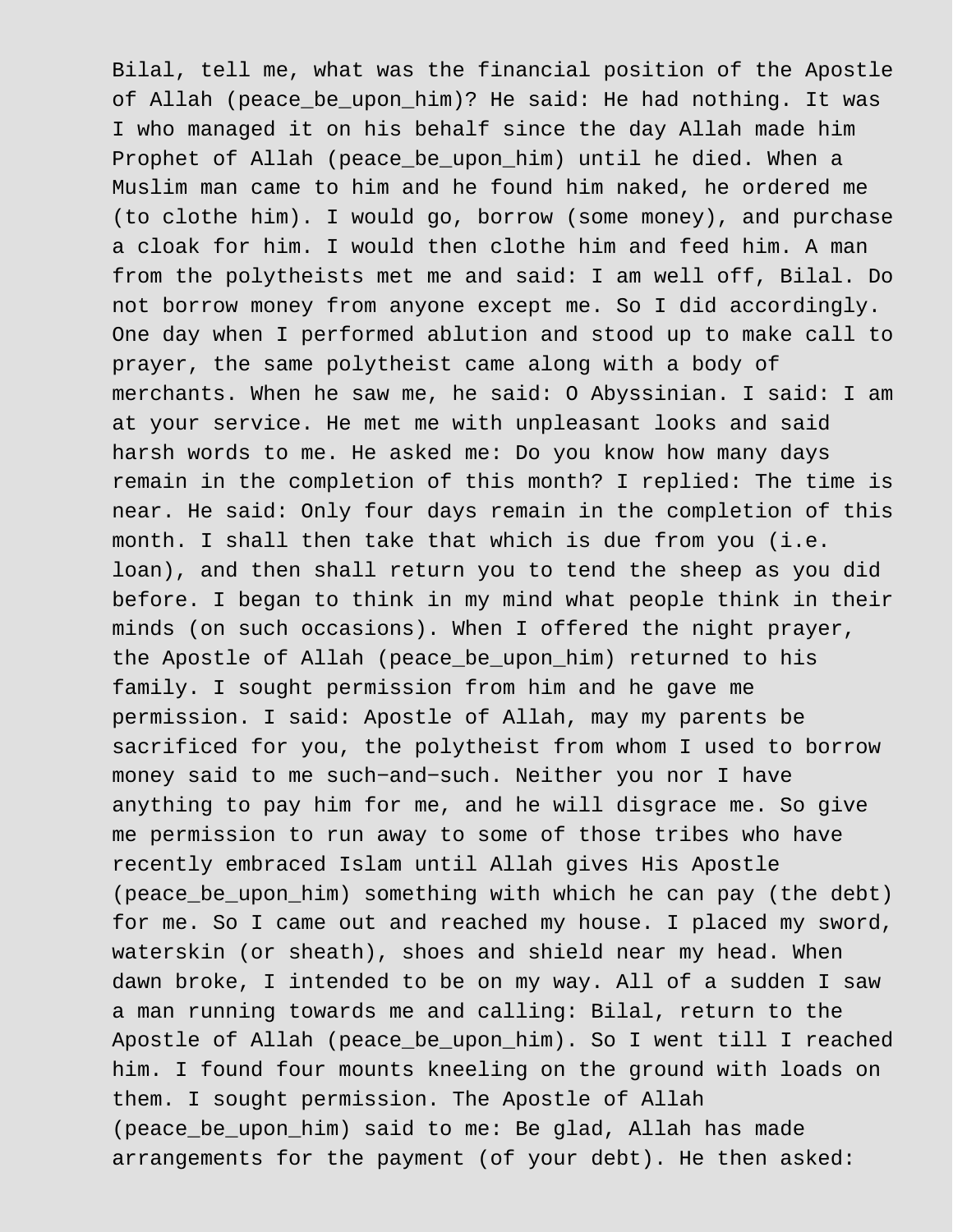Have you not seen the four mounts kneeling on the ground? I replied: Yes. He said: You may have these mounts and what they have on them. There are clothes and food on them, presented to me by the ruler of Fadak. Take them away and pay off your debt. I did so. He then mentioned the rest of the tradition. I then went to the mosque and found that the Apostle of Allah (peace\_be\_upon\_him) was sitting there. I greeted him. He asked: What benefit did you have from your property? I replied: Allah Most High paid everything which was due from the Apostle of Allah (peace be upon him). Nothing remains now. He asked: Did anything remain (from that property)? I said: Yes. He said: Look, if you can give me some comfort from it, for I shall not visit any member of my family until you give me some comfort from it. When the Apostle of Allah (peace be upon him) offered the night prayer, he called me and said: What is the position of that which you had with you (i.e. property)? I said: I still have it, no one came to me. The Apostle of Allah (peace\_be\_upon\_him) passed the night in the mosque. He then narrated the rest of the tradition. Next day when he offered the night prayer, he called me and asked: What is the position of that which you had (i.e. the rest of the property)? I replied: Allah has given you comfort from it, Apostle of Allah. He said: Allah is Most Great, and praised Allah, fearing lest he should die while it was with him. I then followed him until he came to his wives and greeted each one of them and finally he came to his place where he had to pass the night. This is all for which you asked me.

# Book 19, Number 3051:

Narrated Iyad ibn Himar: I presented a she−camel to the Prophet (peace\_be\_upon\_him). He asked: Have you embraced Islam? I replied: No. The Prophet (peace\_be\_upon\_him) said: I have been prohibited to accept the present of polytheists.

Book 19, Number 3052: Narrated Alqamah ibn Wa'il: The Prophet (peace\_be\_upon\_him) bestowed land in Hadramawt as fief.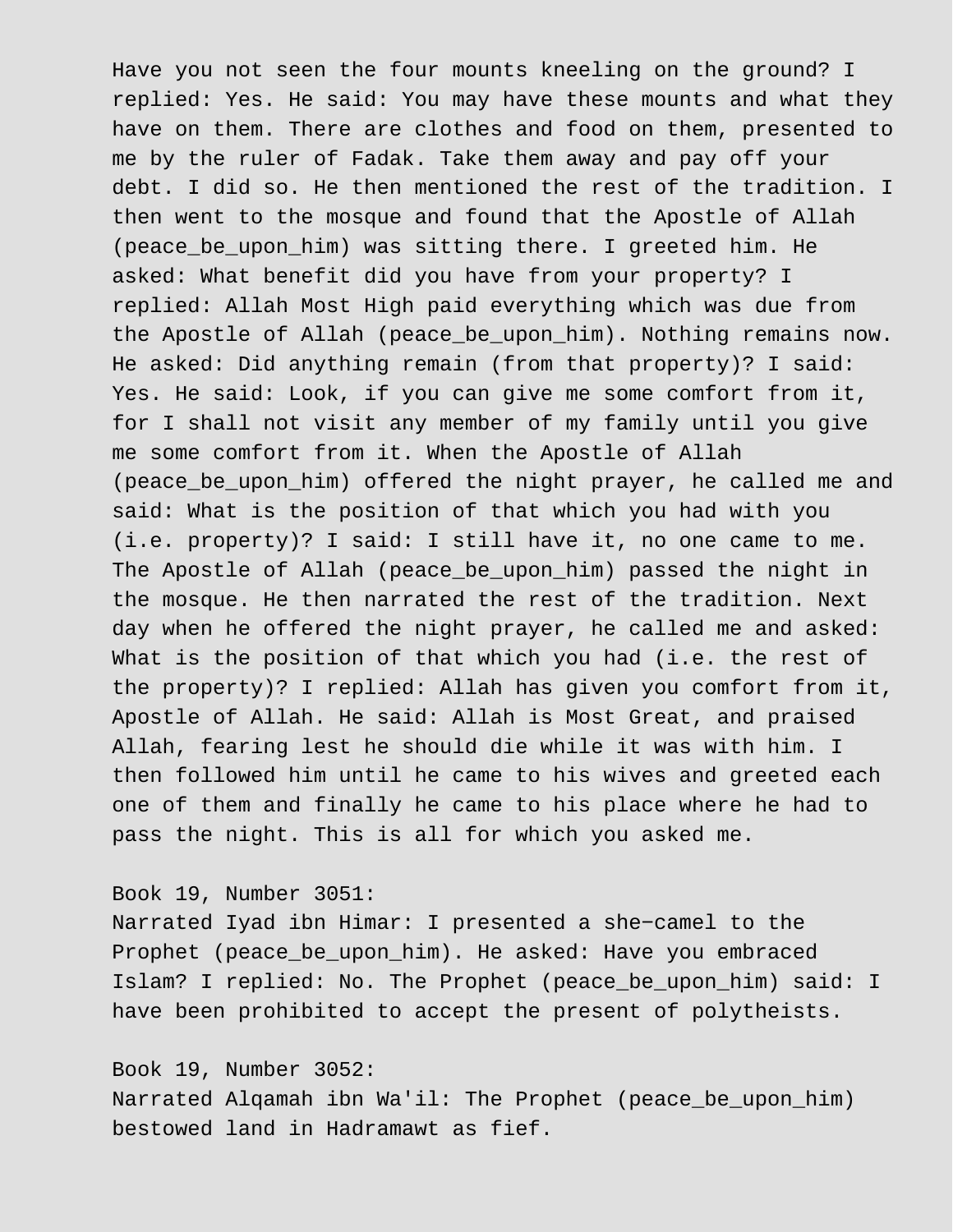## Book 19, Number 3054:

Narrated Amr ibn Hurayth: The Apostle of Allah (peace be upon him) demarcated a house with a bow at Medina for me. He said: I shall give you more. I shall give you more.

# Book 19, Number 3055:

Narrated Rabi'ah ibn AbuAbdurRahman: Rabi'ah reported on the authority of more than one person saying: The Apostle of Allah (peace\_be\_upon\_him) assigned as a fief to Bilal ibn al−Harith al−Muzani the mines of al−Qabaliyyah which is in the neighbourhood of al−Fur', and only zakat is levied on those mines up to the present day.

## Book 19, Number 3056:

Narrated Amr ibn Awf al−Muzani: The Prophet (peace\_be\_upon\_him) assigned as a fief to Bilal ibn al−Muzani the mines of al−Qabaliyyah both which lay on the upper side and which lay on the lower side, and (the land) which was suitable for cultivation at Quds. He did not give him (the land which involved) the right of a Muslim. The Prophet (peace be upon him) wrote a document for him. It goes: "In the name of Allah, the Compassionate, the Merciful. This is what the Apostle of Allah (peace\_be\_upon\_him) assigned to Bilal ibn Harith al−Muzani. He gave him the mines of al−Qabaliyyah, both which lay on the upper side and which lay on the lower side, and (the land) which is suitable for cultivation at Quds. He did not give him the right of any Muslim."

# Book 19, Number 3057:

# Narrated Amr ibn Awf al−Muzani: The Prophet

(peace be upon him) assigned as a fief to Bilal ibn Harith al−Muzani the mines of al−Qabaliyyah, both those which lay on the upper side those and which lay on the lower side. The narrator, Ibn an−Nadr, added: "also Jars and Dhat an−Nusub." The agreed version reads: "and (the land) which is suitable for cultivation at Quds". He did not assign to Bilal ibn al−Harith the right of any Muslim. The Prophet (peace\_be\_upon\_him) wrote a document to him: "This is what the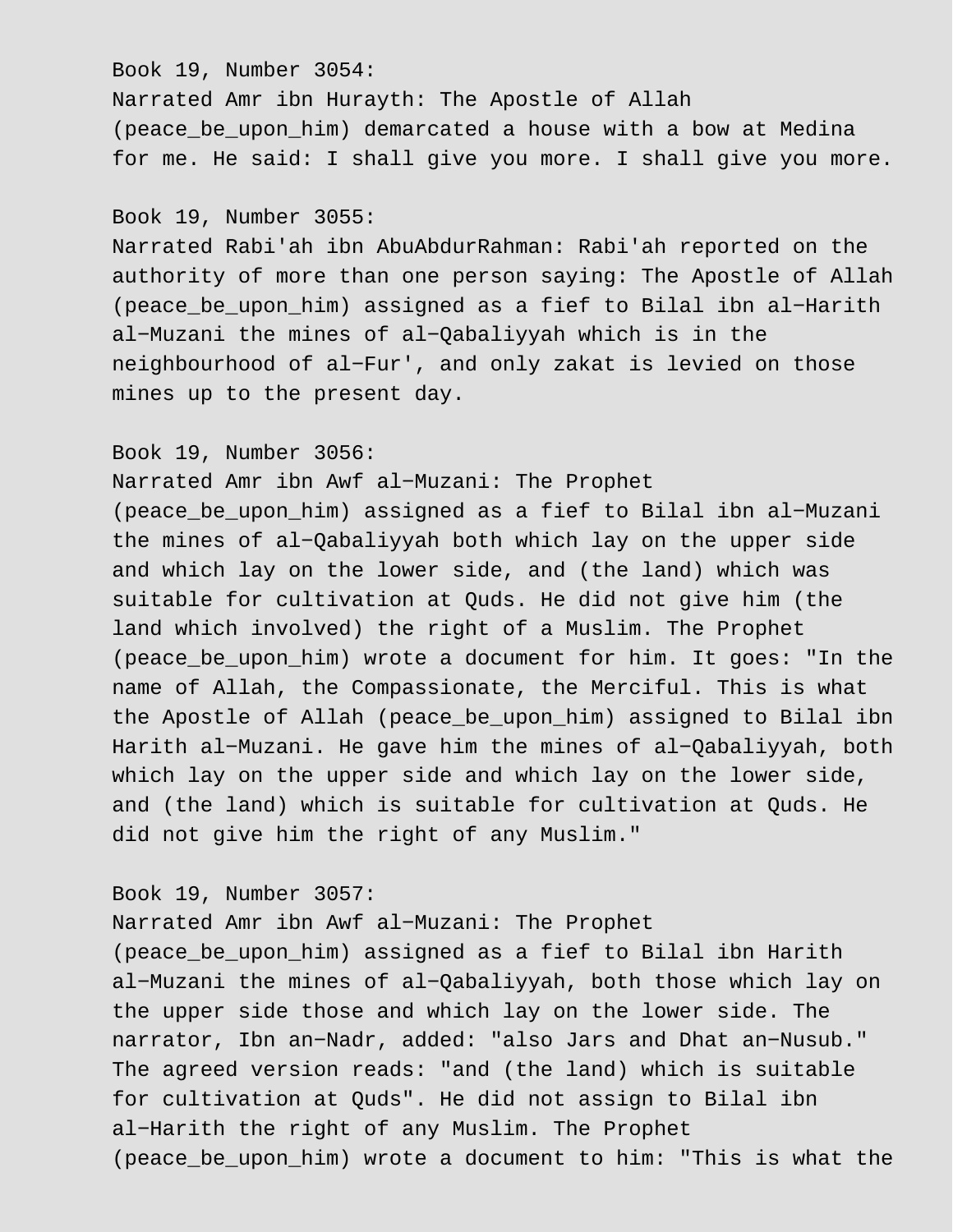Apostle of Allah (peace be upon him) assigned to Bilal ibn al−Harith al−Muzani. He gave him the mines of al−Qabaliyyah both those which lay on the upper and lower side, and that which is fit for cultivation at Quds. He did not give him the right of any Muslim." The narrator AbuUways said: A similar tradition has been transmitted to me by Thawr ibn Zayd from Ikrimah on the authority of Ibn Abbas from the Prophet (peace\_be\_upon\_him). Ibn an−Nadr added: Ubayy ibn Ka'b wrote it.

## Book 19, Number 3058:

Narrated Abyad ibn Hammal: Abyad went to the Apostle of Allah (peace\_be\_upon\_him) and asked him for assigning him (the mines of) salt as fief. (The narrator Ibn al−Mutawakkil said: which was in Ma'arib.) So he assigned it to him as a fief. When he returned, a man in the meeting asked: Do you know what you have assigned him as a fief? You have assigned him the perennial spring water. So he took it back from him. He asked him about protecting land which had arak trees growing in it. He replied: He could have such as was beyond the region where the hoofs (of camels) went.

## Book 19, Number 3060:

Narrated Abyad ibn Hammal: He asked the Apostle of Allah (peace\_be\_upon\_him) for giving him some land which had arak trees growing in it. The Apostle of Allah (peace be upon him) said: There is no (permission for) protecting a land which has arak trees growing in it. He said: These arak trees are within the boundaries of my field. The Prophet (peace\_be\_upon\_him) said: There is no (permission for) protecting a land which has arak trees growing in it. The narrator Faraj said: By the phrase 'within the boundaries of my field' he meant the land which had crop growing in it and was surrounded on four sides.

# Book 19, Number 3061:

Narrated Sakhr ibn al−Ayla al−Ahmasi: The Apostle of Allah (peace\_be\_upon\_him) raided Thaqif. When Sakhr heard this, he proceeded on his horse along with some horsemen to support the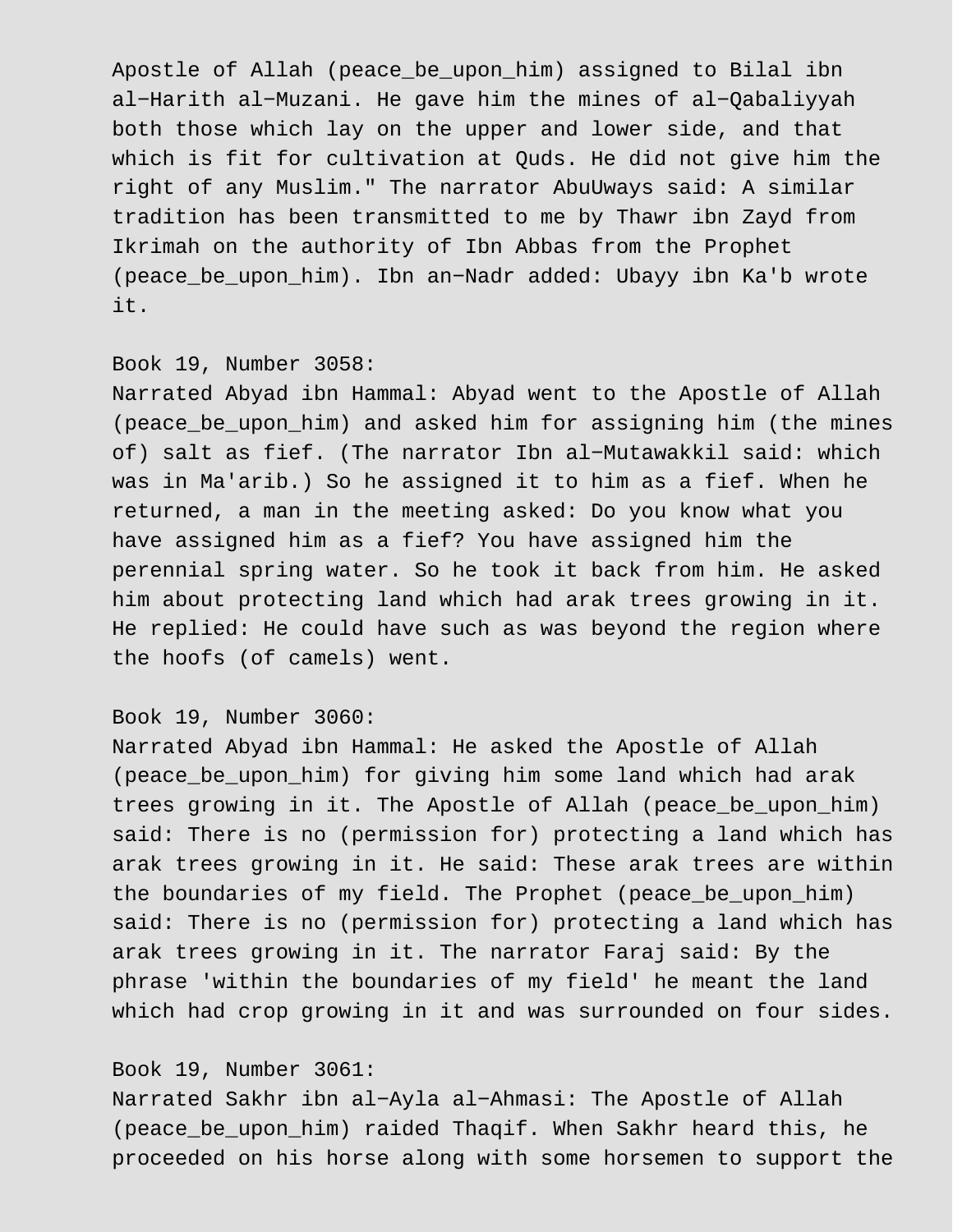Prophet (peace be upon him). He found the Prophet of Allah (peace\_be\_upon\_him) had returned and he did not conquer (Ta'if). On that day Sakhr made a covenant with Allah and had His protection that he would not depart from that fortress until they (the inhabitants) surrendered to the command of the Apostle of Allah (peace\_be\_upon\_him). He did not leave them until they had surrendered to the command of the Apostle of Allah (peace\_be\_upon\_him). Sakhr then wrote to him: To proceed: Thaqif have surrendered to your command, Apostle of Allah, and I am on my way to them. They have horses with them. The Apostle of Allah (peace be upon him) then ordered prayers to be offered in congregation. He then prayed for Ahmas ten times: O Allah, send blessings the horses and the men of Ahmas. The people came and Mughirah ibn Shu'bah said to him: Prophet of Allah, Sakhr took my paternal aunt while she embraced Islam like other Muslims. He called him and said: Sakhr, when people embrace Islam, they have security of their blood and property. Give back to Mughirah his paternal aunt. So he returned his aunt to him and asked the Prophet of Allah (peace be upon him): What about Banu Sulaym who have run away for (fear of) Islam and left that water? He said: Prophet of Allah, allow me and my people to settle there. He said: Yes. So he allowed him to settle there. Banu Sulaym then embraced Islam, and they came to Sakhr. They asked him to return their water to them. But he refused. So they came to the Prophet (peace be upon him) and said: Prophet of Allah, we embraced Islam and came to Sakhr so that he might return our water to us. But he has refused. He (the Prophet) then came to him and said: When people embrace Islam, they secure their properties and blood. Return to the people their water. He said: Yes, Prophet of Allah. I saw that the face of the Apostle of Allah (peace\_be\_upon\_him) was reddening at that moment, being ashamed of taking back from him the slave−girl and the water.

# Book 19, Number 3062:

Narrated Saburah ibn Ma'bad al−Juhani: The Prophet (peace\_be\_upon\_him) alighted at a place where a mosque has been built under a large tree. He tarried there for three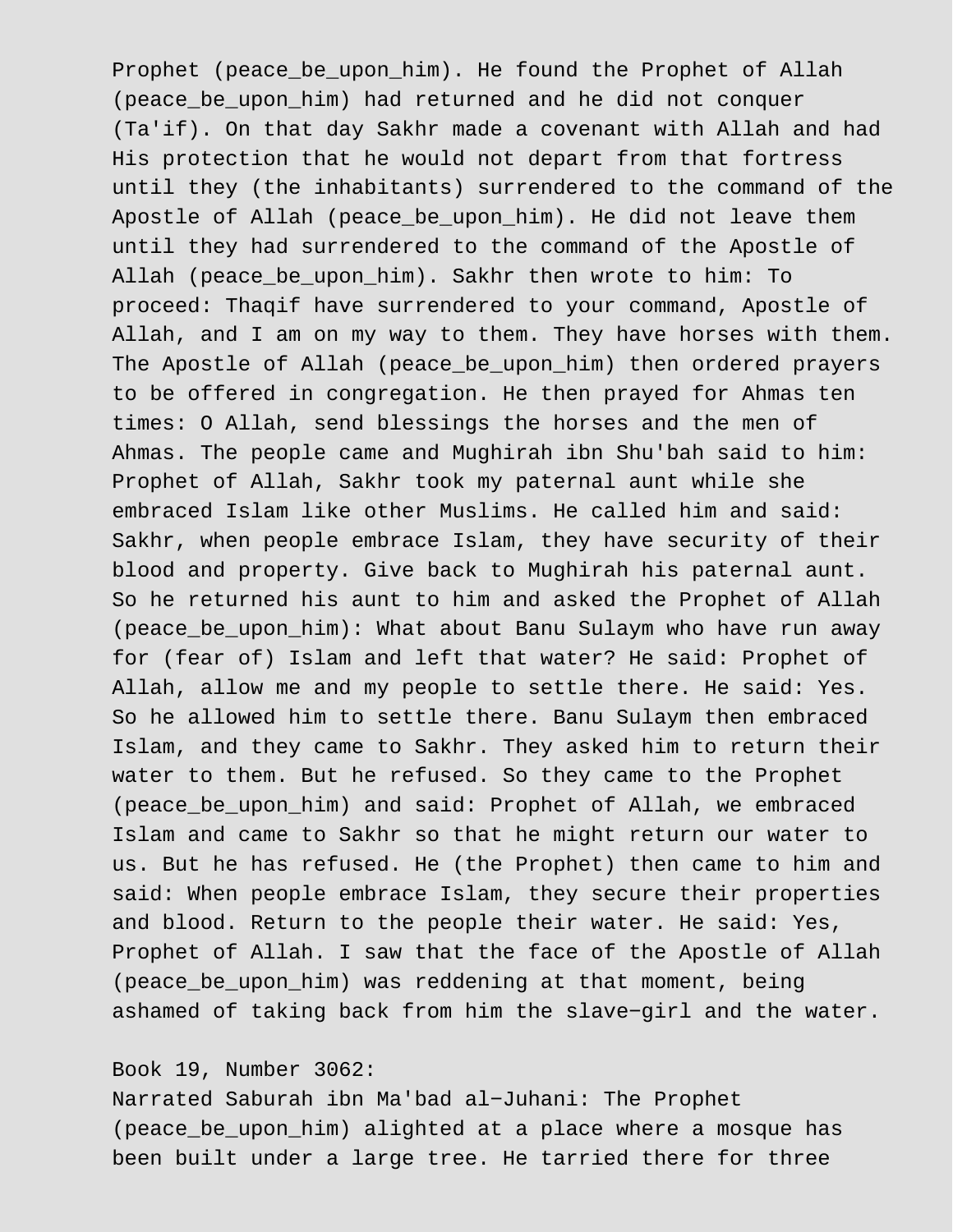days, and then proceeded to Tabuk. Juhaynah met him on a wide plain. He asked them: who are the people of Dhul−Marwah? They replied: Banu Rifa'ah of Juhaynah. He said: I have given this (land) to Banu Rifa'ah as a fief. Therefore, they divided it. Some of them sold (their share) and others retained and worked on it. (Sub−narrator Ibn Wahab said: I then asked AbdulAziz about this tradition. He narrated a part of it to me and did not narrate it in full.

# Book 19, Number 3063:

Narrated Asma' daughter of AbuBakr: The Apostle of Allah (peace\_be\_upon\_him) assigned to az−Zubayr palm−trees as a fief.

## Book 19, Number 3064:

Narrated Qaylah bint Makhramah: Abdullah ibn Hasan al−Anbari said: My grandmothers, Safiyyah and Duhaybah, narrated to me, that hey were the daughters of Ulaybah and were nourished by Qaylah, daughter of Makhramah. She was the grandmother of their father. She reported to them, saying: We came upon the Apostle of Allah (peace\_be\_upon\_him). My companion, Hurayth ibn Hassan, came to him as a delegate from Bakr ibn Wa'il. He took the oath of allegiance of Islam for himself and for his people. He then said: Apostle of Allah (peace\_be\_upon\_him), write a document for us, giving us the land lying between us and Banu Tamim at ad−Dahna' to the effect that not one of them will cross it in our direction except a traveller or a passer−by. He said: Write down ad−Dahna' for them, boy. When I saw that he passed orders to give it to him, I became anxious, for it was my native land and my home. I said: Apostle of Allah, he did not ask you for a true border when he asked you. This land of Dahna' is a place where the camels have their home, and it is a pasture for the sheep. The women of Banu Tamim and their children are beyond it. He said: Stop, boy! A poor woman spoke the truth: a Muslim is a brother of a Muslim. Each one of them may benefit from water and trees, and they should cooperate with each other against Satan.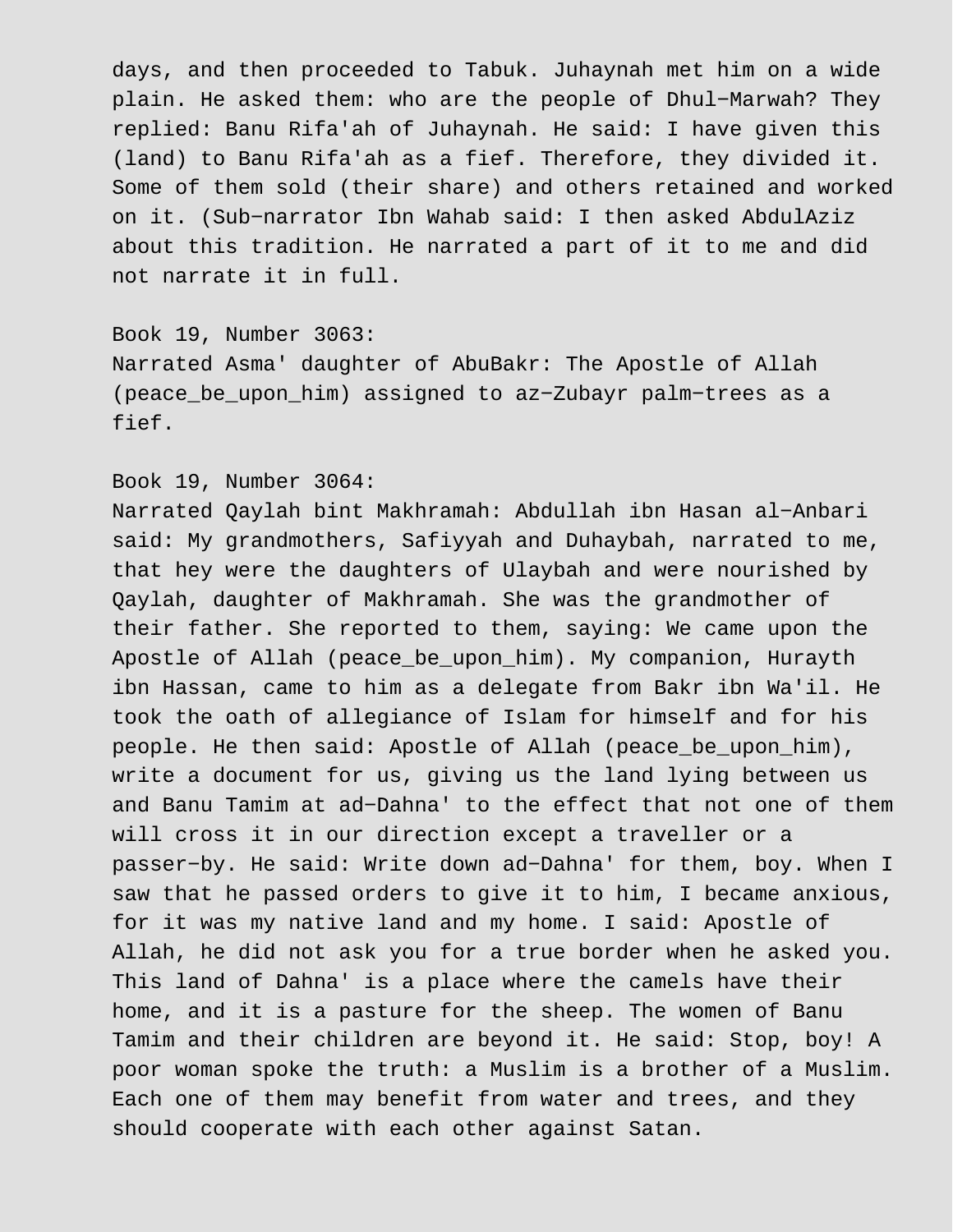#### Book 19, Number 3065:

Narrated Asmar ibn Mudarris: I came to the Prophet (peace be upon him), and took the oath of allegiance to him. He said: If anyone reaches a water which has not been approached before by any Muslim, it belongs to him. The people, therefore, went out running and marking (on the land).

#### Book 19, Number 3066:

Narrated Abdullah ibn Umar: The Prophet (peace\_be\_upon\_him) gave az−Zubayr the land as a fief up to the reach of his horse when he runs. He, therefore, made his horse run until it stopped. He then threw his flog. Thereupon he said: Give him (the land) up to the point where his flog has reached.

# Book 19, Number 3067: Narrated Sa'id ibn Zayd: The Prophet (peace\_be\_upon\_him) said: If anyone brings barren land into cultivation, it belongs to him, and the unjust vein has no right.

#### Book 19, Number 3068:

Narrated Urwah: The Prophet (peace\_be\_upon\_him) said: If anyone brings barren land into cultivation, it belong to him. He then transmitted a similar tradition mentioned above (No. 3067).

## Book 19, Number 3070:

Narrated Urwah: I testify that the Apostle of Allah (peace\_be\_upon\_him) decided that the land is the land of Allah, and the servants are the servants of Allah. If anyone brings barren land into cultivation, he has more right to it. This tradition has been transmitted to us from the Prophet (peace\_be\_upon\_him) by those who transmitted the traditions about prayer from him.

## Book 19, Number 3071:

Narrated Samurah: The Prophet (peace\_be\_upon\_him) said: If anyone surrounds a land with a wall, it belongs to him.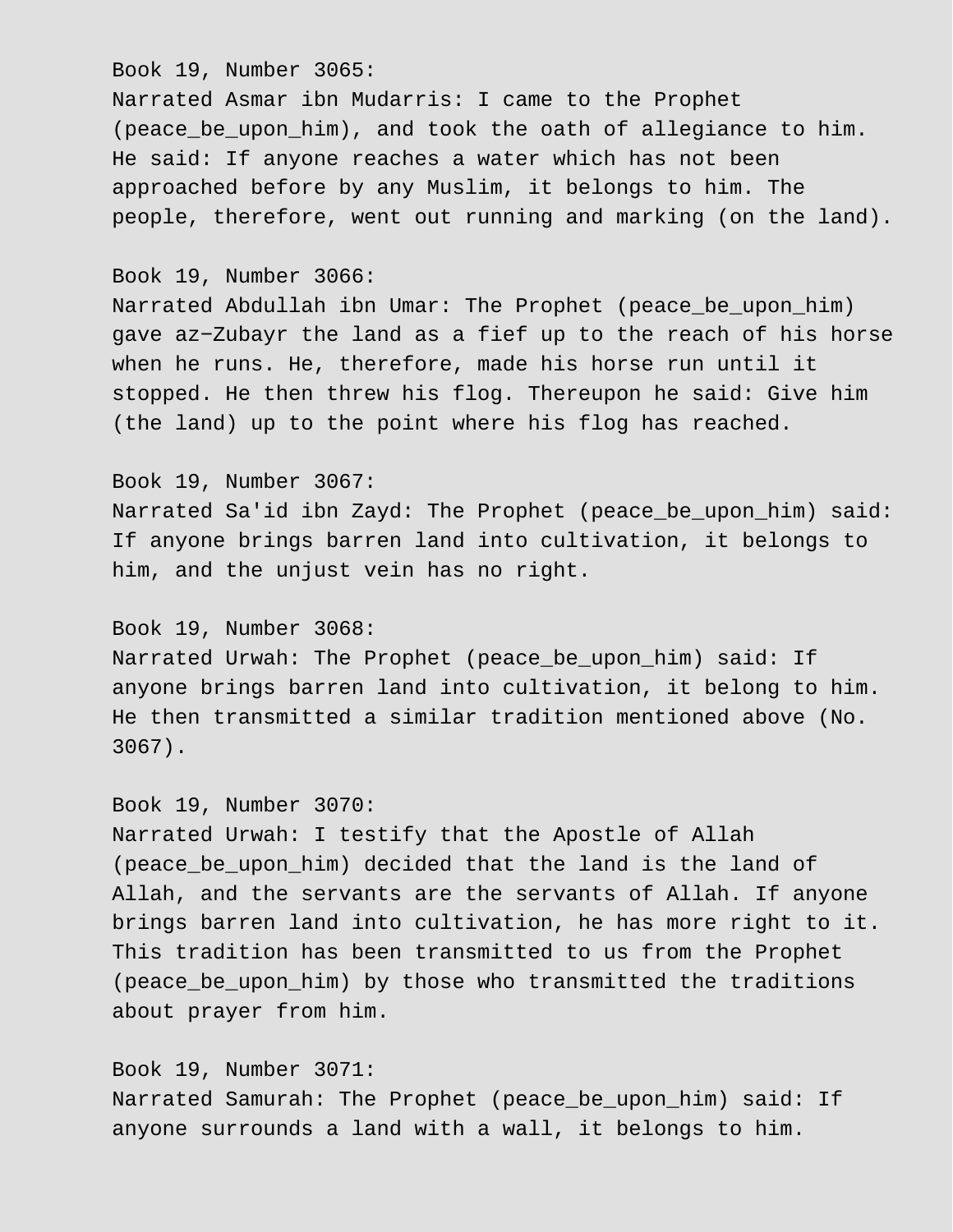Book 19, Number 3074:

Narrated Zaynab: She was picking lice from the head of the Apostle of Allah (peace be upon him) while the wife of Uthman ibn Affan and the immigrant women were with him. They complained about their houses that they had been narrowed down to them and they were evicted from them. The Apostle of Allah (peace\_be\_upon\_him) ordered that the houses of the Immigrants should be given to their wives. Thereafter Abdullah ibn Mas'ud died, and his wife inherited his house in Medina.

Book 19, Number 3075:

Narrated Mu'adh ibn Jabal: He who put the necklace of jizyah in his neck abandoned the way followed by the Apostle of Allah (peace\_be\_upon\_him).

Book 19, Number 3076:

Narrated AbudDarda': The Prophet (peace be upon him) said: If anyone takes land by (paying) its jizyah, he renounces his immigration; and if anyone takes off the disgrace of an unbeliever from his neck he turns away his back from Islam. He (the narrator) said: Thereafter Khalid ibn Ma'dan heard this tradition from me, and he said: Has Shubayb narrated it to you? I said: Yes. He said! When you come to him, ask him to write this tradition to me. He said: He then wrote it for him. When I came, Khalid ibn Ma'dan asked me for the paper and I gave it to him. When he read (the paper), he abandoned the lands he had in his possession the moment he heard this.

Book 19, Number 3078: Narrated As−Sa'b ibn Jaththamah: The Prophet (peace\_be\_upon\_him) protected Naqi and said: There is no (permission for) protected land except for Allah Most High.

Book 19, Number 3079: Narrated AbuHurayrah: The Prophet (peace be upon him) said: A fifth is payable on buried treasure.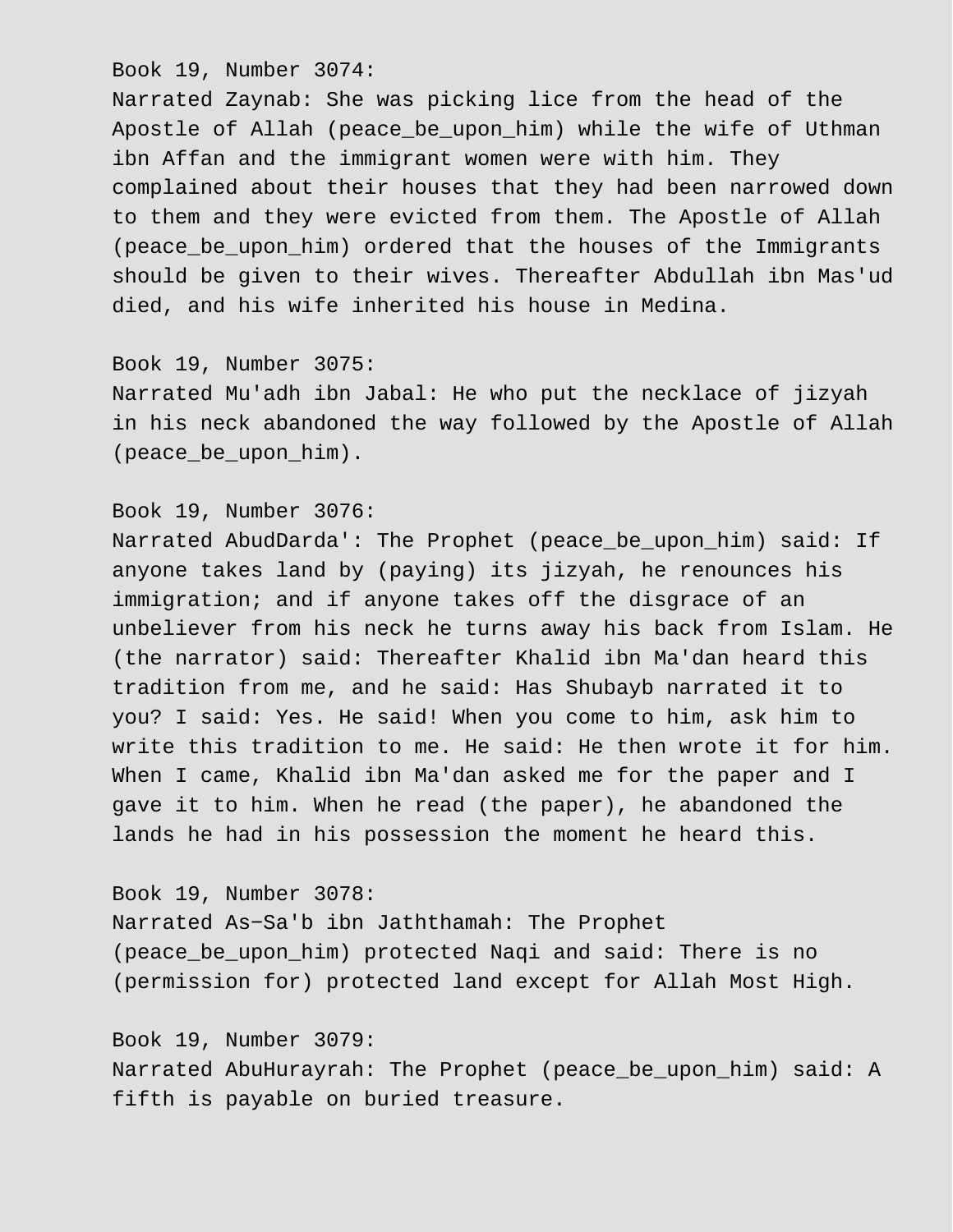Book 19, Number 3081:

Narrated Duba'ah daughter of az−Zubayr ibn AbdulMuttalib: Al−Miqdad went to Baqi' al−Khabkhabah for a certain need. He found a mouse taking out a dinar from a hole. It then continued to take out dinars one by one until it took out seventeen dinars. It then took out a red purse containing a dinar. There were thus eighteen dinars. He took them to the Prophet (peace be upon him), informed him and said to him: Take its sadaqah. The Prophet (peace\_be\_upon\_him) asked him: Did you extend your hand toward the hole? He replied: No. The Apostle of Allah (peace\_be\_upon\_him) then said: May Allah bless you in it.

Book 19, Number 3082:

Narrated Abdullah ibn Amr ibn al−'As: When we went out along with the Apostle of Allah (peace\_be\_upon\_him) to at−Ta'if we passed a grave. I heard the Apostle of Allah (peace\_be\_upon\_him) say: This is the grave of AbuRighal. He was in this sacred mosque (sanctuary) protecting himself (from punishment). When he came out, he suffered the same punishment which his people suffered at this place, and he was buried in it. The sign of it is that a golden bough was buried with him. If you dig it out, you will find it with him. The people hastened to it and took out the bough.

# **20. Funerals (Kitab Al−Jana'iz)**

# Book 20, Number 3083:

Narrated Amir ar−Ram: We were in our country when flags and banners were raised. I said: What is this? The (the people) said: This is the banner of the Apostle of Allah (peace\_be\_upon\_him). So I came to him. He was (sitting) under a tree. A sheet of cloth was spread for him and he was sitting on it. His Companions were gathered around him. I sat with them. The Apostle of Allah (peace be upon him) mentioned illness and said: When a believer is afflicted by illness and Allah cures him of it, it serves as an atonement for his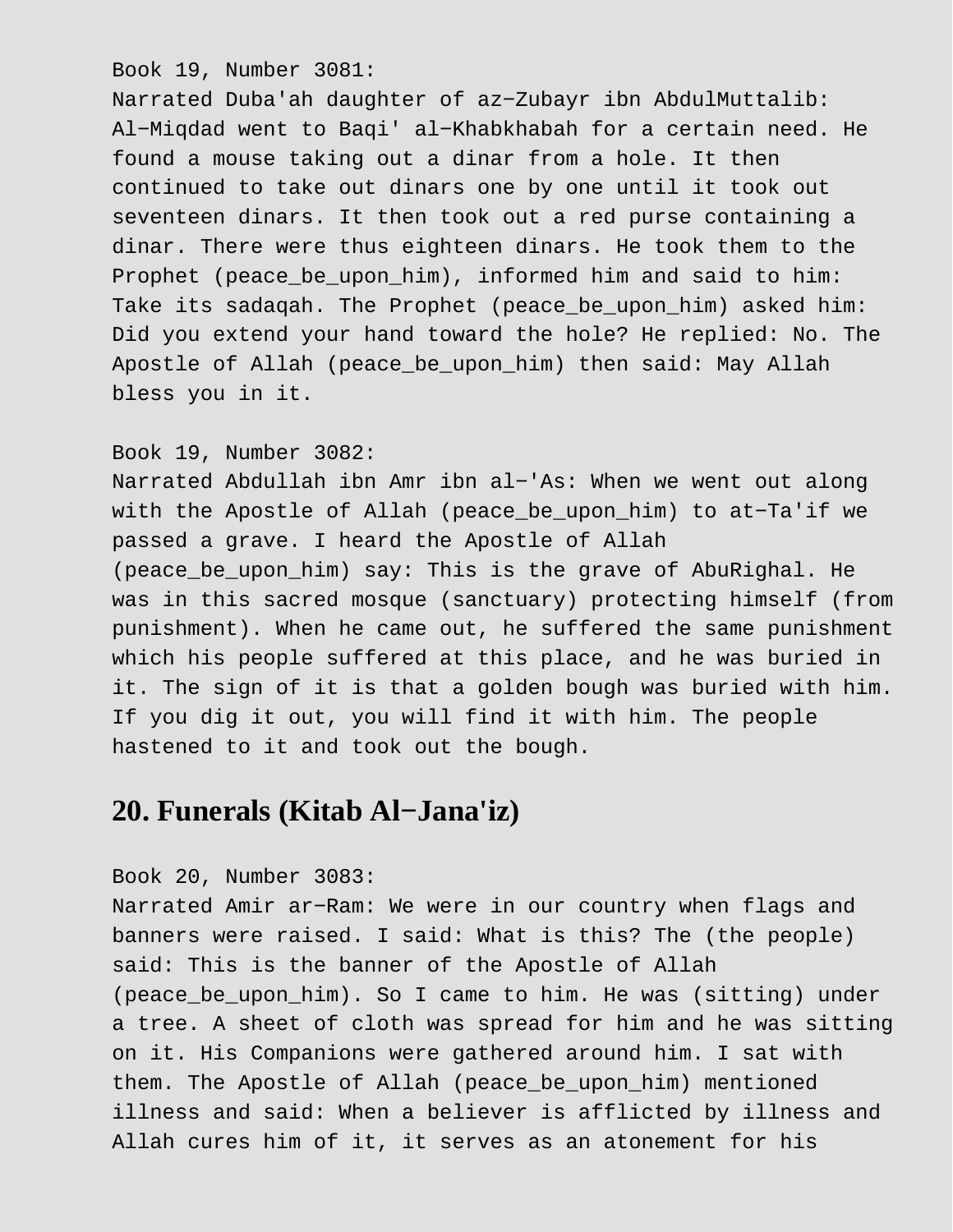previous sins and a warning to him for the future. But when a hypocrite becomes ill and is then cured, he is like a camel which has been tethered and then let loose by its owners, but does not know why they tethered it and why they let it loose. A man from among those around him asked: Apostle of Allah, what are illnesses? I swear by Allah, I never fell ill. The Apostle of Allah (peace\_be\_upon\_him) said: Get up and leave us. You do not belong to our number. When we were with him, a man came to him. He had a sheet of cloth and something in his hand. He turned his attention to him and said: Apostle of Allah, when I saw you, I turned towards you. I saw a group of trees and heard the sound of fledglings. I took them and put them in my garment. Their mother then came and began to hover round my head. I showed them to her, and she fell on them. I wrapped them with my garment. They are now with me. He said: Put them away from you. So I put them away, but their mother stayed with them. The Apostle of Allah (peace be upon him) said to his companions: Are you surprised at the affection of the mother for her young? They said: Yes, Apostle of Allah. He said: I swear by Him Who has sent me with the Truth, Allah is more affectionate to His servants than a mother to her young ones. Take them back put them and where you took them from when their mother should have been with them. So he took them back.

# Book 20, Number 3084:

Narrated Muhammad ibn Khalid as−Sulami: As−Sulami's grandfather, who was a Companion of the Apostle of Allah (peace\_be\_upon\_him) said: I heard the Apostle of Allah (peace\_be\_upon\_him) say: When Allah has previously decreed for a servant a rank which he has not attained by his action, He afflicts him in his body, or his property or his children.

## Book 20, Number 3086:

Narrated Umm al-Ala: The Apostle of Allah (peace be upon him) visited me while I was sick. He said: Be glad, Umm al−Ala' for Allah removes the sins of a Muslim for his illness as fire removes the dross of gold and silver.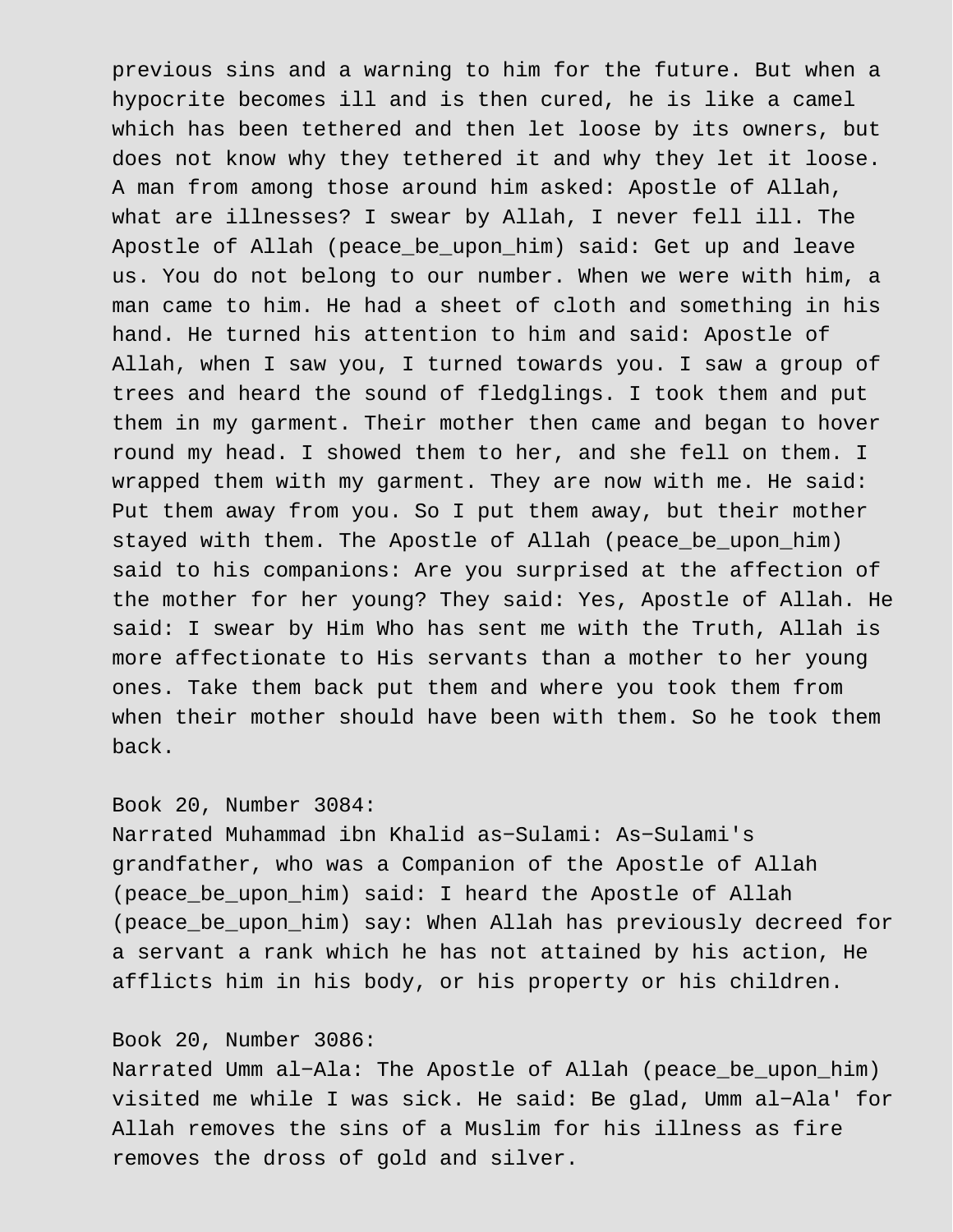#### Book 20, Number 3091:

Narrated Anas ibn Malik: The Prophet (peace\_be\_upon\_him) said: If anyone performs ablution well and pays a sick−visit to his brother Muslim seeking his reward from Allah, he will be removed a distance of sixty years (kharif) from Hell. I asked: What is kharif, AbuHamzah? He replied: A year.

Book 20, Number 3096: Narrated Zayd ibn Arqam: The Apostle of Allah (peace be upon him) visited me while I was suffering from pain in my eyes.

### Book 20, Number 3100:

Narrated Abdullah ibn Abbas: The Prophet (peace\_be\_upon\_him) said: If anyone visits a sick whose time (of death) has not come, and says with him seven times: I ask Allah, the Mighty, the Lord of the mighty Throne, to cure you, Allah will cure him from that disease.

#### Book 20, Number 3101:

Narrated Abdullah ibn Amr ibn al−'As: The Prophet (peace\_be\_upon\_him) said: When a man comes to visit a sick person, he should say: O Allah, cure Thy servant, who may then wreak havoc on an enemy for Thy sake, or walk at a funeral for Thy sake.

#### Book 20, Number 3104:

Narrated Ubayd ibn Khalid as−Sulami,: A man from the Companions of the Prophet (peace\_be\_upon\_him), said: The narrator Sa'd ibn Ubaydah narrated sometimes from the Prophet (peace\_be\_upon\_him) and sometimes as a statement of Ubayd (ibn Khalid): The Prophet (peace\_be\_upon\_him) said: Sudden death is a wrathful catching.

# Book 20, Number 3105:

Narrated Jabir ibn Atik: The Apostle of Allah (peace\_be\_upon\_him) came to visit Abdullah ibn Thabit who was ill. He found that he was dominated (by the divine decree).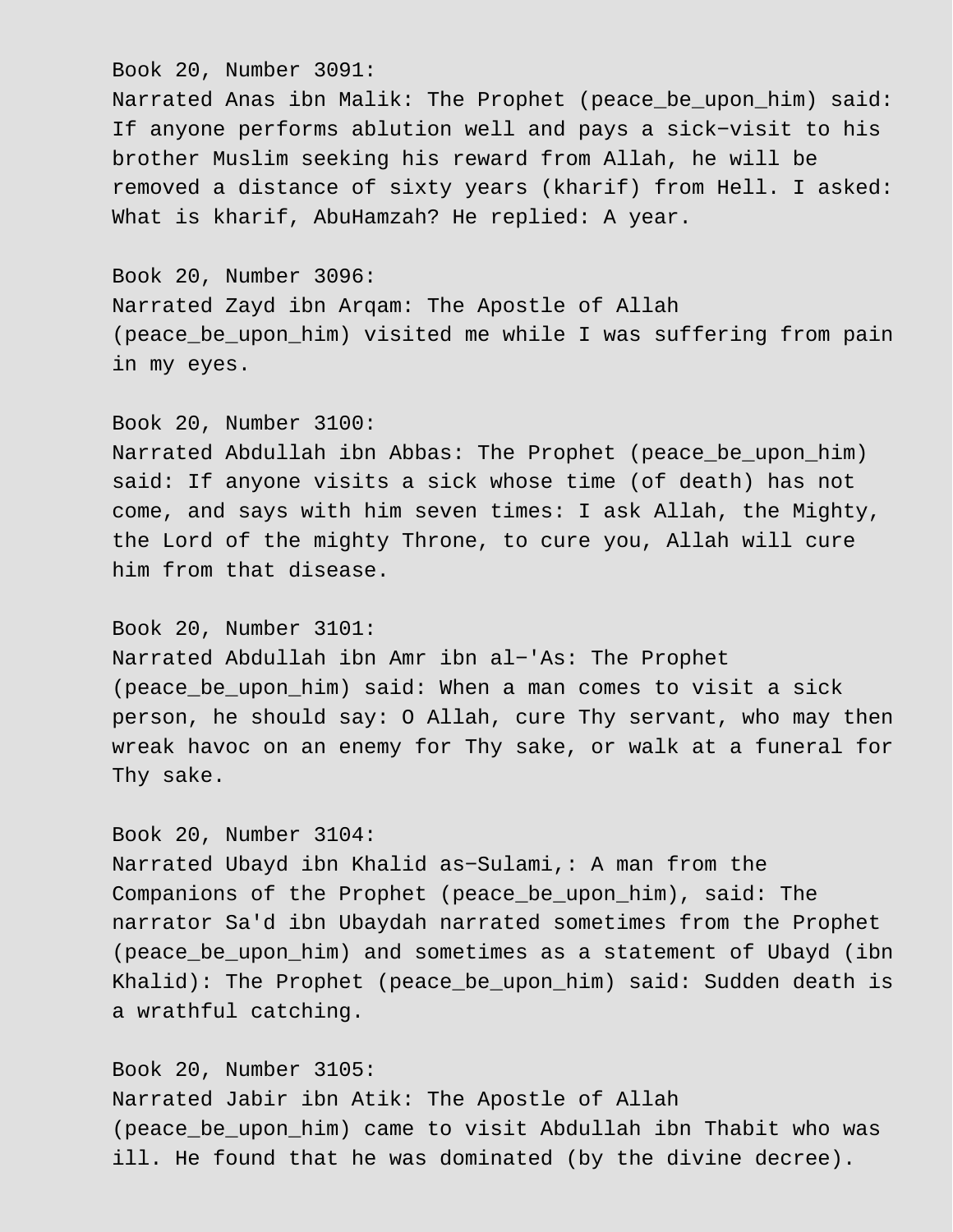The Apostle of Allah (peace be upon him) called him loudly, but he did not respond. He uttered the Qur'anic verse "We belong to Allah and to Him do we return" and he said: We have been dominated against you, AburRabi'. Then the women cried and wept, and Ibn Atik began to silence them. The Apostle of Allah (peace be upon him) said: Leave them, when the divine decree is made, no woman should weep. They (the people) asked: What is necessary happening, Apostle of Allah? He replied: Death. His daughter said: I hope you will be a martyr, for you have completed your preparations for jihad. The Apostle of Allah (peace\_be\_upon\_him) said: Allah Most High gave him a reward according to his intentions. What do you consider martyrdom? They said: Being killed in the cause of Allah. The Apostle of Allah (peace\_be\_upon\_him) said: There are seven types of martyrdom in addition to being killed in Allah's cause: one who dies of plague is a martyr; one who is drowned is a martyr; one who dies of pleurisy is a martyr; one who dies of an internal complaint is a martyr; one who is burnt to death is a martyr; who one is killed by a building falling on him is a martyr; and a woman who dies while pregnant is a martyr.

## Book 20, Number 3108:

Narrated AbuSa'id al−Khudri: When the time of his death came, he called for new clothes and put on them. He then said: I heard the Apostle of Allah (peace be upon him) say: A deceased will be raised in the clothes in which he died.

Book 20, Number 3115: Narrated Ma'qil ibn Yasar: The Prophet (peace\_be\_upon\_him) said: Recite Surah Ya−Sin over your dying men. This is the version of Ibn al−Ala'

## Book 20, Number 3117:

Narrated Abdullah ibn Amr ibn al−'As: We buried a deceased person in the company of the Apostle of Allah (peace\_be\_upon\_him). When we had finished, the Apostle of Allah (peace\_be\_upon\_him) returned and we also returned with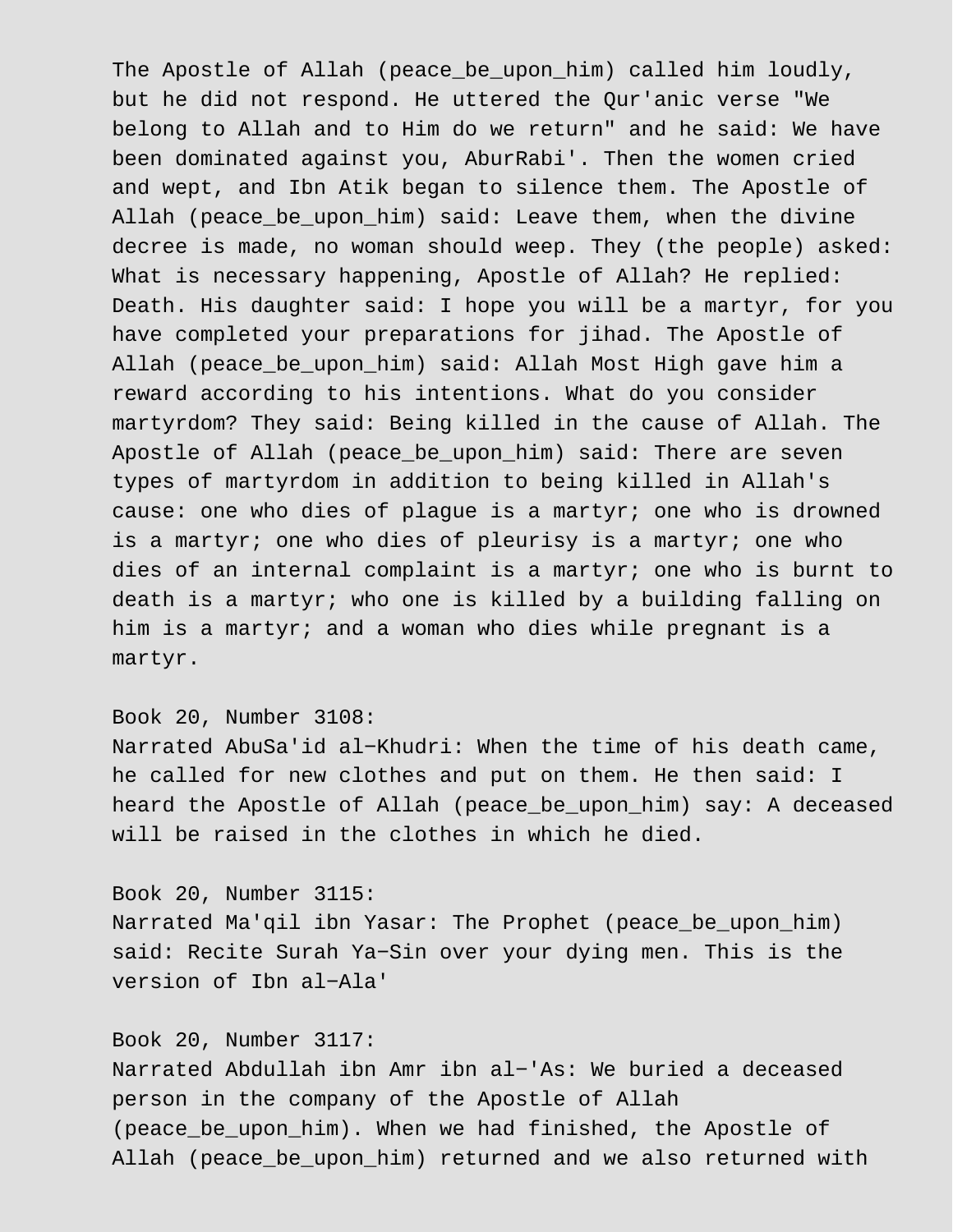him. When he approached his door, he stopped, and we saw a woman coming towards him. He (the narrator) said: I think he recognized her. When she went away, we came to know that she was Fatimah. The Apostle of Allah (peace\_be\_upon\_him) said to her: What brought you out of your house, Fatimah? She replied: I came to the people of this house, Apostle of Allah, and I showed pity and expressed my condolences to them for their deceased relation. The Apostle of Allah (peace\_be\_upon\_him) said: You might have gone to the graveyard with them. She replied: I seek refuge in Allah! I heard you referring to what you mentioned. He said: If you had gone to the graveyard...He then mentioned severe words about it. I then asked Rabi'ah (a narrator of this tradition) about al−kuda (stony land). He replied: I think it means the graves.

Book 20, Number 3122: Narrated AbuSa'id al−Khudri: The Apostle of Allah (peace\_be\_upon\_him) cursed the wailing woman and the woman who listens to her.

## Book 20, Number 3124:

Narrated AbuMusa: Yazid ibn Aws said: I entered upon AbuMusa while he was at the point of death. His wife began to weep or was going to weep. AbuMusa said to her: Did you not hear what the Apostle of Allah (peace\_be\_upon\_him) said? She said: Yes. The narrator said: She then kept silence. When AbuMusa died, Yazid said: I met the woman and asked her: What did AbuMusa mean when he said to you: Did you not hear what the Apostle of Allah (peace\_be\_upon\_him) and the you kept silence? She replied: The Apostle of Allah (peace\_be\_upon\_him) said: He who shaves (his head), shouts and tears his clothing does not belong to us.

## Book 20, Number 3125:

Narrated A woman who took oath of allegiance: Usayd ibn AbuUsayd, reported on the authority of a woman who took oath of allegiance (to the Prophet): One of the oaths which the Apostle of Allah (peace\_be\_upon\_him) received from us about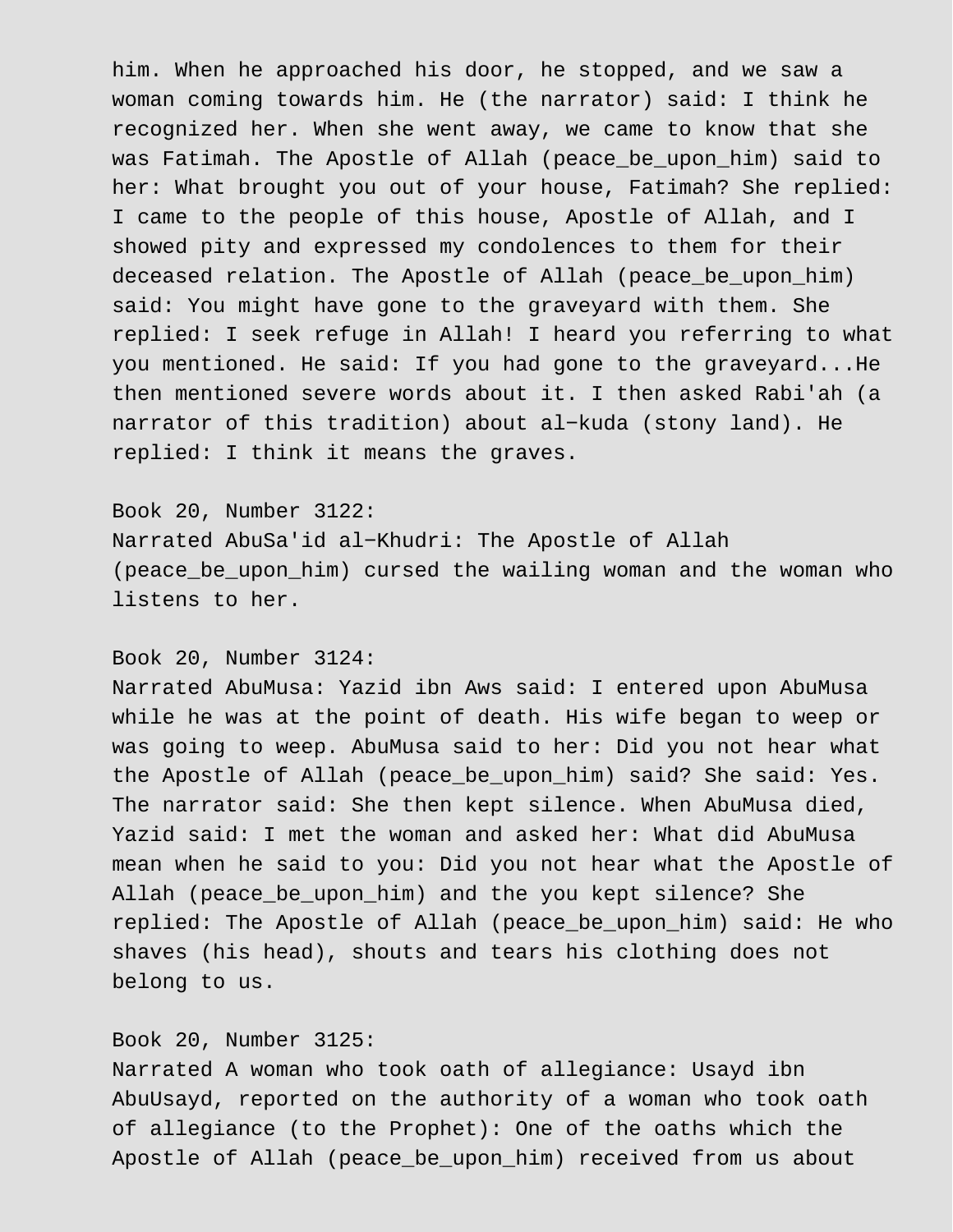the virtue was that we would not disobey him in it (virtue): that we would not scratch the face, nor wail, nor tear the front of the garments nor dishevel the hair.

Book 20, Number 3126: Narrated Abdullah ibn Ja'far: The Apostle of Allah (peace\_be\_upon\_him) said: Prepare food for the family of Ja'far for there came upon them an incident which has engaged them.

Book 20, Number 3127: Narrated Jabir ibn Abdullah: A man had a shot of arrow in his chest or throat (the narrator is doubtful). So he died. He was shrouded in his clothes as he was. The narrator said: We were with the Apostle of Allah (peace be upon him).

Book 20, Number 3128: Narrated Abdullah ibn Abbas: The Apostle of Allah (peace\_be\_upon\_him) commanded to remove weapons and skins from the martyrs of Uhud, and that they should be buried with their blood and clothes.

Book 20, Number 3129: Narrated Anas ibn Malik: The martyrs of Uhud were not washed, and they were buried with their blood. No prayer was offered over them.

Book 20, Number 3130:

Narrated Anas ibn Malik: The Apostle of Allah (peace\_be\_upon\_him) passed Hamzah who was killed and disfigured. He said: If Safiyyah were not grieved, I would have left him until the birds and beasts of prey would have eaten him, and he would have been resurrected from their bellies. The garments were scanty and the slain were in great number. So one, two and three persons were shrouded in one garment. The narrator Qutaybah added: They were then buried in one grave. The Apostle of Allah (peace\_be\_upon\_him) asked: Which of the two learnt the Qur'an more? He then advanced him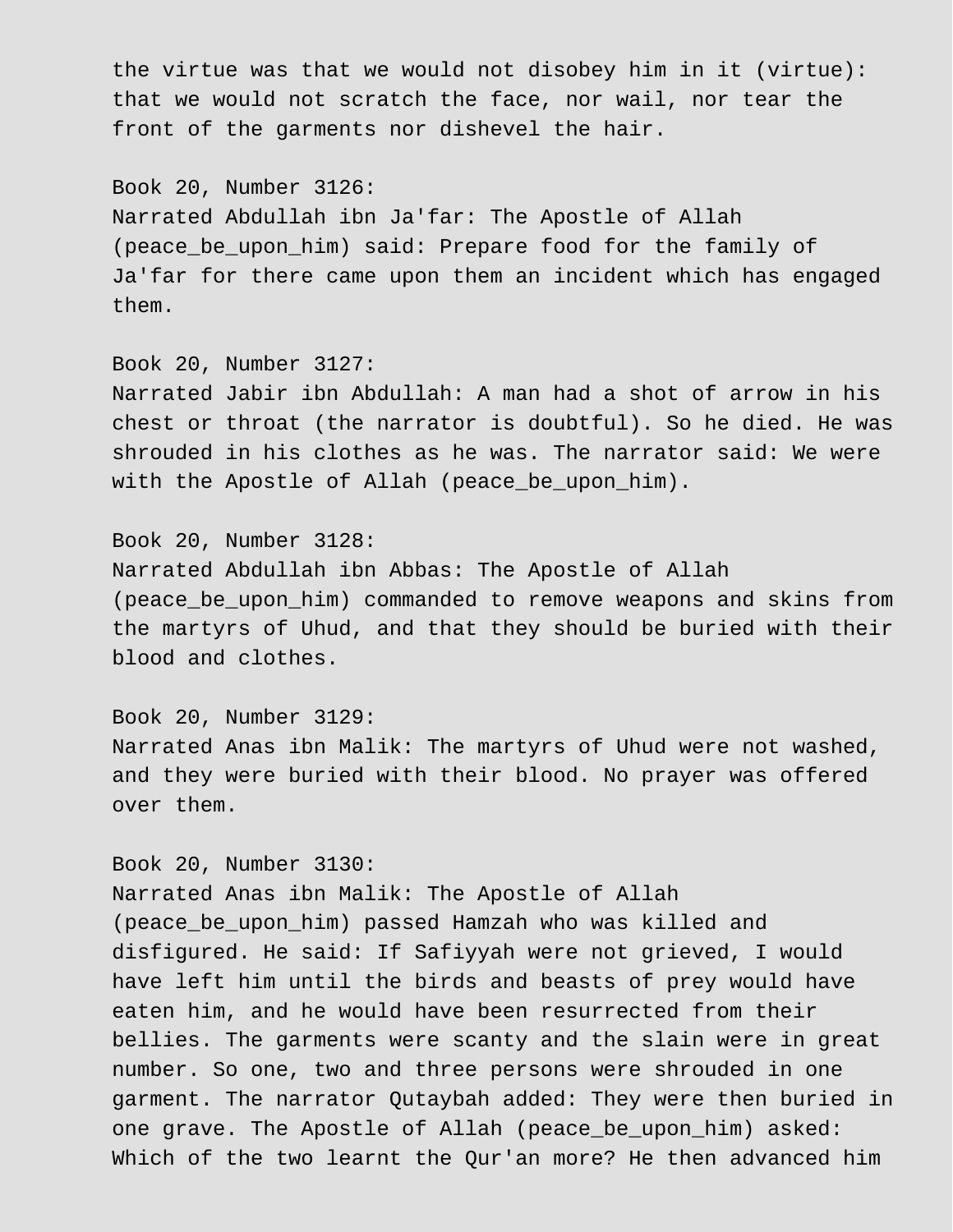toward the qiblah (direction of prayer).

Book 20, Number 3131:

Narrated Anas ibn Malik: The Prophet (peace\_be\_upon\_him) passed by Hamzah who was disfigured (after being killed). He did not offer prayer over any martyr except him.

## Book 20, Number 3134:

Narrated Ali ibn AbuTalib: The Prophet (peace\_be\_upon\_him) said: Do not unveil your thigh, and do not look at the thigh of the living and the dead.

#### Book 20, Number 3135:

Narrated Aisha, Ummul Mu'minin: By Allah, we did not know whether we should take off the clothes of the Apostle of Allah (peace\_be\_upon\_him) as we took off the clothes of our dead, or wash him while his clothes were on him. When they (the people) differed among themselves, Allah cast slumber over them until every one of them had put his chin on his chest. Then a speaker spoke from a side of the house, and they did not know who he was: Wash the Prophet (peace\_be\_upon\_him) while his clothes are on him. So they stood round the Prophet (peace\_be\_upon\_him) and washed him while he had his shirt on him. They poured water on his shirt, and rubbed him with his shirt and not with their hands. Aisha used to say: If I had known beforehand about my affair what I found out later, none would have washed him except his wives.

# Book 20, Number 3144:

Narrated Jabir ibn Abdullah: The Prophet (peace\_be\_upon\_him) said: When one of you dies, and he possesses something, he should be shrouded in the garment of the Yemeni stuff.

#### Book 20, Number 3145:

Narrated Aisha, Ummul Mu'minin: The Apostle of Allah (peace\_be\_upon\_him) was shrouded in three garments of white Yemeni stuff, among which was neither a shirt nor a turban.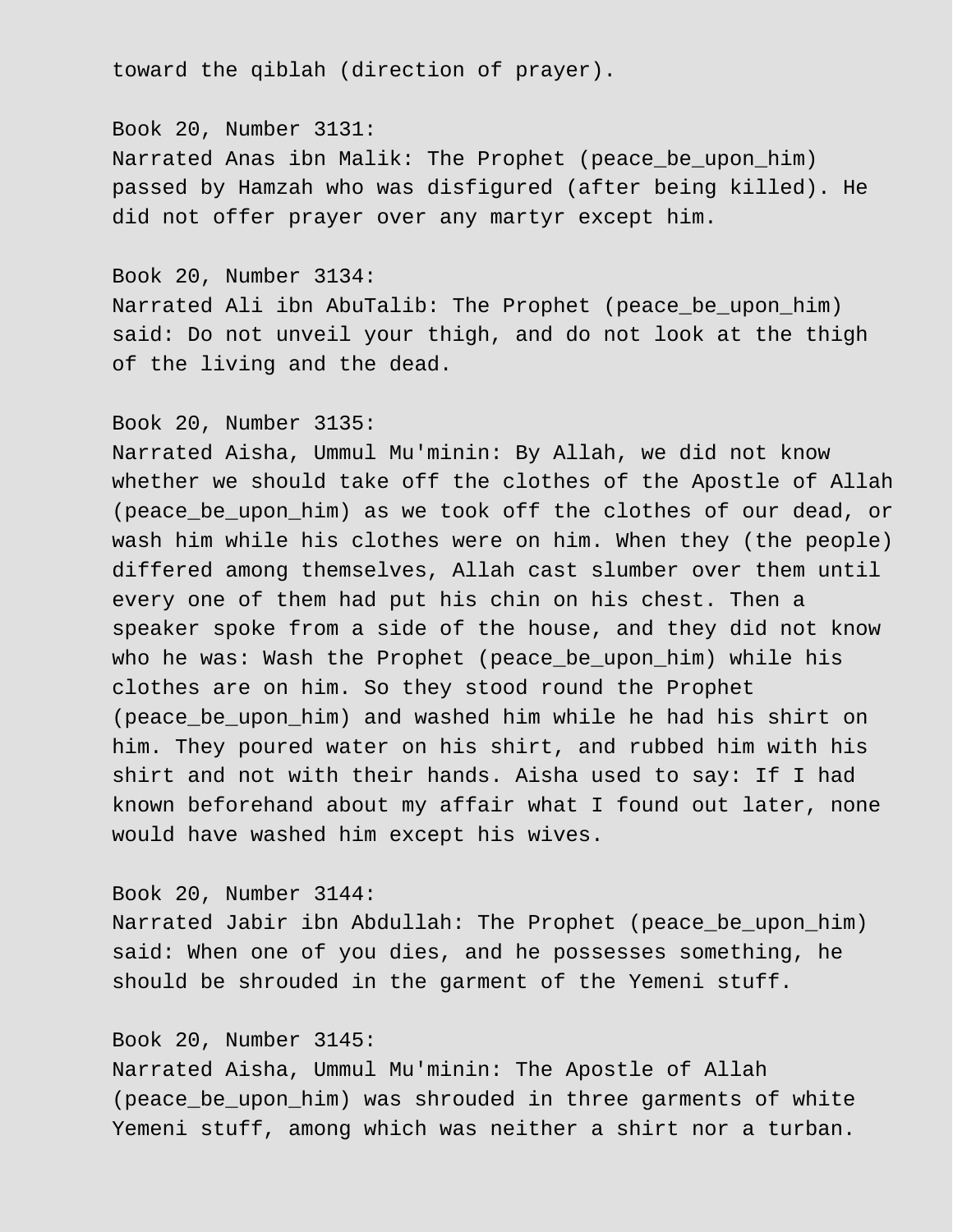## Book 20, Number 3146:

Narrated Aisha, Ummul Mu'minin: The Prophet (peace be upon him) was shrouded in three garments of cotton. The narrator said: Aisha was told that the people said that he was shrouded in two garments and one cloak. She replied: A cloak was brought but they returned it and did not shroud him in it.

#### Book 20, Number 3147:

Narrated Abdullah ibn Abbas: The Apostle of Allah (peace\_be\_upon\_him) was shrouded in three garments made in Najran: two garments and one shirt in which he died.

# Book 20, Number 3148:

Narrated Ali ibn AbuTalib: Do not be extravagant in shrouding, for I heard the Apostle of Allah (peace\_be\_upon\_him) say: Do not be extravagant in shrouding, for it will be quickly decayed.

#### Book 20, Number 3150:

Narrated Ubadah ibn as−Samit: The Prophet (peace\_be\_upon\_him) said: The best shroud is a lower garment and one which covers the whole body, and the best sacrifice is a horned ram.

Book 20, Number 3151:

Narrated Layla daughter of Qa'if ath−Thaqafiyyah: I was one of those who washed Umm Kulthum, daughter of the Prophet (peace\_be\_upon\_him), when she died. The Apostle of Allah (peace\_be\_upon\_him) first gave us lower garment, then shirt, then head−wear, then cloak (which covers the whole body), and then she was shrouded in another garment. She said: The Apostle of Allah (peace\_be\_upon\_him) was sitting at the door, and he had shroud with him. He gave us the garments one by one.

Book 20, Number 3153: Narrated Al−Husayn ibn Wahwah: Talhah ibn al−Bara' fell ill and the Prophet (peace\_be\_upon\_him) came to pay him a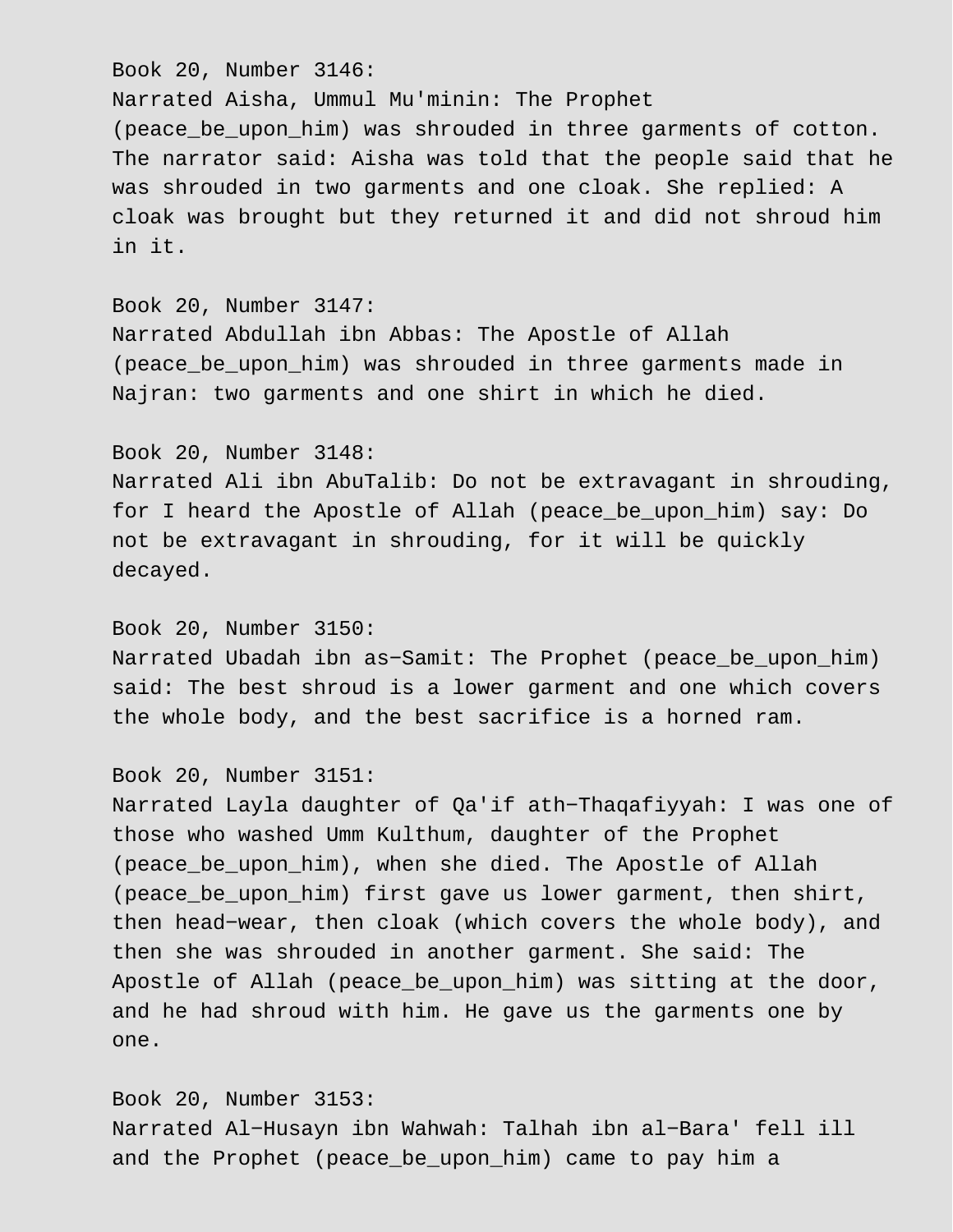sick−visit. He said: I think Talhah has died; so tell me (about his death), and make haste, for it is not advisable that the corpse of a Muslim should remain withheld among his family.

Book 20, Number 3154: Narrated Aisha, Ummul Mu'minin: The Prophet (peace be upon him) used to take a bath on account of sexual defilement, on Friday, for cupping and washing the dead.

Book 20, Number 3155: Narrated AbuHurayrah: The Apostle of Allah (peace be upon him) said: He who washes the dead should take a bath, and he who carries him should perform ablution.

## Book 20, Number 3157:

Narrated Aisha, Ummul Mu'minin: I saw the Apostle of Allah (peace\_be\_upon\_him) that he kissed Uthman ibn Maz'un while he was dead, and I saw that tears were flowing (from his eyes).

## Book 20, Number 3158:

Narrated Jabir ibn Abdullah: The people saw fire (light) in the graveyard and they went there. They found that the Apostle of Allah (peace\_be\_upon\_him) was in a grave and he was saying: Give me your companion. This was a man who used to raise his voice while mentioning the name of Allah.

## Book 20, Number 3159:

Narrated Jabir ibn Abdullah: On the day of Uhud we brought the martyrs to bury them (at another place), but the crier of the Prophet (peace\_be\_upon\_him) came and said: The Apostle of Allah (peace\_be\_upon\_him) has commanded you to bury the martyrs at the place where they fell. So we took them back.

# Book 20, Number 3160:

Narrated Malik ibn Hubayrah: The Prophet (peace\_be\_upon\_him) said: If any Muslim dies and three rows of Muslims pray over him, it will assure him (of Paradise). When Malik considered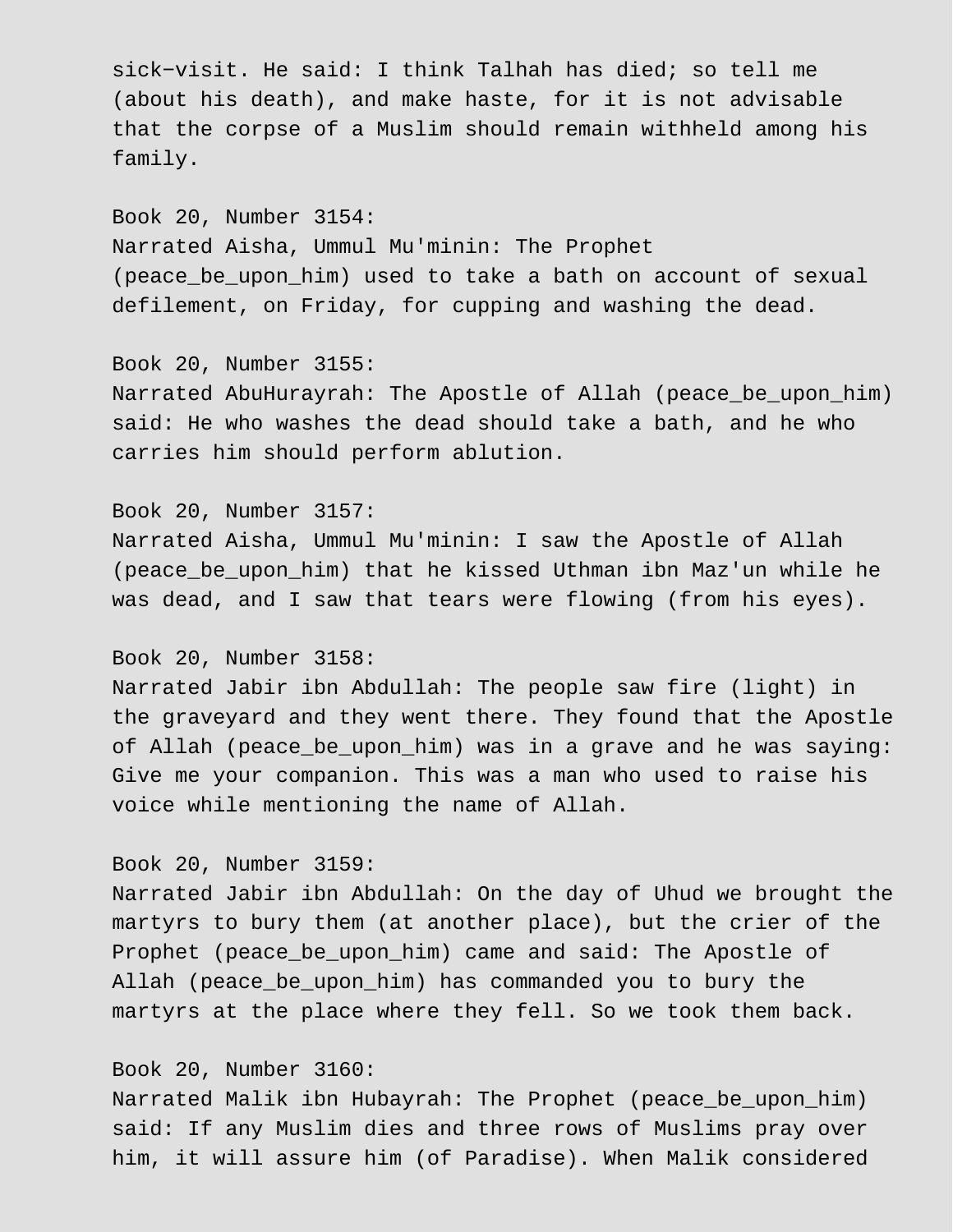those who accompanied a bier to be a few, he divided them into three rows in accordance with this tradition.

Book 20, Number 3165: Narrated AbuHurayrah: The Prophet (peace be upon him) said: A bier should not be followed by a loud voice (of wailing) or fire.

Book 20, Number 3170: Narrated Ubadah ibn as−Samit: The Apostle of Allah (peace\_be\_upon\_him) used to stand up for a funeral until the corpse was placed in the grave. A learned Jew (once) passed him and said: This is how we do. The Prophet (peace\_be\_upon\_him) sat down and said: Sit down and act differently from them.

```
Book 20, Number 3171:
```
Narrated Thawban: An animal was brought to the Apostle of Allah (peace\_be\_upon\_him) while he was going with a funeral. He refused to ride on it. When the funeral was away, the animal was brought to him and he rode on it. He was asked about it. He said: The angels were on their feet. I was not to ride while they were walking. When they went away, I rode.

Book 20, Number 3173: Narrated Abdullah ibn Umar: I saw the Prophet (peace\_be\_upon\_him) and AbuBakr and Umar walking before the funeral.

Book 20, Number 3174:

Narrated Al−Mughirah ibn Shu'bah: (I think that the people of Ziyad informed me that he reported on the authority of the Prophet (peace\_be\_upon\_him): A rider should go behind the bier, and those on foot should walk behind it, in front of it, on its right and on its left keeping near it. Prayer should be offered over an abortion and forgiveness and mercy supplicated for its parents.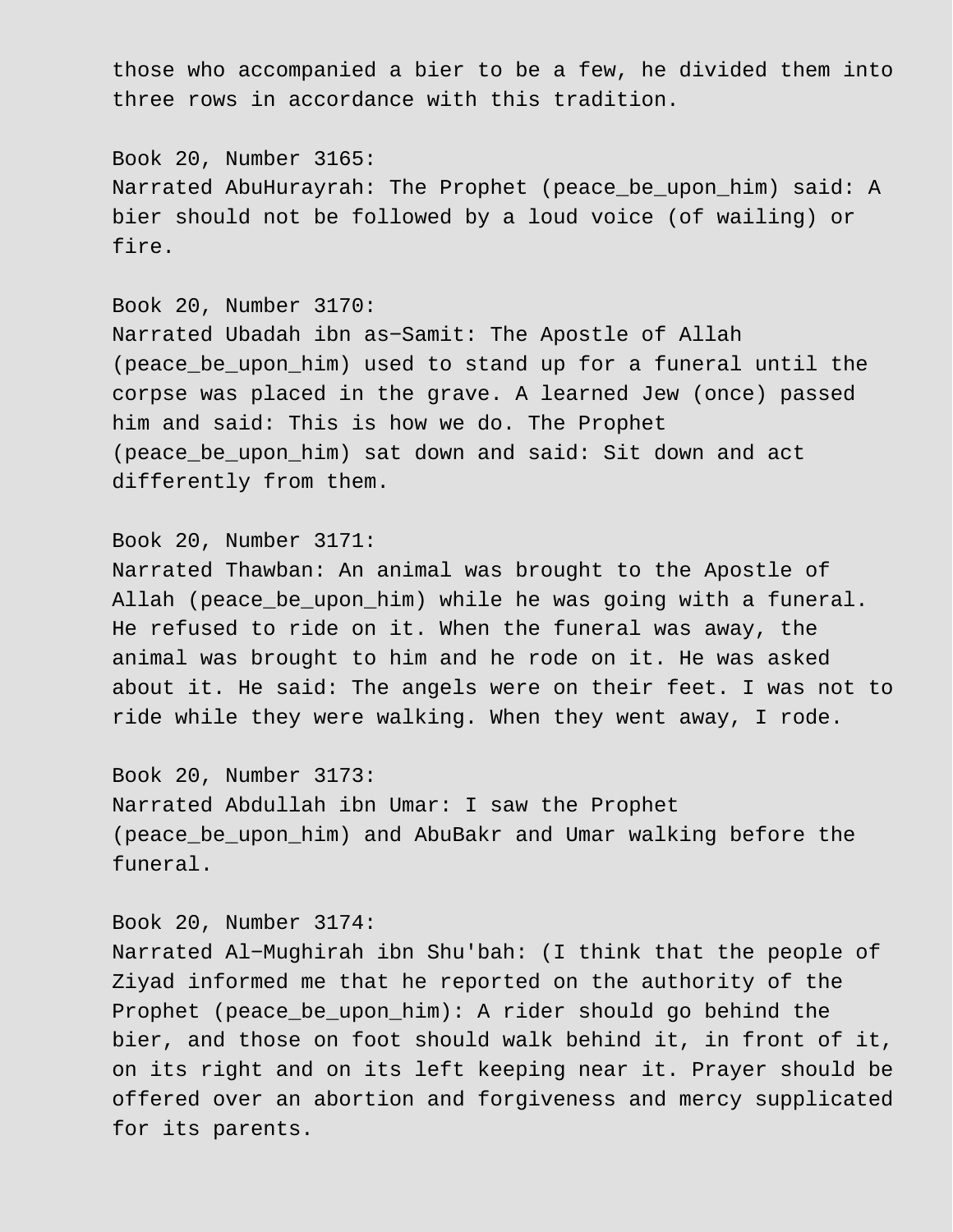#### Book 20, Number 3176:

Narrated AbuBakrah: Uyaynah ibn AbdurRahman reported on the authority of his father that he attended the funeral of Uthman ibn Abul'As. He said: We were walking slowly. AbuBakrah then joined us and he raised his flog at us and said: You have seen us when we were with the Apostle of Allah (peace\_be\_upon\_him). We were walking quickly.

## Book 20, Number 3177:

Narrated AbuBakrah: Uyaynah also reported the aforementioned tradition (No. 3176) through a different chain of transmitters. This version goes: We attended the funeral of AbdurRahman ibn Samurah and he said: He (AbuBakrah) made his mule run quickly and pointed with the flog.

## Book 20, Number 3178:

Narrated Abdullah ibn Mas'ud: We asked the Prophet (peace\_be\_upon\_him) about walking with the funeral. He replied: Not running (but walking quickly). If he (the dead person) was good, send him to it quickly; if he was otherwise, keep away the people of Hell. The bier should be followed and should not follow. Those who go in front of it are not accompanying it.

# Book 20, Number 3179:

Narrated Jabir ibn Samurah: A man fell ill and a cry was raised (for his death). So his neighbour came to the Apostle of Allah (peace\_be\_upon\_him) and said to him: He has died. He asked: Who told you? He said: I have seen him. The Apostle of Allah (peace\_be\_upon\_him) said: He has not died. He then returned. A cry was again raised (for his death). He came to the Apostle of Allah (peace\_be\_upon\_him) and said: He has died. The Prophet (peace\_be\_upon\_him) said: He has not died. He then returned. A cry was again raised over him. His wife said: Go to the Apostle of Allah (peace be upon him) and inform him. The man said: O Allah, curse him. He said: The man then went and saw that he had killed himself with an arrowhead. So he went to the Prophet (peace\_be\_upon\_him) and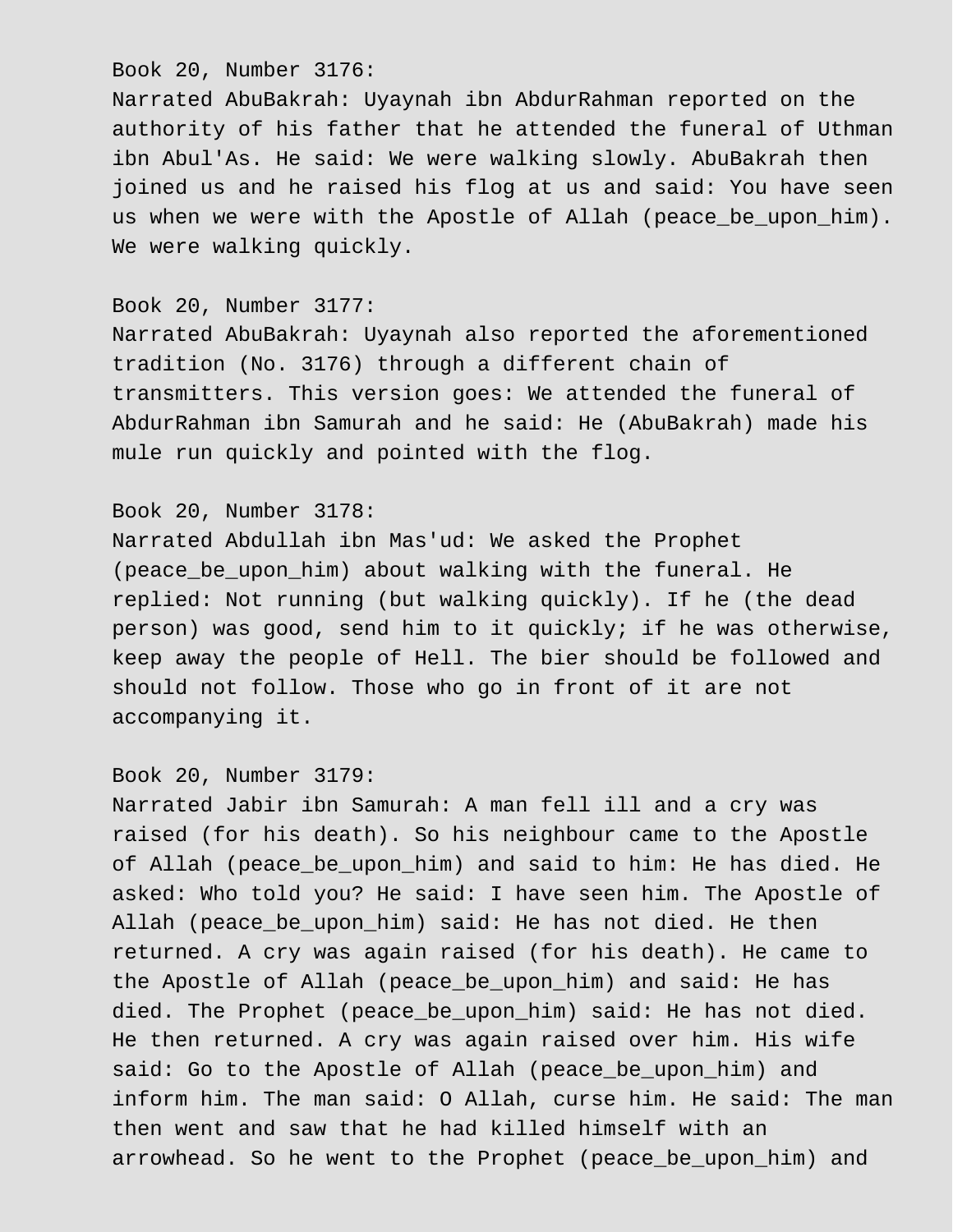informed him that he had died. He asked: Who told you? He replied: I myself saw that he had killed himself with arrowheads. He asked: Have you seen him? He replied: Yes. He then said: Then I shall not pray over him.

Book 20, Number 3180: Narrated AbuBarzah al−Aslami: The Apostle of Allah (peace\_be\_upon\_him) did not pray over Ma'iz ibn Malik, and he did not prohibit to pray over him.

Book 20, Number 3181: Narrated Aisha, Ummul Mu'minin: Ibrahim, the son of the Prophet (peace\_be\_upon\_him), died when he was eighteen months old. The Apostle of Allah (peace\_be\_upon\_him) did not pray over him.

Book 20, Number 3182: Narrated Al−Bahiyy: When Ibrahim, the son of the Prophet (peace\_be\_upon\_him) died, he prayed over him at the place where he used to sit.

Book 20, Number 3182A: Narrated Ata': AbuDawud said: I recited to Sa'id ibn Ya'qub at−Taliqani saying: Ibn al−Mubarak transmitted to you from Ya'qub ibn al−Qa'qa' on the authority of Ata' that the Prophet (peace\_be\_upon\_him) prayed over his son Ibrahim when he was seventy days old.

Book 20, Number 3185: Narrated AbuHurayrah: The Prophet (peace\_be\_upon\_him) said: If anyone prays over the dead in the mosque, there is nothing on him.

Book 20, Number 3187:

Narrated Abdullah Ibn Abbas; AbuSa'id al−Khudri; AbuQatadah; AbuHurayrah: Yahya ibn Subayh said: Ammar client of al−Harith ibn Nawfal told me that he attended the funeral of Umm Kulthum, and her son. The body of the boy was placed near the imam. I objected to it. Among the people there were Ibn Abbas,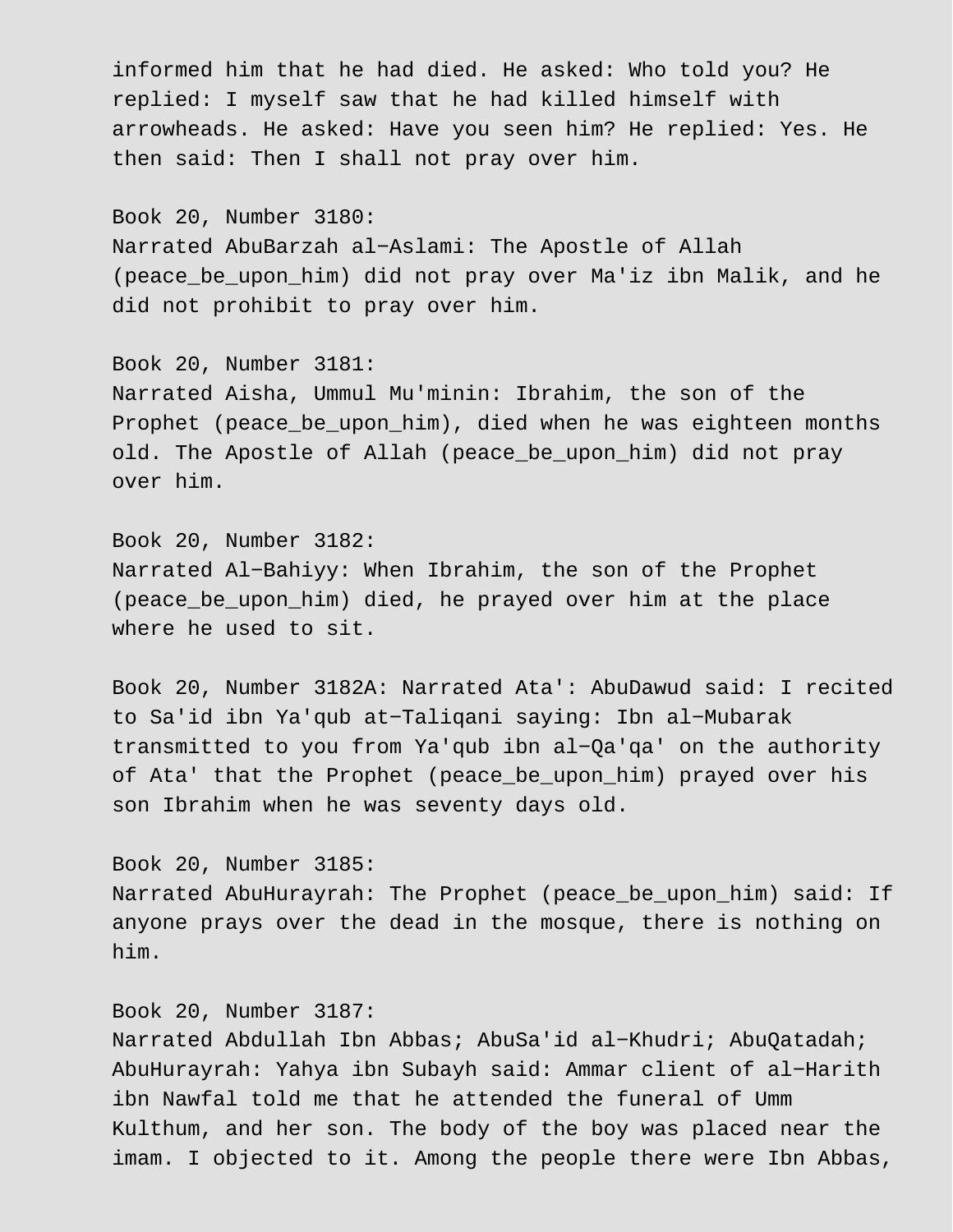AbuSa'id al−Khudri, AbuQatadah and AbuHurayrah. They said: This is the sunnah (established practice of the Prophet).

# Book 20, Number 3188:

Narrated Anas ibn Malik: Nafi' AbuGhalib said: I was in the Sikkat al−Mirbad. A bier passed and a large number of people were accompanying it. They said: Bier of Abdullah ibn Umayr. So I followed it. Suddenly I saw a man, who had a thin garment on riding his small mule. He had a piece of cloth on his head to protect himself from the sun. I asked: Who is this important man? People said: This is Anas ibn Malik. When the bier was placed, Anas stood and led the funeral prayer over him while I was just behind him, and there was no obstruction between me and him. He stood near his head, and uttered four takbirs (Allah is Most Great). He neither lengthened the prayer nor hurried it. He then went to sit down. They said: AbuHamzah, (here is the bier of) an Ansari woman. They brought her near him and there was a green cupola−shaped structure over her bier. He stood opposite her hips and led the funeral prayer over her as he had led it over the man. He then sat down. Al−Ala' ibn Ziyad asked: AbuHamzah, did the Apostle of Allah (peace\_be\_upon\_him) say the funeral prayer over the dead as you have done, uttering four takbirs (Allah is Most Great) over her, and standing opposite the head of a man and the hips of a woman? He replied: Yes. He asked: AbuHamzah, did you fight with the Apostle of Allah? He replied: Yes. I fought with him in the battle of Hunayn. The polytheists came out and invaded us so severely that we saw our horses behind our backs. Among the people (i.e. the unbelievers) there was a man who was attacking us, and striking and wounding us (with his sword). Allah then defeated them. They were then brought and began to take the oath of allegiance to him for Islam. A man from among the companions of the Prophet (peace\_be\_upon\_him) said: I make a vow to myself that if Allah brings the man who was striking us (with his sword) that day, I shall behead him. The Apostle of Allah (peace\_be\_upon\_him) kept silent and the man was brought (as a captive). When he saw the Apostle of Allah (peace\_be\_upon\_him), he said: Apostle of Allah, I have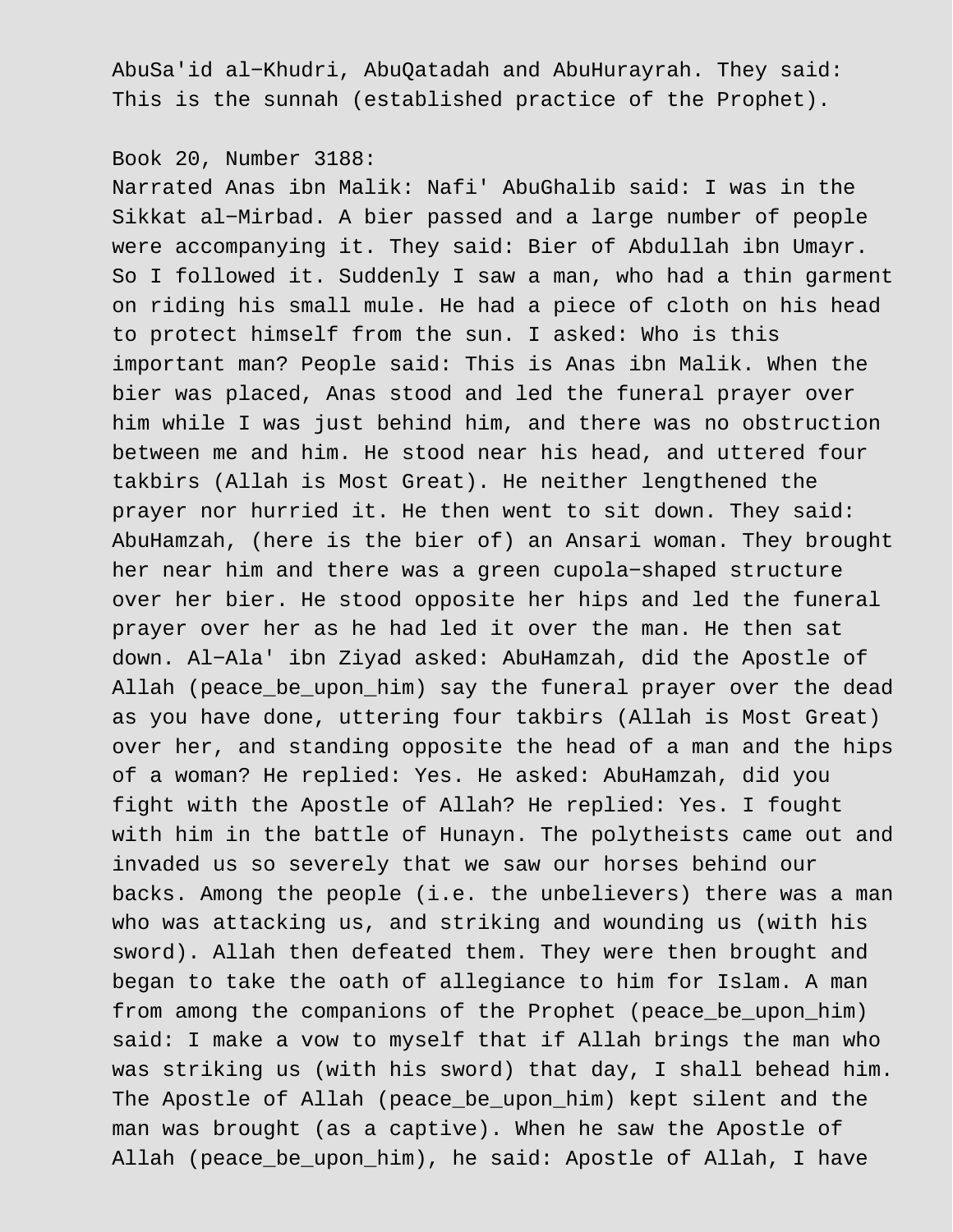repented to Allah. The Apostle of Allah (peace be upon him) stopped (for a while) receiving his oath of allegiance, so that the other man might fulfil his vow. But the man began to wait for the order of the Apostle of Allah (peace be upon him) for his murder. He was afraid of the Apostle of Allah (peace be upon him) to kill him. When the Apostle of Allah (peace\_be\_upon\_him) saw that he did not do anything, he received his oath of allegiance. The man said: Apostle of Allah, what about my vow? He said: I stopped (receiving his oath of allegiance) today so that you might fulfil your vow. He said: Apostle of Allah, why did you not give any signal to me? The Prophet (peace be upon him) said: It is not worthy of a Prophet to give a signal. AbuGhalib said: I asked (the people) about Anas standing opposite the hips of a woman. They told me that this practice was due to the fact that (in the days of the Prophet) there were no cupola−shaped structures over the biers of women. So the imam used to stand opposite the hips of a woman to hide her from the people.

#### Book 20, Number 3193:

Narrated AbuHurayrah: The Prophet (peace be upon him) said: When you pray over the dead, make a sincere supplication for him.

## Book 20, Number 3194:

Narrated AbuHurayrah: Ali ibn Shammakh said: I was present with Marwan who asked AbuHurayrah: Did you hear how the Apostle of Allah (peace\_be\_upon\_him) used to pray over the dead? He said: Even with the words that you said. (The narrator said: They exchanged hot words between them before that.) AbuHurayrah said: O Allah, Thou art its Lord. Thou didst create it, Thou didst guide it to Islam, Thou hast taken its spirit, and Thou knowest best its inner nature and outer aspect. We have come as intercessors, so forgive him.

Book 20, Number 3195: Narrated AbuHurayrah: When the Apostle of Allah (peace\_be\_upon\_him) prayed over a dead person, he said: O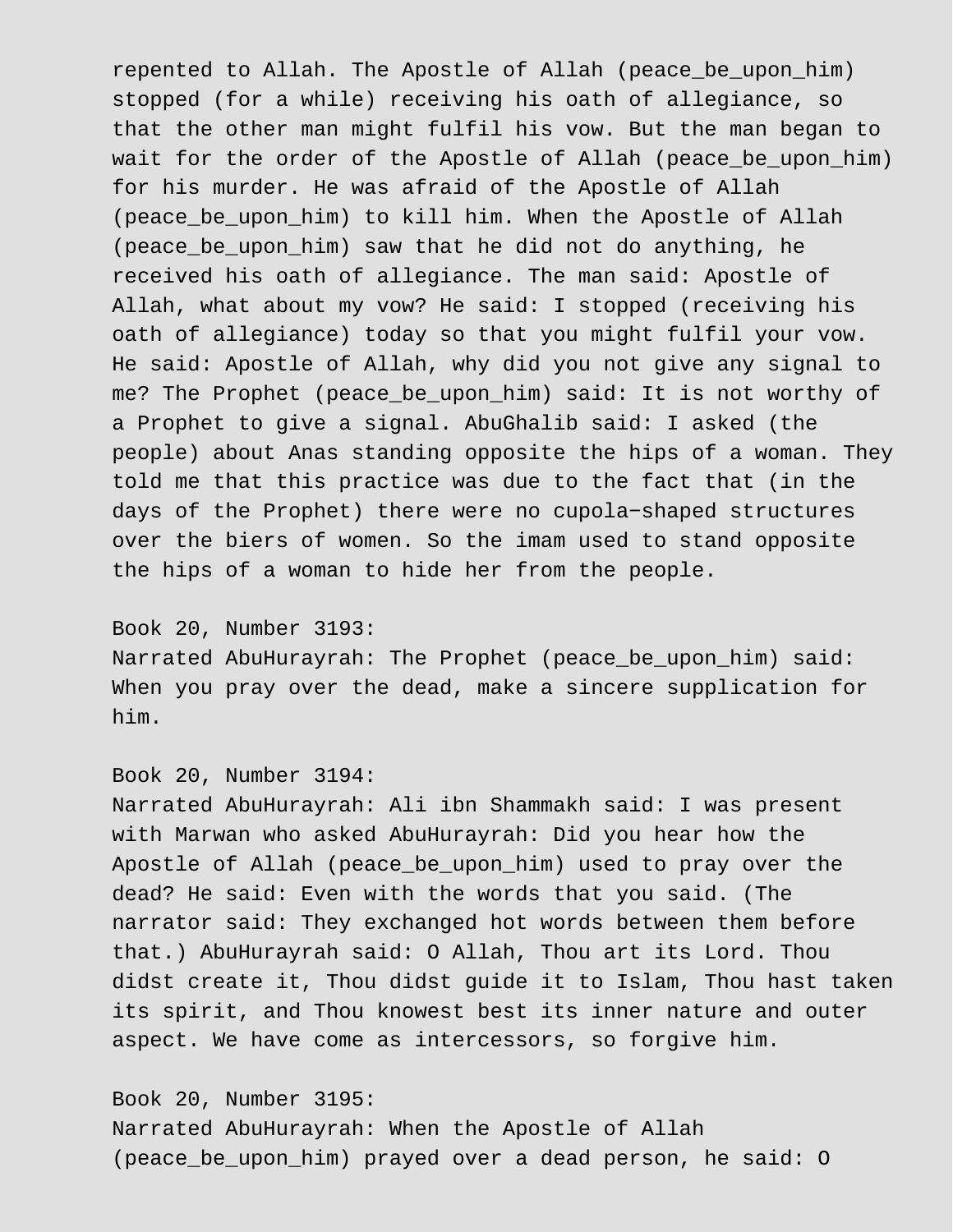Allah, forgive those of us who are living and those of us who are dead, those of us who are present and those of us who are absent, our young and our old, our male and our female. O Allah, to whomsoever of us Thou givest life grant him life as a believer, and whomsoever of us Thou takest in death take him in death as a follower of Islam. O Allah, do not withhold from us the reward (of faith) and do not lead us astray after his death.

# Book 20, Number 3196:

Narrated Wathilah ibn al−Asqa': The Apostle of Allah (peace\_be\_upon\_him) led us in prayer over bier of a Muslim and I heard him say: O Allah, so and so, son of so and so, is in Thy protection, so guard him from the trial in the grave. (AbdurRahman in his version said: "In Thy protection and in Thy nearer presence, so guard him from the trial in the grave) and the punishment in Hell. Thou art faithful and worthy of praise. O Allah, forgive him and show him mercy. Thou art the forgiving and the merciful one." AbdurRahman said: "On the authority of Marwan ibn Janah."

# Book 20, Number 3200:

Narrated Al−Muttalib: When Uthman ibn Maz'un died, he was brought out on his bier and buried. The Prophet (peace\_be\_upon\_him) ordered a man to bring him a stone, but he was unable to carry it. The Apostle of Allah (peace\_be\_upon\_him) got up and going over to it rolled up his sleeves. The narrator Kathir told that al−Muttalib remarked: The one who told me about the Apostle of Allah (peace\_be\_upon\_him) said: I still seem to see the whiteness of the forearms of the Apostle of Allah (peace be upon him) when he rolled up his sleeves. He then carried it and placed it at his head saying: I am marking my brother's grave with it, and I shall bury beside him those of my family who die.

# Book 20, Number 3201:

Narrated Aisha, Ummul Mu'minin: The Apostle of Allah (peace\_be\_upon\_him) said: Breaking a dead man's bone is like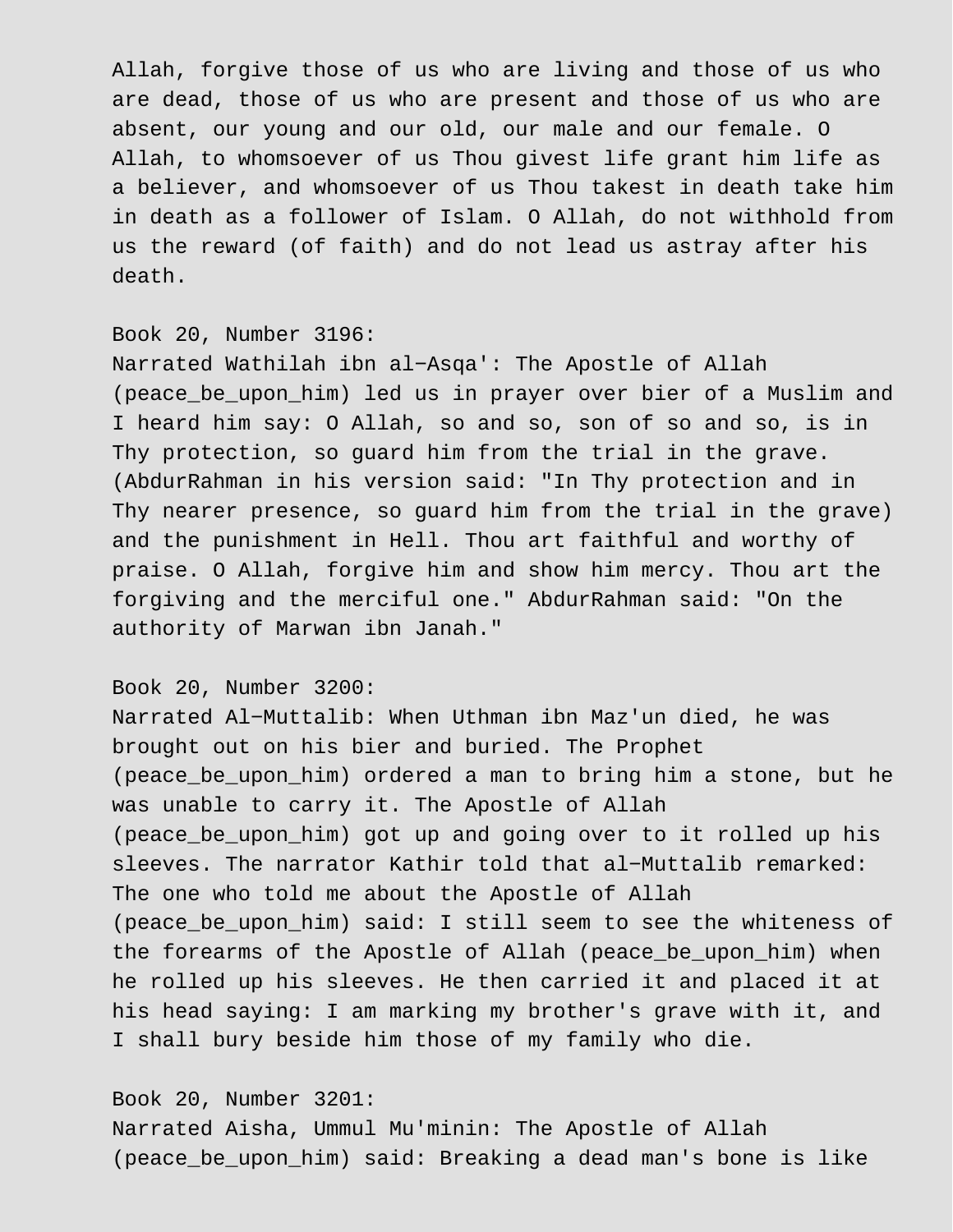breaking it when he is alive.

Book 20, Number 3202:

Narrated Abdullah ibn Abbas: The Prophet (peace be upon him) said: The niche in the side of the grave is for us and the excavation in the middle is for others.

## Book 20, Number 3203:

Narrated Amir: Ali, Fadl and Usamah ibn Zayd washed the Apostle of Allah (peace be upon him) and they put him in his grave. Marhab or Ibn AbuMarhab told me that they also made AbdurRahman ibn Awf join them. When Ali became free, he said: The People of the man serve him.

#### Book 20, Number 3205:

Narrated Abdullah ibn Yazid: AbuIshaq said: Al−Harith left his will that Abdullah ibn Yazid should offer his funeral prayer; so he prayed over him. He then put him in the grave from the side of his legs and said: This is a Sunnah (model practice of the Prophet).

#### Book 20, Number 3206:

Narrated Al−Bara' ibn Azib: We went out with the Apostle of Allah (peace\_be\_upon\_him) to the funeral of a man of the Ansar, but when we reached the grave, the niche in the side had not yet been made, so the Prophet (peace\_be\_upon\_him) sat down facing the qiblah, and we sat down along with him.

## Book 20, Number 3207:

Narrated Abdullah ibn Umar: When the Prophet

(peace\_be\_upon\_him) placed the dead in the grave, he said: In the name of Allah, and following the Sunnah of the Apostle of Allah (peace\_be\_upon\_him).

#### Book 20, Number 3208:

Narrated Ali ibn AbuTalib: I said to the Prophet (peace\_be\_upon\_him): Your old and astray uncle has died. He said: Go and bury your father, and then do not do anything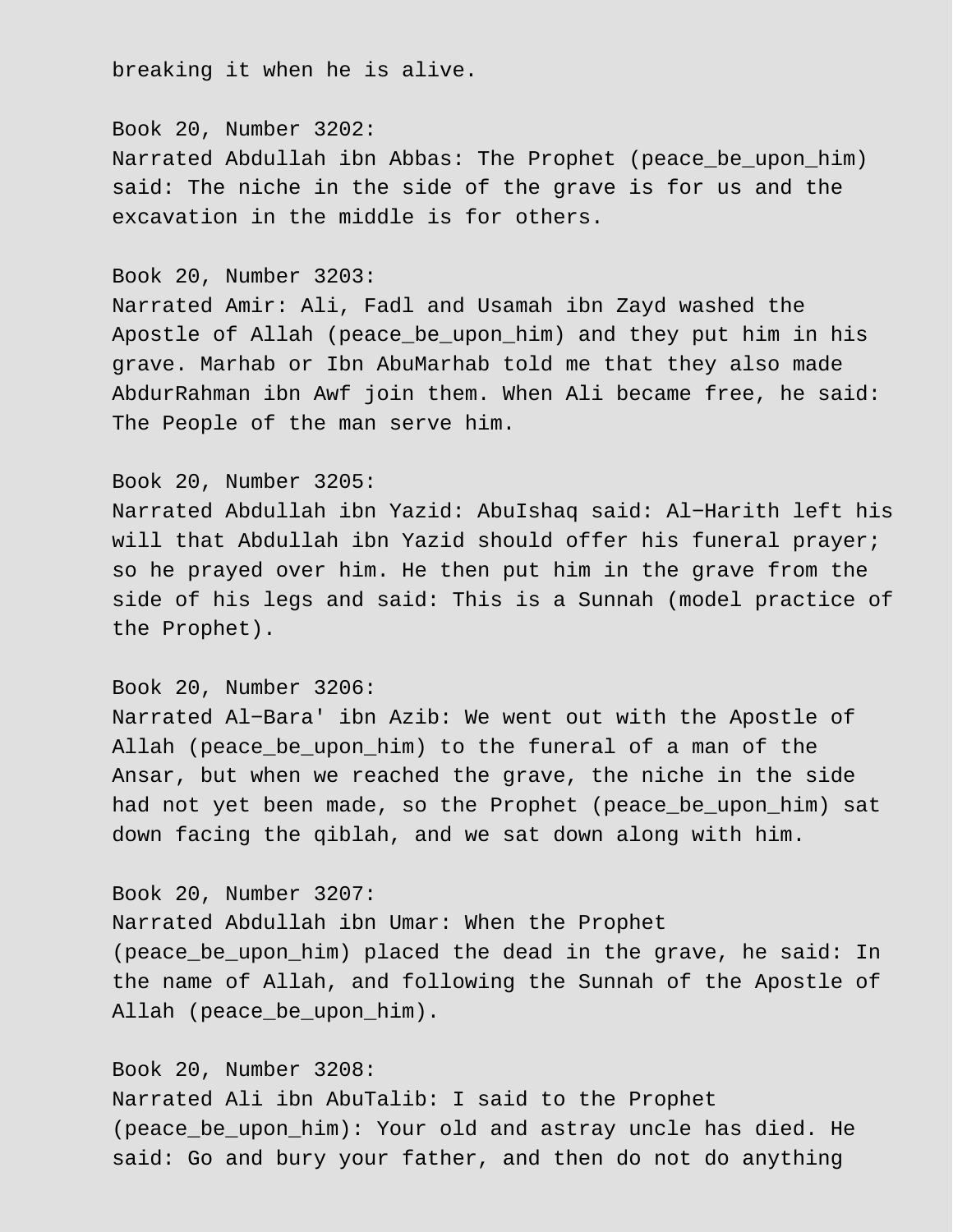until you come to me. So I went, buried him and came to him. He ordered me (to take a bath), so I took a bath, and he prayed for me.

## Book 20, Number 3209:

Narrated Hisham ibn Amir: The Ansar came to the Apostle of Allah (peace\_be\_upon\_him) on the day of Uhud and said: We have been afflicted with wound and fatigue. What do you command us? He said: Dig graves, make them wide, bury two or three in a single grave. He was asked: Which of them should be put first? He replied: The one who knew the Qur'an most. He (Hisham) said: My father Amir died on the day and was buried with two or one.

## Book 20, Number 3214:

Narrated Al−Qasim ibn Muhammad ibn AbuBakr: I said to Aisha! Mother, show me the grave of the Apostle of Allah (peace\_be\_upon\_him) and his two Companions (Allah be pleased with them). She showed me three graves which were neither high nor low, but were spread with soft red pebbles in an open space.

## Book 20, Number 3215:

Narrated Uthman ibn Affan: Whenever the Prophet (peace\_be\_upon\_him) became free from burying the dead, he used to stay at him (i.e. his grave) and say: Seek forgiveness for your brother, and beg steadfastness for him, for he will be questioned now.

Book 20, Number 3216: Narrated Anas ibn Malik: The Prophet (peace\_be\_upon\_him) said: There is no slaughtering (at the grave) in Islam.

# Book 20, Number 3224:

Narrated Bashir, the Client of the Apostle of Allah: Bashir's name in pre−Islamic days was Zahm ibn Ma'bad. When he migrated to the Apostle of Allah (peace\_be\_upon\_him). He asked: What is your name? He replied: Zahm. He said: No, you are Bashir. He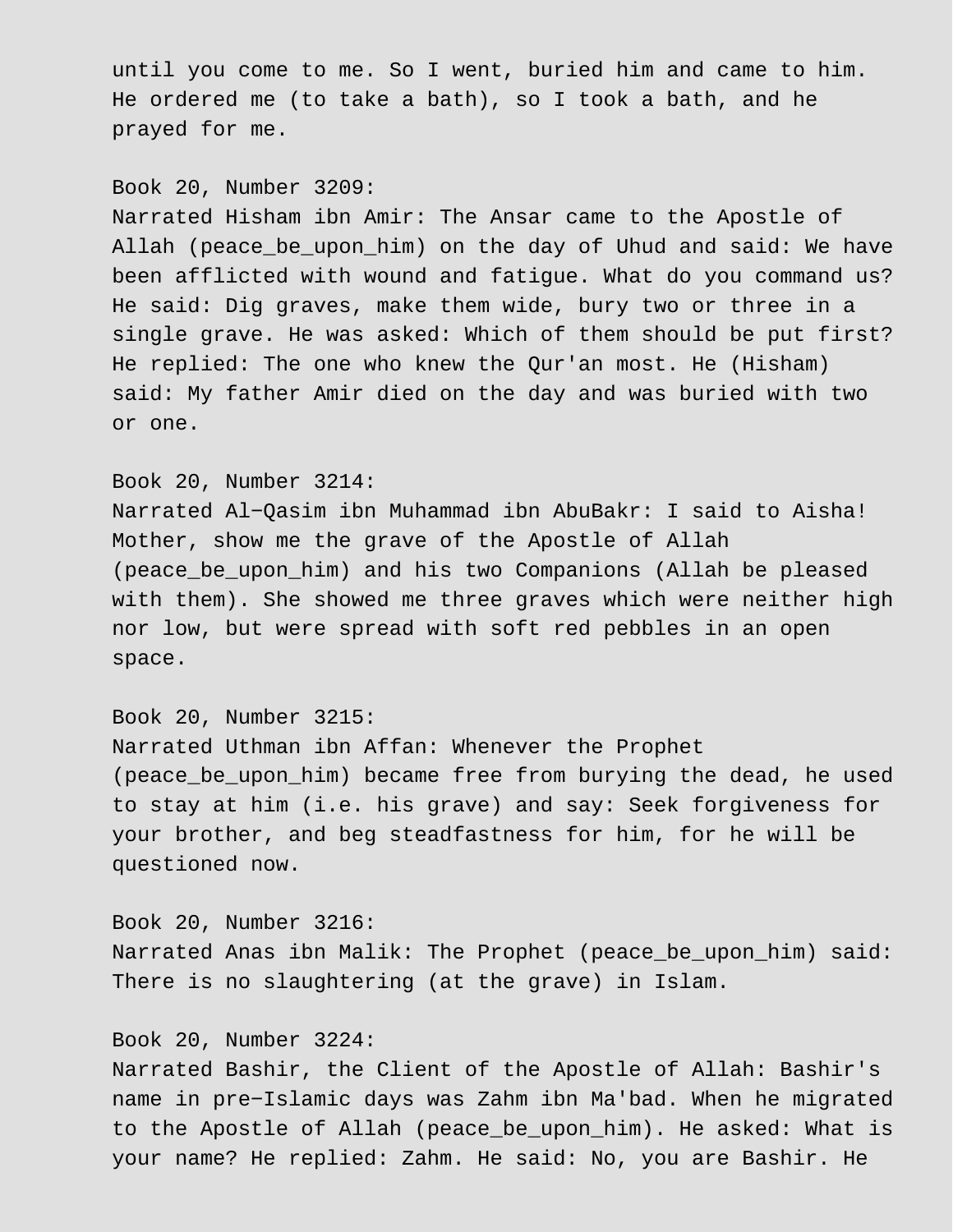(Bashir) said: When I was walking with the Apostle of Allah (peace\_be\_upon\_him) he passed by the graves of the polytheists. He said: They lived before (a period of) abundant good. He said this three times. He then passed by the graves of Muslims. He said: They received abundant good. The Apostle of Allah (peace\_be\_upon\_him) suddenly saw a man walking in shoes between the graves. He said: O man, wearing the shoes! Woe to thee! Take off thy shoes. So the man looked (round), When he recognized the Apostle of Allah (peace be upon him), he took them off and threw them away.

## Book 20, Number 3227:

Narrated AbuHurayrah: People with a bier passed by the Apostle of Allah (peace\_be\_upon\_him). They (the companions) spoke highly of him. He said: Paradise is certain for him. Then some people with another (bier) passed by him. They spoke very badly of him. He said: Hell is certain for him. He then said: Some of you are witness to others.

#### Book 20, Number 3230:

Narrated Abdullah ibn Abbas: The Apostle of Allah (peace be upon him) cursed women who visit graves, those who built mosques over them and erected lamps (there).

# **21. Oaths and Vows (Kitab Al−Aiman Wa Al−Nudhur)**

Book 21, Number 3236:

Narrated Imran ibn Husayn: The Prophet (peace\_be\_upon\_him) said: If anyone swears a false oath in confinement, he should make his seat in Hell on account of his (act).

Book 21, Number 3237:

Narrated Abdullah ibn Mas'ud: The Apostle of Allah (peace\_be\_upon\_him) said: He who swears an oath in which he tells a lie to take the property of a Muslim by unfair means, will meet Allah while He is angry with him. Al−Ash'ath said: I swear by Allah, he said this about me. There was some land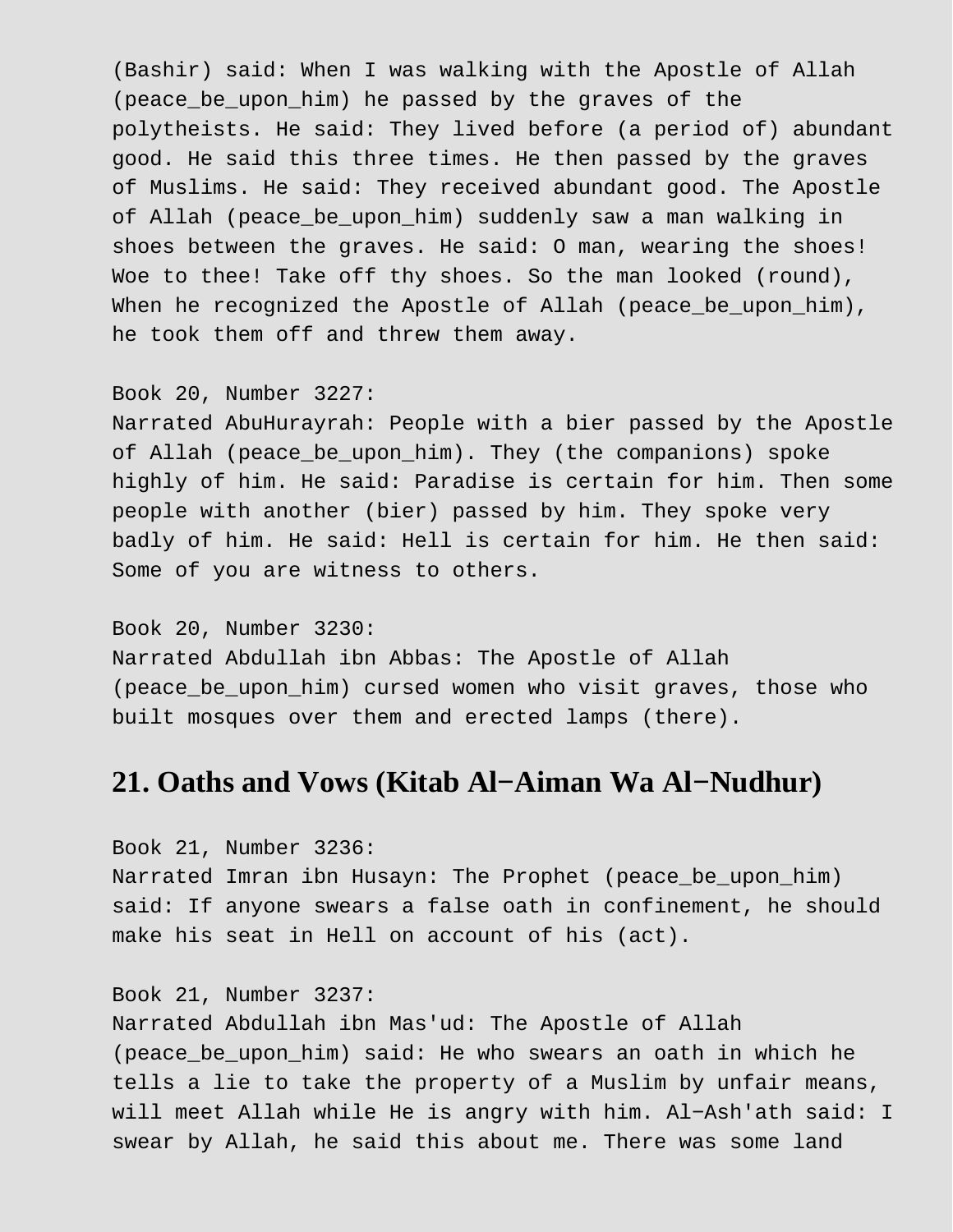between me and a Jew, but he denied it to me; so I presented him to the Prophet (peace\_be\_upon\_him). The Prophet (peace be upon him) asked me: Have you any evidence? I replied: No. He said to the Jew: Take an oath. I said: Apostle of Allah, now he will take an oath and take my property. So Allah, the Exalted, revealed the verse, "As for those who sell the faith they owe to Allah and their own plighted word for a small price, they shall have no portion in the hereafter."

# Book 21, Number 3238:

Narrated Al−Ash'ath ibn Qays: A man of Kindah and a man of Hadramawt brought their dispute to the Prophet (peace\_be\_upon\_him) about a land in the Yemen. Al−Hadrami said: Apostle of Allah, the father of this (man) usurped my land and it is in his possession. The Prophet asked: Have you any evidence? Al−Hadrami replied: No, but I make him swear (that he should say) that he does not know that it is my land which his father usurped from me. Al−Kindi became ready to take the oath. The Apostle of Allah (peace\_be\_upon\_him) said: If anyone usurps the property by taking an oath, he will meet Allah while his hand is mutilated. Al−Kindi then said: It is his land.

# Book 21, Number 3240:

Narrated Jabir ibn Abdullah: The Prophet (peace\_be\_upon\_him) said: One should not take a false oath at this pulpit of mine even on a green tooth−stick; otherwise he will make his abode in Hell, or Hell will be certain for him.

## Book 21, Number 3242:

Narrated AbuHurayrah: The Prophet (peace be upon him) said: Do not swear by your fathers, or by your mothers, or by rivals to Allah; and swear by Allah only, and swear by Allah only when you are speaking the truth.

# Book 21, Number 3245:

Narrated Abdullah ibn Umar: Sa'id ibn Ubaydah said: Ibn Umar heard a man swearing: No, I swear by the Ka'bah. Ibn Umar said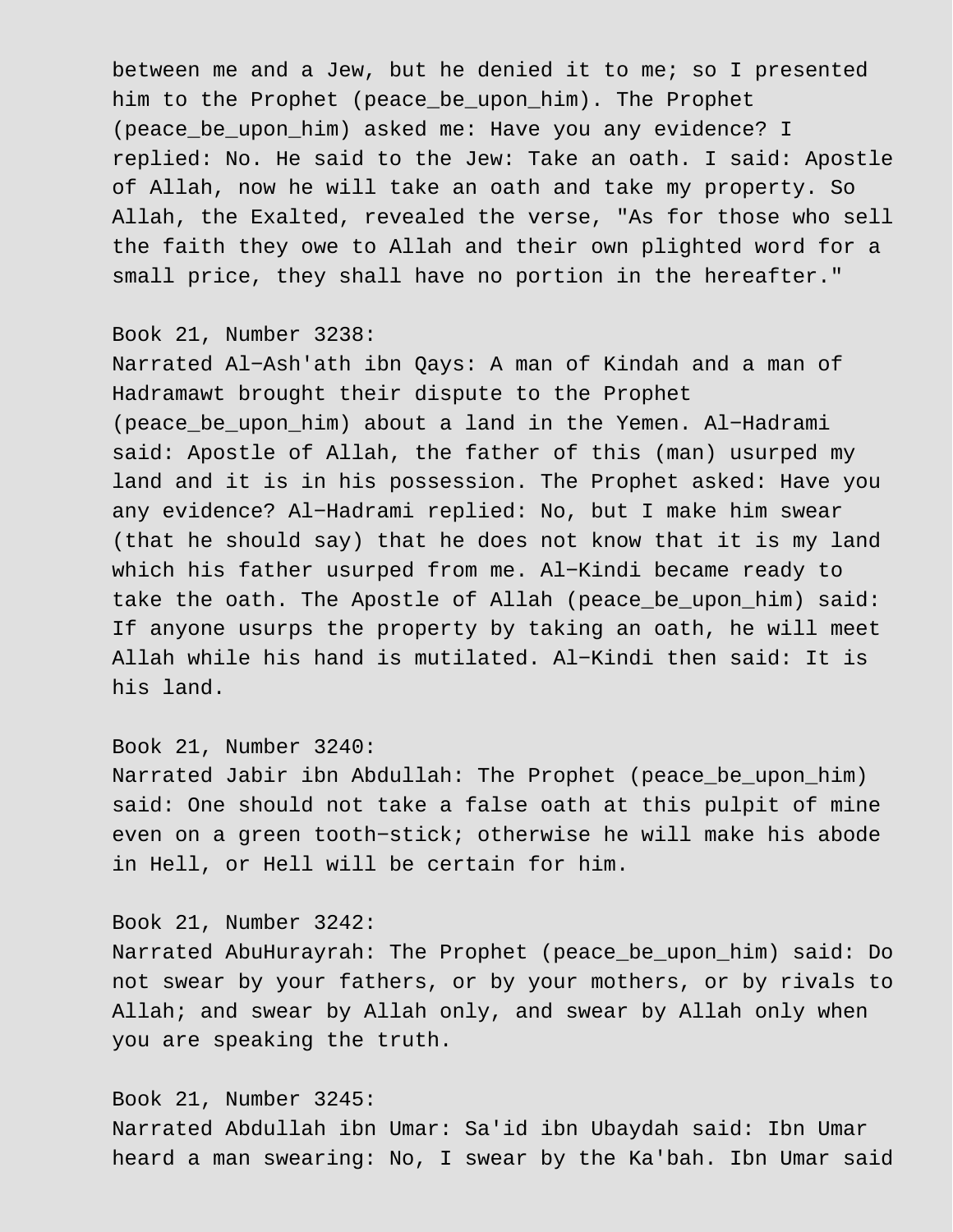to him: I heard the Apostle of Allah (peace\_be\_upon\_him) say: He who swears by anyone but Allah is polytheist.

Book 21, Number 3247: Narrated Buraydah ibn al−Hasib: The Prophet (peace be upon him) said: He who swears by Amanah (faithfulness) is not one of our number.

Book 21, Number 3248: Narrated Aisha, Ummul Mu'minin: The Apostle of Allah (peace\_be\_upon\_him) said about the futile oath: It is man's speech in his house: No, by Allah, and Yes, by Allah.

## Book 21, Number 3250:

Narrated Suwayd ibn Hanzalah: We went out intending (to visit) the Apostle of Allah (peace\_be\_upon\_him) and Wa'il ibn Hujr was with us. His enemy caught him. The people desisted from swearing an oath, but I took an oath that he was my brother. So he left him. We then came to the Apostle of Allah (peace be upon him), and I informed him that the people desisted from taking the oath, but I swore that he was my brother. He said: You spoke the truth: A Muslim is a brother of a Muslim.

Book 21, Number 3252: Narrated Buraydah ibn al−Hasib: The Prophet (peace\_be\_upon\_him) said: If anyone takes an oath and says: I am free from Islam; now if he is a liar (in his oath), he will not return to Islam with soundness.

Book 21, Number 3253:

Narrated Yusuf ibn Abdullah ibn Salam: I saw that the Prophet (peace\_be\_upon\_him) put a date on a loaf and said: This is a thing eaten with bread (condiments).

Book 21, Number 3255:

Narrated Abdullah ibn Umar: The Prophet (peace\_be\_upon\_him) said: If anyone says when swearing an oath: "If Allah wills,"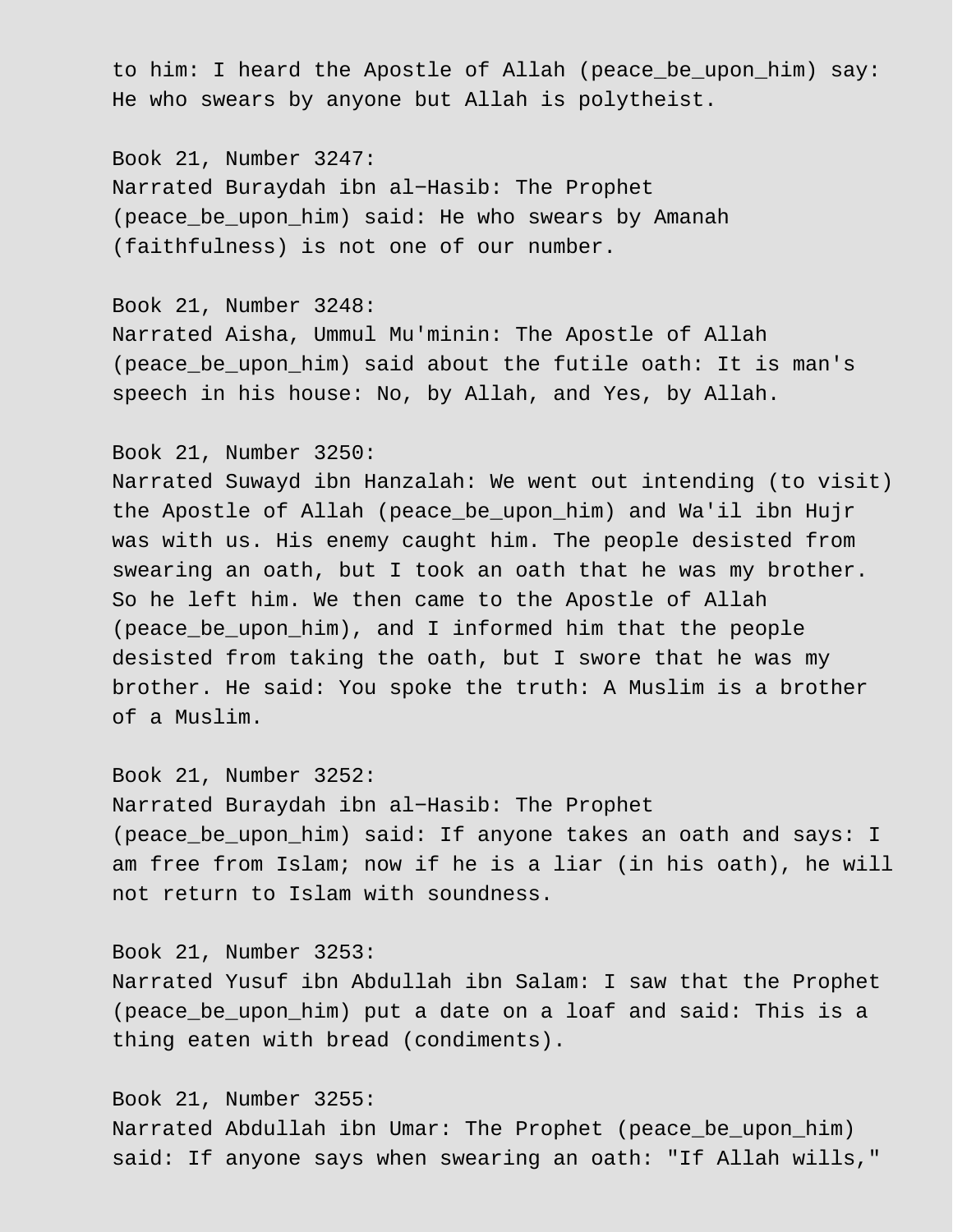he makes an exception.

Book 21, Number 3256: Narrated Abdullah ibn Umar: The Prophet (peace be upon him) said: If anyone swears an oath and makes an exception, he may fulfil it if he wishes and break it if he wishes without any accountability for breaking.

Book 21, Number 3258: Narrated AbuSa'id al−Khudri: When the Apostle of Allah (peace\_be\_upon\_him) swore an oath strongly, he said: No, by Him in Whose hand is the soul of AbulQasim.

Book 21, Number 3259: Narrated AbuHurayrah: When the Apostle of Allah (peace\_be\_upon\_him) swore an oath, it was: No, and I beg forgiveness of Allah.

Book 21, Number 3260: Narrated Laqit ibn Amir: We came to the Apostle of Allah (peace\_be\_upon\_him) in a delegation. The Prophet (peace\_be\_upon\_him) then said: By the age of thy god.

Book 21, Number 3261: Narrated Abdullah ibn Abbas: AbuBakr adjured the Prophet (peace\_be\_upon\_him). The Prophet (peace\_be\_upon\_him) said: Do not adjure an oath.

Book 21, Number 3266:

Narrated Umar ibn al−Khattab: Sa'id ibn al−Musayyab said: There were two brothers among the Ansar who shared an inheritance. When one of them asked the other for the portion due to him, he replied: If you ask me again for the portion due to you, all my property will be devoted to the decoration of the Ka'bah. Umar said to him: The Ka'bah does not need your property. Make atonement for your oath and speak to your brother. I heard the Apostle of Allah (peace\_be\_upon\_him) say: An oath or vow to disobey the Lord, or to break ties of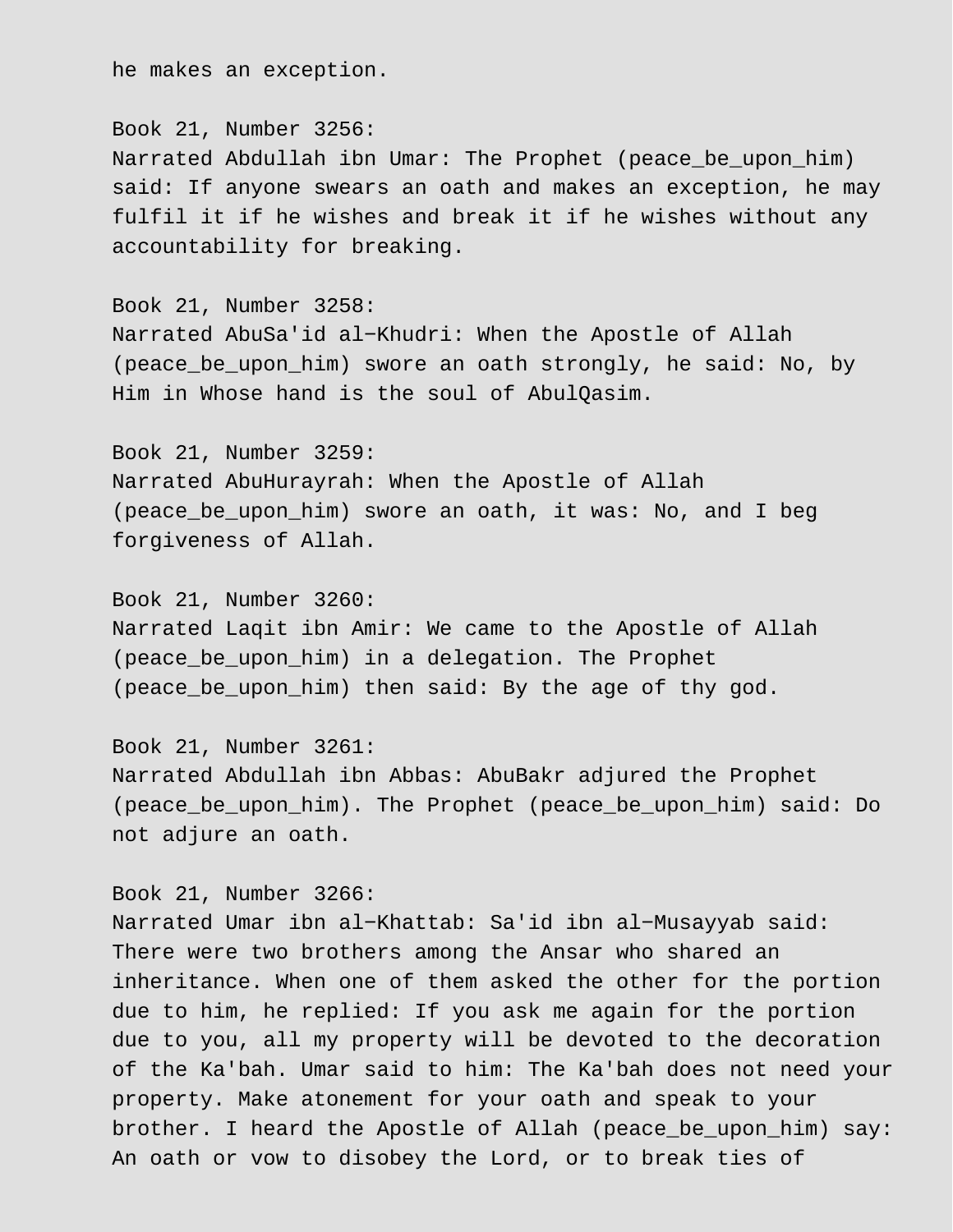relationship or about something over which one has no control is not binding on you.

## Book 21, Number 3267:

Narrated Abdullah ibn Amr ibn al−'As: The Apostle of Allah (peace be upon him) said: A vow is binding in those things by which the pleasure of Allah is sought, and an oath to break ties of relationship is not binding.

# Book 21, Number 3268:

Narrated Abdullah ibn Amr ibn al−'As: The Apostle of Allah (peace\_be\_upon\_him) said: An oath or a vow about something over which a human being has no control, and to disobey Allah, and to break ties of relationship is not binding. If anyone takes an oath and then considers something else better than it, he should give it up, and do what is better, for leaving it is its atonement.

# Book 21, Number 3269:

Narrated Abdullah ibn Abbas: Two men brought their dispute to the Prophet (peace\_be\_upon\_him). The Prophet (peace be upon him) asked the plaintiff to produce evidence, but he had no evidence. So he asked the defendant to swear. He swore by Allah "There is no god but He." The Apostle of Allah (peace\_be\_upon\_him) said: Yes, you have done it, but you have been forgiven for the sincerity of the statement: "There is no god but Allah."

# Book 21, Number 3273:

Narrated Safiyyah bint Huyayy: Ibn Harmalah said: Umm Habib gave us a sa' and told us narration from the nephew of Safiyyah on the authority of Safiyyah that it was the sa' of the Prophet (peace\_be\_upon\_him). Anas ibn Ayyad said: I tested it and found its capacity two and half mudd according to the mudd of Hisham.

# Book 21, Number 3277:

Narrated Ash−Sharid ibn Suwayd ath−Thaqafi: Sharid's mother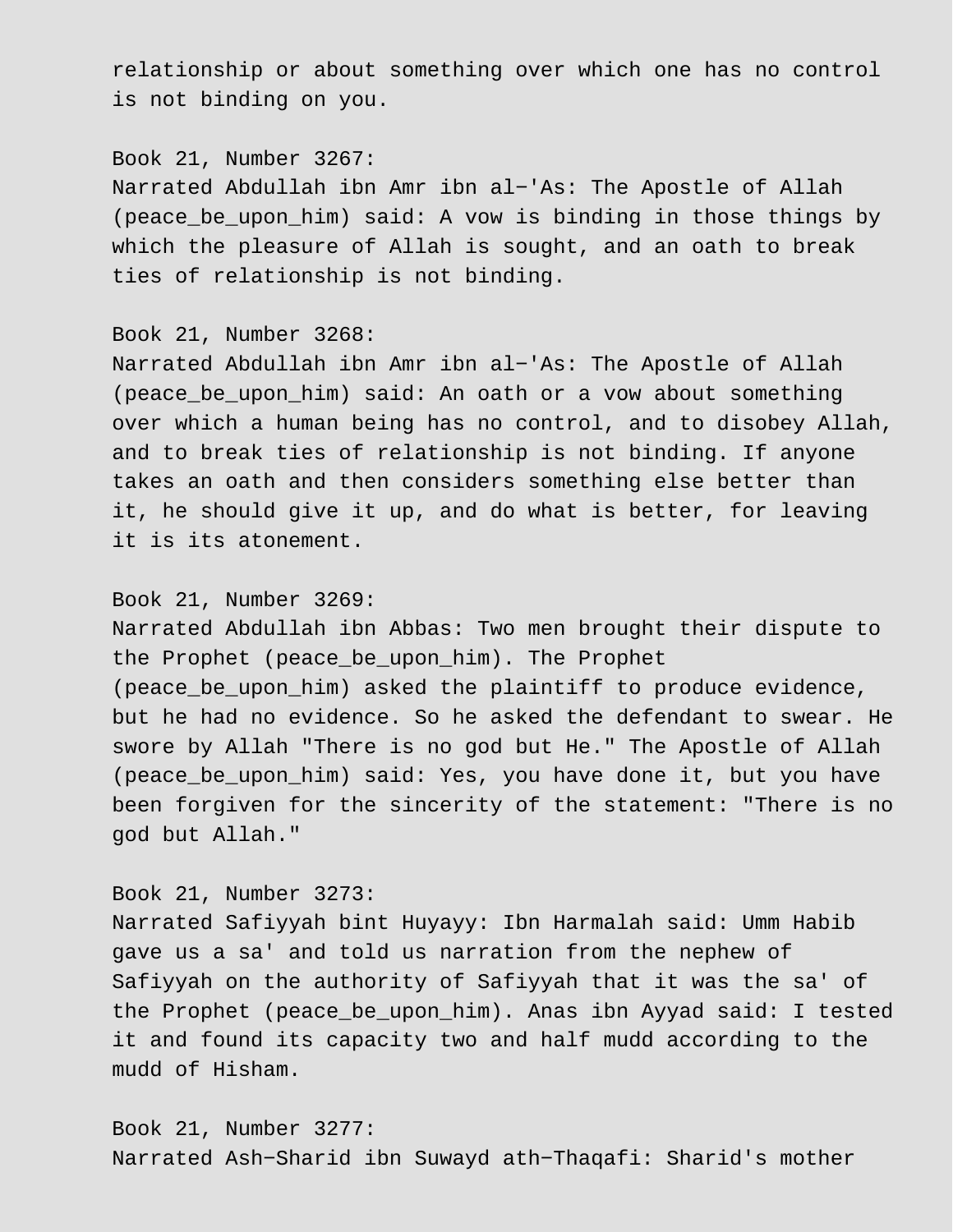left a will to emancipate a believing slave on her behalf. So he came to the Prophet (peace\_be\_upon\_him) and said: Apostle of Allah, my mother left a will that I should emancipate a believing slave for her, and I have a black Nubian slave−girl. He mentioned a tradition about the test of the girl.

Book 21, Number 3279:

Narrated Ikrimah ibn AbuJahl: The Prophet (peace\_be\_upon\_him) said: I swear by Allah, I shall fight against the Quraysh; I swear by Allah, I shall fight against the Quraysh; I swear by Allah, I shall fight against the Quraysh. He then said: "If Allah wills."

Book 21, Number 3285: Narrated Aisha, Ummul Mu'minin: The Prophet (peace\_be\_upon\_him) as saying: No vow must be taken to do an act of disobedience, and the atonement for it is the same as for an oath.

Book 21, Number 3287: Narrated Imran ibn Husayn: The Apostle of Allah (peace\_be\_upon\_him) said: No vow must be taken to do an act of disobedience, and the atonement for it is the same as for an oath.

Book 21, Number 3288:

Narrated Uqbah ibn Amir: Uqbah consulted the Prophet (peace\_be\_upon\_him) about his sister who took a vow to perform hajj barefooted and bareheaded. So he said: Command her to cover her head and to ride, and to fast three days.

Book 21, Number 3290:

Narrated Abdullah ibn Abbas: A man came to Prophet (peace\_be\_upon\_him) and said: Apostle of Allah, my sister has taken a vow to perform hajj on foot. The Prophet (peace\_be\_upon\_him) said: Allah gets no good from the affliction your sister imposed on herself, so let her perform hajj riding and make atonement for her oath.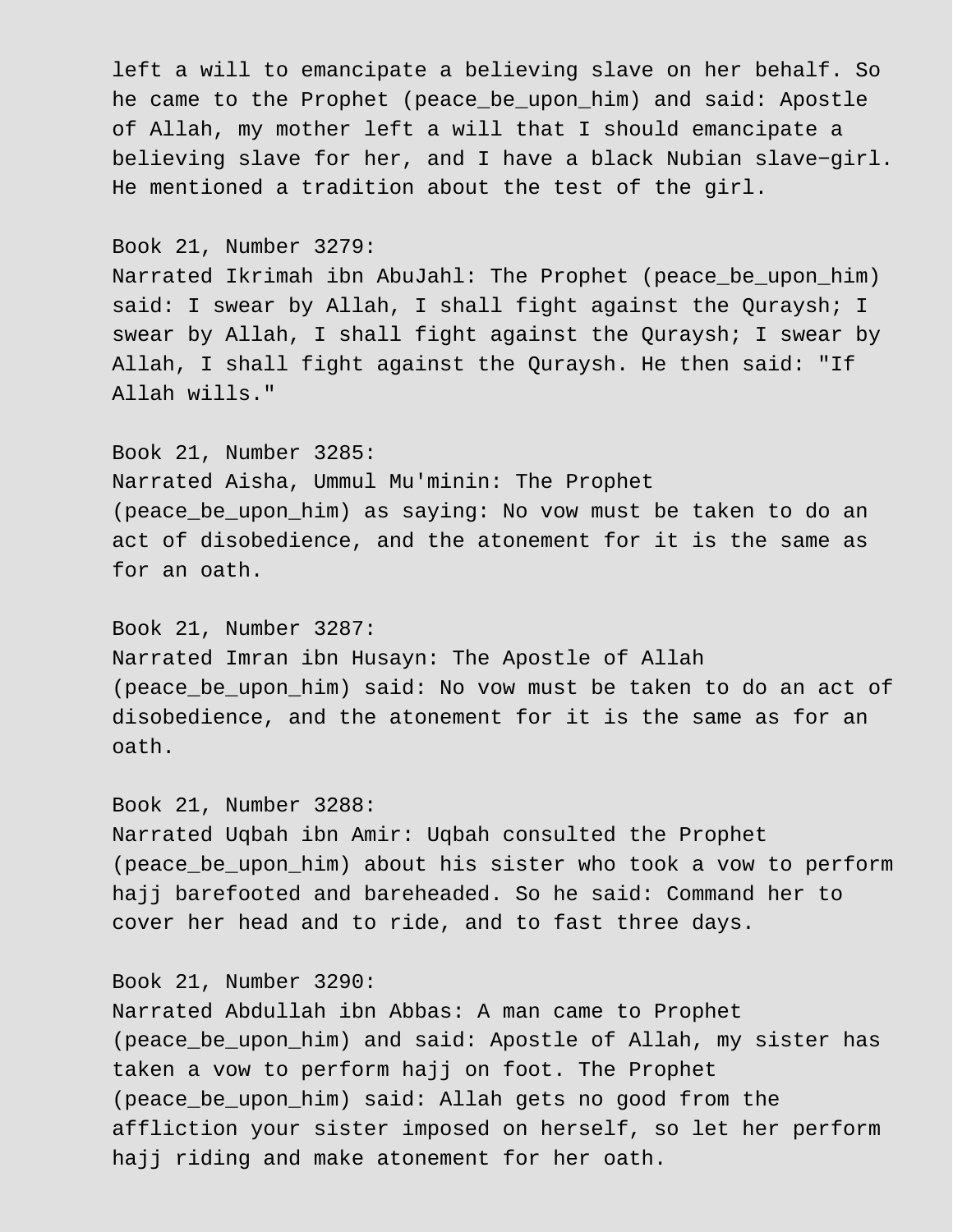#### Book 21, Number 3297:

Narrated Abdullah ibn Abbas: The sister of Uqbah ibn Amir took a vow that she would perform hajj on foot, and she was unable to do so. The Prophet (peace\_be\_upon\_him) said: Allah is not in need of the walking of your sister. She must ride and offer a sacrificial camel.

## Book 21, Number 3298:

Narrated Uqbah ibn Amir al−Juhani: Uqbah said to the Prophet (peace be upon him): My sister has taken a vow that she will walk to the House of Allah (the Ka'bah). Thereupon he said: Allah will not do anything of the walking of your sister to the House of Allah (i.e. the Ka'bah).

# Book 21, Number 3299:

Narrated Jabir ibn Abdullah: A man stood on the day of Conquest (of Mecca) and said: Apostle of Allah, I have vowed to Allah that if He grants conquest of Mecca at your hands, I shall pray two rak'ahs in Jerusalem. He replied: Pray here. He repeated (his statement) to him and he said: Pray here. He again repeated (his statement) to him. He (the Prophet) replied: Pursue your own course, then.

# Book 21, Number 3300:

Narrated AbdurRahman ibn Awf: The tradition mentioned above (No.3299) has also been transmitted by Umar ibn AbdurRahman ibn Awf on the authority of his father and the Companions of the Prophet (peace\_be\_upon\_him). This version has: "The Prophet (peace\_be\_upon\_him) said: By Him Who sent Muhammad with truth, if you prayed here, this would be sufficient for you like the prayer in Jerusalem."

# Book 21, Number 3302:

Narrated Abdullah ibn Abbas: A woman made a voyage and vowed that she would fast one month if Allah made her reach her destination with peace and security. Allah made her reach her destination with security but she died before she could fast. Her daughter or sister (the narrator doubted) came to the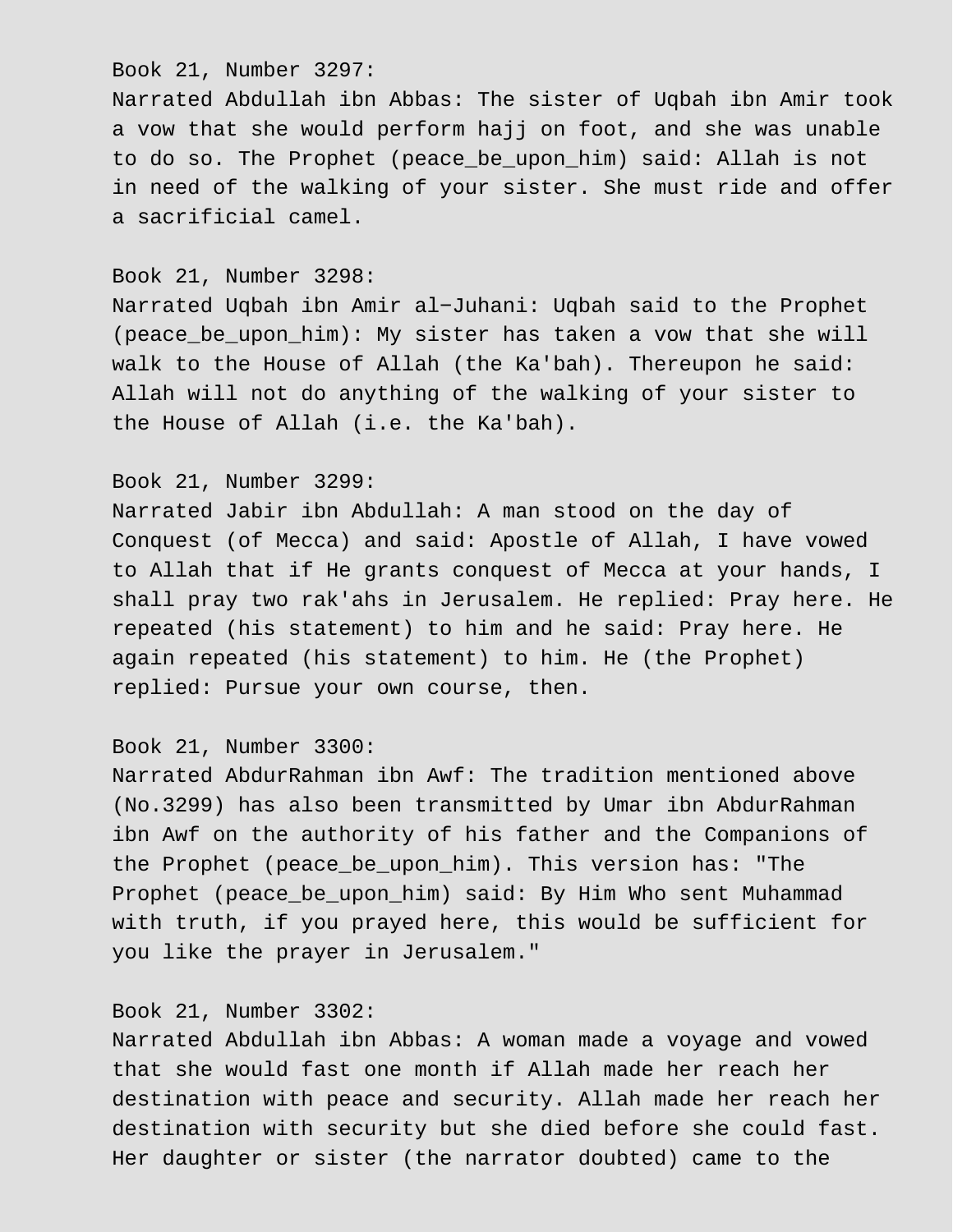Apostle of Allah (peace be upon him). So he commanded to fast on her behalf.

# Book 21, Number 3306:

Narrated Abdullah ibn Amr ibn al−'As: A woman came to the Prophet (peace be upon him) and said: Apostle of Allah, I have taken a vow to play the tambourine over you. He said: Fulfil your vow. She said: And I have taken a vow to perform a sacrifice in such a such a place, a place in which people had performed sacrifices in pre−Islamic times. He asked: For an Idol? She replied: No. He asked: For an image? She replied: No. He said: Fulfil your vow.

## Book 21, Number 3307:

Narrated Thabit ibn ad−Dahhak: In the time of the Prophet (peace\_be\_upon\_him) a man took a vow to slaughter a camel at Buwanah. So he came to the Prophet (peace be upon him) and said: I have taken a vow to sacrifice a camel at Buwanah. The Prophet (peace\_be\_upon\_him) asked: Did the place contain any idol worshipped in pre−Islamic times? They (the people) said: No. He asked: Was any pre−Islamic festival observed there? They replied: No. The Prophet (peace\_be\_upon\_him) said: Fulfil your vow, for a vow to do an act of disobedience to Allah must not be fulfilled, neither must one do something over which a human being has no control.

## Book 21, Number 3308:

Narrated Maymunah, daughter of Kardam: I went out with my father to see the hajj performed by the Apostle of Allah (peace\_be\_upon\_him). I saw the Apostle of Allah (peace\_be\_upon\_him). I fixed my eyes on him. My father came near him while he was riding his she−camel. He had a whip like the whip of scribes. I heard the bedouin and the people say: The whip, the whip. My father came near him and held his foot. She said: He admitted his Prophethood and stood and listened to him. He said: Apostle of Allah, I have made a vow that if a son is born to me, I shall slaughter a number of sheep at the end of Buwanah in the dale of hill. The narrator said: I do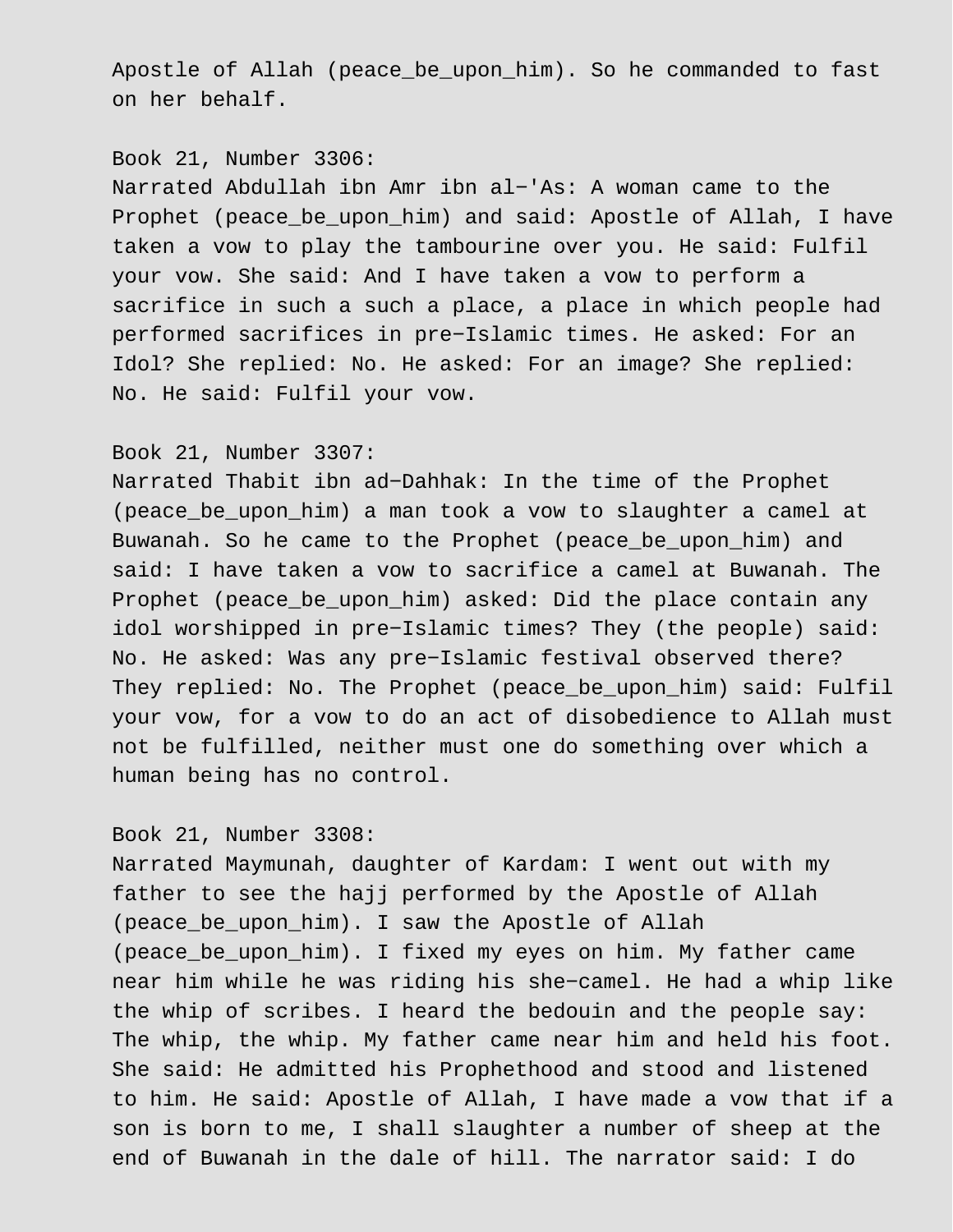not know (for certain) that she said: Fifty (sheep). The Apostle of Allah (peace\_be\_upon\_him) said: Does it contain any idol? He said: No. Then he said: Fulfil your vow that you have taken for Allah. He then gathered them (i.e. the sheep) and began to slaughter them. A sheep ran away from them. He searched for it saying: O Allah, fulfil my vow on my behalf. So he succeeded (in finding it) and slaughtered it.

## Book 21, Number 3311:

Narrated Ka'b ibn Malik: I said: Apostle of Allah, to make my repentance complete I should divest myself of my property as sadaqah (alms) for Allah and His Apostle. The Apostle of Allah (peace\_be\_upon\_him) said: Retain some of your property, for that will be better for you. So he said: I shall retain the portion I have at Khaybar.

# Book 21, Number 3313:

Narrated Ka'b ibn Malik: Ka'b ibn Malik said to AbuLubabah; or someone else whom Allah wished; or to the Prophet (peace\_be\_upon\_him): To make my repentance complete I should depart from the house of my people in which I fell into sin, and that I should divest myself of all my property as sadaqah (alms). He said: A third (of your property) will be sufficient for you.

## Book 21, Number 3315:

Narrated Ka'b ibn Malik: I said: Apostle of Allah, to make my atonement complete I should divest myself of my all property as sadaqah (alms) for Allah and His apostle. He said: No. I said: The half of it. He said: No. I said: Then a third of it. He said: Yes. I said: I shall retain the portion I have at Khaybar.

#### Book 21, Number 3316:

Narrated Abdullah ibn Abbas: The Prophet (peace be upon him) said: If anyone takes a vow but does not name it, its atonement is the same as that for an oath, if anyone takes a vow to do an act of disobedience, its atonement is the same as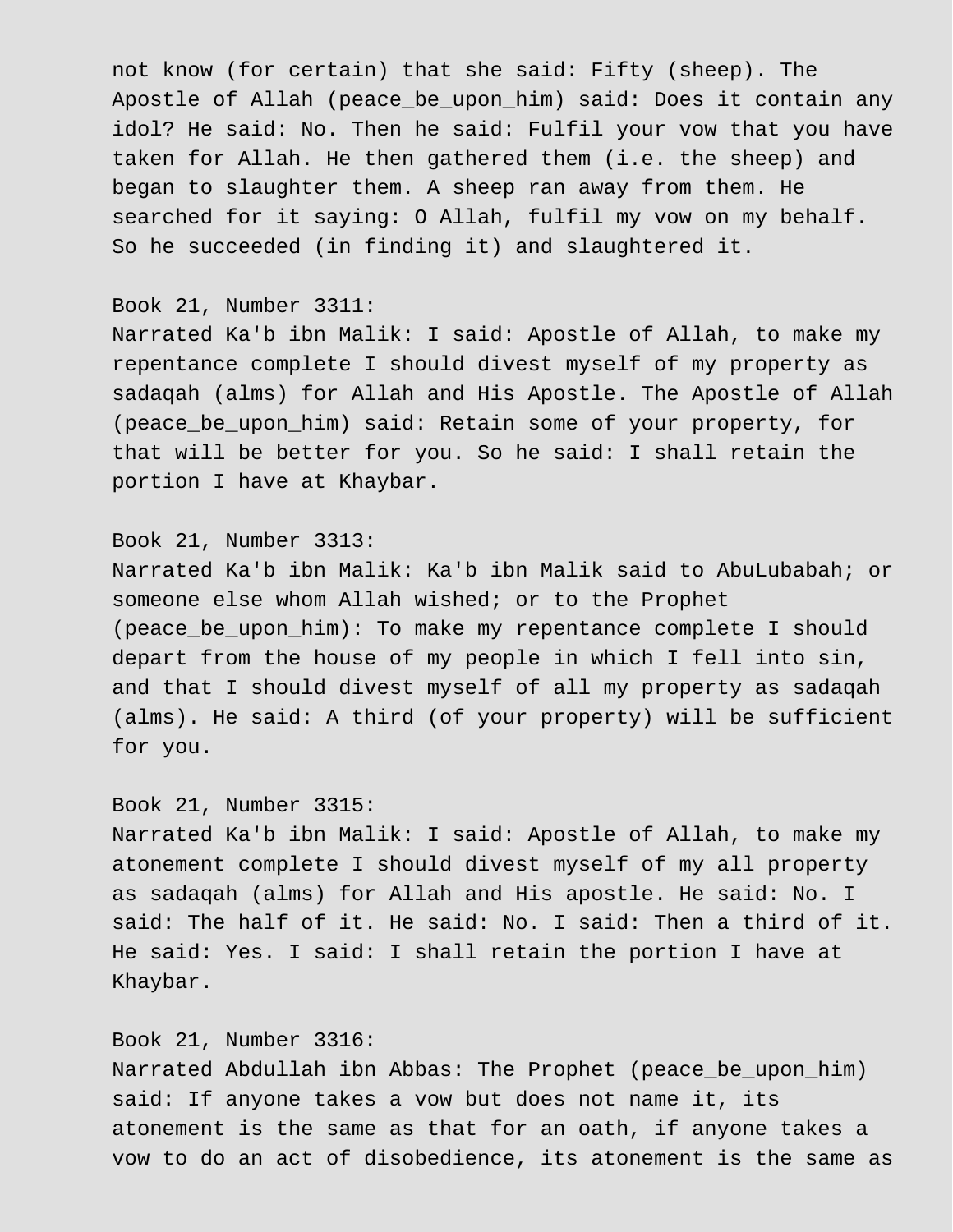that for an oath, if anyone takes a vow he is unable to fulfil, its atonement is the same as that for an oath, but if anyone takes a vow he is able to fulfil, he must do so.

# **22. Commercial Transactions (Kitab Al−Buyu)**

# Book 22, Number 3320:

Narrated Qays ibn AbuGharazah: In the time of the Apostle of Allah (peace\_be\_upon\_him) we used to be called brokers, but the Prophet (peace\_be\_upon\_him) came upon us one day, and called us by a better name than that, saying: O company of merchants, unprofitable speech and swearing takes place in business dealings, so mix it with sadaqah (alms).

## Book 22, Number 3322:

Narrated Abdullah ibn Abbas: A man seized his debtor who owed ten dinars to him. He said to him: I swear by Allah, I shall not leave you until you pay off (my debt) to me or bring a surety. The Prophet (peace\_be\_upon\_him) stood as a surety for him. He then brought as much (money) as he promised. The Prophet (peace be upon him) asked: From where did you acquire this gold? He replied: From a mine. He said: We have no need of it; there is no good in it. Then the Apostle of Allah (peace\_be\_upon\_him) paid (the debt) on his behalf.

#### Book 22, Number 3325:

Narrated AbuHurayrah: The Prophet (peace be upon him) said: A time is certainly coming to mankind when only the receiver of usury will remain, and if he does not receive it, some of its vapour will reach him. Ibn Isa said: Some of its dust will reach him.

## Book 22, Number 3326:

Narrated One of the Ansar: Asim ibn Kulayb quoted his father's authority for the following statement by one of the Ansar: We went out with the Apostle of Allah (peace be upon him) to a funeral, and I saw the Apostle of Allah (peace\_be\_upon\_him) at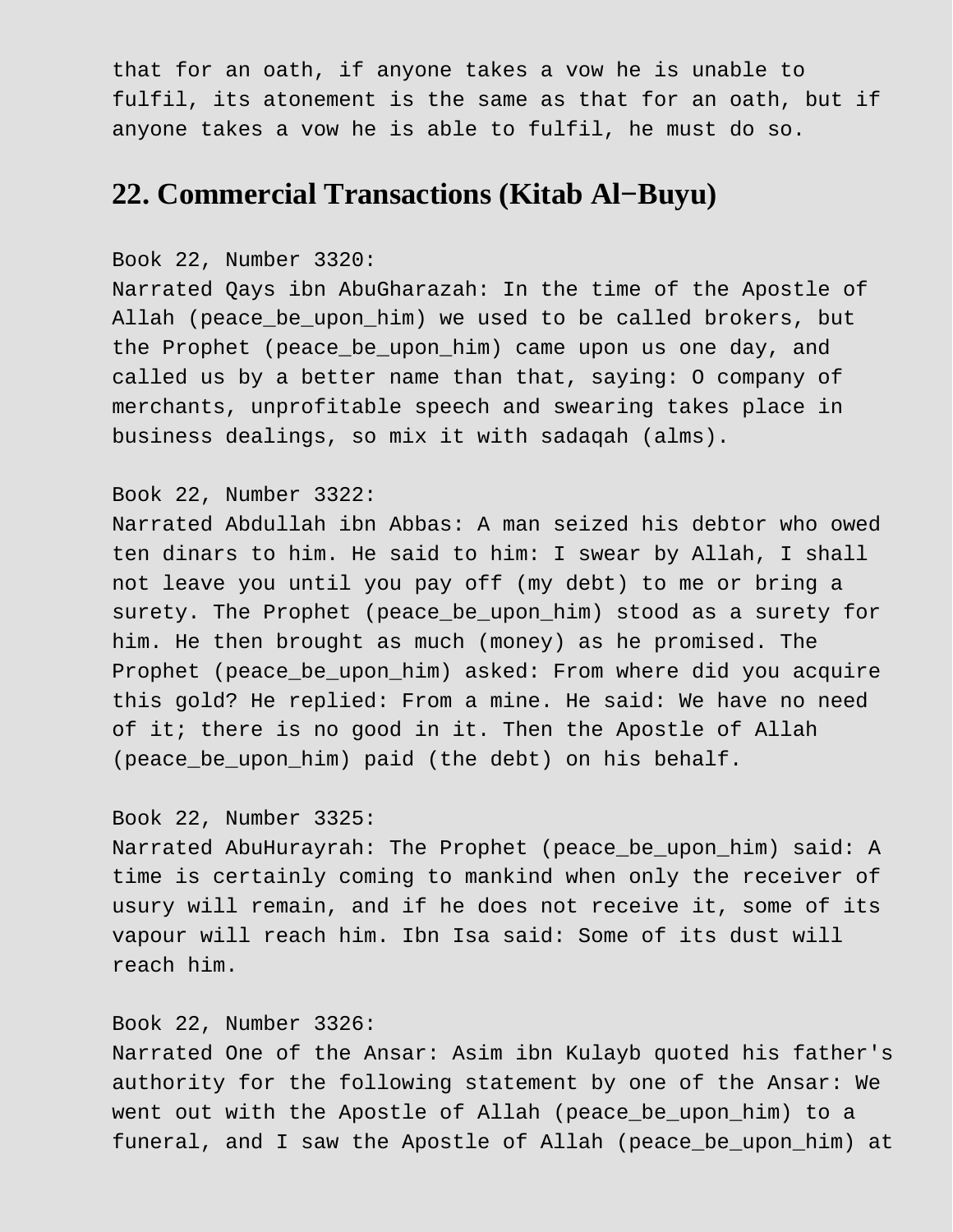the grave giving this instruction to the grave−digger: Make it wide on the side of his feet, and make it wide on the side of his head. When he came back, he was received by a man who conveyed an invitation from a woman. So he came (to her), to it food was brought, and he put his hand (i.e. took a morsel in his hand); the people did the same and they ate. Our fathers noticed that the Apostle of Allah (peace\_be\_upon\_him) was moving a morsel around his mouth. He then said: I find the flesh of a sheep which has been taken without its owner's permission. The woman sent a message to say: Apostle of Allah, I sent (someone) to an−Naqi' to have a sheep bought for me, but there was none; so I sent (a message) to my neighbour who had bought a sheep, asking him to send it to me for the price (he had paid), but he could not be found. I, therefore, sent (a message) to his wife and she sent it to me. The Apostle of Allah (peace\_be\_upon\_him) said: Give this food to the prisoners.

## Book 22, Number 3327:

Narrated Abdullah ibn Mas'ud: The Apostle of Allah (peace\_be\_upon\_him) cursed the one who accepted usury, the one who paid it, the witness to it, and the one who recorded it.

# Book 22, Number 3328:

Narrated Amr ibn al−Ahwas al−Jushami: I heard the Apostle of Allah (peace be upon him) say in the Farewell Pilgrimage: "Lo, all claims to usury of the pre−Islamic period have been abolished. You shall have your capital sums, deal not unjustly and you shall not be dealt with unjustly. Lo, all claims for blood−vengeance belonging to the pre−Islamic period have been abolished. The first of those murdered among us whose blood−vengeance I remit is al−Harith ibn AbdulMuttalib, who suckled among Banu Layth and killed by Hudhayl." He then said: O Allah, have I conveyed the message? They said: Yes, saying it three times. He then said: O Allah, be witness, saying it three times.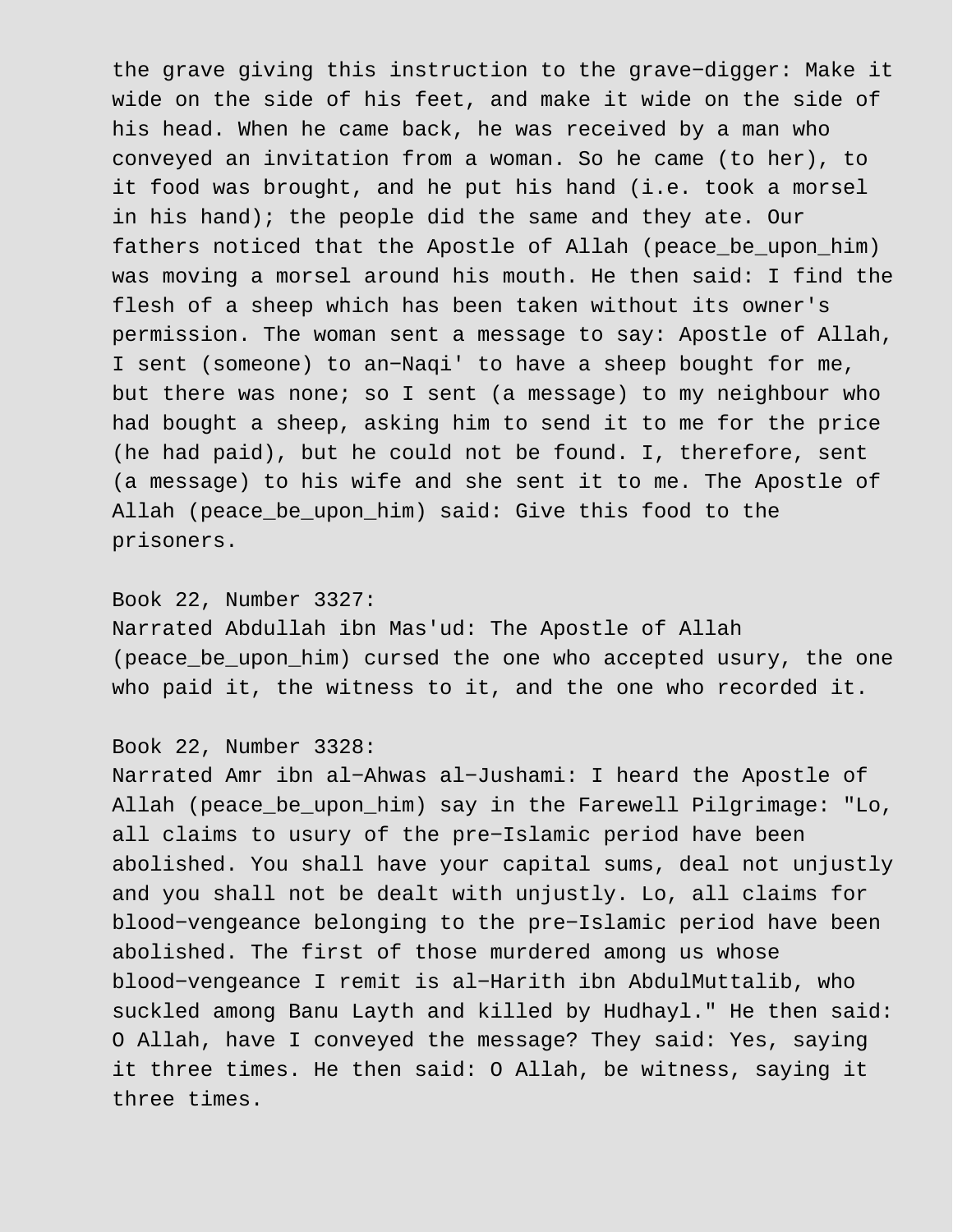# Book 22, Number 3330:

Narrated Suwayd ibn Qays: I and Makhrafah al−Abdi imported some garments from Hajar, and brought them to Mecca. The Apostle of Allah (peace\_be\_upon\_him) came to us walking, and after he had bargained with us for some trousers, we sold them to him. There was a man who was weighing for payment. The Apostle of Allah (peace\_be\_upon\_him) said to him: Weigh out and give overweight.

# Book 22, Number 3331:

Narrated AbuSafwan ibn Umayrah: (The tradition mentioned above (No. 3330) has also been transmitted by AbuSafwan ibn Umayrah through a different chain of narrators.) This version has: AbuSafwan said: I came to the Apostle of Allah (peace be upon him) at Mecca before his immigration. He then narrated the rest of the tradition, but he did not mention the words "who was weighing for payment".

## Book 22, Number 3334:

Narrated Abdullah ibn Umar: The Prophet (peace be upon him) said: (The standard) weight is the weight of the people of Mecca, and the (standard) measure is the measure of the people of Medina.

#### Book 22, Number 3335:

Narrated Samurah: The Apostle of Allah (peace be upon him) addressed us and said: Is here any one of such and such tribe present? But no one replied. He again asked: Is here any one of such and such tribe present? But no one replied. He again asked: Is here any one of such and such tribe? Then a man stood and said: I am (here), Apostle of Allah. He said: What prevented you from replying the first two times? I wish to tell you something good. Your companion has been detained (from entering Paradise) on account of his debt. Then I saw him that he paid off all his debt on his behalf and there remained no one to demand from him anything.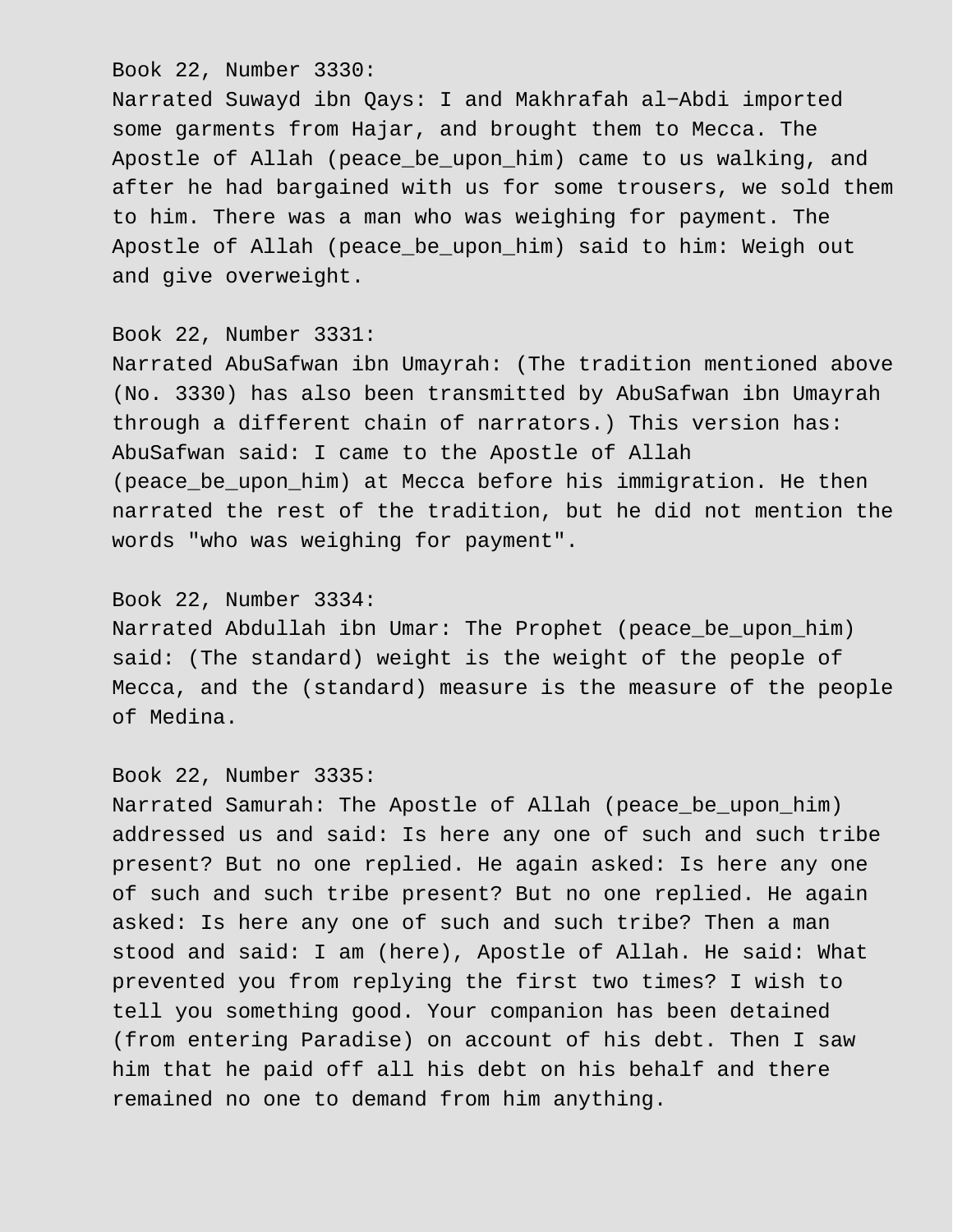# Book 22, Number 3336:

Narrated AbuMusa al−Ash'ari: The Prophet (peace\_be\_upon\_him) said: After the grave sins which Allah has prohibited the greatest sin is that a man dies while he has debt due from him and does not leave anything to pay it off, and meets Him with it.

## Book 22, Number 3337:

Narrated Jabir ibn Abdullah: The Apostle of Allah (peace be upon him) would not say funeral prayer over a person who died while the debt was due from him. A dead Muslim was brought to him and he asked: Is there any debt due from him? They (the people) said: Yes, two dirhams. He said: Pray yourselves over your companion. Then AbuQatadah al−Ansari said: I shall pay them, Apostle of Allah. The Apostle of Allah (peace\_be\_upon\_him) then prayed over him. When Allah granted conquests to the Apostle of Allah (peace\_be\_upon\_him), he said: I am nearer to every believer than himself, so if anyone (dies and) leaves a debt, I shall be responsible for paying it; and if anyone leaves property, it goes to his heirs.

# Book 22, Number 3341:

Narrated Jabir ibn Abdullah: The Prophet (peace\_be\_upon\_him) owed me a debt and gave me something extra when he paid it.

# Book 22, Number 3343:

Narrated Ubadah ibn as−Samit: The Apostle of Allah (peace\_be\_upon\_him) said: Gold is to be paid for with gold, raw and coined, silver with silver, raw and coined (in equal weight), wheat with wheat in equal measure, barley with barley in equal measure, dates with dates in equal measure, salt by salt with equal measure; if anyone gives more or asks more, he has dealt in usury. But there is no harm in selling gold for silver and silver (for gold), in unequal weight, payment being made on the spot. Do not sell them if they are to be paid for later. There is no harm in selling wheat for barley and barley (for wheat) in unequal measure, payment being made on the spot. If the payment is to be made later, then do not sell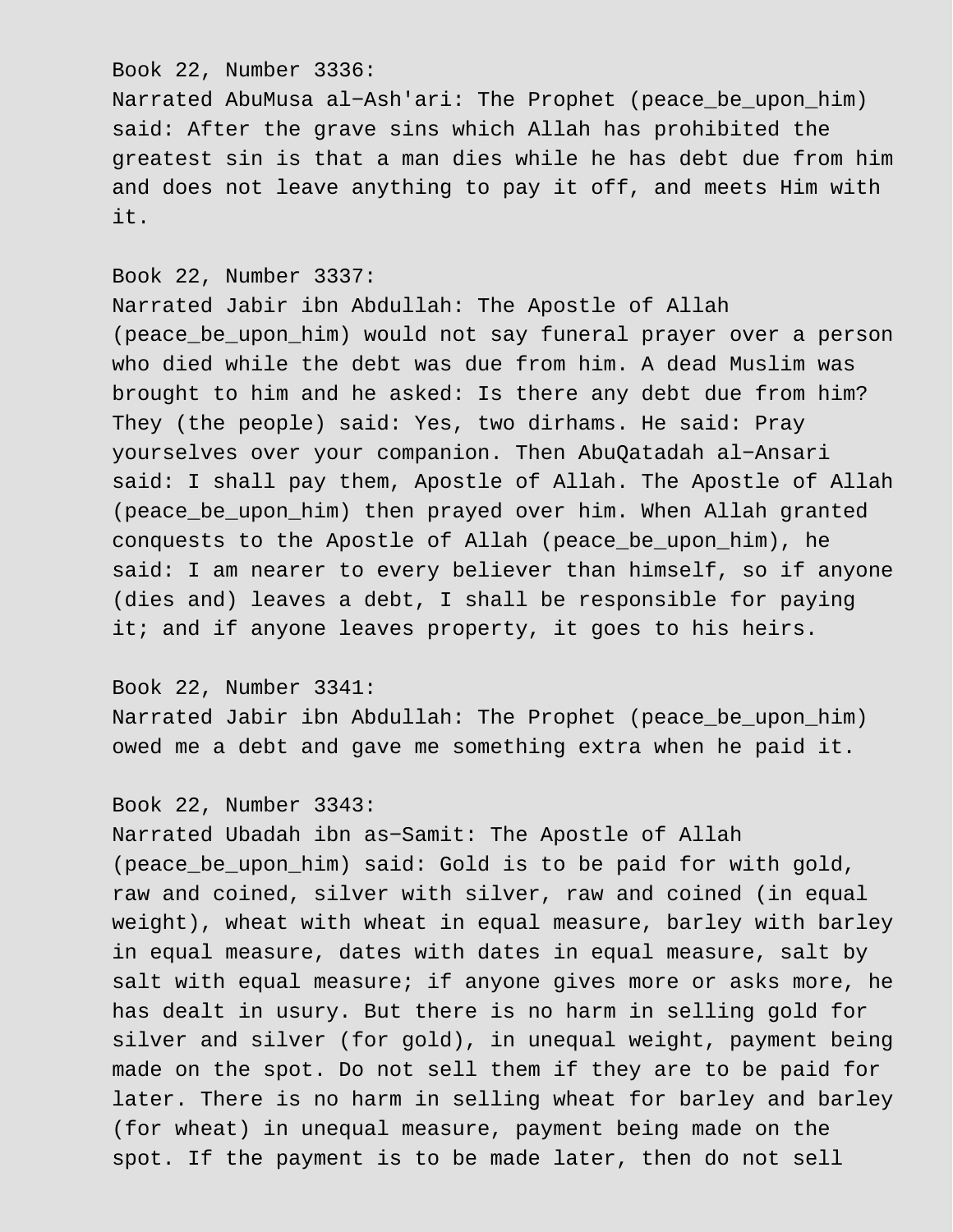them.

# Book 22, Number 3345:

Narrated Fudalah ibn Ubayd: The Prophet (peace\_be\_upon\_him) was brought a necklace in which there were gold and pearls. (The narrators AbuBakr and (Ahmad) Ibn Mani' said: The pearls were set with gold in it, and a man bought it for nine or seven dinars.) The Prophet (peace\_be\_upon\_him) said: (It must not be sold) till the contents are considered separately. The narrator said: He returned it till the contents were considered separately. The narrator Ibn Asa said: By this I intended trade.

# Book 22, Number 3348:

Narrated Abdullah ibn Umar: I used to sell camels at al−Baqi for dinars and take dirhams for them, and sell for dirhams and take dinars for them. I would take these for these and give these for these. I went to the Apostle of Allah (peace\_be\_upon\_him) who was in the house of Hafsah. I said: Apostle of Allah , take it easy, I shall ask you (a question): I sell camels at al−Baqi'. I sell (them) for dinars and take dirhams and I sell for dirhams and take dinars. I take these for these, and give these for these. The Apostle of Allah (peace\_be\_upon\_him) then said: There is no harm in taking them at the current rate so long as you do not separate leaving something to be settled.

# Book 22, Number 3350:

Narrated Samurah (ibn Jundub): The Prophet (peace\_be\_upon\_him) forbade selling animals for animals when payment was to be made at a later date.

# Book 22, Number 3351:

Narrated Abdullah ibn Amr ibn al−'As: The Apostle of Allah (peace be upon him) commanded him to equip an army, but the camels were insufficient. So he commanded him to keep back the young camels of sadaqah, and he was taking a camel to be replaced by two when the camels of sadaqah came.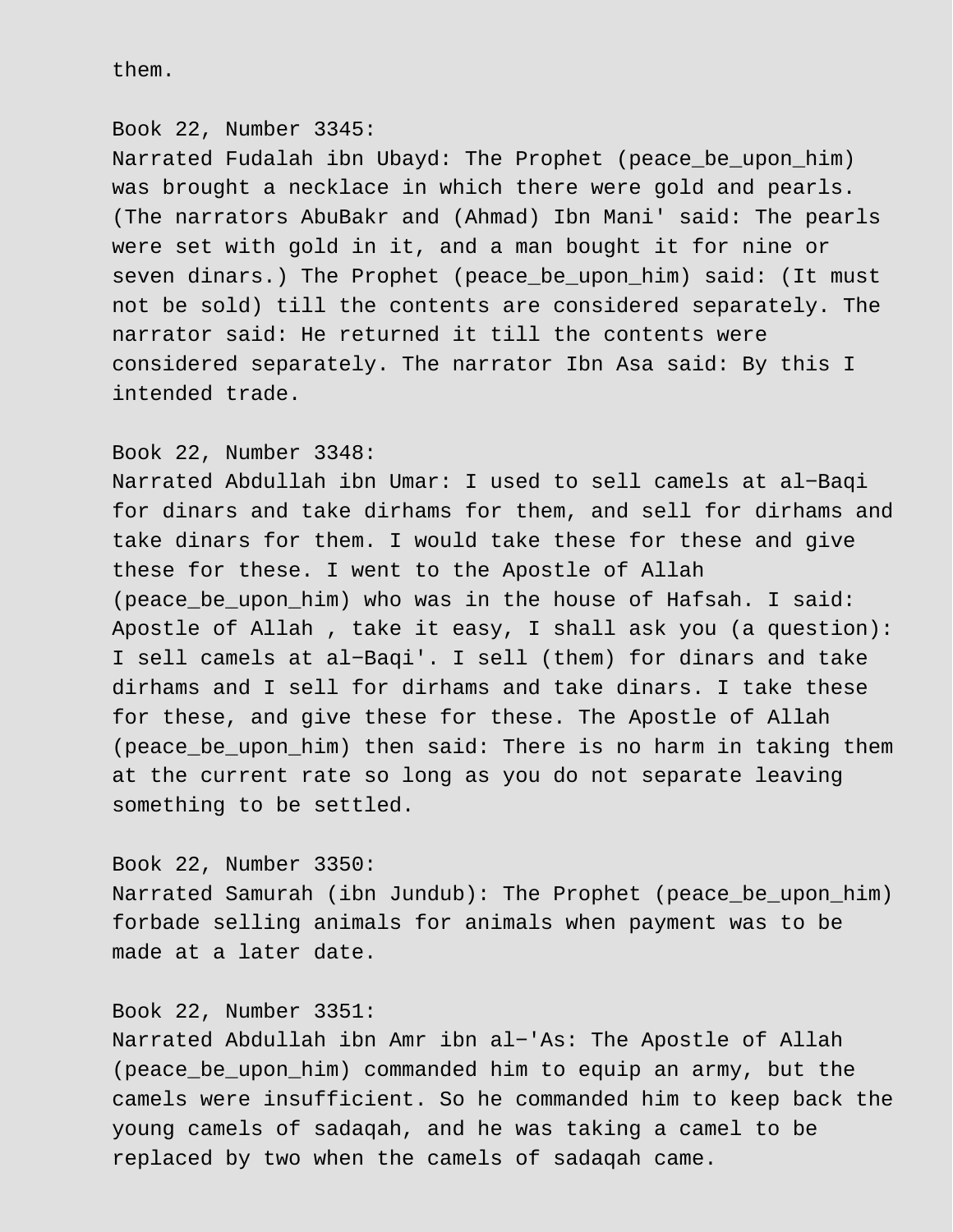Book 22, Number 3353:

Narrated Sa'd ibn AbuWaqqas: Zayd AbuAyyash asked Sa'd ibn AbuWaqqas about the sale of the soft and white kind of wheat for barley. Sa'd said: Which of them is better? He replied: Soft and white kind of wheat. So he forbade him from it and said: I heard the Apostle of Allah (peace be upon him) say, when he was asked about buying dry dates for fresh. The Apostle of Allah (peace\_be\_upon\_him) said: Are fresh dates diminished when they become dry? The (the people) replied: Yes. So the Apostle of Allah (peace be upon him) forbade that.

Book 22, Number 3354:

Narrated Sa'd ibn AbuWaqqas: The Apostle of Allah (peace\_be\_upon\_him) forbade to sell fresh dates for dry dates when payment is made at a later date.

Book 22, Number 3363:

Narrated AbuHurayrah: The Apostle of Allah (peace\_be\_upon\_him) forbade to sell spoils of war till they are appointed, and to sell palm trees till they are safe from every blight, and a man praying without tying belt.

Book 22, Number 3365:

Narrated Anas ibn Malik: The Prophet (peace\_be\_upon\_him) forbade the sale of grapes till they became black and the sale of grain till it had become hard.

# Book 22, Number 3366:

Narrated Zayd ibn Thabit: Yunus said: I asked AbuzZinad about the sale of fruits before they were clearly in good condition, and what was said about it. He replied: Urwah ibn az−Zubayr reports a tradition from Sahl ibn AbuHathmah on the authority of Zayd ibn Thabit who said: The people used to sell fruits before they were clearly in good condition. When the people cut off the fruits, and were demanded to pay the price, the buyer said: The fruits have been smitten by duman, qusham and murad fruit diseases on which they used to dispute. When their disputes which were brought to the Prophet (peace\_be\_upon\_him)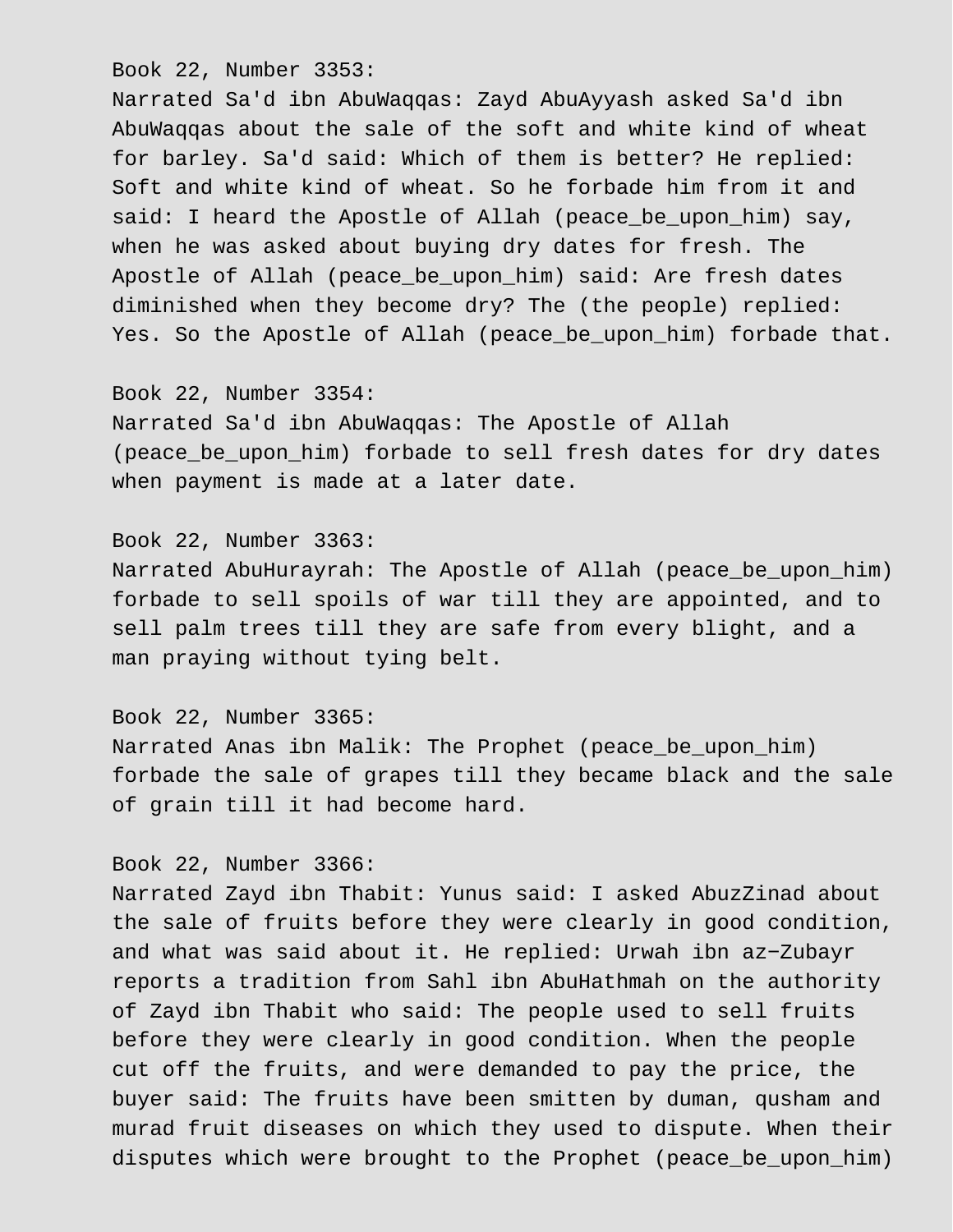increased, the Apostle of Allah (peace be upon him) said to them as an advice: No, do not sell fruits till they are in good condition, due to a large number of their disputes and differences.

# Book 22, Number 3367:

Narrated Jabir ibn Abdullah: The Prophet (peace\_be\_upon\_him) forbade the sale of fruits till they were clearly in good condition , and (ordered that) they should not be sold but for dinar or dirham except Araya.

#### Book 22, Number 3368:

Narrated Jabir ibn Abdullah: The Prophet (peace\_be\_upon\_him) forbade selling fruits years ahead, and commanded that unforeseen loss be remitted in respect of what is affected by blight.

## Book 22, Number 3376:

Narrated Ali ibn AbuTalib: A time is certainly coming to mankind when people will bite each other and a rich man will hold fast, what he has in his possession (i.e. his property), though he was not commanded for that. Allah, Most High, said: "And do not forget liberality between yourselves." The men who are forced will contract sale while the Prophet (peace be upon him) forbade forced contract, one which involves some uncertainty, and the sale of fruit before it is ripe.

## Book 22, Number 3377:

Narrated AbuHurayrah: The Apostle of Allah (peace\_be\_upon\_him) having said: Allah, Most High, says: "I make a third with two partners as long as one of them does not cheat the other, but when he cheats him, I depart from them."

## Book 22, Number 3378:

Narrated Urwah ibn AbulJa'd al−Bariqi: The Prophet (peace\_be\_upon\_him) gave him a dinar to buy a sacrificial animal or a sheep. He bought two sheep, sold one of them for a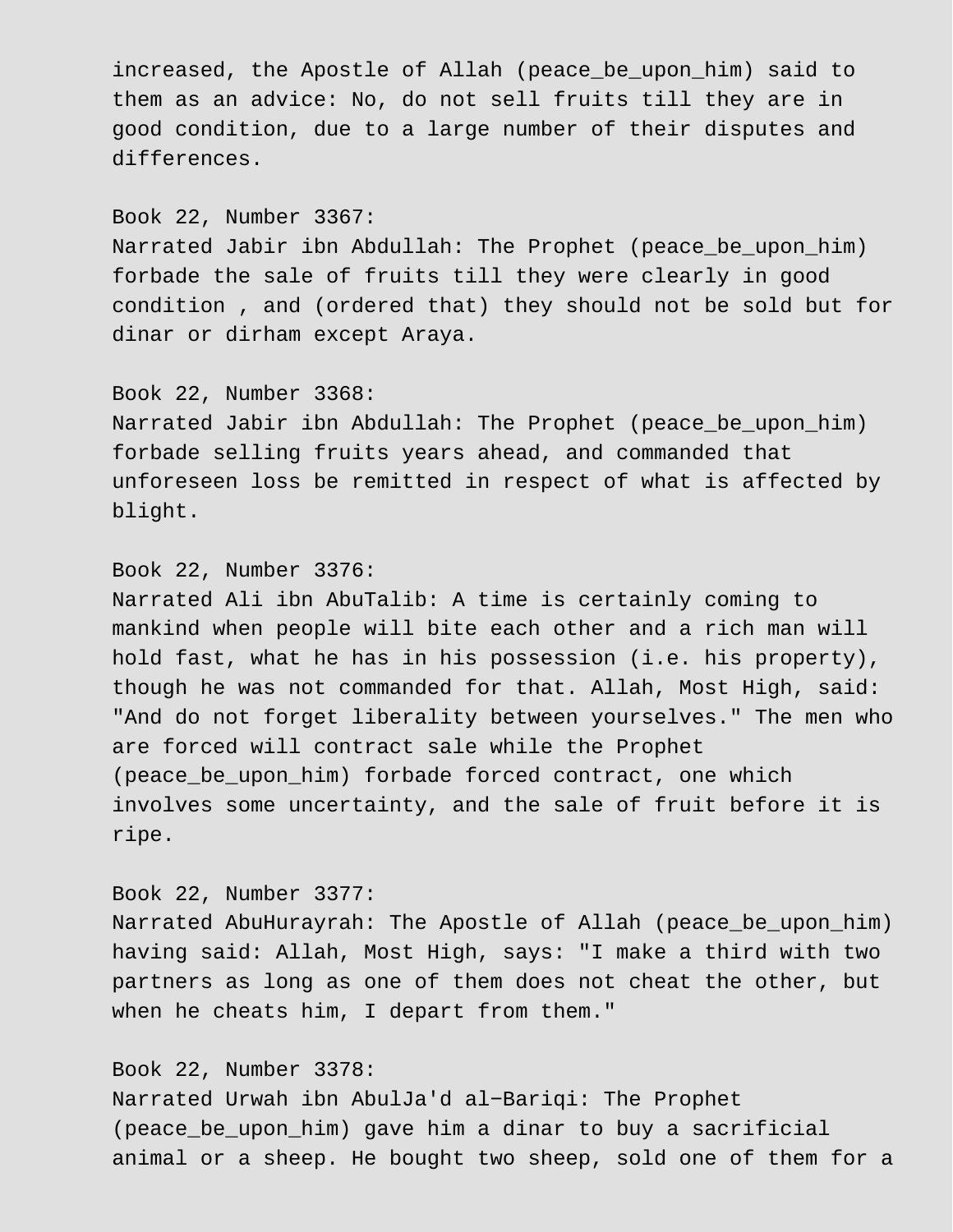dinar, and brought him a sheep and dinar. So he invoked a blessing on him in his business dealing, and he was such that if had he bought dust he would have made a profit from it.

## Book 22, Number 3380:

Narrated Hakim ibn Hizam: The Apostle of Allah (peace\_be\_upon\_him) sent with him a dinar to buy a sacrificial animal for him. He bought a sheep for a dinar, sold it for two and then returned and bought a sacrificial animal for a dinar for him and brought the (extra) dinar to the Prophet (peace\_be\_upon\_him). The Prophet (peace\_be\_upon\_him) gave it as alms (sadaqah) and invoked blessing on him in his trading.

## Book 22, Number 3382:

Narrated Abdullah ibn Mas'ud: I Ammar, and Sa'd became partners in what we would receive on the day of Badr. Sa'd then brought two prisoners, but I and Ammar did not bring anything.

## Book 22, Number 3383:

Narrated Ibn Abbad: Amr ibn Dinar said: I heard Ibn Umar say: We did not see any harm in sharecropping till I heard Rafi' ibn Khadij say: The Apostle of Allah (peace\_be\_upon\_him) has forbidden it. So I mentioned it to Tawus. He said: Ibn Abbas told me that the Apostle of Allah (peace\_be\_upon\_him) had not forbidden it, but said: It is better for one of you to lend to his brother than to take a prescribed sum from him.

# Book 22, Number 3384:

Narrated Zayd ibn Thabit: Zayd ibn Thabit said: May Allah forgive Rafi' ibn Khadij. I swear by Allah, I have more knowledge of Hadith than him. Two persons of the Ansar (according to the version of Musaddad) came to him who were disputing with each other. The Apostle of Allah (peace be upon him) said: If this is your position, then do not lease the agricultural land. The version of Musaddad has: So he (Rafi' ibn Khadij) heard his statement: Do not lease agricultural lands.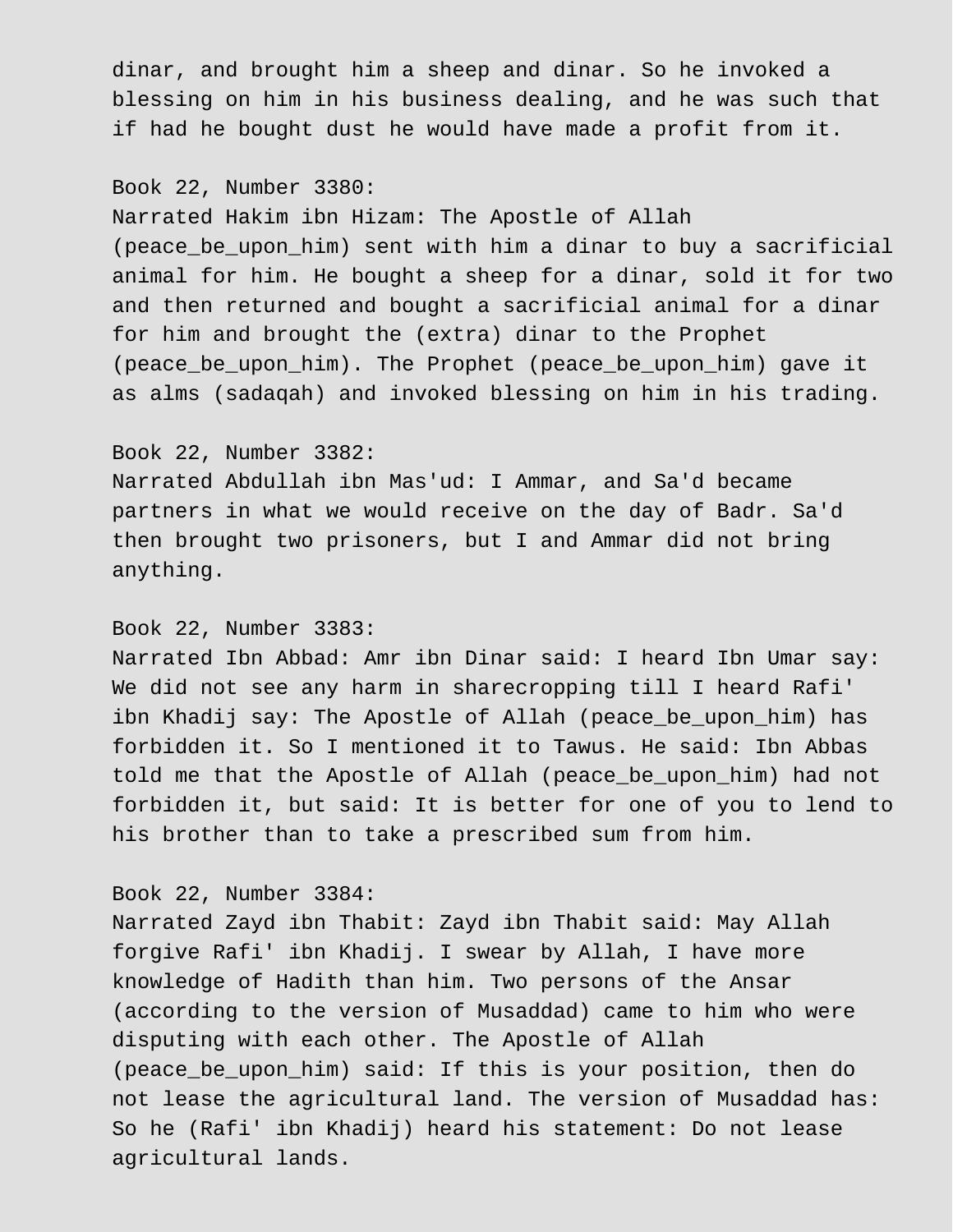### Book 22, Number 3385:

Narrated Sa'd: We used to lease land for what grew by the streamlets and for what was watered from them. The Apostle of Allah (peace\_be\_upon\_him) forbade us to do that, and commanded us to lease if for gold or silver.

#### Book 22, Number 3387:

Narrated Rafi' ibn Khadij: Hanzalah ibn Qays said that he asked Rafi' ibn Khadij about the lease of land. He replied: The Apostle of Allah (peace be upon him) forbade the leasing of land. I asked: (Did he forbid) for gold and silver (i.e. dinars and dirhams)? He replied: If it is against gold and silver, then there is no harm in it.

## Book 22, Number 3391:

Narrated Rafi' ibn Khadij: AbuRafi' came to us from the Apostle of Allah (peace\_be\_upon\_him) said: The Apostle of Allah (peace\_be\_upon\_him) forbade us from a work which benefited us; but obedience to Allah and His Apostle (peace be upon  $him$ ) is more beneficial to us. He forbade that one of us cultivates land except the one which he owns or the land which a man lends him (to cultivate).

Book 22, Number 3391a: Narrated Rafi' ibn Khadij: Usayd ibn Zubayr said: Rafi' ibn Khadij came to us and said: The Apostle of Allah (peace\_be\_upon\_him) forbids you from a work which is beneficial to you; and obedience to Allah and His Prophet (peace\_be\_upon\_him) is more beneficial to you. The Apostle of Allah (peace\_be\_upon\_him) forbids you from renting land for a share of its produce and he said: If anyone is not in need of his land he should lend it to his brother or leave it.

# Book 22, Number 3393:

Narrated Rafi' ibn Khadij: AbuJa'far al−Khatmi said: My uncle sent me and his slave to Sa'id ibn al−Musayyab. We said to him, there is something which has reached us about sharecropping. He replied: Ibn Umar did not see any harm in it until a tradition reached him from Rafi' ibn Khadij. He then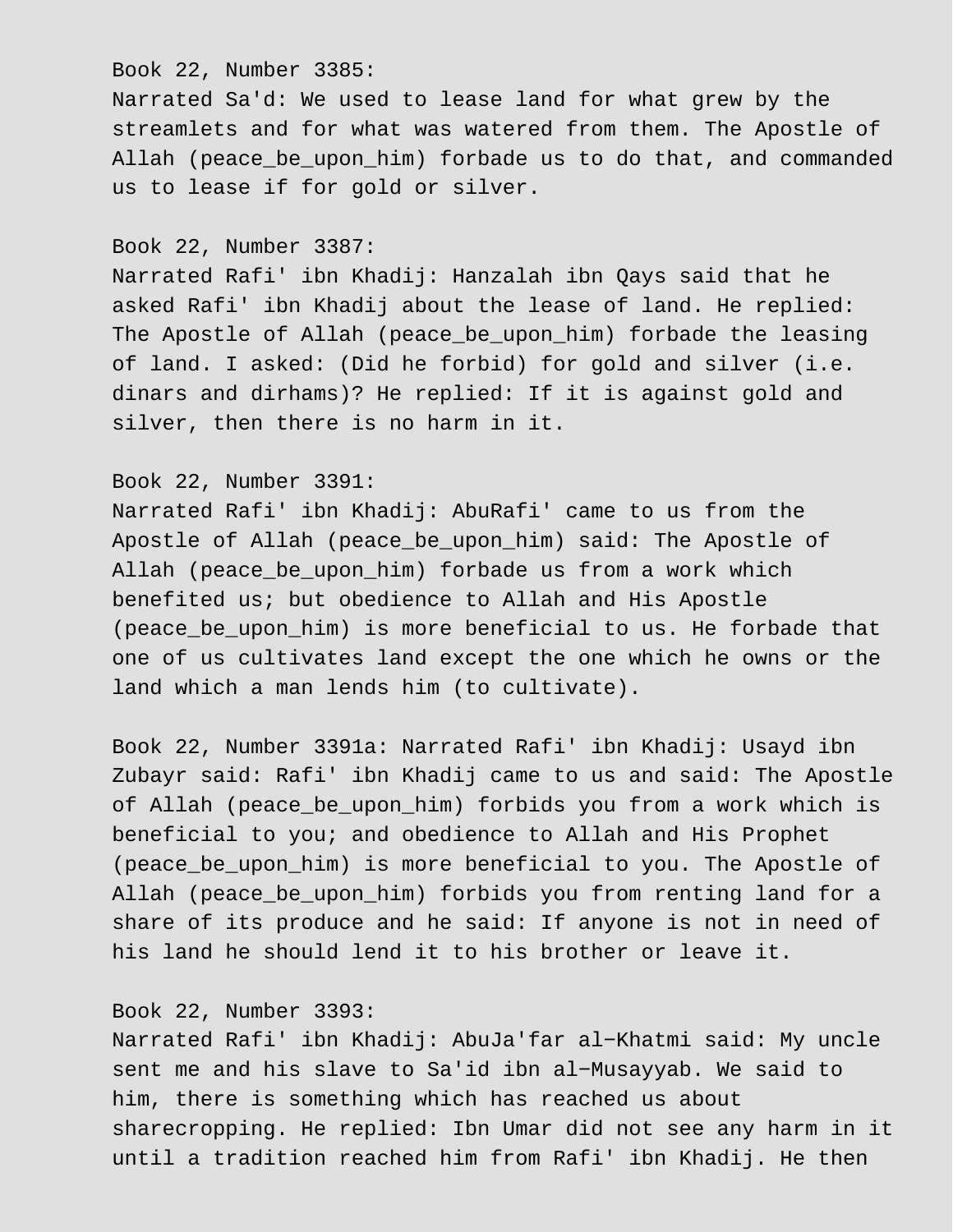came to him and Rafi' told him that the Apostle of Allah (peace\_be\_upon\_him) came to Banu Harithah and saw crop in the land of Zuhayr. He said: What an excellent crop of Zuhayr is! They said: It does not belong to Zuhayr. He asked: Is this not the land of Zuhayr? They said: Yes, but the crop belongs to so−and−so. He said: Take your crop and give him the wages. Rafi' said: We took our crop and gave him the wages. Sa'id (ibn al−Musayyab) said: Lend your brother or employ him for dirhams.

#### Book 22, Number 3394:

Narrated Rafi' ibn Khadij: The Apostle of Allah (peace be upon him) forbade muhaqalah and muzabanah. Those who cultivate land are three: a man who has (his own) land and he tills it: a man who has been lent land and he tills the one lent to him; a man who employs another man to till land against gold (dinars) or silver (dirhams).

## Book 22, Number 3395:

Narrated Rafi' ibn Khadij: Rafi' had cultivated a land. The Prophet (peace\_be\_upon\_him) passed him when he was watering it. So he asked him: To whom does the crop belong, and to whom does the land belong? He replied: The crop is mine for my seed and labour. The half (of the crop) is mine and the half for so−and−so. He said: You conducted usurious transaction. Return the land to its owner and take your wages and cost.

## Book 22, Number 3396:

Narrated Rafi' ibn Khadij: The Prophet (peace\_be\_upon\_him) said: If anyone sows in other people's land without their permission, he has no right to any of the crop, but he may have what it cost him.

#### Book 22, Number 3406:

Narrated Aisha, Ummul Mu'minin: The Prophet (peace\_be\_upon\_him) used to send Abdullah ibn Rawahah (to Khaybar), and he would assess the amount of dates when they began to ripen before they were eaten (by the Jews). He would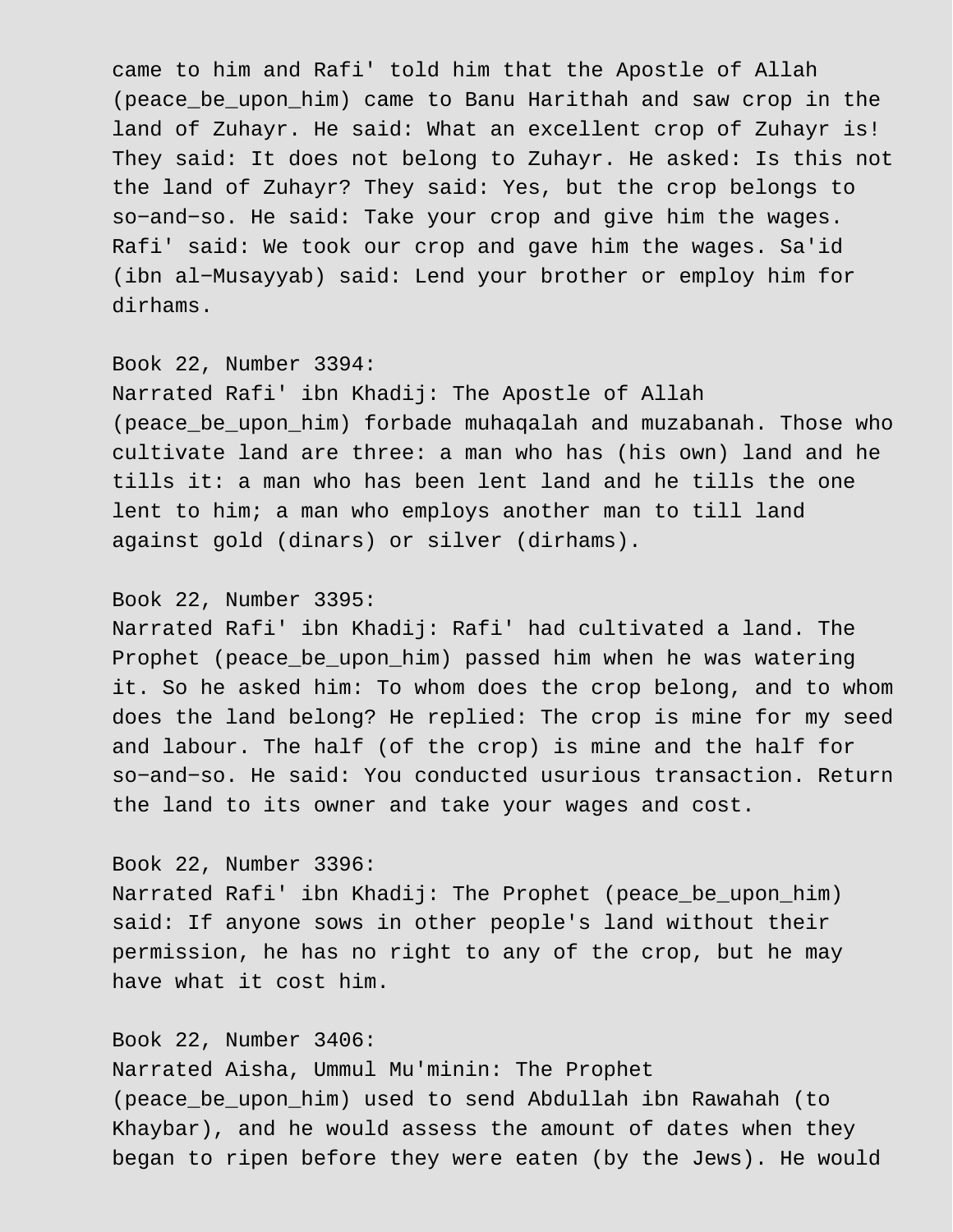then give choice to the Jews that they have them (on their possession) by that assessment or could assign to them (Muslims) by that assignment, so that the (amount of) zakat could be calculated before the fruit became eatable and distributed (among the people).

## Book 22, Number 3407:

Narrated Jabir ibn Abdullah: When Allah bestowed Khaybar on His Prophet (peace\_be\_upon\_him) as fay' (as a result of conquest without fighting), the Apostle of Allah (peace\_be\_upon\_him) allowed (them) to remain there as they were before, and apportioned it between him and them. He then sent Abdullah ibn Rawahah who assessed (the amount of dates) upon them.

#### Book 22, Number 3408:

Narrated Jabir ibn Abdullah: Ibn Rawahah assessed them (the amount of dates) at forty thousand wasqs, and when Ibn Rawahah gave them option, the Jews took the fruits in their possession and twenty thousand wasqs of dates were due from them.

# **23. Wages (Kitab Al−Ijarah)**

#### Book 23, Number 3409:

Narrated Ubaydah ibn as−Samit: I taught some persons of the people of Suffah writing and the Qur'an. A man of them presented to me a bow. I said: It cannot be reckoned property; may I shoot with it in Allah's path? I must come to the Apostle of of Allah (peace\_be\_upon\_him) and ask him (about it). So I came to him and said : Apostle of Allah (peace\_be\_upon\_him), one of those whom I have been teaching writing and the Qur'an has presented me a bow, and as it cannot be reckoned property, may I shoot with it in Allah's path? He said: If you want to have a necklace of fire on you, accept it.

Book 23, Number 3413: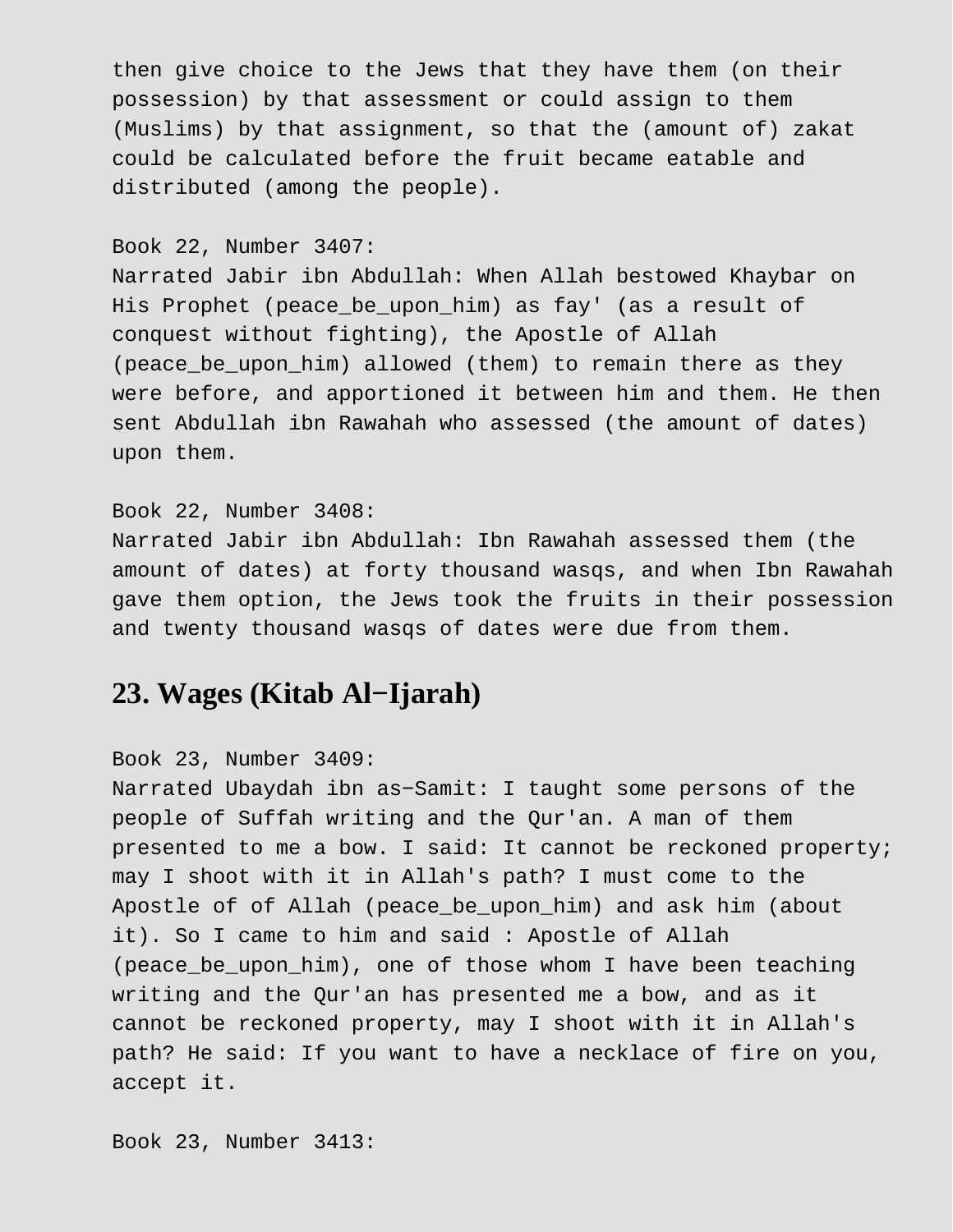Narrated Alaqah ibn Sahar at−Tamimi: Alaqah passed by a clan (of the Arab) who came to him and said: You have brought what is good from this man. Then they brought a lunatic in chains. He recited Surat al−Fatihah over him three days, morning and evening. When he finished, he collected his saliva and then spat it out, (he felt relief) as if he were set free from a bond. They gave him something (as wages). He then came to the Prophet (peace\_be\_upon\_him) and mentioned it to him. The Apostle of Allah (peace\_be\_upon\_him) said: Accept it, for by my life, some accept it for a worthless charm, but you have done so far a genuine one.

#### Book 23, Number 3414:

Narrated Rafi' ibn Khadij: The Prophet (peace\_be\_upon\_him) said: The earnings of a cupper are impure, the price paid for a dog is impure, and the hire paid to a prostitute is impure.

# Book 23, Number 3415:

Narrated Muhayyisah ibn Ka'b: Muhayyisah asked permission of the Apostle of Allah (peace\_be\_upon\_him) regarding hire of the cupper, but he forbade him. He kept on asking his permission, and at last he said to him: Feed your watering camel with it and feed your slave with it.

#### Book 23, Number 3419:

Narrated Rafi' ibn Rifa'ah: Tariq ibn AbdurRahman al−Qarashi said: Rafi' ibn Rifa'ah came to a meeting of the Ansar and said: The Prophet of Allah (peace\_be\_upon\_him) forbade us (from some things) today, and he mentioned some things. He forbade the earning of a slave−girl except what she earned with her hand. He indicated (some things) with his fingers such as baking, spinning, and ginning.

## Book 23, Number 3421:

Narrated AbuMas'ud: The Prophet (peace be upon him) forbade the price paid for a dog, the hire paid to a prostitute, and the gift given to a soothsayer.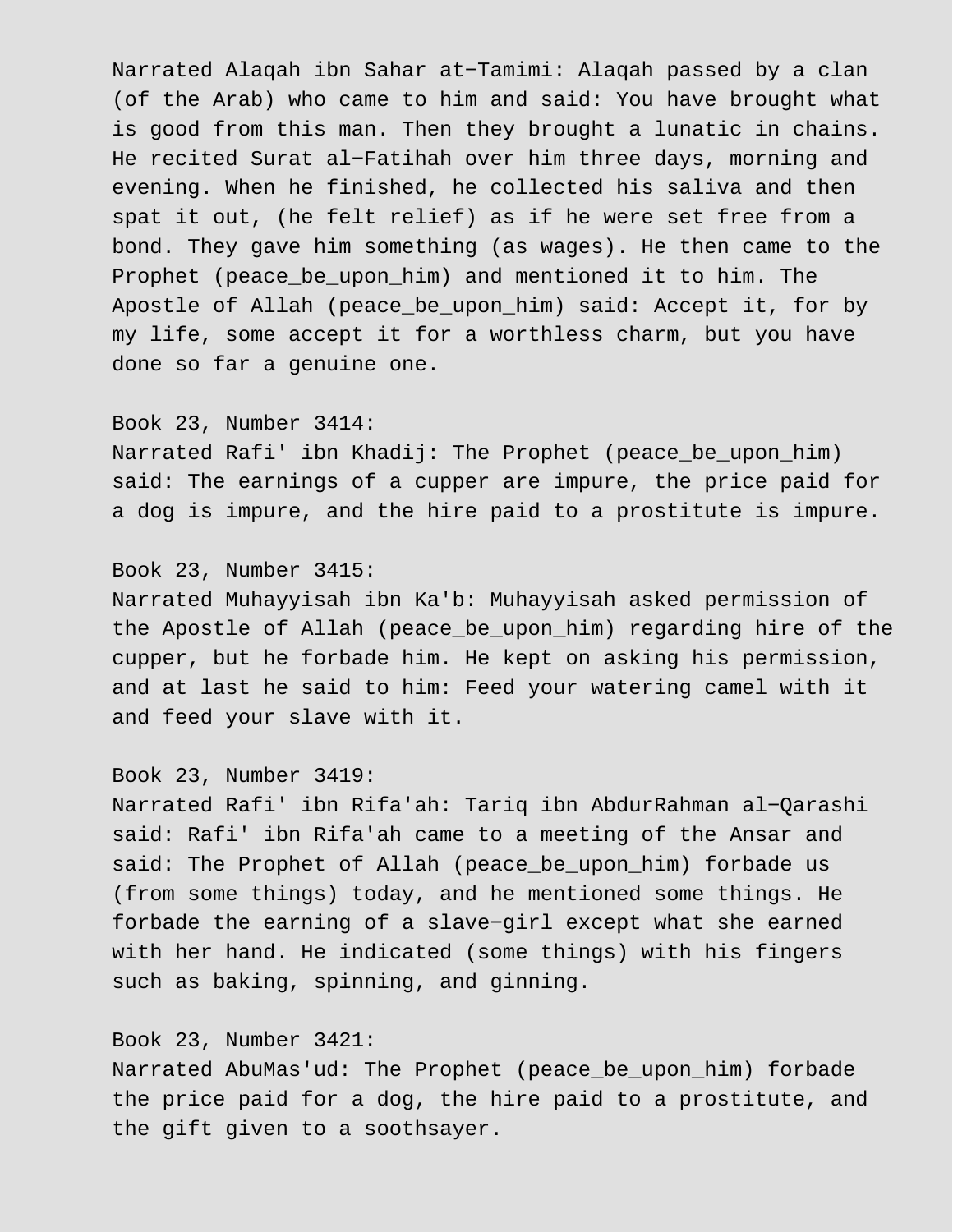#### Book 23, Number 3422:

Narrated Abdullah ibn Umar: The Apostle of Allah (peace\_be\_upon\_him) forbade (taking hire for) a stallion's covering.

#### Book 23, Number 3423:

Narrated Umar ibn al−Khattab: AbuMajidah said: I cut the ear of a boy, or he cut my ear (the narrator is doubtful). AbuBakr then came to us to perform hajj and we got together with him. But he referred us to Umar ibn al−Khattab. Umar (ibn al−Khattab) said: This reached the extent of retaliation. Call a cupper to me so that he may retaliate. When the cupper was called, he (Umar) said: I heard the Apostle of Allah (peace\_be\_upon\_him) say: I gave a boy to my maternal aunt, and I hope that she will be blessed in respect of him. I said to her: Do not entrust him to a supper, nor to a goldsmith, nor to a butcher.

# Book 23, Number 3428:

Narrated Jabir ibn Abdullah: The Prophet (peace\_be\_upon\_him) said: If anyone buys a slave who possesses property, his property belongs to the seller unless the buyer makes a proviso.

Book 23, Number 3433: Narrated Anas ibn Malik: The Prophet (peace be upon him) said: A townsman must not sell for a man from the desert, even if he is his brother or father.

## Book 23, Number 3434:

Narrated Talhah ibn Ubaydullah: Salim al−Makki said that a bedouin told him that he brought a milch she−camel in the time of the Apostle of Allah (peace\_be\_upon\_him). He alighted with Talhah ibn Ubaydullah (and wanted to sell his milch animal to him). He said: The Prophet (peace be upon him) forbade a townsman to sell for a man from the desert. But go to the market and see who buys from you. consult me thereafter, and then I shall ask you (to sell) or forbid you.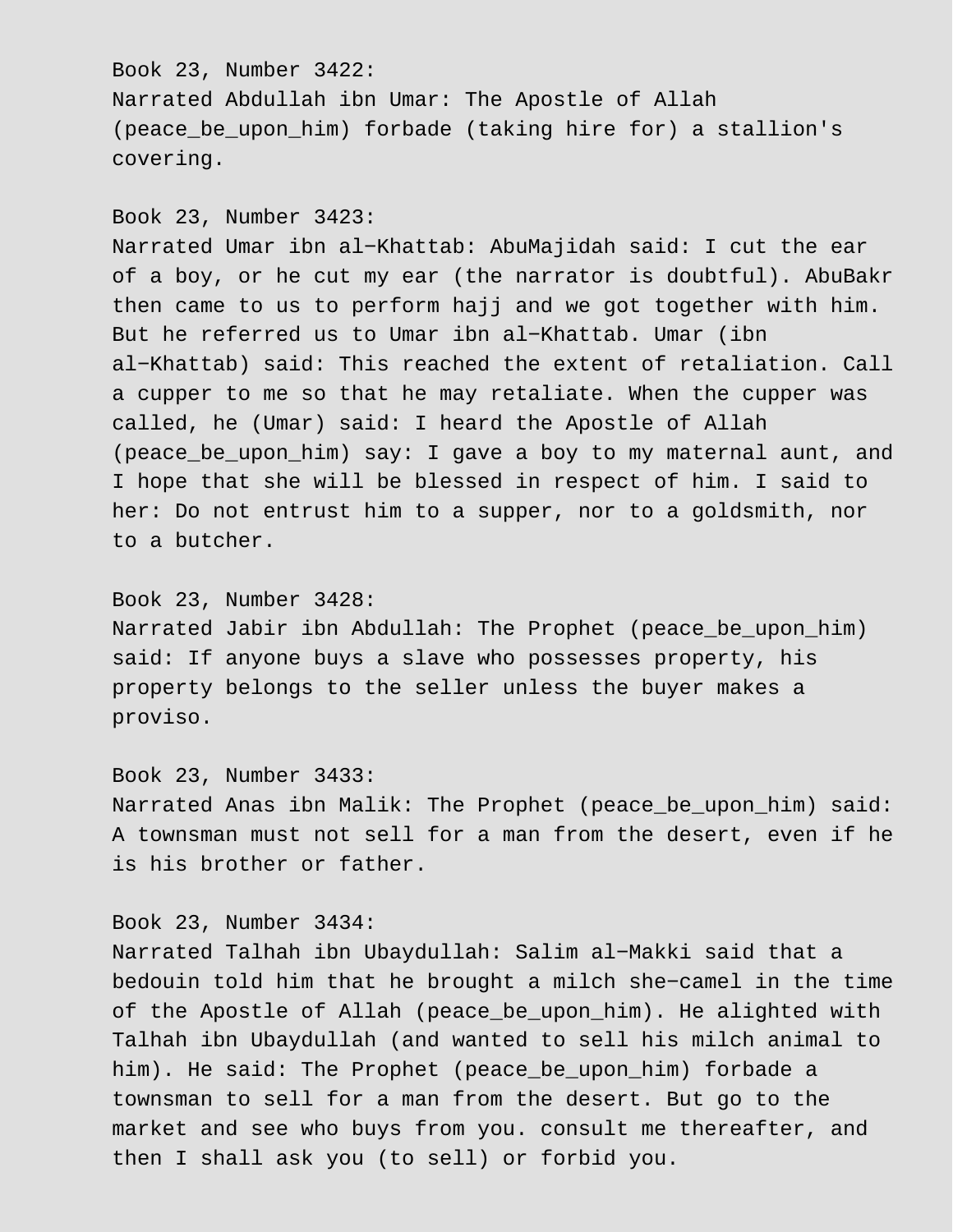Book 23, Number 3437: Narrated Jabir ibn Abdullah: The Prophet (peace\_be\_upon\_him) forbade payment for cat.

Book 23, Number 3439: Narrated Abdullah ibn Umar: The Prophet (peace\_be\_upon\_him) said: If anyone buys a sheep whose udders have been tied up, he has option for three days (for decision). If he returns it, he should return with it wheat equal to its milk or double of it.

Book 23, Number 3442: Narrated Abdullah ibn Mas'ud: The Apostle of Allah (peace\_be\_upon\_him) forbade to break the coins of the Muslims current among them except for some defect.

Book 23, Number 3443:

Narrated AbuHurayrah: A man came and said: Apostle of Allah, fix prices. He said: (No), but I shall pray. Again the man came and said: Apostle of Allah, fix prices. He said: It is but Allah Who makes the prices low and high. I hope that when I meet Allah, none of you has any claim on me for doing wrong regarding blood or property.

Book 23, Number 3444:

Narrated Anas ibn Malik: The people said: Apostle of Allah , prices have shot up, so fix prices for us. Thereupon the Apostle of Allah (peace\_be\_upon\_him) said: Allah is the one Who fixes prices, Who withholds, gives lavishly and provides, and I hope that when I meet Allah, none of you will have any claim on me for an injustice regarding blood or property.

Book 23, Number 3449:

Narrated Abdullah ibn Amr ibn al−'As: The Prophet (peace be upon him) said: Both parties in a business transaction have a right to annul it so long as they have not separated unless it is a bargain with the option to annul is attached to it; and it is not permissible for one of them to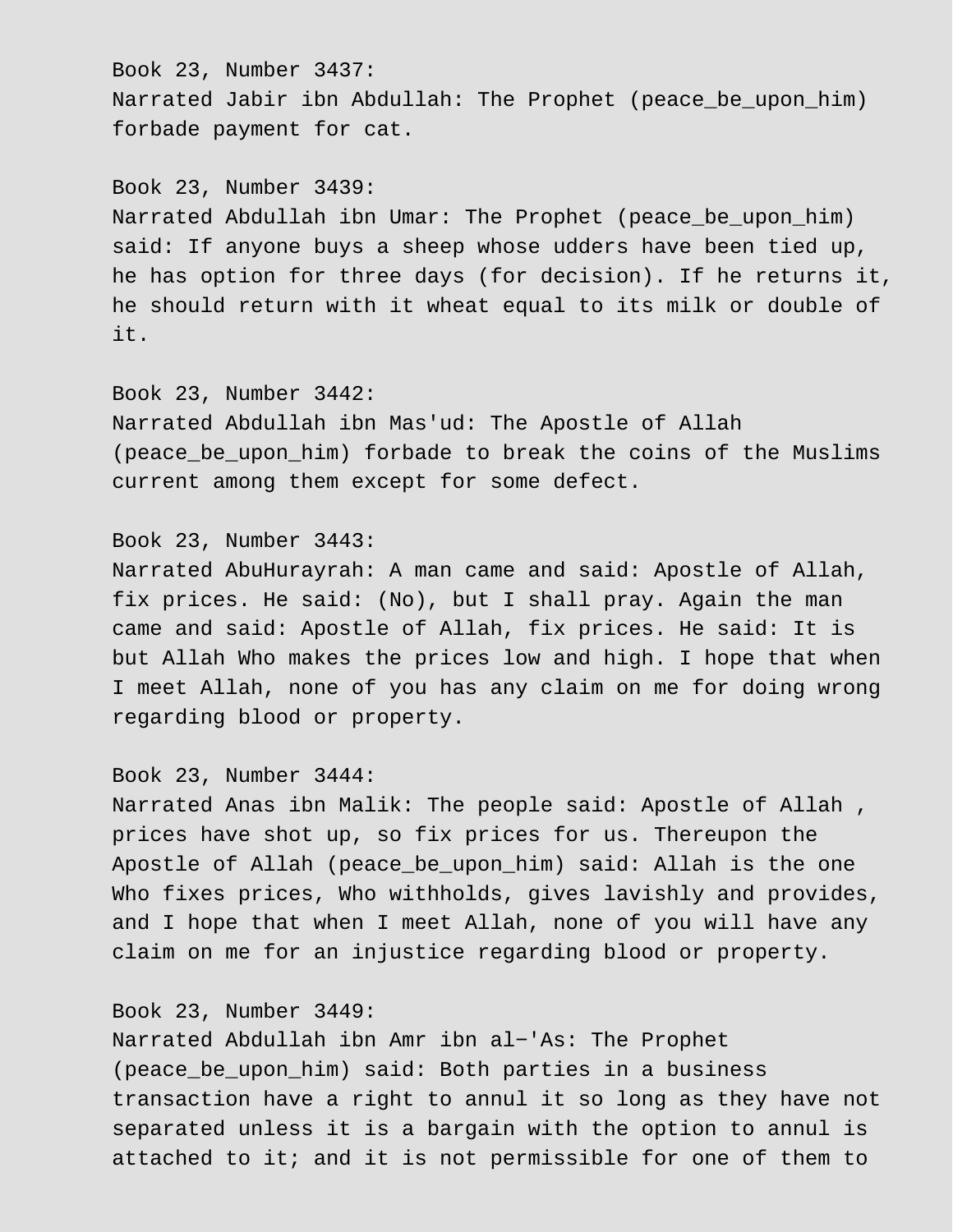separate from the other for fear that one may demand that the bargain be rescinded.

# Book 23, Number 3450:

Narrated AbuBarzah: AbulWadi', Abbad ibn Nasib said: We fought one of our battle, and encamped at a certain place. One of our companions sold a horse for a slave. After that they remained there for the rest of day and night. When the next morning came, they prepared themselves for departure. The buyer of the horse began to saddle it, but the seller was ashamed (of the transaction). He went to the man (buyer) and asked him to annul the transaction. The man refused to hand it over (the horse) to him. He said: AbuBarzah, the companion of the Prophet (peace\_be\_upon\_him), is to decide between me and you. They went to AbuBarzah in the corner of the army. They related this story to him. He said: Do you agree that I make a decision between you on the basis of the decision of the Apostle of Allah (peace\_be\_upon\_him)? The Apostle of Allah (peace\_be\_upon\_him) said: Both parties in a business transaction have an option (right) to annul it so long as they have not separated. Hisham to Hassan said that Jamil said in his version: "I do not think that you separated."

# Book 23, Number 3451:

Narrated AbuHurayrah: When AbuZur'ah made a business transaction with a man, he gave him the right of option. He then would tell him: Give me the right of option (to annul the bargain). He said: I heard AbuHurayrah say: The Apostle of Allah (peace\_be\_upon\_him) said: Two people must separate only by mutual consent.

#### Book 23, Number 3453:

Narrated AbuHurayrah: The Prophet (peace\_be\_upon\_him) said: If anyone rescinds a sale with a Muslim, Allah will cancel his slip, on the Day of Resurrection.

Book 23, Number 3454: Narrated AbuHurayrah: The Prophet (peace\_be\_upon\_him) said: If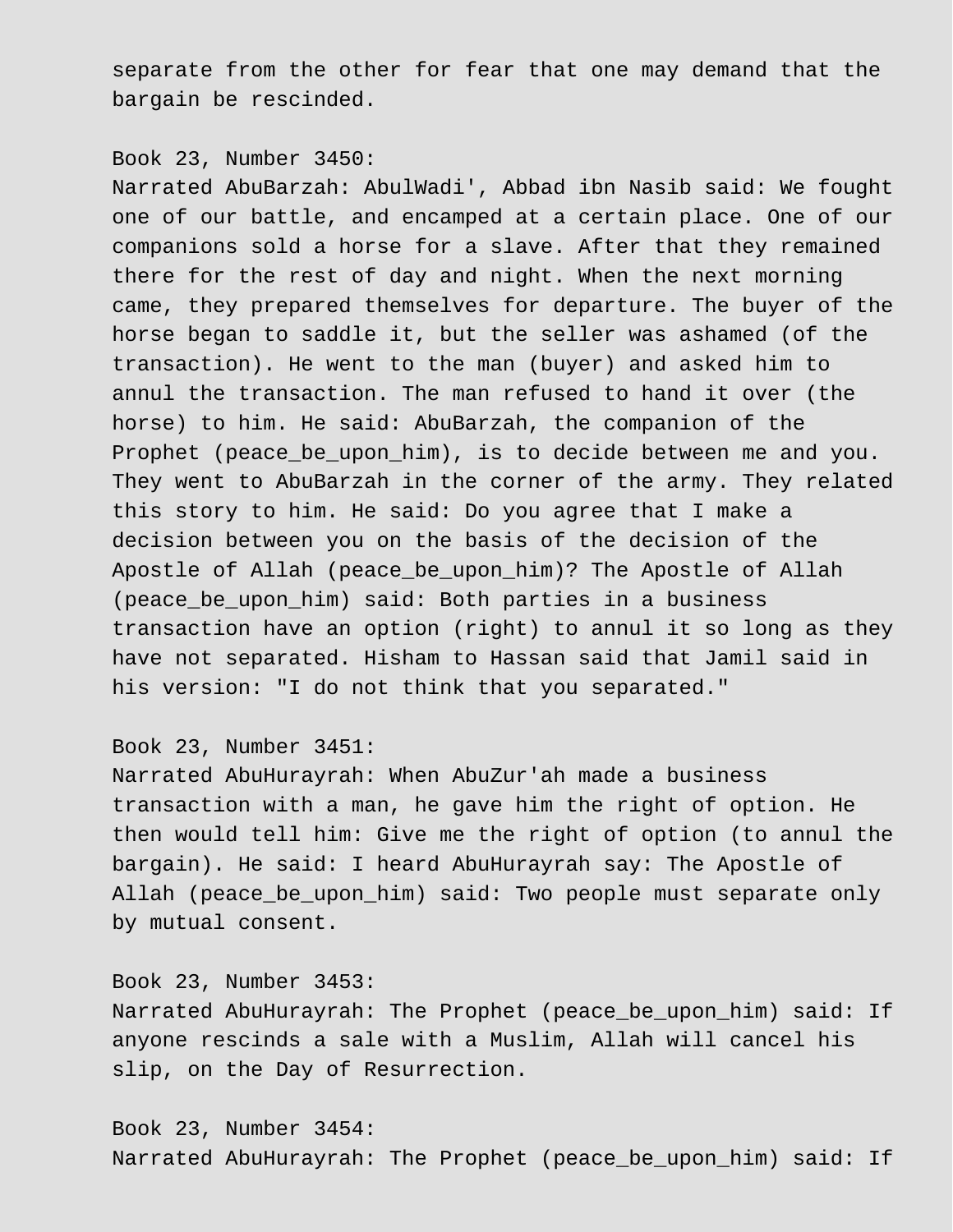anyone makes two transactions combined in one bargain, he should have the lesser of the two or it will involve usury.

## Book 23, Number 3455:

Narrated Abdullah ibn Umar: I heard the Apostle of Allah, (peace\_be\_upon\_him) say: When you enter into the inah transaction, hold the tails of oxen, are pleased with agriculture, and give up conducting jihad (struggle in the way of Allah). Allah will make disgrace prevail over you, and will not withdraw it until you return to your original religion.

## Book 23, Number 3459:

Narrated Abdullah ibn AbuAwfa ibn AbuAwfa al−Aslami: We made a journey to Syria on an expedition along with the Apostle of Allah (peace\_be\_upon\_him). The Nabateans of Syria came to us and we paid in advance to them (in a salam contract) in wheat and olive oil at a specified rate and for a specified time. He asked (by the people): you might have contracted with him who had these things in his possession? He replied: We did not ask them.

#### Book 23, Number 3460:

Narrated Abdullah ibn Umar: A man paid in advance for a palm−tree. It did not bear fruit that year. They brought their case for decision to the Prophet (peace\_be\_upon\_him). He said: for which do you make his property lawful? He then said: Do not pay in advance for a palm−tree till they (the fruits) were clearly in good condition.

## Book 23, Number 3461:

Narrated AbuSa'id al−Khudri: The Prophet (peace\_be\_upon\_him) said: If anyone pays in advance he must not transfer it to someone else before he receives it.

### Book 23, Number 3470:

Narrated A man: A man from the immigrants of the Companions of the Prophet (peace\_be\_upon\_him) said: I participated in battle three times along with the Prophet (peace\_be\_upon\_him). I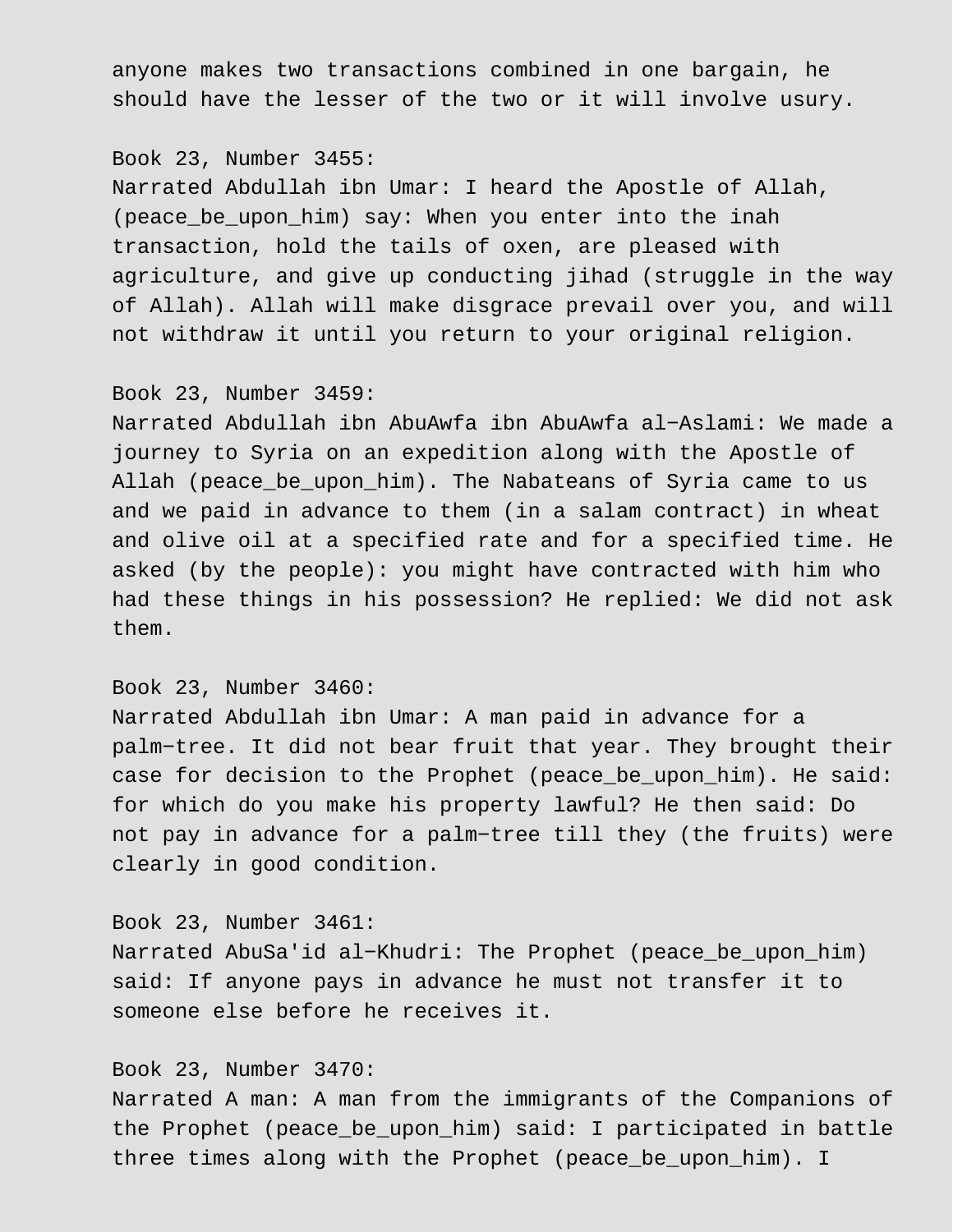heard him say: Muslims have common share in three (things). grass, water and fire.

Book 23, Number 3471: Narrated Iyas ibn Abd: The Apostle of Allah (peace\_be\_upon\_him) forbade the sale of excess water.

Book 23, Number 3472: Narrated Jabir ibn Abdullah: The Prophet (peace\_be\_upon\_him) forbade payment for dog and cat.

Book 23, Number 3475: Narrated Abdullah ibn Abbas: The Apostle of Allah (peace\_be\_upon\_him) forbade the price paid for a dog; if someone comes to ask for the price of a dog, fill his hand−palm with dust.

Book 23, Number 3477: Narrated AbuHurayrah: The Prophet (peace\_be\_upon\_him) said: The price paid for a dog, the price given to a soothsayer, and the hire paid to a prostitute are not lawful.

Book 23, Number 3482: Narrated Al−Mughirah ibn Shu'bah: The Prophet (peace\_be\_upon\_him) said: He who sold wine should shear the flesh of swine.

Book 23, Number 3488: Narrated Abdullah ibn Umar: The Apostle of Allah (peace\_be\_upon\_him) forbade to sell grain which one buys by measurement until one receives it in full.

Book 23, Number 3492:

Narrated Zayd ibn Thabit: Ibn Umar said: I bought olive oil in the market. When I became its owner, a man met me and offered good profit for it. I intended to settle the bargain with him, but a man caught hold of my hand from behind. When I turned I found that he was Zayd ibn Thabit. He said: Do not sell it on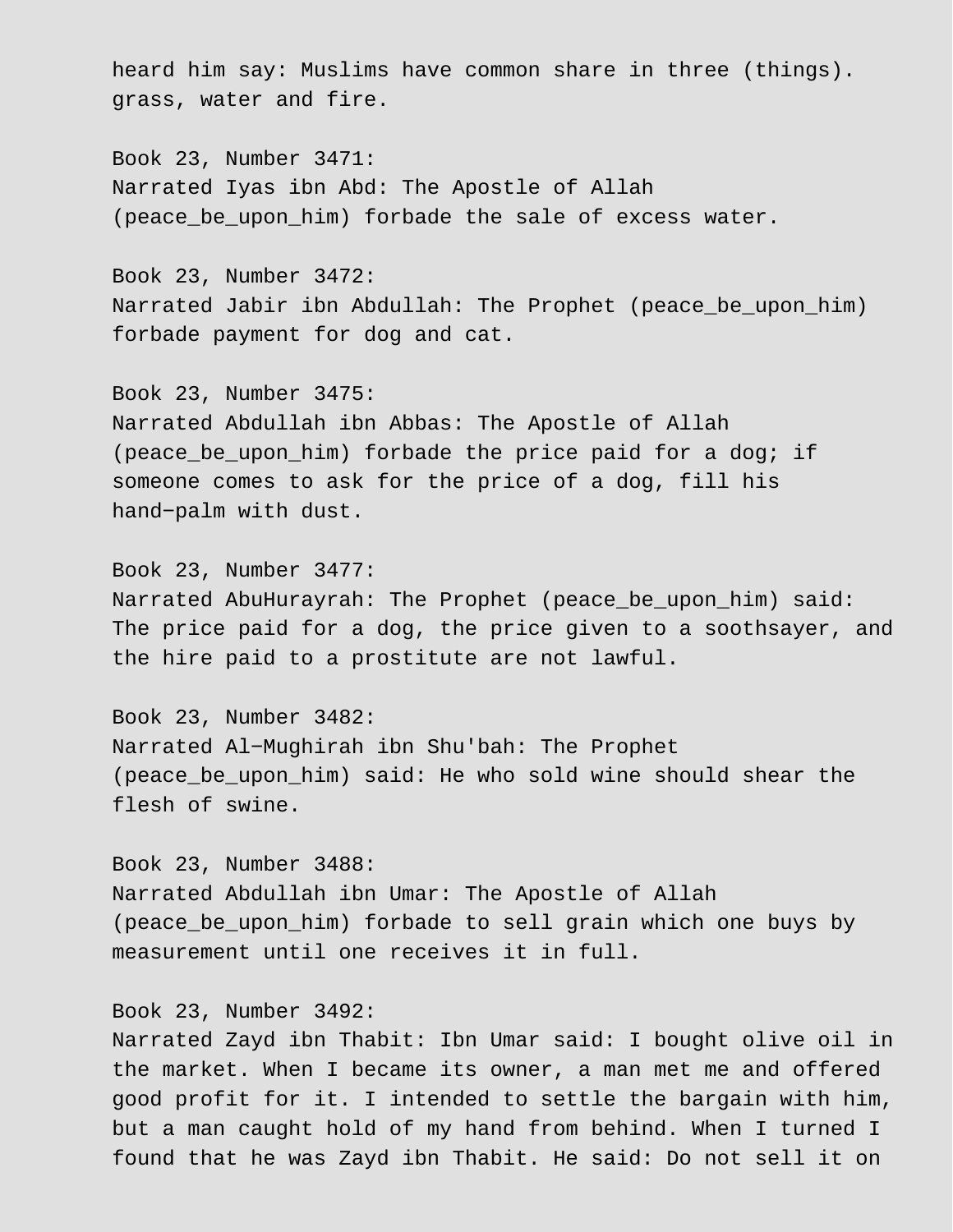the spot where you have bought it until you take it to your house, for the Apostle of Allah (peace\_be\_upon\_him) forbade to sell the goods where they are bought until the tradesmen take them to their houses.

## Book 23, Number 3494:

Narrated Anas ibn Malik: During the time of the Apostle of Allah (peace\_be\_upon\_him) a man used to buy (goods), and he was weak in his intellect. His people came to the Prophet of Allah (peace be upon him) and said: Prophet of Allah, stop so−and−so (to make a bargain) for he buys (goods), but he is weak in his intellect. So the Prophet (peace\_be\_upon\_him) called on him and forbade him to make a bargain. He said: Prophet of Allah, I cannot keep away myself from business transactions. Thereupon the Apostle of Allah (peace\_be\_upon\_him) said: If you cannot give up making a bargain , then say: Take , and give, and there is no attempt to deceive.

#### Book 23, Number 3495:

Narrated Abdullah ibn Amr ibn al−'As: The Apostle of Allah (peace\_be\_upon\_him) forbade the type of transactions in which earnest money was paid. Malik said: This means, as we think−−Allah better knows−that a man buys a slave or hires an animal, and he says: I give you a dinar on condition that if I give up the transaction or hire, what I gave you is yours.

## Book 23, Number 3496:

Narrated Hakim ibn Hizam: Hakim asked (the Prophet): Apostle of Allah, a man comes to me and wants me to sell him something which is not in my possession. Should I buy it for him from the market? He replied: Do not sell what you do not possess.

## Book 23, Number 3499:

Narrated Uqbah ibn Amir: The Prophet (peace be upon him) said: The contractual obligation of a slave is three days.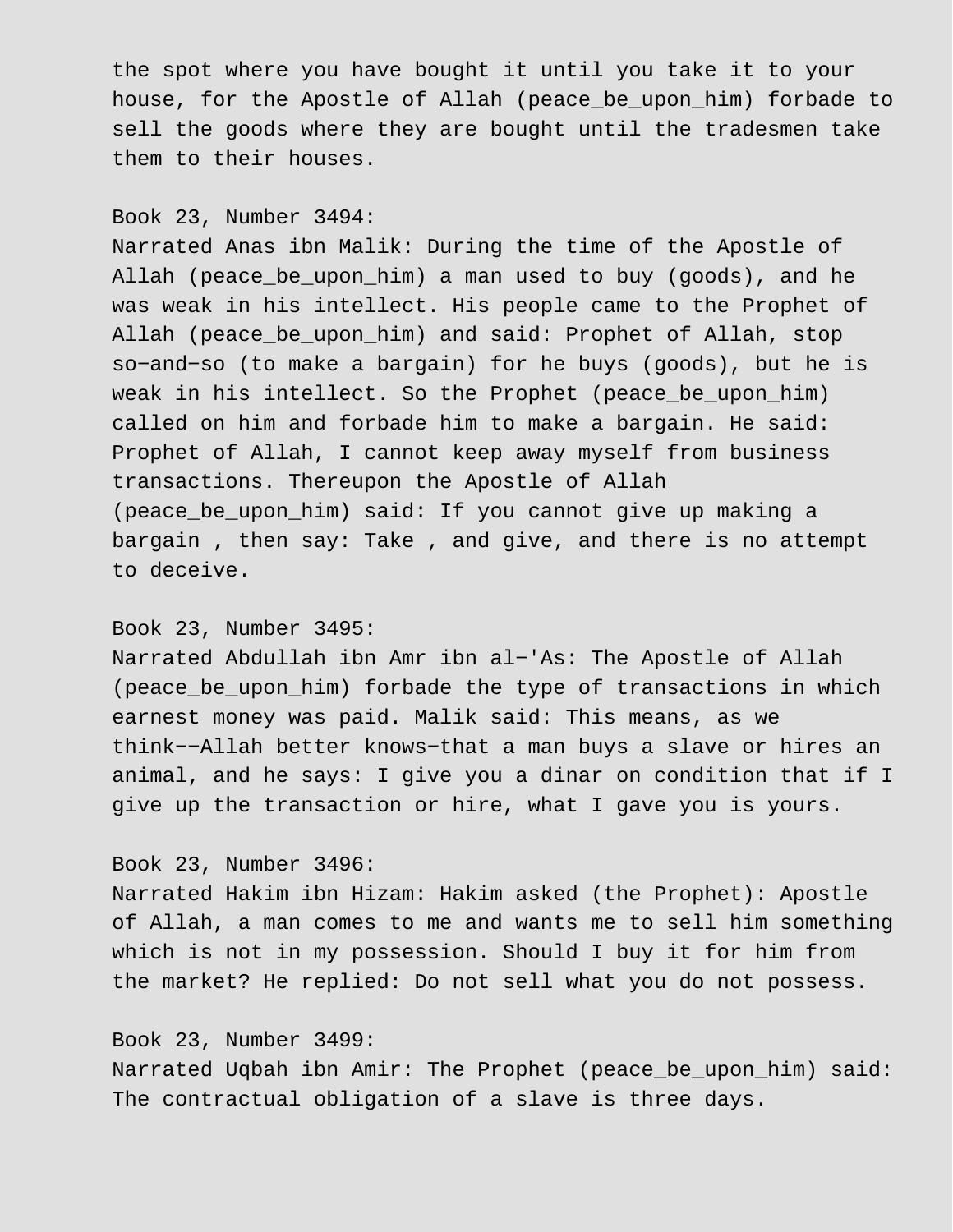# Book 23, Number 3501: Narrated Aisha, Ummul Mu'minin: The Apostle of Allah (peace\_be\_upon\_him) said: Profit follows responsibility.

# Book 23, Number 3502:

Narrated Aisha, Ummul Mu'minin: Makhlad ibn Khufaf al−Ghifari said: I and some people were partners in a slave. I employed him on some work in the absence of one of the partners. He got earnings for me. He disputed me and the case of his claim to his share in the earnings to a judge, who ordered me to return the earnings (i.e. his share) to him. I then came to Urwah ibn az−Zubayr, and related the matter to him. Urwah then came to him and narrated to him a tradition from the Apostle of Allah (peace\_be\_upon\_him) on the authority of Aisha: Profit follows responsibility.

# Book 23, Number 3503:

Narrated Aisha, Ummul Mu'minin: A man bought a slave, and he remained with him as long as Allah wished him to remain. He then found defect in him. He brought his dispute with him to the Prophet (peace be upon him) and he returned him to him. The man said: Apostle of Allah, my slave earned some wages. The Apostle of Allah (peace be upon him) then said: Profit follows responsibility.

# Book 23, Number 3504:

Narrated Abdullah ibn Mas'ud: Muhammad ibn al−Ash'ath said: Al−Ash'ath bought slaves of booty from Abdullah ibn Mas'ud for twenty thousand (dirhams. Abdullah asked him for payment of their price. He said: I bought them for ten thousand (dirhams). Abdullah said: Appoint a man who may adjudicate between me and you. Al−Ash'ath said: (I appoint) you between me and yourself. Abdullah said: I heard the Apostle of Allah (peace\_be\_upon\_him) say: If both parties in a business transaction differ (on the price of an article), and they have witness between them, the statement of the owner of the article will be accepted (as correct) or they may annul the transaction.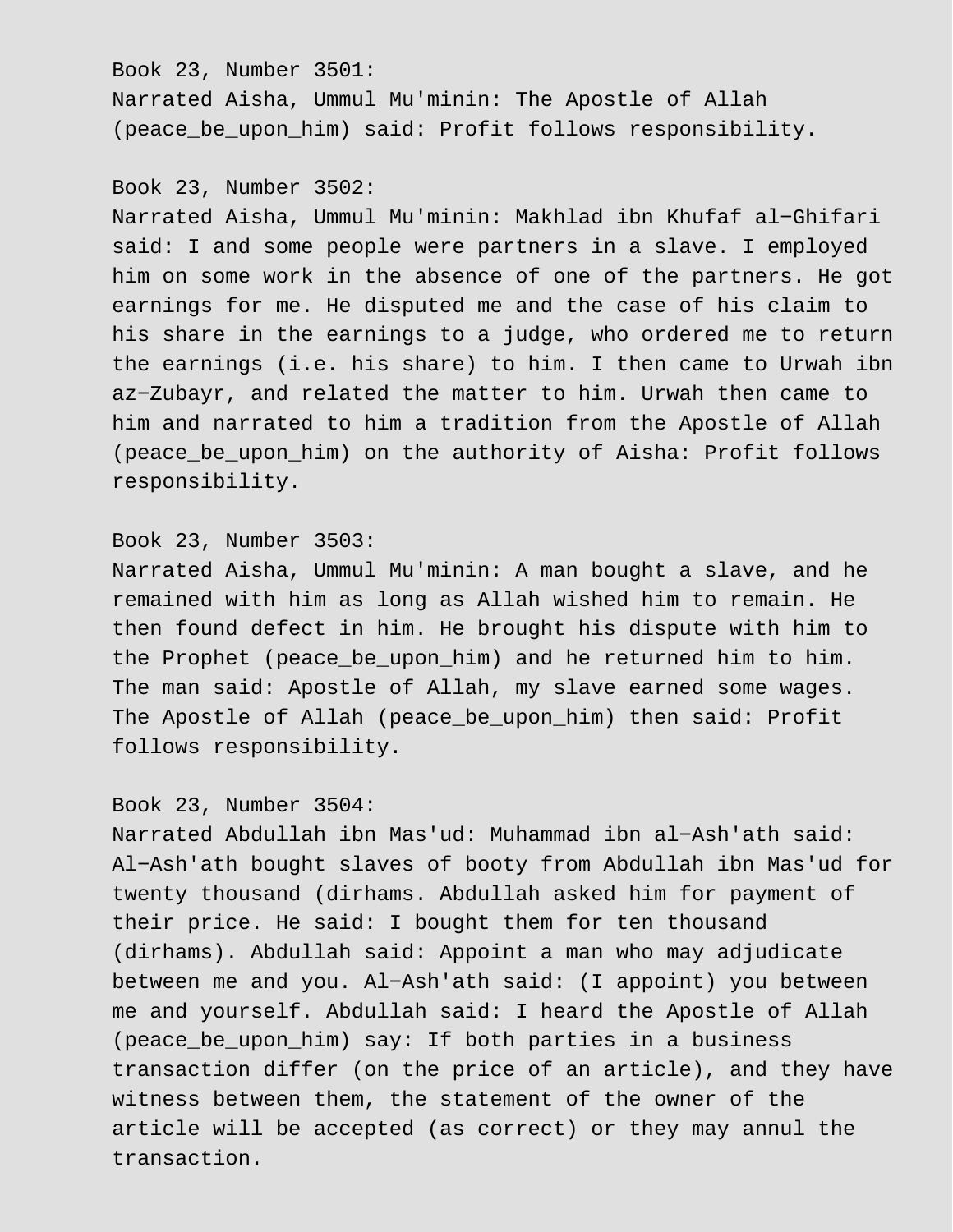### Book 23, Number 3508:

Narrated AbuHurayrah: The Prophet (peace\_be\_upon\_him) said: When land has been divided and boundaries have been set up, there is no right of pre−emption in it.

## Book 23, Number 3510:

Narrated Samurah: The Prophet (peace\_be\_upon\_him) said: A neighbour has the best claim to the house or land of the neighbour.

## Book 23, Number 3511:

Narrated Jabir ibn Abdullah: The Prophet (peace be upon him) said: The neighbour is most entitled to the right of pre−emption, and he should wait for its exercise even if he is absent, when the two properties have one road.

# Book 23, Number 3513:

Narrated AbuBakr ibn AbdurRahman ibn al−Harith ibn Hisham: The Prophet (peace\_be\_upon\_him) said: If a man sells (his) property and the man who buys it becomes insolvent, and the seller does not receive the price of the property he had sold, but finds his very property with him (i.e. the buyer), he is more entitled to it (than others). If the buyer dies, then the owner of the property is equal to the creditors.

## Book 23, Number 3515:

Narrated AbuHurayrah: A similar tradition (to the No. 3513) has been transmitted by AbuHurayrah from the Prophet (peace be upon him). This version has: If he paid something from its price, then he will be equal to the creditors in the remaining price. If a man dies and he has the very property of a man (i.e. seller), he is equal to the creditors whether he (the buyer) pays him (the price) or not.

# Book 23, Number 3516:

Narrated AbuHurayrah: Umar ibn Khaldah said: We came to AbuHurayrah who had become insolvent. He said: I shall decide between you on the basis of the decision of the Apostle of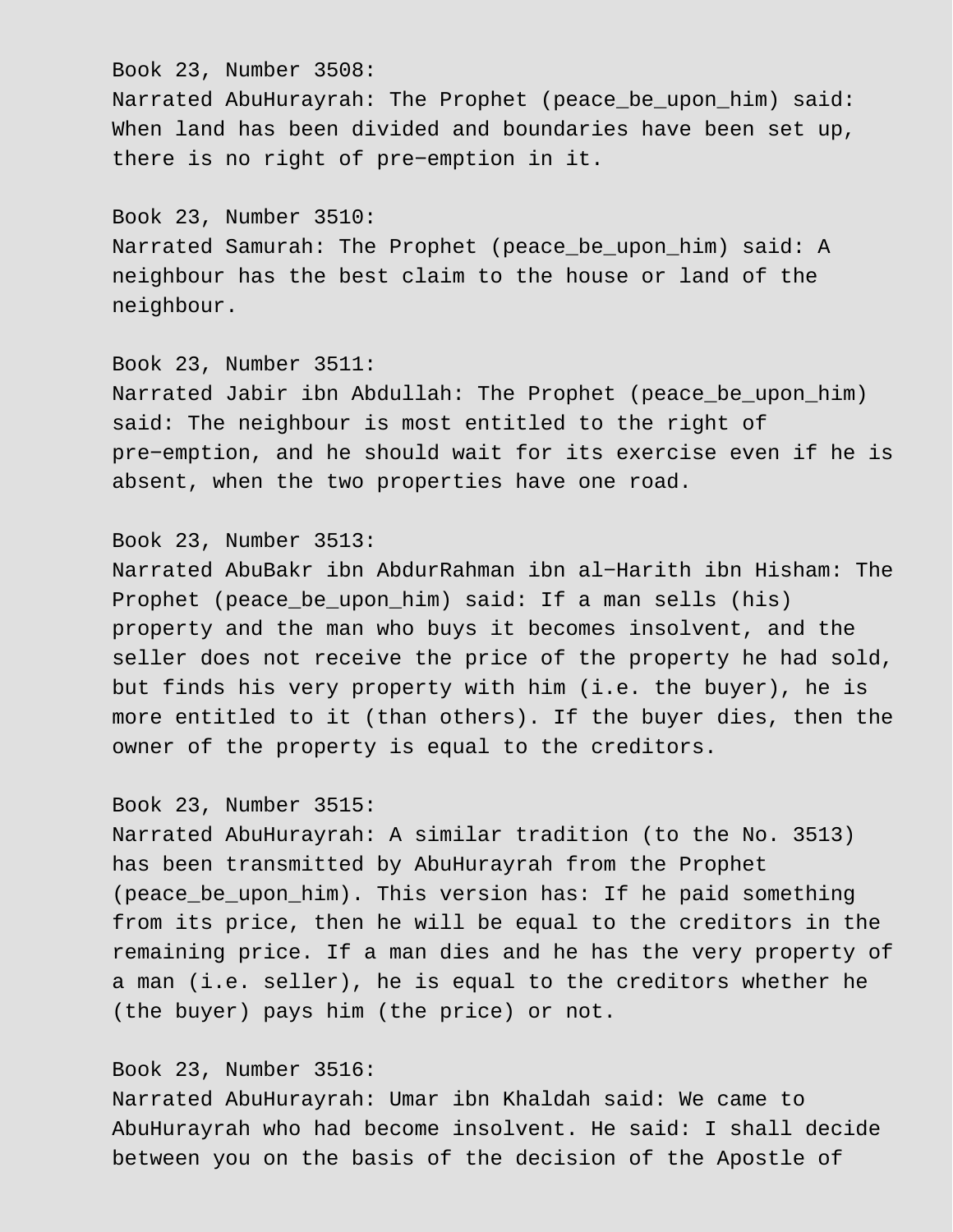Allah (peace be upon him): If anyone becomes insolvent or dies and the man (the seller) finds his very property with him, he is more entitled to it (than others).

## Book 23, Number 3517:

Narrated Amir ash−Sha'bi: The Prophet (peace\_be\_upon\_him) said: If anyone finds an animal whose owners were helpless to provide fodder to it and so they turned it out (of their house), and he took it and looked after it, it will belong to him.

## Book 23, Number 3518:

Narrated ash−Sha'bi: The Prophet (peace\_be\_upon\_him) said: If anyone leaves an animal at a place of perishing and another man brings it to life, it belongs to him who brings it to life.

# Book 23, Number 3520:

Narrated Umar ibn al−Khattab: reported the Prophet (peace\_be\_upon\_him) as saying: There are people from the servants of Allah who are neither prophets nor martyrs; the prophets and martyrs will envy them on the Day of Resurrection for their rank from Allah, the Most High. They (the people) asked: Tell us, Apostle of Allah, who are they? He replied: They are people who love one another for the spirit of Allah (i.e. the Qur'an), without having any mutual kinship and giving property to one. I swear by Allah, their faces will glow and they will be (sitting) in (pulpits of) light. They will have no fear (on the Day) when the people will have fear, and they will not grieve when the people will grieve. He then recited the following Qur'anic verse: "Behold! Verily for the friends of Allah there is no fear, nor shall they grieve."

## Book 23, Number 3521:

Narrated Aisha, Ummul Mu'minin: The aunt of Umarah ibn Umayr asked Aisha: I have an orphan in my guardianship. May I enjoy from his property? She said: The Apostle of Allah (peace\_be\_upon\_him) said: The pleasantest things a man enjoys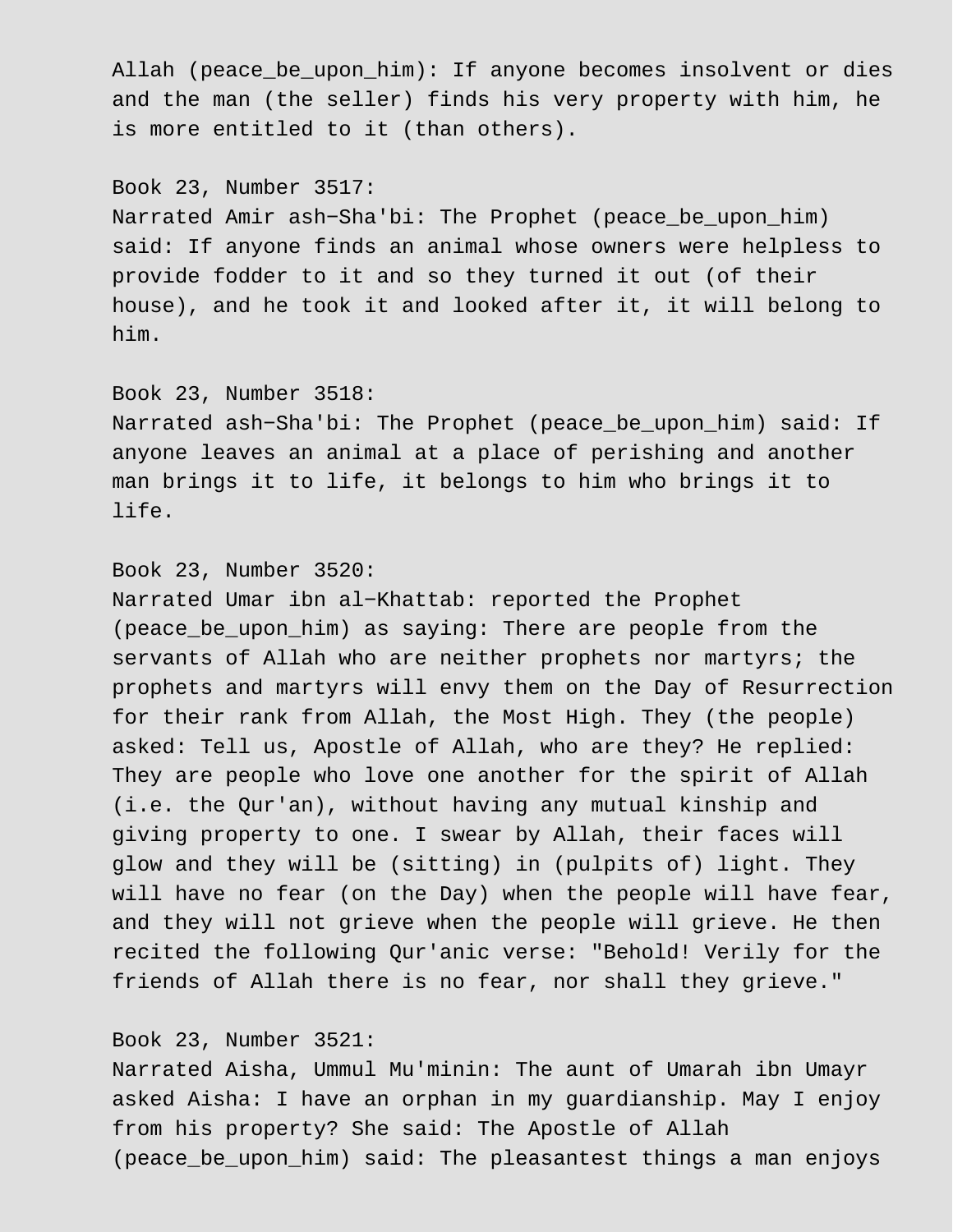come from what he earns, and his child comes from what he earns.

Book 23, Number 3522: Narrated Aisha, Ummul Mu'minin: The Prophet (peace be upon him) Said: The children of a man come from what he earns, rather they are his pleasantest earning; so enjoy from their property.

#### Book 23, Number 3523:

Narrated Abdullah ibn Amr ibn al−'As: A man came to the Prophet (peace be upon him) and said: Apostle of Allah, I have property and children, and my father finishes my property. He replied; You and your property belong to your father; your children come from the pleasantest of what you earn; so enjoy from the earning of your children.

# Book 23, Number 3524:

Narrated Samurah ibn Jundub: The Prophet (peace\_be\_upon\_him) said: If anyone finds his very property with a man, he is more entitled to it (than anyone else), and the buyer should pursue the one who sold it.

# Book 23, Number 3527:

Narrated Yusuf ibn Malik al−Makki: I used to write (the account of) the expenditure incurred on orphans who were under the guardianship of so−and−so. They cheated him by one thousand dirhams and he paid these (this amount) to them. I then got double the property which they deserved. I said (to the man: Take one thousand (dirhams) which they have taken from you (by cheating). He said: No, my father has told me that he heard the Apostle of Allah (peace\_be\_upon\_him) say: Pay the deposit to him who deposited it with you, and do not betray him who betrays you.

# Book 23, Number 3528:

Narrated AbuHurayrah: The Prophet (peace\_be\_upon\_him) said: Pay the deposit to him who deposited it with you, and do not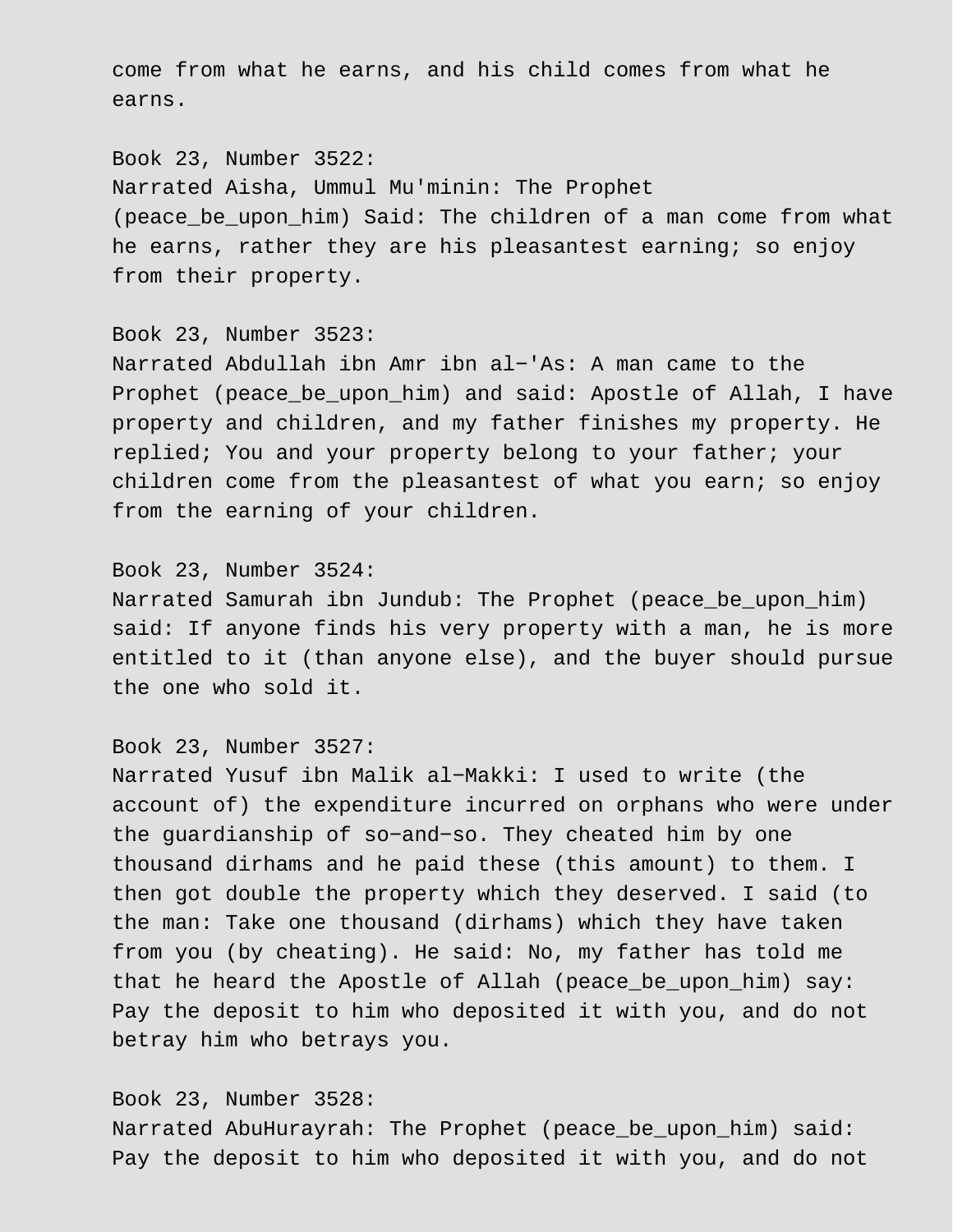betray him who betrayed you.

Book 23, Number 3530: Narrated AbuHurayrah: The Prophet (peace\_be\_upon\_him) said: I swear by Allah, I shall not accept gift from anyone after this day except from an immigrant Qarashi, an Ansari a Dawsi or a Thaqafi.

Book 23, Number 3532:

Narrated Abdullah Ibn Umar ; Abdullah Ibn Abbas: The Prophet (peace\_be\_upon\_him) said: It is not lawful for a man to make a donation or give a gift and then take it back, except a father regarding what he gives his child. One who gives a gift and then takes it back is like a dog which eats and vomits when it is full, then returns to its vomit.

# Book 23, Number 3533:

Narrated Abdullah ibn Amr ibn al−'As: The Prophet (peace\_be\_upon\_him) said: The similitude of the one who takes back what he gifted is like that of a dog which vomits and then it eats vomit. When a donor seeks to take back (his gift), it should be made known and he informed why he sought to take it back. Then whatever he donated should be returned to him.

```
Book 23, Number 3534:
```
Narrated AbuUmamah: The Prophet (peace\_be\_upon\_him) said: If anyone intercedes for his brother and he presents a gift to him for it and he accepts it, he approaches a great door of the doors of usury.

Book 23, Number 3537: Narrated An−Nu'man ibn Bashir: The Prophet (peace\_be\_upon\_him) said: Act equally between your children; Act equally between your sons.

Book 23, Number 3540: Narrated Abdullah ibn Amr ibn al−'As: The Prophet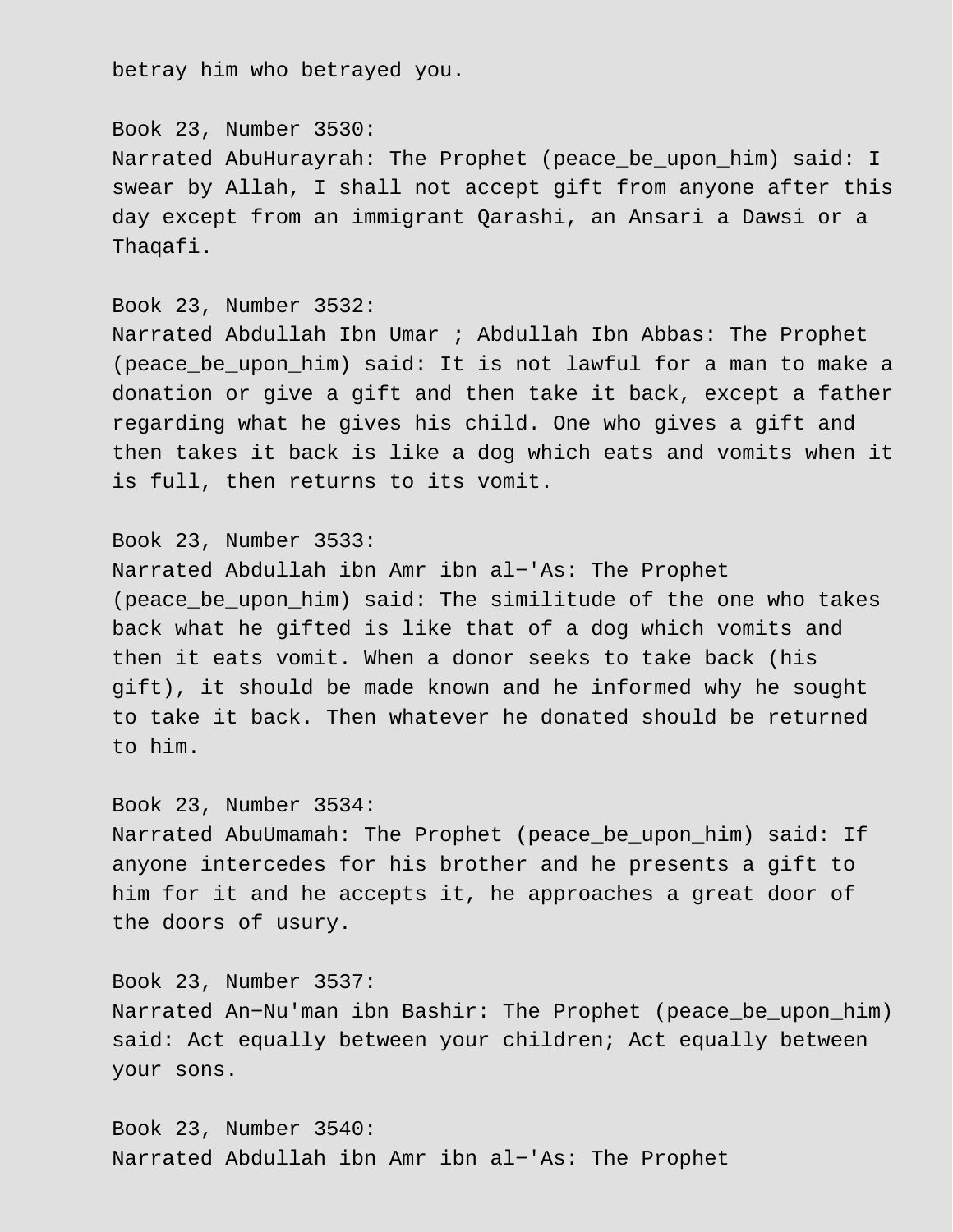(peace\_be\_upon\_him) said: It is not permissible for a woman to present a gift (from her husband's property) except with the permission of her husband.

#### Book 23, Number 3544:

Narrated Jabir ibn Abdullah: The Prophet (peace be upon him) said: If anyone is given life−tenancy, it belongs to him and to his descendants. His descendants who inherit him will inherit from it.

#### Book 23, Number 3549:

Narrated Jabir ibn Abdullah: The Prophet (peace be upon him) said: Do not give property to go to the survivor and do not give life−tenancy. If anyone is given something to the survivor or given life−tenancy, it goes to his heirs.

# Book 23, Number 3550:

Narrated Jabir ibn Abdullah: The Apostle of Allah (peace\_be\_upon\_him) decided a case of a woman from the Ansar to whom an orchard of date−palms was given by her son. She then died. Her son said: I gave it to her for her life, and she has brothers. Thereupon the Apostle of Allah (peace\_be\_upon\_him) said: It belongs to her during her life and after death. He then said: I gave a sadaqah (charity to her. He replied: It is more unexpected from you.

#### Book 23, Number 3551:

Narrated Jabir ibn Abdullah: The Prophet (peace\_be\_upon\_him) said: Life−tenancy is lawful for the one to whom it is given and donation of property to go to the survivor is lawful to whom it is given.

# Book 23, Number 3552:

Narrated Zayd ibn Thabit: The Prophet (peace\_be\_upon\_him) said: If anyone gives something in life−tenancy, it belongs to the one to whom it is given, in his life and after his death; and do not give property to go to the survivor, for if anyone gives something to to to the survivor, it belongs to him.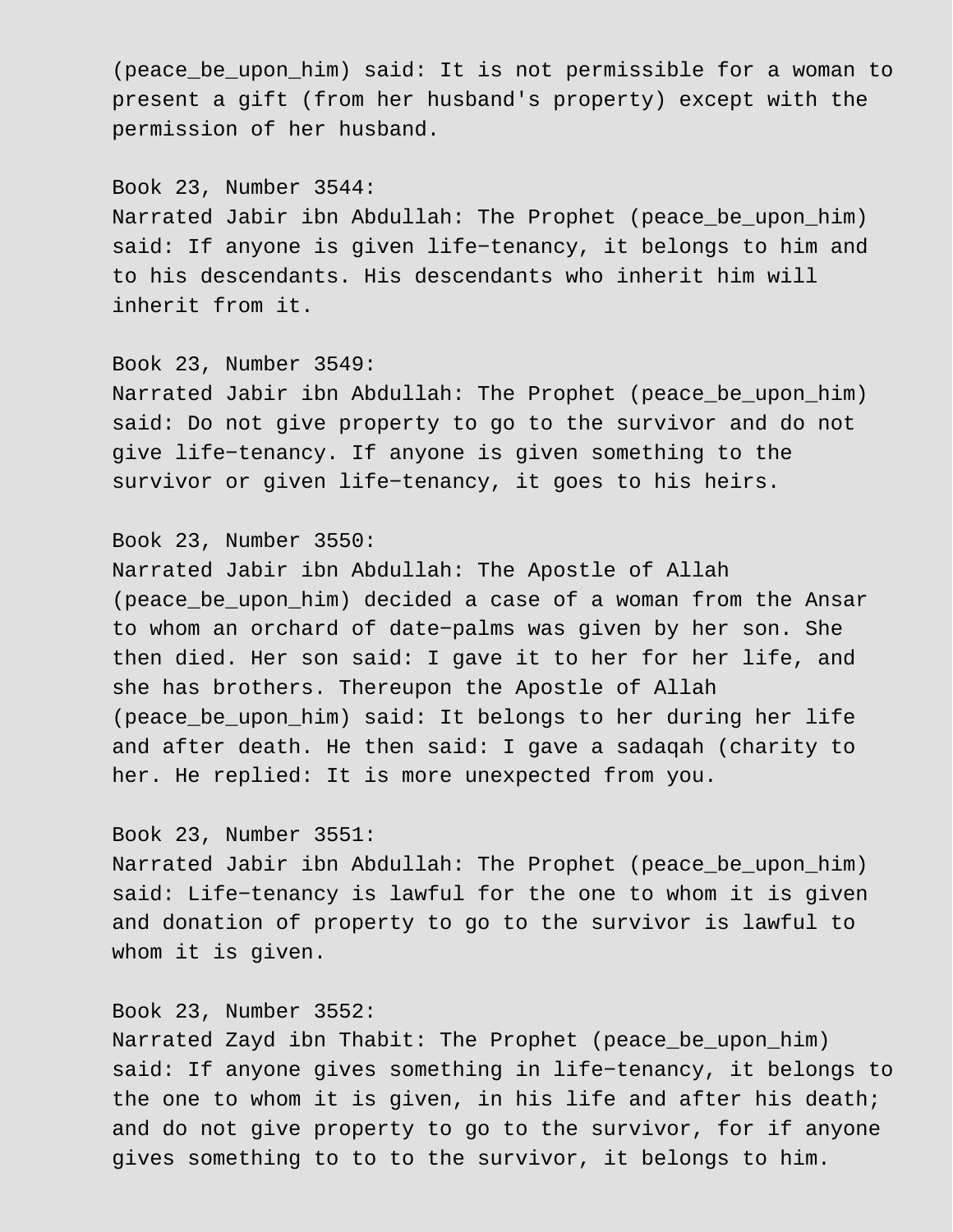# Book 23, Number 3555:

Narrated Samurah: The Prophet (peace\_be\_upon\_him) said: The hand which takes is responsible till it pays. Then Al−Hasan forgot and said: (If you give something on loan to a man), he is your depositor; there is no compensation (for it) on him.

Book 23, Number 3555a: Narrated Safwan ibn Umayyah: The Apostle of Allah (peace\_be\_upon\_him) borrowed coats of mail from him on the day of (the battle of) Hunayn. He asked: Are you taking them by force. Muhammad? He replied: No, it is a loan with a guarantee of their return.

## Book 23, Number 3556:

Narrated Some people: AbdulAziz ibn Rufay' narrated on the authority of some people from the descendants of Abdullah ibn Safwan who reported the Apostle of Allah (peace\_be\_upon\_him) as saying: Have you weapons, Safwan? He asked: On loan or by force? He replied: No, but on loan. So he lent him coats of mail numbering between thirty and forty! The Apostle of Allah (peace\_be\_upon\_him) fought the battle of Hunayn. When the polytheists were defeated, the coats of mail of Safwan were collected. Some of them were lost. The Apostle of Allah (peace\_be\_upon\_him) said to Safwan: We have lost some coats of mail from your coats of mail. Should we pay compensation to you? He replied: No. Apostle of Allah, for I have in my heart today what I did not have that day.

# Book 23, Number 3558:

Narrated AbuUmamah: I heard the Apostle of Allah (peace\_be\_upon\_him) Said: Allah , Most Exalted, has appointed for everyone who has a right what is due to him, and no will be made to an heir, and a woman should not spend anything from her house except with the permission of her husband. He was asked: Even foodgrain, Apostle of Allah? He replied: That is the best of our property. He then said: A loan must be paid back, a she−camel lent for a time for milking must be returned, a debt must be discharged, one who stands surety is held responsible.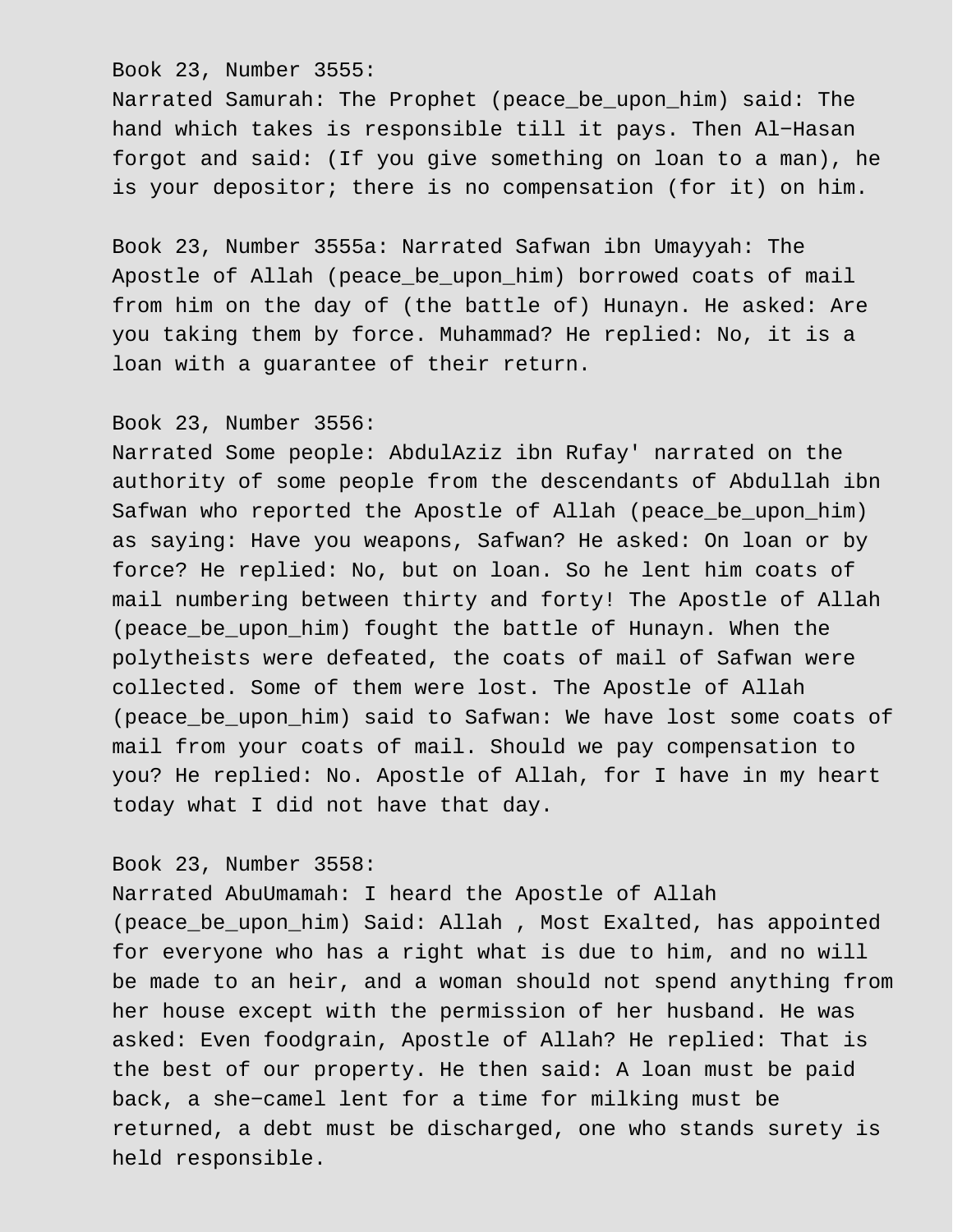#### Book 23, Number 3559:

Narrated Ya'la ibn Umayyah: The Apostle of Allah (peace\_be\_upon\_him) said to me: When my messengers come to you, give them thirty coats of mail, and thirty camels. I asked: Apostle of Allah, is it a loan with a guarantee of its return, or a loan to be paid back? He replied : It is a loan to be paid back.

#### Book 23, Number 3561:

Narrated Aisha, Ummul Mu'minin: I saw no one cooking food like Safiyyah. She cooked food for the Apostle of Allah (peace be upon him) and sent it. I became angry and broke the vessel. I then asked: Apostle of Allah, what is the atonement for what I have done? He replied: A vessel like (this) vessel and food like (this) food.

# Book 23, Number 3562:

Narrated Muhayyisah: The she−camel of Bara' ibn Azib entered the garden of a man and did damage to it. The Apostle of Allah (peace be upon him) gave decision that the owners of properties are responsible for guarding them by day, and the owners of animals are responsible for guarding them by night.

## Book 23, Number 3563:

Narrated Al−Bara' ibn Azib: Al−Bara' had a she−camel which was accustomed to graze the standing crop belonging to the people. She entered a garden and did damage to it. The Apostle of Allah (peace\_be\_upon\_him) was informed about it. So he gave decision that the owners of gardens are responsible for guarding them by day, and the owners of the animals are responsible for guarding them by night. Any damage done by animals during the night is a responsibility lying on their owners.

# **24. The Office of the Judge (Kitab Al−Aqdiyah)**

Book 24, Number 3564: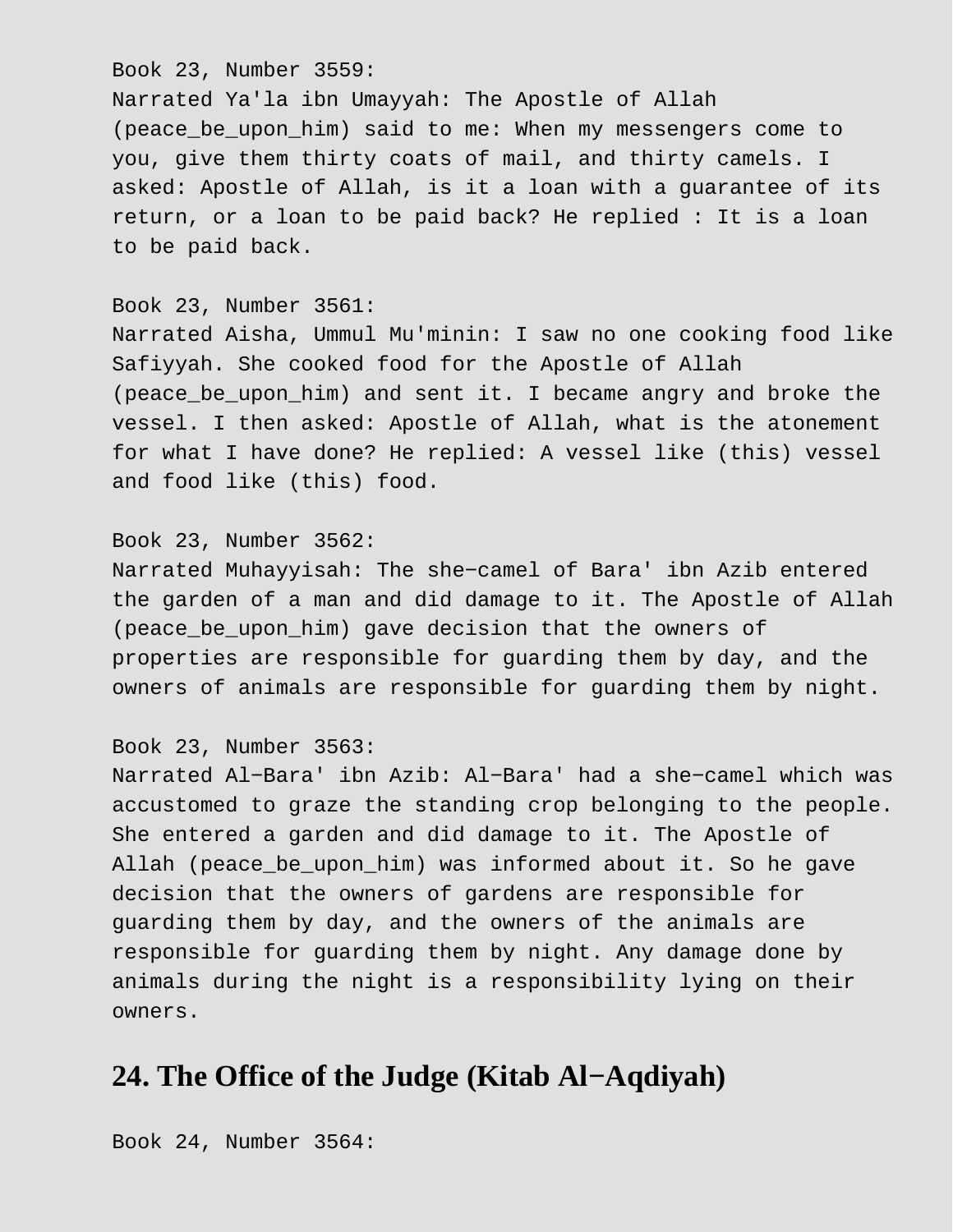Narrated AbuHurayrah: The Prophet (peace\_be\_upon\_him) said: He who has been appointed a judge has been killed without a knife.

Book 24, Number 3565: Narrated AbuHurayrah: The Prophet (peace\_be\_upon\_him) said: He who has been appointed a judge among the people has been killed without a knife.

# Book 24, Number 3566:

Narrated Buraydah ibn al−Hasib: The Prophet (peace be upon him) said: Judges are of three types, one of whom will go to Paradise and two to Hell. The one who will go to Paradise is a man who knows what is right and gives judgment accordingly; but a man who knows what is right and acts tyrannically in his judgment will go to Hell; and a man who gives judgment for people when he is ignorant will go to Hell.

#### Book 24, Number 3568:

Narrated AbuHurayrah: The Prophet (peace\_be\_upon\_him) said: If anyone seeks the office of judge among Muslims till he gets it and his justice prevails over his tyranny, he will go to Paradise; but the man whose tyranny prevails over his justice will go to Hell.

#### Book 24, Number 3570:

Narrated AbuMas'ud al−Ansari: AbdurRahman ibn Bishr al−Ansari al−Azraq said: Two men from the locality of Kindah came while AbuMas'ud al−Ansari was sitting n a circle. They said: Is there any man who decides between us. A man from the circle said: I, AbuMas'ud took a handful of pebbles and threw at him, saying: Hush! It is disapproved to make haste in decision.

# Book 24, Number 3571:

Narrated Anas ibn Malik: The Prophet (peace\_be\_upon\_him) said: If anyone desires the office of Judge and seeks help for it, he will be left to his own devices; if anyone does not desire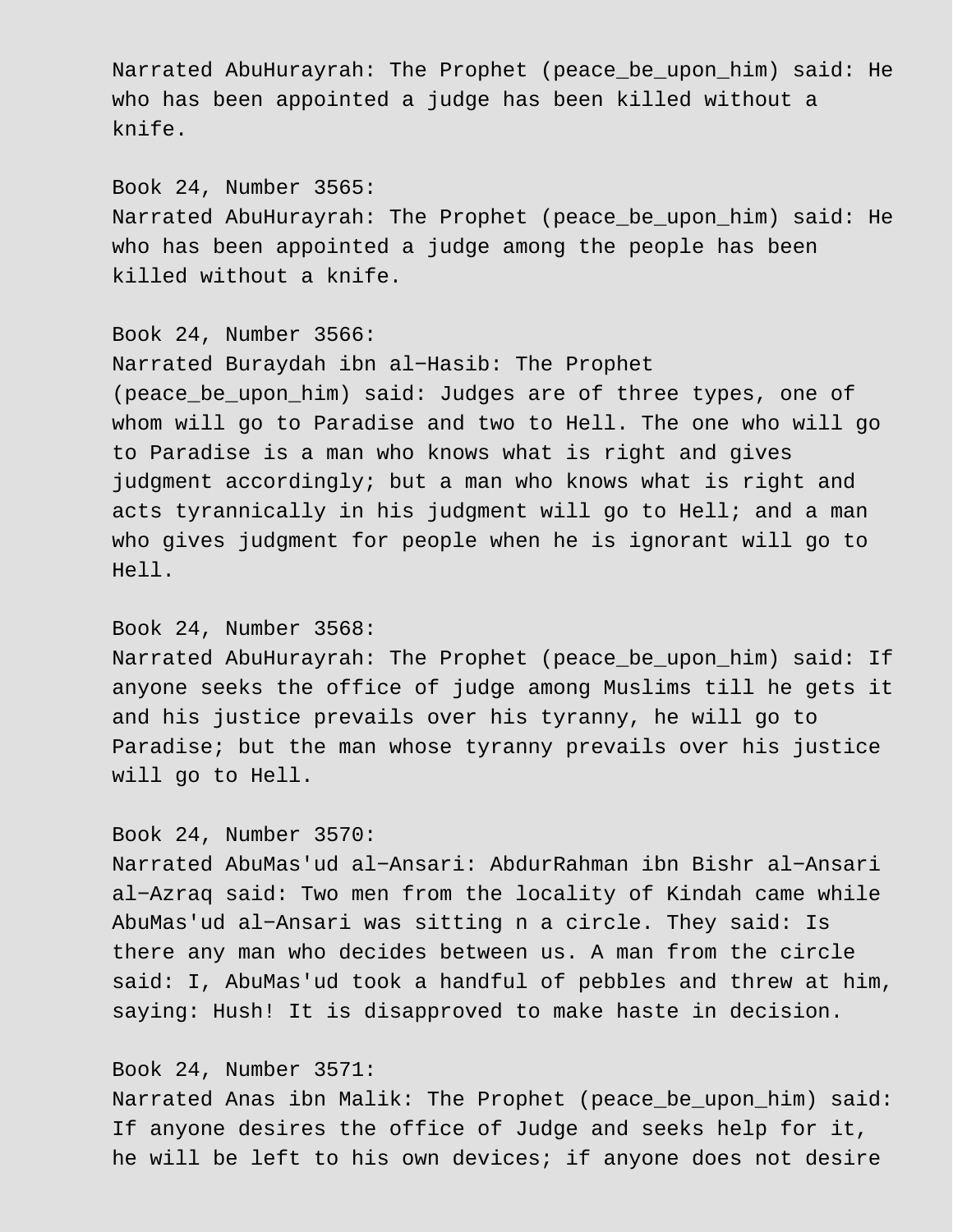it, nor does he seek help for it, Allah will send down an angel who will direct him aright.

Book 24, Number 3573: Narrated Abdullah ibn Amr ibn al−'As: The Apostle of Allah (peace\_be\_upon\_him) cursed the one who bribes and the one who takes bribe.

Book 24, Number 3574:

Narrated Adi ibn Umayrah al−Kindi: The Prophet (peace\_be\_upon\_him) said: O people, if any of you is put in an administrative post on our behalf and conceals from us a needle or more, he is acting unfaithfully, and will bring it on the Day of Resurrection. A black man from the Ansar, as if I am seeing him, stood and said: Apostle of Allah, take back from me my post. He asked: What is that? He replied: I heard you say such and such. He said: And I say that. If we appoint anyone to an office, he must bring what is connected with it, both little and much. What he is given, he may take, and he must refrain from what is kept away from him.

# Book 24, Number 3575:

Narrated Ali ibn AbuTalib: The Apostle of Allah (peace\_be\_upon\_him) sent me to the Yemen as judge, and I asked: Apostle of Allah, are you sending me when I am young and have no knowledge of the duties of a judge? He replied: Allah will guide your heart and keep your tongue true. When two litigants sit in front of you, do not decide till you hear what the other has to say as you heard what the first had to say; for it is best that you should have a clear idea of the best decision. He said: I had been a judge (for long); or he said (the narrator is doubtful): I have no doubts about a decision afterwards.

# Book 24, Number 3579:

Narrated Umar ibn al−Khattab: Umar said while he was (sitting) on the pulpit: O people, the opinion from the Apostle of Allah (peace\_be\_upon\_him) was right, because Allah showed (i.e.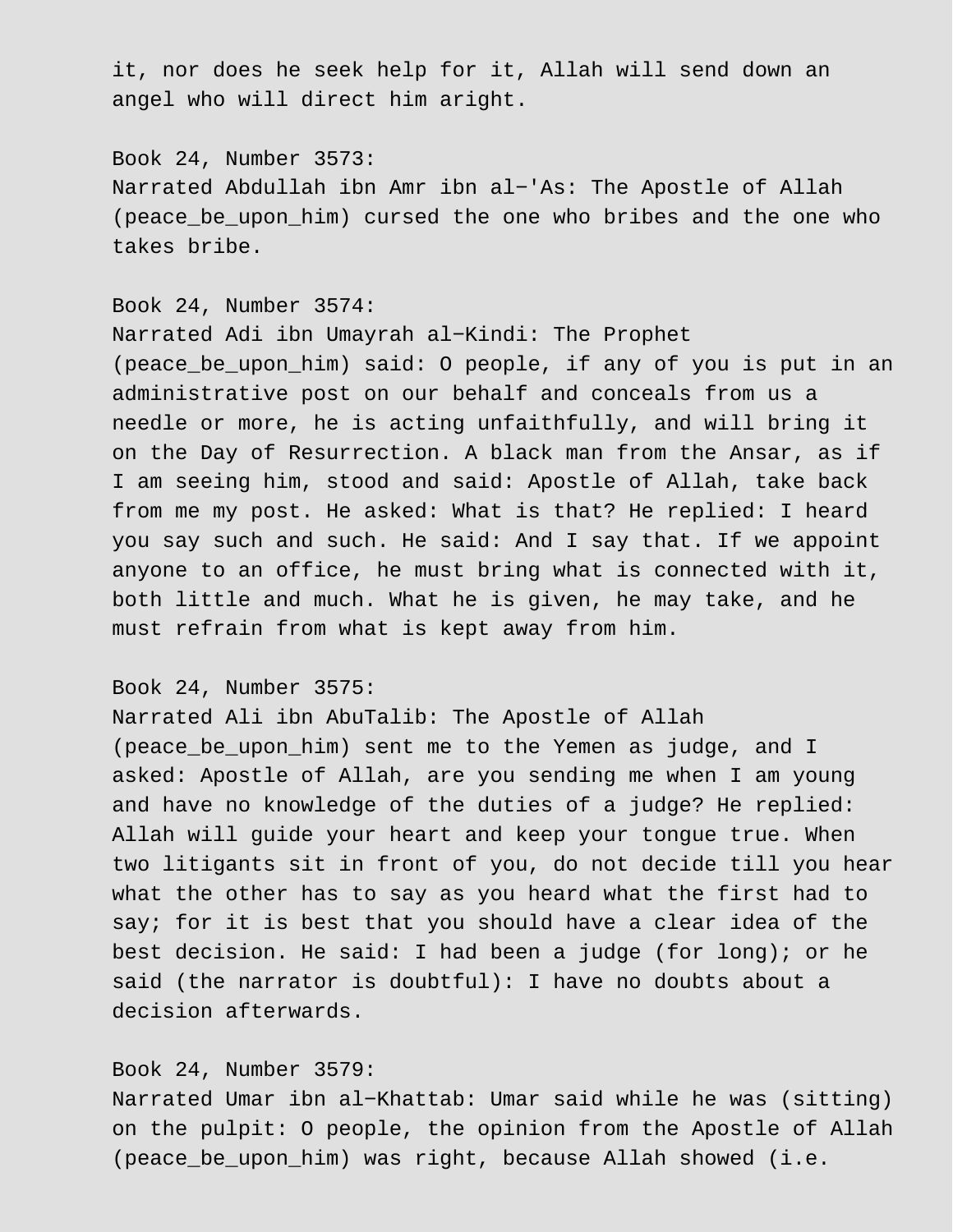inspired) him; but from us it is sheer conjecture and artifice.

Book 24, Number 3581: Narrated Abdullah ibn az−Zubayr: The Apostle of Allah (peace be upon him) gave the decision that the two adversaries should be made to sit in front of the judge.

Book 24, Number 3584:

Narrated Abdullah ibn Abbas: When this verse was revealed: "If they do come to thee, either judge between them, or decline to interfere....If thou judge, judge in equity between them." Banu an−Nadir used to pay half blood−money if they killed any−one from Banu Qurayzah. When Banu Qurayzah killed anyone from Banu an−Nadir, they would pay full blood−money. So the Apostle of Allah (peace\_be\_upon\_him) made it equal between them.

Book 24, Number 3585:

Narrated Mu'adh ibn Jabal: Some companions of Mu'adh ibn Jabal said: When the Apostle of Allah (peace be upon him) intended to send Mu'adh ibn Jabal to the Yemen, he asked: How will you judge when the occasion of deciding a case arises? He replied: I shall judge in accordance with Allah's

Book. He asked: (What will you do) if you do not find any guidance in Allah's

Book? He replied: (I shall act) in accordance with the Sunnah of the Apostle of Allah (peace\_be\_upon\_him). He asked: (What will you do) if you do not find any guidance in the Sunnah of the Apostle of Allah (peace\_be\_upon\_him) and in Allah's

Book? He replied: I shall do my best to form an opinion and I shall spare no effort. The Apostle of Allah (peace\_be\_upon\_him) then patted him on the breast and said: Praise be to Allah Who has helped the messenger of the Apostle of Allah to find something which pleases the Apostle of Allah.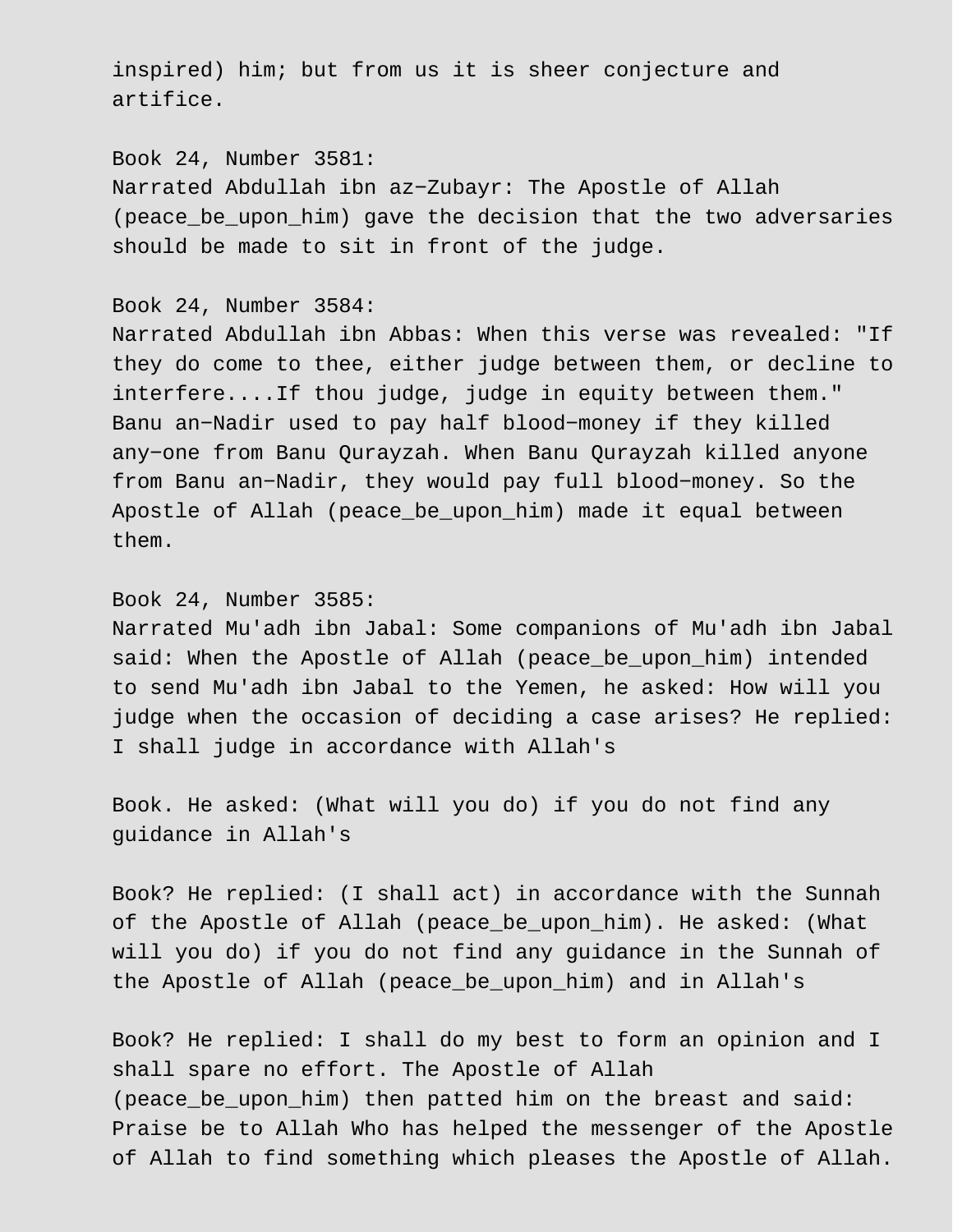# Book 24, Number 3587:

Narrated AbuHurayrah: The Prophet (peace\_be\_upon\_him) said: Conciliation between Muslims is permissible. The narrator Ahmad added in his version: "except the conciliation which makes lawful unlawful and unlawful lawful." Sulayman ibn Dawud added: The Apostle of Allah (peace\_be\_upon\_him) said: Muslims are on (i.e. stick to) their conditions.

# Book 24, Number 3590:

Narrated Abdullah ibn Umar: Yahya ibn Rashid said: We were sitting waiting for Abdullah ibn Umar who came out to us and sat. He then said: I heard the Apostle of Allah (peace\_be\_upon\_him) as saying: If anyone's intercession intervenes as an obstacle to one of the punishments prescribed by Allah, he has opposed Allah; if anyone disputes knowingly about something which is false, he remains in the displeasure of Allah till he desists, and if anyone makes an untruthful accusation against a Muslim, he will be made by Allah to dwell in the corrupt fluid flowing from the inhabitants of Hell till he retracts his statement.

# Book 24, Number 3592:

Narrated Khuraym Ibn Fatik: The Apostle of Allah (peace\_be\_upon\_him) offered the morning prayer. When he finished it, he stood up and said three times: False witness has been made equivalent to attributing a partner to Allah. He then recited: "So avoid the abomination of idols and avoid speaking falsehood as people pure of faith to Allah, not associating anything with Him.

# Book 24, Number 3593:

Narrated Abdullah ibn Amr ibn al−'As: The Apostle of Allah (peace\_be\_upon\_him) rejected the testimony of a deceitful man and woman, of one who harbours rancour against his brother, and he rejected the testimony of one who is dependent on a family, and he allowed his testimony for other.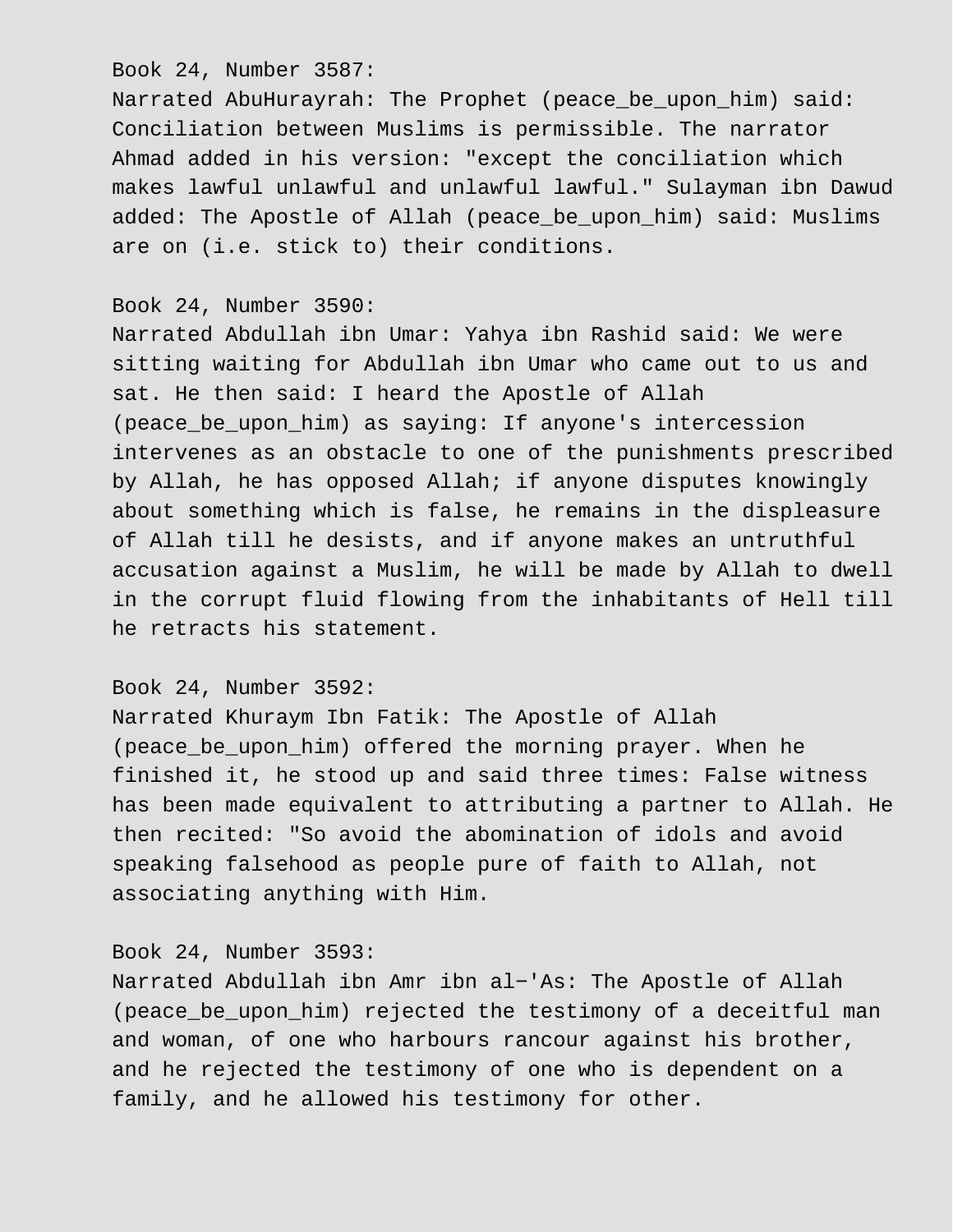# Book 24, Number 3594:

Narrated Sulayman ibn Musa: The tradition mentioned above (No. 3593) has also been transmitted by Sulayman ibn Musa through a different chain of narrators. This version has: The Apostle of Allah (peace be upon him) said: The testimony of a deceitful man or woman, of an adulterer and adulteress, and of one who harbours rancour against his brother is not allowable.

### Book 24, Number 3595:

Narrated AbuHurayrah: The Prophet (peace be upon him) said: The testimony of a nomad Arab against a townsman is not allowable.

#### Book 24, Number 3597:

Narrated Abdullah ibn Amr ibn al−'As: The Apostle of Allah (peace be upon him) said: The proviso of a loan combined with a sale is not allowable, nor two conditions relating to one transaction, nor the profit arising from something which is not in one's charge, nor selling what is not in your possession.

# Book 24, Number 3598:

Narrated AbuMusa al−Ash'ari: Ash−Sha'bi said: A Muslim was about to die at Daquqa', but he did not find any Muslim to call him for witness to his will. So he called two men of the people of the

Book for witness. Then they came to Kufah, and approaching AbuMusa al−Ash'ari they informed him (about his) will. They brought his inheritance and will. Al−Ash'ari said: This is an incident (like) which happened in the time of the Apostle of Allah (peace\_be\_upon\_him) and never occurred after him. So he made them to swear by Allah after the afternoon prayer to the effect that they had not misappropriated, nor told a lie, nor changed, nor concealed, nor altered, and that it was the will of the man and his inheritance. He then executed their witness.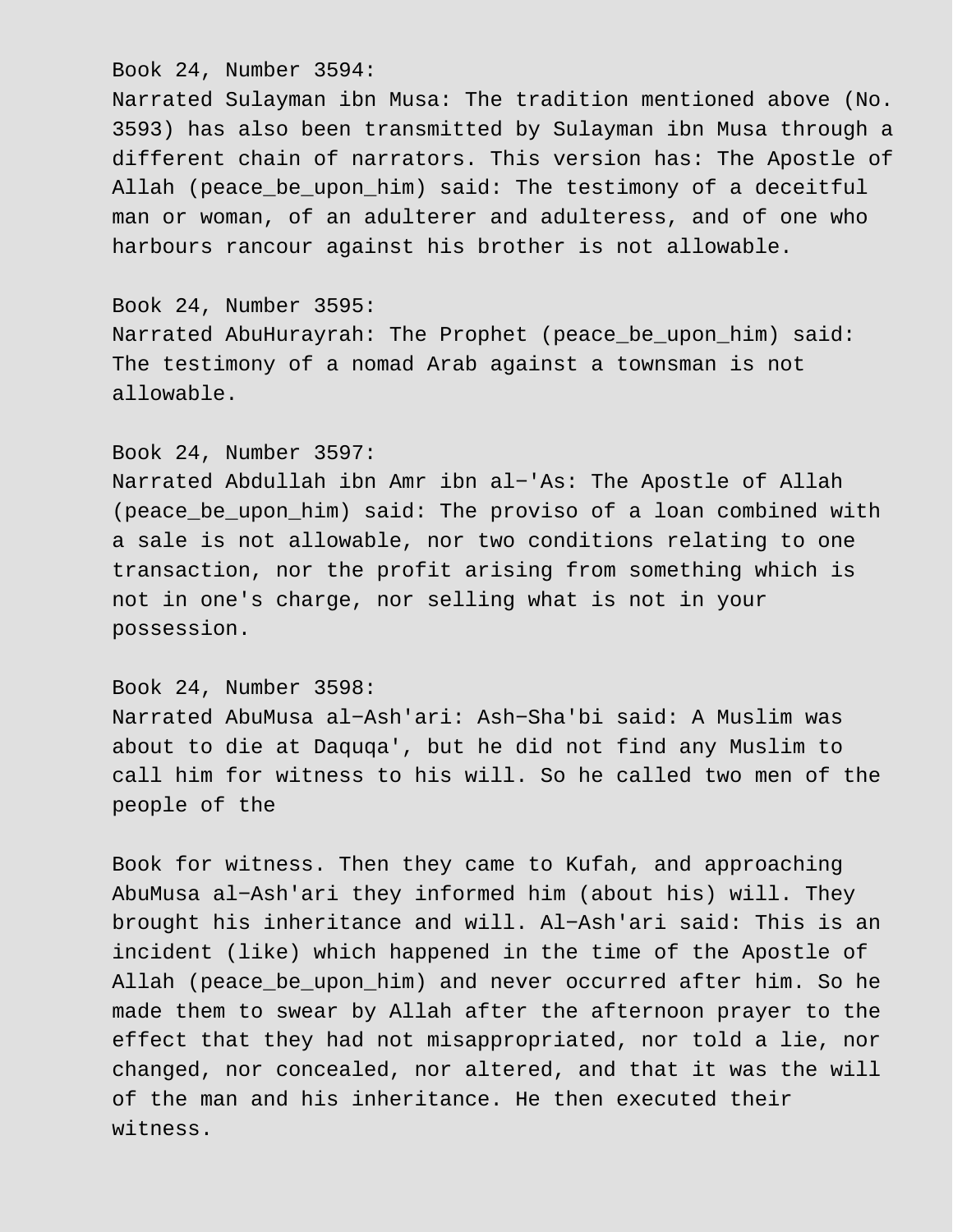Book 24, Number 3599:

Narrated Abdullah Ibn Abbas: A man from Banu Sahm went out with Tamim ad−Dari and Adi ibn Badda'. The man of Banu Sahm died in the land where no Muslim was present. When they returned with his inheritance, they (the heirs) did not find a silver cup with lines of gold (in his property). The Apostle of Allah (peace\_be\_upon\_him) administered on oath to them. The cup was then found (with someone) at Mecca. They said: We have bought it from Tamim and Adi. Then two men from the heirs of the man of Banu Sahm got up and swore saying: Our witness is more reliable than their witness. They said that the cup belonged to their man. He (Ibn Abbas) said: The following verse was revealed about them: "O ye who believe! when death approaches any of you....."

#### Book 24, Number 3600:

Narrated Uncle of Umarah ibn Khuzaymah: The Prophet (peace\_be\_upon\_him) bought a horse from a Bedouin. The Prophet (peace\_be\_upon\_him) took him with him to pay him the price of his horse. The Apostle of Allah (peace be upon him) walked quickly and the Bedouin walked slowly. The people stopped the Bedouin and began to bargain with him for the horse as and they did not know that the Prophet (peace\_be\_upon\_him) had bought it. The Bedouin called the Apostle of Allah (peace\_be\_upon\_him) saying: If you want this horse, (then buy it), otherwise I shall sell it. The Prophet (peace\_be\_upon\_him) stopped when he heard the call of the Bedouin, and said: Have I not bought it from you? The Bedouin said: I swear by Allah, I have not sold it to you. The Prophet (peace\_be\_upon\_him) said: Yes, I have bought it from you. The Bedouin began to say: Bring a witness. Khuzaymah ibn Thabit then said: I bear witness that you have bought it. The Prophet (peace be upon him) turned to Khuzaymah and said: On what (grounds) do you bear witness? He said: By considering you trustworthy, Apostle of Allah (peace\_be\_upon\_him)! The Prophet (peace\_be\_upon\_him) made the witness of Khuzaymah equivalent to the witness of two people.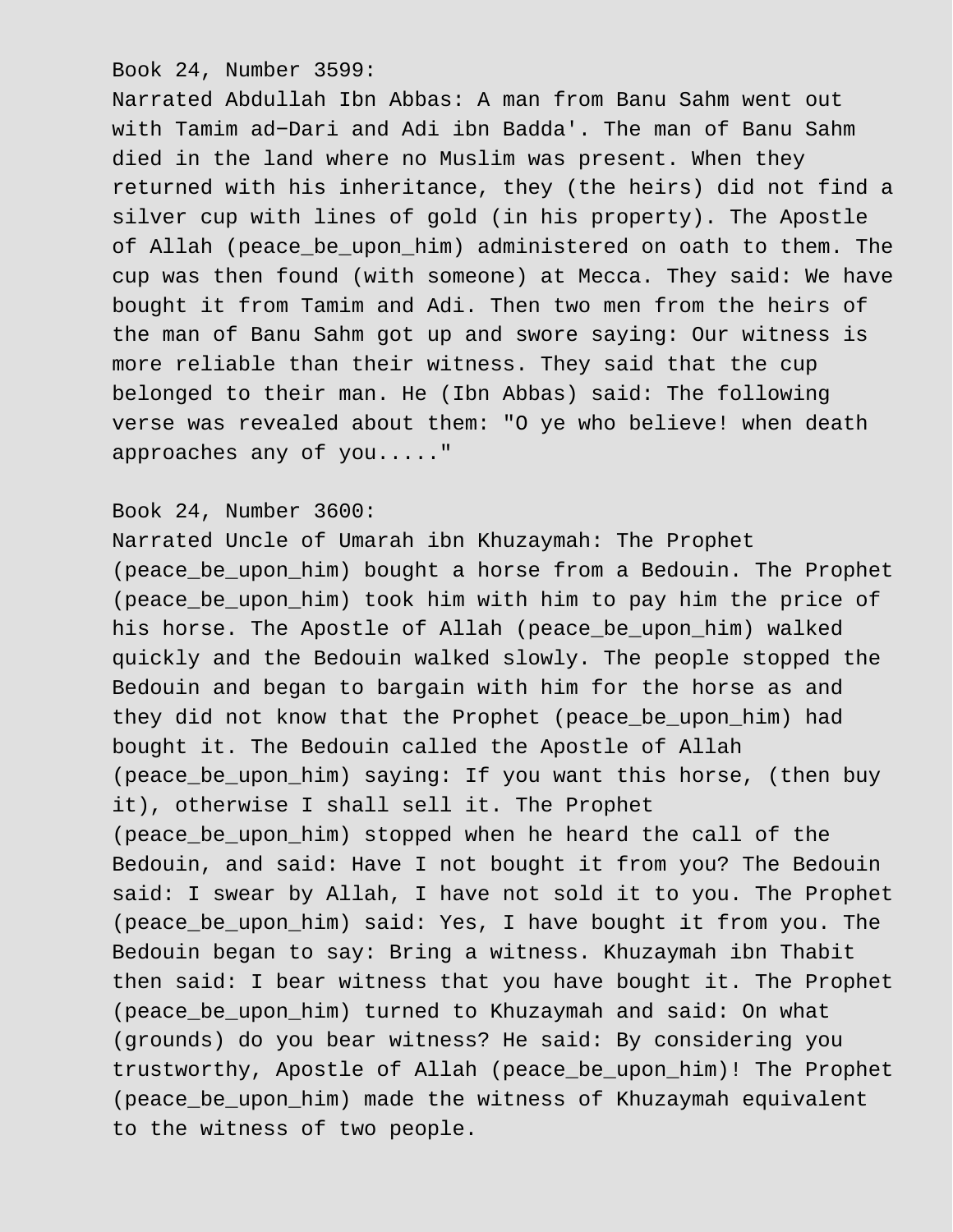# Book 24, Number 3603:

Narrated AbuHurayrah: The Prophet (peace\_be\_upon\_him) gave a decision on the basis of an oath and a single witness.

Book 24, Number 3605:

Narrated Zubayb ibn Tha'labah al−Anbari: The Apostle of Allah (peace\_be\_upon\_him) sent an army to Banu al−Anbar. They captured them at Rukbah in the suburbs of at−Ta'if and drove them to the Holy Prophet (peace\_be\_upon\_him). I rode hurriedly to the Holy Prophet (peace be upon him) and said: Peace be on you, Apostle of Allah, and the mercy of Allah and His blessings. Your contingent came to us and arrested us, but we had already embraced Islam and cut the sides of the ears of our cattle. When Banu al−Anbar arrived, the Holy Prophet (peace be upon him) said to me: Have you any evidence that you had embraced Islam before you were captured today? I said: Yes. He said: Who is your witness? I said: Samurah, a man from Banu al−Anbar, and another man whom he named. The man testified but Samurah refused to testify. The Holy Prophet (peace be upon him) said: He (Samurah) has refused to testify for you, so take an oath with your other witness. I said: Yes. He then dictated an oath to me and I swore to the effect that we had embraced Islam on a certain day, and that we had cut the sides of the ears of the cattle. The Holy Prophet (peace be upon him) said: Go and divide half of their property, but do not touch their children. Had Allah not disliked the wastage of action, we should not have taxed you even a rope. Zubayb said: My mother called me and said: This man has taken my mattress. I then went to the Holy Prophet (peace\_be\_upon\_him) and informed him. He said to me: Detain him. So I caught him with a garment around his neck, and stood there with him . Then the Holy Prophet (peace\_be\_upon\_him) looked at us standing there. He asked: What do you intend (doing) with your captive? I said: I shall let him go free if he returns to this (man) the mattress of his mother which he has taken from her. He said: Prophet of Allah (peace\_be\_upon\_him), I no longer have it. He said: The Holy Prophet (peace\_be\_upon\_him) took the sword of the man and gave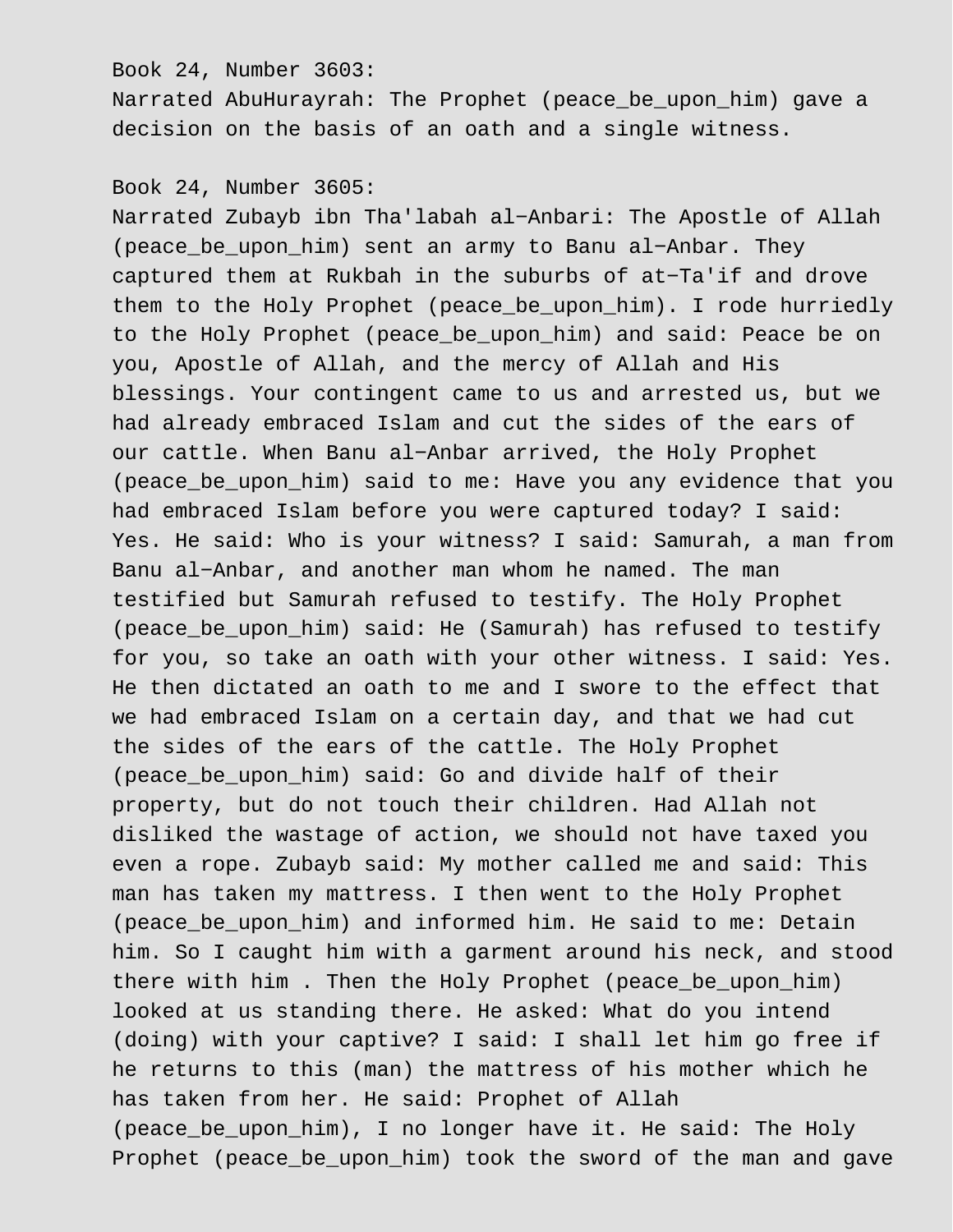it to me, and said to him: Go and give him some sa's of cereal. So he gave me some sa's of barley.

Book 24, Number 3606: Narrated AbuMusa al−Ash'ari: Two men claimed a camel or an animal and brought the case to the Holy Prophet (peace\_be\_upon\_him). But as neither of them produced any proof, the Holy Prophet (peace\_be\_upon\_him) declared that they should share it equally.

Book 24, Number 3609:

Narrated AbuHurayrah: Two men disputed about some property and brought the case to the Holy Prophet (peace\_be\_upon\_him), but neither of them could produce any proof. So the Holy Prophet (peace be upon him) said: Cast lots about the oath whatever it may be, whether they like it or dislike it.

Book 24, Number 3613:

Narrated Abdullah ibn Abbas: The Holy Prophet (peace be upon him) said to a man whom he asked to take an oath: Swear by Allah except whom there is no god that you have nothing belonging to him, i.e. the plaintiff.

Book 24, Number 3619:

Narrated Ikrimah: The Holy Prophet (peace\_be\_upon\_him) said to Ibn Suriya': I remind you by Allah Who saved you from the people of Pharaoh, made you cover the sea, gave you the shade of clouds, sent down to you manna and quails, sent down you Torah to Moses, do you find stoning (for adultery) in your

Book? He said: You have reminded me by the Great. It is not possible for me to belie you. He then transmitted the rest of the tradition.

Book 24, Number 3620:

Narrated Awf ibn Malik: The Holy Prophet (peace\_be\_upon\_him) gave a decision between two men, and the one against whom the decision was given turned away and said: For me Allah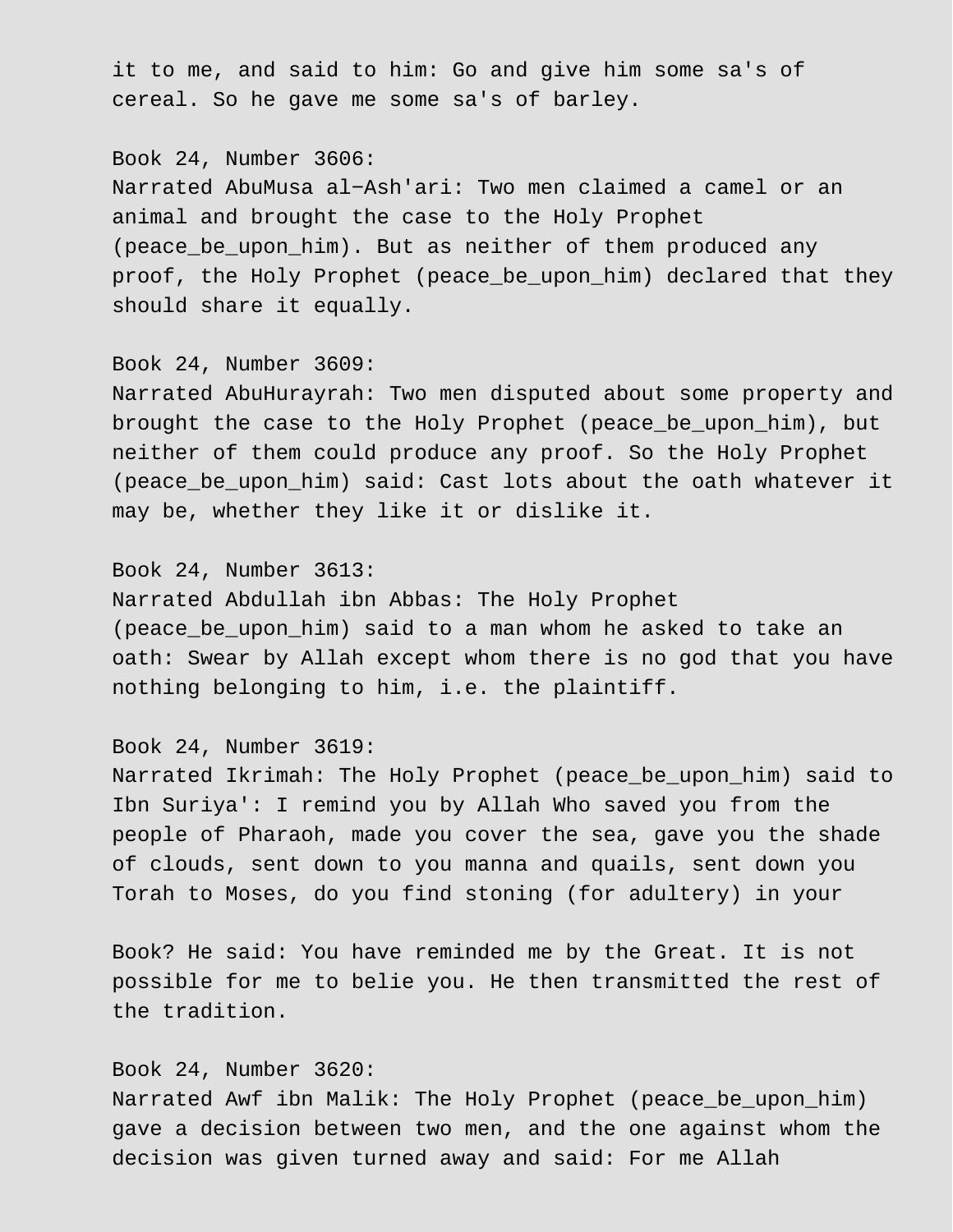sufficeth, and He is the best dispenser of affairs. The Holy Prophet (peace\_be\_upon\_him) said: Allah, Most High, blames for falling short, but apply intelligence, and when the matter gets the better of you, say; For me Allah sufficeth, and He is the best disposer of affairs.

#### Book 24, Number 3621:

Narrated Ash−Sharid: The Prophet (peace\_be\_upon\_him) said: Delay in payment on the part of one who possesses means makes it lawful to dishonour and punish him. Ibn al−Mubarak said that "dishonour" means that he may be spoken to roughly and "punish" means he may be imprisoned for it.

# Book 24, Number 3622:

Narrated Grandfather of Hirmas ibn Habib: I brought my debtor to the Holy Prophet (peace\_be\_upon\_him). He said to me: Stick to him. He again said to me: O brother of Banu Tamim, what do you want to do with your prisoner.

Book 24, Number 3623: Narrated Mu'awiyah al−Qushayri: The Prophet (peace\_be\_upon\_him) imprisoned a man on suspicion.

Book 24, Number 3624:

Narrated Mu'awiyah al−Qushayri: Bahz ibn Hakim reported from his grandfather: (Ibn Qudamah's version has: His grandfather's brother or uncle reported:) − the narrator Mu'ammal said: − He (his grandfather Mu'awiyah) got up before the Holy Prophet (peace\_be\_upon\_him) who was giving sermon: and he said: Why have your companions arrested my neighbours? He turned away from him twice. He (his grandfather Mu'awiyah) then mentioned something. The Holy Prophet (peace\_be\_upon\_him) then said: Let his neighbours go. (Mu'ammal did not mention the words "He was giving sermon.")

# Book 24, Number 3625:

Narrated Jabir ibn Abdullah: I intended to go (on expedition) to Khaybar. So I came to the Holy Prophet (peace\_be\_upon\_him),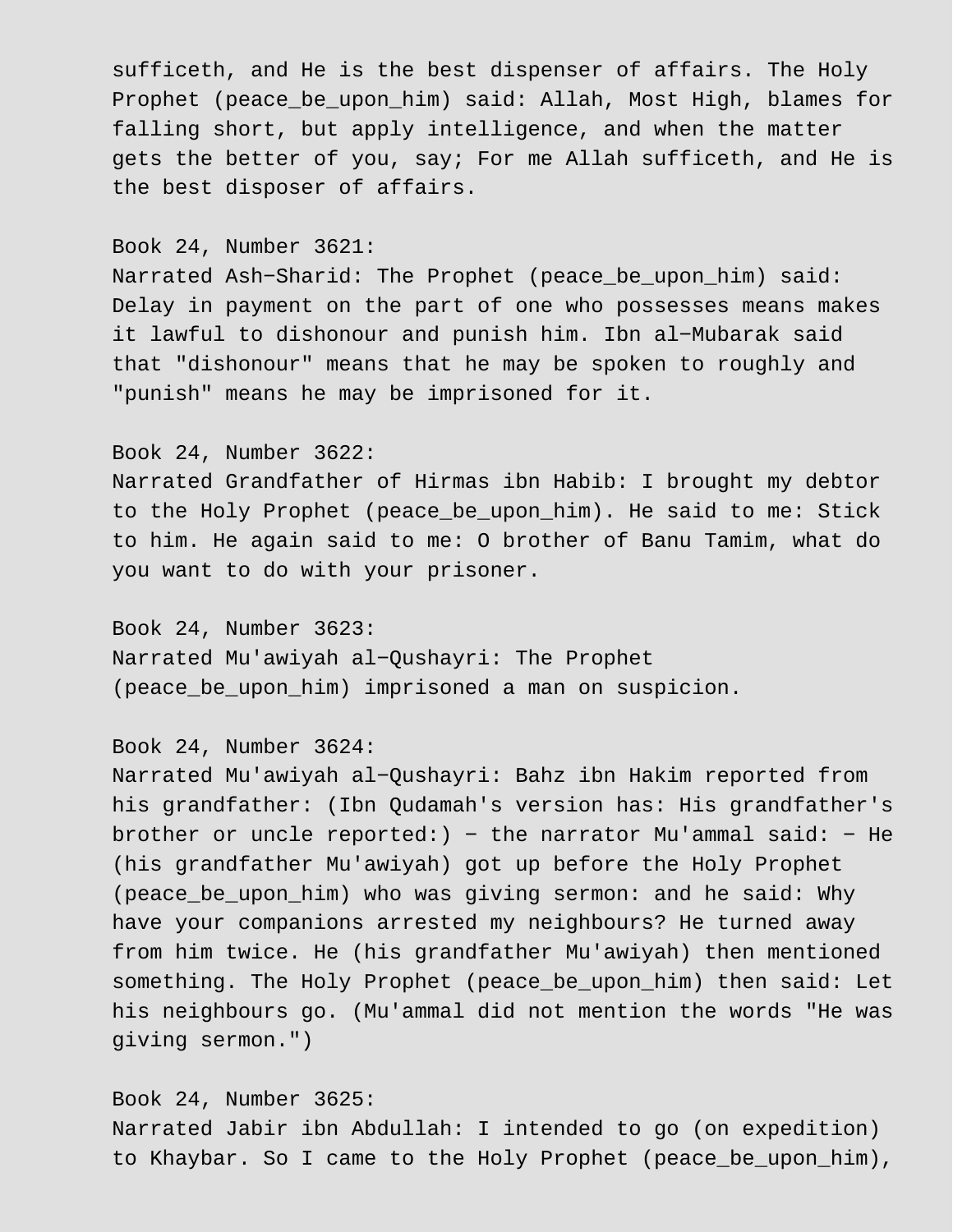greeted him and said: I am intending to go to Khaybar. He said: When you come to my agent, you should take from him fifteen wasqs (of dates). If he asks you for a sign, then place your hand on his collar−bone.

#### Book 24, Number 3626:

Narrated AbuHurayrah: The Prophet (peace\_be\_upon\_him) said: If you dispute over a pathway, leave the margin of seven yards.

# Book 24, Number 3628:

Narrated AbuSirmah: The Prophet (peace be upon him) said: If anyone harms (others), Allah will harm him, and if anyone shows hostility to others, Allah will show hostility to him.

# Book 24, Number 3629:

Narrated Samurah ibn Jundub: Samurah had a row of palm−trees in the garden of a man of the Ansar. The man had his family with him. Samurah used to visit his palm−trees, and the man was annoyed by that and felt it keenly. So he asked him (Samurah) to sell them to him, but he refused. He then asked him to take something else in exchange, but he refused. So he came to the Holy Prophet (peace\_be\_upon\_him) and mentioned it to him. The Holy Prophet (peace\_be\_upon\_him) asked him to sell it to him, but he refused. He asked him to take something else in exchange, but he refused. He then said: Give it to him and you can have such and such, mentioning something with which he tried to please him, but he refused. He then said: You are a nuisance. The Apostle of Allah (peace\_be\_upon\_him) then said to the Ansari: Go and uproot his palm−trees.

# Book 24, Number 3630:

Narrated Abdullah ibn az−Zubayr: A man disputed with az−Zubayr about streamlets in the lava plain which was irrigated by them. The Ansari said: Release the water and let it run, but az-Zubayr refused. The Holy Prophet (peace be upon him) said to az−Zubayr: Water (your ground), Zubayr, then let the water run to your neighbour. The Ansari then became angry and said: Apostle of Allah! it is because he is your cousin! Thereupon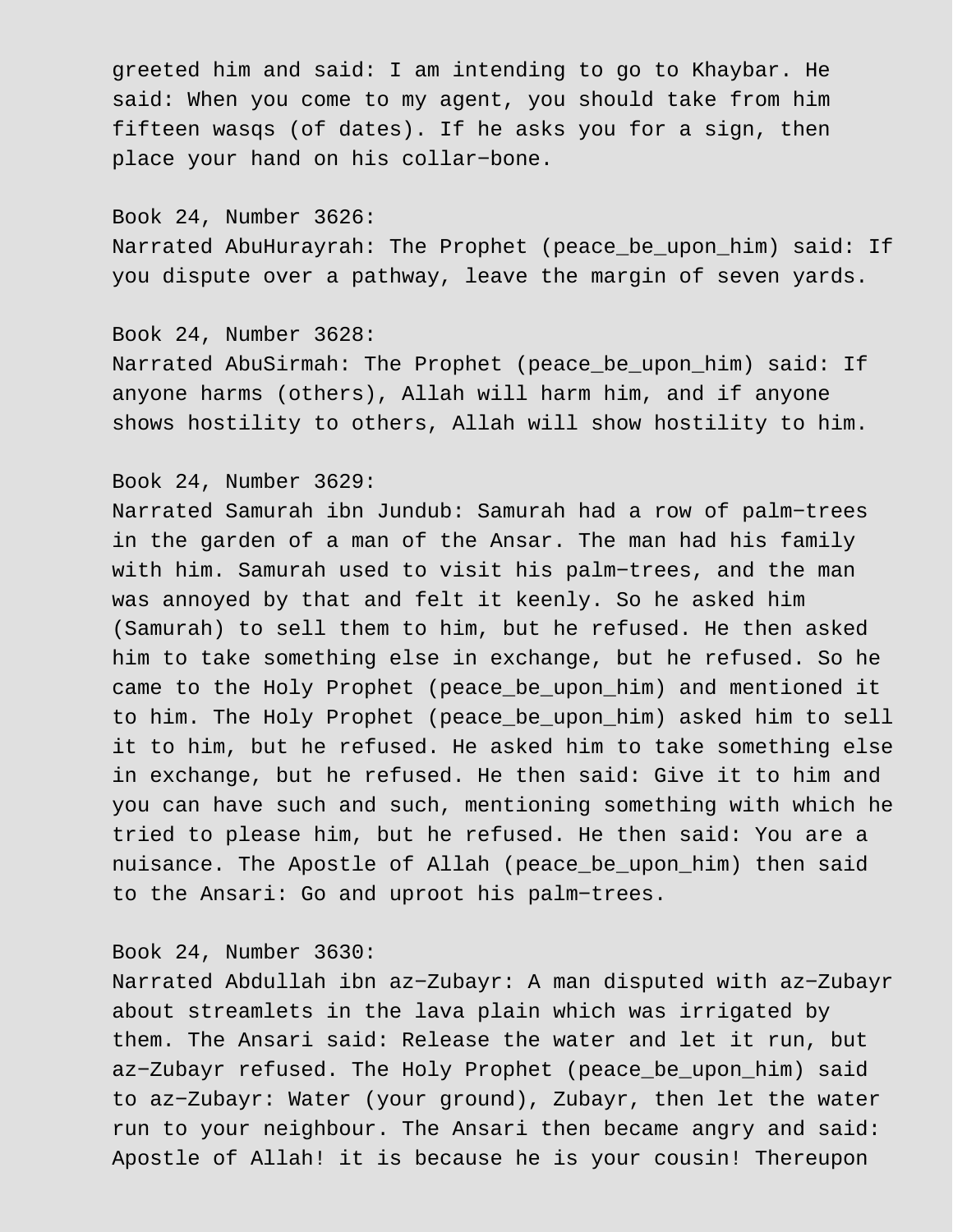the face of the Apostle of Allah (peace\_be\_upon\_him) changed colour and he said: Water (your ground), then keep back the water till it returns to the embankment. Az−Zubayr said: By Allah! I think this verse came down about that: "But no , by thy Lord! they can have no (real) faith, until they make thee judge....."

#### Book 24, Number 3631:

Narrated Tha'labah ibn AbuMalik: Tha'labah heard his elders say that a man from the Quraysh had his share with Banu Qurayzah (in water). He brought the dispute to the Apostle of Allah (peace\_be\_upon\_him) about al−Mahzur, a stream whose water they shared together. The Apostle of Allah (peace\_be\_upon\_him) then decided that when water reached the ankles waters should not be held back to flow to the lower.

# Book 24, Number 3632:

Narrated Abdullah ibn Amr ibn al−'As: The Apostle of Allah (peace\_be\_upon\_him) decided regarding the stream al−Mahzur that its water should be held back till it reached the ankles, and that the upper waters should then be allowed to flow to the lower.

# Book 24, Number 3633:

Narrated AbuSa'id al−Khudri: Two men brought their dispute about the precincts of a palm−tree to the Apostle of Allah (peace\_be\_upon\_him). According to a version of this tradition, he ordered to measure and it was measured. It was found seven yards. According to another version, it was found five yards. He made a decision according to that. AbdulAziz said: He ordered to measure with a branch of its branches. It was then measured.

# **25. Knowledge (Kitab Al−Ilm)**

Book 25, Number 3634: Narrated AbudDarda': Kathir ibn Qays said: I was sitting with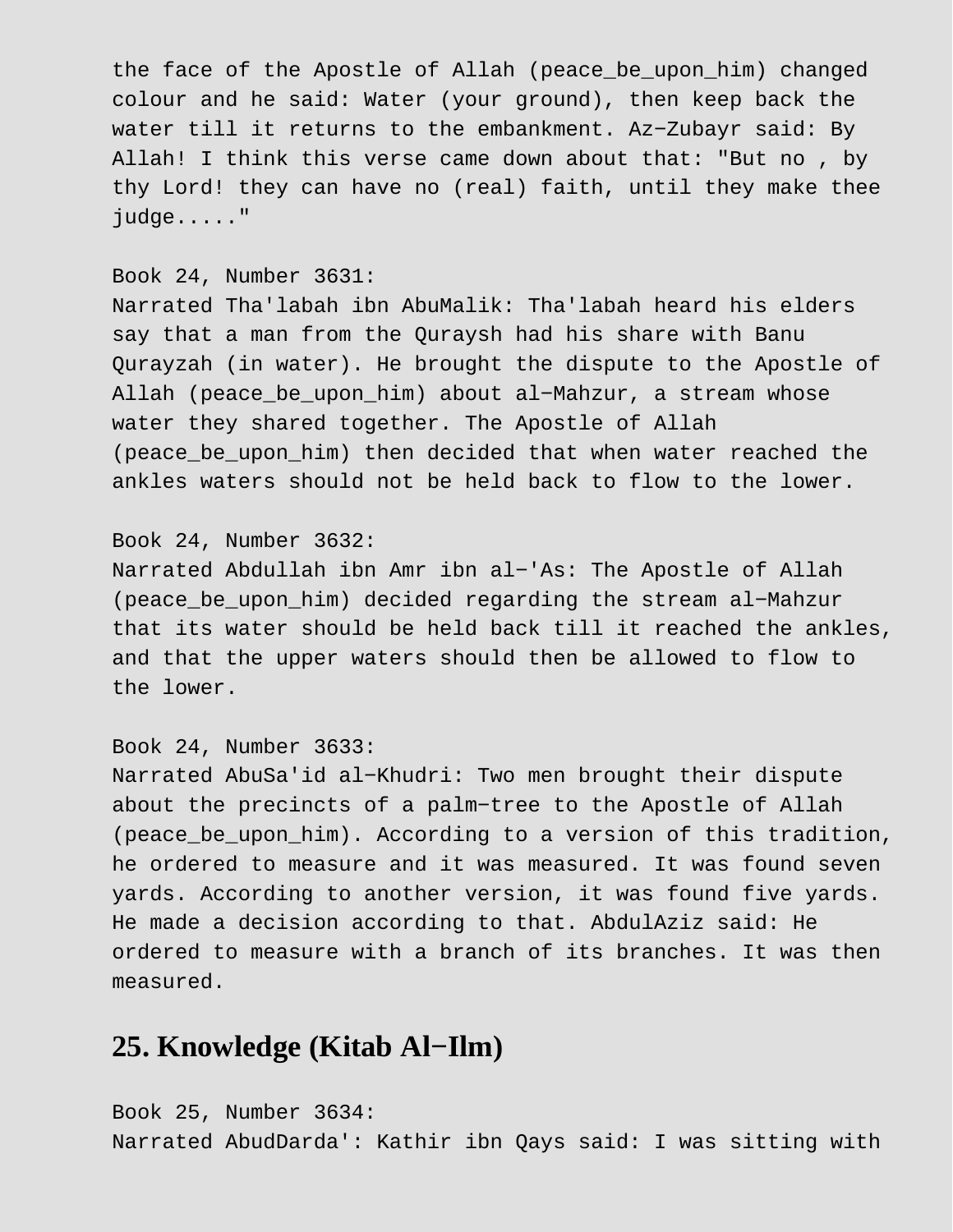AbudDarda' in the mosque of Damascus. A man came to him and said: AbudDarda, I have come to you from the town of the Apostle of Allah (peace be upon him) for a tradition that I have heard you relate from the Apostle of Allah (peace be upon him). I have come for no other purpose. He said: I heard the Apostle of Allah (peace\_be\_upon\_him) say: If anyone travels on a road in search of knowledge, Allah will cause him to travel on one of the roads of Paradise. The angels will lower their wings in their great pleasure with one who seeks knowledge, the inhabitants of the heavens and the Earth and the fish in the deep waters will ask forgiveness for the learned man. The superiority of the learned man over the devout is like that of the moon, on the night when it is full, over the rest of the stars. The learned are the heirs of the Prophets, and the Prophets leave neither dinar nor dirham, leaving only knowledge, and he who takes it takes an abundant portion.

Book 25, Number 3637:

Narrated AbuNamlah al−Ansari: When he was sitting with the Apostle of Allah (peace\_be\_upon\_him) and a Jew was also with him, a funeral passed by him. He (the Jew) asked (Him): Muhammad, does this funeral speak? The Prophet (peace\_be\_upon\_him) said: Allah has more knowledge. The Jew said: It speaks. The Apostle of Allah (peace\_be\_upon\_him) said: Whatever the people of the

Book tell you, do not verify them, nor falsify them, but say: We believe in Allah and His Apostle. If it is false, do not confirm it, and if it is right, do not falsify it.

Book 25, Number 3638:

Narrated Zayd ibn Thabit: The Apostle of Allah (peace\_be\_upon\_him) ordered me (to learn the writing of the Jews), so I learnt for him the writing of the Jews. He said: I swear by Allah, I do not trust Jews in respect of writing for me. So I learnt it, and only a fortnight passed that . I mastered it. I would write for him when he wrote (to them),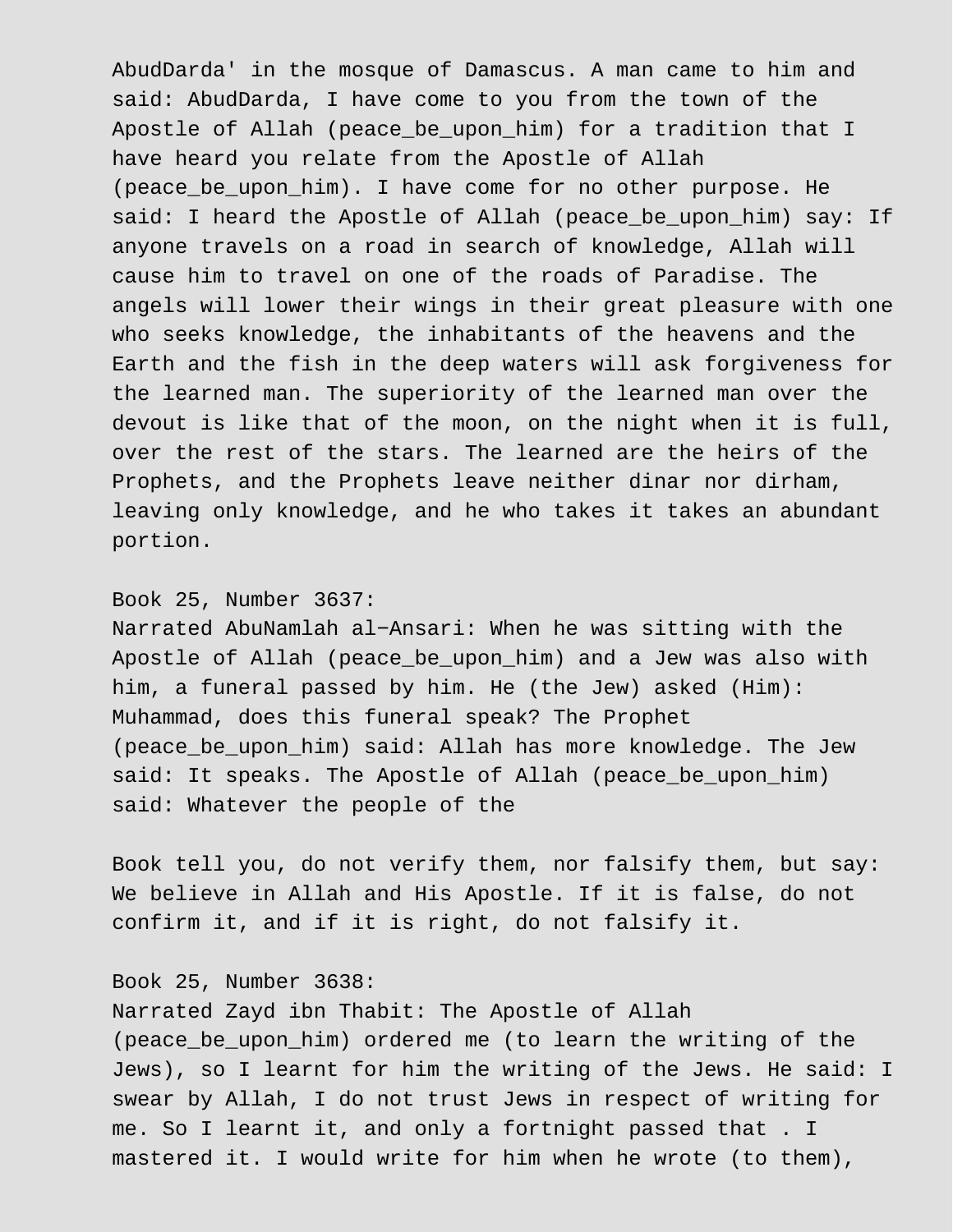and read to him when something was written to him.

Book 25, Number 3639:

Narrated Abdullah ibn Amr ibn al−'As: I used to write everything which I heard from the Apostle of Allah (peace\_be\_upon\_him). I intended (by it) to memorise it. The Quraysh prohibited me saying: Do you write everything that you hear from him while the Apostle of Allah (peace\_be\_upon\_him) is a human being: he speaks in anger and pleasure? So I stopped writing, and mentioned it to the Apostle of Allah (peace\_be\_upon\_him). He signalled with his finger to him mouth and said: Write, by Him in Whose hand my soul lies, only right comes out from it.

Book 25, Number 3640:

Narrated Zayd ibn Thabit: Al−Muttalib ibn Abdullah ibn Hantab said: Zayd ibn Thabit entered upon Mu'awiyah and asked him about a tradition. He ordered a man to write it. Zayd said: The Apostle of Allah (peace\_be\_upon\_him) ordered us not to write any of his traditions. So he erased it.

Book 25, Number 3644: Narrated Jundub: The Prophet (peace\_be\_upon\_him) said: If anyone interprets the

Book of Allah in the light of his opinion even if he is right, he has erred.

Book 25, Number 3645: Narrated A man: AbuSalam said on the authority of a man who served the Holy Prophet (peace\_be\_upon\_him) that whenever he talked, he repeated it three times.

Book 25, Number 3647:

Narrated Aisha, Ummul Mu'minin: Are you not surprised at AbuHurayrah? He came and sat beside my apartment, and began to narrate traditions from the Apostle of Allah (peace\_be\_upon\_him) making me hear them. I am saying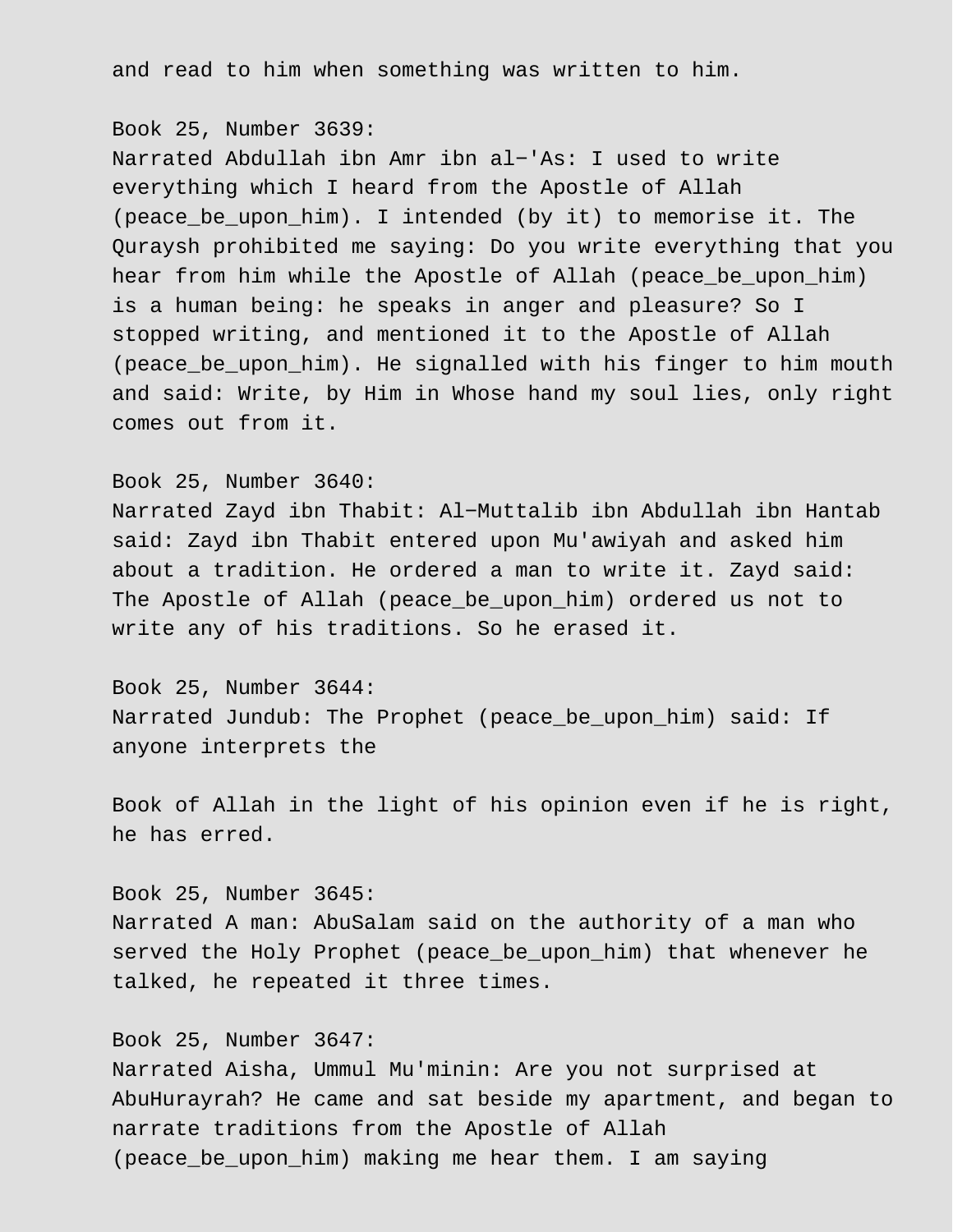supererogatory prayer. He got up (and went away) before I finished my prayer. Had I found him, I would have replied to him. The Apostle of Allah (peace be upon him) did not narrate traditions quickly one after another as you narrate quickly.

Book 25, Number 3648: Narrated Mu'awiyah: The Holy Prophet (peace\_be\_upon\_him) forbade the discussion of thorny questions.

Book 25, Number 3649:

Narrated AbuHurayrah: The Prophet (peace\_be\_upon\_him) said: If anyone is given a legal decision ignorantly, the sin rests on the one who gave it. Sulayman al−Mahri added in his version: If anyone advises his brother, knowing that guidance lies in another direction, he has deceived him. These are the wordings of Sulayman.

Book 25, Number 3650:

Narrated AbuHurayrah: The Prophet (peace\_be\_upon\_him) said: He who is asked something he knows and conceals it will have a bridle of fire put on him on the Day of Resurrection.

Book 25, Number 3651:

Narrated Abdullah ibn Abbas: The Prophet (peace\_be\_upon\_him) said: You hear (from me), and others will hear from you; and people will hear from them who heard from you.

Book 25, Number 3652:

Narrated Zayd ibn Thabit: I heard the Apostle of Allah (peace\_be\_upon\_him) say: May Allah brighten a man who hears a tradition from us, gets it by heart and passes it on to others. Many a bearer of knowledge conveys it to one who is more versed than he is; and many a bearer of knowledge is not versed in it.

# Book 25, Number 3654:

Narrated AbuHurayrah: The Prophet (peace\_be\_upon\_him) said: relate traditions from the children of Isra'il; there is no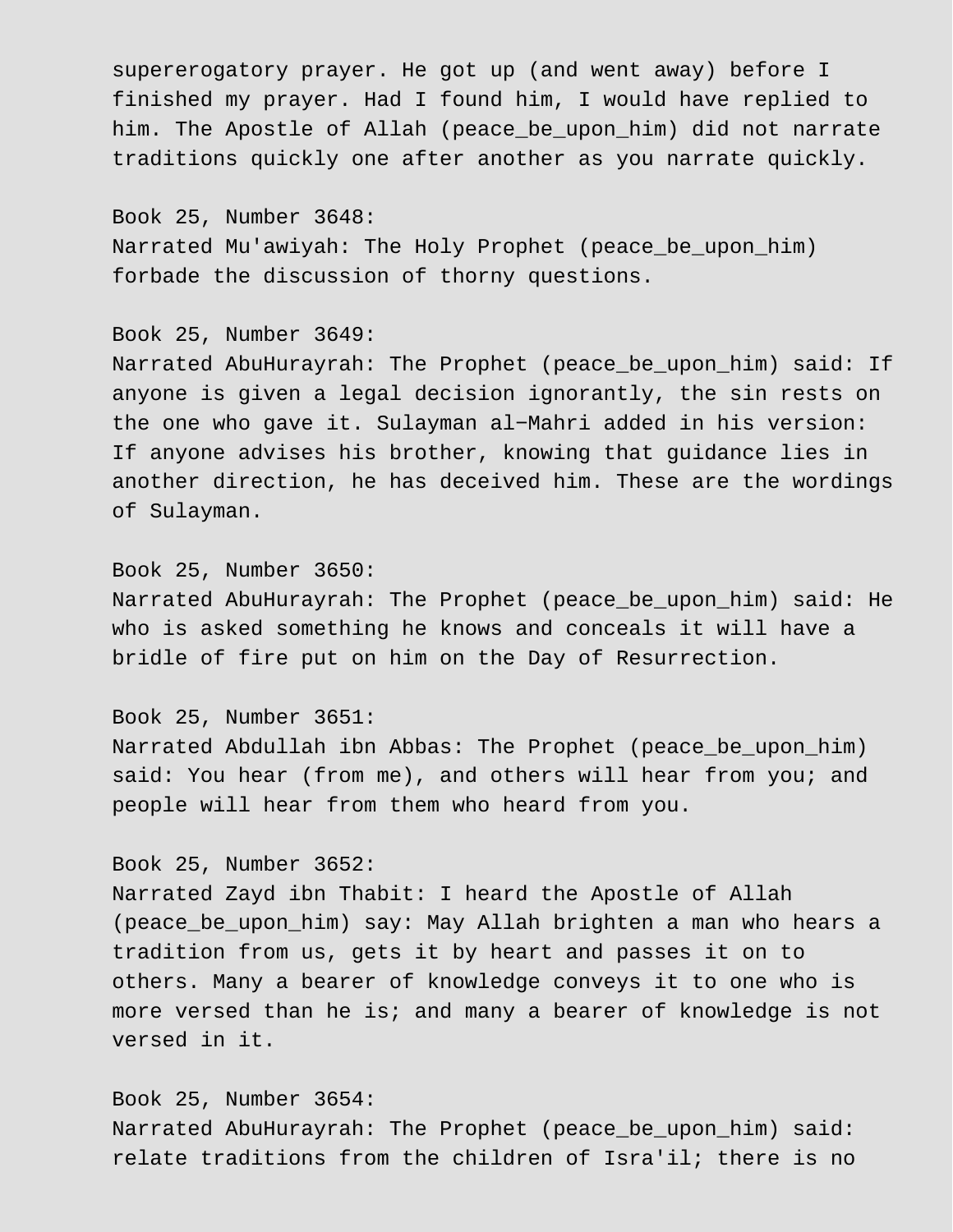harm.

Book 25, Number 3655: Narrated Abdullah ibn Amr ibn al−'As: The Prophet (peace be upon him) used to relate to us traditions from the children of Isra'il till morning came; he would not get up except for obligatory prayer.

#### Book 25, Number 3656:

Narrated AbuHurayrah: The Prophet (peace be upon him) said: If anyone acquires knowledge of things by which Allah's good pleasure is sought, but acquires it only to get some worldly advantage, he will not experience the arf, i.e. the odour, of Paradise.

#### Book 25, Number 3657:

Narrated Awf ibn Malik al−Ashja'i: I heard the Apostle of Allah (peace\_be\_upon\_him) say: Only a ruler, or one put in charge, or one who is presumptuous, gives instructions.

# Book 25, Number 3658:

Narrated AbuSa'id al−Khudri: I was sitting in the company of the poor members of the emigrants. Some of them were sitting together because of lack of clothing while a reader was reciting to us. All of a sudden the Apostle of Allah (peace be upon him) came along and stood beside us. When the Apostle of Allah (peace\_be\_upon\_him) stood, the reader stopped and greeted him. He asked: What were you doing? We said: Apostle of Allah! We had a reader who was reciting to us and we were listening to the

Book of Allah, the Exalted. The Apostle of Allah (peace\_be\_upon\_him) then said: Praise be to Allah Who has put among my people those with whom I have been ordered to stay. The Apostle of Allah (peace be upon him) then sat among us so as to be like one of us, and when he had made a sign with his hand they sat in a circle with their faces turned towards him. The narrator said: I think that the Apostle of Allah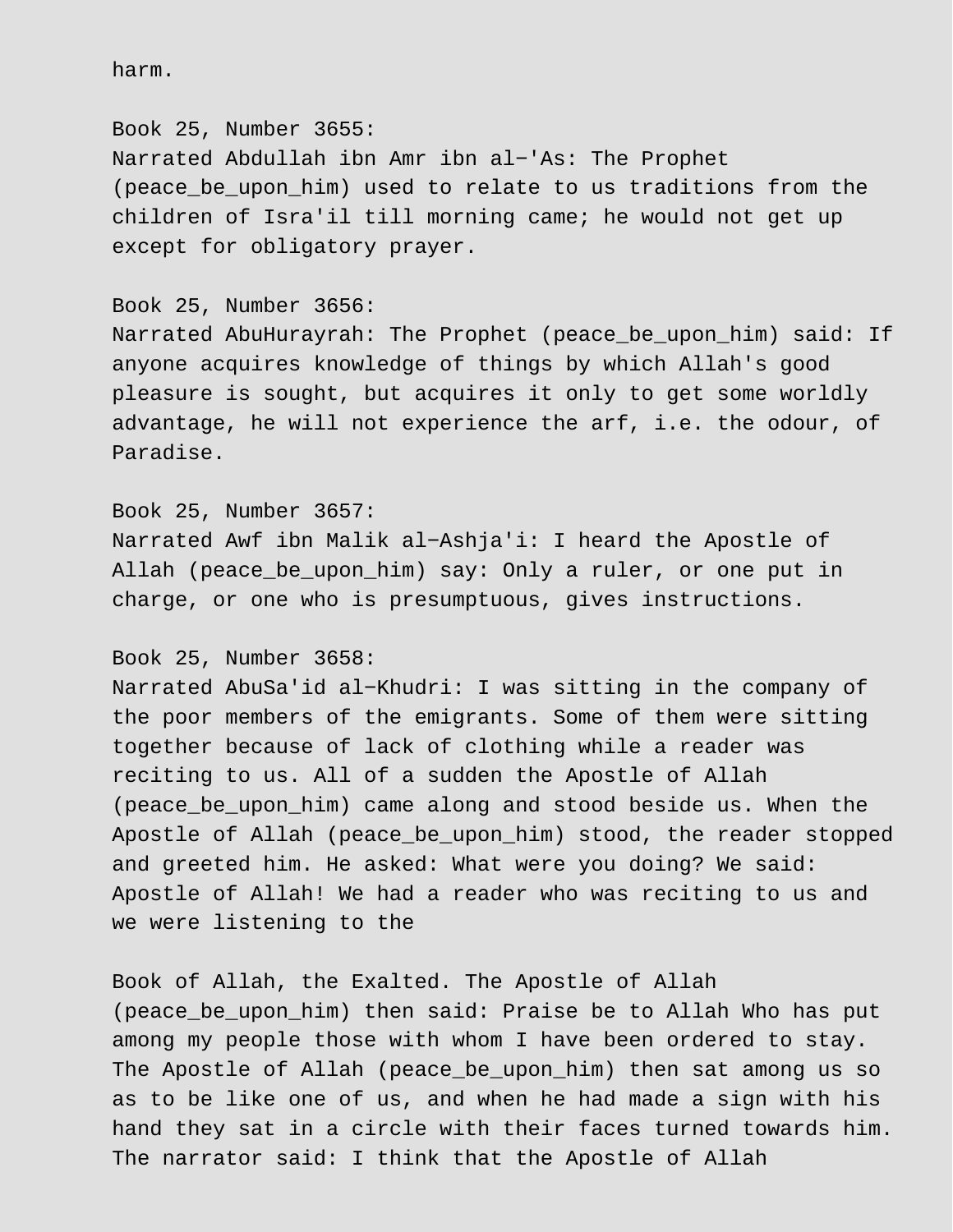(peace be upon him) did not recognize any of them except me. The Apostle of Allah (peace\_be\_upon\_him) then said: Rejoice, you group of poor emigrants, in the announcement that you will have perfect light on the Day of Resurrection. You will enter Paradise half a day before the rich, and that is five hundred years.

#### Book 25, Number 3659:

Narrated Anas ibn Malik: The Prophet (peace be upon him) said: That I sit in the company of the people who remember Allah the Exalted from morning prayer till the sun rises is clearer to me than that I emancipate four slaves from the children of Isra'il, and that I sit with the people who remember Allah from afternoon prayer till the sun sets is dearer to me than that I emancipate four slaves.

# **26. Drinks (Kitab Al−Ashribah)**

#### Book 26, Number 3662:

Narrated Umar ibn al−Khattab: When the prohibition of wine (was yet to be) declared, Umar said: O Allah, give us a satisfactory explanation about wine. So the following verse of Surat al−Baqarah revealed; "They ask thee concerning wine and gambling. Say: In them is great sin...." Umar was then called and it was recited to him. He said: O Allah, give us a satisfactory explanation about wine. Then the following verse of Surat an−Nisa' was revealed: "O ye who believe! approach not prayers with a mind befogged...." Thereafter the herald of the Apostle of Allah (peace\_be\_upon\_him) would call when the (congregational) prayer was performed: Beware, one who is drunk should not come to prayer. Umar was again called and it was recited to him). He said: O Allah, give us a satisfactory explanation about wine. This verse was revealed: "Will ye not then abstain?" Umar said: We abstained.

# Book 26, Number 3663: Narrated Ali ibn AbuTalib: A man of the Ansar called him and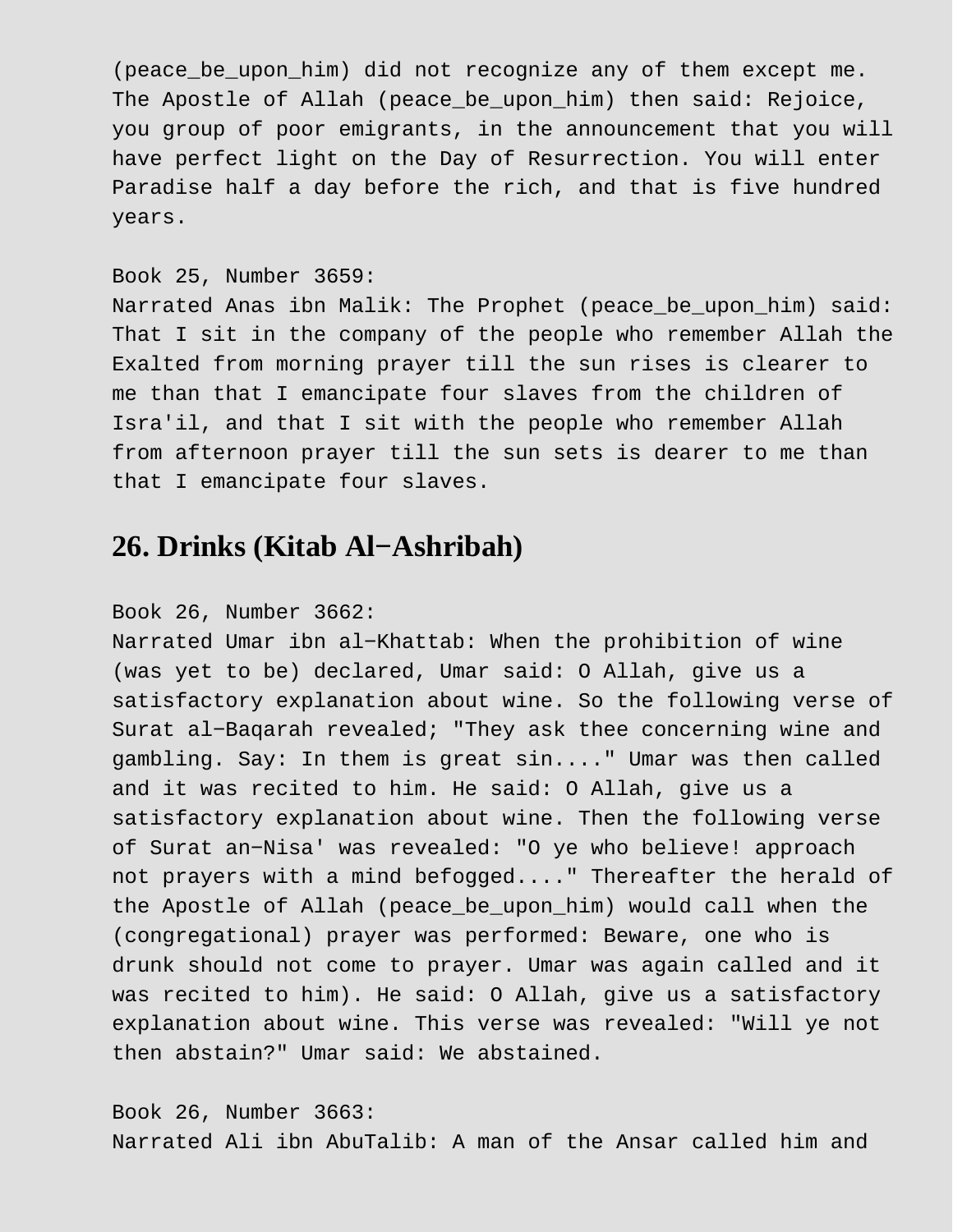AbdurRahman ibn Awf and supplied them wine before it was prohibited. Ali then led them in the evening prayer, and he recited; "Say: O ye who reject faith." He was confused in it. Then the following verse came down: "O ye who believe! approach not prayers with a mind befogged until you can understand all that ye say.

#### Book 26, Number 3665:

Narrated Anas ibn Malik: I was serving wine to the people in the house of AbuTalhah when it was prohibited and that day our wine was made from unripe dates. A man entered upon us and said: The wine has been prohibited, and the herald of the Apostle of Allah (peace\_be\_upon\_him) made an announcement. We then said: This is the herald of the Apostle of Allah (peace\_be\_upon\_him)

# Book 26, Number 3666:

Narrated Abdullah ibn Umar: The Prophet (peace\_be\_upon\_him) said: Allah has cursed wine, its drinker, its server, its seller, its buyer, its presser, the one for whom it is pressed, the one who conveys it, and the one to whom it is conveyed.

# Book 26, Number 3668:

Narrated An−Nu'man ibn Bashir: The Prophet (peace\_be\_upon\_him) said: from grapes wine is made, from dried dates wine is made, from honey wine is made, from wheat wine is made, from barley wine is made.

#### Book 26, Number 3669:

Narrated An−Nu'man ibn Bashir: I heard the Apostle of Allah (peace\_be\_upon\_him) say: Wine is made from grape−syrup, raisins, dried dates, wheat, barley, millet, and I forbid you from every intoxicant.

Book 26, Number 3672: Narrated Abdullah Ibn Abbas: The Apostle of Allah (peace\_be\_upon\_him) said: Every intoxicant is khamr (wine) and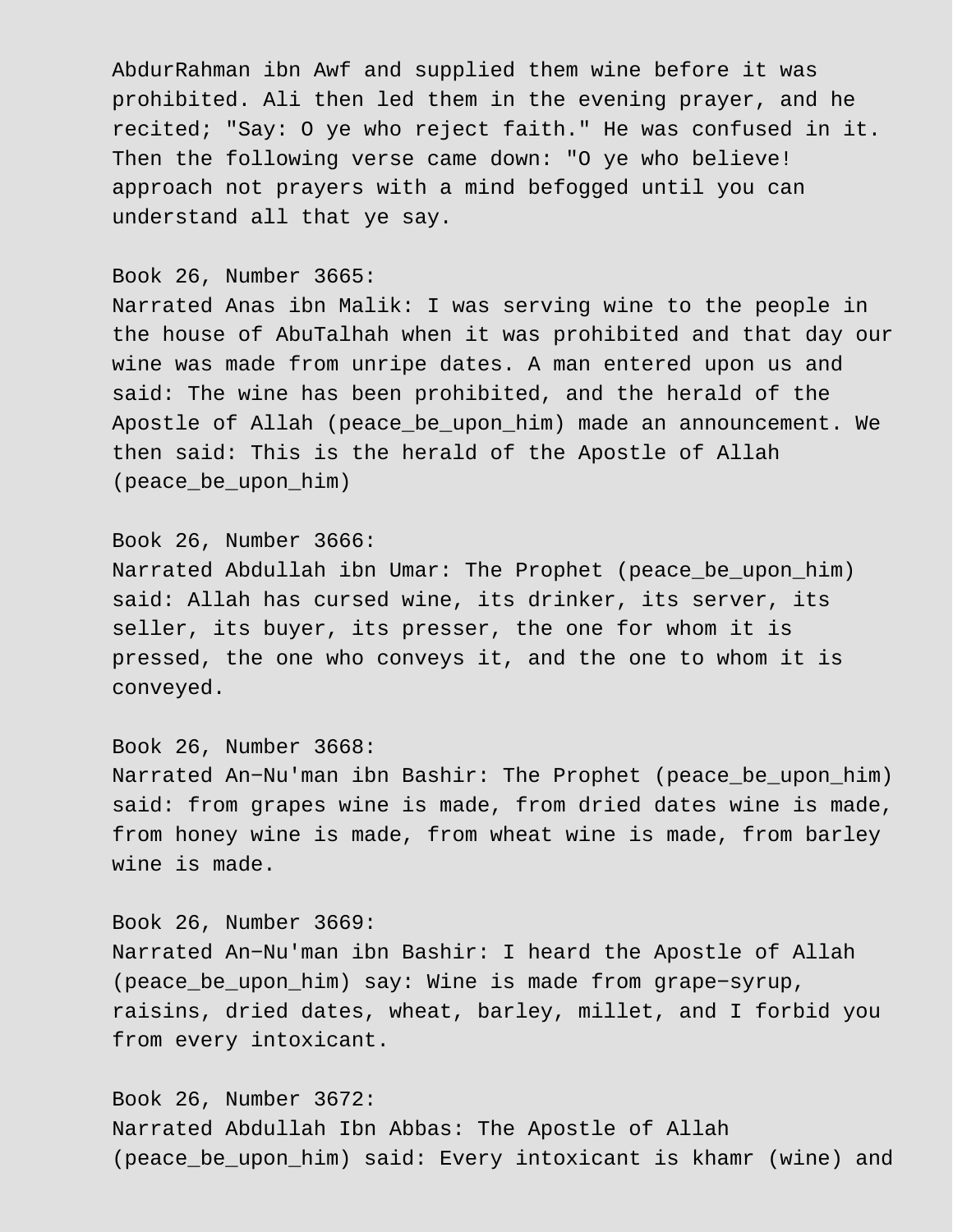every intoxicant is forbidden. If anyone drinks wine, Allah will not accept prayer from him for forty days, but if he repents, Allah will accept his repentance. If he repeats it a fourth time, it is binding on Allah that He will give him tinat al−khabal to drink. He was asked: What is tinat al−khabal, Apostle of Allah? He replied: Discharge of wounds, flowing from the inhabitants of Hell. If anyone serves it to a minor who does not distinguish between the lawful and the unlawful, it is binding on Allah that He will give him to drink the discharge of wounds, flowing from the inhabitants of Hell.

Book 26, Number 3673: Narrated Jabir ibn Abdullah: The Prophet (peace\_be\_upon\_him) said: If a large amount of anything causes intoxication, a small amount of it is prohibited.

Book 26, Number 3675: Narrated Daylam al−Himyari: I asked the Prophet (peace be upon him) and said: Apostle of Allah! we live in a cold land in which we do heavy work and we make a liquor from wheat to get strength from if for our work and to stand the cold of our country. He asked: Is it intoxicating? I replied: Yes. He said: You must avoid it. I said: The people will not abandon it. He said: If they do not abandon it, fight with them.

Book 26, Number 3677: Narrated Abdullah ibn Amr ibn al−'As: The Prophet (peace\_be\_upon\_him) forbade wine (khamr), game of chance (maysir), drum (kubah), and wine made from millet (ghubayrah), saying: Every intoxicant is forbidden.

Narrated Umm Salamah, Ummul Mu'minin: The Apostle of Allah (peace\_be\_upon\_him) forbade every intoxicant and everything which produces languidness.

Book 26, Number 3678: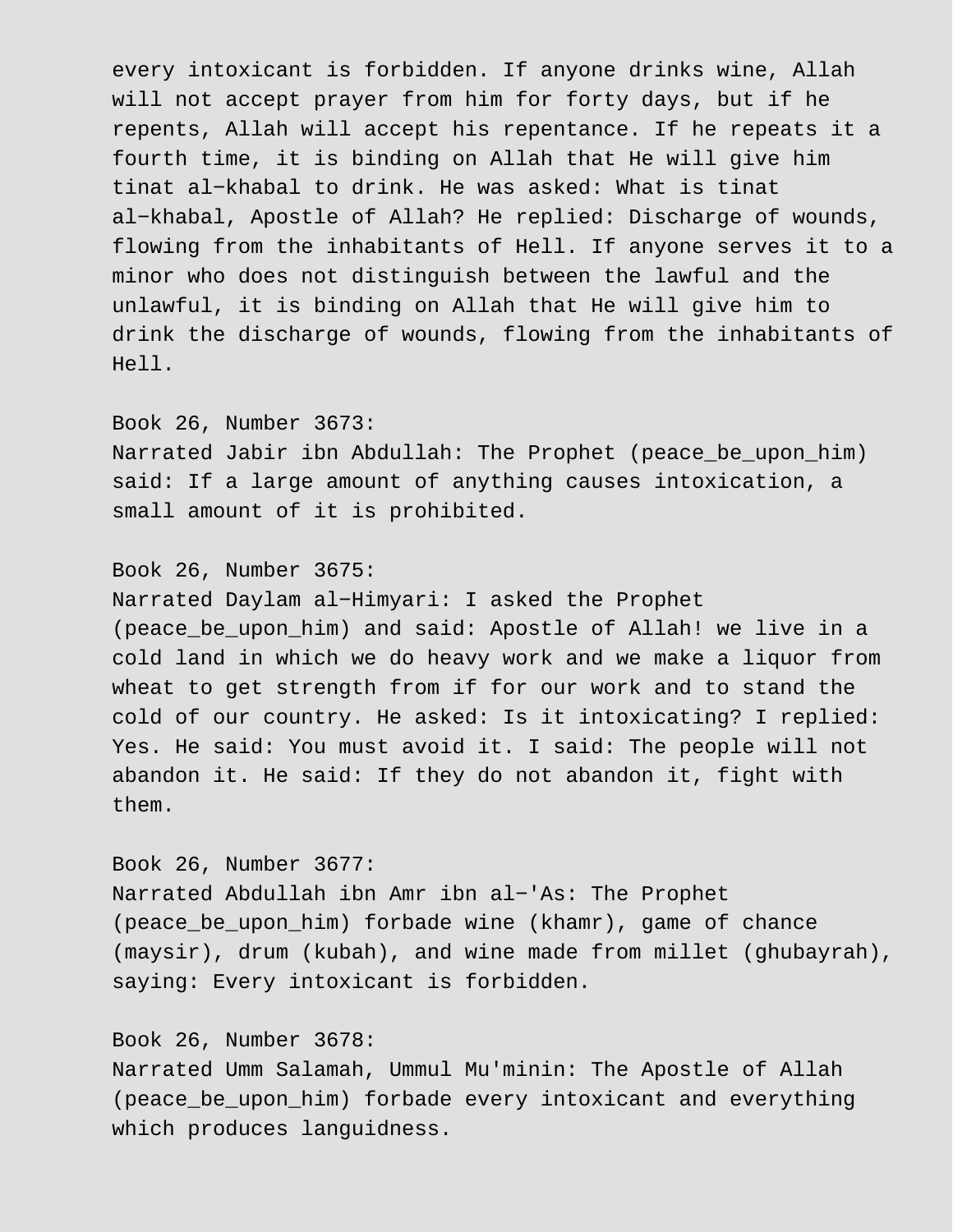#### Book 26, Number 3679:

Narrated Aisha, Ummul Mu'minin: I heard the Apostle of Allah (peace be upon him) say: Every intoxicant is forbidden; if a faraq of anything causes intoxication, a handful of it is forbidden.

#### Book 26, Number 3680:

Narrated AbdurRahman ibn Ghanam: Malik ibn AbuMaryam said: AbdurRahman ibn Ghanam entered upon us and we discussed tila' and he said: AbuMalik al−Ash'ari told me that he heard the Apostle of Allah (peace\_be\_upon\_him) say: Some of my people will assuredly drink wine calling it by another name.

# Book 26, Number 3685:

Narrated Abdullah ibn Abbas: In the story of the deputation of AbdulQays Ibn Abbas said: They (the people) asked: In which should we drink, Prophet of Allah? The Prophet (peace be upon him) said: You should use those skin vessels that are tied at their mouths.

#### Book 26, Number 3686:

Narrated Qays ibn an−Nu'man: The Prophet (peace\_be\_upon\_him) said: Do not drink from hollowed stumps, vessel smeared with pitch, pumpkins, and green jars, but drink from a skin which is tied with string. If the drink ferments, lighten it by infusing water. If you are helpless, then pour it away.

#### Book 26, Number 3688:

Narrated Ali ibn AbuTalib: The Apostle of Allah (peace\_be\_upon\_him) forbade us the use of pumpkins, green jars, hollow stumps and wine made from barley.

# Book 26, Number 3689:

Narrated Buraydah ibn al−Hasib: The Prophet (peace be upon him) said: I forbade you three things, and now I command (permit) you for them. I forbade you to visit graves, now you may visit them, for in visiting them there is admonition. I forbade you drinks except from skin vessels, but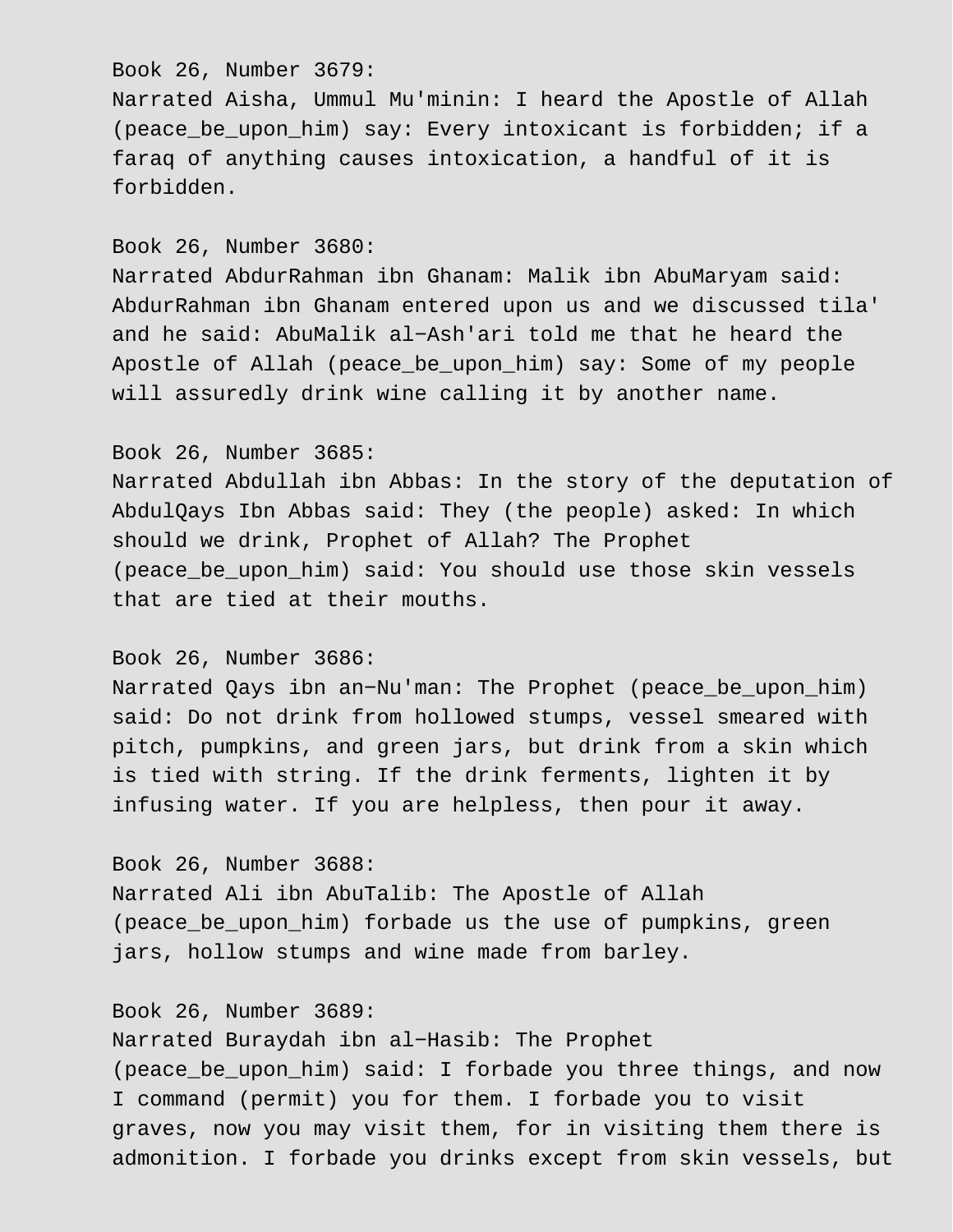now you may drink from any kind of vessels, but do not drink an intoxicant. I forbade you to eat the meat of sacrificial animals after three days, but now you may eat and enjoy it during your journeys.

#### Book 26, Number 3696:

Narrated A man: A man from among the Companions of the Prophet (peace\_be\_upon\_him) said: The Prophet (peace\_be\_upon\_him) forbade (mixing) unripe dates and dried dates, and (mixing) raisins and dried dates.

# Book 26, Number 3697:

Narrated Umm Salamah, Ummul Mu'minin: Kabshah, daughter of AbuMaryam, asked Umm Salamah (Allah be pleased with her): What did the Prophet (peace\_be\_upon\_him) prohibit? She replied: He forbade us to boil dates so much so that the kernels are spoiled, and to mix raisins and dried dates.

## Book 26, Number 3698:

Narrated Aisha, Ummul Mu'minin: Raisins were steeped for the Apostle of Allah (peace be upon him) and then dried dates were infused in them, or dried dates were steeped and then raisins were infused in them.

### Book 26, Number 3699:

Narrated Aisha, Ummul Mu'minin: Safiyyah, daughter of Atiyyah, said: I entered upon Aisha with some women of AbdulQays, and asked her about mixing dried dates and raisins (for drink). She replied: I used to take a handful of dried dates and a handful or raisins and put them in a vessel, and then crush them (and soak in water). Then I would give it to the Prophet (peace\_be\_upon\_him) to drink.

#### Book 26, Number 3701:

Narrated Ad−Daylami: We came to the Prophet (peace\_be\_upon\_him) and said to him: Apostle of Allah, you know who we are, from where we are and to whom we have come. He said: To Allah and His Apostle. We said: Apostle of Allah,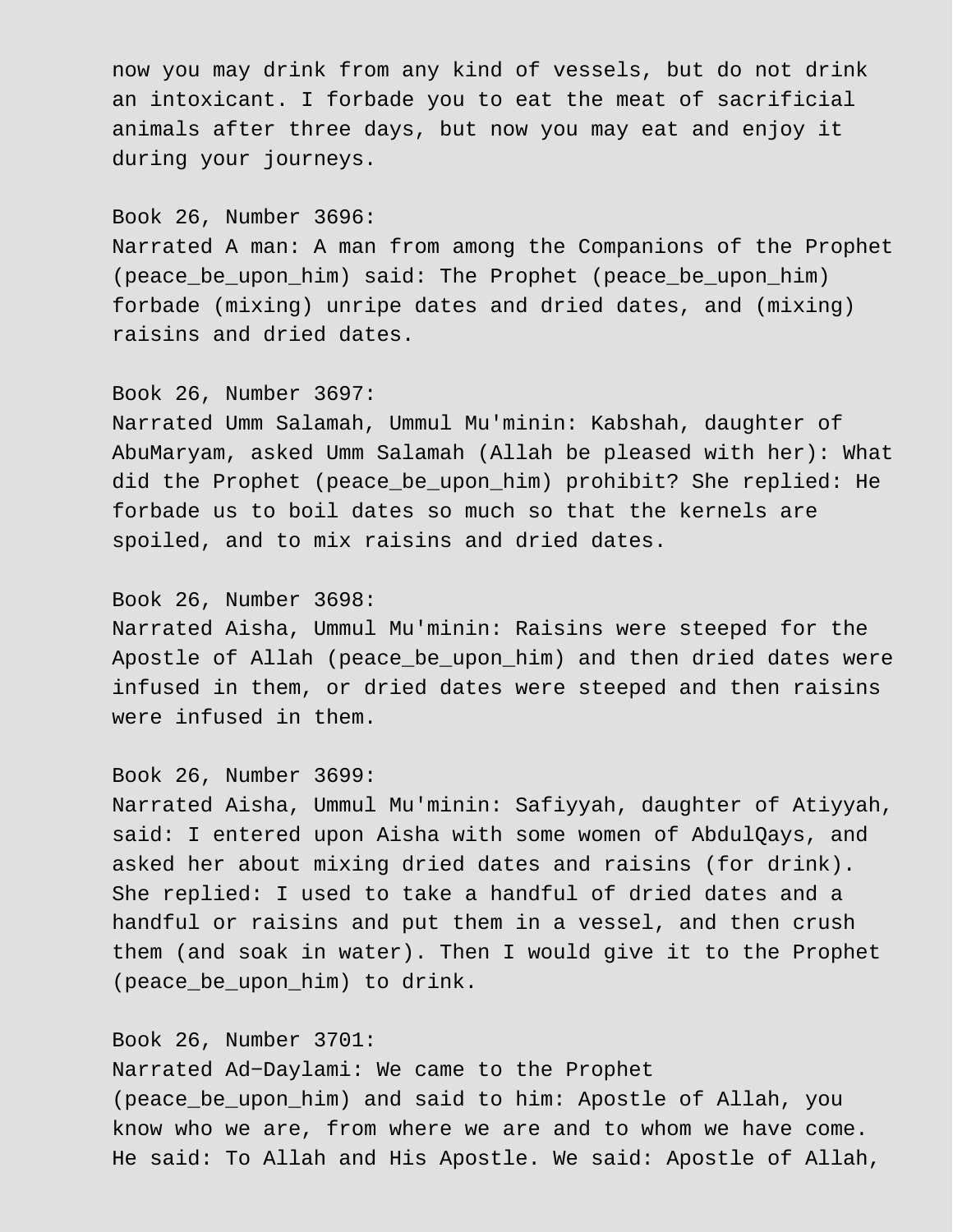we have grapes; what should we do with them? He said: Make them raisins. We then asked: What should we do with raisins? He replied: Steep them in the morning and drink in the evening, and steep them in the evening and drink in the morning. Steep them in skin vessels and do not steep them in earthen jar, for it it is delayed in pressing, it becomes vinegar.

#### Book 26, Number 3703:

Narrated Aisha, Ummul Mu'minin: Amrah said on the authority of Aisha that she would steep dates for the Apostle of Allah (peace be upon him) in the morning. When the evening came, he took his dinner and drank it after his dinner. If anything remained, she poured it out. She then would steep for him at night. When the morning came, he took his morning meal and drank it after his morning meal. She said: The skin vessel was washed in the morning and in the evening. My father (Hayyan) said to her: Twice a day? She said: Yes.

#### Book 26, Number 3707:

Narrated AbuHurayrah: I knew that the Apostle of Allah (peace\_be\_upon\_him) used to keep fast. I waited for the day when he did not fast to present him the drink (nabidh) which I made in a pumpkin. I then brought it to him while it fermented. He said: Throw it to this wall, for this is a drink of the one who does not believe in Allah and the Last Day.

Book 26, Number 3708:

Narrated Anas ibn Malik: The Prophet (peace\_be\_upon\_him) forbade that a man should drink while standing.

Book 26, Number 3712:

Narrated A man of the Ansar: The Prophet (peace\_be\_upon\_him) called for a skin−vessel on the day of the battle of Uhud. He then said: Invert the head of the vessel and he drank from its mouth.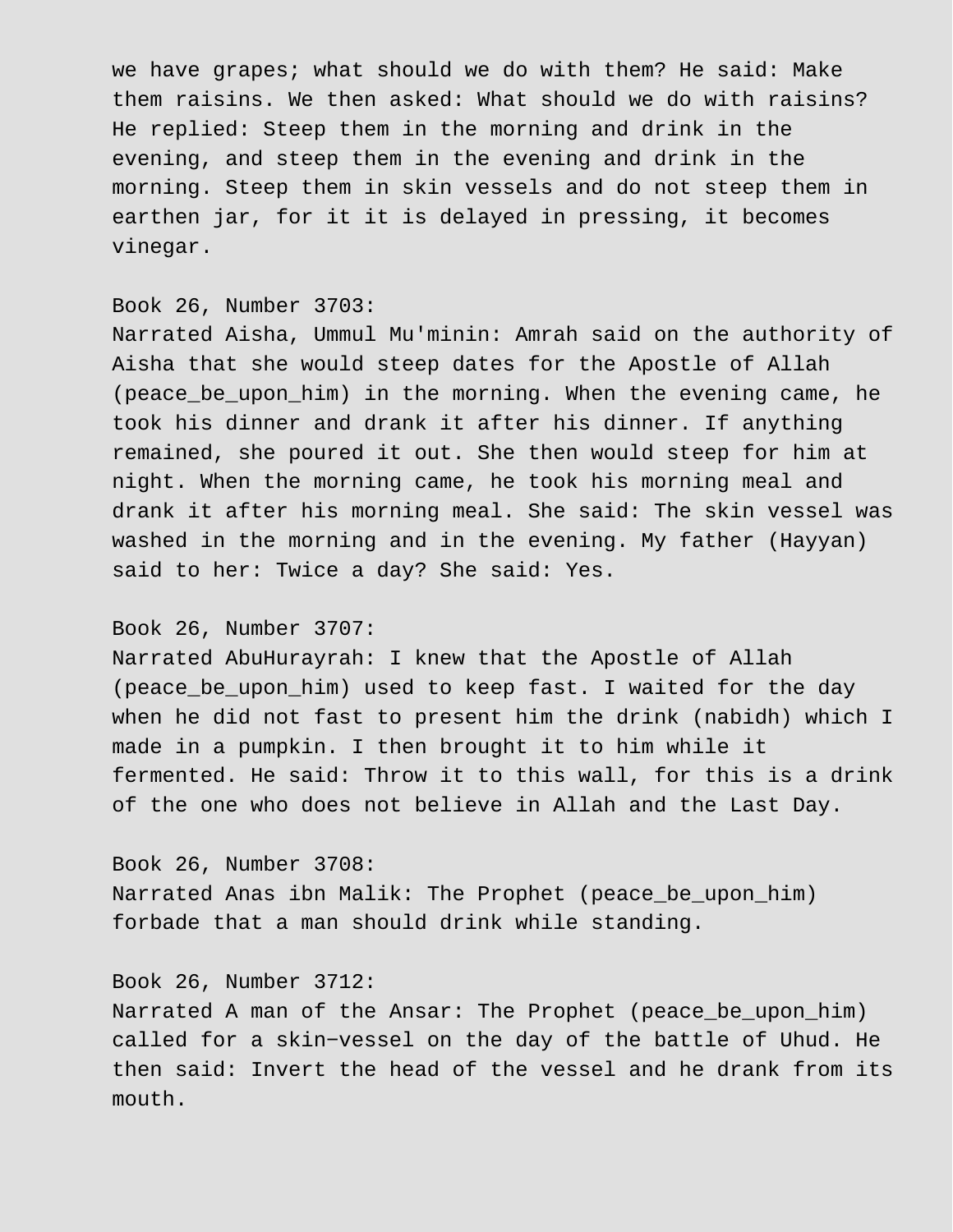Book 26, Number 3716: Narrated Abdullah ibn AbuAwfa: The Prophet (peace\_be\_upon\_him) said: The supplier of the people is the last (man) to drink.

Book 26, Number 3719: Narrated Abdullah ibn Abbas: The Apostle of Allah (peace\_be\_upon\_him) forbade blowing or breathing into a vessel.

# Book 26, Number 3721:

Narrated Abdullah ibn Abbas: I was in the house of Maymunah. The Apostle of Allah (peace be upon him) accompanied by Khalid ibn al−Walid entered. Two roasted long−tailed lizards (dabb) placed on the sticks were brought to him. The Apostle of Allah (peace be upon him) spat. Khalid said: I think that you abominate it, Apostle of Allah. He said: Yes. Then the Apostle of Allah (peace\_be\_upon\_him) was brought milk, and he drank (it). The Apostle of Allah (peace\_be\_upon\_him) then said: When one of you eats food, he should say: O Allah, bless us in it, and give us food (or nourishment) better than it. When he is given milk to drink he should say: O Allah! bless us in it and give us more of it, for no food or drink satisfies like milk.

# Book 26, Number 3722:

Narrated Jabir ibn Abdullah: The Prophet (peace\_be\_upon\_him) said: Shut your door and make mention of Allah's name, for the devil does not open a door which has been shut; extinguish your lamp and make mention of Allah's name, cover up your vessel even by a piece of wood that you just put on it and make mention of Allah's name, and tie up your water−skin mentioning Allah's name.

# Book 26, Number 3726:

Narrated Aisha, Ummul Mu'minin: The water from as−Suqya' was considered sweetest by the Prophet (peace\_be\_upon\_him). Qutaybah said: it was a well on two days' journey from Medina.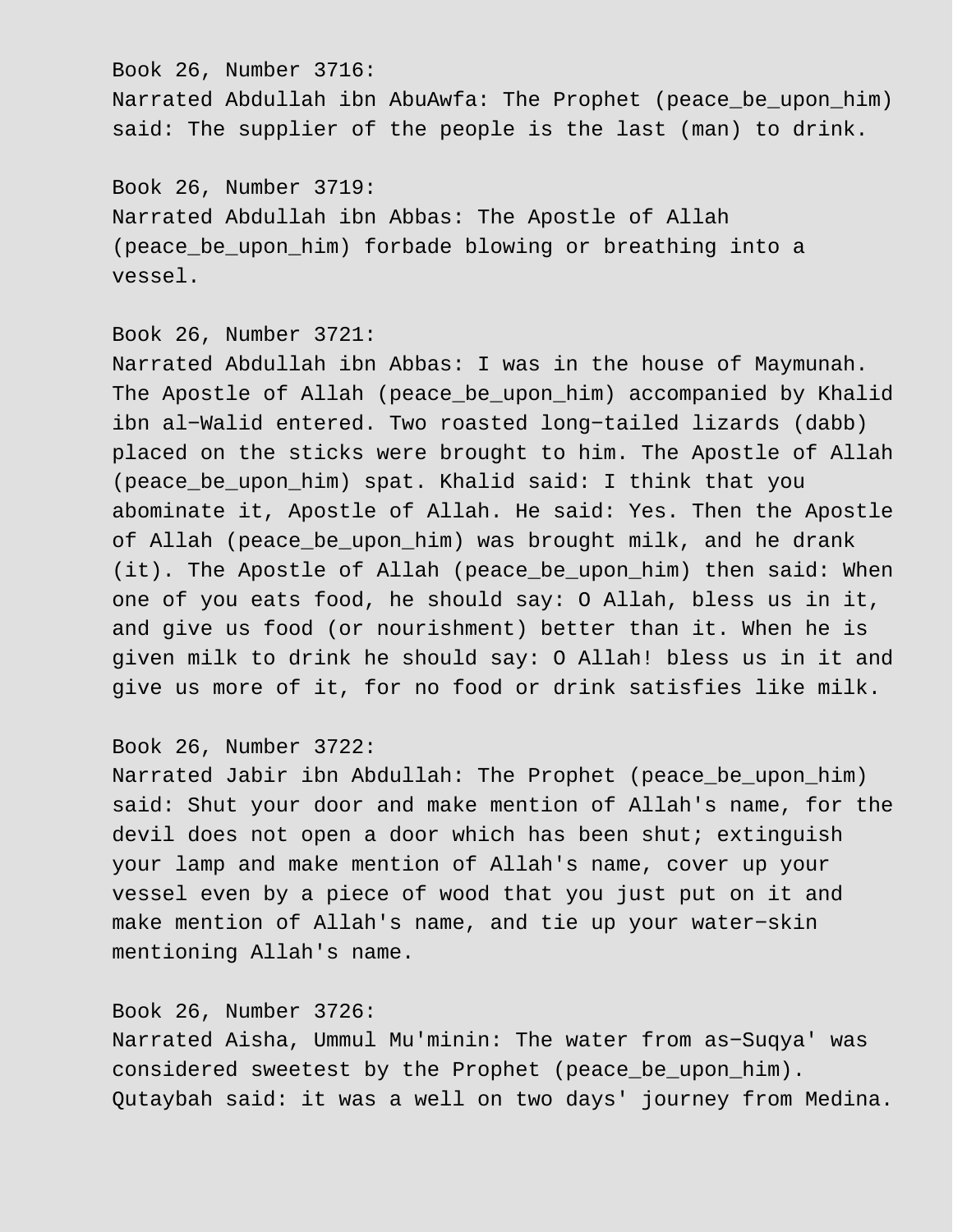# **27. Foods (Kitab Al−At'imah)**

### Book 27, Number 3732:

Narrated Abdullah ibn Umar: The Prophet (peace\_be\_upon\_him) said: He who does not accept an invitation which he receives has disobeyed Allah and His Apostle of, and he who enters without invitation enters as a thief and goes out as a raider.

# Book 27, Number 3735:

Narrated Anas ibn Malik: The Prophet (peace\_be\_upon\_him) held a wedding feast) for Safiyyah with meal and dates.

# Book 27, Number 3736:

Narrated Zubayr ibn Uthman: The Prophet (peace\_be\_upon\_him) said: The wedding feast on the first day is a duty, that on the second is a good practice, but that on the third day is to make men hear of it and show it to them. Qatadah said: A man told me that Sa'id ibn al−Musayyab was invited (to a wedding feast on the first day and he accepted it. He was again invited on the second day, and he accepted. When he was invited on the third day, he did not accept; he said: They are the people who make men hear of it and show it to them.

Book 27, Number 3738: Narrated Jabir ibn Abdullah: When the Prophet (peace\_be\_upon\_him) returned to Medina, he would slaughter a camel or a cow.

Book 27, Number 3740: Narrated AbuHurayrah: The Prophet (peace\_be\_upon\_him) said: Hospitality extend for three days, and what goes beyond that is sadaqah (charity).

Book 27, Number 3741:

Narrated AbuKarimah: The Prophet (peace\_be\_upon\_him) said: It is a duty of every Muslim (to provide hospitality) to a guest for a night. If anyone comes in the morning to his house, it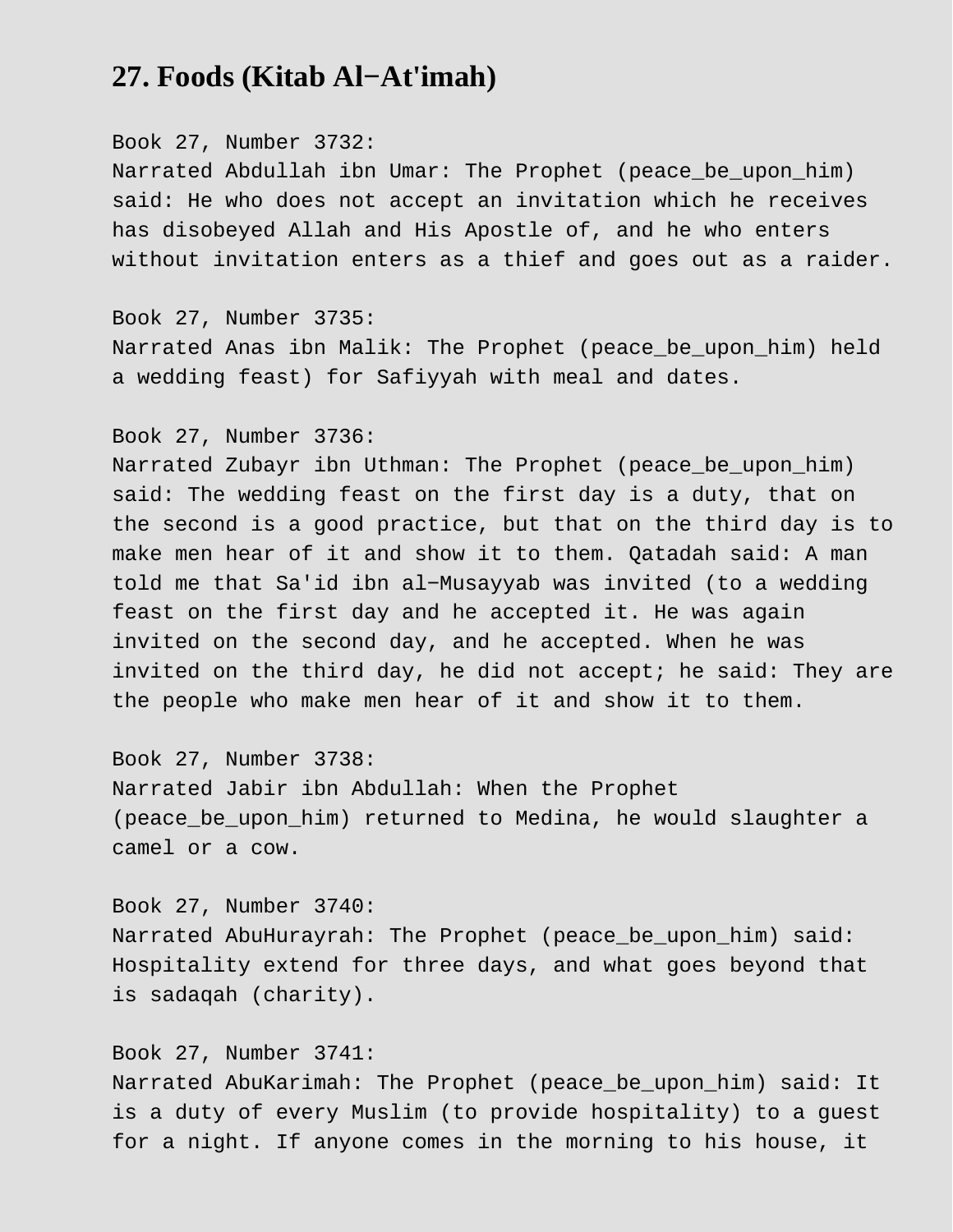is a debt due to him. If he wishes, he may fulfil it, and if he wishes he may leave it.

#### Book 27, Number 3742:

Narrated Al-Miqdam AbuKarimah: The Prophet (peace be upon him) said: If any Muslim is a guest of people and is given nothing, it is the duty of every Muslim to help him to the extent of taking for him from their crop and property for the entertainment of one night.

#### Book 27, Number 3744:

Narrated Abdullah Ibn Abbas: When the verse: "O ye who believe! eat not up your property among yourselves in vanities, but let there be amongst you traffic and trade by mutual good will" was revealed, a man thought it a sin to eat in the house of another man after the revelation of this verse. Then this (injunction) was revealed by the verse in Surat an−Nur: "No blame on you whether you eat in company or separately." When a rich man (after revelation) invited a man from his people to eat food in his house, he would say: I consider it a sin to eat from it, and he said: a poor man is more entitled to it than I. The Arabic word tajannah means sin or fault. It was then declared lawful to eat something on which the name of Allah was mentioned, and it was made lawful to eat the flesh of an animal slaughtered by the people of the

Book.

#### Book 27, Number 3745:

Narrated Abdullah ibn Abbas: The Prophet (peace\_be\_upon\_him) forbade that the food of two people who were rivalling on another should be eaten

#### Book 27, Number 3746:

Narrated Ali ibn AbuTalib: Safinah AbuAbdurRahman said that a man prepared food for Ali ibn AbuTalib who was his guest, and Fatimah said: I wish we had invited the Apostle of Allah (peace\_be\_upon\_him) and he had eaten with us. They invited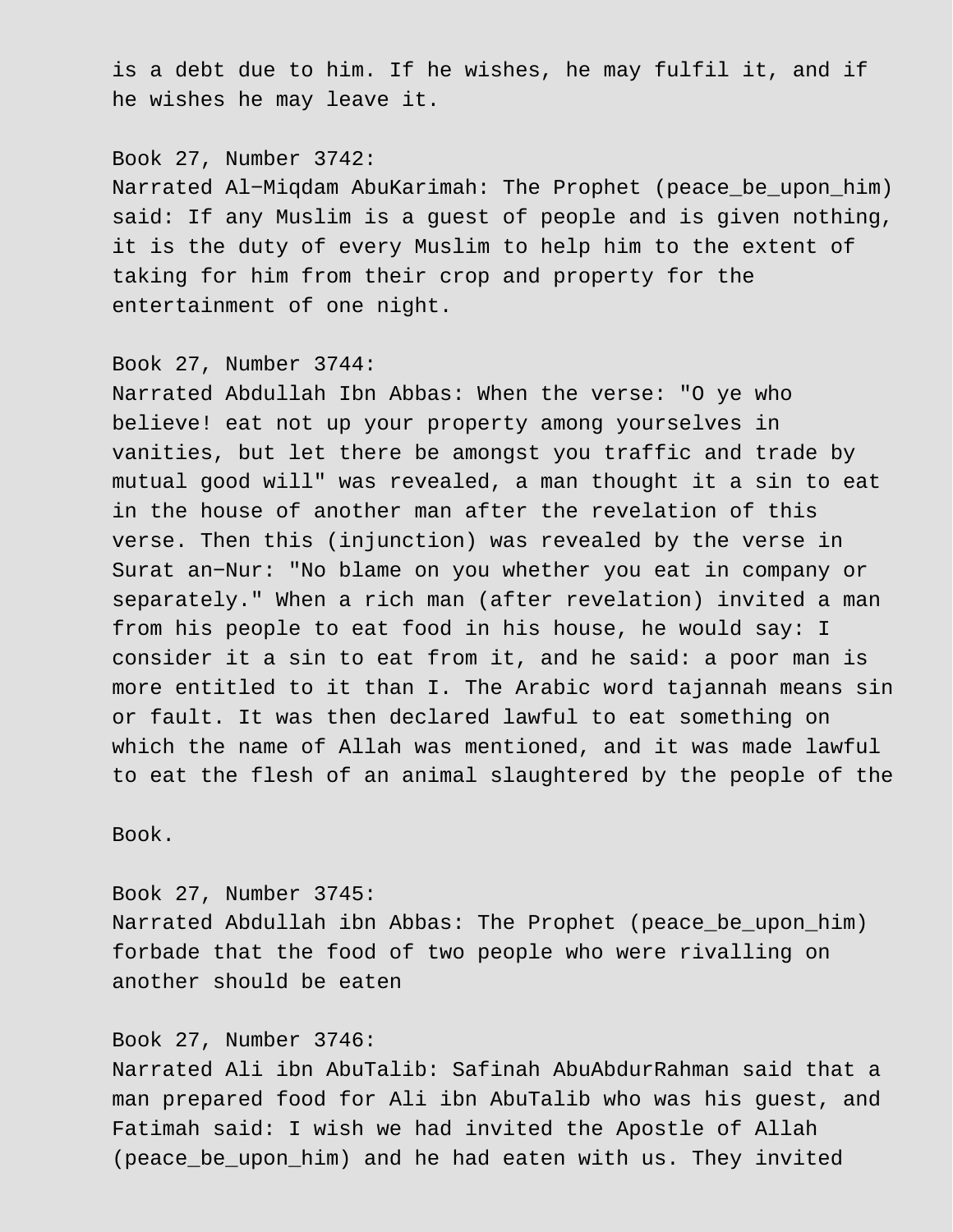him, and when he came he put his hands on the side−ports of the door, but when he saw the figured curtain which had been put at the end of the house, he went away. So Fatimah said to Ali: Follow him and see what turned him back. I (Ali) followed him and asked: What turned you back, Apostle of Allah? He replied: It is not fitting for me or for any Prophet to enter a house which is decorated.

# Book 27, Number 3747:

Narrated AbdurRahman al−Himyari: A companion of the Prophet (peace be upon him) reported him as saying: When two people come together to issue an invitation, accept that of the one whose door is nearer in neighbourhood, but if one of them comes before the other accept the invitation of the one who comes first.

# Book 27, Number 3749:

Narrated Jabir ibn Abdullah: The Prophet (peace\_be\_upon\_him) said: Prayer should not be postponed for taking meals nor for any other thing.

# Book 27, Number 3750:

Narrated Abdullah ibn Umar: Abdullah ibn Ubaydullah ibn Umayr said: I was with my father in the time of Ibn az−Zubayr sitting beside Abdullah ibn Umar. Then Abbad ibn Abdullah ibn az−Zubayr said: We have heard that the evening meal is taken just before the night prayer. Thereupon Abdullah ibn Umar said: Woe to you! what was their evening meal? Do you think it was like the meal of your father?

# Book 27, Number 3751:

Narrated Abdullah ibn Abbas: The Apostle of Allah (peace\_be\_upon\_him) came out from the privy and was presented to him. They (the people) asked: Should we bring you water for ablution? He replied: I have been commanded to perform ablution when I get up for prayer.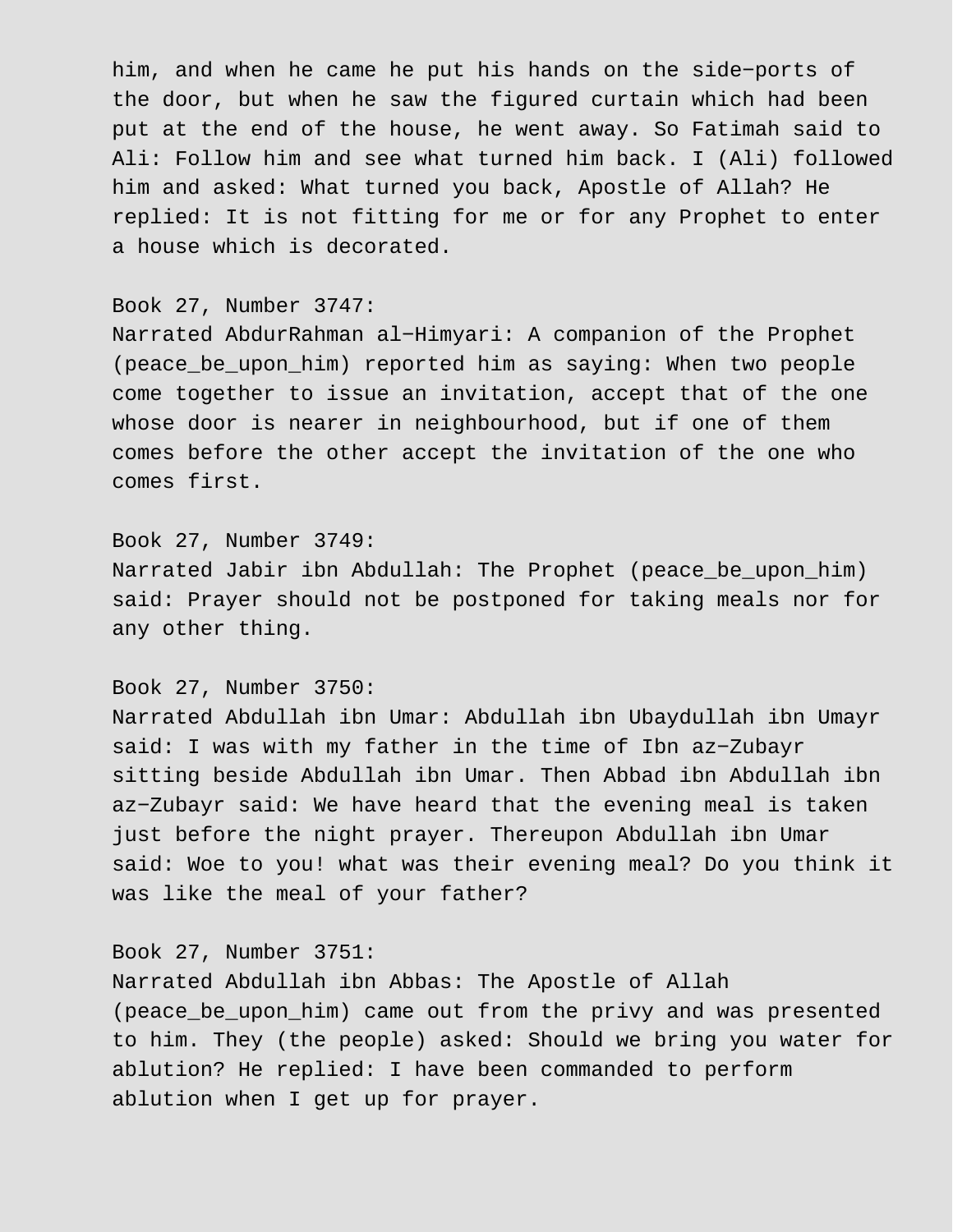#### Book 27, Number 3752:

Narrated Salman al−Farsi: I read in the Torah that the blessing of food consists in ablution before it. So I mentioned it to the Prophet (peace\_be\_upon\_him). He said: The blessing of food consists in ablution before it and ablution after it.

#### Book 27, Number 3753:

Narrated Jabir ibn Abdullah: The Apostle of Allah (peace be upon him) came out from the valley of a mountain where he had eased himself. There were some dried dates on a shield before us. We called him and he ate with us. He did not touch water.

### Book 27, Number 3755:

Narrated Wahshi ibn Harb: The Companions of the Prophet (peace\_be\_upon\_him) said: Apostle of Allah (peace\_be\_upon\_him) we eat but we are not satisfied. He said: Perhaps you eat separately. They replied: Yes. He said: If you gather together at your food and mention Allah's name, you will be blessed in it.

#### Book 27, Number 3758:

Narrated Aisha, Ummul Mu'minin: The Apostle of Allah (peace\_be\_upon\_him) said: When one of you eats, he should mention Allah's name; if he forgets to mention Allah's name at the beginning, he should say: "In the name of Allah at the beginning and at the end of it."

#### Book 27, Number 3759:

Narrated Umayyah ibn Makhshi: Umayyah was sitting and a man was eating. He did not mention Allah's name until there remained the last morsel. When he raised it to his mouth, he said: In the name of Allah at the beginning and at the end of it. The Prophet (peace be upon him) laughed and said: The devil kept eating along with him, but when he mentioned Allah's name, he vomited what was in his belly.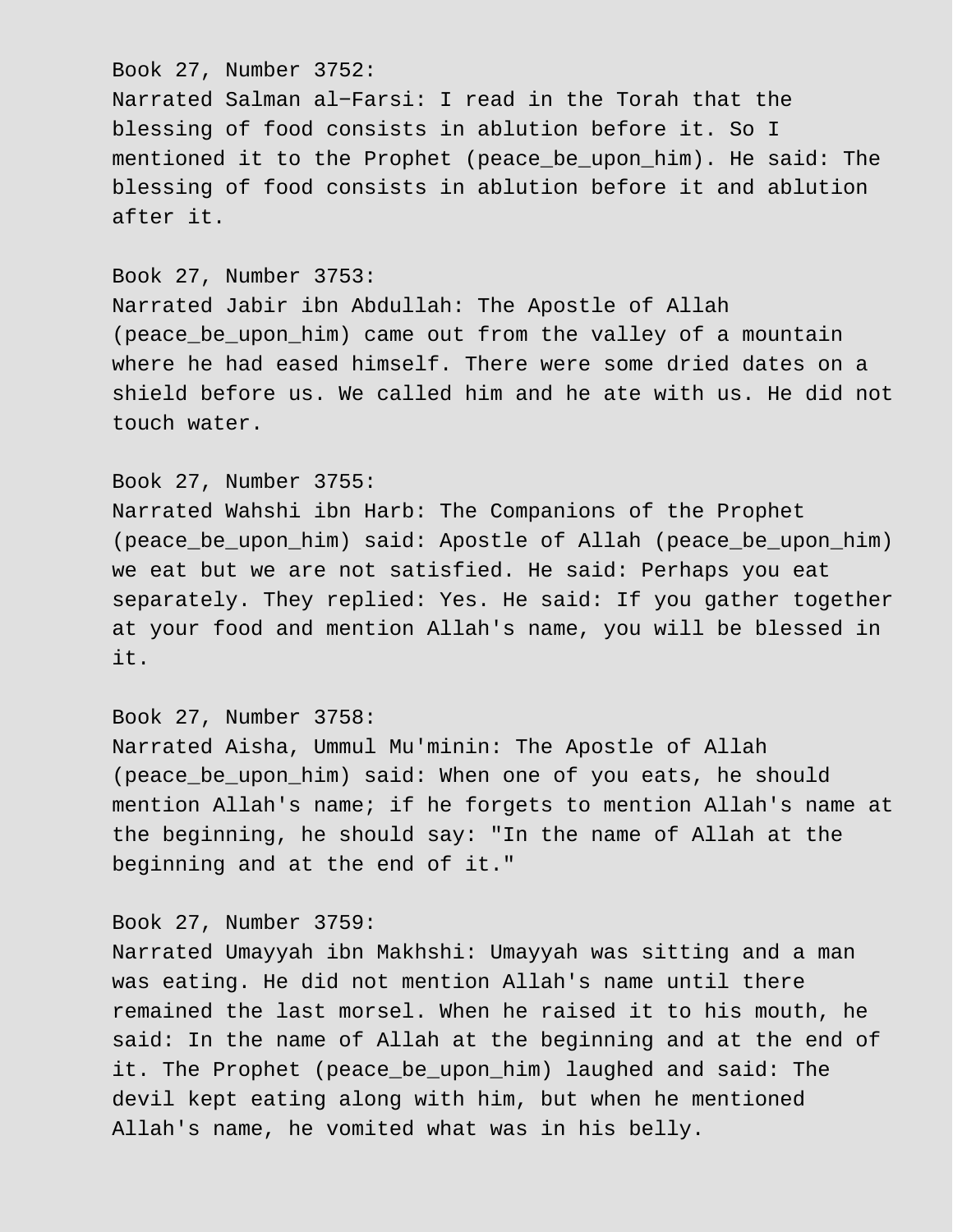#### Book 27, Number 3761:

Narrated Abdullah ibn Amr ibn al−'As: The Apostle of Allah (peace be upon him) was never seen reclining while eating, nor walking with two men at his heels.

#### Book 27, Number 3763:

Narrated Abdullah ibn Abbas: The Prophet (peace\_be\_upon\_him) said: When one of you eats, he must not eat from the top of the dish, but should eat from the bottom; for the blessing descends from the top of it.

# Book 27, Number 3764:

Narrated Abdullah ibn Busr: The Prophet (peace\_be\_upon\_him) had a bowl called gharra'. It was carried by four persons. When the sun rose high, and they performed the forenoon prayer, the bowl in which tharid was prepared was brought, and the people gathered round it. When they were numerous, the Apostle of Allah (peace\_be\_upon\_him) said: Allah has made me a respectable servant, and He did not make me an obstinate tyrant. The Apostle of Allah (peace\_be\_upon\_him) said: Eat from it sides and leave its top, the blessing will be conferred on it

#### Book 27, Number 3765:

Narrated Abdullah ibn Umar: The Apostle of Allah (peace be upon him) forbade two kinds of food: to sit at cloth on which wine is drunk, and to eat by a man while lying on his stomach.

#### Book 27, Number 3768:

Narrated Umar ibn AbuSalamah: The Prophet (peace be upon him) said: Come near, my son, mention Allah's name, eat with your right hand and eat from what is next to you.

#### Book 27, Number 3769:

Narrated Aisha, Ummul Mu'minin: The Apostle of Allah (peace\_be\_upon\_him) said: Do not eat meat with a knife, for it is a foreign practice, but bite it, for it is more beneficial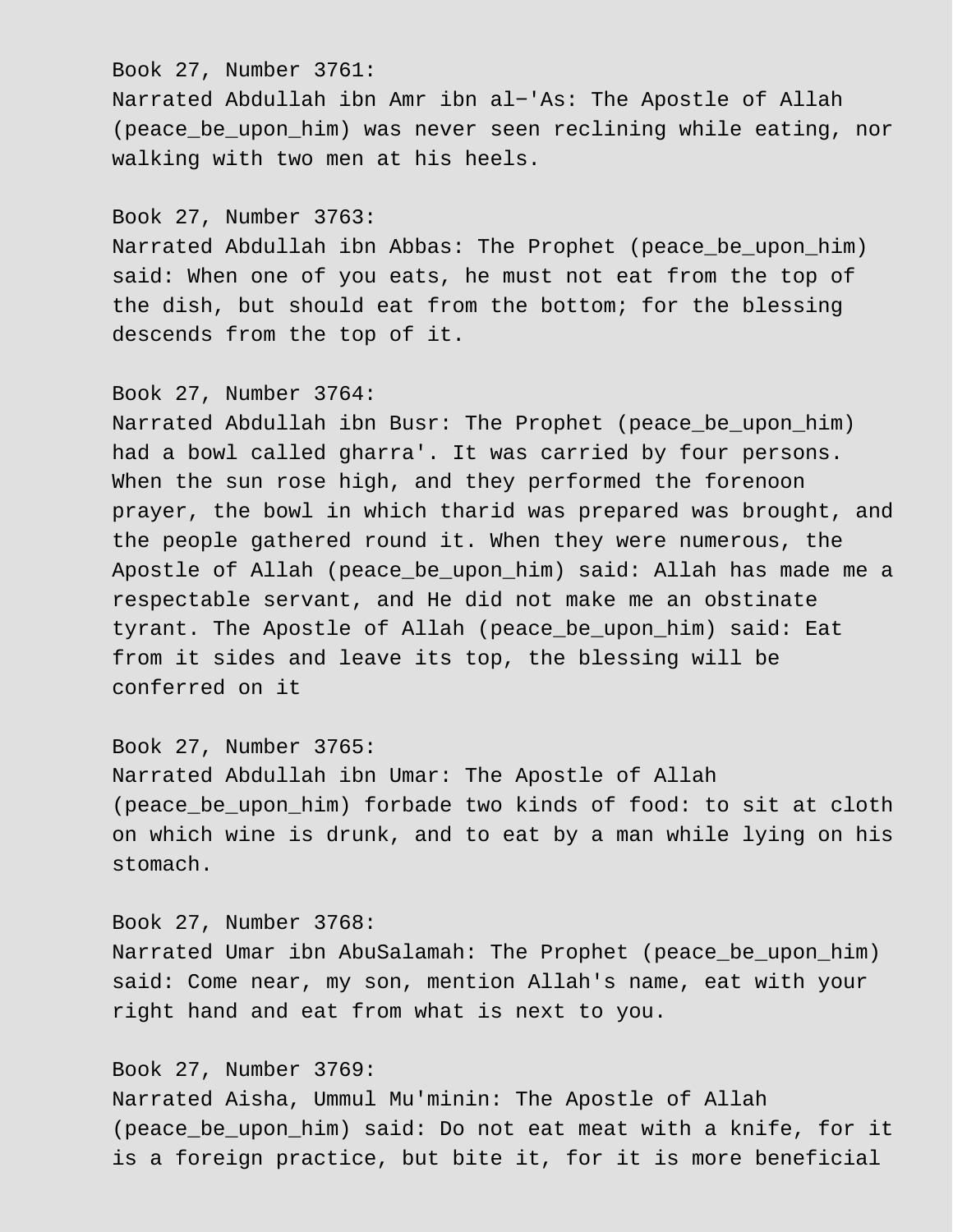and wholesome.

Book 27, Number 3770: Narrated Safwan ibn Umayyah: I was eating with the Prophet (peace be upon him) and snatching the meat from the bone with my hand. He said: bring the bone near your mouth, for it is more beneficial and wholesome.

Book 27, Number 3771: Narrated Abdullah ibn Mas'ud: The bone dearer to the Apostle of Allah (peace\_be\_upon\_him) was the bone of sheep.

Book 27, Number 3772:

Narrated Abdullah ibn Mas'ud: The tradition mentioned above (No. 3771) has also been narrated by Ibn Mas'ud with a different chain of narrators. This version has: The Prophet (peace be upon him) liked the foreleg (of a sheep). Once the foreleg was poisoned, and he thought that the Jews had poisoned it.

Book 27, Number 3774: Narrated Abdullah ibn Abbas: The food the Apostle of Allah (peace\_be\_upon\_him) liked best was tharid made from bread and tharid made from Hays.

Book 27, Number 3775:

Narrated Qabisah ibn Halb: A man asked the Apostle of Allah (peace\_be\_upon\_him): Is there any food from which I should keep myself away? I heard the Apostle of Allah (peace\_be\_upon\_him) say: Anything which creates doubt should not occur in your mind by which you resemble Christianity.

Book 27, Number 3776:

Narrated Abdullah ibn Umar: The Apostle of Allah (peace be upon him) prohibited eating the animal which feeds on filth and drinking its milk.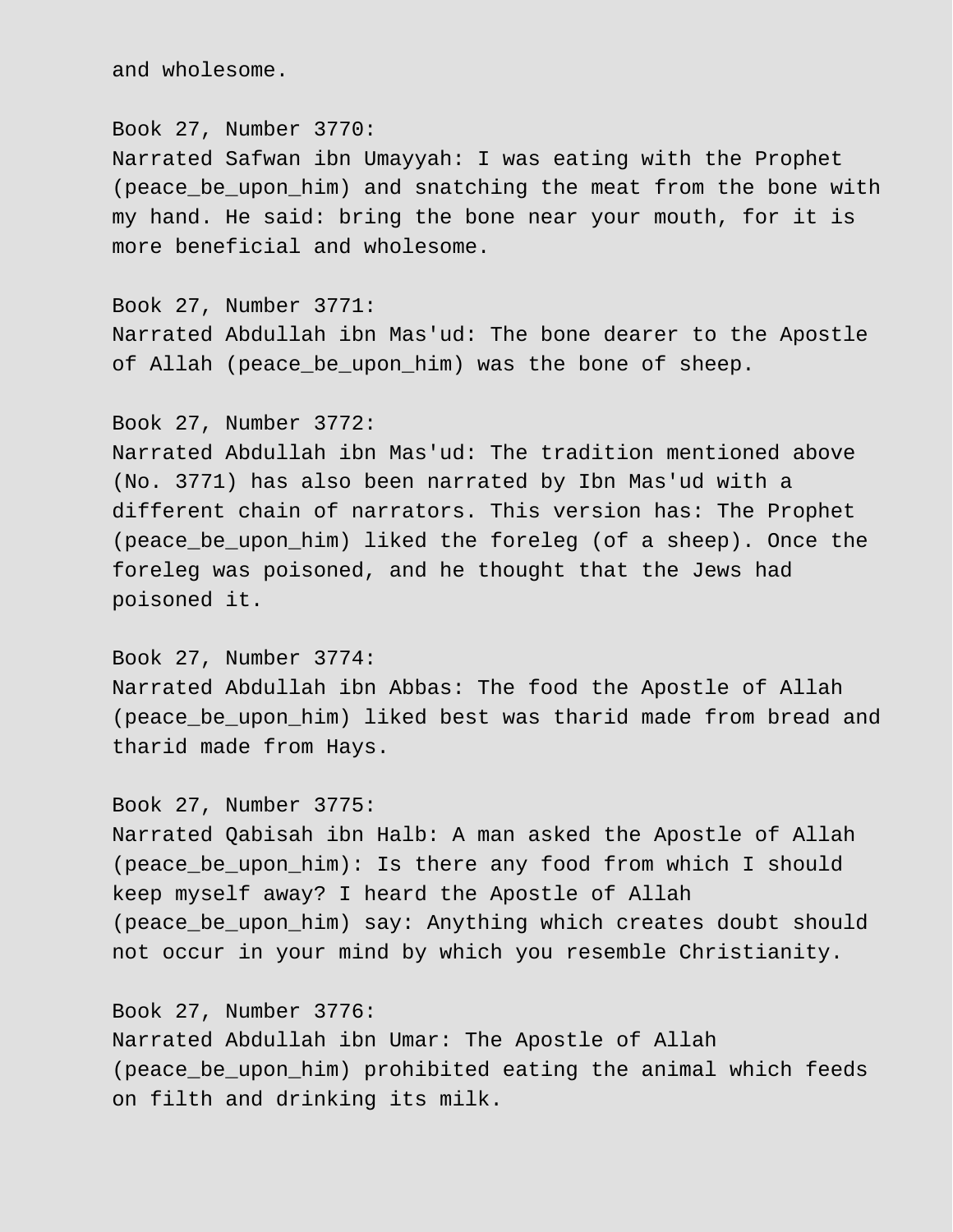Book 27, Number 3777: Narrated Abdullah ibn Abbas: The Prophet (peace\_be\_upon\_him) prohibited to drink the milk of the animal which feeds on filth.

Book 27, Number 3778: Narrated Abdullah ibn Umar: The Apostle of Allah (peace be upon him) forbade riding the camel which feeds on filth and drinking its milk.

Book 27, Number 3780: Narrated Jabir ibn Abdullah: On the day of Khaybar we slaughtered horses, mules, and assess. The Apostle of Allah (peace\_be\_upon\_him) forbade us (to eat) mules and asses, but he did not forbid horse−flesh.

Book 27, Number 3781: Narrated Khalid ibn al−Walid: The Apostle of Allah (peace\_be\_upon\_him) forbade us to eat horse−flesh, the flesh of mules and of asses. The narrator Haywah added: Every beast of prey with a fang.

Narrated Thabit ibn Wadi'ah: We were in an army with the Apostle of Allah (peace\_be\_upon\_him). We got some lizards. I roasted one lizard and brought it to the Apostle of Allah (peace\_be\_upon\_him) and placed it before him. He took a stick and counted its fingers. He then said: A group from the children of Isra'il was transformed into an animal of the land, and I do not know which animal it was. He did not eat it nor did he forbid (its eating).

Book 27, Number 3786:

Book 27, Number 3787: Narrated AbdurRahman ibn Shibl: The Apostle of Allah (peace be upon him) forbade to eat the flesh of lizard.

Book 27, Number 3788: Narrated Safinah: I ate the flesh of a bustard along with the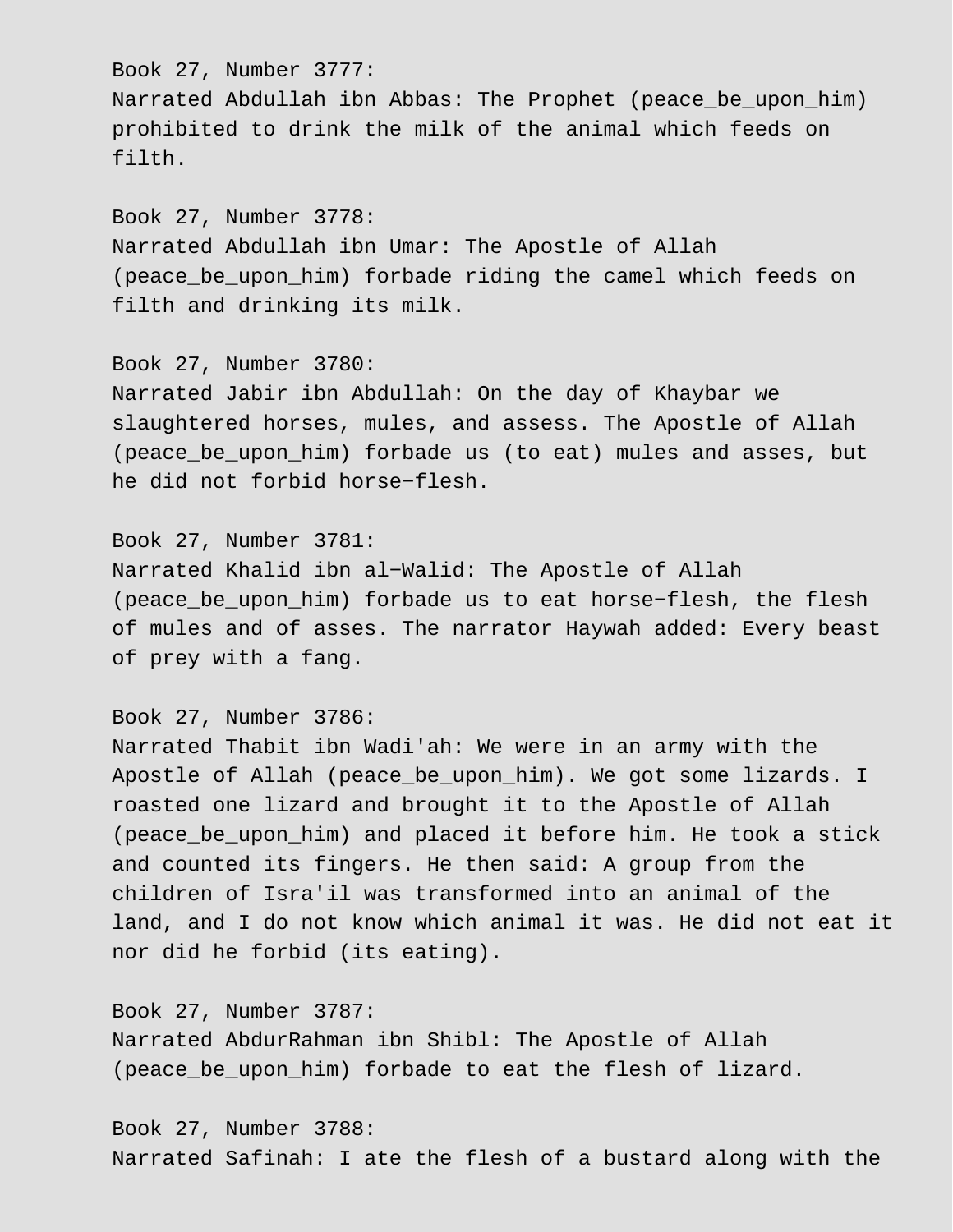Prophet (peace\_be\_upon\_him).

Book 27, Number 3789: Narrated at−Talabb ibn Tha'labah at−Tamimi: I accompanied the Apostle of Allah (peace be upon him), but I did not hear about the prohibition of (eating) insects and little creatures of land.

Book 27, Number 3790:

Narrated Abdullah ibn Umar: Numaylah said: I was with Ibn Umar. He was asked about eating hedgehog. He recited: "Say: I find not in the message received by me by inspiration any (meat) forbidden." An old man who was with him said: I heard AbuHurayrah say: It was mentioned to the Apostle of Allah (peace be upon him). Noxious of the noxious. Ibn Umar said: If the Apostle of Allah (peace\_be\_upon\_him) had said it, it is as he said that we did not know.

Book 27, Number 3791:

Narrated Abdullah ibn Abbas: The people of pre−Islamic times used to eat some things and leave others alone, considering them unclean. Then Allah sent His Prophet (peace\_be\_upon\_him) and sent down His

Book, marking some things lawful and others unlawful; so what He made lawful is lawful, what he made unlawful is unlawful, and what he said nothing about is allowable. And he recited: "Say: I find not in the message received by me by inspiration any (meat) forbidden to be eaten by one who wishes to eat it...." up to the end of the verse.

Book 27, Number 3792:

Narrated Jabir ibn Abdullah: I asked the Apostle of Allah (peace\_be\_upon\_him) about the hyena. He replied: It is game, and if one who is wearing ihram (pilgrim's robe) hunts it, he should give a sheep as atonement.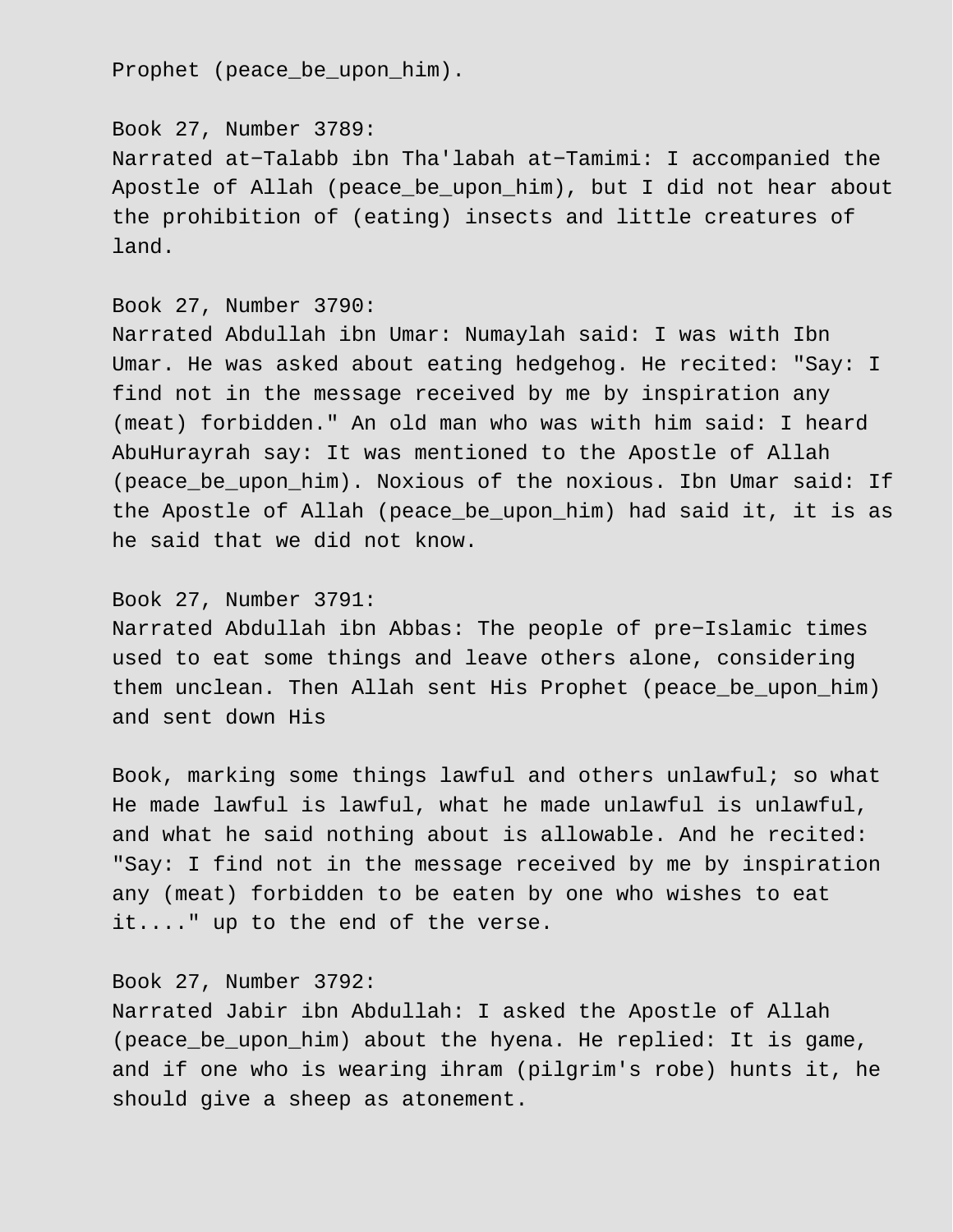#### Book 27, Number 3795:

Narrated Al−Miqdam ibn Ma'dikarib: The Prophet (peace be upon him) said: Beware, the fanged beast of prey is not lawful, nor the domestic asses, nor the find from the property of a man with whom treaty has been concluded, except that he did not need it. If anyone is a guest of people who provide no hospitality for him, he is entitled to take from them the equivalent of the hospitality due to him.

# Book 27, Number 3796:

Narrated Abdullah ibn Abbas: On the day of Khaybar the Apostle of Allah (peace be upon him) prohibited eating every beast of prey, and every bird with a talon.

### Book 27, Number 3797:

Narrated Khalid ibn al−Walid: I went with the Apostle of Allah (peace\_be\_upon\_him) to fight at the battle of Khaybar, and the Jews came and complained that the people had hastened to take their protected property (as a booty), so the Apostle of Allah (peace\_be\_upon\_him) said: The property of those who have been given a mules, every fanged beast of prey, and every bird with a talon are forbidden for you.

# Book 27, Number 3798:

Narrated Jabir ibn Abdullah: AbuzZubayr quoted the authority of Jabir ibn Abdullah for the statement that the Prophet (peace\_be\_upon\_him) forbade payment for a dog. Ibn AbdulMalik said: to eat a cat and to enjoy its price.

#### Book 27, Number 3800:

Narrated Ghalib ibn Abjar: We faced a famine, and I had nothing from my property which I could feed my family ex except a few asses, and the Prophet (peace be upon him) forbade the flesh of domestic asses. So I came to the Prophet (peace be upon him) and said: Apostle of Allah (may peace be upon) , we are suffering from famine, and I have no property which I feed my family except some fat asses, and you have forbidden the flesh of domestic asses. He said: Feed your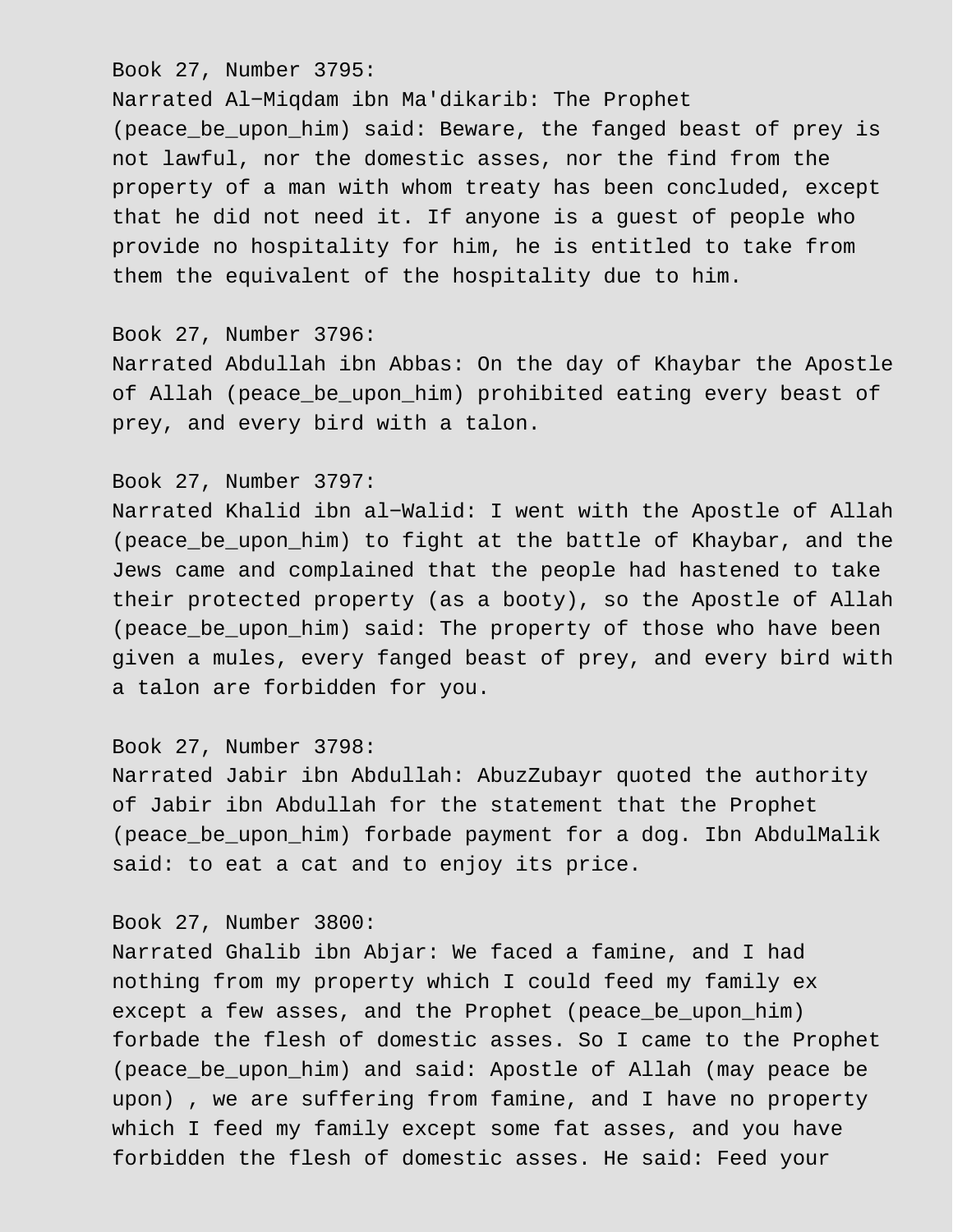family on the fat asses of yours, for I forbade them on account of the animal which feeds on the filth of the town, that is, the animal which feeds on filth.

### Book 27, Number 3802:

Narrated Abdullah ibn Amr ibn al−'As: On the day of Khaybar the Apostle of Allah (may pease be upon him) forbade (eating) the flesh of domestic asses, and the animal which feeds on filth: riding it and eating its flesh.

#### Book 27, Number 3804:

Narrated Salman al−Farsi: The Apostle of Allah (peace\_be\_upon\_him) was asked about (eating) locusts. He replied: They are the most numerous of Allah's hosts. I neither eat them nor declare them unlawful.

# Book 27, Number 3806:

Narrated Jabir ibn Abdullah: The Prophet (peace\_be\_upon\_him) said: What the sea throws up and is left by the tide you may eat, but what dies in the sea and floats you must not eat.

#### Book 27, Number 3807:

Narrated Jabir ibn Samurah: A man alighted at Harrah with his wife and children. A man said (to him): My she−camel has strayed; if you find it, detain it. He found it, but did not find its owner, and it fell ill. His wife said: Slaughter it. But he refused and it died. She said: Skin it so that we may dry its fat and flesh and then eat them. He said: Let me ask the Apostle of Allah (peace\_be\_upon\_him). So he came to him (the Prophet) and asked him. He said: Have you sufficient for your needs? He replied: No. He then said: Then eat it. Then its owner came and he told him the story. He said: Why did you not slaughter it? He replied: I was ashamed (or afraid) of you.

# Book 27, Number 3808: Narrated Al−Faji' ibn Abdullah al−Amiri: Al−Faji' came to the Apostle of Allah (peace\_be\_upon\_him) and asked: Is not dead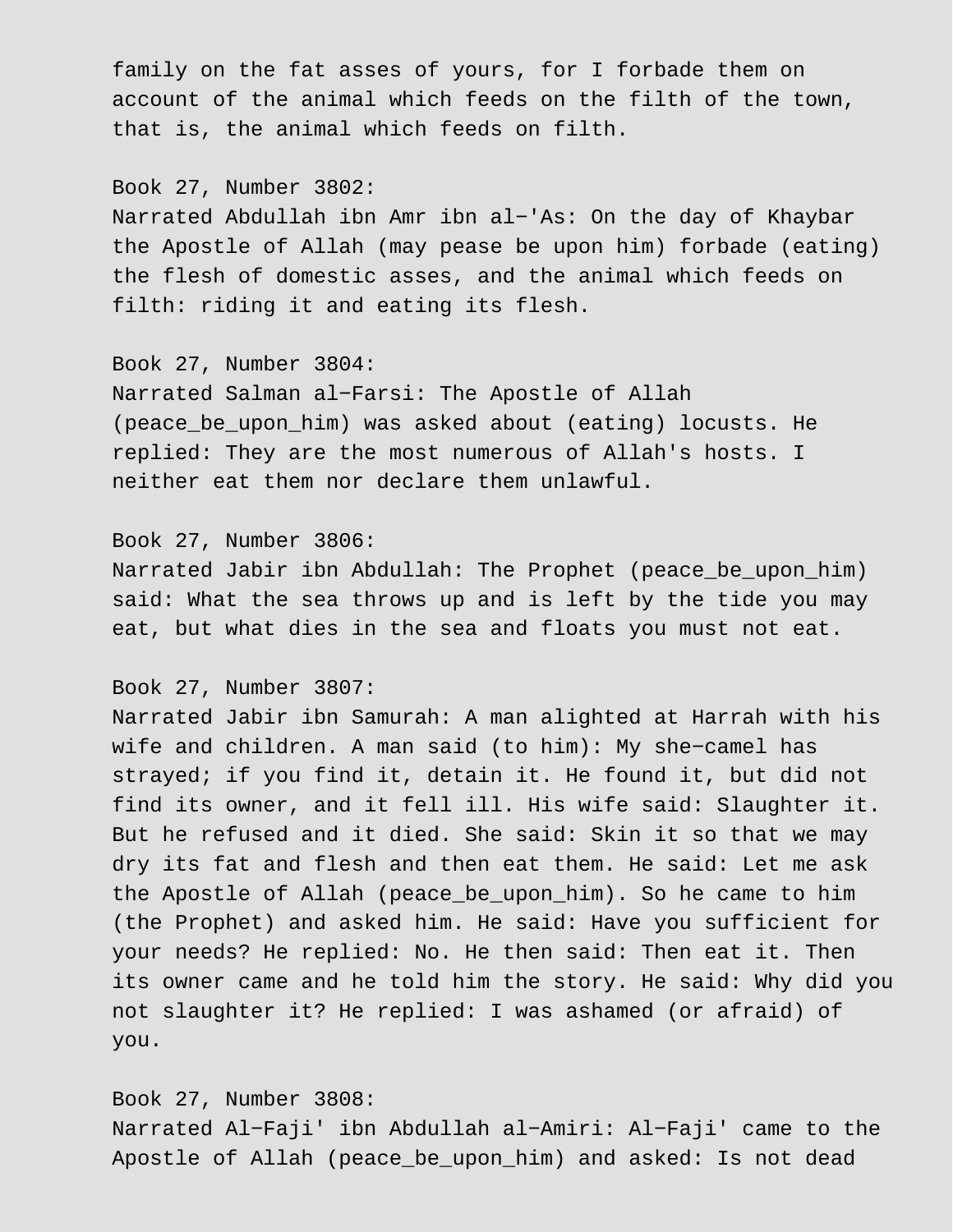meat lawful for us? He said: What is your food? We said: Some food in the evening and some in the morning. AbuNu'aym said: Uqbah explained it to me saying: a cup (of milk) in the morning and a cup in the evening; this does not satisfy the hunger. So made the carrion lawful for them in this condition.

#### Book 27, Number 3809:

Narrated Abdullah ibn Umar: The Prophet (peace\_be\_upon\_him) said: I wish I had a white loaf made from tawny and softened with clarified butter and milk. A man from among the people got up and getting one brought it. He asked: In which had it been? He replied: In a lizard skin. He said: Take it away.

#### Book 27, Number 3810:

Narrated Abdullah ibn Umar: The Prophet (peace be upon him) was brought a piece of cheese in Tabuk. He called for a knife, mentioned Allah's name and cut it.

# Book 27, Number 3814:

Narrated AbuSa'id al−Khudri: The garlic and onions were mentioned before the Apostle of Allah (peace\_be\_upon\_him). He was told: The most severe of them is garlic. Would you make it unlawful? The Prophet (peace\_be\_upon\_him) said: Eat it, and he who eats it should not come near this mosque until its odour goes away.

#### Book 27, Number 3815:

Narrated Hudhayfah ibn al−Yaman: Zirr ibn Hubaysh said: Hudhayfah traced, I think, to the Apostle of Allah (peace\_be\_upon\_him) the saying: He who spits in the direction of the qiblah will come on the Day of Resurrection in the state that his saliva will be between his eyes; and he who eats from this noxious vegetable should not come near our mosque, saying it three times.

# Book 27, Number 3816:

Narrated Abdullah ibn Umar: The Prophet (peace\_be\_upon\_him) said: He who eats from this plant should not come near the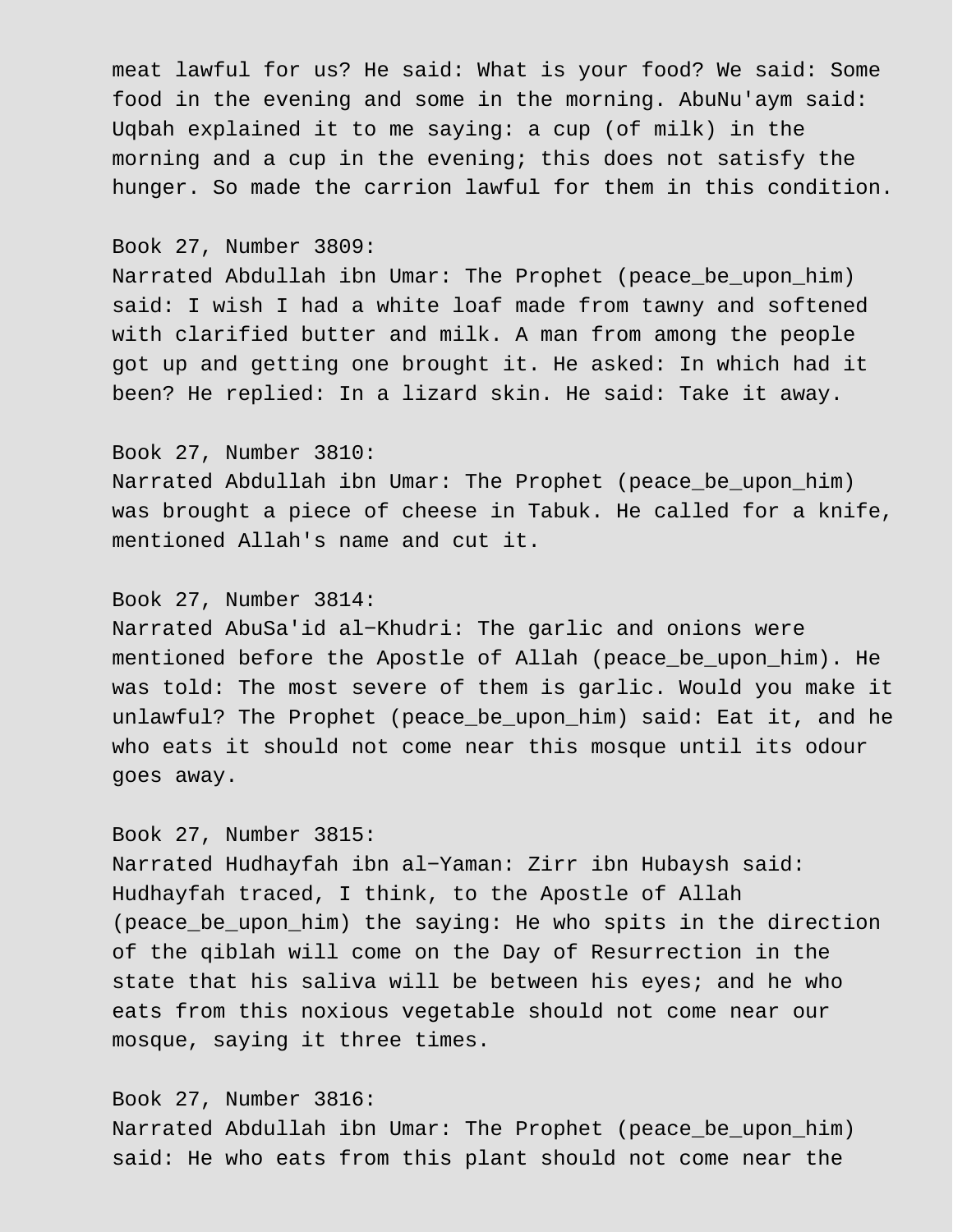mosques.

Book 27, Number 3817:

Narrated Al−Mughirah ibn Shu'bah: I ate garlic and came to the place where the Prophet (peace\_be\_upon\_him) was praying; one rak'ah of prayer had been performed when I joined. When I entered the mosque, the Prophet (peace\_be\_upon\_him) noticed the odour of garlic. When the Apostle of Allah (peace\_be\_upon\_him) finished his prayer, he said: He who eats from this plant should not come near us until its odour has gone away. When I finished the prayer, I came to the Apostle of Allah (peace\_be\_upon\_him) and said: Apostle of Allah, do give me your hand. Then I put his hand in the sleeve of my shirt, carrying it to my chest to show that my chest was fastened with a belt. He said: You have a (valid) excuse.

Book 27, Number 3818:

Narrated Mu'awiyah ibn Qurrah: The Apostle of Allah (peace\_be\_upon\_him) forbade these two plants (i.e. garlic and onions), and he said: He who eats them should not come near our mosque. If it is necessary to eat them, make them dead by cooking, that is, onions and garlic.

Book 27, Number 3819: Narrated Ali ibn AbuTalib: It is forbidden to eat garlic unless it is cooked.

Book 27, Number 3820:

Narrated Aisha, Ummul Mu'minin: Khalid said: AbuZiyad Khiyar ibn Salamah asked Aisha about onions. She replied: The last food which the Apostle of Allah (peace\_be\_upon\_him) ate was some which contained onions.

Book 27, Number 3821:

Narrated Yusuf ibn Abdullah ibn Salam: I saw that the Prophet (peace\_be\_upon\_him) took a piece of break of barley and put a date on it and said: This is the condiment of this.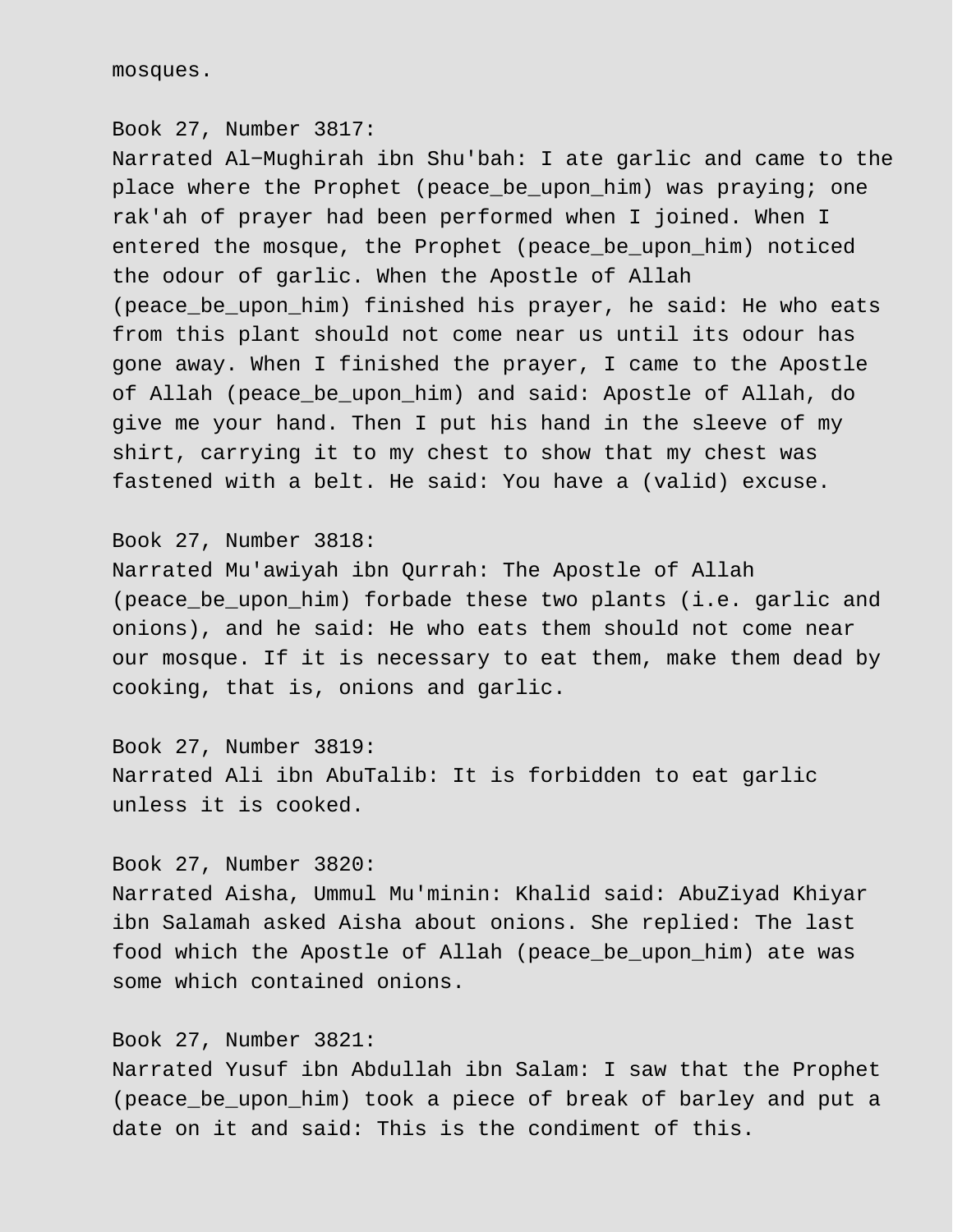#### Book 27, Number 3823:

Narrated Anas ibn Malik: When the Prophet (peace\_be\_upon\_him) was brought some old dates, he began to examine them and remove the worms from them.

#### Book 27, Number 3824:

Narrated Abdullah ibn AbuTalhah: The Prophet (peace\_be\_upon\_him) was brought some dates which contained worms. He then mentioned the rest of the tradition to the same effect as the previous (No 3823).

#### Book 27, Number 3827:

Narrated Aisha, Ummul Mu'minin: The Apostle of Allah (peace\_be\_upon\_him) used to eat melon with fresh dates, and he used to say: The heat of the one is broken by the coolness of the other, and the coolness of the one by the heat of the other.

# Book 27, Number 3828:

Narrated Abdullah ibn Busr ibn Atiyyah ibn Busr: The Apostle of Allah (peace\_be\_upon\_him) came to visit us and we offered him butter and dates, for he liked butter and dates.

# Book 27, Number 3829:

Narrated Jabir ibn Abdullah: I was on an expedition along with the Apostle of Allah (peace\_be\_upon\_him). We got the vessels and skins of the polytheists and used them. But he did not object to them 9i.e. us) for that (action).

#### Book 27, Number 3833:

Narrated AbuHurayrah: The Prophet (peace\_be\_upon\_him) said: When a mouse falls into clarified butter, if it is sold, throw the mouse and what is around it away, but if it is in a liquid state, do not go near it. Al−Hasan said: AbdurRazzaq said: This tradition has been transmitted by Ma'mar, from az−Zuhri, from Ubaydullah ibn Abdullah ibn Abbas, from Maymunah, from the Prophet (peace\_be\_upon\_him).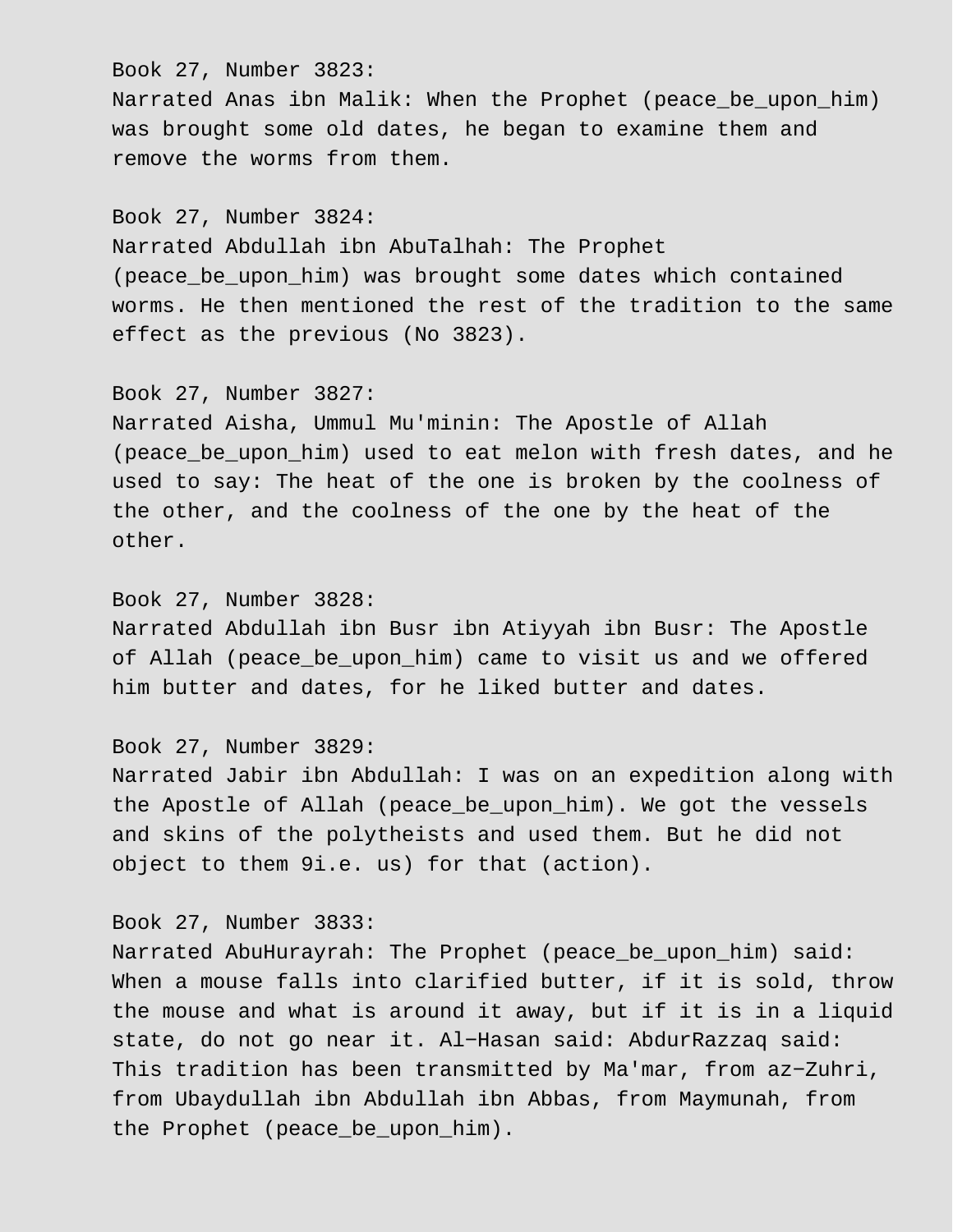#### Book 27, Number 3834:

Narrated Abdullah ibn Abbas: The tradition mentioned above (No. 3833) has also been transmitted by Ibn Abbas from Maymunah, from the Prophet (peace\_be\_upon\_him) like the tradition narrated by az−Zuhri, from Ibn al−Musayyab.

#### Book 27, Number 3841:

Narrated AbuSa'id al−Khudri: When the Apostle of Allah (peace\_be\_upon\_him) finished his food, he said: "Praise be to Allah Who has given us food and drink and made us Muslims."

Book 27, Number 3842:

Narrated AbuAyyub al−Ansari: When the Apostle of Allah (peace\_be\_upon\_him) ate or drank, he said: "Praise be to Allah Who has given food and drink and made it easy to swallow, and provided an exit for it.

#### Book 27, Number 3843:

Narrated AbuHurayrah: The Prophet (peace\_be\_upon\_him) said: If anyone spends the night with grease on his hand which he has not washed away, he can blame only himself if some trouble comes to him.

# Book 27, Number 3844:

Narrated Jabir ibn Abdullah: AbulHaytham ibn at−Tayhan prepared food for the Apostle of Allah (peace be upon him), and he invited the Prophet (peace\_be\_upon\_him) and his Companions. When they finished (food), the said: If some people enter the house of a man, his food is eaten and his drink is drunk, and they supplicate (to Allah) for him, this is his reward.

# Book 27, Number 3845:

Narrated Anas ibn Malik: The Prophet (peace\_be\_upon\_him) came to visit Sa'd ibn Ubaydah, and he brought bread and olive oil, and he ate (them). Them). Then the Prophet (peace\_be\_upon\_him) said: May the fasting (men) break their fast with you, and the pious eat your food, and the angels pray for blessing on you.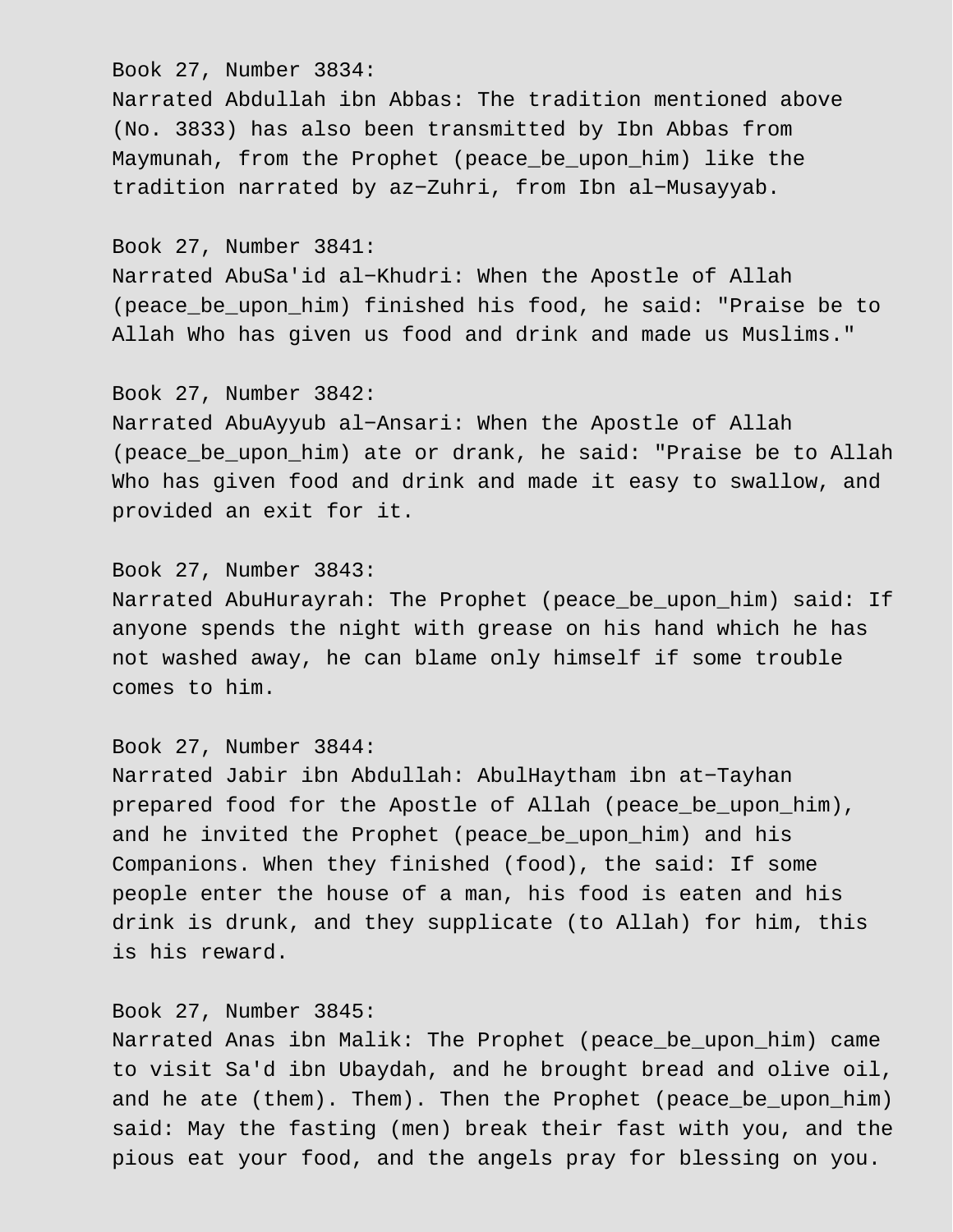# **28. Medicine (Kitab Al−Tibb)**

### Book 28, Number 3846:

Narrated Usamah ibn Sharik: I came to the Prophet (peace be upon him) and his Companions were sitting as if they had birds on their heads. I saluted and sat down. The desert Arabs then came from here and there. They asked: Apostle of Allah, should we make use of medical treatment? He replied: Make use of medical treatment, for Allah has not made a disease without appointing a remedy for it, with the exception of one disease, namely old age.

Book 28, Number 3847:

Narrated Umm al−Mundhar bint Qays al−Ansariyyah: The Apostle of Allah (peace\_be\_upon\_him) came to visit me, accompanied by Ali who was convalescing. We had some ripe dates hung up. The Apostle of Allah (peace\_be\_upon\_him) got up and began to eat from them. Ali also got up to eat, but the Apostle of Allah (peace\_be\_upon\_him) said repeatedly to Ali: Stop, Ali, for you are convalescing, and Ali stopped. She said: I then prepared some barley and beer−root and brought it. The Apostle of Allah (peace\_be\_upon\_him) then said: Take some of this, Ali, for it will be more beneficial for you. AbuDawud said: The narrator Harun said: al−Adawiyyah (i.e. Umm al−Mundhar).

Book 28, Number 3848: Narrated AbuHurayrah: The Prophet (peace be upon him) said: The best medical treatment you apply is cupping.

Book 28, Number 3849:

Narrated Salmah: the maid−servant of the Apostle of Allah (peace\_be\_upon\_him), said: No one complained to the Apostle of Allah (peace\_be\_upon\_him) of a headache but he told him to get himself cupped, or of a pain in his legs but he told him to dye them with henna.

Book 28, Number 3850: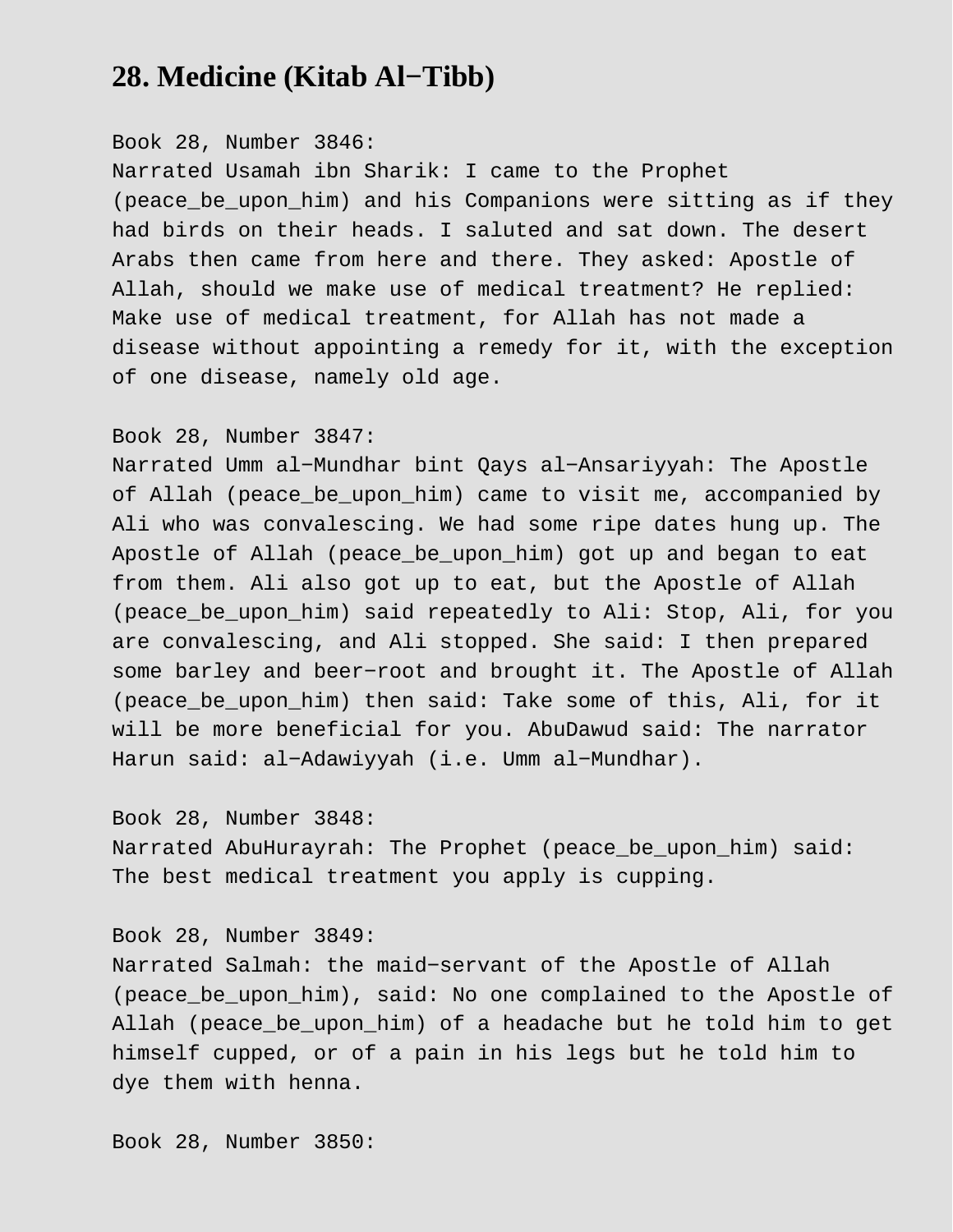Narrated AbuKabshah al−Ansari: The Apostle of Allah (peace\_be\_upon\_him) used to have himself cupped on the top of his head and between his shoulders, and that he used to say: If anyone pours out any of his blood, he will not suffer if he applies no medical treatment for anything.

#### Book 28, Number 3851:

Narrated Anas ibn Malik: The Prophet (peace\_be\_upon\_him) had himself cupped three times in the veins at the sides of the neck and on the shoulder. Ma'mar said: I got myself cupped, and I lost my memory so much so that I was instructed Surat al−Fatihah by others in my prayer. He had himself cupped at the top of his head.

#### Book 28, Number 3852:

Narrated AbuHurayrah: The Prophet (peace\_be\_upon\_him) said: If anyone has himself cupped on the 17th, 19th and 21st it will be a remedy for every disease.

#### Book 28, Number 3853:

Narrated Kabshah daughter of AbuBakrah: (the narrator other than Musa said that Kayyisah daughter of AbuBakrah) She said that her father used to forbid his family to have themselves cupped on a Tuesday, and used to assert on the authority of the Apostle of Allah (peace\_be\_upon\_him) that Tuesday is the day of blood in which there is an hour when it does not stop.

Book 28, Number 3854: Narrated Jabir ibn Abdullah: The Apostle of Allah (peace\_be\_upon\_him) had himself cupped above the thigh for a contusion from which he suffered.

Book 28, Number 3855: Narrated Jabir ibn Abdullah: The Prophet (peace\_be\_upon\_him) sent a physician to Ubayy (ibn Ka'b), and he cut his vein.

Book 28, Number 3856: Narrated Imran ibn Husayn: The Prophet (peace\_be\_upon\_him)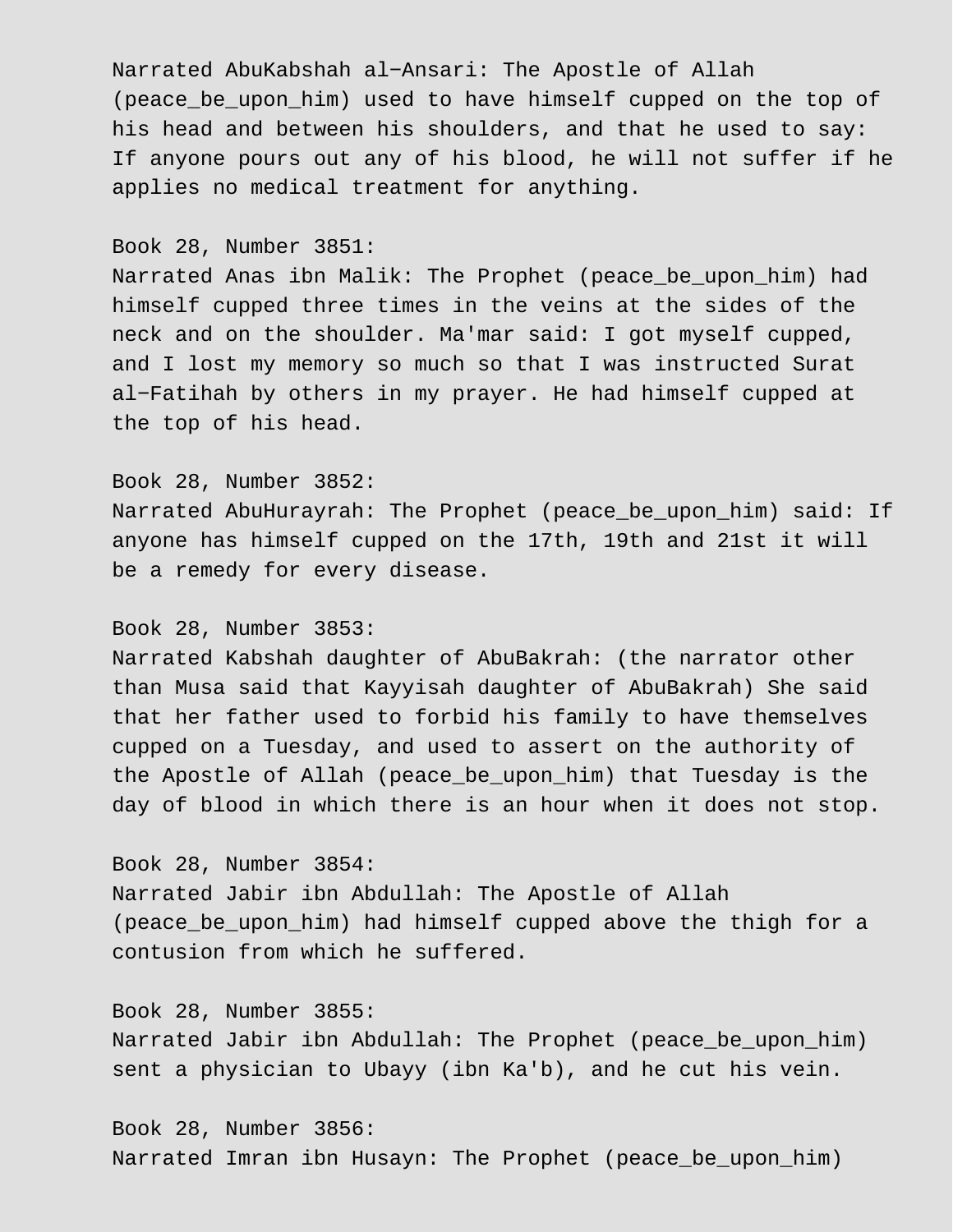forbade to cauterise; we cauterised but they (cauterisation) did not benefit us, nor proved useful for us.

Book 28, Number 3859: Narrated Jabir ibn Abdullah: The Apostle of Allah (peace\_be\_upon\_him) was asked about a charm for one who is possessed (nashrah). He replied: It pertains to the work of the devil.

Book 28, Number 3860: Narrated Abdullah ibn Amr ibn al−'As: I heard the Apostle of Allah (peace\_be\_upon\_him) say: If I drink an antidote, or tie an amulet, or compose poetry, I am the type who does not care what he does.

Book 28, Number 3861: Narrated AbuHurayrah: The Apostle of Allah (peace\_be\_upon\_him) prohibited unclean medicine.

Book 28, Number 3862: Narrated AbdurRahman ibn Uthman: When a physician consulted the Prophet (peace be upon him) about putting frogs in medicine, he forbade him to kill them.

Book 28, Number 3864:

Narrated Tariq ibn Suwayd or Suwayd ibn Tariq: Wa'il said: Tariq ibn Suwayd or Suwayd ibn Tariq asked the Prophet (peace\_be\_upon\_him) about wine, but he forbade it. He again asked him, but he forbade him. He said to him: Prophet of Allah, it is a medicine. The Prophet (peace\_be\_upon\_him) said: No it is a disease.

Book 28, Number 3865:

Narrated AbudDarda: The Prophet (peace\_be\_upon\_him) said: Allah has sent down both the disease and the cure, and He has appointed a cure for every disease, so treat yourselves medically, but use nothing unlawful.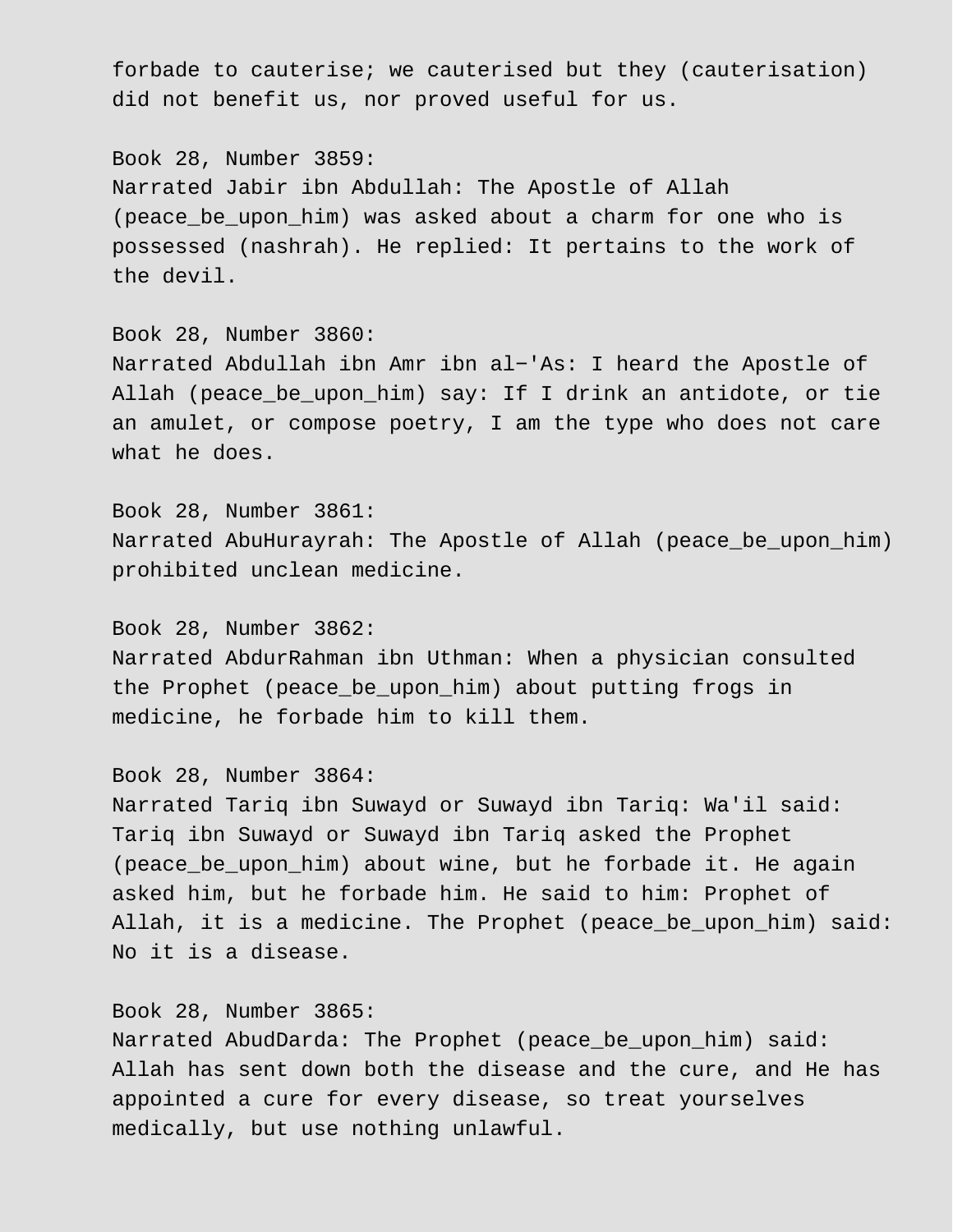Book 28, Number 3866:

Narrated Sa'd: I suffered from an illness. The Apostle of Allah (peace be upon him) came to pay a visit to me. He put his hands between my nipples and I felt its coolness at my heart. He said: You are a man suffering from heart sickness. Go to al−Harith ibn Kaladah, brother of Thaqif. He is a man who gives medical treatment. He should take seven ajwah dates of Medina and grind them with their kernels, and then put them into your mouth.

Book 28, Number 3869:

Narrated Abdullah ibn Abbas: The Prophet (peace be upon him) said: Wear your white garments, for they are among your best garments, and shroud your dead in them. Among the best types of collyrium you use is antimony (ithmid): it clears the vision and makes the hair sprout.

Book 28, Number 3871:

Narrated Aisha, Ummul Mu'minin: The man casting evil would be commanded to perform ablution, and then the man affected was washed with it.

Book 28, Number 3872:

Narrated Asma', daughter of Yazid ibn as−Sakan,: I heard the Apostle of Allah (peace\_be\_upon\_him) as saying: Do not kill your children secretly, for the milk, with which a child is suckled while his mother is pregnant, overtakes the horseman and throws him from his horse.

Book 28, Number 3874:

Narrated Abdullah ibn Mas'ud: Zaynab, the wife of Abdullah ibn Mas'ud, told that Abdullah said: I heard the Apostle of Allah (peace\_be\_upon\_him) saying: spells, charms and love−potions are polytheism. I asked: Why do you say this? I swear by Allah, when my eye was discharging I used to go to so−and−so, the Jew, who applied a spell to me. When he applied the spell to me, it calmed down. Abdullah said: That was just the work of the Devil who was picking it with his hand, and when he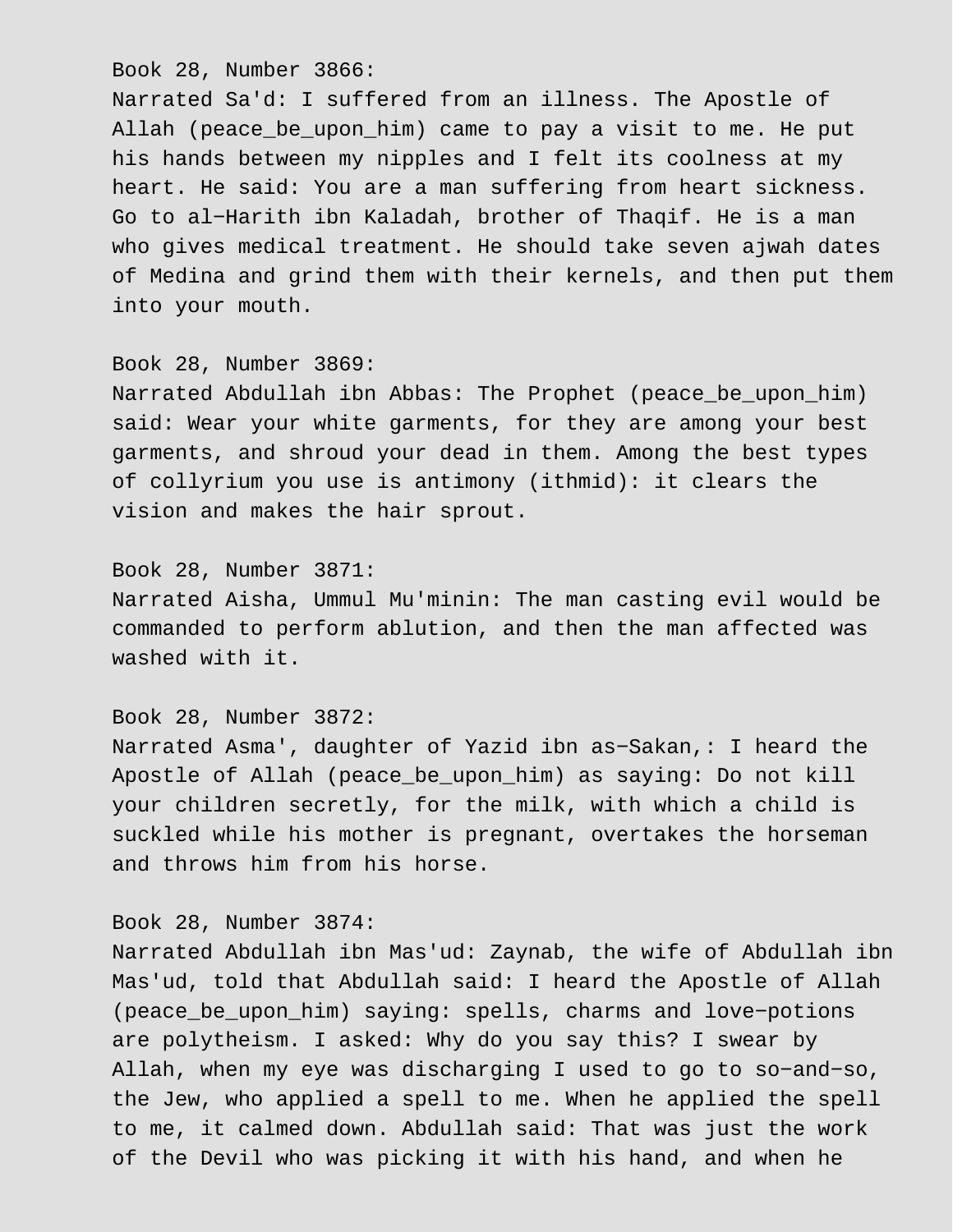uttered the spell on it, he desisted. All you need to do is to say as the Apostle of Allah (peace\_be\_upon\_him) used to say: Remove the harm, O Lord of men, and heal. Thou art the Healer. There is no remedy but Thine which leaves no disease behind.

Book 28, Number 3875: Narrated Imran ibn Husayn: The Prophet (peace\_be\_upon\_him) said: No spell is to be used except for the evil eye or a scorpion sting.

# Book 28, Number 3876:

Narrated Thabit ibn Qays ibn Shammas: The Apostle of Allah (peace\_be\_upon\_him) entered upon Thabit ibn Qays. The version of Ahmad (ibn Salih) has: When he was ill He (the Prophet) said: Remove the harm, O Lord of men, from Thabit ibn Qays ibn Shammas. He then took some dust of Bathan, and put it in a bowel, and then mixed it with water and blew in it, and poured it on him.

#### Book 28, Number 3878:

Narrated Ash−Shifa', daughter of Abdullah,: The Apostle of Allah (peace\_be\_upon\_him) entered when I was with Hafsah, and he said to me: Why do you not teach this one the spell for skin eruptions as you taught her writing.

# Book 28, Number 3879:

Narrated Sahl ibn Hunayf: I passed by a river. I entered it and took a bath in it. When I came out, I had fever. The Apostle of Allah (peace\_be\_upon\_him) was informed about it. He said: Ask AbuThabit to seek refuge in Allah from that I asked: O my Lord, will the spell be useful? He replied: No, the spell is to be used except for the evil eye or a snake bite or a scorpion sting.

# Book 28, Number 3883:

Narrated AbudDarda': I heard the Apostle of Allah (peace\_be\_upon\_him) say: If any of you is suffering from anything or his brother is suffering, he should say: Our Lord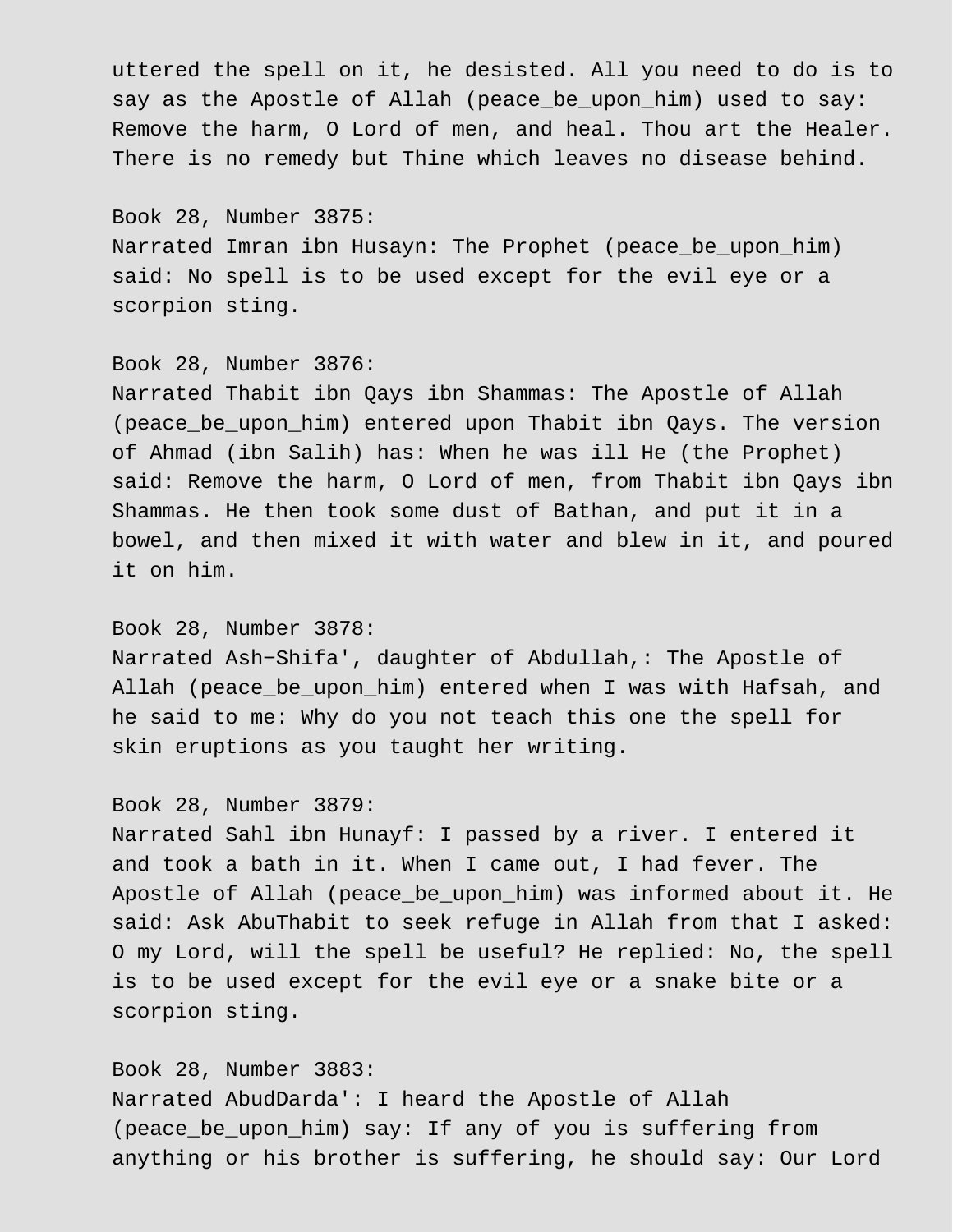is Allah Who is in the heaven, holy is Thy name, Thy command reigns supreme in the heaven and the earth, as Thy mercy in the heaven, make Thy mercy in the earth; forgive us our sins, and our errors; Thou art the Lord of good men; send down mercy from Thy mercy, and remedy, and remedy from Thy remedy on this pain so that it is healed up.

# Book 28, Number 3884:

Narrated Abdullah ibn Amr ibn al−'As: The Apostle of Allah (peace be upon him) sued to teach them the following words in the case of alarm: I seek refuge in Allah's perfect words from His anger, the evil of His servants, the evil suggestions of the devils and their presence. Abdullah ibn Amr used to teach them to those of his children who had reached puberty, and he wrote them down (on some material) and hung on the child who had not reached puberty.

# Book 28, Number 3887:

Narrated Alaqah ibn Sahar at−Tamimi: Alaqah came to the Apostle of Allah (may peace be upon him) and embraced Islam. He then came back from him and passed some people who had a lunatic fettered in chains. His people said: We are told that your companion has brought some good. Have you something with which you can cure him? I then recited Surat al−Fatihah and he was cured. They gave me one hundred sheep. I then came to the Apostle of Allah (peace\_be\_upon\_him) and informed him of it. He asked: Is it only this? The narrator, Musaddad, said in his other version: Did you say anything other than this? I said: No. He said: Take it, for by my life, some accept if for a worthless chain, but you have done so for a genuine one.

#### Book 28, Number 3889:

Narrated AbuSalih Zakwan as−Samman: A man from Aslam tribe said: I was sitting with the Apostle of Allah (peace be upon him). A man from among his Companions came and said: Apostle of Allah! I have been stung last night, and I could not sleep till morning. He asked: What was that? He replied: A scorpion. He said: Oh, had you said in the evening: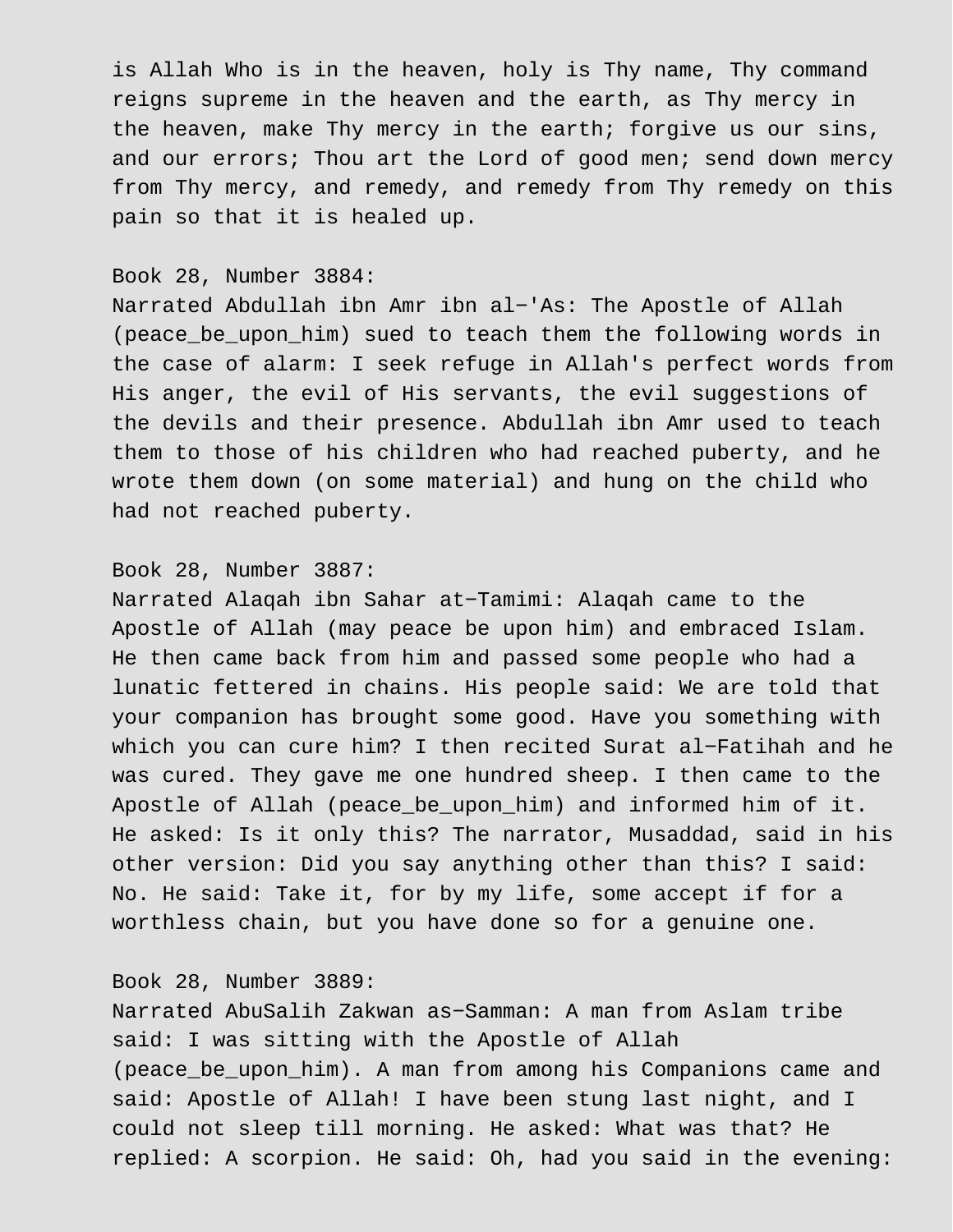"I take refuge in the perfect words of Allah from the evil of what He created," nothing would have harmed you, Allah willing.

# Book 28, Number 3890:

Narrated AbuHurayrah: A man who was stung by a scorpion was brought to the Prophet (peace\_be\_upon\_him). He said: Had he said the word: "I seek refuge in the perfect words of Allah from the evil of what He created, "he would not have been stung, or he said, "It would not have harmed him."

# Book 28, Number 3892:

Narrated Alaqah ibn Sahar at−Tamimi: We proceeded from the Apostle of Allah (peace\_be\_upon\_him) and came to a clan of the Arabs. They said: We have been told that you have brought what is good from this man. Have you any medicine or a charm, for we have a lunatic in chains? We said: Yes. Then they brought a lunatic in chains. He said: I recited Surat al−Fatihah over him for three days, morning and evening. Whenever I finished it, I would collect my saliva and spit it out, and he seemed as if he were set free from a bond. He said: They gave me some payment, but I said: No, not until I ask the Apostle of Allah (peace\_be\_upon\_him). He (the Prophet) said: Accept it, for, by my life, some accept it for a worthless charm, but you have done so for a genuine one.

#### Book 28, Number 3894:

Narrated Aisha, Ummul Mu'minin: My mother intended to make me fat to send me to the (house of) the Apostle of Allah (peace\_be\_upon\_him). But nothing which he desired benefited me till she gave me cucumber with fresh dates to eat. Then I became fat as good (as she desired).

# **29. Divination and Omens (Kitab Al−Kahanah Wa Al−Tatayyur)**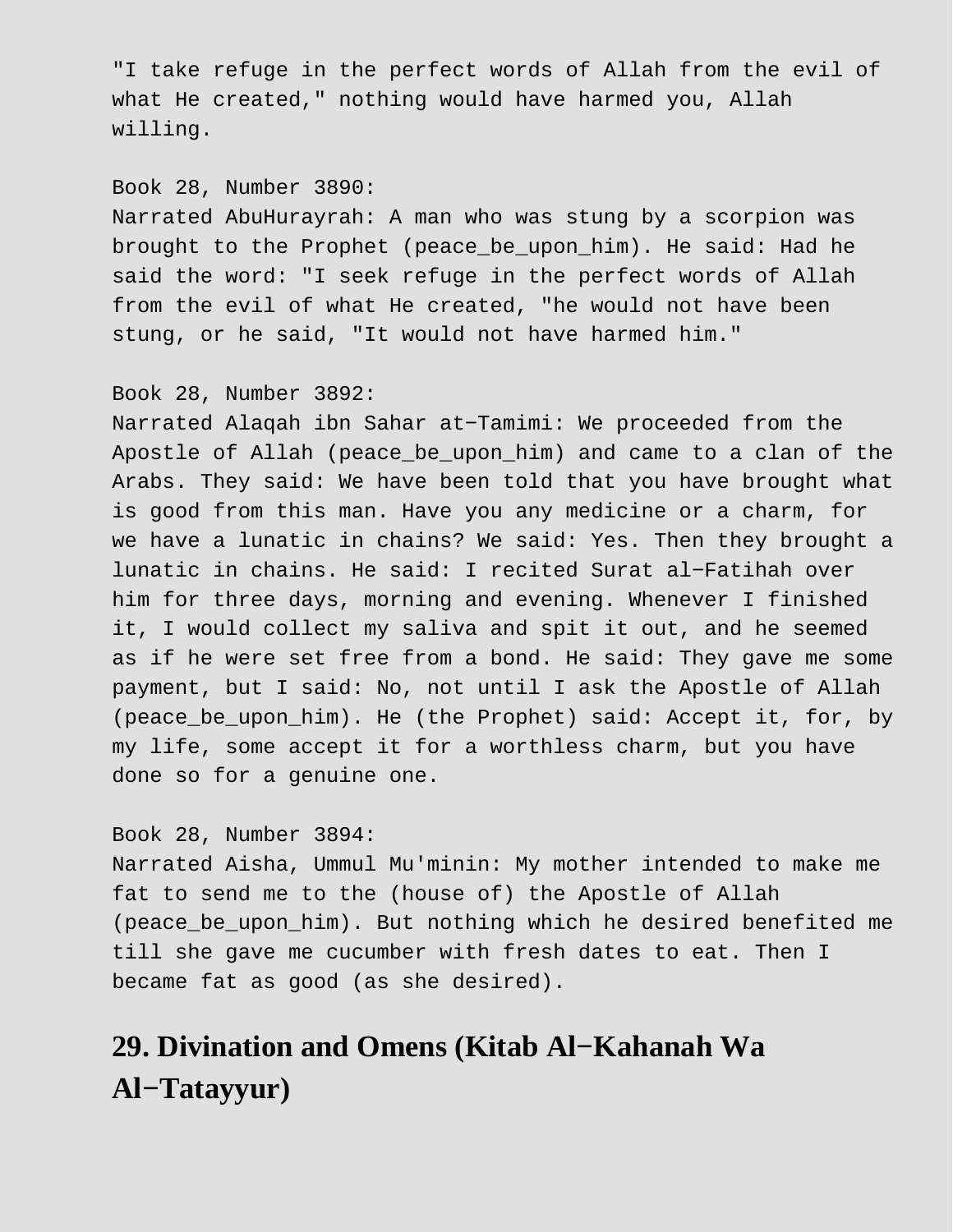Book 29, Number 3895:

Narrated AbuHurayrah: The Prophet (peace\_be\_upon\_him) said: If anyone resorts to a diviner and believes in what he says (according) to the version of Musa), or has intercourse with his wife (according to the agreed version) when she is menstruating, or has intercourse with his wife through her anus, he has nothing to do with what has been sent down to Muhammad (peace\_be\_upon\_him) - according to the version of Musaddad.

Book 29, Number 3896:

Narrated Abdullah ibn Abbas: The Prophet (peace be upon him) said: If anyone acquires any knowledge of astrology, he acquires a branch of magic of which he gets more as long as he continues to do so.

Book 29, Number 3898:

Narrated Qabisah: I heard the Apostle of Allah (peace\_be\_upon\_him) say: Augury from the flight of birds, taking evil omens and the practice of pressomancy pertain to divination. Tarq: It is used in the sense of divination in which women threw stones. 'Iyafah: It means geomancy by drawing lines.

Book 29, Number 3901: Narrated Abdullah ibn Mas'ud: The Prophet (peace be upon him) said: Taking omens is polytheism; taking omens is polytheism. He said it three times. Every one of us has some, but Allah removes it by trust (in Him).

Book 29, Number 3904: Narrated AbuHurayrah: The Prophet (peace\_be\_upon\_him) said: There is no ghoul.

Book 29, Number 3907: Narrated AbuHurayrah: When the Apostle of Allah (peace\_be\_upon\_him) heard a word, and he liked it, he said: We took your omen from your mouth.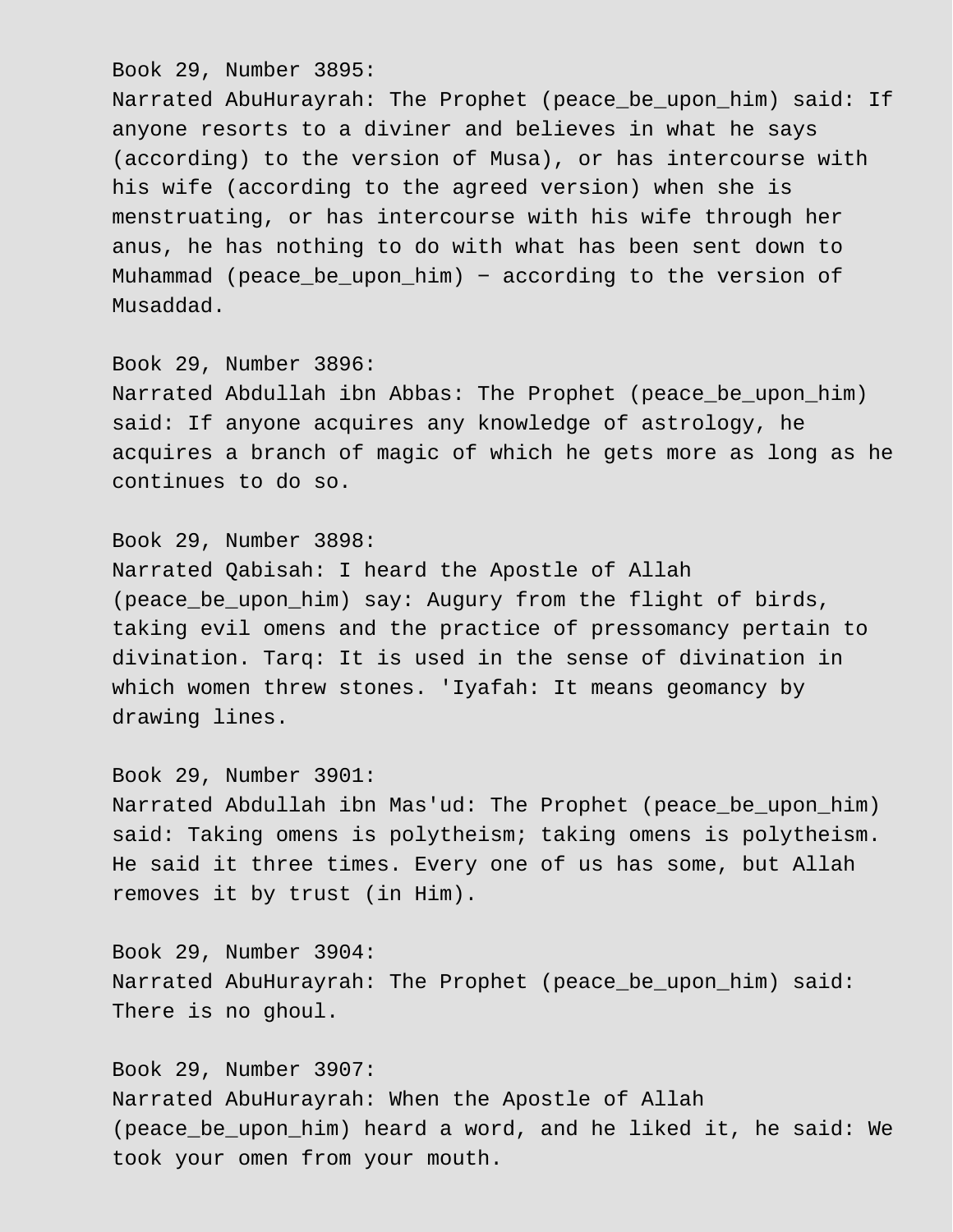#### Book 29, Number 3909:

Narrated Urwah ibn Amir al−Qurashi: When taking omens was mentioned in the presence of the Prophet (peace be upon him), he said: The best type is the good omen, and it does not turn back a Muslim. If one of you sees anything he dislikes, he should say: O Allah, no one brings good things except Thee, and no one averts evil things except Thee and there is no might and power but in Allah.

# Book 29, Number 3910:

Narrated Buraydah ibn al−Hasib: The Prophet (peace be upon him) did not take omens from anything, but when he sent out an agent he asked about his name. If it pleased him, he was glad about it, and his cheerfulness on that account was visible in his face. If he disliked his name, his displeasure on that account was visible in his face. When he entered a village, he asked about its name, and if it pleased him, he was glad about it, and his cheerfulness on that account was visible in his face. But if he disliked its name, his displeasure on that account was visible in his face.

#### Book 29, Number 3911:

Narrated Sa'd ibn Malik: The Prophet (peace\_be\_upon\_him) said: There is no hamah, no infection and no evil omen; if there is in anything an evil omen, it is a house, a horse, and a woman.

#### Book 29, Number 3912:

Narrated Farwah ibn Musayk: Yahya ibn Abdullah ibn Buhayr said that he was informed by one who had heard Farwah ibn Musayk tell that he said: Apostle of Allah! we have land called Abyan, which is the land where we have our fields and grow our crops, but it is very unhealthy. The Prophet (peace\_be\_upon\_him) said: Leave it, for destruction comes from being near disease.

# Book 29, Number 3913:

Narrated Anas ibn Malik: A man said: Apostle of Allah! we were in an abode in which our numbers and our goods were many and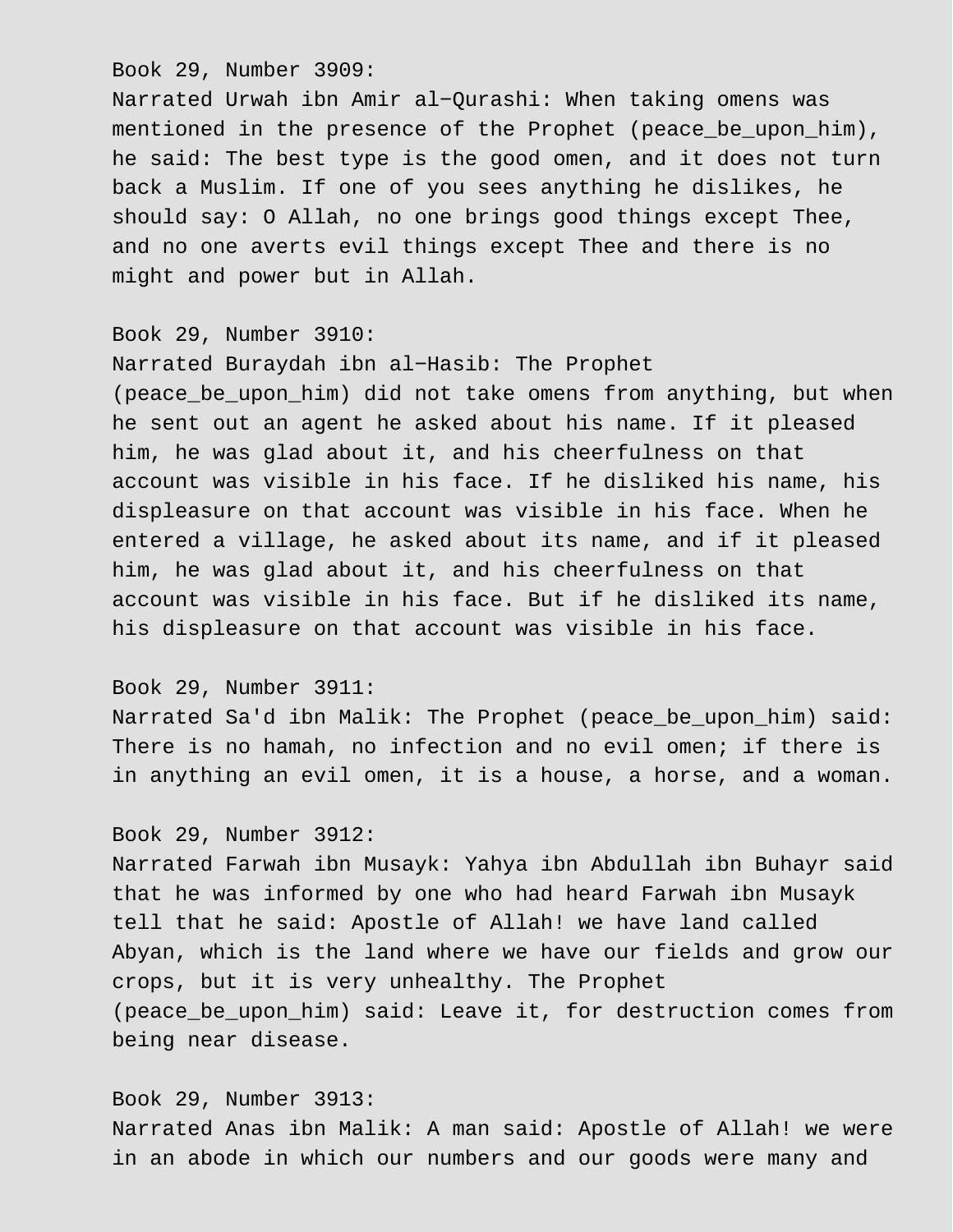changed to an abode in which our numbers and our goods became few. The Apostle of Allah (peace\_be\_upon\_him) said: Leave it, for it is reprehensible.

# Book 29, Number 3914:

Narrated Jabir ibn Abdullah: The Apostle of Allah (peace\_be\_upon\_him) took a man who was suffering from tubercular leprosy by the hand; he then put it along with his own hand in the dish and said: Eat with confidence in Allah and trust in Him.

#### Book 29, Number 3915:

Narrated Abdullah ibn Amr ibn al−'As: The Prophet (peace\_be\_upon\_him) said: A slave who has entered into an agreement to purchase his freedom is a slave as long as a dirham of the agreed price remains to be paid.

# Book 29, Number 3916:

Narrated Abdullah ibn Amr ibn al−'As: The Prophet (peace\_be\_upon\_him) said: If any slave entered into an agreement to buy his freedom for one hundred uqiyahs and he pays them all but ten, he remains a slave (until he pays the remaining ten); and if a slave entered into an agreement to purchase his freedom for one hundred dinars, and he pays them all but ten dinars, he remains a slave (until he pays the remaining ten).

# Book 29, Number 3917:

Narrated Umm Salamah, Ummul Mu'minin: The Apostle of Allah (peace\_be\_upon\_him) said to us: If one of you has a slave, and he enters into an agreement to purchase his freedom, and can pay the full price, she must veil herself from him.

#### Book 29, Number 3920:

Narrated Aisha, Ummul Mu'minin: Juwayriyyah, daughter of al−Harith ibn al−Mustaliq, fell to the lot of Thabit ibn Qays ibn Shammas, or to her cousin. She entered into an agreement to purchase her freedom. She was a very beautiful woman, most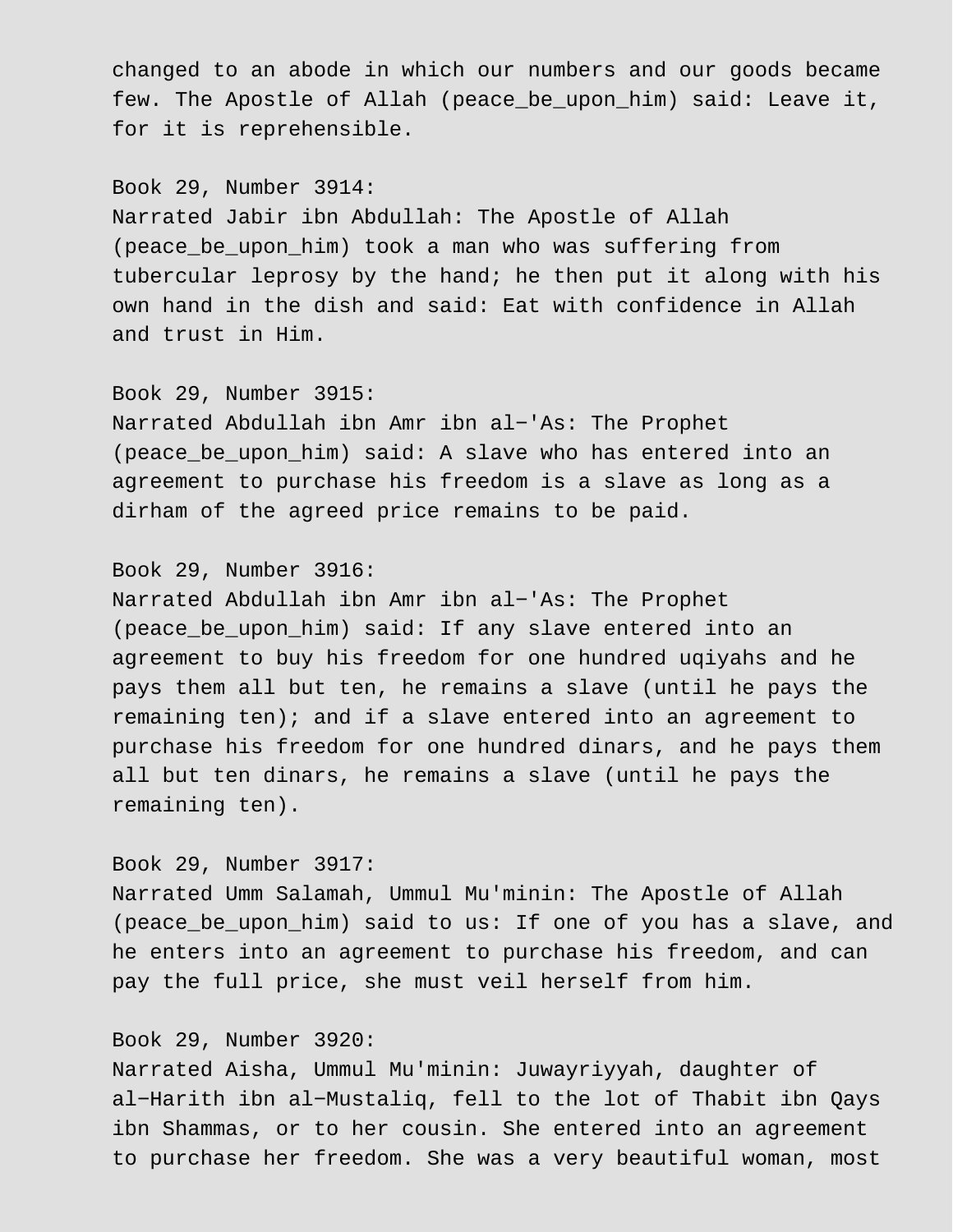attractive to the eye. Aisha said: She then came to the Apostle of Allah (peace\_be\_upon\_him) asking him for the purchase of her freedom. When she was standing at the door, I looked at her with disapproval. I realised that the Apostle of Allah (peace be upon him) would look at her in the same way that I had looked. She said: Apostle of Allah, I am Juwayriyyah, daughter of al−Harith, and something has happened to me, which is not hidden from you. I have fallen to the lot of Thabit ibn Qays ibn Shammas, and I have entered into an agreement to purchase of my freedom. I have come to you to seek assistance for the purchase of my freedom. The Apostle of Allah (peace be upon him) said: Are you inclined to that which is better? She asked: What is that, Apostle of Allah? He replied: I shall pay the price of your freedom on your behalf, and I shall marry you. She said: I shall do this. She (Aisha) said: The people then heard that the Apostle of Allah (peace be upon him) had married Juwayriyyah. They released the captives in their possession and set them free, and said: They are the relatives of the Apostle of Allah (peace\_be\_upon\_him) by marriage. We did not see any woman greater than Juwayriyyah who brought blessings to her people. One hundred families of Banu al−Mustaliq were set free on account of her.

# Book 29, Number 3921:

Narrated Umm Salamah, Ummul Mu'minin: Safinah said: I was a slave of Umm Salamah, and she said: I shall emancipate you, but I stipulate that you must serve the Apostle of Allah (peace\_be\_upon\_him) as long as you live. I said: Even if you do not make a stipulation, I shall not leave the Apostle of Allah (peace\_be\_upon\_him). She then emancipated me and made the stipulation with me.

# Book 29, Number 3922:

Narrated Usamah ibn Umayr al−Huzali: (This is AbulWalid's version): A man emancipated a share in a slave and the matter was mentioned to the Prophet (peace\_be\_upon\_him). He said: Allah has no partner. Ibn Kathir added in his version: The Prophet (peace be upon him) allowed his emancipation.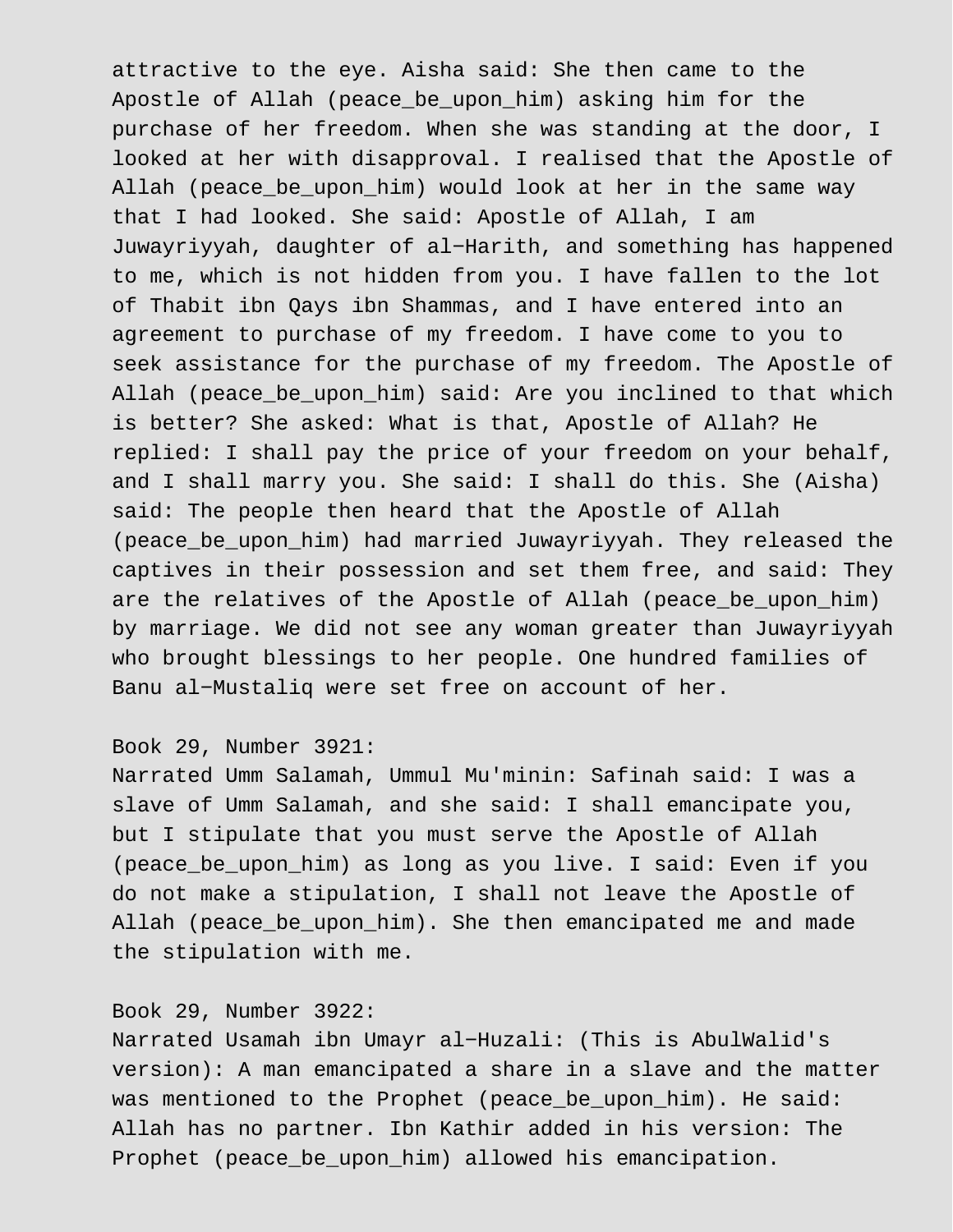#### Book 29, Number 3923:

Narrated AbuHurayrah: A man emancipated his share in a slave. The Prophet (peace be upon him) allowed his (full) emancipation, and required him to pay the rest of his price.

# Book 29, Number 3937:

Narrated ath−Thalabb ibn Tha'labah at−Tamimi: A man emancipated his share in a slave. The Prophet (peace\_be\_upon\_him) did not put the responsibility on him to emancipate the rest.

# Book 29, Number 3938:

Narrated Samurah: The Prophet (peace\_be\_upon\_him) said: (The narrator Musa said in another place: From Samurah ibn Jundub as presumed by Hammad): If anyone gets possession of a relative who is within the prohibited degrees, that person becomes free. AbuDawud said: A similar tradition has also been transmitted by Samurah from the Prophet (peace be upon him) through a different chain.

# Book 29, Number 3939:

Narrated Umar ibn al−Khattab: Qatadah reported Umar ibn al−Khattab (may Allah be pleased with him) as saying: If anyone gets possession of a relative who is within the prohibited degrees, that person becomes free.

# Book 29, Number 3942:

Narrated Sulamah bint Ma'qil al−Qasiyyah: My uncle brought me (to Medina) in the pre−Islamic days. He sold me to al−Hubab ibn Amr, brother of AbulYusr ibn Amr. I bore a child, AbdurRahman ibn al−Hubab, to him and he (al−Hubab) then died. Thereupon his wife said: I swear by Allah, now you will be sold (as a repayment) for his loan. So I came to the Apostle of Allah (peace\_be\_upon\_him) and said: Apostle of Allah! I am a woman of Banu Kharijah Qays ibn Aylan. My uncle had brought me to Medina in pre−Islamic days. He sold me to al−Hubab ibn Amr, brother of AbulYusr ibn Amr. I bore AbdurRahman ibn al−Hubab to him. His wife said: I swear by Allah, you will be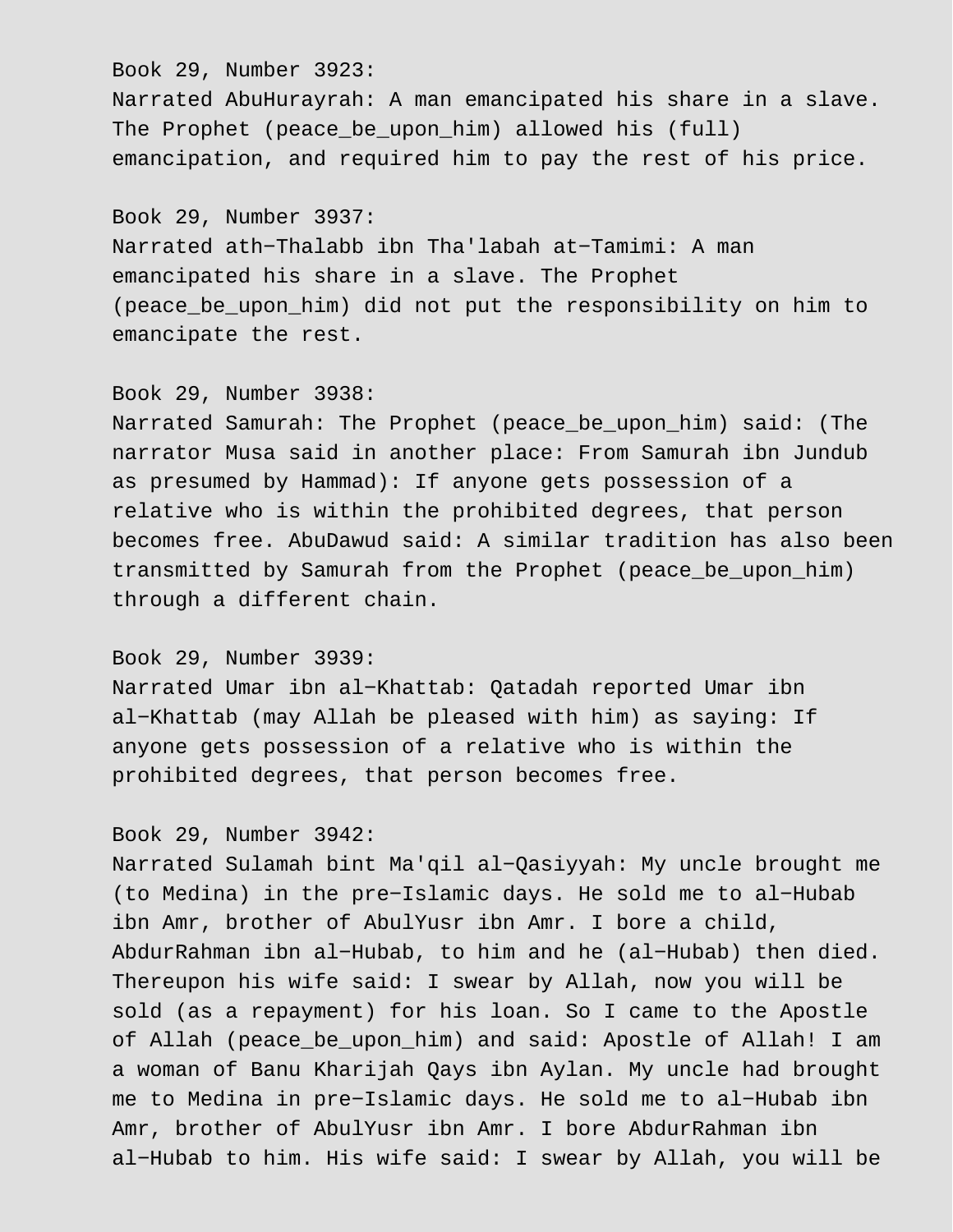sold for his loan. The Apostle of Allah (peace be upon him) said: Who is the guardian of al−Hubab? He was told: His brother, AbulYusr ibn Amr. He then sent for him and said: Set her free; when you hear that some slaves have been brought to me, came to me, and I shall compensate you for her. She said: They set me free, and when some slaves were brought to the Apostle of Allah (peace\_be\_upon\_him), he gave them a slave in compensation for me.

#### Book 29, Number 3943:

Narrated Jabir ibn Abdullah: We sold slave−mothers during the time of the Apostle of Allah (peace be upon him) and of AbuBakr. When Umar was in power, he forbade us and we stopped.

Book 29, Number 3952: Narrated AbuHurayrah: The Prophet (peace\_be\_upon\_him) said: The child of adultery is worst of the three.

Book 29, Number 3953:

Narrated Wathilah ibn al−Asqa: Al−Arif ibn ad−Daylami said: We went to Wathilah ibn al−Asqa and said to him: Tell us a tradition which has not addition or omission. He became angry and replied: One of you recites when his copy of a Qur'an is hung up in his house, and he makes additions and omissions. We said: All we mean is a tradition you have heard from the Apostle of Allah (peace be upon him). He said: We went to the Prophet (peace\_be\_upon\_him) about a friend of ours who deserved. Hell for murder. He said: Emancipate a slave on his behalf; Allah will set free from Hell a member of the body for every member of his.

# Book 29, Number 3954:

Narrated AbuNajih as−Sulami: Along with the Apostle of Allah (peace\_be\_upon\_him) we besieged the palace of at−Ta'if. The narrator, Mutadh, said: I heard my father (sometimes) say: "Palace of at−Ta'if," and (sometimes) "Fort of at−Ta'if," which are the same. I heard the Apostle of Allah (peace\_be\_upon\_him) say: he who causes an arrow to hit its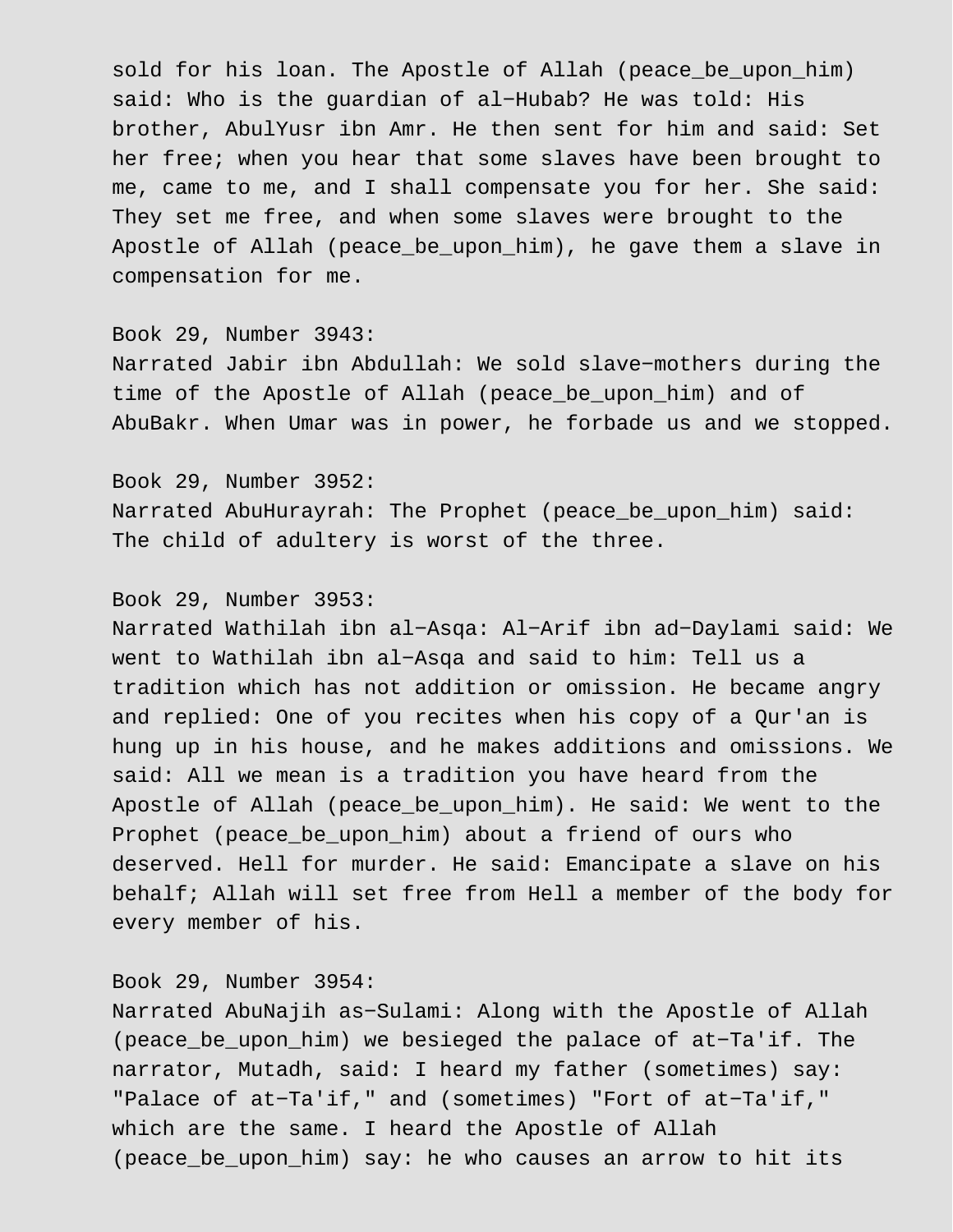mark in Allah's cause will have it counted as a degree for him (in Paradise). He then transmitted the rest of the tradition. I heard the Apostle of Allah (peace be upon him) say: If a Muslim man emancipates a Muslim man, Allah, the Exalted, will make every bone of his protection for every bone of his emancipator from Hell; and if a Muslim woman emancipates a Muslim woman, Allah will make every bone of hers protection for every bone of her emancipator from Hell on the Day of Resurrection.

Book 29, Number 3955: Narrated Marrah ibn Ka'b: Amr ibn Abasah, said that Marrah ibn Ka'b said: I heard the Apostle of Allah (peace be upon him) say: If anyone emancipates a Muslim slave, that will be his ransom from Jahannam.

Book 29, Number 3957: Narrated AbudDarda': The Prophet (peace\_be\_upon\_him) said: the similitude of a man who emancipates a slave at the time of his death is like that of a man who gives a present after satisfying his appetite.

# **30. Dialects and Readings of the Qur'an (Kitab Al−Huruf Wa Al−Qira'at)**

Book 30, Number 3958:

Narrated Jabir ibn Abdullah: The Prophet (peace\_be\_upon\_him) read the Qur'anic verse, "And take ye the Station of Abraham as a place of prayer.

Book 30, Number 3960:

Narrated Abdullah ibn Abbas: The verse "And no Prophet could (ever) be false to his trust" was revealed about a red velvet. When it was found missing on the day of Badr, some people said; Perhaps the Apostle of Allah (peace be upon him) has taken it. So Allah, the Exalted, sent down "And no prophet could (ever) be false to his trust" to the end of the verse.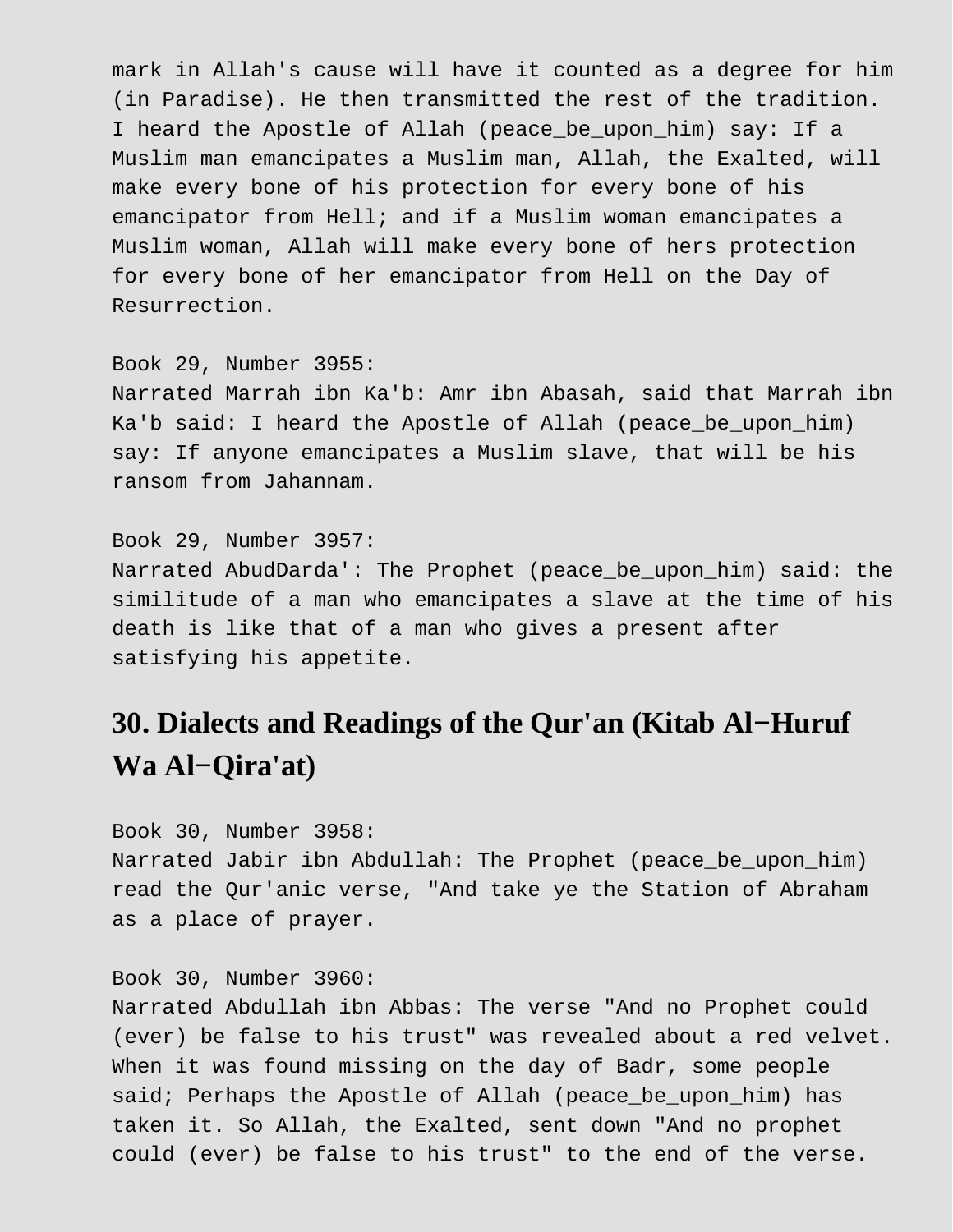Book 30, Number 3962:

Narrated Laqit ibn Sabirah: I came in the deputation of Banu al−Muntafiq to the Apostle of Allah (peace\_be\_upon\_him). He then narrated the rest of the tradition. The Prophet (peace\_be\_upon\_him) said: la tahsibanna (do not think) and did not say: la tahsabanna (do not think).

Book 30, Number 3964:

Narrated Zayd ibn Thabit: The Prophet (peace\_be\_upon\_him) used to read: "Not equal are those believers who sit (at home) and receive no hurt (ghayru ulid−darari) but the narrator Sa'id did not say the words "used to read"

Book 30, Number 3965: Narrated Anas ibn Malik: The Apostle of Allah (peace\_be\_upon\_him) red the verse: "eye for eye" (al−'aynu bil−'ayn).

Book 30, Number 3966: Narrated Anas ibn Malik: The Prophet (peace be upon him) read the verse: "We ordained therein for them: Life for life and eye for eye (an−nafsa bin−nafsi wal−'aynu bil−'ayn).

Book 30, Number 3967: Narrated Abdullah ibn Umar: Atiyyah ibn Sa'd al−Awfi said: I recited to Abdullah ibn Umar the verse: "It is Allah Who created you in a state of (helplessness) weakness (min da'f)." He said: (Read) min du'f. I recited it to the Apostle of Allah (peace\_be\_upon\_him) as you recited it to me, and he gripped me as I gripped you.

Book 30, Number 3968: Narrated AbuSa'id al−Khudri: The Prophet (peace\_be\_upon\_him) read the verse mentioned above, "min du'f."

Book 30, Number 3970: Narrated Ibn Abzi: Ubayy ibn Ka'b) said: The Prophet (peace\_be\_upon\_him) read the verse: "Say: In the bounty of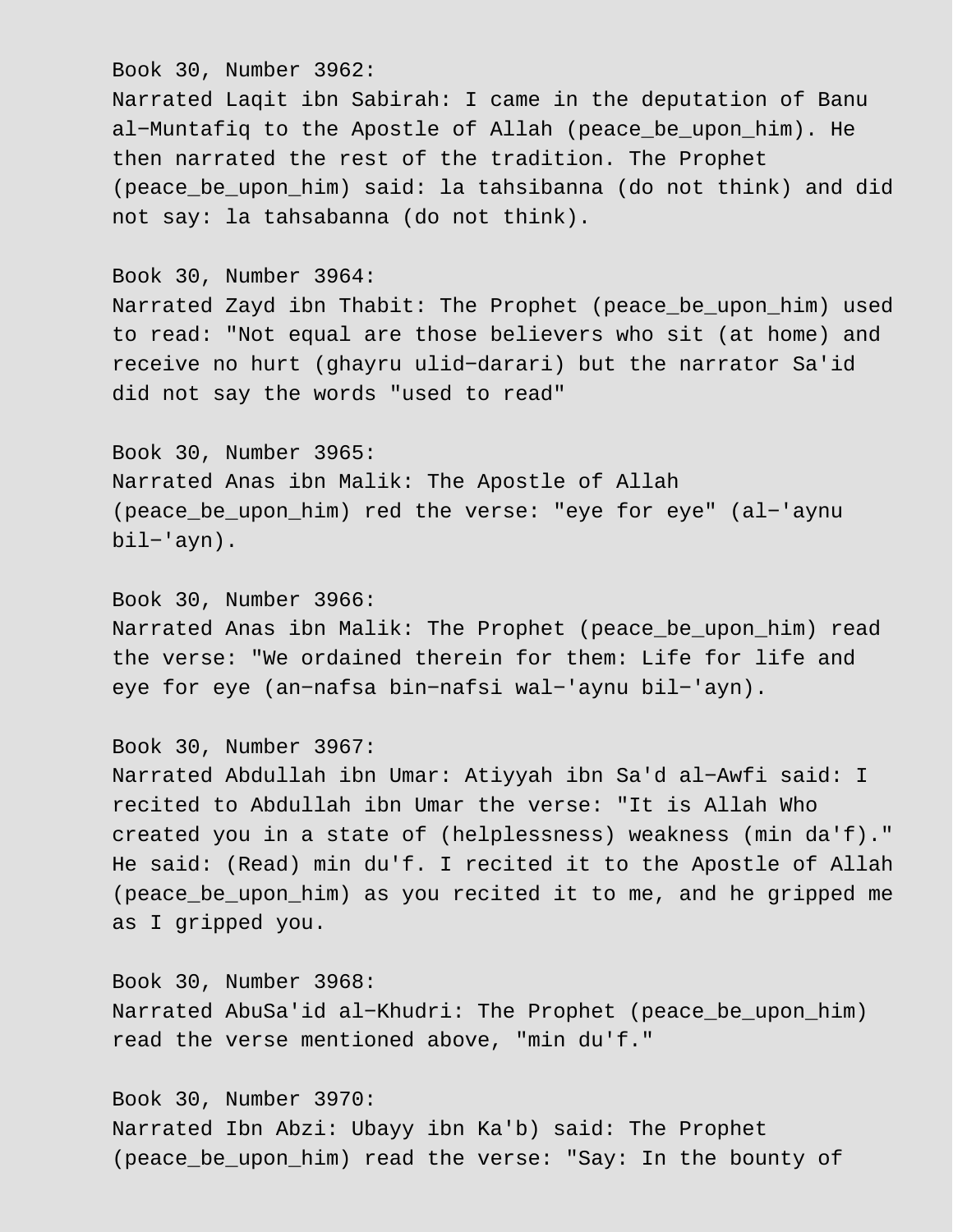Allah and in His mercy−−in that let you rejoice: that is better than the wealth you hoard."

Book 30, Number 3971: Narrated Asma' daughter of Yazid: She heard the Prophet (peace\_be\_upon\_him) read the verse: "He acted unrighteously." (innahu 'amila ghayra salih).

Book 30, Number 3972: Narrated Umm Salamah, Ummul Mu'minin: Shahr ibn Hawshab said: I asked Umm Salamah: How did the Apostle of Allah (peace\_be\_upon\_him) read this verse: "For his conduct is unrighteous (innahu 'amalun ghayru salih". She replied: He read it: "He acted unrighteously" (innahu 'amila ghayra salih).

```
Book 30, Number 3973:
```
Narrated Ubayy ibn Ka'b:: When the Apostle of Allah (peace\_be\_upon\_him) prayed, he began with himself and said: May the mercy of Allah be upon us and upon Moses. If he had patience, he would have seen marvels from his Companion. But he said: "(Moses) said: If ever I ask thee about anything after this, keep me not in they company: then wouldst thou have received (full) excuse from my side". Hamzah lengthened it.

Book 30, Number 3974:

Narrated Ubayy ibn Ka'b: The Prophet (peace\_be\_upon\_him) read the Qur'anic verse: "Thou hast received (full) excuse from me (min ladunni)" and put tashdid (doubling of consonants) on nun  $(n)$ .

Book 30, Number 3975:

Narrated Abdullah ibn Abbas: Ubayy ibn Ka'b made me read the following verse as the Apostle of Allah (peace be upon him) made him read: "in a spring of murky water" (fi 'aynin hami'atin) with short vowel a after h.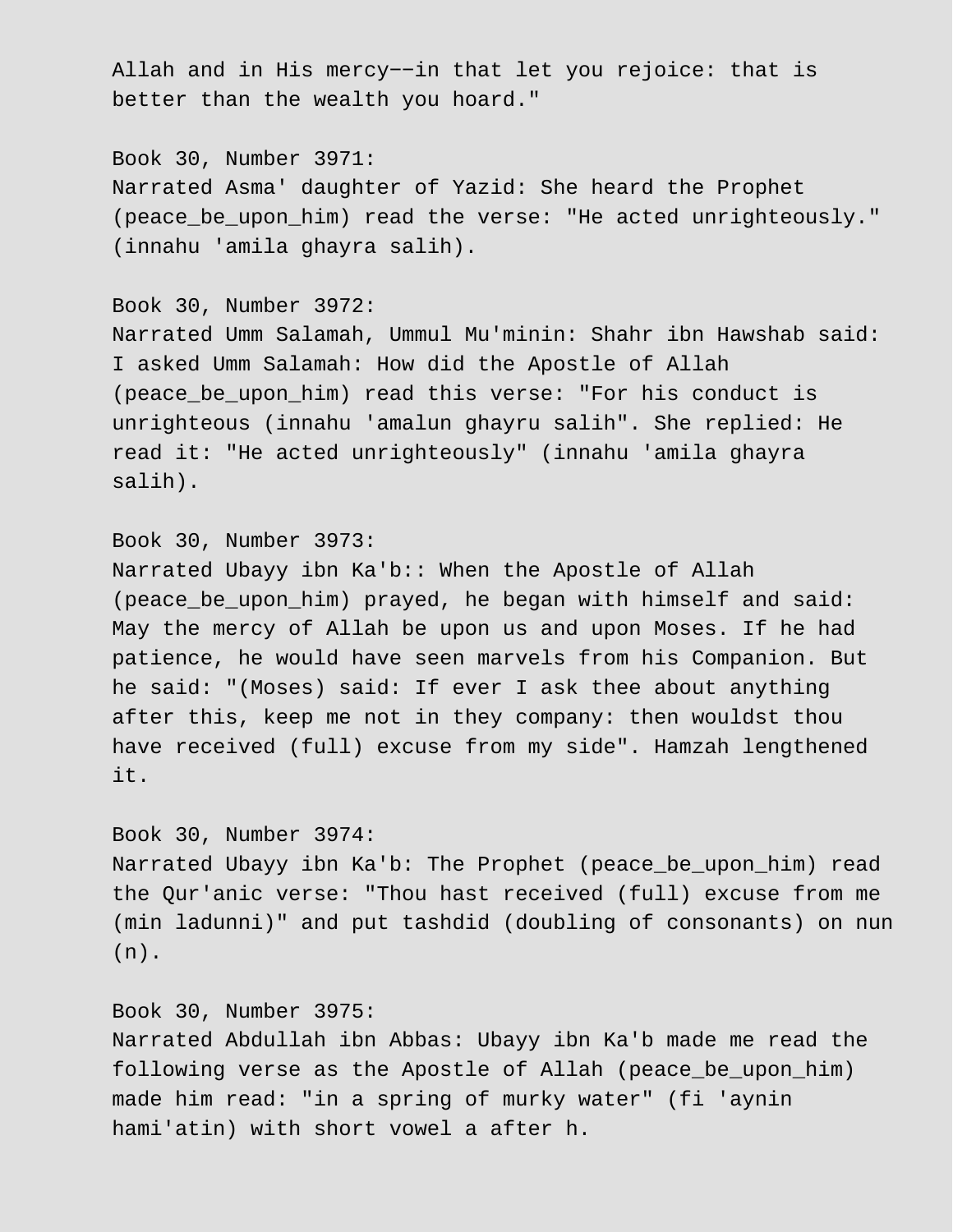# Book 30, Number 3976:

Narrated AbuSa'id al−Khudri: The Prophet (peace\_be\_upon\_him) said: A man from the Illiyyun will look downwards at the people of Paradise and Paradise will be glittering as if it were a brilliant star. He (the narrator) said: In this way the word durri (brilliant) occurs in this tradition, i.e. the letter dal (d) has short vowel u and it has no hamzah ('). AbuBakr and Umar will be of them and will have some additional blessings.

# Book 30, Number 3977:

Narrated Farwah ibn Musayk al−Ghutayfi: I came to the Prophet (peace be upon him). He then narrated the rest of the tradition. A man from the people said: "Apostle of Allah! tell us about Saba'; what is it: land or woman? He replied: It is neither land nor woman; it is a man to whom ten children of the Arabs were born: six of them lived in the Yemen and four lived in Syria. The narrator Uthman said al−Ghatafani instead of al−Ghutayfi. He said: It has been transmitted to us by al−Hasan ibn al−Hakam an−Nakha'i.

# Book 30, Number 3980:

Narrated Aisha, Ummul Mu'minin: I heard the Apostle of Allah (peace\_be\_upon\_him) read: "(There is for him) Rest and satisfaction" (faruhun wa rayhan).

# Book 30, Number 3982:

Narrated Abdullah ibn Mas'ud: The Apostle of Allah (peace\_be\_upon\_him) made me read the verse "It is I who give (all) sustenance, Lord of power, steadfast (for ever).

Book 30, Number 3983:

Narrated Abdullah ibn Mas'ud: The Prophet (peace be upon him) used to read the verse "Is there any that will receive admonition (muddakir)? " that is with doubling of consonant  $[(ddal)(d)].$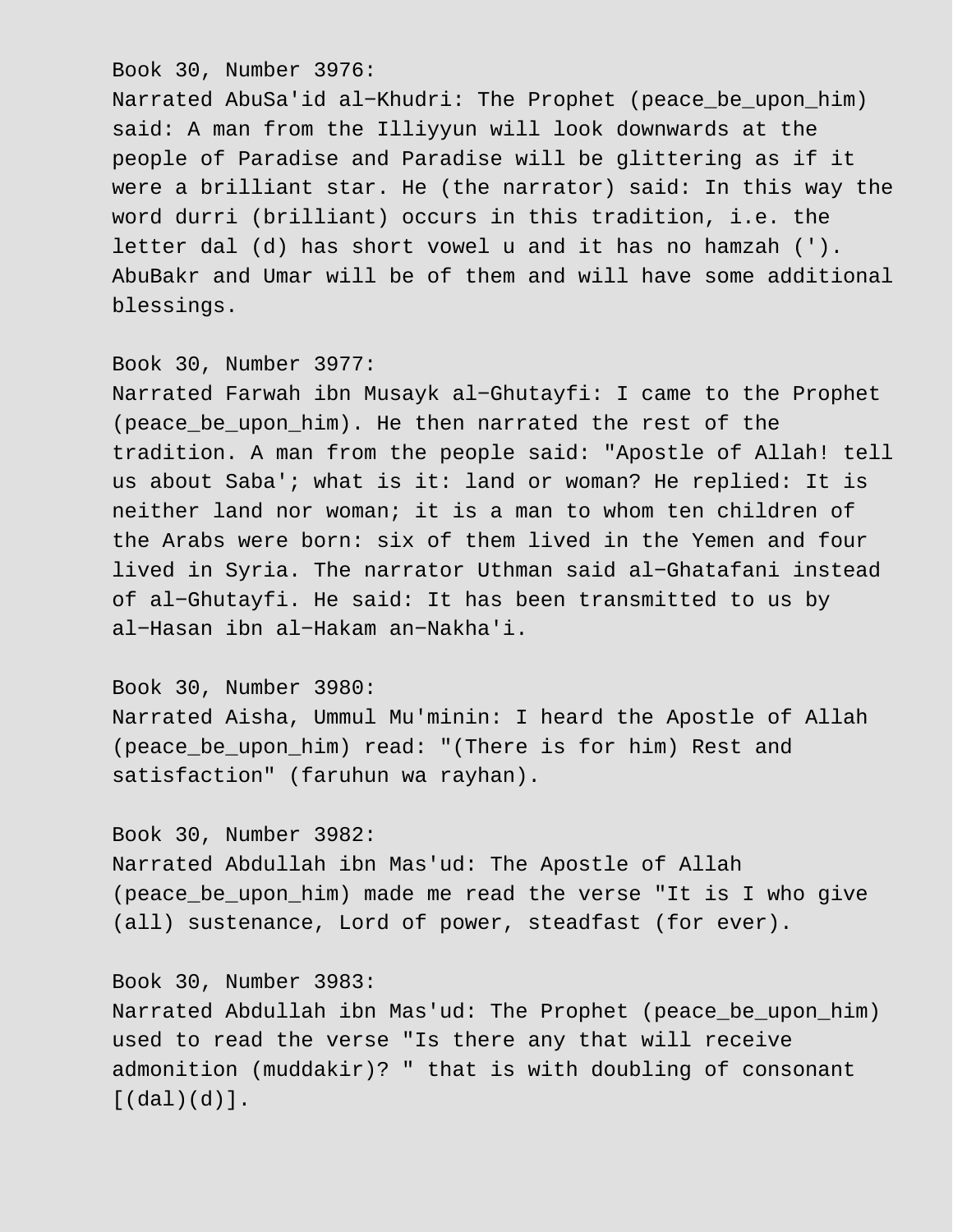Book 30, Number 3984: Narrated Jabir ibn Abdullah: I saw the Prophet (peace be upon him) reading the verse; "does he think that his wealth would make him last for ever?"

Book 30, Number 3987: Narrated AbuSa'id al−Khudri: The Apostle of Allah (peace be upon him) related a tradition in which he mentioned the words "Jibril and Mikal" and he pronounced them "Jibra'ila wa Mika'ila."

Book 30, Number 3988: Narrated AbuSa'id al−Khudri: The Apostle of Allah (peace\_be\_upon\_him) mentioned the name of the one who will sound the trumpet (sahib as−sur) and said: On his right will be Jibra'il and on his left will be Mika'il.

Book 30, Number 3989: Narrated Ibn al−Musayyab: The Prophet (peace\_be\_upon\_him), AbuBakr, Umar and Uthman used to read "maliki yawmid−din (master of the Day of Judgment)". The first to read maliki yawmid−din was Marwan.

Book 30, Number 3990:

Narrated Umm Salamah, Ummul Mu'minin: The Apostle of Allah (peace be upon him) used to recite: "In the name of Allah, the Cherisher and Sustainer of the worlds; most Gracious, most Merciful; Master of the Day of Judgment," breaking its recitation into verses, one after another.

# **31. Hot Baths (Kitab Al−Hammam)**

Book 31, Number 3998:

Narrated Aisha, Ummul Mu'minin: The Apostle of Allah (peace\_be\_upon\_him) forbade to enter the hot baths. He then permitted men to enter them in lower garments.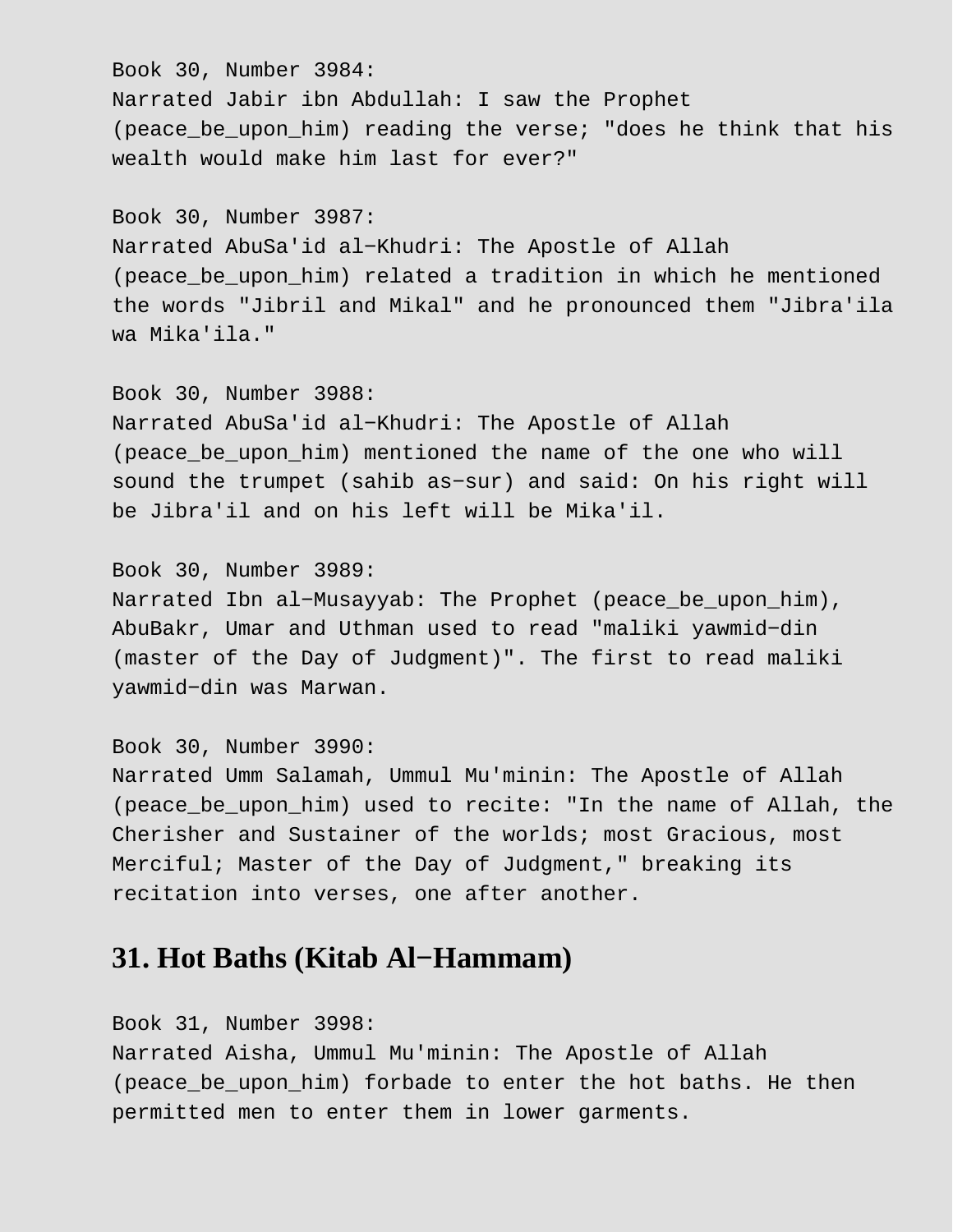Book 31, Number 3999:

Narrated Aisha, Ummul Mu'minin: AbulMalih said: Some women of Syria came to Aisha. She asked them: From whom are you? They replied: From the people of Syria. She said: Perhaps you belong to the place where women enter hot baths (for washing ). The said: Yes. She said: I heard the Apostle of Allah (peace\_be\_upon\_him) say: If a woman puts off her clothes in a place other than her house, she tears the veil between her and Allah, the Exalted.

# Book 31, Number 4000:

Narrated Abdullah ibn Amr ibn al−'As: The Prophet (peace\_be\_upon\_him) said: After some time the lands of the non−Arabs will be conquered for you, and there you will find houses called hammamat (hot baths). so men should not enter them (to wash) except in lower garments, and forbid the women to enter them except a sick or one who is in a child−bed.

# Book 31, Number 4001:

Narrated Ya'la: The Apostle of Allah (peace\_be\_upon\_him) saw a man washing in a public place without a lower garment. So he mounted the pulpit, praised and extolled Allah and said: Allah is characterised by modesty and concealment. So when any of you washes, he should conceal himself.

Book 31, Number 4003:

Narrated Jarhad: The Apostle of Allah (peace\_be\_upon\_him) sat with us and my thigh was uncovered. He said: Do you not know that thigh is a private part.

# Book 31, Number 4004:

Narrated Ali ibn AbuTalib: The Prophet (peace\_be\_upon\_him) said: Do not uncover you thigh, and do not look at the thigh of the living and the dead.

# Book 31, Number 4006:

Narrated Mu'awiyah ibn Haydah: I said: Apostle of Allah, from whom should we conceal our private parts and to whom can we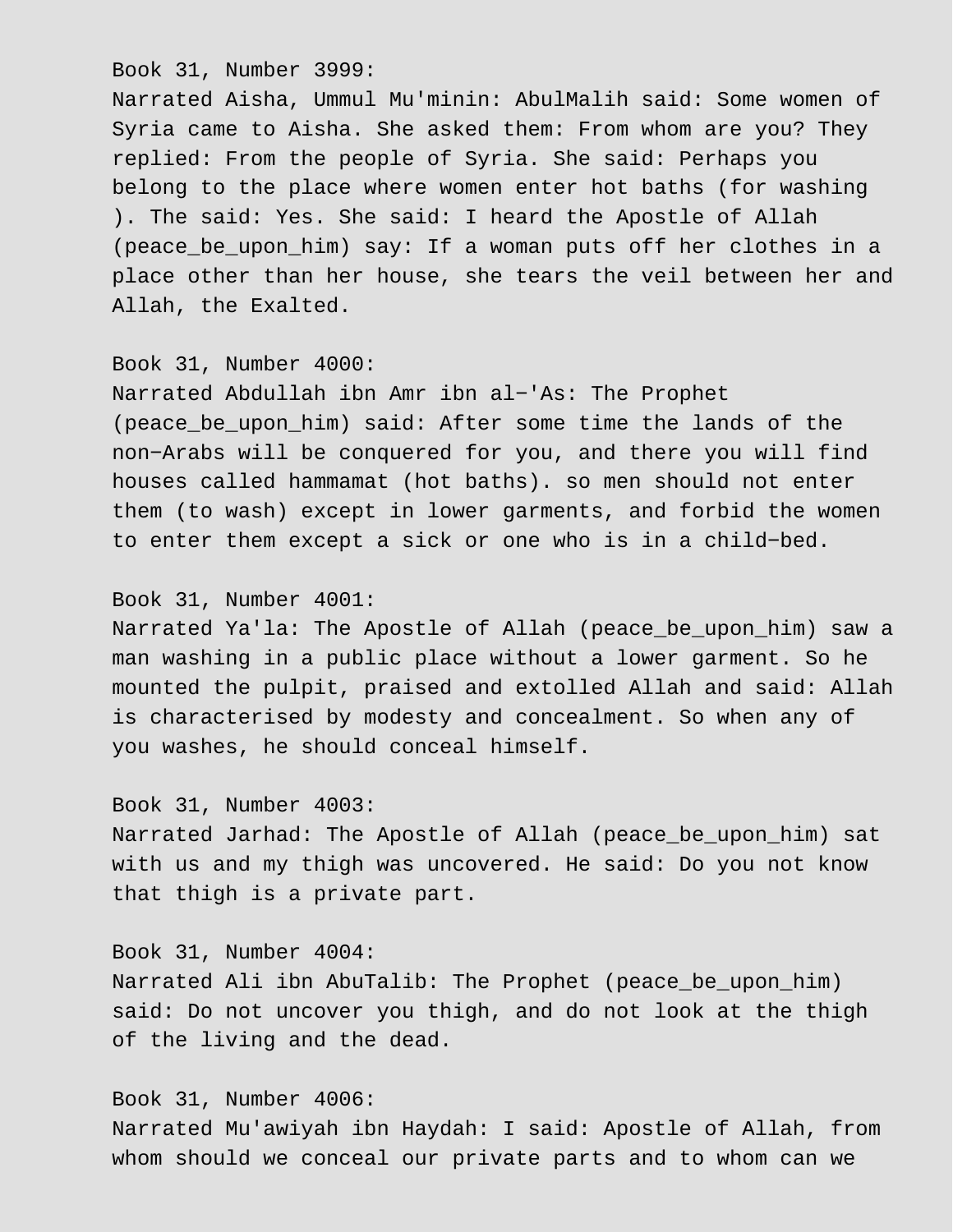show? He replied: conceal your private parts except from your wife and from whom your right hands possess (slave−girls). I then asked: Apostle of Allah, (what should we do), if the people are assembled together? He replied: If it is within your power that no one looks at it, then no one should look at it. I then asked: Apostle of Allah if one of us is alone, (what should he do)? He replied: Allah is more entitled than people that bashfulness should be shown to him.

# Book 31, Number 4007:

Narrated AbuSa'id al−Khudri: The Prophet (peace\_be\_upon\_him) said: A man should not look at the private parts of another man, and a woman should not look at the private parts of another woman. A man should not lie with another man without wearing lower garment under one cover; and a woman should not be lie with another woman without wearing lower garment under one cover.

# Book 31, Number 4008:

Narrated AbuHurayrah: The Prophet (peace\_be\_upon\_him) said: A man should not lie with another man and a woman should not lie with another woman without covering their private parts except a child or a father. He also mentioned a third thing which I forgot.

# **32. Clothing (Kitab Al−Libas)**

# Book 32, Number 4009:

Narrated AbuSa'id al−Khudri: When the Apostle of Allah (peace\_be\_upon\_him) put on a new garment he mentioned it by name, turban or shirt, and would then say: O Allah, praise be to Thee! as Thou hast clothed me with it, I ask Thee for its good and the good of that for which it was made, and I seek refuge in Thee from its evil and the evil of that for which it was made.

Book 32, Number 4012: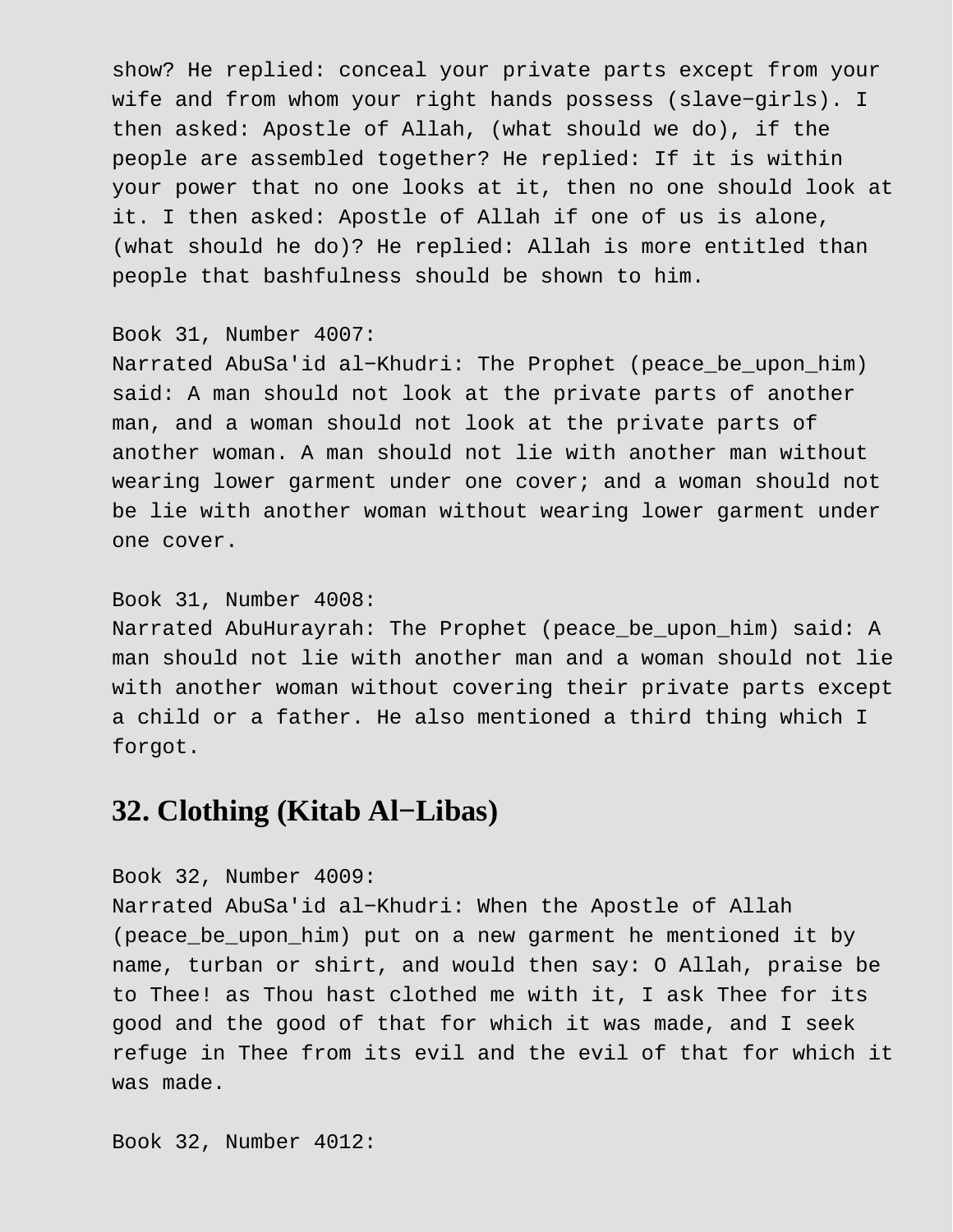Narrated Mu'adh ibn Anas: The Prophet (peace be upon him) said: If anyone eats food and then says: "Praise be to Allah Who has fed me with this food and provided me with it through no might and power on my part," he will be forgiven his former and later sins. If anyone puts on a garment and says: "Praise be to Allah Who has clothed me with this and provided me with it through no might and power on my part," he will be forgiven his former and later sins.

Book 32, Number 4014: Narrated Umm Salamah, Ummul Mu'minin: The clothing which the Apostle of Allah (peace\_be\_upon\_him) liked best was shirt.

Book 32, Number 4015: Narrated Umm Salamah, Ummul Mu'minin: No clothing was dearer to be Apostle of Allah (peace\_be\_upon\_him) than shirt.

Book 32, Number 4016: Narrated Asma', daughter of Yazid,: The sleeve of the shirt of the Apostle of Allah (peace\_be\_upon\_him) came to the wrist.

Book 32, Number 4018: Narrated Abdullah ibn Umar: The Prophet (peace\_be\_upon\_him) as saying: If anyone wears a garment for gaining fame, Allah will clothe him in a similar garment on the Day of Resurrection.

Book 32, Number 4020: Narrated Abdullah ibn Umar: The Prophet (peace\_be\_upon\_him) said: He who copies any people is one of them.

Book 32, Number 4021A: Narrated Utbah ibn AbdusSulami: I asked the Apostle of Allah (peace\_be\_upon\_him) to clothe me. He clothed me with two coarse clothes of linen.

Book 32, Number 4022:

Narrated AbuMusa al−Ash'ari: AbuBurdah said: My father said to me: My son, if you had seen us while we were with the Apostle of Allah (peace\_be\_upon\_him) and the rain had fallen on us,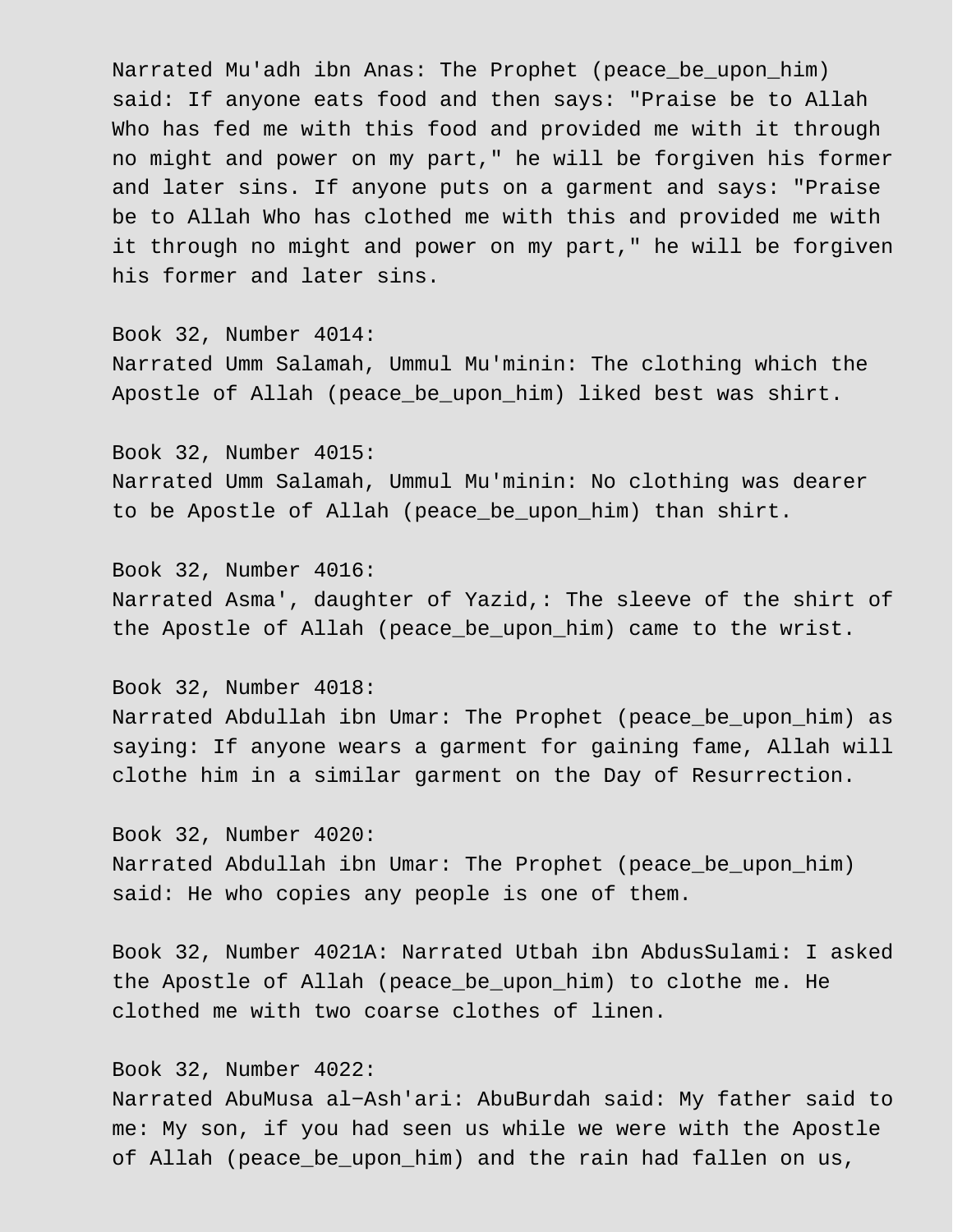you would have thought that our smell was the smell of the sheep.

Book 32, Number 4023: Narrated Anas ibn Malik: The King Dhu Yazan presented to the apostle of Allah (peace be upon him) a suit of clothes which he had purchased for thirty−three camels or thirty−three she−camels. He accepted it.

# Book 32, Number 4024:

Narrated Ishaq ibn Abdullah ibn al−Harith: The Apostle of Allah (peace be upon him) purchased a suit of clothes for twenty she−camels and some more and he presented it to Dhu Yazan.

#### Book 32, Number 4026:

Narrated Abdullah ibn Abbas: When the Haruriyyah made a revolt, I came to Ali (may Allah be pleased with him). He said: Go to these people. I then put on the best suit of the Yemen. AbuZumayl (a transmitter) said: Ibn Abbas was handsome and of imposing countenance. Ibn Abbas said: I then came to them and they said: Welcome to you, Ibn Abbas! what is this suit of clothes? I said: Why are you objecting to me? I saw over the Apostle of Allah (peace\_be\_upon\_him) the best suit of clothes.

#### Book 32, Number 4027:

Narrated Sa'd: I saw a man riding on a white mule and he had a black turban of silk and wool. He said: The Apostle of Allah (peace\_be\_upon\_him) put it on me. This is the version of Uthman, and there is the word akhbara in his tradition.

# Book 32, Number 4028:

Narrated AbuAmir or AbuMalik: AbdurRahman ibn Ghanam al−Ash'ari said: AbuAmir or AbuMalik told me−−I swear by Allah another oath that he did not believe me that he heard the Apostle of Allah (peace\_be\_upon\_him) say: There will be among my community people who will make lawful (the use of) khazz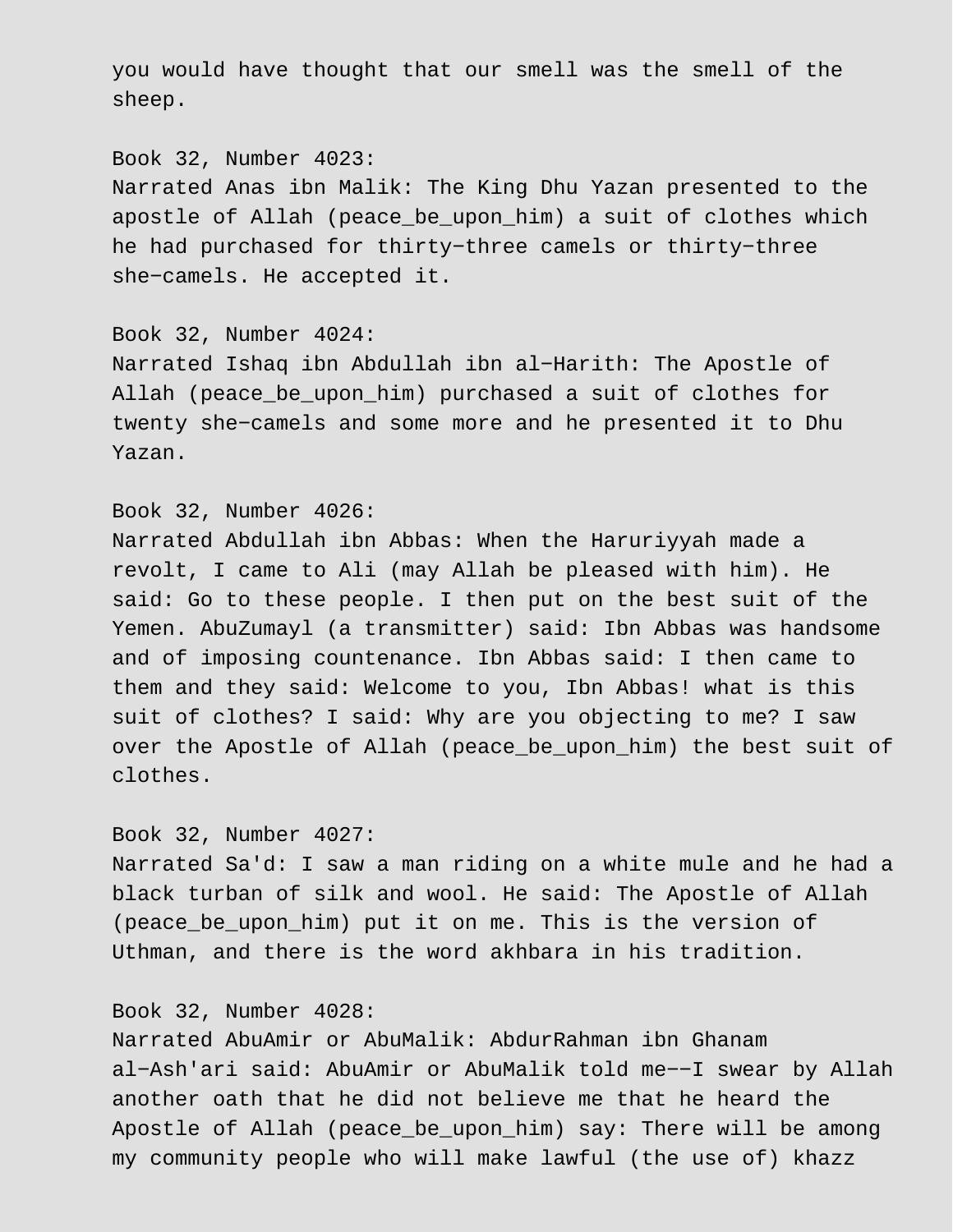and silk. Some of them will be transformed into apes and swine.

# Book 32, Number 4036:

Narrated Anas ibn Malik: The king of Rome presented a fur of silk brocade to the Prophet (peace be upon him) and he wore it. The scene that his hands were moving (while wearing the robe) is before my eyes. He then sent it to Ja'far who wore it and came to him. The Prophet (peace\_be\_upon\_him) said: I did not send it to you to wear. He asked: What should I do with it? He replied: Send it to your brother Negus.

# Book 32, Number 4037:

Narrated Imran ibn Husayn: The Prophet (peace\_be\_upon\_him) said: I do not ride on purple, or wear a garment dyed with saffron, or wear shirt hemmed with silk. Pointing to the collar of his shirt al−Hasan (al−Basri) said: The perfume used by men should have an odour but no colour, and the perfume used by women should have a colour but no odour. Sa'id said: I think he said: They interpreted his tradition about perfume used by women as applying when she comes out. But when she is with her husband, she may use any perfume she wishes.

# Book 32, Number 4038:

Narrated AbuRayhanah: AbulHusayn, al−Haytham ibn Shafi said: I and a companion of mine called AbuAmir, a man from al−Ma'afir went to perform prayer in Bayt al−Maqdis (Jerusalem). Their preacher was a man of Azd called AbuRayhanah, who was a companion of the Prophet (peace\_be\_upon\_him). AbulHusayn said: my companion went to the mosque before me. I went there after him and sat beside him. He asked me: Did you hear the preaching of AbuRayhanah? I said: No. He said: I heard him say: The Apostle of Allah (peace\_be\_upon\_him) forbade ten things: Sharpening the ends of the teeth, tattooing, plucking hair, men sleeping together without an under garment, women sleeping together without an under−garment, men putting silk at the hem of their garments like the Persians, or putting silk on their shoulders like the Persians, plundering, riding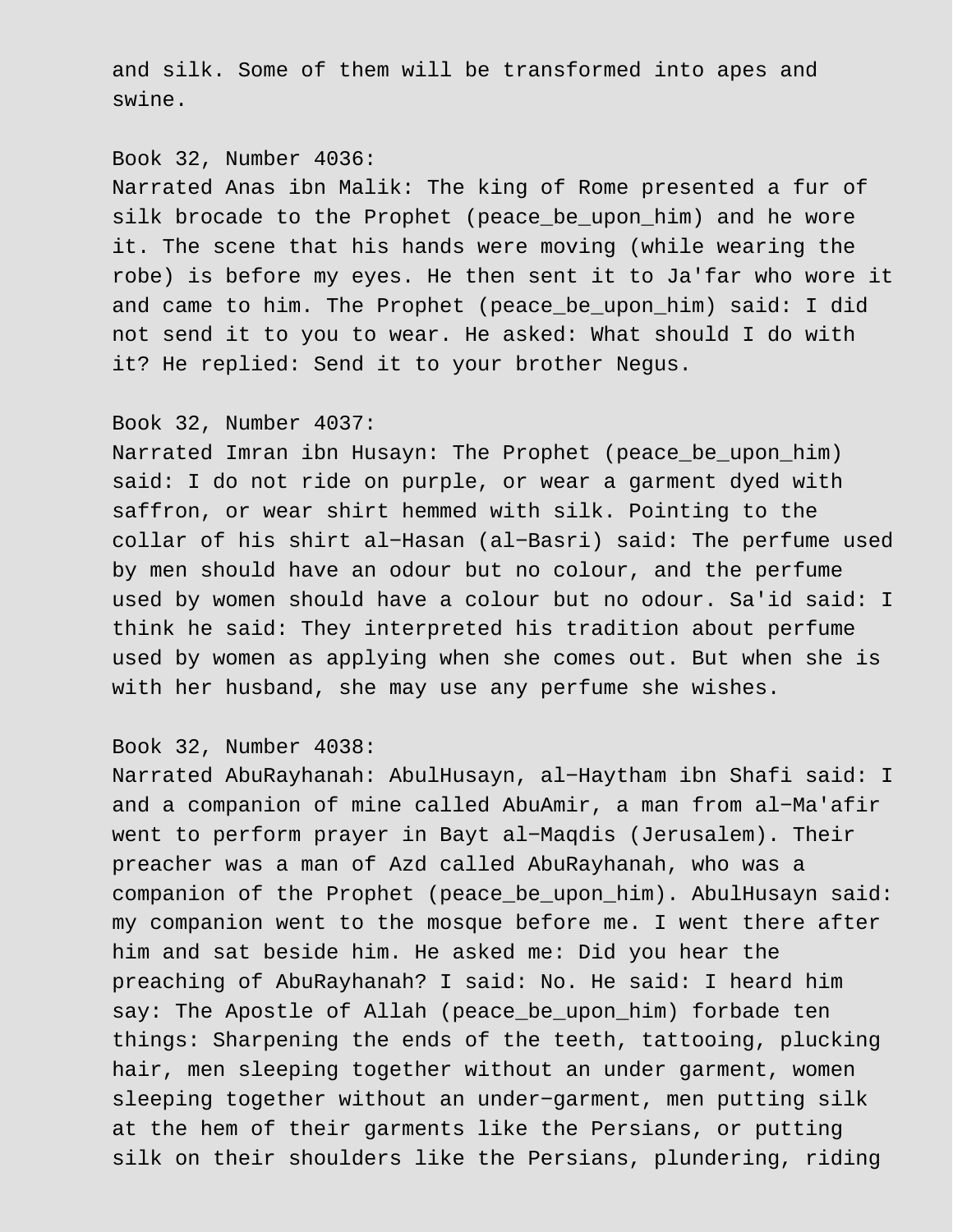on panther skins, wearing signet rings, except in the case of one in authority.

Book 32, Number 4040: Narrated Ali ibn AbuTalib: The Apostle of Allah (peace\_be\_upon\_him) forbade me to wear a gold ring, or a Qassi garment or the use purple saddle−cloths.

#### Book 32, Number 4041:

Narrated Aisha, Ummul Mu'minin: The Apostle of Allah (peace\_be\_upon\_him) once prayed wearing a garment having marks. He looked at its marks. When he saluted, he said: Take this garment of mine to AbuJahm, for it turned my attention just now in my prayer, and bring a simple garment without marks.

# Book 32, Number 4043:

Narrated Asma: Abdullah AbuUmar, client of Asma', daughter of AbuBakr, said: I saw Ibn Umar buying a Syrian garment in the market. When he saw that it had red warp, he returned it. I then came to Asma' and mentioned it to her. She said: Bring me, slave−girl, the mantle of the Apostle of Allah (peace\_be\_upon\_him). She brought out a mantle of a course ornamented cloth, with its collar, sleeves, front, and back were hemmed with brocade.

# Book 32, Number 4046:

Narrated Ali ibn AbuTalib: The Prophet of Allah (peace\_be\_upon\_him) took silk and held it in his right hand, and took gold and held it in his left hand and said: both of these are prohibited to the males of my community.

# Book 32, Number 4048:

Narrated Jabir ibn Abdullah: We used to take it away (i.e. silk) from boys, and leave it for girls. Mis'ar said: I asked Amr ibn Dinar about it, but he did not know it.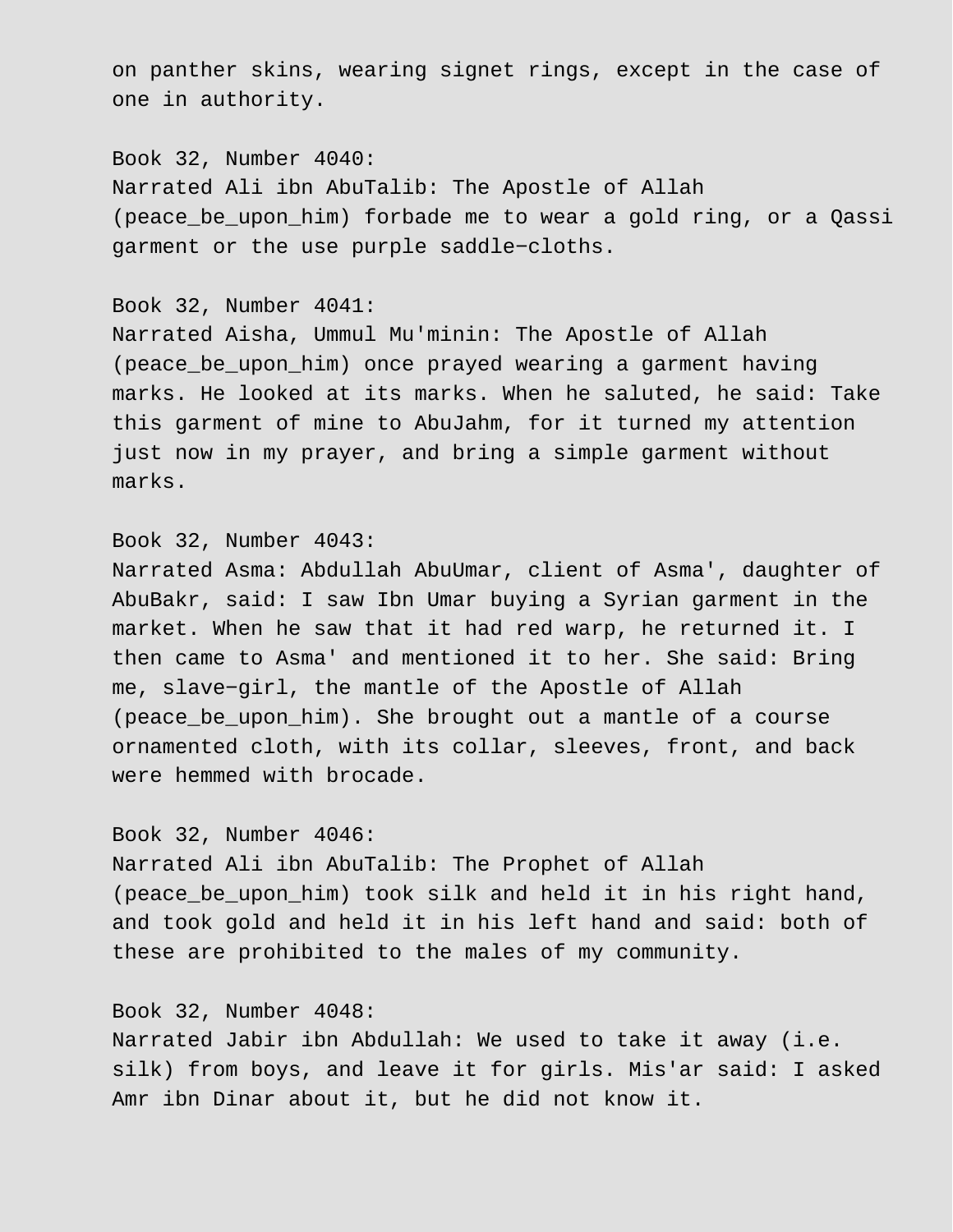#### Book 32, Number 4050:

Narrated Abdullah ibn Abbas: The Prophet (peace\_be\_upon\_him) said: Wear your white garments, for they are among your best garments, and shroud your dead in them. Among the best types of collyrium you use is antimony (ithmid) for it clears the vision and makes the hair sprout.

#### Book 32, Number 4051:

Narrated Jabir ibn Abdullah: The Apostle of Allah (peace be upon him) paid visit to us, and saw a dishevelled man whose hair was disordered. He said: Could this man not find something to make his hair lie down? He saw another man wearing dirty clothes and said: Could this man not find something to wash his garments with.

#### Book 32, Number 4052:

Narrated AbulAhwas Awf ibn Malik: I came to the Prophet (peace\_be\_upon\_him) wearing a poor garment and he said (to me): Have you any property? He replied: Yes. He asked: What kind is it? He said: Allah has given me camels. Sheep, horses and slaves. He then said: When Allah gives you property, let the mark of Allah's favour and honour to you be seen.

# Book 32, Number 4053:

Narrated Abdullah ibn Umar: Zayd ibn Aslam said: Ibn Umar used to dye his beard with yellow colour so much so that his clothes were filled (dyed) with yellowness. He was asked: Why do you dye with yellow colour? He replied: I saw the Apostle of Allah (peace\_be\_upon\_him) dyeing with yellow colour, and nothing was dearer to him than it. He would dye all his clothes with it, even his turban.

#### Book 32, Number 4054:

Narrated AbuRimthah: I went with my father to the Prophet (peace\_be\_upon\_him) and saw two green garments over him.

Book 32, Number 4055: Narrated Abdullah ibn Amr ibn al−'As: We came down with the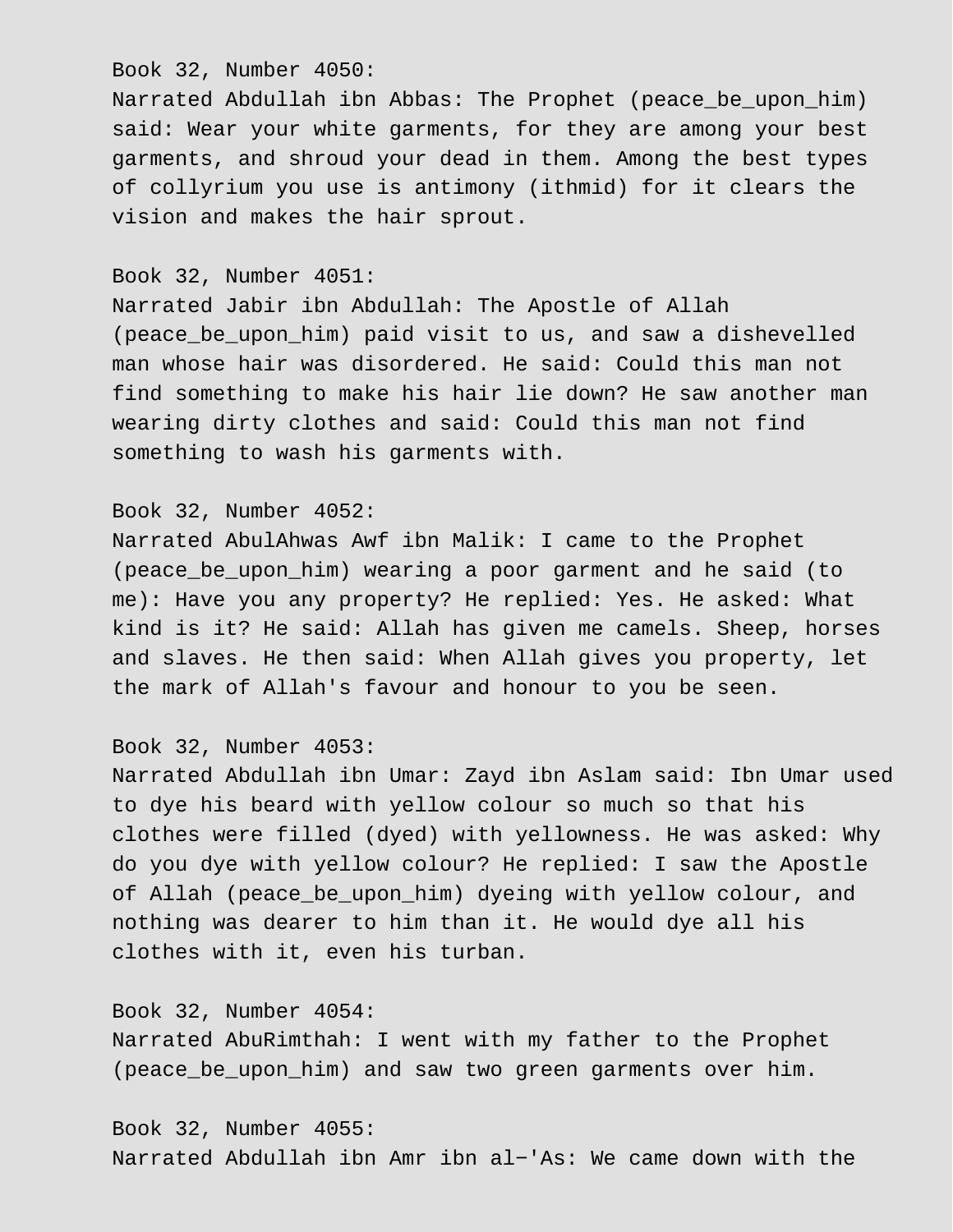Apostle of Allah (peace be upon him) from a turning of a valley. He turned his attention to me and I was wearing a garment dyed with a reddish yellow dye. He asked: What is this garment over you? I recognised what he disliked. I then came to my family who were burning their oven. I threw it (the garment) in it and came to him the next day. He asked: Abdullah, what have you done with the garment? I informed him about it. He said: Why did you not give it to one of your family to wear, for there is no harm in it for women.

#### Book 32, Number 4057:

Narrated Abdullah ibn Amr ibn al−'As: The Apostle of Allah (peace\_be\_upon\_him) saw me. The version of AbuAli al−Lula' has: I think I wore a garment dyed with a reddish yellow colour. He asked: What is this? So I went and burnt it. The Prophet (peace\_be\_upon\_him) said: What have you done with your garment? I replied: I burnt it. He said: Why did you not give it to one of your women to wear?

#### Book 32, Number 4058:

Narrated Abdullah ibn Amr ibn al−'As: A man wearing two red garments passed the Prophet (peace\_be\_upon\_him) and gave him a greeting, but he did not respond to his greeting.

#### Book 32, Number 4059:

Narrated Rafi' ibn Khadij: We went out with the Apostle of Allah (peace\_be\_upon\_him) on a journey, and we had on our saddles and camels garments consisting of red warp of wool. The Apostle of Allah (peace\_be\_upon\_him) said: Do I not see that red colour has dominated you. We then got up quickly on account of this saying of the Apostle of Allah (peace\_be\_upon\_him) and some of our camels ran away. We then took the garments and withdrew them.

# Book 32, Number 4060:

Narrated Zaynab: Hurayth ibn al−Abajj as−Sulayhi said: that a woman of Banu Asad: One day I was with Zaynab, the wife of the Apostle of Allah (peace\_be\_upon\_him), and we were dyeing her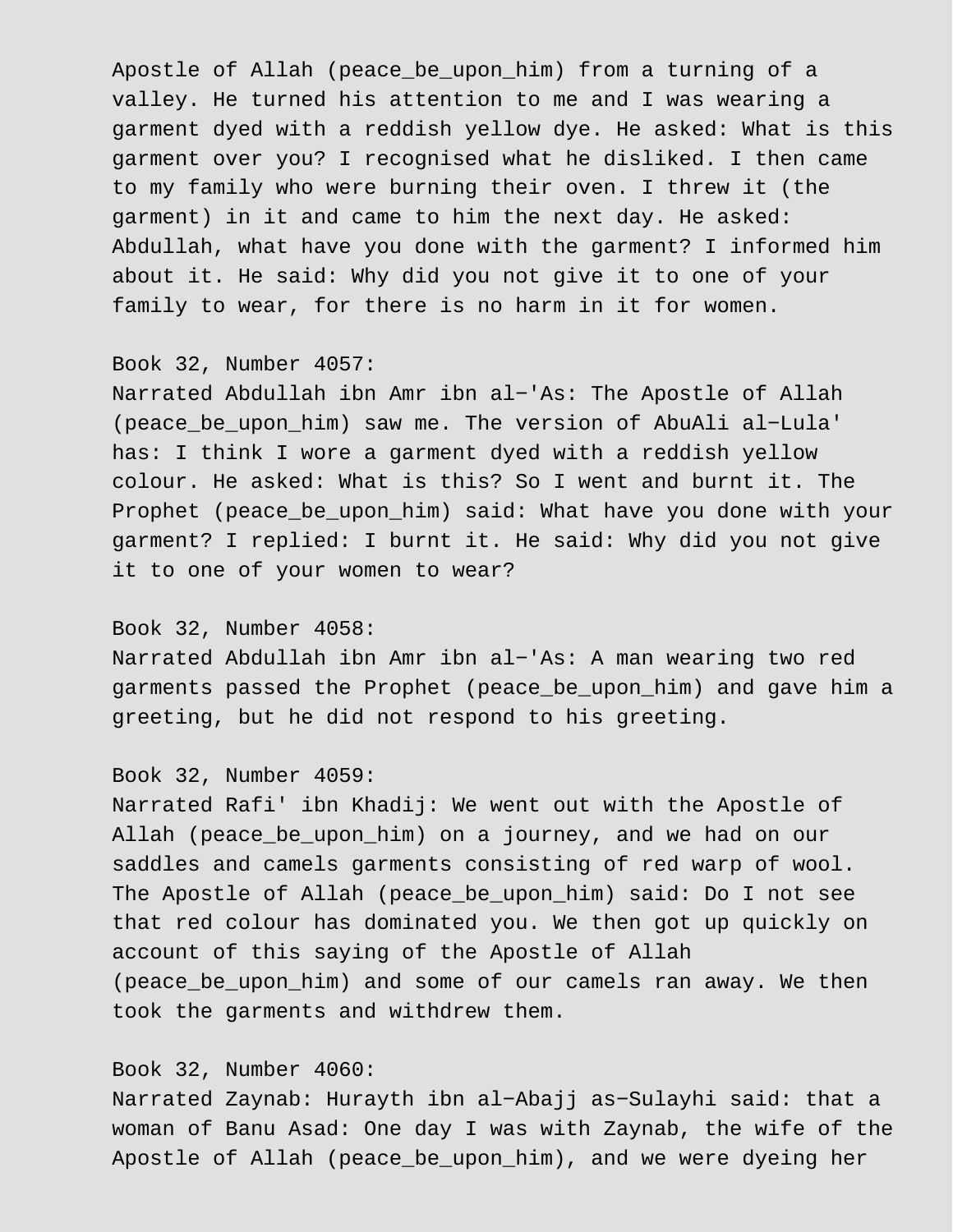clothes with red ochre. In the meantime the Apostle of Allah (peace\_be\_upon\_him) peeped us. When he saw the red ochre, he returned. When Zaynab saw this, she realised that the Apostle of Allah (peace\_be\_upon\_him) disapproved of what she had done. She then took and washed her clothes and concealed all redness. The Apostle of Allah (peace\_be\_upon\_him) then returned and peeped, and when he did not see anything, he entered.

#### Book 32, Number 4062:

Narrated Amir: I saw the Apostle of Allah (peace be upon him) at Mina giving sermon on a mule and wearing a red garment, while Ali was announcing.

#### Book 32, Number 4063:

Narrated Aisha, Ummul Mu'minin: I made a black cloak for the Prophet (peace be upon him) and he put it on; but when he sweated in it and noticed the odour of the wool, he threw it away. The narrator said: I think he said: He liked good smell.

## Book 32, Number 4064:

Narrated Jabir ibn Abdullah: When I came to the Prophet (peace\_be\_upon\_him), he was sitting with his hands round his knees wearing the cloak the fringe of which was over his feet.

# Book 32, Number 4067:

Narrated Ali ibn Rukanah: Ali quoting his father said: Rukanah wrestled with the Prophet (peace\_be\_upon\_him) and the Prophet (peace\_be\_upon\_him) threw him on the ground. Rukanah said: I heard the Prophet (peace\_be\_upon\_him) say: The difference between us and the polytheists is that we wear turbans over caps.

#### Book 32, Number 4068:

Narrated AbdurRahman ibn Awf: The Apostle of Allah (peace\_be\_upon\_him) put a turban on me and let the ends hang in front of him and behind me.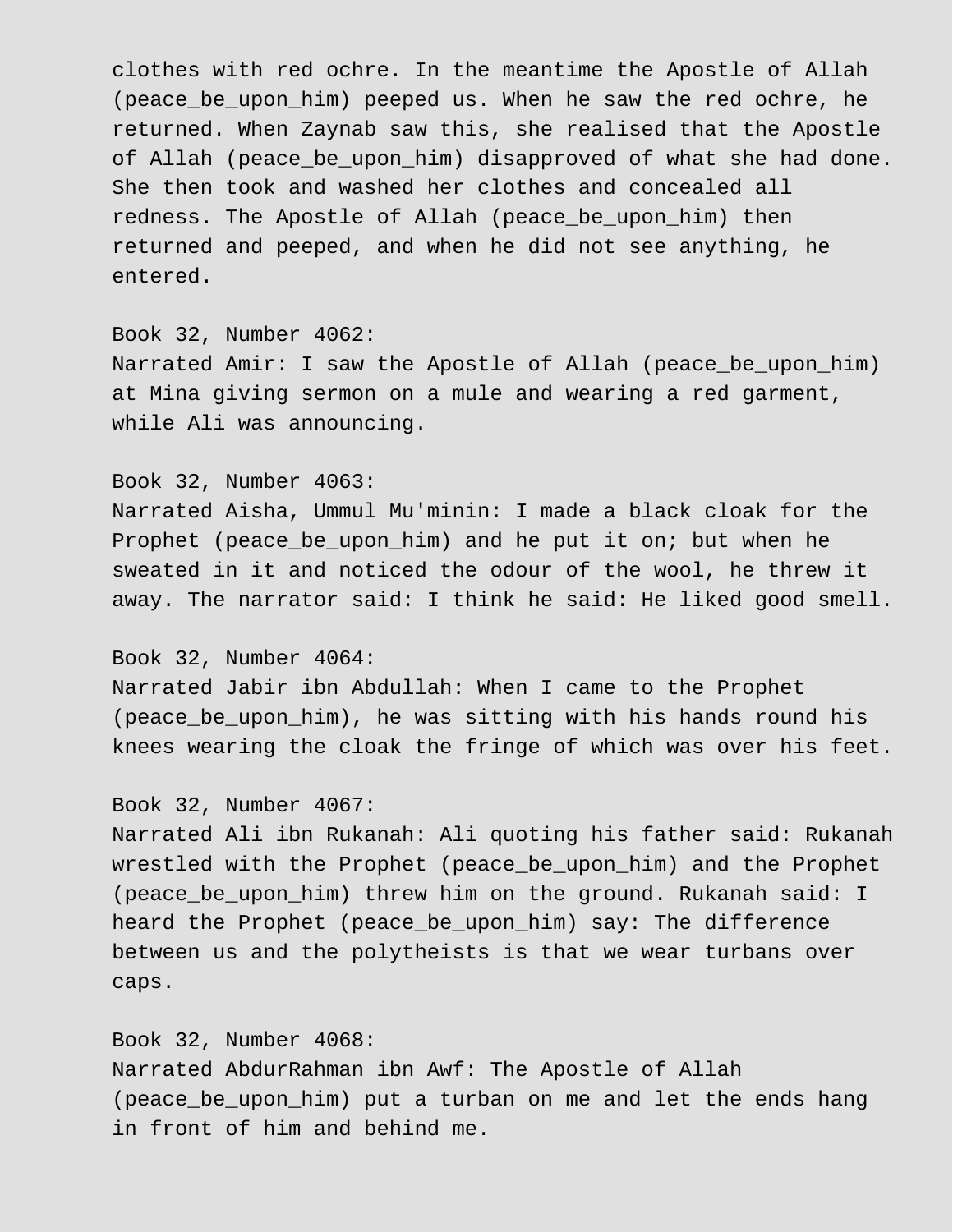#### Book 32, Number 4069:

Narrated AbuHurayrah: The Apostle of Allah (peace\_be\_upon\_him) forbade wearing clothes in two styles: that a man sits in a single garment with his hands round his knees and uncover his private parts towards heaven and that he wears his garment while one of his sides is uncovered, and puts the garment on his shoulders.

# Book 32, Number 4071:

Narrated Qurrah ibn Iyas al−Muzani: I came to the Apostle of Allah (peace\_be\_upon\_him) with a company of Muzaynah and we swore allegiance to him. The buttons of his shirt were open. I swore allegiance to him and I put my hand inside the collar of his shirt and felt the seal. Urwah said: I always saw Mu'awiyah and his son opening their buttons of the collar during winter and summer. They never closed their buttons.

#### Book 32, Number 4073:

Narrated AbuJurayy Jabir ibn Salim al−Hujaymi: I saw a man whose opinion was accepted by the people, and whatever he said they submitted to it. I asked: Who is he? They said: This is the Apostle of Allah (peace\_be\_upon\_him). I said: On you be peace, Apostle of Allah, twice. He said: Do not say "On you be peace," for "On you be peace" is a greeting for the dead, but say "Peace be upon you". I asked: You are the Apostle of Allah (may peace be upon you)? He said: I am the Apostle of Allah Whom you call when a calamity befalls you and He removes it; when you suffer from drought and you call Him, He grows food for you; and when you are in a desolate land or in a desert and your she−camel strays and you call Him, He returns it to you. I said: Give me some advice. He said: Do not abuse anyone. He said that he did not abuse a freeman, or a slave, or a camel or a sheep thenceforth. He said: Do not look down upon any good work, and when you speak to your brother, show him a cheerful face. This is a good work. Have your lower garment halfway down your shin; if you cannot do it, have it up to the ankles. Beware of trailing the lower garment, for it is conceit and Allah does not like conceit. And if a man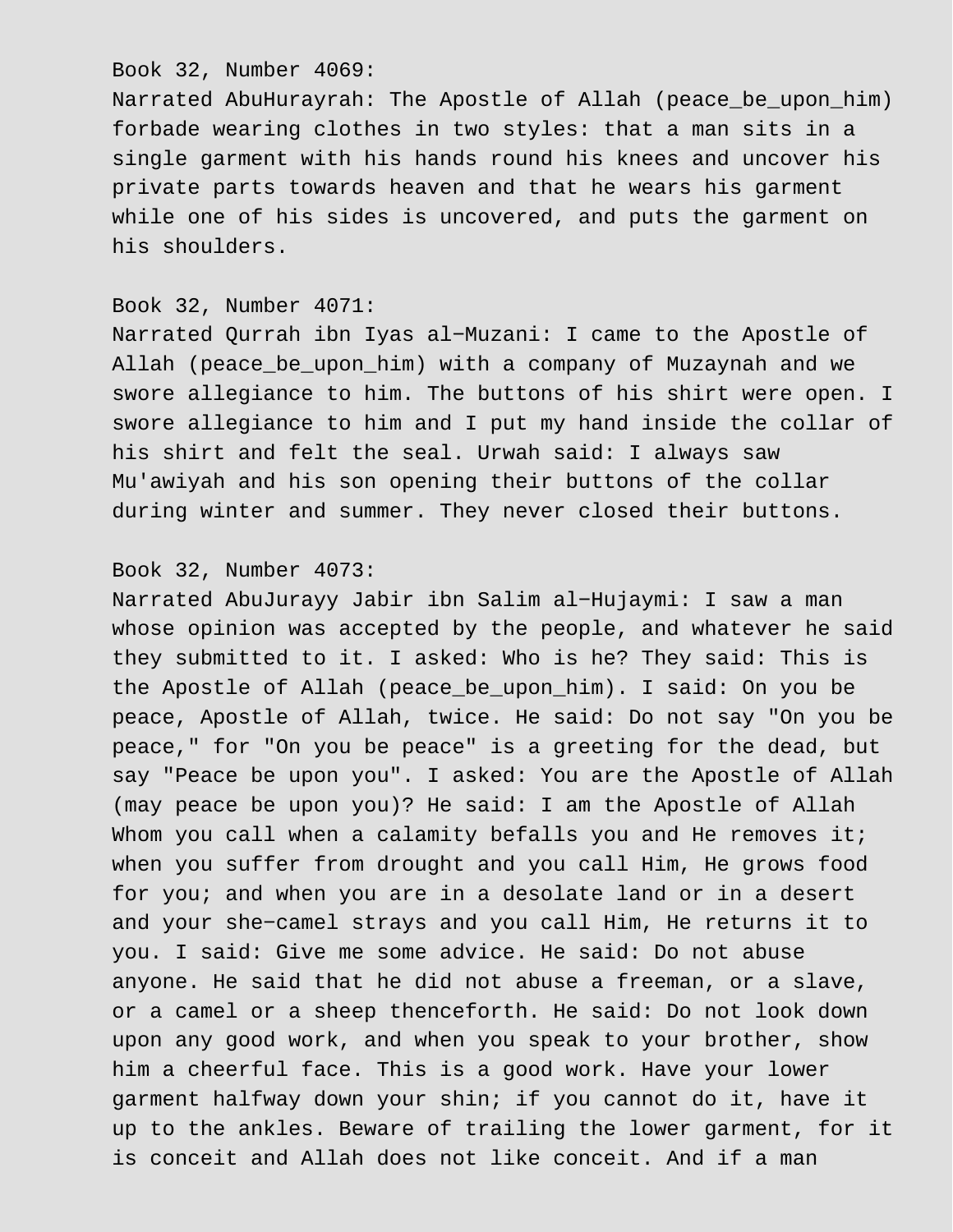abuses and shames you for something which he finds in you, then do not shame him for something which you find in him; he will bear the evil consequences for it.

# Book 32, Number 4078:

Narrated Sahl Ibn al−Hanzaliyyah: Qays ibn Bishr at−Taghlibi said: My father told me that he was a companion of AbudDarda'. There was in Damascus a man from the companions of the Prophet (peace\_be\_upon\_him), called Ibn al−Hanzaliyyah. He was a recluse and rarely met the people. He remained engaged in prayer. When he was not praying he was occupied in glorifying Allah and exalting Him until he went to his family. Once he passed us when we were with AbudDarda'. AbudDarda' said to him: Tell us a word which benefits us and does not harm you. He said: The Apostle of Allah (peace be upon him) sent out a contingent and it came back. One of the men came and sat in the place where the Apostle of Allah (peace\_be\_upon\_him) used to sit, and he said to a man beside him: Would that you saw us when we met the enemy and so−and−so attacked and cut through a lance. He said: Take it from me and I am a boy of the tribe Ghifar. What do you think about his statement? He replied: I think his reward was lost. Another man heard it and said: I do not think that there is any harm in it. They quarrelled until the Apostle of Allah (peace\_be\_upon\_him) heard it, and he said: Glory be to Allah! There is no harm if he is rewarded and praised. I saw that AbudDarda' was pleased with it and began to raise his hand to him and say: Did you hear it from the Apostle of Allah (peace\_be\_upon\_him)? He said: Yes. He continued to repeat it to him so often that I thought he was going to kneel down. He said: On another day he again passed us. AbudDarda' said to him: (Tell us) a word which benefits us and does not harm you. He said: The Apostle of Allah (peace\_be\_upon\_him) said to us: One who spends on (the maintenance of) horses (for jihad) is like the one who spreads his hand to give alms (sadaqah) and does not withhold it. He then passed us on another day. AbudDarda' said to him: (Tell us) a word which benefits us and does no harm to you. He said: The Apostle of Allah (peace be upon him) said: Khuraym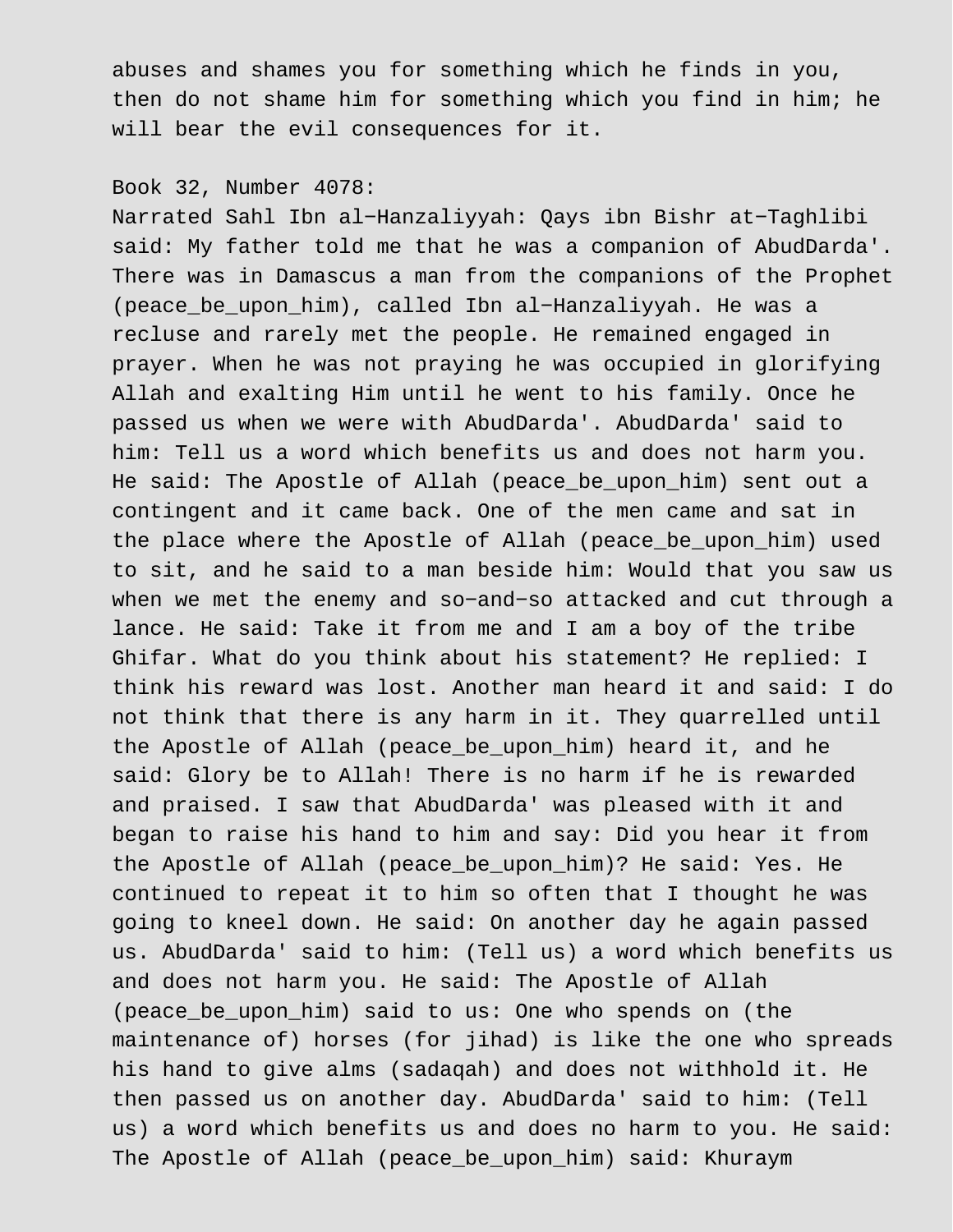al−Asadi would be a fine man were it not for the length of his hair, which reaches the shoulders, and the way he lets his lower garment hang down. When Khuraym heard that, he hurriedly, took a knife, cut his hair in line with his ears and raised his lower garment half way up his legs. He then passed us on another day. AbudDarda' said to him: (tell us) a word which benefits us and does not harm you. He said: I heard the Apostle of Allah (peace\_be\_upon\_him) say: You are coming to your brethren; so tidy your mounts and tidy your dress, until you are like a mole among the people. Allah does not like obscene words or deeds, or do intentional committing of obscenity.

#### Book 32, Number 4079:

Narrated AbuHurayrah: The Prophet (peace be upon him) said: Allah Most High says: Pride is my cloak and majesty is my lower garment, and I shall throw him who view with me regarding one of them into Hell.

#### Book 32, Number 4081:

Narrated AbuHurayrah: A man who was beautiful came to the Prophet (peace\_be\_upon\_him). He said: Apostle of Allah, I am a man who likes beauty, and I have been given some of it, as you see. And I do not like that anyone excels me (in respect of beauty). Perhaps he said: "even to the extent of thong of my sandal (shirak na'li)", or he he said: "to the extent of strap of my sandal (shis'i na'li)". Is it pride? He replied: No, pride is disdaining what is true and despising people.

# Book 32, Number 4082:

Narrated AbuSa'id al−Khudri: AbdurRahman said: I asked AbuSa'id al−Khudri about wearing lower garment. He said: You have come to the man who knows it very well. The Apostle of Allah (peace\_be\_upon\_him) said: The way for a believer to wear a lower garment is to have it halfway down his legs and he is guilty of no sin if it comes halfway between that and the ankles, but what comes lower than the ankles is in Hell. On the day of Resurrection. Allah will not look at him who trails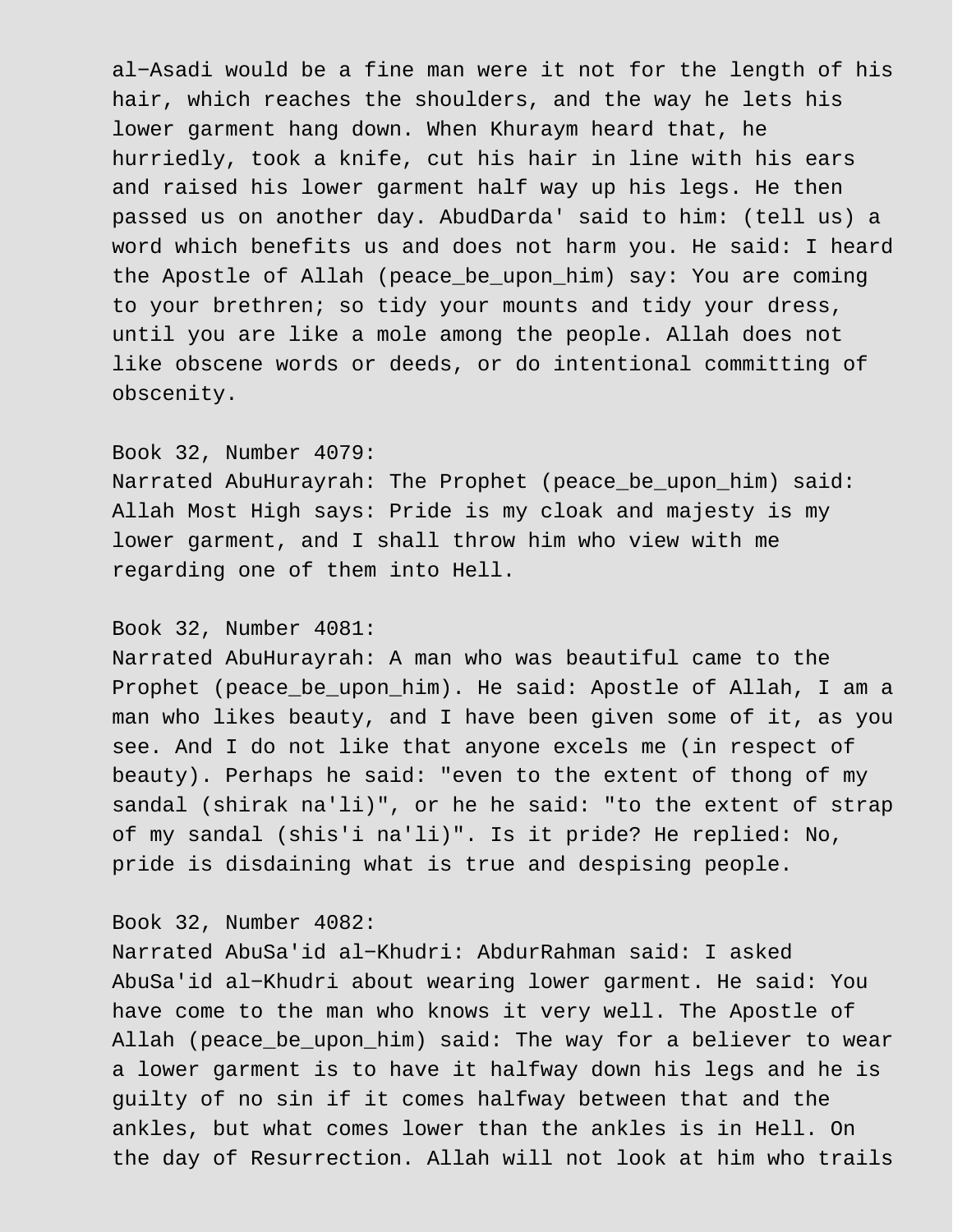his lower garment conceitedly.

Book 32, Number 4083:

Narrated Abdullah ibn Umar: The Prophet (peace\_be\_upon\_him) said: Hanging down is in lower garment, shirt and turban. If anyone trails any of them conceitedly, Allah will not look at him on the Day of Resurrection.

Book 32, Number 4084: Narrated Abdullah ibn Umar: What the Apostle of Allah (peace\_be\_upon\_him) said about lower garment also applies to shirt.

Book 32, Number 4085: Narrated Abdullah ibn Abbas: Ikrimah said that he saw Ibn Abbas putting on lower garment, letting the hem on the top of his foot and raising it behind. He said: Why do you put on the lower garment in this way? He replied: It is how I saw the Apostle of Allah (peace\_be\_upon\_him) do it.

Book 32, Number 4087: Narrated AbuHurayrah: The Apostle of Allah (peace be upon him) cursed the man who dressed like a woman and the woman who dressed like a man.

Book 32, Number 4088:

Narrated Aisha, Ummul Mu'minin: Ibn AbuMulaykah told that when someone remarked to Aisha that a woman was wearing sandals, she replied: The Apostle of Allah (peace\_be\_upon\_him) cursed mannish women.

Book 32, Number 4089:

Narrated Aisha, Ummul Mu'minin: Safiyyah, daughter of Shaybah, said that Aisha mentioned the women of Ansar, praised them and said good words about them. She then said: When Surat an−Nur came down, they took the curtains, tore them and made head covers (veils) of them.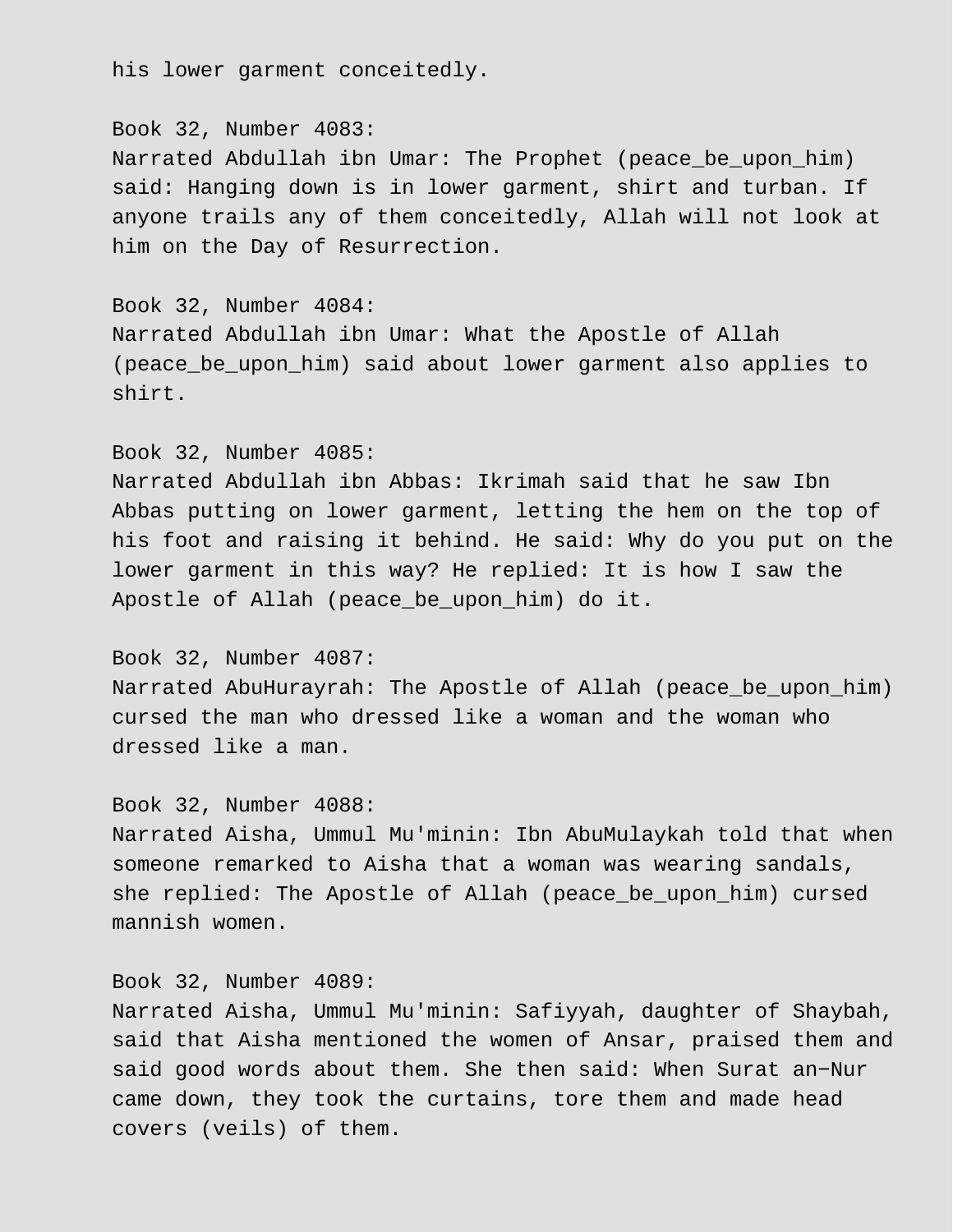# Book 32, Number 4090:

Narrated Umm Salamah, Ummul Mu'minin: When the verse "That they should cast their outer garments over their persons" was revealed, the women of Ansar came out as if they had crows over their heads by wearing outer garments.

#### Book 32, Number 4091:

Narrated Aisha, Ummul Mu'minin: May Allah have mercy on the early immigrant women. When the verse "That they should draw their veils over their bosoms" was revealed, they tore their thick outer garments and made veils from them.

#### Book 32, Number 4092:

Narrated Aisha, Ummul Mu'minin: Asma, daughter of AbuBakr, entered upon the Apostle of Allah (peace be upon him) wearing thin clothes. The Apostle of Allah (peace\_be\_upon\_him) turned his attention from her. He said: O Asma', when a woman reaches the age of menstruation, it does not suit her that she displays her parts of body except this and this, and he pointed to her face and hands.

# Book 32, Number 4094:

Narrated Anas ibn Malik: The Prophet (peace\_be\_upon\_him) brought Fatimah a slave which he donated to her. Fatimah wore a garment which, when she covered her head, did not reach her feet, and when she covered her feet by it, that garment did not reach her head. When the Prophet (peace\_be\_upon\_him) saw her struggle, he said: There is no harm to you: Here is only your father and slave.

# Book 32, Number 4095:

Narrated Aisha, Ummul Mu'minin: A mukhannath (eunuch) used to enter upon the wives of Prophet (peace\_be\_upon\_him). They (the people) counted him among those who were free of physical needs. One day the Prophet (peace be upon him) entered upon us when he was with one of his wives, and was describing the qualities of a woman, saying: When she comes forward, she comes forward with four (folds in her stomach), and when she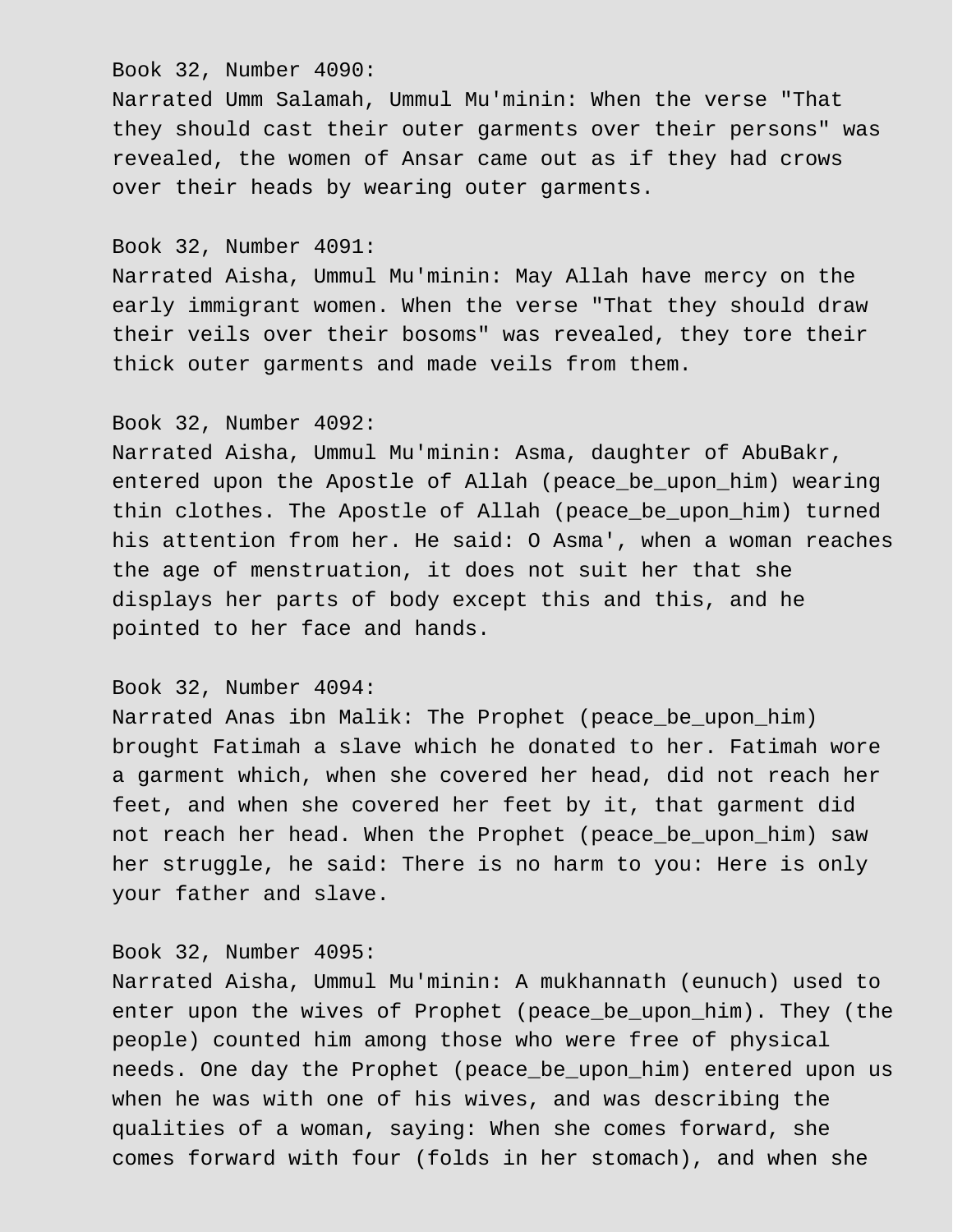goes backward, she goes backward with eight (folds in her stomach). The Prophet (peace\_be\_upon\_him) said: Do I not see that this (man) knows what here lies. Then they (the wives) observed veil from him.

#### Book 32, Number 4100:

Narrated Umm Salamah, Ummul Mu'minin: I was with the Apostle of Allah (peace\_be\_upon\_him) while Maymunah was with him. Then Ibn Umm Maktum came. This happened when we were ordered to observe veil (purdah). The Prophet (peace be upon him) said: Observe veil from him. We asked: Apostle of Allah! is he not blind? He can neither see us nor recognise us. The Prophet (peace\_be\_upon\_him) said: Are both of you blind? Do you not see him? AbuDawud said: This was peculiar to the wives of the Prophet (peace\_be\_upon\_him). Do you not see that Fatimah daughter of Qays passed her waiting period with Ibn Umm Maktum. The Prophet (peace\_be\_upon\_him) said to Fatimah daughter of Qays: Pass your waiting period with Ibn Umm Maktum, for he is a blind man. You can put off your clothes with him.

#### Book 32, Number 4101:

Narrated Abdullah ibn Amr ibn al−'As: The Prophet (peace\_be\_upon\_him) said: When one of you marries his male−slave to his slave−woman, he should not look at her private parts.

# Book 32, Number 4102:

Narrated Abdullah ibn Amr ibn al−'As: The Prophet (peace\_be\_upon\_him) said: When one of you marries his female servant to his slave or to his employee, he should not look at her private part below the navel and above the knees.

#### Book 32, Number 4103:

Narrated Umm Salamah, Ummul Mu'minin: The Prophet (peace\_be\_upon\_him) came to visit her when she was veiled, and said: use one fold and not two.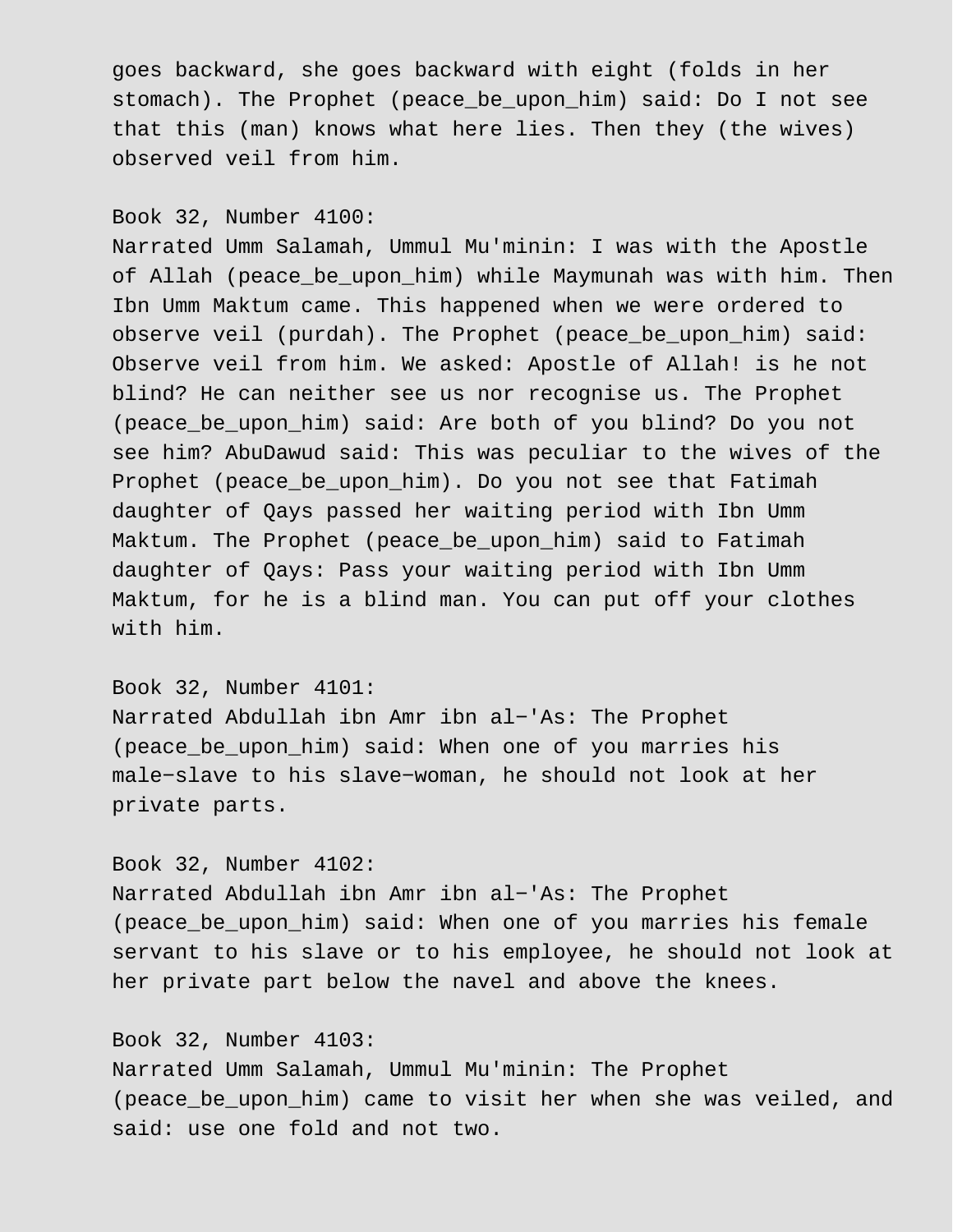# Book 32, Number 4104:

Narrated Dihyah ibn Khalifah al−Kalbi: The Apostle of Allah (peace be upon him) was brought some pieces of fine Egyptian linen and he gave me one and said: Divide it into two; cut one of the pieces into a shirt and give the other to your wife for veil. Then when he turned away, he said: And order your wife to wear a garment below it and not show her figure.

#### Book 32, Number 4105:

Narrated Umm Salamah, Ummul Mu'minin: Safiyyah, daughter of AbuUbayd, said: When the Apostle of Allah (peace\_be\_upon\_him) mentioned lower garment, Umm Salamah, wife of the Apostle of Allah (peace\_be\_upon\_him), asked him: And a woman, Apostle of Allah? He replied: She may hang down a span. Umm Salamah said: Still it (foot) will be uncovered. He said: Then a forearm's length, nor exceeding it.

#### Book 32, Number 4107:

Narrated Abdullah ibn Umar: The Apostle of Allah (peace\_be\_upon\_him) gave licence to others of the believers (i.e. the wives of the Prophet) to hang down their lower garment a span. Then they asked him to increase it, and he increased one span for them. They would send (the garment) to us and we would measure it one forearm's length for them.

Book 32, Number 4112: Narrated Aisha, Ummul Mu'minin: The Prophet (peace\_be\_upon\_him) ordered that the skins of the animals which had died a natural death should be used when they are tanned.

# Book 32, Number 4113:

Narrated Salamah ibn al−Muhabbaq: On the expedition of Tabuk the Apostle of Allah (peace\_be\_upon\_him) came to a household and, seeing a bucket hanging, asked for water. They said: Apostle of Allah, the animal died a natural death. He replied; Its tanning is its purification.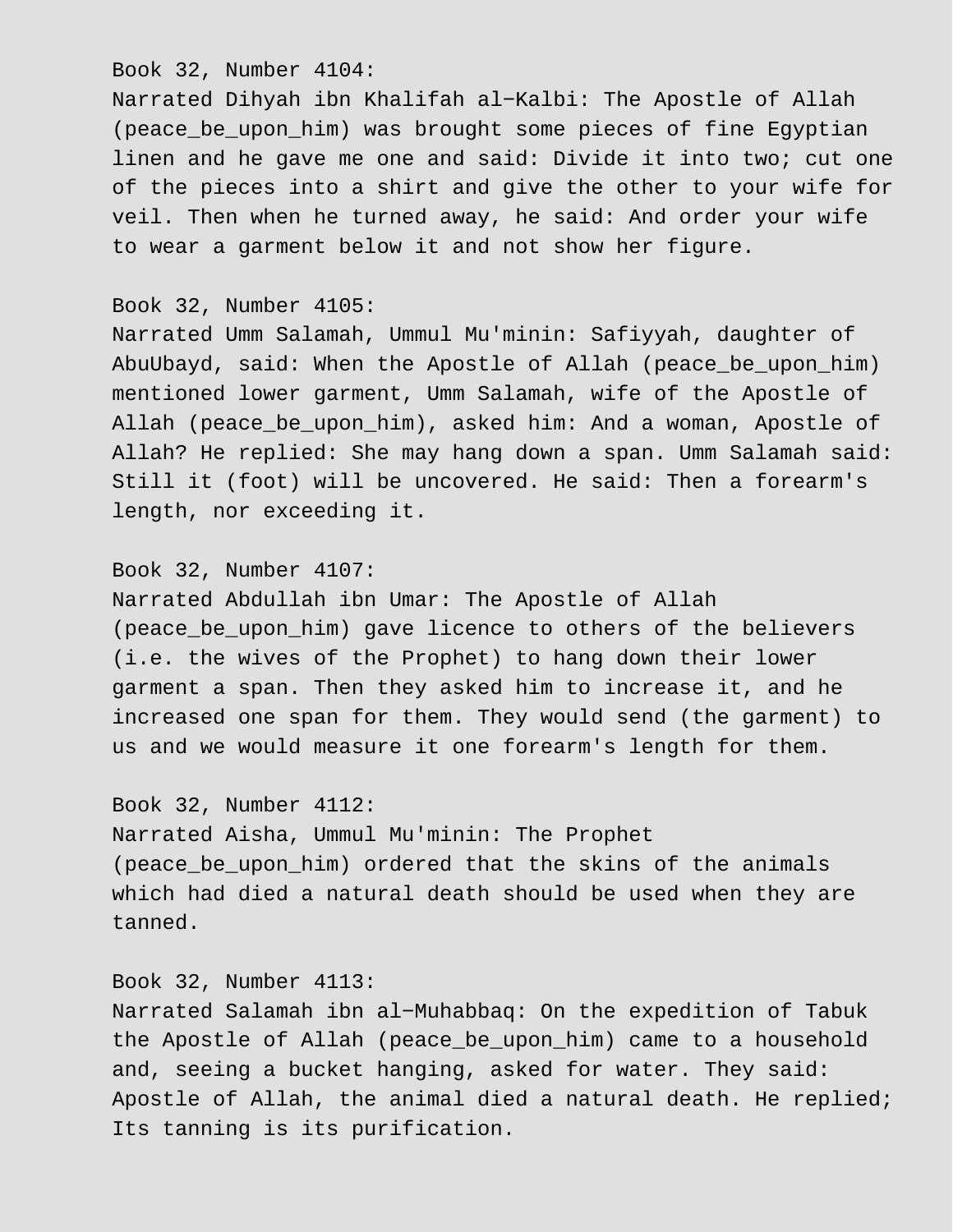# Book 32, Number 4114:

Narrated Maymunah: Al−Aliyah, daughter of Subay', said: I had some sheep at Uhud, and they began to die. I then entered upon Maymunah, wife of the Prophet (peace\_be\_upon\_him), and mentioned it to her. Maymunah said to me: If you took their skins and made use of them, (that would be better for you). She asked: Is that lawful? She replied, Yes. Some people of the Quraysh passed by the Apostle of Allah (peace\_be\_upon\_him) dragging a sheep of theirs as big as an ass. The Apostle of Allah (peace be upon him) said to them: Would that you took its skin. They said: It died a natural death. The Apostle of Allah (peace\_be\_upon\_him) said: Water and leaves of the mimosa flava purify it.

# Book 32, Number 4115:

Narrated Abdullah ibn Ukaym: The letter of the Apostle of Allah (peace be upon him) was read out to us in the territory of Juhaynah when I was a young boy: Do not make use of the skin or sinew of an animal which died a natural death.

## Book 32, Number 4116:

Narrated Abdullah ibn Ukaym,: Al−Hakam ibn Uyaynah said that he went along with some people to Abdullah ibn Ukaym, a man of Juhaynah. al−Hakam said: They entered and I sat at the door. Then they came out and told me that Abdullah ibn Ukaym had informed them that the Apostle of Allah (peace be upon him) had written to Juhaynah one month before his death: Do not make use of the skin or sinew of an animal which died a natural death.

# Book 32, Number 4117:

Narrated Mu'awiyah: The Prophet (peace\_be\_upon\_him) said: Do not ride on silk stuff and panther skins. AbuSa'id said to us: AbuDawud said to us: The name of AbulMu'tamir is Yazid ibn Tahman. He lived in al−Hirah.

# Book 32, Number 4119: Narrated Al−Miqdam ibn Ma'dikarib: Khalid said: Al−Miqdam ibn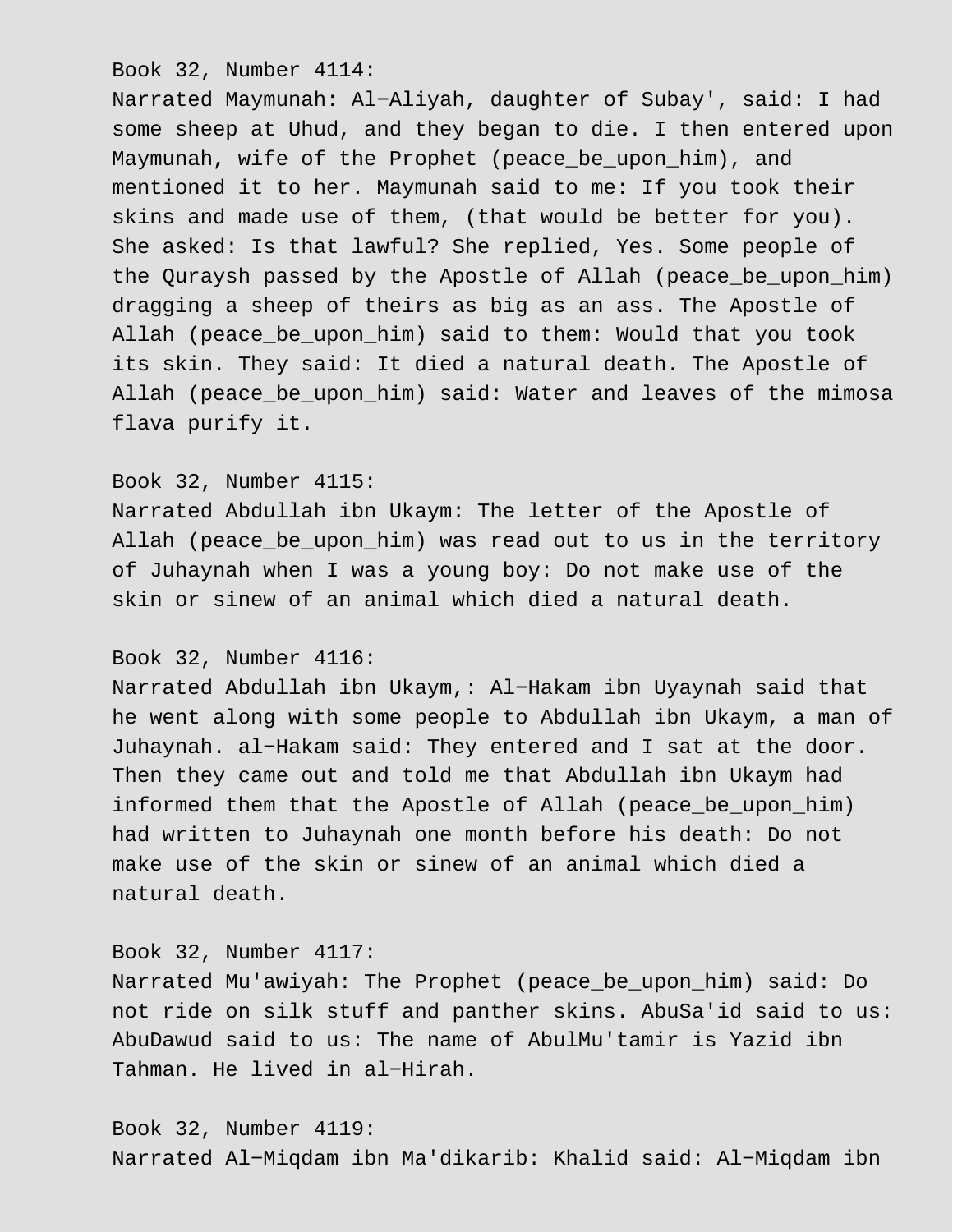Ma'dikarib and a man of Banu Asad from the people of Qinnisrin went to Mu'awiyah ibn AbuSufyan. Mu'awiyah said to al−Miqdam: Do you know that al−Hasan ibn Ali has died? Al−Miqdam recited the Qur'anic verse "We belong to Allah and to Him we shall return." A man asked him: Do you think it a calamity? He replied: Why should I not consider it a calamity when it is a fact that the Apostle of Allah (peace\_be\_upon\_him) used to take him on his lap, saying: This belongs to me and Husayn belongs to Ali? The man of Banu Asad said: (He was) a live coal which Allah has extinguished. Al−Miqdam said: Today I shall continue to make you angry and make you hear what you dislike. He then said: Mu'awiyah, if I speak the truth, declare me true, and if I tell a lie, declare me false. He said: Do so. He said: I adjure you by Allah, did you hear the Apostle of Allah (peace be upon him) forbidding use to wear gold? He replied: Yes. He said: I adjure you by Allah, do you know that the Apostle of Allah (peace\_be\_upon\_him) prohibited the wearing of silk? He replied: Yes. He said: I adjure you by Allah, do you know that the Apostle of Allah (peace be upon him) prohibited the wearing of the skins of beasts of prey and riding on them? He said: Yes. He said: I swear by Allah, I saw all this in your house, O Mu'awiyah. Mu'awiyah said: I know that I cannot be saved from you, O Miqdam. Khalid said: Mu'awiyah then ordered to give him what he did not order to give to his two companions, and gave a stipend of two hundred (dirhams) to his son. Al−Miqdam then divided it among his companions, and the man of Banu Asad did not give anything to anyone from the property he received. When Mu'awiyah was informed about it, he said: Al−Miqdam is a generous man; he has an open hand (for generosity). The man of Banu Asad withholds his things in a good manner.

Book 32, Number 4120:

Narrated Usamah: The Apostle of Allah (peace\_be\_upon\_him) forbade (the use of) the skins of beasts of prey.

Book 32, Number 4123: Narrated Jabir ibn Abdullah: The Apostle of Allah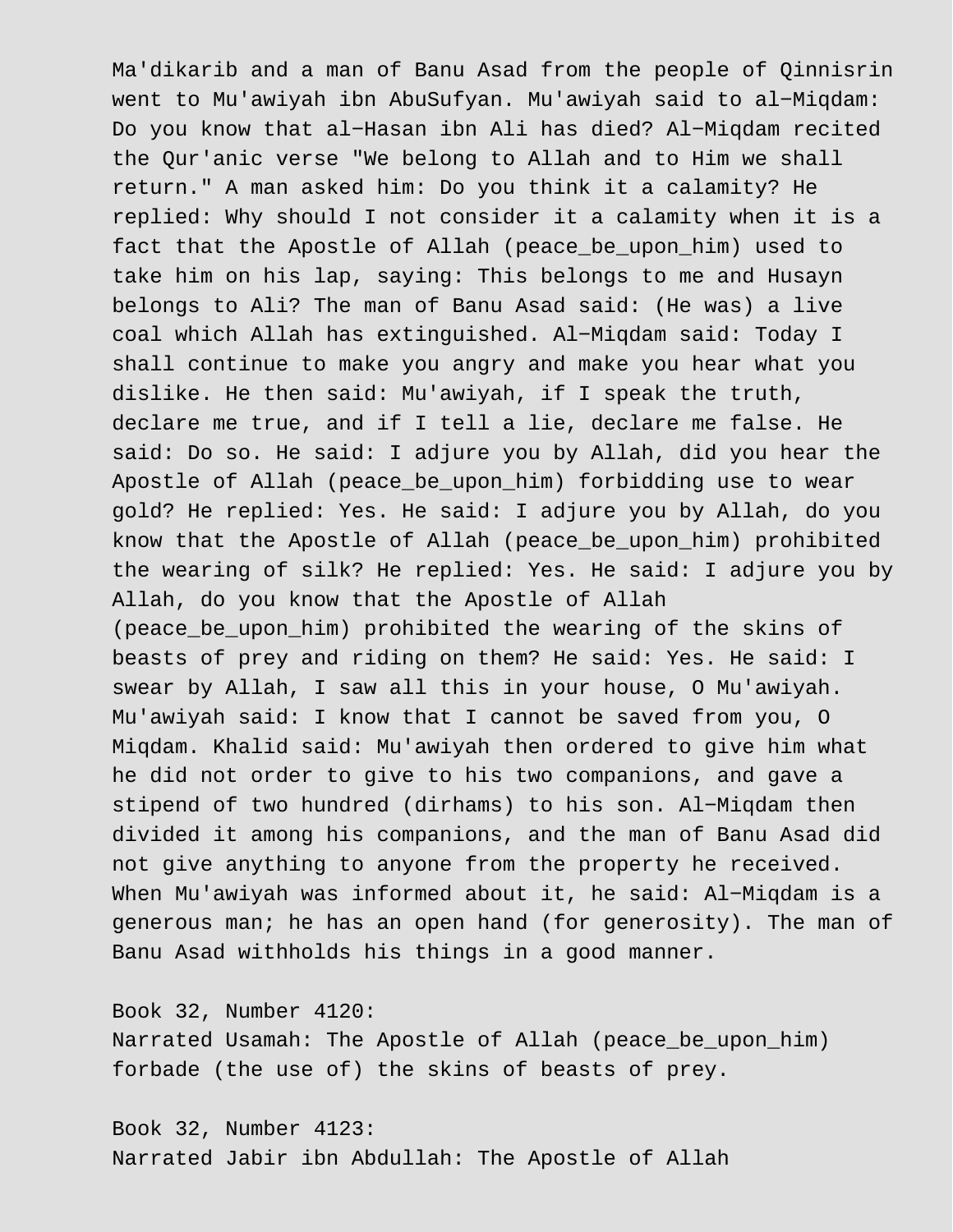(peace\_be\_upon\_him) forbade that a man should put on sandals while standing.

Book 32, Number 4126: Narrated Abdullah ibn Abbas: It is part of the Sunnah that when a man sits down, he should take off his sandals and place them at his side.

Book 32, Number 4129: Narrated AbuHurayrah: The Prophet (peace be upon him) said: When you put on (a garment) and when you perform ablution, you should begin with your right side.

Book 32, Number 4131: Narrated Jabir ibn Samurah: When I came to the Prophet (peace\_be\_upon\_him) in his house, I saw him sitting reclining on a pillow. The narrator Ibn al−Jarrah added: "on his left side".

Book 32, Number 4132:

Narrated Abdullah ibn Umar: Sa'id ibn Amr al−Qurashi quoting his father said: Ibn Umar (once) saw some fellow travellers of the Yemen. They had their saddles (on camels) of leather. He said: If anyone likes to see the fellow travellers most resembling to the Companions of the Apostle of Allah (peace\_be\_upon\_him), he should see them.

Book 32, Number 4135:

Narrated Aisha, Ummul Mu'minin: The bedding of the Apostle of Allah (peace\_be\_upon\_him) consisted of leather stuffed with palm fibre.

Book 32, Number 4136: Narrated Umm Salamah, Ummul Mu'minin: Her bedding was in front of the place of prayer of the Prophet (peace\_be\_upon\_him).

Book 32, Number 4137: Narrated Abdullah ibn Umar: The Apostle of Allah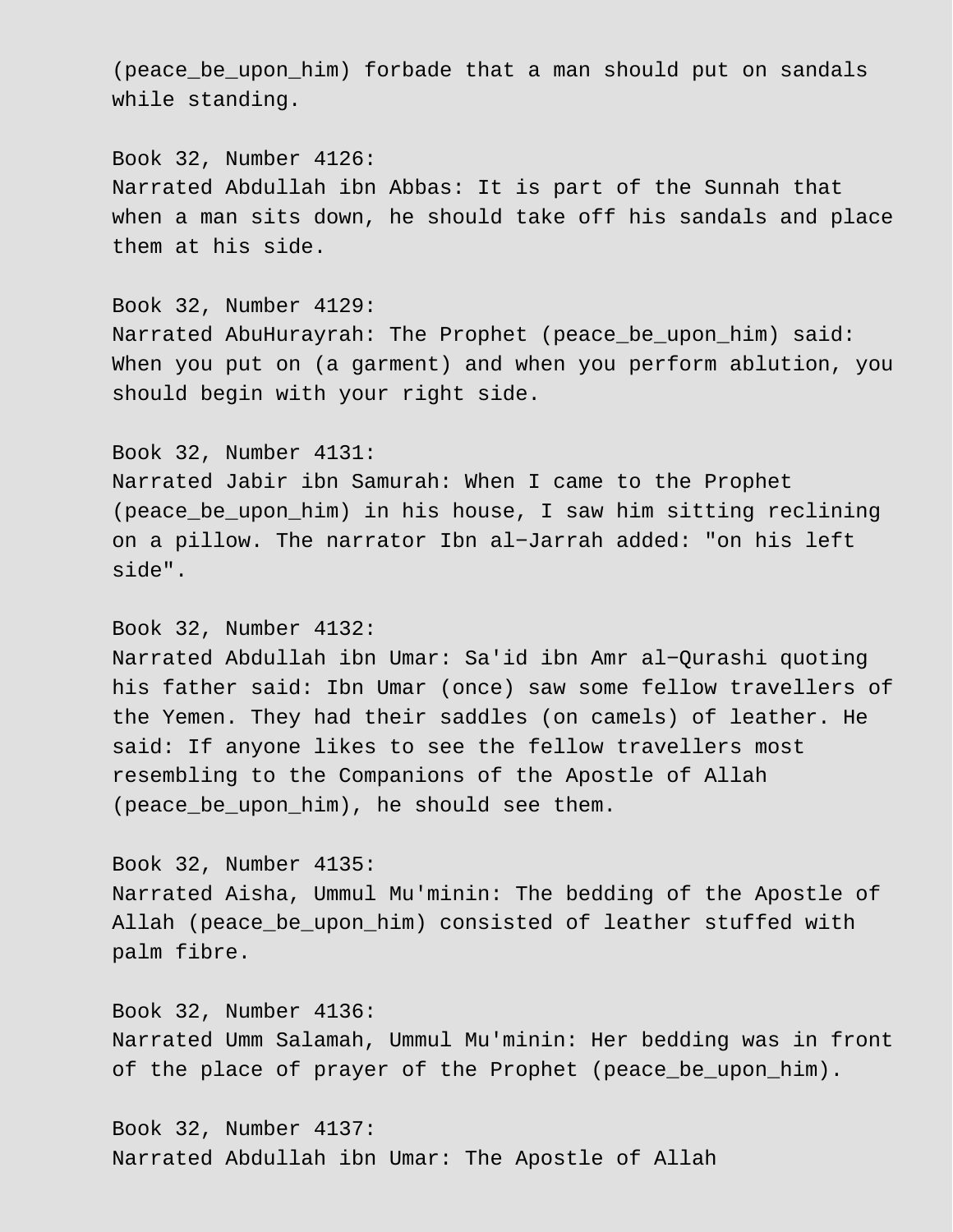(peace be upon him) came to Fatimah and found a curtain hanging at her door, so he did not enter. Whenever he entered (the house), he would visit her first. Then Ali came and found that Fatimah was grieved. He asked: What is the matter with you? She replied: The Apostle of Allah (peace be upon him) came to me but did not enter (the house). Ali then came to him and said: Apostle of Allah, Fatimah felt it keenly that you came to visit her but did not go in. He replied: What have I to do with this world? What have I to do with prints and figures (on the curtain)? He (Ali) then went to Fatimah and informed her of what the Apostle of Allah (peace\_be\_upon\_him) had said. She said: Ask the Apostle of Allah (peace\_be\_upon\_him) what he me to do about it. He (the Prophet) said: Tell her that she must send it to so−and−so.

#### Book 32, Number 4140:

Narrated Ali ibn AbuTalib: The Prophet (peace be upon him) said: The angels do not enter a house which contains a picture, a dog, or a man who is impure by sexual defilement.

## Book 32, Number 4144:

Narrated Jabir ibn Abdullah: The Prophet (peace be upon him) ordered Umar ibn al−Khattab who was in al−Batha' at the time of the conquest (of Makkah) to visit the Ka'bah and obliterate all images in it. The Prophet (peace\_be\_upon\_him) did not enter it until all the images were obliterated.

#### Book 32, Number 4146:

Narrated AbuHurayrah: The Apostle of Allah (peace\_be\_upon\_him) said: Gabriel (peace\_be\_upon\_him) came to me and said: I came to you last night and was prevented from entering simply because there were images at the door, for there was a decorated curtain with images on it in the house, and there was a dog in the house. So order the head of the image which is in the house to be cut off so that it resembles the form of a tree; order the curtain to be cut up and made into two cushions spread out on which people may tread; and order the dog to be turned out. The Apostle of Allah (peace\_be\_upon\_him)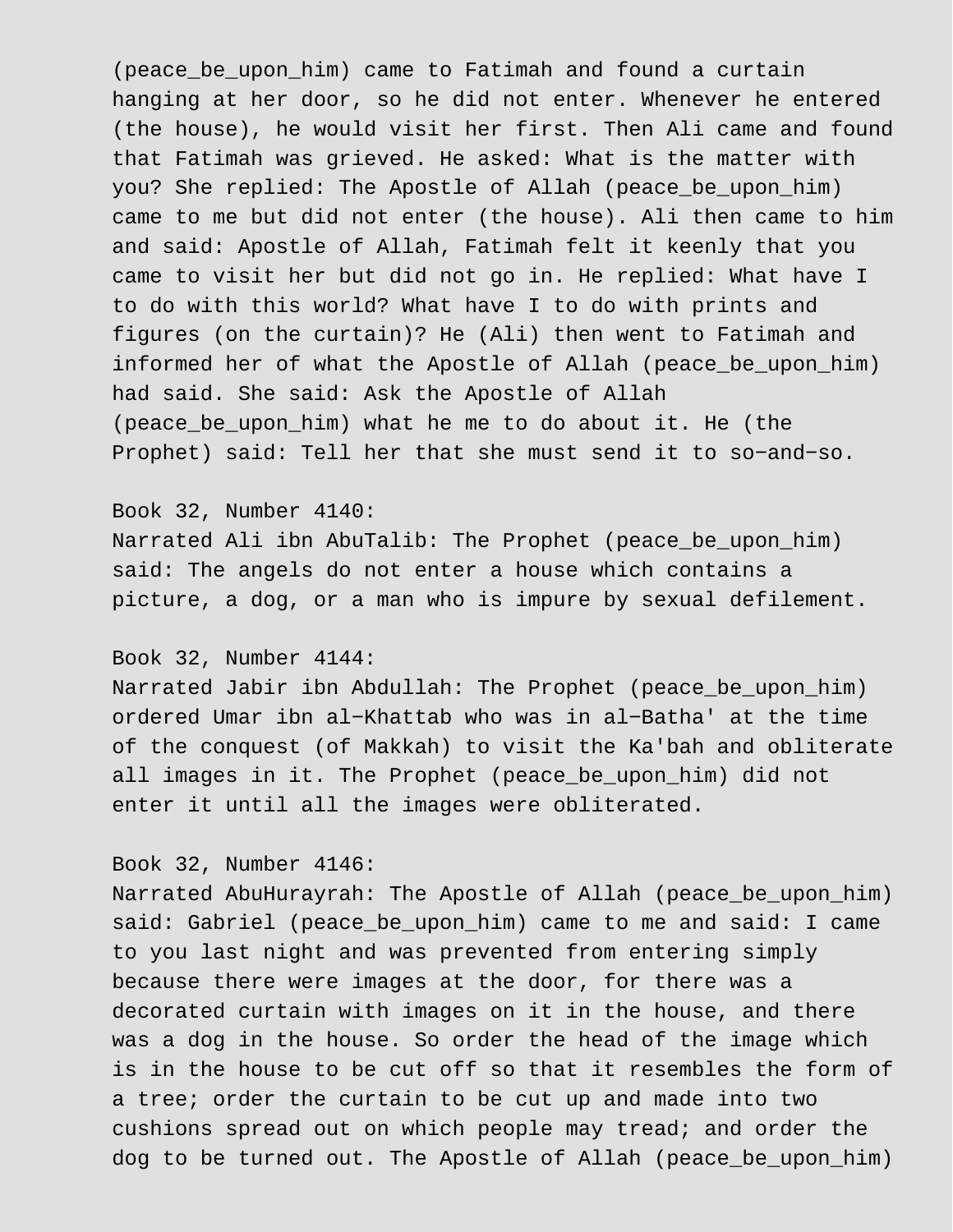then did so. The dog belonged to al−Hasan or al−Husayn and was under their couch. So he ordered it to be turned out.

## **33. Combing the Hair (Kitab Al−Tarajjul)**

Book 33, Number 4147:

Narrated Abdullah ibn Mughaffal: The Apostle of Allah (peace\_be\_upon\_him) forbade combing the hair except every second day.

Book 33, Number 4148:

Narrated Fudalah ibn Ubayd: Abdullah ibn Buraydah said: A man from the companions of the Prophet (peace\_be\_upon\_him) travelled to Fudalah ibn Ubayd when he was in Egypt. He came to him and said: I have not come to you to visit you. But you and I heard a tradition from the Apostle of Allah (peace\_be\_upon\_him). I hope you may have some knowledge of it. He asked: What is it? He replied: So and so. He said: Why do I see you dishevelled when you are the ruler of this land? He said: The Apostle of Allah (peace be upon him) has forbidden us to indulge much in luxury. He said: Why do I see you unshod? He replied: The Prophet (peace\_be\_upon\_him) used to command us to go barefoot at times.

Book 33, Number 4149:

Narrated AbuUmamah Ilyas ibn Tha'labah: The Companions of the Apostle of Allah (peace be upon him) mentioned this word before him. The Apostle of Allah (peace\_be\_upon\_him) said: Listen, listen! Wearing old clothes is a part of faith, wearing old clothes is a part of faith.

Book 33, Number 4150: Narrated Anas ibn Malik: The Prophet (peace\_be\_upon\_him) had sikkah with which he perfumed himself.

Book 33, Number 4151: Narrated AbuHurayrah: The Prophet (peace\_be\_upon\_him) said: He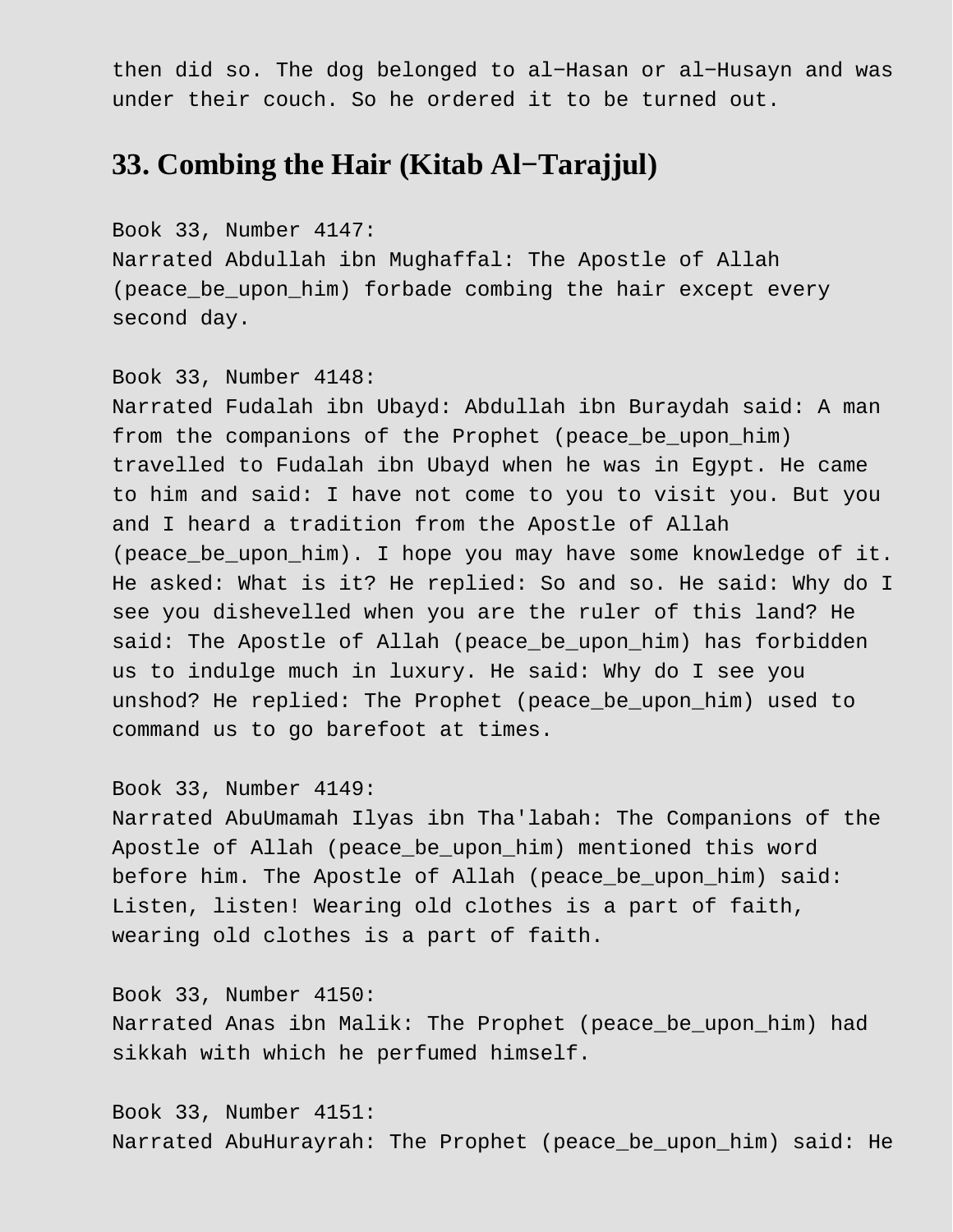who has hair should honour it.

Book 33, Number 4152: Narrated Aisha, Ummul Mu'minin: Karimah, daughter of Hammam, told that a woman came to Aisha (Allah be pleased with her) and asked her about dyeing with henna. She replied: There is no harm, but I do not like it. My beloved, the Apostle of Allah (peace\_be\_upon\_him), disliked its odour.

## Book 33, Number 4153:

Narrated Aisha, Ummul Mu'minin: When Hind, daughter of Utbah, said: Prophet of Allah, accept my allegiance, he replied; I shall not accept your allegiance till you make a difference to the palms of your hands; for they look like the paws of a beast of prey.

## Book 33, Number 4154:

Narrated Aisha, Ummul Mu'minin: A woman made a sign from behind a curtain to indicate that she had a letter for the Apostle of Allah (peace\_be\_upon\_him). The Prophet (peace\_be\_upon\_him) closed his hand, saying: I do not know this is a man's or a woman's hand. She said: No, a woman. He said: If you were a woman, you would make a difference to your nails, meaning with henna.

## Book 33, Number 4161:

Narrated AbuMusa: The Prophet (peace\_be\_upon\_him) said: If a woman uses perfume and passes the people so that they may get its odour, she is so−and−so, meaning severe remarks.

## Book 33, Number 4162:

Narrated AbuHurayrah: A woman met him and he found the odour of perfume in her. Her clothes were fluttering in the air. He said: O maid−servant of the Almighty, are you coming from the mosque? She replied: Yes. He said: For it did you use perfume? She replied: Yes. He said: I heard my beloved AbulQasim (peace\_be\_upon\_him) say: The prayer of a woman who uses perfume for this mosque is not accepted until she returns and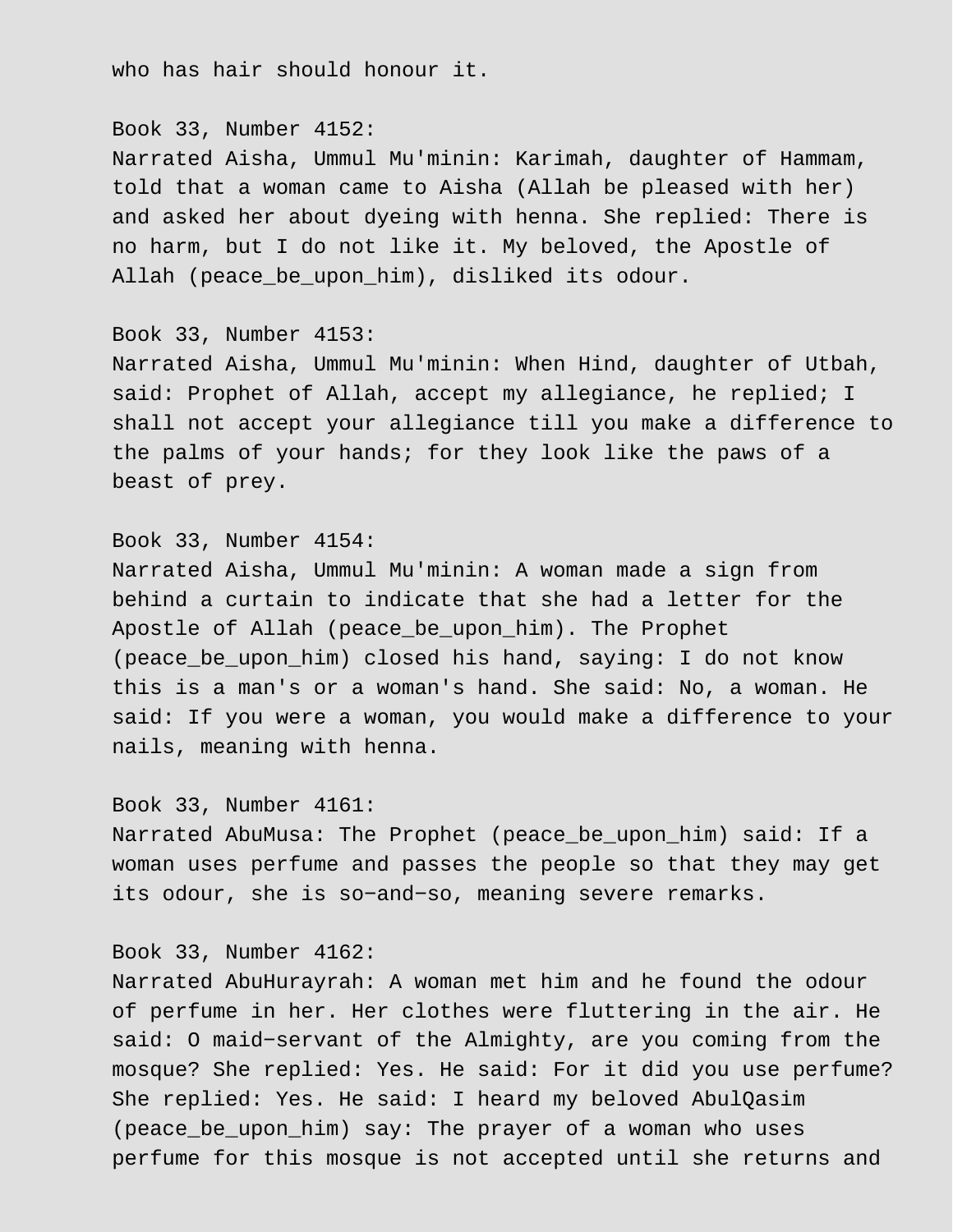takes a bath like that of sexual defilement (perfectly).

Book 33, Number 4163:

Narrated AbuHurayrah: The Prophet (peace\_be\_upon\_him) said: If a woman fumigates herself with perfume, she must not attend the night prayer with us. Ibn Nufayl said: Isha' means night prayer.

#### Book 33, Number 4164:

Narrated Ammar ibn Yasir: I came to my family at night (after a journey) with my hands chapped and they perfumed me with saffron. In the morning I went to the Prophet (peace\_be\_upon\_him) and gave him a greeting, but he did not respond to me nor did he welcome me. He said: Go away and wash this off yourself. I then went away and washed it off me. I came to him but there remained a spot of it on me. I give him a greeting, but he did not respond to me nor did he welcome me. He said: Go away and wash it off yourself. I then went away and washed it off me. I then came and gave him a greeting. He responded to me and welcomed me, saying: The angels do not attend the funeral of an unbeliever bringing good to it, nor a man who smears himself with saffron, nor a man who is sexually defiled. He said: He permitted the man who was sexually defiled to perform ablution when he slept, ate or drank.

## Book 33, Number 4165:

Narrated Ammar ibn Yasir: The tradition mentioned above (No. 4164) has also been transmitted by Ammar ibn Yasir through a different chain of narrators. This version has: Ammar said: I used khaluq. The first version is more perfect; it mentioned "taking a bath". Ibn Jurayj said: I said to Umar (a transmitter): They might be wearing ihram (robe of pilgrim)? He replied: No, they were residents.

## Book 33, Number 4166:

Narrated AbuMusa: The Apostle of Allah (peace\_be\_upon\_him) said: Allah does not accept the prayer of a man who has any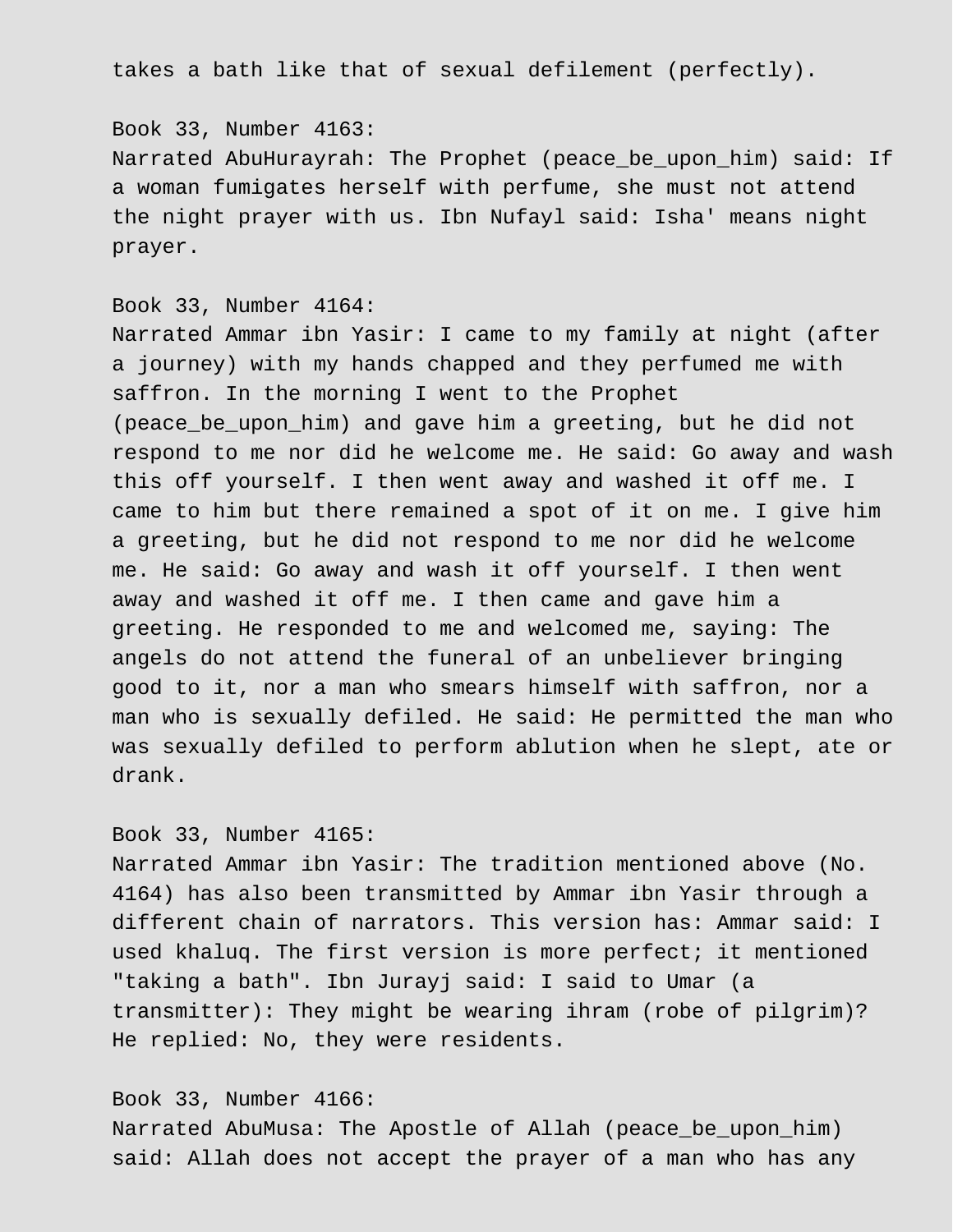khaluq (perfume composed of saffron) on his body.

Book 33, Number 4168:

Narrated Ammar ibn Yasir: The Prophet (peace\_be\_upon\_him) said: The angels do not come near three: the dead body of the unbeliever, one who smears himself with khaluq, and the one who is sexually defiled except that he performs ablution.

#### Book 33, Number 4169:

Narrated Al−Walid ibn Uqbah: When the Prophet of Allah (peace\_be\_upon\_him) conquered Makkah. The people of Makkah began to bring their boys and he would invoke a blessing on them and rub their heads. I was brought, but as I had been perfumed with khaluq, he did not touch me because of the khaluq.

## Book 33, Number 4170:

Narrated Anas ibn Malik: A man came to the Apostle of Allah (peace\_be\_upon\_him) and he had the mark of yellowness (of saffron). The Prophet (peace be upon him rarely mentioned a thing which he disliked before a man. When he went away, he said: Would that you tell this man that he should wash this off him.

Book 33, Number 4173: Narrated Anas ibn Malik: The hair of the Apostle of Allah (peace\_be\_upon\_him) were up to the lobes of his ears.

Book 33, Number 4175: Narrated Aisha, Ummul Mu'minin: The hair of the Apostle of Allah (peace\_be\_upon\_him) were above wafrah and below jummah.

Book 33, Number 4177:

Narrated Aisha, Ummul Mu'minin: When I parted the hair of the Apostle of Allah (peace\_be\_upon\_him) I made a parting from the crow of his head and let his forelock hang between his eyes.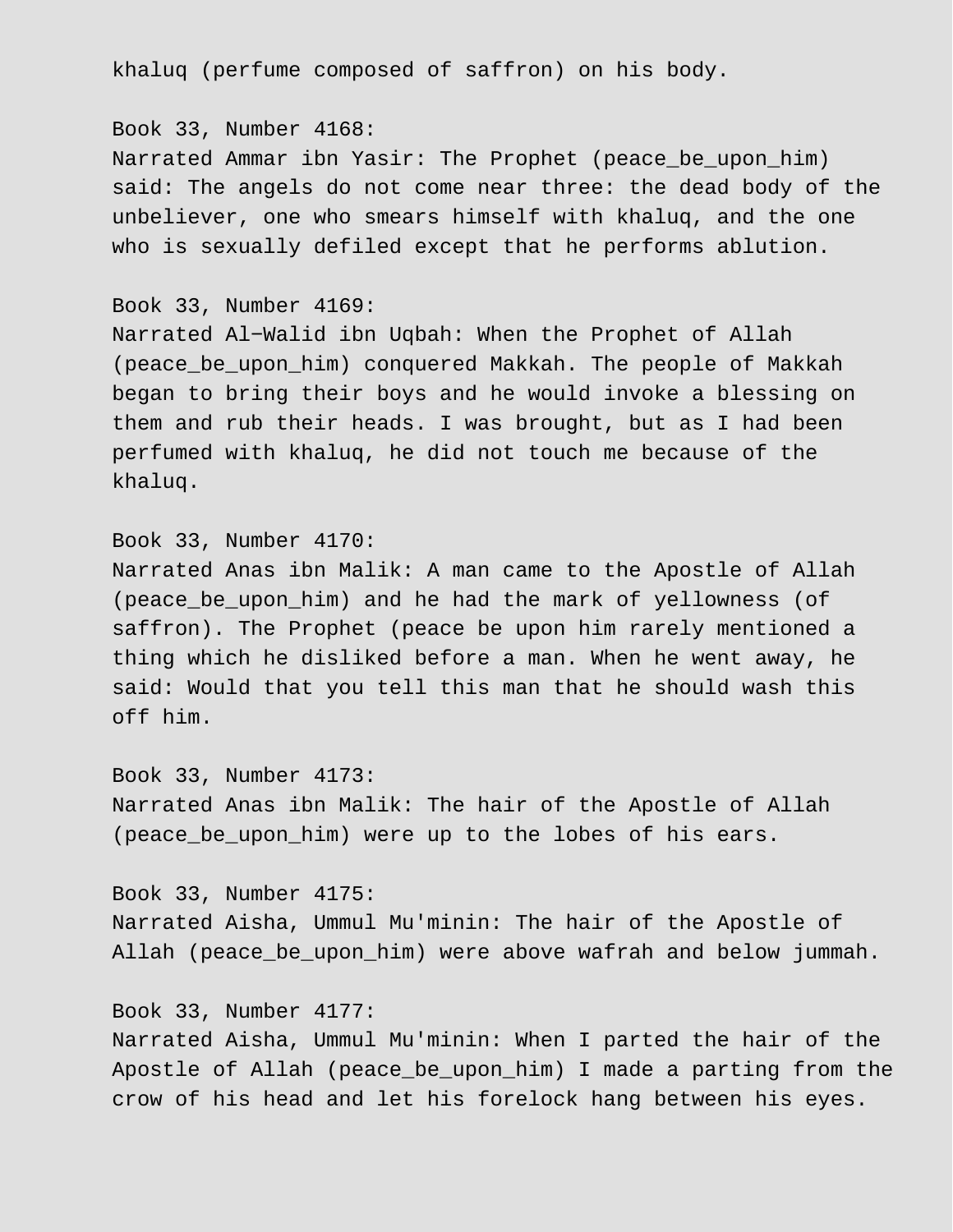#### Book 33, Number 4178:

Narrated Wa'il ibn Hujr: I came to the Prophet (peace be upon him) and I had long hair. When the Apostle of Allah (peace\_be\_upon\_him) saw me, he said: Evil, evil! He said: I then returned and cut them off. I then came to him in the morning. He said (to me): I did not intend to do evil to you. This is much better.

Book 33, Number 4179: Narrated Umm Hani: The Prophet (peace be upon him) came to Mecca and he had four plaits of hair.

#### Book 33, Number 4180:

Narrated Abdullah ibn Ja'far: The Prophet (peace\_be\_upon\_him) gave the children of Ja'far three day' time to visit them. He then came to visit them, and said: Do not weep over my brother after this day. He said: Call to me the children of my brother. We were brought to him as if we were chicken. He said: Call a barber to me. He then ordered and our heads were shaved.

Book 33, Number 4182: Narrated Abdullah ibn Umar: the Prophet (peace\_be\_upon\_him) forbade qaza' which means that the head of a boy is shaved and a lock is left.

#### Book 33, Number 4183:

Narrated Abdullah ibn Umar: The Prophet (peace\_be\_upon\_him) saw a boy with part of his head shaved and part left unshaven. He forbade them to do that, saying: Shave it all or leave it all.

## Book 33, Number 4184:

Narrated Anas ibn Malik: I had a hanging lock of hair. My mother said to me: I shall not cut it, for the Apostle of Allah (peace\_be\_upon\_him) used to stretch it our and hold it.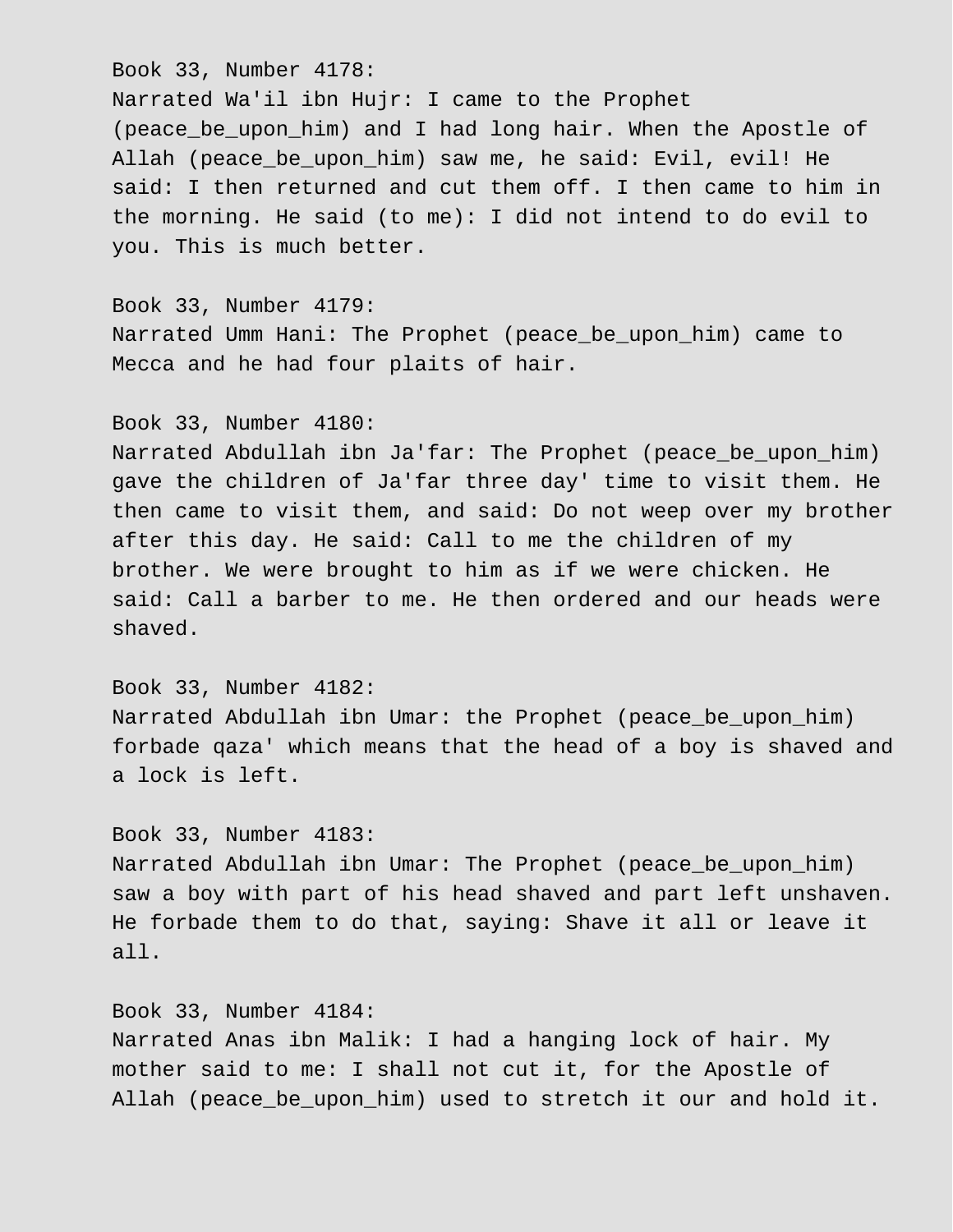#### Book 33, Number 4185:

Narrated Anas ibn Malik: Al−Hajjaj ibn Hassan said: We entered upon Anas ibn Malik. My sister al−Mughirah said: You were a boy in those days and you had two locks of hair. He (Anas) rubbed your head and invoked blessing on you. He said: Shave them (i.e. the locks) or clip them, for this is the fashion of the Jews.

#### Book 33, Number 4190:

Narrated Abdullah ibn Amr ibn al−'As: The Apostle of Allah (peace\_be\_upon\_him) said: Do not pluck out grey hair. If any believer grows a grey hair in Islam, he will have light on the Day of Resurrection. (This is Sufyan's version). Yahya's version says: Allah will record on his behalf a good deed for it, and will blot out a sin for it.

## Book 33, Number 4193:

Narrated AbuDharr: The Prophet (peace\_be\_upon\_him) said: The best things with which grey hair are changed are henna and katam.

#### Book 33, Number 4194:

Narrated AbuRimthah: I went with my father to the Prophet (peace\_be\_upon\_him). He had locks hanging down as far as the lobes of the ears stained with henna, and he was wearing two green garments.

## Book 33, Number 4195:

Narrated AbuRimthah: This version adds (to the previous hadith No 4194): My father said to him (the Prophet): Show me what is on your back, for I am a physician. He (the Prophet) said: You are only a soother. Its physician is He Who has credit it.

#### Book 33, Number 4196:

Narrated AbuRimthah: I and my father came to the Prophet (peace\_be\_upon\_him). He said to a man or to my father: Who is this? He replied: He is my son. He said: Do not commit a crime on him. He had stained his beard with henna.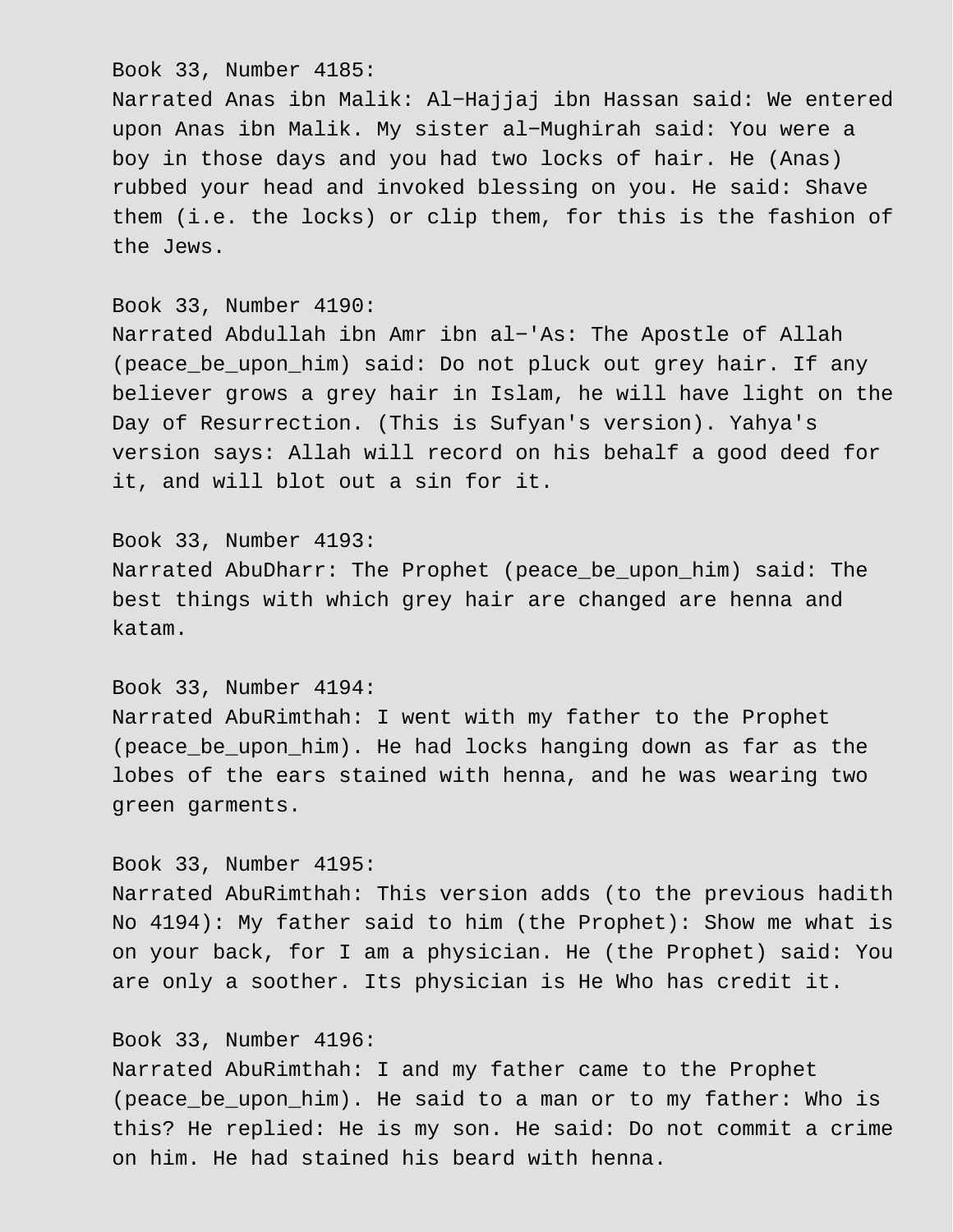#### Book 33, Number 4198:

Narrated Abdullah ibn Umar: The Prophet (peace\_be\_upon\_him) used to wear tanned leather sandals and dye his beard yellow with wars and saffron.

## Book 33, Number 4199:

Narrated Abdullah ibn Abbas: When a man who had dyed himself with henna passed by the Prophet (peace\_be\_upon\_him), he said: How fine this is! When another man who had dyed himself with henna and katam passed by, he said: This is better than that. Then another man who had dyed himself with yellow dye, passed by, he said: This is better than all that.

#### Book 33, Number 4200:

Narrated Abdullah ibn Abbas: The Prophet (peace\_be\_upon\_him) said: At the end of time there will be people who will use this black dye like the crops of doves who will not experience the fragrance of Paradise.

#### Book 33, Number 4201:

Narrated Thawban: When the Apostle of Allah (peace\_be\_upon\_him) went on a journey, the last member of his family he saw was Fatimah, and the first he visited on his return was Fatimah. Once when he returned from an expedition she had hung up a hair−cloth, or a curtain, at her door, and adorned al−Hasan and al−Husayn with silver bracelets. So when he arrived, he did not enter. Thinking that he had been prevented from entering by what he had seen, she tore down the curtain, unfastened the bracelets from the boys and cut them off. They went weeping to the Apostle of Allah (peace\_be\_upon\_him), and when he had taken them from them, he said: Take this to so and so's family. Thawban. In Medina, these are my family, and I did not like them to enjoy their good things in the present life. Buy Fatimah a necklace or asb, Thawban, and two ivory bracelets.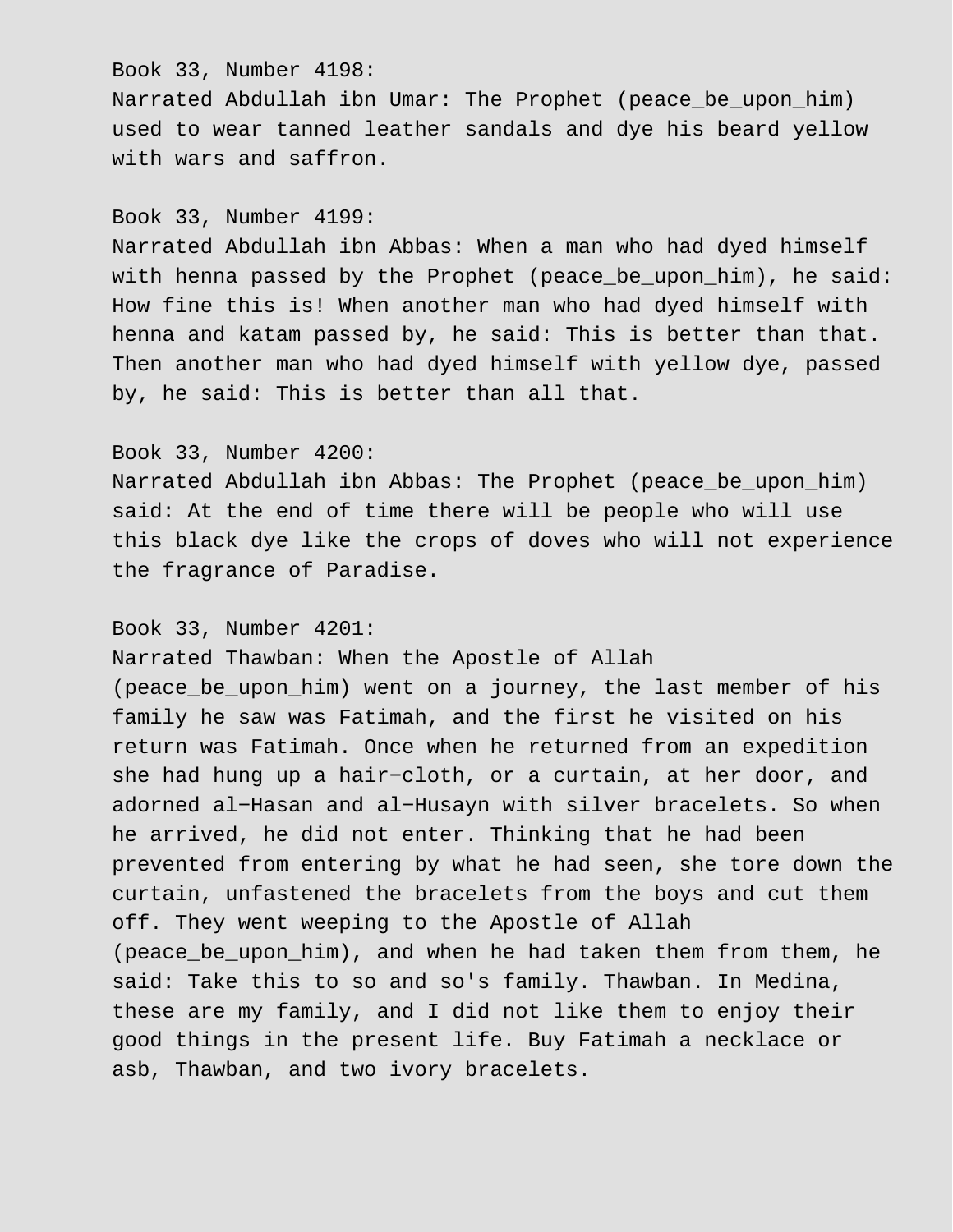## **34. Signet−Rings (Kitab Al−Khatam)**

### Book 34, Number 4210:

Narrated Abdullah ibn Mas'ud: The Prophet of Allah (peace be upon him) disliked ten things: Yellow colouring, meaning khaluq, dyeing grey hair, trailing the lower garment, wearing a gold signet−ring, a woman decking herself before people who are not within the prohibited degrees, throwing dice, using spells except with the Mu'awwidhatan, wearing amulets, withdrawing the penis before the semen is discharged, in the case of a woman who is wife or not a wife, and having intercourse with a woman who is suckling a child; but he did not declare them to be prohibited.

#### Book 34, Number 4211:

Narrated Buraydah ibn al−Hasib: A man came to the Prophet (peace\_be\_upon\_him) and he was wearing a signet−ring of yellow copper. He said to him: How is it that I notice the odour of idols in you? So he threw it away, and came wearing an iron signet ring. He (the Prophet) said: What is it that I see you wearing the adornment of the inhabitants of Hell? So he threw it away. He asked: Apostle of Allah, what material I must use? He said: Make it of silver, but do not weigh it as much as a mithqal,

#### Book 34, Number 4212:

Narrated AbuDhubab: The signet−ring of the Prophet (peace\_be\_upon\_him) was of iron polished with silver. Sometimes it remained in my possession. Al−Mu'ayqib was in charge of the signet−ring of the Prophet (peace\_be\_upon\_him).

Book 34, Number 4214: Narrated Ali ibn AbuTalib: The Prophet (peace\_be\_upon\_him) used to wear the signet−ring on his right hand.

Book 34, Number 4215: Narrated Abdullah ibn Umar: The Prophet (peace\_be\_upon\_him)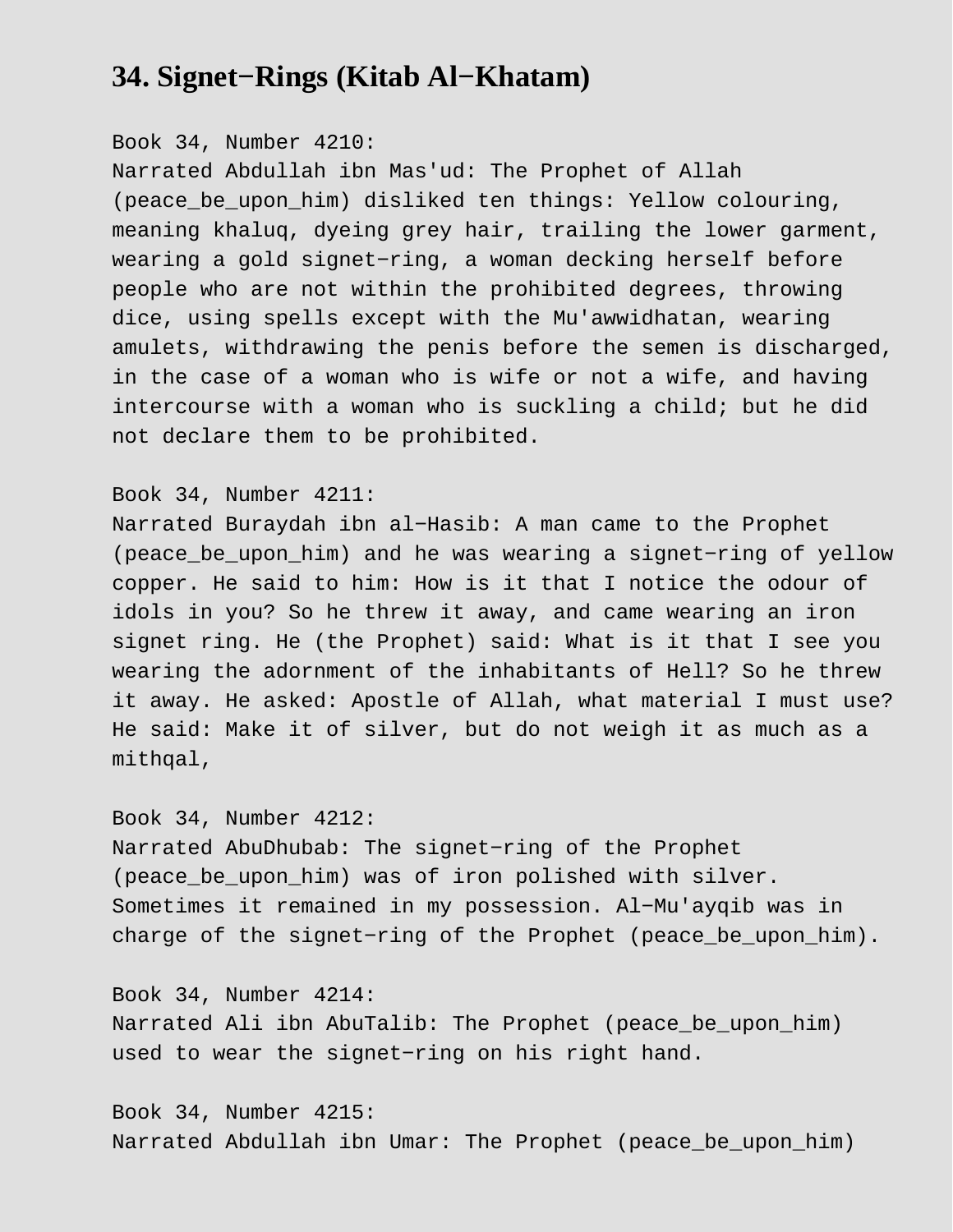used to wear the signet−ring on his left hand, and put its stone next the palm of his hand.

## Book 34, Number 4217:

Narrated Abdullah ibn Abbas: Muhammad ibn Ishaq said: I saw as−Salt ibn Abdullah ibn Nawfal ibn AbdulMuttalib wearing the signet−ring on his right small finger. I asked: What is this? He replied: I saw Ibn Abbas wearing his ring in this manner. He put its stone towards the upper part of his palm. Ibn Abbas also mentioned that the Apostle of Allah (peace be upon him) used to wear his signet−ring in his manner.

#### Book 34, Number 4218:

Narrated Umar ibn al−Khattab: Ibn az−Zubayr told that a woman client of theirs took az−Zubayr's daughter to Umar ibn al−Khattab wearing bells on her legs. Umar cut them off and said that he had heard the Apostle of Allah (peace be upon him) say: There is a devil along with each bell.

## Book 34, Number 4220:

Narrated Arfajah ibn As'ad: AbdurRahman ibn Tarafah said that his grandfather Arfajah ibn As'ad who had his nose cut off at the battle of al−Kilab got a silver nose, but it developed a stench, so the Prophet (peace\_be\_upon\_him) ordered him to get a gold nose.

## Book 34, Number 4221:

Narrated Arfajah ibn As'ad: The tradition mentioned above (No. 4220) has also been transmitted by Arfajah ibn As'ad through a different chain to the same effect. Yazid said: I asked AbulAshhab: Did AbdurRahman ibn Tarafah meet his grandfather Arfajah? He replied: Yes.

### Book 34, Number 4223:

Narrated Aisha, Ummul Mu'minin: The Prophet (peace\_be\_upon\_him) got some ornaments presented by Negus as a gift to him. They contained a gold ring with an Abyssinian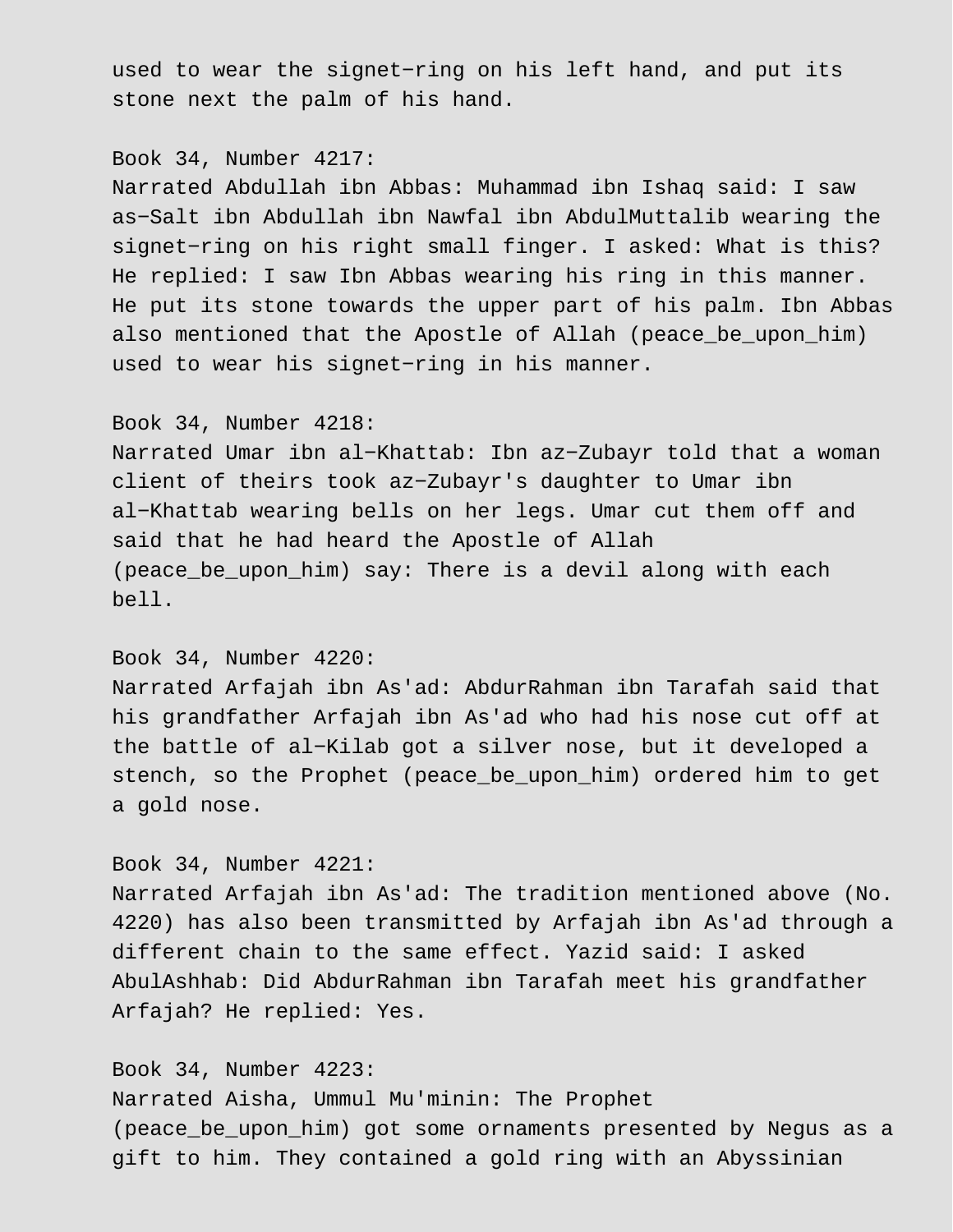stone. The Apostle of Allah (peace be upon him) turning his attention from it took it by means of a stick or his finger, then called Umamah, daughter of Abul'As and daughter of his daughter Zaynab, and said: Wear it, my dear daughter.

#### Book 34, Number 4224:

Narrated AbuHurayrah: The Prophet (peace\_be\_upon\_him) said: If anyone wants to put a ring of fire on one he loves, let him put a gold ring on him: if anyone wants to put a necklace of fire on one he loves, let him put a gold necklace on him, and if anyone wants to put a bracelet of fire on one he loves let him put a gold bracelet on him. Keep to silver and amuse yourselves with it.

#### Book 34, Number 4225:

Narrated A sister of Hudhayfah: The Prophet (peace\_be\_upon\_him) said: You women folk, have in silver something with which you adorn yourselves. I assure you that any woman of you who adorns herself with gold which she displays will be punished for it.

#### Book 34, Number 4226:

Narrated Asma' daughter of Yazid: The Prophet (peace\_be\_upon\_him) said: Any woman who wears a gold necklace will have a similar one of fire put on her neck on the Day of Resurrection, and any woman who puts a gold earring in her ear will have a similar one of fire put in her ear on the Day of Resurrection.

Book 34, Number 4227: Narrated Mu'awiyah ibn AbuSufyan: The Apostle of Allah (peace\_be\_upon\_him) forbade to ride on panther skins and to wear gold except a little.

# **35. Trials and Fierce Battles (Kitab Al−Fitan Wa Al−Malahim)**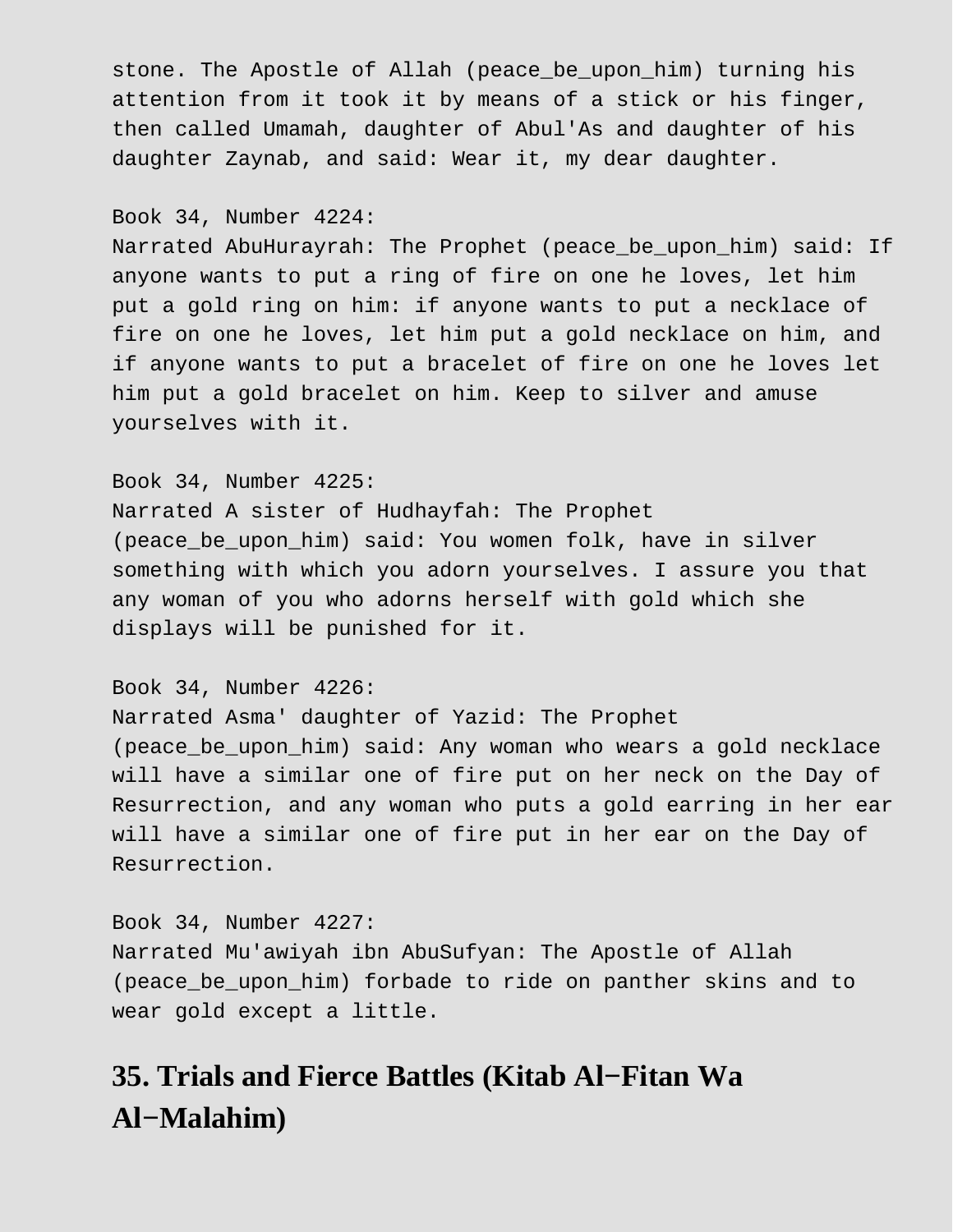#### Book 35, Number 4229:

Narrated Abdullah ibn Mas'ud: The Prophet (peace\_be\_upon\_him) said: four (majestic) trials (fitnahs) will take place among this community, and in their end there will be destruction.

## Book 35, Number 4230:

Narrated Abdullah ibn Umar: When we were sitting with the Apostle of Allah (peace\_be\_upon\_him), he talked about periods of trial (fitnahs), mentioning many of them. When he mentioned the one when people should stay in their houses, some asked him: Apostle of Allah, what is the trial (fitnah) of staying at home? He replied: It will be flight and plunder. Then will come a test which is pleasant. Its murkiness is due to the fact that it is produced by a man from the people of my house, who will assert that he belongs to me, whereas he does not, for my friends are only the God−fearing. Then the people will unite under a man who will be like a hip−bone on a rib. Then there will be the little black trial which will leave none of this community without giving him a slap, and when people say that it is finished, it will be extended. During it a man will be a believer in the morning and an infidel in the evening, so that the people will be in two camps: the camp of faith which will contain no hypocrisy, and the camp of hypocrisy which will contain no faith. When that happens, expect the Antichrist (Dajjal) that day or the next.

## Book 35, Number 4231:

Narrated Hudhayfah ibn al−Yaman: I swear by Allah, I do not know whether my companions have forgotten or have pretended to forgot. I swear by Allah that the Apostle of Allah (peace be upon him) did not omit a leader of a wrong belief (fitnah)−−up to the end of the world−−whose followers reach the number of three hundred and upwards but he mentioned to us his name, his father's name and the name of his tribe.

## Book 35, Number 4232:

Narrated Hudhayfah ibn al−Yaman: Subay' ibn Khalid said: I came to Kufah at the time when Tustar was conquered. I took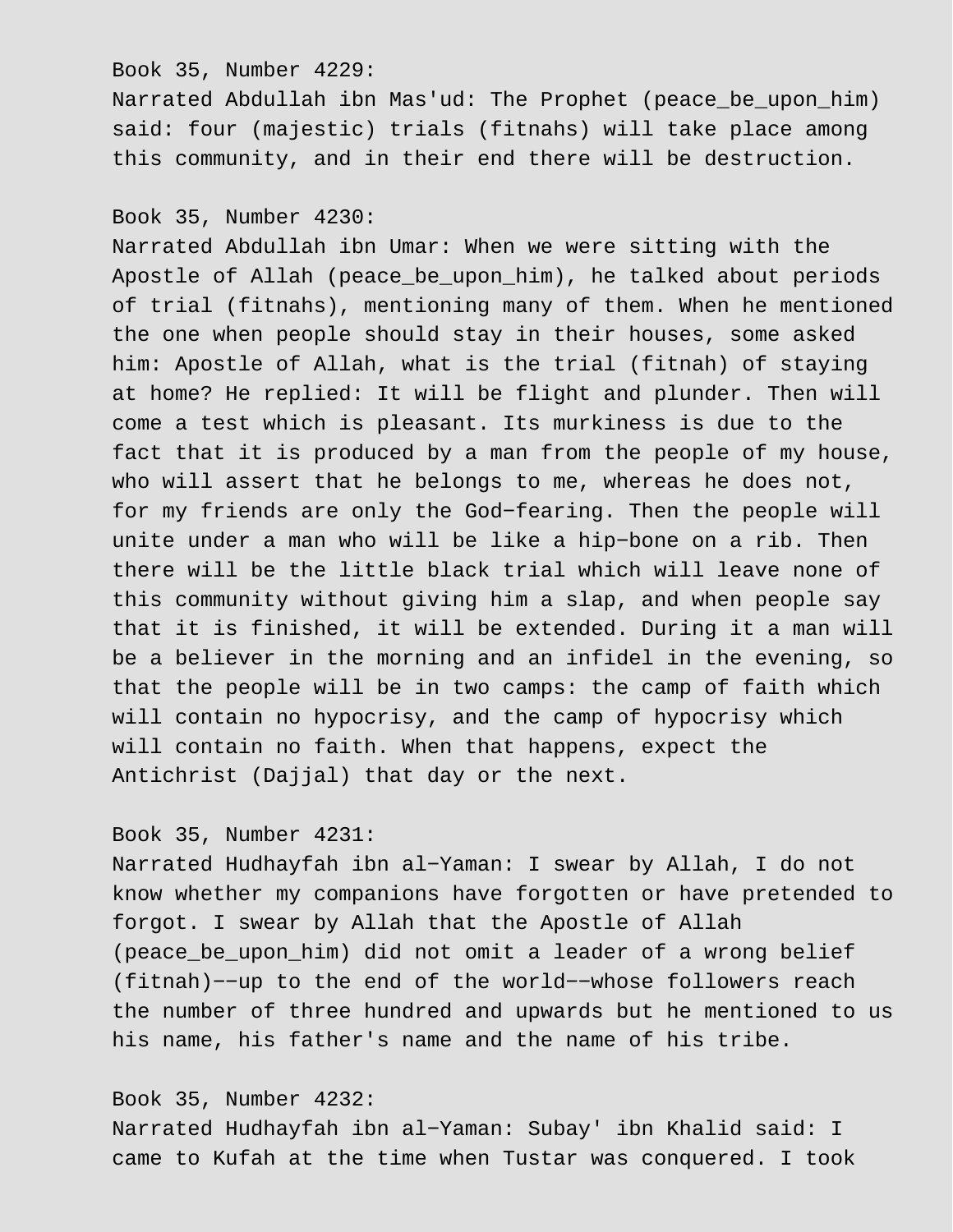some mules from it. When I entered the mosque (of Kufah), I found there some people of moderate stature, and among them was a man whom you could recognize when you saw him that he was from the people of Hijaz. I asked: Who is he? The people frowned at me and said: Do you not recognize him? This is Hudhayfah ibn al−Yaman, the companion of the Apostle of Allah (peace\_be\_upon\_him). Then Hudhayfah said: People used to ask the Apostle of Allah (peace\_be\_upon\_him) about good, and I used to ask him about evil. Then the people stared hard at him. He said: I know the reason why you dislike it. I then asked: Apostle of Allah, will there be evil as there was before, after this good which Allah has bestowed on us? He replied: Yes. I asked: Wherein does the protection from it lie? He replied: In the sword. I asked: Apostle of Allah, what will then happen? He replied: If Allah has on Earth a caliph who flays your back and takes your property, obey him, otherwise die holding onto the stump of a tree. I asked: What will come next? He replied: Then the Antichrist (Dajjal) will come forth accompanied by a river and fire. He who falls into his fire will certainly receive his reward, and have his load taken off him, but he who falls into his river will have his load retained and his reward taken off him. I then asked: What will come next? He said: The Last Hour will come.

#### Book 35, Number 4234:

Narrated Hudhayfah: The tradition mentioned above (No. 4232) has also been transmitted through a different chain of narrators by Nasr ibn Asim al−Laythi who said: We came to al−Yashkuri with a group of the people of Banu Layth. He asked: Who are these people? We replied: Banu Layth. We have come to you to ask you about the tradition of Hudhayfah. He then mentioned the tradition and said: I asked: Apostle of Allah, will there be evil after this good? He replied: There will be trial (fitnah) and evil. I asked: Apostle of Allah, will there be good after this evil? He replied: Learn the

Book of Allah, Hudhayfah, and adhere to its contents. He said it three times. I asked: Apostle of Allah, will there be good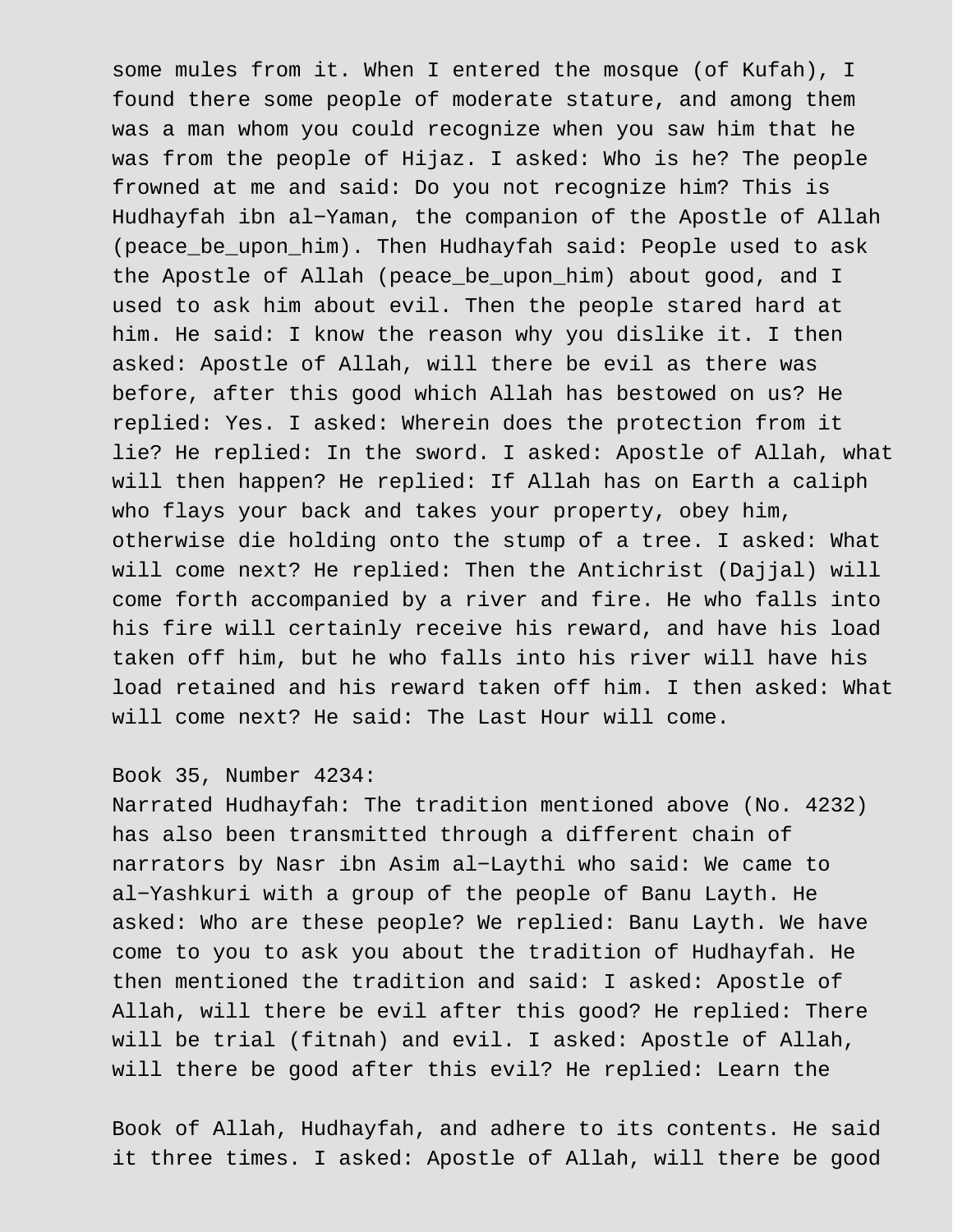after this evil? He replied: An illusory truce and a community with specks in its eye. I asked: Apostle of Allah, what do you mean by an illusory community? He replied: The hearts of the people will not return to their former condition. I asked: Apostle of Allah, will there be evil after this good? He replied: There will be wrong belief which will blind and deafen men to the truth in which there will be summoners at the gates of Hell. If you, Hudhayfah, die adhering to a stump, it will be better for you than following any of them.

Book 35, Number 4237A: Narrated Abdullah ibn Umar: The Prophet (peace be upon him) said: The Muslims will soon be besieged up to Medina, so that their most distant frontier outpost will be Salah.

#### Book 35, Number 4240:

Narrated AbuMalik al-Ash'ari: The Prophet (peace be upon him) said: Allah has protected you from three things: that your Prophet should not invoke a curse on you and should all perish, that those who follow what is false should not prevail over those who follow the truth, and that you should not all agree in an error.

## Book 35, Number 4241:

Narrated Abdullah ibn Mas'ud: The Prophet (peace\_be\_upon\_him) said: The mill of Islam will go round till the year thirty−five, or thirty−six, or thirty−seven; then if they perish, they will have followed the path of those who perished before them, but if their religion is maintained, it will be maintained for seventy years. I asked: Does it mean seventy years which remain or seventy years which are gone by? He replied: It means (seventy years) that are gone by.

#### Book 35, Number 4243:

Narrated AbuBakrah: The Apostle of Allah (peace be upon him) said: There will be a period of commotion in which the one who lies down will be better than the one who sits, and the one who sits is better than the one who stands, and the one who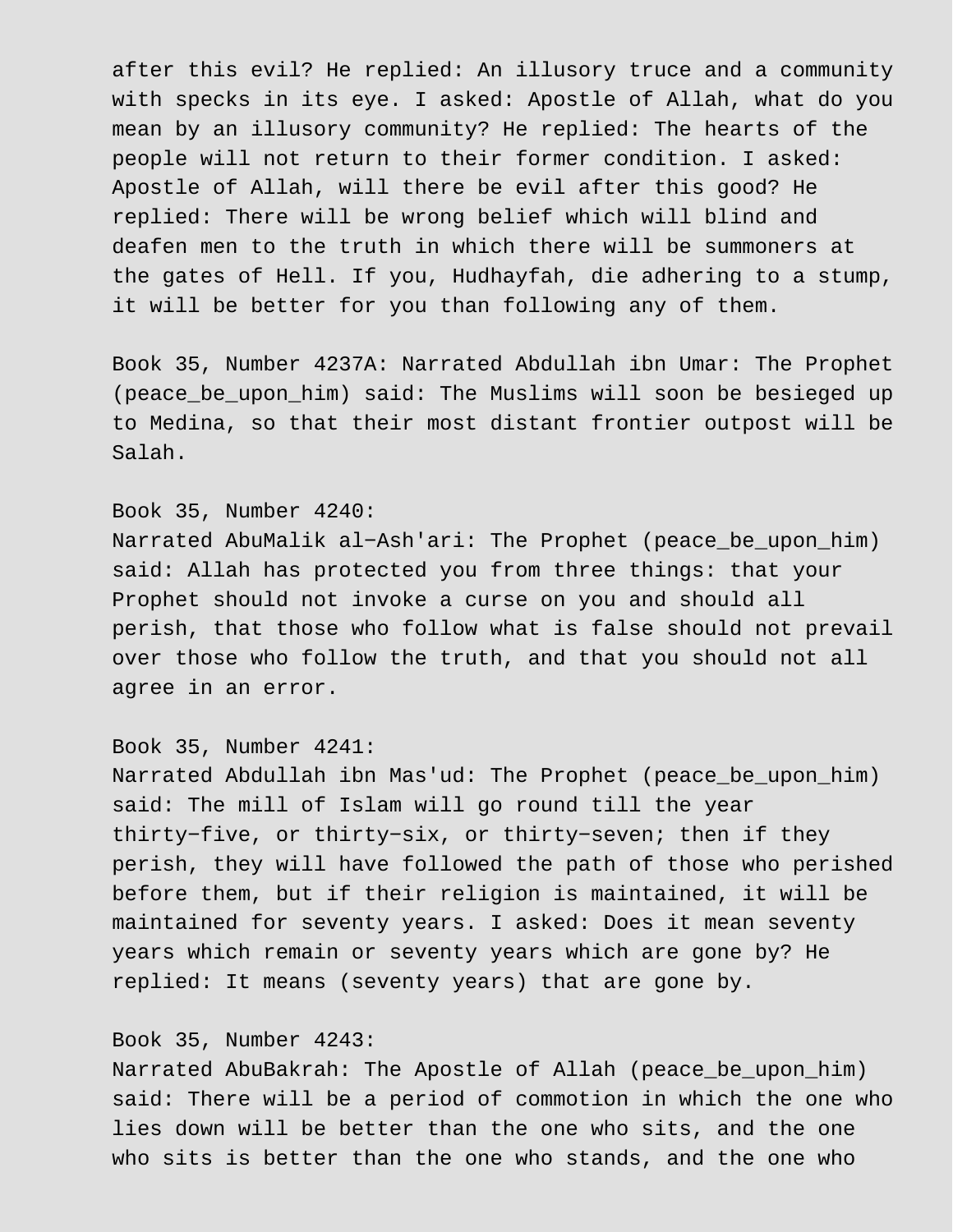stands is better than the one who walks, and the one who walks is better than the one who runs (to it). He asked: What do you command me to do, Apostle of Allah? He replied: He who has camels should remain with his camels, he who has sheep should remain with his sheep, and he who has land should remain with his land. He asked: If anyone has more of these, (what should he do)? He replied: He should take his sword, strike its edge on a stone, and then escape if he can.

## Book 35, Number 4244:

Narrated Sa'd ibn AbuWaqqas: I asked: Apostle of Allah! tell me if someone enters my house and extends his hands to kill me (what should I do?) The Apostle of Allah (peace\_be\_upon\_him) replied: Be like the two sons of Adam. The narrator Yazid (ibn Khalid) then recited the verse: "If thou dost stretch they hand against me to slay me."

## Book 35, Number 4245:

Narrated Abdullah ibn Mas'ud ; Khuraym ibn Fatik: The tradition mentioned above (No. 4243) has also been transmitted by Ibn Mas'ud through a different chain of narrators. Ibn Mas'ud said: I heard the Prophet (peace\_be\_upon\_him) say: He then mentioned a portion of the tradition narrated by AbuBakrah (No. 4243). This version adds: He (the Prophet) said: All their slain will go to Hell. I (Wabisah) asked: When will this happen Ibn Mas'ud? He replied: This is the period of turmoil (harj) when a man will not be safe from his associates. I asked: What do you command me (to do) if I happen to live during that period? He replied: You should restrain your tongue and hand and stay at home. When Uthman was slain, I recollected this tradition. I then rode (on a camel) and came to Damascus. There I met Khuraym ibn Fatik and mentioned this tradition to him. He swore by Allah, there was no god but He, he had heard it from the Apostle of Allah (peace\_be\_upon\_him), as Ibn Mas'ud transmitted it to me (Wabisah).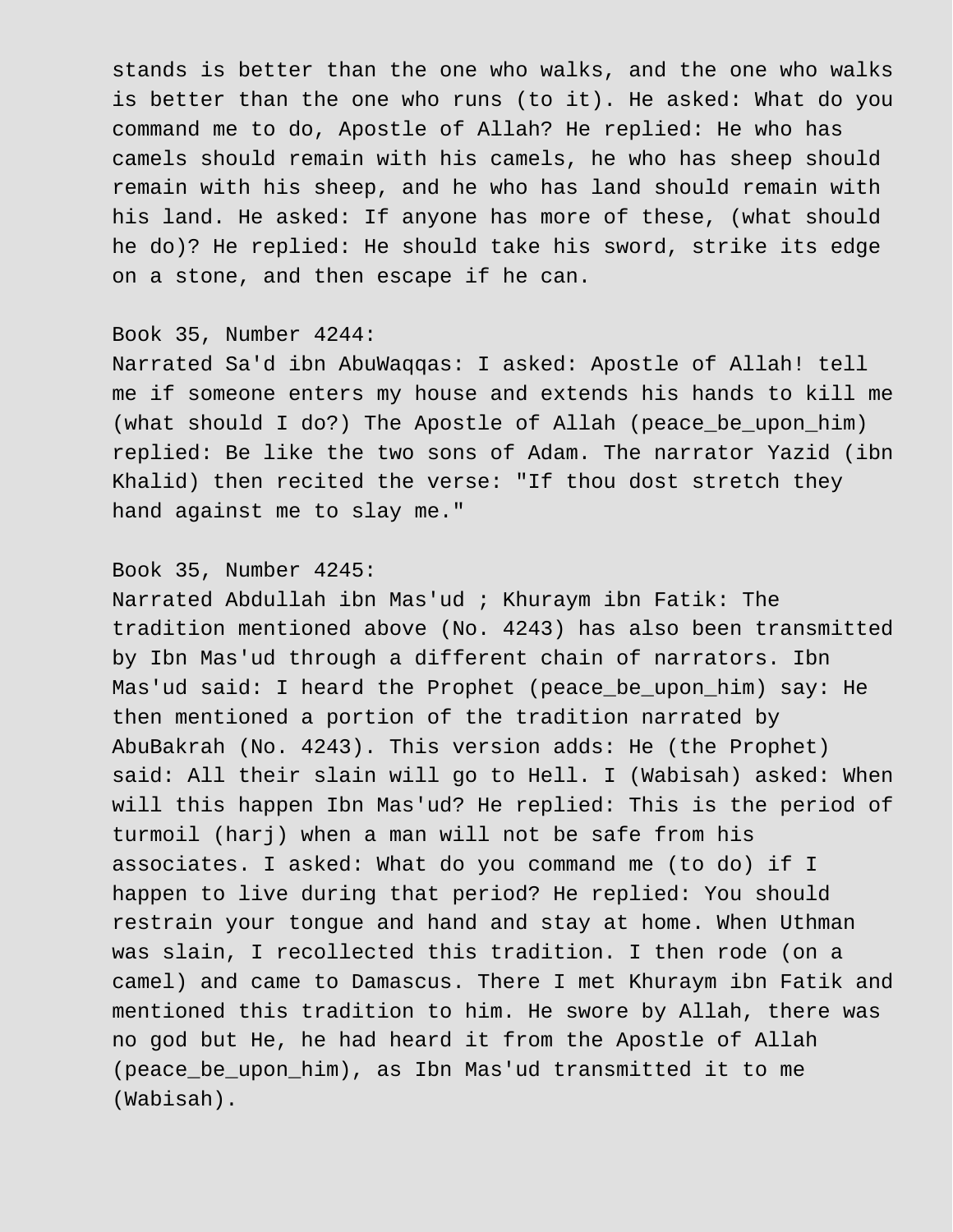## Book 35, Number 4246:

Narrated AbuMusa al−Ash'ari: The Apostle of Allah (peace be upon him) said: Before the Last Hour there will be commotions like pieces of a dark night in which a man will be a believer in the morning and an infidel in the evening, or a believer in the evening and infidel in the morning. He who sits during them will be better than he who gets up and he who walks during them is better than he who runs. So break your bows, cut your bowstrings and strike your swords on stones. If people then come in to one of you, let him be like the better of Adam's two sons.

#### Book 35, Number 4247:

Narrated Abdullah ibn Umar: AbdurRahman ibn Samurah said: I was holding the hand of Ibn Umar on one of the ways of Medina. He suddenly came to a hanging head. He said: Unhappy is the one who killed him. When he proceeded, he said: I do not consider him but unfortunate. I heard the Apostle of Allah (peace\_be\_upon\_him) say: If anyone goes to a man of my community in order to kill him, he should say in this way, the one who kills will go to Hell and the one who is killed will go to Paradise.

## Book 35, Number 4248:

Narrated AbuDharr: The Apostle of Allah (peace\_be\_upon\_him) said to me: O AbuDharr. I replied: At thy service and at thy pleasure, Apostle of Allah. He then mentioned the tradition in which he said: What will you do when there the death of the people (in Medina) and a house will reach the value of a slave (that is, a grave will be sold for a slave). I replied: Allah and His Apostle know best. Or he said: What Allah and His Apostle choose for me. He said: You must show endurance. Or he said; you may endure. He then said to me: What will you do, AbuDharr, when you see the Ahjar az−Zayt covered with blood? I replied: What Allah and His Apostle choose for me. He said: You must go to those who are like−minded. I asked: Should I not take my sword and put it on my shoulder? He replied: you would then associate yourself with the people. I then asked: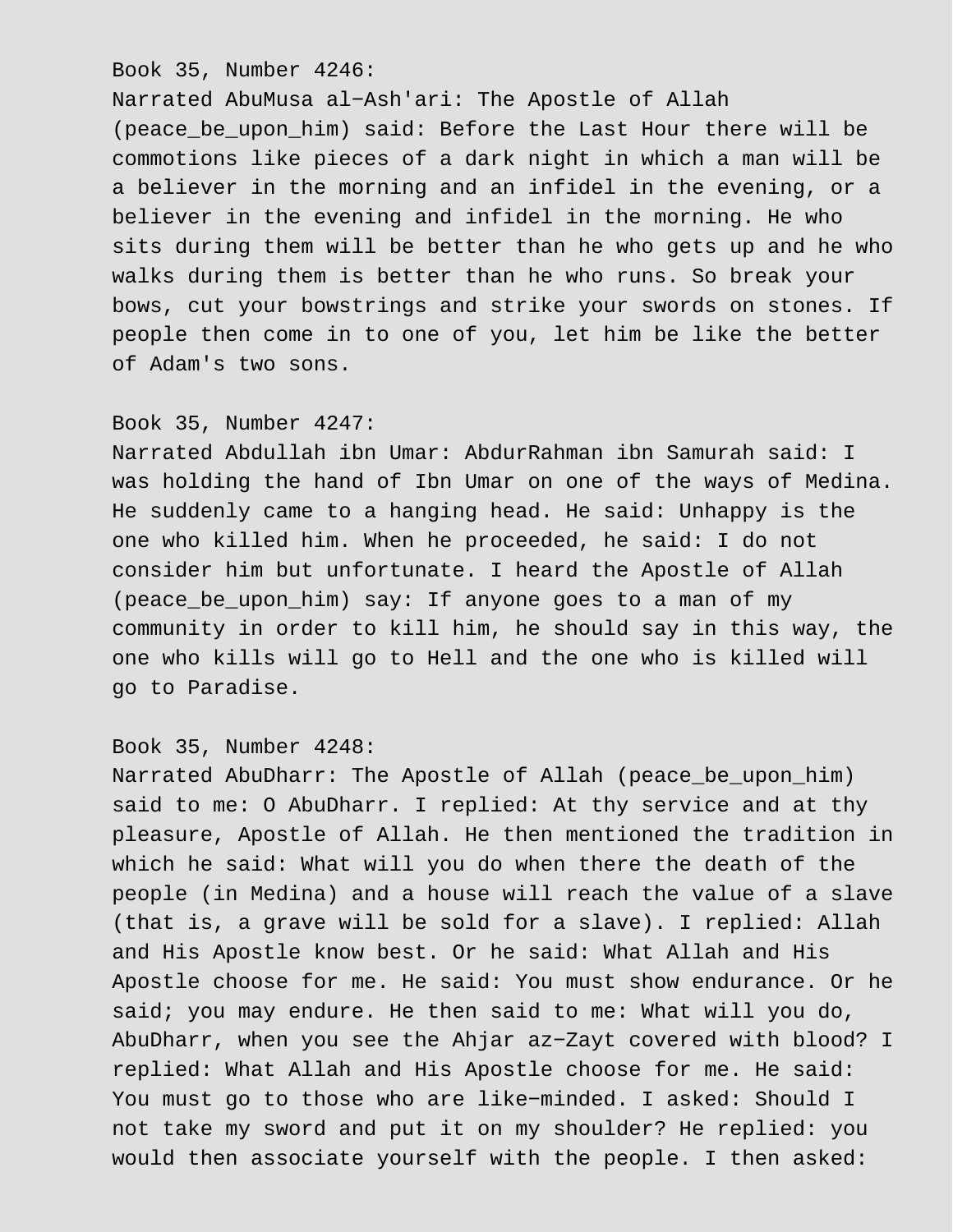What do you order me to do? You must stay at home. I asked: (What should I do) if people enter my house and find me? He replied: If you are afraid the gleam of the sword may dazzle you, put the end of your garment over your face in order that (the one who kills you) may bear the punishment of your sins and his.

## Book 35, Number 4249:

Narrated AbuMusa al−Ash'ari: The Prophet (peace\_be\_upon\_him) said: Before you there will be commotions like pieces of a dark night in which a man will be a believer in the morning and an infidel in the evening. He who sits during them will be better than he who gets up, and he who gets up during them is better than he who walks, and he who walks during them is better than he who runs. They (the people) said: What do you order us to do? He replied: Keep to your houses.

## Book 35, Number 4250:

Narrated Al−Miqdad ibn al−Aswad: I swear by Allah, I heard the Apostle of Allah (peace\_be\_upon\_him) say: The happy man is he who avoids dissensions: happy is the man who avoids dissensions; happy is the man who avoids dissensions: but how fine is the man who is afflicted and shows endurance.

#### Book 35, Number 4251:

Narrated AbuHurayrah: The Prophet (peace be upon him) said: There will be civil strife (fitnah) which will render people deaf, dumb and blind regarding what is right. Those who contemplate it will be drawn by it, and giving rein to the tongue during it will be like smiting with the sword.

#### Book 35, Number 4252:

Narrated Abdullah ibn Amr ibn al−'As: The Prophet (peace\_be\_upon\_him) said: There will be civil strife which wipe out the Arabs, and their slain will go to Hell. During it the tongue will be more severe than blows of the sword.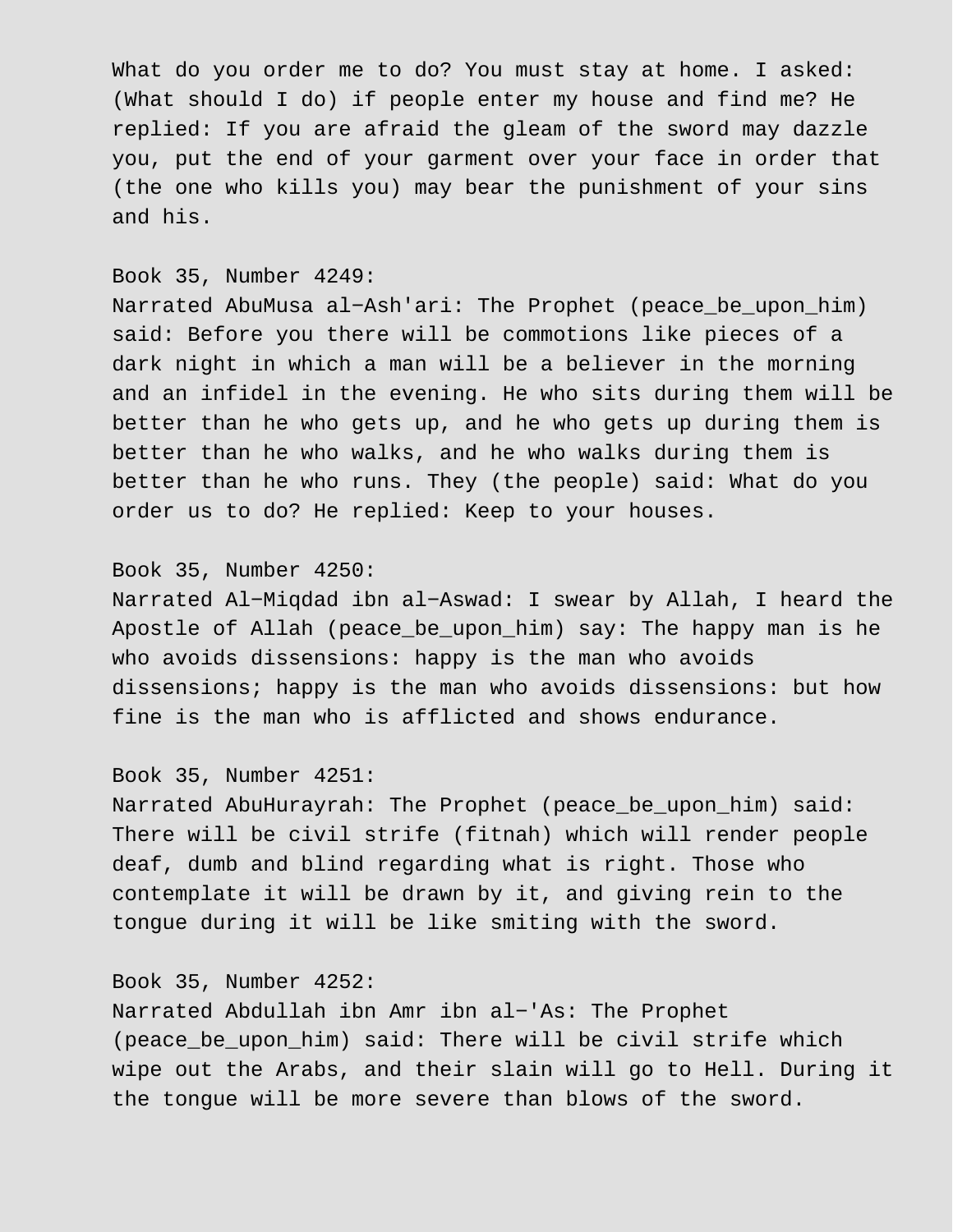#### Book 35, Number 4257:

Narrated AbudDarda' and Ubadah ibn as−Samit: Khalid ibn Dihqan said: When we were engaged in the battle of Constantinople at Dhuluqiyyah, a man of the people of Palestine, who was one of their nobility and elite and whose rank was known to them, came forward. He was called Hani ibn Kulthum ibn Sharik al−Kinani. He greeted Abdullah ibn Zakariyya who knew his rank. Khalid said to us: Abdullah ibn AbuZakariyya told us: I heard Umm ad−Darda' say: I heard AbudDarda' say: I heard the Apostle of Allah (peace be upon him) say: It is hoped that Allah may forgive every sin, except in the case of one who dies a polytheist, or one who purposely kills a believer. Hani ibn Kulthum ar−Rabi' then said: I heard Mahmud ibn ar−Rabi' transmitting a tradition from Ubadah ibn as−Samit who transmitted from the Apostle of Allah (peace be upon him) who said: If a man kills a believer unjustly, Allah will not accept any action or duty of his, obligatory or supererogatory. Khalid then said to us: Ibn AbuZakariyya transmitted a tradition to us from Umm ad−Darda' on the authority of AbudDarda' from the Apostle of Allah (peace\_be\_upon\_him) who said: A believer will continue to go on quickly and well so long as he does not shed unlawful blood; when he sheds unlawful blood, he becomes slow and heavy−footed. A similar tradition has been transmitted by Hani ibn Kulthum from Mahmud ibn ar−Rabi' on the authority of Ubadah ibn as−Samit from the Apostle of Allah (peace\_be\_upon\_him).

## Book 35, Number 4259:

Narrated Zayd ibn Thabit: The verse "If a man kills a believer intentionally, his recompense is Hell to abide therein for ever" was revealed six months after the verse "And those who invoke not with Allah any other god, nor slay such life as Allah has made sacred, except for just cause in Surat al−Furqan.

Book 35, Number 4264: Narrated Sa'id ibn Zayd: We were with the Prophet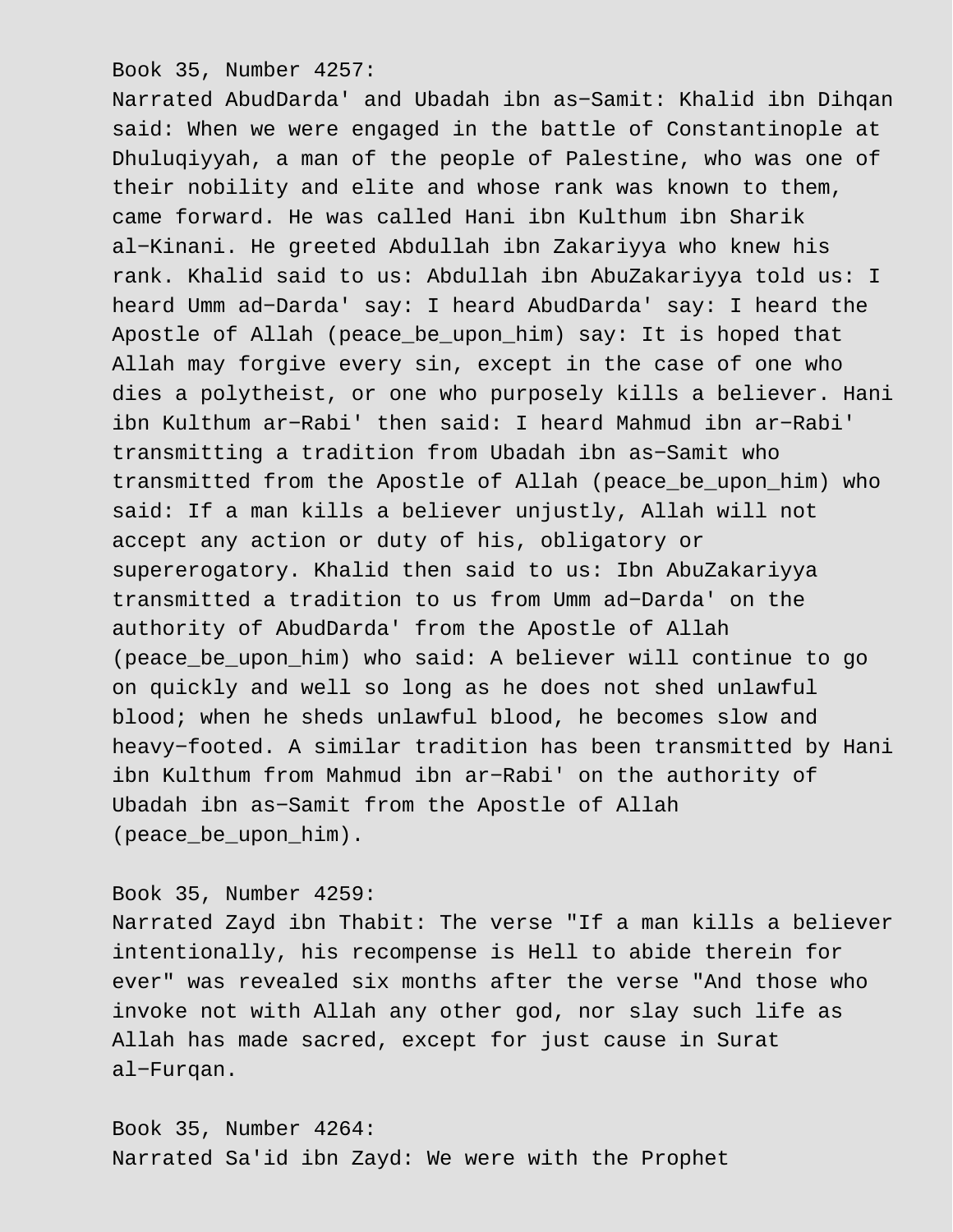(peace be upon him). He mentioned civil strife (fitnah) and expressed its gravity. We or the people said: Apostle of Allah, if this happens to us it will destroy us. The Apostle of Allah (peace\_be\_upon\_him) said; No. It is enough for you that you would be killed. Sa'id said: I saw that my brethren were killed.

## Book 35, Number 4265:

Narrated AbuMusa: The Prophet (peace\_be\_upon\_him) said: This people of mine is one to which mercy is shown. It will have no punishment in the next world, but its punishment in this world will be trials, earthquakes and being killed.

## **36. The Promised Deliverer (Kitab Al−Mahdi)**

## Book 36, Number 4266:

Narrated Jabir ibn Samurah: The Prophet (peace\_be\_upon\_him) said: The religion will continue to be established till there are twelve caliphs over you, and the whole community will agree on each of them. I then heard from the Prophet (peace\_be\_upon\_him) some remarks which I could not understand. I asked my father: What is he saying: He said: all of them will belong to Quraysh.

## Book 36, Number 4269:

Narrated Abdullah ibn Mas'ud: The Prophet (peace\_be\_upon\_him) said: If only one day of this world remained. Allah would lengthen that day (according to the version of Za'idah), till He raised up in it a man who belongs to me or to my family whose father's name is the same as my father's, who will fill the earth with equity and justice as it has been filled with oppression and tyranny (according to the version of Fitr). Sufyan's version says: The world will not pass away before the Arabs are ruled by a man of my family whose name will be the same as mine.

Book 36, Number 4270: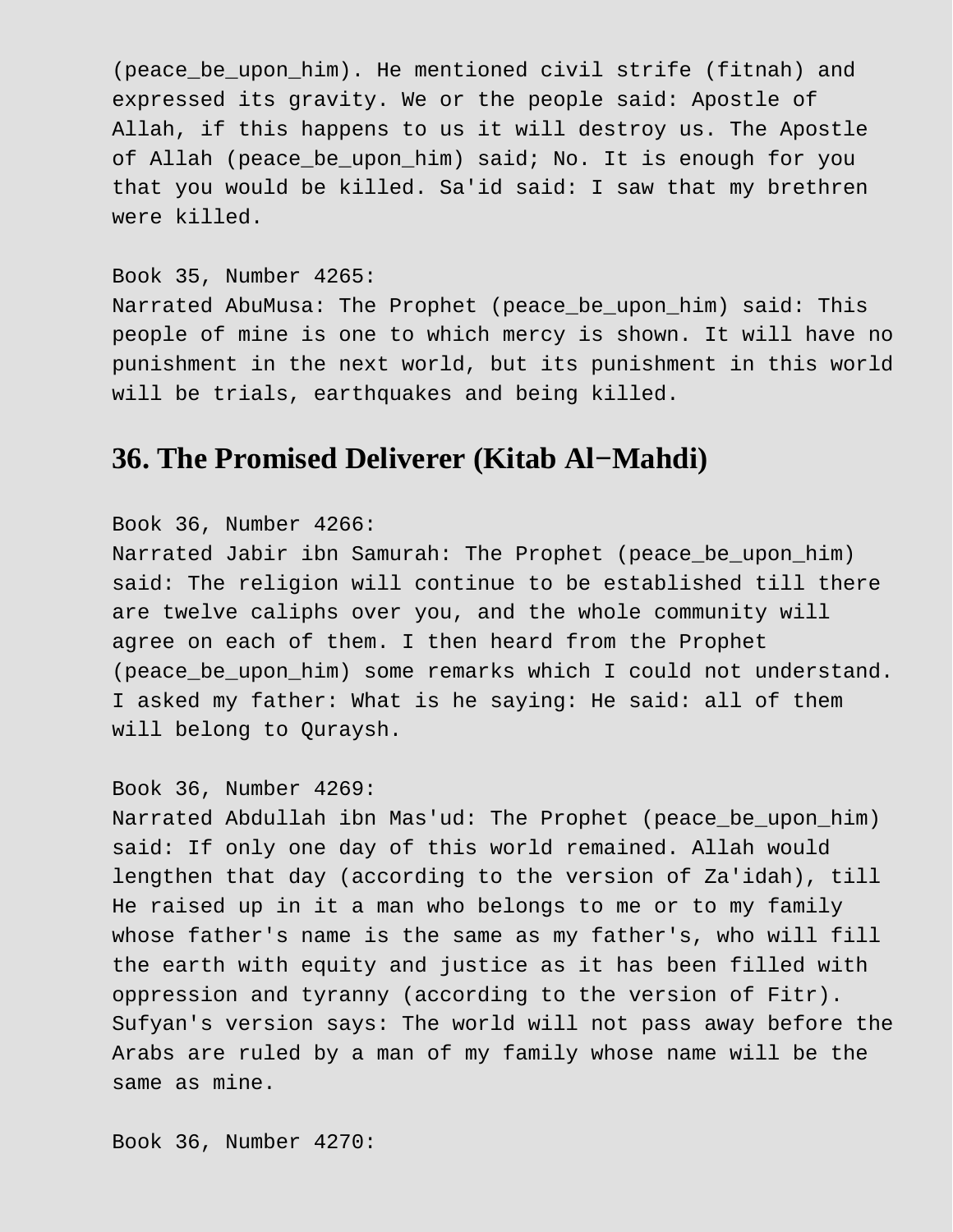Narrated Ali ibn AbuTalib: The Prophet (peace be upon him) said: If only one day of this time (world) remained, Allah would raise up a man from my family who would fill this earth with justice as it has been filled with oppression.

## Book 36, Number 4271:

Narrated Umm Salamah, Ummul Mu'minin: The Prophet (peace be upon him) said: The Mahdi will be of my family, of the descendants of Fatimah. Abdullah ibn Ja'far said: I heard AbulMalih praising Ali ibn Nufayl and describing his good qualities.

#### Book 36, Number 4272:

Narrated AbuSa'id al−Khudri: The Prophet (peace\_be\_upon\_him) said: The Mahdi will be of my stock, and will have a broad forehead a prominent nose. He will fill the earth will equity and justice as it was filled with oppression and tyranny, and he will rule for seven years.

#### Book 36, Number 4273:

Narrated Umm Salamah, Ummul Mu'minin: The Prophet (peace\_be\_upon\_him) said: Disagreement will occur at the death of a caliph and a man of the people of Medina will come flying forth to Mecca. Some of the people of Mecca will come to him, bring him out against his will and swear allegiance to him between the Corner and the Maqam. An expeditionary force will then be sent against him from Syria but will be swallowed up in the desert between Mecca and Medina. When the people see that, the eminent saints of Syria and the best people of Iraq will come to him and swear allegiance to him between the Corner and the Maqam. Then there will arise a man of Quraysh whose maternal uncles belong to Kalb and send against them an expeditionary force which will be overcome by them, and that is the expedition of Kalb. Disappointed will be the one who does not receive the booty of Kalb. He will divide the property, and will govern the people by the Sunnah of their Prophet (peace\_be\_upon\_him) and establish Islam on Earth. He will remain seven years, then die, and the Muslims will pray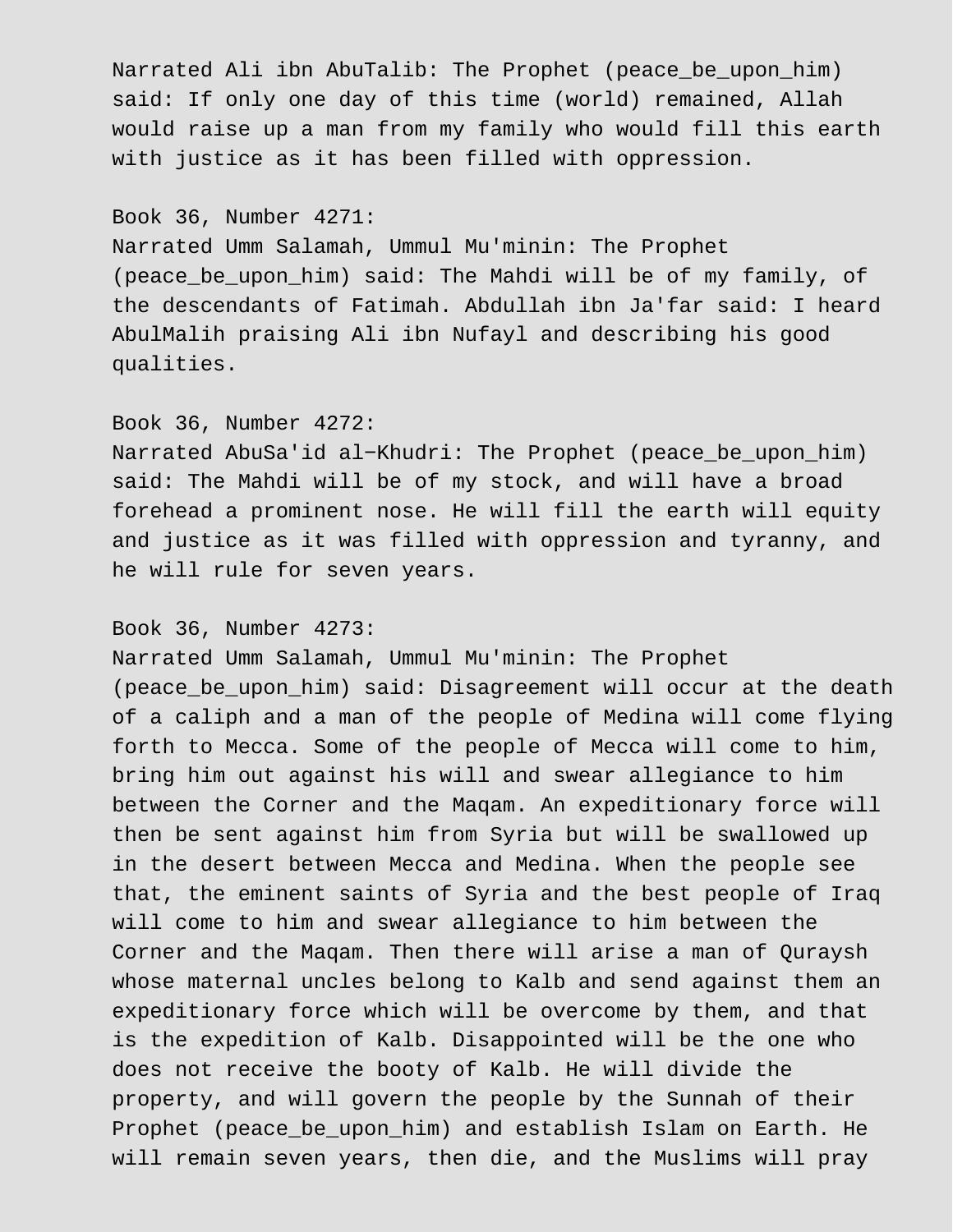over him.

Book 36, Number 4276A: Narrated Ali ibn AbuTalib: AbuIshaq told that Ali looked at his son al−Hasan and said: This son of mine is a sayyid (chief) as named by the Prophet (peace\_be\_upon\_him), and from his loins will come forth a man who will be called by the name of your Prophet (peace\_be\_upon\_him) and resemble him in conduct but not in appearance. He then mentioned the story about his filling the earth with justice.

```
Book 36, Number 4277:
```
Narrated Ali ibn AbuTalib: The Prophet (peace\_be\_upon\_him) said: A man called al−Harith ibn Harrath will come forth from Ma Wara an−Nahr. His army will be led by a man called Mansur who will establish or consolidate things for Muhammad's family as Quraysh consolidated them for the Apostle of Allah (peace be upon him). Every believer must help him, or he said: respond to his sermons.

## **37. Battles (Kitab Al−Malahim)**

## Book 37, Number 4278:

Narrated AbuHurayrah: The Prophet (peace\_be\_upon\_him) said: Allah will raise for this community at the end of every hundred years the one who will renovate its religion for it.

#### Book 37, Number 4281:

Narrated Mu'adh ibn Jabal: The Prophet (peace\_be\_upon\_him) said: The flourishing state of Jerusalem will be when Yathrib is in ruins, the ruined state of Yathrib will be when the great war comes, the outbreak of the great war will be at the conquest of Constantinople and the conquest of Constantinople when the Dajjal (Antichrist) comes forth. He (the Prophet) struck his thigh or his shoulder with his hand and said: This is as true as you are here or as you are sitting (meaning Mu'adh ibn Jabal).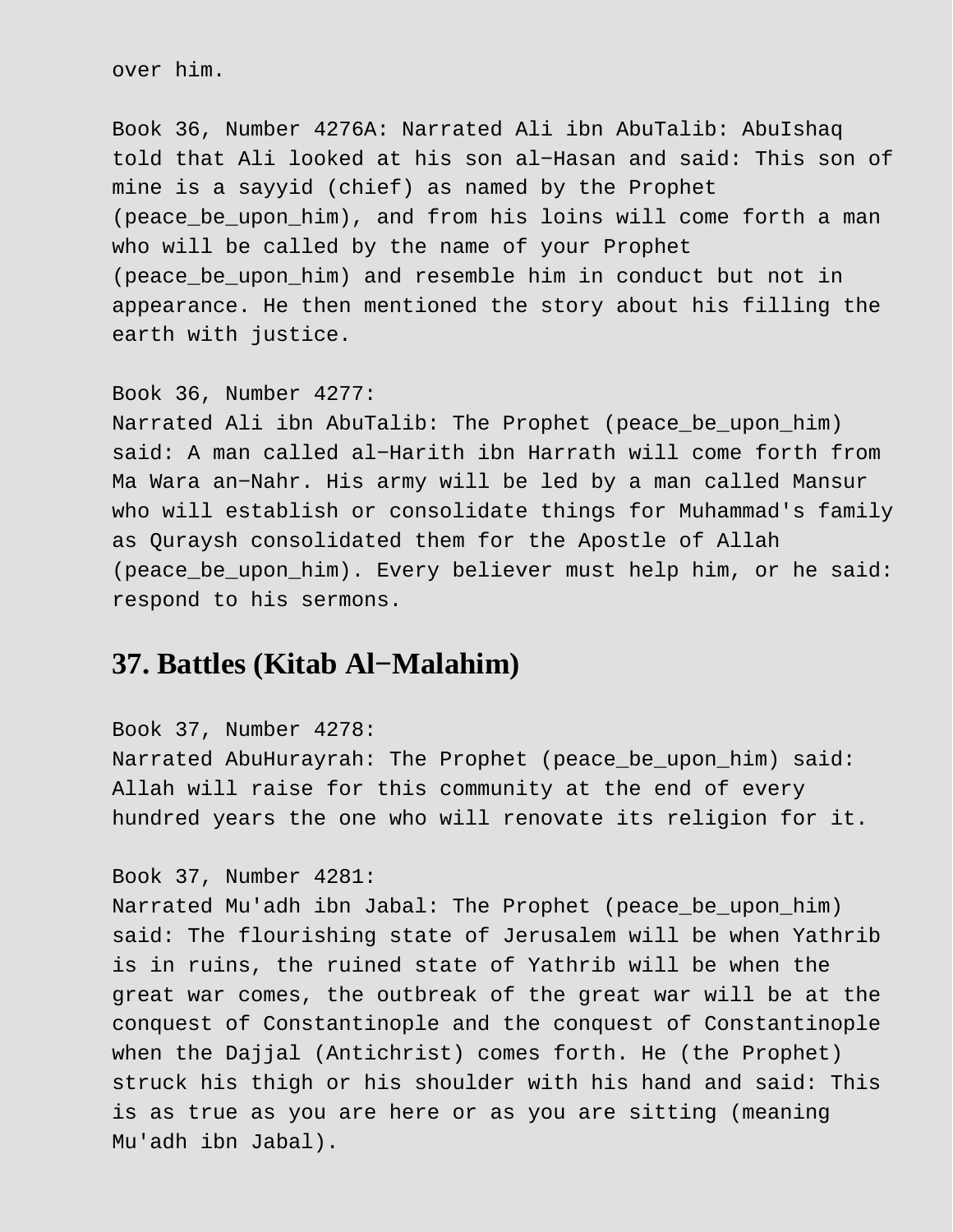#### Book 37, Number 4282:

Narrated Mu'adh ibn Jabal: The Prophet (peace\_be\_upon\_him) said: The greatest war, the conquest of Constantinople and the coming forth of the Dajjal (Antichrist) will take place within a period of seven months.

#### Book 37, Number 4283:

Narrated Abdullah ibn Busr: The Prophet (peace\_be\_upon\_him) said: The time between the great war and the conquest of the city (Constantinople) will be six years, and the Dajjal (Antichrist) will come forth in the seventh.

#### Book 37, Number 4284:

Narrated Thawban: The Prophet (peace\_be\_upon\_him) said: The people will soon summon one another to attack you as people when eating invite others to share their dish. Someone asked: Will that be because of our small numbers at that time? He replied: No, you will be numerous at that time: but you will be scum and rubbish like that carried down by a torrent, and Allah will take fear of you from the breasts of your enemy and last enervation into your hearts. Someone asked: What is wahn (enervation). Apostle of Allah (peace\_be\_upon\_him): He replied: Love of the world and dislike of death.

Book 37, Number 4285:

Narrated AbudDarda': The Prophet (peace be upon him) said: The place of assembly of the Muslims at the time of the war will be in al−Ghutah near a city called Damascus, one of the best cities in Syria.

## Book 37, Number 4287:

Narrated Awf ibn Malik: The Prophet (peace\_be\_upon\_him) said: Allah will not gather two swords upon this community: Its own sword and the sword of its enemy.

Book 37, Number 4288: Narrated One of the Companions: The Prophet (peace\_be\_upon\_him) said: Let the Abyssinians alone as long as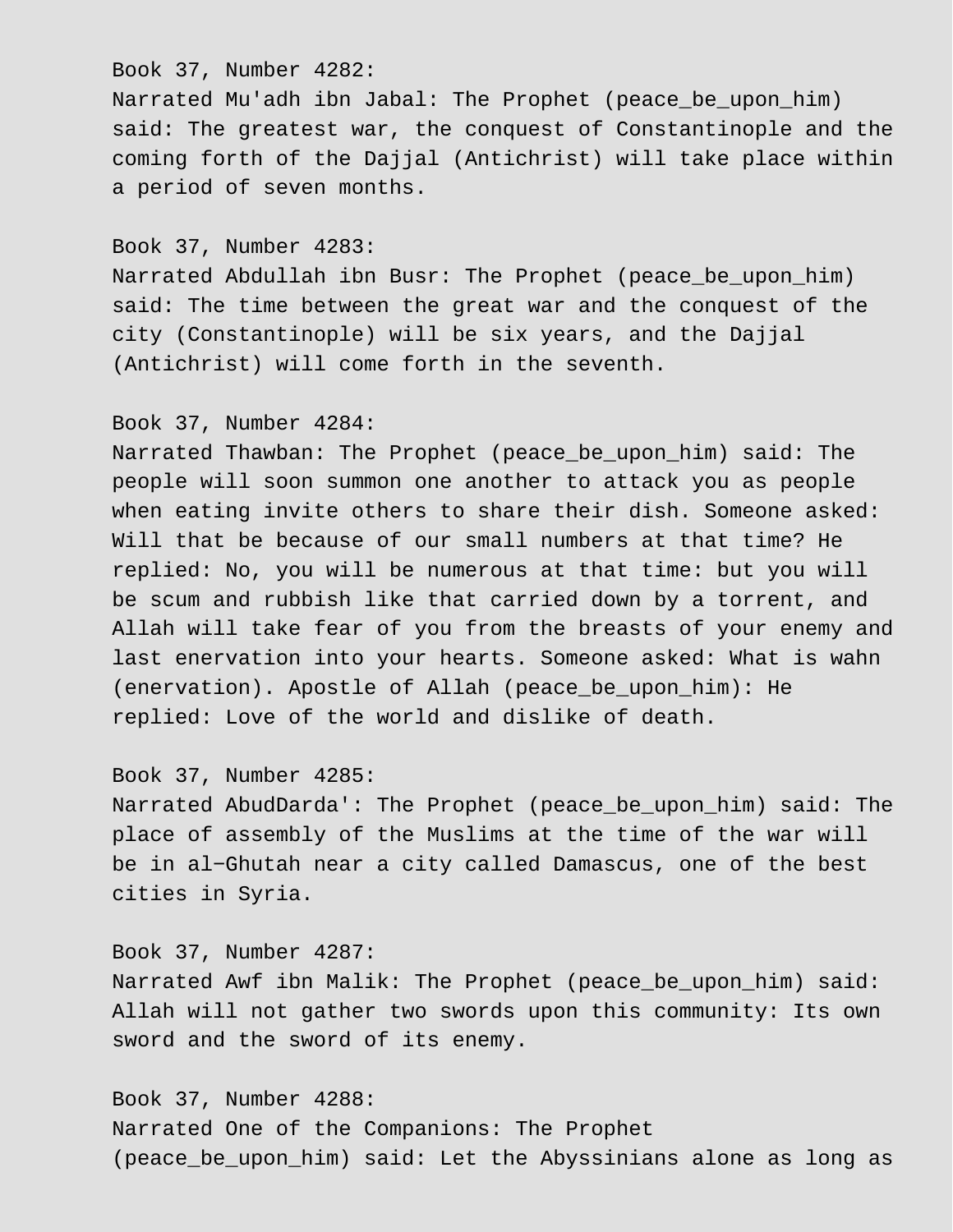they let you alone, and let the Turks alone as long as they leave you alone.

## Book 37, Number 4292:

Narrated AbuBakrah: The Apostle of Allah (peace be upon him) said: Some of my people will alight on low−lying ground, which they will call al−Basrah, beside a river called Dajjal (the Tigris) over which there is a bridge. Its people will be numerous and it will be one of the capital cities of immigrants (or one of the capital cities of Muslims, according to the version of Ibn Yahya who reported from AbuMa'mar). At the end of time the descendants of Qantura' will come with broad faces and small eyes and alight on the bank of the river. The town's inhabitants will then separate into three sections, one of which will follow cattle and (live in) the desert and perish, another of which will seek security for themselves and perish, but a third will put their children behind their backs and fight the invaders, and they will be the martyrs.

## Book 37, Number 4293:

Narrated Anas ibn Malik: The Prophet (peace be upon him) said: The people will establish cities, Anas, and one of them will be called al−Basrah or al−Busayrah. If you should pass by it or enter it, avoid its salt−marshes, its Kall, its market, and the gate of its commanders, and keep to its environs, for the earth will swallow some people up, pelting rain will fall and earthquakes will take place in it, and there will be people who will spend the night in it and become apes and swine in the morning.

## Book 37, Number 4294:

Narrated AbuHurayrah: Salih ibn Dirham said: We went on the pilgrimage and met a man who asked us: Is there a town near you called al−Ubullah? We said: Yes. He said: Is there any of you who will undertake to pray two or four rak'ahs on my behalf in the mosque of al−Ashshar, stating "they are on behalf of AbuHurayrah"? He (AbuHurayrah) said: I heard my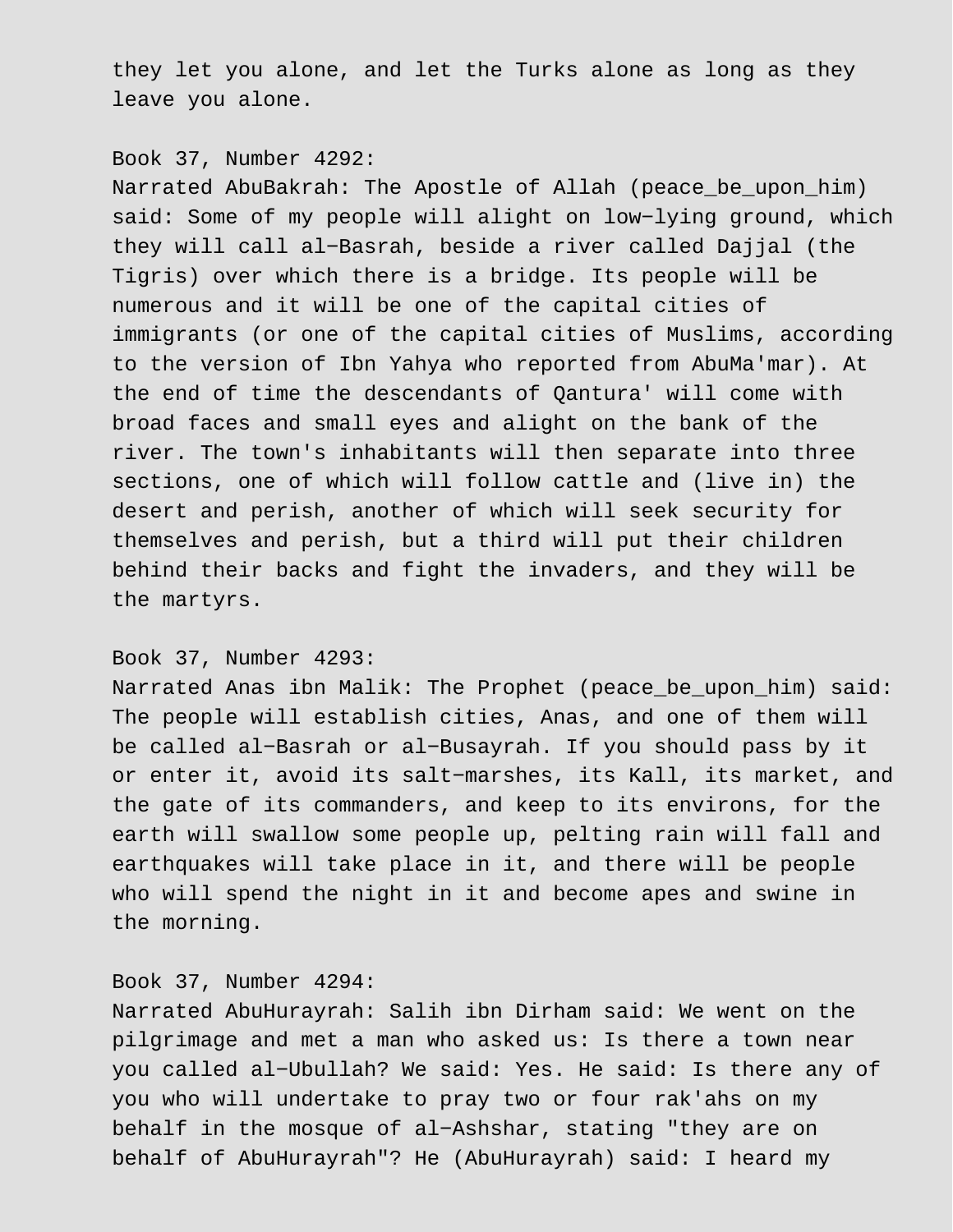friend AbulQasim (peace be upon him) say: On the Day of Resurrection Allah will raise martyrs from the mosque of al−Ashshar, who will be the only ones to rise with the martyrs of Badr.

#### Book 37, Number 4295:

Narrated Abdullah ibn Amr ibn al−'As: The Prophet (peace\_be\_upon\_him) said: Leave the Abyssinians alone as long as they leave you alone, for it is only the Abyssinian with short legs who will seek to take out the treasure of the Ka'bah.

#### Book 37, Number 4305:

Narrated Imran ibn Husayn: The Prophet (peace\_be\_upon\_him) said: Let him who hears of the Dajjal (Antichrist) go far from him for I swear by Allah that a man will come to him thinking he is a believer and follow him because of confused ideas roused in him by him.

#### Book 37, Number 4306:

Narrated Ubadah ibn as−Samit: The Prophet (peace\_be\_upon\_him) said: I have told you so much about the Dajjal (Antichrist) that I am afraid you may not understand. The Antichrist is short, hen−toed, woolly−haired, one−eyed, an eye−sightless, and neither protruding nor deep−seated. If you are confused about him, know that your Lord is not one−eyed.

#### Book 37, Number 4310:

Narrated AbuHurayrah: The Prophet (peace\_be\_upon\_him) said: There is no prophet between me and him, that is, Jesus (peace\_be\_upon\_him). He will descent (to the earth). When you see him, recognise him: a man of medium height, reddish fair, wearing two light yellow garments, looking as if drops were falling down from his head though it will not be wet. He will fight the people for the cause of Islam. He will break the cross, kill swine, and abolish jizyah. Allah will perish all religions except Islam. He will destroy the Antichrist and will live on the earth for forty years and then he will die.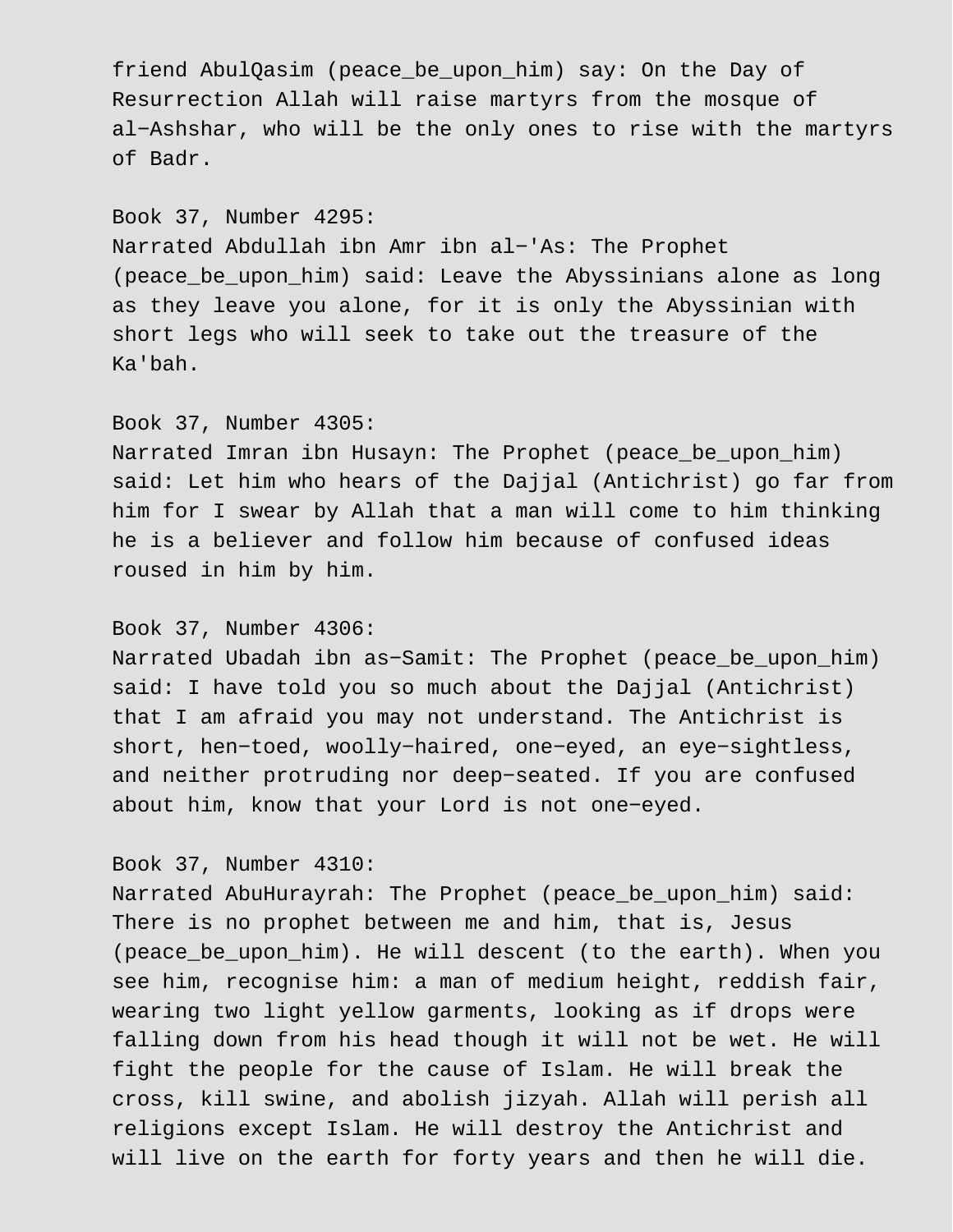The Muslims will pray over him.

## Book 37, Number 4311:

Narrated Fatimah, daughter of Qays: The Apostle of Allah (peace\_be\_upon\_him) once delayed the congregational night prayer. He came out and said: The talk of Tamim ad−Dari detained me. He transmitted it to me from a man who was on of of the islands of the sea. All of a sudden he found a woman who was trailing her hair. He asked: Who are you? She said: I am the Jassasah. Go to that castle. So I came to it and found a man who was trailing his hair, chained in iron collars, and leaping between Heaven and Earth. I asked: Who are you? He replied: I am the Dajjal (Antichrist). Has the Prophet of the unlettered people come forth now? I replied: Yes. He said: Have they obeyed him or disobeyed him? I said: No, they have obeyed him. He said: That is better for them.

## Book 37, Number 4314:

Narrated Jabir ibn Abdullah: The Apostle of Allah (peace\_be\_upon\_him) said one day from the pulpit: When some people were sailing in the sea, their food was finished. An island appeared to them. They went out seeking bread. They were met by the Jassasah (the Antichrist's spy). I said to AbuSalamah: What is the Jassasah? He replied: A woman trailing the hair of her skin and of her head. She said: In this castle. He then narrated the rest of the (No. 4311) tradition. He asked about the palm−trees of Baysan and the spring of Zughar. He said: He is the Antichrist. Ibn Salamah said to me: There is something more in this tradition, which I could not remember. He said: Jabir testified that it was he who was Ibn Sayyad. I said: He died. He said: Let him die. I said: He accepted Islam. He said: Let him accept Islam. I said: He entered Medina. He said: Let him enter Medina.

## Book 37, Number 4316:

Narrated Abdullah ibn Umar: Nafi' told that Ibn Umar used to say: I swear by Allah that I do not doubt that Antichrist is Ibn Sayyad.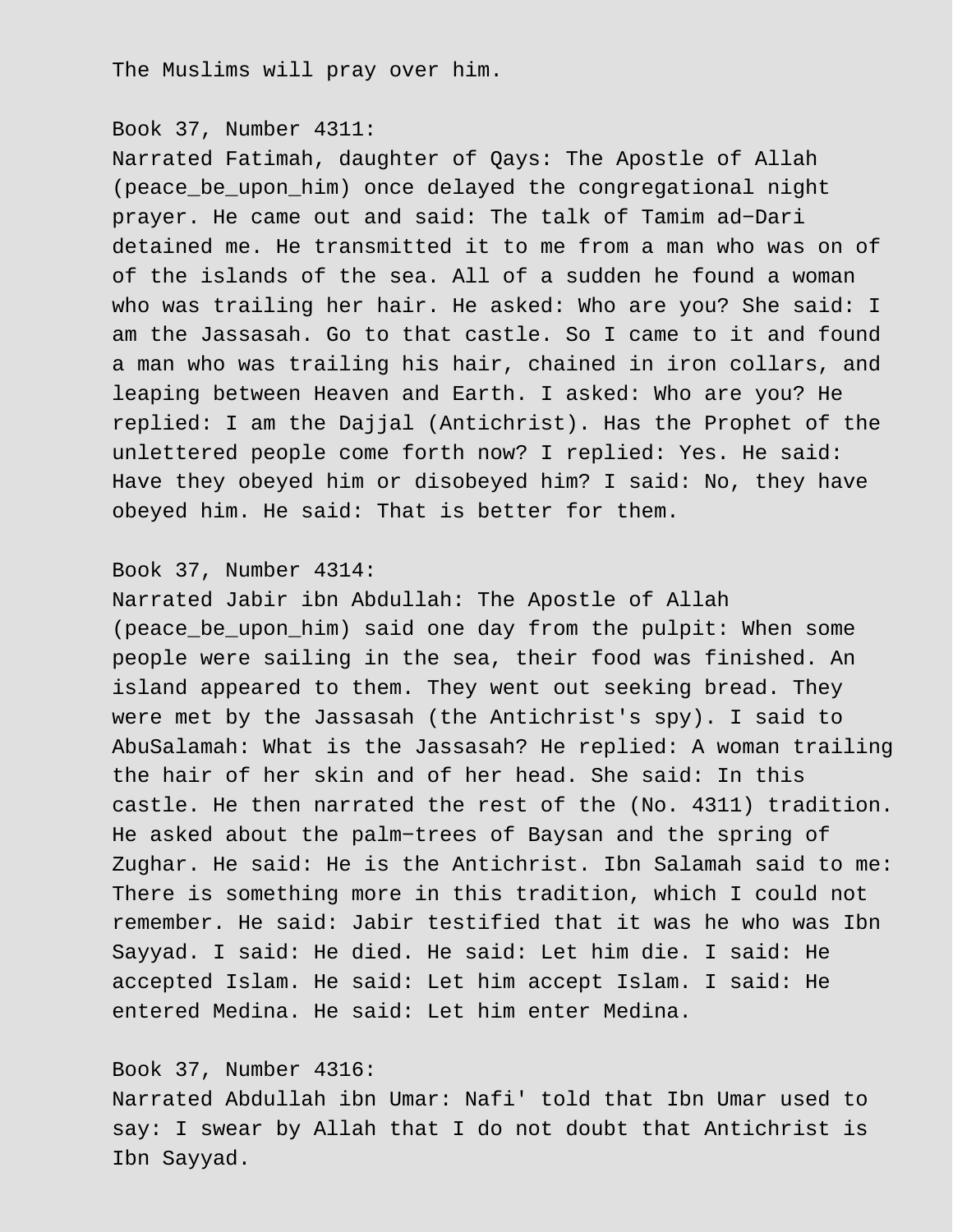Book 37, Number 4317:

Narrated Jabir ibn Abdullah: Muhammad ibn al−Munkadir told that he saw Jabir ibn Abdullah swearing by Allah that Ibn as−Sa'id was the Dajjal (Antichrist). I expressed my surprise by saying: You swear by Allah! He said: I heard Umar swearing to that in the presence of the Apostle of Allah (peace\_be\_upon\_him), but the Apostle of Allah (peace\_be\_upon\_him) did not make any objection to it.

Book 37, Number 4318: Narrated Jabir ibn Abdullah: We saw the last of Ibn Sayyad at the battle of the Harrah.

Book 37, Number 4319: Narrated AbuHurayrah: The Prophet (peace be upon him) said: The Last Hour will not come before there come forth thirty Dajjals (fraudulents), everyone presuming himself that he is an apostle of Allah.

Book 37, Number 4320:

Narrated AbuHurayrah: The Prophet (peace be upon him) said: The Last Hour will not come before there come forth thirty liar Dajjals (fraudulents) lying on Allah and His Apostle.

Book 37, Number 4322:

Narrated Abdullah ibn Mas'ud: The Apostle of Allah (peace be upon him) said: The first defect that permeated Banu Isra'il was that a man (of them) met another man and said: O so−and−so, fear Allah, and abandon what you are doing, for it is not lawful for you. He then met him the next day and that did not prevent him from eating with him, drinking with him and sitting with him. When they did so. Allah mingled their hearts with each other. He then recited the verse: "curses were pronounced on those among the children of Isra'il who rejected Faith, by the tongue of David and of Jesus the son of Mary"...up to "wrongdoers". He then said: By no means, I swear by Allah, you must enjoin what is good and prohibit what is evil, prevent the wrongdoer, bend him into conformity with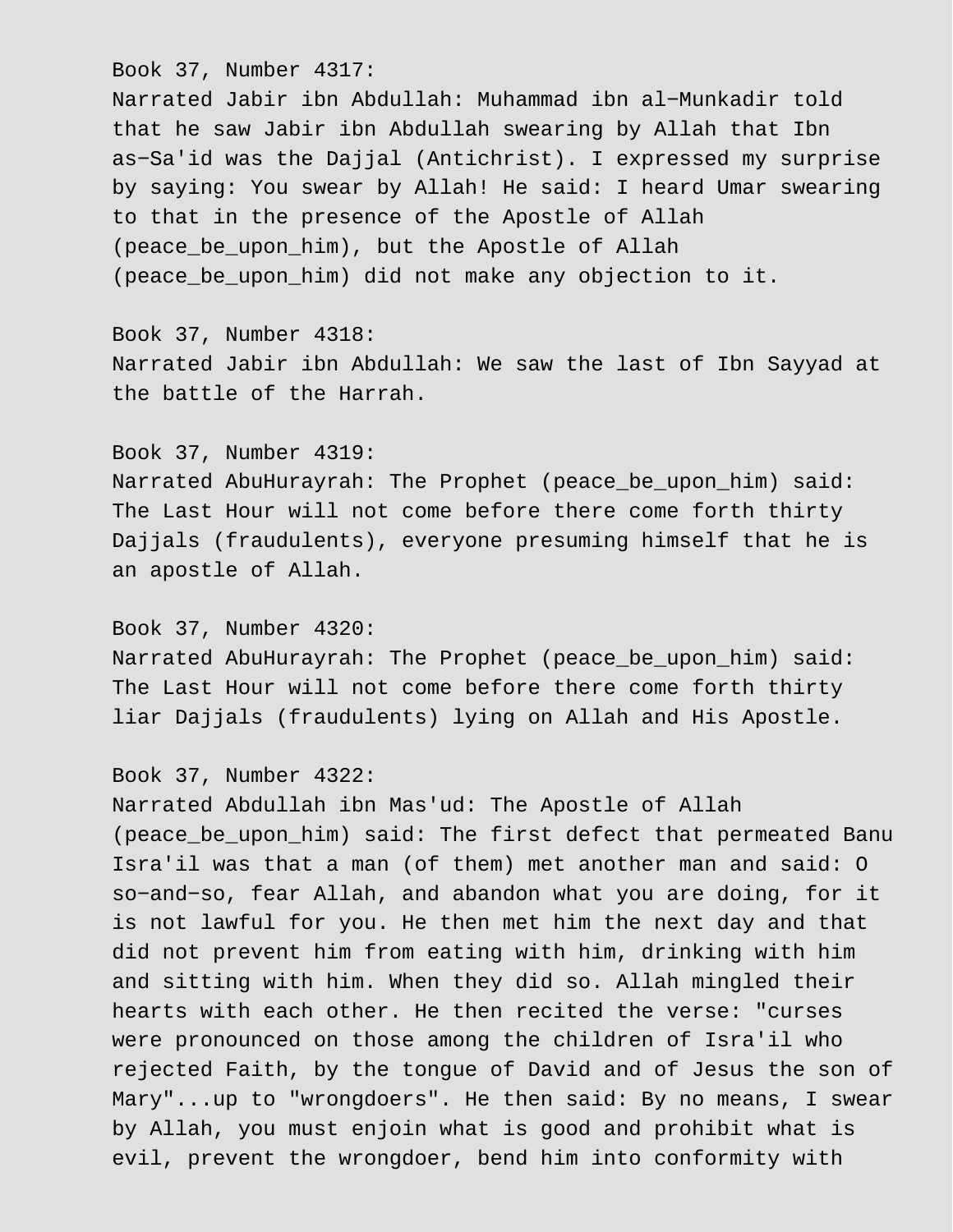what is right, and restrict him to what is right.

Book 37, Number 4323:

Narrated Abdullah ibn Mas'ud: A similar tradition (to the No. 4322) has also been transmitted by Ibn Mas'ud through a different chain of narrators to the same effect. This version adds: "Or Allah will mingle your hearts together and curse you as He cursed them."

#### Book 37, Number 4324:

Narrated AbuBakr: You people recite this verse "You who believe, care for yourselves; he who goes astray cannot harm you when you are rightly−guided," and put it in its improper place. Khalid's version has: We heard the Prophet (peace be upon him) say: When the people see a wrongdoer and do not prevent him, Allah will soon punish them all. Amr ibn Hushaym's version has: I heard the Apostle of Allah (peace\_be\_upon\_him) say: If acts of disobedience are done among any people and do not change them though the are able to do so, Allah will soon punish them all.

#### Book 37, Number 4325:

Narrated Jabir ibn Abdullah: The Prophet (peace\_be\_upon\_him) said: If any man is among a people in whose midst he does acts of disobedience, and, though they are able to make him change (his acts), they do not change, Allah will smite them with punishment before they die.

## Book 37, Number 4327:

Narrated AbuTha'labah al−Khushani: AbuUmayyah ash−Sha'bani said: I asked AbuTha'labah al−Khushani: What is your opinion about the verse "Care for yourselves". He said: I swear by Allah, I asked the one who was well informed about it; I asked the Apostle of Allah (peace\_be\_upon\_him) about it. He said: No, enjoin one another to do what is good and forbid one another to do what is evil. But when you see niggardliness being obeyed, passion being followed, worldly interests being preferred, everyone being charmed with his opinion, then care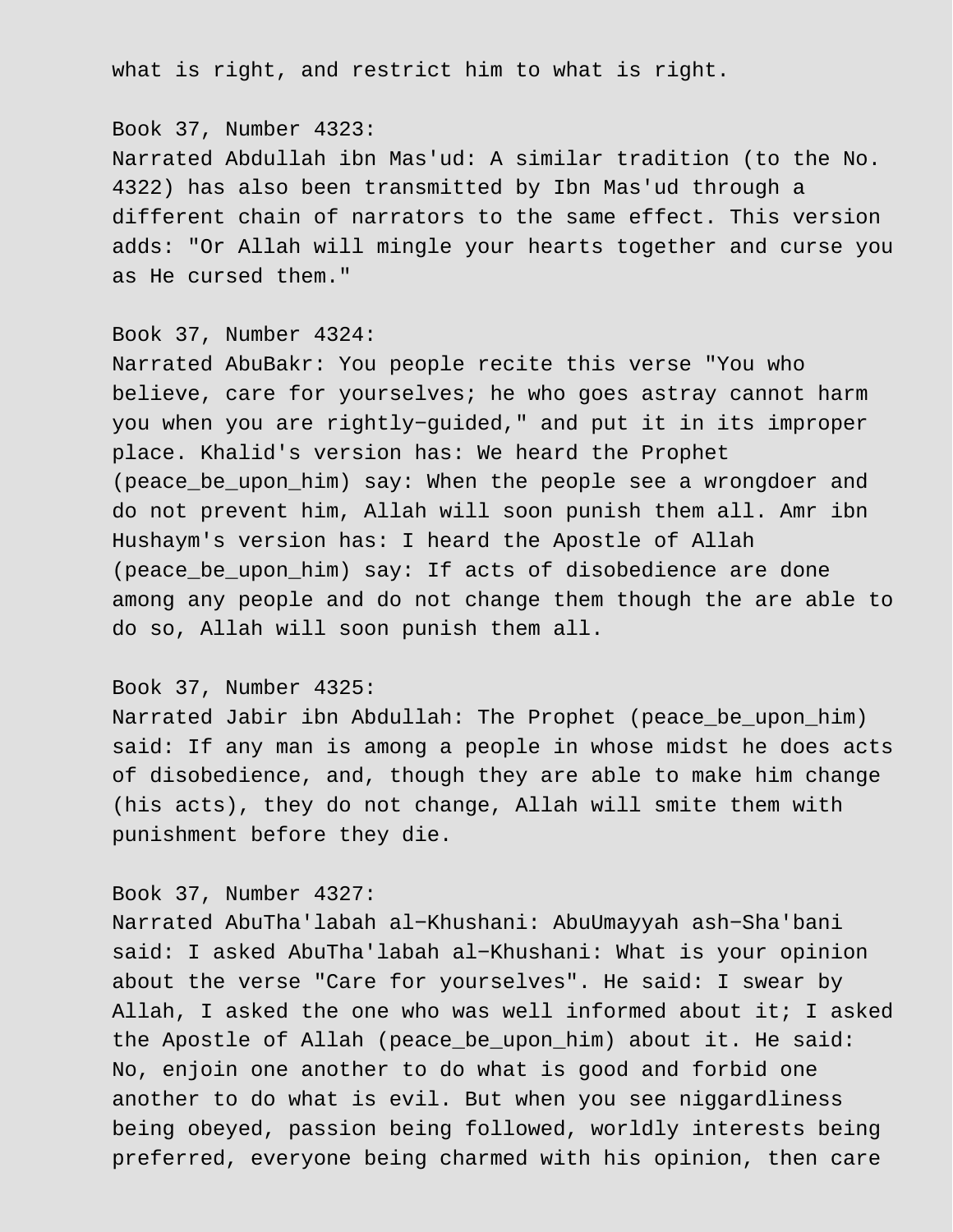for yourself, and leave alone what people in general are doing; for ahead of you are days which will require endurance, in which showing endurance will be like grasping live coals. The one who acts rightly during that period will have the reward of fifty men who act as he does. Another version has: He said (The hearers asked:) Apostle of Allah, the reward of fifty of them? He replied: The reward of fifty of you.

## Book 37, Number 4328:

Narrated Abdullah ibn Amr ibn al−'As: The Prophet (peace\_be\_upon\_him) said: How will you do when that time will come? Or he said: A time will soon come when the people are sifted and only dregs of mankind survive and their covenants and guarantees have been impaired and they have disagreed among themselves and become thus, interwining his fingers. They asked: What do you order us to do, Apostle of Allah? He replied: Accept what you approve, abandon what you disapprove, attend to your own affairs and leave alone the affairs of the generality.

## Book 37, Number 4329:

Narrated Abdullah ibn Amr ibn al−'As: When we were around the Apostle of Allah (peace\_be\_upon\_him), he mentioned the period of commotion (fitnah) saying: When you see the people that their covenants have been impaired, (the fulfilling of) the guarantees becomes rare, and they become thus (interwining his fingers). I then got up and said: What should I do at that time, may Allah make me ransom for you? He replied: Keep to your house, control your tongue, accept what you approve, abandon what you disapprove, attend to your own affairs, and leave alone the affairs of the generality.

## Book 37, Number 4330:

Narrated AbuSa'id al−Khudri: The Prophet (peace\_be\_upon\_him) said: The best fighting (jihad) in the path of Allah is (to speak) a word of justice to an oppressive ruler.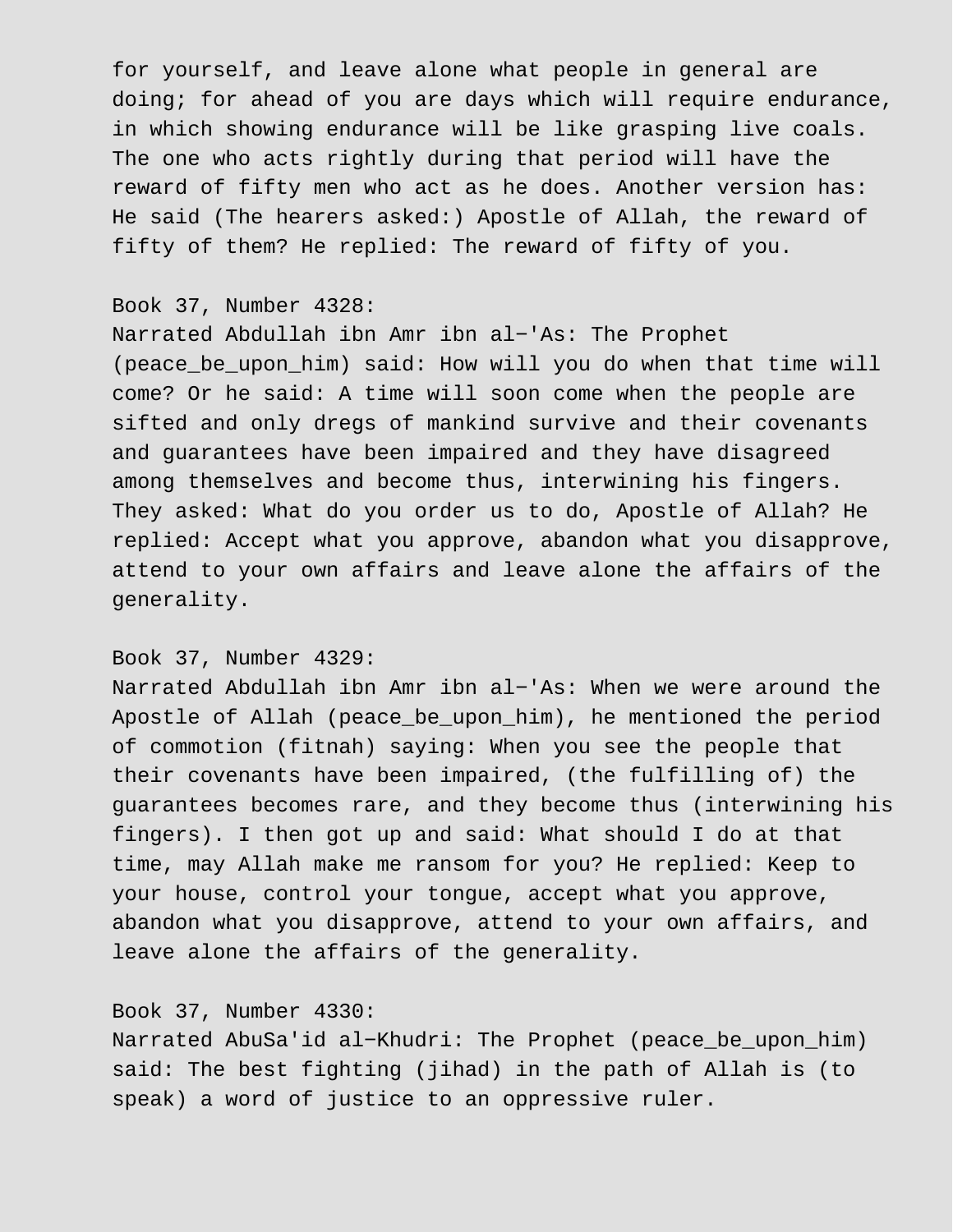#### Book 37, Number 4331:

Narrated Amirah al−Kindi: The Prophet (peace\_be\_upon\_him) said: When sin is done in the earth, he who sees it and disapproves of it will be taken like one who was not present, but he who is not present and approves of it will be like him who sees.

Book 37, Number 4335: Narrated AbuTha'labah al−Khushani: The Prophet (peace be upon him) said: Allah will not fail to detain this community for less than half a day.

#### Book 37, Number 4336:

Narrated Sa'd ibn AbuWaqqas: The Prophet (peace\_be\_upon\_him) said: I hope my community will not fail to maintain their position in the sight of their Lord if He delays them half a day. Sa'd was asked: How long is half a day? He said: It is five hundred years.

## **38. Prescribed Punishments (Kitab Al−Hudud)**

Book 38, Number 4339:

Narrated Aisha, Ummul Mu'minin: The Apostle of Allah (peace\_be\_upon\_him) Said: The blood of a Muslim man who testifies that there is no god but Allah and that Muhammad is Allah's Apostle should not lawfully be shed except only for one of three reasons: a man who committed fornication after marriage, in which case he should be stoned; one who goes forth to fight with Allah and His Apostle, in which case he should be killed or crucified or exiled from the land; or one who commits murder for which he is killed.

#### Book 38, Number 4341:

Narrated Mu'adh ibn Jabal: AbuMusa said: Mu'adh came to me when I was in the Yemen. A man who was Jew embraced Islam and then retreated from Islam. When Mu'adh came, he said: I will not come down from my mount until he is killed. He was then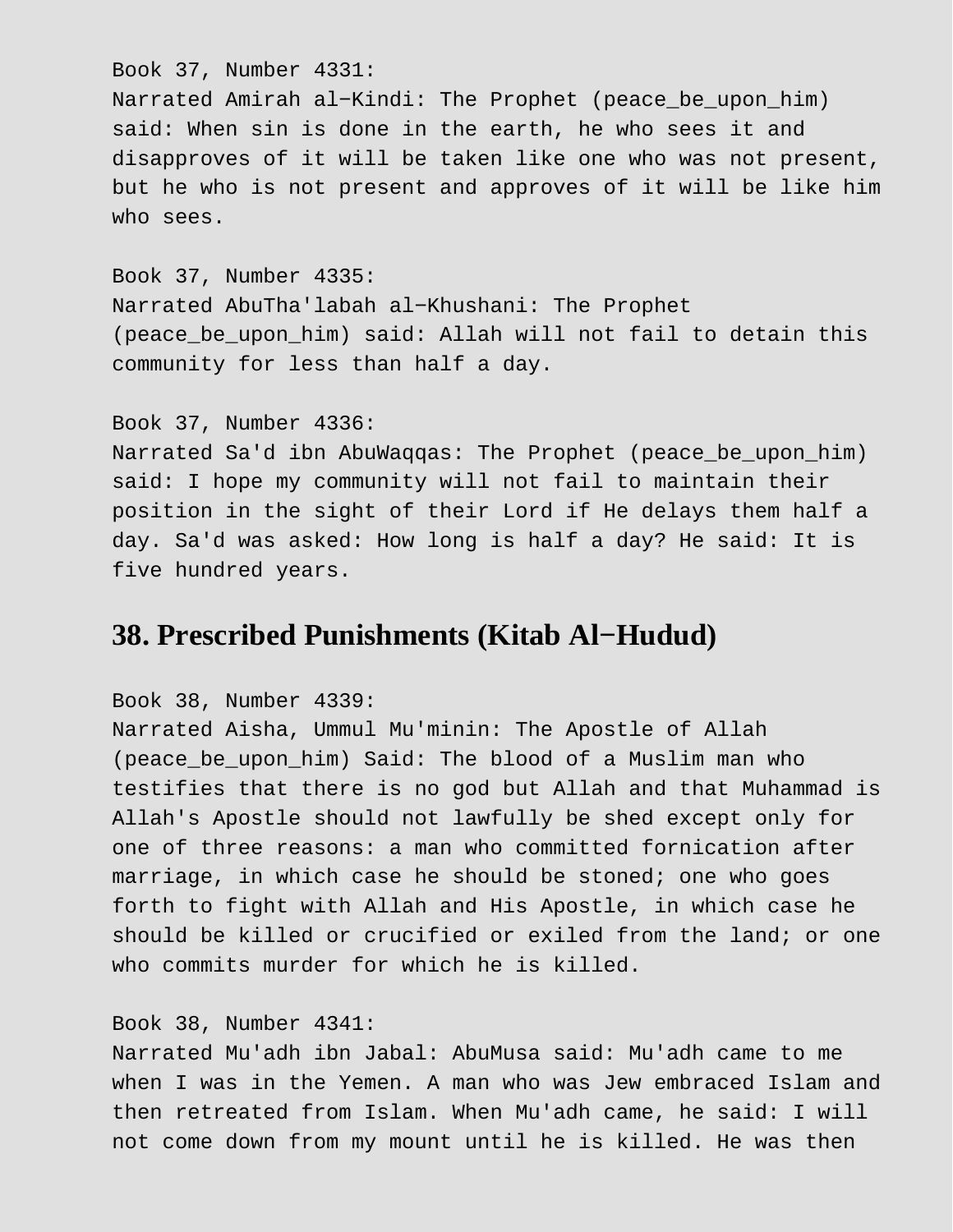killed. One of them said: He was asked to repent before that.

## Book 38, Number 4345:

Narrated Abdullah ibn Abbas: Abdullah ibn AbuSarh used to write (the revelation) for the Apostle of Allah (peace\_be\_upon\_him). Satan made him slip, and he joined the infidels. The Apostle of Allah (peace\_be\_upon\_him) commanded to kill him on the day of Conquest (of Mecca). Uthman ibn Affan sought protection for him. The Apostle of Allah (peace\_be\_upon\_him) gave him protection.

## Book 38, Number 4346:

Narrated Sa'd ibn AbuWaqqas: On the day of the conquest of Mecca, Abdullah ibn Sa'd ibn AbuSarh hid himself with Uthman ibn Affan. He brought him and made him stand before the Prophet (peace\_be\_upon\_him), and said: Accept the allegiance of Abdullah, Apostle of Allah! He raised his head and looked at him three times, refusing him each time, but accepted his allegiance after the third time. Then turning to his companions, he said: Was not there a wise man among you who would stand up to him when he saw that I had withheld my hand from accepting his allegiance, and kill him? They said: We did not know what you had in your heart, Apostle of Allah! Why did you not give us a signal with your eye? He said: It is not advisable for a Prophet to play deceptive tricks with the eyes.

## Book 38, Number 4348:

Narrated Abdullah Ibn Abbas: A blind man had a slave−mother who used to abuse the Prophet (peace\_be\_upon\_him) and disparage him. He forbade her but she did not stop. He rebuked her but she did not give up her habit. One night she began to slander the Prophet (peace\_be\_upon\_him) and abuse him. So he took a dagger, placed it on her belly, pressed it, and killed her. A child who came between her legs was smeared with the blood that was there. When the morning came, the Prophet (peace\_be\_upon\_him) was informed about it. He assembled the people and said: I adjure by Allah the man who has done this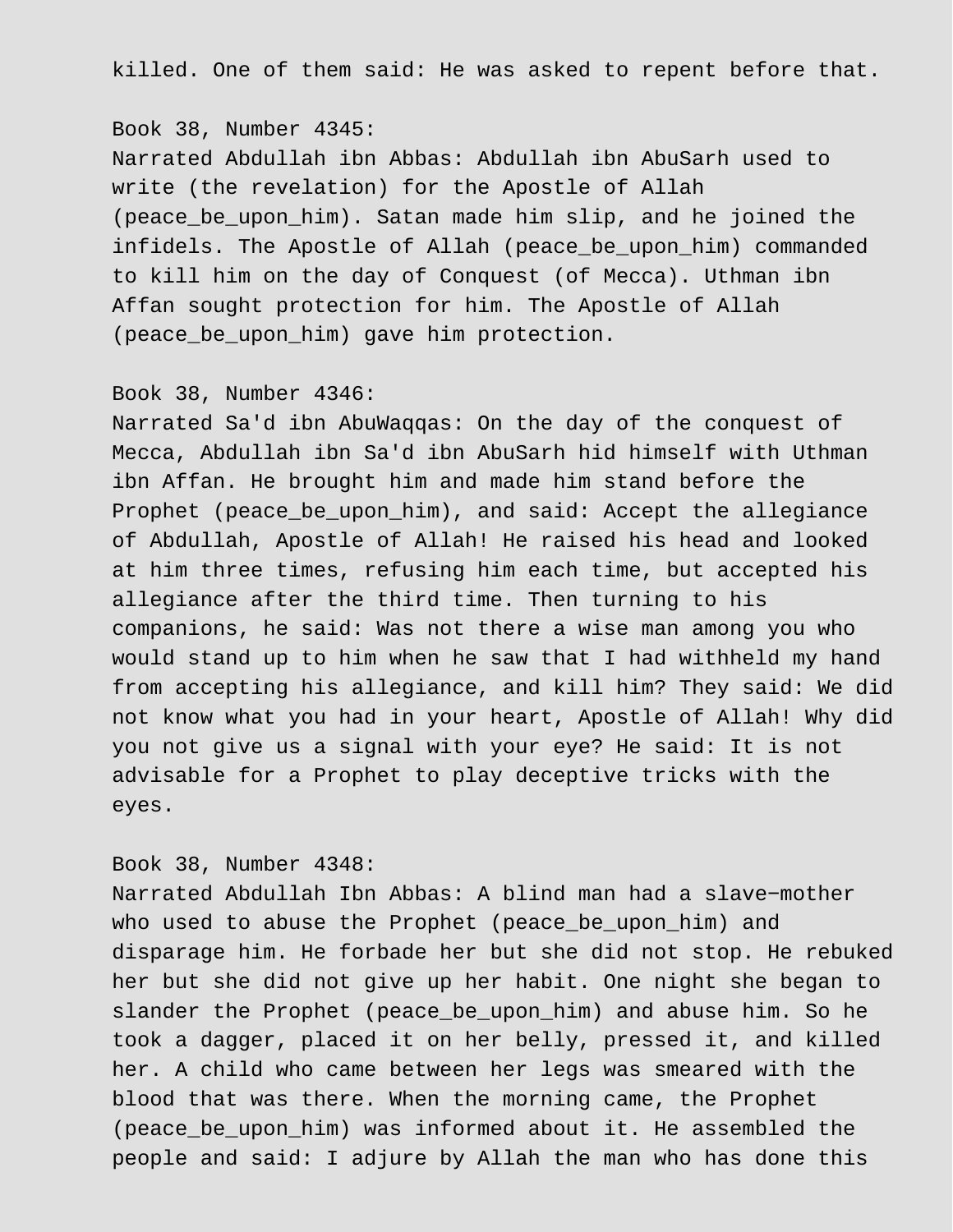action and I adjure him by my right to him that he should stand up. Jumping over the necks of the people and trembling the man stood up. He sat before the Prophet (peace\_be\_upon\_him) and said: Apostle of Allah! I am her master; she used to abuse you and disparage you. I forbade her, but she did not stop, and I rebuked her, but she did not abandon her habit. I have two sons like pearls from her, and she was my companion. Last night she began to abuse and disparage you. So I took a dagger, put it on her belly and pressed it till I killed her. Thereupon the Prophet (peace\_be\_upon\_him) said: Oh be witness, no retaliation is payable for her blood.

#### Book 38, Number 4349:

Narrated Ali ibn AbuTalib: A Jewess used to abuse the Prophet (peace\_be\_upon\_him) and disparage him. A man strangled her till she died. The Apostle of Allah (peace be upon him) declared that no recompense was payable for her blood.

### Book 38, Number 4350:

Narrated AbuBakr: AbuBarzah said: I was with AbuBakr. He became angry at a man and uttered hot words. I said: Do you permit me, Caliph of the Apostle of Allah (peace\_be\_upon\_him), that I cut off his neck? These words of mine removed his anger; he stood and went in. He then sent for me and said: What did you say just now? I said: (I had said:) Permit me that I cut off his neck. He said: Would you do it if I ordered you? I said: Yes. He said: No, I swear by Allah, this is not allowed for any man after Muhammad (peace\_be\_upon\_him).

## Book 38, Number 4356:

Narrated Abdullah ibn Umar: Some people raided the camels of the Prophet (peace\_be\_upon\_him), drove them off, and apostatised. They killed the herdsman of the Apostle of Allah (peace be upon him) who was a believer. He (the Prophet) sent (people) in pursuit of them and they were caught. He had their hands and feet cut off, and their eyes put out. The verse regarding fighting against Allah and His Prophet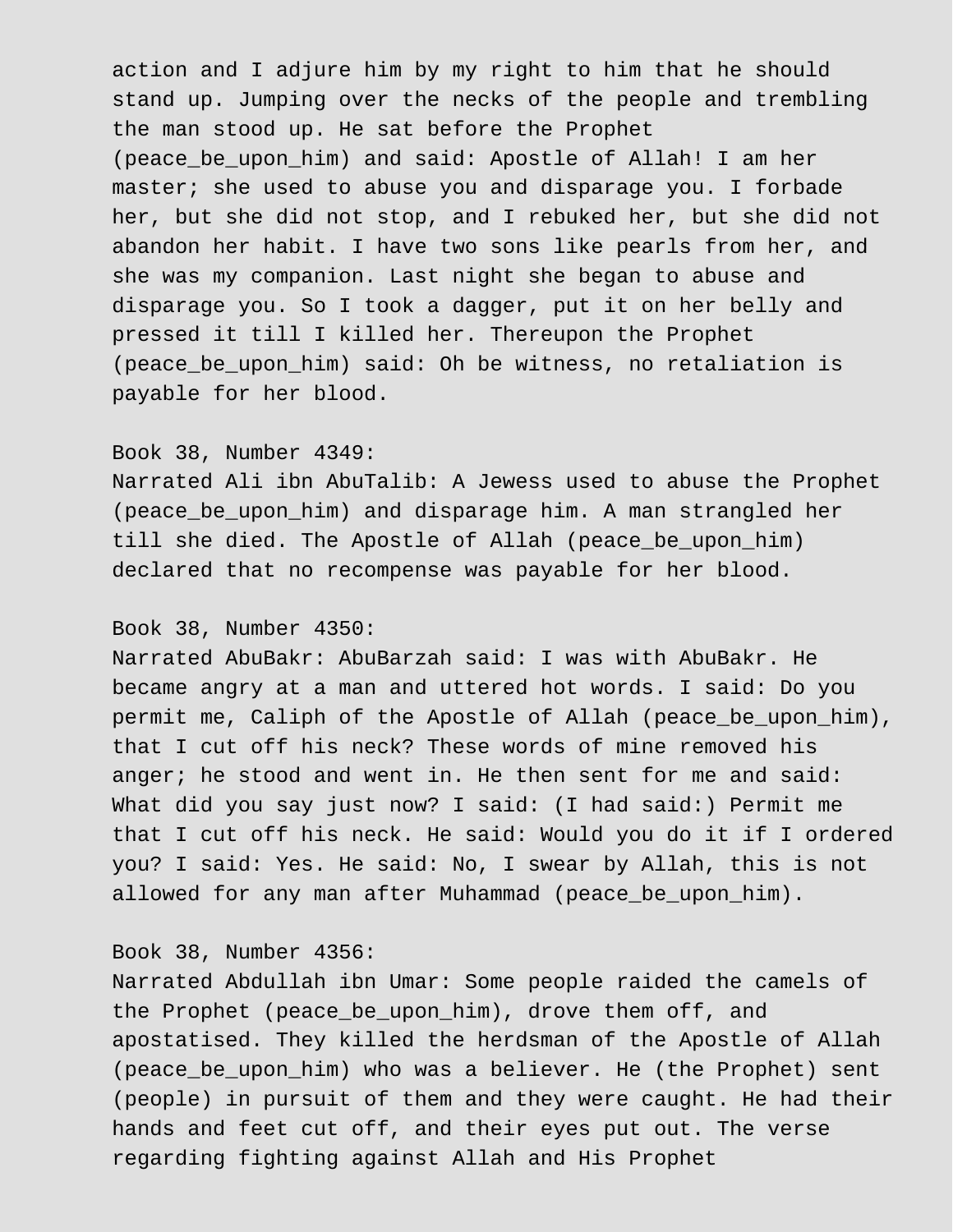(peace be upon him) was then revealed. These were the people about whom Anas ibn Malik informed al−Hajjaj when he asked him.

#### Book 38, Number 4357:

Narrated AbuzZinad: When the Apostle of Allah (peace\_be\_upon\_him) cut off (the hands and feet of) those who had stolen his camels and he had their eyes put out by fire (heated nails), Allah reprimanded him on that (action), and Allah, the Exalted, revealed: "The punishment of those who wage war against Allah and His Apostle and strive with might and main for mischief through the land is execution or crucifixion."

## Book 38, Number 4359:

Narrated Abdullah ibn Abbas: The verse "The punishment of those who wage war against Allah and His Apostle, and strive with might and main for mischief through the land is execution, or crucifixion, or the cutting off of hands and feet from opposite side or exile from the land...most merciful" was revealed about polytheists. If any of them repents before they are arrested, it does not prevent from inflicting on him the prescribed punishment which he deserves.

#### Book 38, Number 4362:

Narrated Aisha, Ummul Mu'minin: The Apostle of Allah (peace\_be\_upon\_him) Said: Forgive the people of good qualities their slips, but not faults to which prescribed penalties apply.

#### Book 38, Number 4363:

Narrated Abdullah ibn Amr ibn al−'As: The Prophet (peace\_be\_upon\_him) said: Forgive the infliction of prescribed penalties among yourselves, for any prescribed penalty of which I hear must be carried out.

Book 38, Number 4364: Narrated Nu'aym: Ma'iz came to the Prophet (peace\_be\_upon\_him)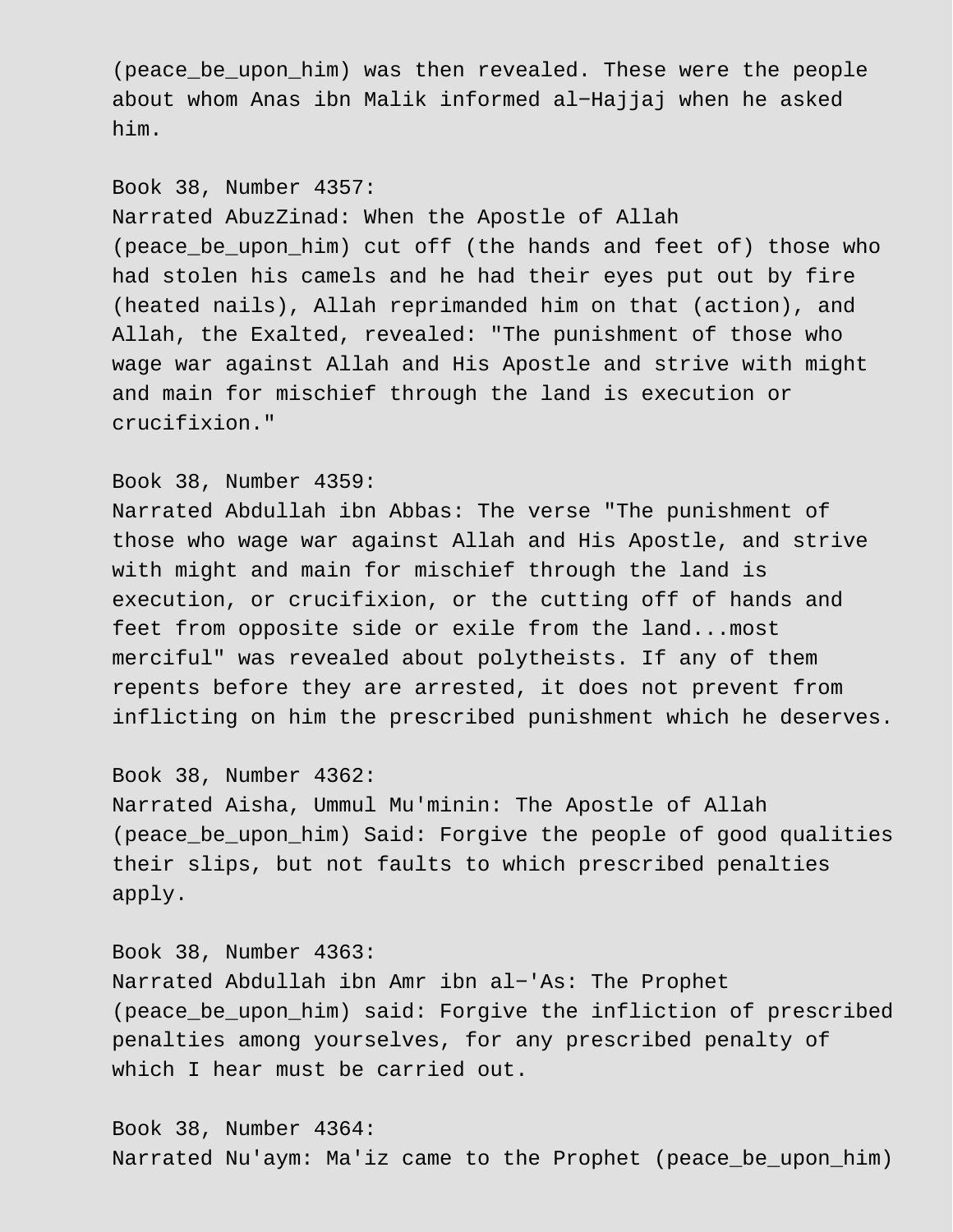and admitted (having committed adultery) four times in his presence so he ordered him to be stoned to death, but said to Huzzal: If you had covered him with your garment, it would have been better for you.

## Book 38, Number 4366:

Narrated Wa'il ibn Hujr: When a woman went out in the time of the Prophet (peace\_be\_upon\_him) for prayer, a man attacked her and overpowered (raped) her. She shouted and he went off, and when a man came by, she said: That (man) did such and such to me. And when a company of the Emigrants came by, she said: That man did such and such to me. They went and seized the man whom they thought had had intercourse with her and brought him to her. She said: Yes, this is he. Then they brought him to the Apostle of Allah (peace be upon him). When he (the Prophet) was about to pass sentence, the man who (actually) had assaulted her stood up and said: Apostle of Allah, I am the man who did it to her. He (the Prophet) said to her: Go away, for Allah has forgiven you. But he told the man some good words (AbuDawud said: meaning the man who was seized), and of the man who had had intercourse with her, he said: Stone him to death. He also said: He has repented to such an extent that if the people of Medina had repented similarly, it would have been accepted from them.

## Book 38, Number 4367:

Narrated AbuUmayyah al−Makhzumi: A thief who had accepted (having committed theft) was brought to the Prophet (peace\_be\_upon\_him), but no good were found with him. The Apostle of Allah (peace\_be\_upon\_him), said to him: I do not think you have stolen. He said: Yes, I have. He repeated it twice or thrice. So he gave orders. His hand was cut off and he was then brought to him. He said: Ask Allah's pardon and turn to Him in repentance. He said: I ask Allah's pardon and turn to Him in repentance. He (the Prophet) then said: O Allah, accept his repentance.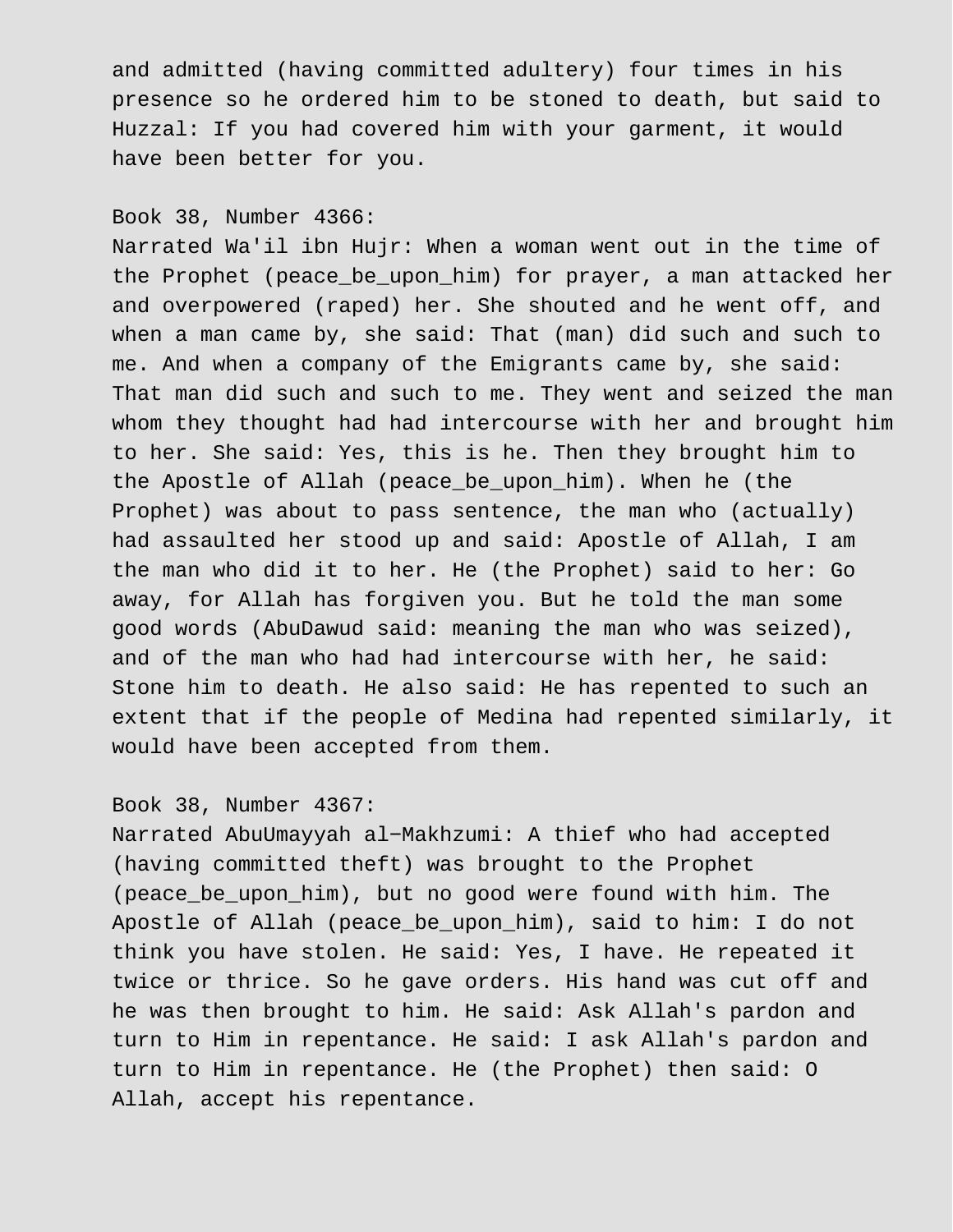Book 38, Number 4369:

Narrated An−Nu'man ibn Bashir: Azhar ibn Abdullah al−Harari said: Some goods of the people of Kila' were stolen. They accused some men of the weavers (of theft). They came to an−Nu'man ibn Bashir, the companion of the Prophet (peace be upon  $him$ ). He confined them for some days and then set them free. They came to an−Nu'man and said: You have set them free without beating and investigation. An−Nu'man said: What do you want? You want me to beat them. If your goods are found with them, then it is all right; otherwise, I shall take (retaliation) from your back as I have taken from their backs. They asked: Is this your decision? He said: This is the decision of Allah and His Apostle (peace\_be\_upon\_him).

#### Book 38, Number 4373:

Narrated Abdullah ibn Umar: The Prophet (peace\_be\_upon\_him) had a man's hand cut off who had stolen from the place reserved for women a shield whose price was three dirhams.

#### Book 38, Number 4374:

Narrated Abdullah ibn Abbas: The Apostle of Allah (peace\_be\_upon\_him) had a man's hand cut off for (stealing) a shield whose price was a dinar or ten dirhams.

Book 38, Number 4375:

Narrated Rafi' ibn Khadij: Muhammad ibn Yahya ibn Hibban said: A slave stole a plant of a palm−tree from the orchard of a man and planted it in the orchard of his master. The owner of the plant went out in search of the plant and he found it. He solicited help against the slave from Marwan ibn al−Hakam who was the Governor of Medina at that time. Marwan confined the slave and intended to cut off his hand. The slave's master went to Rafi' ibn Khadij and asked him about it. He told him that he had heard the Apostle of Allah (peace be upon him) say: The hand is not to be cut off for taking fruit or the pith of the palm−tree. The man then said: Marwan has seized my slave and wants to cut off his hand. I wish you to go with me to him and tell him that which you have heard from the Apostle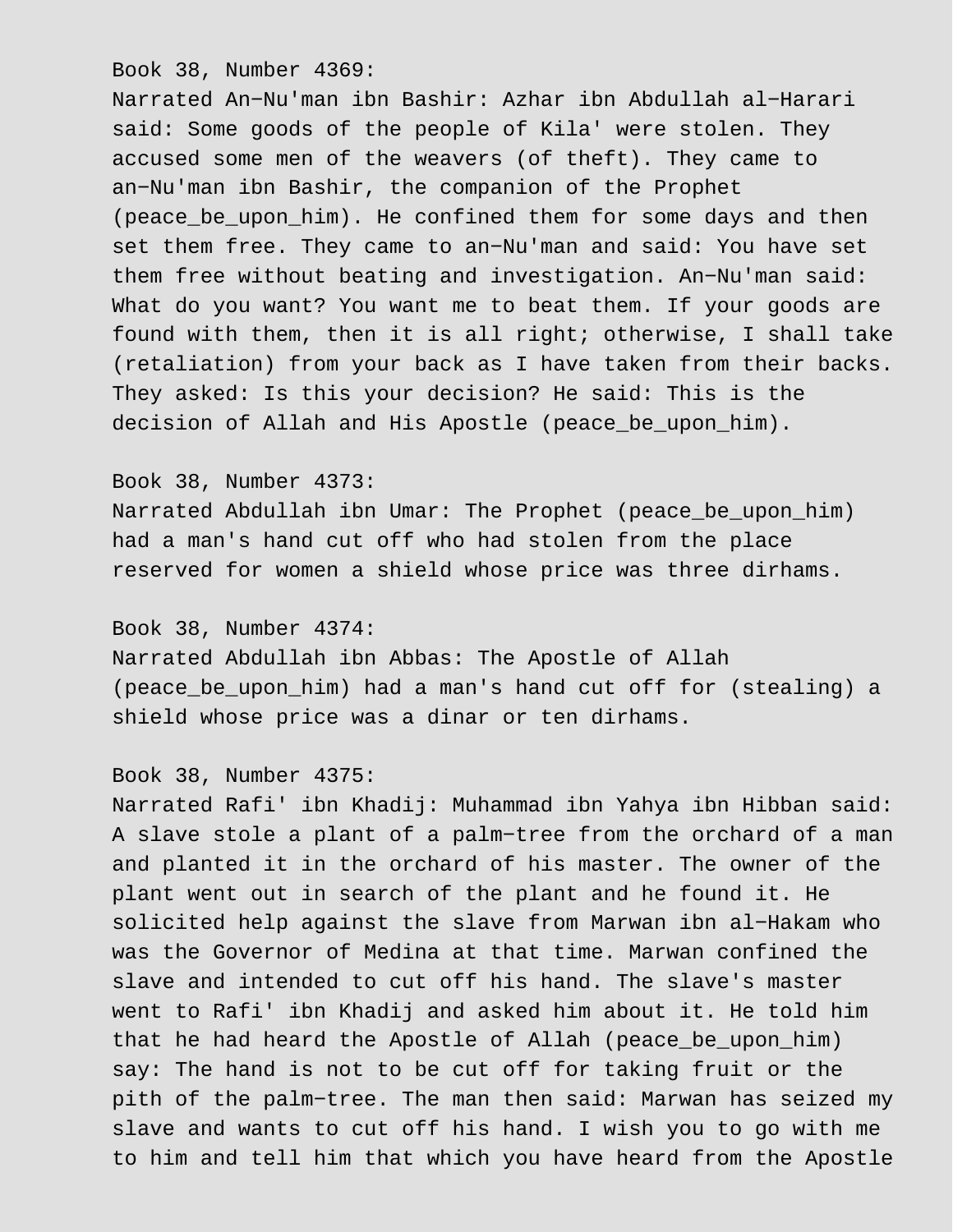of Allah (peace\_be\_upon\_him). So Rafi' ibn Khadij went with him and came to Marwan ibn al−Hakam. Rafi' said to him: I heard the Apostle of Allah (peace be upon him) say: The hand is not to be cut off for taking fruit or the pith of the palm−tree. So Marwan gave orders to release the slave and then he was released.

## Book 38, Number 4377:

Narrated Abdullah ibn Amr ibn al−'As: The Apostle of Allah (peace be upon him) was asked about fruit which was bung up and said: If a needy person takes some with his mouth and does not take a supply away in his garment, there is nothing on him, but he who carries any of it is to be fined twice the value and punished, and he who steals any of it after it has been put in the place where dates are dried to have his hand cut off if their value reaches the value of a shield. If he steals a thing less in value than it, he is to be find twice the value and punished.

#### Book 38, Number 4378:

Narrated Jabir ibn Abdullah: The Prophet (peace\_be\_upon\_him) said: Cutting of hand is not to be inflicted on one who plunders, but he who plunders conspicuously does not belong to us.

## Book 38, Number 4380:

Narrated Safwan: AbuDawud said: Za'idah has also transmitted it from Simak from Ju'ayd ibn Hujayr. He said: Safwan slept. Mujahid and Tawus said: While he was sleeping a thief came and stole the cloak from beneath his head. The version of AbuSalamah ibn AbdurRahman has: He snatched it away from beneath his head and he awoke. He cried and he (the thief) was seized. Az−Zuhri narrated from Safwan ibn Abdullah. His version has: He slept in the mosque and used his cloak as pillow. A thief came and took his cloak. The thief was seized and brought to the Prophet (peace\_be\_upon\_him).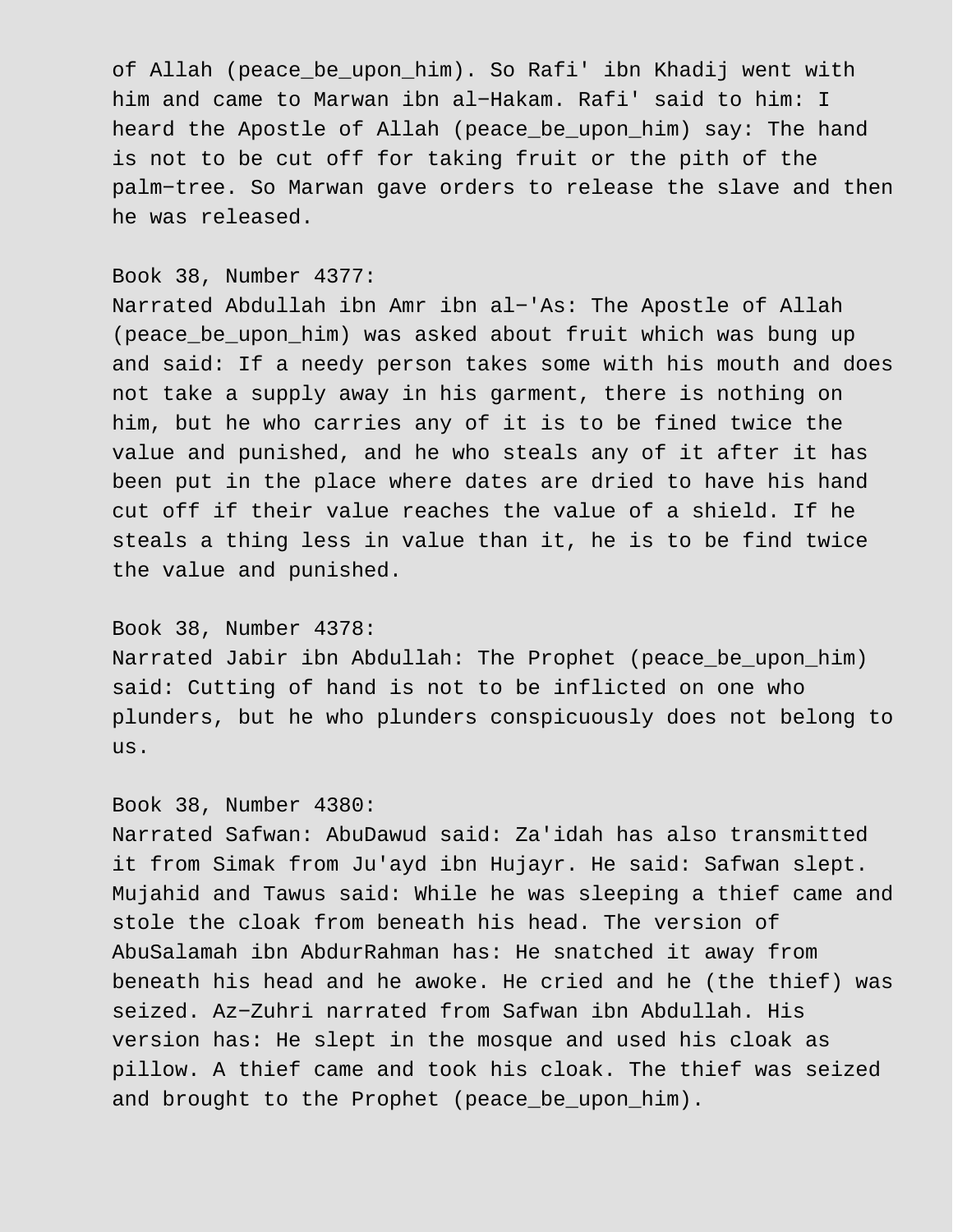## Book 38, Number 4382:

Narrated Aisha, Ummul Mu'minin: A woman borrowed jewellery through some known persons and she herself was unknown. She then sold them. She was seized and brought to the Prophet (peace be upon him). He gave orders that her hand should be cut off. It is this woman about whom Usamah interceded and of her the Apostle of Allah (peace\_be\_upon\_him) said whatever he said.

## Book 38, Number 4384:

Narrated Aisha, Ummul Mu'minin: The Apostle of Allah (peace be upon  $him$ ) said: There are three (persons) whose actions are not recorded: a sleeper till he awakes, an idiot till he is restored to reason, and a boy till he reaches puberty.

## Book 38, Number 4385:

Narrated Ali ibn AbuTalib: Ibn Abbas said: A lunatic woman who had committed adultery was brought to Umar. He consulted the people and ordered that she should be stoned. Ali ibn AbuTalib passed by and said: What is the matter with this (woman)? They said: This is a lunatic woman belonging to a certain family. She has committed adultery. Umar has given orders that she should be stoned. He said: Take her back. He then came to him and said: Commander of the Faithful, do you not know that there are three people whose actions are not recorded: a lunatic till he is restored to reason, a sleeper till he awakes, and a boy till he reaches puberty? He said: Yes. He then asked: Why is it that this woman is being stoned? He said: There is nothing. He then said: Let her go. He (Umar) let her go and began to utter: Allah is most great.

## Book 38, Number 4387:

Narrated Ali ibn AbuTalib: Ibn Abbas said: A lunatic woman passed by Ali ibn AbuTalib. He then mentioned the rest of the tradition to the same effect as Uthman mentioned. This version has: Do you not remember that the Apostle of Allah (peace be upon him) has said: There are three whose actions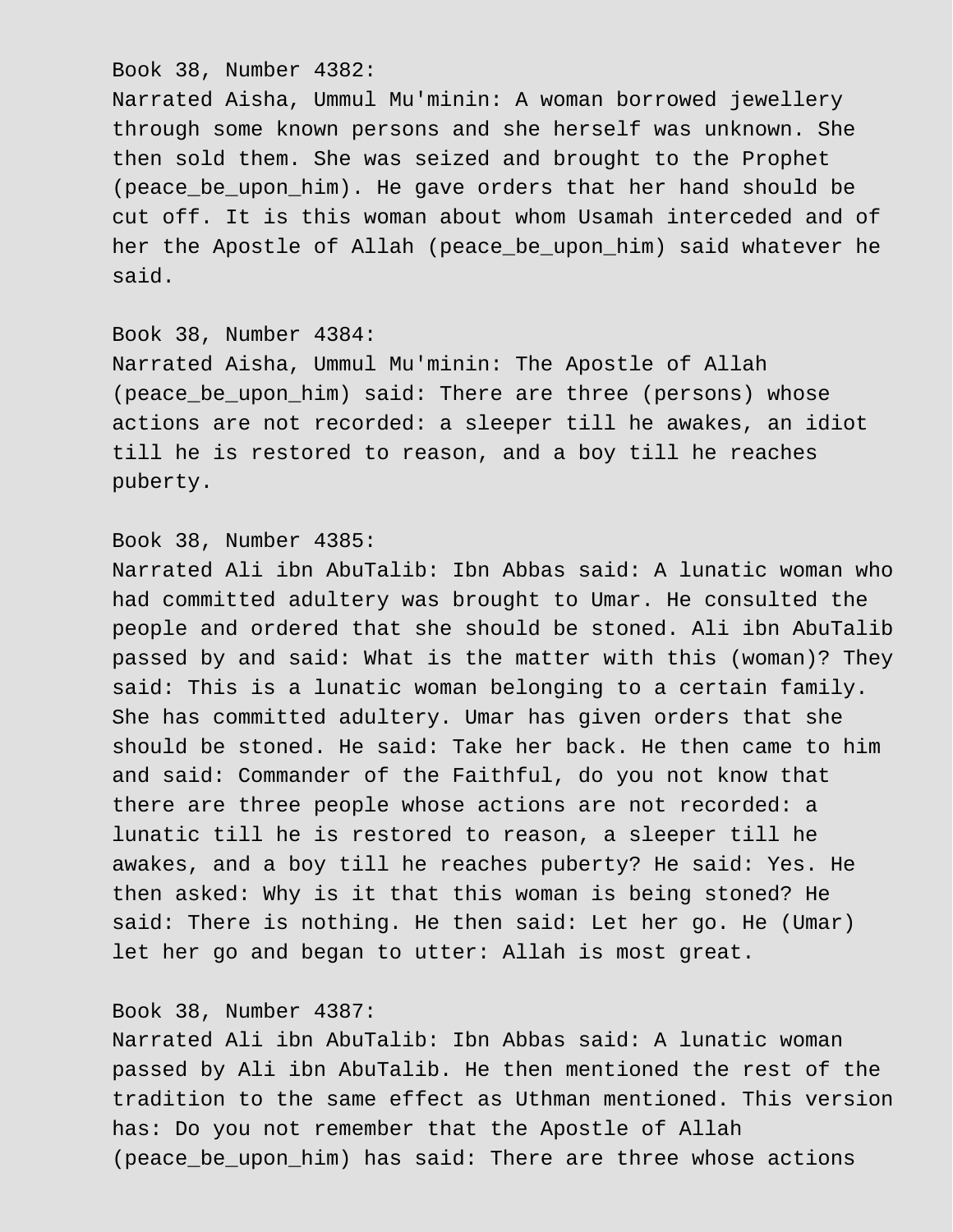are not recorded: a lunatic whose mind is deranged till he is restored to consciousness, a sleeper till he awakes, and a boy till he reaches puberty?

#### Book 38, Number 4388:

Narrated Ali ibn AbuTalib: AbuZubyan said: A woman who had committed adultery was brought to Umar. He gave orders that she should be stoned. Ali passed by just then. He seized her and let her go. Umar was informed of it. He said: Ask Ali to come to me. Ali came to him and said: Commander of the Faithful, you know that the Apostle of Allah (peace be upon  $him$ ) said: There are three (people) whose actions are not recorded: A boy till he reaches puberty, a sleeper till he awakes, a lunatic till he is restored to reason. This is an idiot (mad) woman belonging to the family of so and so. Someone might have done this action with her when she suffered the fit of lunacy. Umar said: I do not know. Ali said: I do not know.

#### Book 38, Number 4389:

Narrated Ali ibn AbuTalib: The Prophet (peace be upon him) said: There are three (persons) whose actions are not recorded: a sleeper till he awakes, a boy till he reaches puberty, and a lunatic till he comes to reason.

#### Book 38, Number 4390:

Narrated Atiyyah al−Qurazi: I was among the captives of Banu Qurayzah. They (the Companions) examined us, and those who had begun to grow hair (pubes) were killed, and those who had not were not killed. I was among those who had not grown hair.

#### Book 38, Number 4394:

Narrated Busr ibn Artat: Junadah ibn AbuUmayyah said: We were with Busr ibn Artat on the sea (on an expedition). A thief called Misdar who had stolen a bukhti she−camel was brought. He said: I heard the Apostle of Allah (peace\_be\_upon\_him) say: Hands are not to be cut off during a warlike expedition. Had it not been so, I would have cut it off.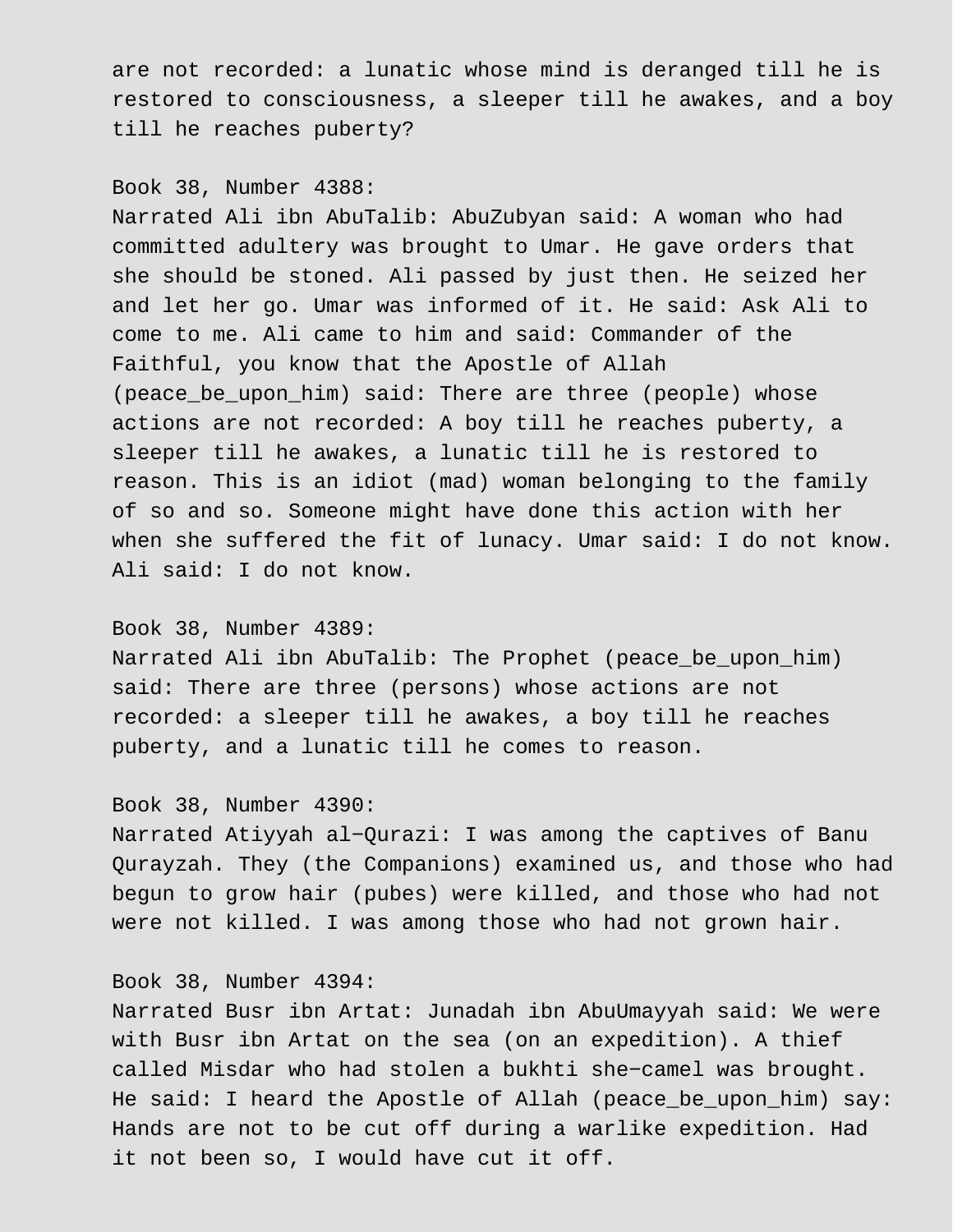#### Book 38, Number 4395:

Narrated AbuDharr: The Apostle of Allah (peace\_be\_upon\_him) said to me: O AbuDharr: I replied: At your service and at your pleasure, Apostle of Allah! He said: how will you do when death smites people, and a house, meaning a grave, will cost as much as a slave. I said: Allah and His Apostle know best, or he said: What Allah and His Apostle choose for me. He said: Show endurance, or he said: You may show endurance.

### Book 38, Number 4396:

Narrated Jabir ibn Abdullah: A thief was brought to the Prophet (peace be upon him). He said: Kill him. The people said: He has committed theft, Apostle of Allah! Then he said: Cut off his hand. So his (right) hand was cut off. He was brought a second time and he said: Kill him. The people said: He has committed theft, Apostle of Allah! Then he said: Cut off his foot. So his (left) foot was cut off. He was brought a third time and he said: Kill him. The people said: He has committed theft, Apostle of Allah! So he said: Cut off his hand. (So his (left) hand was cut off.) He was brought a fourth time and he said: Kill him. The people said: He has committed theft, Apostle of Allah! So he said: Cut off his foot. So his (right) foot was cut off. He was brought a fifth time and he said: Kill him. So we took him away and killed him. We then dragged him and cast him into a well and threw stones over him.

#### Book 38, Number 4397:

Narrated Fadalah ibn Ubayd: A thief was brought to the Apostle of Allah (peace\_be\_upon\_him) and his hand was cut off. Thereafter he commanded for it, and it was hung on his neck.

## Book 38, Number 4398:

Narrated AbuHurayrah: The Prophet (peace\_be\_upon\_him) said: When a slave steals, sell him, even though it be for half an uqiyah.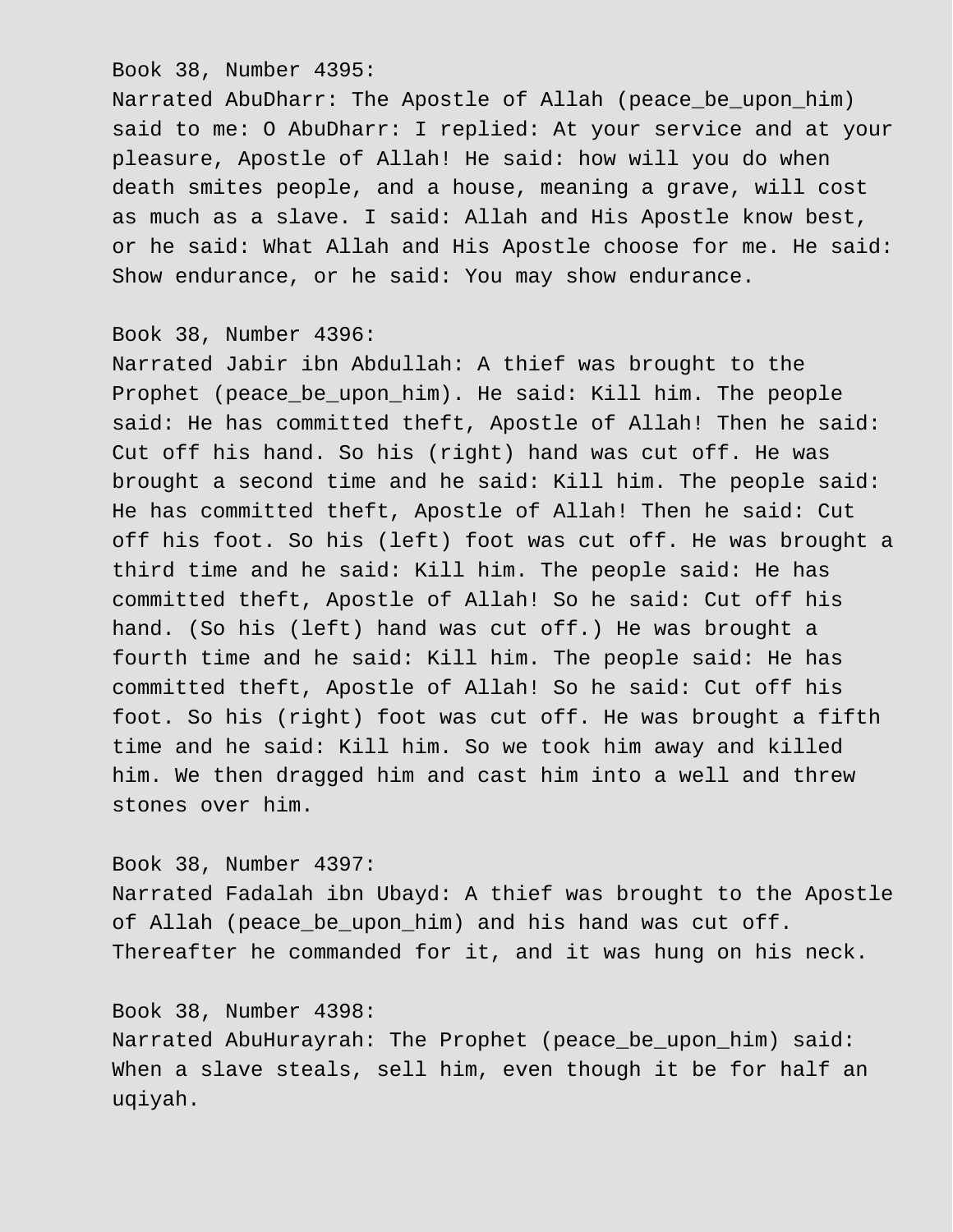Book 38, Number 4403:

Narrated Ubadah ibn as−Samit: The tradition mentioned above (No. 4401) has also been transmitted by Ubadah ibn as−Samit through a different chain of narrators. This version has: The people said to Sa'd ibn Ubadah: AbuThabit, the prescribed punishments have been revealed: if you find a man with your wife, what will you do? He said: I shall strike them with a sword so much that they become silent (i.e. die). Should I go and gather four witnesses? Until that (time) the need would be fulfilled. So they went away and gathered with the Apostle of Allah (peace\_be\_upon\_him) and said: Apostle of Allah! did you not see AbuThabit. He said so−and−so. The Apostle of Allah (peace\_be\_upon\_him) said: The sword is a sufficient witness. He then said: No, no, a furious and a jealous man may follow this course.

## Book 38, Number 4405:

Narrated Nu'aym ibn Huzzal: Yazid ibn Nu'aym ibn Huzzal, on his father's authority said: Ma'iz ibn Malik was an orphan under the protection of my father. He had illegal sexual intercourse with a slave−girl belonging to a clan. My father said to him: Go to the Apostle of Allah (peace be upon him) and inform him of what you have done, for he may perhaps ask Allah for your forgiveness. His purpose in that was simply a hope that it might be a way of escape for him. So he went to him and said: Apostle of Allah! I have committed fornication, so inflict on me the punishment ordained by Allah. He (the Prophet) turned away from him, so he came back and said: Apostle of Allah! I have committed fornication, so inflict on me the punishment ordained by Allah. He (again) turned away from him, so he came back and said: Apostle of Allah! I have committed fornication, so inflict on me the punishment ordained by Allah. When he uttered it four times, the Apostle of Allah (peace\_be\_upon\_him) said: You have said it four times. With whom did you commit it? He replied: With so and so. He asked: Did you lie down with her? He replied: Yes. He asked: Had your skin been in contact with hers? He replied. Yes. He asked: Did you have intercourse with her? He said: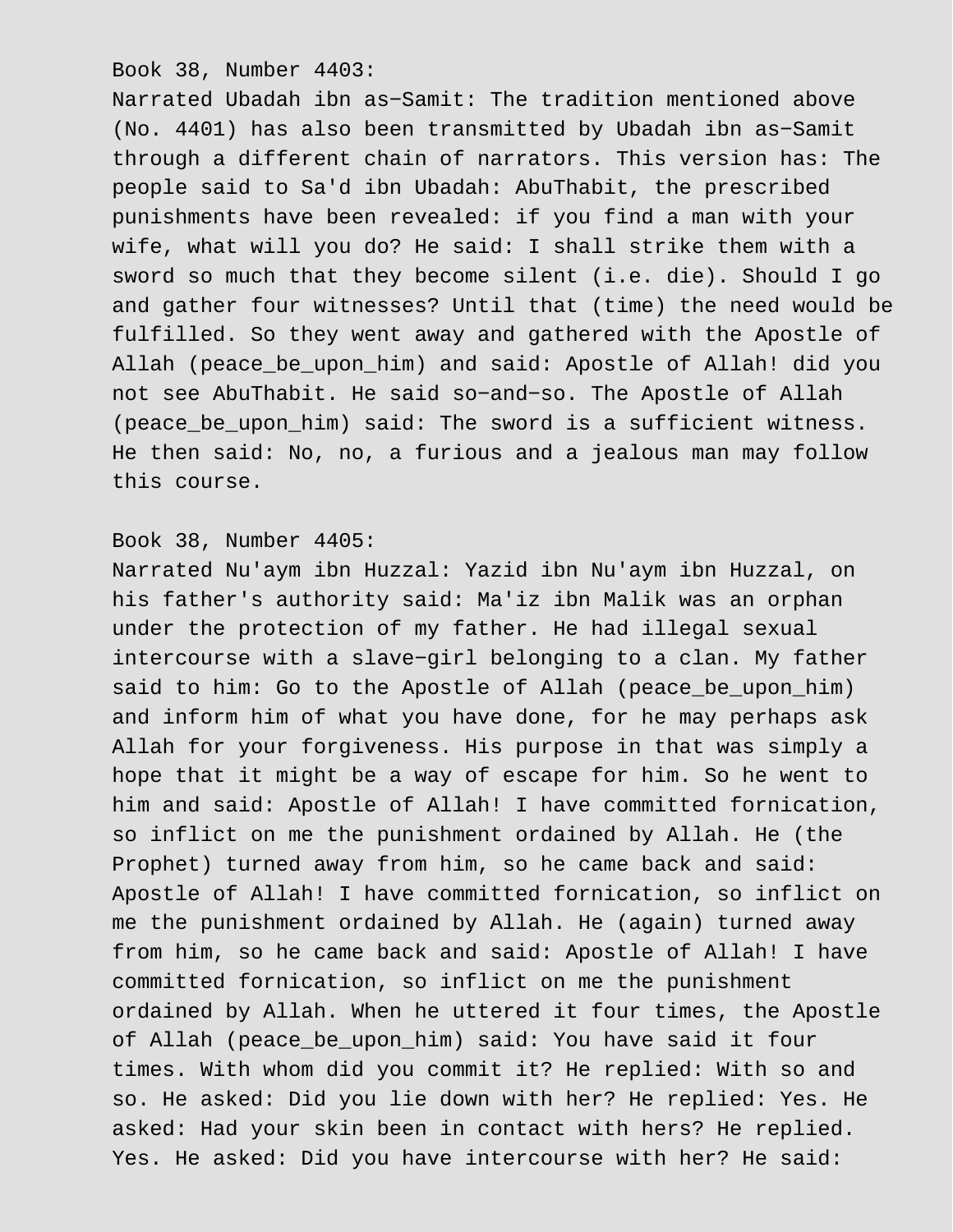Yes. So he (the Prophet) gave orders that he should be stoned to death. He was then taken out to the Harrah, and while he was being stoned he felt the effect of the stones and could not bear it and fled. But Abdullah ibn Unays encountered him when those who had been stoning him could not catch up with him. He threw the bone of a camel's foreleg at him, which hit him and killed him. They then went to the Prophet (peace\_be\_upon\_him) and reported it to him. He said: Why did you not leave him alone. Perhaps he might have repented and been forgiven by Allah.

## Book 38, Number 4406:

Narrated Jabir ibn Abdullah: Muhammad ibn Ishaq said: I mentioned the story of Ma'iz ibn Malik to Asim ibn Umar ibn Qatadah. He said to me: Hasan ibn Muhammad ibn Ali ibn AbuTalib said to me: Some men of the tribe of Aslam whom I do not blame and whom you like have transmitted to me the saying of the Apostle of Allah (peace\_be\_upon\_him): Why did you not leave him alone? He said: But I did not understand this tradition. So I went to Jabir ibn Abdullah and said (to him): Some men of the tribe of Aslam narrate that the Apostle of Allah (peace be upon him) said when they mentioned to him the anxiety of Ma'iz when the stones hurt him: "Why did you not leave him alone?' But I do not know this tradition. He said: My cousin, I know this tradition more than the people. I was one of those who had stoned the man. When we came out with him, stoned him and he felt the effect of the stones, he cried: O people! return me to the Apostle of Allah (peace\_be\_upon\_him). My people killed me and deceived me; they told me that the Apostle of Allah (peace\_be\_upon\_him) would not kill me. We did not keep away from him till we killed him. When we returned to the Apostle of Allah (peace\_be\_upon\_him) we informed him of it. He said: Why did you not leave him alone and bring him to me? and he said this so that the Apostle of Allah (peace be upon him) might ascertain it from him. But he did not say this to abandon the prescribed punishment. He said: I then understood the intent of the tradition.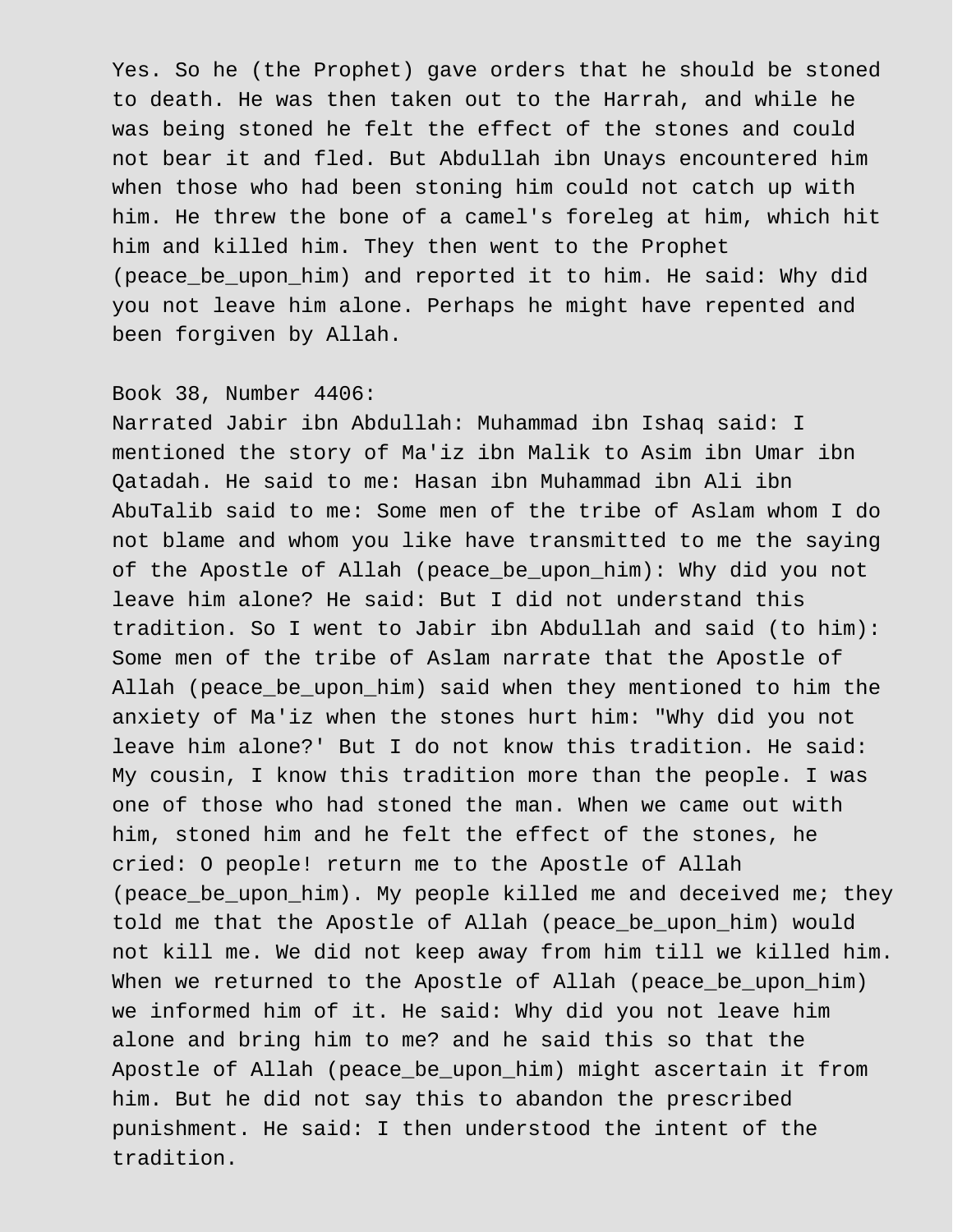Book 38, Number 4407:

Narrated Abdullah ibn Abbas: Ma'iz ibn Malik came to the Prophet (peace be upon him) and said that he had committed fornication and he (the Prophet) turned away from him. He repeated it many times, but he (the Prophet) turned away from him. He asked his people: Is he mad? They replied: There is no defect in him. He asked: Have you done it with her? He replied: Yes. so he ordered that he should be stoned to death. He was taken out and stoned to death, and he (the Prophet) did not pray over him.

#### Book 38, Number 4412:

Narrated Abdullah ibn Abbas: Ma'iz ibn Malik came to the Prophet (peace\_be\_upon\_him) and admitted fornication twice. But he drove him away. He then came and admitted fornication twice. But he drove him away. He then came and admitted fornication twice. He (the Prophet) said: You have testified to yourself four times. Take him away and stone him to death.

#### Book 38, Number 4413:

Narrated Abdullah ibn Abbas: The Prophet (peace\_be\_upon\_him) said to Ma'iz ibn Malik: Perhaps you kissed, or squeezed, or looked. He said: No. He then said: Did you have intercourse with her? He said: Yes. On the (reply) he (the Prophet) gave order that he should be stoned to death.

### Book 38, Number 4414:

Narrated AbuHurayrah: A man of the tribe of Aslam came to the Prophet (peace\_be\_upon\_him) and testified four times against himself that he had had illicit intercourse with a woman, while all the time the Prophet (peace\_be\_upon\_him) was turning away from him. Then when he confessed a fifth time, he turned round and asked: Did you have intercourse with her? He replied: Yes. He asked: Have you done it so that your sexual organ penetrated hers? He replied: Yes. He asked: Have you done it like a collyrium stick when enclosed in its case and a rope in a well? He replied: Yes. He asked: Do you know what fornication is? He replied: Yes. I have done with her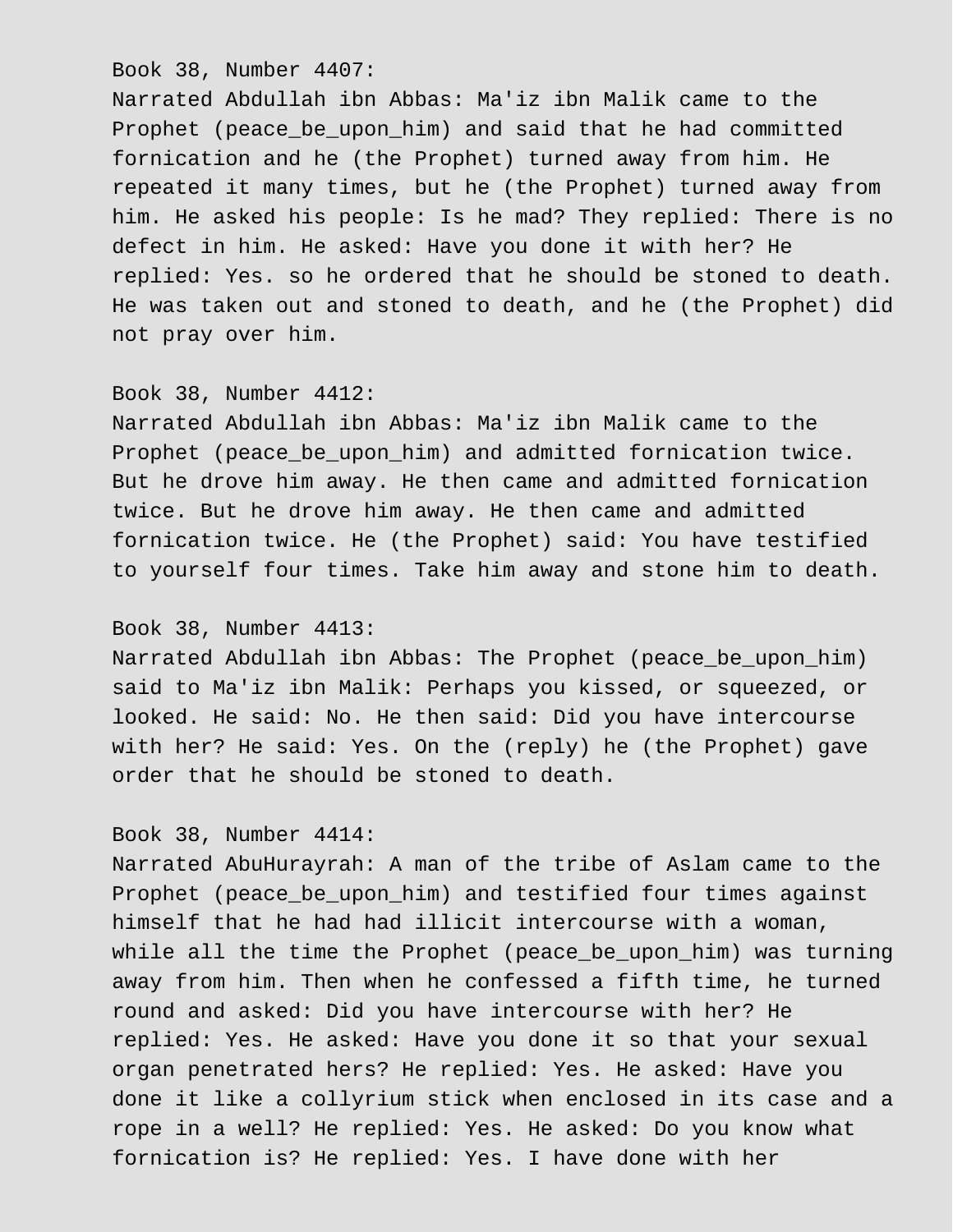unlawfully what a man may lawfully do with his wife. He then asked: What do you want from what you have said? He said: I want you to purify me. So he gave orders regarding him and he was stoned to death. Then the Prophet (peace be upon him) heard one of his companions saying to another: Look at this man whose fault was concealed by Allah but who would not leave the matter alone, so that he was stoned like a dog. He said nothing to them but walked on for a time till he came to the corpse of an ass with its legs in the air. He asked: Where are so and so? They said: Here we are, Apostle of Allah (peace\_be\_upon\_him)! He said: Go down and eat some of this ass's corpse. They replied: Apostle of Allah! Who can eat any of this? He said: The dishonour you have just shown to your brother is more serious than eating some of it. By Him in Whose hand my soul is, he is now among the rivers of Paradise and plunging into them.

## Book 38, Number 4420:

Narrated Buraydah ibn al−Hasib: We, the Companions of the Apostle of Allah (peace be upon him), used to talk mutually: Would that al−Ghamidiyyah and Ma'iz ibn Malik had withdrawn after their confession; or he said: Had they not withdrawn after their confession, he would not have pursued them (for punishment). He had them stoned after the fourth (confession).

## Book 38, Number 4421:

Narrated Al−Lajlaj al−Amiri: I was working in the market. A woman passed carrying a child. The people rushed towards her, and I also rushed along with them. I then went to the Prophet (peace\_be\_upon\_him) while he was asking: Who is the father of this (child) who is with you? She remained silent. A young man by her side said: I am his father, Apostle of Allah! He then turned towards her and asked: Who is the father of this child with you? The young man said: I am his father, Apostle of Allah! The Apostle of Allah (peace be upon him) then looked at some of those who were around him and asked them about him. They said: We only know good (about him). The Prophet (peace\_be\_upon\_him) said to him: Are you married? He said: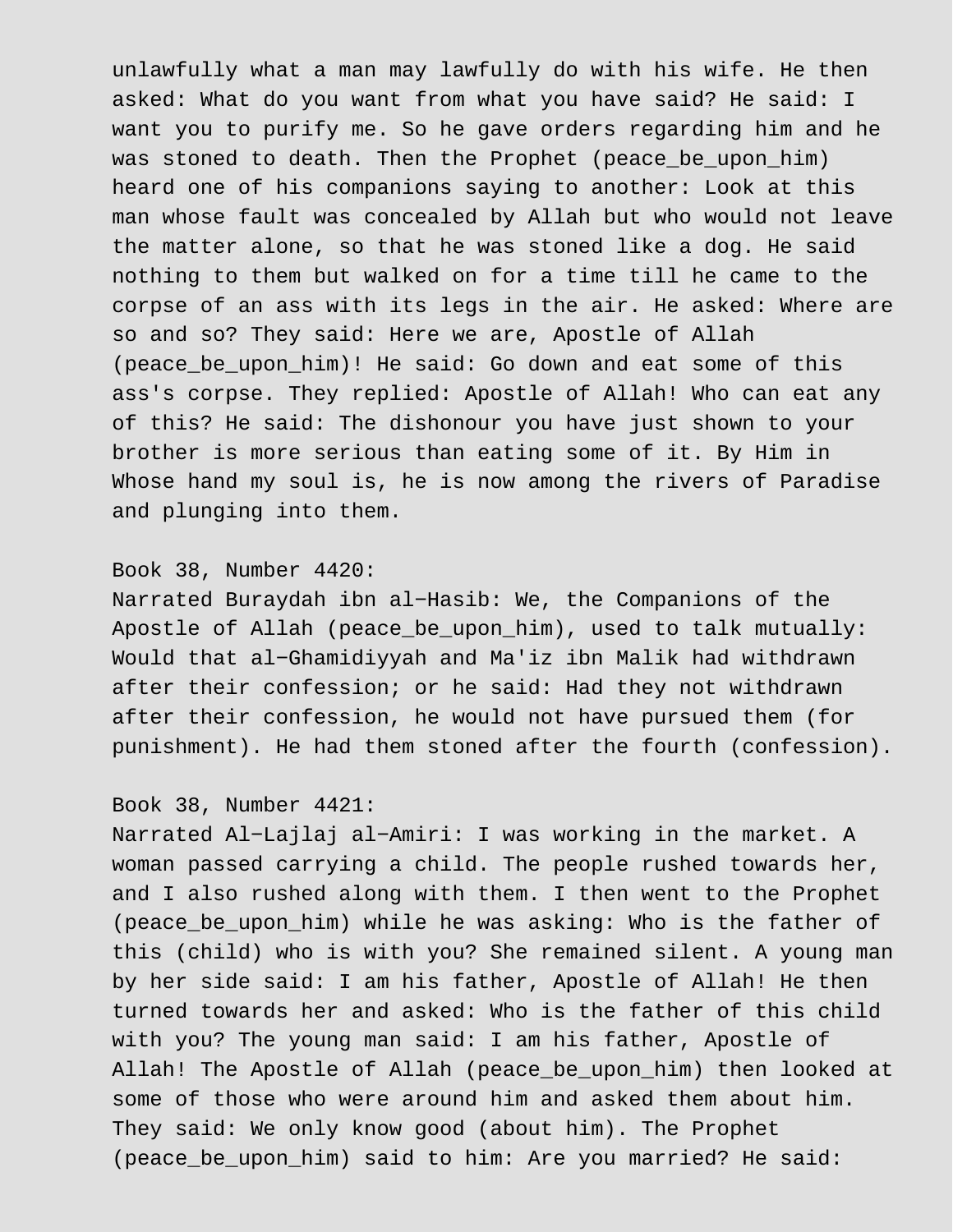Yes. So he gave orders regarding him and he was stoned to death. He (the narrator) said: We took him out, dug a pit for him and put him in it. We then threw stones at him until he died. A man then came asking about the man who was stoned. We brought him to the Prophet (peace\_be\_upon\_him) and said: This man has come asking about the wicked man. The Apostle of Allah (peace\_be\_upon\_him) said: He is more agreeable than the fragrance of musk in the eyes of Allah. The man was his father. We then helped him in washing, shrouding and burying him. (The narrator said:) I do not know whether he said or did not say "in praying over him." This is the tradition of Abdah, and it is more accurate.

#### Book 38, Number 4423:

Narrated Sahl ibn Sa'd: A man came to the Prophet (peace\_be\_upon\_him) and confessed before him that he had committed fornication with a woman whom he named. The Apostle of Allah (peace\_be\_upon\_him) sent for the woman and asked her about it. But she denied that she had committed fornication. So he inflicted the prescribed punishment of flogging on him, and let her go.

#### Book 38, Number 4424:

Narrated Jabir ibn Abdullah: A man committed fornication with a woman. So the Apostle of Allah (peace\_be\_upon\_him) ordered regarding him and the prescribed punishment of flogging was inflicted on him. He was then informed that he was married. So he commanded regarding him and he was stoned to death.

#### Book 38, Number 4426:

Narrated Imran ibn Husayn: A woman belonging to the tribe of Juhaynah (according to the version of Aban) came to the Prophet (peace\_be\_upon\_him) and said that she had committed fornication and that she was pregnant. The Apostle of Allah (peace be upon him) called her quardian. Then the Apostle of Allah (peace\_be\_upon\_him) said to him: Be good to her, and when she bears a child, bring her (to me). When she gave birth to the child, he brought her (to him). The Prophet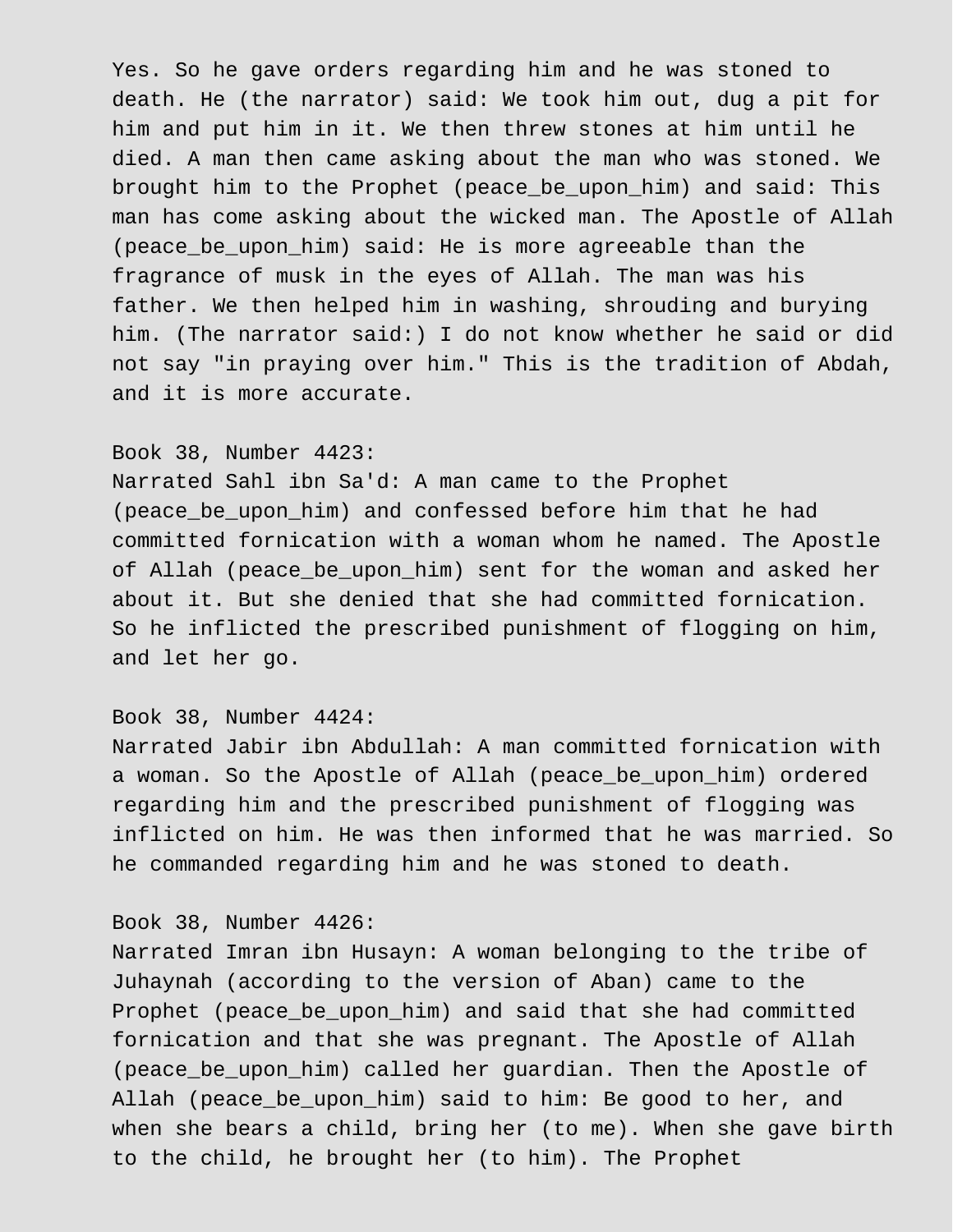(peace be upon him) gave orders regarding her, and her clothes were tied to her. He then commanded regarding her and she was stoned to death. He commanded the people (to pray) and they prayed over her. Thereupon Umar said: Are you praying over her, Apostle of Allah, when she has committed fornication? He said: By Him in Whose hand my soul is, she has repented to such an extent that if it were divided among the seventy people of Medina, it would have been enough for them all. And what do you find better than the fact that she gave her life. Aban did not say in his version: Then her clothes were tied to her.

Book 38, Number 4429: Narrated AbuBakrah: The Prophet (peace\_be\_upon\_him) had a woman stoned and a pit was dug up to her breasts.

Book 38, Number 4433:

Narrated Al−Bara' ibn Azib: The people passed by the Apostle of Allah (peace\_be\_upon\_him) with a Jew who was blackened with charcoal and who was being flogged. He called them and said: Is this the prescribed punishment for a fornicator? They said: Yes. He then called on a learned man among them and asked him: I adjure you by Allah Who revealed the Torah to Moses, do you find this prescribed punishment for a fornicator in your divine

Book? He said: By Allah, no. If you had not adjured me about this, I should not have informed you. We find stoning to be prescribed punishment for a fornicator in our Divine

Book. But it (fornication) became frequent in our people of rank; so when we seized a person of rank, we left him alone, and when we seized a weak person, we inflicted the prescribed punishment on him. So we said: Come, let us agree on something which may be enforced equally on people of higher and lower rank. So we agreed to blacken the face of a criminal with charcoal, and flog him, and we abandoned stoning. The Apostle of Allah (peace\_be\_upon\_him) then said: O Allah, I am the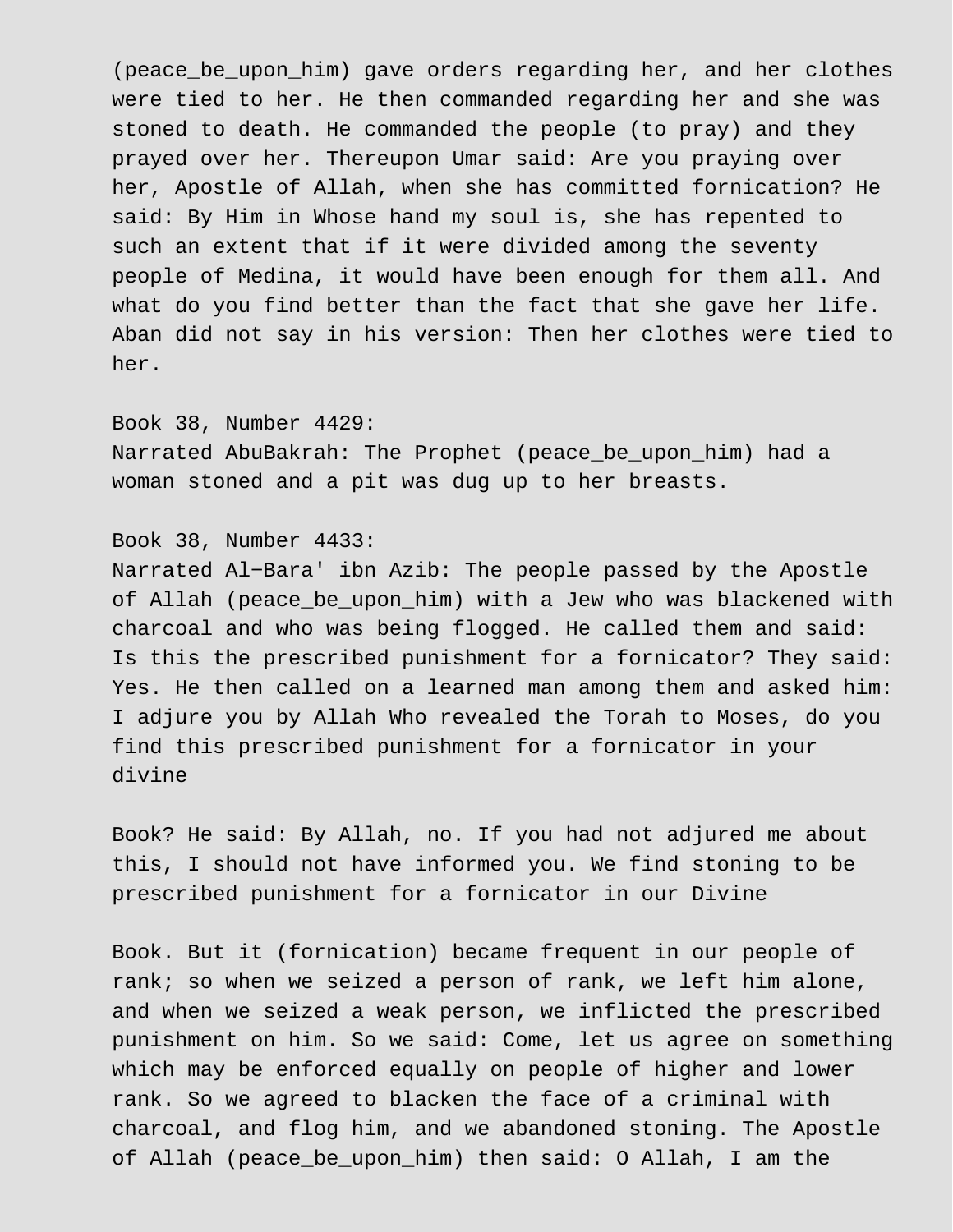first to give life to Thy command which they have killed. So he commanded regarding him (the Jew) and he was stoned to death. Allah Most High then sent down: "O Apostle, let not those who race one another into unbelief, make thee grieve..." up to "They say: If you are given this, take it, but if not, beware!...." up to "And if any do fail to judge by (the light of) what Allah hath revealed, they are (no better than) unbelievers," about Jews, up to "And if any do fail to judge by (the right of) what Allah hath revealed, they are no better than) wrong−doers" about Jews: and revealed the verses up to "And if any do fail to judge by (the light of) what Allah hath revealed, they are (no better than) those who rebel." About this he said: This whole verse was revealed about the infidels.

#### Book 38, Number 4434:

Narrated Abdullah Ibn Umar: A group of Jews came and invited the Apostle of Allah (peace\_be\_upon\_him) to Quff. So he visited them in their school. They said: AbulQasim, one of our men has committed fornication with a woman; so pronounce judgment upon them. They placed a cushion for the Apostle of Allah (peace\_be\_upon\_him) who sat on it and said: Bring the Torah. It was then brought. He then withdrew the cushion from beneath him and placed the Torah on it saying: I believed in thee and in Him Who revealed thee. He then said: Bring me one who is learned among you. Then a young man was brought. The transmitter then mentioned the rest of the tradition of stoning similar to the one transmitted by Malik from Nafi'(No. 4431).

## Book 38, Number 4435:

Narrated AbuHurayrah: (This is Ma'mar's version which is more accurate.) A man and a woman of the Jews committed fornication. Some of them said to the others: Let us go to this Prophet, for he has been sent with an easy law. If he gives a judgment lighter than stoning, we shall accept it, and argue about it with Allah, saying: It is a judgment of one of your prophets. So they came to the Prophet (peace\_be\_upon\_him)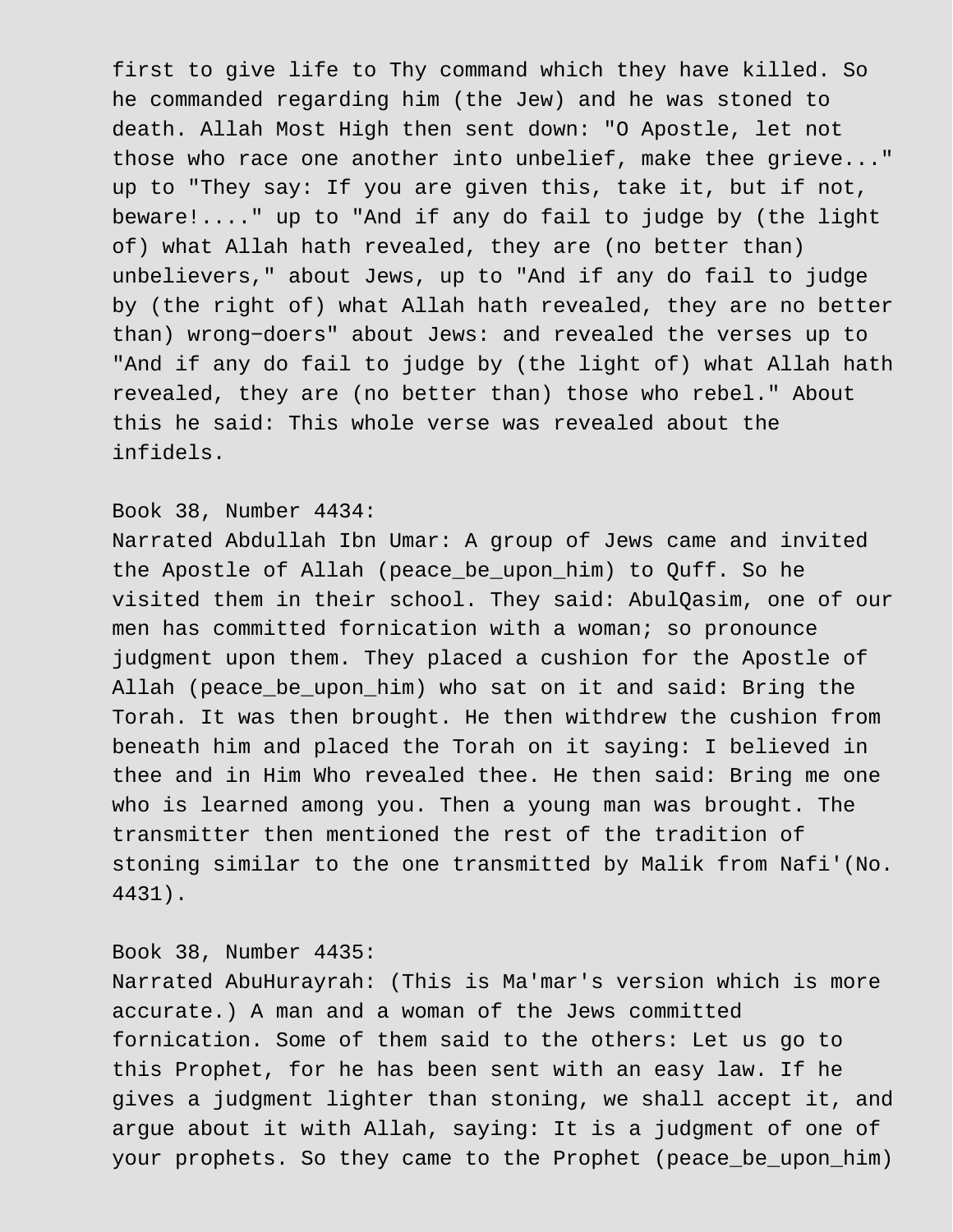who was sitting in the mosque among his companions. They said: AbulQasim, what do you think about a man and a woman who committed fornication? He did not speak to them a word till he went to their school. He stood at the gate and said: I adjure you by Allah Who revealed the Torah to Moses, what (punishment) do you find in the Torah for a person who commits fornication, if he is married? They said: He shall be blackened with charcoal, taken round a donkey among the people, and flogged. A young man among them kept silent. When the Prophet (peace be upon him) emphatically adjured him, he said: By Allah, since you have adjured us (we inform you that) we find stoning in the Torah (is the punishment for fornication). The Prophet (peace\_be\_upon\_him) said: So when did you lessen the severity of Allah's command? He said: A relative of one of our kings had committed fornication, but his stoning was suspended. Then a man of a family of common people committed fornication. He was to have been stoned, but his people intervened and said: Our man shall not be stoned until you bring your man and stone him. So they made a compromise on this punishment between them. The Prophet (peace\_be\_upon\_him) said: So I decide in accordance with what the Torah says. He then commanded regarding them and they were stoned to death. Az−Zuhri said: We have been informed that this verse was revealed about them: "It was We Who revealed the Law (to Moses): therein was guidance and light. By its standard have been judged the Jews, by the Prophet who bowed (as in Islam) to Allah's will.

## Book 38, Number 4441:

Narrated Al−Bara' ibn Azib: while I was wandering in search of my camels which had strayed, a caravan or some horsemen carrying a standard came forward. The bedouin began to go round me for my position with the Prophet (peace be upon him). They came to a domed structure, took out a man from it, and struck his neck. I asked about him. They told me that he had married his father's wife.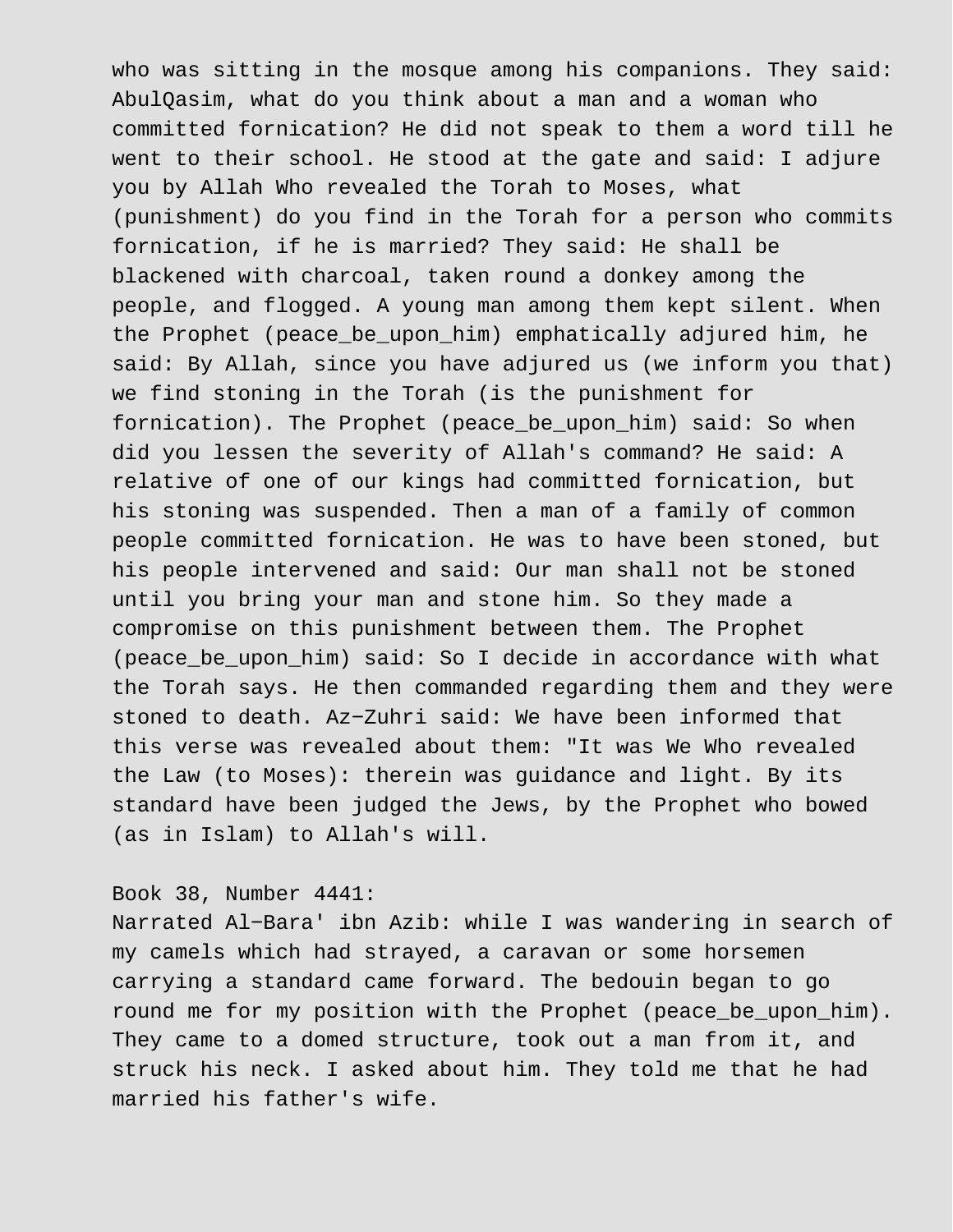#### Book 38, Number 4442:

Narrated Al−Bara' ibn Azib: I met my uncle who was carrying a standard. I asked him: Where are you going? He said: The Apostle of Allah (peace\_be\_upon\_him) has sent me to a man who has married his father's wife. He has ordered me to cut off his head and take his property.

#### Book 38, Number 4443:

Narrated An−Nu'man ibn Bashir: Habib ibn Salim said: A man called AbdurRahman ibn Hunayn had intercourse with his wife's slave−girl. The matter was brought to an−Nu'man ibn Bashir who was the Governor of Kufah. He said: I shall decide between you in accordance with the decision of the Apostle of Allah (peace\_be\_upon\_him). If she made her lawful for you, I shall flog you one hundred lashes. If she did not make her lawful for you, I shall stone you to death. So they found that she had made her lawful for him. He, therefore, flogged him one hundred lashes.

#### Book 38, Number 4444:

Narrated An−Nu'man ibn Bashir: The Prophet (peace\_be\_upon\_him) said: about a man who had (unlawful) intercourse with his wife's slave girl: If she made her lawful for him, he will be flogged one hundred lashes; if she did not make her lawful for him, I shall stone him.

### Book 38, Number 4445:

Narrated Salamah ibn al−Muhabbaq: The Apostle of Allah (peace\_be\_upon\_him) made a decision about a man who had intercourse with his wife's slave−girl as follows. If he forced her, she is free, and he shall give her mistress a slave−girl similar to her; if she asked him to have intercourse voluntarily, she will belong to him, and he shall give her mistress a slave−girl similar to her.

## Book 38, Number 4446:

Narrated Salamah ibn al−Muhabbaq: A similar tradition (to the No. 4445) has also been transmitted by Salamah ibn al−Muhabbaq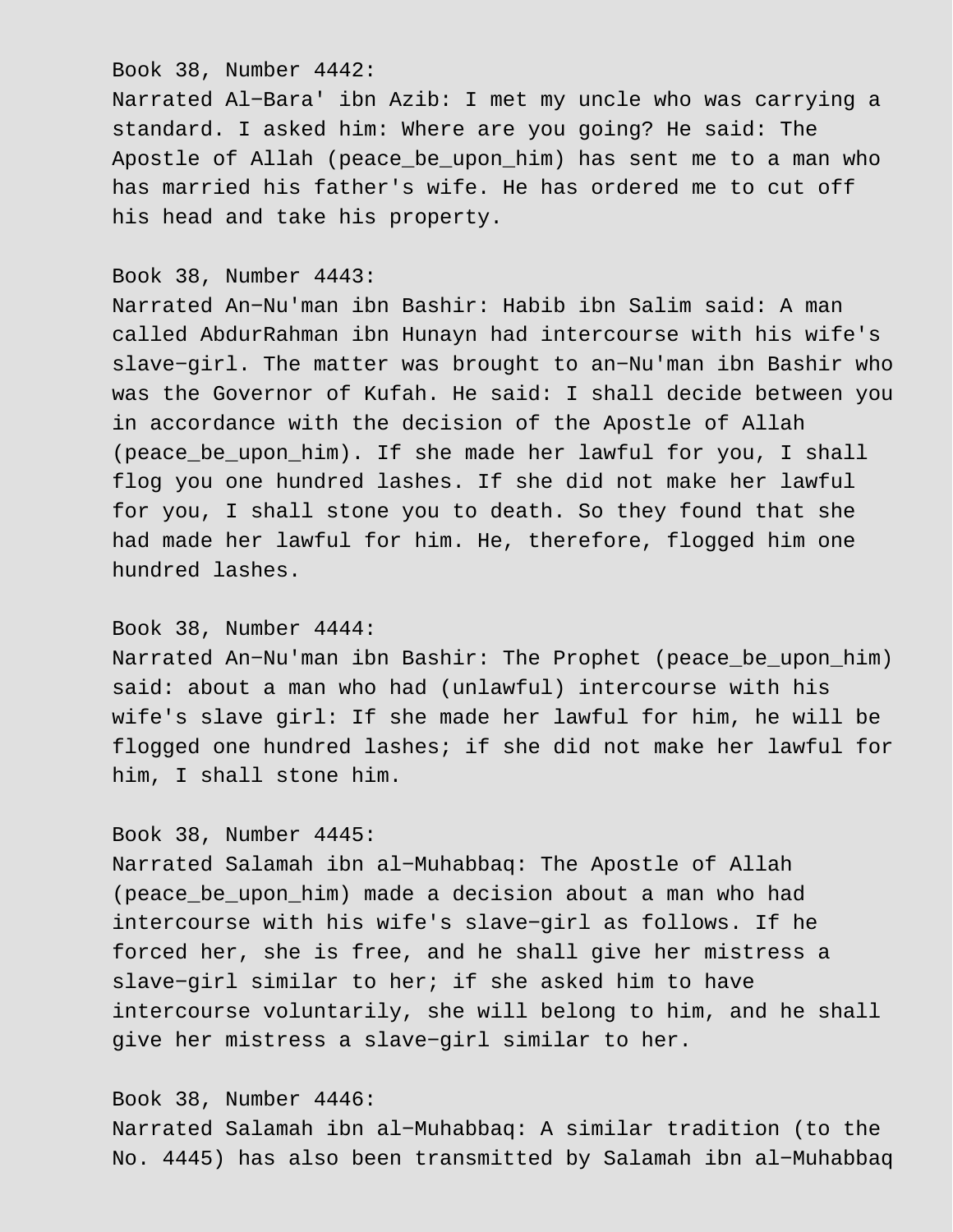from the Prophet (peace be upon him). This version has: If she asked her to have intercourse with her voluntarily, then she and a similar slave−girl would be given to her mistress from his property.

Book 38, Number 4447: Narrated Abdullah ibn Abbas: The Prophet (peace\_be\_upon\_him) said: If you find anyone doing as Lot's people did, kill the one who does it, and the one to whom it is done.

Book 38, Number 4448: Narrated Abdullah ibn Abbas: If a man who is not married is seized committing sodomy, he will be stoned to death.

## Book 38, Number 4449:

Narrated Abdullah ibn Abbas: The Prophet (peace\_be\_upon\_him) said: If anyone has sexual intercourse with an animal, kill him and kill it along with him. I (Ikrimah) said: I asked him (Ibn Abbas): What offence can be attributed to the animal/ He replied: I think he (the Prophet) disapproved of its flesh being eaten when such a thing had been done to it.

Book 38, Number 4450:

Narrated Abdullah ibn Abbas: There is no prescribed punishment for one who has sexual intercourse with an animal.

#### Book 38, Number 4451:

Narrated Sahl ibn Sa'd: A man came to the Prophet (peace\_be\_upon\_him) and made acknowledgment before him that he had committed fornication with a woman whom he named. The Apostle of Allah (peace be upon him) sent someone to the woman and he asked her about it. She denied that she had committed fornication. So he gave him the prescribed punishment of Lashes and left her.

## Book 38, Number 4452:

Narrated Abdullah ibn Abbas: A man of Bakr ibn Layth came to the Prophet (peace\_be\_upon\_him) and made confession four times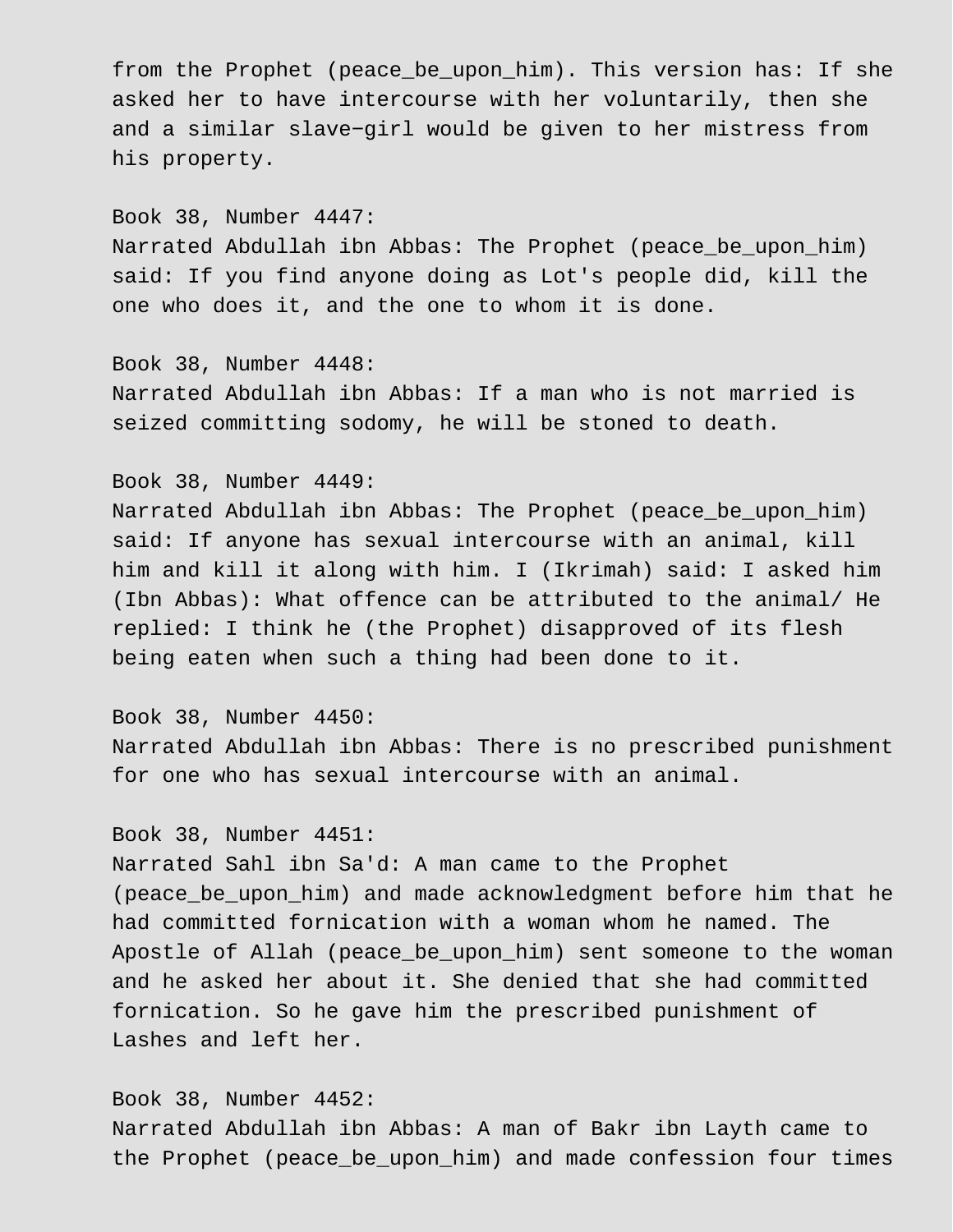that he had committed fornication with a woman, so he had a hundred lashes administered to him. The man had not been married. He then asked him to produce proof against the woman, and she said: I swear by Allah, Apostle of Allah, that he has lied. Then he was given the punishment of eighty lashes of falsehood.

## Book 38, Number 4457:

Narrated Some Companions: AbuUmamah ibn Sahl ibn Hunayf said that some companions of the Apostle of Allah (peace\_be\_upon\_him) told that one of their men suffered so much from some illness that he pined away until he was skin and bone (i.e. only a skeleton). A slave−girl of someone visited him, and he was cheered by her and had unlawful intercourse with her. When his people came to visit the patient, he told them about it. He said: Ask the Apostle of Allah (peace\_be\_upon\_him) about the legal verdict for me, for I have had unlawful intercourse with a slave−girl who visited me. So they mentioned it to the Apostle of Allah (peace\_be\_upon\_him) saying: We have never seen anyone (so weak) from illness as he is. If we bring him to you, his bones will disintegrate. He is only skin and bone. So the Apostle of Allah (peace\_be\_upon\_him) commanded them to take one hundred twigs and strike him once.

#### Book 38, Number 4458:

Narrated Ali ibn AbuTalib: A slave−girl belonging to the house of the Apostle of Allah (peace\_be\_upon\_him) committed fornication. He (the Prophet) said: Rush up, Ali, and inflict the prescribed punishment on her. I then hurried up, and saw that blood was flowing from her, and did not stop. So I came to him and he said: Have you finished inflicting (punishment on her)? I said: I went to her while her blood was flowing. He said: Leave her alone till her bleeding stops; then inflict the prescribed punishment on her. And inflict the prescribed punishment on those whom your right hands possess (i.e. slaves).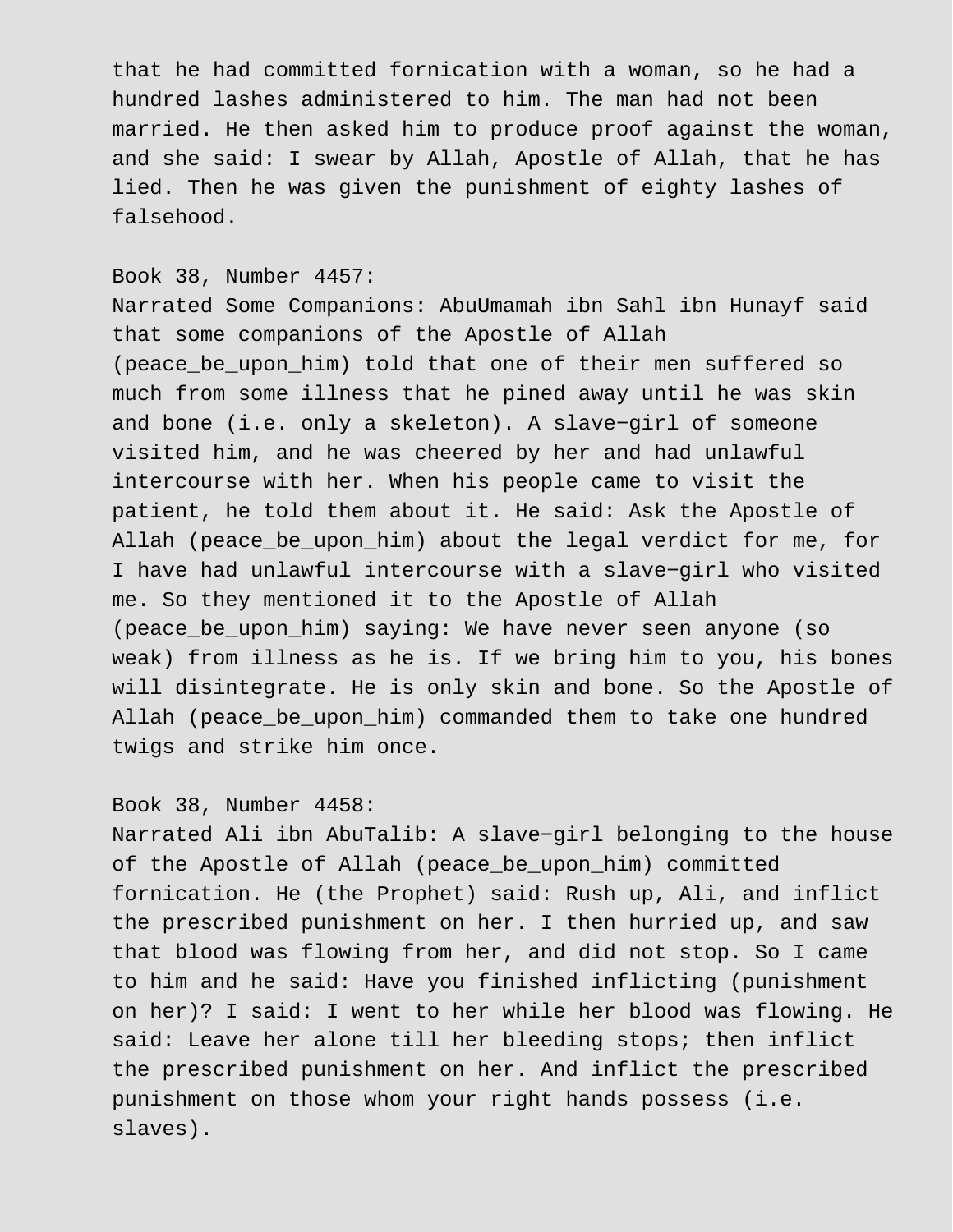#### Book 38, Number 4459:

Narrated Aisha, Ummul Mu'minin: When my vindication came down, the Prophet (peace be upon him) mounted the pulpit and mentioned that, and recited the Qur'an. Then when he came down from the pulpit he ordered regarding the two men and the woman, and they were given the prescribed punishment.

## Book 38, Number 4460:

Narrated Aisha, Ummul Mu'minin: The tradition mentioned above (No. 4459) has also been transmitted by Muhammad ibn Ishaq through a different chain of narrators. But he did not mention Aisha. This version has: He (the Prophet) commanded regarding the two men and the woman who spoke obscenity were Hassan ibn Thabit and Mistah ibn Uthathah. An−Nufayl said: It is said that the woman was Hammah daughter of Jahsh.

## Book 38, Number 4461:

Narrated Abdullah ibn Abbas: The Prophet (peace\_be\_upon\_him) did not prescribe any punishment for drinking wine. Ibn Abbas said: A man who had drunk wine and become intoxicated was found staggering on the road, so he was taken to the Prophet (peace\_be\_upon\_him). When he was opposite al−Abbas's house, he escaped, and going in to al−Abbas, he grasped hold of him. When that was mentioned to the Prophet (peace be upon him), he laughed and said: Did he do that? and he gave no command regarding him.

## Book 38, Number 4465:

Narrated Ali ibn AbuTalib: Hudayn ibn al−Mundhir ar−Ruqashi, who was AbuSasan, said: I was present with Uthman ibn Affan when al−Walid ibn Uqbah was brought to him. Humran and another man bore witness against him (for drinking wine). One of them testified that he had seen him drinking wine, and the other testified that he had seen him vomiting it. Uthman said: He could not vomit it, unless he did not drink it. He said to Ali: Inflict the prescribed punishment on him. Ali said to al−Hasan: Inflict the prescribed punishment on him. Al−Hasan said: He who has enjoyed its pleasure should also bear its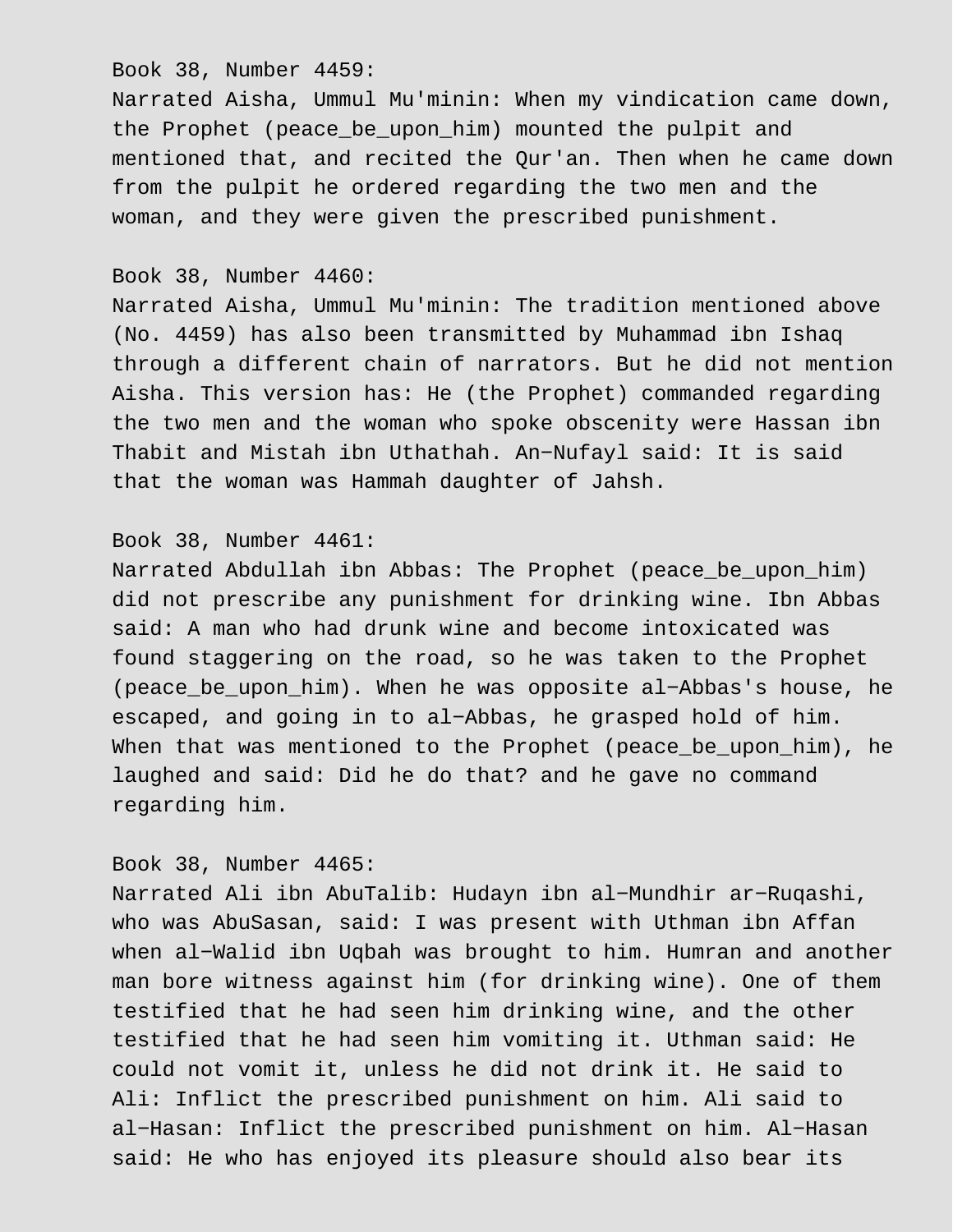burden. So Ali said to Abdullah ibn Ja'far: Inflict the prescribed punishment on him. He took a whip and struck him with it while Ali was counting. When he reached (struck) forty (lashes), he said: It is sufficient. The Prophet (peace\_be\_upon\_him) gave forty lashes. I think he also said: "And AbuBakr gave forty lashes, and Uthman eighty. This is all sunnah (standard practice). And this is dearer to me."

### Book 38, Number 4466:

Narrated Ali ibn AbuTalib: The Apostle of Allah (peace be upon him) and AbuBakr gave forty lashes for drinking wine and Umar made it eighty. And all this is sunnah, the model and standard practice.

#### Book 38, Number 4467:

Narrated Mu'awiyah ibn AbuSufyan: The Prophet (peace be upon him) said: If they (the people) drink wine, flog them, again if they drink it, flog them. Again if they drink it, kill them.

#### Book 38, Number 4469:

Narrated AbuHurayrah: The Prophet (peace be upon him) said: If he is intoxicated, flog him; again if he is intoxicated, flog him; again if he is intoxicated, flog him if he does it again a fourth time, kill him. AbuDawud said: And there is a similar tradition of Umar ibn AbuSalamah, from his father, on the authority of AbuHurayrah, from the Prophet (peace\_be\_upon\_him): If he drinks wine, flog him if he does it so again, a fourth time, kill him.

## Book 38, Number 4470:

Narrated Qabisah ibn Dhuwayb: The Prophet (peace\_be\_upon\_him) said: If anyone drinks wine, flog him; if he repeats it, flog him, and if he repeats it, flog him. If he does it again a third or a fourth time, kill him. A man who had drunk wine was brought (to him) and he gave him lashes. He was again brought to him, and he flogged him. He was again brought to him and he flogged him. He was again brought to him and he flogged him.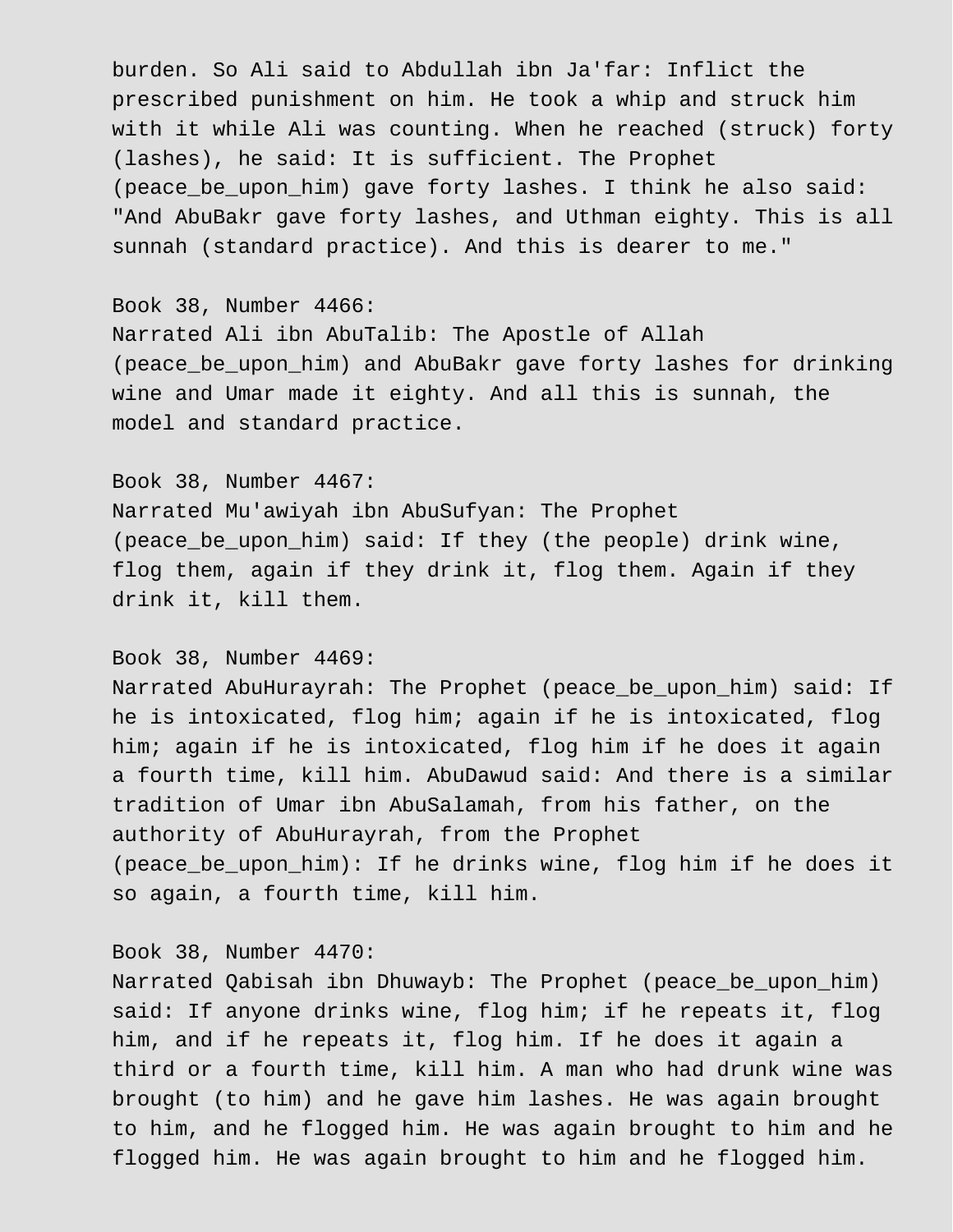The punishment of killing (for drinking) was repealed, and a concession was allowed.

## Book 38, Number 4472:

Narrated AbdurRahman ibn Azhar: I can still picture myself looking at the Apostle of Allah (peace\_be\_upon\_him) who was among the camps of the Companions seeking the camp of Khalid ibn al−Walid, when a man who had drunk wine was brought before him. He asked the people: Beat him. Some struck him with sandals, some with sticks and some with fresh branches of the palm−tree (mitakhah). Ibn Wahb said: This (mitakhah) means green palm fronds. Then the apostle of Allah (peace be upon him) took some dust from the ground and threw it on his face.

#### Book 38, Number 4473:

Narrated AbdurRahman ibn al−Azhar: A man who had drunk wine was brought before the Prophet (peace\_be\_upon\_him) when he was in Hunayn. He threw some dust on his face. He then ordered his Companions and they beat him with their sandals and whatever they had in their hands. He then said to them: Leave him, and they left him. The Apostle of Allah (peace\_be\_upon\_him) then died, and AbuBakr gave forty lashes for drinking wine, and then Umar in the beginning of his Caliphate inflicted forty stripes and at the end of his Caliphate he inflicted eighty stripes. Uthman (after him) inflicted both punishments, eighty and forty stripes, and finally Mu'awiyah established eighty stripes.

#### Book 38, Number 4474:

Narrated AbdurRahman ibn Azhar: I saw the Apostle of Allah (peace\_be\_upon\_him) on the morning of the conquest of Mecca when I was a young boy. He was walking among the people, seeking the camp of Khalid ibn al−Walid. A man who had drunk wine was brought (before him) and he ordered them (to beat him). So they beat him with what they had in their hands. Some struck him with whips, some with sticks and some with sandals. The Apostle of Allah (peace be upon him) threw some dust on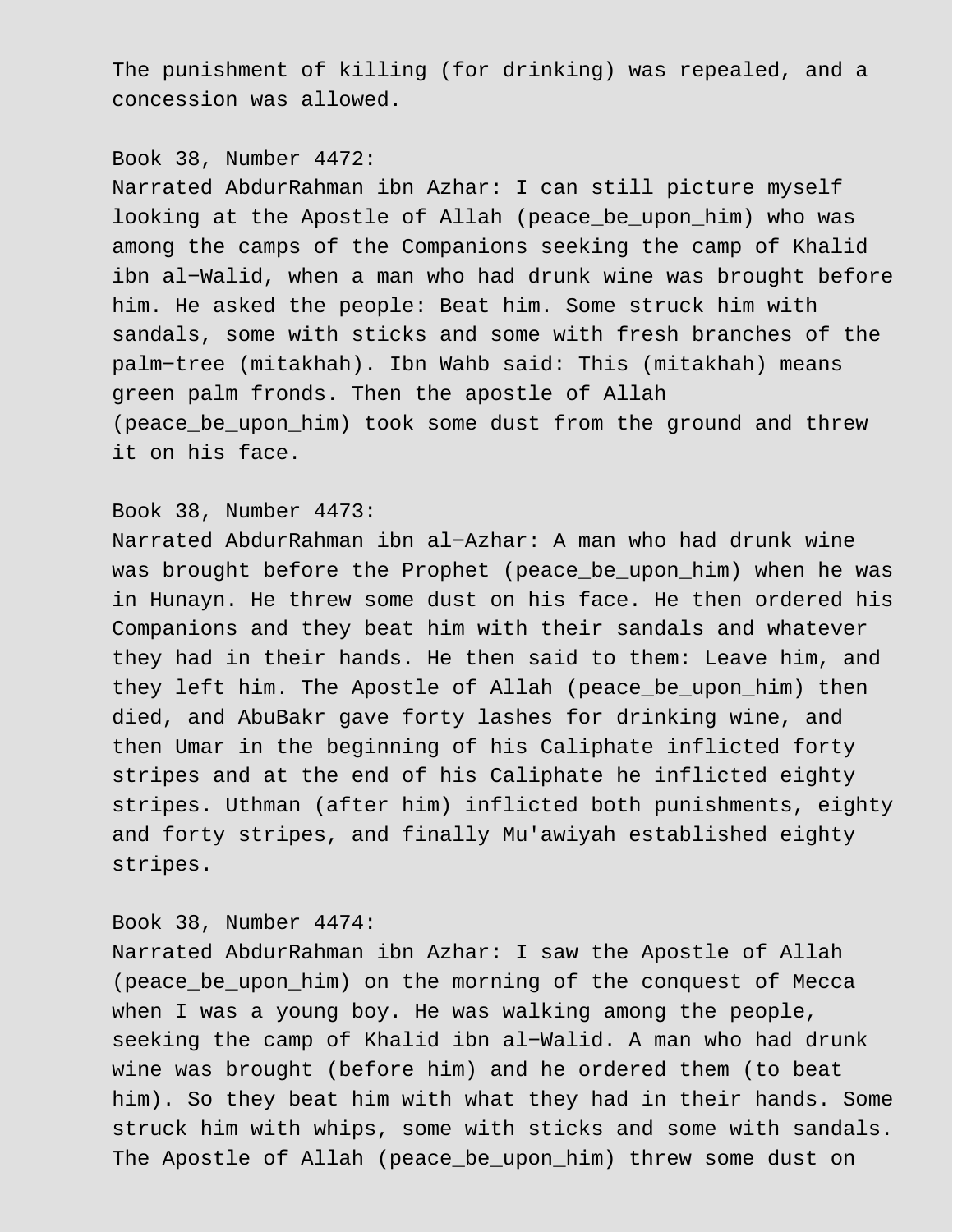his face. When a man who had drunk wine was brought before AbuBakr, he asked them (i.e. the people) about the number of beatings which they gave him. They numbered it forty. So AbuBakr gave him forty lashes. When Umar came to power, Khalid ibn al−Walid wrote to him: The people have become addicted to drinking wine and they look down upon the prescribed punishment and its penalty. He said: They are with you, ask them. The immigrants who embraced Islam in the beginning were with him. He asked them and they agreed on the fact that (a drunkard) should be given eighty lashes. Ali said: When a man drinks wine, he tells lies. I, therefore, think that he should be prescribed punishment that is prescribed for telling lies..

Book 38, Number 4475: Narrated Hakim ibn Hizam: The Apostle of Allah (peace be upon him) forbade to take retaliation in the mosque, to recite verses in it and to inflict the prescribed punishments in it.

Book 38, Number 4478: Narrated AbuHurayrah: The Prophet (peace be upon him) said: When one of you inflicts a beating, he should avoid striking the face.

# **39. Types of Blood−Wit (Kitab Al−Diyat)**

## Book 39, Number 4479:

Narrated Abdullah Ibn Abbas: Qurayzah and Nadir (were two Jewish tribes). An−Nadir were nobler than Qurayzah. When a man of Qurayzah killed a man of an−Nadir, he would be killed. But if a man of an−Nadir killed a man of Qurayzah, a hundred wasq of dates would be paid as blood−money. When Prophethood was bestowed upon the Prophet (peace\_be\_upon\_him), a man of an−Nadir killed a man of Qurayzah. They said: Give him to us, we shall kill him. They replied: We have the Prophet (peace be upon him) between you and us. So they came to him. Thereupon the following verse was revealed: "If thou judge,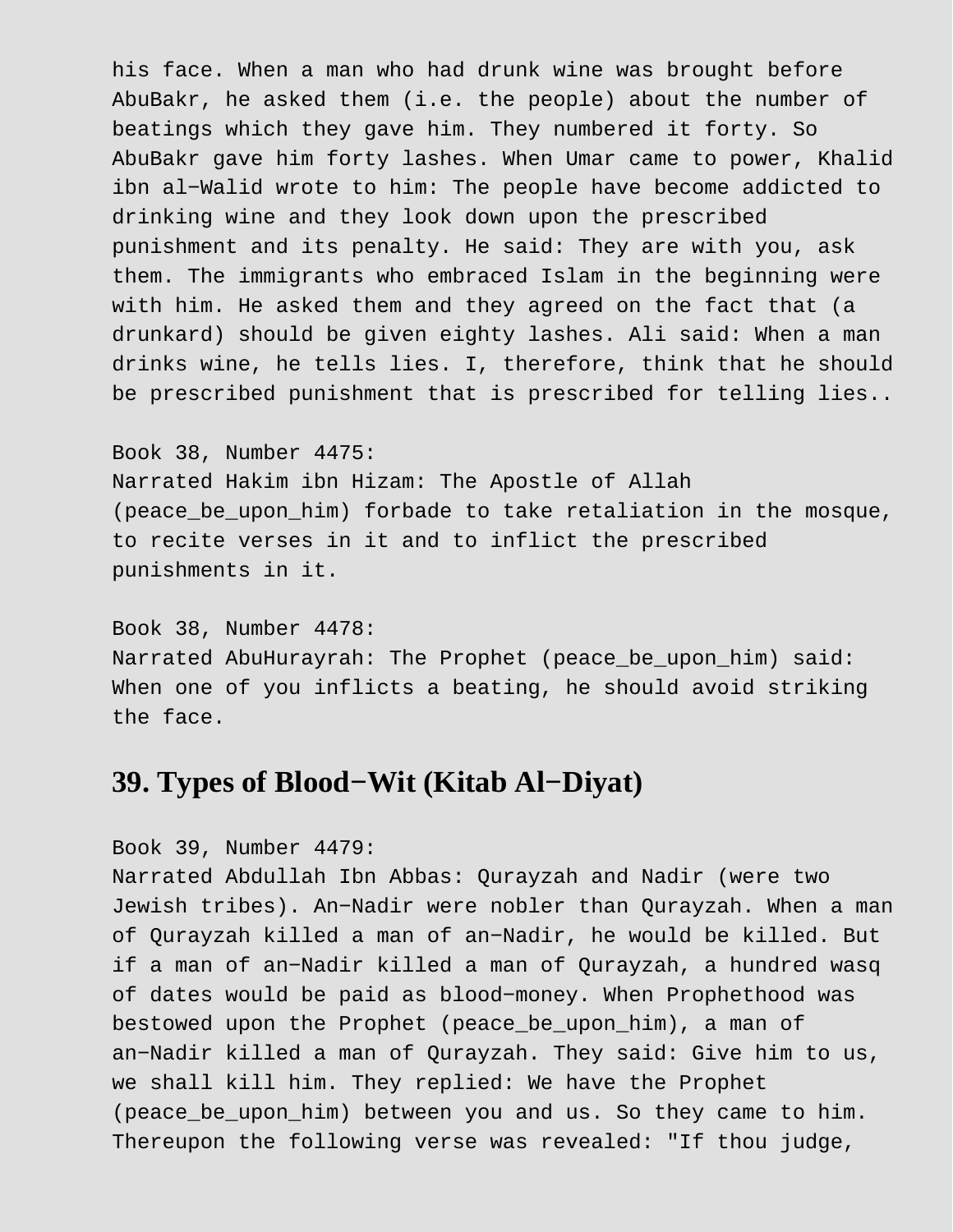judge in equity between them." "In equity" means life for a life. The following verse was then revealed: "Do they seek of a judgment of (the days) ignorance?"

## Book 39, Number 4480:

Narrated AbuRimthah: I went to the Prophet (peace be upon him) with my father. The Apostle of Allah (peace\_be\_upon\_him) then asked my father: Is this your son? He replied: Yes, by the Lord of the Ka'bah. He again said: Is it true? He said: I bear witness to it. The Apostle of Allah (peace be upon him) then smiled for my resemblance with my father, and for the fact that my father took an oath upon me. He then said: He will not bring evil on you, nor will you bring evil on him. The Apostle of Allah (peace\_be\_upon\_him) recited the verse: "No bearer of burdens can bear the burden of another."

## Book 39, Number 4481:

#### Narrated AbuShurayh al−Khuza'i: The Prophet

(peace\_be\_upon\_him) said: If a relative of anyone is killed, or if he suffers khabl, which means a wound, he may choose one of the three things: he may retaliate, or forgive, or receive compensation. But if he wishes a fourth (i.e. something more), hold his hands. After this whoever exceeds the limits shall be in grave penalty.

## Book 39, Number 4482:

Narrated Anas ibn Malik: I never saw the Apostle of Allah (peace\_be\_upon\_him) that some dispute which involved retaliation was brought to him but he commanded regarding it for remission.

## Book 39, Number 4483:

Narrated AbuHurayrah: A man was killed in the lifetime of the Prophet (peace\_be\_upon\_him). The matter was brought to the Prophet (peace be upon him). He entrusted him to the legal guardian of the slain. The slayer said: Apostle of Allah, I swear by Allah, I did not intend to kill him. The Apostle of Allah (peace\_be\_upon\_him) said to the legal guardian: Now if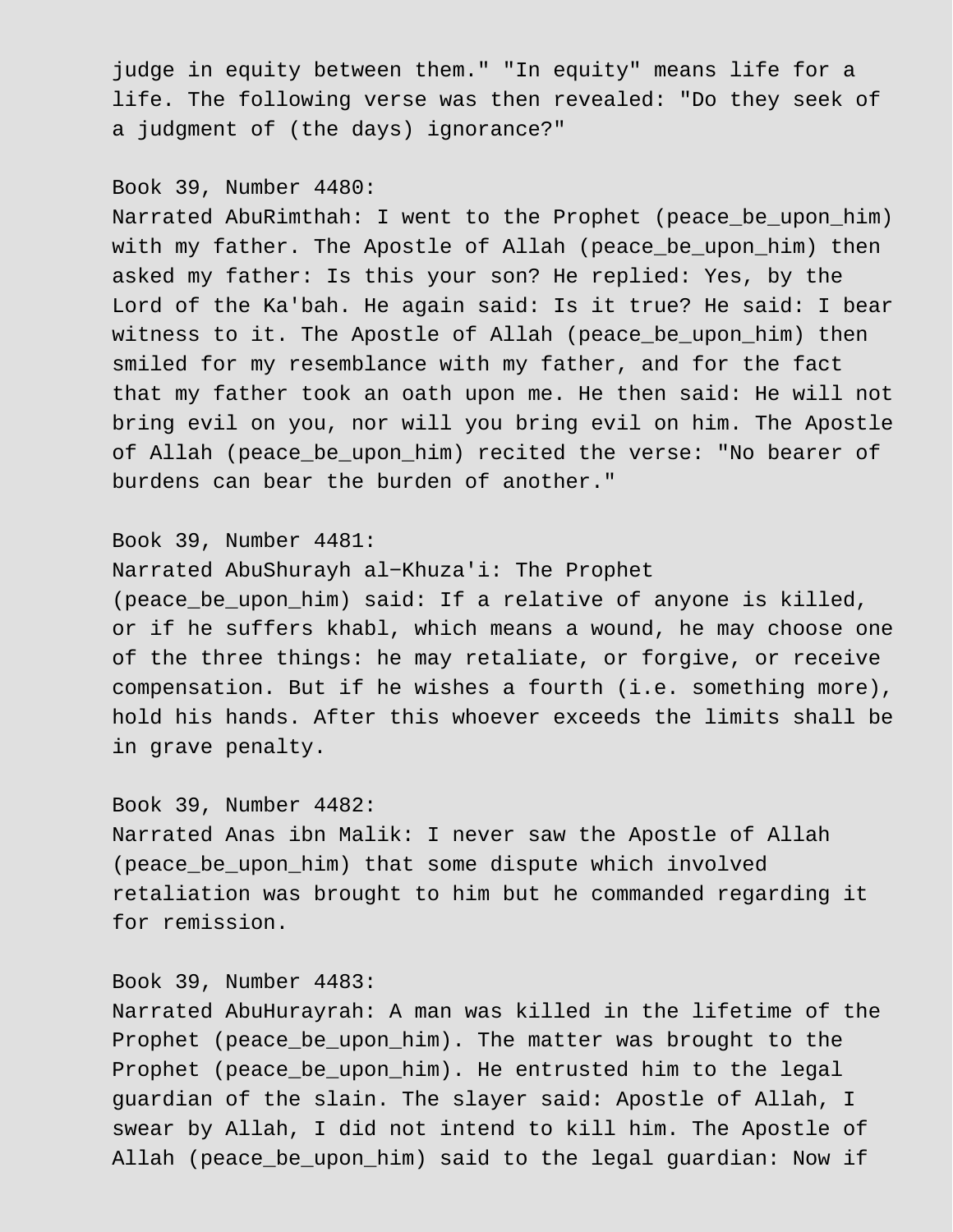he is true and you kill him, you will enter Hell−fire. So he let him go. His hands were tied with a strap. He came out pulling his strap. Hence he was called Dhu an−Nis'ah (possessor of strap).

## Book 39, Number 4484:

Narrated Wa'il ibn Hujr: I was with the Prophet (peace\_be\_upon\_him) when a man who was a murderer and had a strap round his neck was brought to him. He then called the legal guardian of the victim and asked him: Do you forgive him? He said: No. He asked: Will you accept the blood−money? He said: No. He asked: Will you kill him? He said: Yes. He said: Take him. When he turned his back, he said: Do you forgive him? He said: No. He said: Will you accept the blood−money? He said: No. He said: Will you kill him? He said: Yes. He said: Take him. After repeating all this a fourth time, he said: If you forgive him, he will bear the burden of his own sin and the sin of the victim. He then forgave him. He (the narrator) said: I saw him pulling the strap.

## Book 39, Number 4487:

Narrated Uthman ibn Affan: AbuUmamah ibn Sahl said: We were with Uthman when he was besieged in the house. There was an entrance to the house. He who entered it heard the speech of those who were in the Bilat. Uthman then entered it. He came out to us, looking pale. He said: They are threatening to kill me now. We said: Allah will be sufficient for you against them, Commander of the Faithful! He asked: Why kill me? I heard the Apostle of Allah (peace\_be\_upon\_him) say: It is not lawful to kill a man who is a Muslim except for one of the three reasons: Kufr (disbelief) after accepting Islam, fornication after marriage, or wrongfully killing someone, for which he may be killed. I swear by Allah, I have not committed fornication before or after the coming of Islam, nor did I ever want another religion for me instead of my religion since Allah gave guidance to me, nor have I killed anyone. So for what reason do you want to kill me?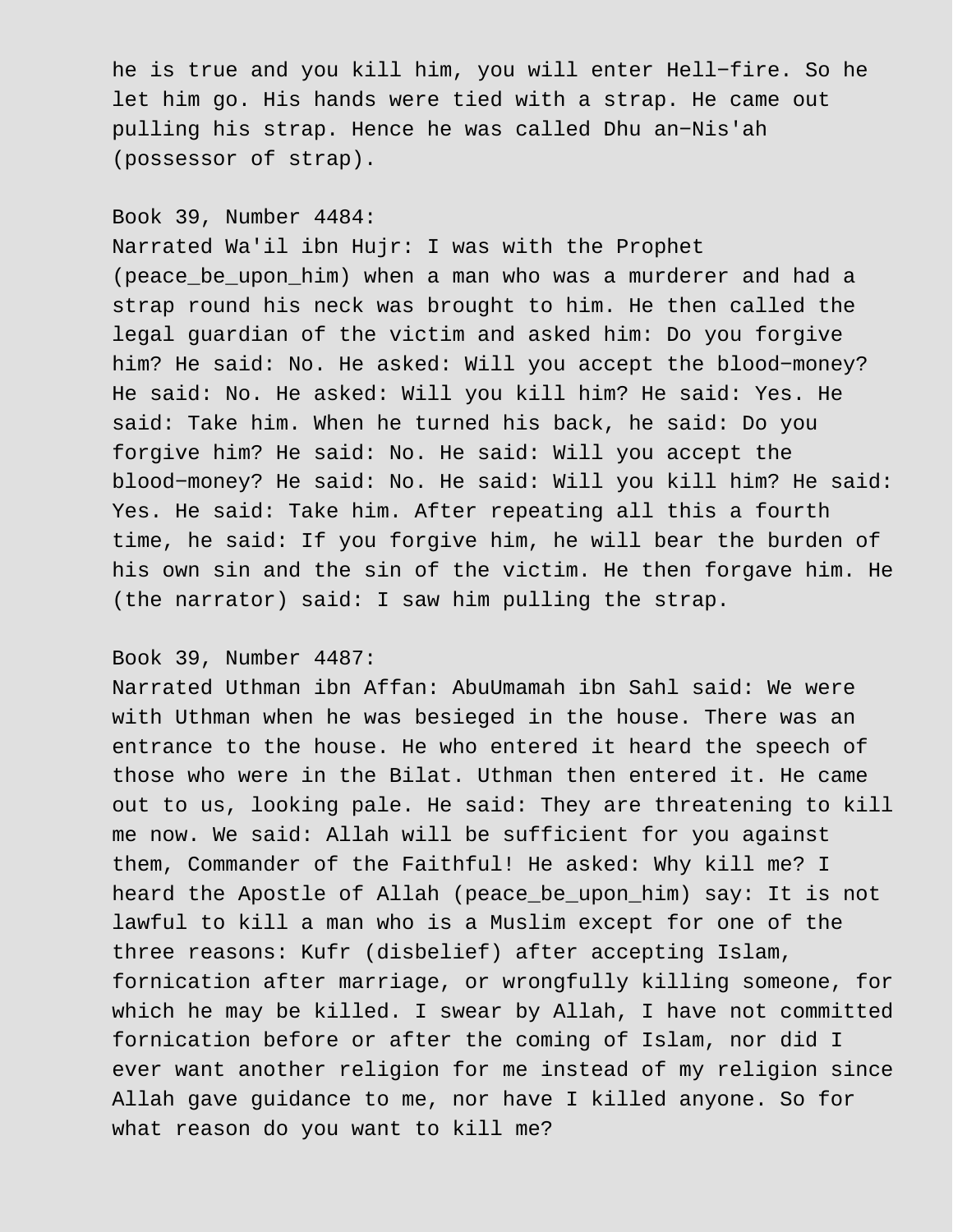Book 39, Number 4488:

Narrated Sa'd ibn Dumayrah al−Aslami ; Dumayrah al−Aslami: Ziyad ibn Sa'd ibn Dumayrah as−Sulami said on the authority of his father (Sa'd) and his grandfather (Dumayrah) (according to Musa's version) who were present in the battle of Hunayn with the Apostle of Allah (peace\_be\_upon\_him): After the advent of Islam, Muhallam ibn Jaththamah al−Laythi killed a man of Ashja'. That was the first blood−money decided by the Apostle of Allah (peace\_be\_upon\_him) (for payment). Uyaynah spoke about the killing of al−Ashja'i, for he belonged to Ghatafan, and al−Aqra' ibn Habis spoke on behalf of Muhallam, for he belonged to Khunduf. The voices rose high, and the dispute and noise grew. So the Apostle of Allah (peace\_be\_upon\_him) said: Do you not accept blood−money, Uyaynah? Uyaynah then said: No, I swear by Allah, until I cause his women to suffer the same fighting and grief as he caused my women to suffer. Again the voices rose high, and the dispute and noise grew. The Apostle of Allah (peace\_be\_upon\_him) said: Do you not accept the blood−money Uyaynah? Uyaynah gave the same reply as before, and a man of Banu Layth called Mukaytil stood up. He had a weapon and a skin shield in his hand. He said: I do not find in the beginning of Islam any illustration for what he has done except the one that "some sheep came on, and those in the front were shot; hence those in the rear ran away". (The other example is that) "make a law today and change it." The Apostle of Allah (peace be upon him) said: Fifty (camels) here immediately and fifty when we return to Medina. This happened during some of his journeys. Muhallam was a tall man of dark complexion. He was with the people. They continued (to make effort for him) until he was released. He sat before the Apostle of Allah (peace be upon him), with his eyes flowing. He said: Apostle of Allah! I have done (the act) of which you have been informed. I repent to Allah, the Exalted, so ask Allah's forgiveness for me. Apostle of Allah! The Apostle of Allah (peace be upon him) then said: Did you kill him with your weapon at the beginning of Islam. O Allah! do not forgive Muhallam. He said these words loudly. AbuSalamah added: He (Muhallam) then got up while he was wiping his tears with the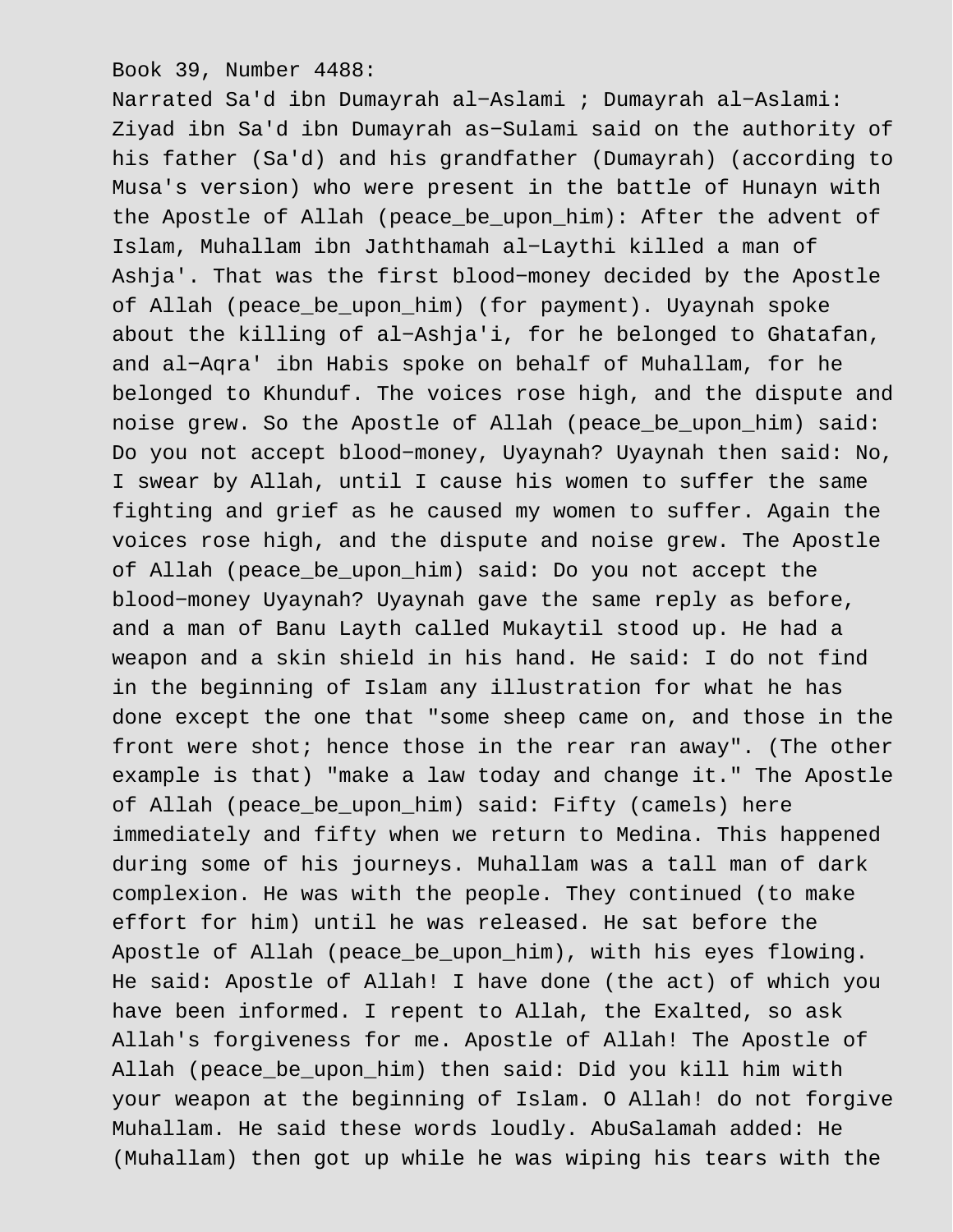end of his garment. Ibn Ishaq said: His people alleged that the Apostle of Allah (peace\_be\_upon\_him) asked forgiveness for him after that.

Book 39, Number 4489: Narrated AbuShurayb al−Ka'bi: The Prophet (peace be upon him) said: Then you, Khuza'ah, have killed this man of Hudhayl, but I will pay his blood−wit. After these words of mine if a man of anyone is killed, his people will have a choice to accept blood−wit or to kill him.

#### Book 39, Number 4491:

Narrated Abdullah ibn Amr ibn al−'As: The Prophet (peace\_be\_upon\_him) said: A believer will not be killed for an infidel. If anyone kills a man deliberately, he is to be handed over to the relatives of the one who has been killed. If they wish, they may kill, but if they wish, they may accept blood−wit

Book 39, Number 4492: Narrated Jabir ibn Abdullah: The Prophet (peace\_be\_upon\_him) said: I will not forgive anyone who kills after accepting blood−wit

Book 39, Number 4495:

Narrated Jabir ibn Abdullah: Ibn Shihab said: Jabir ibn Abdullah used to say that a Jewess from the inhabitants of Khaybar poisoned a roasted sheep and presented it to the Apostle of Allah (peace\_be\_upon\_him) who took its foreleg and ate from it. A group of his companions also ate with him. The Apostle of Allah (peace be upon him) then said: Take your hands away (from the food). The Apostle of Allah (peace\_be\_upon\_him) then sent someone to the Jewess and he called her. He said to her: Have you poisoned this sheep? The Jewess replied: Who has informed you? He said: This foreleg which I have in my hand has informed me. She said: Yes. He said: What did you intend by it? She said: I thought if you were a prophet, it would not harm you; if you were not a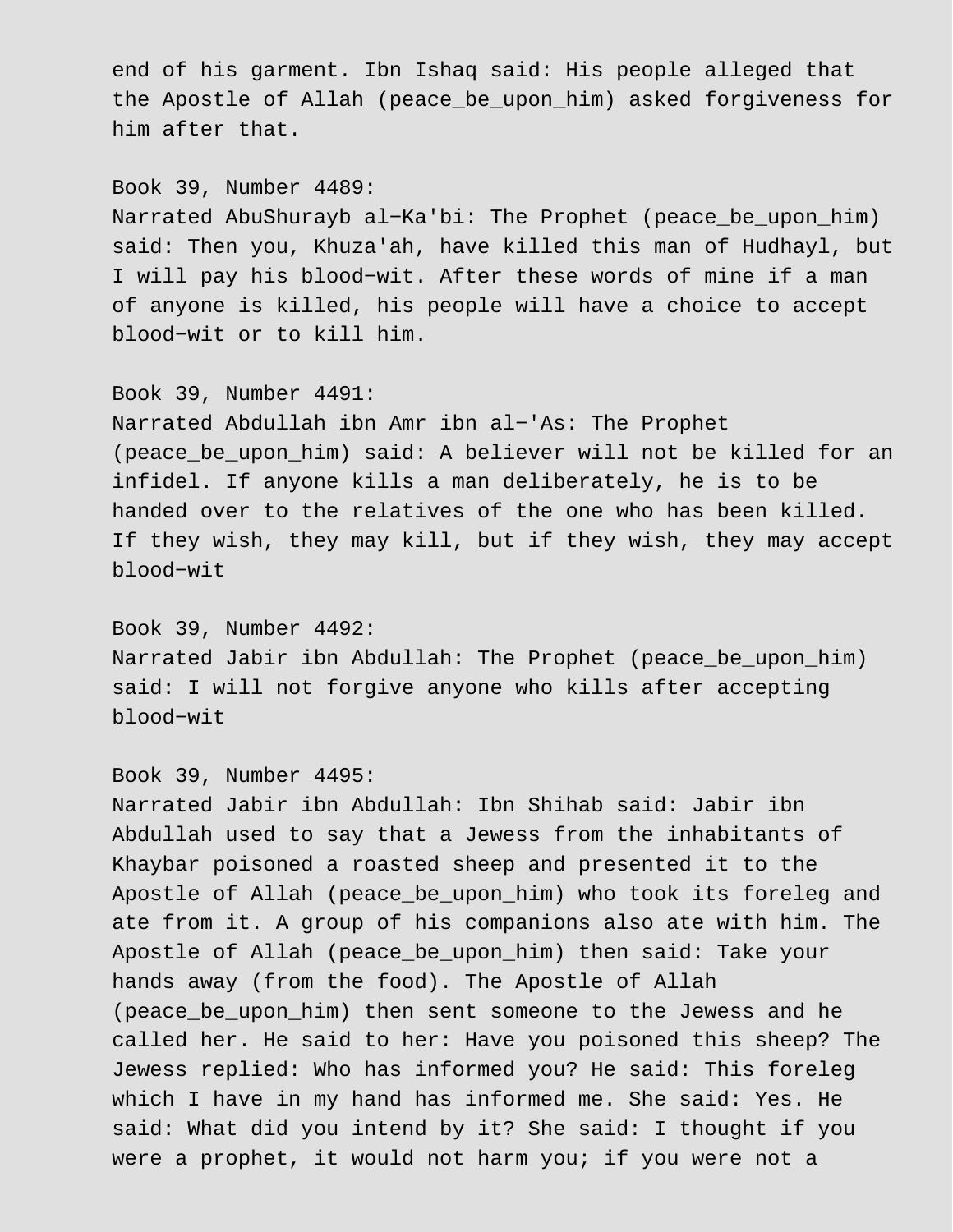prophet, we should rid ourselves of him (i.e. the Prophet). The Apostle of Allah (peace\_be\_upon\_him) then forgave her, and did not punish her. But some of his companions who ate it, died. The Apostle of Allah (peace\_be\_upon\_him) had himself cupped on his shoulder on account of that which he had eaten from the sheep. AbuHind cupped him with the horn and knife. He was a client of Banu Bayadah from the Ansar.

## Book 39, Number 4496:

Narrated AbuSalamah: A Jewess presented a roasted sheep to the Apostle of Allah (peace\_be\_upon\_him) at Khaybar. He then mentioned the rest of the tradition like that of Jabir (No. 4495). He said: Then Bashir ibn al−Bara' ibn Ma'rur al−Ansari died. He sent someone to call on the Jewess, and said to her (when she came): What motivated you to do the work you have done? He then mentioned the rest of the tradition similar to the one mentioned by Jabir (No. 4495). The Apostle of Allah (peace\_be\_upon\_him) then ordered regarding her and she was killed. But he (AbuSalamah) did not mention the matter of cupping.

## Book 39, Number 4498:

Narrated AbuSalamah: Muhammad ibn Amr said on the authority of AbuSalamah, and he did not mention the name of AbuHurayrah: The Apostle of Allah (peace\_be\_upon\_him) used to accept presents but not alms (sadaqah). This version adds: So a Jewess presented him at Khaybar with a roasted sheep which she had poisoned. The Apostle of Allah (peace\_be\_upon\_him) ate of it and the people also ate. He then said: Take away your hands (from the food), for it has informed me that it is poisoned. Bishr ibn al−Bara' ibn Ma'rur al−Ansari died. So he (the Prophet) sent for the Jewess (and said to her): What motivated you to do the work you have done? She said: If you were a prophet, it would not harm you; but if you were a king, I should rid the people of you. The Apostle of Allah (peace\_be\_upon\_him) then ordered regarding her and she was killed. He then said about the pain of which he died: I continued to feel pain from the morsel which I had eaten at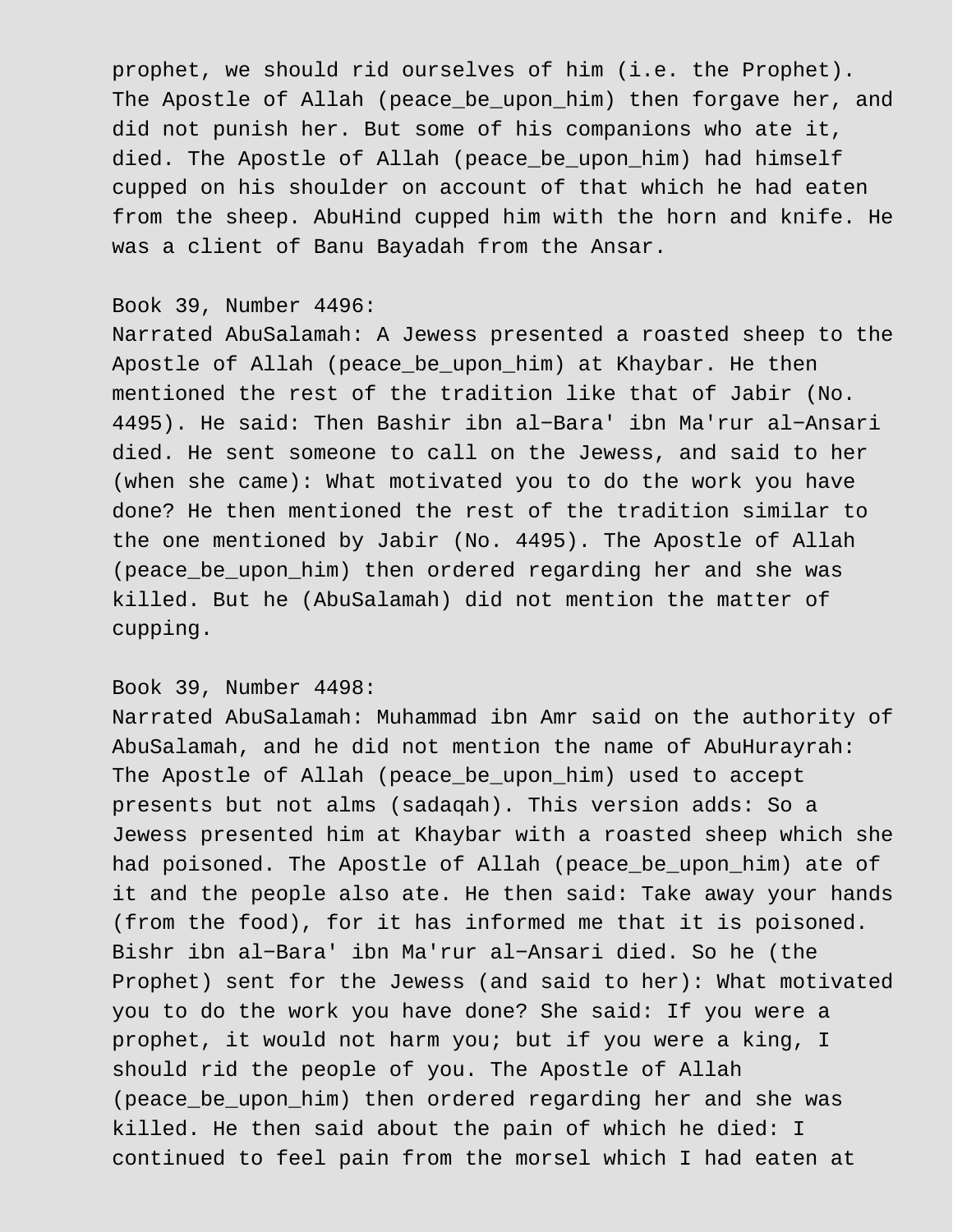Khaybar. This is the time when it has cut off my aorta.

#### Book 39, Number 4499:

Narrated Umm Mubashshir: Umm Mubashshir said to the Prophet (peace be upon him) during the sickness of which he died: What do you think about your illness, Apostle of Allah (peace\_be\_upon\_him)? I do not think about the illness of my son except the poisoned sheep of which he had eaten with you at Khaybar. The Prophet (peace\_be\_upon\_him) said: And I do not think about my illness except that. This is the time when it cut off my aorta.

#### Book 39, Number 4501:

Narrated Samurah: The Prophet (peace\_be\_upon\_him) Said: If anyone kills his slave, we shall kill him, and if anyone cuts off the nose of his slave, we shall cut off his nose.

#### Book 39, Number 4504:

Narrated Abdullah ibn Amr ibn al−'As: A man came to the Prophet (peace\_be\_upon\_him) crying for help. He said: His slave−girl, Apostle of Allah! He said: Woe to you, what happened with you ? He said that it was an evil one. He saw the slave−girl of his master; he became jealous of him, and cut off his penis. The Apostle of Allah (peace\_be\_upon\_him) said: Bring the man to me. The man was called, but people could not get control over him. The Apostle of Allah (peace\_be\_upon\_him) then said: Go away, you are free. He asked: Apostle of Allah! upon whom does my help lie? He replied: On every believer, or he said: On every Muslim.

## Book 39, Number 4507:

Narrated Abdullah ibn Amr ibn al−'As: The Apostle of Allah (peace\_be\_upon\_him) killed a man of Banu Nadr ibn Malik at Harrah ar−Righa' at the bank of Layyat al−Bahrah. The transmitter Mahmud (ibn Khalid) also mentioned the words along with the words "at Bahrah" "the slayer and the slain were from among them". Mahmud alone transmitted in this tradition the words "at the bank of Layyah".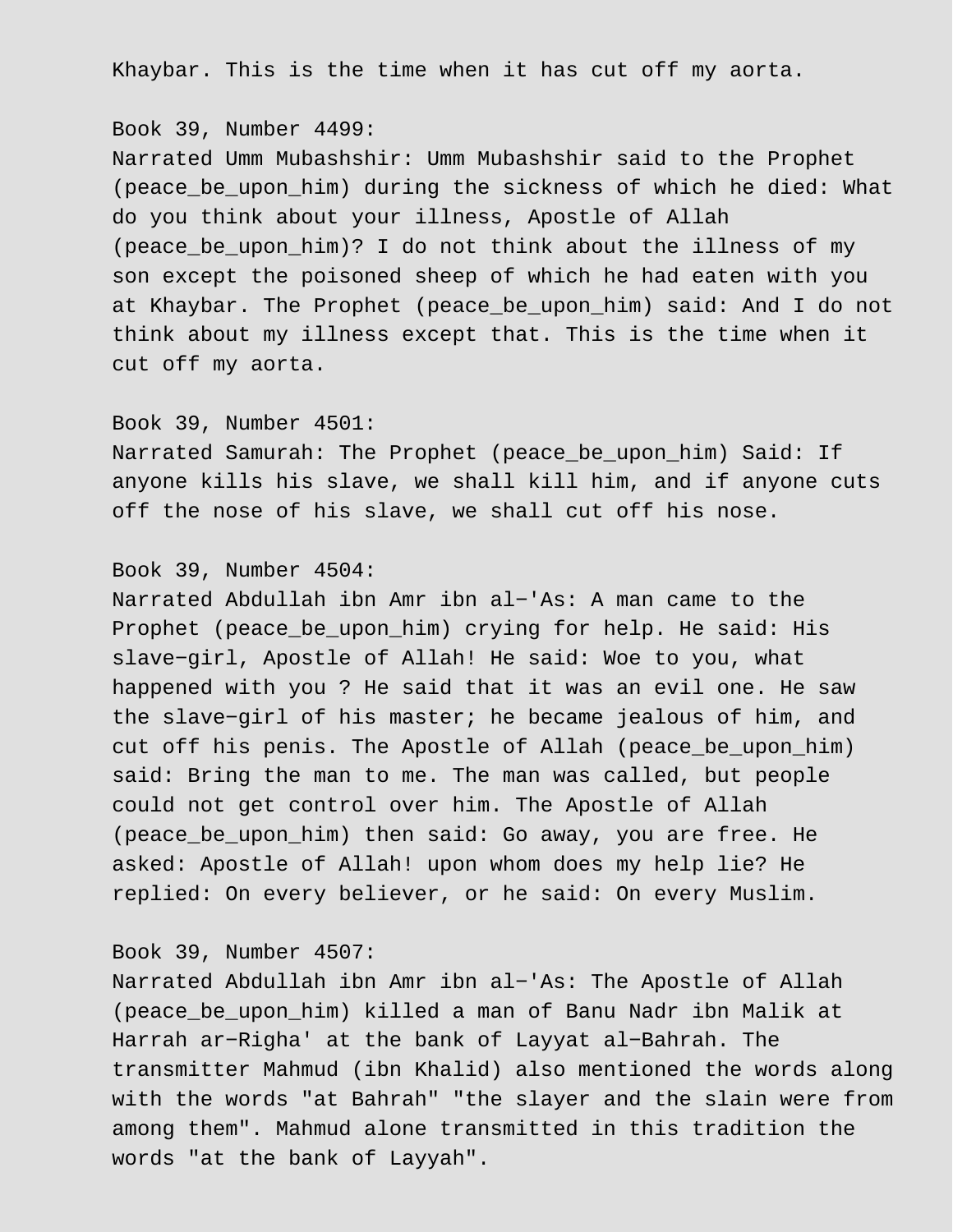Book 39, Number 4509:

Narrated Rafi' ibn Khadij: A man of the Ansar was killed at Khaybar and his relatives went to the Prophet (peace\_be\_upon\_him) and mentioned that to him. He asked: Have you two witnesses who can testify to the murderer of your friend? They replied: Apostle of Allah! there was not a single Muslim present, but only Jews who sometimes have the audacity to do even greater crimes than this. He said: Then choose fifty of them and demand that they take an oath; but they refused and the Prophet (peace\_be\_upon\_him) paid the blood−wit himself.

#### Book 39, Number 4511:

Narrated Some men: The Prophet (peace\_be\_upon\_him) said to the Jews and started with them: Fifty of you should take the oaths. But they refused (to take the oaths). He then said to the Ansar: Prove your claim. They said: Do we take the oaths without seeing, Apostle of Allah? The Apostle of Allah (peace\_be\_upon\_him) then imposed the blood−wit on the Jews because he (the slain) was found among them.

## Book 39, Number 4515:

Narrated Ali ibn AbuTalib: Qays ibn Abbad and Ashtar went to Ali and said to him: Did the Apostle of Allah (peace\_be\_upon\_him) give you any instruction about anything for which he did not give any instruction to the people in general? He said: No, except what is contained in this document of mine. Musaddad said: He then took out a document. Ahmad said: A document from the sheath of his sword. It contained: The lives of all Muslims are equal; they are one hand against others; the lowliest of them can guarantee their protection. Beware, a Muslim must not be killed for an infidel, nor must one who has been given a covenant be killed while his covenant holds. If anyone introduces an innovation, he will be responsible for it. If anyone introduces an innovation or gives shelter to a man who introduces an innovation (in religion), he is cursed by Allah, by His angels, and by all the people. Musaddad said: Ibn AbuUrubah's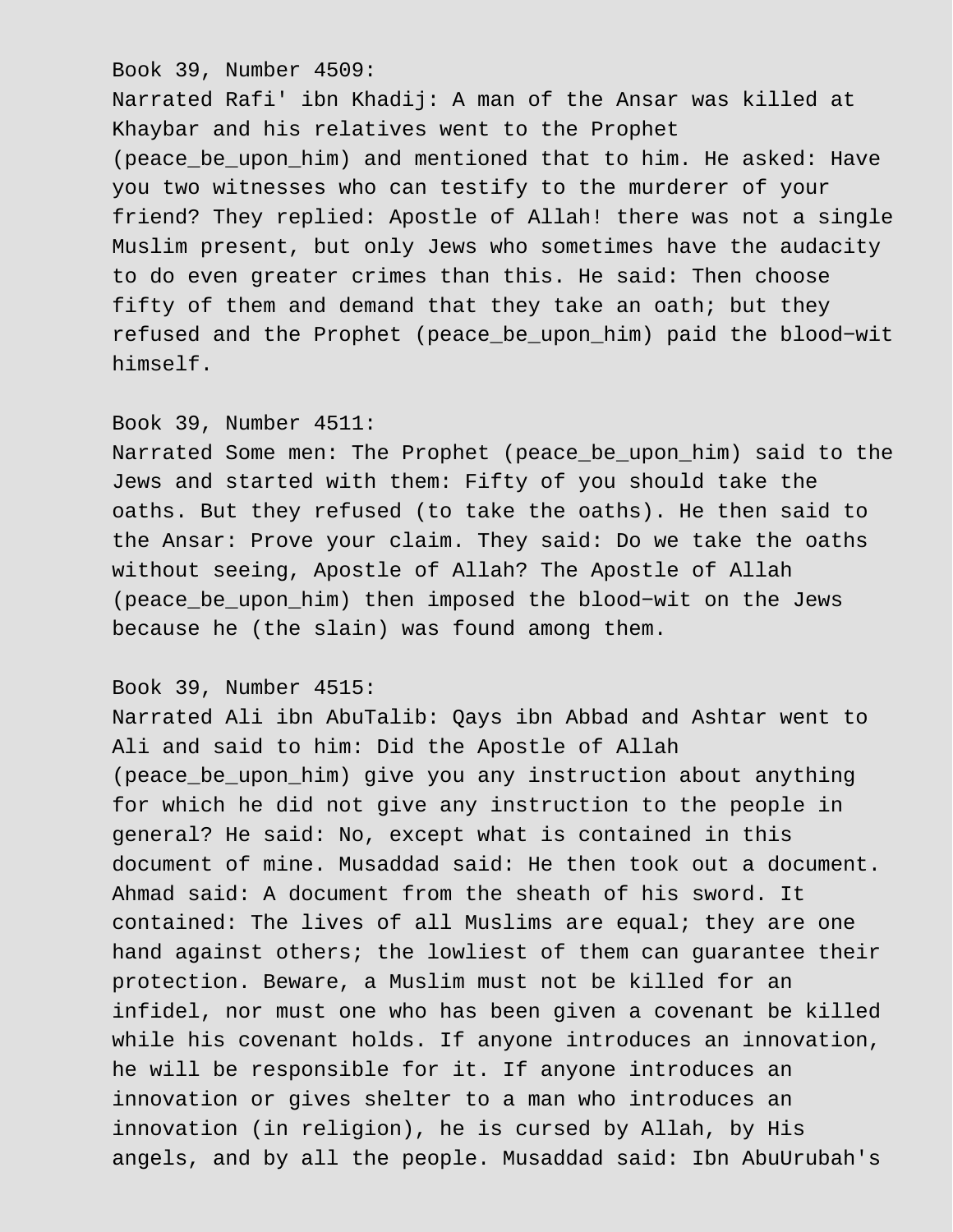version has: He took out a document.

#### Book 39, Number 4516:

Narrated Abdullah ibn Amr ibn al−'As: The Apostle of Allah (peace be upon him) said, mentioning the tradition similar to the one transmitted by Ali. This version adds: The most distant of them gives protection as from all, those who are strong among them send back (spoil) to those who are weak among them, and their expeditions sending it back to those who are at home.

## Book 39, Number 4519:

Narrated Aisha, Ummul Mu'minin: The Prophet (peace\_be\_upon\_him) sent AbuJahm ibn Hudhayfah as a collector of zakat. A man quarrelled with him about his sadaqah (i.e. zakat), and AbuJahm struck him and wounded his head. His people came to the Prophet (peace\_be\_upon\_him) and said: Revenge, Apostle of Allah! The Prophet (peace\_be\_upon\_him) said: You may have so much and so much. But they did not agree. He again said: You may have so much and so much. But they did not agree. He again said: You may have so much and so much. So they agreed. The Prophet (peace\_be\_upon\_him) said: I am going to address the people in the afternoon and tell them about your consent. They said: Yes. Addressing (the people), the Apostle of Allah (peace\_be\_upon\_him) said: These people of faith came to me asking for revenge. I presented them with so much and so much and they agreed. Do you agree? They said: No. The immigrants (muhajirun) intended (to take revenge) on them. But the Apostle of Allah (peace\_be\_upon\_him) commanded them to refrain and they refrained. He then called them and increased (the amount), and asked: Do you agree? They replied: Yes. He said: I am going to address the people and tell them about your consent. They said: Yes. The Prophet (peace be upon him) addressed and said: Do you agree? They said: Yes.

## Book 39, Number 4521:

Narrated AbuSa'id al−Khudri: When the Apostle of Allah (peace\_be\_upon\_him) was distributing something, a man came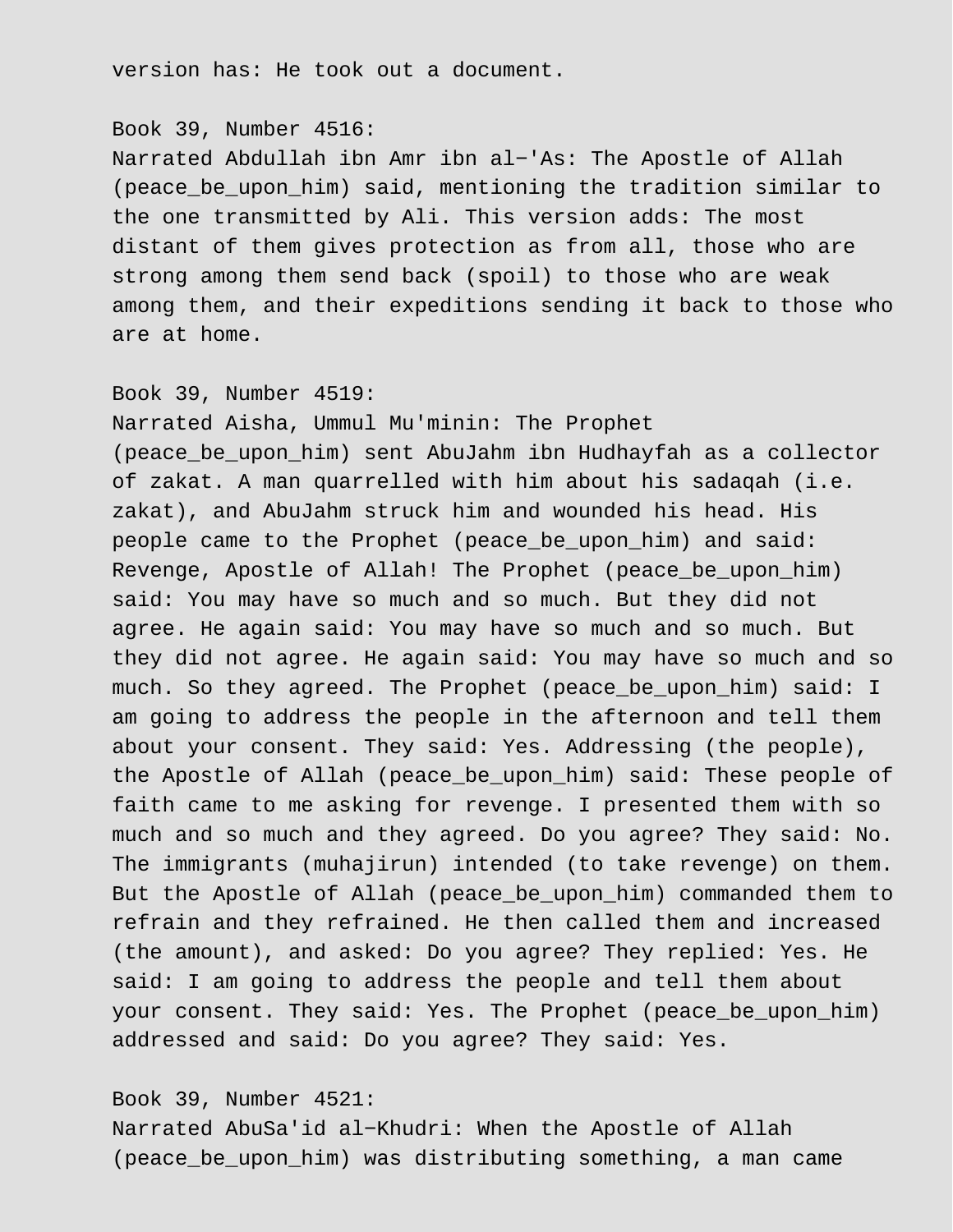towards him and bent down on him. The Apostle of Allah (peace\_be\_upon\_him) struck him with a bough and his face was wounded. The Apostle of Allah (peace be upon him) said to him: Come and take retaliation. He said: no, I have forgiven, Apostle of Allah!.

## Book 39, Number 4522:

Narrated Umar ibn al−Khattab: I did not send my collectors (of zakat) so that they strike your bodies and that they take your property. If that is done with someone and he appeals to me, I shall take retaliation on him. Amr ibn al−'As said: If any man (i.e. governor) inflicts disciplinary punishment on his subjects, would you take retaliation on him too? He said: Yes, by Him in Whose hand my soul is, I shall take retaliation on him. I saw that the Apostle of Allah (peace be upon him) has given retaliation on himself.

## Book 39, Number 4523:

Narrated Aisha, Ummul Mu'minin: The Prophet (peace\_be\_upon\_him) Said: The disputants should refrain from taking retaliation. The one who is nearer should forgive first and then the one who is next to him, even if (the one who forgives) were a woman.

### Book 39, Number 4526:

Narrated Abdullah ibn Amr ibn al−'As: The Apostle of Allah (peace\_be\_upon\_him) gave judgment that if anyone is killed accidentally, his blood−wit should be one hundred camels: thirty she−camels which had entered their second year, thirty she−camels which had entered their third year, thirty she−camels which had entered their fourth year, and ten male camels which had entered their third year.

#### Book 39, Number 4527:

Narrated Abdullah ibn Amr ibn al−'As: The value of the blood−money at the time of the Apostle of Allah (peace\_be\_upon\_him) was eight hundred dinars or eight thousand dirhams, and the blood−money for the people of the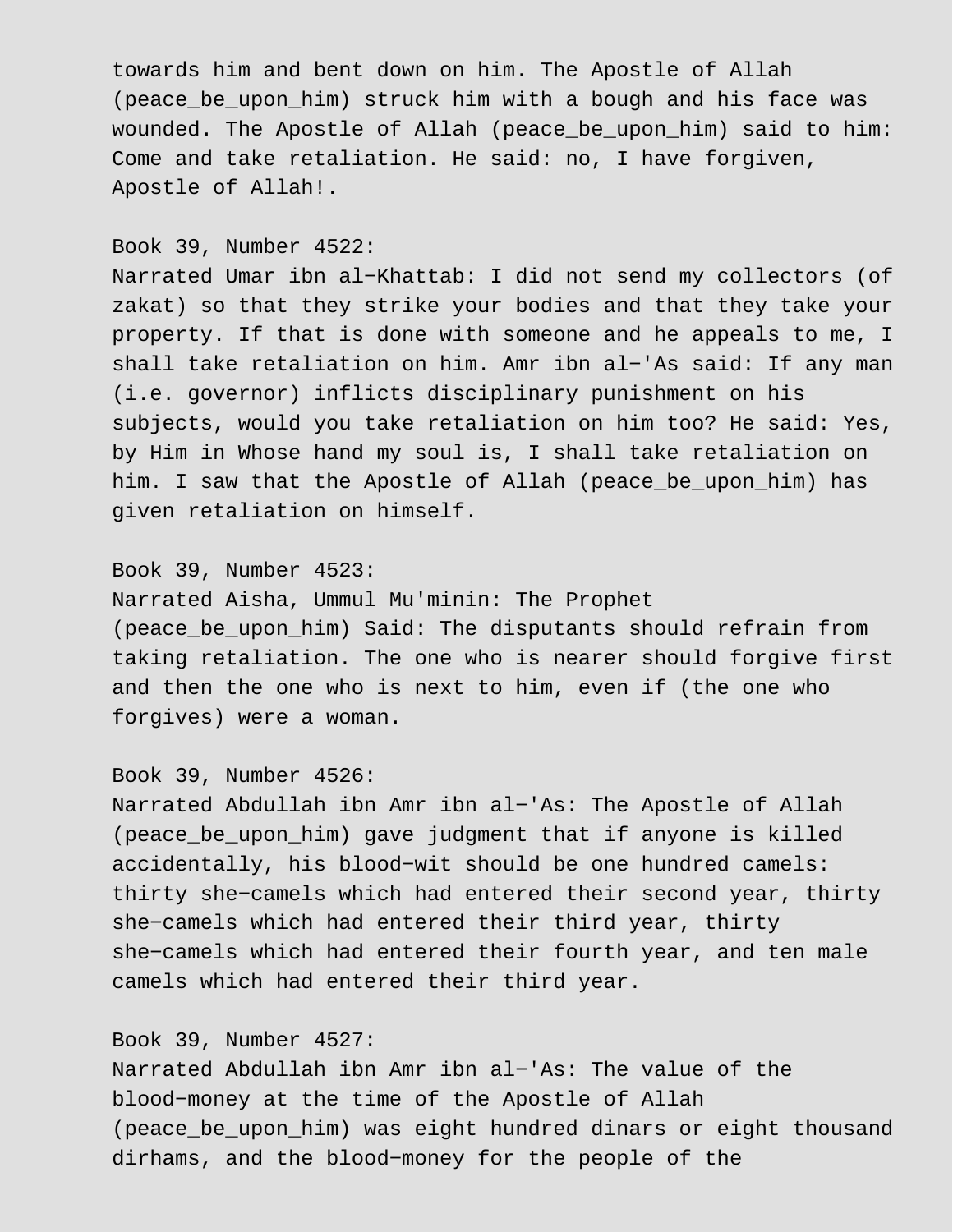Book was half of that for Muslims. He said: This applied till Umar (Allah be pleased with him) became caliph and he made a speech in which he said: Take note! Camels have become dear. So Umar fixed the value for those who possessed gold at one thousand dinars, for those who possessed silver at twelve thousand (dirhams), for those who possessed cattle at two hundred cows, for those who possessed sheep at two thousand sheep, and for those who possessed suits of clothing at two hundred suits. He left the blood−money for dhimmis (protected people) as it was, not raising it in proportion to the increase he made in the blood−wit.

#### Book 39, Number 4528:

Narrated Ata' ibn AbuRabah: The Apostle of Allah (peace\_be\_upon\_him) gave judgment that blood−wit for those who possessed camels should be one hundred camels, and for those who possessed cattle two hundred cows, and for those who possessed sheep one thousand sheep, and for those who possessed suits of clothing two hundred suits, and for those who possessed wheat something which the narrator Muhammad (ibn Ishaq) did not remember.

Book 39, Number 4528A: Narrated Jabir ibn Abdullah: The Apostle of Allah (peace\_be\_upon\_him) fixed; and he mentioned the tradition like that of Musa; he said: And those who possess corn food should pay something which I do not remember.

## Book 39, Number 4529:

Narrated Abdullah ibn Mas'ud: The Prophet (peace\_be\_upon\_him) said: The blood−wit for accidental killing should be twenty she−camels which had entered their fourth year, twenty she−camels which had entered their fifth year, twenty she−camels which had entered their second year, twenty she−camels which had entered their third year, and twenty male camels which had entered their second year. It does not beyond Ibn Mas'ud.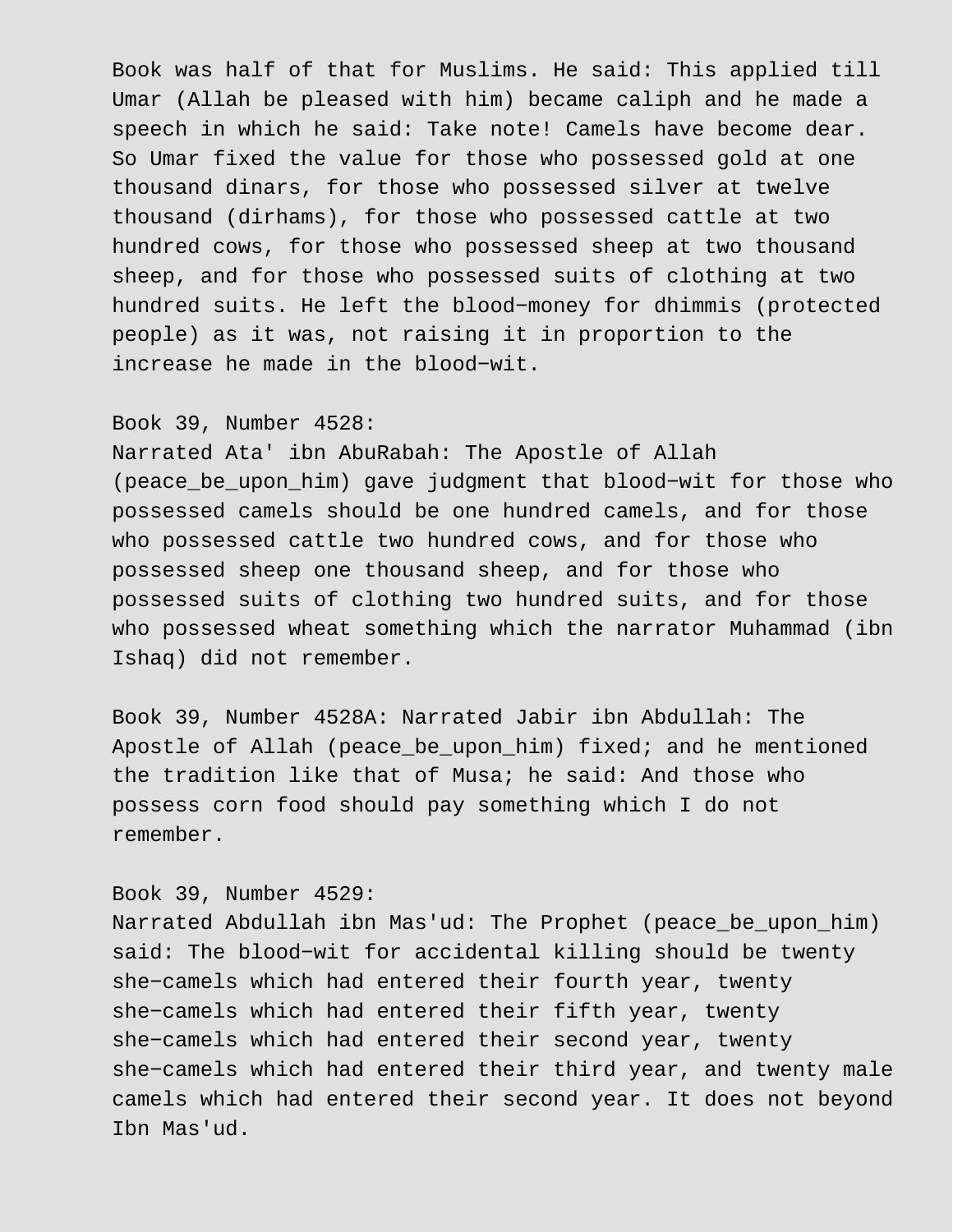#### Book 39, Number 4530:

Narrated Abdullah ibn Abbas: A man of Banu Adi was killed. The Prophet (peace\_be\_upon\_him) fixed his blood−wit at the rate of twelve thousand (dirhams).

#### Book 39, Number 4531:

Narrated Abdullah ibn Amr: (Musaddad's version has): The Apostle of Allah (peace\_be\_upon\_him) made a speech on the day of the conquest of Mecca, and said: Allah is Most Great, three times. He then said: There is no god but Allah alone: He fulfilled His promise, helped His servant, and alone defeated the companies. (The narrator said:) I have remembered from Musaddad up to this. Then the agreed version has: Take note! All the merits mentioned in pre−Islamic times, and the claim made for blood or property are under my feet, except the supply of water to the pilgrims and the custody of the Ka'bah. He then said: The blood−money for unintentional murder which appears intentional, such as is done with a whip and a stick, is one hundred camels, forty of which are pregnant. Musaddad's version is more accurate.

Book 39, Number 4540: Narrated AbuMusa: The Prophet (peace\_be\_upon\_him) said: The fingers are equal: ten camels for each finger.

Book 39, Number 4541: Narrated AbuMusa al−Ash'ari: The Prophet (peace\_be\_upon\_him) said: The fingers are equal. I asked: Ten camels for each? He replied: Yes.

Book 39, Number 4543: Narrated Abdullah ibn Abbas: The Prophet (peace\_be\_upon\_him) said: The fingers are equal and the teeth are equal. The front tooth and the molar tooth are equal, this and that are equal.

Book 39, Number 4544: Narrated Abdullah ibn Abbas: The Prophet (peace\_be\_upon\_him) said: The teeth are equal, and the fingers are equal.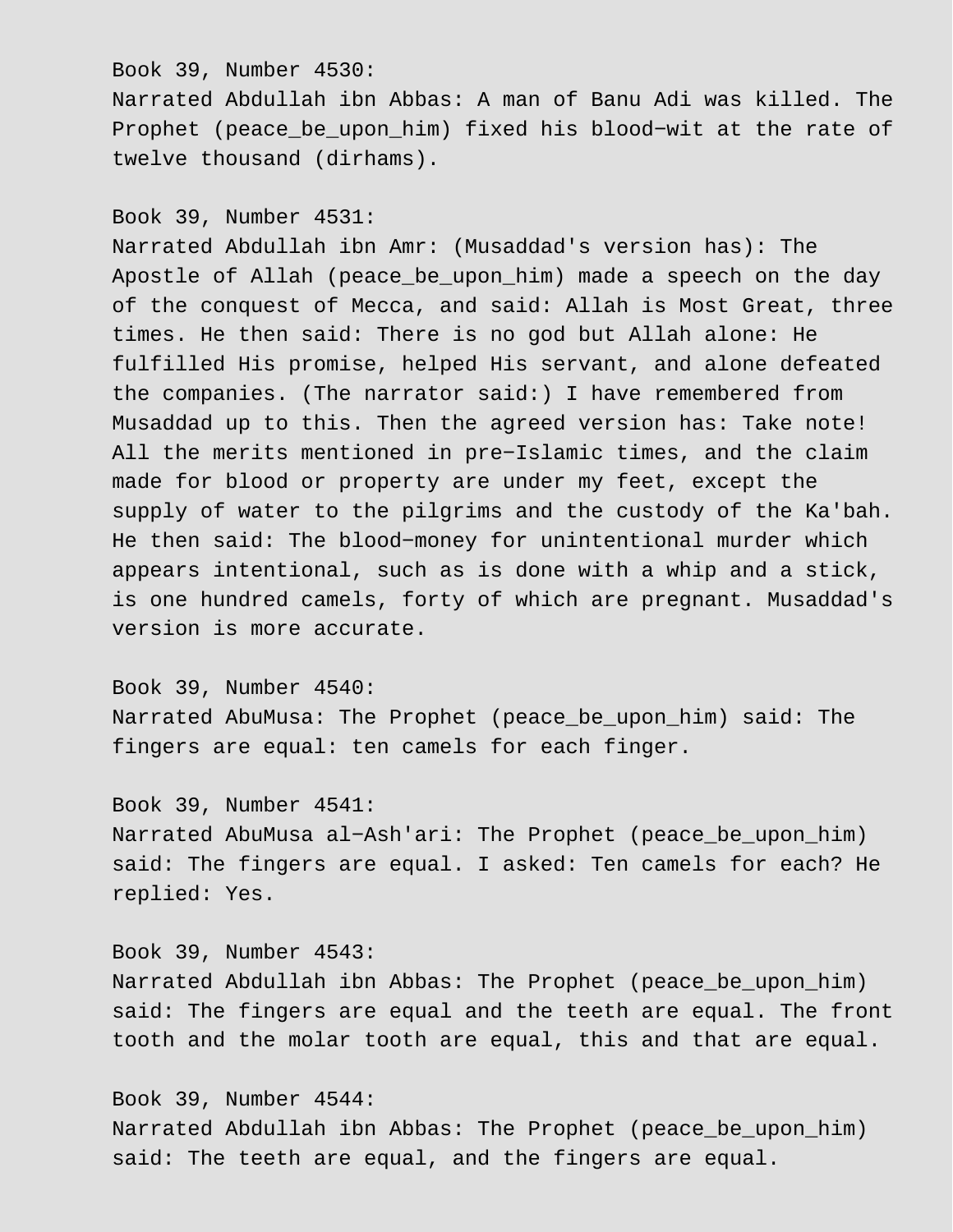Book 39, Number 4545: Narrated Abdullah ibn Abbas: The Apostle of Allah (peace be upon him) treated the fingers and toes as equal.

Book 39, Number 4546: Narrated Abdullah ibn Amr ibn al−'As: The Prophet (peace\_be\_upon\_him) said in his address while he was leaning against the Ka'bah: (The blood−wit) for each finger is ten camels.

Book 39, Number 4547: Narrated Abdullah ibn Amr ibn al−'As: The Prophet (peace\_be\_upon\_him) said: For each tooth are ten camels.

Book 39, Number 4547A: Narrated Abdullah ibn Amr ibn al−'As: The Apostle of Allah (peace\_be\_upon\_him) would fix the blood−money for accidental killing at the rate of four hundred dinars or their equivalent in silver for townsmen, and he would fix it according to the price of camels. So when they were dear, he increased the amount to be paid, and when cheap prices prevailed he reduced the amount to be paid. In the time of the Apostle of Allah (peace be upon him) they reached between four hundred and eight hundred dinars, their equivalent in silver being eight thousand dirhams. He said: The Apostle of Allah (peace\_be\_upon\_him) gave judgment that those who possessed cattle should pay two hundred cows, and those who possessed sheep two thousand sheep. He said: The Apostle of Allah (peace\_be\_upon\_him) said: The blood−money is to be treated as something to be inherited by the heirs of the one who has been killed, and the remainder should be divided among the agnates. He said: The Apostle of Allah (peace\_be\_upon\_him) gave judgment that for cutting off a nose completely there was full blood−money, one hundred (camels) were to be paid. If the tip of the nose was cut off, half of the blood−money,i.e. fifty camels were to be paid, or their equivalent in gold or in silver, or a hundred cows, or one thousand sheep. For the hand, when it was cut of,f half of the blood−money was to be paid; for one foot of half, the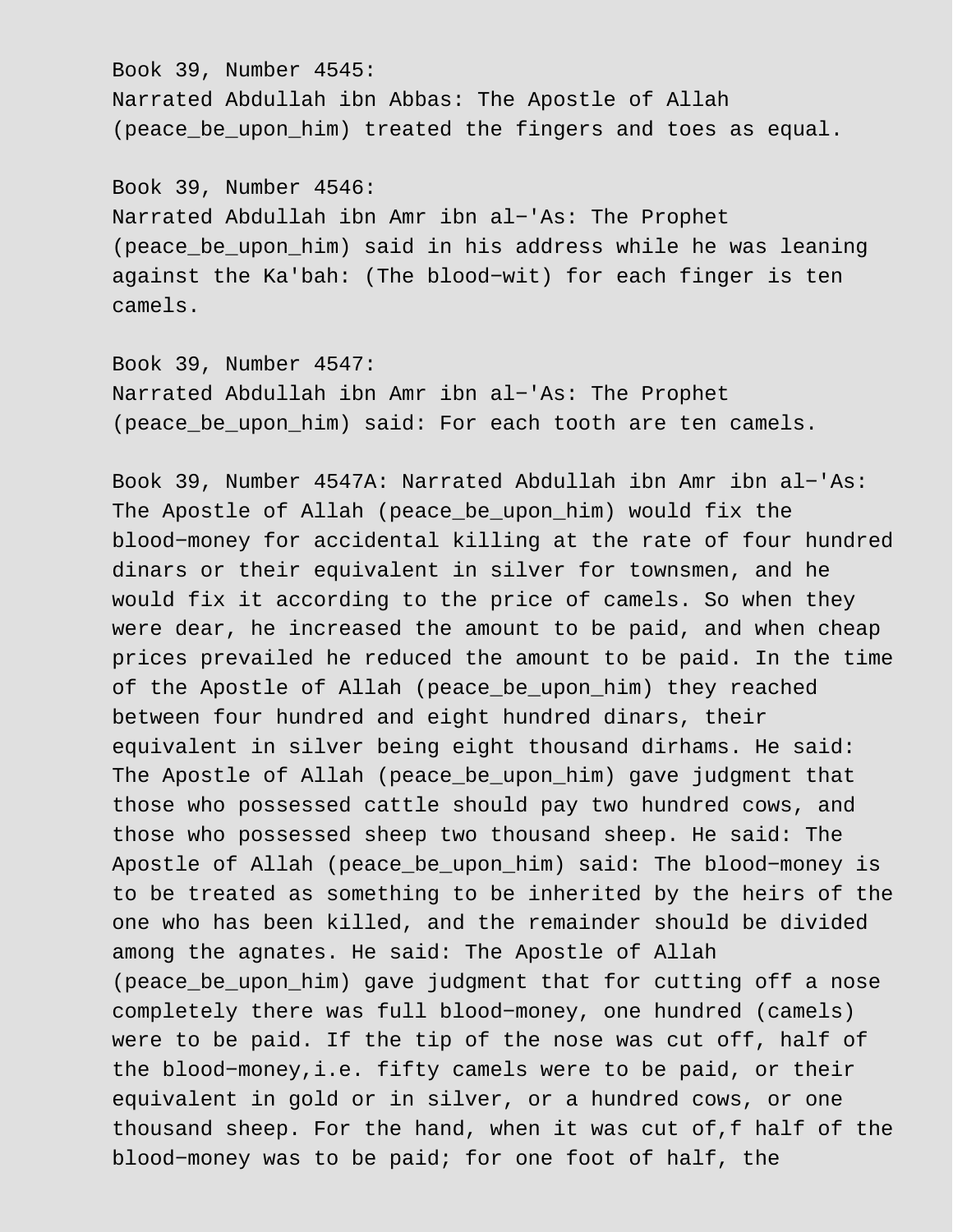blood−money was to be paid. For a wound in the head, a third of the blood−money was due, i.e. thirty−three camels and a third of the blood−money, or their equivalent in gold, silver, cows or sheep. For a head thrust which reaches the body, the same blood−money was to be paid. Ten camels were to be paid for every finger, and five camels for every tooth. The Apostle of Allah (peace\_be\_upon\_him) gave judgment that the blood−money for a woman should be divided among her relatives on her father's side, who did not inherit anything from her except the residence of her heirs. If she was killed, her blood−money should be distributed among her heirs, and they would have the right of taking revenge on the murderer. The Apostle of Allah (peace\_be\_upon\_him) said: There is nothing for the murderer; and if he (the victim) has no heir, his heir will be the one who is nearest to him among the people, but the murderer should not inherit anything. Muhammad said: All this has been transmitted to me by Sulayman ibn Musa on the authority of Amr ibn Shu'ayb who, on his father's authority, said that his grandfather heard it from the Prophet (peace\_be\_upon\_him).

## Book 39, Number 4548:

Narrated Abdullah ibn Amr ibn al−'As: The Prophet (peace\_be\_upon\_him) said: Blood−wit for what resembles intentional murder is to be made as severe as that for intentional murder, but the culprit is not to be killed. Khalid gave us some additional information on the authority of Ibn Rashid: That (unintentional murder which resembles intentional murder) means that Satan jumps among the people and then the blood is shed blindly without any malice and weapon.

Book 39, Number 4549:

Narrated Abdullah ibn Amr ibn al−'As: The Prophet (peace\_be\_upon\_him) said: Blood−wit for every wound which lays bare a bone is five camels.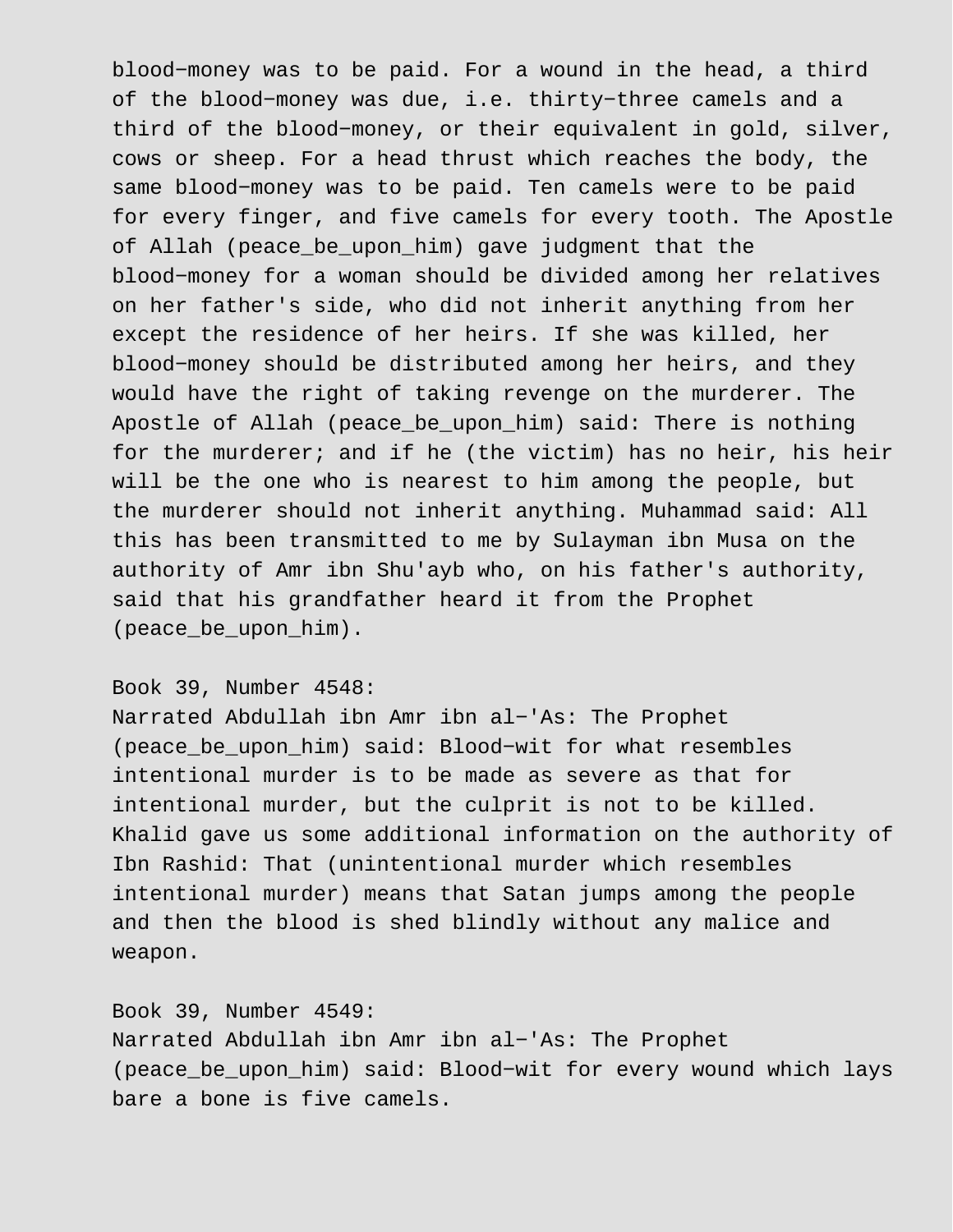#### Book 39, Number 4550:

Narrated Abdullah ibn Amr ibn al−'As: The Apostle of Allah (peace\_be\_upon\_him) gave judgment that a third of the blood−wit should be paid for an eye fixed in its place.

## Book 39, Number 4555:

Narrated Umar ibn al−Khattab: Ibn Abbas said: Umar asked about the decision of the Prophet (peace\_be\_upon\_him) about that (i.e. abortion) Haml ibn Malik ibn an−Nabighah got up and said: I was between two women. One of them struck another with a rolling−pin killing both her and what was in her womb. So the Apostle of Allah (peace be upon him) gave judgment that the blood−wit for the unborn child should be a male or a female slave of the best quality and that she should be killed.

## Book 39, Number 4556:

Narrated Umar ibn al−Khattab: Tawus said: Umar stood on the pulpit. He then mentioned the rest of the tradition to the same effect as mentioned before. He did not mention "that she should be killed". This version adds: "a male or a female slave". Umar then said: Allah is Most Great. Had I not heard it, we would have decided about it something else.

#### Book 39, Number 4557:

Narrated Abdullah ibn Abbas: About the story of Haml ibn Malik, Ibn Abbas said: She aborted a child who had grown hair and was dead, and the woman also died. He (the Prophet) gave judgment that the blood−wit was to be paid by the woman's relatives on the father's side. Her uncle said: Apostle of Allah! She has aborted a child who had grown hair. The father of the woman who had slain said: He is a liar: I swear by Allah, he did not raise his voice, or drink or eat. No compensation is to be paid for an offence like this. The Prophet (peace be upon him) said: is it a rhymed prose of pre−Islamic Arabia and its soothsaying? Pay a male or female slave of the best quality in compensation for the child.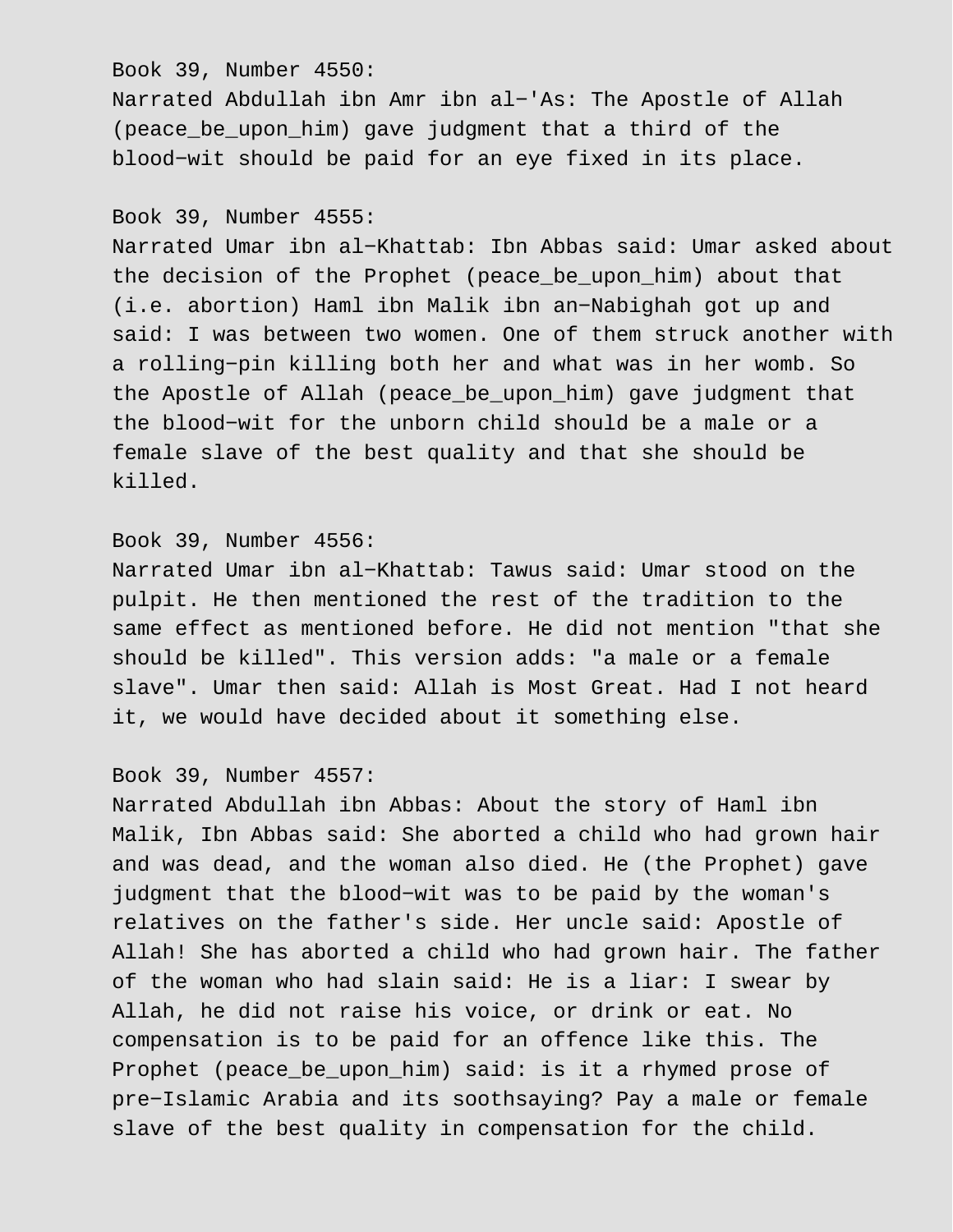Book 39, Number 4558:

Narrated Jabir ibn Abdullah: One of the two women of Hudhayl killed the other, Each of them had husband and sons. The Apostle of Allah (peace\_be\_upon\_him) fixed the blood−wit for the slain woman to be paid by the woman's relatives on the father's side. He declared her husband and the child innocent. The relatives of the woman who killed said: We shall inherit from her. The Apostle of Allah (peace\_be\_upon\_him) said: No, her sons and her husband should inherit from her.

#### Book 39, Number 4561:

Narrated Buraydah ibn al−Hasib: A woman threw a stone at another woman and she aborted. The dispute was brought to the Apostle of Allah (peace\_be\_upon\_him). He gave judgment that five hundred sheep should be paid for her (unborn) child, and forbade throwing stones.

#### Book 39, Number 4562:

Narrated AbuHurayrah: The Apostle of Allah (peace\_be\_upon\_him) gave judgment that a male or a female slave, or a horse or a mule should be paid for a miscarriage.

#### Book 39, Number 4564:

Narrated Abdullah ibn Abbas: The Apostle of Allah (peace\_be\_upon\_him) gave judgment about the slave who had made an agreement to purchase his freedom (mukatab) and he had been killed that blood−wit is paid for him at the rate paid for a free man so far as he has paid the purchase money, and at the rate paid for a slave as the remainder is concerned.

## Book 39, Number 4565:

Narrated Abdullah ibn Abbas: The Prophet (peace\_be\_upon\_him) said: When a mukatab (a slave who has made an agreement to purchase his freedom) gifts blood−money or an inheritance, he can inherit in accordance with the extent to which he has been emancipated.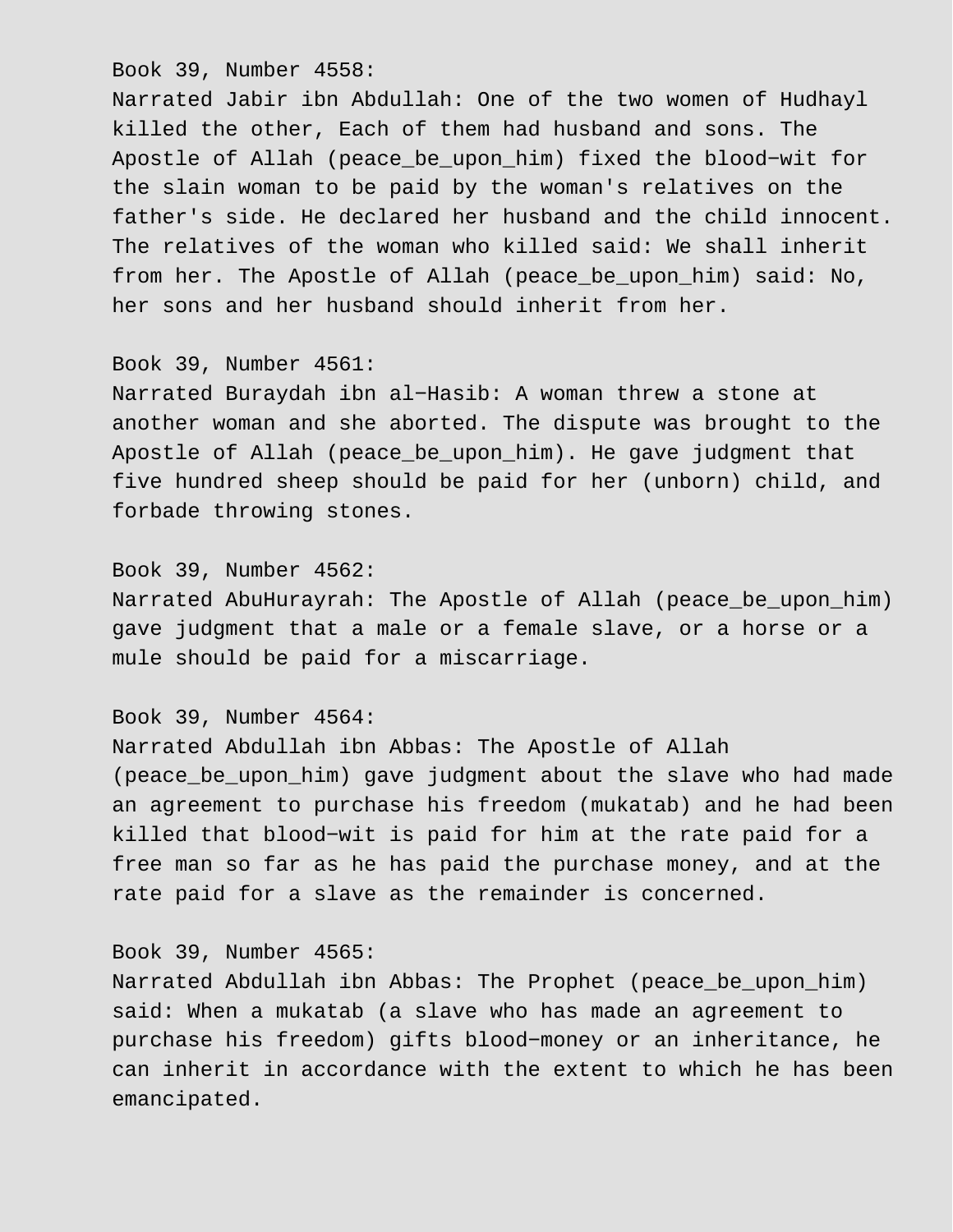#### Book 39, Number 4566:

Narrated Abdullah ibn Amr ibn al−'As: The Apostle of Allah (peace\_be\_upon\_him) said: The blood−wit for a man who makes a covenant is half of the blood−wit for a free man.

#### Book 39, Number 4569:

Narrated Abdullah ibn Amr ibn al−'As: The Apostle of Allah (peace be upon him) said: Anyone who practises medicine when he is not known as a practitioner will be held responsible.

#### Book 39, Number 4570:

Narrated Some people: AbdulAziz ibn Umar ibn AbdulAziz said: Some people of the deputation which came to my father reported the Apostle of Allah (peace\_be\_upon\_him) as saying: Any physician who practises medicine when he was not known as a practitioner before that and he harms (the patients) he will be held responsible. AbdulAziz said: Here physician does not refer to a man by qualification. it means opening a vein, incision and cauterisation.

#### Book 39, Number 4571:

Narrated Abdullah ibn Amr ibn al−'As: The Prophet (peace\_be\_upon\_him) said: Musaddad's version has: He addressed on the day of Conquest. The agreed version then goes: Beware! Every object of pride of pre−Islamic times, whether it is blood−vengeance or property, mentioned or claimed, has been put under my feet except supply of water to the pilgrims and custody of the House (the Ka'bah). He then said: Beware! The blood−wit for unintentional murder, such as is done with a whip and stick, is one hundred camels, forty of which are pregnant.

## Book 39, Number 4573:

Narrated Imran ibn Husayn: A servant of some poor people cut off the ear of the servant of some rich people. His people came to the Prophet (peace\_be\_upon\_him) and said: Apostle of Allah! we are poor people. So he imposed no compensation on them.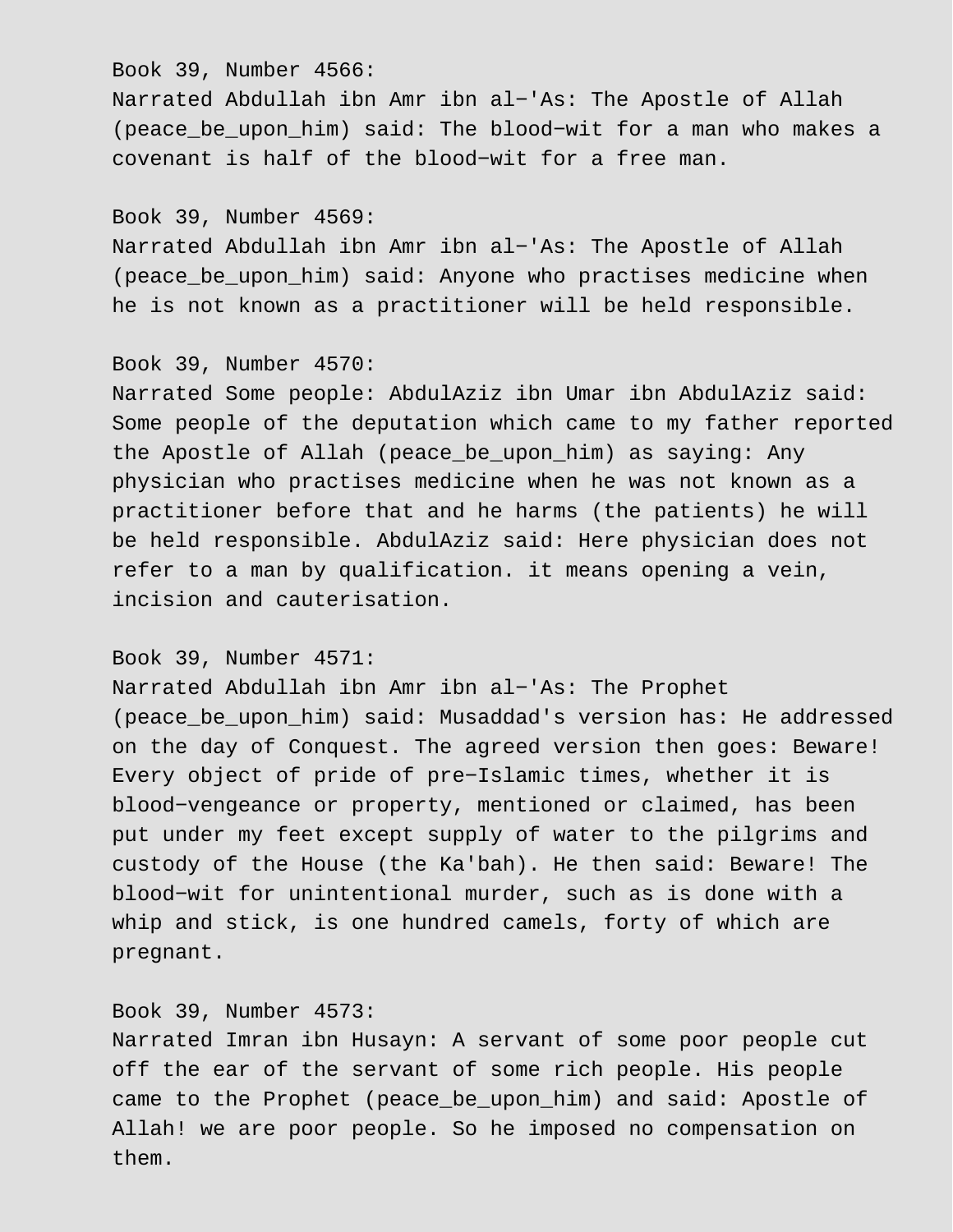Book 39, Number 4574:

Narrated Abdullah ibn Abbas: The Prophet (peace\_be\_upon\_him) said: If anyone is killed blindly or, when people are throwing stones, by a stone or a whip, his blood−wit is the blood−wit for an accidental murder. But if anyone is killed intentionally, retaliation is due. If anyone tries to prevent it, the curse of Allah, of angels, and of all the people will rest on him.

Book 39, Number 4575: Narrated AbuHurayrah: The Prophet (peace\_be\_upon\_him) said: No recompense is to be demanded if one is kicked by an animal.

Book 39, Number 4577: Narrated AbuHurayrah: The Prophet (peace\_be\_upon\_him) said: No recompense may be demanded if the fire spreads.

## **40. Model Behavior of the Prophet (Kitab Al−Sunnah)**

Book 40, Number 4579:

Narrated AbuHurayrah: The Prophet (peace be upon him) said: The Jews were split up into seventy−one or seventy−two sects; and the Christians were split up into seventy one or seventy−two sects; and my community will be split up into seventy−three sects.

Book 40, Number 4582: Narrated AbuDharr: The Prophet (peace\_be\_upon\_him) said: The best of the actions is to love for the sake of Allah and to hate for the sake of Allah.

Book 40, Number 4586: Narrated AbuHurayrah: The Prophet (peace\_be\_upon\_him) said: Controverting about the Qur'an is disbelief.

Book 40, Number 4587: Narrated Al−Miqdam ibn Ma'dikarib: The Prophet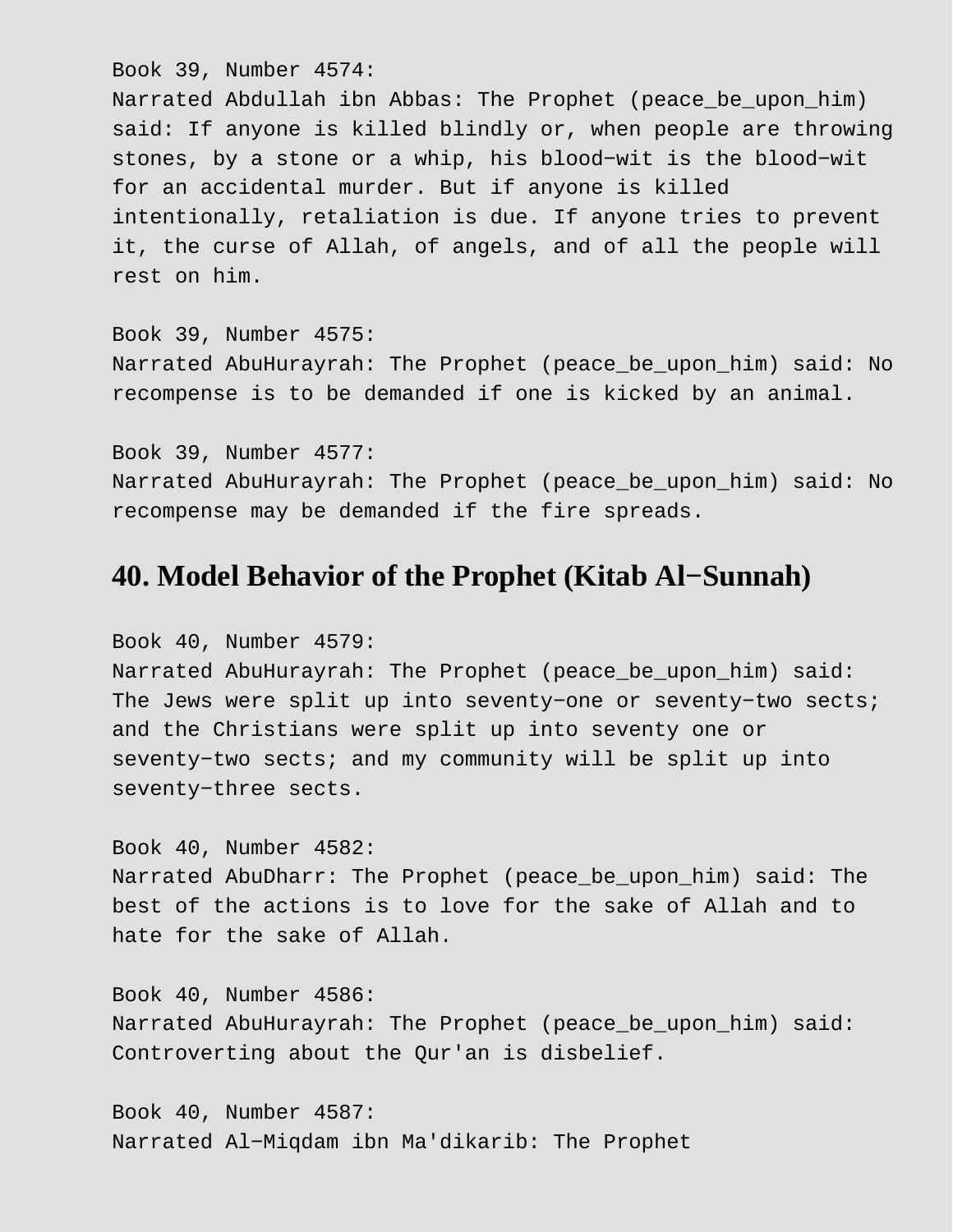(peace be upon him) said: Beware! I have been given the Qur'an and something like it, yet the time is coming when a man replete on his couch will say: Keep to the Qur'an; what you find in it to be permissible treat as permissible, and what you find in it to be prohibited treat as prohibited. Beware! The domestic ass, beasts of prey with fangs, a find belonging to confederate, unless its owner does not want it, are not permissible to you If anyone comes to some people, they must entertain him, but if they do not, he has a right to mulct them to an amount equivalent to his entertainment.

#### Book 40, Number 4588:

Narrated AbuRafi': The Prophet (peace\_be\_upon\_him) said: Let me not find one of you reclining on his couch when he hears something regarding me which I have commanded or forbidden and saying: We do not know. What we found in Allah's

Book we have followed.

#### Book 40, Number 4590:

Narrated Irbad ibn Sariyah: AbdurRahman ibn Amr as−Sulami and Hujr ibn Hujr said: We came to Irbad ibn Sariyah who was among those about whom the following verse was revealed: "Nor (is there blame) on those who come to thee to be provided with mounts, and when thou saidst: "I can find no mounts for you." We greeted him and said: We have come to see you to give healing and obtain benefit from you. Al−Irbad said: One day the Apostle of Allah (peace\_be\_upon\_him) led us in prayer, then faced us and gave us a lengthy exhortation at which the eyes shed tears and the hearts were afraid. A man said: Apostle of Allah! It seems as if it were a farewell exhortation, so what injunction do you give us? He then said: I enjoin you to fear Allah, and to hear and obey even if it be an Abyssinian slave, for those of you who live after me will see great disagreement. You must then follow my sunnah and that of the rightly−guided caliphs. Hold to it and stick fast to it. Avoid novelties, for every novelty is an innovation, and every innovation is an error.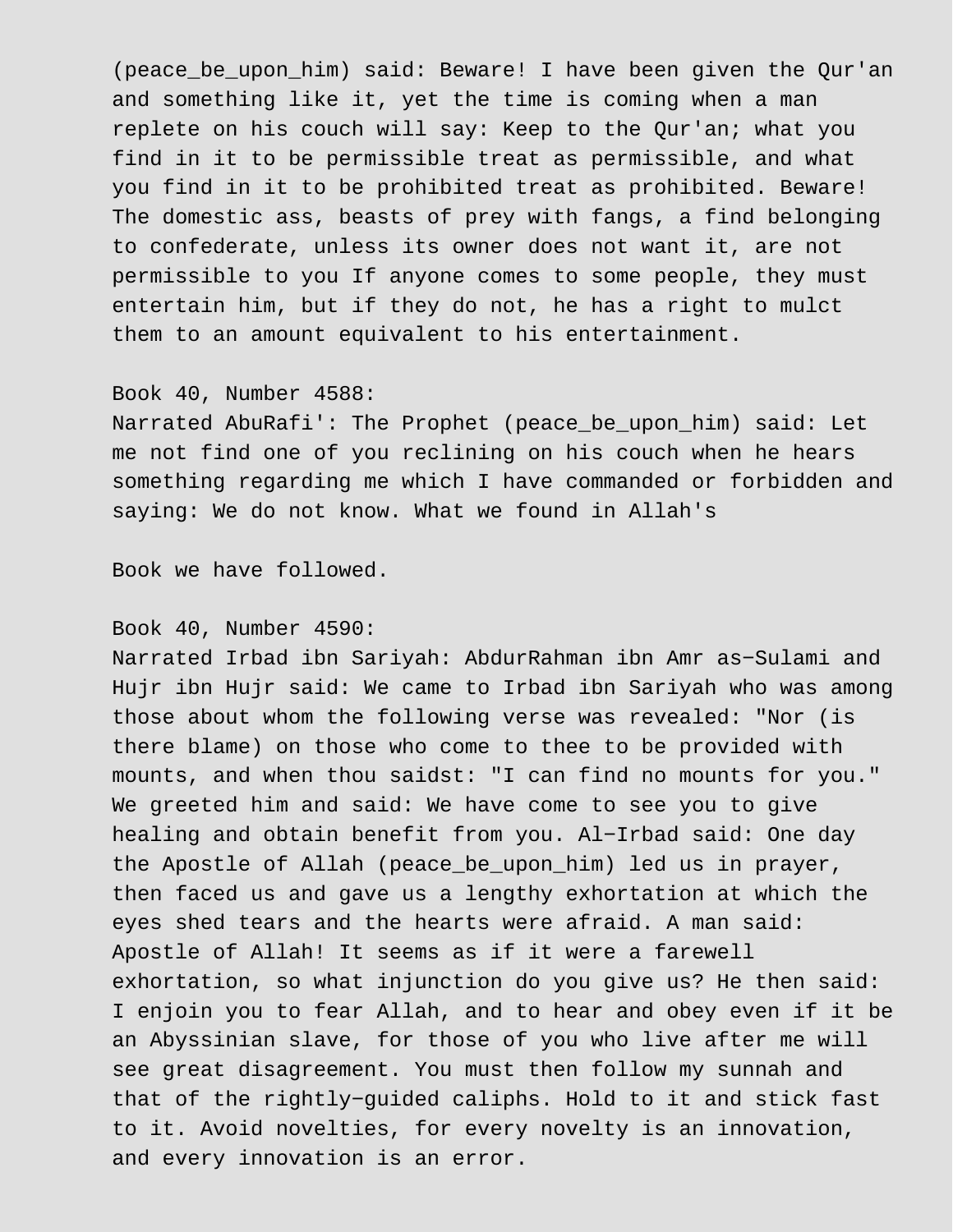Book 40, Number 4615:

Narrated AbuHurayrah: A man came to the Apostle of Allah (peace be upon him) and said: I saw (in my dream) a piece of cloud from which ghee and honey were dropping. I saw the people spreading their hands. Some of them took much and some a little. I also saw a rope hanging from Heaven to Earth. I saw, Apostle of Allah, that you caught hold of it and ascended by it. Then another man caught hold of it and ascended it. Then another man caught hold of it and ascended it. Then another man caught hold of it, but it broke, and then it was joined and he ascended it. AbuBakr said: May my parents be sacrificed for you, if you allow, I shall interpret it. He said: Interpret it. He said: The piece of cloud is the cloud of Islam; the ghee and honey that were dropping from it are the Qur'an, which contains softness and sweetness. Those who received much or little of it are those who learn much or little of the Qur'an. The rope hanging from Heaven to Earth is the truth which you are following. You catch hold of it and then Allah will raise you to Him. Then another man will catch hold of it and ascend it, Then another man will catch hold of it and it will break. But it will be joined and he will ascend it. Tell me. Apostle of Allah, whether I am right or wrong. He said: You are partly right and partly wrong. He said: I adjure you by Allah, you should tell me where I am wrong. The Prophet (peace\_be\_upon\_him) said: Do not take an oath.

### Book 40, Number 4617:

Narrated AbuBakrah: One day the Prophet (peace\_be\_upon\_him) said: Which of you had dream? A man said: It is I. I saw as though a scale descended from the sky. You and AbuBakr were weighed and you were heavier; AbuBakr and Umar were weighed and AbuBakr was heavier: Umar and Uthman were weighed and Umar was heavier; than the scale was taken up. we saw signs of dislike on the face of the Apostle of Allah (peace\_be\_upon\_him).

Book 40, Number 4629: Narrated Safinah: The Prophet (peace\_be\_upon\_him) said: The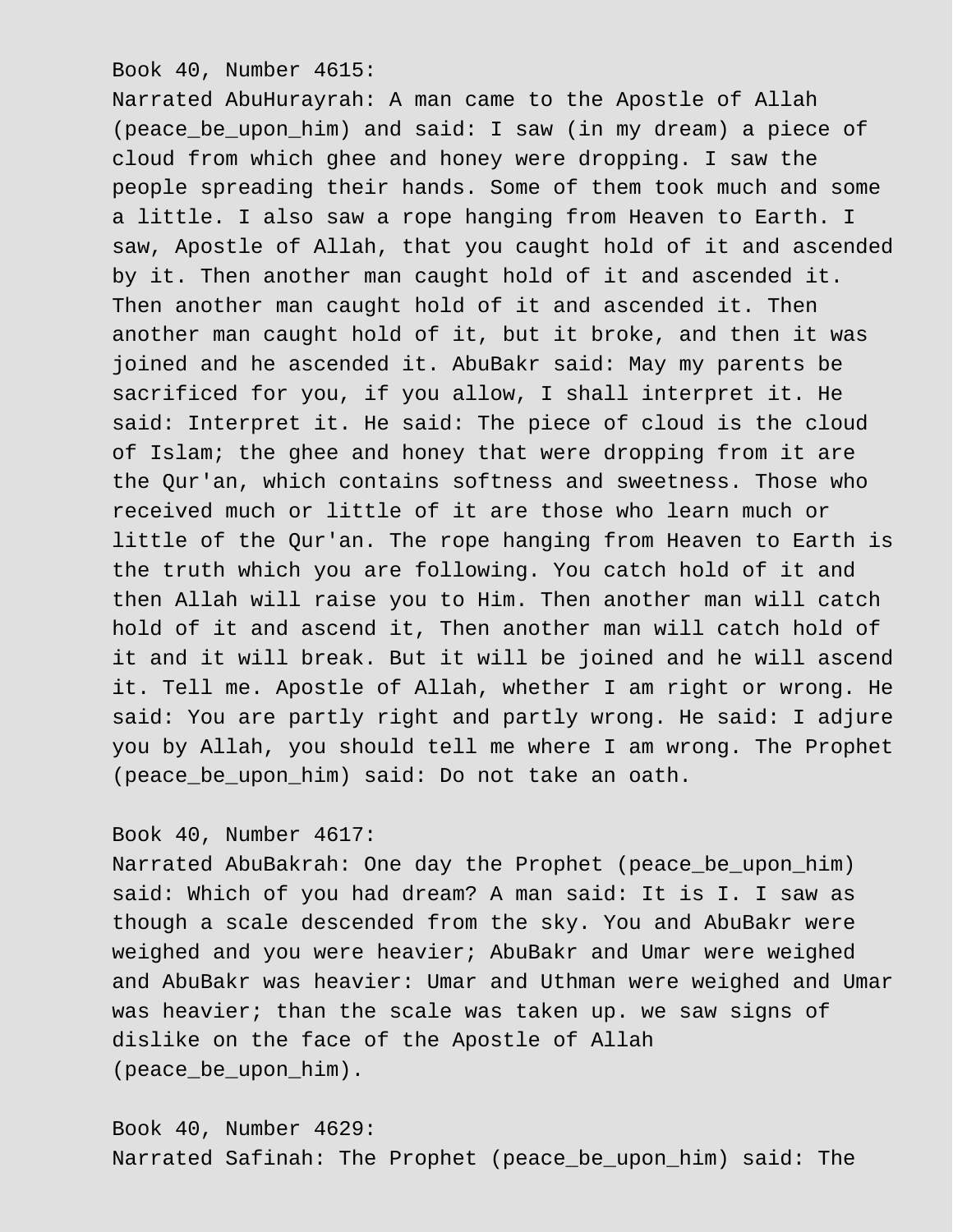Caliphate of Prophecy will last thirty years; then Allah will give the Kingdom of His Kingdom to anyone He wills.

# Book 40, Number 4631:

Narrated Sa'id ibn Zayd ibn Amr ibn Nufayl: Abdullah ibn Zalim al−Mazini said: I heard Sa'id ibn Zayd ibn Amr ibn Nufayl say: When so and so came to Kufah, and made so and so stand to address the people, Sa'id ibn Zayd caught hold of my hand and said: Are you seeing this tyrant? I bear witness to the nine people that they will go to Paradise. If I testify to the tenth too, I shall not be sinful. I asked: Who are the nine? He said: The Apostle of Allah (peace be upon him) said when he was on Hira': Be still, Hira', for only a Prophet, or an ever−truthful, or a martyr is on you. I asked: Who are those nine? He said: The Apostle of Allah, AbuBakr, Umar, Uthman, Ali, Talhah, az−Zubayr, Sa'd ibn AbuWaqqas and AbdurRahman ibn Awf. I asked: Who is the tenth? He paused a moment and said: it is I.

#### Book 40, Number 4632:

Narrated Sa'id ibn Zayd: AbdurRahman ibn al−Akhnas said that when he was in the mosque, a man mentioned Ali (may Allah be pleased with him). So Sa'id ibn Zayd got up and said: I bear witness to the Apostle of Allah (peace\_be\_upon\_him) that I heard him say: Ten persons will go to Paradise: The Prophet (peace\_be\_upon\_him) will go to Paradise, AbuBakr will go to Paradise, Umar will go to Paradise, Uthman will go to Paradise, Ali will go to Paradise, Talhah will go to Paradise: az−Zubayr ibn al−Awwam will go to paradise, Sa'd ibn Malik will go to Paradise, and AbdurRahman ibn Awf will go to Paradise. If I wish, I can mention the tenth. The People asked: Who is he: So he kept silence. The again asked: Who is he: He replied: He is Sa'id ibn Zayd.

# Book 40, Number 4633:

Narrated Sa'id ibn Zayd ibn Amr ibn Nufayl: Rabah ibn al−Harith said: I was sitting with someone in the mosque of Kufah while the people of Kufah were with him. Then Sa'id ibn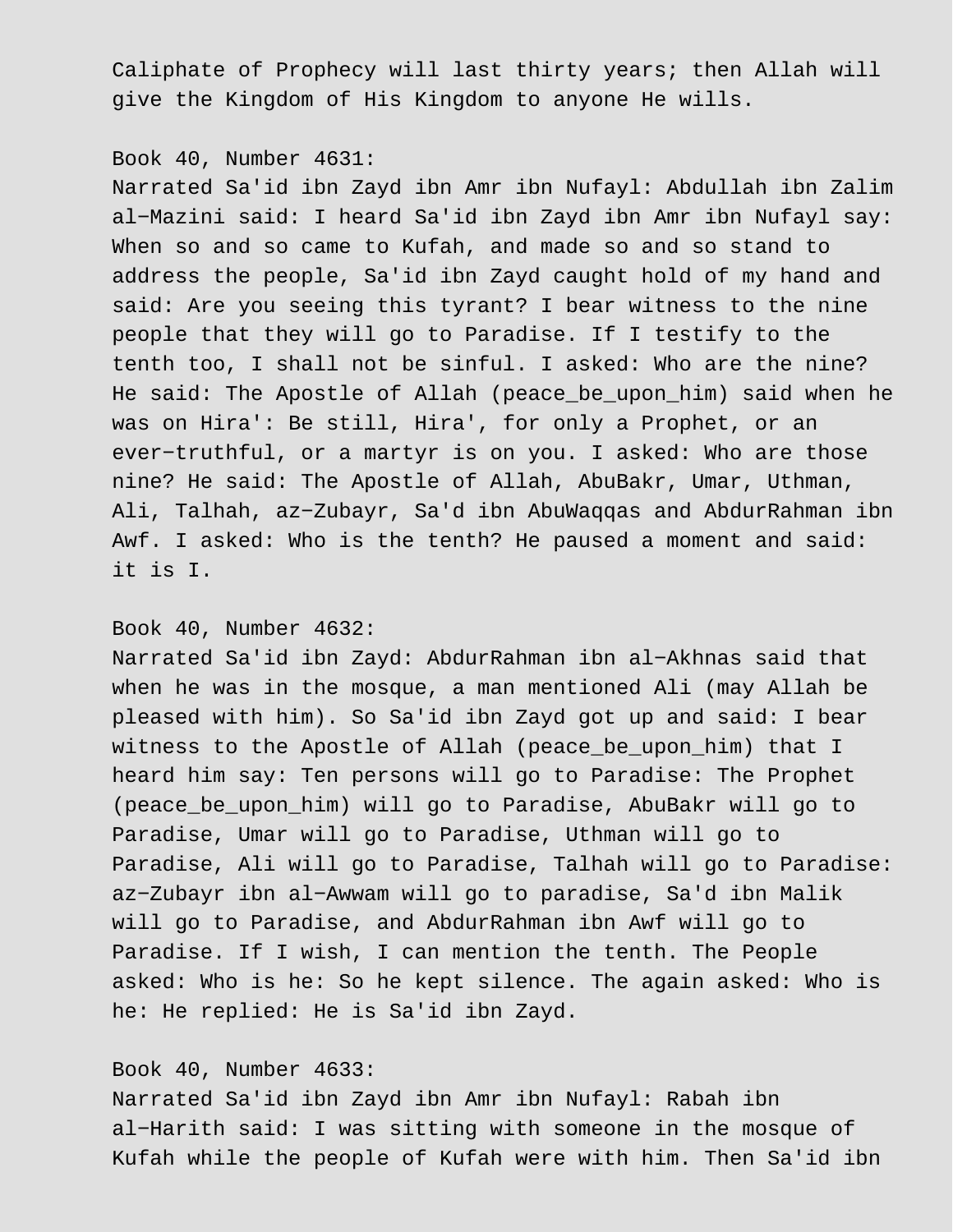Zayd ibn Amr ibn Nufayl came and he welcomed him, greeted him, and seated him near his foot on the throne. Then a man of the inhabitants of Kufah, called Qays ibn Alqamah, came. He received him and began to abuse him. Sa'id asked: Whom is this man abusing? He replied: He is abusing Ali. He said: Don't I see that the companions of the Apostle of Allah (peace\_be\_upon\_him) are being abused, but you neither stop it nor do anything about it? I heard the Apostle of Allah (peace\_be\_upon\_him) say−−and I need not say for him anything which he did not say, and then he would ask me tomorrow when I see him −−AbuBakr will go to Paradise and Umar will go to Paradise. He then mentioned the rest of the tradition to the same effect (as in No. 4632). He then said: The company of one of their man whose face has been covered with dust by the Apostle of Allah (peace be upon him) is better than the actions of one of you for a whole life time even if he is granted the life−span of Noah.

# Book 40, Number 4635:

Narrated AbuHurayrah: The Prophet (peace\_be\_upon\_him) said: Gabriel came and taking me by the hand showed the gate of Paradise by which my people will enter. AbuBakr then said: Apostle of Allah! I wish I had been with you so that I might have looked at it. The Apostle of Allah (peace be upon him) then said: You, AbuBakr, will be the first of my people to enter Paradise.

# Book 40, Number 4639:

Narrated Umar ibn al−Khattab: Al−Aqra', the mu'adhdhin (announcer) of Umar ibn al−Khattab said: Umar sent me to a bishop and I called him. Umar said to him: Do you find me in the

Book? He said: Yes. He asked: How do you find me? He said: I find you (like a) castle. Then he raised a whip to him, saying: What do you mean by castle? He replied: An iron castle and severely trustworthy. He asked: How do you find the one who will come after me? He said: I find him a pious caliph,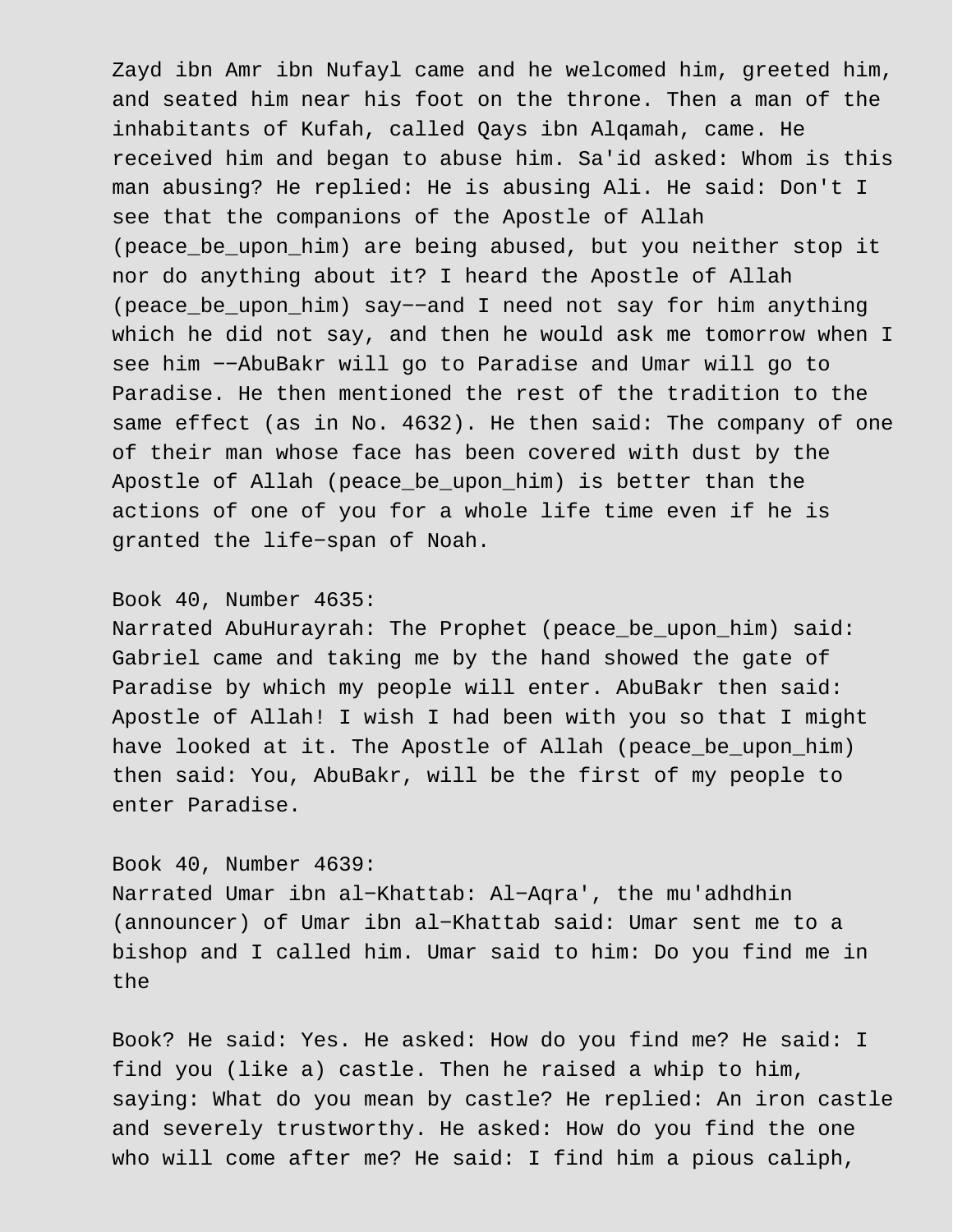except that he will prefer his relatives. Umar said: May Allah have mercy on Uthman: He said it three times. He then asked: How do you find the one who will come after him? He replied: I find him like rusty iron. Umar then put his hand on his head, and said: O filthy! O filthy! He said: Commander of the Faithful! He is a pious caliph, but when he is made caliph, the sword will be unsheathed and blood will be shed.

# Book 40, Number 4643:

Narrated Abdullah ibn Zam'ah: When the illness of the Apostle of Allah (peace\_be\_upon\_him) became serious while I was with him among a group of people, Bilal called him for prayer. He said: Ask someone to lead the people in prayer. So Abdullah ibn Zam'ah went out and found that Umar was present among the people and AbuBakr was not there. I said: Umar, get up and lead the people in prayer. So he came forward and uttered "Allah is Most Great". When the Apostle of Allah (peace\_be\_upon\_him) heard his voice, as Umar had a loud voice, he said: Where is AbuBakr? Allah does not allow that, and the Muslims too; Allah does not allow that, and the Muslims too. So he sent for AbuBakr. He came after Umar had led the people in that prayer. He then led the people in prayer.

# Book 40, Number 4645:

Narrated AbuBakrah: The Apostle of Allah (peace\_be\_upon\_him) said to al−Hasan ibn Ali. This son of mine is a Sayyid (chief), and I hope Allah may reconcile two parties of my community by means of him. Hammad's version has: And perhaps Allah may reconcile two large parties of Muslims by means of him.

# Book 40, Number 4646:

Narrated Hudhayfah: There is no one who will be overtaken by trial regarding whom I do not fear except Muhammad ibn Maslamah, for I heard the Apostle of Allah (peace be upon him) say: Trial will not harm you.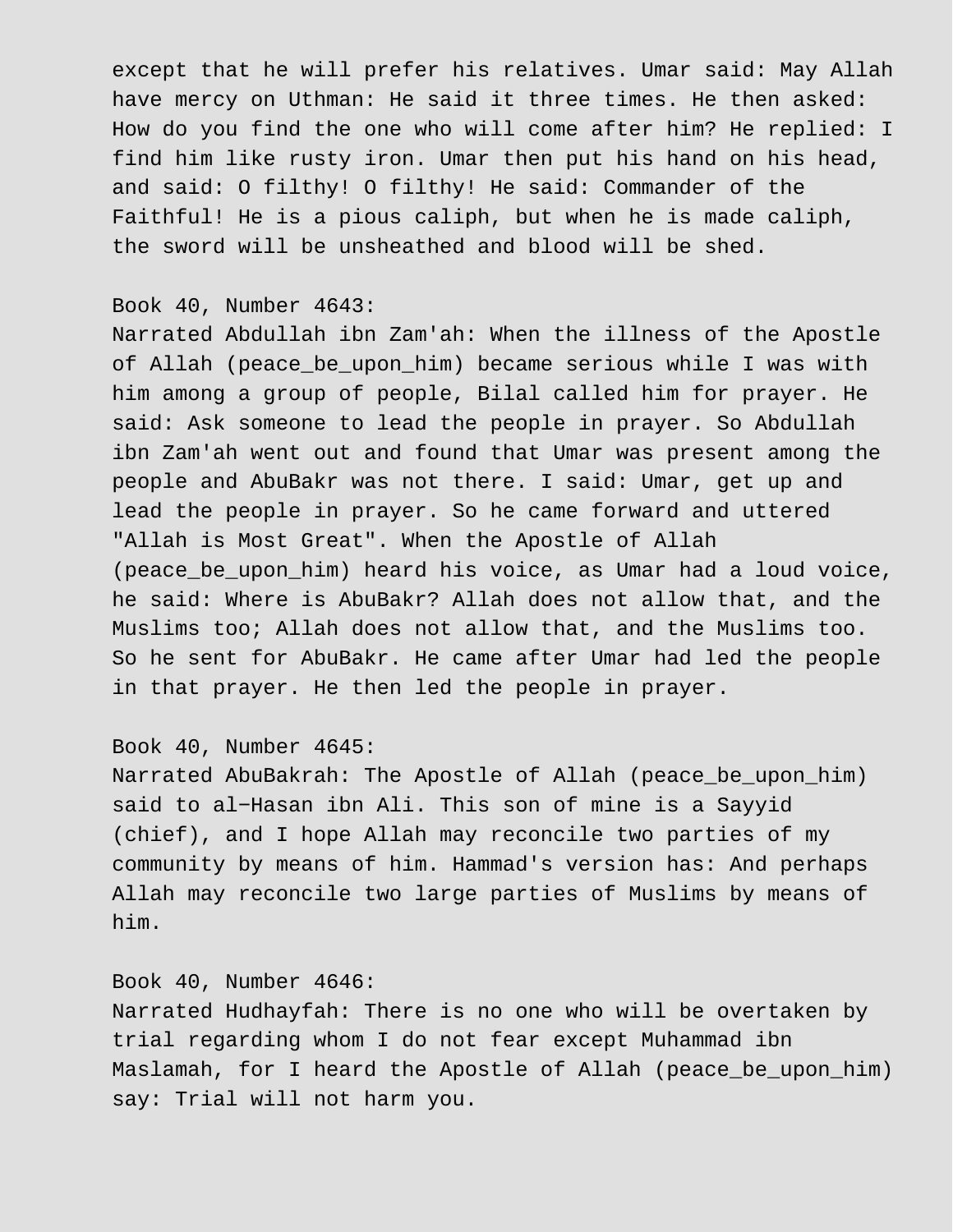# Book 40, Number 4664:

Narrated AbuUmamah: The Prophet (peace\_be\_upon\_him) said: If anyone loves for Allah's sake, hates for Allah's sake, gives for Allah's sake and withholds for Allah's sake, he will have perfect faith.

Book 40, Number 4665: Narrated AbuHurayrah: The Prophet (peace\_be\_upon\_him) said: The most perfect believer in respect of faith is he who is best of them in manners.

Book 40, Number 4673:

Narrated AbuHurayrah: The Prophet (peace be upon him) said: When a man commits fornication, faith departs from him and there is something like a canvas roof over his head; and when he quits that action, faith returns to him.

Book 40, Number 4674:

Narrated Abdullah ibn Umar: The Prophet (peace\_be\_upon\_him) said: The Qadariyyah are the Magians of this community. If they are ill, do not pay a sick visit to them, and if they die, do not attend their funerals.

Book 40, Number 4681:

Narrated AbuDharr ; AbuHurayrah: The Apostle of Allah (peace\_be\_upon\_him) used to sit among his Companions. A stranger would come, but did recognise him (the Prophet) until he asked (about him). So we asked the Apostle of Allah (peace\_be\_upon\_him) to make a place where he might take his seat so that when a stranger came, he might recognise him. So we built a terrace of soil on which he would take his seat, and we would sit beside him. He then mentioned something similar to this Hadith saying: A man came, and he described his appearance. He saluted from the side of the assembly, saying: Peace be upon you, Muhammad. The Prophet (peace\_be\_upon\_him) then responded to him.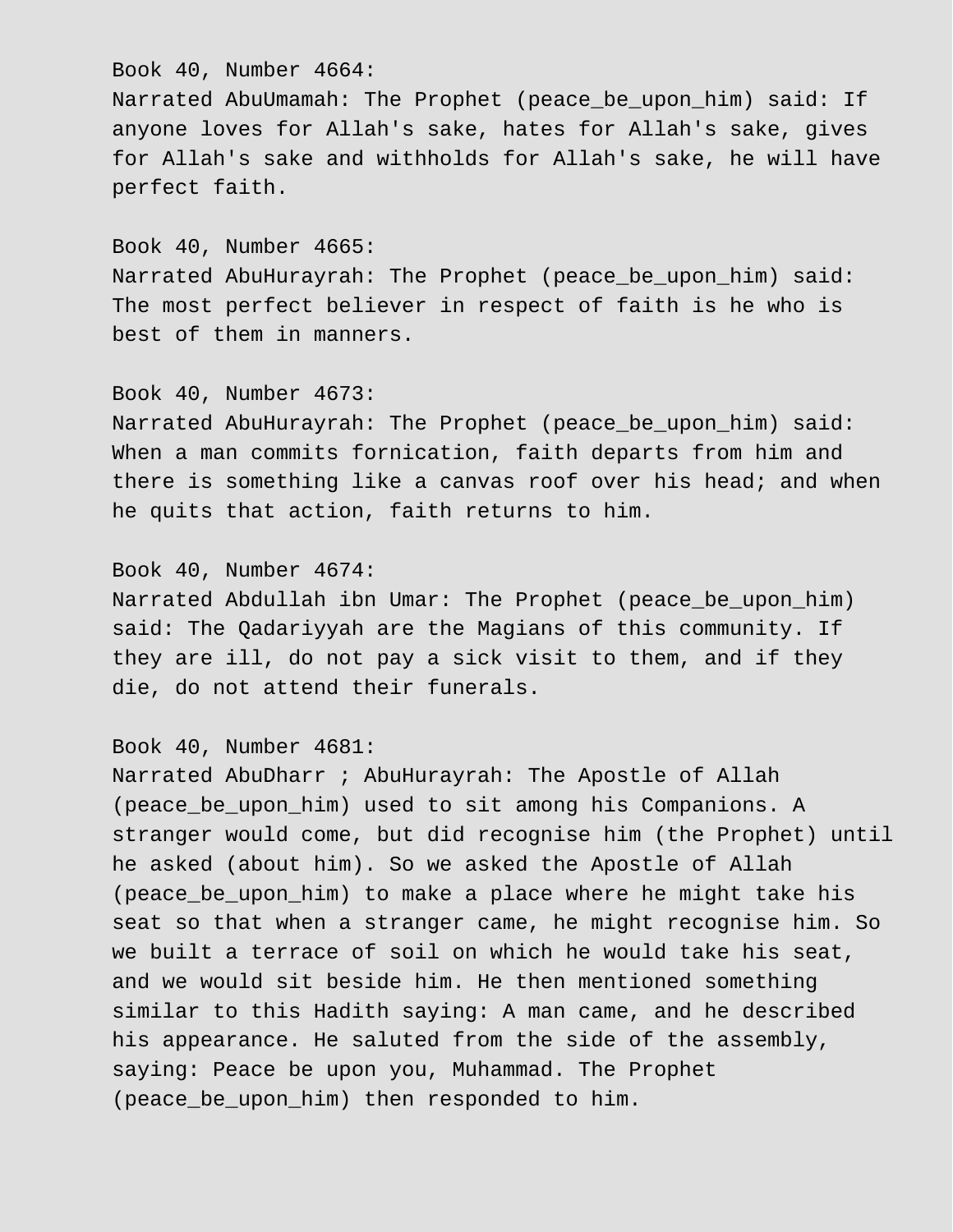Book 40, Number 4686:

Narrated Umar ibn al−Khattab: Muslim ibn Yasar al−Juhani said: When Umar ibn al−Khattab was asked about the verse "When your Lord took their offspring from the backs of the children of Adam" − al−Qa'nabi recited the verse−−he said: I heard the Apostle of Allah (peace be upon him) say when he was questioned about it: Allah created Adam, then passed His right hand over his back, and brought forth from it his offspring, saying: I have these for Paradise and these will do the deeds of those who go to Paradise. He then passed His hand over his back and brought forth from it his offspring, saying: I have created these for Hell, and they will do the deeds of those who go to Hell. A man asked: What is the good of doing anything, Apostle of Allah? The Apostle of Allah (peace be upon him) said: When Allah creates a servant for Paradise, He employs him in doing the deeds of those who will go to Paradise, so that his final action before death is one of the deeds of those who go to Paradise, for which He will bring him into Paradise. But when He creates a servant for Hell, He employs him in doing the deeds of those who will go to Hell, so that his final action before death is one of the deeds of those who go to Hell, for which He will bring him into Hell.

### Book 40, Number 4704:

Narrated AbuHurayrah: I heard the Apostle of Allah (peace\_be\_upon\_him) say: He then mentioned a tradition like it. This version adds: When they propound that, say: "Say Allah is one. Allah is He to Whom men repair. He has not begotten and He has not been begotten, and no one is equal to Him." Then one should spit three times on his left side and seek refuge in Allah from Satan.

# Book 40, Number 4705:

Narrated Al−Abbas ibn AbdulMuttalib: I was sitting in al−Batha with a company among whom the Apostle of Allah (peace\_be\_upon\_him) was sitting, when a cloud passed above them. The Apostle of Allah (peace\_be\_upon\_him) looked at it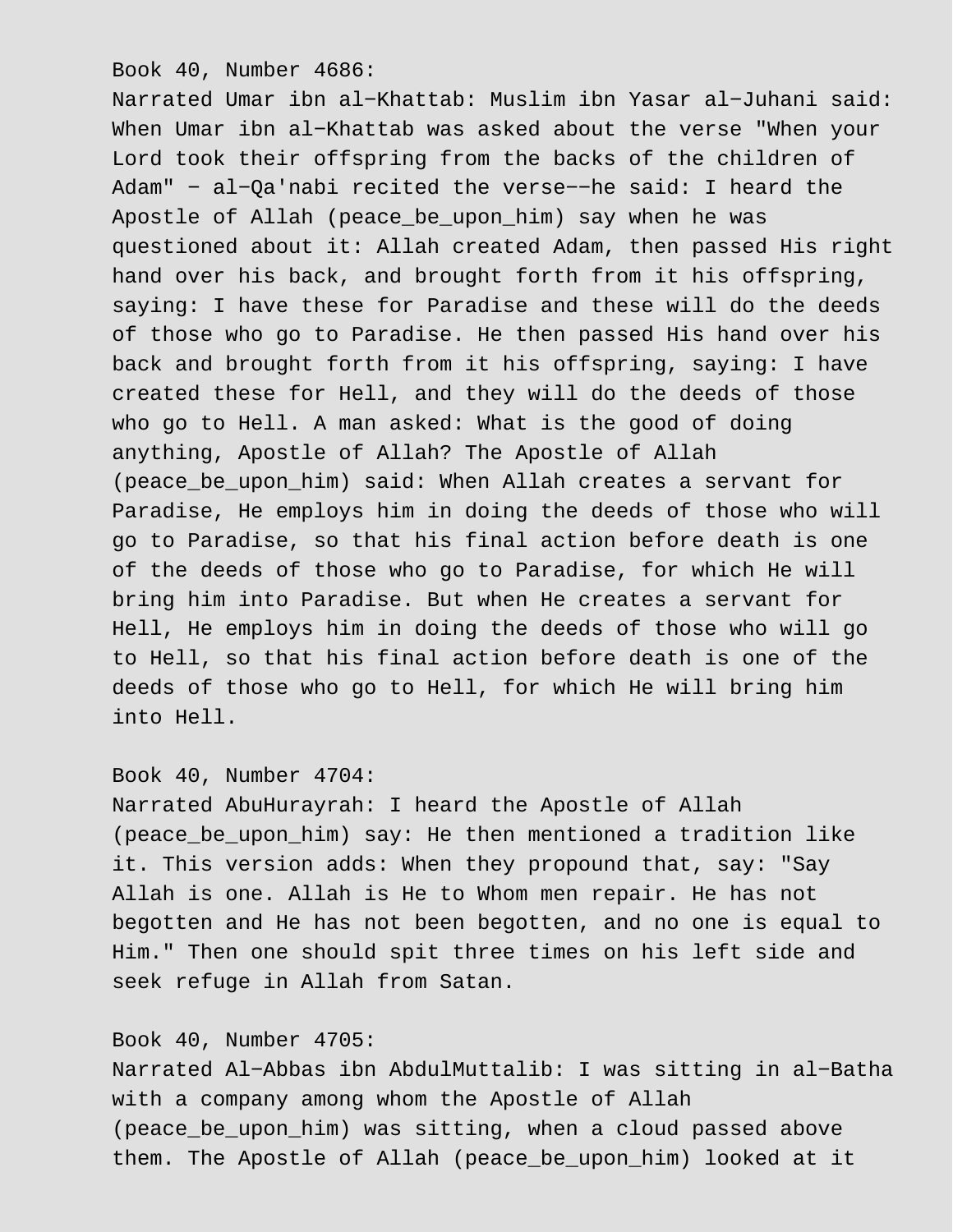and said: What do you call this? They said: Sahab. He said: And muzn? They said: And muzn. He said: And anan? They said: And anan. AbuDawud said: I am not quite confident about the word anan. He asked: Do you know the distance between Heaven and Earth? They replied: We do not know. He then said: The distance between them is seventy−one, seventy−two, or seventy−three years. The heaven which is above it is at a similar distance (going on till he counted seven heavens). Above the seventh heaven there is a sea, the distance between whose surface and bottom is like that between one heaven and the next. Above that there are eight mountain goats the distance between whose hoofs and haunches is like the distance between one heaven and the next. Then Allah, the Blessed and the Exalted, is above that.

# Book 40, Number 4713:

Narrated AbuRazin al−Uqayli: I asked: Apostle of Allah! will each one of us see his Lord? Ibn Mu'adh's version has: "being alone with Him, on the Day of Resurrection? And what sign is there is His creation?" He replied: AbuRazin! does each one of you not see the moon? Ibn Mu'adh's version has: "on the night when it is full, being alone with it?" Then the agreed version goes: I said: Yes. He said: Allah is more great. Ibn Mu'adh's version has: It is only part of Allah's creation, but Allah is more glorious and greater.

### Book 40, Number 4716:

Narrated Jabir ibn Abdullah: The Apostle of Allah (peace\_be\_upon\_him) presented himself to the people at Arafat, saying: Is there any man who takes me to his people? The Quraysh have prevented me from preaching the word of my Lord.

# Book 40, Number 4721:

Narrated Anas ibn Malik: The Prophet (peace\_be\_upon\_him) said: My intercession will be for those of my people who have committed major sins.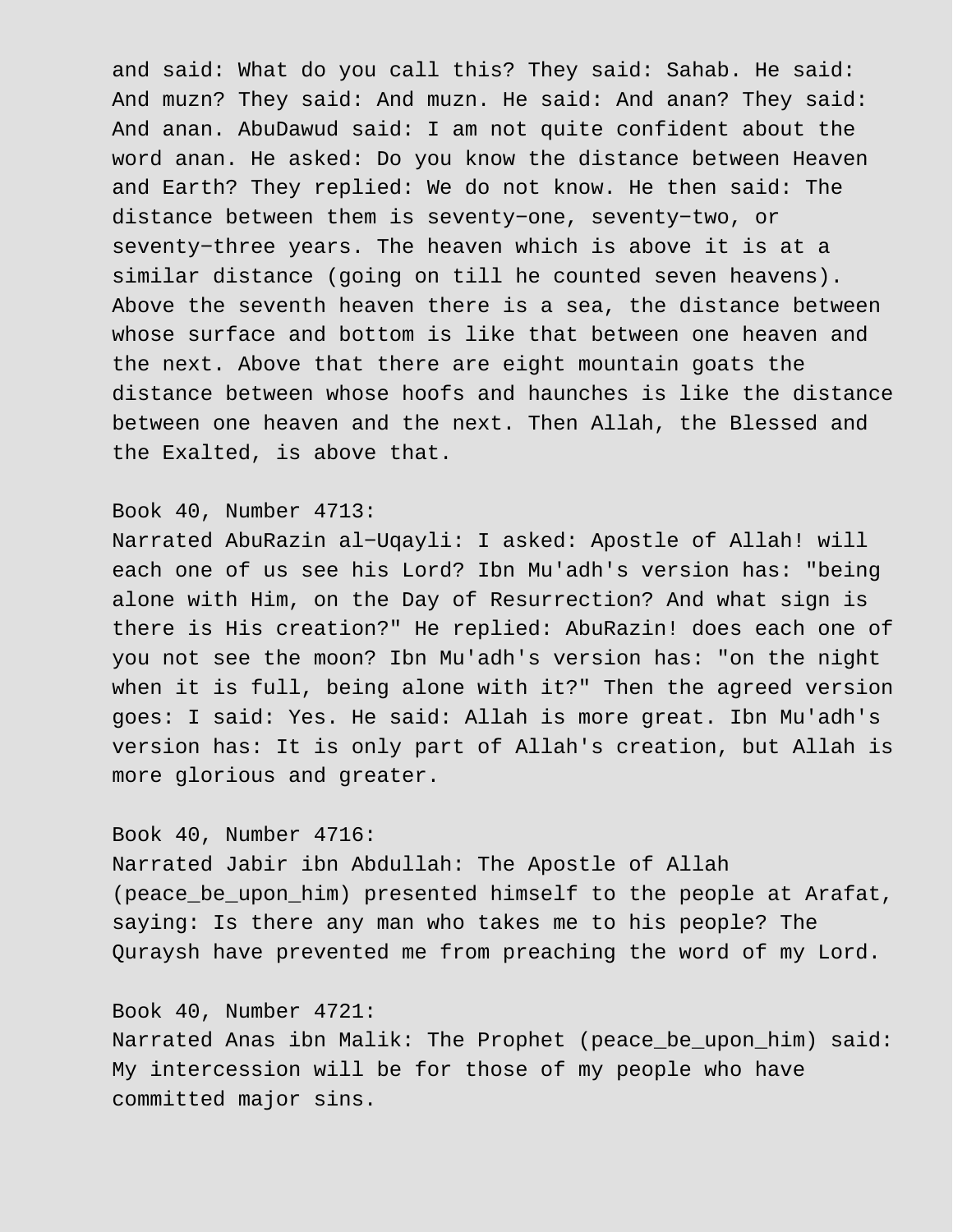# Book 40, Number 4724:

Narrated Abdullah ibn Amr ibn al−'As: The Prophet (peace be upon him) said: The trumpet (sur) which will be blown.

Book 40, Number 4726:

Narrated AbuHurayrah: The Apostle of Allah (peace\_be\_upon\_him) said: When Allah created Paradise, He said to Gabriel: Go and look at it. He went and looked at it, then came and said: O my Lord! By Thy might, no one who hears of it will fail to enter it. He then surrounded it with disagreeable things, and said: Go and look at it, Gabriel. He went and looked at it, then came and said: O my Lord! By Thy might, I am afraid that no one will enter it. When Allah created Hell, He said: Go and look at it, Gabriel. He went and looked at it, then came and said: O my Lord! By Thy might, no one who hears of it will enter it. He then surrounded it with desirable things and said: Go and look at it, Gabriel. He went, looked at it, then came and said: O my Lord! By Thy might and power, I am afraid that no one will remain who does not enter it.

# Book 40, Number 4728:

Narrated Zayd ibn Arqam: We were with the Apostle of Allah (peace\_be\_upon\_him). He said when we arrived at a halting place: You are not a hundred thousandth part of those who will come down to me at the pond. I (the narrator AbuHamzah) asked: What was your number that day? He replied: Seven or eight hundred.

# Book 40, Number 4730:

Narrated Anas ibn Malik: When the Prophet of Allah (peace\_be\_upon\_him) was lifted to the heavens (for travelling) in Paradise, or as he said, a river whose banks were of transparent or hollowed pearls was presented to him. The angel who was with him struck it with his hand and took out musk. Muhammad (peace\_be\_upon\_him) then asked the angel who was with him: What is this? He replied: It is al−Kawthar which Allah has given you.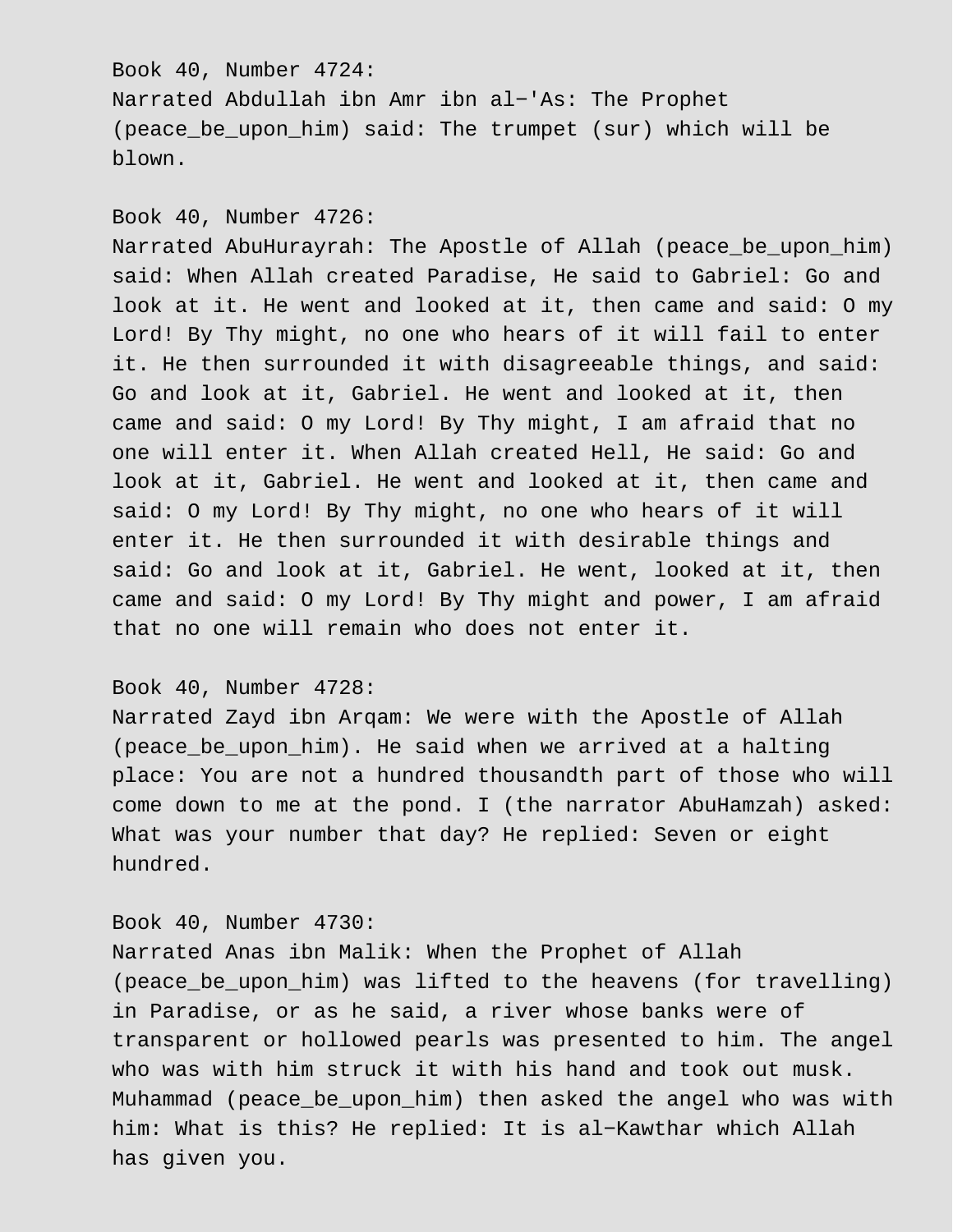Book 40, Number 4731:

Narrated AbuBarzah: AbdusSalam ibn AbuHazim AbuTalut said: I saw AbuBarzah who came to visit Ubaydullah ibn Ziyad. Then a man named Muslim who was there in the company mentioned it to me. When Ubaydullah saw him, he said: This Muhammad of yours is a dwarf and fat. The old man (i.e. AbuBarzah) understood it. So he said: I did not think that I should remain among people who would make me feel ashamed of the company of Muhammad (peace\_be\_upon\_him). Thereupon Ubaydullah said: The company of Muhammad (peace\_be\_upon\_him) is a honour for you, not a disgrace. He added: I called for you to ask about the reservoir. Did you hear the Apostle of Allah (peace\_be\_upon\_him) mentioning anything about it? AbuBarzah said: Yes, not once, twice, thrice, four times or five times. If anyone believes it, may Allah not supply him with water from it. He then went away angrily.

# Book 40, Number 4735:

Narrated Al−Bara' ibn Azib: We went out with the Apostle of Allah (peace\_be\_upon\_him) accompanying the bier of a man of the Ansar. When we reached his grave, it was not yet dug. So the Apostle of Allah (peace\_be\_upon\_him) sat down and we also sat down around him as if birds were over our heads. He had in his hand a stick with which he was scratching the ground. He then raised his head and said: Seek refuge with Allah from the punishment in the grave. He said it twice or thrice. The version of Jabir adds here: He hears the beat of their sandals when they go back, and at that moment he is asked: O so and so! Who is your Lord, what is your religion, and who is your Prophet? Hannad's version says: Two angels will come to him, make him sit up and ask him: Who is your Lord? He will reply: My Lord is Allah. They will ask him: What is your religion? He will reply: My religion is Islam. They will ask him: What is your opinion about the man who was sent on a mission among you? He will reply: He is the Apostle of Allah (peace\_be\_upon\_him). They will ask: Who made you aware of this? He will reply: I read Allah's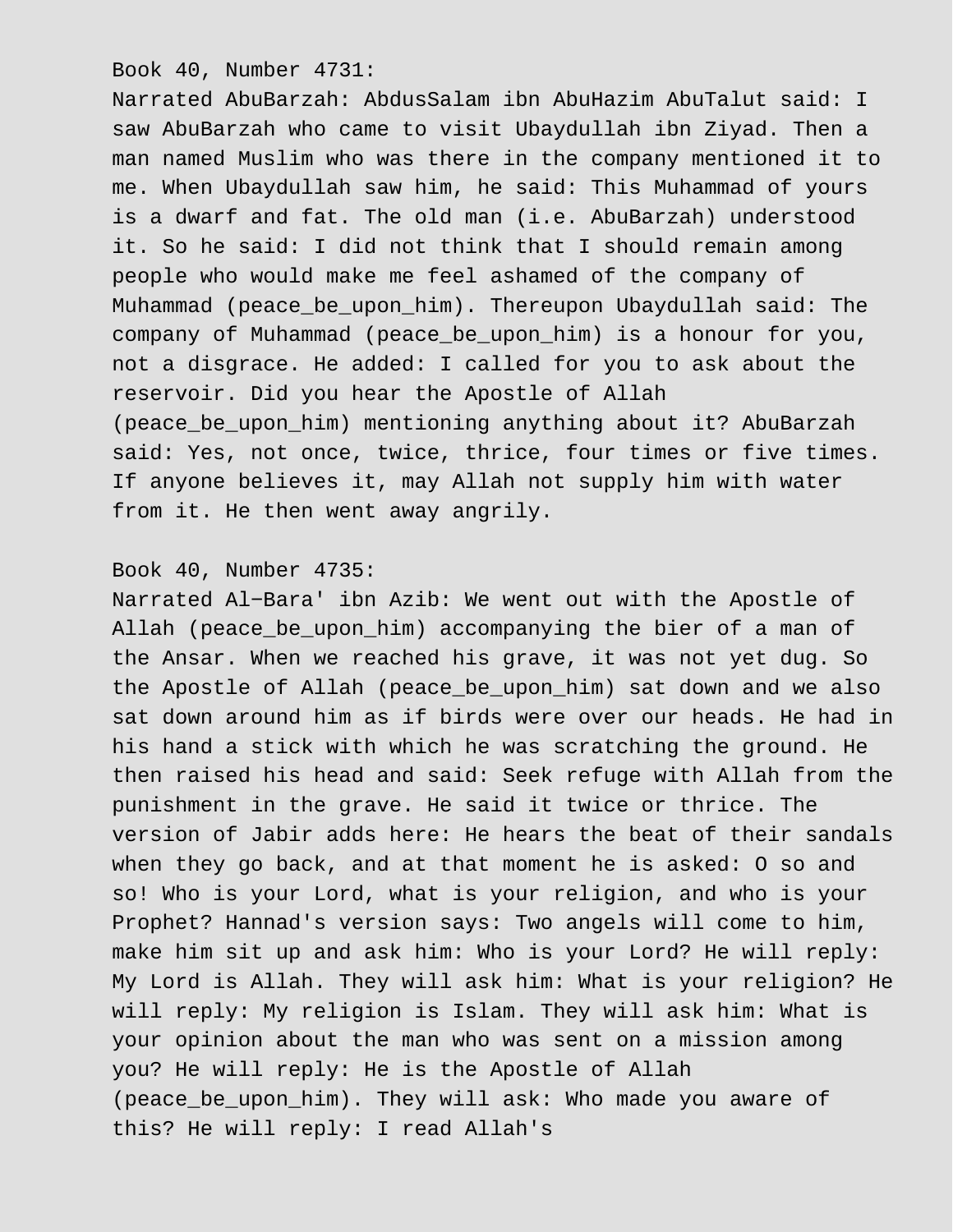Book, believed in it, and considered it true; which is verified by Allah's words: "Allah's

Book, believed in it, and considered it true, which is verified by Allah's words: "Allah establishes those who believe with the word that stands firm in this world and the next." The agreed version reads: Then a crier will call from Heaven: My servant has spoken the truth, so spread a bed for him from Paradise, clothe him from Paradise, and open a door for him into Paradise. So some of its air and perfume will come to him, and a space will be made for him as far as the eye can see. He also mentioned the death of the infidel, saying: His spirit will be restored to his body, two angels will come to him, make him sit up and ask him: Who is your Lord? He will reply: Alas, alas! I do not know. They will ask him: What is your religion? He will reply: Alas, alas! I do not know. They will ask: Who was the man who was sent on a mission among you? He will reply: Alas, alas! I do not know. Then a crier will call from Heaven: He has lied, so spread a bed for him from Hell, clothe him from Hell, and open for him a door into Hell. Then some of its heat and pestilential wind will come to him, and his grave will be compressed, so that his ribs will be crushed together. Jabir's version adds: One who is blind and dumb will then be placed in charge of him, having a sledge−hammer such that if a mountain were struck with it, it would become dust. He will give him a blow with it which will be heard by everything between the east and the west except by men and jinn, and he will become dust. Then his spirit will be restored to him.

# Book 40, Number 4738:

Narrated AbuUbaydah ibn al−Jarrah: I heard the Prophet (peace\_be\_upon\_him) say: There has been no Prophet after Noah who has not warned his people about the antichrist (Dajjal), and I warn you of him. The Apostle of Allah (peace be upon him) described him to us, saying: Perhaps some who have seen me and heard my words will live till his time. The people asked: Apostle of Allah! what will be the condition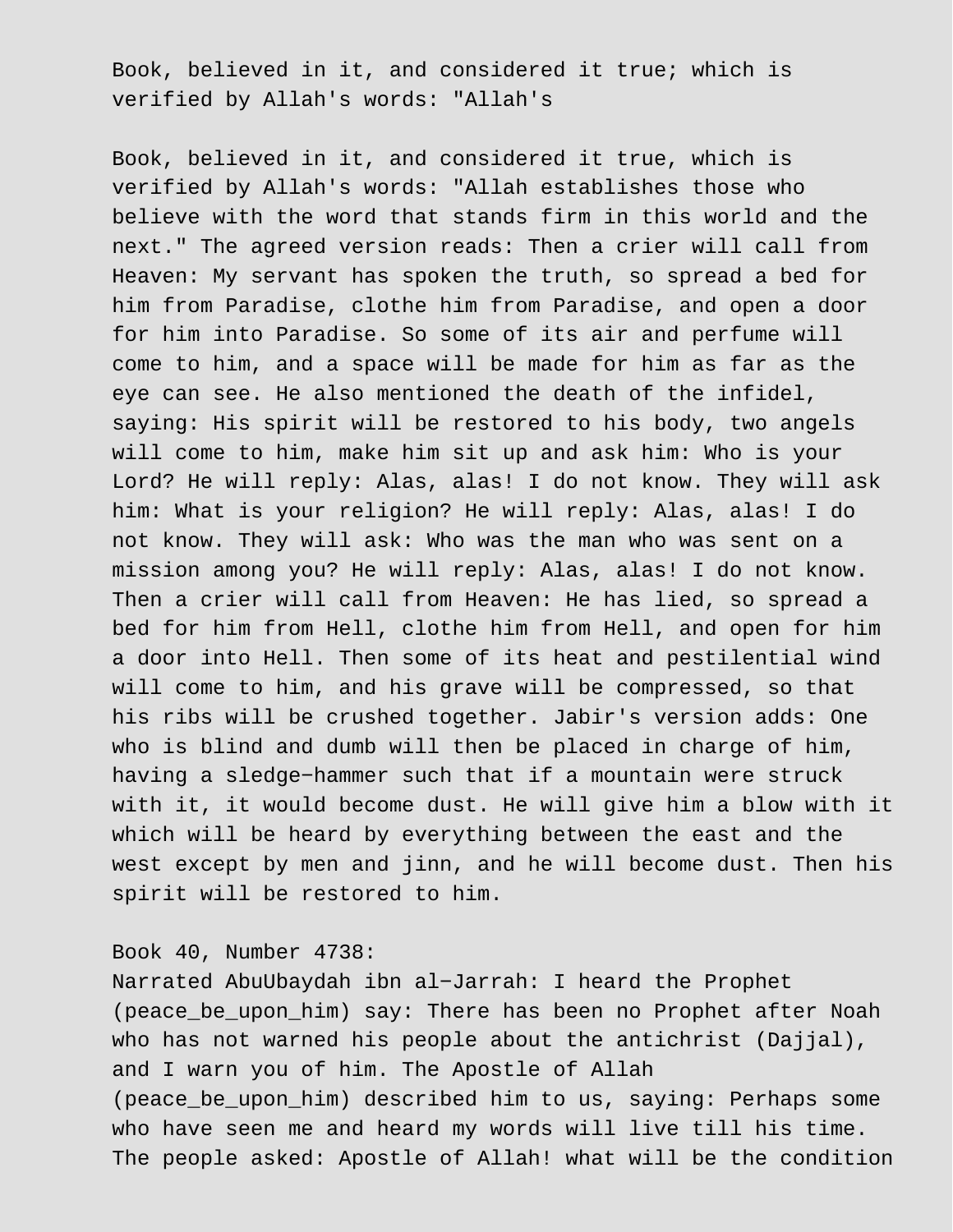of our hearts on that day? Like what we are today? He replied: Or better.

Book 40, Number 4740: Narrated AbuDharr: The Prophet (peace be upon him) said: He who separates from the community within a span takes off the noose of Islam from his neck.

# Book 40, Number 4747:

Narrated AbuSa'id al−Khudri ; Anas ibn Malik: The Prophet (peace\_be\_upon\_him) said: Soon there will appear disagreement and dissension in my people; there will be people who will be good in speech and bad in work. They recite the Qur'an, but it does not pass their collar−bones. They will swerve from the religion as an animal goes through the animal shot at. They will not return to it till the arrow comes back to its notch. They are worst of the people and animals. Happy is the one who kills them and they kill him. They call to the book of Allah, but they have nothing to do with it. He who fights against them will be nearer to Allah than them (the rest of the people). The people asked: What is their sign? He replied: They shave the head.

# Book 40, Number 4753:

Narrated Abdullah ibn Amr ibn al−'As: The Prophet (peace be upon him) said: If the property of anyone is designed to be taken away without any right and he fights and is killed, he is a martyr.

# Book 40, Number 4754:

Narrated Sa'id ibn Zayd: The Prophet (peace\_be\_upon\_him) said: He who is killed while protecting his property is a martyr, and he who is killed while defending his family, or his blood, or his religion is a martyr.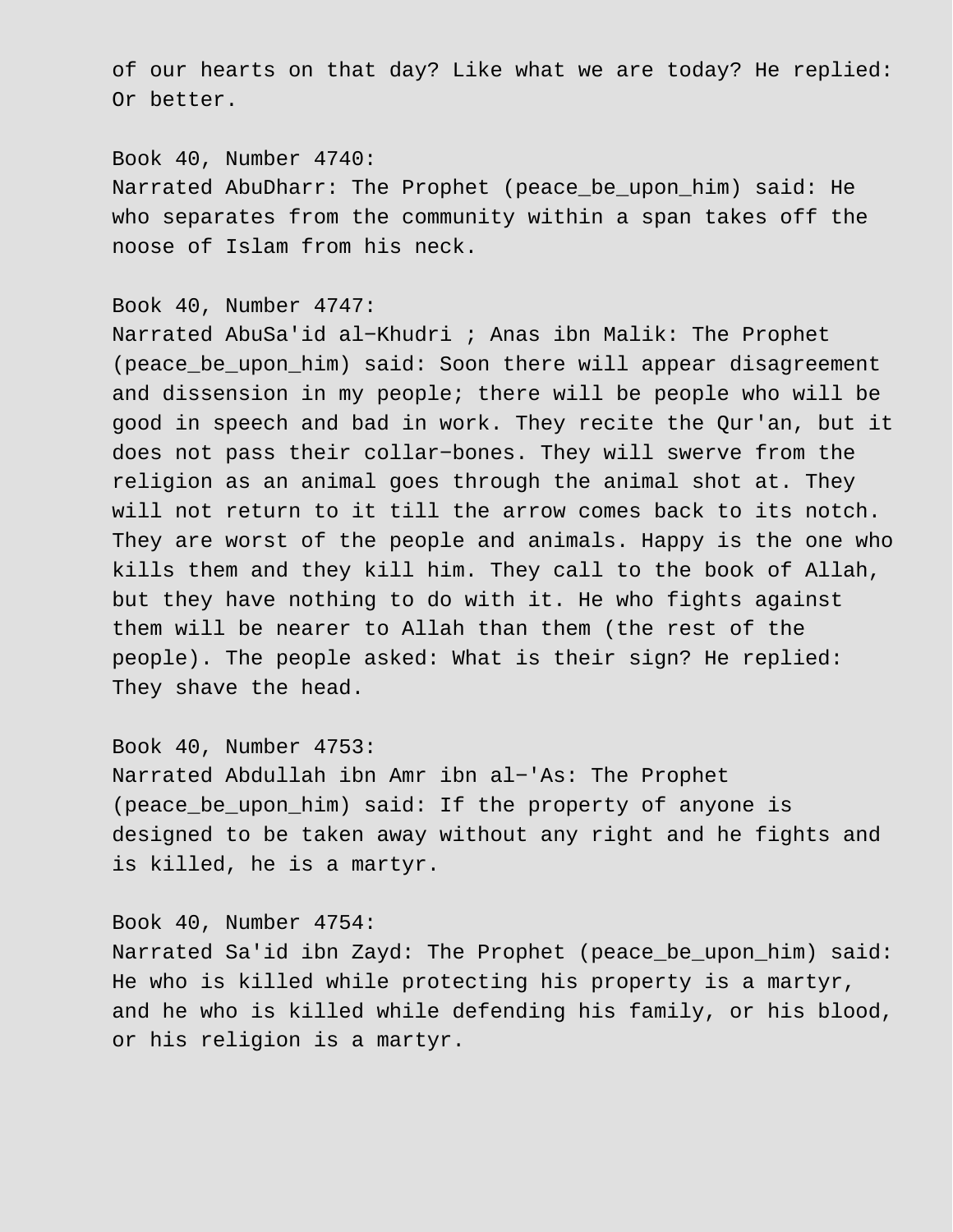# **41. General Behavior (Kitab Al−Adab)**

### Book 41, Number 4756:

Narrated Anas ibn Malik: I served the Prophet (peace be upon him) at Medina for ten years. I was a boy. Every work that I did was not according to the desire of my master, but he never said to me: Fie, nor did he say to me: Why did you do this? or Why did you not do this?

# Book 41, Number 4757:

Narrated AbuHurayrah: The Apostle of Allah (peace be upon him) used to sit with us in meetings and talk to us. When he stood up we also used to stand up and see him entering the house of one of his wives. One day he talked to us and we stood up as he stood up and we saw that an Arabi (a nomadic Arab) caught hold of him and gave his cloak a violent tug making his neck red. AbuHurayrah said: The cloak was coarse. He turned to him and the Arabi said to him: Load these two camels of mine, for you do not give me anything from your property or from your father's property. The Prophet (peace be upon him) said to him: No, I ask Allah's forgiveness; no, I ask Allah's forgiveness; no, I ask Allah's forgiveness. I shall not give you the camel−load until you make amends for the way in which you tugged at me. Each time the Arabi said to him: I swear by Allah, I shall not do so. He then mentioned the rest of the tradition. He (the Prophet), then called a man and said to him: Load these two camels of his: one camel with barley and the other with dates. He then turned to us and said: Go on your way with the blessing of Allah.

# Book 41, Number 4758:

Narrated Abdullah ibn Abbas: The Prophet (peace be upon him) said: Good way, dignified good bearing and moderation are the twenty−fifth part of Prophecy.

Book 41, Number 4759: Narrated Mu'adh ibn Jabal: The Apostle of Allah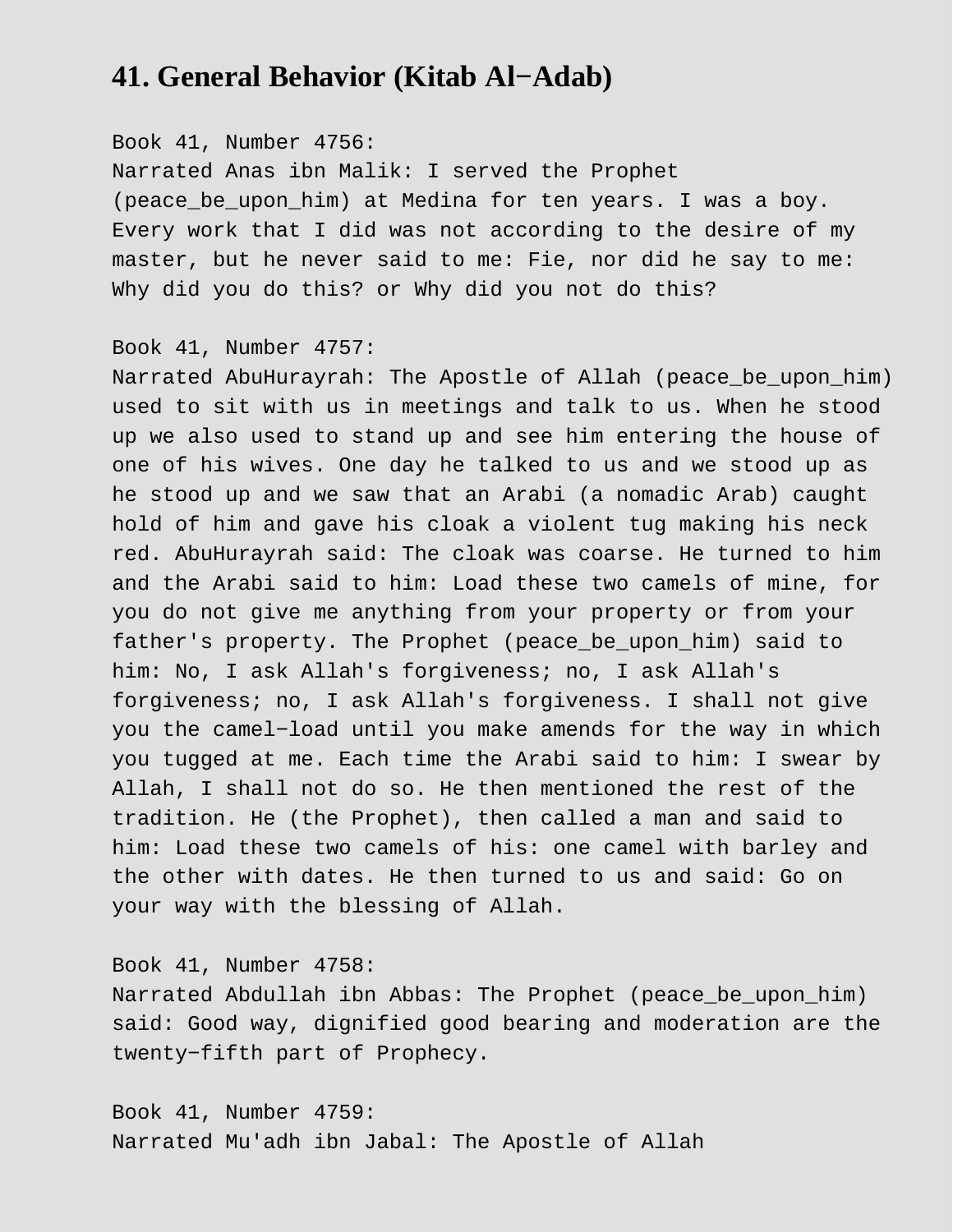(peace be upon him) said: if anyone suppresses anger when he is in a position to give vent to it, Allah, the Exalted, will call him on the Day of Resurrection over the heads of all creatures, and ask him to choose any of the bright and large eyed maidens he wishes.

# Book 41, Number 4760:

Narrated Son of a Companion: The Apostle of Allah (peace be upon him) said: He then mentioned a similar tradition described above. This version has: Allah will fill his heart with security and faith. He did not mention the words "Allah will call him". This version further adds: He who gives up wearing beautiful garments when he is able to do so (out of humility, as Bishr's version has) will be clothed by Allah with the robe of honour, and he who marries for Allah's sake will be crowned by Allah with the crown of Kingdom.

# Book 41, Number 4762:

Narrated Mu'adh ibn Jabal: Two men reviled each other in the presence of the Prophet (peace\_be\_upon\_him) and one of them became excessively angry so much so that I thought that his nose will break up on account of excess of anger. The Prophet (peace\_be\_upon\_him) said: I know a phrase which, if he repeated, he could get rid of this angry feeling. They asked: What is it, Apostle of Allah? He replied: He should say: I seek refuge in Thee from the accursed devil. Mu'adh then began to ask him to do so, but he refused and persisted in quarrelling, and began to enhance his anger.

#### Book 41, Number 4764:

Narrated AbuDharr: The Apostle of Allah (peace be upon him) said to us: When one of you becomes angry while standing, he should sit down. If the anger leaves him, well and good; otherwise he should lie down.

# Book 41, Number 4766:

Narrated Atiyyah as−Sa'di: AbuWa'il al−Qass said: We entered upon Urwah ibn Muhammad ibn as−Sa'di. A man spoke to him and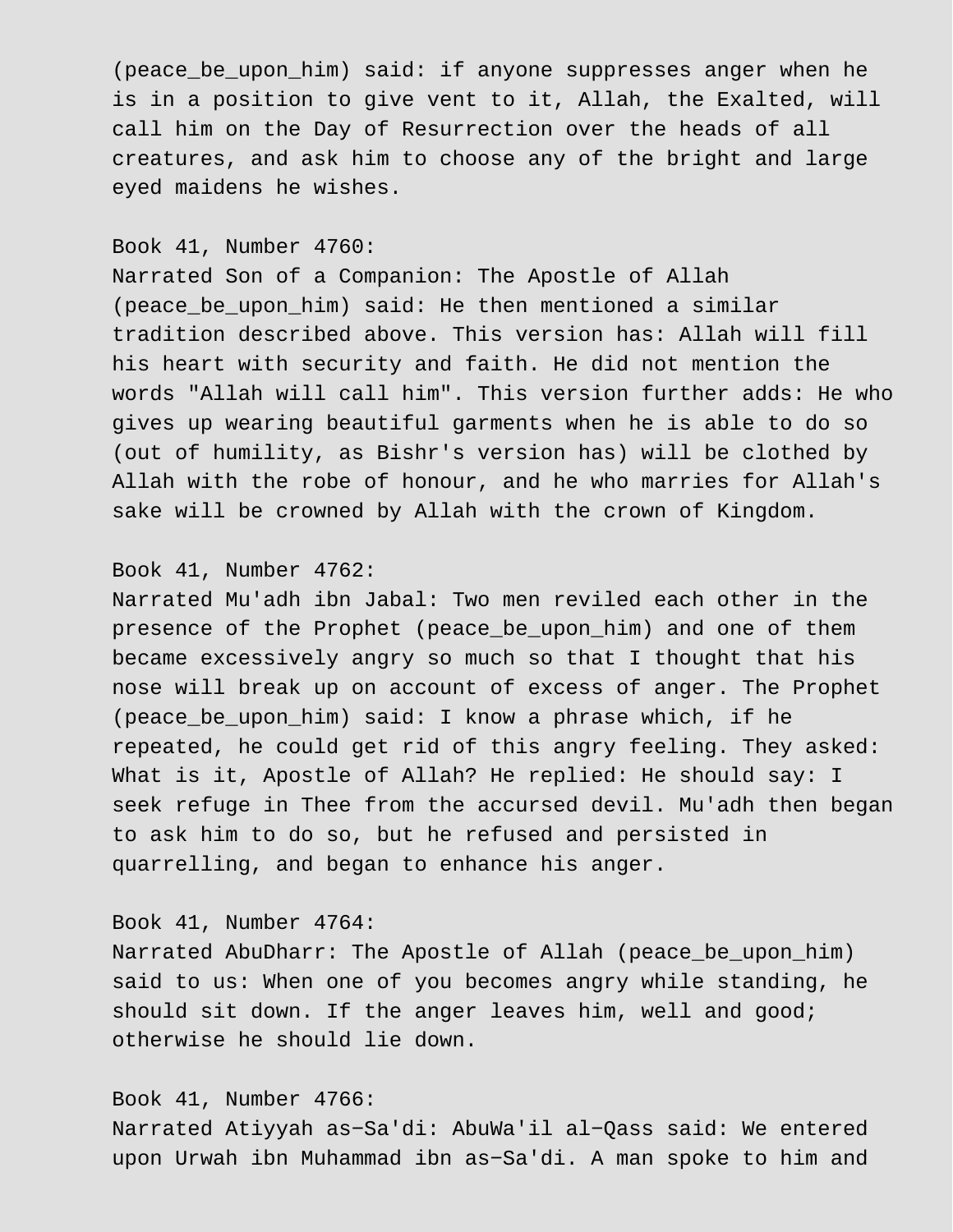made him angry. So he stood and performed ablution; he then returned and performed ablution, and said: My father told me on the authority of my grandfather Atiyyah who reported the Apostle of Allah (peace\_be\_upon\_him) as saying: Anger comes from the devil, the devil was created of fire, and fire is extinguished only with water; so when one of you becomes angry, he should perform ablution.

# Book 41, Number 4770:

Narrated Aisha, Ummul Mu'minin: When the Prophet (peace\_be\_upon\_him) was informed of anything of a certain man, he would not say: What is the matter with so and so that he says? But he would say: What is the matter with the people that they say such and such?

# Book 41, Number 4771:

Narrated Anas ibn Malik: A man who had the mark of yellowness on him came to the Apostle of Allah (peace\_be\_upon\_him). The apostle of Allah (peace\_be\_upon\_him) rarely mentioned anything of a man which he disliked before him. When he went out, he said: Would that you asked him to wash it from him.

#### Book 41, Number 4772:

Narrated AbuSalamah ; AbuHurayrah: The Prophet (peace\_be\_upon\_him) said: The believer is simple and generous, but the profligate is deceitful and ignoble.

# Book 41, Number 4774:

Narrated Aisha, Ummul Mu'minin: A man asked permission to see the Prophet (peace\_be\_upon\_him), and the Prophet (peace\_be\_upon\_him) said: He is a bad member of the tribe. When he entered, the Apostle of Allah (peace\_be\_upon\_him) treated in a frank and friendly way and spoke to him. When he departed , I said: Apostle of Allah! When he asked permission, you said: He is a bad member of the tribe, but when he entered, you treated him in a frank and friendly way. The Apostle of Allah replied: Aisha! Allah does not like the one who is unseemly and lewd in his language.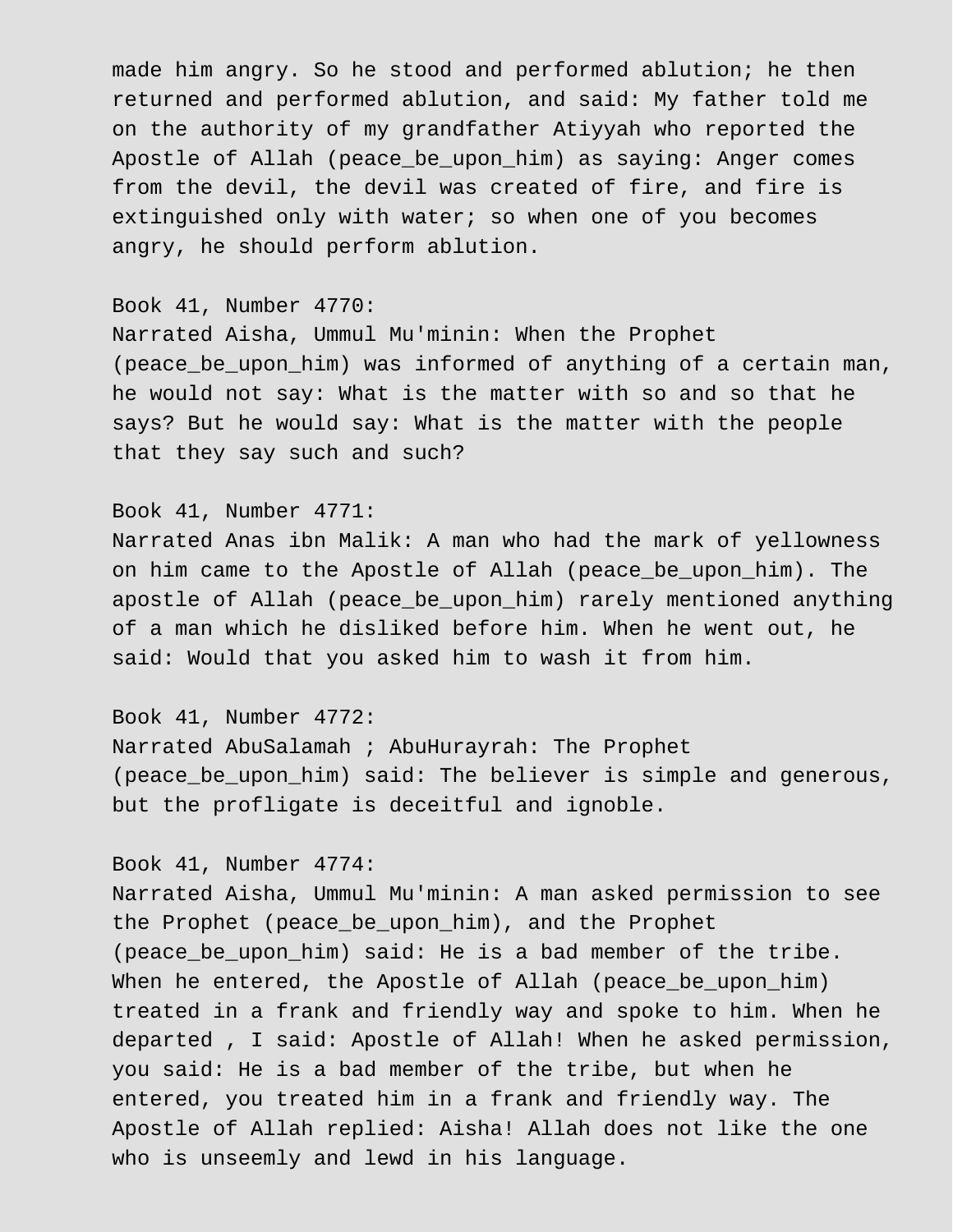#### Book 41, Number 4776:

Narrated Anas ibn Malik: I never said that when any man brought his mouth to the ear of the Apostle of Allah (peace\_be\_upon\_him) and he withdrew his head until the man himself withdrew his head, and I never saw that when any man took him by his hand and he withdrew his hand, until the man himself withdrew his hand.

#### Book 41, Number 4780:

Narrated Aisha, Ummul Mu'minin: The Apostle of Allah (peace\_be\_upon\_him) said: By his good character a believer will attain the degree of one who prays during the night and fasts during the day.

#### Book 41, Number 4781:

Narrated AbudDarda': The Prophet (peace\_be\_upon\_him) said: There is nothing heavier than good character put in the scale of a believer on the Day of Resurrection.

#### Book 41, Number 4782:

Narrated AbuUmamah: The Prophet (peace\_be\_upon\_him) said: I guarantee a house in the surroundings of Paradise for a man who avoids quarrelling even if he were in the right, a house in the middle of Paradise for a man who avoids lying even if he were joking, and a house in the upper part of Paradise for a man who made his character good.

# Book 41, Number 4788:

Narrated Abdullah ibn ash−Shikhkhir: I went with a deputation of Banu Amir to the apostle of Allah (peace\_be\_upon\_him), and we said: You are our lord (sayyid). To this he replied: The lord is Allah, the Blessed and Exalted. Then we said: And the one of us most endowed with excellence and superiority. To this he replied: Say what you have to say, or part of what you have to say, and do not let the devil make you his agents.

# Book 41, Number 4790:

Narrated Aisha, Ummul Mu'minin: Al−Miqdam ibn Shurayh, quoting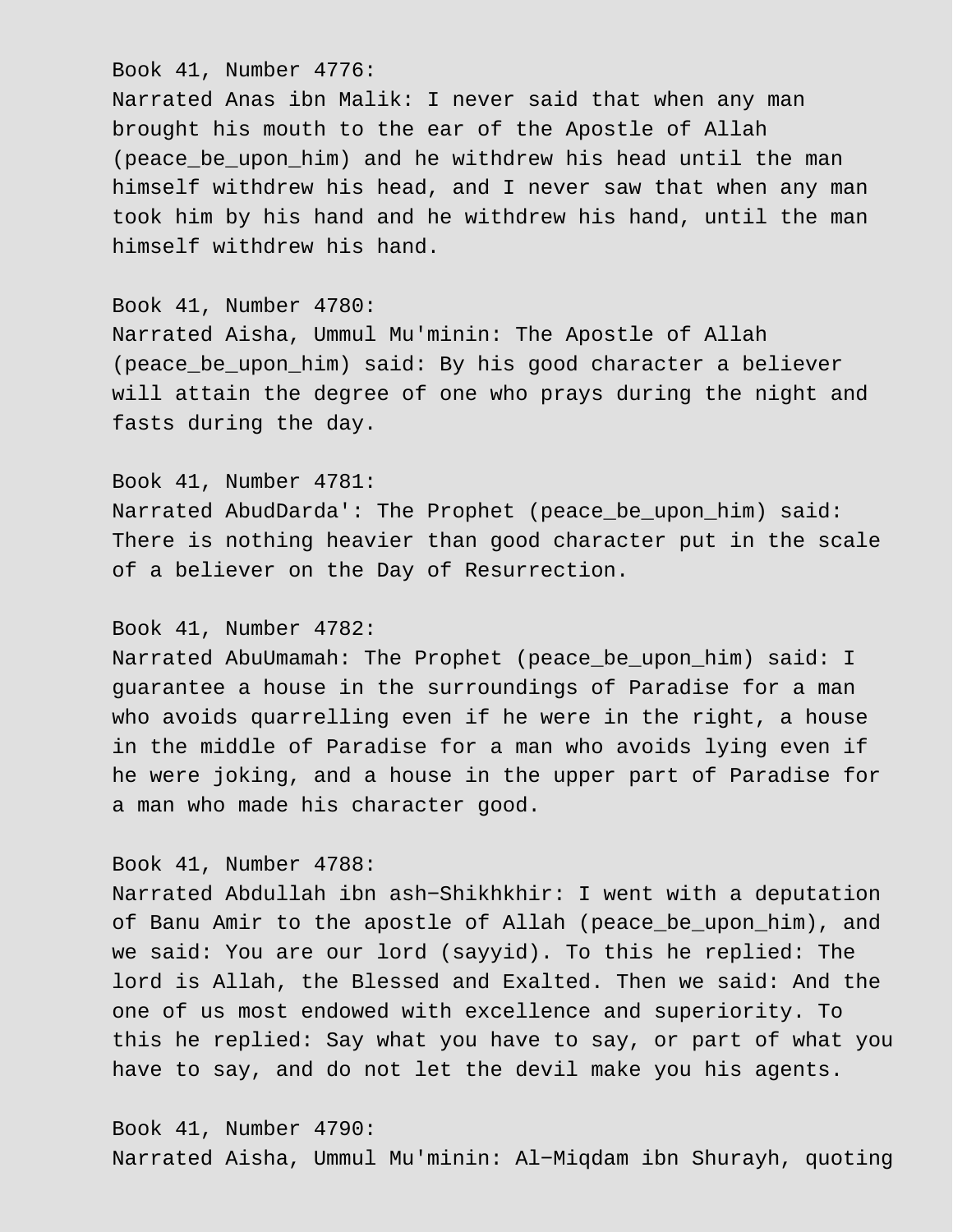his father, said: I asked Aisha about living in the desert. She said: The Apostle of Allah (peace\_be\_upon\_him) used to go to the desert to these rivulets. Once he intended to go to the desert and he sent to me a she−camel from the camel of sadaqah which had not been used for riding so far. He said to me: Aisha! show gentleness, for if gentleness is found in anything, it beautifies it and when it is taken out from anything it damages it.

Book 41, Number 4791: Narrated Jarir: The Prophet (peace\_be\_upon\_him) said: He who is deprived of gentleness is deprived of good.

Book 41, Number 4792: Narrated Sa'd: The Prophet (peace\_be\_upon\_him) said: There is hesitation in everything except in the actions of the next world.

Book 41, Number 4793: Narrated AbuHurayrah: The Prophet (peace\_be\_upon\_him) said: He who does not thank Allah does not thank people.

Book 41, Number 4794: Narrated Anas ibn Malik: The Immigrants (Muhajirun) said: Apostle of Allah! the Helpers (Ansar) got the entire reward. He said: no, so long as you pray to Allah for them and praise them.

Book 41, Number 4795: Narrated Jabir ibn Abdullah: The Prophet (peace\_be\_upon\_him) said: If someone is given something, he should give a return for it provided he can afford; if he cannot afford, he should praise him. He who praises him for it, thanks him, and he who conceals it is ungrateful to him.

Book 41, Number 4796: Narrated Jabir ibn Abdullah: The Prophet (peace\_be\_upon\_him) said: If someone is donated something, and he mentions it, he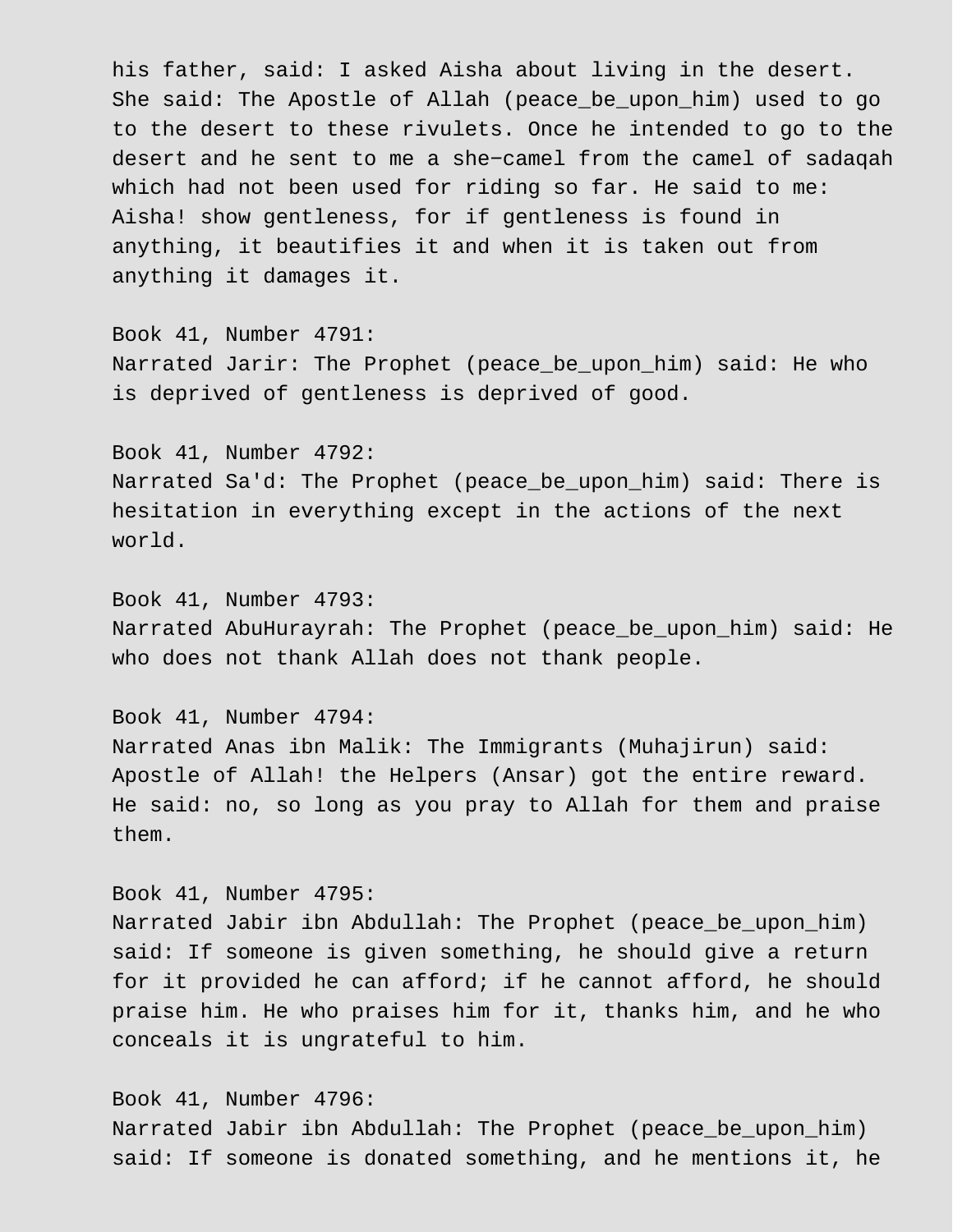thanks for it, and if he conceals it, he is ungrateful for it.

Book 41, Number 4799:

Narrated Umar ibn al−Khattab: The Prophet (peace\_be\_upon\_him) said: the same occasion: Help the oppressed (sorrowful) and guide those who have lost their way.

#### Book 41, Number 4800:

Narrated Anas ibn Malik: A woman came to the Apostle of Allah (peace be upon him) and said: Apostle of Allah: I have some need with you. He said to her: Mother of so and so, sit in the corner of any street you wish and I shall sit with you. So she sat and the Apostle of Allah (peace\_be\_upon\_him) also sat with her till she fulfilled her need.

```
Book 41, Number 4802:
```
Narrated AbuSa'id al−Khudri: I heard the Apostle of Allah (peace be upon him) as saying: The best places to sit are those which provide most room.

#### Book 41, Number 4803:

Narrated AbuHurayrah: AbulQasim (peace\_be\_upon\_him) said: When one of you is in the sun (Shams)−−Makhlad's version has "fay'"−−and the shadow withdraws from him so that he is partly in sun and partly in shade, he should get up.

Book 41, Number 4804:

Narrated AbuHazim al−Bajali: AbuHazim came when the Apostle of Allah (peace\_be\_upon\_him) was addressing. He stood in the sun. He ordered him (to shift) and he shifted to the shade.

Book 41, Number 4807: Narrated Jabir ibn Samurah: When we came to the Prophet (peace\_be\_upon\_him), each one would sit down where there was room.

Book 41, Number 4808: Narrated Hudhayfah: The Apostle of Allah (peace\_be\_upon\_him)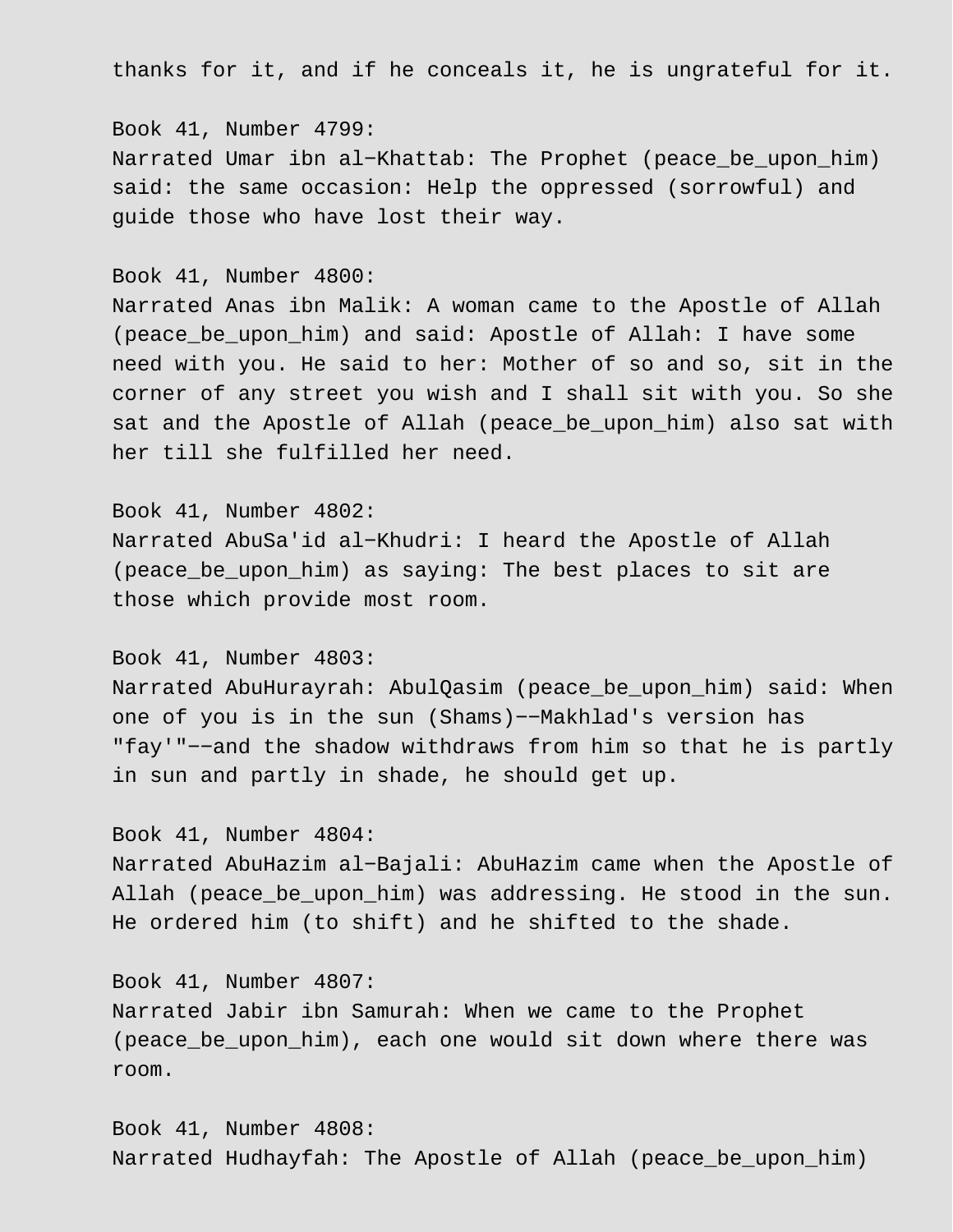cursed the one who sat in the middle of a circle.

# Book 41, Number 4809:

Narrated AbuBakrah: Sa'id ibn AbulHasan said: When AbuBakrah came to us to give some evidence, a man got up from his place, but he refused to sit in it saying: The Prophet (peace\_be\_upon\_him) forbade this, and the Prophet (peace\_be\_upon\_him) forbade anyone to wipe his hand on the garment of anyone whose clothing he had not himself provided.

# Book 41, Number 4810:

Narrated Abdullah ibn Umar: A man came to the Prophet (peace be upon him), another man got up from his place for him, and when he went to sit in it, the Prophet (peace\_be\_upon\_him) forbade him.

# Book 41, Number 4811:

Narrated Anas ibn Malik: The Prophet (peace be upon him) said: A believer who recites the Qur'an is like a citron whose fragrance is sweet and whose taste is sweet, a believer who does not recite the Qur'an is like a date which has no fragrance but has sweet taste, a profligate who recites the Qur'an is like basil whose fragrance is sweet but whose taste is bitter, and the profligate who does not recite the Qur'an is like the colocynth which has a bitter taste and has not fragrance. A good companion is like a man who has musk; if nothing of it goes to you, its fragrance will (certainly) go to you; and a bad companion is like a man who has bellows; if its (black) root does not go to you, its smoke will (certainly) go to you.

Book 41, Number 4814: Narrated AbuSa'id al−Khudri: The Prophet (peace\_be\_upon\_him) said: Associate only with a believer, and let only a God−fearing man eat your meals.

Book 41, Number 4815: Narrated AbuHurayrah: The Prophet (peace\_be\_upon\_him) said: A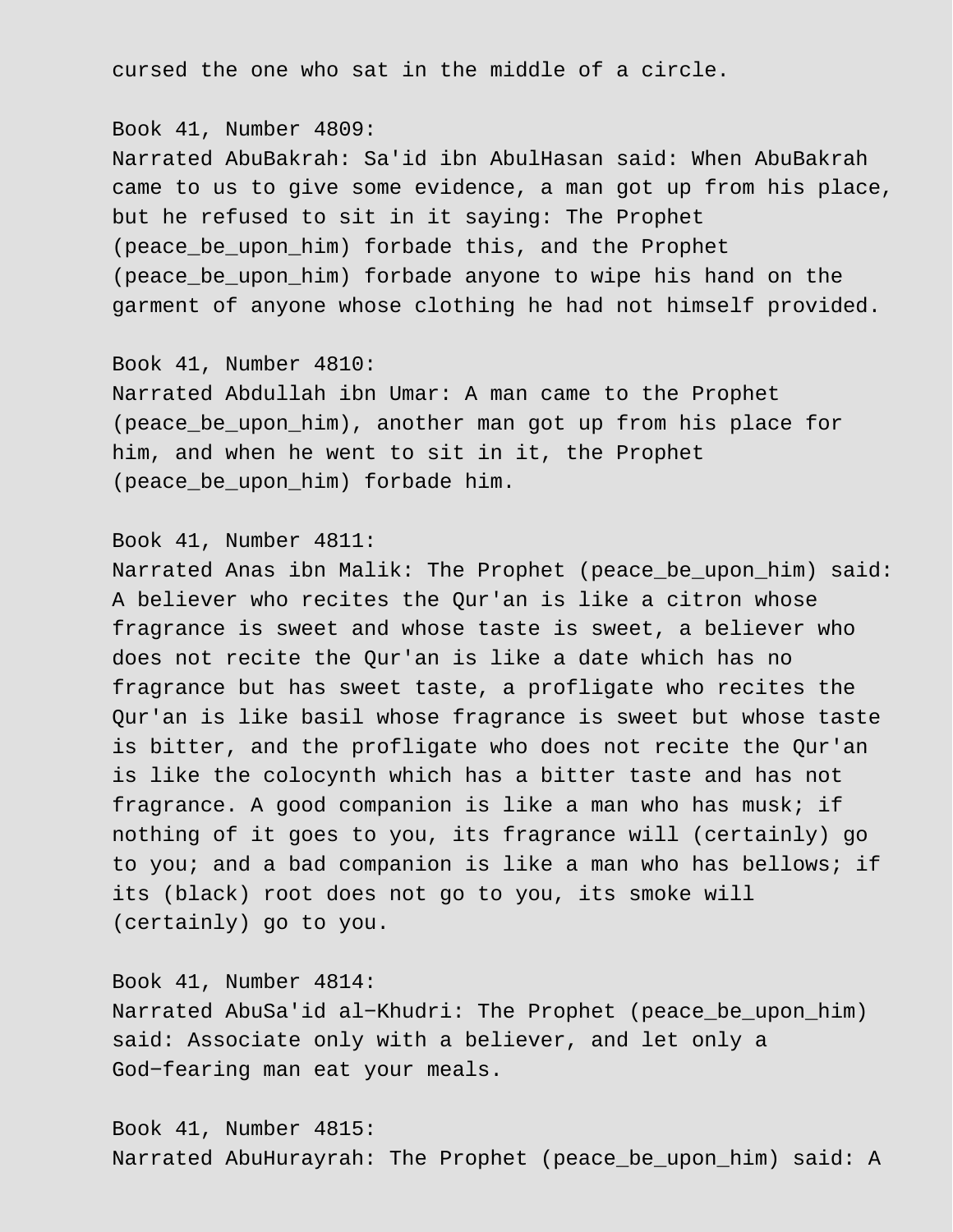man follows the religion of his friend; so each one should consider whom he makes his friend.

Book 41, Number 4818:

Narrated As-Sa'ib: I came to the Prophet (peace be upon him). The people began to praise me and make a mention of me. The Apostle of Allah (peace\_be\_upon\_him) said: I know you, that is, he knew him. I said: My father and mother be sacrificed for you! you were my partner and how good a partner ; you neither disputed nor quarrelled.

Book 41, Number 4819: Narrated Abdullah ibn Salam: When the Apostle of Allah (peace\_be\_upon\_him) sat talking (to the people), he would often raise his eyes to the sky.

Book 41, Number 4820: Narrated Jabir ibn Abdullah: The Apostle of Allah (peace\_be\_upon\_him) spoke in a distinct and leisurely manner.

Book 41, Number 4821: Narrated Aisha, Ummul Mu'minin: The Apostle of Allah (peace\_be\_upon\_him) spoke in a distinct manner so that anyone who listened to him could understand it.

Book 41, Number 4822: Narrated AbuHurayrah: The Prophet (peace\_be\_upon\_him) said: Every important matter which is not begun by an expression of praise to Allah is maimed.

Book 41, Number 4823: Narrated AbuHurayrah: The Prophet (peace\_be\_upon\_him) said: Every sermon which does not contain a tashahhud is like a hand cut off.

Book 41, Number 4824: Narrated Aisha, Ummul Mu'minin: Maymun ibn AbuShabib said: A beggar passed by Aisha and gave him a piece of bread. Another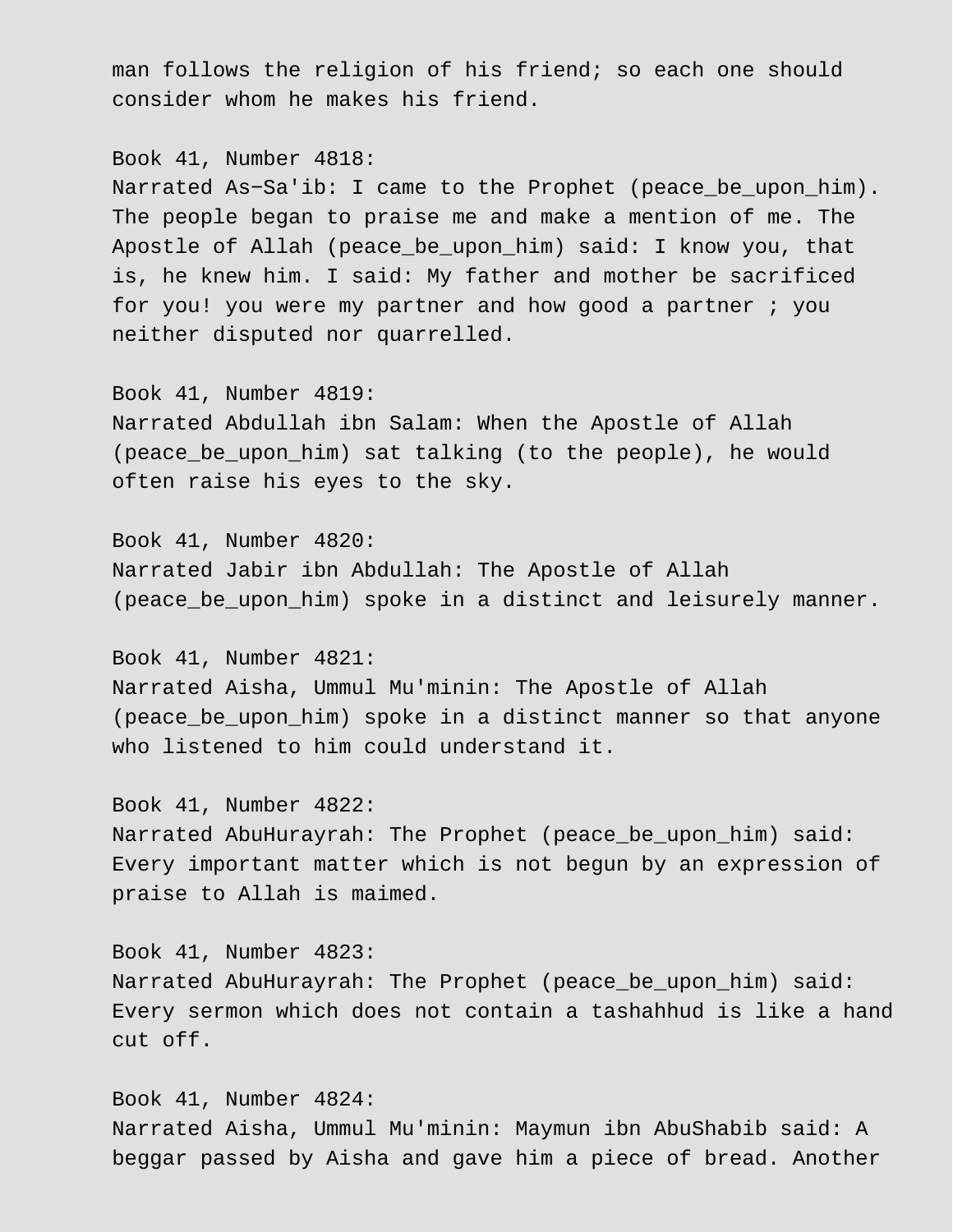man who wore clothes and had good appearance passed by her, and she made her seated and he ate (with her). When she was asked about that, she replied: The Apostle of Allah (peace be upon him) said: treat the people according to their ranks.

Book 41, Number 4825:

Narrated AbuMusa al−Ash'ari: The Prophet (peace\_be\_upon\_him) said: Glorifying Allah involves showing honour to a grey−haired Muslim and to one who can expound the Qur'an, but not to one who acts extravagantly regarding it, or turns away from it, and showing honour to a just ruler.

Book 41, Number 4826:

Narrated Abdullah ibn Amr ibn al−'As: The Apostle of Allah (peace\_be\_upon\_him) said: One should not sit between two men except with their permission.

Book 41, Number 4827: Narrated Abdullah ibn Amr ibn al−'As: The Apostle of Allah (peace\_be\_upon\_him) said: It is not lawful for a man to separate two persons except with their permission.

Book 41, Number 4828: Narrated AbuSa'id al−Khudri: When the Apostle of Allah (peace\_be\_upon\_him) sat, he had his knees drawn up supported by his hands.

Book 41, Number 4829:

Narrated Qaylah daughter of Makhramah: She saw the Prophet (peace\_be\_upon\_him) sitting with his arms round his legs. She said: When I saw the Apostle of Allah (peace\_be\_upon\_him) in such humble condition in the sitting position (according to Musa's version), I trembled with fear.

Book 41, Number 4830: Narrated Ash−Sharid ibn Suwayd: The Apostle of Allah (peace\_be\_upon\_him) came upon me when I was sitting thus: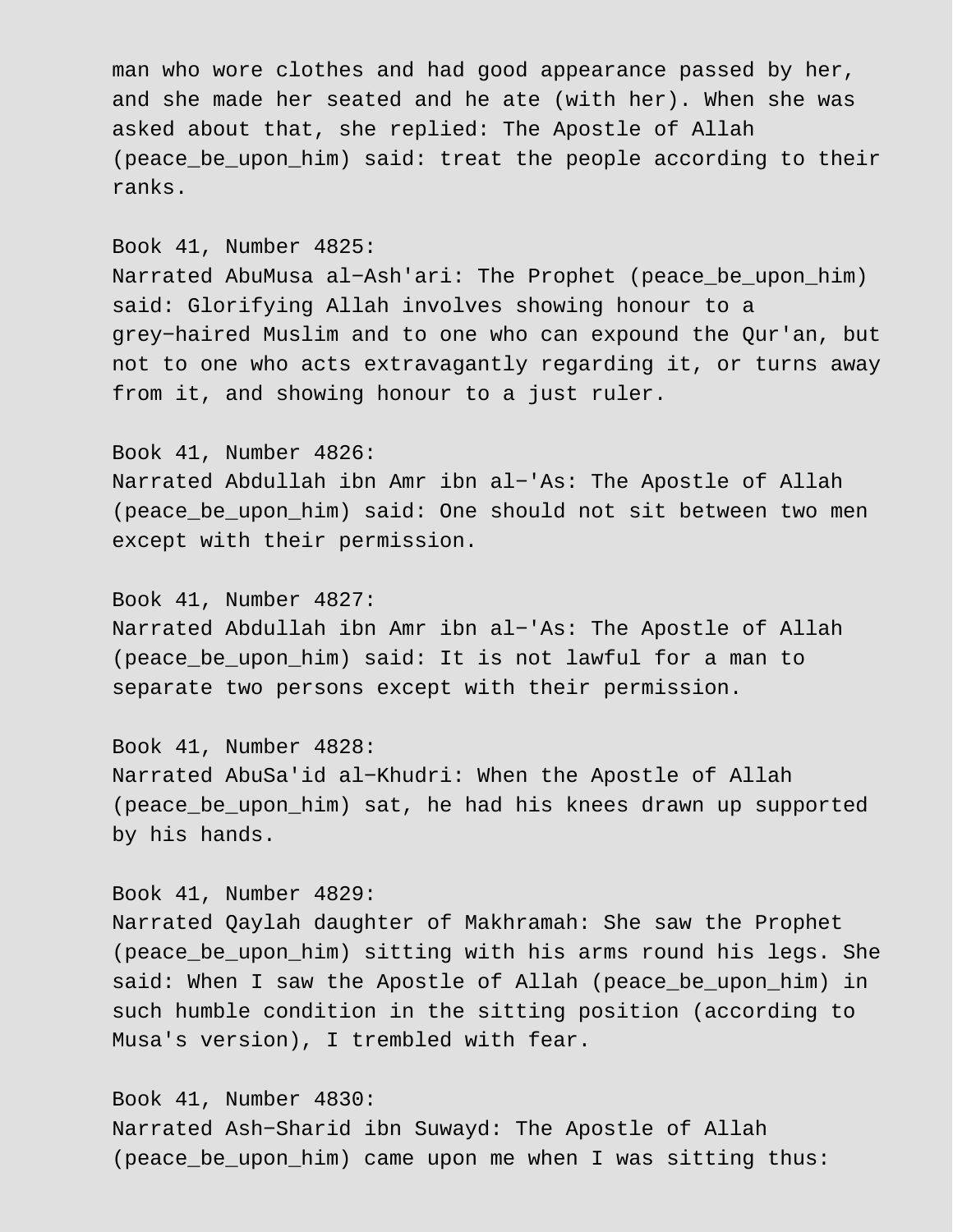having my left hand behind my back and leaning on the fleshy part of it, and said: Are you sitting in the manner of those with whom Allah is angry?

### Book 41, Number 4836:

Narrated AbudDarda': The Apostle of Allah (peace be upon him) would sit and we would also sit around him. If he got up intending to return, he would take off his sandals or something he was wearing, and his Companions recognising his purpose (that he would return) would stay where they were.

#### Book 41, Number 4837:

Narrated AbuHurayrah: The Prophet (peace\_be\_upon\_him) said: People who get up from an assembly in which they did not remember Allah will be just as if they had got up from an ass's corpse, and it will be a cause of grief to them.

# Book 41, Number 4838:

Narrated AbuHurayrah: The Prophet (peace\_be\_upon\_him) said: If anyone sits at a place where he does not remember Allah, deprivation will descend on him from Allah; and if he lies at a place where he does not remember Allah, deprivation will descend on him from Allah.

#### Book 41, Number 4839:

Narrated Abdullah ibn Amr ibn al−'As: There are some expressions which a man utters three times when he gets up from an assembly he will be forgiven for what happened in the assembly; and no one utters them in an assembly held for a noble cause or for remembrance of Allah but that is stamped with them just as a document is stamped with a signet−ring. These expressions are: Glory be to Thee, O Allah, and I begin with praise of Thee, there is no god but thou; I ask Thy pardon, and return to Thee in repentance.

# Book 41, Number 4841:

Narrated AbuBarzah al−Aslami: When the Apostle of Allah (peace\_be\_upon\_him) intended to get up from the assembly he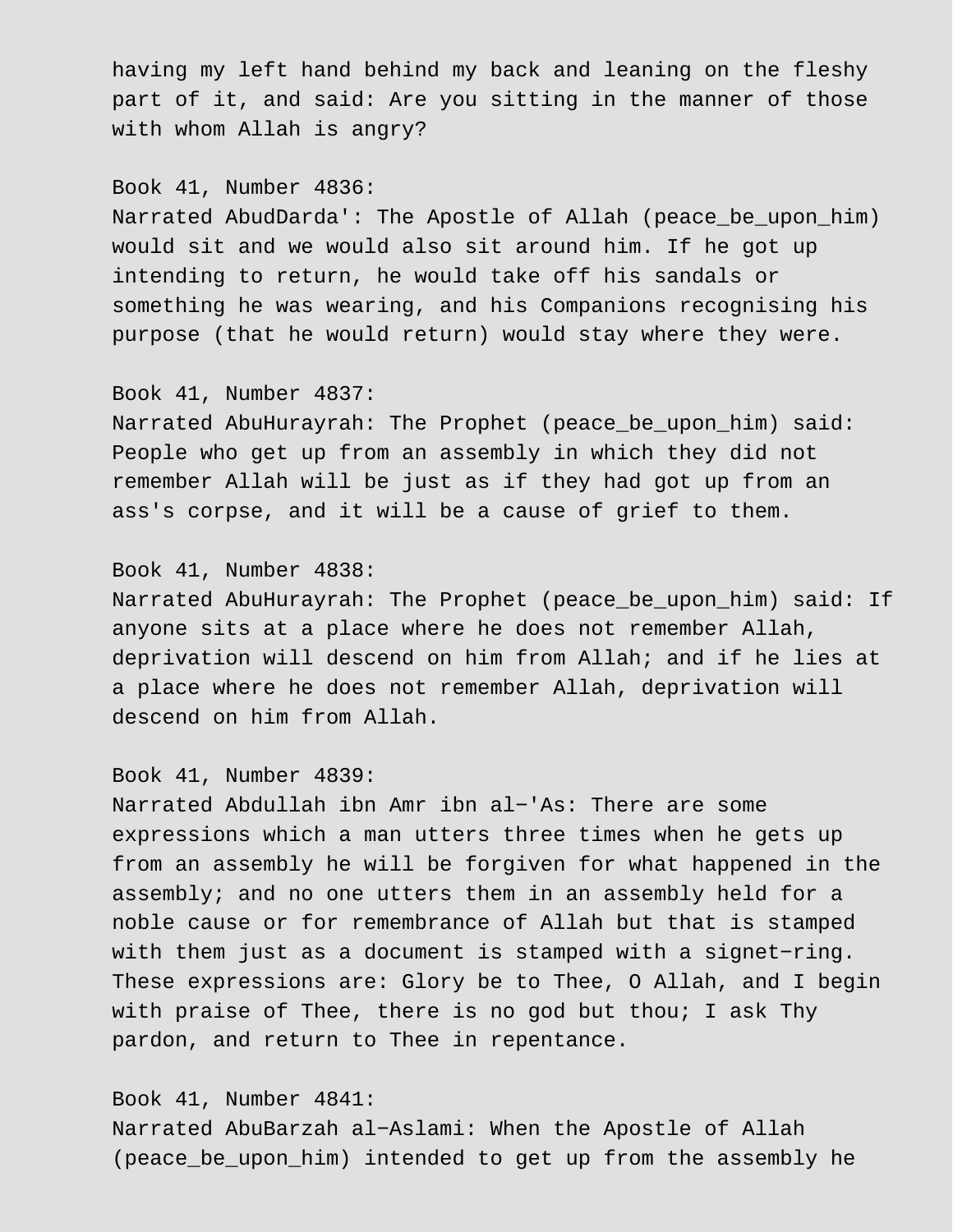used to say in the last. Glory be to Thee. O Allah, and I begin with praise of Thee, I testify that there is no god but Thou; I ask Thy pardon, and return to Thee in repentance. The man asked: Apostle of Allah! you utter the words now which you did not do in the past? He replied: (This is an) atonement for what takes place in the assembly.

### Book 41, Number 4842:

Narrated Abdullah ibn Mas'ud: The Prophet (peace\_be\_upon\_him) said: None of my Companions must tell me anything about anyone, for I like to come out to you with no ill−feelings.

#### Book 41, Number 4843:

Narrated Amr ibn al−Faghwa' al−Khuza'i: The Apostle of Allah (peace be upon him) called me. He intended to send me with some goods to AbuSufyan to distribute among the Quraysh at Mecca after the conquest. He said: Search for a companion. Then Amr ibn Umayyah ad−Damri came to me and said: I have been told that you are intending to make a journey and are seeking a companion. I said: Yes. He said: I am your companion. I then went to the Apostle of Allah (peace\_be\_upon\_him) and said: I have found a companion. He asked: Who is he? I replied: Amr ibn Umayyah ad−Damri. He said: When you come down to the territory of his people, be careful of him, for a maxim says: If one is your real brother, do not feel safe with him. So we proceeded, and when I reached al−Abwa', he said to me: I have some work with my people at Waddan, so stay here till I come back. I said: Do not lose your way. When he turned his back, I recalled the words of the Prophet (peace\_be\_upon\_him). So I rode my camel and galloped without stopping. When I reached al−Asafir, he was pursuing me with a group of men. So I galloped and forged ahead of him. When he saw me that I had outstripped him, they returned and he came to me. He said to me: I had some work with my people. I said: Yes. We then went on until we reached Mecca, and I gave the goods to AbuSufyan.

# Book 41, Number 4850:

Narrated Jabir ibn Abdullah: The Prophet (peace\_be\_upon\_him)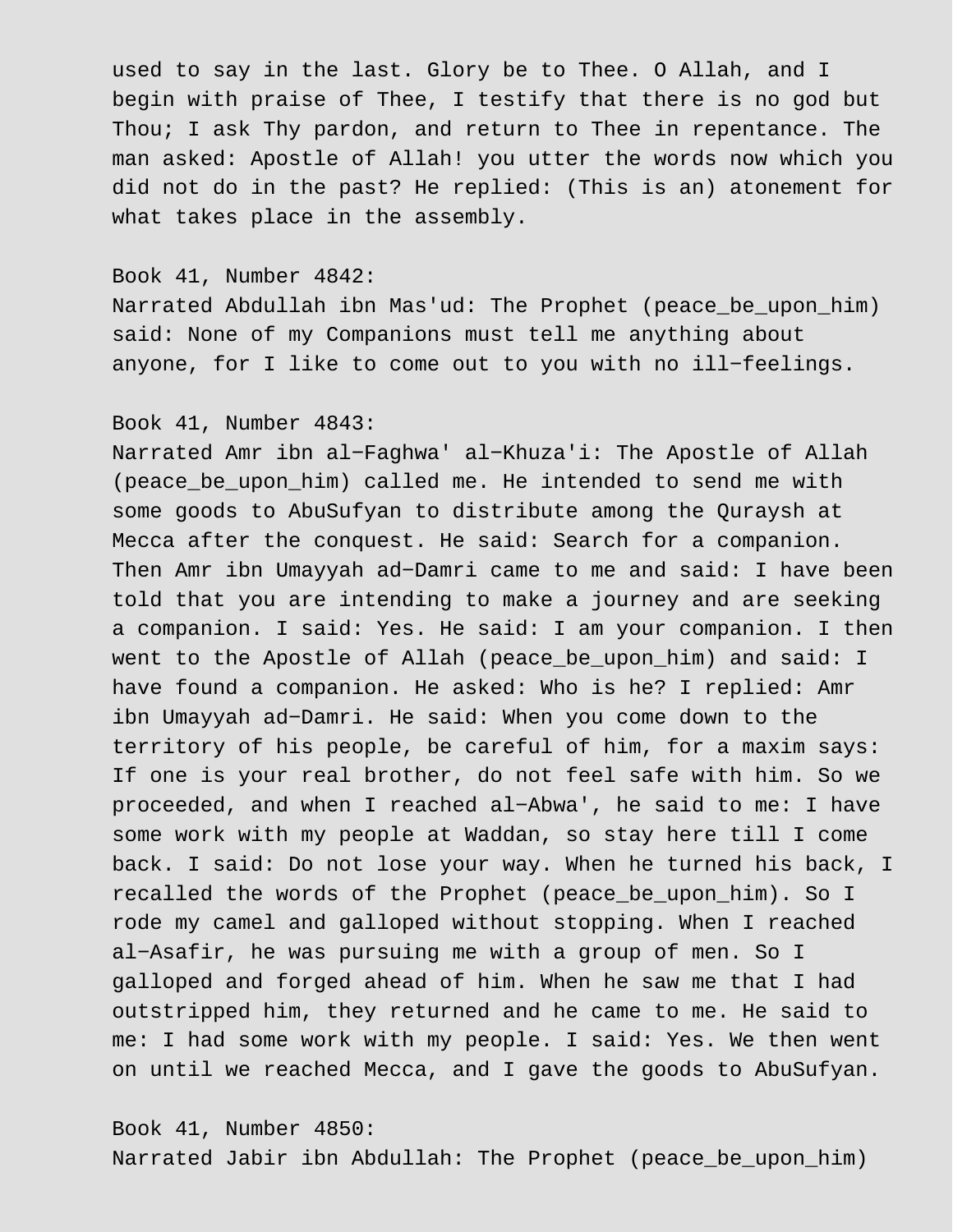said: When a man tells something and then departs, it is a trust.

Book 41, Number 4851: Narrated Jabir ibn Abdullah: The Prophet (peace be upon him) said: Meetings are confidential except three: those for the purpose of shedding blood unlawfully, or committing fornication, or acquiring property unjustly.

Book 41, Number 4855: Narrated Ammar: The Prophet (peace be upon him) said: He who is two−faced in this world will have two tongues of fire on the Day of Resurrection.

Book 41, Number 4857: Narrated Aisha, Ummul Mu'minin: I said to the Prophet (peace\_be\_upon\_him): It is enough for you in Safiyyah that she is such and such (the other version than Musaddad's has:) meaning that she was short−statured. He replied; You have said a word which would change the sea if it were mixed in it. She said: I imitated a man before him (out of disgrace). He said: I do not like that I imitate anyone even if I should get such and such.

Book 41, Number 4858: Narrated Sa'id ibn Zayd: The Prophet (peace be upon him) said: The most prevalent kind of usury is going to lengths in talking unjustly against a Muslim's honour.

Book 41, Number 4859: Narrated AbuHurayrah: The Prophet (peace be upon him) said: The gravest sin is going to lengths in talking unjustly against a Muslim's honour, and it is a major sin to abuse twice for abusing once.

Book 41, Number 4860:

Narrated Anas ibn Malik: The Prophet (peace\_be\_upon\_him) said: When I was taken up to heaven I passed by people who had nails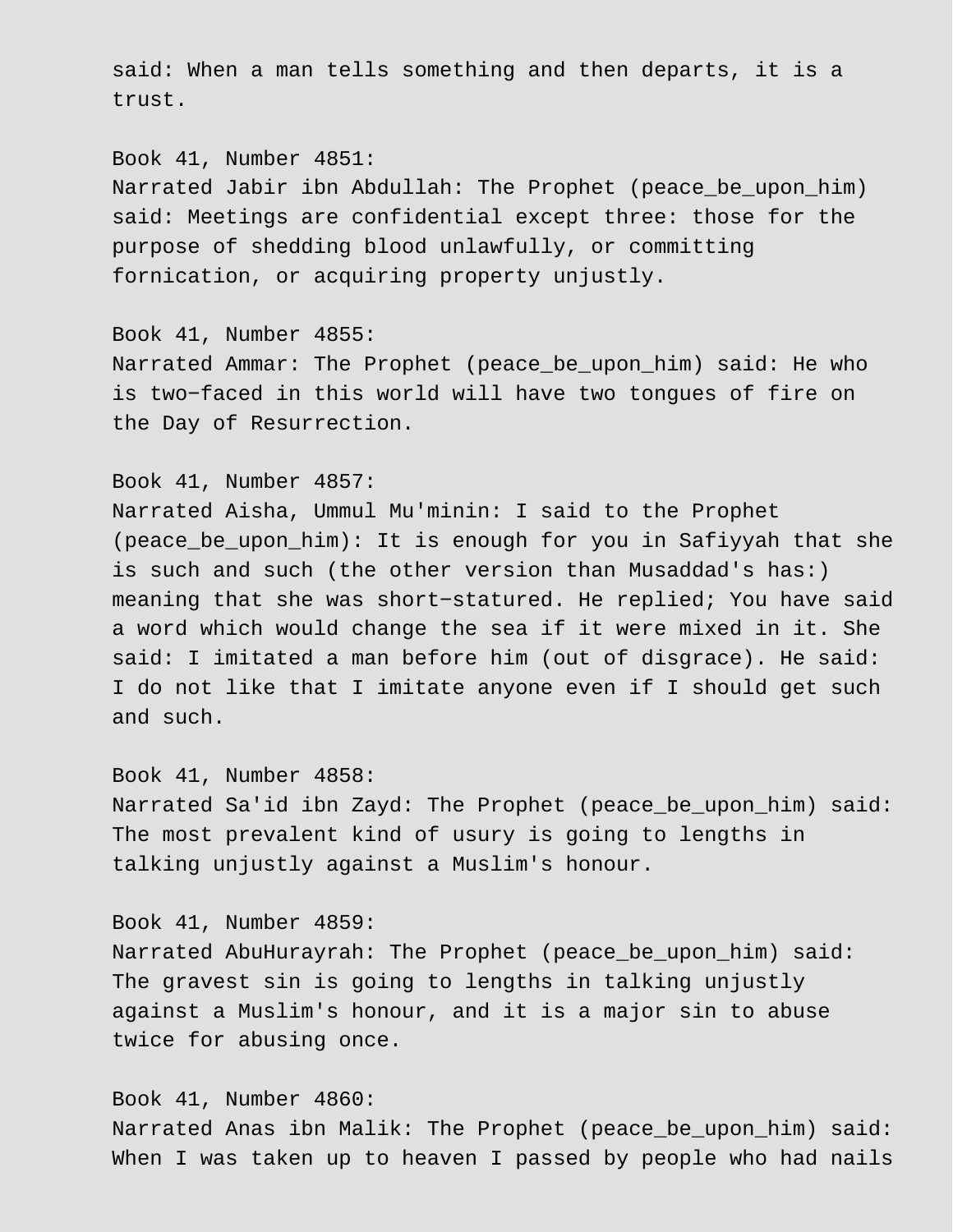of copper and were scratching their faces and their breasts. I said: Who are these people, Gabriel? He replied: They are those who were given to back biting and who aspersed people's honour.

#### Book 41, Number 4862:

Narrated AbuBarzah al−Aslami: The Prophet (peace\_be\_upon\_him) said: O community of people, who believed by their tongue, and belief did not enter their hearts, do not back−bite Muslims, and do not search for their faults, for if anyone searches for their faults, Allah will search for his fault, and if Allah searches for the fault of anyone, He disgraces him in his house.

#### Book 41, Number 4863:

Narrated Al−Mustawrid: The Prophet (peace\_be\_upon\_him) said: If anyone eats once at the cost of a Muslim's honour, Allah will give him a like amount of Jahannam to eat; if anyone clothes himself with a garment at the cost of a Muslim's honour, Allah will clothe him with like amount of Jahannam; and if anyone puts himself in a position of reputation and show Allah will disgrace him with a place of reputation and show on the Day of Resurrection.

# Book 41, Number 4865:

Narrated Mu'adh ibn Anas: The Prophet (peace be upon him) said: If anyone guards a believer from a hypocrite, Allah will send an angel who will guard his flesh on the Day of Resurrection from the fire of Jahannam; but if anyone attacks a Muslim saying something by which he wishes to disgrace him, he will be restrained by Allah on the bridge over Jahannam till he is acquitted of what he said.

#### Book 41, Number 4866:

Narrated Jabir ibn Abdullah ; AbuTalhah ibn Sahl al−Ansari: The Prophet (peace be upon him) said: No (Muslim) man will desert a man who is a Muslim in a place where his respect may be violated and his honour aspersed without Allah deserting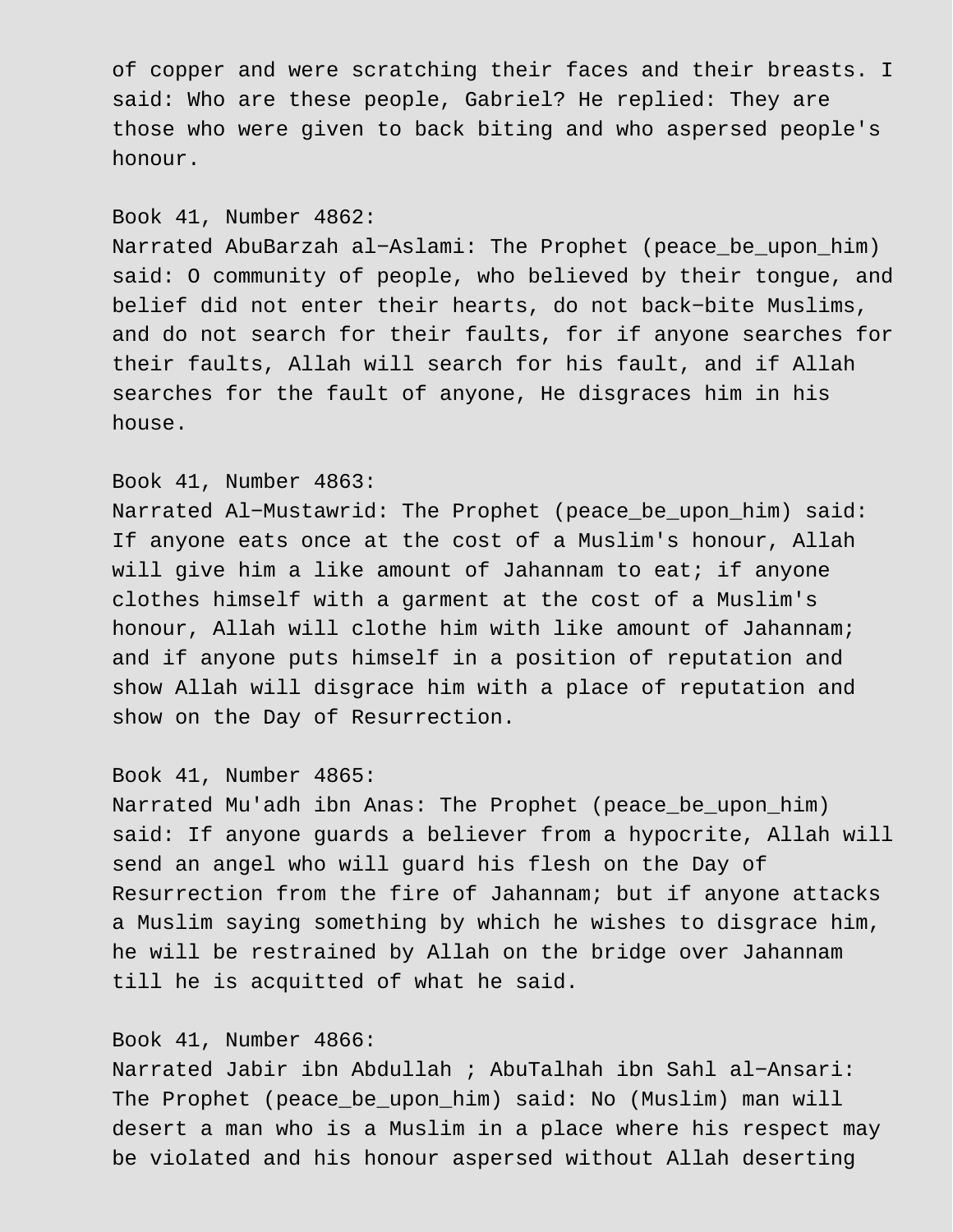him in a place here he wishes his help; and no (Muslim) man who will help a Muslim in a place where his honour may be aspersed and his respect violated without Allah helping him in a place where he wishes his help.

### Book 41, Number 4867:

Narrated Jundub: A desert Arab came and making his camel kneel and tethering it, entered the mosque and prayed behind the Apostle of Allah (peace\_be\_upon\_him). When The Apostle of Allah (peace be upon him) had given the salutation, he went to his riding beast and, after untethering and riding it, he called out: O Allah, show mercy to me and to Muhammad and associate no one else in Thy mercy to us. The Apostle of Allah (peace\_be\_upon\_him) then said: Do you think that he or his camel is farther astray? Did you not listen to what he said? They replied: Certainly.

#### Book 41, Number 4868:

Narrated Qatadah: Is one of you helpless to be like AbuDaygham or Damdam (Ibn Ubayd is doubtful) who would say when morning came: O Allah, I gave my honour as alms to Thy servants?

#### Book 41, Number 4870:

Narrated Mu'awiyah: I heard the Apostle of Allah (peace\_be\_upon\_him) say: If you search for the faults of the people, you will corrupt them, or will nearly corrupt them. AbudDarda' said: These are the words which Mu'awiyah himself from the Apostle of Allah (peace\_be\_upon\_him), and Allah benefited him by them.

# Book 41, Number 4871:

Narrated Miqdam ibn Ma'dikarib ; AbuUmamah: The Prophet (peace\_be\_upon\_him) said: When a ruler seeks to make imputations against the people, he corrupts them.

# Book 41, Number 4872:

Narrated Abdullah ibn Mas'ud: Zayd ibn Wahb said: A man was brought to Ibn Mas'ud. He was told: This is so and so, and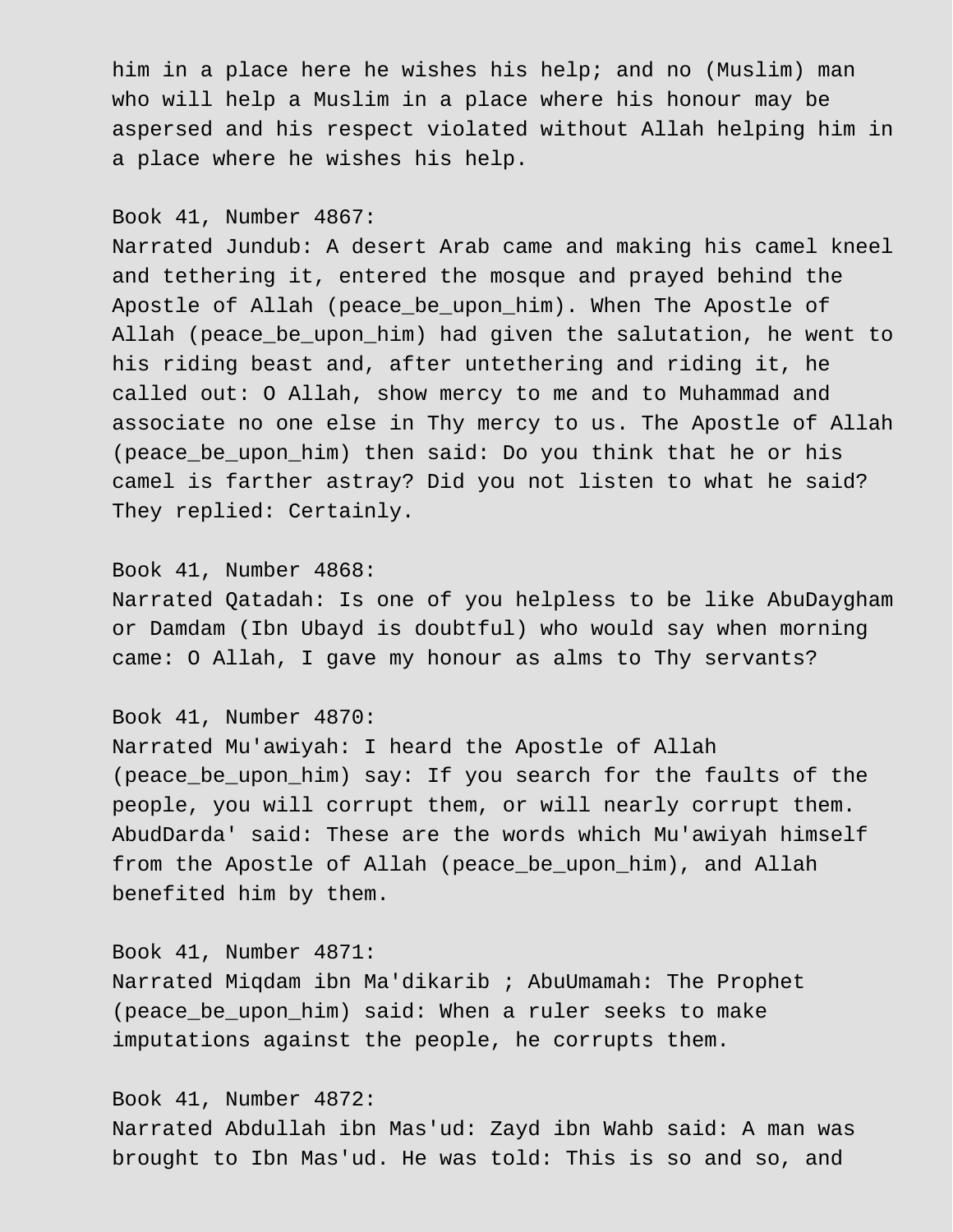wine was dropping from his beard. Abdullah thereupon said: We have been prohibited to seek out (faults). If anything becomes manifest to us, we shall seize it.

Book 41, Number 4873:

Narrated Uqbah ibn Amir: The Prophet (peace\_be\_upon\_him) said: He who sees something which should be kept hidden and conceals it will be like one who has brought to life a girl buried alive.

Book 41, Number 4874:

Narrated Uqbah ibn Amir: AbulHaytham quoted Dukhayn, the scribe of Uqbah ibn Amir, saying: We had some neighbours who used to drink wine. I for them, but they did not stop. I then said to Uqbah ibn Amir: These neighbours of ours drink wine, and I tried to prevent them but they did not stop, and I am going to call the police about them. He said: Leave them. I again came to Uqbah ibn Amir and said: Our neighbours have refused to refrain from drinking wine, and I am going to call the police for them. He said: Woe to thee! Leave them alone. I heard the Apostle of Allah (peace\_be\_upon\_him) say: he then mentioned the tradition to the same effect as recorded above on the authority of the narrator Muslim.

Book 41, Number 4877:

Narrated Iyad ibn Himar (al−Mujashi'i): The Prophet (peace\_be\_upon\_him) said: Allah has revealed to me that you must be humble, so that no one oppresses another and boasts over another.

Book 41, Number 4878:

Narrated Sa'id ibn al−Musayyab: While the Apostle of Allah (peace\_be\_upon\_him) was sitting with some of his companions, a man reviled AbuBakr and insulted him. But AbuBakr remained silent. He insulted him twice, but AbuBakr controlled himself. He insulted him thrice and AbuBakr took revenge on him. Then the Apostle of Allah (peace\_be\_upon\_him) got up when AbuBakr took revenge. AbuBakr said: Were you angry with me, Apostle of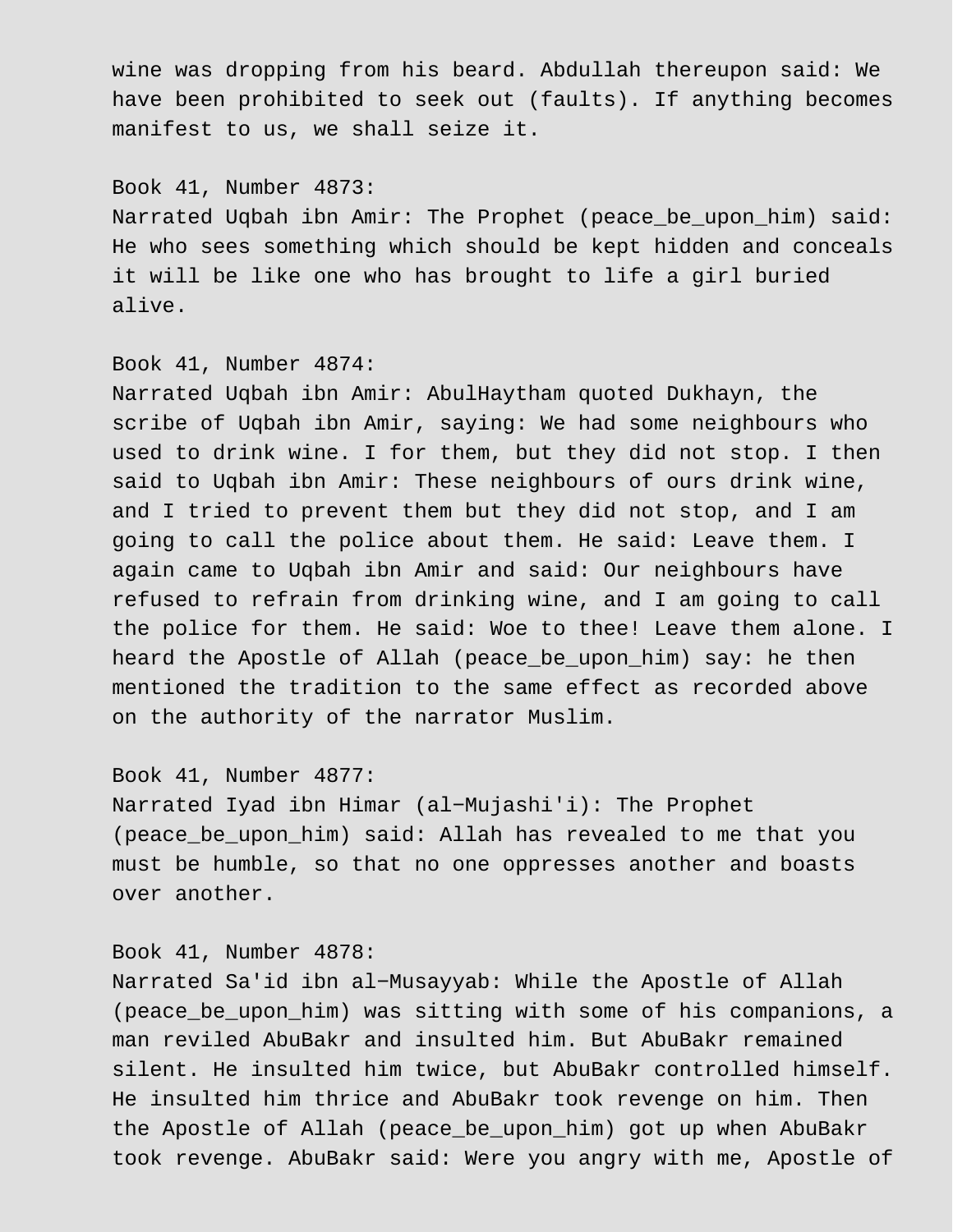Allah? The Apostle of Allah (peace be upon him) replied: An angel came down from Heaven and he was rejecting what he had said to you. When you took revenge, a devil came down. I was not going to sit when the devil came down.

### Book 41, Number 4880:

Narrated Aisha, Ummul Mu'minin: Ibn Awn said: I asked about the meaning of intisar (revenge) in the Qur'anic verse: "But indeed if any do help and defend themselves (intasara) after a wrong (done) to them, against them there is no cause of blame." Then Ali ibn Zayd ibn Jad'an told me on the authority of Umm Muhammad, the wife of his father. Ibn Awn said: It was believed that she used to go to the Mother of the Faithful (i.e. Aisha). She said: The Mother of the Faithful said: The Apostle of Allah (peace be upon him) came upon me while Zaynab, daughter of Jahsh, was with us. He began to do something with his hand. I signalled to him until I made him understand about her. So he stopped. Zaynab came on and began to abuse Aisha. She tried to prevent her but she did not stop. So he (the Prophet) said to Aisha: Abuse her. So she abused her and dominated her. Zaynab then went to Ali and said: Aisha abused you and did (such and such). Then Fatimah came (to the Prophet) and he said to her: She is the favourite of your father, by the Lord of the Ka'bah! She then returned and said to them: I said to him such and such, and he said to me such and such. Then Ali came to the Prophet (peace\_be\_upon\_him) and spoke to him about that.

# Book 41, Number 4882:

Narrated Abdullah ibn Umar: The Prophet (peace\_be\_upon\_him) said: Make a mention of the virtues of your dead, and refrain from (mentioning) their evils.

# Book 41, Number 4883:

Narrated AbuHurayrah: I heard the Apostle of Allah (peace be upon him) say: There were two men among Banu Isra'il, who were striving for the same goal. One of them would commit sin and the other would strive to do his best in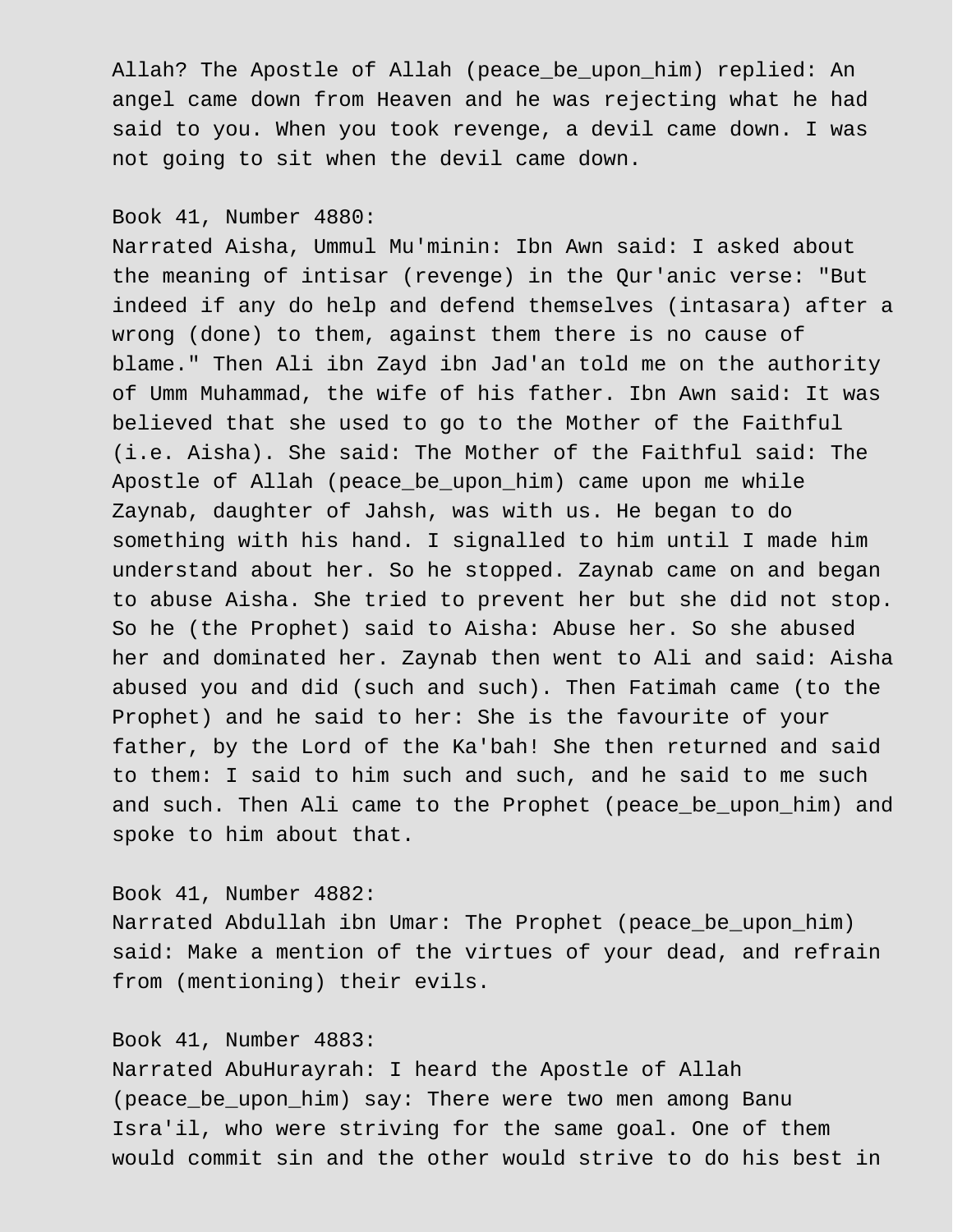the world. The man who exerted himself in worship continued to see the other in sin. He would say: Refrain from it. One day he found him in sin and said to him: Refrain from it. He said: Leave me alone with my Lord. Have you been sent as a watchman over me? He said: I swear by Allah, Allah will not forgive you, nor will he admit you to Paradise. Then their souls were taken back (by Allah), and they met together with the Lord of the worlds. He (Allah) said to this man who had striven hard in worship; Had you knowledge about Me or had you power over that which I had in My hand? He said to the man who sinned: Go and enter Paradise by My mercy. He said about the other: Take him to Hell. AbuHurayrah said: By Him in Whose hand my soul is, he spoke a word by which this world and the next world of his were destroyed.

#### Book 41, Number 4884:

Narrated AbuBakrah: The Prophet (peace be upon him) said: There is no sin more fitted to have punishment meted out by Allah to its perpetrator in advance in this world along with what He stores up for him in the next world than oppression and severing ties of relationship.

#### Book 41, Number 4885:

Narrated AbuHurayrah: The Prophet (peace\_be\_upon\_him) said: Avoid envy, for envy devours good deeds just as fire devours fuel or (he said) "grass."

# Book 41, Number 4886:

Narrated Anas ibn Malik: Sahl ibn AbuUmamah said that he and his father (AbuUmamah) visited Anas ibn Malik at Medina during the time (rule) of Umar ibn AbdulAziz when he (Anas ibn Malik) was the governor of Medina. He was praying a very short prayer as if it were the prayer of a traveller or near it. When he gave a greeting, my father said: May Allah have mercy on you! Tell me about this prayer: Is it obligatory or supererogatory? He said: It is obligatory; it is the prayer performed by the Apostle of Allah (peace\_be\_upon\_him). I did not make a mistake except in one thing that I forgot. He said: The Apostle of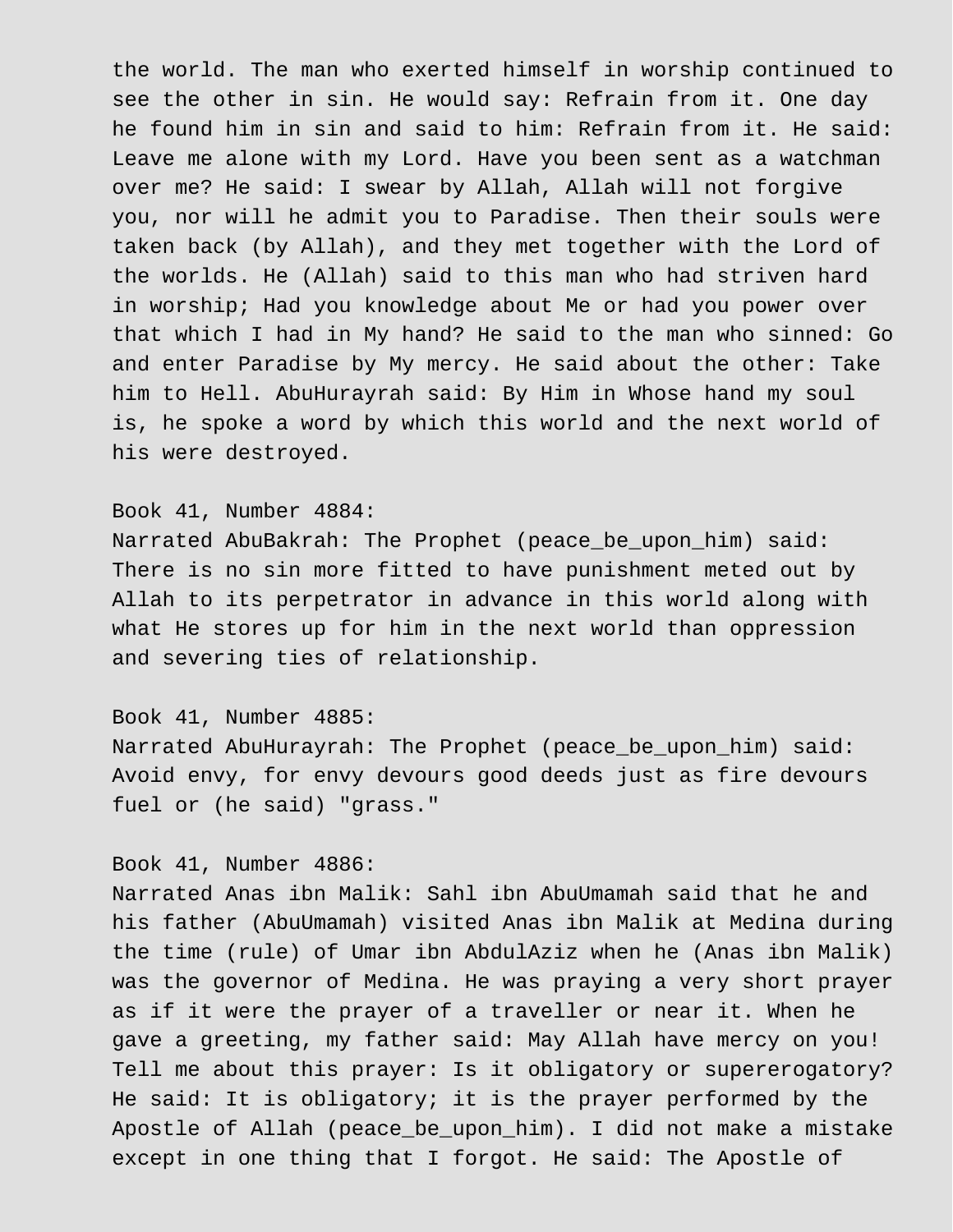Allah (peace be upon him) used to say: Do not impose austerities on yourselves so that austerities will be imposed on you, for people have imposed austerities on themselves and Allah imposed austerities on them. Their survivors are to be found in cells and monasteries. (Then he quoted:) "Monasticism, they invented it; we did not prescribe it for them." Next day he went out in the morning and said: will you not go out for a ride, so that you may see something and take a lesson from it? He said: Yes. Then all of them rode away and reached a land whose inhabitants had perished, passed away and died. The roofs of the town had fallen in. He asked: Do you know this land? I said: Who acquainted me with it and its inhabitants? (Anas said:) This is the land of the people whom oppression and envy destroyed. Envy extinguishes the light of good deeds, and oppression confirms or falsifies it. The eye commits fornication, and the palm of the hand, the foot, body, tongue and private part of the body confirm it or deny it.

#### Book 41, Number 4888:

Narrated Samurah ibn Jundub: The Prophet (peace\_be\_upon\_him) said: Do not invoke Allah's curse, Allah's anger, or Hell.

#### Book 41, Number 4890:

Narrated Abdullah ibn Abbas: A man cursed the wind. The narrator Muslim's version has: The wind snatched away a man's cloak during the time of the Prophet (peace\_be\_upon\_him) and he cursed it. The Prophet (peace\_be\_upon\_him) said: Do not curse it, for it is under command, and if anyone curses a thing undeservedly, the curse returns upon him.

### Book 41, Number 4891:

Narrated Aisha, Ummul Mu'minin: Something of her was stolen, and she began to curse him (i.e. the thief). The Apostle of Allah (peace\_be\_upon\_him) said to her: Do not lessen his sin.

# Book 41, Number 4894:

Narrated AbuHurayrah: The Prophet (peace\_be\_upon\_him) said: It is not allowable for a believer to keep from a believer for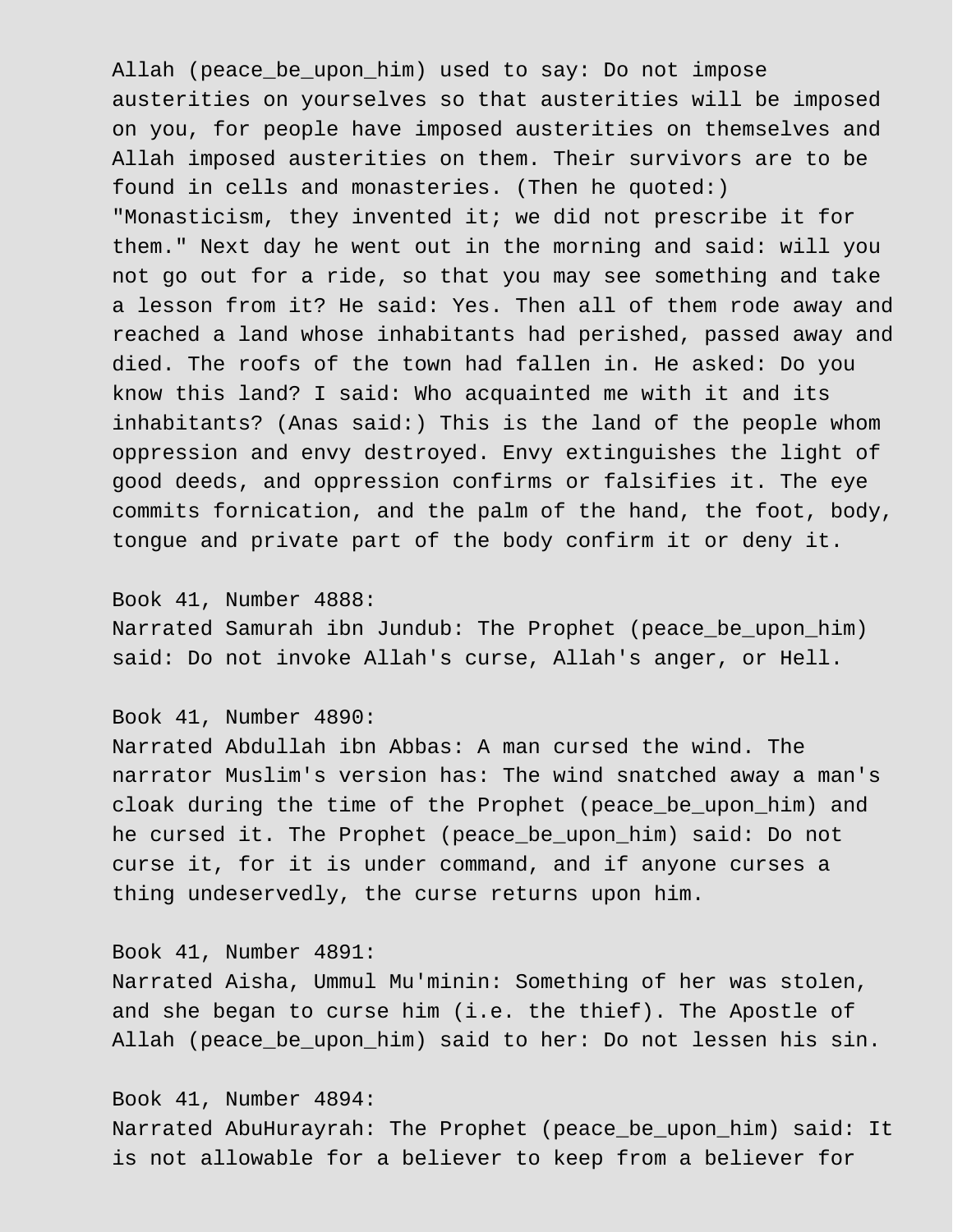more than three days. If three days pass, he should meet him and give him a salutation, and if he replies to it they will both have shared in the reward; but if he does not reply he will bear his sin (according to Ahmad's version) and the one who gives the salutation will have come forth from the sin of keeping apart.

#### Book 41, Number 4895:

Narrated Aisha, Ummul Mu'minin: The Apostle of Allah (peace\_be\_upon\_him) said: It is not right for a Muslim to keep apart from another Muslim for more than three days. Then when he meets him and gives three salutations, receiving during that time no response, the other bears his sin.

### Book 41, Number 4896:

Narrated AbuHurayrah: The Prophet (peace\_be\_upon\_him) said: It is not allowable for a Muslim to keep apart from his brother for more than three days, for one who does so and dies will enter Hell.

#### Book 41, Number 4897:

Narrated AbuKhirash as−Sulami: AbuKhirash heard the Apostle of Allah (peace\_be\_upon\_him) say: If one keeps apart from his brother for a year, it is like shedding his blood.

# Book 41, Number 4900:

Narrated AbuHurayrah: The Prophet (peace\_be\_upon\_him) said: The believer is the believer's mirror, and the believer is the believer's brother who guards him against loss and protects him when he is absent.

#### Book 41, Number 4901:

Narrated AbudDarda': The Prophet (peace\_be\_upon\_him) said: Shall I not inform you of something more excellent in degree than fasting, prayer and almsgiving (sadaqah)? The people replied: Yes, Prophet of Allah! He said: It is putting things right between people, spoiling them is the shaver (destructive).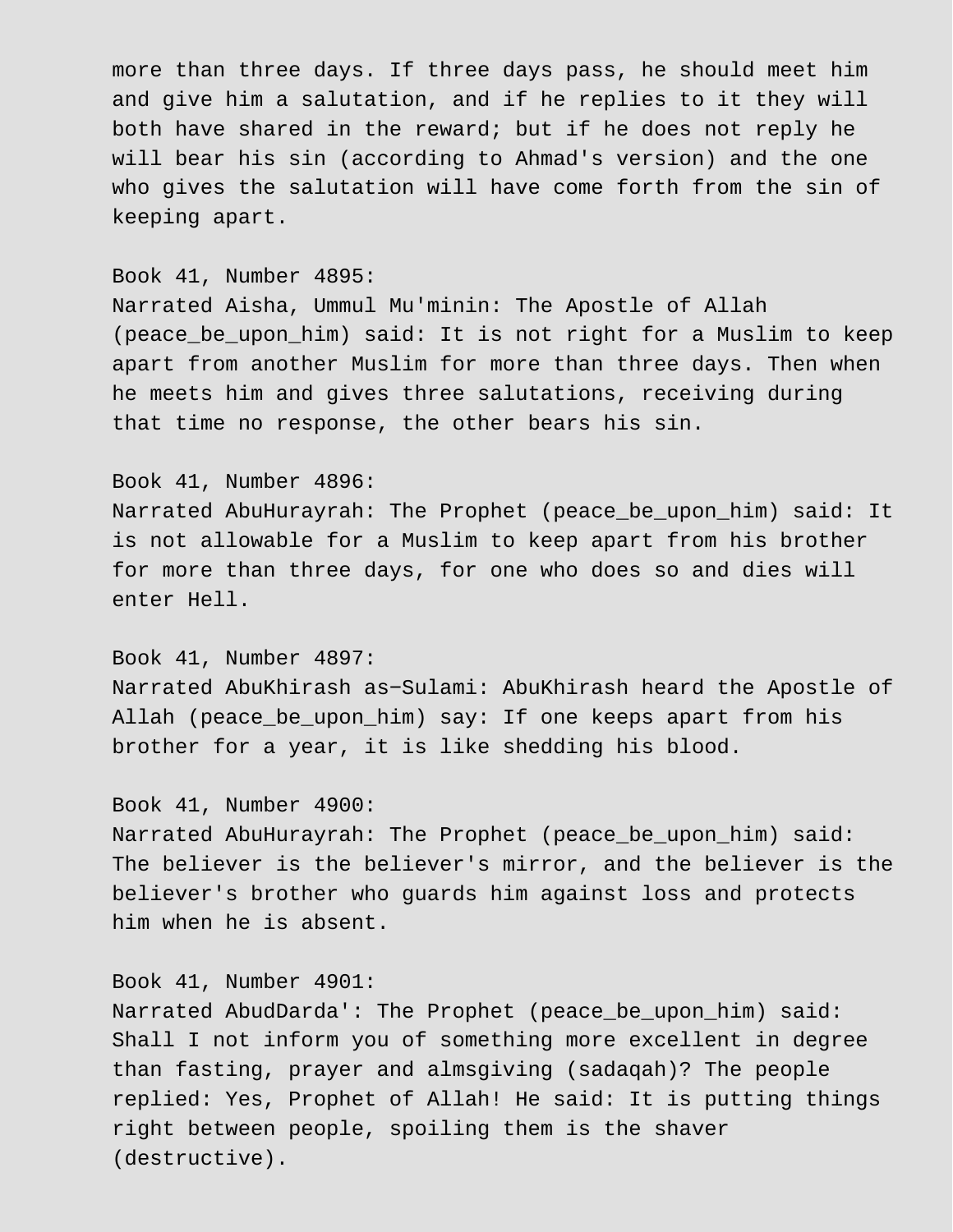# Book 41, Number 4902:

Narrated Umm Kulthum bint Uqbah al−Umawiyyah: The Prophet (peace be upon him) said: He who forged in order to put things right between two persons did not lie. The version by Ahmad ibn Muhammad and Musaddad has: The liar is not the one who puts things right between people, saying what is good and increasing good.

### Book 41, Number 4905:

Narrated Anas ibn Malik: When the Apostle of Allah (peace\_be\_upon\_him) came to Medina, the Abyssinians played for his coming out of joy; they played with spears.

### Book 41, Number 4906:

Narrated Abdullah ibn Umar: Nafi' said: Ibn Umar heard a pipe, put his fingers in his ears and went away from the road. He said to me: Are you hearing anything? I said: No. He said: He then took his fingers out of his ears and said: I was with the Prophet (peace\_be\_upon\_him), and he heard like this and he did like this. AbuAli al−Lu'lu said: I heard AbuDawud say: This is a rejected tradition.

#### Book 41, Number 4909:

Narrated Abdullah ibn Mas'ud: Salam ibn Miskin, quoting an old man who witnessed AbuWa'il in a wedding feast, said: They began to play, amuse and sing. He united the support of his hand round his knees that were drawn up, and said: I heard Abdullah (ibn Mas'ud) say: I heard the apostle of Allah (peace\_be\_upon\_him) say: Singing produces hypocrisy in the heart.

# Book 41, Number 4910:

Narrated AbuHurayrah: A hermaphrodite (mukhannath) who had dyed his hands and feet with henna was brought to the Prophet (peace be upon him). He asked: What is the matter with this man? He was told: Apostle of Allah! he affects women's get−up. So he ordered regarding him and he was banished to an−Naqi'. The people said: Apostle of Allah! should we not kill him? He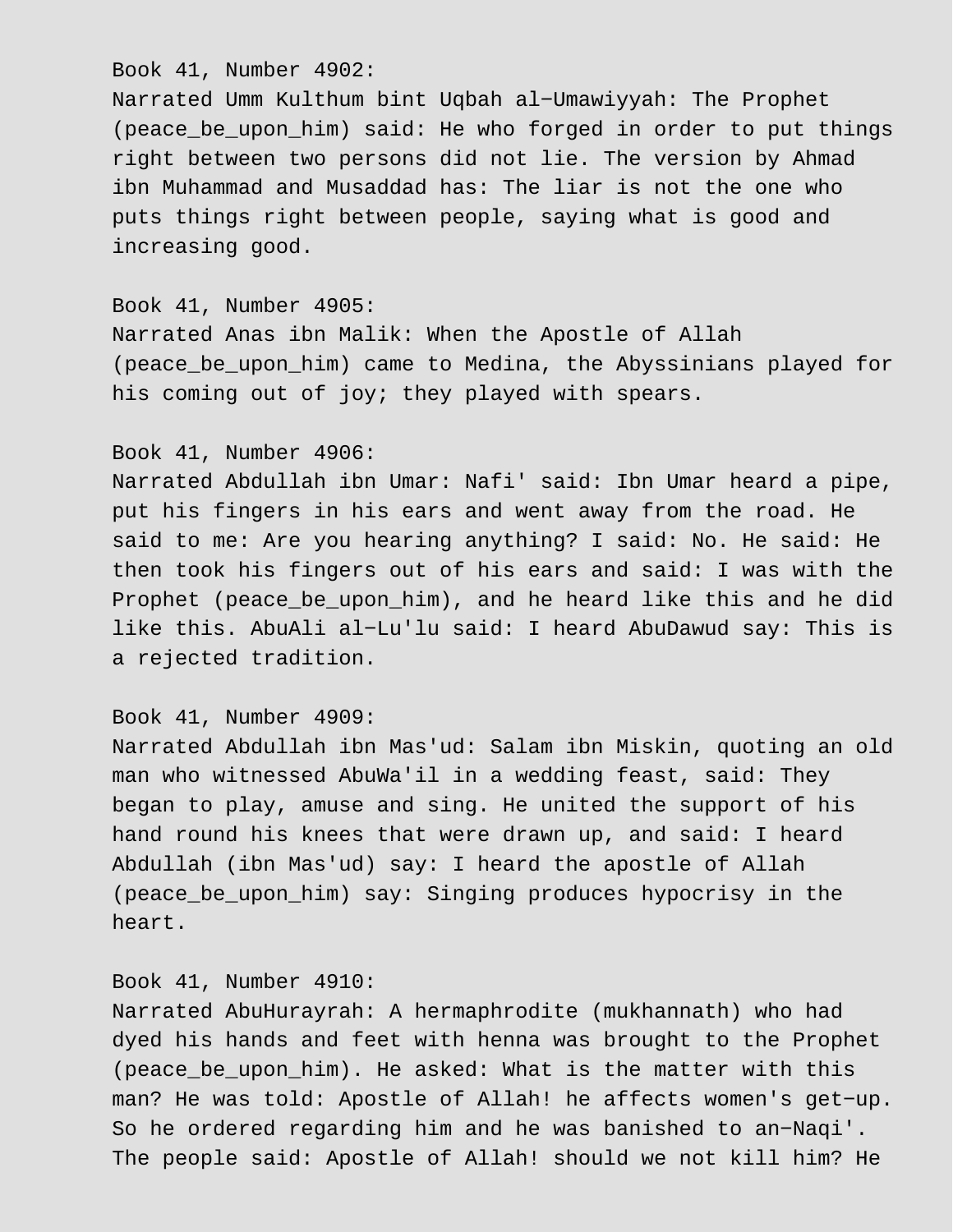said: I have been prohibited from killing people who pray. AbuUsamah said: Naqi' is a region near Medina and not a Baqi'.

# Book 41, Number 4914:

Narrated Aisha, Ummul Mu'minin: When the Apostle of Allah (peace be upon him) arrived after the expedition to Tabuk or Khaybar (the narrator is doubtful), the draught raised an end of a curtain which was hung in front of her store−room, revealing some dolls which belonged to her. He asked: What is this? She replied: My dolls. Among them he saw a horse with wings made of rags, and asked: What is this I see among them? She replied: A horse. He asked: What is this that it has on it? She replied: Two wings. He asked: A horse with two wings? She replied: Have you not heard that Solomon had horses with wings? She said: Thereupon the Apostle of Allah (peace\_be\_upon\_him) laughed so heartily that I could see his molar teeth.

# Book 41, Number 4915:

Narrated Aisha, Ummul Mu'minin: The Apostle of Allah (peace be upon him) married me when I was seven or six. When we came to Medina, some women came. according to Bishr's version: Umm Ruman came to me when I was swinging. They took me, made me prepared and decorated me. I was then brought to the Apostle of Allah (peace\_be\_upon\_him), and he took up cohabitation with me when I was nine. She halted me at the door, and I burst into laughter.

# Book 41, Number 4916:

Narrated AbuUsamah: The tradition mentioned above (No. 4915) has also been transmitted by AbuUsamah in a similar manner through a different chain of narrators. This version has: "With good fortune. " She (Umm Ruman) entrusted me to them. They washed my head and redressed me. No one came to me suddenly except the Apostle of Allah (peace be upon him) in the forenoon. So they entrusted me to him.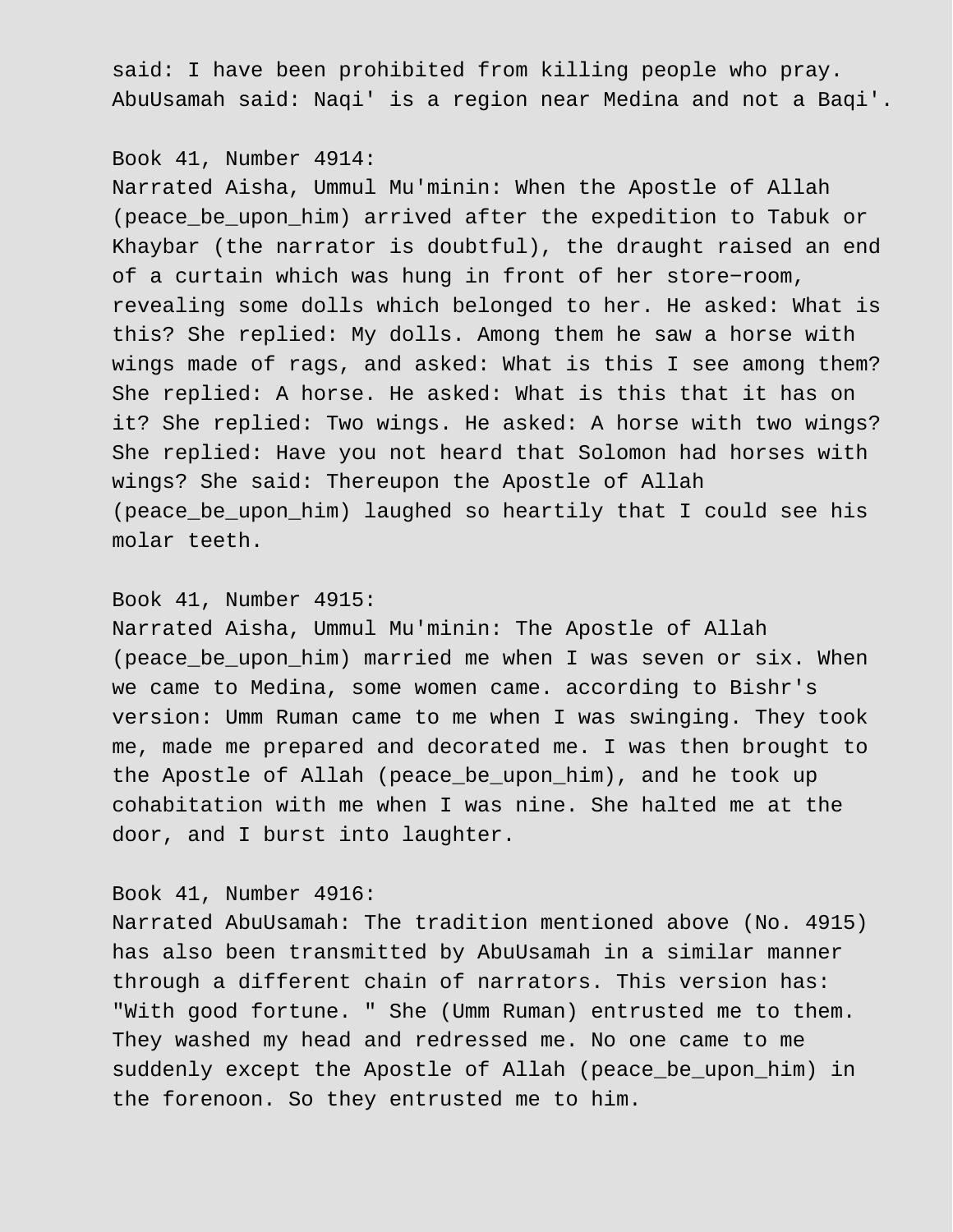#### Book 41, Number 4917:

Narrated Aisha, Ummul Mu'minin: When we came to Medina, the women came to me when I was playing on the swing, and my hair were up to my ears. They brought me, prepared me, and decorated me. Then they brought me to the Apostle of Allah (peace\_be\_upon\_him) and he took up cohabitation with me, when I was nine.

Book 41, Number 4920: Narrated AbuMusa al−Ash'ari: The Apostle of Allah (peace\_be\_upon\_him) said: He who plays backgammon disobeys Allah and His Apostle.

Book 41, Number 4922: Narrated AbuHurayrah: The Apostle of Allah (peace\_be\_upon\_him) saw a man pursuing a pigeon. He said: A devil is pursuing a female devil.

Book 41, Number 4923: Narrated Abdullah ibn Amr ibn al−'As: The Prophet (peace\_be\_upon\_him) said: The Compassionate One has mercy on those who are merciful. If you show mercy to those who are on the earth, He Who is in the heaven will show mercy to you.

Book 41, Number 4924: Narrated AbuHurayrah: I heard AbulQasim (peace\_be\_upon\_him) who spoke the truth and whose word was verified say: Mercy is taken away only from him who is miserable.

Book 41, Number 4925: Narrated Abdullah ibn Amr ibn al−'As: The Prophet (peace\_be\_upon\_him) said: Those who do not show mercy to our young ones and do not realise the right of our elders are not from us.

Book 41, Number 4927: Narrated Jarir: I swore allegiance to the Apostle of Allah (peace\_be\_upon\_him) promising to hear and obey, and behave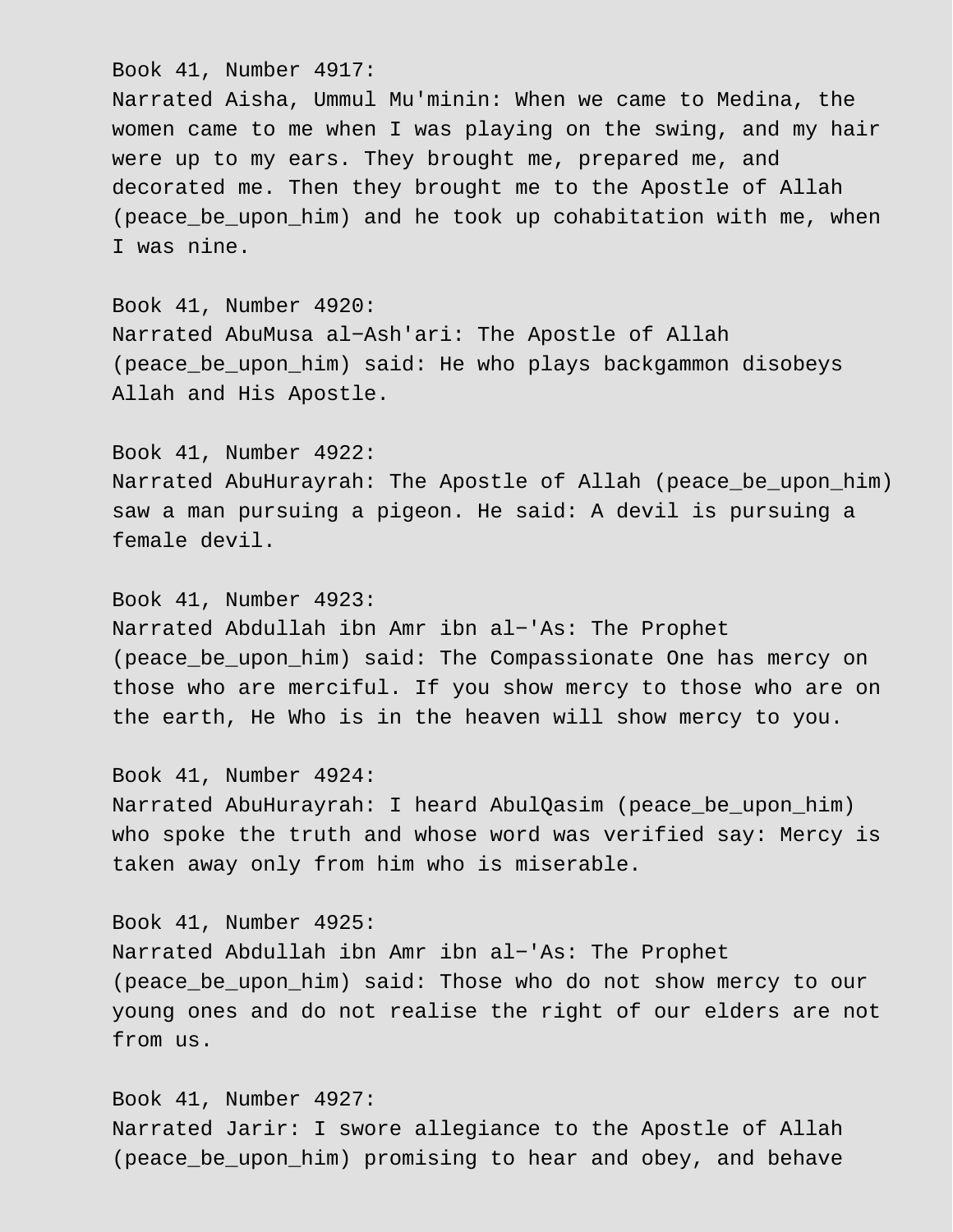sincerely towards every Muslim. AbuZur'ah said: Whenever he sold and bought anything, he would say: What we took from you is dearer to us than what we gave you. So choose (as you like).

#### Book 41, Number 4930:

Narrated AbudDarda': The Prophet (peace\_be\_upon\_him) said: On the Day of Resurrection you will be called by your names and by your father's names, so give yourselves good names.

# Book 41, Number 4932:

Narrated AbuWahb al-Jushami: The Prophet (peace be upon him) said: Call yourselves by the names of the Prophets. The names dearest to Allah are Abdullah and AbdurRahman, the truest are Harith and Hammam, and the worst are Harb and Murrah.

# Book 41, Number 4936:

Narrated Usamah ibn Akhdari: A man called Asram was among those who came to the Apostle of Allah (peace\_be\_upon\_him). The Apostle of Allah (peace\_be\_upon\_him) said: What is your name? He replied: Asram. He said: No, you are Zur'ah.

### Book 41, Number 4937:

Narrated Hani ibn Yazid: When Hani went with his people in a deputation to the Apostle of Allah (peace\_be\_upon\_him), he heard them calling him by his kunyah (surname), AbulHakam. So the Apostle of Allah (peace\_be\_upon\_him) called him and said: Allah is the judge (al−Hakam), and to Him judgment belongs. Why are you given the kunyah AbulHakam? He replied: When my people disagree about a matter, they come to me, and I decide between them, and both parties are satisfied with my decision. He said: How good this is! What children have you? He replied: I have Shurayh, Muslim and Abdullah. He asked; Who is the oldest of them? I replied: Shurayh. He said: Then you are AbuShurayh.

# Book 41, Number 4938: Narrated AbuWahb, Hazn ibn AbuWahb: The Prophet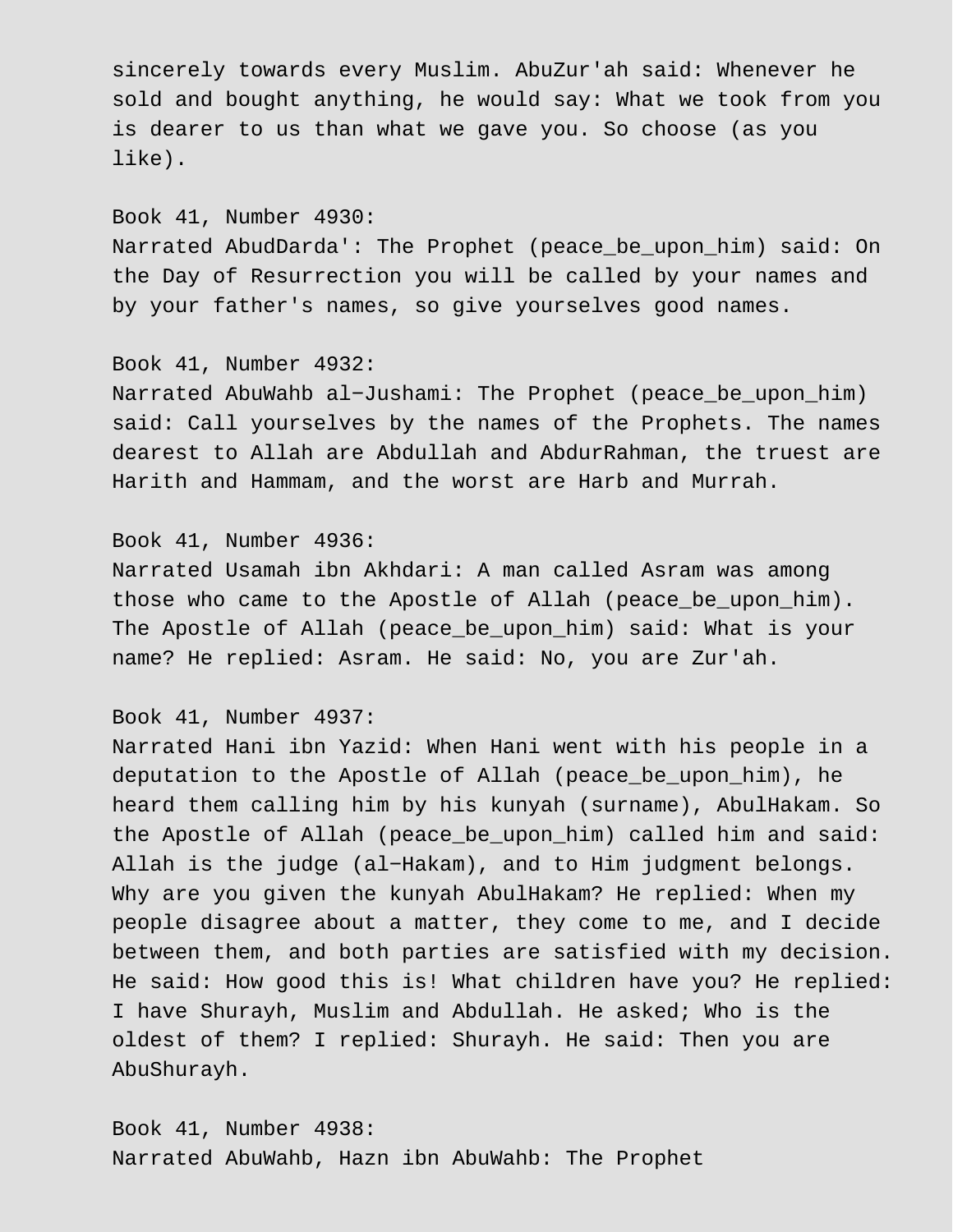(peace be upon him) asked: What is your name? He replied: Hazn (rugged). He said: You are Sahl (smooth). He said: No, smooth is trodden upon and disgraced. Sa'id said: I then thought that ruggedness would remain among us after it. AbuDawud said: The Prophet (peace\_be\_upon\_him) changed the names al−'As, Aziz, Atalah, Shaytan, al−Hakam, Ghurab, Hubab, and Shihab and called him Hisham. He changed the name Harb (war) and called him Silm (peace). He changed the name al−Munba'ith (one who lies) and called him al−Mudtaji' (one who stands up). He changed the name of a land Afrah (barren) and called it Khadrah (green). He changed the name Shi'b ad−Dalalah (the mountain path of a stray), the name of a mountain path and called it Shi'b al−Huda (mountain path of guidance). He changed the name Banu az−Zinyah (children of fornication) and called them Banu ar−Rushdah (children of those who are on the right path), and changed the name Banu Mughwiyah (children of a woman who allures and goes astray), and called them Banu Rushdah (children of a woman who is on the right path). AbuDawud said: I omitted the chains of these for the sake of brevity.

# Book 41, Number 4939:

Narrated Umar ibn al−Khattab: Masruq said: I met Umar ibn al−Khattab (Allah be pleased with him) who said: Who are you? I replied: Masruq ibn al−Ajda'. Umar then said: I heard the Apostle of Allah (peace\_be\_upon\_him) say: al−Ajda' (mutilated) is a devil.

# Book 41, Number 4942:

Narrated Jabir ibn Abdullah: The Prophet (peace\_be\_upon\_him) said: If I survive (God willing), I shall forbid my people to give the names Nafi' (beneficial), Aflah (successful) and Barakah (blessing). Al−A'mash said: I do not know whether he mentioned Nafi' or not. When a man comes and asks: Is there Barakah (blessing)? The people say: No.

Book 41, Number 4944: Narrated AbuJubayrah ibn ad−Dahhak: This verse was revealed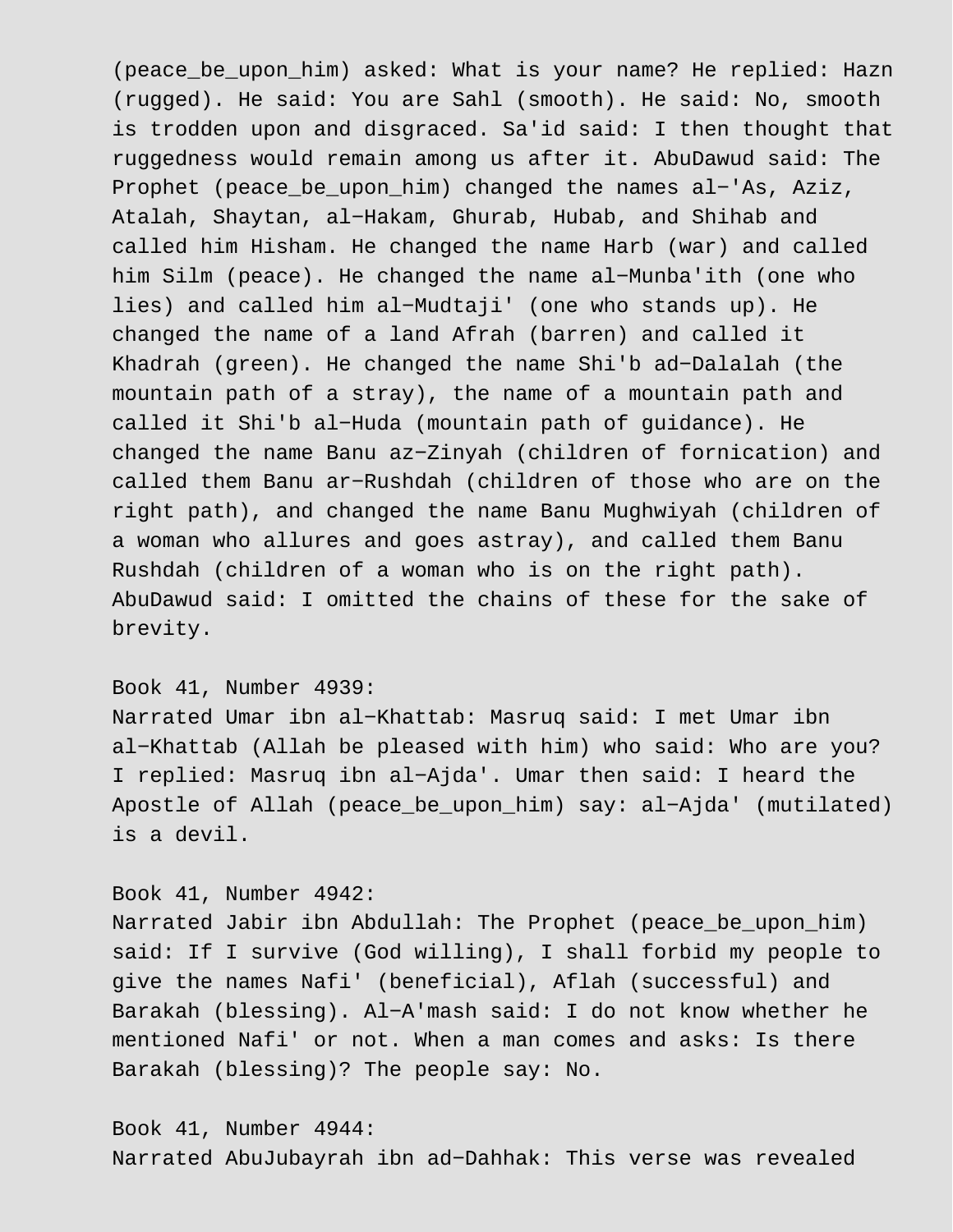about us, the Banu Salimah: "Nor call each other by (offensive) nicknames: ill−seeming is a name connoting wickedness (to be used of one) after he has believed." He said: When the apostle of Allah (peace\_be\_upon\_him) came to us, every one of us had two or three names. The Apostle of Allah (peace\_be\_upon\_him) began to say: O so and so! But they would say: Keep silence, Apostle of Allah! He becomes angry by this name. So this verse was revealed: "Nor call each other by (offensive nicknames."

# Book 41, Number 4945:

Narrated Umar ibn al−Khattab: Zayd ibn Aslam quoted his father as saying: Umar ibn al−Khattab (Allah be pleased with him) struck one of his sons who was given the kunyah AbuIsa, and al−Mughirah ibn Shu'bah had the kunyah AbuIsa. Umar said to him: Is it not sufficient for you that you are called by the kunyah AbuAbdullah? He replied: The Apostle of Allah (peace\_be\_upon\_him) gave me this kunyah. Thereupon he said: The Apostle of Allah (peace\_be\_upon\_him) was forgiven all his sins, past and those followed. But we are among the people similar to us. Henceforth he was called by the kunyah AbuAbdullah until he died.

Book 41, Number 4945a: Narrated AbuMas'ud or Hudhayfah: AbuMas'ud asked Abdullah, or AbuAbdullah asked AbuMas'ud: What did you hear the Apostle of Allah (peace\_be\_upon\_him) say about za'amu (they alleged, asserted, or it is said). He replied: I heard the Apostle of Allah (peace\_be\_upon\_him) say: It is a bad riding−beast for a man (to say) za'amu (they asserted).

# Book 41, Number 4946:

Narrated A man: AbulMalih reported on the authority of a man: I was riding on a mount behind the Prophet (peace be upon him). It stumbled. Thereupon I said: May the devil parish! He said: Do not say: May the devil perish! for if you say that , he will swell so much so that he will be like a house, and say: By my power. But say: In the name of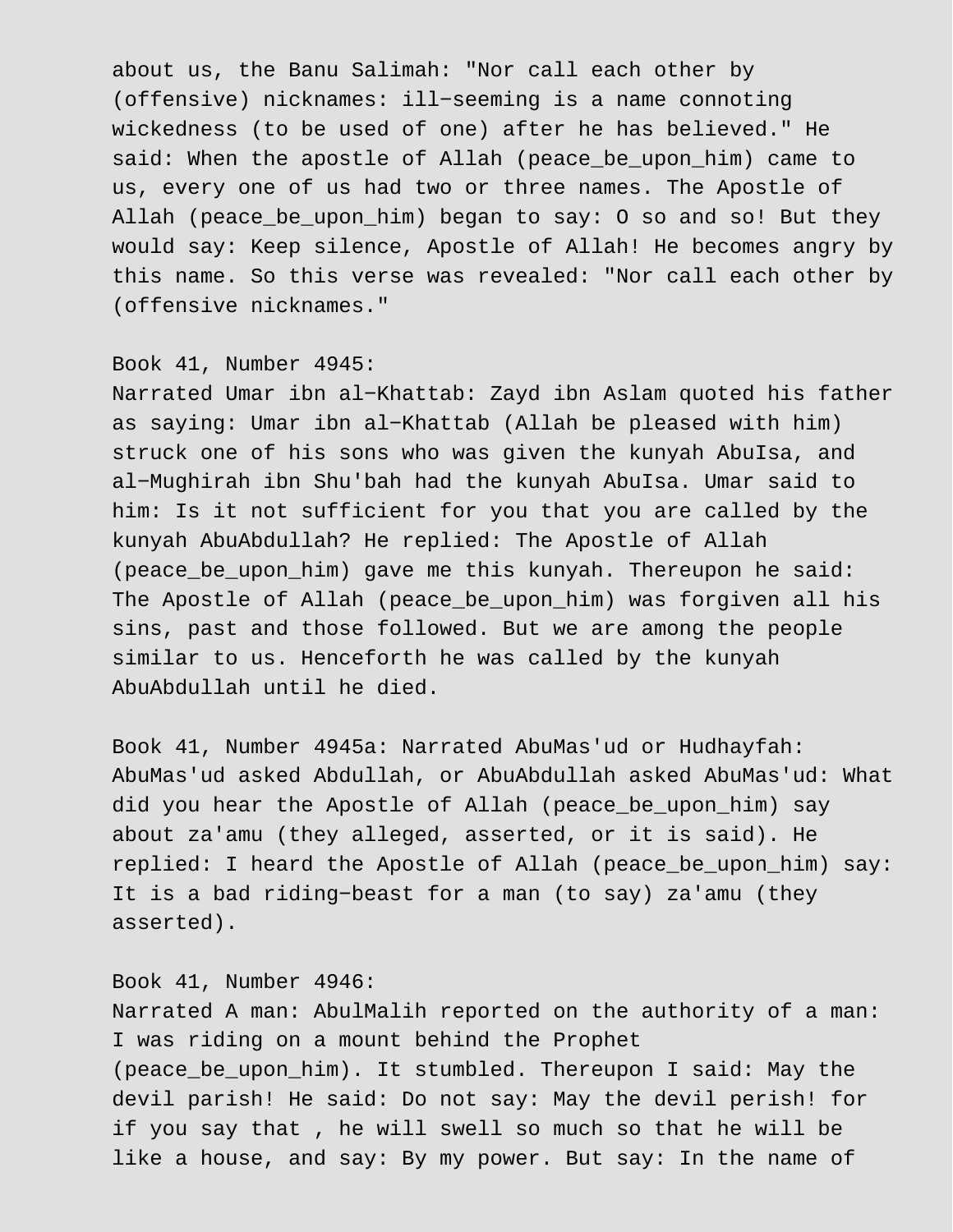Allah; for when you say that, he will diminish so much so that he will be like a fly.

Book 41, Number 4948: Narrated Jabir ibn Abdullah: The Prophet (peace be upon him) said: If anyone is called by my name, he must not be given my kunyah (surname), and if anyone uses my kunyah (surname), he must not be called by my name.

Book 41, Number 4949:

Narrated Ali ibn AbuTalib: I said: Apostle of Allah! tell me if a son is born to me after your death, may I give him your name and your kunyah? He replied: Yes.

#### Book 41, Number 4950:

Narrated Aisha, Ummul Mu'minin: A woman came to the Apostle of Allah (peace\_be\_upon\_him) and said: Apostle of Allah! I have given birth to a boy, and call him Muhammad and AbulQasim as kunyah (surname), but I have been told that you disapproved of that. He replied: What is it which has made my name lawful and my kunyah unlawful, or what is it which has made my kunyah unlawful and my name lawful?

# Book 41, Number 4952:

Narrated Aisha, Ummul Mu'minin: Aisha said: Apostle of Allah! All my fellow−wives have kunyahs? He said: Give yourself the kunyah by Abdullah, your son − that is to say, her nephew (her sister's son). Musaddad said: Abdullah ibn az−Zubayr. She was called by the kunyah Umm Abdullah.

# Book 41, Number 4953:

Narrated Sufyan ibn Asid al−Hadrami: I heard the Apostle of Allah (peace\_be\_upon\_him) say: It is great treachery that you should tell your brother something and have him believe you when you are lying.

Book 41, Number 4957: Narrated AbuHurayrah: The Prophet (peace\_be\_upon\_him) said: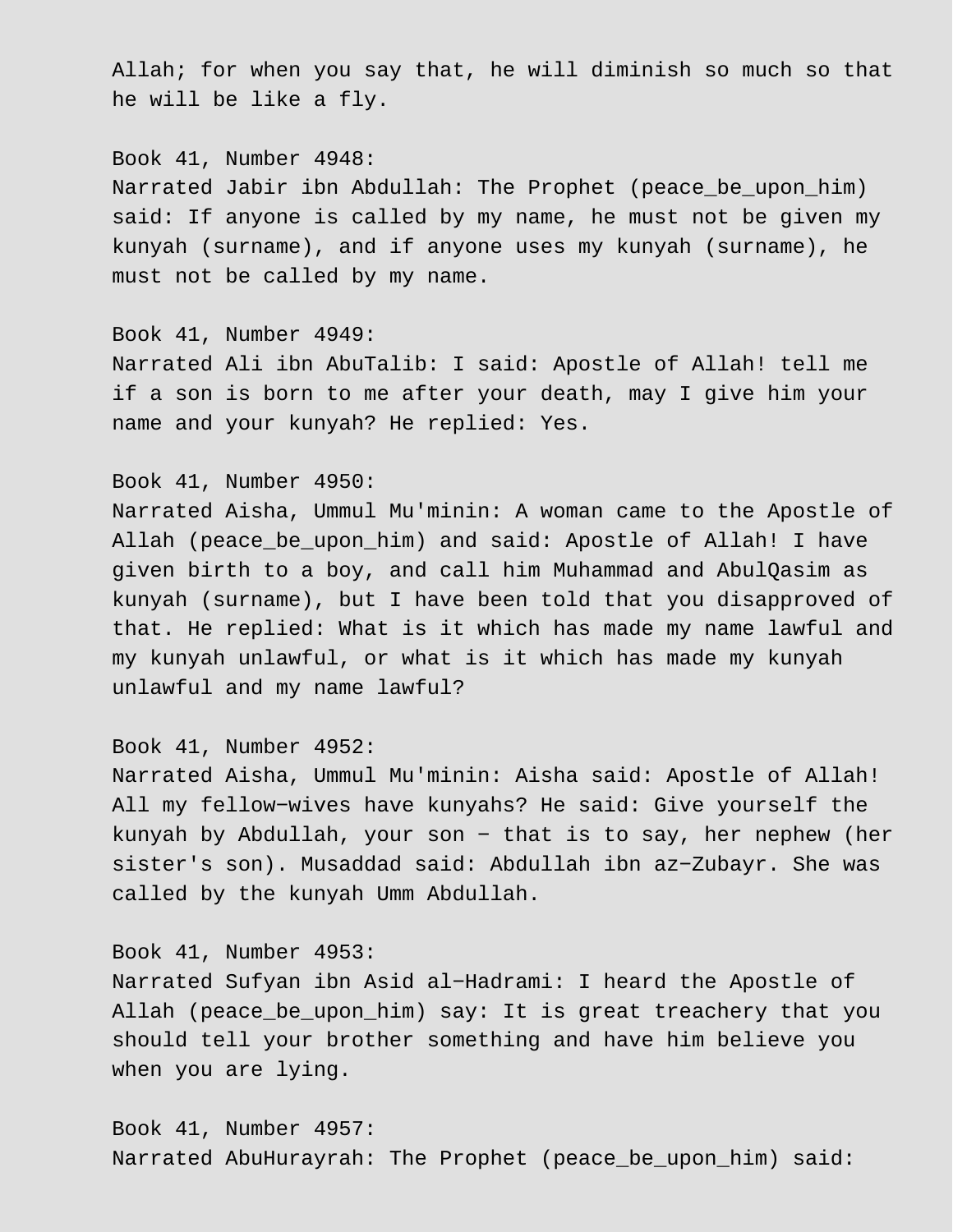None of you must say: "My slave" (abdi) and "My slave−woman" (amati), and a slave must not say: "My lord" (rabbi or rabbati). The master (of a slave) should say: "My young man" (fataya) and "My young woman" (fatati), and a slave should say "My master" (sayyidi) and "My mistress" (sayyidati), for you are all (Allah's slave and the Lord is Allah, Most High.

Book 41, Number 4959: Narrated Buraydah ibn al−Hasib: The Prophet (peace\_be\_upon\_him) said: Do not call a hypocrite sayyid (master), for if he is a sayyid, you will displease your Lord, Most High.

Book 41, Number 4962: Narrated Hudhayfah: The Prophet (peace be upon him) said: Do not say: "What Allah wills and so and so wills," but say: "What Allah wills and afterwards so and so wills.

Book 41, Number 4965: Narrated AbuHurayrah: The Prophet (peace\_be\_upon\_him) said: When you hear....(Musa's version has): When a man says people have perished, he is the one who has suffered that fate most.

Book 41, Number 4967:

Narrated A man: Salim ibn AbulJa'dah said: A man said: (Mis'ar said: I think he was from the tribe of Khuza'ah): would that I had prayed, and got comfort. The people objected to him for it. Thereupon he said: I heard the Apostle of Allah (peace\_be\_upon\_him) as saying: O Bilal, call iqamah for prayer: give us comfort by it.

Book 41, Number 4968:

Narrated Abdullah ibn Muhammad ibn al−Hanafiyyah: I and my father went to the house of my father−in−law from the Ansar to pay a sick visit to him. The time of prayer came. He said to someone of his relatives: O girl! bring me water for ablution so that I pray and get comfort. We objected to him for it. He said: I heard the Apostle of Allah (peace be upon him) say: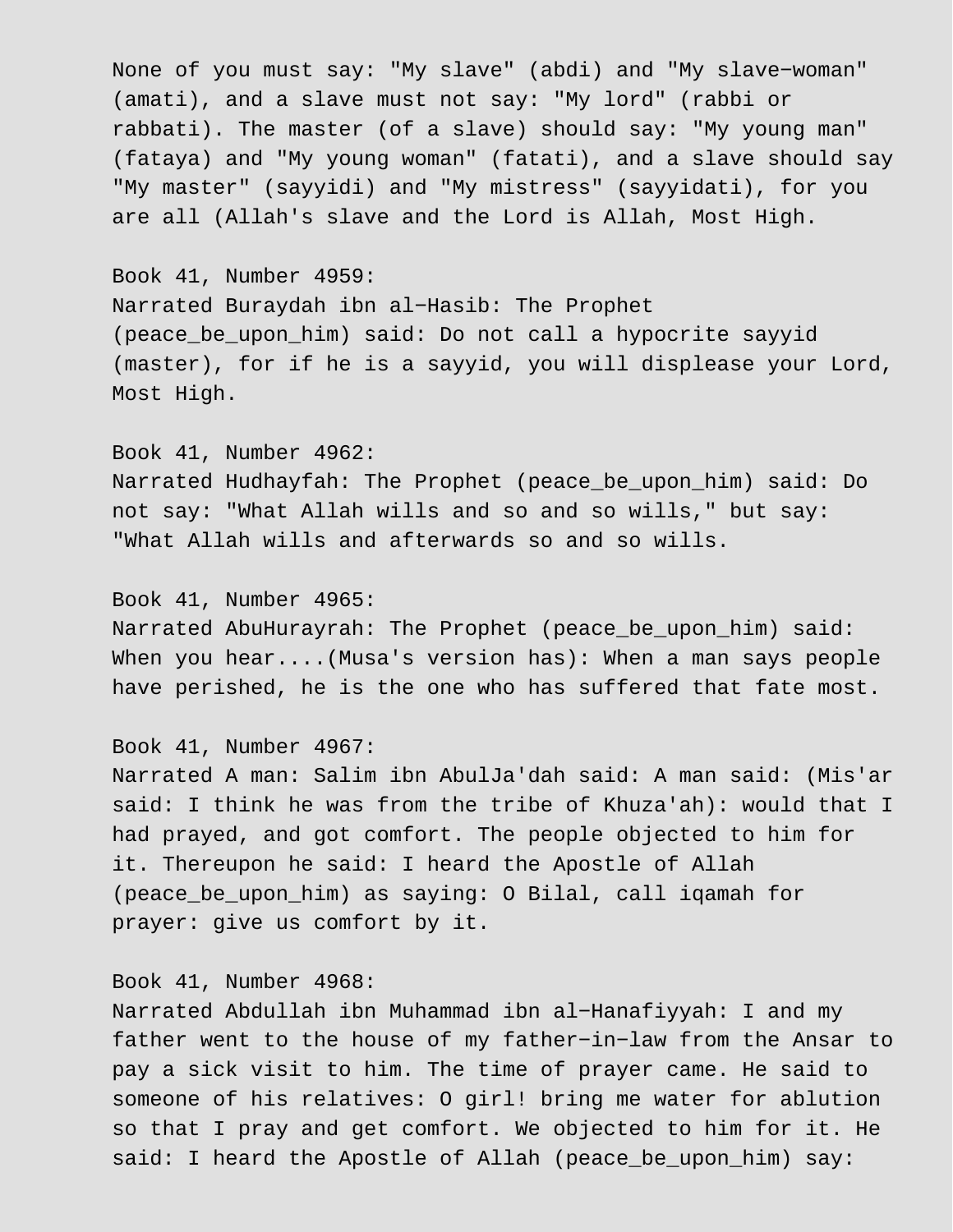Get up, Bilal, and give us comfort by the prayer.

Book 41, Number 4969: Narrated Aisha, Ummul Mu'minin: I never heard the Apostle of Allah (peace\_be\_upon\_him) attributing anyone to anything except to religion.

Book 41, Number 4972:

Narrated Mu'awiyah ibn Jaydah al−Qushayri: The Apostle of Allah (peace\_be\_upon\_him) said: Woe to him who tells things, speaking falsely, to make people laugh thereby. Woe to him! Woe to him!.

Book 41, Number 4973:

Narrated Abdullah ibn Amir: My mother called me one day when the Apostle of Allah (peace\_be\_upon\_him) was sitting in our house. She said: Come here and I shall give you something. The Apostle of Allah (peace\_be\_upon\_him) asked her: What did you intend to give him? She replied: I intended to give him some dates. The Apostle of Allah (peace\_be\_upon\_him) said: If you were not to give him anything, a lie would be recorded against you.

Book 41, Number 4974: Narrated AbuHurayrah: The Prophet (peace\_be\_upon\_him) said: It is enough falsehood for a man to relate everything he hears.

Book 41, Number 4975: Narrated AbuHurayrah: The Prophet (peace\_be\_upon\_him) said: To harbour good thoughts is a part of well−conducted worship. (This is according to Nasr's version).

Book 41, Number 4977:

Narrated Zayd ibn Arqam: The Prophet (peace\_be\_upon\_him) said: When a man makes a promise to his brother with the intention of fulfilling it and does not do so, and does not come at the appointed time, he is guilty of no sin.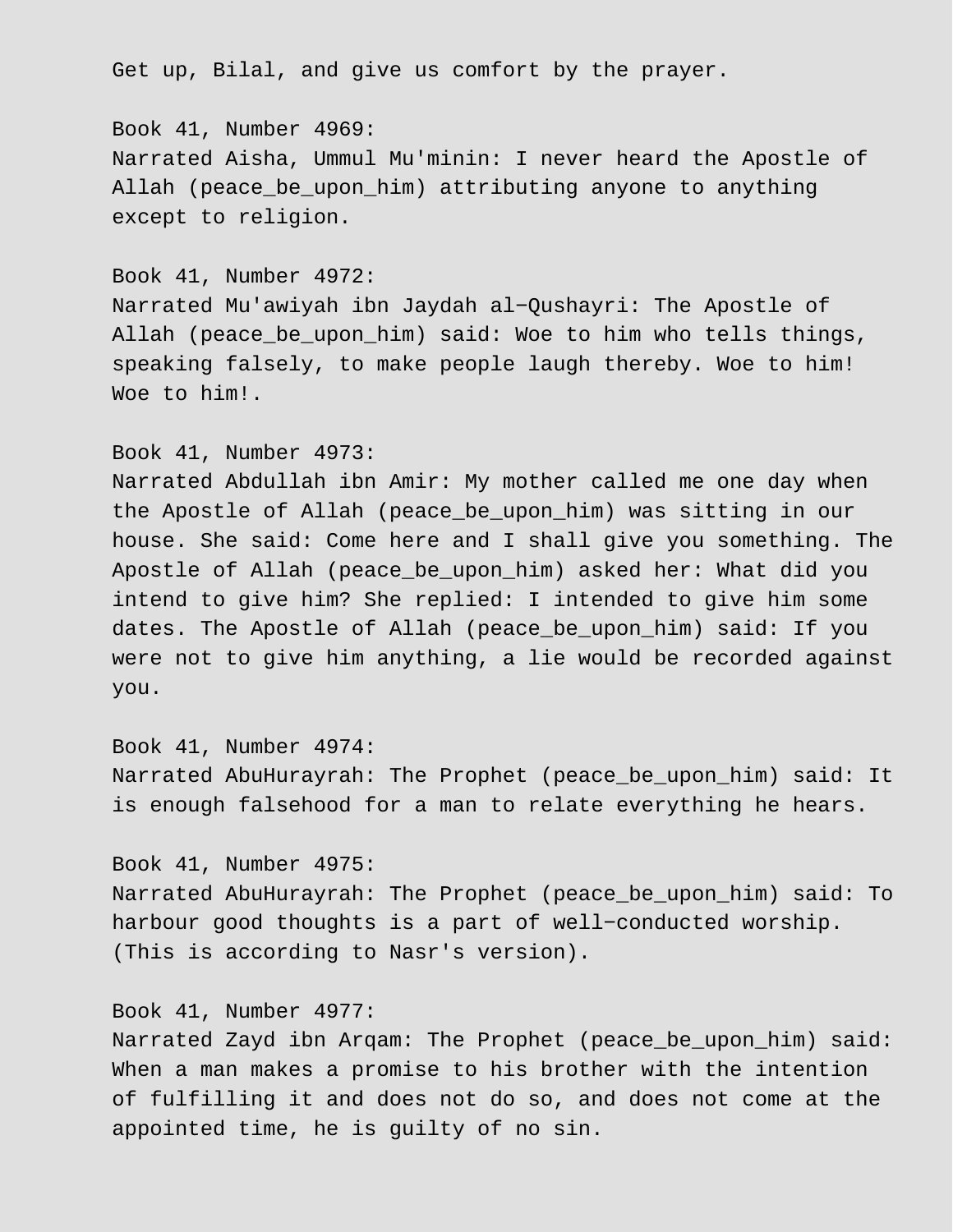#### Book 41, Number 4978:

Narrated Abdullah ibn AbulHamsa': I bought something from the Prophet (peace be upon him) before he received his Prophetic commission, and as there was something still due to him I promised him that I would bring it to him at his place, but I forgot. When I remembered three days later, I went to that place and found him there. He said: You have vexed me, young man. I have been here for three days waiting for you.

#### Book 41, Number 4980:

Narrated Anas ibn Malik: A man came to the Prophet (peace be upon him) and said: Apostle of Allah! give me a mount. The Prophet (peace\_be\_upon\_him) said: We shall give you a she−camel's child to ride on. He said: What shall I do with a she-camel's child? The Prophet (peace be upon him) replied: Do any others than she−camels give birth to camels?

## Book 41, Number 4981:

Narrated An−Nu'man ibn Bashir: When AbuBakr asked the permission of the Prophet (peace\_be\_upon\_him) to come in, he heard Aisha speaking in a loud voice. So when he entered, he caught hold of her in order to slap her, and said: Do I see you raising your voice to the Apostle of Allah? The Prophet (peace\_be\_upon\_him) began to prevent him and AbuBakr went out angry. The Prophet (peace\_be\_upon\_him) said when AbuBakr went out: You see I rescued you from the man. AbuBakr waited for some days, then asked permission of the Apostle of Allah (peace\_be\_upon\_him) to enter, and found that they had made peace with each other. He said to them: Bring me into your peace as you brought me into your war. The Prophet (peace\_be\_upon\_him) said: We have done so: we have done so.

# Book 41, Number 4984:

Narrated Anas ibn Malik: The Prophet (peace\_be\_upon\_him) addressed me as: O you with the two ears.

Book 41, Number 4985: Narrated Abdullah ibn as−Sa'ib ibn Yazid: The Apostle of Allah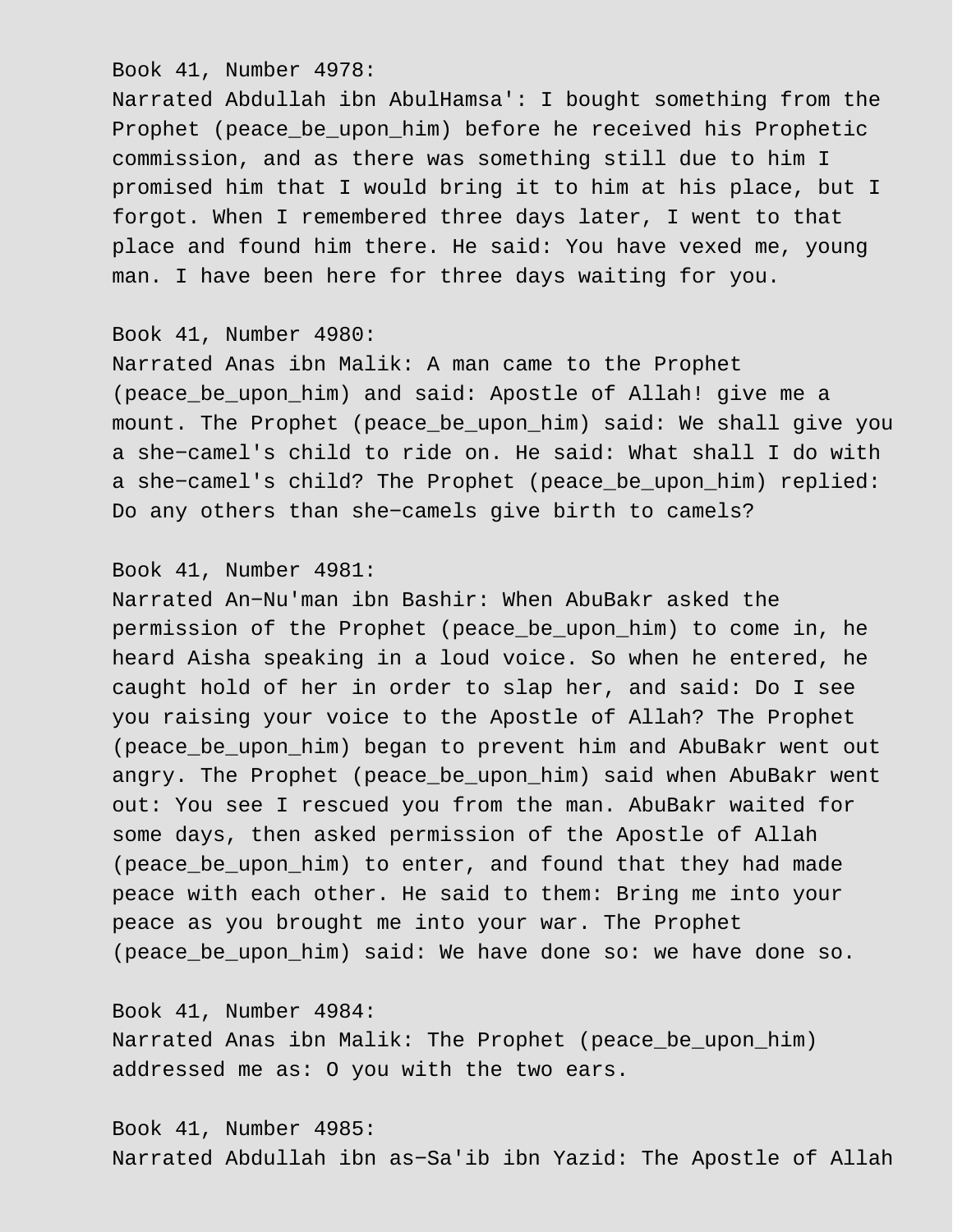(peace\_be\_upon\_him) said: None of you should take the property of his brother in amusement (i.e. jest), nor in earnest. The narrator Sulayman said: Out of amusement and out of earnest. If anyone takes the staff of his brother, he should return it. The transmitter Ibn Bashshar did not say "Ibn Yazid, and he said: The Apostle of Allah (peace\_be\_upon\_him) said.

#### Book 41, Number 4986:

Narrated AbdurRahman ibn AbuLayla: The Companions of the Prophet (peace\_be\_upon\_him) told us that they were travelling with the Prophet (peace\_be\_upon\_him). A man of them slept, and one of them went to the rope which he had with him. He took it, by which he was frightened. The Prophet (peace\_be\_upon\_him) said: It is not lawful for a Muslim that he frightens a Muslim.

#### Book 41, Number 4987:

Narrated Abdullah ibn Amr ibn al−'As: The Apostle of Allah (peace\_be\_upon\_him) said: Allah , the Exalted, hates the eloquent one among men who moves his tongue round (among his teeth), as cattle do.

#### Book 41, Number 4988:

Narrated AbuHurayrah: The Prophet (peace\_be\_upon\_him) said: On the Day of resurrection Allah will not accept repentance or ransom from him who learns excellence of speech to captivate thereby the hearts of men, or of people.

#### Book 41, Number 4990:

Narrated Amr ibn al−'As: One day when a man got up and spoke at length Amr ibn al−'As said If he had been moderate in what he said: It would have been better for him. I heard the Apostle of Allah (peace\_be\_upon\_him) say: I think (or, I have been commanded) that I should be brief in what I say, for brevity is better.

# Book 41, Number 4993:

Narrated Abdullah ibn Abbas: A desert Arab came to the Prophet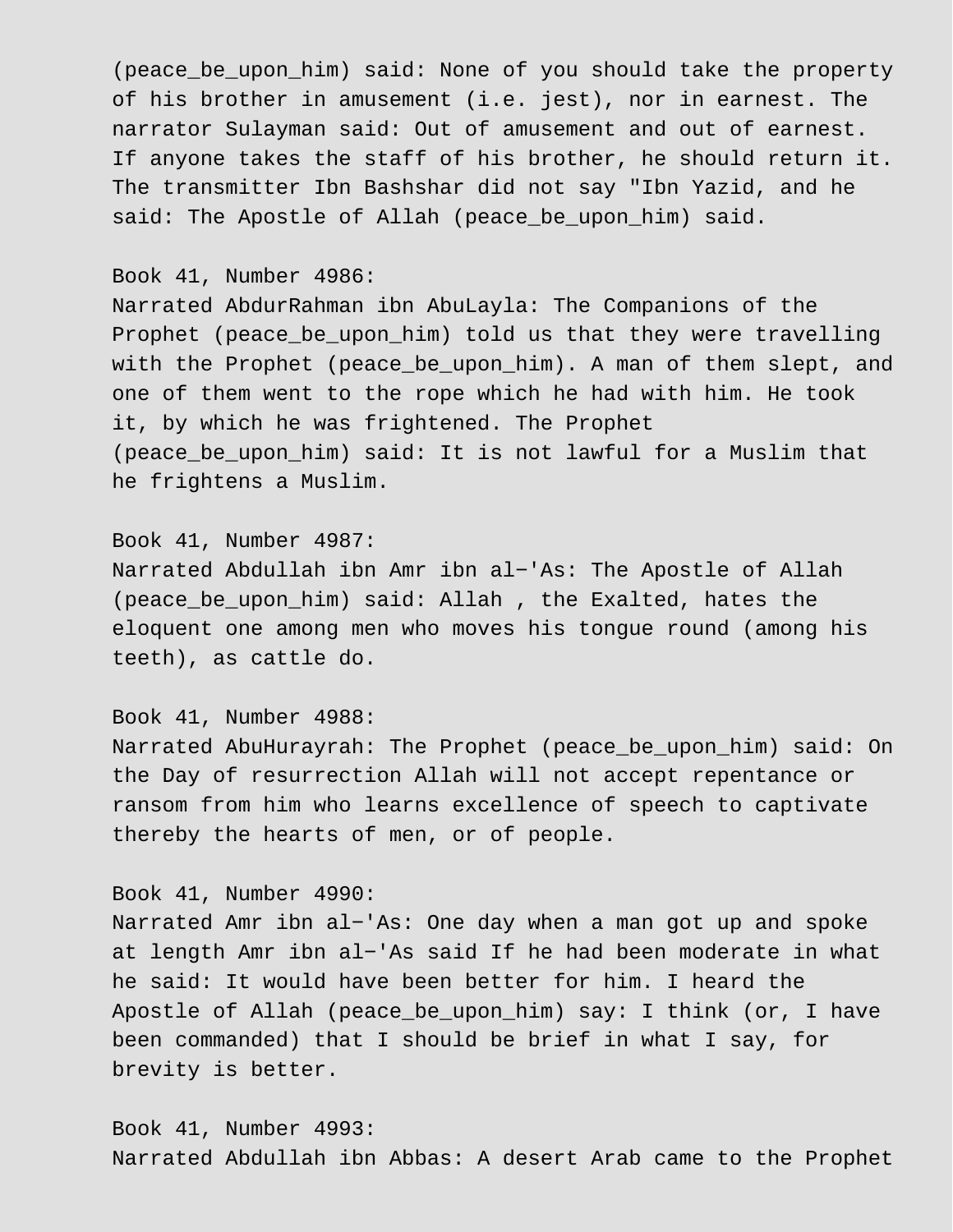(peace be upon him) and began to speak. Thereupon the Apostle of Allah (peace\_be\_upon\_him) said: In eloquence there is magic and in poetry there is wisdom.

# Book 41, Number 4994:

Narrated Buraydah ibn al−Hasib: I heard the Apostle of Allah (peace\_be\_upon\_him) say: In eloquence there is magic, in knowledge ignorance, in poetry wisdom, and in speech heaviness. Sa'sa'ah ibn Suhan said: The Prophet of Allah (peace be upon him) spoke the truth. His statement "In eloquence there is magic" means: (For example), there is a right due from a man who is more eloquent in reasoning than the man who is demanding his right. He (the defendant) charms the people by his speech and takes away his right. His statement "In knowledge there is ignorance" means: A scholar brings to his knowledge what he does not know, and thus he becomes ignorant of that. His statement "In poetry there is wisdom" means: These are the sermons and examples by which people receive admonition. His statement "In speech there is heaviness" means: That you present your speech and your talk to a man who is not capable of understanding it, and who does not want it.

### Book 41, Number 4995:

Narrated Hasan: Sa'id said: Umar passed by Hassan when he was reciting verses in the mosque. He looked at him. Thereupon he said: I used to recite verses when there was present in it the one who was better than you (i.e. the Prophet).

#### Book 41, Number 4997:

Narrated Aisha, Ummul Mu'minin: The Apostle of Allah (peace\_be\_upon\_him) used to setup a pulpit in the mosque for Hassan who would stand on it and satirise those who spoke against the Apostle of Allah (peace\_be\_upon\_him). The Apostle of Allah (peace be upon him) would say: The spirit of holiness (i.e. Gabriel) is with Hassan so long as he speaks in defence of the Apostle of Allah (peace\_be\_upon\_him).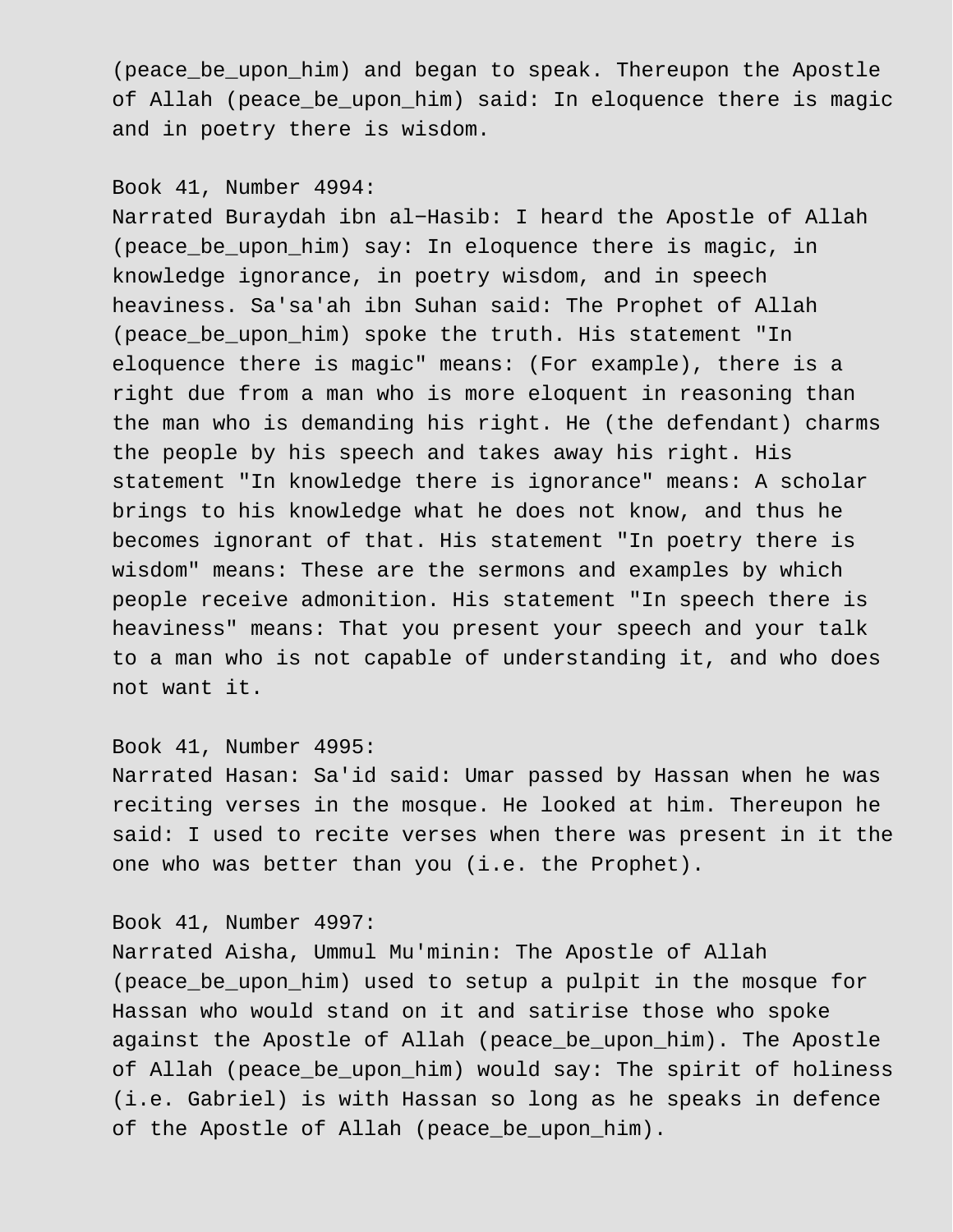#### Book 41, Number 4999:

Narrated AbuHurayrah: When the Apostle of Allah (peace be upon him) finished the dawn prayer, he would ask: Did any of you have a dream last night? And he said: All that is left of Prophecy after me is a good vision.

#### Book 41, Number 5002:

Narrated AbuRazin: The Prophet (peace\_be\_upon\_him) said: The vision flutters over a man as long as it is not interpreted , but when it is interpreted, it settles. And I think he said: Tell it only to one who loves (i.e. friend) or one who has judgment.

#### Book 41, Number 5007:

Narrated Anas ibn Malik: The Prophet (peace\_be\_upon\_him) said: One night it seemed to me in a dream that we were in the house of Uqbah ibn Rafi' and were brought some of the fresh dates of Ibn tab. I interpreted it as meaning that to us is granted eminence (rif'ah) in this world, a blessed hereafter ('aqibah), and that our religion has been good (tabah).

#### Book 41, Number 5011:

Narrated AbuHurayrah: When the Apostle of Allah (peace\_be\_upon\_him) sneezed, he placed his hand or a garment on his mouth, and lessened the noise. The transmitter Yahya is doubtful about the exact words khafada or ghadda (lessened).

### Book 41, Number 5013:

Narrated Salim ibn Ubayd: Hilal ibn Yasar said: We were with Salim ibn Ubayd when a man from among the people sneezed and said: Peace be upon you. Salim said: And upon you and your mother. Later he said: Perhaps you found something (annoying) in what I said to you. He said: I wished you would not mention my mother with good or evil. He said: I have just said to you what the Apostle of Allah (peace be upon him) said. We were in the presence of the Apostle of Allah (peace\_be\_upon\_him) when a man from among the people sneezed, saying: Peace be upon you! The Apostle of Allah (peace\_be\_upon\_him) said: And upon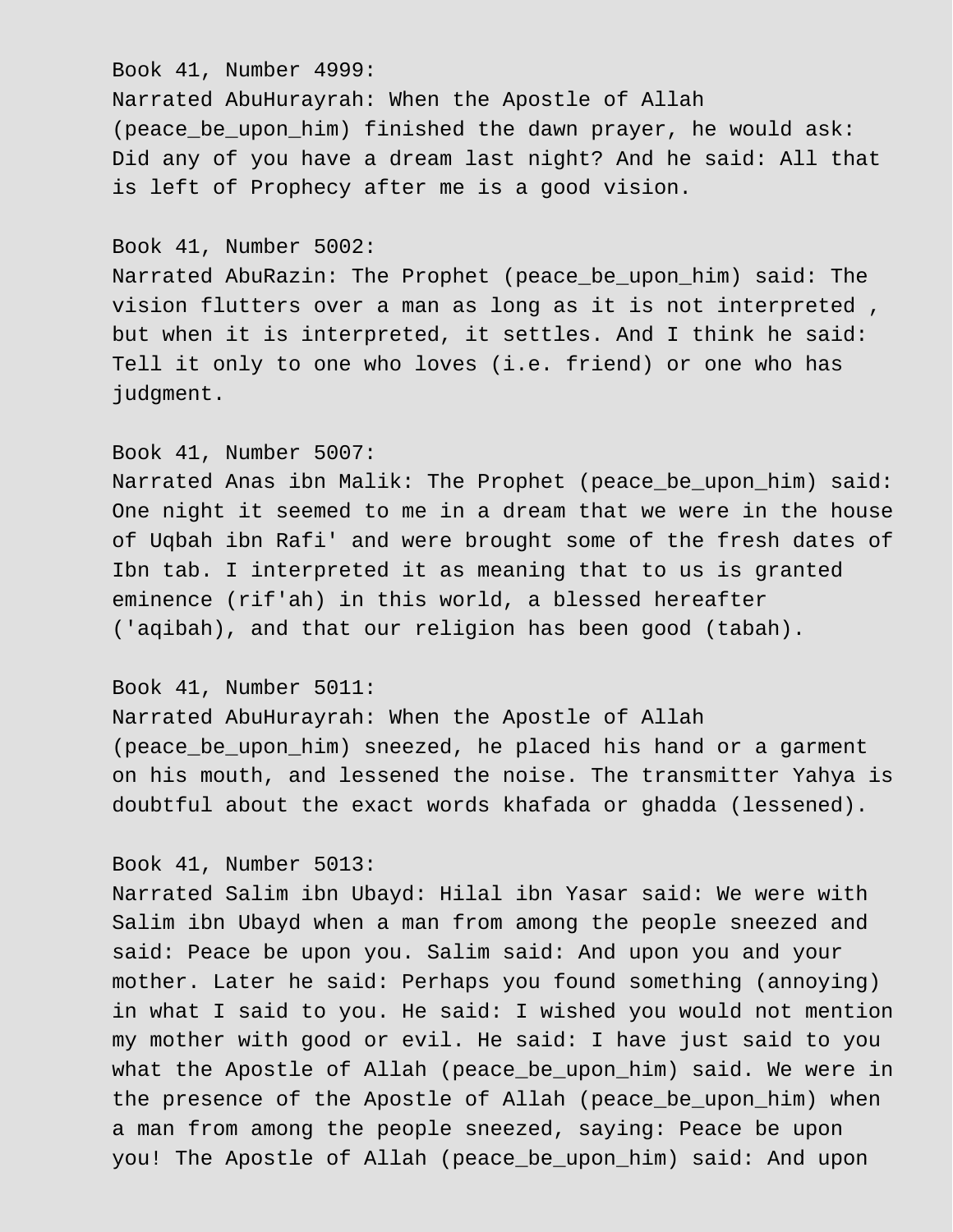you and your mother. He then said: When one of you sneezes, he should praise Allah. He further mentioned some attributes (of Allah), saying: The one who is with him should say to him: Allah have mercy on you, and he should reply to them: Allah forgive us and you.

Book 41, Number 5014: Narrated Salim ibn Ubayd al−Ashja'i: The tradition mentioned above (No. 5013) has also been mentioned by Salim ibn Ubayd al−Ashja'i to the same effect from the Prophet (peace\_be\_upon\_him) through a different chain of narrators.

Book 41, Number 5016: Narrated AbuHurayrah: Respond three times to your brother when he sneezes, and if he sneezes more often, he has a cold in his head.

Book 41, Number 5018: Narrated Ubayd ibn Rifa'ah az−Zuraqi: The Prophet (peace\_be\_upon\_him) said: Invoke a blessing on one who sneezes three times; (and if he sneezes more often), then if you wish to invoke a blessing on him, you may invoke, and if you wish (to stop), then stop.

Book 41, Number 5020: Narrated AbuBurdah: The Jews used to try to sneezes in the presence of the Prophet (peace\_be\_upon\_him) hoping that he would say to them: "Allah have mercy on you!" but he would say: May Allah guide you and grant you well−being!

Book 41, Number 5022:

Narrated Tikhfat al−Ghifari: Ya'ish ibn Tikhfat al−Ghifari said: My father was one of the people in the Suffah. The Apostle of Allah (peace\_be\_upon\_him) said: Come with us to the house of Aisha. So we went and he said: Give us food, Aisha. She brought hashishah and we ate. He then said: Give us food, Aisha. She then brought haysah as small in quantity as a pigeon and we ate. He then said: Give us something to drink,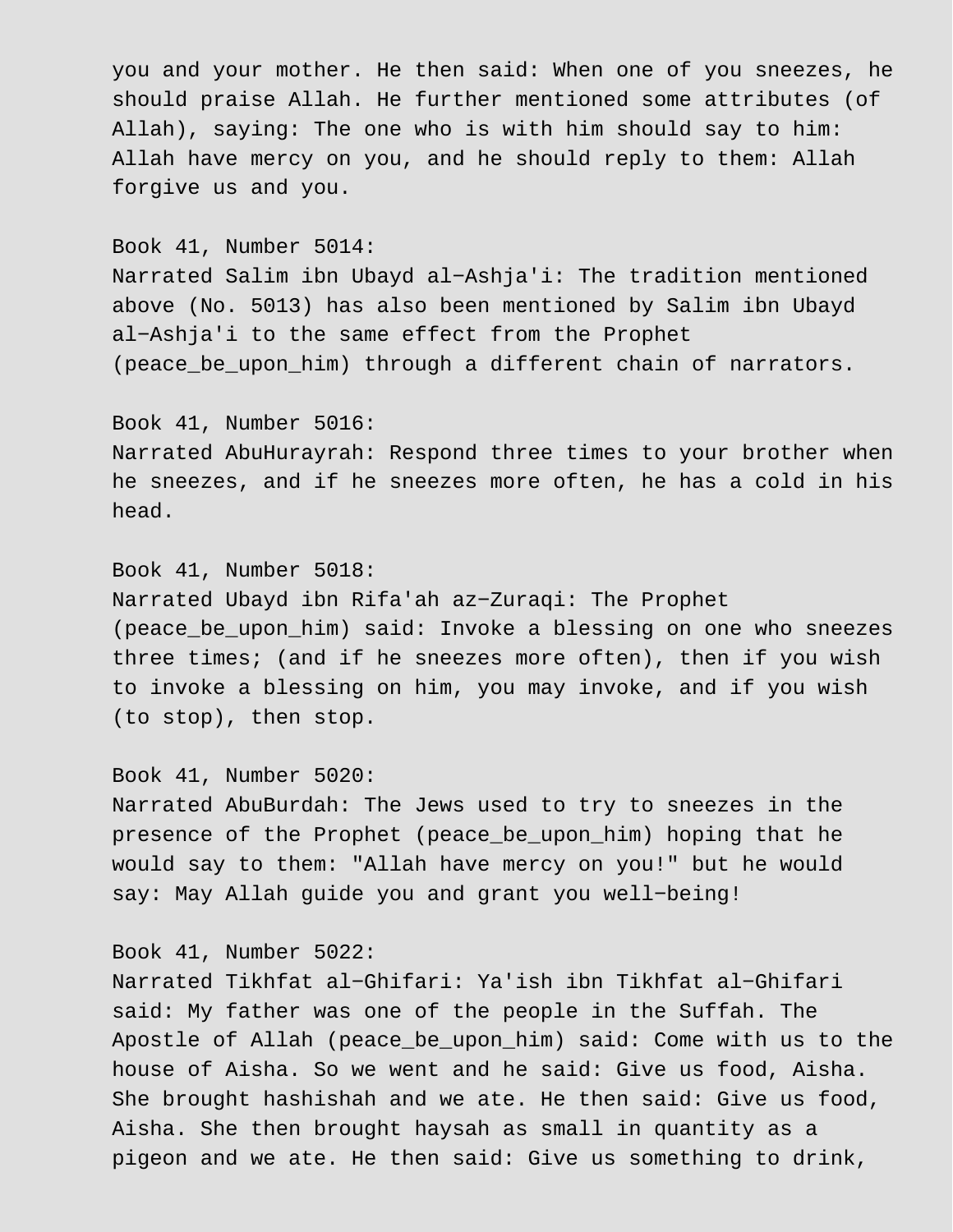Aisha. So she brought a bowl of milk, and we drank. Again he said: Give us something to drink, Aisha. She then brought a small cup and we drank. He then said: If you wish, you may spend the night (here), or if you wish, you may go to the mosque. He said: While I was lying on my stomach because of pain in the lung, a man began to shake me with his foot and then said: This is a method of lying which Allah hates. I looked and saw that he was the Apostle of Allah (peace\_be\_upon\_him).

#### Book 41, Number 5023:

Narrated Ali ibn Shayban: The Prophet (peace be upon him) said: If anyone spends the night on the roof of a house with no stone palisade, Allah's responsibility to guard him no longer applies.

# Book 41, Number 5024:

Narrated Mu'adh ibn Jabal: The Prophet (peace\_be\_upon\_him) said: If a Muslim sleeps while remembering Allah, in the state of purification, is alarmed while asleep at night, and asks Allah for good in this world and in the Hereafter. He surely gives it to him. Thabit al−Bunani said: AbuZabyah came to visit us and he transmitted this tradition to us from Mu'adh ibn Jabal from the Prophet (peace\_be\_upon\_him). Thabit said: So and so said: I tried my best to utter these (prayers) when I got up, but I could not do.

### Book 41, Number 5026:

Narrated Umm Salamah, Ummul Mu'minin: Some relative of Umm Salamah said: The bed of the Prophet (peace\_be\_upon\_him) was set as a man is laid in his grave; the mosque was towards his head.

### Book 41, Number 5027:

Narrated Hafsah, Ummul Mu'minin: When the Apostle of Allah (peace\_be\_upon\_him) wanted to go to sleep, he put his right hand under his cheek and would then say three times: O Allah, guard me from Thy punishment on the day when Thou raisest up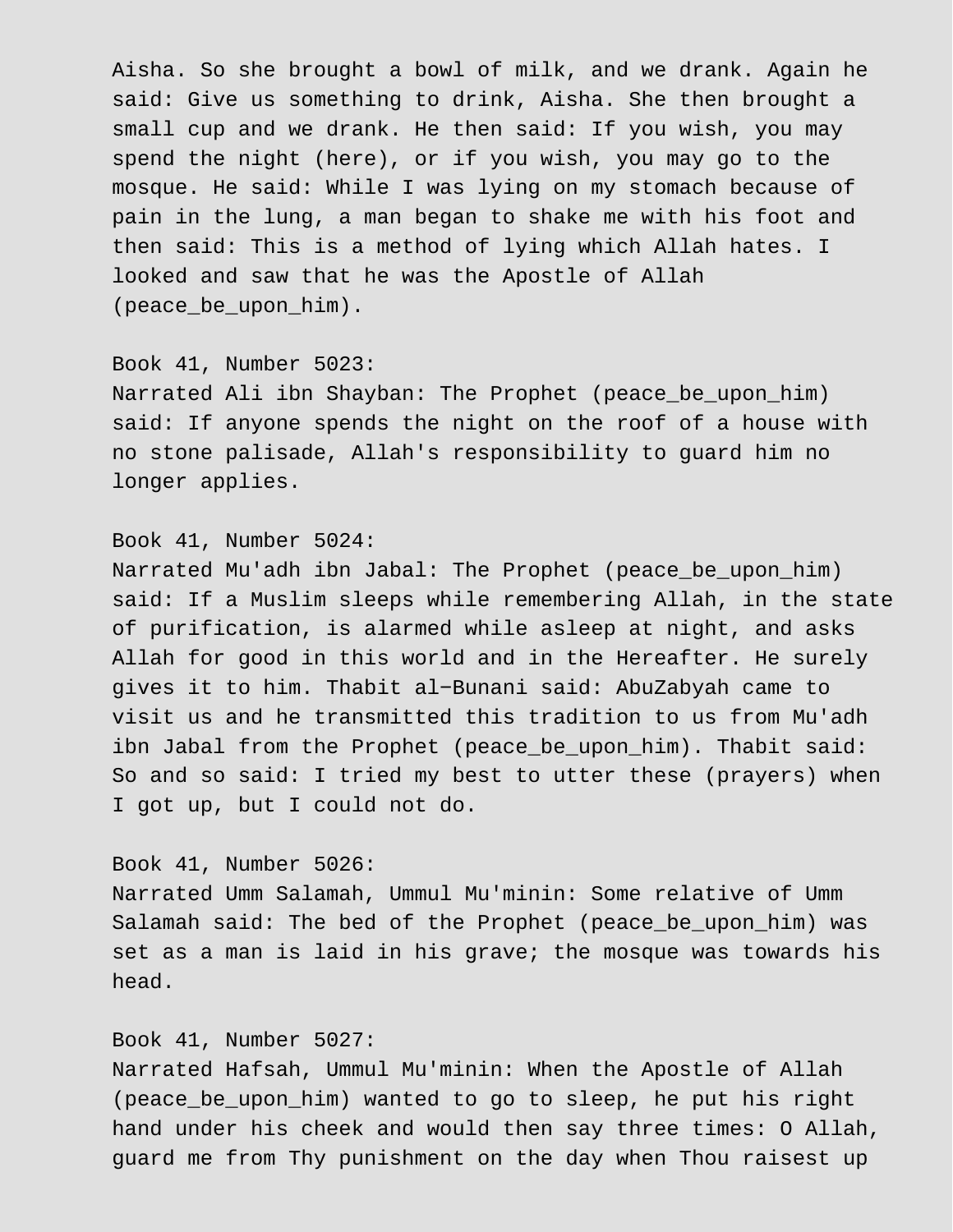Thy servants.

Book 41, Number 5034: Narrated Ali ibn AbuTalib: The Apostle of Allah (peace be upon him) used to say when he lay down: O Allah, I seek refuge in Thy noble Person and in Thy perfect Words from the evil of what Thou seizest by its forelock; O Allah! Thou removest debt and sin; O Allah! thy troop's not routed, Thy promise is not broken and the riches of the rich do not avail against Thee. Glory and praise be unto Thee!.

#### Book 41, Number 5036:

Narrated AbulAzhar al−Anmari: When the Apostle of Allah (peace\_be\_upon\_him) went to his bed at night, he would say: in the name of Allah, I have laid down my side for Allah. O Allah! forgive me my sin, drive away my devil, free me from my responsibility, and place me in the highest assembly.

#### Book 41, Number 5037:

Narrated Nawfal: The Prophet (peace\_be\_upon\_him) said to Nawfal: Say , O infidels! and then sleep at its end, for it is a declaration of freedom from polytheism.

# Book 41, Number 5039:

Narrated Irbad ibn Sariyah: The Apostle of Allah (peace\_be\_upon\_him) used to recite al−Musabbihat before going to sleep, and say: They contain a verse which is better than a thousand verses.

#### Book 41, Number 5040:

Narrated Abdullah ibn Umar: When the Apostle of Allah (peace\_be\_upon\_him) went to his bed, he would say: Praise be to Allah Who has given me sufficiency, has guarded me, given me food and drink, been most gracious to me, and given to me most lavishly. Praise be to Allah in every circumstance. O Allah! Lord and King of everything, God of everything, I seek refuge in Thee from Hell.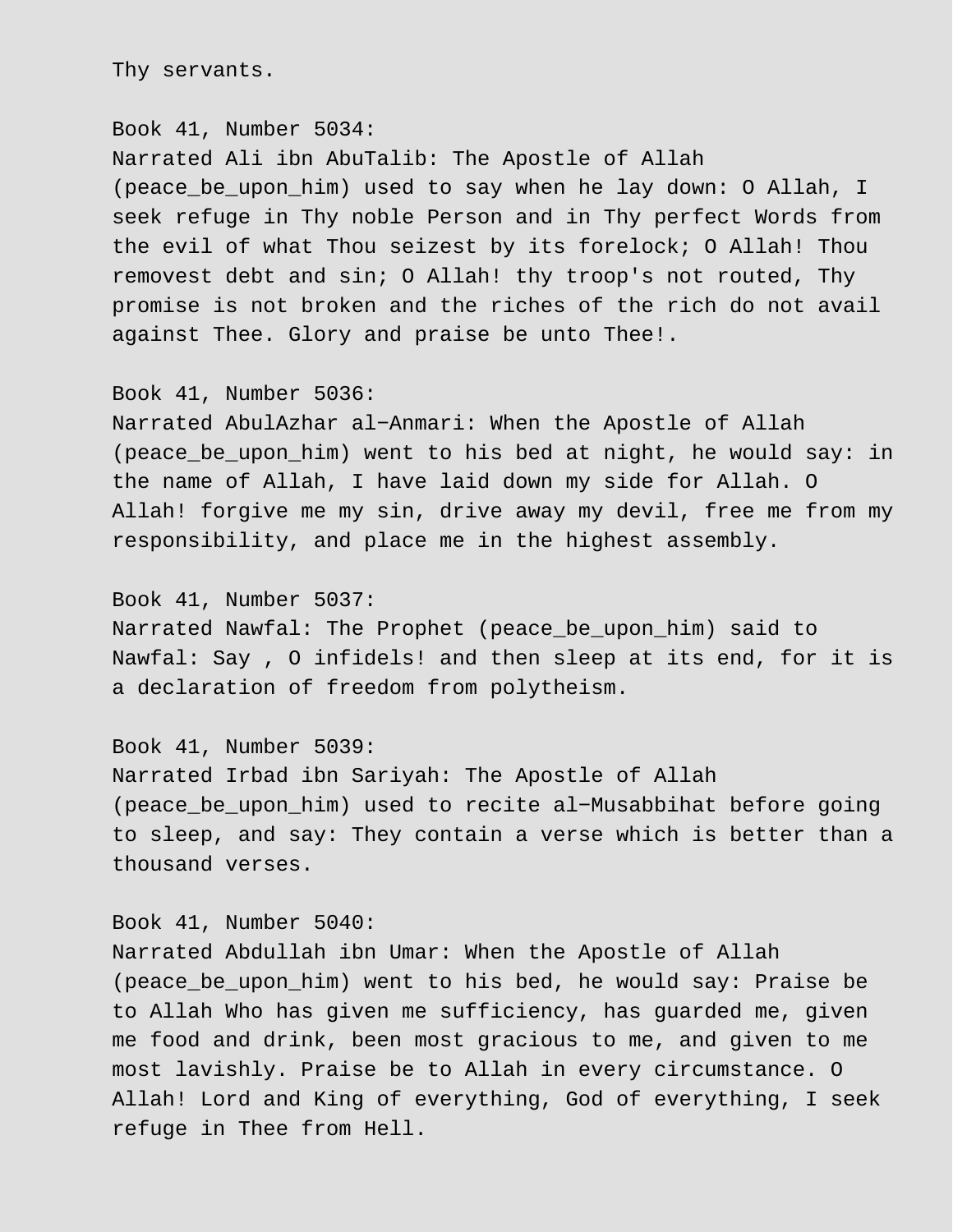#### Book 41, Number 5041:

Narrated AbuHurayrah: The Prophet (peace\_be\_upon\_him) said: If anyone lies on his side where he does not remember Allah, deprivation will descend on him on the Day of Resurrection; and if anyone sits in a place where he does not remember Allah, deprivation will descend on him on the Day of Resurrection.

### Book 41, Number 5043:

Narrated Aisha, Ummul Mu'minin: When the Apostle of Allah (peace\_be\_upon\_him) awake at night, he said: There is no god but thou, glory be to Thee, O Allah, I ask Thy pardon for my sin and I ask Thee for Thy mercy. O Allah! advance me in knowledge: do not cause my heart to deviate (from guidance) after Thou hast guided me, and grant me mercy from thyself; verily thou art the grantor.

# Book 41, Number 5046:

Narrated Ali ibn AbuTalib: The tradition (No 5045, about Tasbih Fatimah) has been transmitted by Ali to the same effect through a different chain of narrators. This version adds: Ali said: I did not leave them (Tasbih Fatimah) since I heard them from the Apostle of Allah (peace\_be\_upon\_him) except on the night of Siffin, for I remembered them towards the end of the night and then I uttered them.

## Book 41, Number 5047:

Narrated Abdullah ibn Amr: The Prophet (peace\_be\_upon\_him) said: There are two qualities or characteristics which will not be returned by any Muslim without his entering Paradise. While they are easy, those who act upon them are few. One should say: "Glory be to Allah" ten times after every prayer, "Praise be to Allah" ten times and "Allah is Most Great" ten times. That is a hundred and fifty on the tongue, but one thousand and five hundred on the scale. When he goes to bed, he should say: "Allah is Most Great" thirty−four times, "Praise be to Allah" thirty−three times, and Glory be to Allah thirty−three times, for that is a hundred on the tongue and a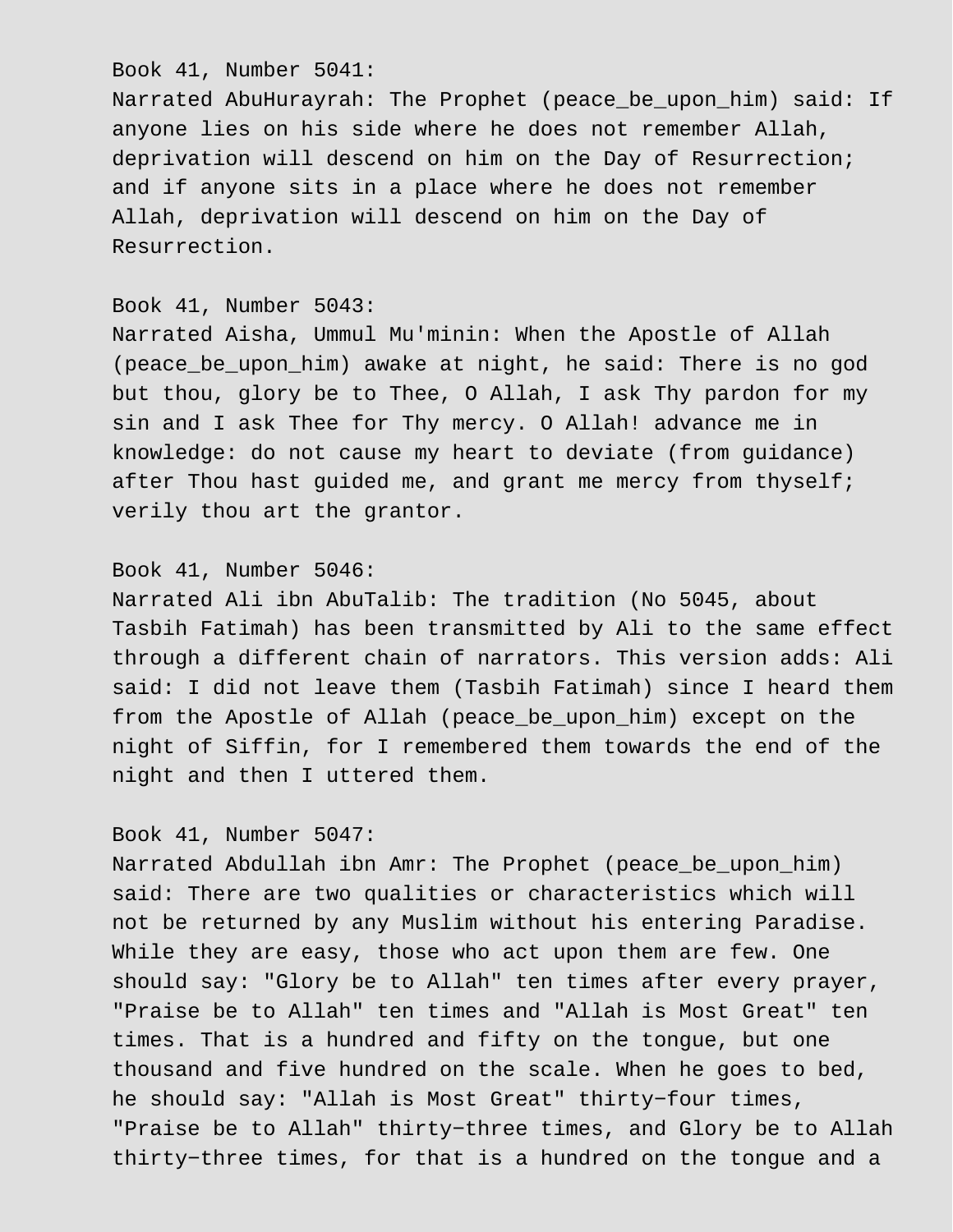thousand on the scale. (He said:) I saw the Apostle of Allah (peace\_be\_upon\_him) counting them on his hand. The people asked: Apostle of Allah! How is it that while they are easy, those who act upon them are few? He replied: The Devil comes to one of you when he goes to bed and he makes him sleep, before he utters them, and he comes to him while he is engaged in prayer and calls a need to his mind before he utters them.

### Book 41, Number 5049:

Narrated AbuHurayrah: AbuBakr as−Siddiq said: Apostle of Allah! command me something to say in the morning and in the evening. He said: Say "O Allah, Creator of the heavens and the earth, Who knowest the unseen and the seen, Lord and Possessor of everything. I testify that there is no god but Thee; I seek refuge in Thee from the evil within myself, from the evil of the devil, and his (incitement to) attributing partners (to Allah)." He said: Say this in the morning.

### Book 41, Number 5050:

Narrated AbuHurayrah: The Prophet (peace\_be\_upon\_him) used to say in the morning: "O Allah, by Thee we come to the morning, by Thee we come to the evening, by Thee are we resurrected." In the evening he would say: "O Allah, by Thee we come to the evening, by Thee we die, and to Thee are we resurrected."

### Book 41, Number 5051:

Narrated Anas ibn Malik: The Prophet (peace\_be\_upon\_him) said: If anyone says in the morning or in the evening: "O Allah! in the morning we call Thee, the bearers of Thy Throne, Thy angels and all Thy creatures to witness that thou art Allah (God) than Whom alone there is no god, and that Muhammad is Thy Servant and Apostle," Allah will emancipate his fourth from Hell; if anyone says twice, Allah will emancipate his half; if anyone says it thrice, Allah will emancipate three−fourth; and if he says four times, Allah will emancipate him from Hell.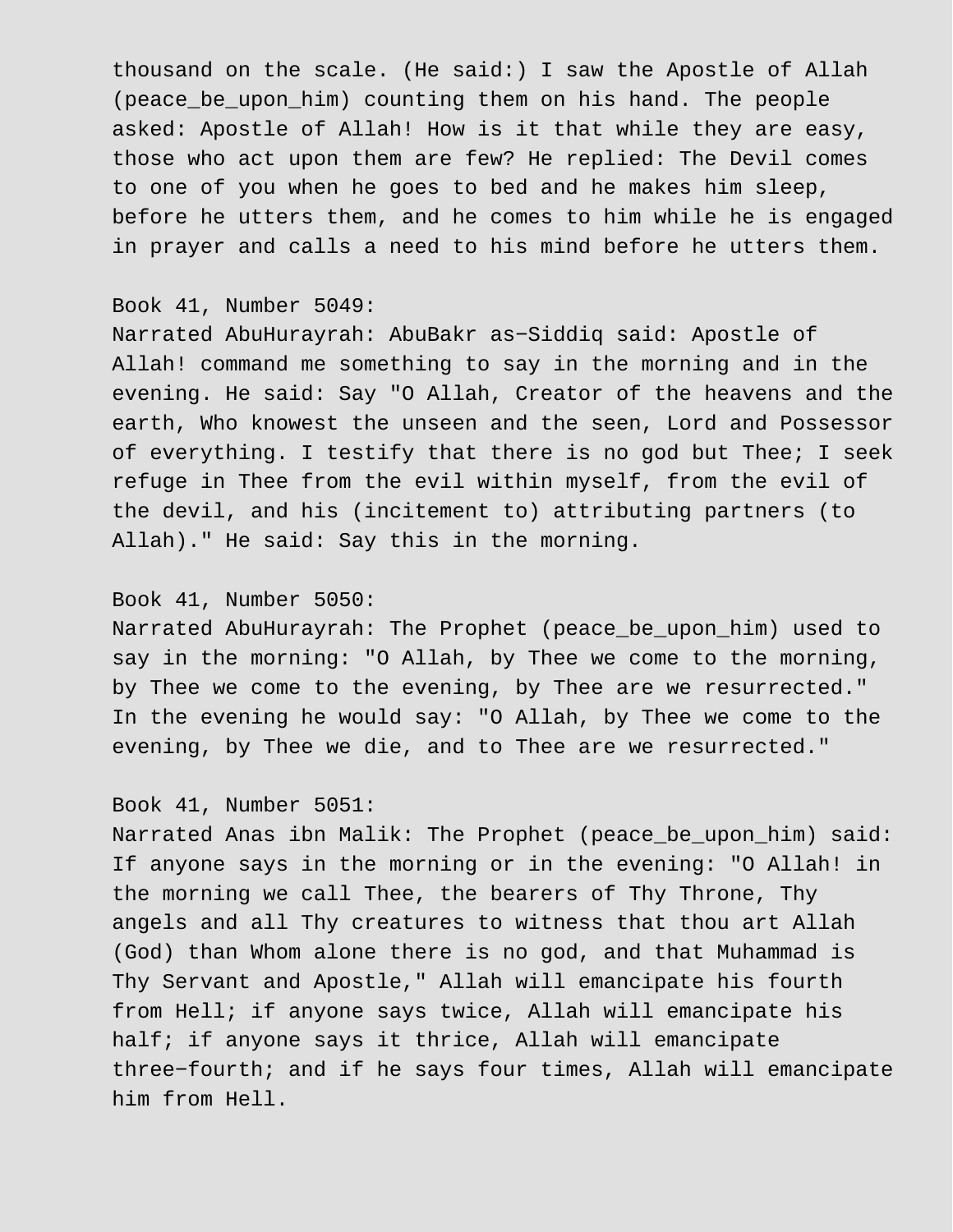# Book 41, Number 5052:

#### Narrated Buraydah ibn al−Hasib: The Prophet

(peace be upon him) said: If anyone says in the morning or in the evening: "O Allah! Thou art my Lord; there is no god but Thee, Thou hast created me, and I am Thy servant and hold to Thy covenant and promise as much as I can; I seek refuge in Thee from the evil of what I have done: I acknowledge Thy favour to me, and I acknowledge my sin; pardon me, for none but Thee pardons sins, and dies during the daytime or during the night." he will go to Paradise.

# Book 41, Number 5054:

Narrated A man: AbuSallam told that he was in the mosque of Hims. A man passed him and the people said about him that he served the Prophet (peace be upon him). He (AbuSallam) went to him and said: Tell me any tradition which you heard from the Apostle of Allah (peace\_be\_upon\_him) and there were no man between him and you. He said: I heard the Apostle of Allah (peace\_be\_upon\_him) say: If anyone says in the morning and in the evening: "I am pleased with Allah as Lord, with Islam as religion, with Muhammad as Prophet," Allah will certainly please him.

### Book 41, Number 5055:

Narrated Abdullah ibn Ghannam: The Prophet (peace\_be\_upon\_him) said: If anyone says in the morning: "O Allah! whatever favour has come to me, it comes from Thee alone Who has no partner; to Thee praise is due and thanksgiving,'! he will have expressed full thanksgiving for the day; and if anyone says the same in the evening, he will have expressed full thanksgiving for the night.

# Book 41, Number 5056:

Narrated Abdullah ibn Umar: The Apostle of Allah (peace be upon him) never failed to utter these supplications in the evening and in the morning: O Allah, I ask Thee for security in this world and in the Hereafter: O Allah! I ask Thee for forgiveness and security in my religion and my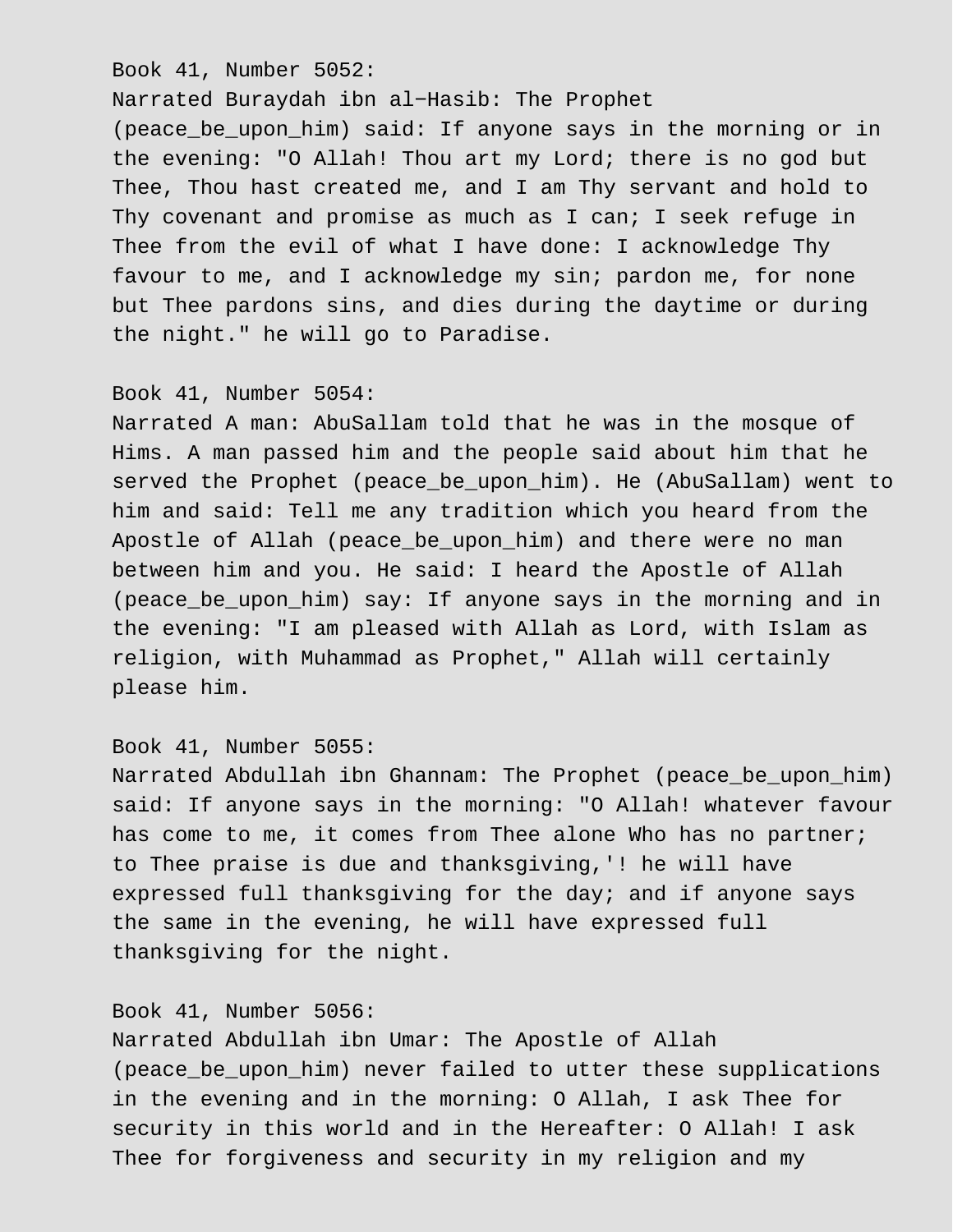worldly affairs, in my family and my property; O Allah! conceal my fault or faults (according to Uthman's version), and keep me safe from the things which I fear; O Allah! guard me in front of me and behind me, on my right hand and on my left, and from above me: and I seek in Thy greatness from receiving unexpected harm from below me." AbuDawud said: Waki' said: That is to say, swallowing by the earth.

## Book 41, Number 5057:

Narrated Daughter of the Prophet: AbdulHamid, a client of Banu Hashim, said that his mother who served some of the daughters of the Prophet (peace be upon him) told him that one of the daughters of the Prophet (peace\_be\_upon\_him) said that the Prophet (peace\_be\_upon\_him) used to teach her saying: Say in the morning: Glory be to Allah, and I begin with praise of Him; there is no power but in Allah ; what Allah wills comes to pass and what He does not will does not come to pass; I know that Allah is Omnipotent and that Allah has comprehended everything in knowledge" ; for whoever says it in the morning will be guarded till the evening, and whoever says it in the evening will be guarded till the morning.

### Book 41, Number 5058:

Narrated Abdullah ibn Abbas: The Prophet (peace\_be\_upon\_him) said: If anyone repeats in the morning: "So glory be to Allah in the evening and in the morning; to Him is the praise in the heavens and the earth, and in the late evening and at noon....thus shall you be brought forth, " he will get that day what he has missed; and if anyone repeats these words in the evening he will get that night what he has missed. Ar−Rabi' transmitted it from al−Layth.

## Book 41, Number 5059:

Narrated AbuAyyash: The Apostle of Allah (peace\_be\_upon\_him) said: If anyone says in the morning: "There is no god but Allah alone Who has no partner; to Him belong the dominions, to Him praise is due, and He is Omnipotent," he will have a reward equivalent to that for setting free a slave from among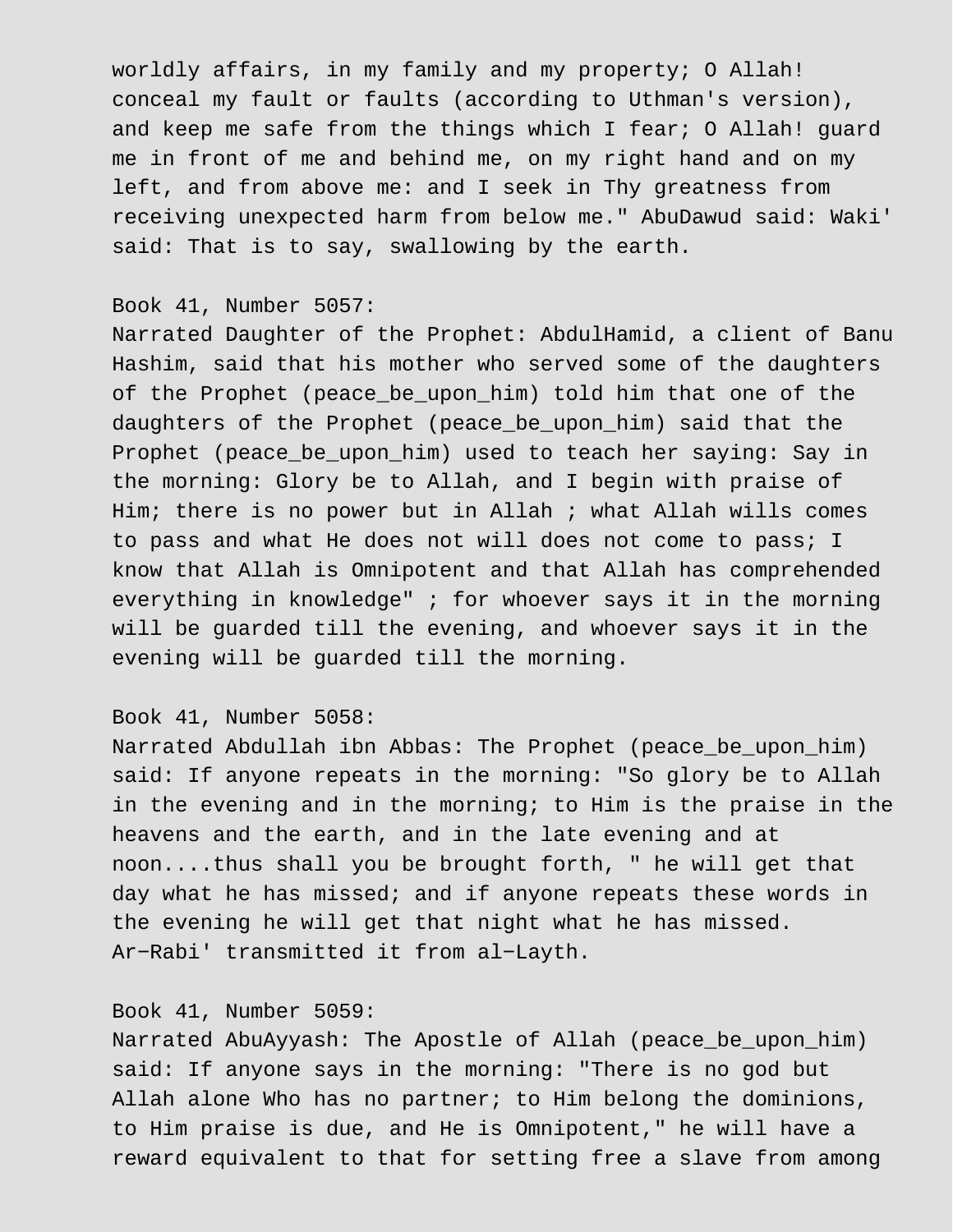the descendants of Isma'il. He will have ten good deeds recorded for him, ten evil deeds deducted from him, he will be advanced ten degrees, and will be guarded from the Devil till the evening. If he says them in the evening, he will have a similar recompense till the morning. The version of Hammad says: A man saw the Apostle of Allah (peace be upon him) in a dream and said: Apostle of Allah! AbuAyyash is relating such and such on your authority. He said: AbuAyyash has spoken the truth.

#### Book 41, Number 5060:

Narrated Anas ibn Malik: The Prophet (peace be upon him) said: If anyone says in the morning: "O Allah! in the morning we call Thee, the bearers of Thy Throne, Thy angels, and all Thy creatures to witness that Thou art Allah than Whom there is no god, Thou being alone and without a partner, and that Muhammad is Thy servant and Thy Apostle," Allah will forgive him any sins that he commits that day; and if he repeats them in the evening. Allah will forgive him any sins he commits that night.

### Book 41, Number 5061:

Narrated Muslim at−Tamimi: The Apostle of Allah (peace\_be\_upon\_him) told him secretly: When you finish the sunset prayer, say: 'O Allah, protect me from Hell" seven times; for if you say that and die that night, protection from it would be recorded for you; and when you finish the dawn prayer, say it in a similar way, for if you die that day, protection from it would be recorded for you. AbuSa'id told me that al−Harith said: The Apostle of Allah (peace\_be\_upon\_him) said this to us secretly, so we confine it to our brethren.

## Book 41, Number 5062:

Narrated Muslim ibn al−Harith ibn Muslim at−Tamimi: A similar tradition (to No. 5061) has been transmitted by Muslim ibn al−Harith ibn Muslim at−Tamimi on the authority of his father from the Prophet (peace\_be\_upon\_him) through a different chain of narrators, up to "protection from it". But this version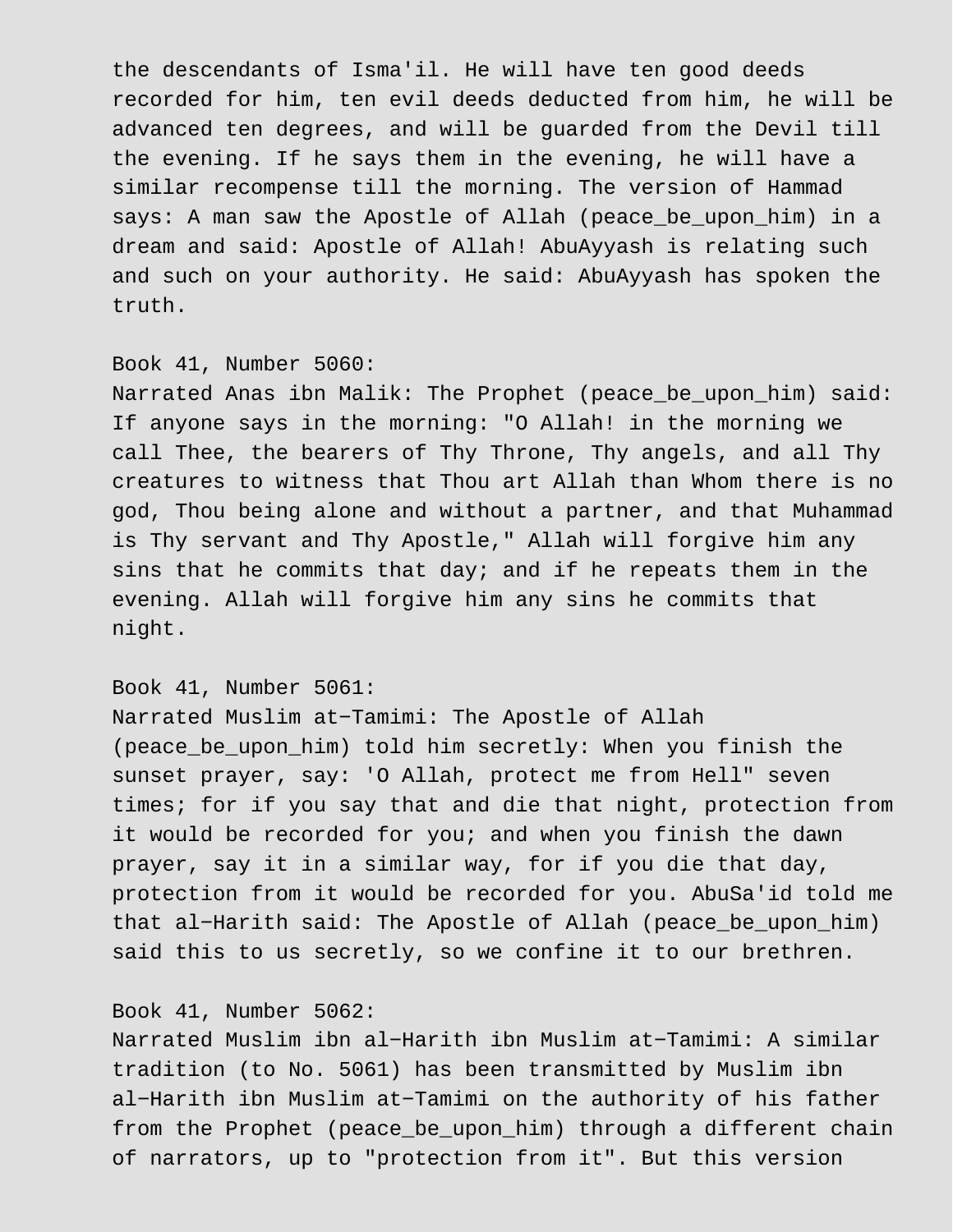says: "before speaking to anyone". In this version Ali ibn Sahl said that his father told him. Ali and Ibn al−Musaffa said: The Apostle of Allah (peace be upon him) sent us on an expedition. When we reached the place of attack, I galloped my horse and outstripped my companions, and the people of that locality received me with a great noise. I said to them: Say "There is no god but Allah," and you will be protected. They said this. My companions blamed me, saying: You deprived us of the booty. When we came to the Apostle of Allah (peace be upon him), they told him what I had done. So he called me, appreciating what I had done, and said: Allah has recorded for you so and so (a reward) for every man of them. AbdurRahman said: I forgot the reward. The Apostle of Allah (peace\_be\_upon\_him) then said: I shall write a will for you after me. He did this and stamped it, and gave it to me, saying....He then mentioned the rest of the tradition to the same effect. Ibn al−Musaffa said: I heard al−Harith ibn Muslim ibn al−Harith at−Tamimi transmitting it from his father.

#### Book 41, Number 5064:

Narrated Abdullah ibn Khubayb: We went out one rainy and intensely dark night to look for the Apostle of Allah (peace\_be\_upon\_him) to lead us in prayer, and when we found him, he asked: Have you prayed?, but I did not say anything. So he said: Say, but I did not say anything. He again said: Say, but I did not say anything. He then said: Say. So I said: What am I to say? He said: Say: "Say, He is Allah, One," and al−Mu'awwadhatan thirty three times in the morning and evening; they will serve you for every purpose.

## Book 41, Number 5065:

Narrated AbuMalik: The people asked: Tell us a word which we repeat in the morning, evening and when we rise. So he commanded us to say: "O Allah! Creator of Heavens and Earth; Knower of all that is hidden and open; Thou art the Lord of everything; the angels testify that there is no god but Thee, for we seek refuge in Thee from the evil within ourselves, from the evil of the Devil accused and from the evil of his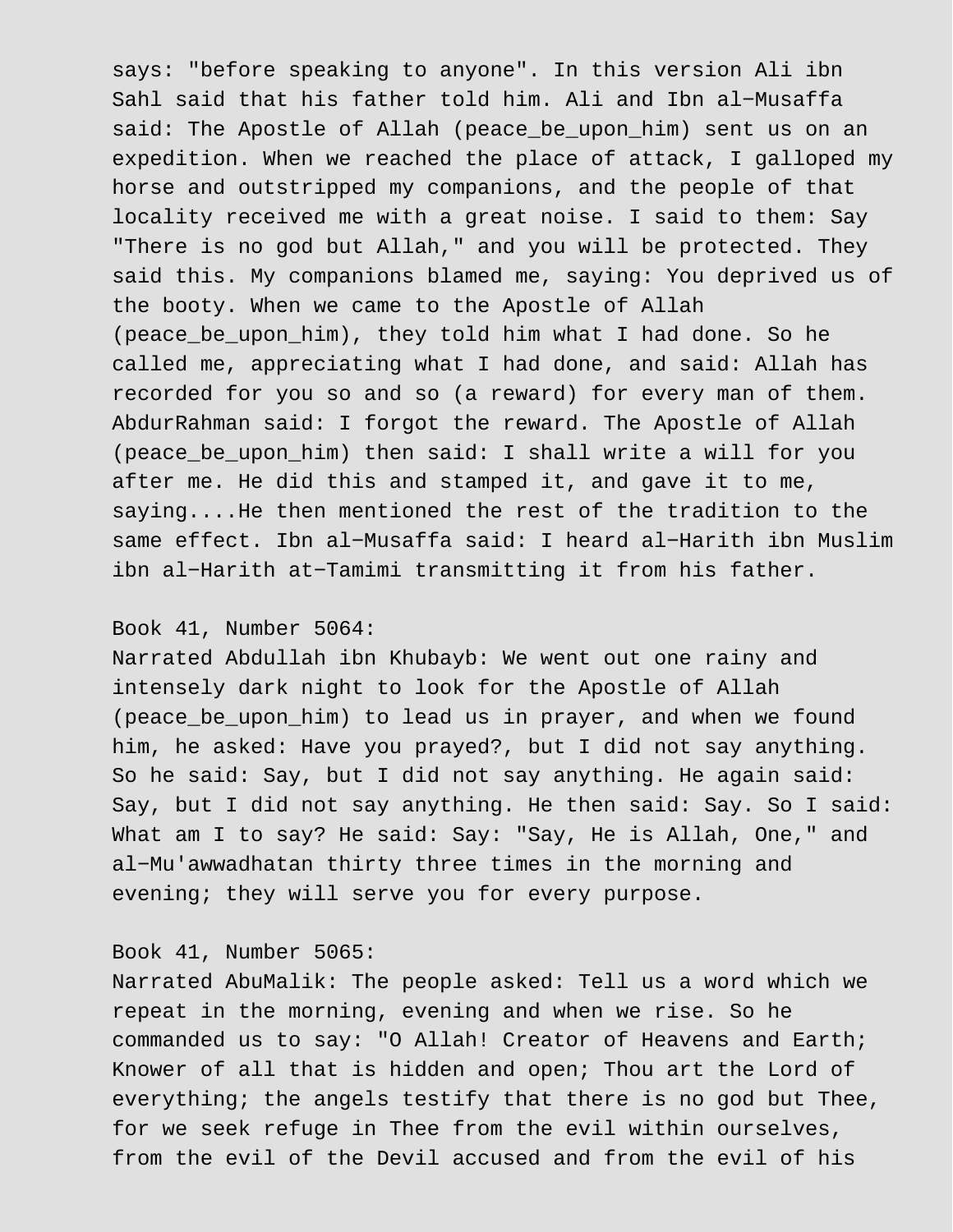suggestion about partnership with Allah, and that we earn sin for ourselves or drag it to a Muslim." AbuDawud said: And through the same chain of transmitters the Apostle of Allah (peace\_be\_upon\_him) said: When one rises in the morning, one should say: "We have reached the morning, and in the morning the dominion belongs to Allah, the Lord of the universe. O Allah! I ask Thee for the good this day contains, for conquest, victory, light, blessing and guidance during it; and I seek refuge in Thee from the evil it contains and the evil contained in what comes after it." In the evening he should say the equivalent.

#### Book 41, Number 5066:

Narrated Aisha, Ummul Mu'minin: Shariq al−Hawzani and I came to Aisha (Allah be pleased with her) and asked her: By which (prayer) the Apostle of Allah (peace\_be\_upon\_him) began when he woke up at night? She replied: You asked me about a thing which no one asked me before. When he woke up at night, he uttered: "Allah is Most Great" ten times, and uttered "Praise be to Allah" ten times, and said "Glory be to Allah and I begin with His praise" ten times, and said: "Glory be to the King, the Most Holy" ten times, and asked Allah's pardon ten times, and said: "There is no god but Allah" ten times, and then said: "O Allah! I seek refuge in Thee from the strait of the Day of resurrection," ten times. He then began the prayer.

#### Book 41, Number 5068:

Narrated AbuDharr: If anyone says in the morning: "O Allah! whatever oath I take, whatever word I speak, and whatever vow I take, Thine will precedes all that: whatever Thou willeth, occurs, and whatever Thou dost not will, dost not occur. O Allah! pardon me and disregard me for it. O Allah! whomsoever Thou sendest thine blessing, to him my blessing is due, and whomsoever thou cursest, to him my curse is due, " exemption from it will be granted to him that day.

# Book 41, Number 5069: Narrated Uthman ibn Affan: Aban ibn Uthman said: I heard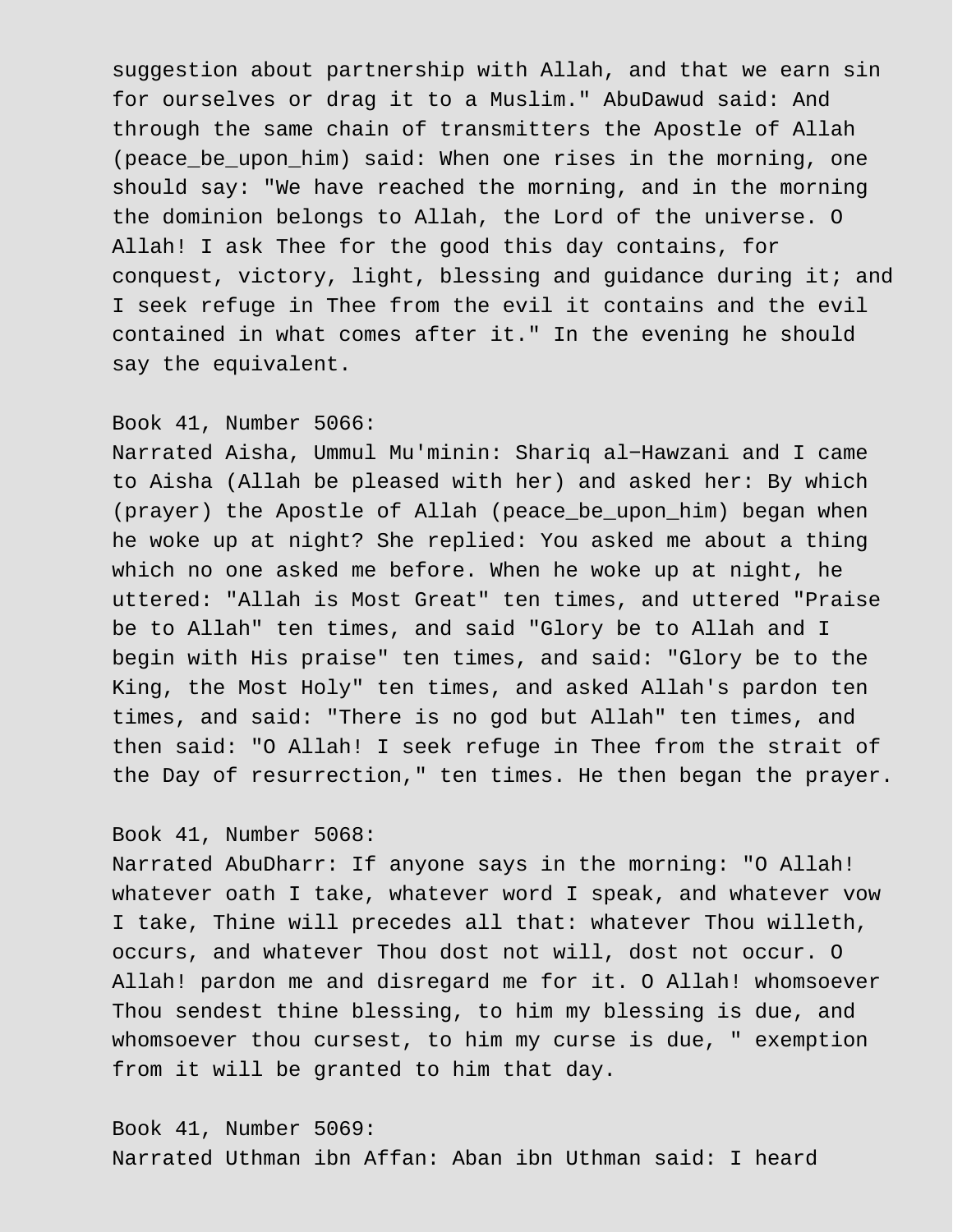Uthman ibn Affan (his father) say: I heard the Apostle of Allah (peace\_be\_upon\_him) say: If anyone says three times: "In the name of Allah, when Whose name is mentioned nothing on Earth or in Heaven can cause harm, and He is the Hearer, the Knower" he will not suffer sudden affliction till the morning, and if anyone says this in the morning, he will not suffer sudden affliction till the evening. Aban was afflicted by some paralysis and when a man who heard the tradition began to look at him, he said to him: Why are you looking at me? I swear by Allah, I did not tell a lie about Uthman, nor did Uthman tell a lie about the Prophet (peace\_be\_upon\_him), but that day when I was afflicted by it, I became angry and forgot to say them.

#### Book 41, Number 5071:

Narrated AbuBakrah: AbdurRahman ibn AbuBakrah said that he told his father: O my father! I hear you supplicating every morning: "O Allah! Grant me health in my body. O Allah! Grant me good hearing. O Allah! Grant me good eyesight. There is no god but Thou." You repeat them three times in the morning and three times in the evening. He said: I heard the Apostle of Allah (peace\_be\_upon\_him) using these words as a supplication and I like to follow his practice. The transmitter, Abbas, said in this version: And you say: "O Allah! I seek refuge in Thee from infidelity and poverty. O Allah! I seek refuge in Thee from punishment in the grave. There is no god but Thee". You repeat them three times in the morning and three times in the evening, and use them as a supplication. I like to follow his practice. He said: The Apostle of Allah (peace\_be\_upon\_him) said: The supplications to be used by one

who is distressed are: "O Allah! Thy mercy is what I hope for. Do not abandon me to myself for an instant, but put all my affairs in good order for me. There is no god but Thou." Some transmitters added more than others.

### Book 41, Number 5073:

Narrated Qatadah: When the Prophet of Allah (peace\_be\_upon\_him) saw the new moon, he said: "a new moon of good and right guidance; a new moon of good and right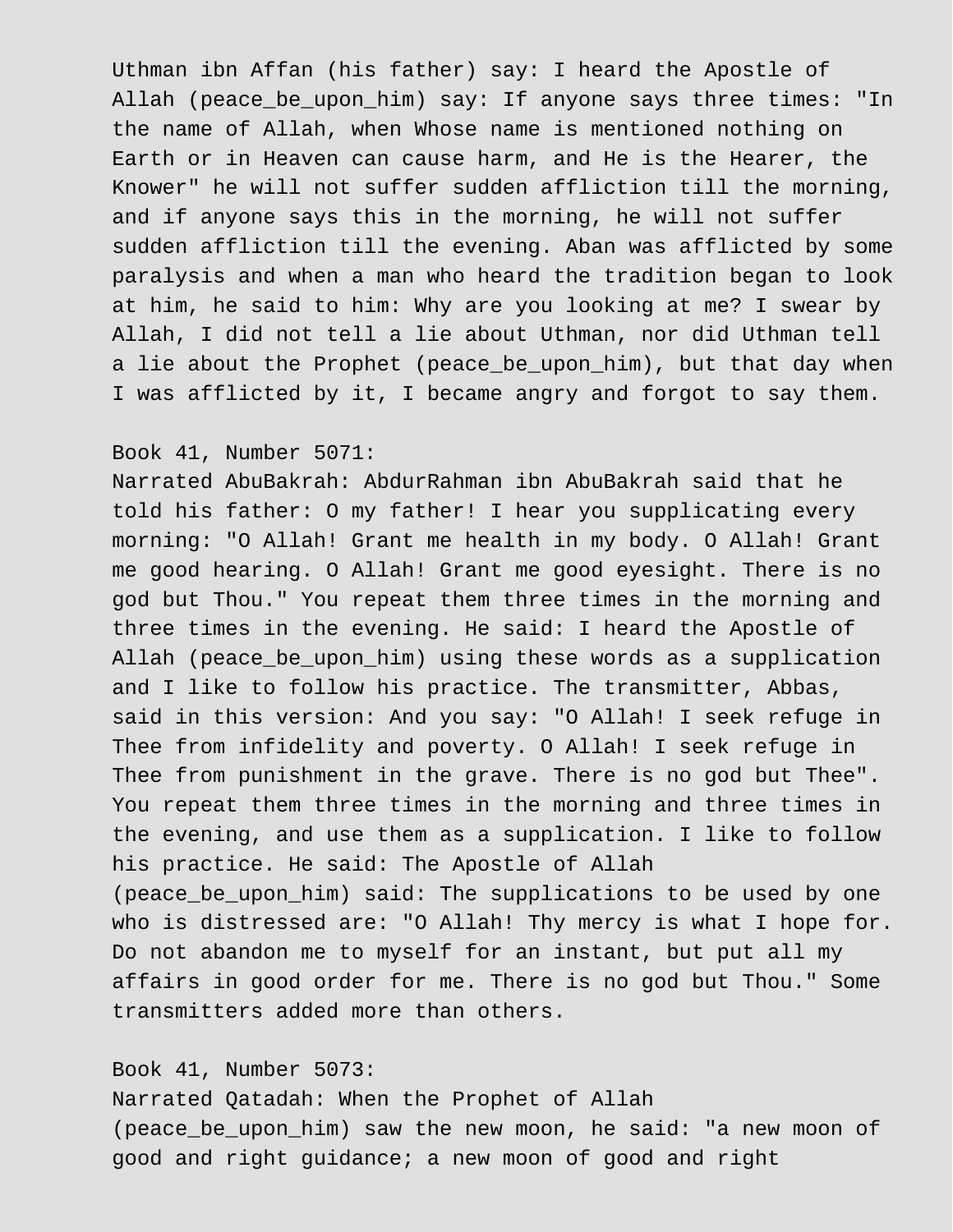guidance; a new moon of good and right guidance. I believe in Him Who created you" three times. He would then say: "Praise be to Allah Who has made such and such a month to pass and has brought such and such a month."

Book 41, Number 5074: Narrated Qatadah: When the Apostle of Allah (peace\_be\_upon\_him) saw the new moon, he turned away his face from it.

Book 41, Number 5075:

Narrated Umm Salamah, Ummul Mu'minin: The Apostle of Allah (peace\_be\_upon\_him) never went out of my house without raising his eye to the sky and saying: "O Allah! I seek refuge in Thee lest I stray or be led astray, or slip or made to slip, or cause injustice, or suffer injustice, or do wrong, or have wrong done to me."

### Book 41, Number 5076:

Narrated Anas ibn Malik: The Prophet (peace\_be\_upon\_him) said: When a man goes out of his house and says: "In the name of Allah, I trust in Allah; there is no might and no power but in Allah," the following will be said to him at that time: "You are guided, defended and protected." The devils will go far from him and another devil will say: How can you deal with a man who has been guided, defended and protected?

# Book 41, Number 5077:

Narrated AbuMalik Al−Ash'ari: The Prophet (peace\_be\_upon\_him) said: When a man goes into his house, he should say: "O Allah! I ask Thee for good both when entering and when going out; in the name of Allah we have entered, and in the name of Allah we have gone out, and in Allah or Lord do we trust." He should then greet his family.

### Book 41, Number 5078:

Narrated AbuHurayrah: I heard the Apostle of Allah (peace\_be\_upon\_him) say: The wind comes from Allah's mercy.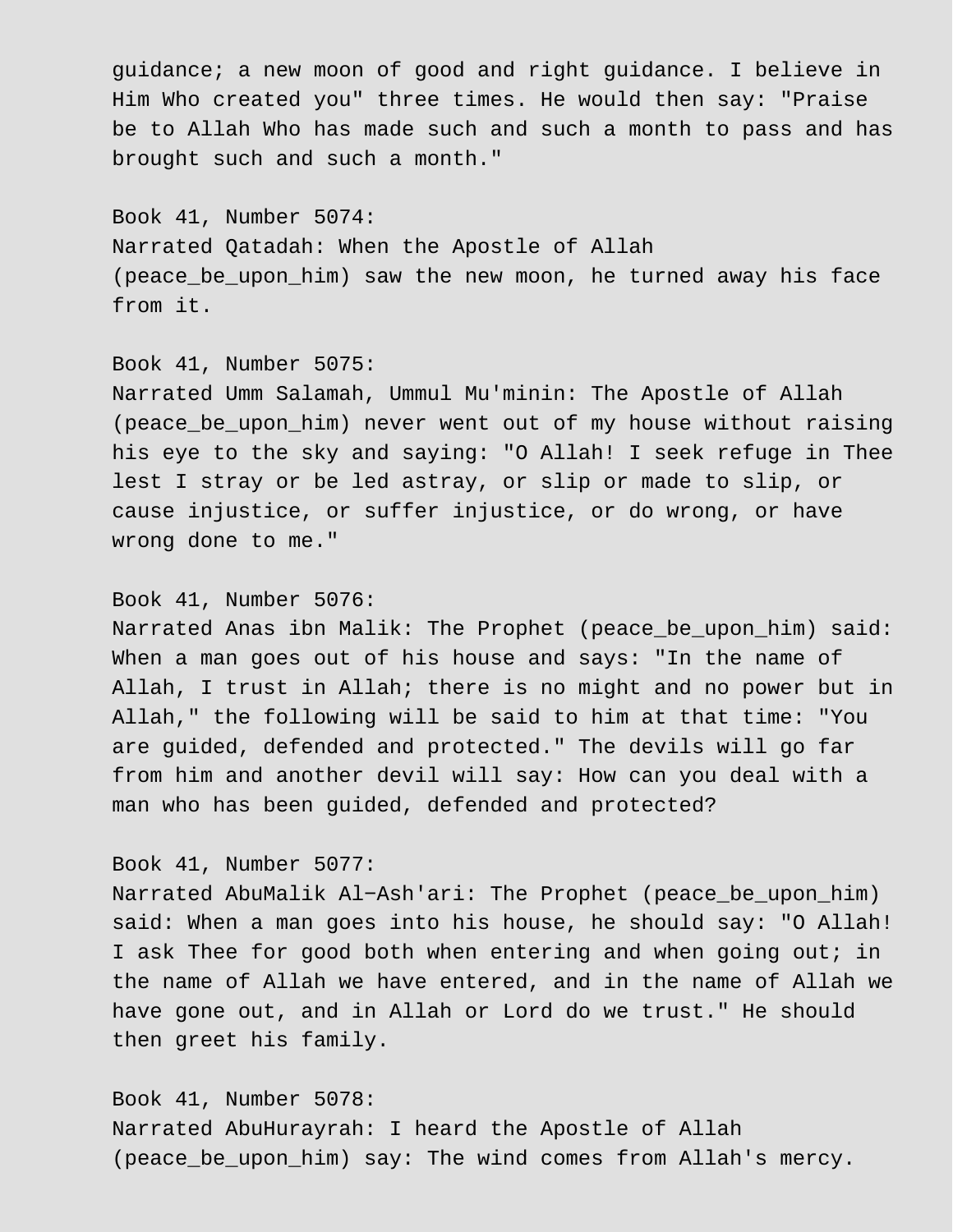Salamah's version has: It is Allah's mercy; it (sometimes) brings blessing and (sometimes) brings punishment. So when you see it, do not revile it, but ask Allah for some of its good, and seek refuge in Allah from its evil.

Book 41, Number 5080:

Narrated Aisha, Ummul Mu'minin: When the Prophet (peace\_be\_upon\_him) saw a cloud formation in the sky, he left work, even if he were at prayer, and then would say: "O Allah! I seek refuge in Thee from its evil. " If it rained, he would say: "O Allah! send a beneficial downpour."

Book 41, Number 5082: Narrated Zayd ibn Khalid: The Prophet (peace\_be\_upon\_him) said: Do not curse the cock, for it awakens for prayer.

Book 41, Number 5084:

Narrated Jabir ibn Abdullah: The Prophet (peace\_be\_upon\_him) said: When you hear the barking of dogs and the braying of asses at night, seek refuge in Allah, for they see which you do not see.

Book 41, Number 5085:

Narrated Ali ibn Umar ibn Husayn ibn Ali: The Apostle of Allah (peace\_be\_upon\_him) as saying: Do not go out much when there are few people about , for Allah the Exalted scatters abroad of His beasts in that hour (according to Ibn Marwan's version). Ibn Marwan's version has: For Allah has creatures. He then mentioned the barking of dogs and braying of asses in a similar manner. He added in his version: Ibn al−Had said: Shurahbil ibn al−Hajib told me on the authority of Jabir ibn Abdullah from the Apostle of Allah (peace\_be\_upon\_him) similar to it.

Book 41, Number 5086: Narrated AbuRafi': I saw the Apostle of Allah (peace\_be\_upon\_him) uttering the call to prayer (Adhan) in the ear of al−Hasan ibn Ali when Fatimah gave birth to him.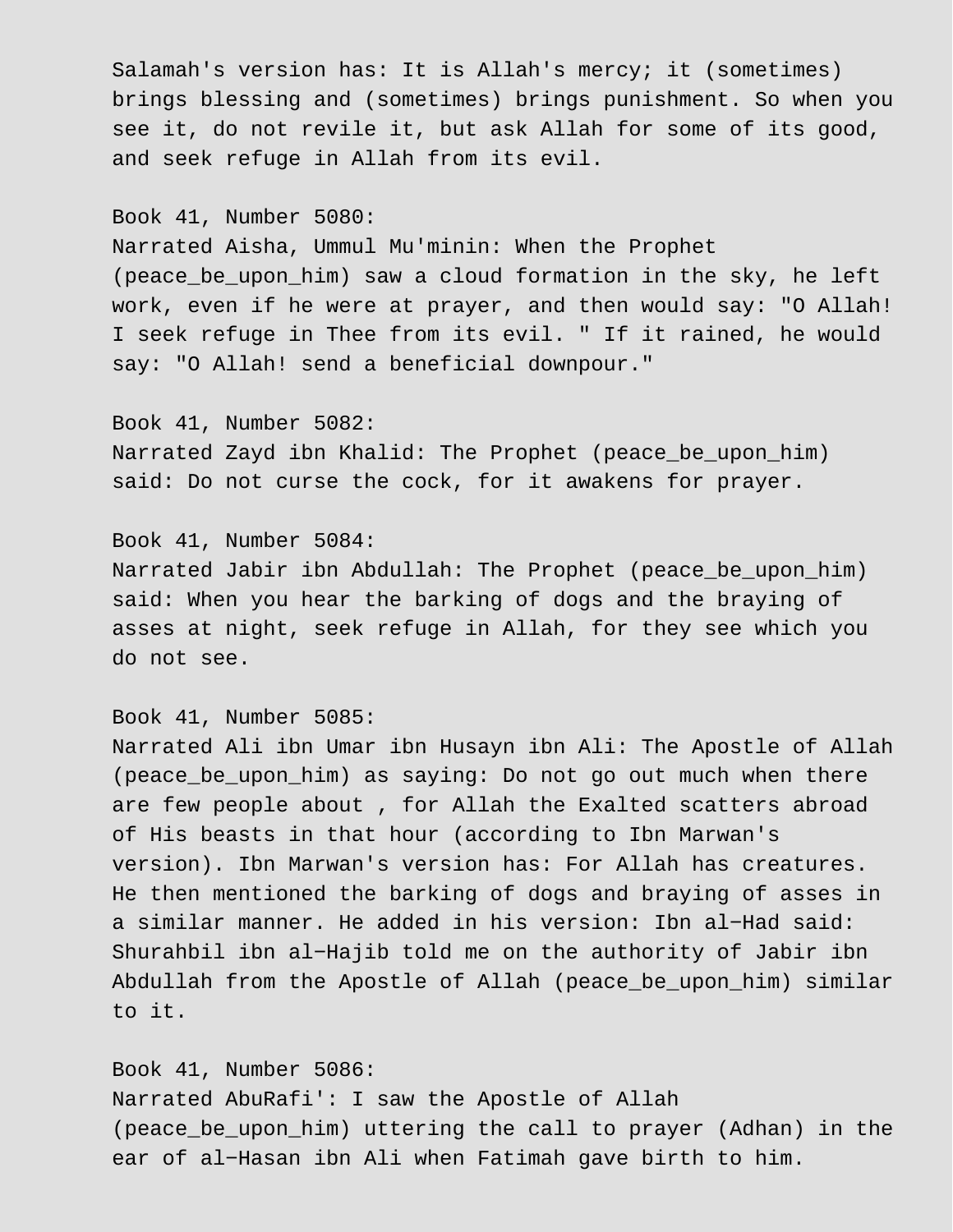#### Book 41, Number 5087:

Narrated Aisha, Ummul Mu'minin: Boys used to be brought to the Apostle of Allah (peace be upon him), and he would invoke blessings on them. Yusuf added: "and soften some dates and rub their palates with them". He did not mention "blessings".

#### Book 41, Number 5088:

Narrated Aisha, Ummul Mu'minin: The Apostle of Allah (peace\_be\_upon\_him) said to me: Have the mugharribun been seen (or some other word) among you? I asked: What do the mugharribun mean? He replied: They are those in whom is a strain of the jinn.

#### Book 41, Number 5089:

Narrated Abdullah ibn Abbas: The Prophet (peace be upon him) said: If anyone asks (you) for refuge for the sake of Allah, give him refuge; and if anyone asks you (for something) for the pleasure of Allah, give him. Ubaydullah said: If anyone asks you for the sake of Allah.

#### Book 41, Number 5091:

Narrated Abdullah ibn Abbas: AbuZumayl said: I asked Ibn Abbas, saying: What is that I find in my breast? He asked: What is it? I replied: I swear by Allah, I cannot speak about it. He asked me: Is it something doubtful? and he laughed. He then said: No one could escape that, until Allah, the exalted, revealed: "If thou went in doubt as to what we have revealed unto thee, and ask those who have been reading the

Book from before thee." He said: If you find something in your heart, say: He is the first and the Last, the Evident and the Immanent, and He has full knowledge of all things.

### Book 41, Number 5093:

Narrated Abdullah ibn Abbas: A man came to the Prophet (peace\_be\_upon\_him) and said: Apostle of Allah! one of us has thoughts of such nature that he would rather be reduced to charcoal than speak about them. He said: Allah is Most Great,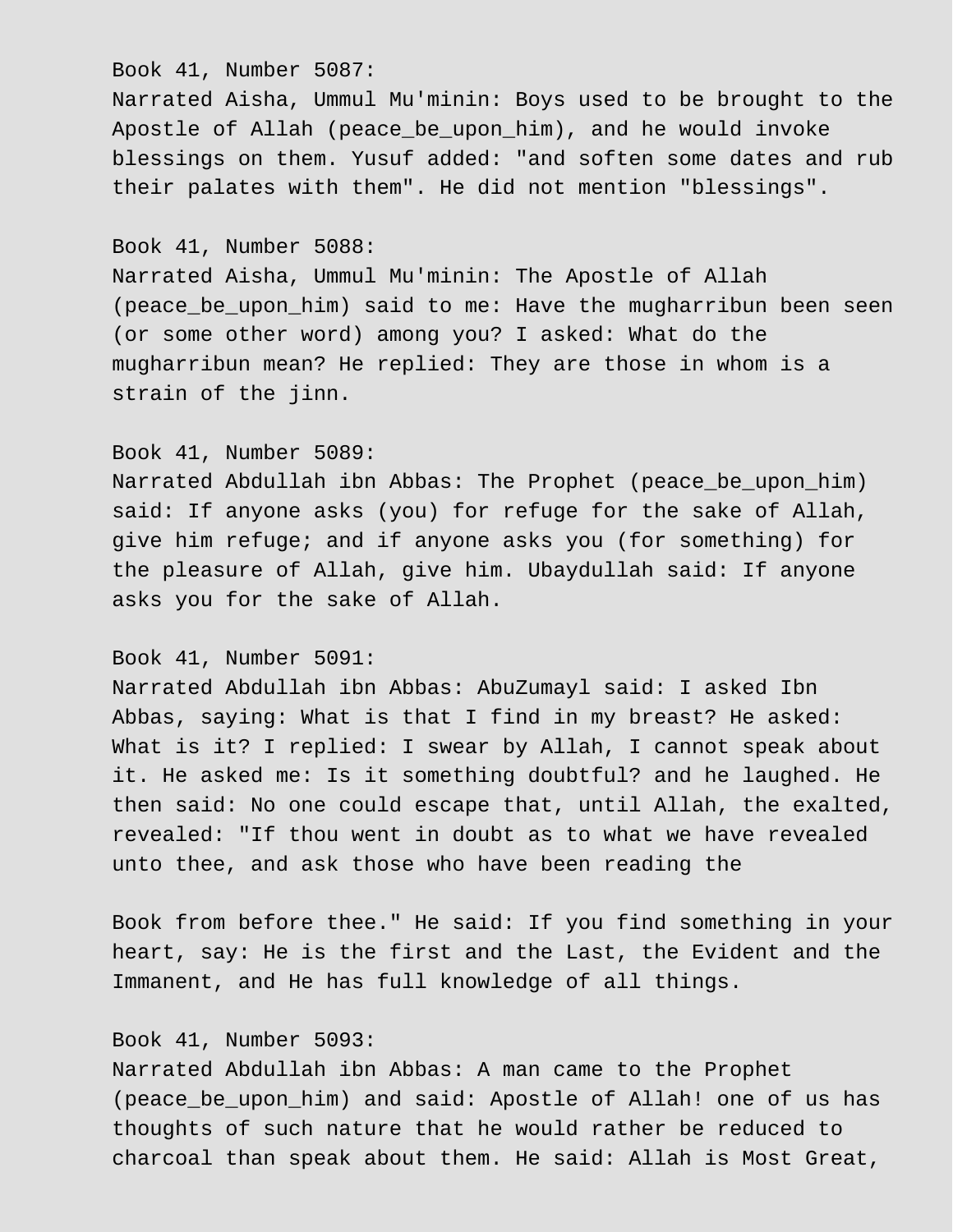Allah is Most Great, Allah is Most Great. Praise be to Allah Who has reduced the guile of the devil to evil prompting. Ibn Qudamah said "reduced his matter" instead of "reduced his guile".

Book 41, Number 5097:

Narrated AbuHurayrah: The Prophet (peace\_be\_upon\_him) said: Allah, Most High, has removed from you the pride of the pre−Islamic period and its boasting in ancestors. One is only a pious believer or a miserable sinner. You are sons of Adam, and Adam came from dust. Let the people cease to boast about their ancestors. They are merely fuel in Jahannam; or they will certainly be of less account with Allah than the beetle which rolls dung with its nose.

Book 41, Number 5098:

Narrated Abdullah ibn Mas'ud: If anyone helps his people in an unrighteous cause, he is like a camel which falls into a well and is pulled out by its tail.

Book 41, Number 5100: Narrated Wathilah ibn al−Asqa': I asked: Apostle of Allah! what is party spirit? He replied: That you should help your people in wrongdoing.

Book 41, Number 5101:

Narrated Suraqah ibn Malik ibn Ju'sham al−Mudlaji: The Apostle of Allah (peace\_be\_upon\_him) gave us an address and said: The best of you is the one who defends his tribe, so long as he commits no sin.

Book 41, Number 5104:

Narrated AbuUqbah: AbdurRahman ibn AbuUqbah quoted his father AbuUqbah who was a client from the people of Persia as saying: I was present at Uhud along with the Apostle of Allah (peace be upon him), and on smiting one of the polytheists I said: Take this from me who is the young Persian. The Apostle of Allah (peace\_be\_upon\_him) then turned to me and said: Why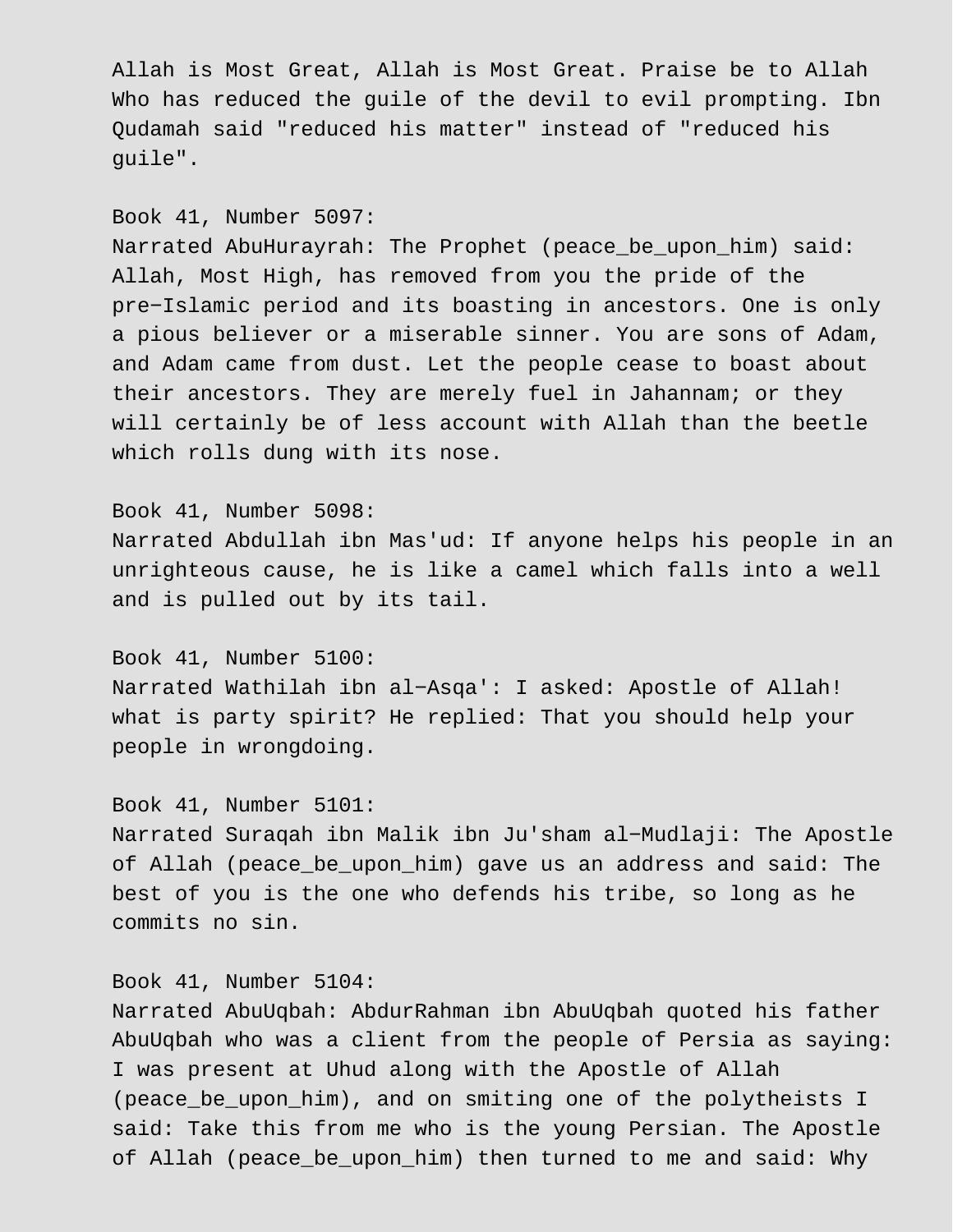did you not say: Take this from me who is the young Ansari?

Book 41, Number 5105: Narrated Al−Miqdam ibn Ma'dikarib: The Prophet (peace be upon him) said: When a man loves his brother, he should tell him that he loves him.

Book 41, Number 5106:

Narrated Anas ibn Malik: A man was with the Prophet (peace be upon him) and a man passed by him and said: Apostle of Allah! I love this man. The Apostle of Allah (peace\_be\_upon\_him) then asked: Have you informed him? He replied: No. He said: Inform him. He then went to him and said: I love you for Allah's sake. He replied: May He for Whose sake you love me love you!

Book 41, Number 5109: Narrated AbuHurayrah: The Prophet (peace\_be\_upon\_him) said: He who is consulted is trustworthy.

Book 41, Number 5111: Narrated AbudDarda': The Prophet (peace be upon him) said: Your love for a thing causes blindness and deafness.

Book 41, Number 5113: Narrated Mu'awiyah: Make intercession, you will be rewarded, for I purposely delay a matter so that you intercede and then you are rewarded. The Apostle of Allah (peace\_be\_upon\_him) said: If you make intercession, you will be rewarded.

Book 41, Number 5115:

Narrated al−Ala' ibn al−Hadrami: Some of the children of al−Ala' ibn al−Hadrami said: Al−Ala' ibn al−Hadrami was the governor of the Prophet (peace\_be\_upon\_him) at al−Bahrayn, and when he wrote to him he began with his won name.

Book 41, Number 5117: Narrated Abdullah ibn Abbas: The Prophet (peace\_be\_upon\_him)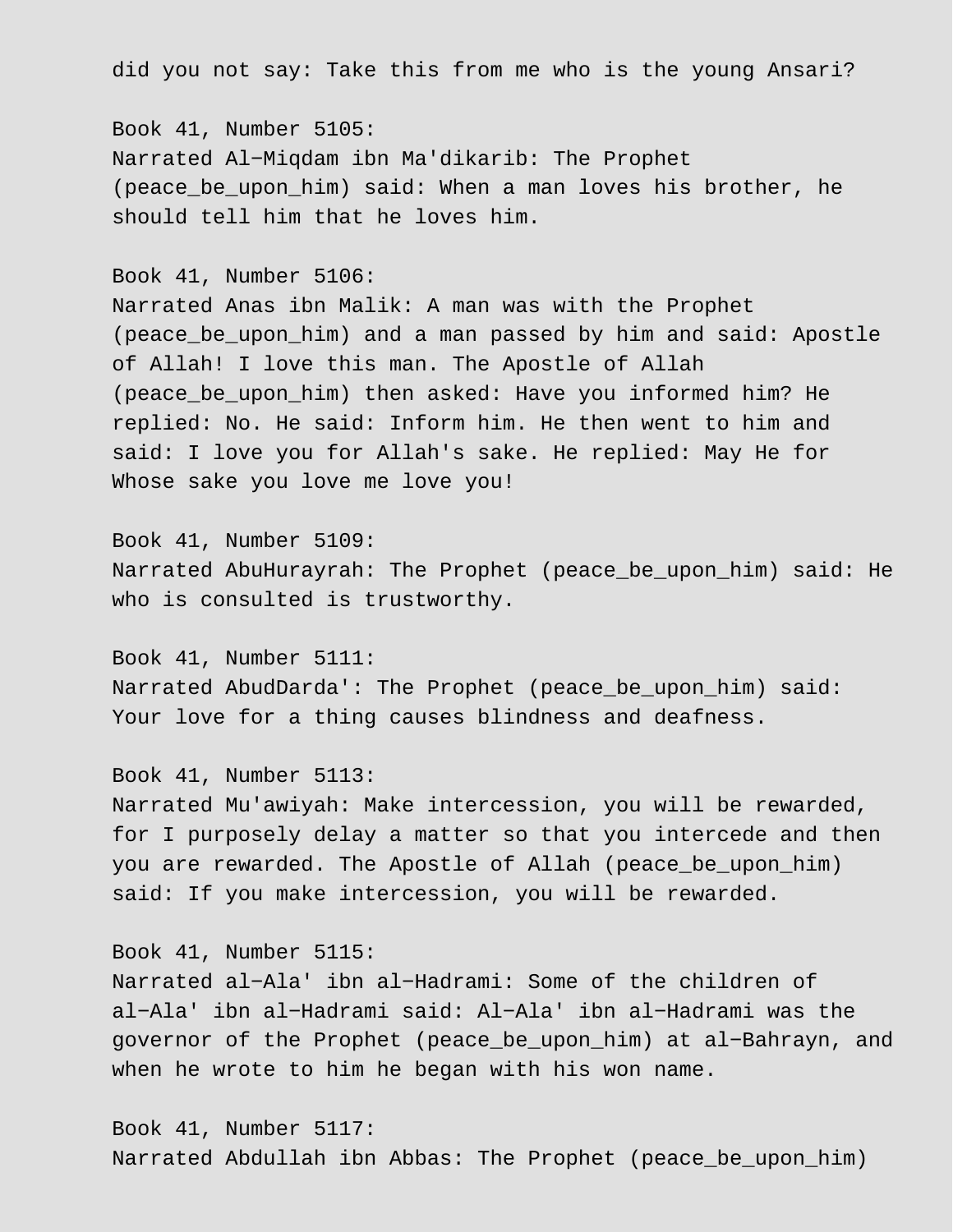wrote a letter to Heraclius: "From Muhammad, the Apostle of Allah, to Hiraql (Heraclius), Chief of the Byzantines. Peace be to those who follow the guidance." Ibn Yahya reported on the authority of Ibn Abbas that AbuSufyan said to him: We then came to see Hiraql (Heraclius) who seated us before him. He then called for the letter from the Apostle of Allah (peace\_be\_upon\_him). Its contents were: "In the name of Allah, the Compassionate, the Merciful, from Muhammad the Apostle of Allah, to Hiraql, chief of Byzantines. Peace be to those who follow the guidance. To proceed."

# Book 41, Number 5119:

Narrated Abdullah ibn Umar: A woman was my wife and I loved her, but Umar hated her. He said to me: Divorce her, but I refused. Umar then went to the Prophet (peace be upon him) and mentioned that to him. The Prophet (peace\_be\_upon\_him) said: Divorce her.

# Book 41, Number 5120:

Narrated Mu'awiyah ibn Hayadah: I said: Apostle of Allah! to whom should I show kindness? He replied: Your mother, next your mother, next your mother, and then comes your father, and then your relatives in order of relationship. The Apostle of Allah (peace\_be\_upon\_him) said: If a man asks his slave whom he freed for giving him property which is surplus with him and he refuses to give it to him, the surplus property which he refused to give will be called on the Day of resurrection as a large bald snake.

# Book 41, Number 5121:

Narrated Bakr ibn al−Harith al−Anmari: Bakr went to the Prophet (peace\_be\_upon\_him) and said: Apostle of Allah! to whom should I show kindness? He said: Your mother, your sister, your brother and the slave whom you set free and who is your relative, a due binding (on you), and a tie of relationship which should be joined.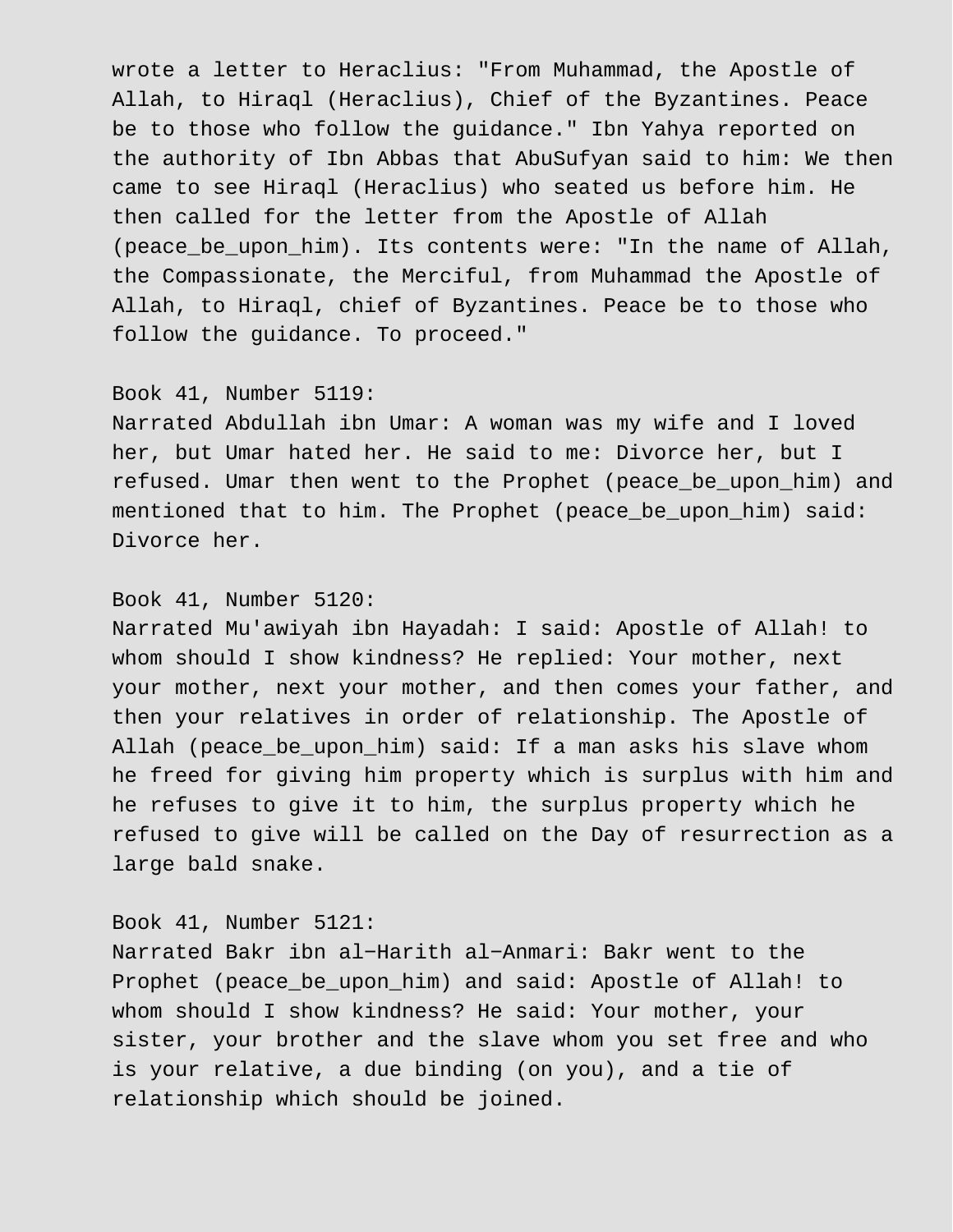#### Book 41, Number 5123:

Narrated AbuUsayd Malik ibn Rabi'ah as−Sa'idi: While we were with the Apostle of Allah! (peace be upon him) a man of Banu Salmah came to Him and said: Apostle of Allah is there any kindness left that I can do to my parents after their death? He replied: Yes, you can invoke blessings on them, forgiveness for them, carry out their final instructions after their death, join ties of relationship which are dependent on them, and honour their friends.

#### Book 41, Number 5125:

Narrated AbutTufayl: I saw the Prophet (peace be upon him) distributing flesh at Ji'irranah, and I was a boy in those days bearing the bone of the camel, and when a woman who came forward approach the Prophet (peace be upon him), he spread out his cloak for her, and she sat on it. I asked: Who is she? The people said: She is his foster−mother.

### Book 41, Number 5126:

Narrated Umar ibn as−Sa'ib: One day when the Apostle of Allah (peace\_be\_upon\_him) was sitting, his foster−father came forward. He spread out of a part of his garment and he sit on it. Then his mother came forward to him and he spread out the other side of his garment and she sat on it. Again , his foster−brother came forward. The Apostle of Allah (peace\_be\_upon\_him) stood for him and seated him before himself.

## Book 41, Number 5127:

Narrated Abdullah ibn Abbas: The Prophet (peace\_be\_upon\_him) said: If anyone has a female child, and does not bury her alive, or slight her, or prefer his children (i.e. the male ones) to her, Allah will bring him into Paradise. Uthman did not mention "male children".

# Book 41, Number 5128:

Narrated AbuSa'id al−Khudri: The Prophet (peace\_be\_upon\_him) said: If anyone cares for three daughters, disciplines them,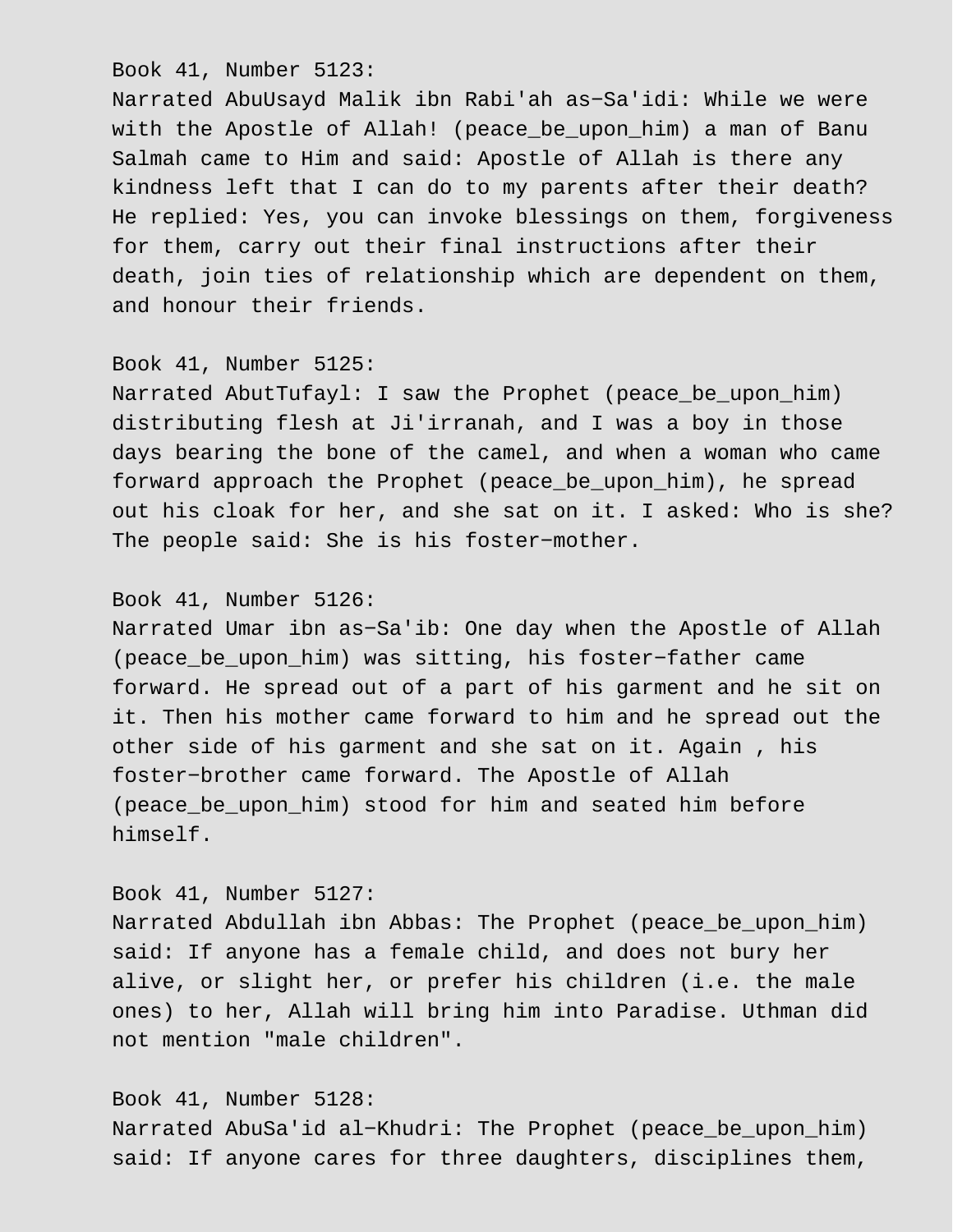marries them, and does good to them, he will go to Paradise.

Book 41, Number 5130: Narrated Awf ibn Malik al−Ashja'i': The Prophet (peace be upon him) said: I and a woman whose cheeks have become black shall on the Day of Resurrection be like these two (pointing to the middle and forefinger), i.e. a woman of rank and beauty who has been bereft of her husband and devotes herself to her fatherless children till they go their separate ways or die.

## Book 41, Number 5133:

Narrated Abdullah ibn Amr ibn al−'As: Mujahid said that Abdullah ibn Amr slaughtered a sheep and said: Have you presented a gift from it to my neighbour, the Jew, for I heard the Apostle of Allah (peace\_be\_upon\_him) say: Gabriel kept on commending the neighbour to me so that I thought he would make an heir?

Book 41, Number 5137: Narrated Ali ibn AbuTalib: The last words which the Apostle of Allah (peace\_be\_upon\_him) spoke were: Prayer, prayer; fear Allah about those whom your right hands possess.

Book 41, Number 5142:

Narrated AbuDharr: The Prophet (peace be upon him) said: Feed those of your slaves who please you from what you eat and clothe them with what you clothe yourselves, but sell those who do not please you and do not punish Allah's creatures.

# Book 41, Number 5143:

Narrated Rafi' ibn Makith: The Prophet (peace\_be\_upon\_him) said: Treating those under one's authority will produce prosperity, but an evil nature produces evil fortune.

Book 41, Number 5144: Narrated Rafi' ibn Makith: The Apostle of Allah (peace\_be\_upon\_him) said: Treating those under one's authority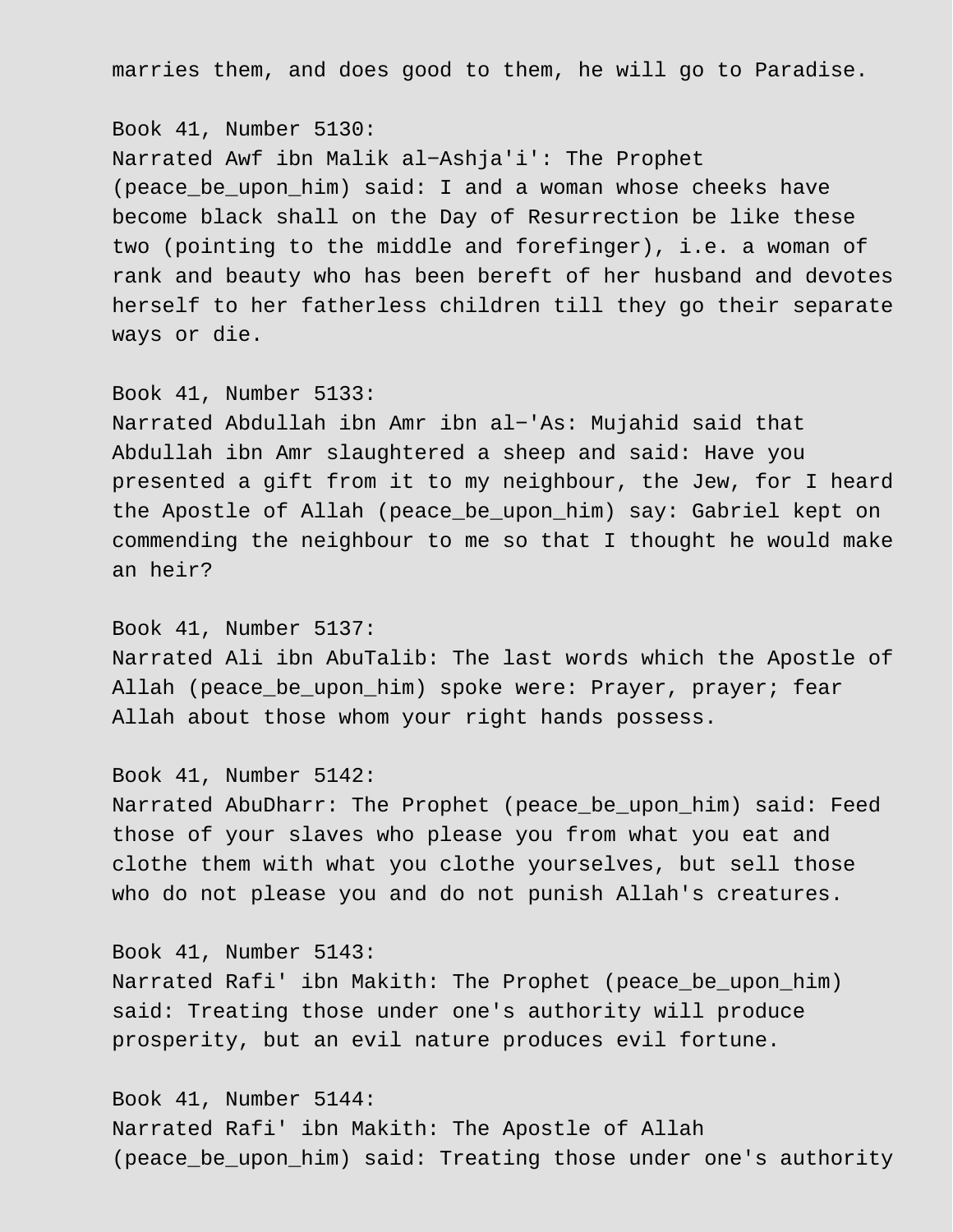well produces prosperity, but an evil nature produces evil fortune.

## Book 41, Number 5145:

Narrated Abdullah ibn Umar: A man came to the Prophet (peace\_be\_upon\_him) and asked: Apostle of Allah! how often shall I forgive a servant? He gave no reply, so the man repeated what he had said, but he still kept silence. When he asked a third time, he replied: Forgive him seventy times daily.

## Book 41, Number 5148:

Narrated Mu'awiyah ibn Suwayd ibn Muqarrin: I slapped a freed slave of ours. My father called him and me and said: Take retaliation on him. We, the people of Banu Muqarrin, were seven during the time of the Prophet (peace\_be\_upon\_him),and we had only a female servant. A man of us slapped her. The Apostle of Allah (peace\_be\_upon\_him) said: Set her free. They said: We have no other servant than her. He said: She must serve them till they become well off. When they become well off, they should set her free.

#### Book 41, Number 5151:

Narrated AbuHurayrah: The Prophet (peace\_be\_upon\_him) said: If anyone corrupts (instigates) the wife of a man or his slave (against him), he is not from us.

#### Book 41, Number 5153:

Narrated AbuHurayrah: The Prophet (peace\_be\_upon\_him) said: If anyone peeps into the house of a people without their permission and he knocks out his eye, no responsibility is incurred for his eye.

#### Book 41, Number 5154:

Narrated AbuHurayrah: The Prophet (peace be upon him) said: When one has a look into the house, then there is no (need of) permission.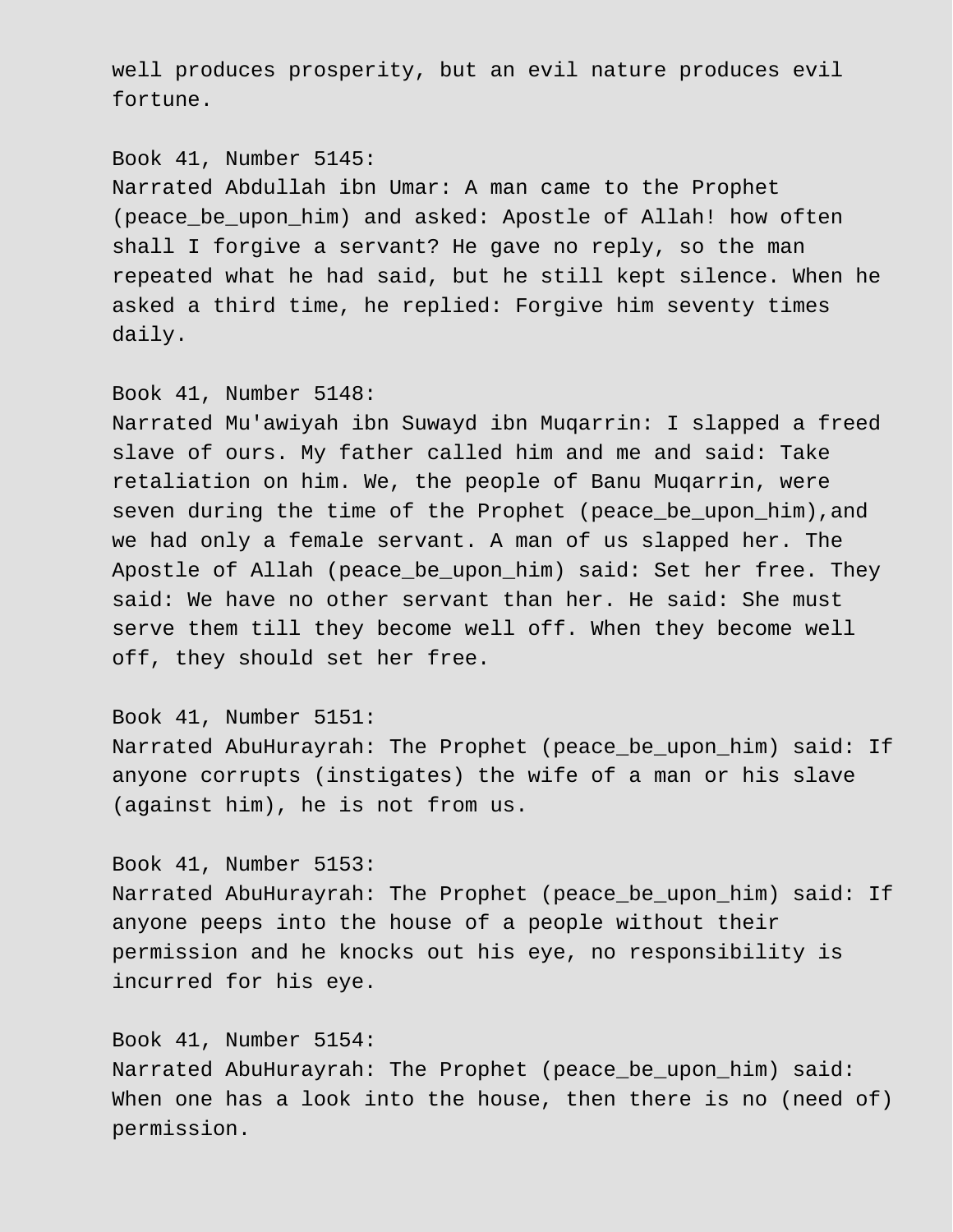#### Book 41, Number 5155:

Narrated Huzayl: A man came. Uthman's version has: Sa'd ibn AbuWaqqas came. He stood at the door. Uthman's version has: (He stood) facing the door. The Prophet (peace\_be\_upon\_him) said to him: Away from it, (stand) this side or that side. Asking permission is meant to escape from the look of an eye.

### Book 41, Number 5157:

Narrated Kaladah ibn Hanbal: Safwan ibn Umayyah sent him with some milk, a young gazelle and some small cucumbers to the Apostle of Allah (peace\_be\_upon\_him) when he was in the upper part of Mecca. I entered but I did not give a salutation. He said: Go back and say: "Peace be upon you"! This happened after Safwan ibn Umayyah and embraced Islam. Amr said: Ibn Safwan told me all this on the authority of Kaladah ibn Hanbal, and he did not say: I heard it from him.

# Book 41, Number 5158:

Narrated Rib'i: A man of Banu Amir told that he asked the Prophet (peace\_be\_upon\_him) for permission (to enter the house) when he was in the house, saying: May I enter ? The Prophet (peace\_be\_upon\_him) said to his servant: Go out to this (man) and teach him how to ask permission to enter the house, and say to him: "Say : Peace be upon you. May I enter?" The man heard it and said: Peace be upon you! May I enter ? The Prophet (peace\_be\_upon\_him) permitted him and he entered.

#### Book 41, Number 5166:

Narrated Qays ibn Sa'd: The Apostle of Allah (peace\_be\_upon\_him) came to visit us in our house, and said: "Peace and Allah's mercy be upon him you!

Book 41, Number 5166a: Narrated Qays ibn Sa'd: The Apostle of Allah (peace\_be\_upon\_him) came to visit us in our house, and said: Peace and Allah's mercy be upon you! Sa'd returned the greeting in a lower tone. Qays said: I said: Do you not grant permission to the Apostle of Allah (peace\_be\_upon\_him) to enter? He said: Leave him, he will give us many greetings. The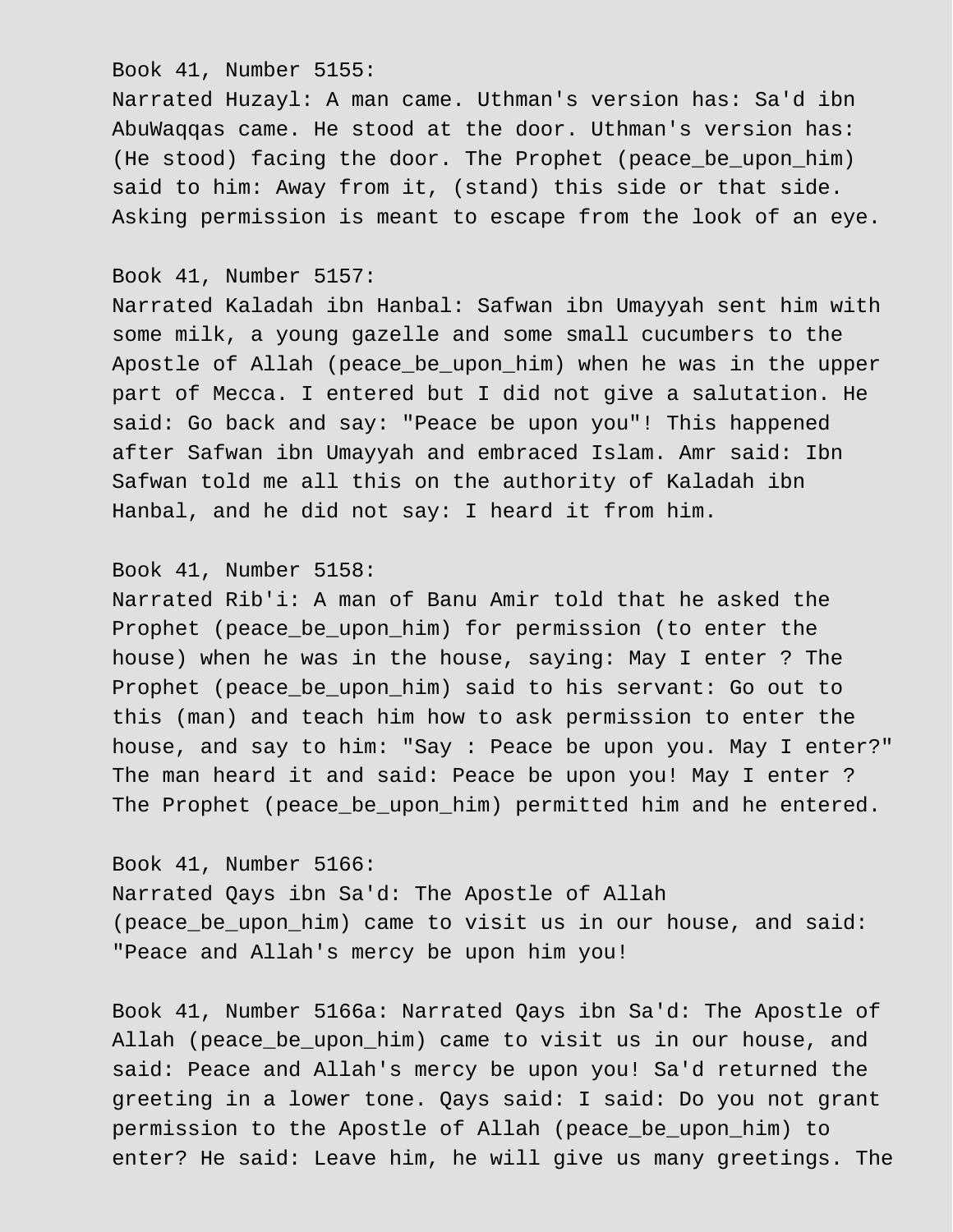Apostle of Allah (peace be upon him) then said: Peace and Allah's mercy be upon you! Sa'd again responded in a lower tone. The Apostle of Allah (peace\_be\_upon\_him) again said: Peace and Allah's mercy be upon you! So the Apostle of Allah (peace be upon him) went away. Sa'd went after him and said: Apostle of Allah! I heard your greetings and responded in a lower tone so that you might give us many greetings. The Apostle of Allah (peace\_be\_upon\_him) returned with him. Sa'd then offered to prepare bath−water for him, and he took a bath. He then gave him a long wrapper dyed with saffron or wars and he wrapped himself in it. The Apostle of Allah (peace be upon him) then raised his hands and said: O Allah, bestow Thy blessings and mercy on the family of Sa'd ibn Ubadah! The Apostle of Allah (peace\_be\_upon\_him) then shared their meals. When he intended to return, Sa'd brought near him an ass which was covered with a blanket. The Apostle of Allah (peace be upon him) mounted it. Sa'd said: O Qays, accompany the Apostle of Allah. Qays said: The Apostle of Allah (peace\_be\_upon\_him) said to me: Ride. But I refused. He again said: Either ride or go away. He said: So I went away. Hisham said: AbuMarwan (transmitted) from Muhammad ibn AbdurRahman ibn As'ad ibn Zurarah.

# Book 41, Number 5167:

Narrated Abdullah ibn Busr: When the Apostle of Allah (peace be upon him) came to some people's door, he did not face it squarely, but faced the right or left corner, and said: Peace be upon you! peace be upon you! That was because there were no curtains on the doors of the house at that time.

# Book 41, Number 5169:

Narrated Nafi' ibn AbdulHarith: I went out with the (Apostle of Allah (peace\_be\_upon\_him) until I entered a garden, he said: Keep on closing the door. The door was then closed. I then said: Who is there ? He then narrated the rest of the tradition.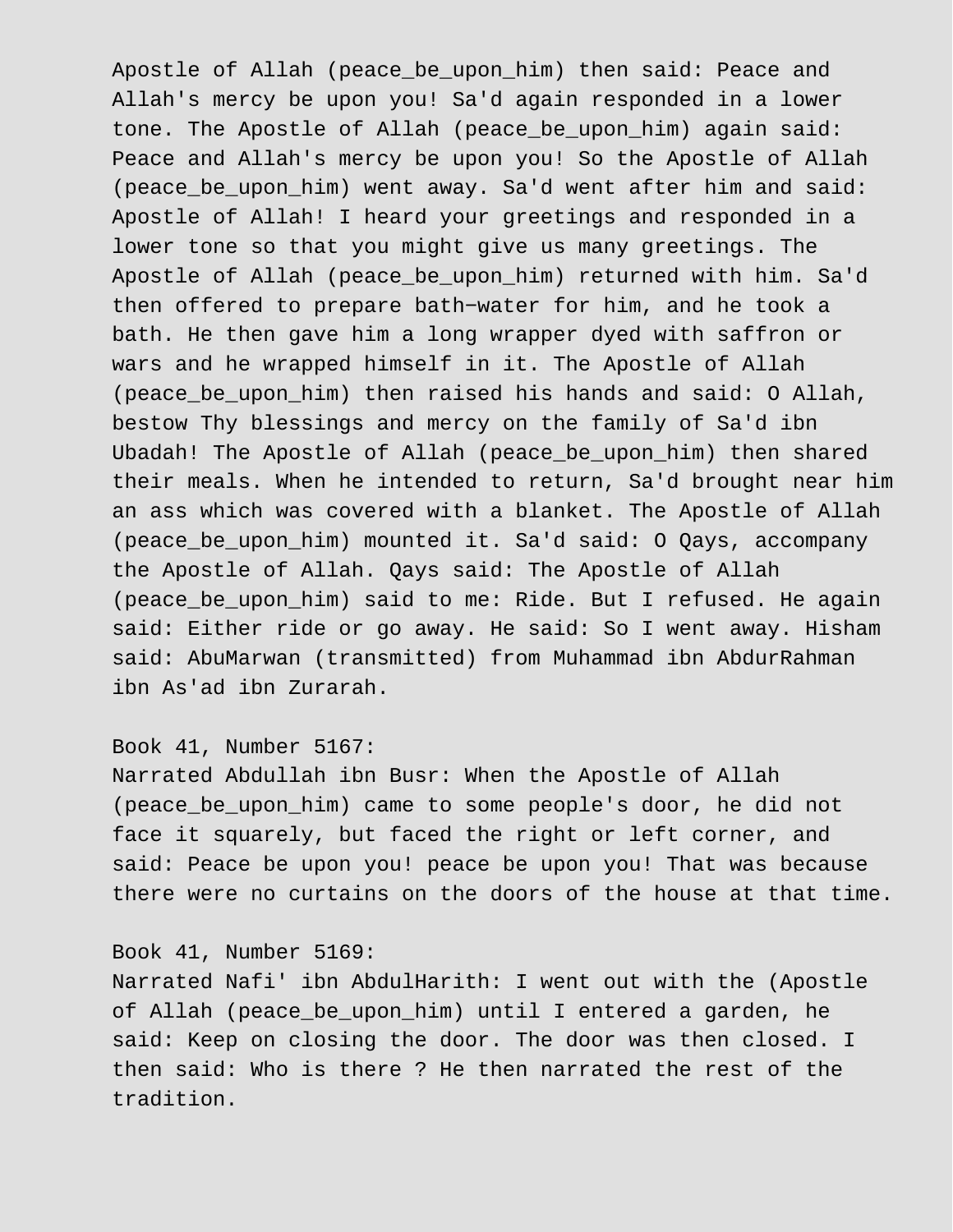#### Book 41, Number 5170:

Narrated AbuHurayrah: The Prophet (peace\_be\_upon\_him) said: A man's messenger sent to another indicates his permission to enter.

#### Book 41, Number 5171:

Narrated AbuHurayrah: The Prophet (peace\_be\_upon\_him) said: When one of you is invited to take meals and comes along with the messenger, that serves as permission for him to enter.

# Book 41, Number 5173:

Narrated Abdullah Ibn Abbas: Ikrimah said: A group of people from Iraq said: Ibn Abbas, what is your opinion about the verse in which we have been commanded whatever we have been commanded, but no one acts upon it? The word of Allah, Most High, reads: "O ye who believe! Let those whom your right hands possess, and the (children) among you, who have not come of age, ask your permission (before) they enter your presence on three occasions: before morning prayer, while you are undressing for the noonday heat, and after late−night prayer. These are your three times of undress; outside those times it is not wrong for you or for them to move about." Al−Qa'nabi recited the verse up to "full of knowledge and wisdom". Ibn Abbas said: Allah is Most Clement and Most Merciful to the believers. He loves concealment. The people had neither curtains nor curtained canopies in their houses. Sometimes a servant, a child or a female orphan of a man entered while the man was having sexual intercourse with his wife. So Allah commanded them to ask permission in those times of undress. Then Allah brought them curtains and all good things. But I did not see anyone following it after that.

# Book 41, Number 5176:

Narrated Imran ibn Husayn: A man came to the Prophet (peace be upon him) and said: Peace be upon you! He responded to his salutation. He then sat down. The Prophet (peace\_be\_upon\_him) said: Ten. Another man came and said: Peace and Allah's mercy be upon you! He responded to his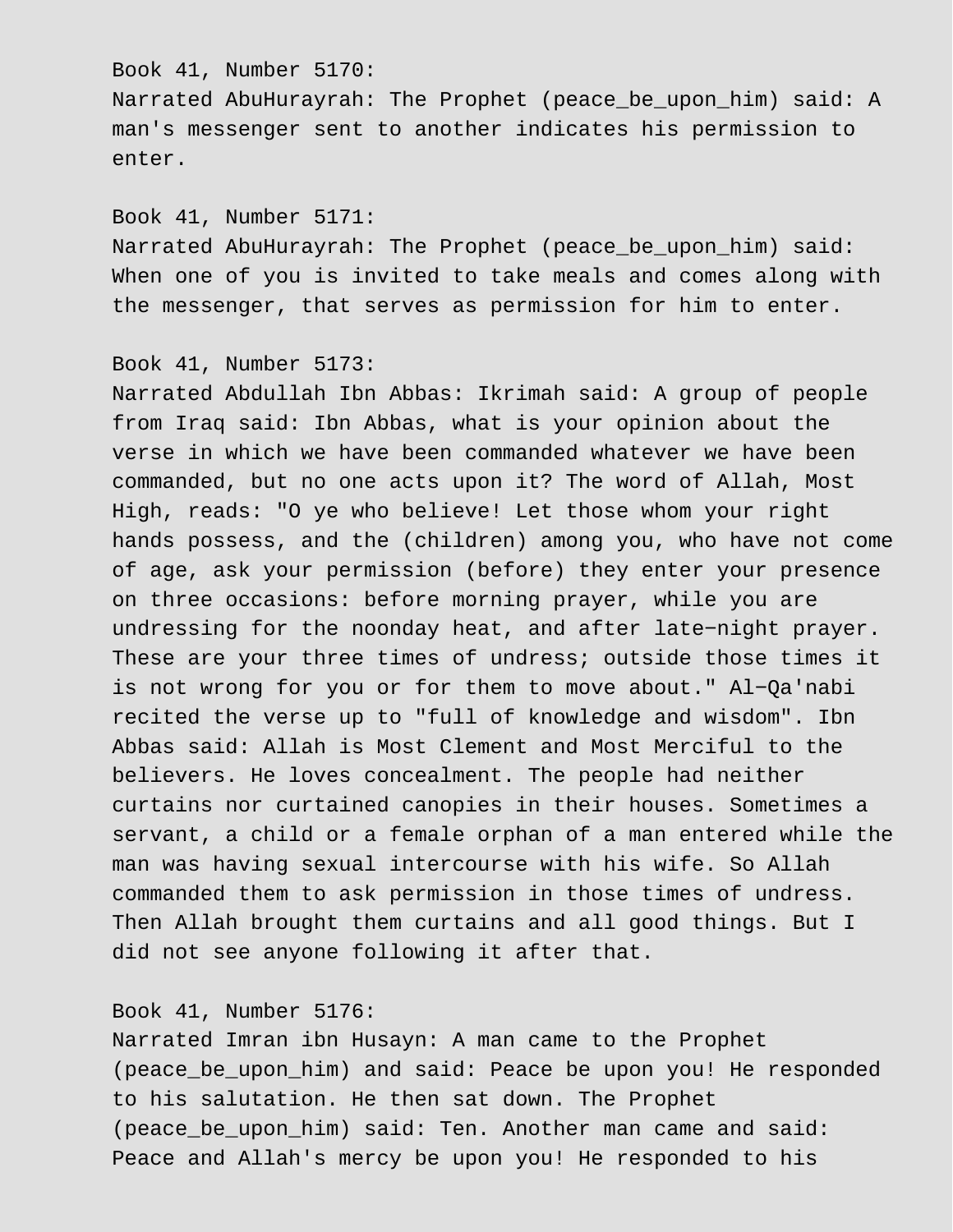salutation when he sat down. He said: Twenty. Another man came and said: Peace and Allah's mercy and blessings be upon you! He responded to him and said when he sat down: and blessings be upon you! He responded to him and said when he sat down: Thirty.

Book 41, Number 5177:

Narrated Mu'adh ibn Anas: (This version is same as previous No 5176 from the Prophet (peace be upon him), adding that): Afterwards another man came and said: Peace and Allah's mercy, blessings and forgiveness be upon you! whereupon he said: Forty. adding: Thus are excellent qualities rewarded.

Book 41, Number 5178: Narrated AbuUmamah: The Prophet (peace be upon him) said: Those who are nearest to Allah are they who are first to give a salutation.

Book 41, Number 5181: Narrated AbuHurayrah: When one of you meets his brother, he should salute him, then if he meets him again after a tree, wall or stone has come between them, he should also salute him.

Book 41, Number 5182: Narrated Abdullah ibn Abbas: Umar came to the Prophet (peace\_be\_upon\_him) when he was in his wooden oriel, and said to him: Peace be upon you. Apostle of Allah, peace be upon you! May Umar enter ?

Book 41, Number 5183: Narrated Anas ibn Malik: The Apostle of Allah (peace\_be\_upon\_him) came to some children who were playing: He saluted them.

Book 41, Number 5184: Narrated Anas ibn Malik: The Apostle of Allah (peace\_be\_upon\_him) came to us when I was a boy among the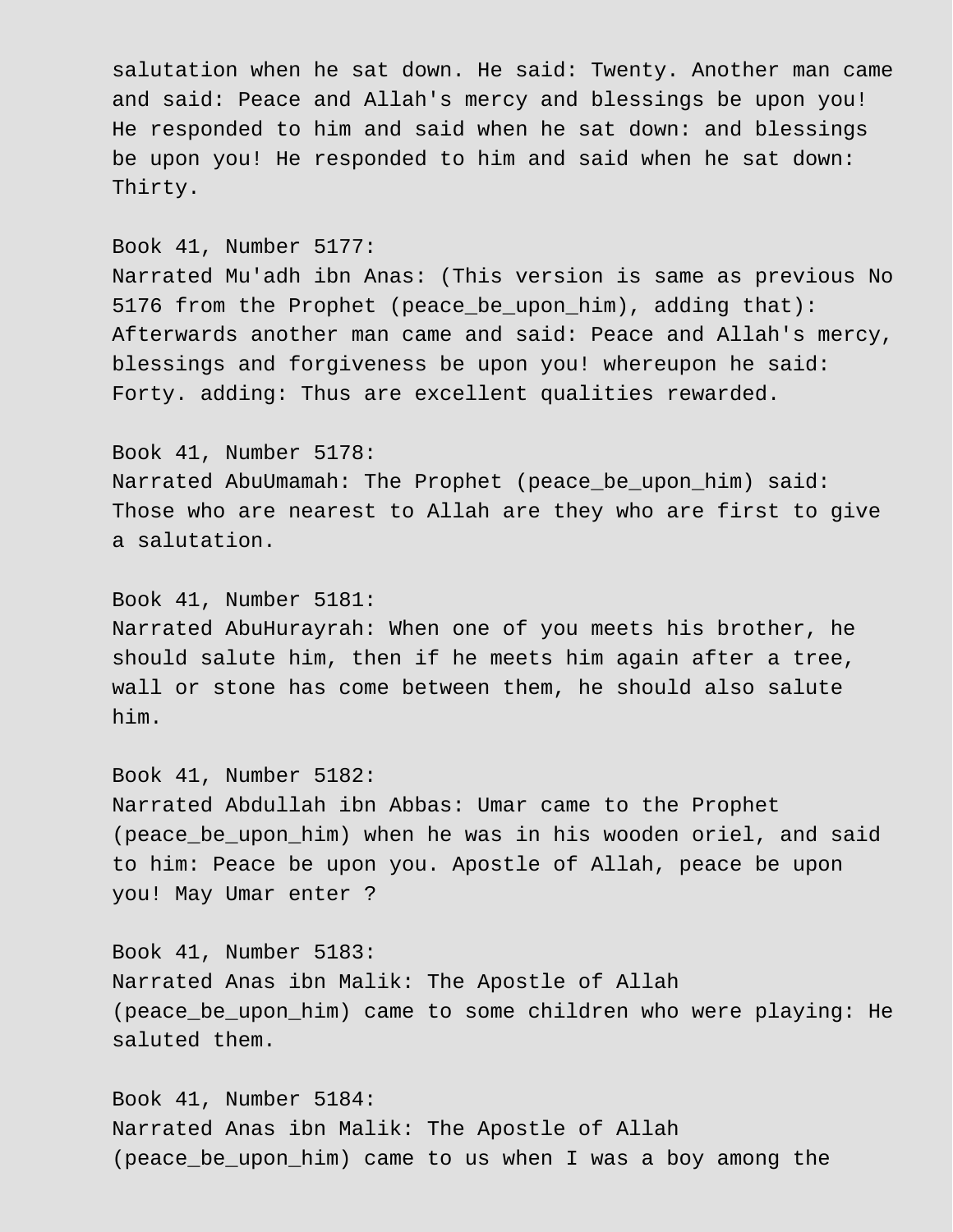boys. He saluted us and took me by my hand. He then sent me with some message. He himself sat in the shadow of a wall, or he said: near a wall until I returned to him.

# Book 41, Number 5186:

Narrated AbuHurayrah: Suhayl ibn AbuSalih said: I went out with my father to Syria. The people passed by the cloisters in which there were Christians and began to salute them. My father said: Do not give them salutation first, for AbuHurayrah reported the Apostle of Allah (peace\_be\_upon\_him) as saying: Do not salute them (Jews and Christians) first, and when you meet them on the road, force them to go to the narrowest part of it.

### Book 41, Number 5187:

Narrated Abdullah ibn Umar: The Prophet (peace\_be\_upon\_him) said: When one of the Jews greets you saying: Death may come upon you, reply: The same to you.

#### Book 41, Number 5189:

Narrated AbuHurayrah: The Prophet (peace be upon him) said: When one of you comes to an assembly, he should give a salutation and if he feels inclined to get up, he should give a salutation, for the former is not more of a duty than the latter.

#### Book 41, Number 5190:

Narrated AbuJurayy al−Hujaymi: I came to the Prophet (peace\_be\_upon\_him) and said: Upon you be peace, Apostle of Allah! He said: Do not say: Upon you be peace, for "Upon you be peace" is the salutation to the dead.

# Book 41, Number 5191:

Narrated Ali ibn AbuTalib: AbuDawud said: Al−Hasan ibn Ali traced this tradition back to the Prophet (peace\_be\_upon\_him): When people are passing by, it is enough if one of them gives a salutation on their behalf, and that it is enough for those who are sitting if one of them replies.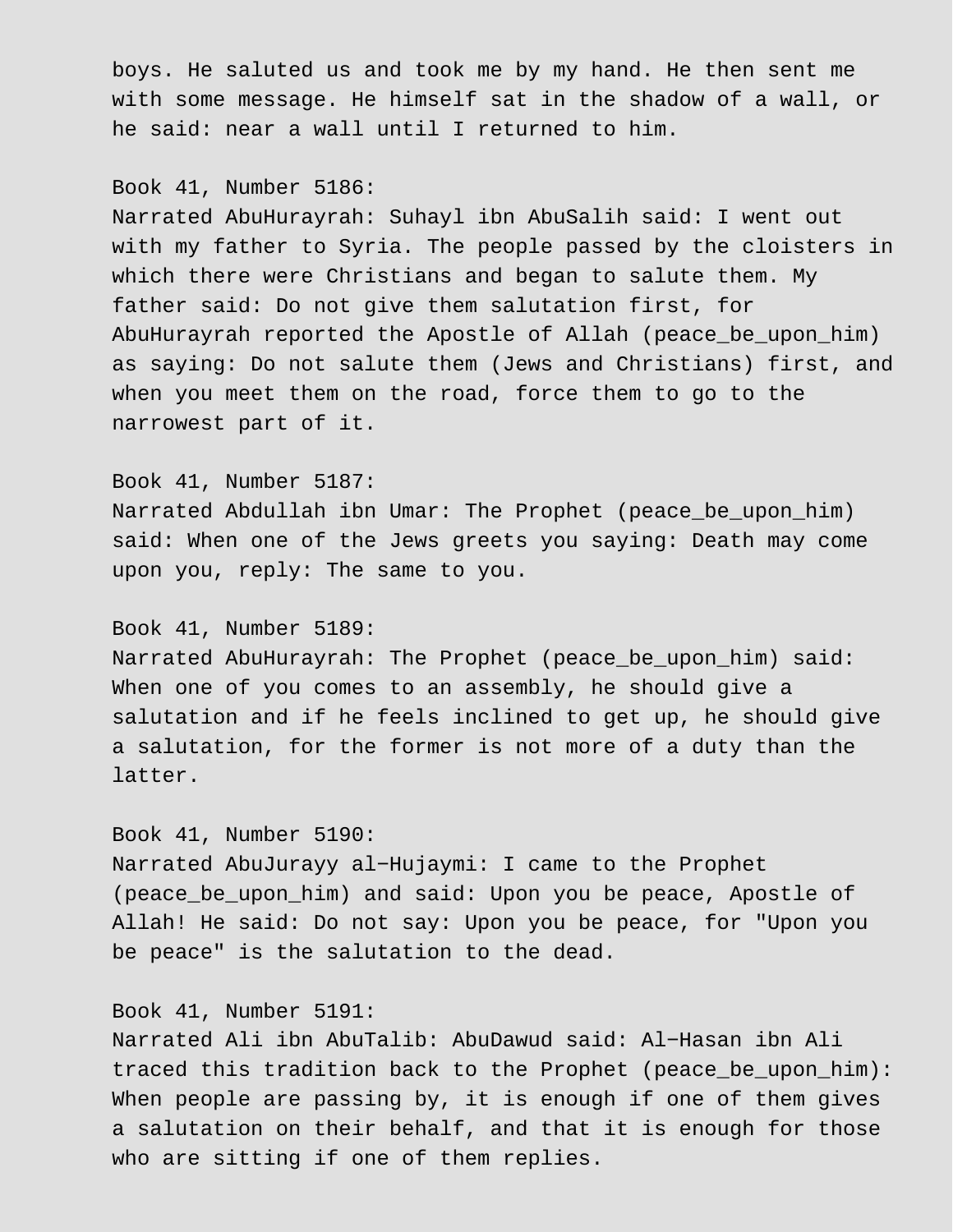#### Book 41, Number 5192:

Narrated Al−Bara' ibn Azib: The Prophet (peace\_be\_upon\_him) said: If two Muslims meet, shake hands, praise Allah, and ask Him for forgiveness, they will be forgiven.

# Book 41, Number 5193:

Narrated Al−Bara' ibn Azib: The Prophet (peace\_be\_upon\_him) said: Two Muslims will not meet and shake hands having their sins forgiven them before they separate.

#### Book 41, Number 5194:

Narrated Anas ibn Malik: When the people of the Yemen came, the Apostle of Allah (peace\_be\_upon\_him) said: The people of the Yemen have come to you and they are first to shake hands.

#### Book 41, Number 5195:

Narrated AbuDharr: Ayyub ibn Bushayr ibn Ka'b al−Adawi quoted a man of Anazah who said that he asked AbuDharr when he left Syria: I wish to ask you about a tradition of the Apostle of Allah (peace\_be\_upon\_him). He said: I shall tell you except that it is something secret. Did the Apostle of Allah (peace\_be\_upon\_him) shake hands with you when you met him? He replied: I never met him without his shaking hands with me. One day he sent for me when I was not at home. When I came I was informed that he had sent for me. I came to him and found him on a couch. He embraced me and that was better and better.

### Book 41, Number 5198:

Narrated Aisha, Ummul Mu'minin: I never saw anyone more like the Apostle of Allah (peace\_be\_upon\_him) in respect of gravity, calm deportment, pleasant disposition − according to al−Hasan's version: in respect of talk and speech. Al−Hasan did not mention gravity, calm deportment, pleasant disposition − than Fatimah, may Allah honour her face. When she came to visit him (the Prophet) he got up to (welcome) her, took her by the hand, kissed her and made her sit where he was sitting; and when he went to visit her, she got up to (welcome) him, took him by the hand, kissed him, and made him sit where she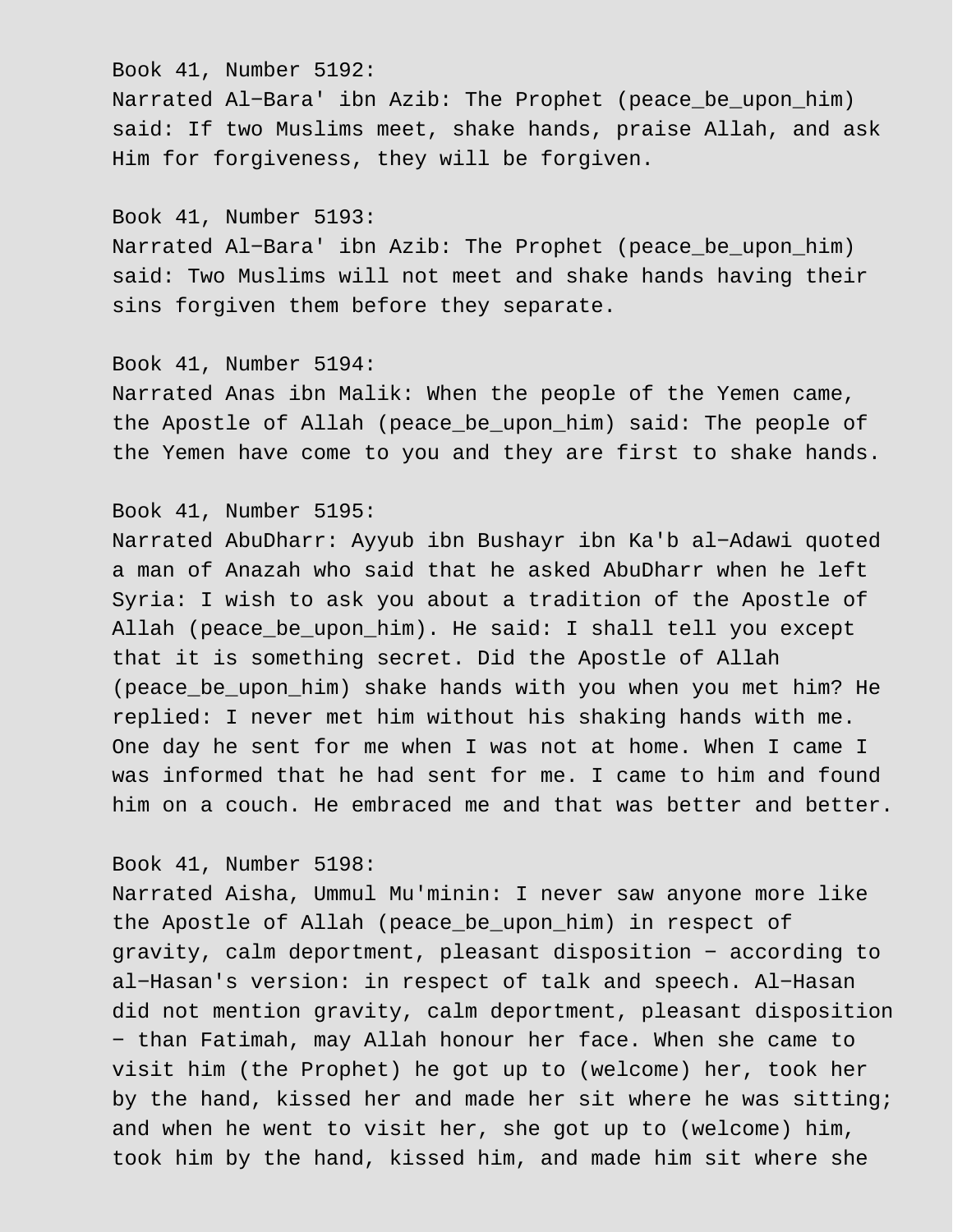was sitting.

Book 41, Number 5201: Narrated Ash−Sha'bi: The Prophet (peace\_be\_upon\_him) received Ja'far ibn AbuTalib, embraced him and kissed him between both of his eyes (forehead).

Book 41, Number 5202: Narrated AbuNadrah: Ilyas ibn Dighfal said: I saw AbuNadrah kissing on the cheek of al−Hasan.

Book 41, Number 5203: Narrated Al−Bara' ibn Azib: I went in with AbuBakr when he had newly come to Medina and he found his daughter Aisha lying down afflicted with fever. AbuBakr went to her, and saying: How are you, girlie? kissed her on the cheek.

Book 41, Number 5204: Narrated Abdullah ibn Umar: Ibn Umar told a story and said: We then came near the Prophet (peace\_be\_upon\_him) and kissed his hand.

Book 41, Number 5205:

Narrated Usayd ibn Hudayr,: AbdurRahman ibn AbuLayla, quoting Usayd ibn Hudayr, a man of the Ansar, said that while he was given to jesting and was talking to the people and making them laugh, the Prophet (peace\_be\_upon\_him) poked him under the ribs with a stick. He said: Let me take retaliation. He said: Take retaliation. He said: You are wearing a shirt but I am not. The Prophet (peace\_be\_upon\_him) then raised his shirt and the man embraced him and began to kiss his side. Then he said: This is what I wanted, Apostle of Allah!

Book 41, Number 5206:

Narrated al−Wazi' ibn Zari': Umm Aban, daughter of al−Wazi' ibn Zari', quoting his grandfather, who was a member of the deputation of AbdulQays, said: When we came to Medina, we raced to be first to dismount and kiss the hand and foot of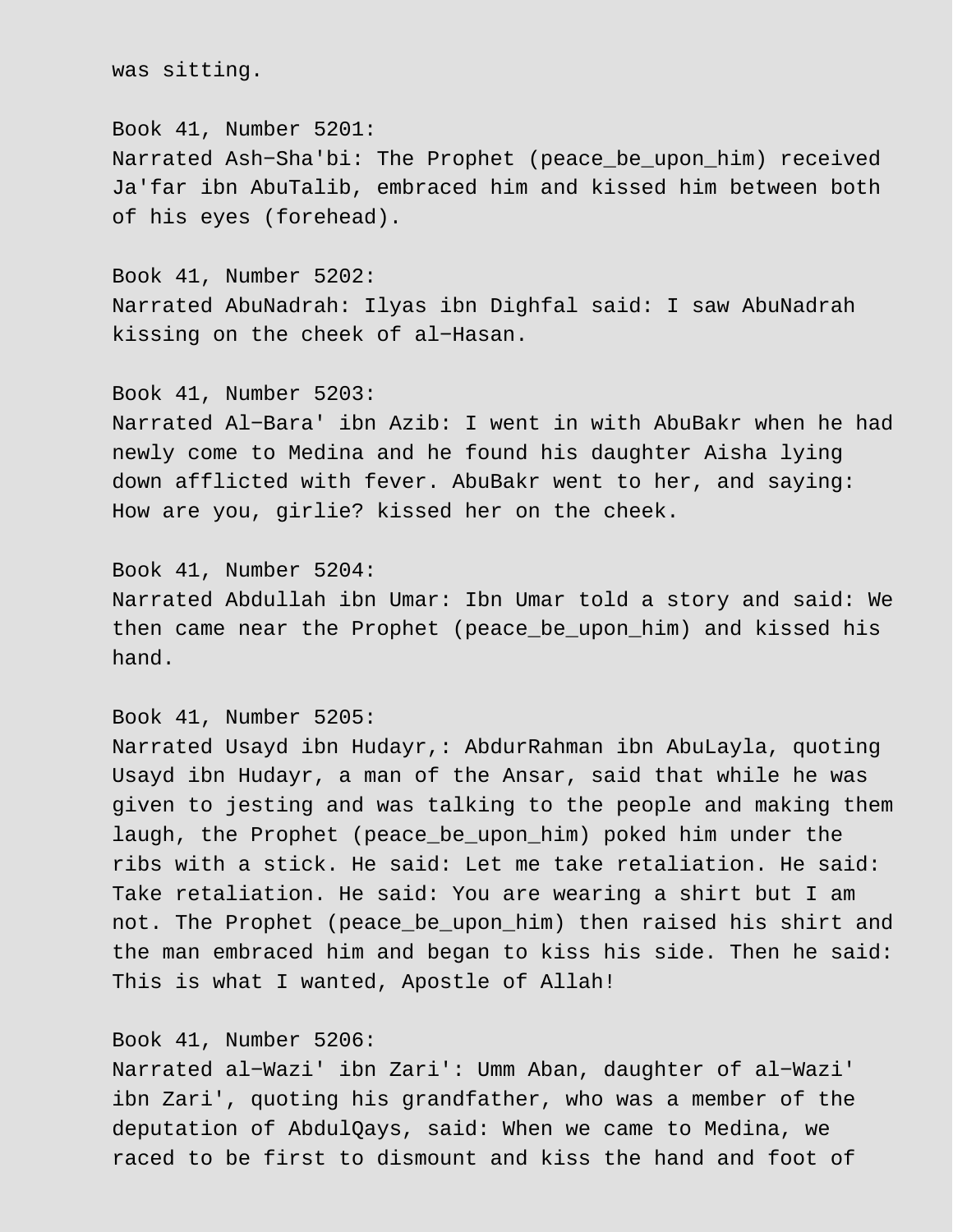the Apostle of Allah (peace\_be\_upon\_him). But al−Mundhir al−Ashajj waited until he came to the bundle of his clothes. He put on his two garments and then he went to the Prophet (peace\_be\_upon\_him). He said to him: You have two characteristics which Allah likes: gentleness and deliberation. He asked: Have I acquired them or has Allah has created (them) my nature? He replied: No, Allah has created (them) in your nature. He then said: Praise be to Allah Who has created in my nature two characteristics which Allah and His Apostle like.

#### Book 41, Number 5207:

Narrated AbuDharr: The Prophet (peace\_be\_upon\_him) addressed me, saying: O AbuDharr! I replied: At thy service and at thy pleasure, Apostle of Allah! may I be ransom for thee.

# Book 41, Number 5208:

Narrated Imran ibn Husayn: In the pre−Islamic period we used to say: "May Allah make the eye happy for you," and "Good morning" but when Islam came, we were forbidden to say that. AbdurRazzaq said on the authority of Ma'mar: It is disapproved that a man should say: "May Allah make the eye happy for you," but there is no harm in saying: "May Allah make your eye happy.

### Book 41, Number 5210:

Narrated Mu'awiyah: AbuMijlaz said: Mu'awiyah went out to Ibn az−Zubayr and Ibn Amir. Ibn Amir got up and Ibn az−Zubayr remained sitting. Mu'awiyah said to Ibn Amir: Sit down, for I heard the Apostle of Allah (peace\_be\_upon\_him) say: Let him who likes people to stand up before him prepare his place in Hell.

#### Book 41, Number 5211:

Narrated AbuUmamah: The Apostle of Allah (peace be upon him) came out to us leaning on a stick. We stood up to show respect to him. He said: Do not stand up as foreigners do for showing respect to one another.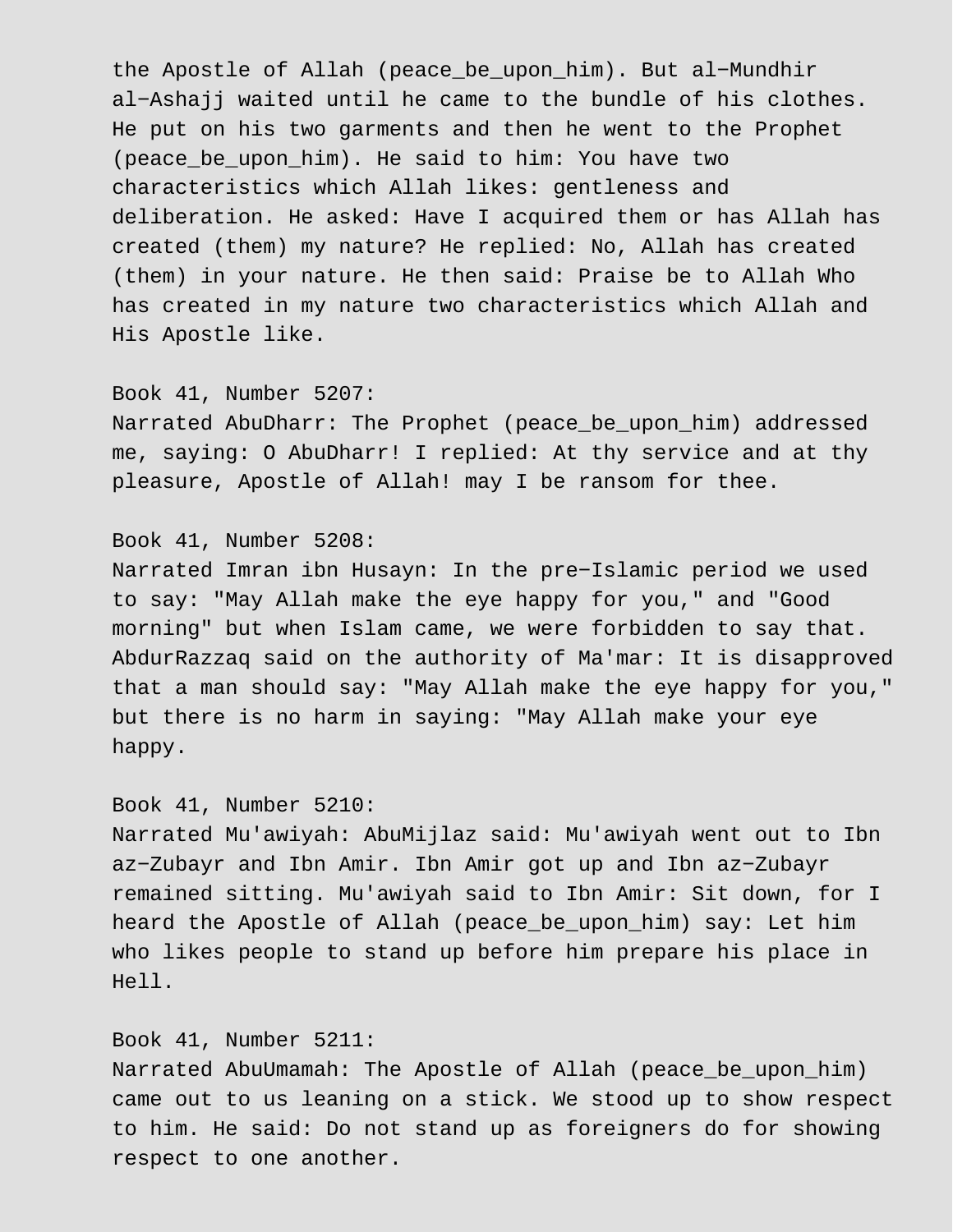### Book 41, Number 5212:

Narrated A man: Ghalib said: When we were sitting at al−Hasan's door, a man came along. He said: My father told me on the authority of my grandfather, saying: My father sent me to the Apostle of Allah (peace\_be\_upon\_him) and said: Go to him and give him a greeting. So I went to him and said: My father sends you a greeting. He said: Upon you and upon your father be peace.

# Book 41, Number 5214:

Narrated AbuAbdurRahman al−Fihri: I was present with the Apostle of Allah at the battle of Hunayn. We travelled on a hot day when the heat was extreme. We halted under the shade of a tree. When the sun passed the meridian, I put on my coat of mail and rode on my horse. I came to the Apostle of Allah (peace\_be\_upon\_him) who was in a tent. I said: Peace, Allah's mercy and His blessings be upon you! The time of departure has come. He said: Yes. He then said: Rise, Bilal. He jumped out from beneath a gum−acacia tree and its shade was like that of a bird. He said: I am at your service and at your pleasure, and I make myself a sacrifice for you. He said: Put the saddle on the horse for me. He then took out a saddle, both sides of which were stuffed with palm−leaves; it showed no arrogance and pride. So he rode and we also rode. He then mentioned the rest of the tradition.

#### Book 41, Number 5215:

Narrated Abbas ibn Mirdas: The Apostle of Allah (peace\_be\_upon\_him) laughed AbuBakr or Umar said to him: May Allah make your teeth laugh! He then mentioned the tradition.

### Book 41, Number 5216:

Narrated Abdullah ibn Amr ibn al−'As: The Apostle of Allah (peace\_be\_upon\_him) came upon us when my mother and I were plastering a wall of mine. He asked: What is this, Abdullah ? I replied: It is something I am repairing. He said! The matter is quicker for you than that.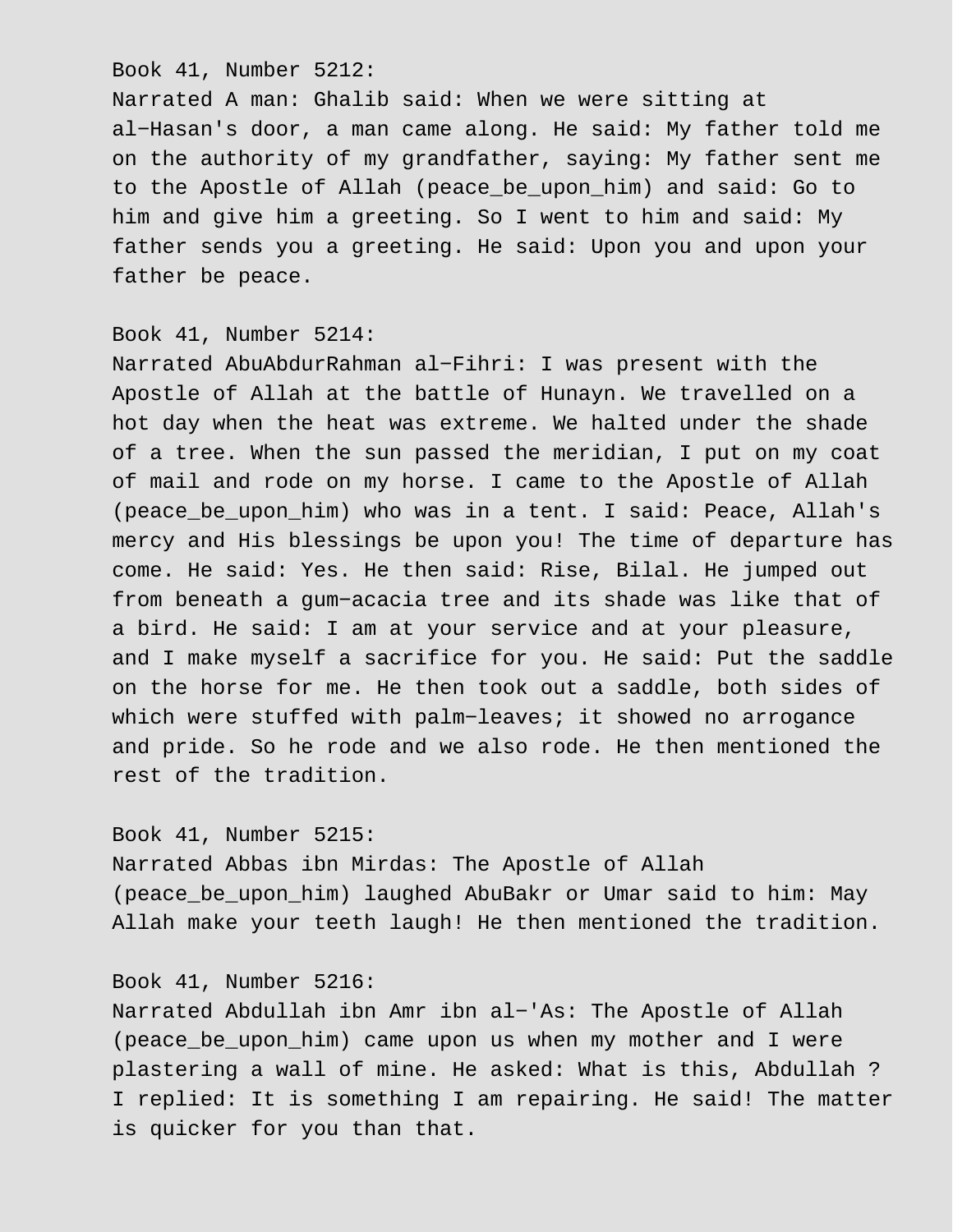#### Book 41, Number 5218:

Narrated Anas ibn Malik: The Apostle of Allah (peace\_be\_upon\_him) came out, and on seeing a high−domed building, he said: What is it? His companions replied to him: It belongs to so and so, one of the Ansar. He said: he said nothing but kept the matter in mind. When its owner came and gave him a greeting among the people, he turned away from him. When he had done this several times, the man realised that he was the cause of the anger and the rebuff. So he complained about it to his companions, saying: I swear by Allah that I cannot understand the Apostle of Allah (peace be upon him). They said: He went out and saw your domed building. So the man returned to it and demolished it, levelling it to the ground. One day the Apostle of Allah (peace\_be\_upon\_him) came out and did not see it. He asked: What has happened to the domed building? They replied: Its owner complained to us about your rebuff, and when we informed him about it, he demolished it. He said: Every building is a misfortune for its owner, except what cannot, except what cannot, meaning except that which is essential.

### Book 41, Number 5219:

Narrated Dukayn ibn Sa'id al−Muzani: We came to the Prophet (peace\_be\_upon\_him) and asked him for some corn. He said: Go, Umar, and give them. He ascended with us a room upstairs, took a key from his apartment and opened it.

### Book 41, Number 5220:

Narrated Abdullah ibn Habashi: The Prophet (peace\_be\_upon\_him) said: If anyone cuts the lote−tree, Allah brings him headlong into Hell.

# Book 41, Number 5221:

Narrated Hassan ibn Ibrahim: I asked Hisham ibn Urwah about the cutting of a lote−tree when he was leaning against the house of Urwah. He said: Do you not see these doors and leaves? These were made of the lote−tree of Urwah which Urwah used to cut from his hand? He said: There is no harm in it.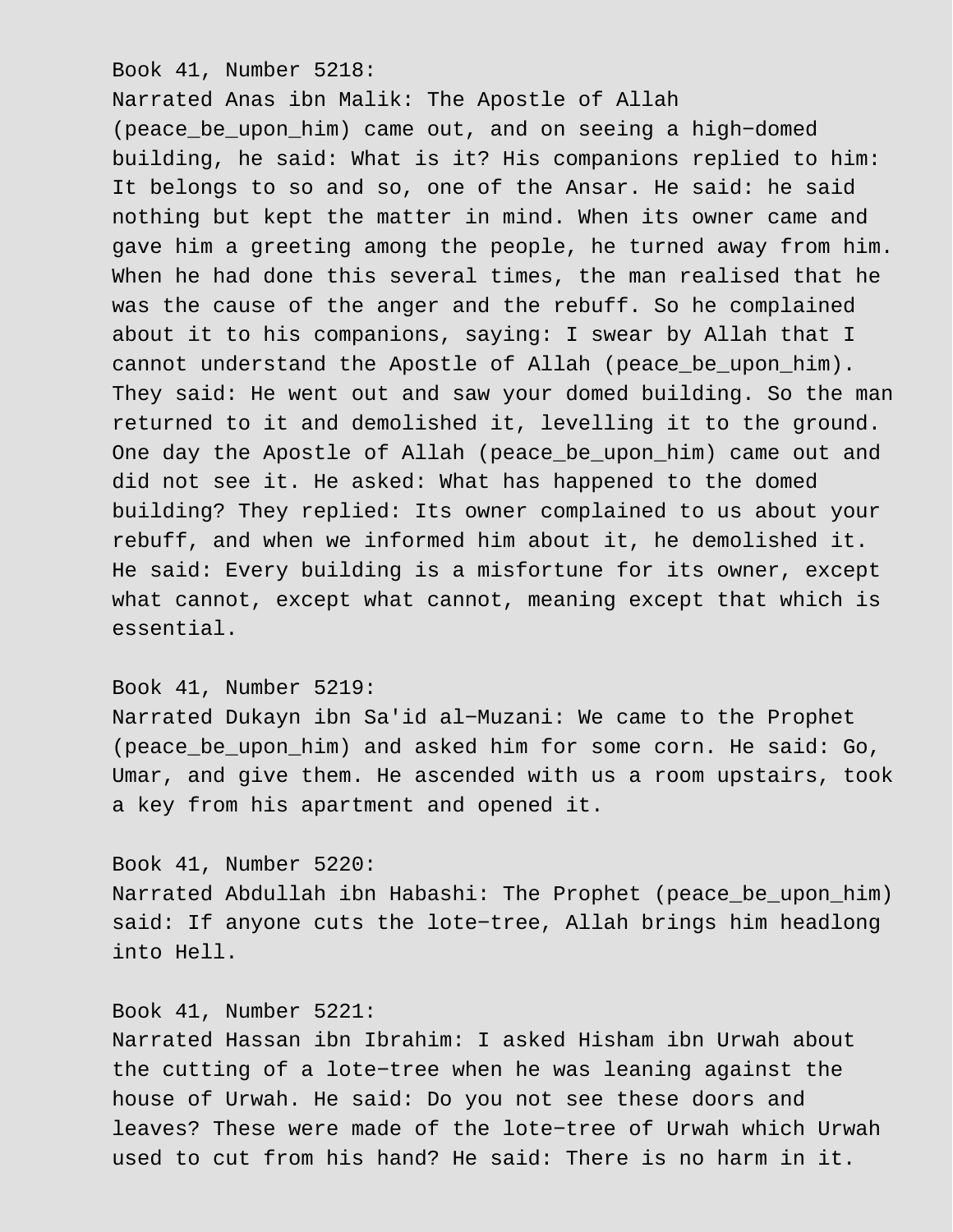Humayd's version adds: You have brought an innovation, O Iraqi! He said: The innovation is from you. I heard someone say at Mecca: The Apostle of Allah (peace be upon him) cursed him who cuts a lote−tree. He then mentioned the rest of the tradition to the same effect.

### Book 41, Number 5222:

Narrated Buraydah ibn al−Hasib: I heard the Apostle of Allah (peace\_be\_upon\_him) say: A human being has three hundred and sixty joints for each of which he must give alms. The people asked him: Who is capable of doing this ? He replied: It may be mucus in the mosque which you bury, and something which you remove from the road; but if you do not find such, two rak'ahs in the forenoon will be sufficient for you.

# Book 41, Number 5223:

Narrated AbuDharr: The Prophet (peace\_be\_upon\_him) said: In the morning alms are due from every bone in man's fingers and toes. Salutation to everyone he meets is alms; enjoining good is alms; forbidding what is disreputable is alms; removing what is harmful from the road is alms; having sexual intercourse with his wife is alms. The people asked: He fulfils his desire, Apostle of Allah; is it alms? He replied: Tell me if he fulfilled his desire where he had no right, would he commit a sin ? He then said: Two rak'ahs which one prays in the forenoon serve instead of all that.

## Book 41, Number 5225:

Narrated AbuHurayrah: The Prophet (peace\_be\_upon\_him) said: A man never did a good deed but removed a thorny branch from the road; it was either in the tree and someone cut it and threw it on the road, or it was lying in it, he removed it. Allah accepted this good deed of his and brought him into Paradise.

# Book 41, Number 5228:

Narrated AbuHurayrah: The Prophet (peace\_be\_upon\_him) said: We have not made peace with them since we fought with them, so he who leaves any of them alone through fear does not belong to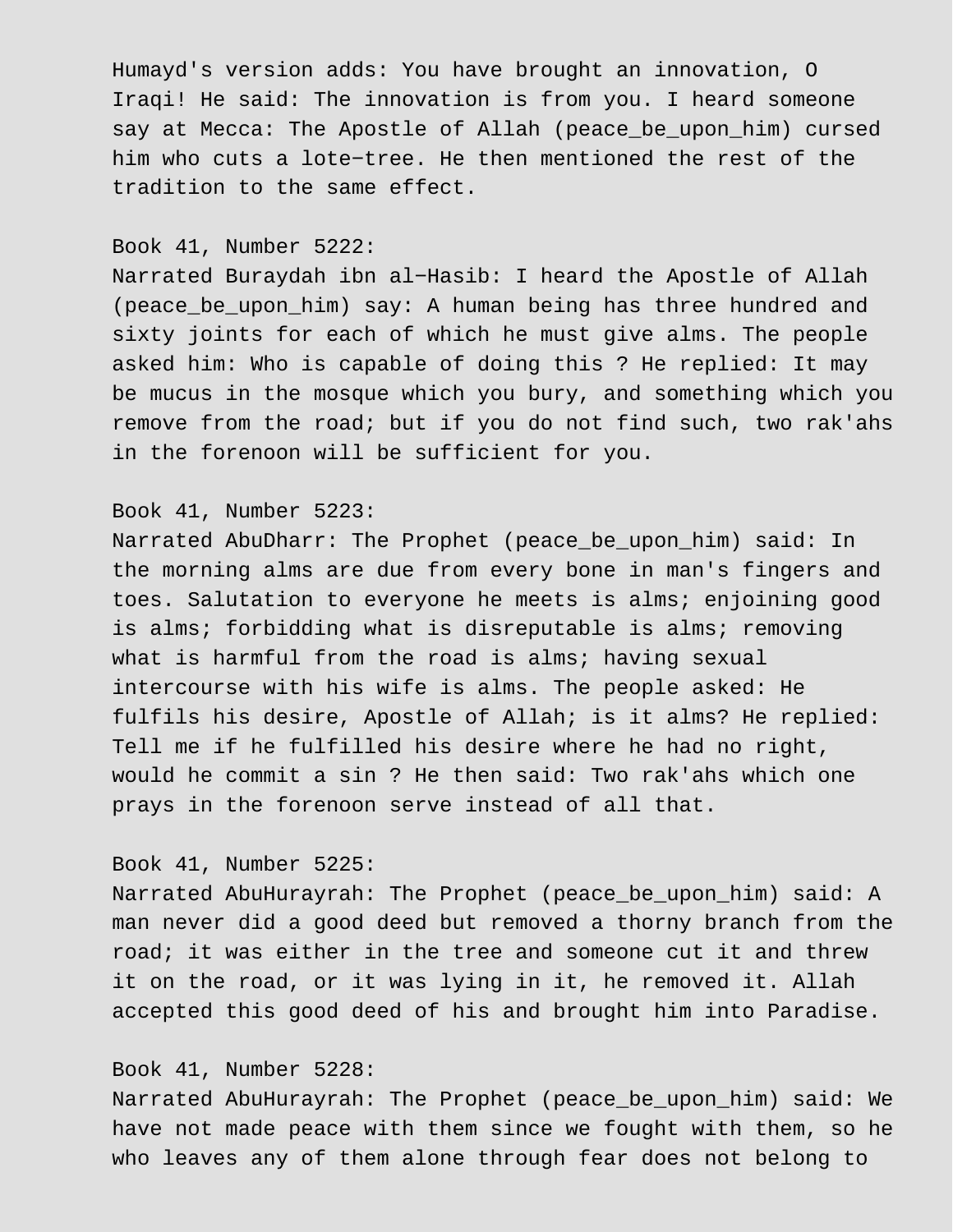Book 41, Number 5229:

Narrated Abdullah ibn Mas'ud: The Prophet (peace\_be\_upon\_him) said: Kill all the snakes, and he who fears their revenge does not belong to me.

#### Book 41, Number 5230:

Narrated Abdullah ibn Abbas: The Prophet (peace\_be\_upon\_him) said: He who leaves the snakes along through fear of their pursuit, does not belong to us. We have not made peace with them since we have fought with them.

### Book 41, Number 5231:

Narrated Al−Abbas ibn AbdulMuttalib: Al−Abbas said to the Apostle of Allah (peace\_be\_upon\_him): We wish to sweep out Zamzam, but in it there are some of these Jinnan, meaning small snakes; so the Apostle of Allah (peace be upon him) ordered that they should be killed.

# Book 41, Number 5236:

Narrated AbuSa'id al−Khudri: Muhammad ibn AbuYahya said that his father told that he and his companion went to AbuSa'id al−Khudri to pay a sick visit to him. He said: Then we came out from him and met a companion of ours who wanted to go to him. We went ahead and sat in the mosque. He then came back and told us that he heard AbuSa'id al−Khudri say: The Apostle of Allah (peace\_be\_upon\_him) said: Some snakes are jinn; so when anyone sees one of them in his house, he should give it a warning three times. If it return (after that), he should kill it, for it is a devil.

## Book 41, Number 5240:

Narrated AbdurRahman Ibn AbuLayla: The Apostle of Allah (peace\_be\_upon\_him) was asked about the house−snakes. He said: When you see one of them in your dwelling, say: I adjure you by the covenant which Noah made with you, and I adjure you by the covenant which Solomon made with you not to harm us. Then

us.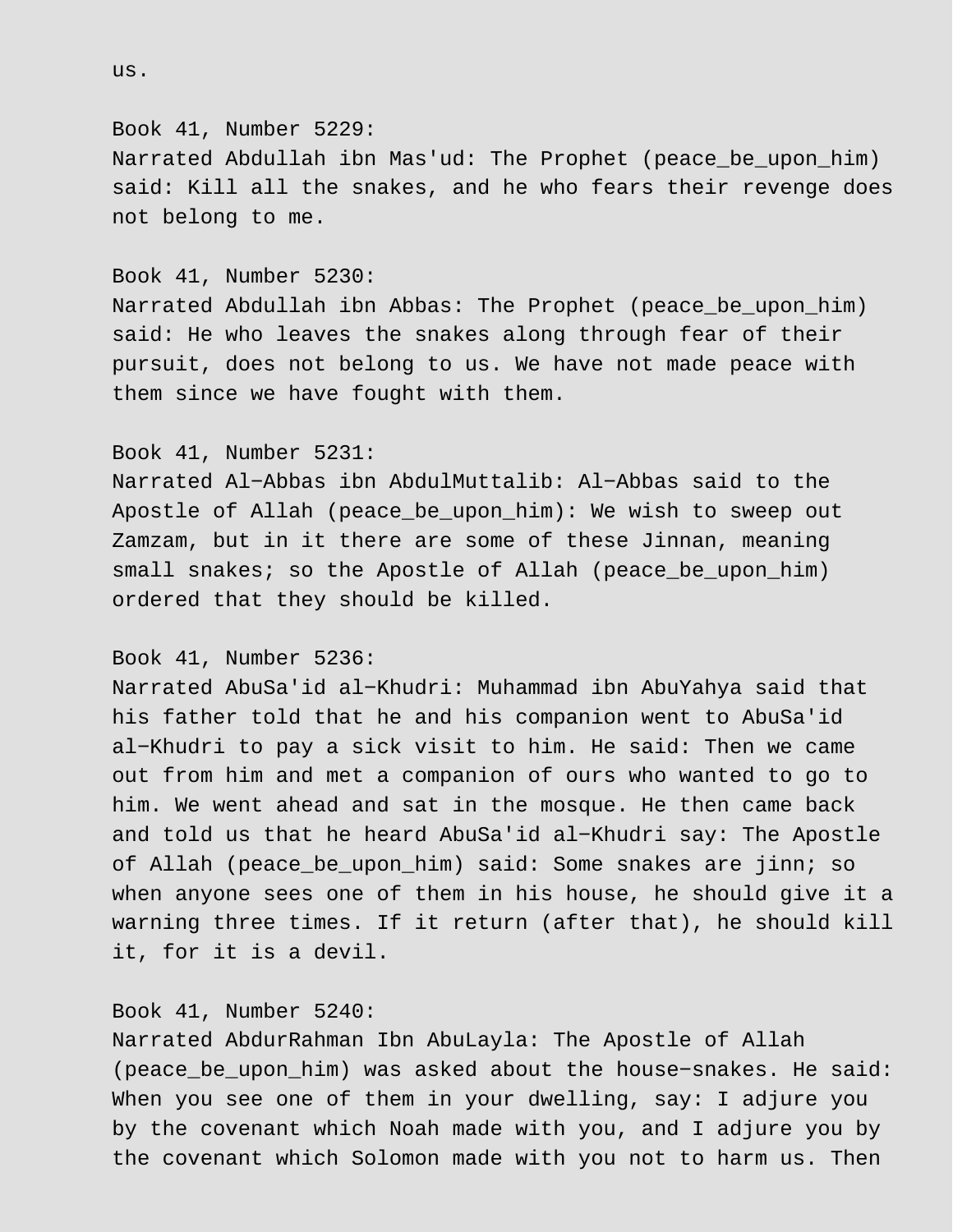if they come back, kill them.

Book 41, Number 5241: Narrated Abdullah ibn Mas'ud: Kill all the snakes except the little white one which looks like a silver wand.

Book 41, Number 5243:

Narrated AbuHurayrah: The Prophet (peace\_be\_upon\_him) said: If anyone kills a gecko with the first blow, such and such number of good deeds will be recorded for him, if he kills it with the second blow, such and such number of good deeds will be recorded for him less than the former; and if he kills it with the third blow, such and such number of good deeds will be recorded for him, less than the former.

Book 41, Number 5244: Narrated AbuHurayrah: The Prophet (peace\_be\_upon\_him) said: For the first blow seventy good deeds will be recorded.

Book 41, Number 5247: Narrated Abdullah ibn Abbas: The Prophet (peace be upon him) prohibited to kill four creatures: ants, bees, hoopoes, and sparrow−hawks.

Book 41, Number 5249: Narrated AbdurRahman ibn Uthman: When a physician consulted the Prophet (peace\_be\_upon\_him) about putting frogs in medicine, he forbade him to kill them.

Book 41, Number 5251: Narrated Umm Atiyyah al−Ansariyyah: A woman used to perform circumcision in Medina. The Prophet (peace\_be\_upon\_him) said to her: Do not cut severely as that is better for a woman and more desirable for a husband.

Book 41, Number 5252: Narrated AbuUsayd al−Ansari: AbuUsayd heard the Apostle of Allah (peace be upon him) say when he was coming out of the